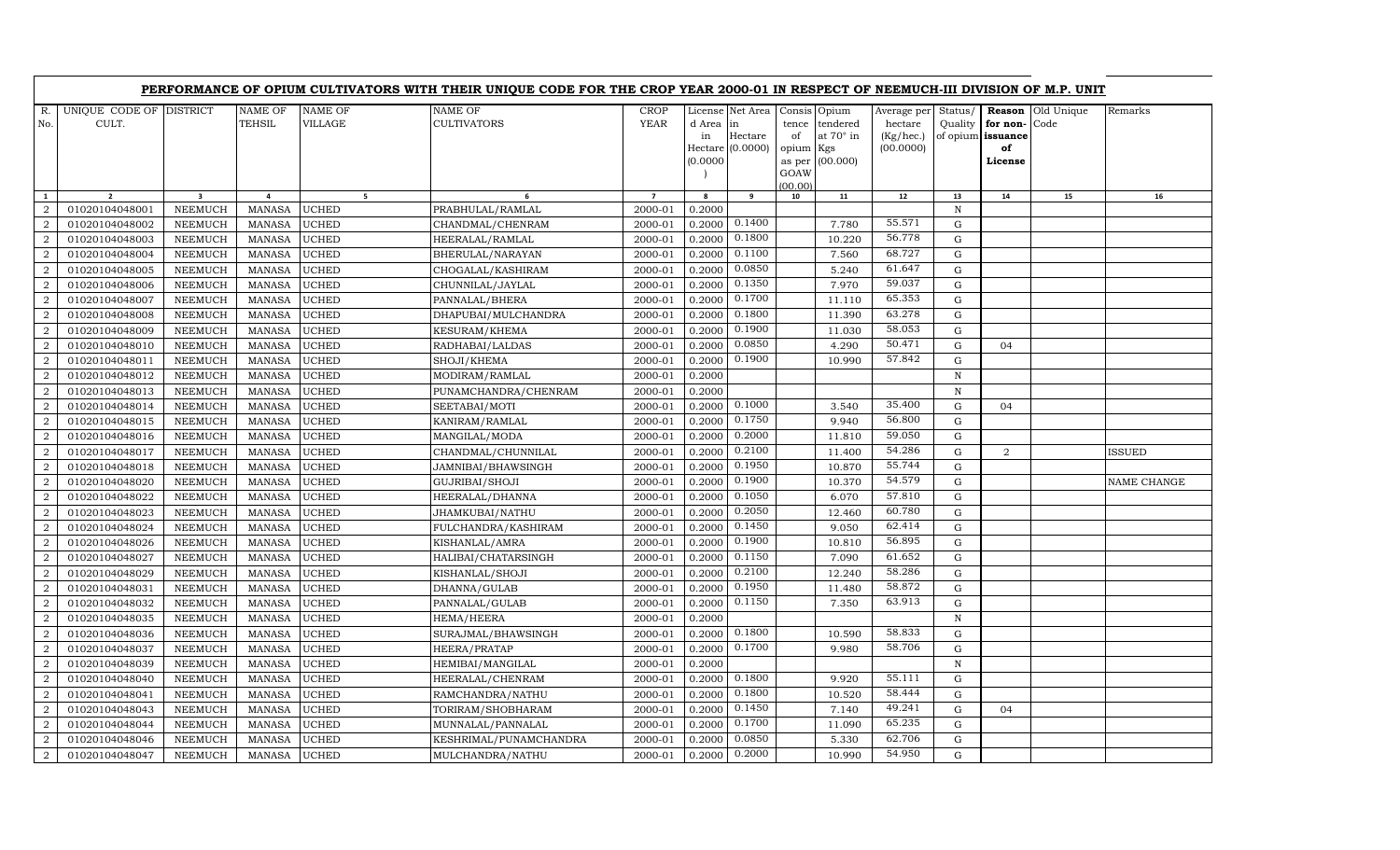| R.             | UNIQUE CODE OF DISTRICT |                | <b>NAME OF</b> | <b>NAME OF</b> | <b>NAME OF</b>               | CROP        |           | License Net Area |                | Consis Opium     | Average per | Status/      | Reason            | Old Unique | Remarks                  |
|----------------|-------------------------|----------------|----------------|----------------|------------------------------|-------------|-----------|------------------|----------------|------------------|-------------|--------------|-------------------|------------|--------------------------|
| No.            | CULT.                   |                | <b>TEHSIL</b>  | VILLAGE        | <b>CULTIVATORS</b>           | <b>YEAR</b> | d Area in |                  | tence          | tendered         | hectare     | Quality      | for non-          | Code       |                          |
|                |                         |                |                |                |                              |             | in        | Hectare          | of             | at $70^\circ$ in | (Kg/hec.)   |              | of opium issuance |            |                          |
|                |                         |                |                |                |                              |             |           | Hectare (0.0000) | opium Kgs      |                  | (00.0000)   |              | of                |            |                          |
|                |                         |                |                |                |                              |             | (0.0000)  |                  | as per<br>GOAW | (00.000)         |             |              | License           |            |                          |
|                |                         |                |                |                |                              |             |           |                  | (00.00)        |                  |             |              |                   |            |                          |
| $\overline{2}$ | 01020104048048          | NEEMUCH        | MANASA         | <b>UCHED</b>   | MANGILAL/KANHAIYALAL TEJAWAT | 2000-01     | 0.2000    | 0.1350           |                | 9.430            | 69.852      | G            |                   |            |                          |
| $\overline{2}$ | 01020104048049          | <b>NEEMUCH</b> | MANASA         | <b>UCHED</b>   | MANGILAL/KANHAIYALAL GOYAL   | 2000-01     | 0.2000    | 0.1900           |                | 9.840            | 51.789      | G            | 04                |            | <b>ISSUED ON 2003-04</b> |
| $\overline{2}$ | 01020104048050          | <b>NEEMUCH</b> | <b>MANASA</b>  | <b>UCHED</b>   | BHAGWANLAL/MANGILAL          | 2000-01     | 0.2000    | 0.1400           |                | 9.640            | 68.857      | $\mathbf G$  |                   |            |                          |
| $\overline{2}$ | 01020104048051          | NEEMUCH        | MANASA         | <b>UCHED</b>   | MANGILAL/SHYAMLAL            | 2000-01     | 0.2000    |                  |                |                  |             | N            |                   |            |                          |
| 2              | 01020104048052          | NEEMUCH        | <b>MANASA</b>  | <b>UCHED</b>   | PIRULAL/SHOJI                | 2000-01     | 0.2000    | 0.1700           |                | 9.390            | 55.235      | $\mathbf G$  |                   |            |                          |
| $\overline{2}$ | 01020104048053          | NEEMUCH        | MANASA         | <b>UCHED</b>   | DOULATRAM/CHENRAM            | 2000-01     | 0.2000    | 0.1200           |                | 7.100            | 59.167      | $\mathbf G$  |                   |            |                          |
| $\overline{2}$ | 01020104048054          | NEEMUCH        | <b>MANASA</b>  | <b>UCHED</b>   | BHAGATRAM/ONKARLAL           | 2000-01     | 0.2000    | 0.1250           |                | 8.050            | 64.400      | G            |                   |            |                          |
| $\overline{2}$ | 01020104048055          | NEEMUCH        | MANASA         | <b>UCHED</b>   | MOTILAL/RAMLAL               | 2000-01     | 0.2000    | 0.1550           |                | 9.000            | 58.065      | G            |                   |            |                          |
| $\overline{2}$ | 01020104048056          | NEEMUCH        | MANASA         | <b>UCHED</b>   | GOPAL/ONKARLAL               | 2000-01     | 0.2000    | 0.1350           |                | 8.060            | 59.704      | $\mathbf G$  |                   |            |                          |
| $\overline{2}$ | 01020104048057          | NEEMUCH        | MANASA         | <b>UCHED</b>   | VISHNUKUMAR/RATAN            | 2000-01     | 0.2000    | 0.1900           |                | 11.400           | 60.000      | G            |                   |            |                          |
| $\overline{2}$ | 01020104048058          | NEEMUCH        | <b>MANASA</b>  | <b>UCHED</b>   | KANHAIYALAL/BHERULAL         | 2000-01     | 0.2000    | 0.1000           |                | 5.240            | 52.400      | G            |                   |            |                          |
| $\overline{2}$ | 01020104048059          | NEEMUCH        | MANASA         | <b>UCHED</b>   | BABULAL/CHENRAM              | 2000-01     | 0.2000    | 0.1300           |                | 6.980            | 53.692      | G            |                   |            |                          |
| $\overline{2}$ | 01020104048060          | NEEMUCH        | MANASA         | <b>UCHED</b>   | LAXMINARAYAN/BHERULAL        | 2000-01     | 0.2000    | 0.2000           |                | 10.510           | 52.550      | G            |                   |            |                          |
| $\overline{2}$ | 01020104048063          | <b>NEEMUCH</b> | <b>MANASA</b>  | <b>UCHED</b>   | GOPAL/LALDAS                 | 2000-01     | 0.2000    | 0.1200           |                | 6.100            | 50.833      | $\mathbf G$  | 04                |            |                          |
| $\overline{2}$ | 01020104048065          | <b>NEEMUCH</b> | <b>MANASA</b>  | <b>UCHED</b>   | SAMRATHMAL/BAGDIRAM          | 2000-01     | 0.2000    | 0.2000           |                | 11.160           | 55.800      | G            |                   |            |                          |
| $\overline{2}$ | 01020104048066          | NEEMUCH        | MANASA         | <b>UCHED</b>   | TEJA/SHOJI                   | 2000-01     | 0.2000    | 0.2000           |                | 11.170           | 55.850      | G            |                   |            |                          |
| $\overline{2}$ | 01020104048067          | NEEMUCH        | MANASA         | <b>UCHED</b>   | BAHADUR/MANSINGH             | 2000-01     | 0.2000    | 0.1800           |                | 10.280           | 57.111      | G            |                   |            |                          |
| $\overline{2}$ | 01020104048068          | NEEMUCH        | MANASA         | <b>UCHED</b>   | MANSINGH/SHOJI               | 2000-01     | 0.2000    |                  |                |                  |             | $\mathbf N$  |                   |            |                          |
| $\overline{2}$ | 01020104048069          | NEEMUCH        | MANASA         | <b>UCHED</b>   | DAKHIBAI/SHABULAL            | 2000-01     | 0.2000    |                  |                |                  |             | N            |                   |            |                          |
| 2              | 01020104048070          | NEEMUCH        | MANASA         | <b>UCHED</b>   | HAJARILAL/BHAWSINGH          | 2000-01     | 0.2000    | 0.1300           |                | 7.850            | 60.385      | G            |                   |            |                          |
| $\overline{2}$ | 01020104048073          | NEEMUCH        | MANASA         | <b>UCHED</b>   | SHYAMLAL/SHOJI               | 2000-01     | 0.2000    | 0.1800           |                | 10.070           | 55.944      | G            |                   |            |                          |
| $\overline{2}$ | 01020104048076          | NEEMUCH        | <b>MANASA</b>  | <b>UCHED</b>   | OM/PANNALAL                  | 2000-01     | 0.2000    | 0.1500           |                | 8.710            | 58.067      | G            |                   |            |                          |
| $\overline{2}$ | 01020104048079          | NEEMUCH        | MANASA         | <b>UCHED</b>   | GUJRIBAI/BIHARI              | 2000-01     | 0.2000    | 0.1250           |                | 6.850            | 54.800      | ${\rm G}$    |                   |            |                          |
| $\overline{2}$ | 01020104048080          | <b>NEEMUCH</b> | <b>MANASA</b>  | <b>UCHED</b>   | GHANSHYAM/PRABHULAL          | 2000-01     | 0.2000    | 0.1800           |                | 11.320           | 62.889      | $\mathbf G$  |                   |            |                          |
| $\overline{2}$ | 01020104048081          | NEEMUCH        | MANASA         | <b>UCHED</b>   | GHANSHYAM/BHERU              | 2000-01     | 0.2000    | 0.1000           |                | 6.650            | 66.500      | ${\rm G}$    |                   |            |                          |
| $\overline{2}$ | 01020104048082          | NEEMUCH        | MANASA         | <b>UCHED</b>   | TULSIRAM/BHANWARLAL          | 2000-01     | 0.2000    | 0.1150           |                | 7.400            | 64.348      | G            |                   |            |                          |
| $\overline{2}$ | 01020104048083          | NEEMUCH        | MANASA         | <b>UCHED</b>   | SHAMBHULAL/CHOGMAL           | 2000-01     | 0.2000    | 0.1550           |                | 8.530            | 55.032      | $\mathbf G$  |                   |            |                          |
| $\overline{2}$ | 01020104048084          | NEEMUCH        | <b>MANASA</b>  | <b>UCHED</b>   | LAXMINARAYAN/HEERALAL        | 2000-01     | 0.2000    | 0.2050           |                | 11.670           | 56.927      | G            |                   |            |                          |
| $\overline{2}$ | 01020104048085          | <b>NEEMUCH</b> | MANASA         | <b>UCHED</b>   | MADANLAL/BHANWARLAL          | 2000-01     | 0.2000    | 0.1000           |                | 7.180            | 71.800      | G            |                   |            |                          |
| $\overline{2}$ | 01020104048086          | NEEMUCH        | MANASA         | <b>UCHED</b>   | BHAGWAN/BHANWARLAL           | 2000-01     | 0.2000    | 0.1000           |                | 6.100            | 61.000      | G            |                   |            |                          |
| $\overline{2}$ | 01020104048087          | NEEMUCH        | MANASA         | <b>UCHED</b>   | SHYAMLAL/KISHNA              | 2000-01     | 0.2000    | 0.0950           |                | 6.200            | 65.263      | ${\rm G}$    |                   |            |                          |
| $\overline{2}$ | 01020104048090          | NEEMUCH        | <b>MANASA</b>  | <b>UCHED</b>   | KOSHALYABAI/UDAIRAM          | 2000-01     | 0.2000    | 0.1900           |                | 11.430           | 60.158      | G            |                   |            |                          |
| $\overline{2}$ | 01020104048091          | <b>NEEMUCH</b> | <b>MANASA</b>  | <b>UCHED</b>   | JAGDISH/CHAGANLAL            | 2000-01     | 0.2000    |                  |                |                  |             | N            |                   |            |                          |
| $\overline{2}$ | 01020104048092          | NEEMUCH        | MANASA         | <b>UCHED</b>   | CHATRA/KISHNA                | 2000-01     | 0.2000    | 0.1300           |                | 7.940            | 61.077      | G            |                   |            |                          |
| $\overline{2}$ | 01020104048093          | <b>NEEMUCH</b> | <b>MANASA</b>  | <b>UCHED</b>   | BHOLARAM/HABUJI              | 2000-01     | 0.2000    | 0.1600           |                | 10.210           | 63.813      | ${\rm G}$    |                   |            |                          |
| $\overline{2}$ | 01020104048095          | <b>NEEMUCH</b> | MANASA         | <b>UCHED</b>   | MANOHARLAL/PANNALAL          | 2000-01     | 0.2000    | 0.0800           |                | 5.100            | 63.750      | ${\rm G}$    |                   |            |                          |
| $\overline{2}$ | 01020104048097          | NEEMUCH        | <b>MANASA</b>  | <b>UCHED</b>   | PRAHALAD/VARDICHANDRA        | 2000-01     | 0.2000    | 0.1550           |                | 8.750            | 56.452      | G            |                   |            |                          |
| $\overline{2}$ | 01020104048098          | <b>NEEMUCH</b> | <b>MANASA</b>  | <b>UCHED</b>   | RAMNIWAS/BHONA               | 2000-01     | 0.2000    |                  |                |                  |             | $\, {\bf N}$ |                   |            |                          |
| $\overline{2}$ | 01020104048103          | <b>NEEMUCH</b> | <b>MANASA</b>  | <b>UCHED</b>   | BHUWANA/CHENA                | 2000-01     | 0.2000    | 0.2050           |                | 10.780           | 52.585      | $\mathbf{I}$ | 02                |            |                          |
| $\overline{2}$ | 01020104048104          | NEEMUCH        | MANASA         | <b>UCHED</b>   | KANA/TEKA                    | 2000-01     | 0.2000    | 0.1700           |                | 10.600           | 62.353      | G            |                   |            |                          |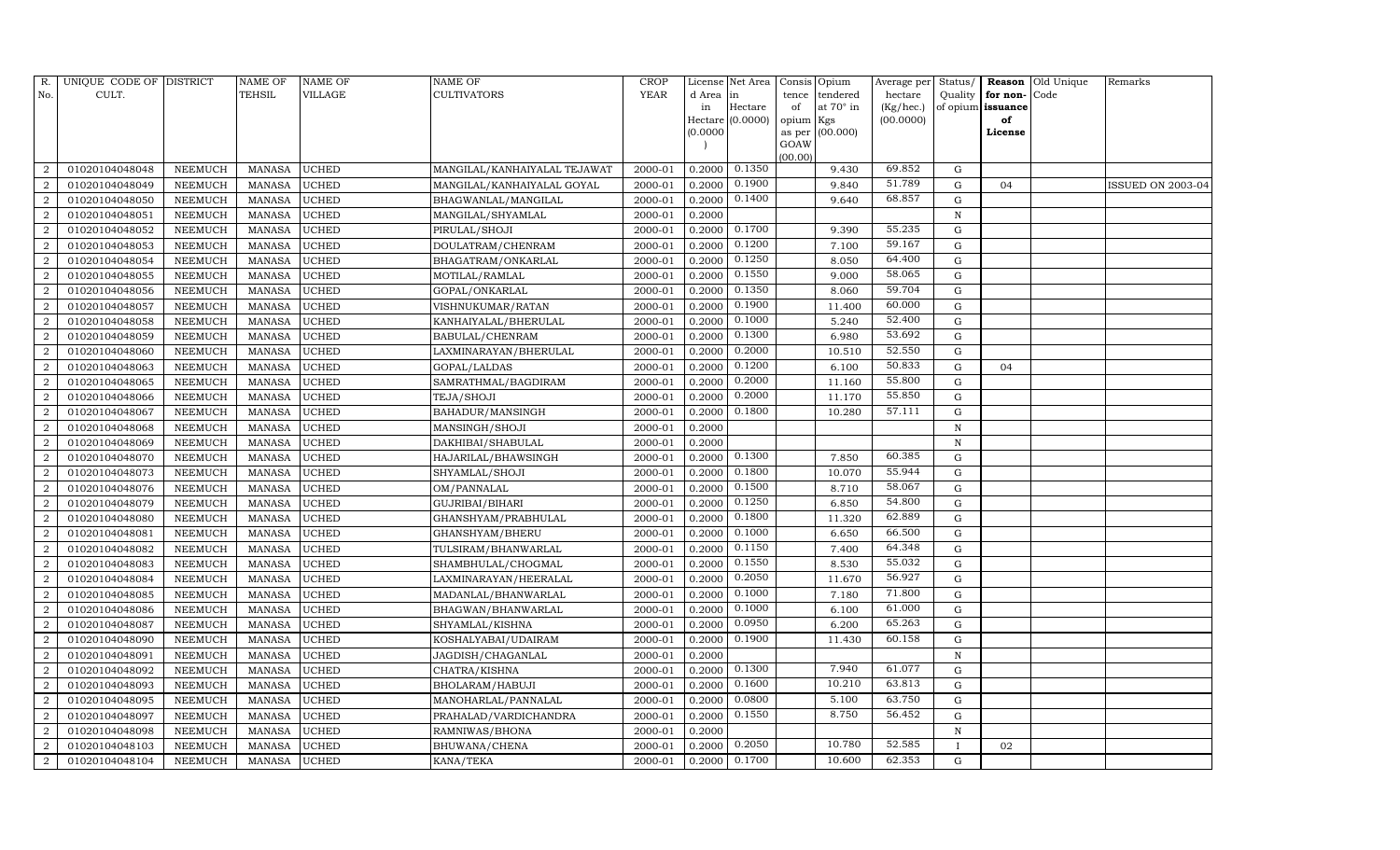| R.               | UNIQUE CODE OF DISTRICT |                | <b>NAME OF</b> | NAME OF         | <b>NAME OF</b>               | <b>CROP</b> |          | License Net Area | Consis Opium |                 | Average per | Status/      |                   | <b>Reason</b> Old Unique | Remarks                         |  |
|------------------|-------------------------|----------------|----------------|-----------------|------------------------------|-------------|----------|------------------|--------------|-----------------|-------------|--------------|-------------------|--------------------------|---------------------------------|--|
| No.              | CULT.                   |                | TEHSIL         | VILLAGE         | <b>CULTIVATORS</b>           | YEAR        | d Area   | in               | tence        | tendered        | hectare     | Quality      | for non-          | Code                     |                                 |  |
|                  |                         |                |                |                 |                              |             | in       | Hectare          | of           | at 70° in       | (Kg/hec.)   |              | of opium issuance |                          |                                 |  |
|                  |                         |                |                |                 |                              |             |          | Hectare (0.0000) | opium        | Kgs             | (00.0000)   |              | of                |                          |                                 |  |
|                  |                         |                |                |                 |                              |             | (0.0000) |                  | GOAW         | as per (00.000) |             |              | License           |                          |                                 |  |
|                  |                         |                |                |                 |                              |             |          |                  | (00.00)      |                 |             |              |                   |                          |                                 |  |
| 2                | 01020104048106          | <b>NEEMUCH</b> | <b>MANASA</b>  | UCHED           | LALCHANDRA/HEERALAL          | 2000-01     | 0.2000   | 0.1950           |              | 10.990          | 56.359      | G            |                   |                          |                                 |  |
| $\boldsymbol{2}$ | 01020104048107          | NEEMUCH        | <b>MANASA</b>  | <b>JCHED</b>    | KARULAL/KESHURAM             | 2000-01     | 0.2000   | 0.2050           |              | 13.070          | 63.756      | G            |                   |                          |                                 |  |
| $\sqrt{2}$       | 01020104048108          | <b>NEEMUCH</b> | <b>MANASA</b>  | UCHED           | GANGARAM/AMRA                | 2000-01     | 0.2000   | 0.1250           |              | 6.560           | 52.480      | G            |                   |                          |                                 |  |
| $\overline{a}$   | 01020104048109          | <b>NEEMUCH</b> | <b>MANASA</b>  | UCHED           | RAMIBAI/PANNALAL             | 2000-01     | 0.2000   | 0.1900           |              | 10.250          | 53.947      | G            |                   |                          |                                 |  |
| $\overline{2}$   | 01020104048110          | NEEMUCH        | <b>MANASA</b>  | UCHED           | SEETABAI/VARDA               | 2000-01     | 0.2000   | 0.1000           |              | 5.460           | 54.600      | G            |                   |                          |                                 |  |
| $\overline{2}$   | 01020104048111          | NEEMUCH        | <b>MANASA</b>  | UCHED           | DINESH/SHANTILAL             | 2000-01     | 0.2000   | 0.1300           |              | 6.830           | 52.538      | G            |                   |                          | 0102010404902TRANSFER/HATHIPURA |  |
| 3                | 01020104068002          | <b>NEEMUCH</b> | <b>MANASA</b>  | TUMDA           | KISHANSINGH/SHIVSINGH        | 2000-01     | 0.2000   |                  |              |                 |             | ${\bf N}$    |                   |                          |                                 |  |
| $\mathbf{3}$     | 01020104068003          | NEEMUCH        | <b>MANASA</b>  | TUMDA           | KALAVATIBAI/BAPUSINGH        | 2000-01     | 0.2000   |                  |              |                 |             | ${\bf N}$    |                   |                          |                                 |  |
| $\mathbf{3}$     | 01020104068004          | NEEMUCH        | <b>MANASA</b>  | TUMDA           | KALABAI/RAMSINGH             | 2000-01     | 0.2000   |                  |              |                 |             | $\, {\rm N}$ |                   |                          |                                 |  |
| 3                | 01020104068005          | <b>NEEMUCH</b> | <b>MANASA</b>  | TUMDA           | KARANSINGH/LALSINGH          | 2000-01     | 0.2000   |                  |              |                 |             | $\mathbf N$  |                   |                          |                                 |  |
| 3                | 01020104068006          | <b>NEEMUCH</b> | <b>MANASA</b>  | TUMDA           | SAJJANSINGH/DEVISINGH        | 2000-01     | 0.2000   | 0.1100           |              | 6.220           | 56.545      | G            |                   |                          |                                 |  |
| $\mathbf{3}$     | 01020104068007          | <b>NEEMUCH</b> | <b>MANASA</b>  | TUMDA           | UDAYSINGH/DEVISINGH          | 2000-01     | 0.2000   | 0.1050           |              | 5.950           | 56.667      | G            |                   |                          |                                 |  |
| 3                | 01020104068009          | <b>NEEMUCH</b> | <b>MANASA</b>  | <b>TUMDA</b>    | RAMCHAND/BHUVANA             | 2000-01     | 0.2000   |                  |              |                 |             | $\, {\rm N}$ |                   |                          |                                 |  |
| 3                | 01020104068010          | <b>NEEMUCH</b> | <b>MANASA</b>  | TUMDA           | NAHARSINGH/KESHARSINGH       | 2000-01     | 0.2000   |                  |              |                 |             | $\, {\rm N}$ |                   |                          |                                 |  |
| 3                | 01020104068011          | <b>NEEMUCH</b> | <b>MANASA</b>  | TUMDA           | MOHANLAL/KHEMCHAND           | 2000-01     | 0.2000   |                  |              |                 |             | $\, {\rm N}$ |                   |                          |                                 |  |
| $\mathbf{3}$     | 01020104068012          | <b>NEEMUCH</b> | <b>MANASA</b>  | TUMDA           | MADANSINGH/SHIVSINGH         | 2000-01     | 0.2000   | 0.2000           |              | 11.350          | 56.750      | G            |                   |                          |                                 |  |
| 3                | 01020104068013          | <b>NEEMUCH</b> | <b>MANASA</b>  | TUMDA           | AMARSINGH/KACHRUSINGH        | 2000-01     | 0.2000   |                  |              |                 |             | $\mathbf N$  |                   |                          | TRANSFER/ KHEDL                 |  |
| 3                | 01020104068014          | <b>NEEMUCH</b> | <b>MANASA</b>  | TUMDA           | GOBARSINGH/BHERUSINGH        | 2000-01     | 0.2000   |                  |              |                 |             | $\, {\rm N}$ |                   |                          |                                 |  |
| 3                | 01020104068015          | <b>NEEMUCH</b> | <b>MANASA</b>  | TUMDA           | DHAPUBAI/BHUVANISINGH        | 2000-01     | 0.2000   | 0.0600           |              | 3.460           | 57.667      | G            |                   |                          |                                 |  |
| $\mathbf{3}$     | 01020104068016          | <b>NEEMUCH</b> | <b>MANASA</b>  | TUMDA           | LAXMANSINGH/KISHORSINGH      | 2000-01     | 0.2000   | 0.2000           |              | 11.390          | 56.950      | G            |                   |                          | NAME CHANGE                     |  |
| 3                | 01020104068017          | <b>NEEMUCH</b> | <b>MANASA</b>  | <b>TUMDA</b>    | DEVISINGH/SHIVSINGH          | 2000-01     | 0.2000   | 0.1050           |              | 5.700           | 54.286      | G            |                   |                          |                                 |  |
| 3                | 01020104068019          | <b>NEEMUCH</b> | <b>MANASA</b>  | TUMDA           | BHAWAR SINGH / BHUWANI SINGH | 2000-01     | 0.2000   | 0.2000           |              | 11.120          | 55.600      | G            |                   |                          |                                 |  |
| 3                | 01020104068020          | <b>NEEMUCH</b> | <b>MANASA</b>  | TUMDA           | DULESINGH/BHAVANISINGH       | 2000-01     | 0.3000   | 0.1400           |              | 8.230           | 58.786      | G            |                   |                          |                                 |  |
| 3                | 01020104068021          | <b>NEEMUCH</b> | <b>MANASA</b>  | TUMDA           | BAPUSINGH/NAHARSINGH         | 2000-01     | 0.2000   | 0.1000           |              | 5.340           | 53.400      | G            |                   |                          |                                 |  |
| 3                | 01020104068022          | <b>NEEMUCH</b> | <b>MANASA</b>  | TUMDA           | KHUMANSINGH/KISHANSINGH      | 2000-01     | 0.2000   | 0.1750           |              | 9.690           | 55.371      | G            |                   |                          |                                 |  |
| 3                | 01020104068023          | <b>NEEMUCH</b> | <b>MANASA</b>  | TUMDA           | GITABAI/MANGILAL             | 2000-01     | 0.2000   |                  |              |                 |             | ${\bf N}$    |                   |                          |                                 |  |
| 3                | 01020104068025          | <b>NEEMUCH</b> | <b>MANASA</b>  | TUMDA           | RAMIBAI/JAVANSINGH           | 2000-01     | 0.2000   | 0.1550           |              | 8.660           | 55.871      | G            |                   |                          |                                 |  |
| 3                | 01020104068029          | <b>NEEMUCH</b> | <b>MANASA</b>  | TUMDA           | FAKIRCHAND/RODA              | 2000-01     | 0.2000   |                  |              |                 |             | $\, {\rm N}$ |                   |                          |                                 |  |
|                  | 01020104002001          | <b>NEEMUCH</b> | <b>MANASA</b>  | <b>TILSAWRA</b> | SURATRAM/ONKARLAL            | 2000-01     | 0.2000   | 0.1400           |              | 8.820           | 63.000      | G            |                   |                          |                                 |  |
|                  | 01020104002003          | <b>NEEMUCH</b> | <b>MANASA</b>  | <b>TILSAWRA</b> | BHANWARLAL/CHUNYA            | 2000-01     | 0.2000   | 0.1850           |              | 10.110          | 54.649      | G            |                   |                          |                                 |  |
|                  | 01020104002004          | <b>NEEMUCH</b> | <b>MANASA</b>  | <b>TILSAWRA</b> | BALURAM/SUKHA                | 2000-01     | 0.2000   | 0.1450           |              | 7.850           | 54.138      | ${\rm G}$    |                   |                          |                                 |  |
|                  | 01020104002006          | <b>NEEMUCH</b> | <b>MANASA</b>  | <b>TILSAWRA</b> | SHRILAL/ONKARLAL             | 2000-01     | 0.2000   | 0.0900           |              | 5.560           | 61.778      | G            |                   |                          |                                 |  |
|                  | 01020104002007          | <b>NEEMUCH</b> | <b>MANASA</b>  | <b>TILSAWRA</b> | BHANWARLAL/DOULA             | 2000-01     | 0.2000   | 0.1700           |              | 10.290          | 60.529      | ${\rm G}$    |                   |                          |                                 |  |
|                  | 01020104002008          | <b>NEEMUCH</b> | <b>MANASA</b>  | TILSAWRA        | <b>UDA/DEVA</b>              | 2000-01     | 0.2000   | 0.1050           |              | 4.750           | 45.238      | G            | 04                |                          |                                 |  |
|                  | 01020104002009          | <b>NEEMUCH</b> | <b>MANASA</b>  | <b>TILSAWRA</b> | SADDA/RAMA                   | 2000-01     | 0.2000   | 0.0500           |              | 2.630           | 52.600      | G            |                   |                          | TRANSFER/ BALAGANJ              |  |
| 3                | 01020104078001          | NEEMUCH        | <b>MANASA</b>  | SOJAWAS         | NANIBAI/NIRBHAYSINGH         | 2000-01     | 0.2000   | 0.1450           |              | 8.090           | 55.793      | G            |                   |                          |                                 |  |
| 3                | 01020104078003          | <b>NEEMUCH</b> | <b>MANASA</b>  | SOJAWAS         | KISHORSINGH/RAMSINGH         | 2000-01     | 0.2000   | 0.1050           |              | 6.060           | 57.714      | G            |                   |                          |                                 |  |
| 3                | 01020104078004          | <b>NEEMUCH</b> | <b>MANASA</b>  | SOJAWAS         | JAVANSINGH/NATHUSINGH        | 2000-01     | 0.2000   | 0.1050           |              | 4.703           | 44.790      | G            | 04                |                          |                                 |  |
| 3                | 01020104078005          | <b>NEEMUCH</b> | <b>MANASA</b>  | SOJAWAS         | BHAGATSINGH/BAPUSINGH        | 2000-01     | 0.2000   |                  |              |                 |             | N            |                   |                          |                                 |  |
| 3                | 01020104078006          | NEEMUCH        | <b>MANASA</b>  | <b>SOJAWAS</b>  | VINODSINGH/GOBARSINGH        | 2000-01     |          | 0.2000 0.1600    |              | 10.220          | 63.875      | G            |                   |                          |                                 |  |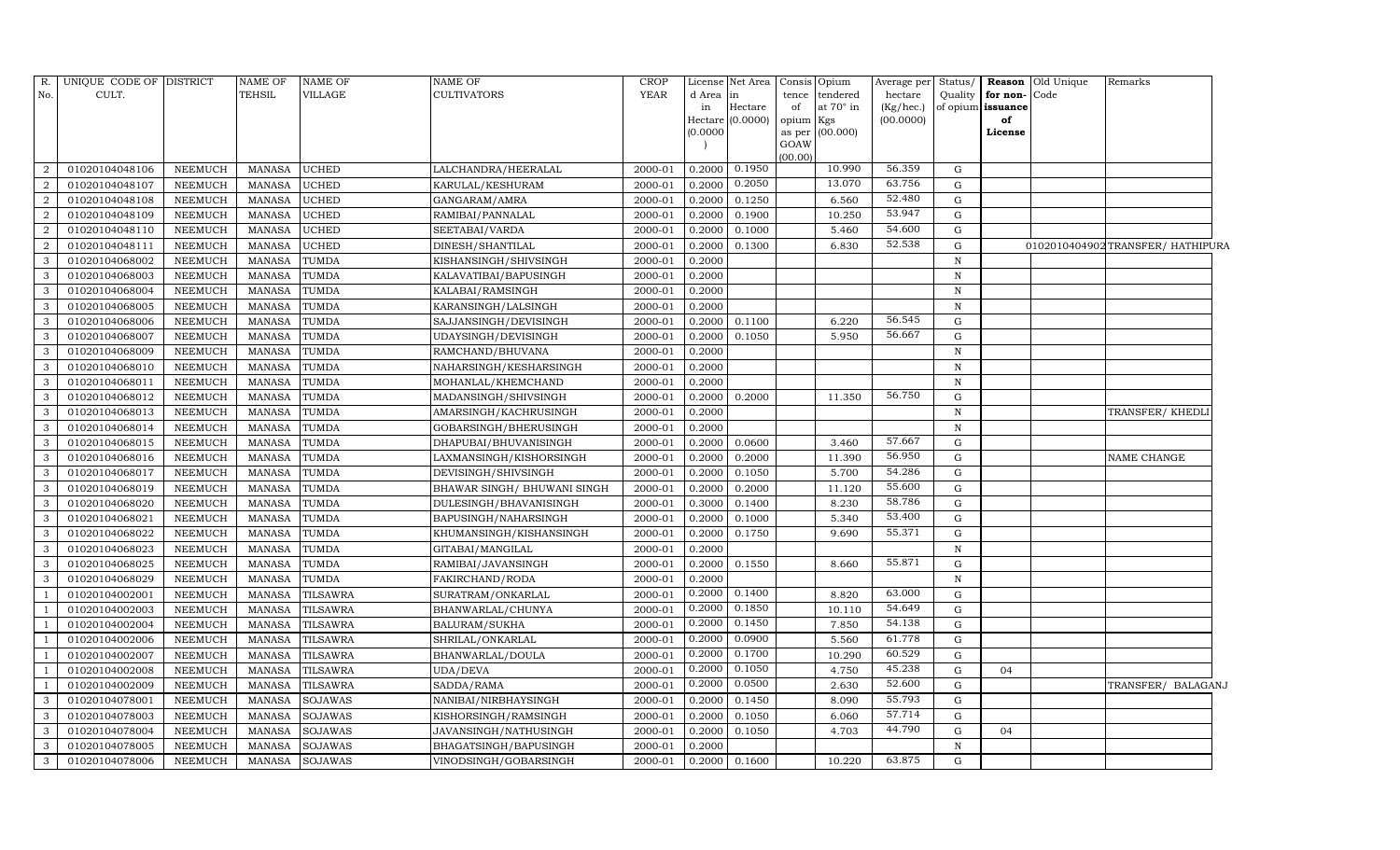| R.                          | UNIQUE CODE OF DISTRICT |         | <b>NAME OF</b> | NAME OF          | <b>NAME OF</b>                | <b>CROP</b> |           | License Net Area |                | Consis Opium | Average per | Status/      | Reason            | Old Unique | Remarks           |
|-----------------------------|-------------------------|---------|----------------|------------------|-------------------------------|-------------|-----------|------------------|----------------|--------------|-------------|--------------|-------------------|------------|-------------------|
| No.                         | CULT.                   |         | TEHSIL         | VILLAGE          | <b>CULTIVATORS</b>            | <b>YEAR</b> | d Area in |                  | tence          | tendered     | hectare     | Quality      | for non-          | Code       |                   |
|                             |                         |         |                |                  |                               |             | in        | Hectare          | of             | at 70° in    | (Kg/hec.)   |              | of opium issuance |            |                   |
|                             |                         |         |                |                  |                               |             |           | Hectare (0.0000) | opium Kgs      |              | (00.0000)   |              | of                |            |                   |
|                             |                         |         |                |                  |                               |             | (0.0000)  |                  | as per<br>GOAW | (00.000)     |             |              | License           |            |                   |
|                             |                         |         |                |                  |                               |             |           |                  | (00.00)        |              |             |              |                   |            |                   |
|                             | 01020104078007          | NEEMUCH | <b>MANASA</b>  | <b>SOJAWAS</b>   | BHOPALSINGH/KHUMANSINGH       | 2000-01     | 0.2000    |                  |                |              |             | $\mathbb N$  |                   |            |                   |
| 3                           | 01020104078008          | NEEMUCH | <b>MANASA</b>  | <b>SOJAWAS</b>   | SAJJANSINGH/KHUMANSINGH       | 2000-01     | 0.2000    | 0.1850           |                | 11.430       | 61.784      | G            |                   |            |                   |
| 3                           | 01020104078009          | NEEMUCH | <b>MANASA</b>  | SOJAWAS          | ARJUNSINGH/RAMSINGH           | 2000-01     | 0.2000    |                  |                |              |             | $\mathbb N$  |                   |            |                   |
| 3                           | 01020104078010          | NEEMUCH | MANASA         | <b>SOJAWAS</b>   | FATEHSINGH/SARTANSINGH        | 2000-01     | 0.2000    | 0.1950           |                | 10.340       | 53.026      | G            |                   |            |                   |
| 3                           | 01020104078011          | NEEMUCH | <b>MANASA</b>  | <b>SOJAWAS</b>   | CHITARSINGH/KANIRAM           | 2000-01     | 0.2000    | 0.1900           |                | 11.110       | 58.474      | G            |                   |            |                   |
| 3                           | 01020104078012          | NEEMUCH | <b>MANASA</b>  | <b>SOJAWAS</b>   | GOBARSINGH/LALSINGH           | 2000-01     | 0.2000    |                  |                |              |             | N            |                   |            |                   |
| 3                           | 01020104078013          | NEEMUCH | <b>MANASA</b>  | SOJAWAS          | KALUSINGH/SHIVSINGH           | 2000-01     | 0.2000    | 0.1150           |                | 6.260        | 54.435      | G            |                   |            |                   |
| 3                           | 01020104078014          | NEEMUCH | MANASA         | <b>SOJAWAS</b>   | RAJENDRASINGH/MEHTABSINGH     | 2000-01     | 0.2000    |                  |                |              |             | N            | 08                |            | ISSUED ON 2003-04 |
| 3                           | 01020104078016          | NEEMUCH | <b>MANASA</b>  | <b>SOJAWAS</b>   | RUPA/MAGNA                    | 2000-01     | 0.2000    |                  |                |              |             | N            |                   |            |                   |
| 3                           | 01020104078017          | NEEMUCH | <b>MANASA</b>  | SOJAWAS          | KHUMANSINGH/LALSINGH          | 2000-01     | 0.2000    | 0.1150           |                | 7.180        | 62.435      | G            |                   |            |                   |
| 3                           | 01020104078018          | NEEMUCH | <b>MANASA</b>  | SOJAWAS          | BAPUSINGH/NATHUSINGH          | 2000-01     | 0.2000    | 0.1150           |                | 6.760        | 58.783      | G            |                   |            |                   |
| 3                           | 01020104078019          | NEEMUCH | <b>MANASA</b>  | <b>SOJAWAS</b>   | UDAYSINGH/NATHUSINGH          | 2000-01     | 0.2000    | 0.1000           |                | 4.940        | 49.400      | G            | 04                |            |                   |
|                             | 01020104062001          | NEEMUCH | <b>MANASA</b>  | <b>SHESHPURA</b> | PURALAL/PANNALAL              | 2000-01     | 0.2000    | 0.1200           |                | 6.550        | 54.583      | G            |                   |            |                   |
| $\mathcal{D}_{\mathcal{L}}$ | 01020104062004          | NEEMUCH | <b>MANASA</b>  | <b>SHESHPURA</b> | PURALAL/PYARCHANDRA           | 2000-01     | 0.2000    |                  |                |              |             | N            |                   |            |                   |
| $\overline{2}$              | 01020104062005          | NEEMUCH | <b>MANASA</b>  | <b>SHESHPURA</b> | AMBALAL/RODA                  | 2000-01     | 0.2000    |                  |                |              |             | $\, {\bf N}$ |                   |            |                   |
| $\mathcal{D}_{\alpha}$      | 01020104062006          | NEEMUCH | <b>MANASA</b>  | <b>SHESHPURA</b> | MANGILAL/LAXMAN               | 2000-01     | 0.2000    | 0.1700           |                | 7.270        | 42.765      | $\mathbf G$  | 04                |            |                   |
|                             | 01020104062007          | NEEMUCH | <b>MANASA</b>  | SHESHPURA        | DEUBAI/PRABHULAL              | 2000-01     | 0.2000    | 0.1100           |                | 5.860        | 53.273      | G            |                   |            |                   |
| $\overline{2}$              | 01020104062008          | NEEMUCH | <b>MANASA</b>  | <b>SHESHPURA</b> | VAJERAM/NATHU                 | 2000-01     | 0.2000    |                  |                |              |             | N            |                   |            |                   |
| 2                           | 01020104062009          | NEEMUCH | <b>MANASA</b>  | <b>SHESHPURA</b> | BHULIBAI/BAPULAL              | 2000-01     | 0.2000    |                  |                |              |             | $\, {\bf N}$ |                   |            |                   |
| $\mathcal{D}$               | 01020104062011          | NEEMUCH | <b>MANASA</b>  | <b>SHESHPURA</b> | NIRBHAYRAM/BHAGATRAM          | 2000-01     | 0.2000    |                  |                |              |             | $\mathbf N$  |                   |            |                   |
|                             | 01020104062012          | NEEMUCH | <b>MANASA</b>  | <b>SHESHPURA</b> | MULCHANDRA/KESHURAM           | 2000-01     | 0.2000    | 0.1050           |                | 6.200        | 59.048      | G            |                   |            |                   |
| $\overline{2}$              | 01020104062015          | NEEMUCH | <b>MANASA</b>  | <b>SHESHPURA</b> | RADHESHYAM/NANALAL            | 2000-01     | 0.2000    | 0.1550           |                | 3.830        | 24.710      | G            | 04                |            |                   |
| 2                           | 01020104062016          | NEEMUCH | MANASA         | <b>SHESHPURA</b> | FULCHANDRA/DEVILAL            | 2000-01     | 0.2000    | 0.1850           |                | 9.140        | 49.405      | G            | 04                |            |                   |
| $\overline{2}$              | 01020104062017          | NEEMUCH | <b>MANASA</b>  | <b>SHESHPURA</b> | LAXMINARAYAN/JETRAM           | 2000-01     | 0.2000    | 0.1450           |                | 8.310        | 57.310      | $\mathbf G$  |                   |            | NAME CHANGE       |
| $\overline{2}$              | 01020104062018          | NEEMUCH | <b>MANASA</b>  | <b>SHESHPURA</b> | VARDIBAI/SHIVLAL              | 2000-01     | 0.2000    | 0.1900           |                | 10.970       | 57.737      | G            |                   |            |                   |
| $\mathcal{D}$               | 01020104062021          | NEEMUCH | MANASA         | <b>SHESHPURA</b> | KAILASHCHANDRA/RUPNARAYAN     | 2000-01     | 0.2000    |                  |                |              |             | N            |                   |            |                   |
| 2                           | 01020104062022          | NEEMUCH | <b>MANASA</b>  | <b>SHESHPURA</b> | BADRILAL/KANHAIYALAL          | 2000-01     | 0.2000    | 0.1200           |                | 8.330        | 69.417      | G            |                   |            |                   |
|                             | 01020104062023          | NEEMUCH | <b>MANASA</b>  | SHESHPURA        | SHAMBHULAL/PURALAL            | 2000-01     | 0.2000    | 0.1950           |                | 11.180       | 57.333      | ${\rm G}$    |                   |            |                   |
| $\mathcal{D}$               | 01020104062027          | NEEMUCH | <b>MANASA</b>  | <b>SHESHPURA</b> | RAMCHANDRA/MOTILAL            | 2000-01     | 0.2000    | 0.1350           |                | 7.340        | 54.370      | G            |                   |            |                   |
| $\overline{2}$              | 01020104062028          | NEEMUCH | <b>MANASA</b>  | <b>SHESHPURA</b> | DEVILAL/VARDICHANDRA          | 2000-01     | 0.2000    | 0.1000           |                | 6.370        | 63.700      | ${\rm G}$    |                   |            |                   |
| $\mathcal{D}$               | 01020104062029          | NEEMUCH | MANASA         | <b>SHESHPURA</b> | KANWARLAL/BHANWARLAL          | 2000-01     | 0.2000    | 0.1900           |                | 7.360        | 38.737      | $\mathbf G$  | 04                |            |                   |
|                             | 01020104062030          | NEEMUCH | <b>MANASA</b>  | <b>SHESHPURA</b> | BASANTILAL/BHANWARLAL         | 2000-01     | 0.2000    | 0.0550           |                | 2.950        | 53.636      | G            |                   |            |                   |
| $\mathcal{D}_{\mathcal{L}}$ | 01020104062031          | NEEMUCH | <b>MANASA</b>  | <b>SHESHPURA</b> | MADANLAL/BHAGIRATH            | 2000-01     | 0.2000    | 0.1900           |                | 10.200       | 53.684      | G            |                   |            |                   |
| $\overline{2}$              | 01020104062032          | NEEMUCH | <b>MANASA</b>  | <b>SHESHPURA</b> | NARAYANIBAI/RAMSINGH PUTRAWAL | 2000-01     | 0.2000    |                  |                |              |             | $\, {\bf N}$ |                   |            | TRANSFER/BHOPALI  |
| $\overline{2}$              | 01020104062035          | NEEMUCH | <b>MANASA</b>  | <b>SHESHPURA</b> | DEVA/PARTHA                   | 2000-01     | 0.2000    | 0.1700           |                | 10.220       | 60.118      | G            |                   |            |                   |
| $\overline{2}$              | 01020104062037          | NEEMUCH | <b>MANASA</b>  | <b>SHESHPURA</b> | RAMCHANDRA/GANESH             | 2000-01     | 0.2000    | 0.1000           |                | 6.050        | 60.500      | G            |                   |            |                   |
| $\mathcal{D}$               | 01020104062042          | NEEMUCH | <b>MANASA</b>  | <b>SHESHPURA</b> | HUDIBAI/PURJI                 | 2000-01     | 0.2000    | 0.2000           |                | 5.430        | 27.150      | G            | 04                |            |                   |
| 2                           | 01020104062045          | NEEMUCH | <b>MANASA</b>  | <b>SHESHPURA</b> | NANDUBAI/KACHRU               | 2000-01     | 0.2000    |                  |                |              |             | N            |                   |            |                   |
| $\mathcal{D}$               | 01020104062046          | NEEMUCH | <b>MANASA</b>  | <b>SHESHPURA</b> | NANDA/PANNA                   | 2000-01     | 0.2000    | 0.1150           |                | 6.480        | 56.348      | $\mathbf G$  |                   |            |                   |
| $\overline{2}$              | 01020104062048          | NEEMUCH | MANASA         | <b>SHESHPURA</b> | KARULAL/LAXMAN                | 2000-01     | 0.2000    | 0.2100           |                | 11.050       | 52.619      | G            |                   |            |                   |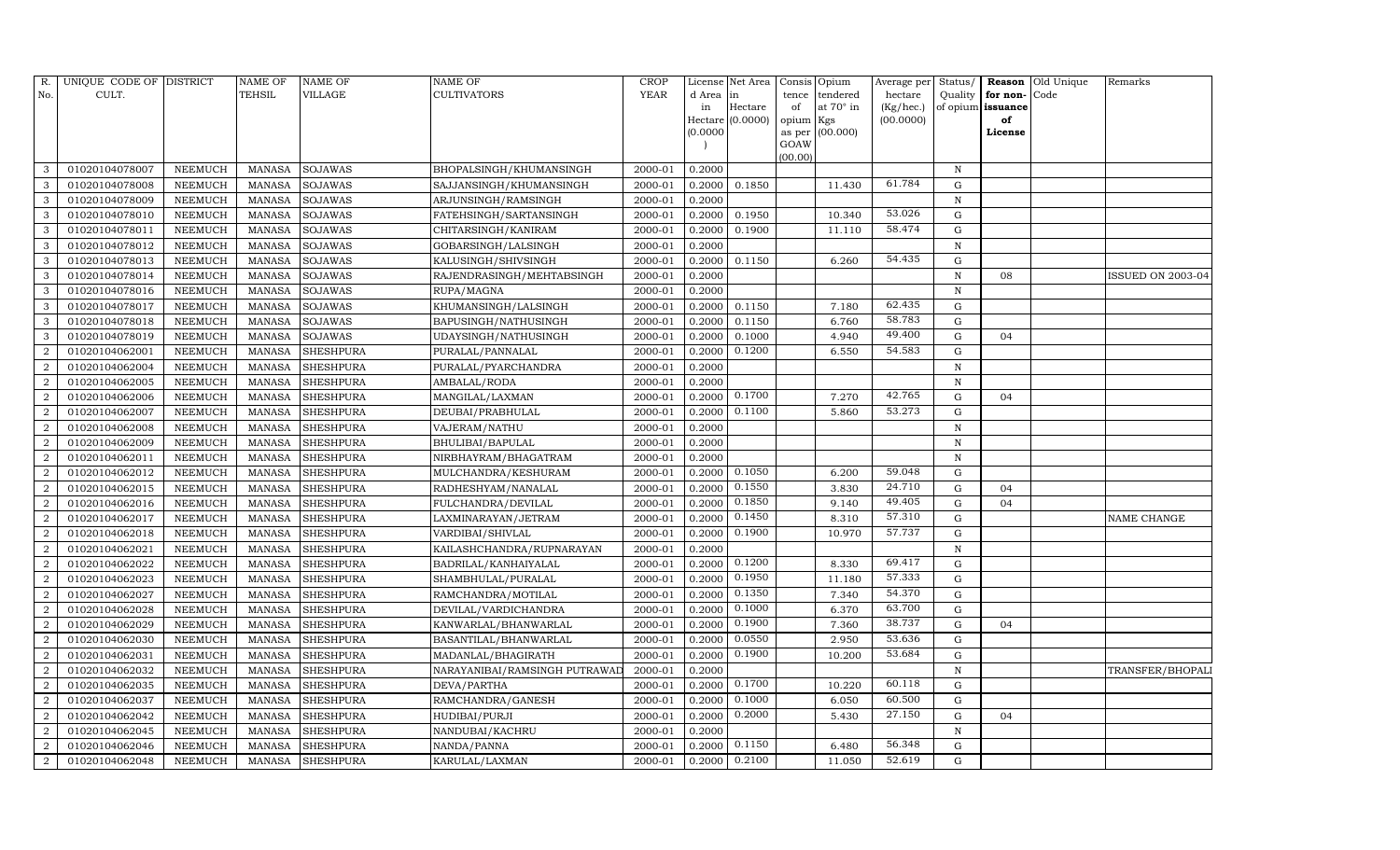| R.                     | UNIQUE CODE OF DISTRICT |                | NAME OF       | NAME OF            | NAME OF                   | <b>CROP</b> |           | License Net Area | Consis         | Opium     | Average per | Status/      | Reason            | Old Unique     | Remarks           |
|------------------------|-------------------------|----------------|---------------|--------------------|---------------------------|-------------|-----------|------------------|----------------|-----------|-------------|--------------|-------------------|----------------|-------------------|
| No.                    | CULT.                   |                | TEHSIL        | VILLAGE            | <b>CULTIVATORS</b>        | <b>YEAR</b> | d Area in |                  | tence          | tendered  | hectare     | Quality      | for non-          | Code           |                   |
|                        |                         |                |               |                    |                           |             | in        | Hectare          | of             | at 70° in | (Kg/hec.)   |              | of opium issuance |                |                   |
|                        |                         |                |               |                    |                           |             |           | Hectare (0.0000) | opium Kgs      |           | (00.0000)   |              | of                |                |                   |
|                        |                         |                |               |                    |                           |             | (0.0000)  |                  | as per<br>GOAW | (00.000)  |             |              | License           |                |                   |
|                        |                         |                |               |                    |                           |             |           |                  | (00.00)        |           |             |              |                   |                |                   |
|                        | 01020104062051          | NEEMUCH        | MANASA        | <b>SHESHPURA</b>   | PRABHUBAI/BAPULAL         | 2000-01     | 0.2000    | 0.0950           |                | 6.010     | 63.263      | G            |                   |                |                   |
| $\overline{2}$         | 01020104062052          | NEEMUCH        | <b>MANASA</b> | SHESHPURA          | NANDA/LAXMAN              | 2000-01     | 0.2000    | 0.1550           |                | 7.520     | 48.516      | G            | 04                |                |                   |
| $\overline{2}$         | 01020104062053          | NEEMUCH        | MANASA        | <b>SHESHPURA</b>   | CHAGANLAL/BHAGIRATH       | 2000-01     | 0.2000    | 0.2050           |                | 10.760    | 52.488      | G            |                   |                |                   |
| $\mathcal{D}$          | 01020104062054          | NEEMUCH        | MANASA        | <b>SHESHPURA</b>   | PRABHULAL/KACHRU          | 2000-01     | 0.2000    |                  |                |           |             | $\mathbf N$  |                   |                |                   |
| 2                      | 01020104062055          | NEEMUCH        | <b>MANASA</b> | <b>SHESHPURA</b>   | BHAGWAN/BHAGIRATH         | 2000-01     | 0.2000    | 0.1700           |                | 5.640     | 33.176      | $\mathbf{I}$ | 02                |                |                   |
|                        | 01020104062056          | NEEMUCH        | <b>MANASA</b> | <b>SHESHPURA</b>   | BAPULAL/TULSIRAM          | 2000-01     | 0.2000    | 0.0650           |                | 3.550     | 54.615      | G            |                   |                |                   |
| $\overline{2}$         | 01020104062063          | NEEMUCH        | MANASA        | <b>SHESHPURA</b>   | VARDICHANDRA/BHAGATRAM    | 2000-01     | 0.2000    | 0.1900           |                | 10.240    | 53.895      | G            |                   |                |                   |
| 2                      | 01020104062064          | NEEMUCH        | <b>MANASA</b> | <b>SHESHPURA</b>   | BHERU/UDA                 | 2000-01     | 0.2000    |                  |                |           |             | $\, {\rm N}$ |                   |                |                   |
| $\mathcal{D}_{\alpha}$ | 01020104062067          | NEEMUCH        | MANASA        | <b>SHESHPURA</b>   | HEERALAL/BHAGATRAM        | 2000-01     | 0.2000    | 0.1450           |                | 8.770     | 60.483      | G            |                   |                |                   |
|                        | 01020104062071          | NEEMUCH        | MANASA        | <b>SHESHPURA</b>   | BADRILAL/RAMPRHALAD       | 2000-01     | 0.2000    | 0.1500           |                | 8.370     | 55.800      | G            |                   | 01020104061067 |                   |
| 2                      | 01020104062068          | NEEMUCH        | <b>MANASA</b> | <b>SHESHPURA</b>   | BAGDIRAM/CHUNNILAL        | 2000-01     | 0.2000    | 0.1300           |                | 3.360     | 25.846      | G            | 04                |                |                   |
| 3                      | 01020104073001          | NEEMUCH        | MANASA        | <b>SEMLI ANTRI</b> | CHENSINGH/SAJJANSINGH     | 2000-01     | 0.2000    | 0.1950           |                | 10.520    | 53.949      | G            |                   |                |                   |
| 3                      | 01020104073002          | NEEMUCH        | <b>MANASA</b> | <b>SEMLI ANTRI</b> | NAVALSINGH/VAKTAVAR SINGH | 2000-01     | 0.2000    | 0.1750           |                | 10.580    | 60.457      | G            |                   |                |                   |
| 3                      | 01020104073003          | NEEMUCH        | <b>MANASA</b> | SEMLI ANTRI        | SAJJANSINGH/VAKTAVARSINGH | 2000-01     | 0.2000    | 0.2000           |                | 11.940    | 59.700      | G            |                   |                |                   |
| 3                      | 01020104073004          | NEEMUCH        | <b>MANASA</b> | SEMLI ANTRI        | CHATARKUVAR/BHAVARSINGH   | 2000-01     | 0.2000    | 0.1900           |                | 11.350    | 59.737      | G            |                   |                |                   |
| 3                      | 01020104073005          | NEEMUCH        | MANASA        | SEMLI ANTRI        | ANUPBAI/INDRASINGH        | 2000-01     | 0.2000    | 0.2000           |                | 11.280    | 56.400      | G            |                   |                |                   |
| 3                      | 01020104073006          | NEEMUCH        | <b>MANASA</b> | SEMLI ANTRI        | BAHADUR SINGH/FATESINGH   | 2000-01     | 0.2000    | 0.2000           |                | 10.670    | 53.350      | G            |                   |                |                   |
| 3                      | 01020104073008          | NEEMUCH        | MANASA        | SEMLI ANTRI        | JUJHAR SINGH/MEHTAB SINGH | 2000-01     | 0.2000    | 0.1850           |                | 12.180    | 65.838      | G            |                   |                |                   |
| 3                      | 01020104073009          | NEEMUCH        | <b>MANASA</b> | <b>SEMLI ANTRI</b> | RATAN/DHOKAL              | 2000-01     | 0.2000    | 0.1950           |                | 12.080    | 61.949      | G            |                   |                |                   |
| 3                      | 01020104073010          | NEEMUCH        | MANASA        | SEMLI ANTRI        | BHAVARLAL/BHONA           | 2000-01     | 0.2000    | 0.1800           |                | 12.260    | 68.111      | G            |                   |                |                   |
| 3                      | 01020104073011          | NEEMUCH        | <b>MANASA</b> | SEMLI ANTRI        | SHAMBHUSINGH/SHITALSINGH  | 2000-01     | 0.2000    | 0.1950           |                | 11.070    | 56.769      | G            |                   |                |                   |
| 3                      | 01020104073012          | NEEMUCH        | MANASA        | <b>SEMLI ANTRI</b> | DARBARSINGH/PARVATSINGH   | 2000-01     | 0.2000    | 0.2000           |                | 11.660    | 58.300      | G            |                   |                |                   |
| 3                      | 01020104073013          | NEEMUCH        | MANASA        | <b>SEMLI ANTRI</b> | MANGUSINGH/PARVAT SINGH   | 2000-01     | 0.2000    | 0.1850           |                | 9.700     | 52.432      | ${\rm G}$    |                   |                |                   |
| 3                      | 01020104073014          | NEEMUCH        | <b>MANASA</b> | SEMLI ANTRI        | JAGDISH/DEVILAL           | 2000-01     | 0.2000    | 0.1800           |                | 10.570    | 58.722      | G            |                   |                |                   |
| 3                      | 01020104073015          | NEEMUCH        | MANASA        | SEMLI ANTRI        | DASHRATHSINGH/SOHANSINGH  | 2000-01     | 0.2000    | 0.1950           |                | 10.520    | 53.949      | G            |                   |                |                   |
| 3                      | 01020104073016          | NEEMUCH        | MANASA        | SEMLI ANTRI        | ARJUNSINGH/KISANSINGH'    | 2000-01     | 0.2000    | 0.2000           |                | 10.900    | 54.500      | G            |                   |                |                   |
| 3                      | 01020104073017          | NEEMUCH        | <b>MANASA</b> | SEMLI ANTRI        | BABULAL/BANSILAL          | 2000-01     | 0.2000    | 0.2050           |                | 10.470    | 51.073      | $\mathbf G$  | 04                |                | ISSUED ON 2003-04 |
| 3                      | 01020104073019          | NEEMUCH        | <b>MANASA</b> | <b>SEMLI ANTRI</b> | BHOPALSINGH/MOHANSINGH    | 2000-01     | 0.2000    | 0.1850           |                | 10.720    | 57.946      | G            |                   |                |                   |
| 3                      | 01020104073020          | NEEMUCH        | MANASA        | SEMLI ANTRI        | NARAYANSINGH/RADSINGH     | 2000-01     | 0.2000    | 0.1750           |                | 9.850     | 56.286      | G            |                   |                |                   |
| 3                      | 01020104073021          | NEEMUCH        | <b>MANASA</b> | SEMLI ANTRI        | TEJSINGH/BANE SINGH       | 2000-01     | 0.2000    | 0.1850           |                | 11.680    | 63.135      | G            |                   |                |                   |
| 3                      | 01020104073022          | NEEMUCH        | MANASA        | <b>SEMLI ANTRI</b> | NATHU SINGH/MOHANSINGH    | 2000-01     | 0.2000    | 0.2050           |                | 10.410    | 50.780      | G            | 04                |                |                   |
| 3                      | 01020104073023          | NEEMUCH        | <b>MANASA</b> | <b>SEMLI ANTRI</b> | BANE SINGH/MEHTAB SINGH   | 2000-01     | 0.2000    | 0.1850           |                | 10.590    | 57.243      | G            |                   |                |                   |
| 3                      | 01020104073024          | <b>NEEMUCH</b> | <b>MANASA</b> | <b>SEMLI ANTRI</b> | DHANSINGH/BHAVARSINGH     | 2000-01     | 0.2000    | 0.2000           |                | 11.590    | 57.950      | G            |                   |                |                   |
| 3                      | 01020104073025          | NEEMUCH        | MANASA        | SEMLI ANTRI        | KAMALSINGH/ONKARSINGH     | 2000-01     | 0.2000    | 0.1850           |                | 10.650    | 57.568      | G            |                   |                |                   |
| 3                      | 01020104073027          | NEEMUCH        | <b>MANASA</b> | SEMLI ANTRI        | SOHANSINGH/SHAMBHU SINGH  | 2000-01     | 0.2000    | 0.1800           |                | 10.430    | 57.944      | ${\rm G}$    |                   |                |                   |
| 3                      | 01020104073028          | NEEMUCH        | MANASA        | <b>SEMLI ANTRI</b> | UDAYLAL/BHAVARLAL         | 2000-01     | 0.2000    | 0.1850           |                | 8.950     | 48.378      | ${\rm G}$    | 04                |                |                   |
| 3                      | 01020104073030          | NEEMUCH        | <b>MANASA</b> | SEMLI ANTRI        | MDANSINGH/BAHADUR SINGH   | 2000-01     | 0.2000    | 0.1950           |                | 10.650    | 54.615      | G            |                   |                |                   |
| 3                      | 01020104073031          | NEEMUCH        | <b>MANASA</b> | SEMLI ANTRI        | JAGDISH/BASNTILAL         | 2000-01     | 0.2000    | 0.1800           |                | 10.110    | 56.167      | G            |                   |                |                   |
| 3                      | 01020104073033          | <b>NEEMUCH</b> | MANASA        | <b>SEMLI ANTRI</b> | SHANTIBAI/GHISALAL        | 2000-01     | 0.2000    | 0.1900           |                | 9.640     | 50.737      | G            | 04                |                |                   |
| 3                      | 01020104073035          | NEEMUCH        | MANASA        | <b>SEMLI ANTRI</b> | VIRAMSINGH/MADANSINGH     | 2000-01     | 0.2000    | 0.2100           |                | 12.090    | 57.571      | G            |                   |                |                   |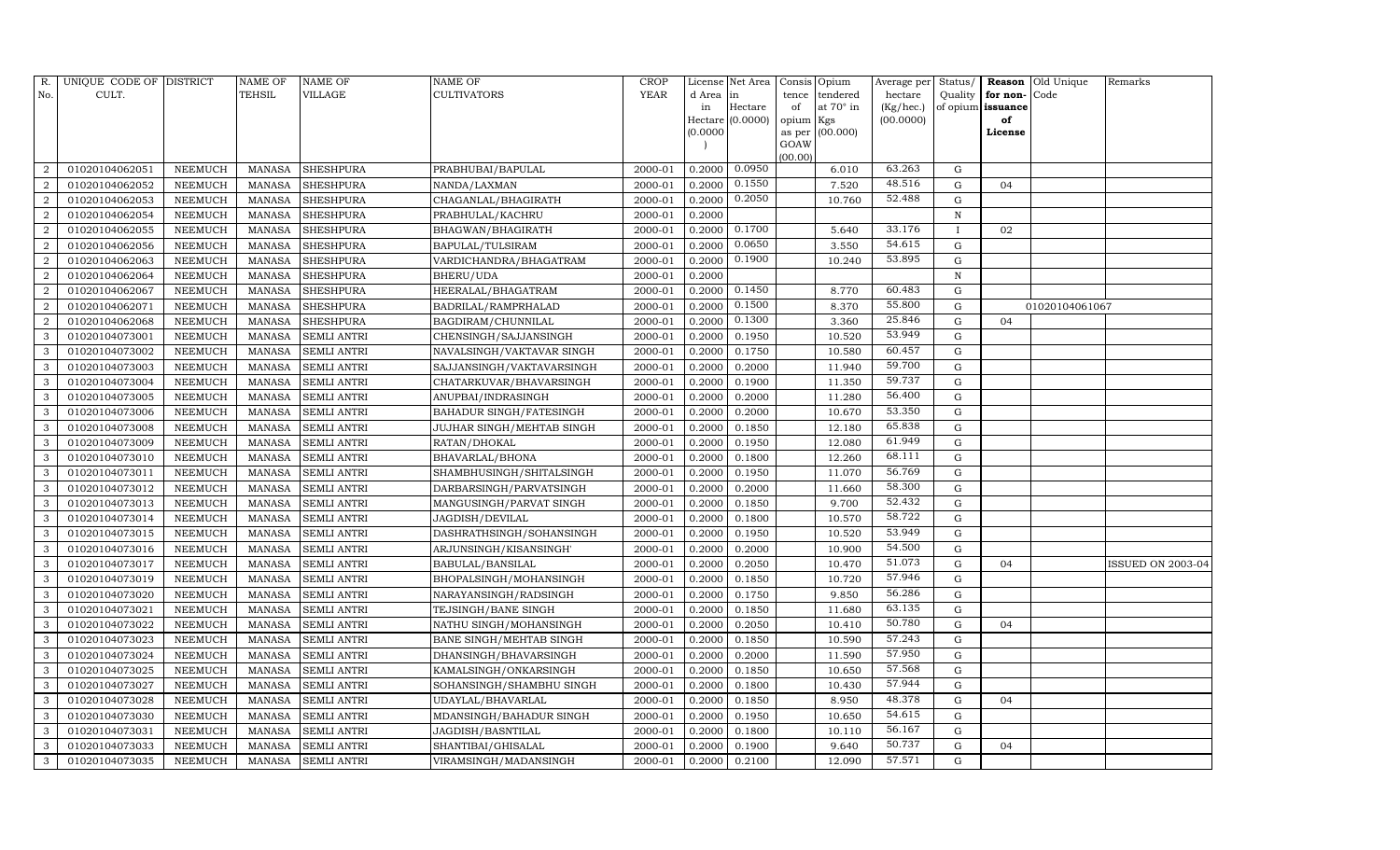| R.             | UNIQUE CODE OF DISTRICT |                | <b>NAME OF</b> | <b>NAME OF</b>     | <b>NAME OF</b>               | CROP    |           | License Net Area | Consis Opium   |                  | Average per | Status/     | Reason            | Old Unique     | Remarks           |
|----------------|-------------------------|----------------|----------------|--------------------|------------------------------|---------|-----------|------------------|----------------|------------------|-------------|-------------|-------------------|----------------|-------------------|
| No.            | CULT.                   |                | <b>TEHSIL</b>  | VILLAGE            | <b>CULTIVATORS</b>           | YEAR    | d Area in |                  | tence          | tendered         | hectare     | Quality     | for non-          | Code           |                   |
|                |                         |                |                |                    |                              |         | in        | Hectare          | of             | at $70^\circ$ in | (Kg/hec.)   |             | of opium issuance |                |                   |
|                |                         |                |                |                    |                              |         |           | Hectare (0.0000) | opium Kgs      |                  | (00.0000)   |             | of                |                |                   |
|                |                         |                |                |                    |                              |         | (0.0000)  |                  | as per<br>GOAW | (00.000)         |             |             | License           |                |                   |
|                |                         |                |                |                    |                              |         |           |                  | (00.00)        |                  |             |             |                   |                |                   |
| 3              | 01020104073036          | NEEMUCH        | MANASA         | <b>SEMLI ANTRI</b> | KOMALKUMAR/PRABHULAL         | 2000-01 | 0.2000    | 0.1800           |                | 9.760            | 54.222      | G           |                   |                |                   |
| 3              | 01020104073038          | NEEMUCH        | MANASA         | <b>SEMLI ANTRI</b> | RAMDAYAL/BASANTILAL          | 2000-01 | 0.2000    | 0.2000           |                | 11.060           | 55.300      | G           |                   |                |                   |
| 3              | 01020104073039          | <b>NEEMUCH</b> | <b>MANASA</b>  | <b>SEMLI ANTRI</b> | PARVAT SINGH/SHITALSINGH     | 2000-01 | 0.2000    | 0.1850           |                | 9.790            | 52.919      | G           |                   |                |                   |
| 3              | 01020104073040          | NEEMUCH        | MANASA         | <b>SEMLI ANTRI</b> | BHAVARSINGH/LALSINGH         | 2000-01 | 0.2000    | 0.1950           |                | 11.730           | 60.154      | ${\rm G}$   |                   |                |                   |
| 3              | 01020104073041          | NEEMUCH        | <b>MANASA</b>  | <b>SEMLI ANTRI</b> | MADANSINGH/VAKTAVAR SINGH    | 2000-01 | 0.2000    | 0.1950           |                | 10.190           | 52.256      | $\mathbf G$ |                   |                |                   |
| 3              | 01020104073042          | NEEMUCH        | MANASA         | <b>SEMLI ANTRI</b> | MOHANSINGH/MEHTABSINGH       | 2000-01 | 0.2000    | 0.1850           |                | 10.860           | 58.703      | $\mathbf G$ |                   |                |                   |
| 3              | 01020104073043          | NEEMUCH        | MANASA         | <b>SEMLI ANTRI</b> | BASANTILAL/TARACHAND         | 2000-01 | 0.2000    | 0.1950           |                | 10.420           | 53.436      | G           |                   |                |                   |
| 3              | 01020104073044          | NEEMUCH        | MANASA         | <b>SEMLI ANTRI</b> | RODSINGH/JUJHARSINGH         | 2000-01 | 0.2000    | 0.1950           |                | 12.020           | 61.641      | $\mathbf G$ |                   |                |                   |
| 3              | 01020104073046          | <b>NEEMUCH</b> | <b>MANASA</b>  | <b>SEMLI ANTRI</b> | SAJNIBAI/SHANKAR             | 2000-01 | 0.2000    | 0.1950           |                | 11.210           | 57.487      | $\mathbf G$ |                   |                |                   |
| 3              | 01020104073047          | NEEMUCH        | MANASA         | <b>SEMLI ANTRI</b> | NANURAM/BASANTILAL           | 2000-01 | 0.2000    | 0.2100           |                | 11.350           | 54.048      | ${\rm G}$   |                   | 01020104066035 |                   |
| $\overline{2}$ | 01020104056001          | <b>NEEMUCH</b> | <b>MANASA</b>  | <b>SARSI</b>       | KANWARLAL/BHUWANIRAM         | 2000-01 | 0.2000    | 0.1300           |                | 7.560            | 58.154      | ${\rm G}$   |                   |                |                   |
| $\overline{2}$ | 01020104056002          | <b>NEEMUCH</b> | MANASA         | <b>SARSI</b>       | <b>BHERU/KALU</b>            | 2000-01 | 0.2000    | 0.1900           |                | 11.040           | 58.105      | $\mathbf G$ |                   |                |                   |
| $\overline{2}$ | 01020104056004          | <b>NEEMUCH</b> | <b>MANASA</b>  | <b>SARSI</b>       | BHUWANIRAM/KALU              | 2000-01 | 0.2000    | 0.1500           |                | 9.340            | 62.267      | $\mathbf G$ |                   |                |                   |
| $\overline{2}$ | 01020104056005          | <b>NEEMUCH</b> | <b>MANASA</b>  | <b>SARSI</b>       | RAMESHWAR/GENDMAL            | 2000-01 | 0.2000    | 0.1300           |                | 7.730            | 59.462      | G           |                   |                |                   |
| $\overline{2}$ | 01020104056006          | NEEMUCH        | MANASA         | <b>SARSI</b>       | KARULAL/BHUWANIRAM RAWAT     | 2000-01 | 0.2000    | 0.1550           |                | 10.270           | 66.258      | G           |                   |                |                   |
| $\overline{2}$ | 01020104056007          | NEEMUCH        | <b>MANASA</b>  | <b>SARSI</b>       | JAGANNATH/DULICHANDRA        | 2000-01 | 0.2000    | 0.1000           |                | 6.340            | 63.400      | $\mathbf G$ |                   |                |                   |
| $\overline{2}$ | 01020104056008          | <b>NEEMUCH</b> | <b>MANASA</b>  | <b>SARSI</b>       | BANSHILAL/BHUWANIRAM         | 2000-01 | 0.2000    | 0.1100           |                | 5.840            | 53.091      | G           |                   |                |                   |
| $\overline{2}$ | 01020104056009          | <b>NEEMUCH</b> | MANASA         | <b>SARSI</b>       | KANHAIYALAL/BHUWANIRAM RAWAT | 2000-01 | 0.2000    | 0.1850           |                | 11.600           | 62.703      | G           |                   |                |                   |
| $\overline{2}$ | 01020104056010          | NEEMUCH        | <b>MANASA</b>  | <b>SARSI</b>       | BADRILAL/HARLAL              | 2000-01 | 0.2000    | 0.1800           |                | 10.890           | 60.500      | G           |                   |                |                   |
| $\overline{2}$ | 01020104056011          | NEEMUCH        | MANASA         | <b>SARSI</b>       | SHIVKARAN/CHAMPALAL          | 2000-01 | 0.2000    | 0.1150           |                | 6.610            | 57.478      | G           |                   |                |                   |
| $\overline{2}$ | 01020104056013          | NEEMUCH        | <b>MANASA</b>  | <b>SARSI</b>       | MANGILAL/RATANLAL            | 2000-01 | 0.2000    | 0.1800           |                | 8.850            | 49.167      | ${\rm G}$   | 04                |                |                   |
| $\overline{2}$ | 01020104056014          | <b>NEEMUCH</b> | <b>MANASA</b>  | <b>SARSI</b>       | KAILASHCHANDRA/BHONILAL      | 2000-01 | 0.2000    | 0.1800           |                | 10.610           | 58.944      | $\mathbf G$ |                   |                |                   |
| $\overline{2}$ | 01020104056015          | NEEMUCH        | MANASA         | <b>SARSI</b>       | RAMESHCHANDRA/BHERULAL       | 2000-01 | 0.2000    | 0.1950           |                | 12.120           | 62.154      | G           |                   |                |                   |
| $\overline{2}$ | 01020104056016          | <b>NEEMUCH</b> | <b>MANASA</b>  | <b>SARSI</b>       | SHIVNARAYAN/MANGILAL         | 2000-01 | 0.2000    | 0.1050           |                | 5.380            | 51.238      | ${\rm G}$   | 04                |                | ISSUED ON 2003-04 |
| $\overline{2}$ | 01020104056017          | NEEMUCH        | MANASA         | <b>SARSI</b>       | DHANNALAL/BHANWARLAL         | 2000-01 | 0.2000    | 0.0750           |                | 4.860            | 64.800      | ${\rm G}$   |                   |                |                   |
| $\overline{2}$ | 01020104056018          | <b>NEEMUCH</b> | <b>MANASA</b>  | <b>SARSI</b>       | KISHORE/CHUNNILAL            | 2000-01 | 0.2000    | 0.1450           |                | 8.370            | 57.724      | G           |                   |                |                   |
| $\overline{2}$ | 01020104056019          | <b>NEEMUCH</b> | MANASA         | <b>SARSI</b>       | MANGILAL/BHANWARLAL          | 2000-01 | 0.2000    | 0.1700           |                | 9.800            | 57.647      | ${\rm G}$   |                   |                |                   |
| $\overline{2}$ | 01020104056020          | <b>NEEMUCH</b> | <b>MANASA</b>  | <b>SARSI</b>       | KESHARBAI/BHANWARLAL         | 2000-01 | 0.2000    | 0.2050           |                | 9.320            | 45.463      | $\mathbf G$ | 04                |                |                   |
| $\overline{2}$ | 01020104056021          | NEEMUCH        | MANASA         | <b>SARSI</b>       | DHANRAJ/LAXMICHANDRA         | 2000-01 | 0.2000    | 0.1850           |                | 11.340           | 61.297      | G           |                   |                |                   |
| $\overline{2}$ | 01020104056022          | NEEMUCH        | MANASA         | <b>SARSI</b>       | NANALAL/SITARAM              | 2000-01 | 0.2000    |                  |                |                  |             | N           |                   |                |                   |
| $\overline{2}$ | 01020104056024          | <b>NEEMUCH</b> | MANASA         | <b>SARSI</b>       | UDAIRAM/DULECHAND            | 2000-01 | 0.2000    | 0.0900           |                | 5.300            | 58.889      | $\mathbf G$ |                   |                |                   |
| $\overline{2}$ | 01020104056025          | NEEMUCH        | <b>MANASA</b>  | <b>SARSI</b>       | MADANBAI/VISHWANATH          | 2000-01 | 0.2000    |                  |                |                  |             | $\mathbf N$ | 08                |                | ISSUED ON 2003-04 |
| $\overline{2}$ | 01020104056026          | <b>NEEMUCH</b> | MANASA         | <b>SARSI</b>       | SHANTIBAI/BHUWANILAL         | 2000-01 | 0.2000    | 0.1850           |                | 10.640           | 57.514      | $\mathbf G$ |                   |                |                   |
| $\overline{2}$ | 01020104056027          | <b>NEEMUCH</b> | <b>MANASA</b>  | <b>SARSI</b>       | BHAGWANSINGH/BHANWARLAL      | 2000-01 | 0.2000    | 0.1950           |                | 12.280           | 62.974      | G           |                   |                |                   |
| $\overline{2}$ | 01020104056028          | <b>NEEMUCH</b> | MANASA         | <b>SARSI</b>       | GANGARAM/DAYARAM             | 2000-01 | 0.2000    | 0.0700           |                | 4.640            | 66.286      | $\mathbf G$ |                   |                |                   |
| $\overline{2}$ | 01020104056029          | <b>NEEMUCH</b> | <b>MANASA</b>  | <b>SARSI</b>       | RUKMANIBAI/DOULATRAM         | 2000-01 | 0.2000    | 0.1100           |                | 6.710            | 61.000      | $\mathbf G$ |                   |                | NAME CHANGE       |
| 2              | 01020104056030          | <b>NEEMUCH</b> | <b>MANASA</b>  | <b>SARSI</b>       | TULSIRAM/PRABHULAL           | 2000-01 | 0.2000    | 0.2050           |                | 11.840           | 57.756      | G           |                   |                |                   |
| $\overline{2}$ | 01020104056031          | NEEMUCH        | <b>MANASA</b>  | <b>SARSI</b>       | RAMPRASAD/SITARAM            | 2000-01 | 0.2000    | 0.2000           |                | 10.950           | 54.750      | G           | 08                |                |                   |
| $\overline{2}$ | 01020104056032          | NEEMUCH        | MANASA         | <b>SARSI</b>       | RAMLAL/BHANWARLAL            | 2000-01 | 0.2000    | 0.2000           |                | 9.660            | 48.300      | $\mathbf G$ | 04                |                |                   |
| $\overline{2}$ | 01020104056033          | <b>NEEMUCH</b> | MANASA         | <b>SARSI</b>       | MOHANLAL/BHUWANILAL          | 2000-01 | 0.2000    | 0.2000           |                | 11.090           | 55.450      | G           |                   |                |                   |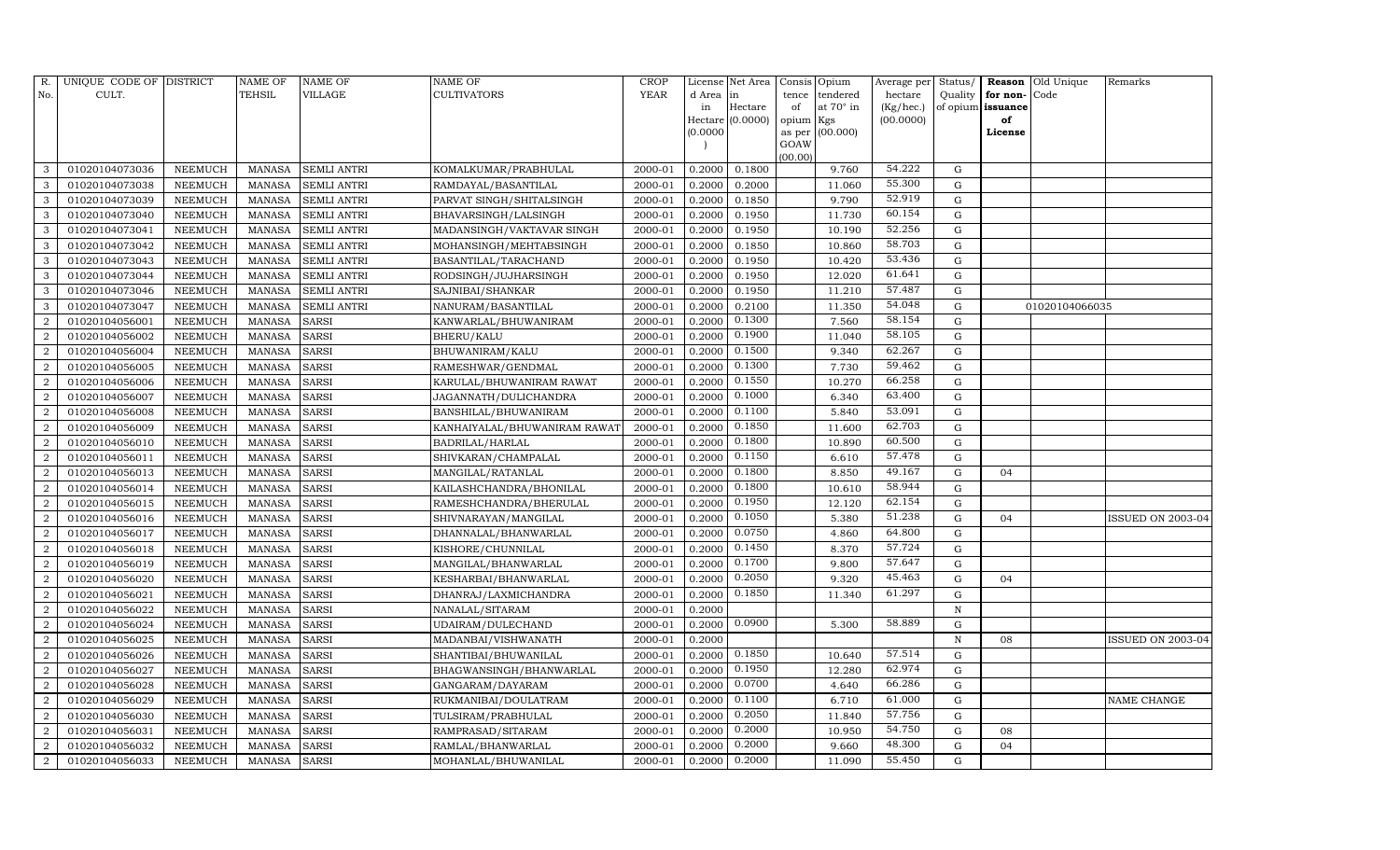| R.             | UNIQUE CODE OF DISTRICT |                | <b>NAME OF</b> | <b>NAME OF</b> | <b>NAME OF</b>               | CROP    |           | License Net Area | Consis              | Opium            | Average per | Status/      | Reason            | Old Unique | Remarks                        |
|----------------|-------------------------|----------------|----------------|----------------|------------------------------|---------|-----------|------------------|---------------------|------------------|-------------|--------------|-------------------|------------|--------------------------------|
| No.            | CULT.                   |                | <b>TEHSIL</b>  | VILLAGE        | <b>CULTIVATORS</b>           | YEAR    | d Area in |                  | tence               | tendered         | hectare     | Quality      | for non-          | Code       |                                |
|                |                         |                |                |                |                              |         | in        | Hectare          | of                  | at $70^\circ$ in | (Kg/hec.)   |              | of opium issuance |            |                                |
|                |                         |                |                |                |                              |         | (0.0000)  | Hectare (0.0000) | opium Kgs<br>as per | (00.000)         | (00.0000)   |              | of<br>License     |            |                                |
|                |                         |                |                |                |                              |         |           |                  | GOAW                |                  |             |              |                   |            |                                |
|                |                         |                |                |                |                              |         |           |                  | (00.00)             |                  |             |              |                   |            |                                |
| $\overline{2}$ | 01020104056034          | NEEMUCH        | MANASA         | <b>SARSI</b>   | RAMCHANDRA/GENDMAL           | 2000-01 | 0.2000    |                  |                     |                  |             | $\, {\rm N}$ |                   |            |                                |
| $\overline{2}$ | 01020104056036          | NEEMUCH        | <b>MANASA</b>  | <b>SARSI</b>   | RAMCHANDRA/NANURAM           | 2000-01 | 0.2000    | 0.1450           |                     | 9.050            | 62.414      | G            |                   |            |                                |
| $\overline{2}$ | 01020104056037          | <b>NEEMUCH</b> | <b>MANASA</b>  | <b>SARSI</b>   | ISMILE/KHWAJU                | 2000-01 | 0.2000    |                  |                     |                  |             | N            |                   |            |                                |
| $\overline{2}$ | 01020104056038          | <b>NEEMUCH</b> | MANASA         | <b>SARSI</b>   | KHYALIRAM/DEVJI              | 2000-01 | 0.2000    | 0.1200           |                     | 6.170            | 51.417      | G            | 04                |            | 102010405700 ISSUED ON 2003-04 |
| $\overline{2}$ | 01020104060001          | NEEMUCH        | <b>MANASA</b>  | <b>SANDIYA</b> | AYODHYABAI/MANGILAL          | 2000-01 | 0.2000    | 0.1850           |                     | 9.430            | 50.973      | $\mathbf G$  | 0 <sub>4</sub>    |            |                                |
| $\overline{2}$ | 01020104060003          | NEEMUCH        | MANASA         | <b>SANDIYA</b> | RAMCHANDRA/GHASI             | 2000-01 | 0.2000    | 0.1800           |                     | 10.060           | 55.889      | ${\rm G}$    |                   |            |                                |
| $\overline{2}$ | 01020104060004          | <b>NEEMUCH</b> | <b>MANASA</b>  | <b>SANDIYA</b> | MOHANLAL/CHOTELAL            | 2000-01 | 0.2000    | 0.1000           |                     | 4.760            | 47.600      | ${\rm G}$    | 04                |            |                                |
| $\overline{2}$ | 01020104060005          | <b>NEEMUCH</b> | <b>MANASA</b>  | <b>SANDIYA</b> | HAMIRCHAND/CHOGA             | 2000-01 | 0.2000    | 0.1750           |                     | 11.020           | 62.971      | ${\rm G}$    |                   |            |                                |
| $\overline{2}$ | 01020104060006          | NEEMUCH        | <b>MANASA</b>  | <b>SANDIYA</b> | KANKUBAI/BHERULAL            | 2000-01 | 0.2000    | 0.1800           |                     | 10.580           | 58.778      | ${\rm G}$    |                   |            |                                |
| $\overline{2}$ | 01020104060007          | NEEMUCH        | <b>MANASA</b>  | <b>SANDIYA</b> | KISHANDAS/JANKIDAS           | 2000-01 | 0.2000    | 0.2050           |                     | 10.520           | 51.317      | ${\rm G}$    | 04                |            | ISSUED ON 2003-04              |
| $\overline{2}$ | 01020104060010          | <b>NEEMUCH</b> | <b>MANASA</b>  | <b>SANDIYA</b> | SHIVLAL/DHANNA               | 2000-01 | 0.2000    | 0.2000           |                     | 10.800           | 54.000      | $\mathbf G$  |                   |            |                                |
| $\overline{2}$ | 01020104060011          | <b>NEEMUCH</b> | MANASA         | <b>SANDIYA</b> | DINESHCHANDRA/MANGILAL       | 2000-01 | 0.2000    | 0.1800           |                     | 9.270            | 51.500      | $\mathbf G$  | 04                |            | ISSUED ON 2003-04              |
| $\overline{2}$ | 01020104060012          | <b>NEEMUCH</b> | <b>MANASA</b>  | <b>SANDIYA</b> | MUKANDAS/KISHANDAS           | 2000-01 | 0.2000    | 0.1350           |                     | 7.450            | 55.185      | $\mathbf G$  |                   |            |                                |
| $\overline{2}$ | 01020104060016          | <b>NEEMUCH</b> | MANASA         | <b>SANDIYA</b> | UDALKUMAR/BHERULAL           | 2000-01 | 0.2000    | 0.1800           |                     | 9.650            | 53.611      | ${\rm G}$    |                   |            |                                |
| $\overline{2}$ | 01020104060017          | NEEMUCH        | MANASA         | <b>SANDIYA</b> | GOVINDRAM/RAMCHANDRA         | 2000-01 | 0.2000    | 0.2000           |                     | 10.170           | 50.850      | G            | 04                |            |                                |
| $\overline{2}$ | 01020104060018          | <b>NEEMUCH</b> | MANASA         | <b>SANDIYA</b> | NIHALCHAND/NANDLAL           | 2000-01 | 0.2000    | 0.1450           |                     | 8.560            | 59.034      | $\mathbf G$  |                   |            |                                |
| $\overline{2}$ | 01020104060020          | <b>NEEMUCH</b> | <b>MANASA</b>  | <b>SANDIYA</b> | GOPAL/GOVERDHANLAL           | 2000-01 | 0.2000    | 0.1750           |                     | 9.740            | 55.657      | G            |                   |            |                                |
| $\overline{2}$ | 01020104060021          | NEEMUCH        | MANASA         | <b>SANDIYA</b> | RADHESHYAM/KANHAIYALAL CHOTA | 2000-01 | 0.2000    | 0.2100           |                     | 9.690            | 46.143      | ${\rm G}$    | 04                |            |                                |
| $\overline{2}$ | 01020104060022          | <b>NEEMUCH</b> | MANASA         | <b>SANDIYA</b> | SHAMBHULAL/CHOGA             | 2000-01 | 0.2000    | 0.1950           |                     | 10.250           | 52.564      | ${\rm G}$    |                   |            |                                |
| $\overline{2}$ | 01020104060023          | <b>NEEMUCH</b> | MANASA         | <b>SANDIYA</b> | KAILASHCHAND/BHERULAL        | 2000-01 | 0.2000    | 0.1900           |                     | 9.710            | 51.105      | $\mathbf G$  | 04                |            | ISSUED ON 2003-04              |
| $\overline{2}$ | 01020104060024          | <b>NEEMUCH</b> | <b>MANASA</b>  | <b>SANDIYA</b> | SURAJMAL/KANHAIYALAL         | 2000-01 | 0.2000    | 0.1650           |                     | 9.340            | 56.606      | $\mathbf G$  |                   |            |                                |
| $\overline{2}$ | 01020104060025          | <b>NEEMUCH</b> | <b>MANASA</b>  | <b>SANDIYA</b> | DINESH/BHERULAL              | 2000-01 | 0.2000    | 0.1400           |                     | 7.030            | 50.214      | $\mathbf G$  | 04                |            |                                |
| $\overline{2}$ | 01020104060026          | <b>NEEMUCH</b> | MANASA         | <b>SANDIYA</b> | PURANMAL/MOHANLAL            | 2000-01 | 0.2000    | 0.1700           |                     | 8.620            | 50.706      | ${\rm G}$    | 04                |            |                                |
| $\overline{2}$ | 01020104060029          | <b>NEEMUCH</b> | MANASA         | <b>SANDIYA</b> | JHANAKBAI/BHAWANISHANKAR     | 2000-01 | 0.2000    | 0.1150           |                     | 6.590            | 57.304      | $\mathbf G$  |                   |            | NAME CHANGE                    |
| $\overline{2}$ | 01020104060030          | NEEMUCH        | <b>MANASA</b>  | <b>SANDIYA</b> | ABHIMANYU/CHAGANLAL          | 2000-01 | 0.2000    | 0.1800           |                     | 9.330            | 51.833      | $\mathbf{I}$ | 02                |            |                                |
| $\overline{2}$ | 01020104060031          | <b>NEEMUCH</b> | MANASA         | <b>SANDIYA</b> | KARULAL/KASHIRAM             | 2000-01 | 0.2000    |                  |                     |                  |             | $\, {\rm N}$ |                   |            |                                |
| $\overline{2}$ | 01020104060032          | <b>NEEMUCH</b> | <b>MANASA</b>  | <b>SANDIYA</b> | MANGILAL/BHAJJA              | 2000-01 | 0.2000    | 0.1800           |                     | 10.640           | 59.111      | $\mathbf G$  |                   |            |                                |
| $\overline{2}$ | 01020104060033          | <b>NEEMUCH</b> | <b>MANASA</b>  | <b>SANDIYA</b> | KANHAIYALAL/KACHRU           | 2000-01 | 0.2000    | 0.1800           |                     | 9.180            | 51.000      | $\mathbf G$  | 04                |            | ISSUED ON 2003-04              |
| $\overline{2}$ | 01020104060036          | NEEMUCH        | MANASA         | <b>SANDIYA</b> | RAMCHANDRA/JAGANNATH         | 2000-01 | 0.2000    | 0.1800           |                     | 10.450           | 58.056      | ${\rm G}$    |                   |            |                                |
| $\overline{2}$ | 01020104060037          | <b>NEEMUCH</b> | <b>MANASA</b>  | <b>SANDIYA</b> | JAINARAYAN/SHIVNARAYAN       | 2000-01 | 0.2000    | 0.1750           |                     | 8.720            | 49.829      | $\mathbf G$  | 04                |            |                                |
| $\overline{2}$ | 01020104060038          | <b>NEEMUCH</b> | MANASA         | <b>SANDIYA</b> | MANNALAL/PANNALAL            | 2000-01 | 0.2000    |                  |                     |                  |             | $\mathbf N$  |                   |            |                                |
| $\overline{2}$ | 01020104060039          | NEEMUCH        | <b>MANASA</b>  | <b>SANDIYA</b> | RADHUDAS/CHENDAS             | 2000-01 | 0.2000    |                  |                     |                  |             | $\mathbf N$  |                   |            |                                |
| $\overline{2}$ | 01020104060041          | <b>NEEMUCH</b> | <b>MANASA</b>  | <b>SANDIYA</b> | MANOHARLAL/LAXMINARAYAN      | 2000-01 | 0.2000    | 0.1000           |                     | 6.330            | 63.300      | $\mathbf G$  |                   |            |                                |
| $\overline{2}$ | 01020104060042          | <b>NEEMUCH</b> | <b>MANASA</b>  | <b>SANDIYA</b> | JAIKISHAN/MATHARALAL         | 2000-01 | 0.2000    | 0.1900           |                     | 9.450            | 49.737      | ${\rm G}$    | 04                |            |                                |
| $\overline{2}$ | 01020104060044          | NEEMUCH        | MANASA         | <b>SANDIYA</b> | BHUWANISHANKAR/GOBAR         | 2000-01 | 0.2000    | 0.1850           |                     | 3.810            | 20.595      | $\mathbf{I}$ | 02                |            |                                |
| $\overline{2}$ | 01020104060045          | <b>NEEMUCH</b> | <b>MANASA</b>  | <b>SANDIYA</b> | RADHESHYAM/KANHAIYALAL BADA  | 2000-01 | 0.2000    | 0.1050           |                     | 5.640            | 53.714      | G            |                   |            |                                |
| $\overline{2}$ | 01020104060046          | NEEMUCH        | MANASA         | <b>SANDIYA</b> | KAMLABAI/KASHIRAM            | 2000-01 | 0.2000    | 0.1700           |                     | 8.060            | 47.412      | G            | 04                |            |                                |
| $\overline{2}$ | 01020104060047          | NEEMUCH        | <b>MANASA</b>  | <b>SANDIYA</b> | BAPULAL/BHAGWAN              | 2000-01 | 0.2000    | 0.2000           |                     | 9.850            | 49.250      | G            | 04                |            |                                |
| $\overline{2}$ | 01020104060048          | NEEMUCH        | MANASA         | <b>SANDIYA</b> | BHAGWATIBAI/BADRILAL         | 2000-01 | 0.2000    | 0.2050           |                     | 9.300            | 45.366      | $\mathbf G$  | 04                |            |                                |
| $\overline{2}$ | 01020104060050          | <b>NEEMUCH</b> | MANASA SANDIYA |                | CHANDMAL/MANGILAL            | 2000-01 | 0.2000    | 0.1900           |                     | 13.010           | 68.474      | G            |                   |            |                                |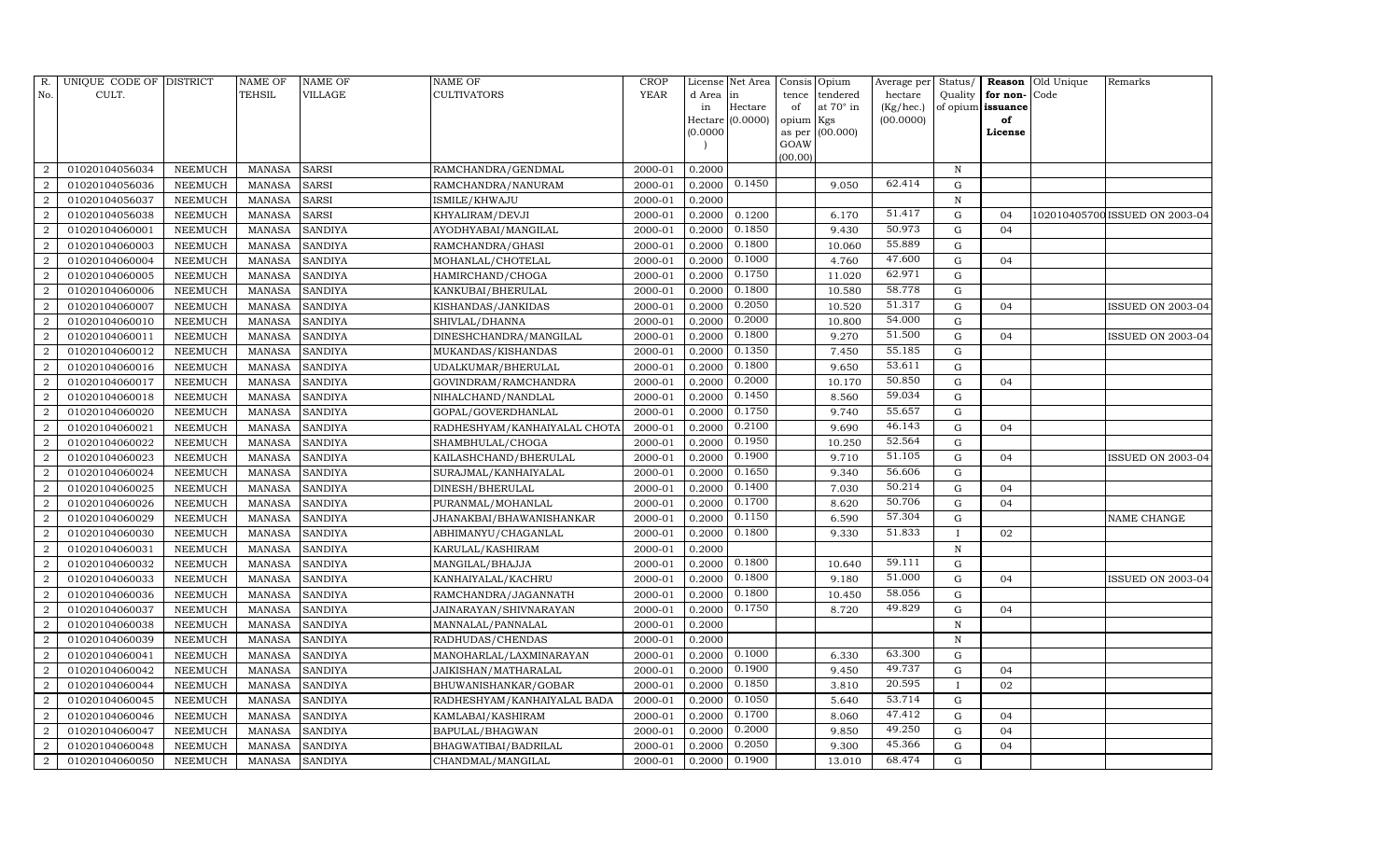| R.             | UNIQUE CODE OF DISTRICT |                | <b>NAME OF</b> | NAME OF        | <b>NAME OF</b>        | CROP        |           | License Net Area | Consis Opium               | Average per | Status/      |                   | Reason Old Unique | Remarks                        |
|----------------|-------------------------|----------------|----------------|----------------|-----------------------|-------------|-----------|------------------|----------------------------|-------------|--------------|-------------------|-------------------|--------------------------------|
| No.            | CULT.                   |                | TEHSIL         | VILLAGE        | <b>CULTIVATORS</b>    | <b>YEAR</b> | d Area in |                  | tendered<br>tence          | hectare     | Quality      | for non-          | Code              |                                |
|                |                         |                |                |                |                       |             | in        | Hectare          | at 70° in<br>of            | (Kg/hec.)   |              | of opium issuance |                   |                                |
|                |                         |                |                |                |                       |             |           | Hectare (0.0000) | opium<br>Kgs               | (00.0000)   |              | of                |                   |                                |
|                |                         |                |                |                |                       |             | (0.0000)  |                  | (00.000)<br>as per<br>GOAW |             |              | License           |                   |                                |
|                |                         |                |                |                |                       |             |           |                  | (00.00)                    |             |              |                   |                   |                                |
|                | 01020104060051          | NEEMUCH        | MANASA         | <b>SANDIYA</b> | PRABHULAL/VARDICHAND  | 2000-01     | 0.2000    | 0.2050           | 10.560                     | 51.512      | $\mathbf G$  | 04                |                   | ISSUED ON 2003-04              |
| $\overline{2}$ | 01020104060052          | NEEMUCH        | <b>MANASA</b>  | SANDIYA        | JAGDISH/SALAGRAM      | 2000-01     | 0.2000    | 0.2000           | 8.410                      | 42.050      | G            | 04                |                   |                                |
| $\overline{2}$ | 01020104060053          | NEEMUCH        | <b>MANASA</b>  | <b>SANDIYA</b> | PANNALAL/NANDA        | 2000-01     | 0.2000    | 0.1800           | 9.190                      | 51.056      | $\mathbf G$  | 04                |                   | 102010405803 ISSUED ON 2003-04 |
| $\overline{2}$ | 01020104060054          | NEEMUCH        | <b>MANASA</b>  | <b>SANDIYA</b> | AMRITRAM/VARDICHANDRA | 2000-01     | 0.2000    | 0.2050           | 11.340                     | 55.317      | ${\rm G}$    |                   | 01020104061039    |                                |
| 3              | 01020104064001          | NEEMUCH        | <b>MANASA</b>  | <b>SAMIYA</b>  | DEVBAI/KESHYA         | 2000-01     | 0.3000    | 0.1700           | 7.470                      | 43.941      | $\mathbf G$  | 04                |                   |                                |
|                | 01020104064002          | NEEMUCH        | <b>MANASA</b>  | SAMIYA         | SHOBARAM/SHANKARLAL   | 2000-01     | 0.2000    | 0.1850           | 9.840                      | 53.189      | ${\bf G}$    |                   |                   |                                |
| 3              | 01020104064004          | NEEMUCH        | <b>MANASA</b>  | <b>SAMIYA</b>  | NAGUSINGH/RATANLAL    | 2000-01     | 0.3000    | 0.2000           | 11.750                     | 58.750      | ${\rm G}$    |                   |                   |                                |
| 3              | 01020104064005          | <b>NEEMUCH</b> | <b>MANASA</b>  | <b>SAMIYA</b>  | RAMLAL/SHANKARLAL     | 2000-01     | 0.2000    | 0.2050           | 9.430                      | 46.000      | ${\rm G}$    | 04                |                   |                                |
| 3              | 01020104064007          | NEEMUCH        | <b>MANASA</b>  | <b>SAMIYA</b>  | BAGDIRAM/BHAVARLAL    | 2000-01     | 0.2000    | 0.1850           | 9.610                      | 51.946      | $\mathbf G$  | 04                |                   | ISSUED ON 2003-04              |
|                | 01020104064008          | NEEMUCH        | <b>MANASA</b>  | <b>SAMIYA</b>  | NATHU/KUKA            | 2000-01     | 0.2000    | 0.2000           | 10.730                     | 53.650      | ${\bf G}$    |                   |                   |                                |
| 3              | 01020104064009          | <b>NEEMUCH</b> | <b>MANASA</b>  | <b>SAMIYA</b>  | KISHANLAL/NANDA       | 2000-01     | 0.2000    | 0.1900           | 9.630                      | 50.684      | ${\rm G}$    | 04                |                   |                                |
| 3              | 01020104064010          | NEEMUCH        | <b>MANASA</b>  | <b>SAMIYA</b>  | RATANLAL/AMRA         | 2000-01     | 0.2000    | 0.1900           | 11.040                     | 58.105      | $\mathbf G$  |                   |                   | TRANSFER/KUNDLA                |
| 3              | 01020104080001          | NEEMUCH        | <b>MANASA</b>  | <b>RUPAWAS</b> | KAVARLAL/BAPULAL      | 2000-01     | 0.2000    | 0.1850           | 9.720                      | 52.541      | $\mathbf G$  |                   |                   |                                |
| 3              | 01020104080002          | <b>NEEMUCH</b> | <b>MANASA</b>  | <b>RUPAWAS</b> | PREMCHAND/BAPULAL     | 2000-01     | 0.2000    |                  |                            |             | $\,$ N       |                   |                   |                                |
| 3              | 01020104080003          | NEEMUCH        | MANASA         | <b>RUPAWAS</b> | BHULIBAI/KACHRU       | 2000-01     | 0.2000    |                  |                            |             | $\,$ N       |                   |                   |                                |
| 3              | 01020104080004          | <b>NEEMUCH</b> | <b>MANASA</b>  | RUPAWAS        | JHMAKUBAI/DHANNA      | 2000-01     | 0.2000    |                  |                            |             | $\,$ N       |                   |                   |                                |
| 3              | 01020104080005          | NEEMUCH        | <b>MANASA</b>  | RUPAWAS        | DEVA/PURA             | 2000-01     | 0.2000    |                  |                            |             | $\, {\rm N}$ |                   |                   |                                |
| 3              | 01020104080006          | NEEMUCH        | MANASA         | RUPAWAS        | MANGILAL/RAMLAL       | 2000-01     | 0.2000    |                  |                            |             | $\,$ N       |                   |                   |                                |
| 3              | 01020104080007          | NEEMUCH        | <b>MANASA</b>  | <b>RUPAWAS</b> | MOHANLAL/RATANLAL     | 2000-01     | 0.2000    |                  |                            |             | $\, {\rm N}$ |                   |                   |                                |
| 3              | 01020104080008          | NEEMUCH        | <b>MANASA</b>  | RUPAWAS        | LALURAM/RATANLAL      | 2000-01     | 0.2000    | 0.1900           | 3.860                      | 20.316      | G            | 04                |                   |                                |
|                | 01020104080009          | <b>NEEMUCH</b> | <b>MANASA</b>  | <b>RUPAWAS</b> | KANA/RATANLAL         | 2000-01     | 0.2000    |                  |                            |             | ${\bf N}$    |                   |                   |                                |
| 3              | 01020104080010          | <b>NEEMUCH</b> | <b>MANASA</b>  | <b>RUPAWAS</b> | GANGABAI/KACHRU       | 2000-01     | 0.2000    |                  |                            |             | $\mathbf N$  |                   |                   |                                |
| 3              | 01020104080011          | NEEMUCH        | <b>MANASA</b>  | RUPAWAS        | MANGILAL/HIRALAL      | 2000-01     | 0.2000    |                  |                            |             | $\, {\rm N}$ |                   |                   |                                |
| 3              | 01020104080012          | <b>NEEMUCH</b> | <b>MANASA</b>  | <b>RUPAWAS</b> | HIRALAL/KARULAL       | 2000-01     | 0.2000    |                  |                            |             | ${\bf N}$    |                   |                   |                                |
|                | 01020104080013          | <b>NEEMUCH</b> | <b>MANASA</b>  | RUPAWAS        | MOHANLAL/KESHURAM     | 2000-01     | 0.2000    | 0.1600           | 8.550                      | 53.438      | $\mathbf G$  |                   |                   |                                |
| 3              | 01020104080014          | NEEMUCH        | <b>MANASA</b>  | RUPAWAS        | <b>BADRILAL/SEVA</b>  | 2000-01     | 0.2000    | 0.0950           | 6.460                      | 68.000      | ${\rm G}$    |                   |                   |                                |
| 3              | 01020104080015          | <b>NEEMUCH</b> | <b>MANASA</b>  | <b>RUPAWAS</b> | VARDA/PRABHULAL       | 2000-01     | 0.2000    |                  |                            |             | ${\bf N}$    |                   |                   |                                |
| 3              | 01020104080016          | <b>NEEMUCH</b> | <b>MANASA</b>  | <b>RUPAWAS</b> | RADHESHYAM/RAMLAL     | 2000-01     | 0.2000    | 0.0950           | 5.090                      | 53.579      | $\mathbf G$  |                   |                   |                                |
| 3              | 01020104080017          | NEEMUCH        | <b>MANASA</b>  | RUPAWAS        | BHAGIRATH/KARULAL     | 2000-01     | 0.2000    | 0.1250           | 6.640                      | 53.120      | ${\rm G}$    |                   |                   |                                |
| 3              | 01020104080018          | <b>NEEMUCH</b> | <b>MANASA</b>  | <b>RUPAWAS</b> | MANGILAL/KARULAL      | 2000-01     | 0.2000    |                  |                            |             | ${\bf N}$    |                   |                   |                                |
| 3              | 01020104080019          | <b>NEEMUCH</b> | <b>MANASA</b>  | <b>RUPAWAS</b> | AMRATRAM/RAMLAL       | 2000-01     | 0.2000    |                  |                            |             | $\mathbb N$  |                   |                   |                                |
| 3              | 01020104080020          | <b>NEEMUCH</b> | <b>MANASA</b>  | <b>RUPAWAS</b> | BHERULAL/LALAJI       | 2000-01     | 0.2000    |                  |                            |             | ${\bf N}$    |                   |                   |                                |
| 3              | 01020104080023          | <b>NEEMUCH</b> | <b>MANASA</b>  | <b>RUPAWAS</b> | RAMCHANDRA/NARAYAN    | 2000-01     | 0.2000    | 0.1000           | 5.940                      | 59.400      | ${\rm G}$    |                   |                   |                                |
| 3              | 01020104080024          | <b>NEEMUCH</b> | <b>MANASA</b>  | RUPAWAS        | BHAVARLAL/LALURAM     | 2000-01     | 0.2000    |                  |                            |             | ${\bf N}$    |                   |                   |                                |
| 3              | 01020104080025          | <b>NEEMUCH</b> | <b>MANASA</b>  | <b>RUPAWAS</b> | RAMCHANDRA/KAVARLAL   | 2000-01     | 0.2000    | 0.1800           | 8.480                      | 47.111      | $\mathbf G$  | 04                |                   |                                |
| 3              | 01020104080026          | NEEMUCH        | <b>MANASA</b>  | RUPAWAS        | KANHYALAL/PREMCHAND   | 2000-01     | 0.2000    | 0.1900           | 9.960                      | 52.421      | G            |                   |                   |                                |
| 3              | 01020104080027          | NEEMUCH        | MANASA         | RUPAWAS        | SHAMBHULAL/SHIVLAL    | 2000-01     | 0.2000    | 0.1000           | 5.860                      | 58.600      | G            |                   |                   |                                |
| 3              | 01020104080028          | NEEMUCH        | <b>MANASA</b>  | RUPAWAS        | DHANRAJ/HARLAL        | 2000-01     | 0.2000    | 0.1100           | 6.290                      | 57.182      | G            |                   |                   |                                |
| 3              | 01020104080029          | NEEMUCH        | <b>MANASA</b>  | RUPAWAS        | MADANLAL/RAMLAL       | 2000-01     | 0.2000    |                  |                            |             | $\mathbf N$  |                   |                   |                                |
| 3              | 01020104080030          | NEEMUCH        | MANASA         | <b>RUPAWAS</b> | SUNDARLAL/RAMLAL      | 2000-01     | 0.2000    |                  |                            |             | N            |                   | 01020104067012    |                                |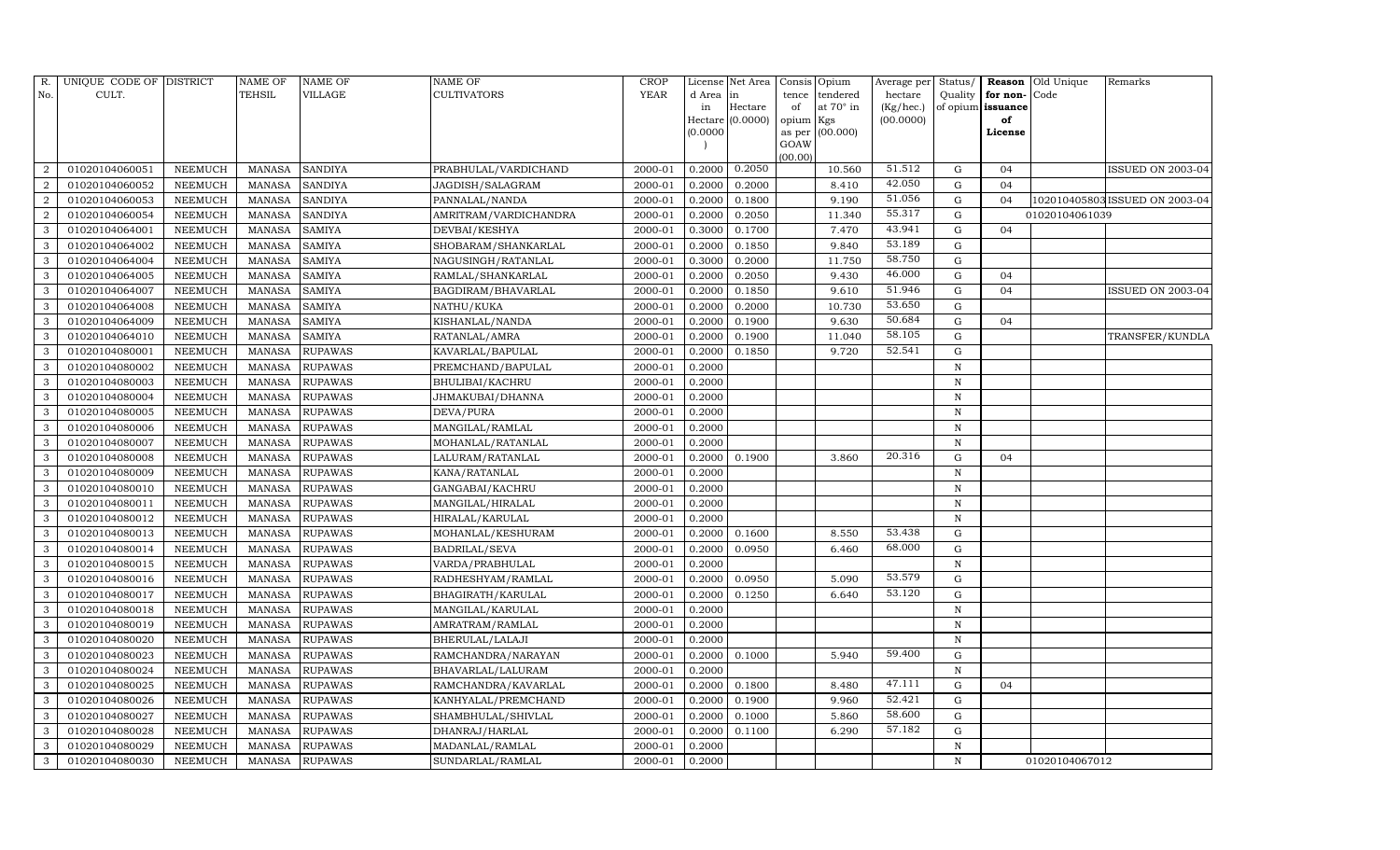| R.             | UNIQUE CODE OF DISTRICT |                | <b>NAME OF</b> | <b>NAME OF</b>      | <b>NAME OF</b>            | <b>CROP</b> |          | License Net Area |                 | Consis Opium    | Average per | Status/      |                   | Reason Old Unique | Remarks           |
|----------------|-------------------------|----------------|----------------|---------------------|---------------------------|-------------|----------|------------------|-----------------|-----------------|-------------|--------------|-------------------|-------------------|-------------------|
| No.            | CULT.                   |                | <b>TEHSIL</b>  | VILLAGE             | CULTIVATORS               | <b>YEAR</b> | d Area   | in               | tence           | tendered        | hectare     | Quality      | for non-Code      |                   |                   |
|                |                         |                |                |                     |                           |             | in       | Hectare          | of              | at 70° in       | (Kg/hec.)   |              | of opium issuance |                   |                   |
|                |                         |                |                |                     |                           |             |          | Hectare (0.0000) | opium Kgs       |                 | (00.0000)   |              | of                |                   |                   |
|                |                         |                |                |                     |                           |             | (0.0000) |                  |                 | as per (00.000) |             |              | License           |                   |                   |
|                |                         |                |                |                     |                           |             |          |                  | GOAW<br>(00.00) |                 |             |              |                   |                   |                   |
| 3              | 01020104080031          | <b>NEEMUCH</b> | <b>MANASA</b>  | <b>RUPAWAS</b>      | RAMGOPAL/GULABCHAND       | 2000-01     | 0.2000   | 0.1300           |                 | 6.660           | 51.231      | G            | 04                |                   | ISSUED ON 2003-04 |
|                | 01020104008001          | <b>NEEMUCH</b> | <b>MANASA</b>  | <b>RAWATPURA</b>    | NARAYAN/KESHURAM          | 2000-01     | 0.2000   |                  |                 |                 |             | $\, {\rm N}$ |                   |                   |                   |
|                | 01020104008002          | <b>NEEMUCH</b> | <b>MANASA</b>  | <b>RAWATPURA</b>    | PANIBAI/KANWARLAL         | 2000-01     | 0.2000   |                  |                 |                 |             | $\mathbf N$  |                   |                   |                   |
|                | 01020104008008          | <b>NEEMUCH</b> | <b>MANASA</b>  | <b>RAWATPURA</b>    | DHANNA/GABBA              | 2000-01     | 0.2000   | 0.1100           |                 | 5.590           | 50.818      | G            | 04                |                   |                   |
|                | 01020104008009          | <b>NEEMUCH</b> | <b>MANASA</b>  | <b>RAWATPURA</b>    | RAMLAL/KANWARLAL          | 2000-01     | 0.2000   |                  |                 |                 |             | $\, {\rm N}$ |                   |                   |                   |
|                | 01020104008013          | <b>NEEMUCH</b> | <b>MANASA</b>  | <b>RAWATPURA</b>    | BAPULAL/BHANWARLAL        | 2000-01     | 0.2000   | 0.1800           |                 | 9.600           | 53.333      | ${\rm G}$    |                   |                   |                   |
|                | 01020104008014          | <b>NEEMUCH</b> | <b>MANASA</b>  | <b>RAWATPURA</b>    | RODILAL/MANGILAL          | 2000-01     | 0.2000   | 0.2000           |                 | 10.840          | 54.200      | ${\rm G}$    |                   |                   |                   |
|                | 01020104008016          | <b>NEEMUCH</b> | <b>MANASA</b>  | <b>RAWATPURA</b>    | CHAINRAM/DHURA            | 2000-01     | 0.2000   | 0.2000           |                 | 12.830          | 64.150      | ${\rm G}$    |                   |                   |                   |
|                | 01020104008017          | <b>NEEMUCH</b> | <b>MANASA</b>  | <b>RAWATPURA</b>    | MANGILAL/BHONA            | 2000-01     | 0.2000   |                  |                 |                 |             | $\, {\rm N}$ |                   |                   |                   |
|                | 01020104008022          | <b>NEEMUCH</b> | <b>MANASA</b>  | <b>RAWATPURA</b>    | GABBA/KESHURAM            | 2000-01     | 0.2000   | 0.1700           |                 | 9.670           | 56.882      | ${\rm G}$    |                   |                   |                   |
|                | 01020104008024          | <b>NEEMUCH</b> | <b>MANASA</b>  | <b>RAWATPURA</b>    | MOTI/SITARAM              | 2000-01     | 0.2000   | 0.1300           |                 | 6.380           | 49.077      | ${\rm G}$    | 04                |                   |                   |
|                | 01020104008026          | NEEMUCH        | <b>MANASA</b>  | <b>RAWATPURA</b>    | SHIVLAL/NANDA DORA        | 2000-01     | 0.2000   |                  |                 |                 |             | ${\bf N}$    |                   |                   |                   |
|                | 01020104008004          | <b>NEEMUCH</b> | <b>MANASA</b>  | <b>RAWATPURA</b>    | GHASI/HANSRAJ             | 2000-01     | 0.2000   |                  |                 |                 |             | ${\bf N}$    |                   |                   |                   |
|                | 01020104008005          | <b>NEEMUCH</b> | <b>MANASA</b>  | <b>RAWATPURA</b>    | BHONILAL/JAGANNATH        | 2000-01     | 0.2000   |                  |                 |                 |             | $\mathbb N$  |                   |                   |                   |
|                | 01020104008021          | <b>NEEMUCH</b> | <b>MANASA</b>  | <b>RAWATPURA</b>    | BHANWARLAL/DEVA           | 2000-01     | 0.2000   | 0.2000           |                 | 11.790          | 58.950      | G            |                   |                   |                   |
| $\overline{2}$ | 01020104055001          | <b>NEEMUCH</b> | <b>MANASA</b>  | <b>RATI TALAI</b>   | MANNALAL/PREMCHAND        | 2000-01     | 0.2000   | 0.0950           |                 | 6.060           | 63.789      | $\mathbf G$  |                   |                   |                   |
| $\overline{2}$ | 01020104055002          | <b>NEEMUCH</b> | <b>MANASA</b>  | RATI TALAI          | MANGILAL/BHERULAL         | 2000-01     | 0.2000   | 0.2100           |                 | 11.020          | 52.476      | $\mathbf G$  |                   |                   |                   |
| $\overline{2}$ | 01020104055007          | NEEMUCH        | <b>MANASA</b>  | <b>RATI TALAI</b>   | MOHANLAL/KISHANLAL        | 2000-01     | 0.2000   | 0.1800           |                 | 9.720           | 54.000      | G            |                   |                   |                   |
| $\overline{2}$ | 01020104055008          | NEEMUCH        | <b>MANASA</b>  | RATI TALAI          | RAJMAL/MANNALAL           | 2000-01     | 0.2000   | 0.0500           |                 | 2.870           | 57.400      | G            |                   |                   |                   |
| $\overline{2}$ | 01020104055009          | <b>NEEMUCH</b> | <b>MANASA</b>  | <b>RATI TALAI</b>   | BAPULAL/BHERULAL          | 2000-01     | 0.2000   | 0.1750           |                 | 8.390           | 47.943      | G            | 04                |                   |                   |
| $\overline{2}$ | 01020104055011          | <b>NEEMUCH</b> | <b>MANASA</b>  | <b>RATI TALAI</b>   | MANGILAL/PREMCHANDRA      | 2000-01     | 0.2000   | 0.1000           |                 | 5.180           | 51.800      | G            | 04                |                   | ISSUED ON 2003-04 |
| $\overline{2}$ | 01020104055012          | NEEMUCH        | <b>MANASA</b>  | <b>RATI TALAI</b>   | SHYAMLAL/UDA              | 2000-01     | 0.2000   | 0.1000           |                 | 5.290           | 52.900      | $\mathbf G$  |                   | 01020104052150    |                   |
| 3              | 01020104085001          | <b>NEEMUCH</b> | <b>MANASA</b>  | <b>RAISINGHPURA</b> | RADHESHYAM/NANDRAMDAS     | 2000-01     | 0.2000   | 0.1550           |                 | 11.200          | 72.258      | G            |                   |                   |                   |
| 3              | 01020104085002          | <b>NEEMUCH</b> | <b>MANASA</b>  | <b>RAISINGHPURA</b> | KAMLABAI/BAPUSINGH        | 2000-01     | 0.2000   | 0.1500           |                 | 9.420           | 62.800      | G            |                   |                   |                   |
| 3              | 01020104085003          | NEEMUCH        | <b>MANASA</b>  | <b>RAISINGHPURA</b> | BHAVARSINGH/MOTISINGH     | 2000-01     | 0.2000   | 0.1100           |                 | 6.130           | 55.727      | $\mathbf G$  |                   |                   |                   |
| 3              | 01020104085005          | <b>NEEMUCH</b> | <b>MANASA</b>  | <b>RAISINGHPURA</b> | GULABBAI/PREMSINGH        | 2000-01     | 0.2000   | 0.1400           |                 | 7.540           | 53.857      | G            |                   |                   |                   |
| 3              | 01020104085009          | <b>NEEMUCH</b> | <b>MANASA</b>  | <b>RAISINGHPURA</b> | NAHARSINGH/DEVISINGH      | 2000-01     | 0.2000   | 0.1750           |                 | 10.150          | 58.000      | ${\rm G}$    |                   |                   |                   |
| 3              | 01020104085010          | NEEMUCH        | <b>MANASA</b>  | <b>RAISINGHPURA</b> | RAMSINGH/AMARSINGH        | 2000-01     | 0.2000   | 0.1350           |                 | 7.270           | 53.852      | G            |                   |                   | NAME CHANGE       |
| 3              | 01020104085011          | <b>NEEMUCH</b> | <b>MANASA</b>  | <b>RAISINGHPURA</b> | BHERU SINGH/NATHUSINGH    | 2000-01     | 0.2000   | 0.1100           |                 | 5.820           | 52.909      | ${\rm G}$    |                   |                   |                   |
| 3              | 01020104085012          | <b>NEEMUCH</b> | <b>MANASA</b>  | <b>RAISINGHPURA</b> | BHERULAL/BHAGVAN          | 2000-01     | 0.2000   | 0.1550           |                 | 8.870           | 57.226      | ${\rm G}$    |                   |                   |                   |
| 3              | 01020104085014          | <b>NEEMUCH</b> | <b>MANASA</b>  | <b>RAISINGHPURA</b> | UDAYSINGH/KISHORSINGH     | 2000-01     | 0.2000   |                  |                 |                 |             | $\, {\rm N}$ |                   |                   |                   |
| 3              | 01020104085015          | <b>NEEMUCH</b> | <b>MANASA</b>  | <b>RAISINGHPURA</b> | BHARATSINGH/RUPSINGH      | 2000-01     | 0.2000   | 0.1550           |                 | 8.710           | 56.194      | ${\rm G}$    |                   |                   |                   |
| 3              | 01020104085017          | <b>NEEMUCH</b> | <b>MANASA</b>  | <b>RAISINGHPURA</b> | BHERUSINGH/KAMALSINGH     | 2000-01     | 0.2000   | 0.0950           |                 | 5.470           | 57.579      | ${\rm G}$    |                   |                   |                   |
| 3              | 01020104085018          | <b>NEEMUCH</b> | <b>MANASA</b>  | <b>RAISINGHPURA</b> | PRABHULAL/NARAYAN         | 2000-01     | 0.2000   |                  |                 |                 |             | $\mathbb N$  |                   |                   |                   |
| 3              | 01020104085019          | <b>NEEMUCH</b> | <b>MANASA</b>  | <b>RAISINGHPURA</b> | BAHADURSINGH/SAJJANSINGH  | 2000-01     | 0.2000   | 0.1900           |                 | 10.430          | 54.895      | ${\rm G}$    |                   |                   |                   |
| 3              | 01020104085020          | <b>NEEMUCH</b> | <b>MANASA</b>  | <b>RAISINGHPURA</b> | MOHTAVSINGH/BHUVANI SINGH | 2000-01     | 0.2000   | 0.1050           |                 | 6.110           | 58.190      | $\mathbf G$  |                   |                   |                   |
| 3              | 01020104085022          | NEEMUCH        | <b>MANASA</b>  | <b>RAISINGHPURA</b> | BHOPALSINGH/KISANSINGH'   | 2000-01     | 0.2000   | 0.0950           |                 | 6.000           | 63.158      | ${\rm G}$    |                   |                   | TRANSFER/TUMDA    |
| 3              | 01020104085024          | <b>NEEMUCH</b> | <b>MANASA</b>  | <b>RAISINGHPURA</b> | BHOPALSINGH/DEVISINGH     | 2000-01     | 0.2000   | 0.1100           |                 | 4.820           | 43.818      | $\mathbf G$  | 04                |                   |                   |
| $\mathbf{3}$   | 01020104085025          | <b>NEEMUCH</b> | <b>MANASA</b>  | <b>RAISINGHPURA</b> | PRAKASHSINGH/SAJJANSINGH  | 2000-01     | 0.2000   | 0.1350           |                 | 7.360           | 54.519      | $\mathbf G$  |                   |                   |                   |
| $\mathbf{3}$   | 01020104085026          | <b>NEEMUCH</b> | MANASA         | <b>RAISINGHPURA</b> | BALVANTSINGH/AMARSINGH    | 2000-01     | 0.2000   |                  |                 |                 |             | $\mathbf N$  |                   |                   |                   |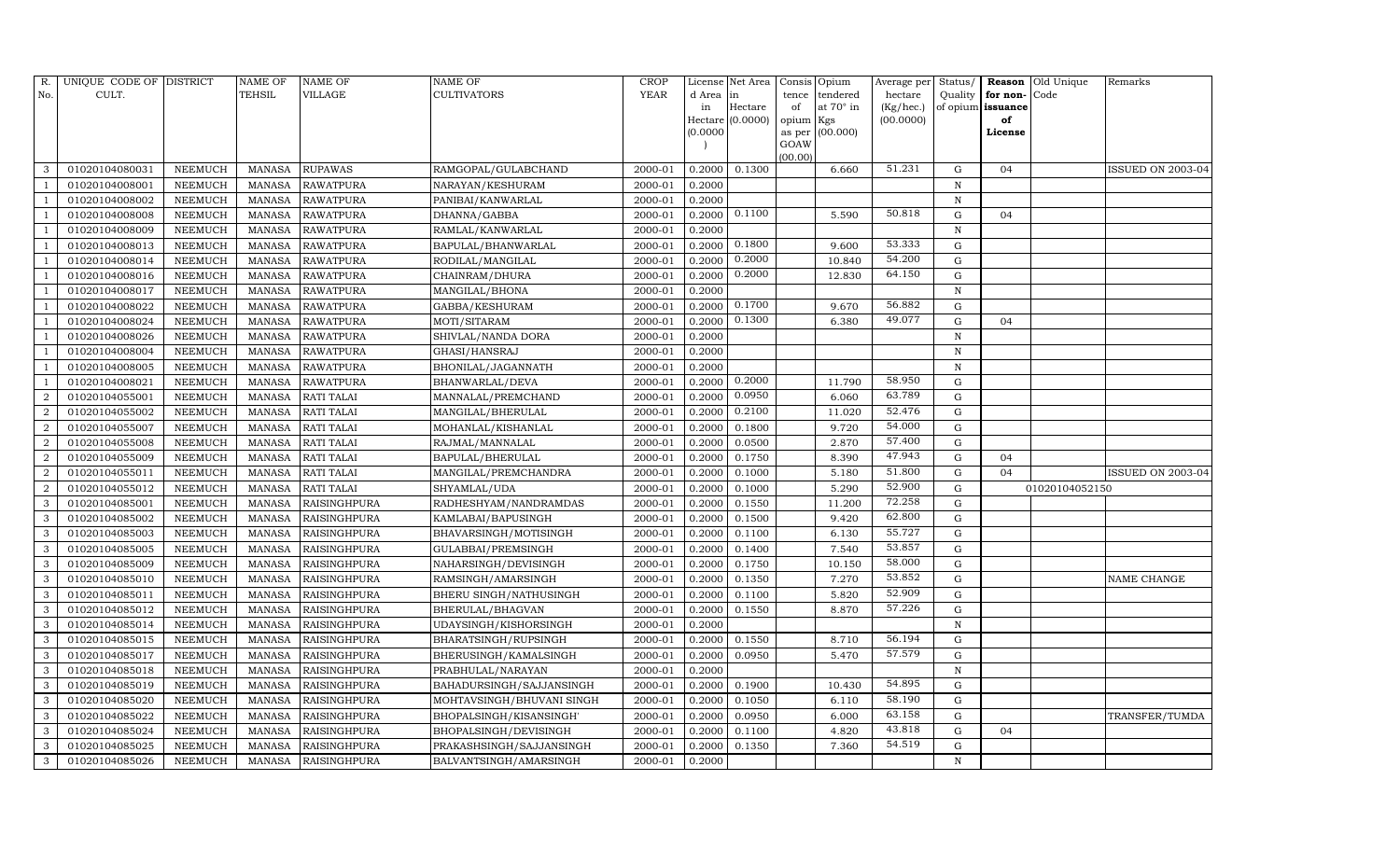| R.           | UNIQUE CODE OF DISTRICT |                | <b>NAME OF</b> | <b>NAME OF</b>      | <b>NAME OF</b>           | CROP    |           | License Net Area |                | Consis Opium | Average per | Status/      |                   | <b>Reason</b> Old Unique | Remarks                  |
|--------------|-------------------------|----------------|----------------|---------------------|--------------------------|---------|-----------|------------------|----------------|--------------|-------------|--------------|-------------------|--------------------------|--------------------------|
| No.          | CULT.                   |                | TEHSIL         | <b>VILLAGE</b>      | <b>CULTIVATORS</b>       | YEAR    | d Area in |                  | tence          | tendered     | hectare     | Quality      | for non-Code      |                          |                          |
|              |                         |                |                |                     |                          |         | in        | Hectare          | of             | at 70° in    | (Kg/hec.)   |              | of opium issuance |                          |                          |
|              |                         |                |                |                     |                          |         |           | Hectare (0.0000) | opium Kgs      |              | (00.0000)   |              | of                |                          |                          |
|              |                         |                |                |                     |                          |         | (0.0000)  |                  | as per<br>GOAW | (00.000)     |             |              | License           |                          |                          |
|              |                         |                |                |                     |                          |         |           |                  | (00.00)        |              |             |              |                   |                          |                          |
| 3            | 01020104085028          | NEEMUCH        | <b>MANASA</b>  | <b>RAISINGHPURA</b> | GOVINDSINGH/DEVISINGH    | 2000-01 | 0.2000    | 0.0900           |                | 5.180        | 57.556      | $\mathbf G$  |                   |                          |                          |
| 3            | 01020104085029          | NEEMUCH        | <b>MANASA</b>  | RAISINGHPURA        | MADHUSINGH/NAHARSINGH    | 2000-01 | 0.2000    | 0.1500           |                | 8.110        | 54.067      | G            |                   |                          |                          |
| 3            | 01020104085030          | <b>NEEMUCH</b> | <b>MANASA</b>  | <b>RAISINGHPURA</b> | MANGILAL/AMRA            | 2000-01 | 0.2000    |                  |                |              |             | $\,$ N       |                   |                          |                          |
| $\mathbf{3}$ | 01020104085031          | NEEMUCH        | <b>MANASA</b>  | <b>RAISINGHPURA</b> | KANHYALAL/AMAR           | 2000-01 | 0.2000    | 0.1250           |                | 7.170        | 57.360      | $\mathbf G$  |                   |                          |                          |
| 3            | 01020104085032          | <b>NEEMUCH</b> | <b>MANASA</b>  | RAISINGHPURA        | KESHARSINGH/RUPSINGH     | 2000-01 | 0.2000    | 0.1750           |                | 9.640        | 55.086      | $\mathbf G$  |                   |                          |                          |
| 3            | 01020104085033          | NEEMUCH        | <b>MANASA</b>  | <b>RAISINGHPURA</b> | MOTISINGH/RUPSINGH       | 2000-01 | 0.2000    | 0.1300           |                | 7.390        | 56.846      | ${\rm G}$    |                   |                          |                          |
| 3            | 01020104085034          | NEEMUCH        | <b>MANASA</b>  | <b>RAISINGHPURA</b> | BHAVRBAI/ISHVARSINGH     | 2000-01 | 0.2000    |                  |                |              |             | $\,$ N       |                   |                          |                          |
| $\mathbf{3}$ | 01020104085035          | <b>NEEMUCH</b> | <b>MANASA</b>  | <b>RAISINGHPURA</b> | UDAYSINGH/BHAVARSINGH    | 2000-01 | 0.2000    | 0.1850           |                | 10.330       | 55.838      | G            |                   |                          |                          |
| 3            | 01020104085038          | <b>NEEMUCH</b> | <b>MANASA</b>  | <b>RAISINGHPURA</b> | BHAVARSINGH/SHIVSINGH    | 2000-01 | 0.2000    | 0.1500           |                | 4.340        | 28.933      | G            | 04                |                          |                          |
| 3            | 01020104085040          | NEEMUCH        | <b>MANASA</b>  | <b>RAISINGHPURA</b> | BHAVARSINGH/BHUVANISINGH | 2000-01 | 0.2000    | 0.0600           |                | 3.430        | 57.167      | ${\rm G}$    |                   |                          |                          |
| 3            | 01020104085041          | <b>NEEMUCH</b> | <b>MANASA</b>  | <b>RAISINGHPURA</b> | LALSINGH/CHATARSINGH     | 2000-01 | 0.2000    | 0.1300           |                | 6.190        | 47.615      | $\mathbf G$  | 04                |                          |                          |
| 3            | 01020104085043          | <b>NEEMUCH</b> | <b>MANASA</b>  | <b>RAISINGHPURA</b> | RATANSINGH/KALUSINGH     | 2000-01 | 0.2000    | 0.1300           |                | 5.480        | 42.154      | G            | 04                |                          |                          |
| 3            | 01020104085044          | <b>NEEMUCH</b> | <b>MANASA</b>  | <b>RAISINGHPURA</b> | BHOPALSINGH/MANSINGH     | 2000-01 | 0.2000    | 0.1000           |                | 5.760        | 57.600      | $\mathbf G$  |                   |                          |                          |
| 3            | 01020104085046          | <b>NEEMUCH</b> | <b>MANASA</b>  | <b>RAISINGHPURA</b> | KALURAM/MANGILAL         | 2000-01 | 0.2000    |                  |                |              |             | ${\bf N}$    |                   |                          |                          |
| 3            | 01020104085050          | NEEMUCH        | <b>MANASA</b>  | RAISINGHPURA        | RUPSINGH/BHERUSINGH      | 2000-01 | 0.2000    | 0.1300           |                | 7.230        | 55.615      | G            |                   |                          |                          |
| 3            | 01020104085051          | NEEMUCH        | <b>MANASA</b>  | <b>RAISINGHPURA</b> | MADANSINGH/GOBARSINGH    | 2000-01 | 0.2000    | 0.0800           |                | 4.640        | 58.000      | G            |                   |                          |                          |
| 3            | 01020104085052          | NEEMUCH        | <b>MANASA</b>  | <b>RAISINGHPURA</b> | DHAPUBAI/BHAVARSINGH     | 2000-01 | 0.2000    |                  |                |              |             | $\, {\rm N}$ |                   |                          |                          |
| 3            | 01020104085054          | NEEMUCH        | <b>MANASA</b>  | RAISINGHPURA        | KACHRIBAI/PRTHESINGH     | 2000-01 | 0.2000    |                  |                |              |             | N            |                   |                          |                          |
| 3            | 01020104085057          | NEEMUCH        | <b>MANASA</b>  | <b>RAISINGHPURA</b> | BHERUSINGH/GOVIND SINGH  | 2000-01 | 0.2000    |                  |                |              |             | $\mathbf N$  |                   |                          | TRANSFER/TUMDA           |
| 3            | 01020104086001          | NEEMUCH        | <b>MANASA</b>  | PRATAPPURA          | MANGILAL/KISHANLAL       | 2000-01 | 0.2000    |                  |                |              |             | N            |                   |                          | TRANSFER/ KHAJURI        |
| 3            | 01020104086002          | NEEMUCH        | <b>MANASA</b>  | PRATAPPURA          | MANGIBAI/BANSHILAL       | 2000-01 | 0.3000    | 0.2000           |                | 10.100       | 50.500      | G            | 04                |                          |                          |
| 3            | 01020104086004          | <b>NEEMUCH</b> | <b>MANASA</b>  | <b>PRATAPPURA</b>   | SHARDABAI/KISHANLAL      | 2000-01 | 0.3000    |                  |                |              |             | $\mathbb N$  |                   |                          |                          |
| $\mathbf{3}$ | 01020104086005          | NEEMUCH        | <b>MANASA</b>  | PRATAPPURA          | MANGI BAI/BHAWARLAL      | 2000-01 | 0.2000    |                  |                |              |             | $\,$ N       |                   |                          |                          |
| 3            | 01020104086006          | <b>NEEMUCH</b> | <b>MANASA</b>  | <b>PRATAPPURA</b>   | BHERULAL/GULAB           | 2000-01 | 0.2000    |                  |                |              |             | ${\bf N}$    |                   |                          |                          |
| 3            | 01020104086007          | <b>NEEMUCH</b> | <b>MANASA</b>  | <b>PRATAPPURA</b>   | HIRALAL/DEVA             | 2000-01 | 0.2000    |                  |                |              |             | ${\bf N}$    |                   |                          |                          |
| 3            | 01020104086008          | <b>NEEMUCH</b> | <b>MANASA</b>  | <b>PRATAPPURA</b>   | BADRILAL/KASHIRAM        | 2000-01 | 0.3000    |                  |                |              |             | $\mathbb N$  |                   |                          |                          |
| 3            | 01020104086009          | NEEMUCH        | <b>MANASA</b>  | PRATAPPURA          | MANGILAL/TULSIRAM        | 2000-01 | 0.3000    | 0.1800           |                | 10.450       | 58.056      | G            |                   |                          |                          |
| 3            | 01020104086011          | <b>NEEMUCH</b> | <b>MANASA</b>  | <b>PRATAPPURA</b>   | ONKARLAL/KASHIRAM        | 2000-01 | 0.2000    |                  |                |              |             | $\,$ N       |                   |                          |                          |
| 3            | 01020104086012          | NEEMUCH        | <b>MANASA</b>  | PRATAPPURA          | BANSHILAL/ONKARLAL       | 2000-01 | 0.2000    |                  |                |              |             | $\,$ N       |                   |                          |                          |
| 3            | 01020104086013          | <b>NEEMUCH</b> | <b>MANASA</b>  | PRATAPPURA          | BALKISHAN/NANDLAL        | 2000-01 | 0.2000    |                  |                |              |             | $\,$ N       |                   |                          |                          |
| 3            | 01020104086014          | <b>NEEMUCH</b> | <b>MANASA</b>  | <b>PRATAPPURA</b>   | BHAGATRAM/BALU           | 2000-01 | 0.3000    | 0.2000           |                | 11.440       | 57.200      | G            |                   |                          |                          |
| 3            | 01020104086015          | <b>NEEMUCH</b> | <b>MANASA</b>  | <b>PRATAPPURA</b>   | SHYAMLAL/ONKARLAL        | 2000-01 | 0.2000    |                  |                |              |             | ${\bf N}$    |                   |                          |                          |
| 3            | 01020104086016          | <b>NEEMUCH</b> | <b>MANASA</b>  | PRATAPPURA          | KESURAM/NATHU            | 2000-01 | 0.2000    |                  |                |              |             | $\, {\rm N}$ |                   |                          |                          |
| 3            | 01020104086017          | NEEMUCH        | <b>MANASA</b>  | <b>PRATAPPURA</b>   | GANPAT/MATHURALAL        | 2000-01 | 0.2000    |                  |                |              |             | $\mathbb N$  |                   |                          |                          |
| 3            | 01020104086018          | <b>NEEMUCH</b> | <b>MANASA</b>  | <b>PRATAPPURA</b>   | TARACHAND/BHAVARLAL      | 2000-01 | 0.2000    |                  |                |              |             | $\,$ N       |                   |                          |                          |
| 3            | 01020104086019          | <b>NEEMUCH</b> | <b>MANASA</b>  | <b>PRATAPPURA</b>   | MANGILAL/SALAGRAM        | 2000-01 | 0.2000    |                  |                |              |             | ${\bf N}$    |                   |                          |                          |
| 3            | 01020104086020          | NEEMUCH        | <b>MANASA</b>  | PRATAPPURA          | JASVANTLAL/NANDLAL       | 2000-01 | 0.3000    |                  |                |              |             | N            |                   |                          |                          |
| 3            | 01020104086022          | NEEMUCH        | <b>MANASA</b>  | PRATAPPURA          | NAGULAL/SHANKARLAL       | 2000-01 | 0.3000    | 0.1950           |                | 10.000       | 51.282      | G            | 04                |                          | <b>ISSUED ON 2003-04</b> |
| $\mathbf{3}$ | 01020104086023          | <b>NEEMUCH</b> | <b>MANASA</b>  | PRATAPPURA          | BHAVARLAL/SALAGRAM       | 2000-01 | 0.3000    | 0.2000           |                | 12.970       | 64.850      | G            |                   |                          |                          |
| 3            | 01020104086024          | <b>NEEMUCH</b> | MANASA         | PRATAPPURA          | RAMESHCHANDRA/LAXMIGIR   | 2000-01 | 0.2000    |                  |                |              |             | $\mathbf N$  |                   |                          |                          |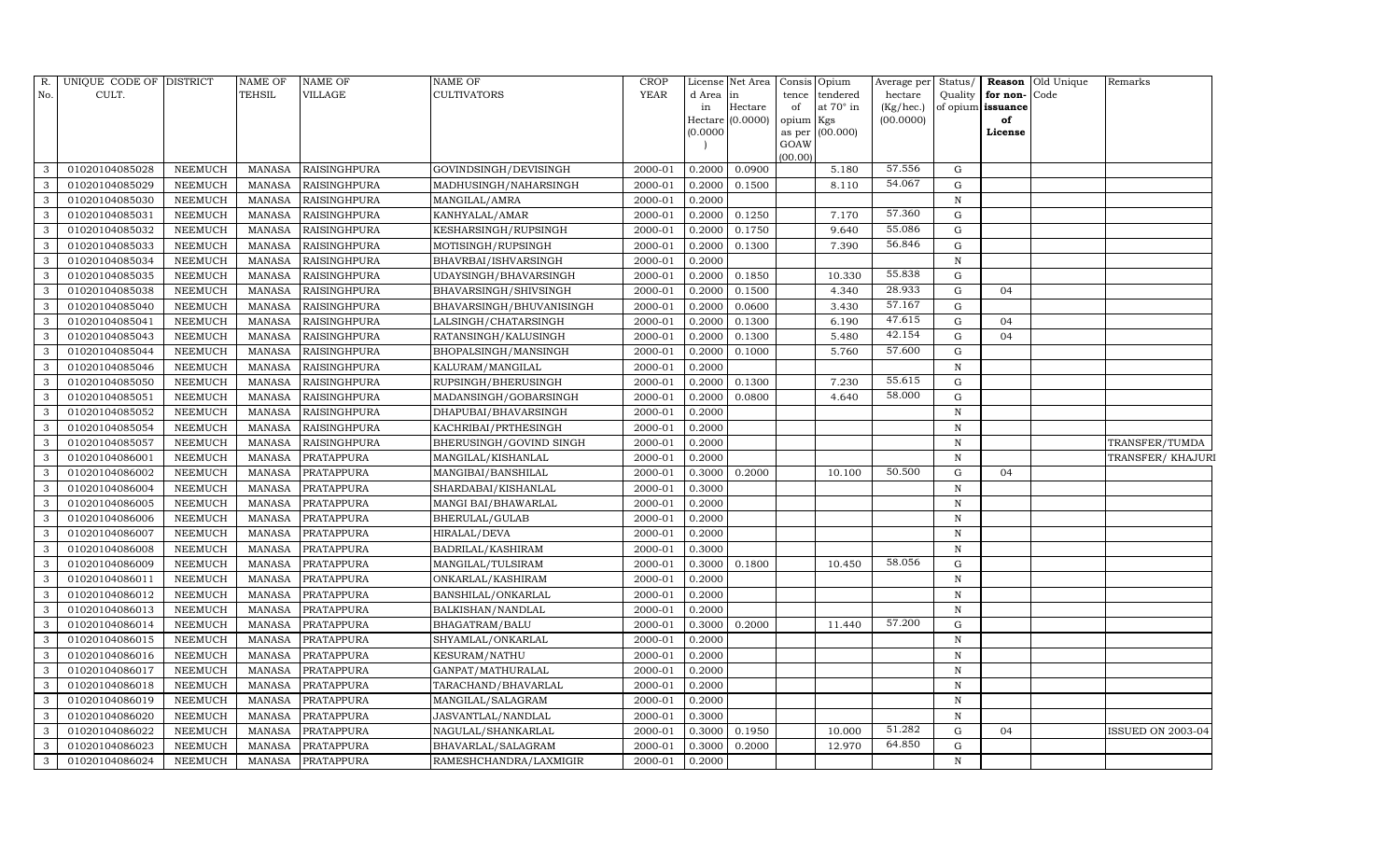| R.             | UNIQUE CODE OF DISTRICT |                | <b>NAME OF</b> | <b>NAME OF</b>    | <b>NAME OF</b>            | <b>CROP</b> |                     | License Net Area    | Consis Opium |                 | Average per |              |                          | Status/ <b>Reason</b> Old Unique | Remarks                 |  |
|----------------|-------------------------|----------------|----------------|-------------------|---------------------------|-------------|---------------------|---------------------|--------------|-----------------|-------------|--------------|--------------------------|----------------------------------|-------------------------|--|
| No.            | CULT.                   |                | TEHSIL         | VILLAGE           | <b>CULTIVATORS</b>        | <b>YEAR</b> | d Area              | in                  |              | tence tendered  | hectare     | Quality      | for non-Code             |                                  |                         |  |
|                |                         |                |                |                   |                           |             | in                  | Hectare             | of           | at 70° in       | (Kg/hec.)   |              | of opium <b>issuance</b> |                                  |                         |  |
|                |                         |                |                |                   |                           |             | Hectare<br>(0.0000) | (0.0000)            | opium Kgs    | as per (00.000) | (00.0000)   |              | of<br>License            |                                  |                         |  |
|                |                         |                |                |                   |                           |             |                     |                     | GOAW         |                 |             |              |                          |                                  |                         |  |
|                |                         |                |                |                   |                           |             |                     |                     | (00.00)      |                 |             |              |                          |                                  |                         |  |
| $\mathcal{B}$  | 01020104086025          | NEEMUCH        | MANASA         | PRATAPPURA        | DURGASHANKAR/BHAVARLAL    | 2000-01     | 0.2000              |                     |              |                 |             | N            |                          |                                  |                         |  |
| 3              | 01020104086027          | <b>NEEMUCH</b> | <b>MANASA</b>  | PRATAPPURA        | SUKHLAL/RAMLAL            | 2000-01     | 0.2000              |                     |              |                 |             | $\mathbf N$  |                          |                                  |                         |  |
| 3              | 01020104086028          | <b>NEEMUCH</b> | <b>MANASA</b>  | PRATAPPURA        | DASHRATH/GOPAL            | 2000-01     | 0.2000              |                     |              |                 |             | $\mathbf N$  |                          |                                  |                         |  |
| $\mathbf{3}$   | 01020104086029          | <b>NEEMUCH</b> | <b>MANASA</b>  | PRATAPPURA        | BAPULAL/GOPAL             | 2000-01     | 0.2000              | 0.2050              |              | 11.590          | 56.537      | ${\rm G}$    |                          |                                  |                         |  |
| 3              | 01020104086030          | <b>NEEMUCH</b> | <b>MANASA</b>  | <b>PRATAPPURA</b> | PARASRAM/JAGANNATH        | 2000-01     | 0.3000              |                     |              |                 |             | $\, {\rm N}$ |                          |                                  |                         |  |
| 3              | 01020104086031          | <b>NEEMUCH</b> | <b>MANASA</b>  | PRATAPPURA        | BADRILAL/HIRALAL          | 2000-01     | 0.2000              |                     |              |                 |             | $\mathbf N$  |                          |                                  |                         |  |
| 3              | 01020104086032          | NEEMUCH        | <b>MANASA</b>  | PRATAPPURA        | JHAMAKLAL/GOUTAMLAL       | 2000-01     | 0.2000              |                     |              |                 |             | $\mathbf N$  |                          |                                  |                         |  |
| 3              | 01020104086033          | <b>NEEMUCH</b> | <b>MANASA</b>  | PRATAPPURA        | MADANLAL/RATANLAL         | 2000-01     | 0.2000              | 0.1450              |              | 8.400           | 57.931      | ${\rm G}$    |                          |                                  |                         |  |
| 3              | 01020104086035          | <b>NEEMUCH</b> | <b>MANASA</b>  | <b>PRATAPPURA</b> | LAXMINARAYAN/NANURAM      | 2000-01     | 0.3000              |                     |              |                 |             | $\mathbf N$  |                          |                                  |                         |  |
| 3              | 01020104086036          | <b>NEEMUCH</b> | <b>MANASA</b>  | PRATAPPURA        | RAMKISHAN/RATANLAL        | 2000-01     | 0.2000              |                     |              |                 |             | $\mathbf N$  |                          |                                  |                         |  |
| 3              | 01020104086038          | <b>NEEMUCH</b> | <b>MANASA</b>  | <b>PRATAPPURA</b> | LAXMINARAYAN/RATANLAL     | 2000-01     | 0.2000              |                     |              |                 |             | $\mathbf N$  |                          |                                  |                         |  |
| $\mathbf{3}$   | 01020104086039          | <b>NEEMUCH</b> | MANASA         | PRATAPPURA        | LAXMINARAYAN/NANURAM (av) | 2000-01     | 0.2000              |                     |              |                 |             | N            |                          |                                  |                         |  |
| 3              | 01020104086040          | <b>NEEMUCH</b> | <b>MANASA</b>  | PRATAPPURA        | GOPAL/JAGANNATH           | 2000-01     | 0.2000              | 0.0950              |              | 5.050           | 53.158      | ${\rm G}$    |                          |                                  |                         |  |
| 3              | 01020104086042          | <b>NEEMUCH</b> | <b>MANASA</b>  | PRATAPPURA        | SARDARSINGH/DUNGARSINGH   | 2000-01     | 0.2000              |                     |              |                 |             | ${\bf N}$    |                          |                                  |                         |  |
| 3              | 01020104086043          | NEEMUCH        | MANASA         | PRATAPPURA        | BHAVRIBAI/DEVILAL         | 2000-01     | 0.2000              |                     |              |                 |             | $\mathbb N$  |                          |                                  | TRANSFER/GANGNIYA KHEDI |  |
| 3              | 01020104086044          | NEEMUCH        | MANASA         | PRATAPPURA        | PUSHKAR/LAXMINARAYAN      | 2000-01     | 0.2000              |                     |              |                 |             | N            |                          |                                  |                         |  |
| 3              | 01020104086003          | NEEMUCH        | <b>MANASA</b>  | PRATAPPURA        | SALAGRAM/NANURAM          | 2000-01     | 0.2000              | 0.1050              |              | 5.550           | 52.857      | G            |                          |                                  |                         |  |
| 3              | 01020104086046          | NEEMUCH        | <b>MANASA</b>  | PRATAPPURA        | NANALAL/NONDRAM           | 2000-01     | 0.2000              | 0.1550              |              | 6.820           | 44.000      | G            | 04                       | 1020104092094                    |                         |  |
|                | 01020104012001          | NEEMUCH        | <b>MANASA</b>  | <b>POKHARDA</b>   | MOHANBAI/KANHAIYALAL      | 2000-01     | 0.2000              | 0.1950              |              | 11.740          | 60.205      | G            |                          |                                  |                         |  |
|                | 01020104012002          | <b>NEEMUCH</b> | <b>MANASA</b>  | <b>POKHARDA</b>   | SHOJI/MEGHA               | 2000-01     | 0.2000              | 0.1900              |              | 12.250          | 64.474      | $\mathbf G$  |                          |                                  |                         |  |
|                | 01020104012004          | <b>NEEMUCH</b> | <b>MANASA</b>  | <b>POKHARDA</b>   | CHUNNIBAI/ONKARLAL        | 2000-01     | 0.2000              | 0.1500              |              | 7.940           | 52.933      | $\mathbf G$  |                          |                                  |                         |  |
|                | 01020104012006          | <b>NEEMUCH</b> | <b>MANASA</b>  | <b>POKHARDA</b>   | BANSILAL/MANGILAL         | 2000-01     | 0.2000              | 0.1800              |              | 10.430          | 57.944      | $\mathbf{I}$ | 02                       |                                  | ISSUED ON 2002-03       |  |
|                | 01020104012007          | NEEMUCH        | <b>MANASA</b>  | <b>POKHARDA</b>   | SHYAMLAL/SHOLA            | 2000-01     | 0.2000              | 0.1900              |              | 10.450          | 55.000      | $\mathbf G$  |                          |                                  |                         |  |
|                | 01020104012008          | <b>NEEMUCH</b> | <b>MANASA</b>  | <b>POKHARDA</b>   | RODILAL/SHOLA             | 2000-01     | 0.2000              | 0.0950              |              | 6.260           | 65.895      | $\mathbf{I}$ | 02                       |                                  | ISSUED ON 2002-03       |  |
|                | 01020104012011          | <b>NEEMUCH</b> | <b>MANASA</b>  | <b>POKHARDA</b>   | DEVILAL/PYARA             | 2000-01     | 0.2000              | 0.1950              |              | 11.360          | 58.256      | $\mathbf{I}$ | 02                       |                                  | ISSUED ON 2002-03       |  |
|                | 01020104012014          | NEEMUCH        | <b>MANASA</b>  | <b>POKHARDA</b>   | MANGIBAI/NANDLAL          | 2000-01     | 0.2000              | 0.1900              |              | 9.640           | 50.737      | $\mathbf{I}$ | 02                       |                                  |                         |  |
|                | 01020104012017          | <b>NEEMUCH</b> | <b>MANASA</b>  | <b>POKHARDA</b>   | AMARLAL/CHUNNILAL         | 2000-01     | 0.2000              | 0.1700              |              | 8.120           | 47.765      | $\mathbf{I}$ | 02                       |                                  |                         |  |
|                | 01020104012018          | <b>NEEMUCH</b> | <b>MANASA</b>  | <b>POKHARDA</b>   | JANIBAI/NATHU             | 2000-01     | 0.2000              | 0.1800              |              | 9.460           | 52.556      | ${\rm G}$    |                          |                                  |                         |  |
|                | 01020104012019          | <b>NEEMUCH</b> | <b>MANASA</b>  | <b>POKHARDA</b>   | VAJJIBAI/SUKHA            | 2000-01     | 0.2000              | 0.1600              |              | 9.700           | 60.625      | $\mathbf{I}$ | 02                       |                                  | ISSUED ON 2002-03       |  |
|                | 01020104012020          | <b>NEEMUCH</b> | <b>MANASA</b>  | <b>POKHARDA</b>   | SUNDERBAI/VENIRAM         | 2000-01     | 0.2000              | 0.1050              |              | 5.890           | 56.095      | $\mathbf G$  |                          |                                  |                         |  |
| -1             | 01020104012025          | <b>NEEMUCH</b> | <b>MANASA</b>  | <b>POKHARDA</b>   | MUSTAK/MOHHAMAD           | 2000-01     | 0.2000              | 0.1800              |              | 10.340          | 57.444      | $\mathbf G$  |                          |                                  |                         |  |
|                | 01020104012026          | <b>NEEMUCH</b> | <b>MANASA</b>  | <b>POKHARDA</b>   | MOHAN/BHAGGA              | 2000-01     | 0.2000              | 0.1200              |              | 6.270           | 52.250      | ${\rm G}$    |                          |                                  |                         |  |
| $\overline{2}$ | 01020104057002          | <b>NEEMUCH</b> | <b>MANASA</b>  | <b>PITHPUR</b>    | BABULAL/RATANLAL          | 2000-01     | 0.2000              |                     |              |                 |             | ${\bf N}$    |                          |                                  | TRANSFER/HASHPUR        |  |
| $\overline{2}$ | 01020104057003          | NEEMUCH        | <b>MANASA</b>  | <b>PITHPUR</b>    | SURAJMAL/RAMLAL           | 2000-01     | 0.2000              |                     |              |                 |             | $\mathbb N$  |                          |                                  |                         |  |
| $\overline{2}$ | 01020104057005          | <b>NEEMUCH</b> | <b>MANASA</b>  | <b>PITHPUR</b>    | DULICHAND/DAMARSINGH      | 2000-01     | 0.2000              | 0.1950              |              | 8.450           | 43.333      | ${\rm G}$    | 04                       |                                  |                         |  |
| $\overline{2}$ | 01020104057007          | <b>NEEMUCH</b> | <b>MANASA</b>  | <b>PITHPUR</b>    | AVANTIBAI/RATANLAL        | 2000-01     | 0.2000              |                     |              |                 |             | $\mathbf N$  |                          |                                  |                         |  |
| 2              | 01020104057008          | NEEMUCH        | MANASA         | <b>PITHPUR</b>    | RAMESHWAR/MANGILAL        | 2000-01     | 0.2000              |                     |              |                 |             | N            |                          |                                  |                         |  |
|                | 01020104015002          | <b>NEEMUCH</b> | <b>MANASA</b>  | PIPLON            | MOTILAL/BHAGIRATH         | 2000-01     | 0.2000              | 0.1900              |              | 13.250          | 69.737      | G            |                          |                                  |                         |  |
|                | 01020104015003          | <b>NEEMUCH</b> | <b>MANASA</b>  | PIPLON            | RUGHNATH/LAXMICHAND       | 2000-01     | 0.2000              | $0.1\overline{400}$ |              | 8.380           | 59.857      | G            |                          |                                  | INF                     |  |
| $\mathbf{1}$   | 01020104015004          | NEEMUCH        | MANASA         | <b>PIPLON</b>     | NANDLAL/BHAGIRATH         | 2000-01     | 0.2000              |                     |              |                 |             | N            |                          |                                  | TRANSFER/ ANTRIBUJURG   |  |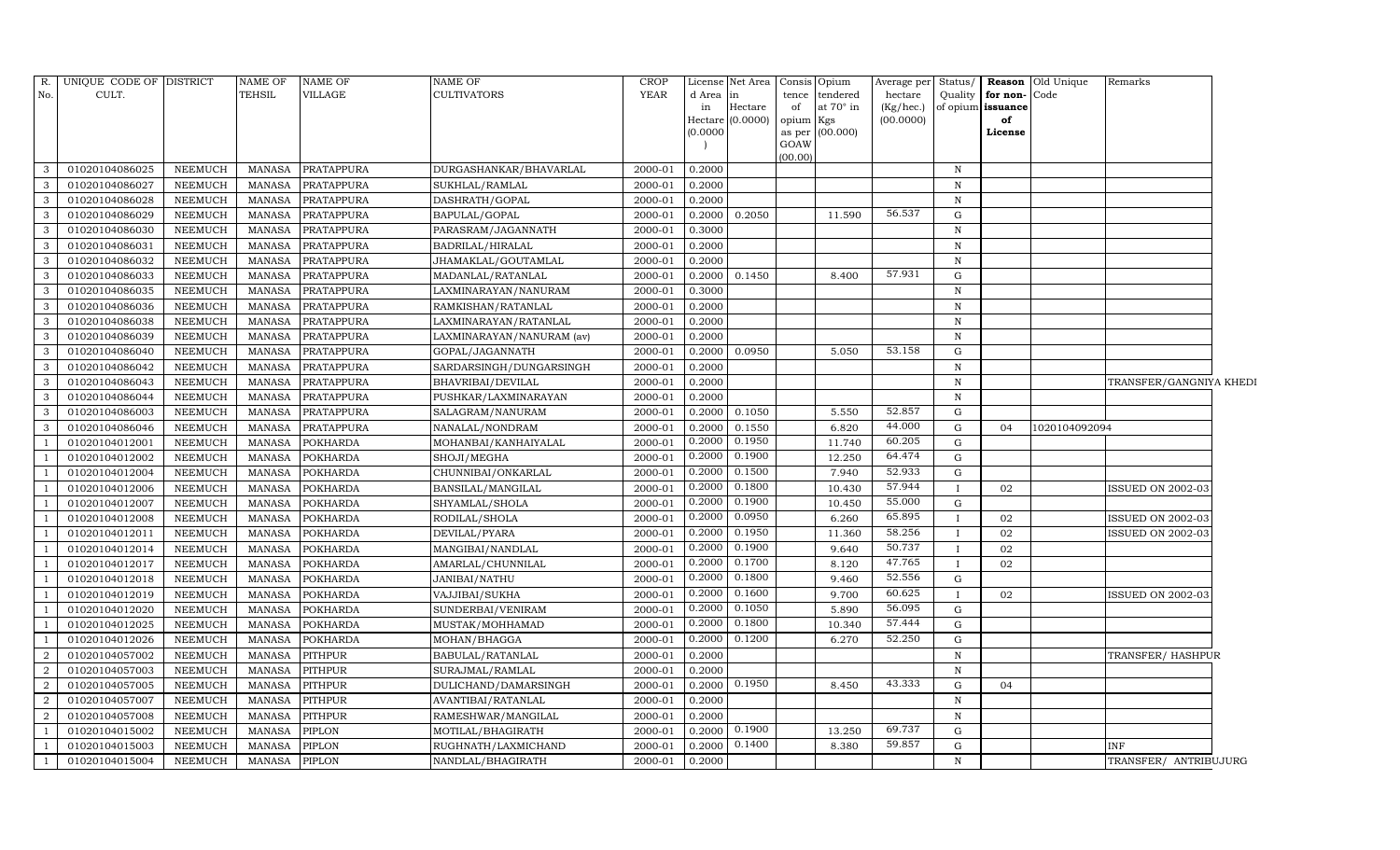| R.  | UNIQUE CODE OF DISTRICT |                | <b>NAME OF</b> | NAME OF       | NAME OF                  | <b>CROP</b> |                     | License Net Area |           | Consis Opium    | Average per Status/ |              |                   | <b>Reason</b> Old Unique | Remarks                                       |  |
|-----|-------------------------|----------------|----------------|---------------|--------------------------|-------------|---------------------|------------------|-----------|-----------------|---------------------|--------------|-------------------|--------------------------|-----------------------------------------------|--|
| No. | CULT.                   |                | <b>TEHSIL</b>  | VILLAGE       | <b>CULTIVATORS</b>       | <b>YEAR</b> | d Area              | in               |           | tence tendered  | hectare             | Quality      | for non-Code      |                          |                                               |  |
|     |                         |                |                |               |                          |             | in                  | Hectare          | of        | at 70° in       | (Kg/hec.)           |              | of opium issuance |                          |                                               |  |
|     |                         |                |                |               |                          |             | Hectare<br>(0.0000) | (0.0000)         | opium Kgs | as per (00.000) | (00.0000)           |              | of<br>License     |                          |                                               |  |
|     |                         |                |                |               |                          |             |                     |                  | GOAW      |                 |                     |              |                   |                          |                                               |  |
|     |                         |                |                |               |                          |             |                     |                  | (00.00)   |                 |                     |              |                   |                          |                                               |  |
|     | 01020104015005          | <b>NEEMUCH</b> | <b>MANASA</b>  | PIPLON        | HEERA/GANGA              | 2000-01     | 0.2000              | 0.2050           |           | 11.760          | 57.366              | $\mathbf{G}$ |                   |                          |                                               |  |
|     | 01020104015006          | <b>NEEMUCH</b> | <b>MANASA</b>  | <b>PIPLON</b> | NANDUBAI/BHANWARLAL      | 2000-01     | 0.2000              |                  |           |                 |                     | N            |                   |                          |                                               |  |
|     | 01020104015007          | <b>NEEMUCH</b> | <b>MANASA</b>  | PIPLON        | BANSILAL/KALU            | 2000-01     | 0.2000              |                  |           |                 |                     | N            |                   |                          |                                               |  |
|     | 01020104015008          | NEEMUCH        | <b>MANASA</b>  | PIPLON        | KACHRULAL NANDA          | 2000-01     | 0.2000              | 0.1900           |           | 11.920          | 62.737              | G            |                   |                          |                                               |  |
|     | 01020104015009          | NEEMUCH        | <b>MANASA</b>  | PIPLON        | GHISALAL/MODA            | 2000-01     | 0.2000              | 0.2000           |           | 11.520          | 57.600              | ${\rm G}$    |                   |                          |                                               |  |
|     | 01020104015010          | <b>NEEMUCH</b> | <b>MANASA</b>  | PIPLON        | <b>BALIBAI MANGILAL</b>  | 2000-01     | 0.2000              |                  |           |                 |                     | $\, {\rm N}$ |                   |                          | NAME CHANGE                                   |  |
|     | 01020104015012          | NEEMUCH        | <b>MANASA</b>  | PIPLON        | RAMPRATAP/HEERALAL       | 2000-01     | 0.2000              |                  |           |                 |                     | $\, {\rm N}$ | 08                |                          |                                               |  |
|     | 01020104015013          | <b>NEEMUCH</b> | <b>MANASA</b>  | PIPLON        | NANALAL/FATTA            | 2000-01     | 0.2000              | 0.1900           |           | 11.030          | 58.053              | ${\rm G}$    |                   |                          |                                               |  |
|     | 01020104015014          | <b>NEEMUCH</b> | <b>MANASA</b>  | PIPLON        | RAMCHANDRA/KANHAIYALAL   | 2000-01     | 0.2000              |                  |           |                 |                     | $\mathbf N$  |                   |                          |                                               |  |
|     | 01020104015015          | <b>NEEMUCH</b> | <b>MANASA</b>  | PIPLON        | BAGDIRAM/MANGILAL        | 2000-01     | 0.2000              | 0.0600           |           | 3.420           | 57.000              | G            |                   |                          |                                               |  |
|     | 01020104015016          | <b>NEEMUCH</b> | <b>MANASA</b>  | PIPLON        | DHANNA/AMRA              | 2000-01     | 0.2000              |                  |           |                 |                     | $\mathbf N$  |                   |                          |                                               |  |
|     | 01020104015018          | <b>NEEMUCH</b> | <b>MANASA</b>  | PIPLON        | BHANWARLAL/KALU          | 2000-01     | 0.2000              |                  |           |                 |                     | $\, {\rm N}$ |                   |                          |                                               |  |
|     | 01020104015019          | NEEMUCH        | <b>MANASA</b>  | PIPLON        | BHERULAL/KALU            | 2000-01     | 0.2000              |                  |           |                 |                     | $\, {\rm N}$ |                   |                          |                                               |  |
|     | 01020104015020          | <b>NEEMUCH</b> | <b>MANASA</b>  | PIPLON        | BHANWARLAL/BHERULAL      | 2000-01     | 0.2000              |                  |           |                 |                     | ${\bf N}$    |                   |                          |                                               |  |
|     | 01020104015021          | NEEMUCH        | <b>MANASA</b>  | PIPLON        | KANWARIBAI/VARDI         | 2000-01     | 0.2000              |                  |           |                 |                     | N            | 08                |                          | ISSUED ON 2003-04                             |  |
|     | 01020104015022          | <b>NEEMUCH</b> | <b>MANASA</b>  | PIPLON        | GHISALAL/RAMCHANDRA      | 2000-01     | 0.2000              |                  |           |                 |                     | $\mathbf N$  | 08                |                          | <b>ISSUED ON 2003-04</b>                      |  |
|     | 01020104015023          | NEEMUCH        | <b>MANASA</b>  | PIPLON        | GANESHRAM/FULCHAND       | 2000-01     | 0.2000              | 0.1050           |           | 6.480           | 61.714              | G            |                   |                          |                                               |  |
|     | 01020104015024          | NEEMUCH        | <b>MANASA</b>  | PIPLON        | HARISHANKAR/BADRILAL     | 2000-01     | 0.2000              |                  |           |                 |                     | $\, {\rm N}$ |                   |                          | TRANSFER/ BHATKHEDI                           |  |
|     | 01020104015025          | <b>NEEMUCH</b> | <b>MANASA</b>  | PIPLON        | GHISALAL/NARAYAN         | 2000-01     | 0.2000              |                  |           |                 |                     | $\, {\rm N}$ |                   |                          |                                               |  |
|     | 01020104015026          | <b>NEEMUCH</b> | <b>MANASA</b>  | PIPLON        | BAPULAL/MANGILAL         | 2000-01     | 0.2000              | 0.2050           |           | 11.290          | 55.073              | G            |                   |                          |                                               |  |
|     | 01020104015027          | NEEMUCH        | <b>MANASA</b>  | PIPLON        | SHIVLAL/VARDICHAND       | 2000-01     | 0.2000              |                  |           |                 |                     | $\, {\rm N}$ |                   |                          |                                               |  |
|     | 01020104015029          | <b>NEEMUCH</b> | <b>MANASA</b>  | PIPLON        | SURESH/MANGILAL          | 2000-01     | 0.2000              |                  |           |                 |                     | $\, {\rm N}$ |                   |                          |                                               |  |
|     | 01020104015030          | <b>NEEMUCH</b> | <b>MANASA</b>  | PIPLON        | DEVILAL/BHAGIRATH        | 2000-01     | 0.2000              | 0.2000           |           | 11.090          | 55.450              | G            |                   |                          |                                               |  |
|     | 01020104015031          | <b>NEEMUCH</b> | <b>MANASA</b>  | PIPLON        | GANESHRAM/RUGHNATH       | 2000-01     | 0.2000              |                  |           |                 |                     | $\, {\rm N}$ |                   |                          |                                               |  |
|     | 01020104015032          | <b>NEEMUCH</b> | <b>MANASA</b>  | PIPLON        | HAJARILAL/VARDA          | 2000-01     | 0.2000              |                  |           |                 |                     | $\, {\rm N}$ |                   |                          |                                               |  |
|     | 01020104015037          | <b>NEEMUCH</b> | <b>MANASA</b>  | PIPLON        | KASHI/PARTHA             | 2000-01     | 0.2000              | 0.2000           |           | 12.630          | 63.150              | G            |                   |                          | <b>INF</b>                                    |  |
|     | 01020104015040          | <b>NEEMUCH</b> | <b>MANASA</b>  | PIPLON        | <b>JESIBAI/SUNDARLAL</b> | 2000-01     | 0.2000              | 0.1850           |           | 10.040          | 54.270              | G            |                   |                          | NAME CHANGE                                   |  |
|     | 01020104015042          | <b>NEEMUCH</b> | <b>MANASA</b>  | PIPLON        | MANGILAL/DEVA            | 2000-01     | 0.2000              | 0.1950           |           | 11.460          | 58.769              | $\mathbf G$  |                   |                          |                                               |  |
|     | 01020104015043          | <b>NEEMUCH</b> | <b>MANASA</b>  | PIPLON        | SEVA/UDA                 | 2000-01     | 0.2000              | 0.2000           |           | 10.130          | 50.650              |              | 02                |                          |                                               |  |
|     | 01020104015044          | NEEMUCH        | <b>MANASA</b>  | PIPLON        | RODILAL/VARDICHAND       | 2000-01     | 0.2000              |                  |           |                 |                     | $\mathbf N$  |                   |                          |                                               |  |
|     | 01020104015045          | NEEMUCH        | <b>MANASA</b>  | PIPLON        | KANHAIYALAL/KALU         | 2000-01     | 0.2000              |                  |           |                 |                     | $\, {\rm N}$ |                   |                          |                                               |  |
|     | 01020104015046          | NEEMUCH        | <b>MANASA</b>  | PIPLON        | MANGILAL/MOTI            | 2000-01     | 0.2000              |                  |           |                 |                     | $\, {\rm N}$ | 08                |                          | ISSUED ON 2003-04                             |  |
|     | 01020104015047          | NEEMUCH        | <b>MANASA</b>  | PIPLON        | NASRU/HUSAIN             | 2000-01     | 0.2000              |                  |           |                 |                     | $\, {\rm N}$ | 08                |                          |                                               |  |
|     | 01020104015048          | NEEMUCH        | <b>MANASA</b>  | PIPLON        | NANIBAI/KANA             | 2000-01     | 0.2000              |                  |           |                 |                     | $\, {\rm N}$ |                   |                          |                                               |  |
|     | 01020104015049          | <b>NEEMUCH</b> | <b>MANASA</b>  | PIPLON        | RATNA/DEVA               | 2000-01     | 0.2000              | 0.1600           |           | 8.320           | 52.000              |              | 02                |                          |                                               |  |
|     | 01020104015050          | <b>NEEMUCH</b> | <b>MANASA</b>  | PIPLON        | MANNA/SOJI               | 2000-01     | 0.2000              | 0.1800           |           | 10.718          | 59.544              |              | 02                |                          | 102010403604 ISSUED/TRANSFER KHEDI CHANDRAWAT |  |
| 3   | 01020104071001          | <b>NEEMUCH</b> | <b>MANASA</b>  | PIPLIYAKHURD  | RUGHNATH/NANDRAM         | 2000-01     | 0.2000              |                  |           |                 |                     | $\, {\rm N}$ |                   |                          |                                               |  |
| 3   | 01020104071002          | <b>NEEMUCH</b> | <b>MANASA</b>  | PIPLIYAKHURD  | JAGANNATH/AMRA           | 2000-01     | 0.2000              | 0.0850           |           | 4.470           | 52.588              | $\mathbf G$  |                   |                          |                                               |  |
| 3   | 01020104071003          | NEEMUCH        | <b>MANASA</b>  | PIPLIYAKHURD  | RATANLAL/UDA             | 2000-01     | 0.2000              |                  |           |                 |                     | N            |                   |                          |                                               |  |
| 3   | 01020104071005          | <b>NEEMUCH</b> | <b>MANASA</b>  | PIPLIYAKHURD  | SITARAM/KACHRU           | 2000-01     |                     | 0.2000 0.1900    |           | 11.100          | 58.421              | G            |                   |                          |                                               |  |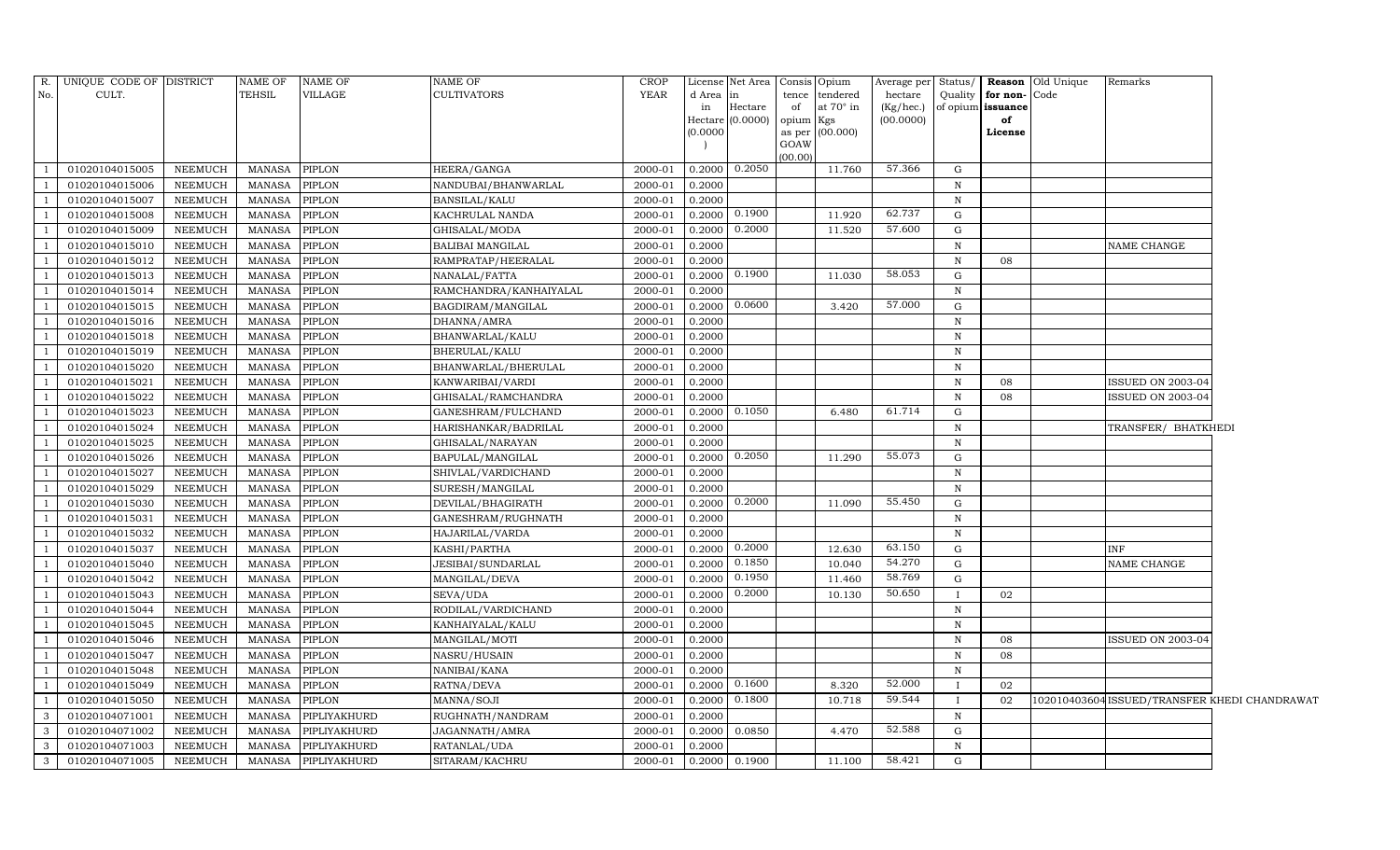| R.             | UNIQUE CODE OF DISTRICT |                | <b>NAME OF</b> | <b>NAME OF</b> | NAME OF                     | <b>CROP</b> |          | License Net Area Consis Opium |           |                 | Average per Status/ |              |                   | <b>Reason Old Unique</b> | Remarks                |  |
|----------------|-------------------------|----------------|----------------|----------------|-----------------------------|-------------|----------|-------------------------------|-----------|-----------------|---------------------|--------------|-------------------|--------------------------|------------------------|--|
| No.            | CULT.                   |                | <b>TEHSIL</b>  | VILLAGE        | <b>CULTIVATORS</b>          | YEAR        | d Area   | in                            | tence     | tendered        | hectare             | Quality      | for non-Code      |                          |                        |  |
|                |                         |                |                |                |                             |             | in       | Hectare                       | of        | at 70° in       | (Kg/hec.)           |              | of opium issuance |                          |                        |  |
|                |                         |                |                |                |                             |             | (0.0000) | Hectare (0.0000)              | opium Kgs | as per (00.000) | (00.0000)           |              | of<br>License     |                          |                        |  |
|                |                         |                |                |                |                             |             |          |                               | GOAW      |                 |                     |              |                   |                          |                        |  |
|                |                         |                |                |                |                             |             |          |                               | (00.00)   |                 |                     |              |                   |                          |                        |  |
| 3              | 01020104071006          | <b>NEEMUCH</b> | <b>MANASA</b>  | PIPLIYAKHURD   | NATHU/LALA                  | 2000-01     | 0.2000   | 0.1900                        |           | 12.330          | 64.895              | G            |                   |                          |                        |  |
| 3              | 01020104071008          | <b>NEEMUCH</b> | MANASA         | PIPLIYAKHURD   | KACHRULAL/SHANKARLAL        | 2000-01     | 0.2000   | 0.1050                        |           | 5.560           | 52.952              | G            |                   |                          |                        |  |
| 3              | 01020104071009          | NEEMUCH        | <b>MANASA</b>  | PIPLIYAKHURD   | RATANLAL/SHANKARLAL         | 2000-01     | 0.2000   | 0.1900                        |           | 10.240          | 53.895              | G            |                   |                          |                        |  |
| 3              | 01020104071010          | <b>NEEMUCH</b> | MANASA         | PIPLIYAKHURD   | NATHULAL/BHAVARLAL          | 2000-01     | 0.2000   | 0.0900                        |           | 4.770           | 53.000              | G            |                   |                          |                        |  |
| 3              | 01020104071011          | <b>NEEMUCH</b> | <b>MANASA</b>  | PIPLIYAKHURD   | MANGILAL/KHEMRAJ            | 2000-01     | 0.2000   | 0.2050                        |           | 10.310          | 50.293              | G            | 04                |                          |                        |  |
| 3              | 01020104071013          | NEEMUCH        | <b>MANASA</b>  | PIPLIYAKHURD   | KARULAL/KHEMRAJ             | 2000-01     | 0.2000   | 0.1250                        |           | 6.450           | 51.600              | G            | 04                |                          | ISSUED ON 2003-04      |  |
| 3              | 01020104071014          | <b>NEEMUCH</b> | <b>MANASA</b>  | PIPLIYAKHURD   | SAVRAM/RUGHNATH             | 2000-01     | 0.2000   |                               |           |                 |                     | $\mathbf N$  |                   |                          |                        |  |
| 3              | 01020104071015          | <b>NEEMUCH</b> | <b>MANASA</b>  | PIPLIYAKHURD   | RAMSINGH/GANGARAM           | 2000-01     | 0.2000   |                               |           |                 |                     | $\mathbf N$  |                   |                          |                        |  |
| 3              | 01020104071016          | <b>NEEMUCH</b> | <b>MANASA</b>  | PIPLIYAKHURD   | SHANKARLAL/KISHAN           | 2000-01     | 0.2000   |                               |           |                 |                     | $\mathbf N$  |                   |                          |                        |  |
| 3              | 01020104071017          | <b>NEEMUCH</b> | <b>MANASA</b>  | PIPLIYAKHURD   | DEVILAL/RUGHNATH            | 2000-01     | 0.2000   | 0.1250                        |           | 7.060           | 56.480              | G            |                   |                          |                        |  |
| 3              | 01020104071018          | <b>NEEMUCH</b> | <b>MANASA</b>  | PIPLIYAKHURD   | BABULAL/BASANTILAL          | 2000-01     | 0.2000   |                               |           |                 |                     | $\mathbf N$  |                   |                          |                        |  |
| 3              | 01020104071019          | <b>NEEMUCH</b> | <b>MANASA</b>  | PIPLIYAKHURD   | BHAVARLAL/NANALAL           | 2000-01     | 0.2000   | 0.0950                        |           | 5.580           | 58.737              | G            |                   |                          |                        |  |
| 3              | 01020104071021          | <b>NEEMUCH</b> | <b>MANASA</b>  | PIPLIYAKHURD   | RAMLAL/KEVAL                | 2000-01     | 0.2000   | 0.0900                        |           | 4.940           | 54.889              | G            |                   |                          |                        |  |
| 3              | 01020104071022          | <b>NEEMUCH</b> | <b>MANASA</b>  | PIPLIYAKHURD   | DHAPUBAI/KHIMA              | 2000-01     | 0.2000   | 0.1300                        |           | 7.030           | 54.077              | G            |                   |                          |                        |  |
| 3              | 01020104071023          | <b>NEEMUCH</b> | <b>MANASA</b>  | PIPLIYAKHURD   | NOJIBAI/NATHU               | 2000-01     | 0.2000   | 0.1000                        |           | 5.500           | 55.000              | G            |                   |                          |                        |  |
| 2              | 01020104051002          | <b>NEEMUCH</b> | <b>MANASA</b>  | PIPLIYA RAOJI  | MAGANIRAM/VARDA             | 2000-01     | 0.2000   | 0.1900                        |           | 10.580          | 55.684              | G            |                   |                          |                        |  |
| $\overline{2}$ | 01020104051003          | <b>NEEMUCH</b> | <b>MANASA</b>  | PIPLIYA RAOJI  | AMBALAL/FAKIRCHANDRA        | 2000-01     | 0.2000   | 0.1300                        |           | 8.830           | 67.923              | G            |                   |                          |                        |  |
| $\overline{2}$ | 01020104051006          | <b>NEEMUCH</b> | <b>MANASA</b>  | PIPLIYA RAOJI  | MUNNALAL/BAGDIRAM           | 2000-01     | 0.2000   | 0.1750                        |           | 8.670           | 49.543              | G            | 04                |                          |                        |  |
| $\overline{2}$ | 01020104051008          | NEEMUCH        | <b>MANASA</b>  | PIPLIYA RAOJI  | VENIRAM/DOULA               | 2000-01     | 0.2000   |                               |           |                 |                     | N            |                   |                          |                        |  |
| $\overline{2}$ | 01020104051009          | <b>NEEMUCH</b> | <b>MANASA</b>  | PIPLIYA RAOJI  | AMRITRAM/GOKUL              | 2000-01     | 0.2000   | 0.1300                        |           | 7.190           | 55.308              | G            |                   |                          |                        |  |
| $\overline{2}$ | 01020104051010          | NEEMUCH        | <b>MANASA</b>  | PIPLIYA RAOJI  | DROPATIBAI/NANDRAM          | 2000-01     | 0.2000   | 0.2000                        |           | 10.820          | 54.100              | G            |                   |                          |                        |  |
| $\overline{2}$ | 01020104051011          | <b>NEEMUCH</b> | <b>MANASA</b>  | PIPLIYA RAOJI  | CHATARBHUJ/MATHURALAL       | 2000-01     | 0.2000   | 0.1550                        |           | 9.920           | 64.000              | G            |                   |                          |                        |  |
| $\overline{2}$ | 01020104051012          | NEEMUCH        | <b>MANASA</b>  | PIPLIYA RAOJI  | JHAMKUBAI/PRATAP            | 2000-01     | 0.2000   |                               |           |                 |                     | $\mathbf N$  |                   |                          |                        |  |
| $\overline{2}$ | 01020104051013          | NEEMUCH        | <b>MANASA</b>  | PIPLIYA RAOJI  | DAMARLAL/SHANKARLAL         | 2000-01     | 0.2000   |                               |           |                 |                     | N            |                   |                          |                        |  |
| $\overline{2}$ | 01020104051014          | NEEMUCH        | <b>MANASA</b>  | PIPLIYA RAOJI  | HARIRAM/BHUWANA             | 2000-01     | 0.2000   | 0.1550                        |           | 9.560           | 61.677              | G            |                   |                          |                        |  |
| $\overline{2}$ | 01020104051017          | <b>NEEMUCH</b> | <b>MANASA</b>  | PIPLIYA RAOJI  | BABLIBAI/SHIVNARAYAN        | 2000-01     | 0.2000   | 0.1100                        |           | 5.980           | 54.364              | G            |                   |                          |                        |  |
| $\overline{2}$ | 01020104051018          | NEEMUCH        | <b>MANASA</b>  | PIPLIYA RAOJI  | MADHULAL/JAGANNATH          | 2000-01     | 0.2000   | 0.1050                        |           | 5.590           | 53.238              | G            |                   |                          |                        |  |
| $\overline{2}$ | 01020104051019          | <b>NEEMUCH</b> | <b>MANASA</b>  | PIPLIYA RAOJI  | <b>BAGDIRAM/PEMA</b>        | 2000-01     | 0.2000   | 0.1900                        |           | 12.020          | 63.263              | G            |                   |                          |                        |  |
| $\overline{2}$ | 01020104051020          | NEEMUCH        | MANASA         | PIPLIYA RAOJI  | RATANLAL/NANALAL            | 2000-01     | 0.2000   | 0.2000                        |           | 13.450          | 67.250              | G            |                   |                          |                        |  |
| $\overline{2}$ | 01020104051021          | <b>NEEMUCH</b> | <b>MANASA</b>  | PIPLIYA RAOJI  | JANKILAL/BHONA              | 2000-01     | 0.2000   | 0.1050                        |           | 6.050           | 57.619              | G            |                   |                          |                        |  |
| $\overline{a}$ | 01020104051024          | <b>NEEMUCH</b> | <b>MANASA</b>  | PIPLIYA RAOJI  | GOTULAL/KASHIRAM            | 2000-01     | 0.2000   | 0.1650                        |           | 9.220           | 55.879              | G            |                   |                          |                        |  |
| $\overline{a}$ | 01020104051025          | <b>NEEMUCH</b> | <b>MANASA</b>  | PIPLIYA RAOJI  | KACHRU/DHANNA               | 2000-01     | 0.2000   | 0.1950                        |           | 11.190          | 57.385              | G            |                   |                          |                        |  |
| $\overline{2}$ | 01020104051026          | <b>NEEMUCH</b> | <b>MANASA</b>  | PIPLIYA RAOJI  | RADHESHYAM/RAMNATH          | 2000-01     | 0.2000   |                               |           |                 |                     | $\, {\bf N}$ |                   |                          |                        |  |
| $\overline{2}$ | 01020104051028          | <b>NEEMUCH</b> | <b>MANASA</b>  | PIPLIYA RAOJI  | AMRA/DALLA                  | 2000-01     | 0.2000   | 0.2050                        |           | 11.140          | 54.341              | G            |                   |                          |                        |  |
| 2              | 01020104051029          | <b>NEEMUCH</b> | <b>MANASA</b>  | PIPLIYA RAOJI  | MANGU/DHANNA                | 2000-01     | 0.2000   | 0.1950                        |           | 11.060          | 56.718              | G            |                   |                          |                        |  |
| $\overline{2}$ | 01020104051031          | <b>NEEMUCH</b> | <b>MANASA</b>  | PIPLIYA RAOJI  | YASHODABAI/SAWANTRAM        | 2000-01     | 0.2000   |                               |           |                 |                     | $\, {\bf N}$ |                   |                          | TRANSFER/ BARDIA JAGIR |  |
| $\overline{2}$ | 01020104051032          | <b>NEEMUCH</b> | <b>MANASA</b>  | PIPLIYA RAOJI  | MANGIBAI/JORAWARLAL         | 2000-01     | 0.2000   |                               |           |                 |                     | $\, {\bf N}$ |                   |                          |                        |  |
| $\overline{2}$ | 01020104051033          | <b>NEEMUCH</b> | <b>MANASA</b>  | PIPLIYA RAOJI  | GOPALKRISHNA/CHANDRASHEKHAR | 2000-01     | 0.2000   |                               |           |                 |                     | $\mathbb N$  |                   |                          |                        |  |
| 2              | 01020104051034          | <b>NEEMUCH</b> | <b>MANASA</b>  | PIPLIYA RAOJI  | KISHANNATH/SHANKARNATH      | 2000-01     | 0.2000   |                               |           |                 |                     | N            |                   |                          |                        |  |
| $\overline{2}$ | 01020104051035          | NEEMUCH        | MANASA         | PIPLIYA RAOJI  | RAMLAL/SITARAM              | 2000-01     | 0.2000   | 0.1750                        |           | 9.670           | 55.257              | G            |                   |                          |                        |  |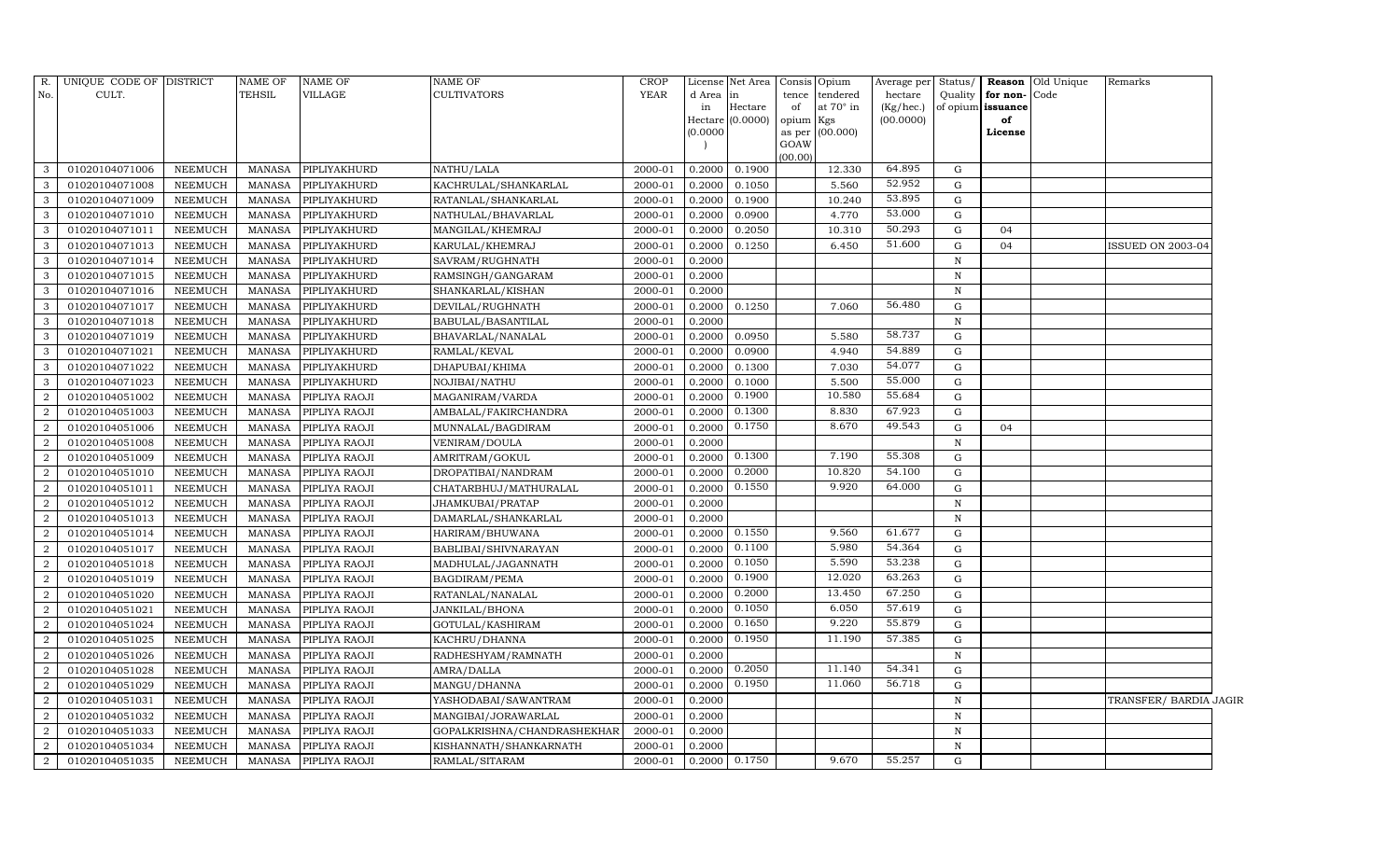| R.                     | UNIQUE CODE OF DISTRICT |                | NAME OF       | NAME OF              | NAME OF                      | CROP        |           | License Net Area | Consis         | Opium     | Average per  | Status/      | Reason            | Old Unique | Remarks           |
|------------------------|-------------------------|----------------|---------------|----------------------|------------------------------|-------------|-----------|------------------|----------------|-----------|--------------|--------------|-------------------|------------|-------------------|
| No.                    | CULT.                   |                | TEHSIL        | VILLAGE              | <b>CULTIVATORS</b>           | <b>YEAR</b> | d Area in |                  | tence          | tendered  | hectare      | Quality      | for non-          | Code       |                   |
|                        |                         |                |               |                      |                              |             | in        | Hectare          | of             | at 70° in | $(Kg/$ hec.) |              | of opium issuance |            |                   |
|                        |                         |                |               |                      |                              |             |           | Hectare (0.0000) | opium Kgs      |           | (00.0000)    |              | of                |            |                   |
|                        |                         |                |               |                      |                              |             | (0.0000)  |                  | as per<br>GOAW | (00.000)  |              |              | License           |            |                   |
|                        |                         |                |               |                      |                              |             |           |                  | (00.00)        |           |              |              |                   |            |                   |
|                        | 01020104051036          | NEEMUCH        | MANASA        | PIPLIYA RAOJI        | UDA/DHANNA                   | 2000-01     | 0.2000    | 0.2000           |                | 11.080    | 55.400       | G            |                   |            |                   |
| $\overline{2}$         | 01020104051037          | <b>NEEMUCH</b> | <b>MANASA</b> | PIPLIYA RAOJI        | GANESHLAL/PANNALAL           | 2000-01     | 0.2000    | 0.1900           |                | 11.580    | 60.947       | G            |                   |            |                   |
| 2                      | 01020104051038          | NEEMUCH        | MANASA        | PIPLIYA RAOJI        | SHANTABAI/MANNALAL           | 2000-01     | 0.2000    | 0.1100           |                | 6.160     | 56.000       | G            |                   |            |                   |
| $\overline{2}$         | 01020104051039          | NEEMUCH        | <b>MANASA</b> | PIPLIYA RAOJI        | MOHANLAL/PEMA                | 2000-01     | 0.2000    | 0.2000           |                | 6.350     | 31.750       | $\mathbf G$  | 04                |            |                   |
| 2                      | 01020104051042          | NEEMUCH        | <b>MANASA</b> | PIPLIYA RAOJI        | CHATARBHUJ/RAMSINGH          | 2000-01     | 0.2000    | 0.1200           |                | 5.288     | 44.083       | $\mathbf{I}$ | 02                |            |                   |
|                        | 01020104051043          | NEEMUCH        | <b>MANASA</b> | PIPLIYA RAOJI        | <b>BAGDU/HEMA</b>            | 2000-01     | 0.2000    |                  |                |           |              | $\mathbf N$  |                   |            |                   |
| $\overline{2}$         | 01020104051044          | NEEMUCH        | <b>MANASA</b> | PIPLIYA RAOJI        | MANJUKUMARI/RANJEETSINGH URF | 2000-01     | 0.2000    | 0.2000           |                | 12.530    | 62.650       | G            |                   |            |                   |
| $\overline{2}$         | 01020104051045          | NEEMUCH        | <b>MANASA</b> | PIPLIYA RAOJI        | RAMSINGH/NANDSINGH           | 2000-01     | 0.2000    |                  |                |           |              | ${\bf N}$    |                   |            |                   |
| 2                      | 01020104051046          | NEEMUCH        | MANASA        | PIPLIYA RAOJI        | BHERULAL/BHANWARLAL          | 2000-01     | 0.2000    | 0.1200           |                | 6.880     | 57.333       | G            |                   |            |                   |
|                        | 01020104051049          | NEEMUCH        | <b>MANASA</b> | PIPLIYA RAOJI        | <b>BHIMA/KISHNA</b>          | 2000-01     | 0.2000    | 0.1100           |                | 6.770     | 61.545       | ${\rm G}$    |                   |            |                   |
| 2                      | 01020104051051          | NEEMUCH        | <b>MANASA</b> | PIPLIYA RAOJI        | RAMESHWAR/HEERALAL           | 2000-01     | 0.2000    | 0.2050           |                | 12.370    | 60.341       | ${\rm G}$    |                   |            |                   |
| $\overline{2}$         | 01020104051052          | NEEMUCH        | <b>MANASA</b> | PIPLIYA RAOJI        | MODSINGH/GUMANSINGH          | 2000-01     | 0.2000    | 0.2000           |                | 11.410    | 57.050       | ${\rm G}$    |                   |            |                   |
| $\overline{2}$         | 01020104051053          | <b>NEEMUCH</b> | <b>MANASA</b> | PIPLIYA RAOJI        | OM/MANGILAL                  | 2000-01     | 0.2000    |                  |                |           |              | N            |                   |            |                   |
| 2                      | 01020104051057          | NEEMUCH        | <b>MANASA</b> | PIPLIYA RAOJI        | MANGILAL/KISHAN              | 2000-01     | 0.2000    |                  |                |           |              | N            |                   |            |                   |
| $\overline{2}$         | 01020104051058          | NEEMUCH        | <b>MANASA</b> | PIPLIYA RAOJI        | MANGILAL/GHASI               | 2000-01     | 0.2000    | 0.2100           |                | 14.190    | 67.571       | ${\rm G}$    |                   |            |                   |
| 2                      | 01020104051059          | NEEMUCH        | <b>MANASA</b> | PIPLIYA RAOJI        | RUPCHANDRA/FAKIRCHANDRA      | 2000-01     | 0.2000    | 0.1950           |                | 12.690    | 65.077       | ${\rm G}$    |                   |            |                   |
| $\mathcal{D}$          | 01020104051060          | <b>NEEMUCH</b> | <b>MANASA</b> | PIPLIYA RAOJI        | BHAGSINGH/DHIRAJSINGH        | 2000-01     | 0.2000    | 0.1900           |                | 9.860     | 51.895       | $\mathbf G$  | 04                |            | ISSUED ON 2003-04 |
| $\overline{2}$         | 01020104051061          | NEEMUCH        | <b>MANASA</b> | PIPLIYA RAOJI        | RAMPRASAD/ONKARLAL           | 2000-01     | 0.2000    | 0.1350           |                | 7.920     | 58.667       | G            |                   |            |                   |
| $\overline{2}$         | 01020104051062          | NEEMUCH        | <b>MANASA</b> | PIPLIYA RAOJI        | JAISINGH/BHAGGA              | 2000-01     | 0.2000    | 0.1950           |                | 9.860     | 50.564       | ${\rm G}$    | 04                |            |                   |
| $\overline{2}$         | 01020104051063          | NEEMUCH        | <b>MANASA</b> | PIPLIYA RAOJI        | DHANRAJ/LALA                 | 2000-01     | 0.2000    | 0.2000           |                | 10.680    | 53.400       | G            |                   |            |                   |
|                        | 01020104051067          | NEEMUCH        | <b>MANASA</b> | PIPLIYA RAOJI        | DINESHKUMAR/GANESHRAM        | 2000-01     | 0.2000    | 0.1500           |                | 8.500     | 56.667       | ${\rm G}$    |                   |            |                   |
| $\overline{2}$         | 01020104051068          | NEEMUCH        | <b>MANASA</b> | PIPLIYA RAOJI        | RATANLAL/SHANKARJI           | 2000-01     | 0.2000    |                  |                |           |              | N            |                   |            |                   |
| 2                      | 01020104051070          | NEEMUCH        | MANASA        | PIPLIYA RAOJI        | MADANLAL/SHANKARJI           | 2000-01     | 0.2000    |                  |                |           |              | $\mathbf N$  |                   |            |                   |
| $\overline{2}$         | 01020104051071          | NEEMUCH        | <b>MANASA</b> | PIPLIYA RAOJI        | RAJESHKUMAR/MANOHARLAL       | 2000-01     | 0.2000    | 0.1500           |                | 8.420     | 56.133       | $\mathbf G$  |                   |            |                   |
| $\overline{2}$         | 01020104051072          | <b>NEEMUCH</b> | <b>MANASA</b> | PIPLIYA RAOJI        | SUNDERLAL/GANGARAM           | 2000-01     | 0.2000    |                  |                |           |              | $\mathbf N$  |                   |            |                   |
| $\overline{2}$         | 01020104051074          | NEEMUCH        | MANASA        | PIPLIYA RAOJI        | HIMMATSINGH/BHERUSINGH       | 2000-01     | 0.2000    | 0.1500           |                | 9.440     | 62.933       | ${\rm G}$    |                   |            |                   |
| 2                      | 01020104051075          | NEEMUCH        | <b>MANASA</b> | PIPLIYA RAOJI        | BABBUSINGH/BHUWANISINGH      | 2000-01     | 0.2000    | 0.1150           |                | 6.530     | 56.783       | ${\rm G}$    |                   |            |                   |
| $\mathcal{D}$          | 01020104051076          | <b>NEEMUCH</b> | <b>MANASA</b> | PIPLIYA RAOJI        | BHAGATRAM/GIRDHARI           | 2000-01     | 0.2000    |                  |                |           |              | $\mathbf N$  |                   |            |                   |
| $\overline{2}$         | 01020104051077          | NEEMUCH        | <b>MANASA</b> | PIPLIYA RAOJI        | RADHESHYAM/SHANKARJI         | 2000-01     | 0.2000    |                  |                |           |              | N            |                   |            |                   |
| $\overline{2}$         | 01020104051078          | <b>NEEMUCH</b> | <b>MANASA</b> | PIPLIYA RAOJI        | GANPATLAL/MANGILAL           | 2000-01     | 0.2000    | 0.1300           |                | 6.820     | 52.462       | ${\rm G}$    |                   |            |                   |
| $\overline{2}$         | 01020104051079          | NEEMUCH        | <b>MANASA</b> | PIPLIYA RAOJI        | SAMRATHSINGH/KALYANSINGH     | 2000-01     | 0.2000    | 0.2000           |                | 11.360    | 56.800       | G            |                   |            |                   |
| $\mathcal{D}$          | 01020104051080          | NEEMUCH        | <b>MANASA</b> | PIPLIYA RAOJI        | SHANTILAL/CHATARBHUJ         | 2000-01     | 0.2000    | 0.1300           |                | 7.270     | 55.923       | ${\rm G}$    |                   |            |                   |
| $\mathcal{D}_{\alpha}$ | 01020104051082          | <b>NEEMUCH</b> | <b>MANASA</b> | PIPLIYA RAOJI        | BIHARI/PARTHI                | 2000-01     | 0.2000    | 0.1850           |                | 10.530    | 56.919       | ${\rm G}$    |                   |            |                   |
| $\mathcal{D}$          | 01020104051084          | NEEMUCH        | <b>MANASA</b> | PIPLIYA RAOJI        | RAJMAL/GORA                  | 2000-01     | 0.2000    | 0.1950           |                | 11.900    | 61.026       | ${\rm G}$    |                   |            |                   |
| 2                      | 01020104051085          | <b>NEEMUCH</b> | <b>MANASA</b> | PIPLIYA RAOJI        | GABBA/UDA                    | 2000-01     | 0.2000    | 0.1900           |                | 11.140    | 58.632       | G            |                   |            |                   |
| $\overline{2}$         | 01020104051086          | <b>NEEMUCH</b> | <b>MANASA</b> | PIPLIYA RAOJI        | SURAJMAL/NATHU               | 2000-01     | 0.2000    | 0.1800           |                | 10.730    | 59.611       | ${\rm G}$    |                   |            |                   |
| $\mathcal{D}$          | 01020104051087          | NEEMUCH        | MANASA        | PIPLIYA RAOJI        | CHAGANLAL/UDA                | 2000-01     | 0.2000    | 0.1900           |                | 10.920    | 57.474       | ${\rm G}$    |                   |            |                   |
| 2                      | 01020104051088          | NEEMUCH        | <b>MANASA</b> | PIPLIYA RAOJI        | KISHAN/DEVA                  | 2000-01     | 0.2000    | 0.1250           |                | 6.670     | 53.360       | ${\rm G}$    |                   |            |                   |
| $\overline{2}$         | 01020104051089          | NEEMUCH        | <b>MANASA</b> | PIPLIYA RAOJI        | CHOSARBAI/RAMA               | 2000-01     | 0.2000    | 0.1200           |                | 6.260     | 52.167       | $\mathbf G$  |                   |            | NAME CHANGE       |
| $\overline{2}$         | 01020104051090          | NEEMUCH        |               | MANASA PIPLIYA RAOJI | <b>BANSHILAL/HEERA</b>       | 2000-01     | 0.2000    | 0.2100           |                | 12.500    | 59.524       | G            |                   |            |                   |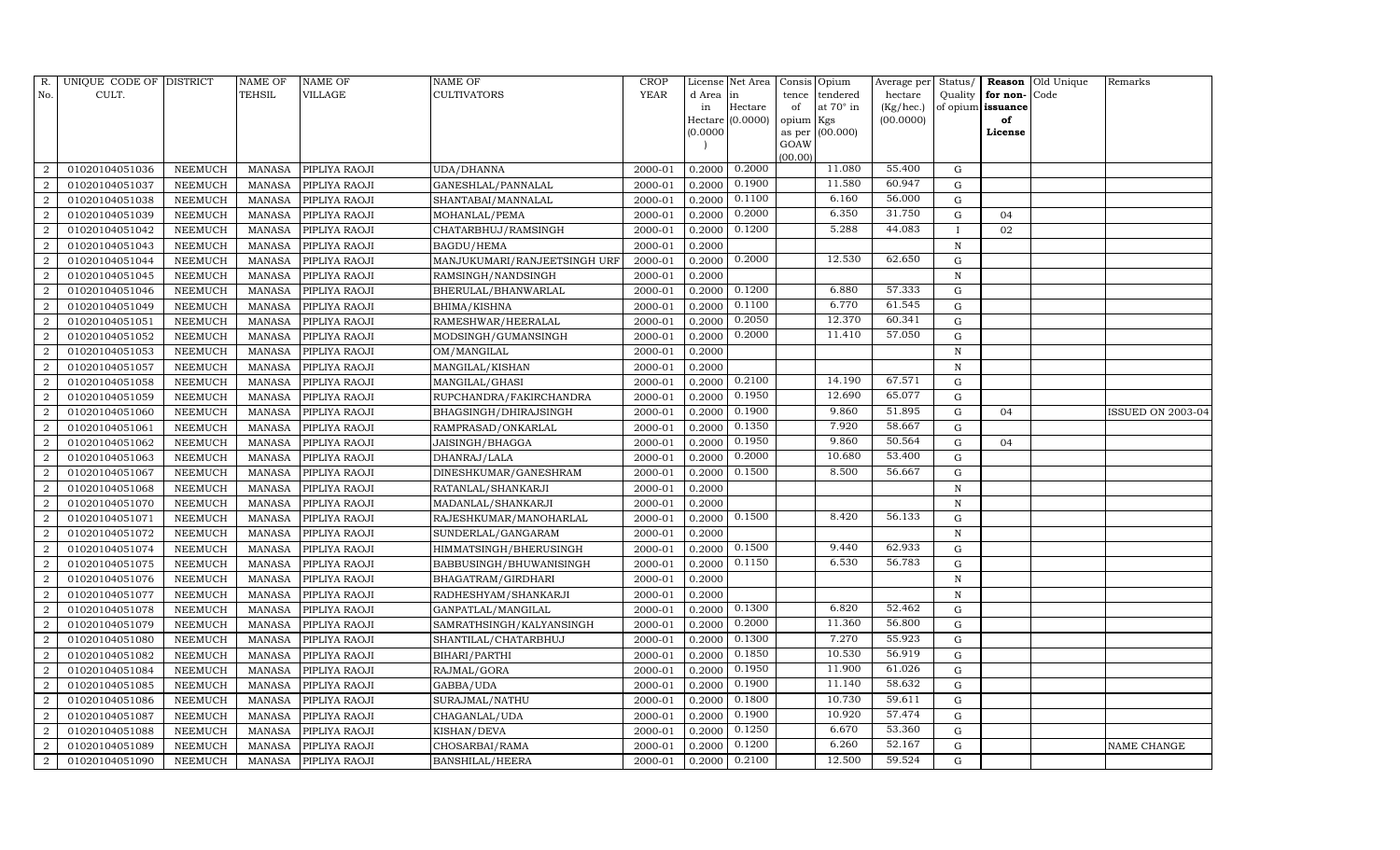| R.             | UNIQUE CODE OF DISTRICT |                | <b>NAME OF</b> | NAME OF       | NAME OF                       | CROP        |           | License Net Area |                | Consis Opium | Average per | Status/      | Reason            | Old Unique | Remarks           |
|----------------|-------------------------|----------------|----------------|---------------|-------------------------------|-------------|-----------|------------------|----------------|--------------|-------------|--------------|-------------------|------------|-------------------|
| No.            | CULT.                   |                | TEHSIL         | VILLAGE       | <b>CULTIVATORS</b>            | <b>YEAR</b> | d Area in |                  | tence          | tendered     | hectare     | Quality      | for non-          | Code       |                   |
|                |                         |                |                |               |                               |             | in        | Hectare          | of             | at 70° in    | (Kg/hec.)   |              | of opium issuance |            |                   |
|                |                         |                |                |               |                               |             |           | Hectare (0.0000) | opium Kgs      |              | (00.0000)   |              | of                |            |                   |
|                |                         |                |                |               |                               |             | (0.0000)  |                  | as per<br>GOAW | (00.000)     |             |              | License           |            |                   |
|                |                         |                |                |               |                               |             |           |                  | (00.00)        |              |             |              |                   |            |                   |
|                | 01020104051091          | NEEMUCH        | MANASA         | PIPLIYA RAOJI | <b>BHONA/HEERA</b>            | 2000-01     | 0.2000    | 0.1900           |                | 10.970       | 57.737      | G            |                   |            |                   |
| $\overline{2}$ | 01020104051092          | NEEMUCH        | <b>MANASA</b>  | PIPLIYA RAOJI | RATAN/HEERA                   | 2000-01     | 0.2000    | 0.1650           |                | 10.160       | 61.576      | G            |                   |            |                   |
| $\overline{2}$ | 01020104051093          | NEEMUCH        | MANASA         | PIPLIYA RAOJI | MANNA/HEERA                   | 2000-01     | 0.2000    | 0.2100           |                | 12.350       | 58.810      | G            |                   |            |                   |
| $\mathcal{D}$  | 01020104051094          | NEEMUCH        | <b>MANASA</b>  | PIPLIYA RAOJI | GANGARAM/HEERA                | 2000-01     | 0.2000    | 0.1850           |                | 11.070       | 59.838      | G            |                   |            |                   |
| 2              | 01020104051095          | NEEMUCH        | <b>MANASA</b>  | PIPLIYA RAOJI | KESHYA/BHAWSINGH              | 2000-01     | 0.2000    | 0.1950           |                | 10.220       | 52.410      | ${\rm G}$    |                   |            |                   |
|                | 01020104051096          | NEEMUCH        | <b>MANASA</b>  | PIPLIYA RAOJI | JAGDISH/NATHU                 | 2000-01     | 0.2000    | 0.1500           |                | 8.310        | 55.400      | G            |                   |            |                   |
| $\mathcal{D}$  | 01020104051097          | NEEMUCH        | <b>MANASA</b>  | PIPLIYA RAOJI | BHIMA/NATHU                   | 2000-01     | 0.2000    | 0.1400           |                | 8.350        | 59.643      | G            |                   |            |                   |
| 2              | 01020104051098          | NEEMUCH        | <b>MANASA</b>  | PIPLIYA RAOJI | SHYAMLAL/NATHU                | 2000-01     | 0.2000    | 0.1400           |                | 8.300        | 59.286      | G            |                   |            |                   |
| 2              | 01020104051099          | NEEMUCH        | <b>MANASA</b>  | PIPLIYA RAOJI | SABUBAI/GORULAL               | 2000-01     | 0.2000    | 0.1900           |                | 11.370       | 59.842      | G            |                   |            |                   |
|                | 01020104051100          | NEEMUCH        | <b>MANASA</b>  | PIPLIYA RAOJI | RODILAL/MANGILAL              | 2000-01     | 0.2000    | 0.1250           |                | 7.050        | 56.400      | G            |                   |            |                   |
| 2              | 01020104051101          | NEEMUCH        | <b>MANASA</b>  | PIPLIYA RAOJI | BIHARI/UDA                    | 2000-01     | 0.2000    | 0.1850           |                | 10.710       | 57.892      | G            |                   |            |                   |
| 2              | 01020104051102          | NEEMUCH        | <b>MANASA</b>  | PIPLIYA RAOJI | SURESHCHANDRA/CHATARBHUJ      | 2000-01     | 0.2000    | 0.1300           |                | 6.740        | 51.846      | $\mathbf G$  | 04                |            | ISSUED ON 2003-04 |
| $\overline{2}$ | 01020104051103          | NEEMUCH        | <b>MANASA</b>  | PIPLIYA RAOJI | RAMCHANDRA/PANNALAL           | 2000-01     | 0.2000    | 0.1750           |                | 8.770        | 50.114      | $\mathbf G$  | 04                |            |                   |
| $\overline{2}$ | 01020104051104          | NEEMUCH        | <b>MANASA</b>  | PIPLIYA RAOJI | RADHESHYAM/MANGILAL           | 2000-01     | 0.2000    | 0.1550           |                | 8.110        | 52.323      | G            |                   |            |                   |
| $\overline{2}$ | 01020104051105          | NEEMUCH        | MANASA         | PIPLIYA RAOJI | CHATARBHUJ/PRABHULAL          | 2000-01     | 0.2000    |                  |                |              |             | N            |                   |            |                   |
| 2              | 01020104051106          | NEEMUCH        | MANASA         | PIPLIYA RAOJI | <b>BANSHILAL/RUPA</b>         | 2000-01     | 0.2000    | 0.1750           |                | 10.530       | 60.171      | $\mathbf G$  |                   |            |                   |
| $\overline{2}$ | 01020104051107          | NEEMUCH        | <b>MANASA</b>  | PIPLIYA RAOJI | RAWLE PRATAPSINGH/SAJJANSINGH | 2000-01     | 0.2000    |                  |                |              |             | $\mathbf N$  |                   |            |                   |
| $\overline{2}$ | 01020104051108          | NEEMUCH        | MANASA         | PIPLIYA RAOJI | SHANIBAI/BHERULAL             | 2000-01     | 0.2000    |                  |                |              |             | N            |                   |            |                   |
| $\overline{2}$ | 01020104051109          | NEEMUCH        | <b>MANASA</b>  | PIPLIYA RAOJI | NEMICHANDRA/MANMAL            | 2000-01     | 0.2000    | 0.2000           |                | 12.130       | 60.650      | ${\rm G}$    |                   |            |                   |
| 2              | 01020104051110          | NEEMUCH        | <b>MANASA</b>  | PIPLIYA RAOJI | NANIBAI/RATANLAL              | 2000-01     | 0.2000    |                  |                |              |             | $\mathbf N$  |                   |            |                   |
| $\overline{2}$ | 01020104051111          | <b>NEEMUCH</b> | <b>MANASA</b>  | PIPLIYA RAOJI | MANGILAL/CHUNNILAL            | 2000-01     | 0.2000    | 0.1750           |                | 8.670        | 49.543      | ${\rm G}$    | 04                |            |                   |
| $\overline{2}$ | 01020104051114          | NEEMUCH        | <b>MANASA</b>  | PIPLIYA RAOJI | CHOGALAL/BHERA                | 2000-01     | 0.2000    |                  |                |              |             | N            |                   |            |                   |
| $\overline{2}$ | 01020104051115          | NEEMUCH        | <b>MANASA</b>  | PIPLIYA RAOJI | GANPAT/KESHURAM               | 2000-01     | 0.2000    | 0.2050           |                | 12.220       | 59.610      | G            |                   |            |                   |
| 2              | 01020104051116          | NEEMUCH        | <b>MANASA</b>  | PIPLIYA RAOJI | DINESHCHANDRA/JAGANNATH       | 2000-01     | 0.2000    | 0.2050           |                | 11.290       | 55.073      | ${\rm G}$    |                   |            |                   |
|                | 01020104051117          | NEEMUCH        | <b>MANASA</b>  | PIPLIYA RAOJI | GANESHNATH/KALUNATH           | 2000-01     | 0.2000    | 0.1150           |                | 6.850        | 59.565      | ${\rm G}$    |                   |            |                   |
| $\overline{2}$ | 01020104051121          | NEEMUCH        | <b>MANASA</b>  | PIPLIYA RAOJI | TULSIRAM/VARDA                | 2000-01     | 0.2000    | 0.2100           |                | 10.600       | 50.476      | G            | 04                |            |                   |
| $\overline{2}$ | 01020104051122          | NEEMUCH        | <b>MANASA</b>  | PIPLIYA RAOJI | RAMNARAYAN/DHULJI             | 2000-01     | 0.2000    | 0.2000           |                | 12.600       | 63.000      | ${\rm G}$    |                   |            |                   |
| 2              | 01020104051123          | NEEMUCH        | <b>MANASA</b>  | PIPLIYA RAOJI | GIRDHARI/KALU                 | 2000-01     | 0.2000    | 0.0950           |                | 6.220        | 65.474      | G            |                   |            |                   |
| $\overline{2}$ | 01020104051124          | NEEMUCH        | <b>MANASA</b>  | PIPLIYA RAOJI | GANGABAI/NANURAM              | 2000-01     | 0.2000    |                  |                |              |             | $\mathbf N$  |                   |            |                   |
| $\overline{2}$ | 01020104051125          | NEEMUCH        | <b>MANASA</b>  | PIPLIYA RAOJI | BHAGWATIBAI/RAMGOPAL          | 2000-01     | 0.2000    | 0.1300           |                | 8.380        | 64.462      | $\mathbf G$  |                   |            |                   |
| $\overline{2}$ | 01020104051126          | NEEMUCH        | MANASA         | PIPLIYA RAOJI | GUJARIBAI/BHAGGA              | 2000-01     | 0.2000    | 0.2000           |                | 9.410        | 47.050      | $\mathbf G$  | 04                |            |                   |
| 2              | 01020104051127          | NEEMUCH        | <b>MANASA</b>  | PIPLIYA RAOJI | MANOHARSINGH/BHOMSINGH        | 2000-01     | 0.2000    |                  |                |              |             | N            |                   |            |                   |
|                | 01020104051128          | NEEMUCH        | MANASA         | PIPLIYA RAOJI | KHEMRAJ/RAMA                  | 2000-01     | 0.2000    |                  |                |              |             | $\mathbf N$  |                   |            |                   |
| $\overline{2}$ | 01020104051130          | NEEMUCH        | <b>MANASA</b>  | PIPLIYA RAOJI | DAMARLAL/PEMA                 | 2000-01     | 0.2000    | 0.1500           |                | 8.630        | 57.533      | ${\rm G}$    |                   |            |                   |
| 2              | 01020104051131          | NEEMUCH        | MANASA         | PIPLIYA RAOJI | MOHANLAL/DALLA                | 2000-01     | 0.2000    | 0.2100           |                | 11.910       | 56.714      | ${\rm G}$    |                   |            |                   |
| $\mathcal{D}$  | 01020104051132          | <b>NEEMUCH</b> | <b>MANASA</b>  | PIPLIYA RAOJI | MOHANLAL/FATEHLAL             | 2000-01     | 0.2000    | 0.2000           |                | 11.390       | 56.950      | $\mathbf G$  |                   |            |                   |
| $\overline{2}$ | 01020104051137          | NEEMUCH        | MANASA         | PIPLIYA RAOJI | GUJARIBAI/PARTHA              | 2000-01     | 0.2000    | 0.1850           |                | 8.765        | 47.378      | $\mathbf{I}$ | 02                |            |                   |
| 2              | 01020104051138          | NEEMUCH        | <b>MANASA</b>  | PIPLIYA RAOJI | SWAROOPKUNWAR/KALYANSINGH     | 2000-01     | 0.2000    |                  |                |              |             | $\mathbf N$  |                   |            |                   |
| 2              | 01020104051140          | NEEMUCH        | MANASA         | PIPLIYA RAOJI | NANIBAI/BHANWARLAL            | 2000-01     | 0.2000    | 0.1800           |                | 10.540       | 49.922      |              | 02                |            |                   |
| $\,2\,$        | 01020104051143          | <b>NEEMUCH</b> | MANASA         | PIPLIYA RAOJI | SURATRAM/LALJI                | 2000-01     | 0.2000    | 0.1200           |                | 7.230        | 60.250      | G            |                   |            |                   |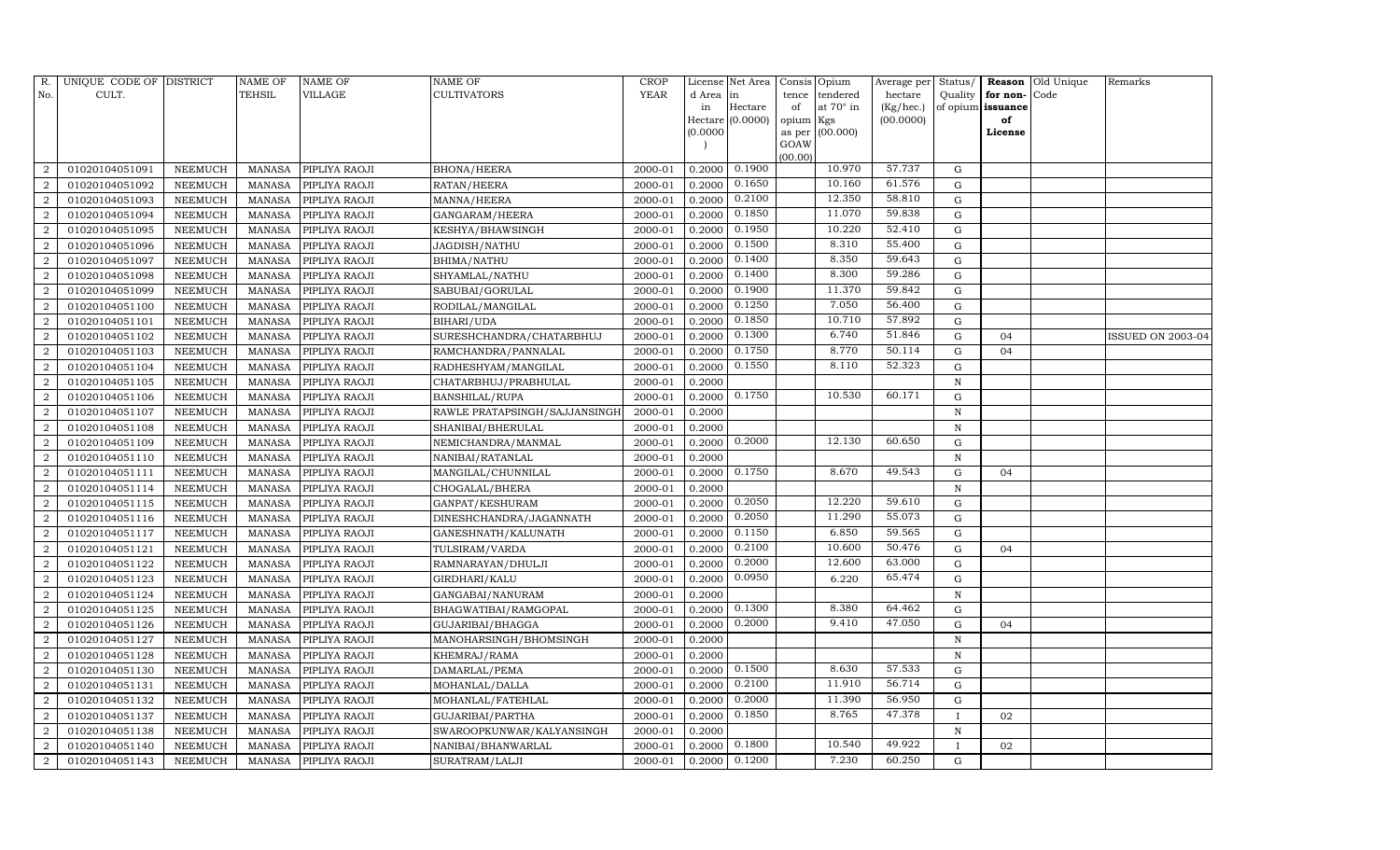| R.             | UNIQUE CODE OF DISTRICT |                | <b>NAME OF</b> | <b>NAME OF</b> | NAME OF                     | <b>CROP</b> |           | License Net Area Consis |                 | Opium           | Average per | Status/      |                   | Reason Old Unique | Remarks                |  |
|----------------|-------------------------|----------------|----------------|----------------|-----------------------------|-------------|-----------|-------------------------|-----------------|-----------------|-------------|--------------|-------------------|-------------------|------------------------|--|
| No.            | CULT.                   |                | <b>TEHSIL</b>  | VILLAGE        | <b>CULTIVATORS</b>          | YEAR        | d Area in |                         | tence           | tendered        | hectare     | Quality      | for non-Code      |                   |                        |  |
|                |                         |                |                |                |                             |             | in        | Hectare                 | of              | at 70° in       | (Kg/hec.)   |              | of opium issuance |                   |                        |  |
|                |                         |                |                |                |                             |             | (0.0000)  | Hectare (0.0000)        | opium<br>as per | Kgs<br>(00.000) | (00.0000)   |              | of<br>License     |                   |                        |  |
|                |                         |                |                |                |                             |             |           |                         | GOAW            |                 |             |              |                   |                   |                        |  |
|                |                         |                |                |                |                             |             |           |                         | (00.00)         |                 |             |              |                   |                   |                        |  |
| $\overline{2}$ | 01020104051145          | NEEMUCH        | MANASA         | PIPLIYA RAOJI  | BHERULAL/HARLAL             | 2000-01     | 0.2000    | 0.1500                  |                 | 7.100           | 47.333      | G            | 04                |                   |                        |  |
| $\overline{2}$ | 01020104051147          | <b>NEEMUCH</b> | <b>MANASA</b>  | PIPLIYA RAOJI  | MANGILAL/SHANKARLAL NAYAK   | 2000-01     | 0.2000    | 0.0700                  |                 | 3.620           | 51.714      | G            | 04                |                   | ISSUED ON 2003-04      |  |
| $\overline{2}$ | 01020104051149          | <b>NEEMUCH</b> | <b>MANASA</b>  | PIPLIYA RAOJI  | MEGHA/RAMA                  | 2000-01     | 0.2000    | 0.1950                  |                 | 9.790           | 50.205      | G            | 04                |                   |                        |  |
| $\overline{2}$ | 01020104051151          | <b>NEEMUCH</b> | <b>MANASA</b>  | PIPLIYA RAOJI  | BHONA/VARDA                 | 2000-01     | 0.2000    | 0.2000                  |                 | 10.890          | 54.450      | G            |                   |                   |                        |  |
| $\overline{a}$ | 01020104051152          | <b>NEEMUCH</b> | <b>MANASA</b>  | PIPLIYA RAOJI  | LACHHIRAM/PYARCHANDRA       | 2000-01     | 0.2000    | 0.2000                  |                 | 11.870          | 59.350      | G            |                   |                   |                        |  |
| $\overline{2}$ | 01020104051153          | NEEMUCH        | <b>MANASA</b>  | PIPLIYA RAOJI  | CHATRA/BHAWSINGH            | 2000-01     | 0.2000    | 0.1300                  |                 | 7.460           | 57.385      | G            |                   |                   |                        |  |
| $\overline{2}$ | 01020104051155          | <b>NEEMUCH</b> | <b>MANASA</b>  | PIPLIYA RAOJI  | TAMMUBAI/GIRDHARI           | 2000-01     | 0.2000    | 0.1500                  |                 | 9.920           | 66.133      | G            |                   |                   |                        |  |
| $\overline{2}$ | 01020104051156          | NEEMUCH        | <b>MANASA</b>  | PIPLIYA RAOJI  | KHETA/BHAVSINGH             | 2000-01     | 0.2000    | 0.1900                  |                 | 10.430          | 54.895      | G            |                   | 01020104048038    |                        |  |
| $\overline{2}$ | 01020104051157          | NEEMUCH        | <b>MANASA</b>  | PIPLIYA RAOJI  | GANGARAM/BHAVSINGH          | 2000-01     | 0.2000    | 0.1950                  |                 | 11.280          | 57.846      | G            |                   | 01020104048034    |                        |  |
| $\overline{2}$ | 01020104051158          | <b>NEEMUCH</b> | <b>MANASA</b>  | PIPLIYA RAOJI  | TEJA/DHANNA                 | 2000-01     | 0.2000    | 0.2000                  |                 | 11.900          | 59.500      | G            |                   | 01020104048019    |                        |  |
|                | 01020104014001          | <b>NEEMUCH</b> | <b>MANASA</b>  | PAROT PIPLIYA  | GHISALAL/JAGANNATH          | 2000-01     | 0.2000    | 0.0950                  |                 | 5.870           | 61.789      | G            |                   |                   |                        |  |
|                | 01020104014002          | <b>NEEMUCH</b> | <b>MANASA</b>  | PAROT PIPLIYA  | BAGDIRAM/BHERULAL           | 2000-01     | 0.2000    | 0.1200                  |                 | 8.020           | 66.833      | G            |                   |                   |                        |  |
|                | 01020104014003          | <b>NEEMUCH</b> | <b>MANASA</b>  | PAROT PIPLIYA  | AMRITRAM/HAJARI             | 2000-01     | 0.2000    |                         |                 |                 |             | $\mathbf N$  |                   |                   |                        |  |
|                | 01020104014005          | <b>NEEMUCH</b> | <b>MANASA</b>  | PAROT PIPLIYA  | BABULAL/KESHURAM            | 2000-01     | 0.2000    | 0.1050                  |                 | 6.540           | 62.286      | G            |                   |                   |                        |  |
|                | 01020104014006          | <b>NEEMUCH</b> | <b>MANASA</b>  | PAROT PIPLIYA  | RADHESHYAM/DHANNA           | 2000-01     | 0.2000    |                         |                 |                 |             | $\, {\rm N}$ |                   |                   |                        |  |
|                | 01020104014008          | <b>NEEMUCH</b> | <b>MANASA</b>  | PAROT PIPLIYA  | DEVBAI/KANA                 | 2000-01     | 0.2000    |                         |                 |                 |             | N            |                   |                   |                        |  |
|                | 01020104014012          | <b>NEEMUCH</b> | <b>MANASA</b>  | PAROT PIPLIYA  | BASANTIBAI/KACHRU           | 2000-01     | 0.2000    | 0.1950                  |                 | 11.750          | 60.256      | G            |                   |                   |                        |  |
|                | 01020104014015          | <b>NEEMUCH</b> | <b>MANASA</b>  | PAROT PIPLIYA  | RAMNARAYAN/SHRIRAM          | 2000-01     | 0.2000    |                         |                 |                 |             | $\mathbf N$  |                   |                   |                        |  |
|                | 01020104014016          | <b>NEEMUCH</b> | <b>MANASA</b>  | PAROT PIPLIYA  | SHANTIBAI/ONKAR             | 2000-01     | 0.2000    | 0.1000                  |                 | 5.800           | 58.000      | G            |                   |                   |                        |  |
|                | 01020104014018          | <b>NEEMUCH</b> | <b>MANASA</b>  | PAROT PIPLIYA  | KAMLIBAI/BANSI              | 2000-01     | 0.2000    |                         |                 |                 |             | N            |                   |                   |                        |  |
|                | 01020104014019          | NEEMUCH        | <b>MANASA</b>  | PAROT PIPLIYA  | DULICHAND/BHANWARLAL        | 2000-01     | 0.2000    | 0.1700                  |                 | 10.460          | 61.529      | G            |                   |                   |                        |  |
|                | 01020104014020          | <b>NEEMUCH</b> | <b>MANASA</b>  | PAROT PIPLIYA  | KISHAN/RUPA                 | 2000-01     | 0.2000    | 0.1500                  |                 | 9.730           | 64.867      | G            |                   |                   |                        |  |
|                | 01020104014022          | NEEMUCH        | <b>MANASA</b>  | PAROT PIPLIYA  | KANHAIYALAL/PYARJI          | 2000-01     | 0.2000    | 0.1300                  |                 | 7.240           | 55.692      | G            |                   |                   |                        |  |
|                | 01020104014023          | <b>NEEMUCH</b> | <b>MANASA</b>  | PAROT PIPLIYA  | DALLUBAI/RADHESHYAM         | 2000-01     | 0.2000    |                         |                 |                 |             | $\, {\rm N}$ |                   |                   |                        |  |
|                | 01020104014024          | <b>NEEMUCH</b> | <b>MANASA</b>  | PAROT PIPLIYA  | KANHAIYALAL/NANALAL         | 2000-01     | 0.2000    |                         |                 |                 |             | $\, {\rm N}$ |                   |                   | TRANSFER/ DANGDI       |  |
|                | 01020104014026          | <b>NEEMUCH</b> | <b>MANASA</b>  | PAROT PIPLIYA  | NANDKISHORE/GORISHANKAR     | 2000-01     | 0.2000    | 0.1350                  |                 | 7.940           | 58.815      | G            |                   |                   |                        |  |
|                | 01020104014027          | <b>NEEMUCH</b> | <b>MANASA</b>  | PAROT PIPLIYA  | SHRIRAM/BHERULAL            | 2000-01     | 0.2000    | 0.0900                  |                 | 4.720           | 52.444      | G            |                   |                   |                        |  |
|                | 01020104014030          | <b>NEEMUCH</b> | <b>MANASA</b>  | PAROT PIPLIYA  | NATHIBAI/BAGDIRAM           | 2000-01     | 0.2000    |                         |                 |                 |             | $\, {\rm N}$ |                   |                   | TRANSFER/ALHEDJAGIR-II |  |
|                | 01020104027091          | NEEMUCH        | <b>MANASA</b>  | PARDA-II       | SUNDERLAL/NANALAL           | 2000-01     | 0.2000    |                         |                 |                 |             | ${\bf N}$    |                   |                   |                        |  |
|                | 01020104027092          | <b>NEEMUCH</b> | <b>MANASA</b>  | PARDA-II       | ONKARLAL/BHUWANA            | 2000-01     | 0.2000    |                         |                 |                 |             | ${\bf N}$    |                   |                   |                        |  |
|                | 01020104027093          | <b>NEEMUCH</b> | <b>MANASA</b>  | PARDA-II       | BHANWARLAL/RATNA            | 2000-01     | 0.2000    |                         |                 |                 |             | $\, {\rm N}$ |                   |                   |                        |  |
|                | 01020104027094          | <b>NEEMUCH</b> | <b>MANASA</b>  | PARDA-II       | GANGARAM/GOKUL              | 2000-01     | 0.2000    | 0.1850                  |                 | 12.940          | 69.946      | G            |                   |                   |                        |  |
|                | 01020104027095          | <b>NEEMUCH</b> | <b>MANASA</b>  | PARDA-II       | HARIRAM/CHUNNILAL           | 2000-01     | 0.2000    |                         |                 |                 |             | N            |                   |                   |                        |  |
|                | 01020104027097          | <b>NEEMUCH</b> | <b>MANASA</b>  | PARDA-II       | KANHAIYALAL/CHHAGANLAL BADA | 2000-01     | 0.2000    |                         |                 |                 |             | N            |                   |                   |                        |  |
|                | 01020104027099          | <b>NEEMUCH</b> | <b>MANASA</b>  | PARDA-II       | BADRILAL/NATHU              | 2000-01     | 0.2000    |                         |                 |                 |             | N            |                   |                   | TRANSFER/ DEVRIPARDA   |  |
|                | 01020104027101          | NEEMUCH        | <b>MANASA</b>  | PARDA-II       | MATHURALAL/BHONA            | 2000-01     | 0.2000    |                         |                 |                 |             | $\mathbf N$  |                   |                   |                        |  |
|                | 01020104027103          | <b>NEEMUCH</b> | <b>MANASA</b>  | PARDA-II       | PUSHPABAI/MANOHARLAL        | 2000-01     | 0.2000    |                         |                 |                 |             | $\, {\rm N}$ |                   |                   |                        |  |
|                | 01020104027105          | NEEMUCH        | <b>MANASA</b>  | PARDA-II       | SAVITRI BAI/KANHEYALAL      | 2000-01     | 0.2000    |                         |                 |                 |             | $\mathbf N$  |                   |                   |                        |  |
| $\overline{1}$ | 01020104027110          | <b>NEEMUCH</b> | <b>MANASA</b>  | PARDA-II       | MANGILAL/NATHU              | 2000-01     | 0.2000    |                         |                 |                 |             | N            |                   |                   |                        |  |
| $\overline{1}$ | 01020104027113          | <b>NEEMUCH</b> | MANASA         | PARDA-II       | FAKIRCHAND/MANGILAL         | 2000-01     | 0.2000    |                         |                 |                 |             | N            |                   |                   |                        |  |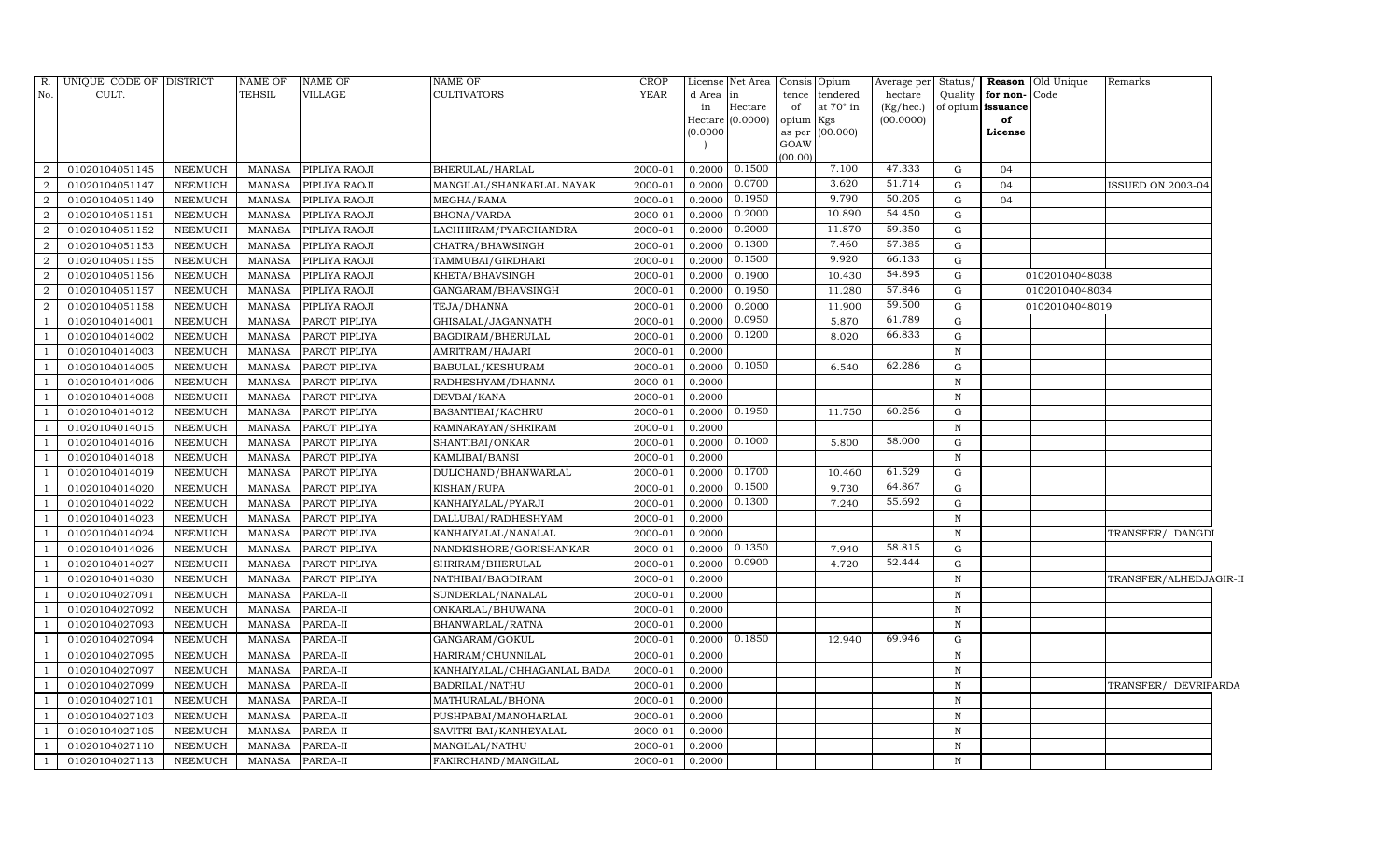| R.  | UNIQUE CODE OF DISTRICT |                | NAME OF       | NAME OF  | NAME OF                | CROP        |           | License Net Area |           | Consis Opium    | Average per | Status/      |               | Reason Old Unique | Remarks     |
|-----|-------------------------|----------------|---------------|----------|------------------------|-------------|-----------|------------------|-----------|-----------------|-------------|--------------|---------------|-------------------|-------------|
| No. | CULT.                   |                | TEHSIL        | VILLAGE  | CULTIVATORS            | <b>YEAR</b> | d Area in |                  | tence     | tendered        | hectare     | Quality      | for non-      | Code              |             |
|     |                         |                |               |          |                        |             | in        | Hectare          | of        | at 70° in       | (Kg/hec.)   | of opium     | issuance      |                   |             |
|     |                         |                |               |          |                        |             | (0.0000)  | Hectare (0.0000) | opium Kgs | as per (00.000) | (00.0000)   |              | of<br>License |                   |             |
|     |                         |                |               |          |                        |             |           |                  | GOAW      |                 |             |              |               |                   |             |
|     |                         |                |               |          |                        |             |           |                  | (00.00)   |                 |             |              |               |                   |             |
|     | 01020104027114          | NEEMUCH        | MANASA        | PARDA-II | JAGANNATH/BHERULAL     | 2000-01     | 0.2000    |                  |           |                 |             | N            |               |                   |             |
|     | 01020104027115          | NEEMUCH        | <b>MANASA</b> | PARDA-II | RATANNATH/NANDANATH    | 2000-01     | 0.2000    |                  |           |                 |             | N            |               |                   |             |
|     | 01020104027116          | NEEMUCH        | MANASA        | PARDA-II | SATYANARAYAN/SHANKAR   | 2000-01     | 0.2000    | 0.1900           |           | 10.380          | 54.632      | G            |               |                   |             |
|     | 01020104027117          | NEEMUCH        | <b>MANASA</b> | PARDA-II | SEVA/CHAMPA            | 2000-01     | 0.2000    |                  |           |                 |             | $\, {\rm N}$ |               |                   |             |
|     | 01020104027119          | NEEMUCH        | <b>MANASA</b> | PARDA-II | KANHAIYALAL/AMRAJI     | 2000-01     | 0.2000    |                  |           |                 |             | ${\bf N}$    |               |                   |             |
|     | 01020104027121          | NEEMUCH        | <b>MANASA</b> | PARDA-II | KANHAIYALAL/NANDLAL    | 2000-01     | 0.2000    |                  |           |                 |             | $\mathbf N$  |               |                   |             |
|     | 01020104027122          | NEEMUCH        | <b>MANASA</b> | PARDA-II | AKBAR/FIDA HUSEN       | 2000-01     | 0.2000    |                  |           |                 |             | $\,$ N       |               |                   |             |
|     | 01020104027124          | NEEMUCH        | <b>MANASA</b> | PARDA-II | SATYANARAYAN/JHAMKULAL | 2000-01     | 0.2000    |                  |           |                 |             | $\, {\rm N}$ |               |                   |             |
|     | 01020104027125          | NEEMUCH        | <b>MANASA</b> | PARDA-II | DEVILAL/KANHAIYALAL    | 2000-01     | 0.2000    |                  |           |                 |             | $\,$ N       |               |                   |             |
|     | 01020104027127          | NEEMUCH        | <b>MANASA</b> | PARDA-II | UDAIRAM/KHUMANSINGH    | 2000-01     | 0.2000    |                  |           |                 |             | $\, {\rm N}$ |               |                   |             |
|     | 01020104027128          | NEEMUCH        | <b>MANASA</b> | PARDA-II | KANIRAM/BHONA          | 2000-01     | 0.2000    |                  |           |                 |             | $\,$ N       |               |                   |             |
|     | 01020104027130          | NEEMUCH        | <b>MANASA</b> | PARDA-II | SURAJMAL/BHERULAL      | 2000-01     | 0.2000    |                  |           |                 |             | ${\bf N}$    |               |                   |             |
|     | 01020104027132          | NEEMUCH        | <b>MANASA</b> | PARDA-II | RUPA/GULAB             | 2000-01     | 0.2000    |                  |           |                 |             | $\, {\rm N}$ |               |                   |             |
|     | 01020104027134          | NEEMUCH        | <b>MANASA</b> | PARDA-II | BABULAL/MANGILAL       | 2000-01     | 0.2000    |                  |           |                 |             | $\, {\rm N}$ |               |                   |             |
|     | 01020104027135          | NEEMUCH        | <b>MANASA</b> | PARDA-II | RAMNATH/SHANKARNATH    | 2000-01     | 0.2000    | 0.1050           |           | 5.930           | 56.476      | G            |               |                   |             |
|     | 01020104027139          | NEEMUCH        | <b>MANASA</b> | PARDA-II | BAPU/GANESHGIR         | 2000-01     | 0.2000    |                  |           |                 |             | $\, {\rm N}$ |               |                   |             |
|     | 01020104027141          | NEEMUCH        | <b>MANASA</b> | PARDA-II | DAYARAM/CHHAGANLAL     | 2000-01     | 0.2000    |                  |           |                 |             | $\, {\rm N}$ |               |                   |             |
|     | 01020104027144          | NEEMUCH        | <b>MANASA</b> | PARDA-II | RAMA/RUPA              | 2000-01     | 0.2000    |                  |           |                 |             | $\, {\rm N}$ |               |                   |             |
|     | 01020104027146          | NEEMUCH        | <b>MANASA</b> | PARDA-II | CHHAGANLAL/MOHANLAL    | 2000-01     | 0.2000    |                  |           |                 |             | ${\bf N}$    |               |                   |             |
|     | 01020104027148          | NEEMUCH        | <b>MANASA</b> | PARDA-II | OMPRAKASH/RAMCHANDRA   | 2000-01     | 0.2000    | 0.0900           |           | 6.550           | 72.778      | G            |               |                   |             |
|     | 01020104027149          | <b>NEEMUCH</b> | <b>MANASA</b> | PARDA-II | RAMGOPAL/RAMCHANDRA    | 2000-01     | 0.2000    |                  |           |                 |             | ${\bf N}$    |               |                   |             |
|     | 01020104027150          | NEEMUCH        | <b>MANASA</b> | PARDA-II | MEGHA/DEVA             | 2000-01     | 0.2000    | 0.2000           |           | 12.150          | 60.750      | ${\rm G}$    |               |                   |             |
|     | 01020104027151          | NEEMUCH        | <b>MANASA</b> | PARDA-II | BASANTILAL/MEGHA       | 2000-01     | 0.2000    |                  |           |                 |             | N            |               |                   |             |
|     | 01020104027155          | NEEMUCH        | <b>MANASA</b> | PARDA-II | HANSRAJ/PURALAL        | 2000-01     | 0.2000    |                  |           |                 |             | ${\bf N}$    |               |                   |             |
|     | 01020104027157          | <b>NEEMUCH</b> | <b>MANASA</b> | PARDA-II | MOHANLAL/BHANWAR       | 2000-01     | 0.2000    |                  |           |                 |             | $\mathbf N$  |               |                   |             |
|     | 01020104027159          | NEEMUCH        | <b>MANASA</b> | PARDA-II | BHERU/MEGHA            | 2000-01     | 0.2000    |                  |           |                 |             | $\mathbf N$  |               |                   |             |
|     | 01020104027160          | NEEMUCH        | <b>MANASA</b> | PARDA-II | KANWARLAL/UDAIRAM      | 2000-01     | 0.2000    |                  |           |                 |             | ${\bf N}$    |               |                   |             |
|     | 01020104027163          | NEEMUCH        | <b>MANASA</b> | PARDA-II | CHHAGANLAL/HEMA        | 2000-01     | 0.2000    |                  |           |                 |             | $\mathbf N$  |               |                   |             |
|     | 01020104027164          | NEEMUCH        | <b>MANASA</b> | PARDA-II | KACHRULAL/ RUPA JI     | 2000-01     | 0.2000    |                  |           |                 |             | ${\bf N}$    |               |                   | NAME CHANGE |
|     | 01020104027165          | NEEMUCH        | <b>MANASA</b> | PARDA-II | RAMIBAI/VARDICHAND     | 2000-01     | 0.2000    |                  |           |                 |             | ${\bf N}$    |               |                   |             |
|     | 01020104027166          | NEEMUCH        | <b>MANASA</b> | PARDA-II | CHUNNIBAI/KANA         | 2000-01     | 0.2000    |                  |           |                 |             | ${\bf N}$    |               |                   |             |
|     | 01020104027167          | NEEMUCH        | <b>MANASA</b> | PARDA-II | LILABAI/RATANLAL       | 2000-01     | 0.2000    | 0.1050           |           | 7.020           | 66.857      | ${\rm G}$    |               |                   |             |
|     | 01020104027168          | NEEMUCH        | <b>MANASA</b> | PARDA-II | GHISALAL/CHHAGANLAL    | 2000-01     | 0.2000    | 0.1050           |           | 5.690           | 54.190      | ${\rm G}$    |               |                   |             |
|     | 01020104027169          | NEEMUCH        | <b>MANASA</b> | PARDA-II | NANIBAI/HEERA          | 2000-01     | 0.2000    |                  |           |                 |             | ${\bf N}$    |               |                   |             |
|     | 01020104027170          | NEEMUCH        | <b>MANASA</b> | PARDA-II | KANADAS/NANDRAM        | 2000-01     | 0.2000    |                  |           |                 |             | ${\bf N}$    |               |                   |             |
|     | 01020104027172          | <b>NEEMUCH</b> | <b>MANASA</b> | PARDA-II | RAMESHWAR/DHANNALAL    | 2000-01     | 0.2000    |                  |           |                 |             | $\, {\rm N}$ |               |                   |             |
|     | 01020104027174          | NEEMUCH        | MANASA        | PARDA-II | MOHANLAL/BHUWANI       | 2000-01     | 0.2000    | 0.0950           |           | 5.800           | 61.053      | G            |               |                   |             |
|     | 01020104027175          | NEEMUCH        | <b>MANASA</b> | PARDA-II | KALU/AMRA              | 2000-01     | 0.2000    | 0.1200           |           | 6.410           | 53.417      | G            |               |                   |             |
|     | 01020104027176          | NEEMUCH        | <b>MANASA</b> | PARDA-II | KACHRU/KANA            | 2000-01     | 0.2000    |                  |           |                 |             | $\, {\rm N}$ |               |                   |             |
|     | 01020104027177          | <b>NEEMUCH</b> | MANASA        | PARDA-II | MO.HUSSAIN/ALLAHBAKSH  | 2000-01     | 0.2000    |                  |           |                 |             | N            |               |                   |             |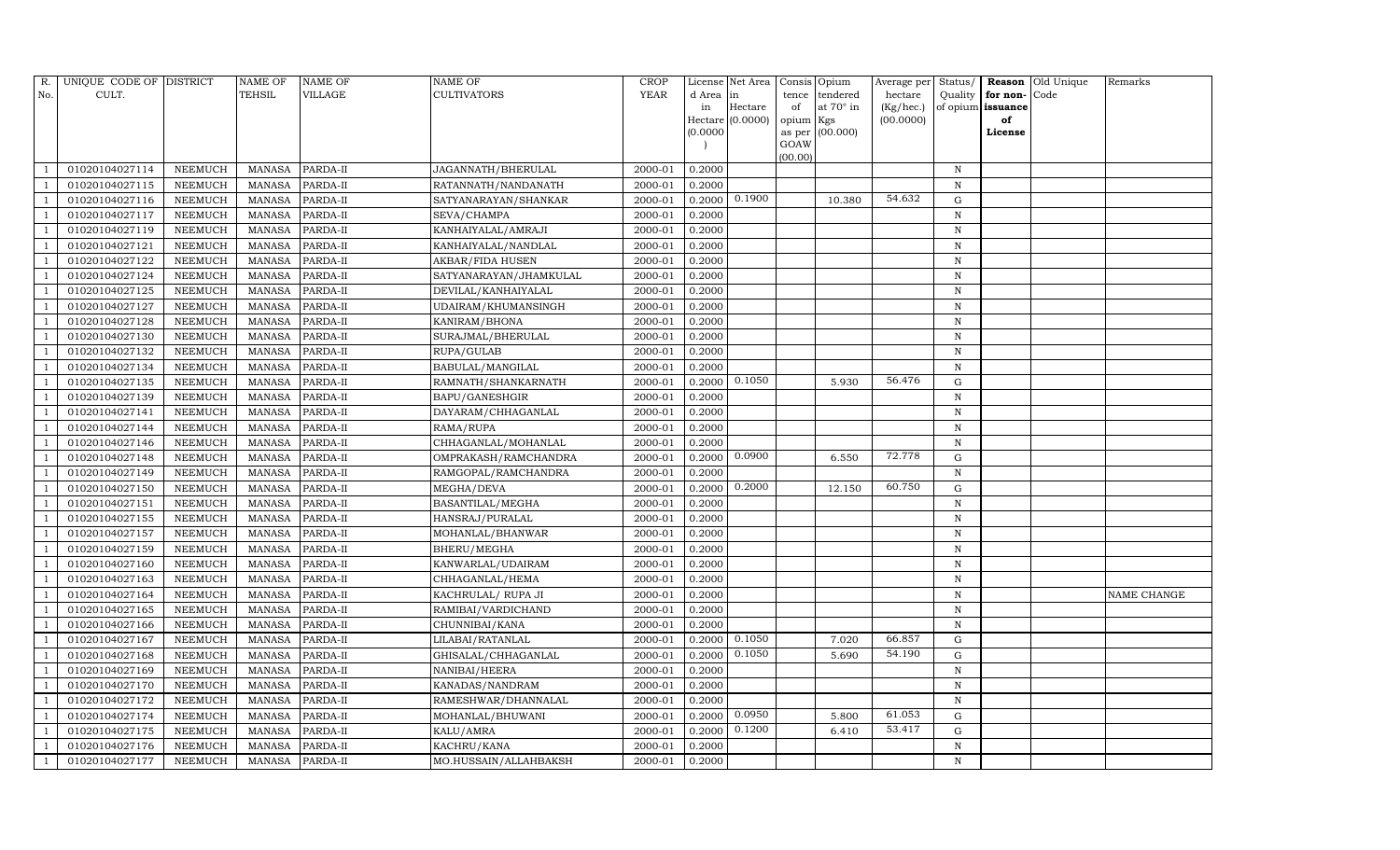| R.  | UNIQUE CODE OF DISTRICT |         | NAME OF       | NAME OF  | NAME OF                | CROP        |           | License Net Area |           | Consis Opium    | Average per | Status/      |          | Reason Old Unique | Remarks                  |
|-----|-------------------------|---------|---------------|----------|------------------------|-------------|-----------|------------------|-----------|-----------------|-------------|--------------|----------|-------------------|--------------------------|
| No. | CULT.                   |         | TEHSIL        | VILLAGE  | CULTIVATORS            | <b>YEAR</b> | d Area in |                  | tence     | tendered        | hectare     | Quality      | for non- | Code              |                          |
|     |                         |         |               |          |                        |             | in        | Hectare          | of        | at 70° in       | (Kg/hec.)   | of opium     | issuance |                   |                          |
|     |                         |         |               |          |                        |             |           | Hectare (0.0000) | opium Kgs |                 | (00.0000)   |              | of       |                   |                          |
|     |                         |         |               |          |                        |             | (0.0000)  |                  | GOAW      | as per (00.000) |             |              | License  |                   |                          |
|     |                         |         |               |          |                        |             |           |                  | (00.00)   |                 |             |              |          |                   |                          |
|     | 01020104027180          | NEEMUCH | MANASA        | PARDA-II | RAMNARAYAN/DHURAJI     | 2000-01     | 0.2000    |                  |           |                 |             | N            |          |                   |                          |
|     | 01020104027184          | NEEMUCH | <b>MANASA</b> | PARDA-II | KANHAIYALAL/LACHCHIRAM | 2000-01     | 0.2000    |                  |           |                 |             | N            |          |                   |                          |
|     | 01020104027188          | NEEMUCH | <b>MANASA</b> | PARDA-II | BAHIDKHAN/HASANALI     | 2000-01     | 0.2000    |                  |           |                 |             | $\mathbf N$  |          |                   |                          |
|     | 01020104027189          | NEEMUCH | <b>MANASA</b> | PARDA-II | RAHIMBAKSH/ISMILE      | 2000-01     | 0.2000    |                  |           |                 |             | $\, {\rm N}$ |          |                   |                          |
|     | 01020104027190          | NEEMUCH | <b>MANASA</b> | PARDA-II | UDAYLAL/BHONA          | 2000-01     | 0.2000    |                  |           |                 |             | ${\bf N}$    |          |                   |                          |
|     | 01020104027191          | NEEMUCH | <b>MANASA</b> | PARDA-II | PYARIBAI/MANGILAL      | 2000-01     | 0.2000    |                  |           |                 |             | $\, {\rm N}$ |          |                   |                          |
|     | 01020104027192          | NEEMUCH | <b>MANASA</b> | PARDA-II | RAMA/NANURAM           | 2000-01     | 0.2000    | 0.1850           |           | 10.660          | 57.622      | G            |          |                   |                          |
|     | 01020104027194          | NEEMUCH | <b>MANASA</b> | PARDA-II | KASHIBAI/GANESH        | 2000-01     | 0.2000    |                  |           |                 |             | $\, {\rm N}$ | 08       |                   | <b>ISSUED ON 2003-04</b> |
|     | 01020104027195          | NEEMUCH | MANASA        | PARDA-II | TANKUBAI/BALMUKUND     | 2000-01     | 0.2000    |                  |           |                 |             | $\, {\rm N}$ |          |                   |                          |
|     | 01020104027197          | NEEMUCH | MANASA        | PARDA-II | BAPULAL/KANWARLAL      | 2000-01     | 0.2000    |                  |           |                 |             | $\, {\rm N}$ | 08       |                   |                          |
|     | 01020104027198          | NEEMUCH | <b>MANASA</b> | PARDA-II | MADHU/DEVAKIR          | 2000-01     | 0.2000    |                  |           |                 |             | $\mathbf N$  |          |                   |                          |
|     | 01020104027136          | NEEMUCH | <b>MANASA</b> | PARDA-II | GANGARAM/RAMKISHAN     | 2000-01     | 0.2000    |                  |           |                 |             | $\, {\rm N}$ | 08       |                   |                          |
|     | 01020104027182          | NEEMUCH | <b>MANASA</b> | PARDA-II | JAYCHAND/RATAN         | 2000-01     | 0.2000    |                  |           |                 |             | N            |          |                   |                          |
|     | 01020104027002          | NEEMUCH | <b>MANASA</b> | PARDA-I  | GABUR/MODA             | 2000-01     | 0.2000    |                  |           |                 |             | $\, {\rm N}$ |          |                   |                          |
|     | 01020104027004          | NEEMUCH | <b>MANASA</b> | PARDA-I  | RAMLAL/KANA            | 2000-01     | 0.2000    |                  |           |                 |             | N            |          |                   |                          |
|     | 01020104027005          | NEEMUCH | MANASA        | PARDA-I  | BABRU/NANDA            | 2000-01     | 0.2000    | 0.1850           |           | 10.640          | 57.514      | G            |          |                   |                          |
|     | 01020104027006          | NEEMUCH | <b>MANASA</b> | PARDA-I  | BHERULAL/SUKKHA        | 2000-01     | 0.2000    |                  |           |                 |             | N            |          |                   |                          |
|     | 01020104027008          | NEEMUCH | <b>MANASA</b> | PARDA-I  | CHHAGANIBAI/NARAYAN    | 2000-01     | 0.2000    | 0.1750           |           | 9.680           | 55.314      | G            |          |                   |                          |
|     | 01020104027009          | NEEMUCH | <b>MANASA</b> | PARDA-I  | PRABHULAL/BHUWANA      | 2000-01     | 0.2000    |                  |           |                 |             | $\mathbf N$  |          |                   |                          |
|     | 01020104027010          | NEEMUCH | MANASA        | PARDA-I  | KACHRULAL/BHANWARLAL   | 2000-01     | 0.2000    |                  |           |                 |             | $\, {\bf N}$ |          |                   |                          |
|     | 01020104027011          | NEEMUCH | <b>MANASA</b> | PARDA-I  | SALAGRAM/PURAJI        | 2000-01     | 0.2000    |                  |           |                 |             | $\, {\rm N}$ |          |                   |                          |
|     | 01020104027015          | NEEMUCH | <b>MANASA</b> | PARDA-I  | DHANNA/RAMA            | 2000-01     | 0.2000    |                  |           |                 |             | $\, {\bf N}$ |          |                   |                          |
|     | 01020104027016          | NEEMUCH | MANASA        | PARDA-I  | BANSHILAL/JAGANNATH    | 2000-01     | 0.2000    |                  |           |                 |             | $\mathbf N$  |          |                   |                          |
|     | 01020104027018          | NEEMUCH | <b>MANASA</b> | PARDA-I  | BAGDIBAI/BHAGIRATH     | 2000-01     | 0.2000    |                  |           |                 |             | $\mathbf N$  |          |                   |                          |
|     | 01020104027020          | NEEMUCH | MANASA        | PARDA-I  | AMARLAL/BHANWARLAL     | 2000-01     | 0.2000    |                  |           |                 |             | $\, {\rm N}$ |          |                   |                          |
|     | 01020104027021          | NEEMUCH | MANASA        | PARDA-I  | RAMCHAND/PARTHA        | 2000-01     | 0.2000    | 0.1650           |           | 10.300          | 62.424      | G            |          |                   |                          |
|     | 01020104027022          | NEEMUCH | <b>MANASA</b> | PARDA-I  | PRABHULAL/GHASI        | 2000-01     | 0.2000    |                  |           |                 |             | $\, {\rm N}$ |          |                   |                          |
|     | 01020104027023          | NEEMUCH | <b>MANASA</b> | PARDA-I  | NANIBAI/NARAYAN        | 2000-01     | 0.2000    |                  |           |                 |             | N            |          |                   |                          |
|     | 01020104027026          | NEEMUCH | <b>MANASA</b> | PARDA-I  | HEERA/NANURAM          | 2000-01     | 0.2000    |                  |           |                 |             | $\, {\rm N}$ |          |                   |                          |
|     | 01020104027027          | NEEMUCH | <b>MANASA</b> | PARDA-I  | RATANLAL/NARAYAN       | 2000-01     | 0.2000    | 0.1650           |           | 10.780          | 65.333      | G            |          |                   |                          |
|     | 01020104027028          | NEEMUCH | MANASA        | PARDA-I  | NARAYANIBAI/NANDA      | 2000-01     | 0.2000    |                  |           |                 |             | $\, {\rm N}$ |          |                   |                          |
|     | 01020104027030          | NEEMUCH | <b>MANASA</b> | PARDA-I  | DHAPUBAI/NANALAL       | 2000-01     | 0.2000    |                  |           |                 |             | N            |          |                   |                          |
|     | 01020104027033          | NEEMUCH | <b>MANASA</b> | PARDA-I  | NISAR/YAKUB            | 2000-01     | 0.2000    |                  |           |                 |             | $\, {\rm N}$ |          |                   |                          |
|     | 01020104027036          | NEEMUCH | <b>MANASA</b> | PARDA-I  | TARCHI/BHERULAL        | 2000-01     | 0.2000    |                  |           |                 |             | N            |          |                   |                          |
|     | 01020104027089          | NEEMUCH | <b>MANASA</b> | PARDA-I  | KACHRULAL/PYARCHAND    | 2000-01     | 0.2000    |                  |           |                 |             | $\, {\rm N}$ |          |                   | NAME CHANGE              |
|     | 01020104027039          | NEEMUCH | <b>MANASA</b> | PARDA-I  | MAHRUNBAI/PIRBAKASH    | 2000-01     | 0.2000    |                  |           |                 |             | $\, {\rm N}$ |          |                   |                          |
|     | 01020104027041          | NEEMUCH | <b>MANASA</b> | PARDA-I  | KISHNA/AMRA            | 2000-01     | 0.2000    |                  |           |                 |             | $\,$ N       |          |                   |                          |
|     | 01020104027042          | NEEMUCH | <b>MANASA</b> | PARDA-I  | RAMCHANDRA/GABUR       | 2000-01     | 0.2000    |                  |           |                 |             | $\, {\rm N}$ |          |                   |                          |
|     | 01020104027044          | NEEMUCH | <b>MANASA</b> | PARDA-I  | SHYAMLAL/SHANKARLAL    | 2000-01     | 0.2000    |                  |           |                 |             | N            |          |                   |                          |
|     | 01020104027045          | NEEMUCH | MANASA        | PARDA-I  | RAMCHANDRA/NARAYAN     | 2000-01     | 0.2000    |                  |           |                 |             | N            |          |                   |                          |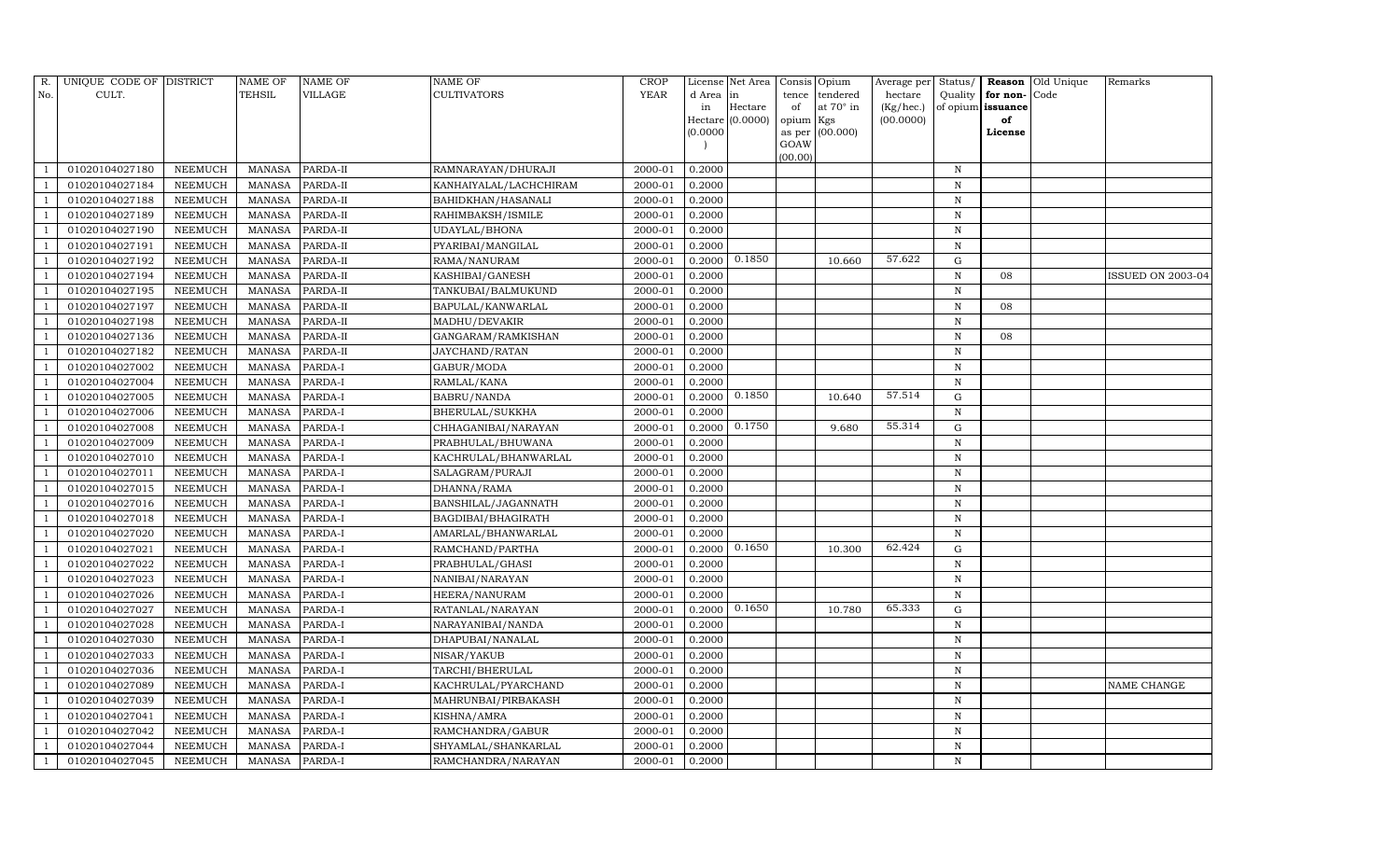| R.  | UNIQUE CODE OF DISTRICT |                | <b>NAME OF</b> | NAME OF         | <b>NAME OF</b>          | <b>CROP</b> | License  | Net Area                    |           | Consis Opium    | Average per | Status/     |                   | <b>Reason</b> Old Unique | Remarks                  |
|-----|-------------------------|----------------|----------------|-----------------|-------------------------|-------------|----------|-----------------------------|-----------|-----------------|-------------|-------------|-------------------|--------------------------|--------------------------|
| No. | CULT.                   |                | TEHSIL         | VILLAGE         | <b>CULTIVATORS</b>      | YEAR        | d Area   | in                          | tence     | tendered        | hectare     | Quality     | for non-Code      |                          |                          |
|     |                         |                |                |                 |                         |             | in       | Hectare<br>Hectare (0.0000) | of        | at 70° in       | (Kg/hec.)   |             | of opium issuance |                          |                          |
|     |                         |                |                |                 |                         |             | (0.0000) |                             | opium Kgs | as per (00.000) | (00.0000)   |             | of<br>License     |                          |                          |
|     |                         |                |                |                 |                         |             |          |                             | GOAW      |                 |             |             |                   |                          |                          |
|     |                         |                |                |                 |                         |             |          |                             | (00.00)   |                 |             |             |                   |                          |                          |
|     | 01020104027046          | <b>NEEMUCH</b> | <b>MANASA</b>  | PARDA-I         | SITARAM/GOVERDHAN       | 2000-01     | 0.2000   |                             |           |                 |             | $\mathbf N$ |                   |                          |                          |
|     | 01020104027047          | <b>NEEMUCH</b> | <b>MANASA</b>  | PARDA-I         | RAMCHANDRA/HEERA        | 2000-01     | 0.2000   | 0.1000                      |           | 5.250           | 52.500      | G           |                   |                          |                          |
|     | 01020104027048          | <b>NEEMUCH</b> | <b>MANASA</b>  | PARDA-I         | RATANLAL/RADHAKISHAN    | 2000-01     | 0.2000   |                             |           |                 |             | $\mathbb N$ |                   |                          |                          |
|     | 01020104027051          | NEEMUCH        | <b>MANASA</b>  | PARDA-I         | HARIRAM/KALU            | 2000-01     | 0.2000   |                             |           |                 |             | $\mathbb N$ |                   |                          |                          |
|     | 01020104027052          | NEEMUCH        | <b>MANASA</b>  | PARDA-I         | ONKARLAL/VARDA          | 2000-01     | 0.2000   |                             |           |                 |             | $\,$ N      |                   |                          |                          |
|     | 01020104027053          | NEEMUCH        | <b>MANASA</b>  | PARDA-I         | KANHAIYALAL/NARAYAN     | 2000-01     | 0.2000   |                             |           |                 |             | $\,$ N      |                   |                          |                          |
|     | 01020104027054          | NEEMUCH        | <b>MANASA</b>  | PARDA-I         | NATHU/NAWAL             | 2000-01     | 0.2000   | 0.1250                      |           | 7.330           | 58.640      | G           |                   |                          |                          |
|     | 01020104027055          | <b>NEEMUCH</b> | <b>MANASA</b>  | PARDA-I         | BHANWARLAL/KISHNA       | 2000-01     | 0.2000   | 0.1300                      |           | 7.920           | 60.923      | G           |                   |                          |                          |
|     | 01020104027056          | <b>NEEMUCH</b> | <b>MANASA</b>  | PARDA-I         | SEWARAM/MANNA           | 2000-01     | 0.2000   |                             |           |                 |             | $\mathbf N$ |                   |                          |                          |
|     | 01020104027058          | <b>NEEMUCH</b> | <b>MANASA</b>  | PARDA-I         | BHERULAL/NATHU          | 2000-01     | 0.2000   |                             |           |                 |             | $\,$ N      |                   |                          |                          |
|     | 01020104027059          | <b>NEEMUCH</b> | <b>MANASA</b>  | PARDA-I         | MANNALAL/RATANLAL       | 2000-01     | 0.2000   |                             |           |                 |             | $\mathbb N$ |                   |                          |                          |
|     | 01020104027060          | <b>NEEMUCH</b> | <b>MANASA</b>  | PARDA-I         | MATHRIBAI/NARAYAN       | 2000-01     | 0.2000   |                             |           |                 |             | $\mathbb N$ |                   |                          |                          |
|     | 01020104027063          | <b>NEEMUCH</b> | <b>MANASA</b>  | PARDA-I         | BHONA/BHERA             | 2000-01     | 0.2000   | 0.1200                      |           | 6.570           | 54.750      | G           |                   |                          |                          |
|     | 01020104027064          | <b>NEEMUCH</b> | <b>MANASA</b>  | PARDA-I         | SUNDERLAL/UDA           | 2000-01     | 0.2000   |                             |           |                 |             | N           |                   |                          |                          |
|     | 01020104027065          | <b>NEEMUCH</b> | <b>MANASA</b>  | PARDA-I         | HEERALAL/VARDA          | 2000-01     | 0.2000   |                             |           |                 |             | $\mathbf N$ |                   |                          |                          |
|     | 01020104027066          | NEEMUCH        | <b>MANASA</b>  | PARDA-I         | KAILASH/PRABHULAL       | 2000-01     | 0.2000   |                             |           |                 |             | $\,$ N      |                   |                          |                          |
|     | 01020104027067          | <b>NEEMUCH</b> | <b>MANASA</b>  | PARDA-I         | RADHAKISAN/BHAGIRATH    | 2000-01     | 0.2000   | 0.1750                      |           | 13.920          | 79.543      | G           |                   |                          |                          |
|     | 01020104027068          | <b>NEEMUCH</b> | <b>MANASA</b>  | PARDA-I         | KARULAL/BHAGIRATH       | 2000-01     | 0.2000   | 0.1700                      |           | 11.610          | 68.294      | G           |                   |                          |                          |
|     | 01020104027070          | NEEMUCH        | <b>MANASA</b>  | PARDA-I         | RAJMAL/HEERALAL         | 2000-01     | 0.2000   |                             |           |                 |             | $\mathbf N$ |                   |                          |                          |
|     | 01020104027071          | <b>NEEMUCH</b> | <b>MANASA</b>  | PARDA-I         | GIRJASHANKAR/BHERULAL   | 2000-01     | 0.2000   |                             |           |                 |             | N           |                   |                          |                          |
|     | 01020104027072          | <b>NEEMUCH</b> | <b>MANASA</b>  | PARDA-I         | SATYANARAYAN/NANALAL    | 2000-01     | 0.2000   |                             |           |                 |             | $\mathbf F$ |                   |                          |                          |
|     | 01020104027073          | NEEMUCH        | <b>MANASA</b>  | PARDA-I         | SITARAM/NARAYAN         | 2000-01     | 0.2000   | 0.1900                      |           | 12.660          | 66.632      | G           |                   |                          |                          |
|     | 01020104027077          | <b>NEEMUCH</b> | <b>MANASA</b>  | PARDA-I         | GHYANSHYAM/NANALAL      | 2000-01     | 0.2000   | 0.1050                      |           | 5.730           | 54.571      | G           |                   |                          |                          |
|     | 01020104027078          | NEEMUCH        | <b>MANASA</b>  | PARDA-I         | VISHNULAL/BALMUKUND     | 2000-01     | 0.2000   |                             |           |                 |             | $\mathbf N$ |                   |                          | TRANSFER/ BHATKHEDI      |
|     | 01020104027079          | <b>NEEMUCH</b> | <b>MANASA</b>  | PARDA-I         | UMESH/MANGILAL          | 2000-01     | 0.2000   | 0.2000                      |           | 9.920           | 49.600      | G           | 04                |                          |                          |
|     | 01020104027080          | <b>NEEMUCH</b> | <b>MANASA</b>  | PARDA-I         | RAVINDRA/MOHANLAL       | 2000-01     | 0.2000   |                             |           |                 |             | $\mathbf N$ |                   |                          |                          |
|     | 01020104027082          | <b>NEEMUCH</b> | <b>MANASA</b>  | PARDA-I         | KANHAIYALAL/HEERALAL    | 2000-01     | 0.2000   |                             |           |                 |             | $\mathbf N$ |                   |                          |                          |
|     | 01020104027087          | <b>NEEMUCH</b> | <b>MANASA</b>  | PARDA-I         | RADHESHYAM/BHERULAL     | 2000-01     | 0.2000   | 0.0950                      |           | 8.360           | 88.000      | G           |                   |                          |                          |
|     | 01020104027088          | <b>NEEMUCH</b> | <b>MANASA</b>  | PARDA-I         | DINESH/SATYANARAYAN     | 2000-01     | 0.2000   |                             |           |                 |             | $\mathbf N$ |                   |                          |                          |
|     | 01020104005001          | <b>NEEMUCH</b> | <b>MANASA</b>  | <b>PALASIYA</b> | ARJUNSINGH/DEVISINGH    | 2000-01     | 0.2000   | 0.2000                      |           | 11.800          | 59.000      | G           |                   |                          |                          |
|     | 01020104005002          | <b>NEEMUCH</b> | <b>MANASA</b>  | PALASIYA        | PRATAPSINGH/MANSINGH    | 2000-01     | 0.2000   | 0.2000                      |           | 10.250          | 51.250      | ${\rm G}$   | 04                |                          | <b>ISSUED ON 2003-04</b> |
|     | 01020104005003          | <b>NEEMUCH</b> | <b>MANASA</b>  | <b>PALASIYA</b> | RATANLAL/BHANWARLAL     | 2000-01     | 0.2000   | 0.2000                      |           | 12.100          | 60.500      | $\mathbf G$ |                   |                          |                          |
|     | 01020104005005          | <b>NEEMUCH</b> | <b>MANASA</b>  | <b>PALASIYA</b> | MANGUSINGH/BHURSINGH    | 2000-01     | 0.2000   | 0.2000                      |           | 11.940          | 59.700      | G           |                   |                          |                          |
|     | 01020104005006          | <b>NEEMUCH</b> | <b>MANASA</b>  | <b>PALASIYA</b> | RAMA/PYARA              | 2000-01     | 0.2000   | 0.2000                      |           | 10.910          | 54.550      | G           |                   |                          |                          |
|     | 01020104005010          | <b>NEEMUCH</b> | <b>MANASA</b>  | <b>PALASIYA</b> | GULABCHAND/VARDA        | 2000-01     | 0.2000   | 0.2050                      |           | 10.550          | 51.463      | G           | 04                |                          | ISSUED ON 2003-04        |
|     | 01020104005011          | NEEMUCH        | <b>MANASA</b>  | PALASIYA        | RAMKISHAN/NANURAM       | 2000-01     | 0.2000   | 0.2000                      |           | 11.060          | 55.300      | G           |                   | 01020104131011           |                          |
|     | 01020104019002          | NEEMUCH        | <b>MANASA</b>  | NARAYANPETH     | DHAPUBAI/KANHAIYALAL    | 2000-01     | 0.2000   |                             |           |                 |             | N           |                   |                          |                          |
|     | 01020104019003          | NEEMUCH        | <b>MANASA</b>  | NARAYANPETH     | AMARCHANDRA/PYARCHANDRA | 2000-01     | 0.2000   |                             |           |                 |             | $\mathbf N$ |                   |                          |                          |
|     | 01020104019006          | <b>NEEMUCH</b> | <b>MANASA</b>  | NARAYANPETH     | LAXMAN/PRITHVIRAJ       | 2000-01     | 0.2000   | 0.1950                      |           | 12.310          | 63.128      | G           |                   |                          |                          |
|     | 01020104019013          | <b>NEEMUCH</b> | <b>MANASA</b>  | NARAYANPETH     | RAMESHCHANDRA/KACHRUMAL | 2000-01     | 0.2000   | 0.1900                      |           | 10.450          | 55.000      | G           |                   |                          |                          |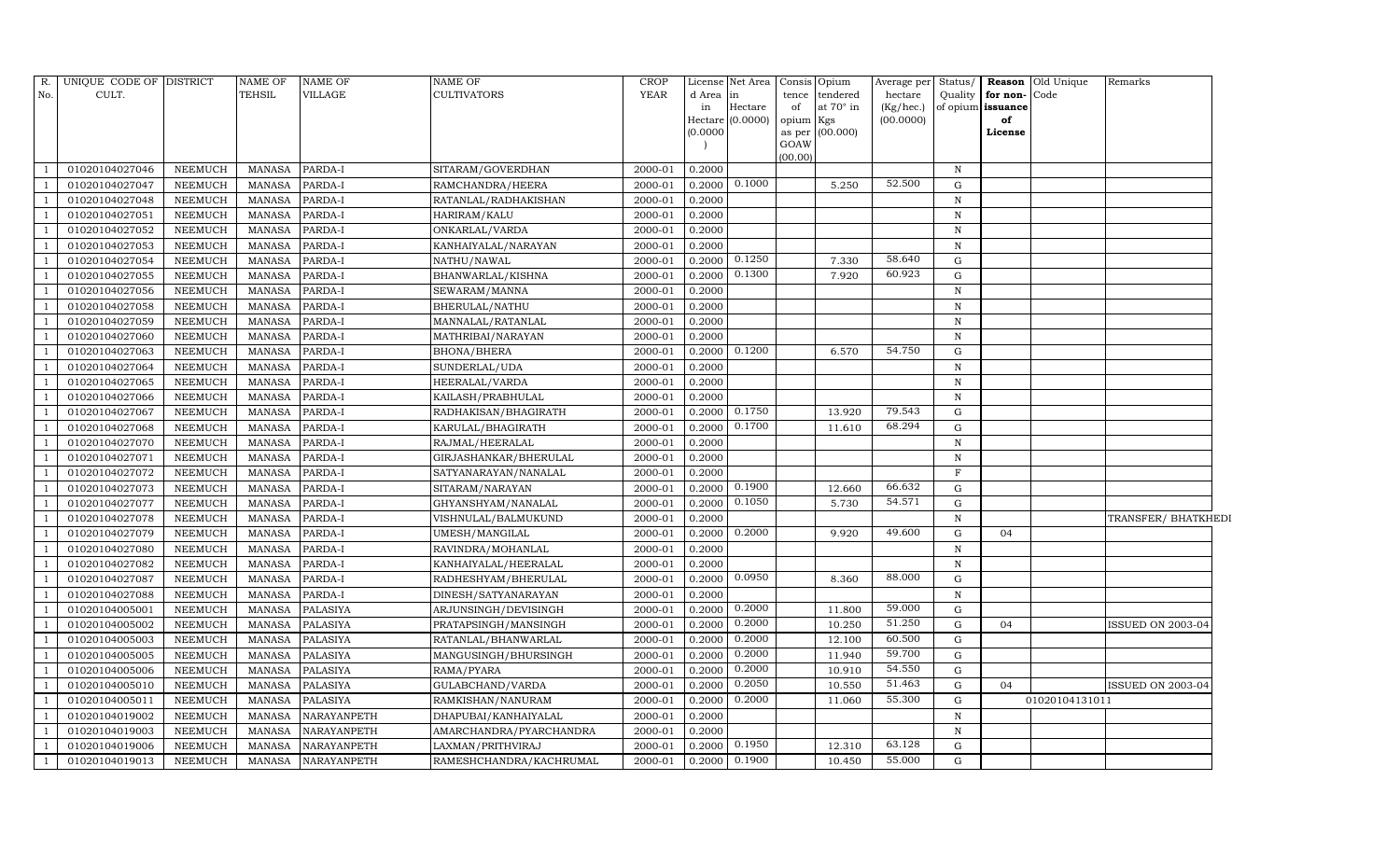| R.            | UNIQUE CODE OF DISTRICT |                | <b>NAME OF</b> | NAME OF           | NAME OF                      | <b>CROP</b> |          | License Net Area   Consis   Opium |           |                  | Average per Status/ |              |                   | <b>Reason</b> Old Unique | Remarks                  |                                       |
|---------------|-------------------------|----------------|----------------|-------------------|------------------------------|-------------|----------|-----------------------------------|-----------|------------------|---------------------|--------------|-------------------|--------------------------|--------------------------|---------------------------------------|
| No.           | CULT.                   |                | <b>TEHSIL</b>  | VILLAGE           | <b>CULTIVATORS</b>           | <b>YEAR</b> | d Area   |                                   |           | tence tendered   | hectare             | Quality      | for non-Code      |                          |                          |                                       |
|               |                         |                |                |                   |                              |             | in       | Hectare                           | of        | at $70^\circ$ in | (Kg/hec.)           |              | of opium issuance |                          |                          |                                       |
|               |                         |                |                |                   |                              |             | (0.0000) | Hectare $(0.0000)$                | opium Kgs |                  | (00.0000)           |              | of                |                          |                          |                                       |
|               |                         |                |                |                   |                              |             |          |                                   | GOAW      | as per (00.000)  |                     |              | License           |                          |                          |                                       |
|               |                         |                |                |                   |                              |             |          |                                   | (00.00)   |                  |                     |              |                   |                          |                          |                                       |
|               | 01020104084001          | <b>NEEMUCH</b> | <b>MANASA</b>  | <b>NALKHEDA</b>   | CHAGANLAL URF SAJJAN/NANURAM | 2000-01     | 0.2000   |                                   |           |                  |                     | N            |                   |                          |                          |                                       |
| 3             | 01020104084002          | NEEMUCH        | <b>MANASA</b>  | NALKHEDA          | INDERMAL/NANDLAL             | 2000-01     | 0.2000   |                                   |           |                  |                     | $\,$ N       |                   |                          | NAME CHANGE              |                                       |
| 3             | 01020104084004          | NEEMUCH        | <b>MANASA</b>  | <b>NALKHEDA</b>   | KANHYALAL/HIRALAL            | 2000-01     | 0.2000   |                                   |           |                  |                     | $\, {\rm N}$ |                   |                          |                          |                                       |
| $\mathcal{B}$ | 01020104084005          | <b>NEEMUCH</b> | <b>MANASA</b>  | NALKHEDA          | RAMESHVAR/MEGHRAJ            | 2000-01     | 0.2000   |                                   |           |                  |                     | $\mathbf N$  |                   |                          |                          |                                       |
| 3             | 01020104084007          | <b>NEEMUCH</b> | MANASA         | NALKHEDA          | MOHANLAL/PARASRAM            | 2000-01     | 0.2000   |                                   |           |                  |                     | $\, {\rm N}$ |                   |                          |                          |                                       |
| 3             | 01020104084008          | NEEMUCH        | <b>MANASA</b>  | NALKHEDA          | BHAVARLAL/NANDLAL            | 2000-01     | 0.2000   |                                   |           |                  |                     | $\mathbf N$  |                   |                          |                          |                                       |
| 3             | 01020104084009          | <b>NEEMUCH</b> | MANASA         | NALKHEDA          | AMBALAL/MANGILAL             | 2000-01     | 0.2000   |                                   |           |                  |                     | N            |                   |                          |                          |                                       |
| $\mathcal{B}$ | 01020104084010          | <b>NEEMUCH</b> | <b>MANASA</b>  | NALKHEDA          | BANSHILAL/KISHANLAL          | 2000-01     | 0.2000   |                                   |           |                  |                     | $\mathbf N$  |                   |                          |                          |                                       |
|               | 01020104084011          | <b>NEEMUCH</b> | <b>MANASA</b>  | NALKHEDA          | HARISHANKAR/BHAVAR           | 2000-01     | 0.2000   |                                   |           |                  |                     | $\,$ N       |                   |                          |                          |                                       |
| 3             | 01020104084013          | <b>NEEMUCH</b> | <b>MANASA</b>  | NALKHEDA          | BHAVANISNKR/PHAD GIR         | 2000-01     | 0.2000   |                                   |           |                  |                     | $\,$ N       |                   |                          |                          |                                       |
| $\mathcal{B}$ | 01020104084015          | NEEMUCH        | <b>MANASA</b>  | NALKHEDA          | GANGABAI/KANHYALAL           | 2000-01     | 0.2000   |                                   |           |                  |                     | $\, {\rm N}$ |                   |                          |                          |                                       |
| 3             | 01020104084017          | <b>NEEMUCH</b> | <b>MANASA</b>  | NALKHEDA          | BAPULAL/NARAYAN              | 2000-01     | 0.2000   | 0.0850                            |           | 5.210            | 61.294              | ${\rm G}$    |                   |                          |                          |                                       |
| 3             | 01020104084018          | <b>NEEMUCH</b> | <b>MANASA</b>  | NALKHEDA          | BHUVANA/NANURAM              | 2000-01     | 0.2000   |                                   |           |                  |                     | N            |                   |                          |                          |                                       |
| 3             | 01020104084020          | <b>NEEMUCH</b> | <b>MANASA</b>  | NALKHEDA          | NARAYAN/KACHRU               | 2000-01     | 0.2000   |                                   |           |                  |                     | $\,$ N       |                   |                          |                          |                                       |
| 3             | 01020104084021          | <b>NEEMUCH</b> | <b>MANASA</b>  | NALKHEDA          | RAMCHANDRA/PANNALAL          | 2000-01     | 0.2000   |                                   |           |                  |                     | $\,$ N       |                   |                          |                          |                                       |
| 3             | 01020104084026          | <b>NEEMUCH</b> | <b>MANASA</b>  | <b>NALKHEDA</b>   | INDRA BAI/RAMCHANDRA         | 2000-01     | 0.2000   | 0.1000                            |           | 5.450            | 54.500              | $\mathbf G$  |                   |                          |                          |                                       |
| 3             | 01020104084027          | <b>NEEMUCH</b> | <b>MANASA</b>  | NALKHEDA          | UDAYLAL/BHAVANISHANKAR       | 2000-01     | 0.2000   |                                   |           |                  |                     | $\,$ N       |                   |                          |                          |                                       |
| 3             | 01020104084032          | <b>NEEMUCH</b> | <b>MANASA</b>  | NALKHEDA          | PRATAPSINGH/MOHANSINGH       | 2000-01     | 0.2000   |                                   |           |                  |                     | $\mathbf N$  |                   |                          |                          |                                       |
| 3             | 01020104084038          | <b>NEEMUCH</b> | <b>MANASA</b>  | NALKHEDA          | UDAYRAM/BHAVANIRAM           | 2000-01     | 0.2000   |                                   |           |                  |                     | $\,$ N       |                   |                          |                          |                                       |
|               | 01020104084039          | <b>NEEMUCH</b> | <b>MANASA</b>  | NALKHEDA          | SATYANARAYAN/NATHULAL        | 2000-01     | 0.2000   |                                   |           |                  |                     | $\mathbf N$  |                   |                          |                          |                                       |
| 3             | 01020104084040          | <b>NEEMUCH</b> | <b>MANASA</b>  | NALKHEDA          | NANDLAL/GHASI JI             | 2000-01     | 0.2000   |                                   |           |                  |                     | N            |                   |                          |                          |                                       |
| $\mathcal{E}$ | 01020104084041          | <b>NEEMUCH</b> | MANASA         | NALKHEDA          | MOHANLAL/MANGILAL            | 2000-01     | 0.2000   | 0.2000                            |           | 9.900            | 49.500              | G            | 04                |                          |                          |                                       |
| $\mathbf{3}$  | 01020104084042          | <b>NEEMUCH</b> | <b>MANASA</b>  | NALKHEDA          | NIRBHAYRAM/BHUVANIRAM        | 2000-01     | 0.2000   |                                   |           |                  |                     | N            |                   |                          |                          |                                       |
|               | 01020104084045          | <b>NEEMUCH</b> | <b>MANASA</b>  | NALKHEDA          | ANANDILAL/NANDLAL            | 2000-01     | 0.2000   |                                   |           |                  |                     | $\mathbf N$  |                   |                          |                          |                                       |
| $\mathbf{3}$  | 01020104084046          | <b>NEEMUCH</b> | <b>MANASA</b>  | NALKHEDA          | RAMSINGH/GAMER               | 2000-01     | 0.2000   |                                   |           |                  |                     | N            |                   |                          |                          |                                       |
| $\mathcal{E}$ | 01020104084047          | <b>NEEMUCH</b> | <b>MANASA</b>  | NALKHEDA          | ISHVARLAL/BHAVARLAL          | 2000-01     |          | 0.2000 0.1050                     |           | 6.580            | 62.667              | G            |                   |                          |                          |                                       |
| $\mathcal{B}$ | 01020104084048          | <b>NEEMUCH</b> | <b>MANASA</b>  | NALKHEDA          | RADHESHYAM/RAMCHANDRA        | 2000-01     | 0.2000   | 0.0900                            |           | 5.490            | 61.000              | G            |                   |                          |                          |                                       |
|               | 01020104084049          | NEEMUCH        | <b>MANASA</b>  | NALKHEDA          | AMBALAL/BHONA                | 2000-01     | 0.2000   | 0.1000                            |           | 5.710            | 57.100              | ${\rm G}$    |                   |                          |                          |                                       |
| 3             | 01020104084016          | <b>NEEMUCH</b> | <b>MANASA</b>  | NALKHEDA          | PYARCHAND/FAKIRCHAND         | 2000-01     | 0.2000   |                                   |           |                  |                     | $\, {\rm N}$ |                   |                          |                          |                                       |
| 3             | 01020104074001          | <b>NEEMUCH</b> | <b>MANASA</b>  | MOKHAMPURA KANCHI | <b>BHAVARLAL/RUPA</b>        | 2000-01     | 0.2000   | 0.1800                            |           | 12.320           | 68.444              | G            |                   |                          |                          |                                       |
| $\mathbf{3}$  | 01020104074002          | <b>NEEMUCH</b> | <b>MANASA</b>  | MOKHAMPURA KANCHI | BADRILAL/KARULAL             | 2000-01     | 0.2000   | 0.1700                            |           | 10.050           | 59.118              | G            |                   |                          |                          |                                       |
|               | 01020104074041          | NEEMUCH        | <b>MANASA</b>  | MOKHAMPURA KANCHI | KISHANLAL/DEVRAM             | 2000-01     | 0.2000   | 0.1050                            |           | 5.400            | 51.429              | G            | 04                |                          |                          | NAME CHANGE 2003-04/ISSUED ON 2003-04 |
| 3             | 01020104074004          | <b>NEEMUCH</b> | <b>MANASA</b>  | MOKHAMPURA KANCHI | CHUNNILAL/KASHIRAM           | 2000-01     | 0.2000   | 0.2000                            |           | 10.790           | 53.950              | G            |                   |                          |                          |                                       |
| 3             | 01020104074005          | NEEMUCH        | MANASA         | MOKHAMPURA KANCHI | <b>BHERULAL/SEVA JI</b>      | 2000-01     | 0.2000   | 0.1950                            |           | 12.650           | 64.872              | $\mathbf G$  |                   |                          |                          |                                       |
| $\mathcal{E}$ | 01020104074006          | <b>NEEMUCH</b> | <b>MANASA</b>  | MOKHAMPURA KANCHI | SAMPATBAI/BHAVARLAL          | 2000-01     | 0.2000   | 0.1950                            |           | 10.600           | 54.359              | G            |                   |                          |                          |                                       |
| 3             | 01020104074007          | <b>NEEMUCH</b> | <b>MANASA</b>  | MOKHAMPURA KANCHI | MOHANBAI/BHONA               | 2000-01     | 0.2000   | 0.2000                            |           | 11.160           | 55.800              | G            |                   |                          |                          |                                       |
| 3             | 01020104074009          | <b>NEEMUCH</b> | MANASA         | MOKHAMPURA KANCHI | BHAGWAN/DEVA                 | 2000-01     | 0.2000   | 0.1100                            |           | 6.140            | 55.818              | G            |                   |                          |                          |                                       |
| $\mathcal{B}$ | 01020104074010          | NEEMUCH        | <b>MANASA</b>  | MOKHAMPURA KANCHI | RAMLAL/GOBARIYA              | 2000-01     | 0.2000   | 0.1950                            |           | 10.890           | 55.846              | G            |                   |                          |                          |                                       |
| $\mathcal{B}$ | 01020104074012          | <b>NEEMUCH</b> | <b>MANASA</b>  | MOKHAMPURA KANCHI | NARAYAN/CHATARBHUJ           | 2000-01     | 0.2000   | 0.2000                            |           | 13.170           | 65.850              | G            |                   |                          |                          |                                       |
| 3             | 01020104074015          | NEEMUCH        | MANASA         | MOKHAMPURA KANCHI | MOHANBAI/HIRALAL             | 2000-01     | 0.2000   | 0.2000                            |           | 10.240           | 51.200              | $\mathbf G$  | 04                |                          | <b>ISSUED ON 2003-04</b> |                                       |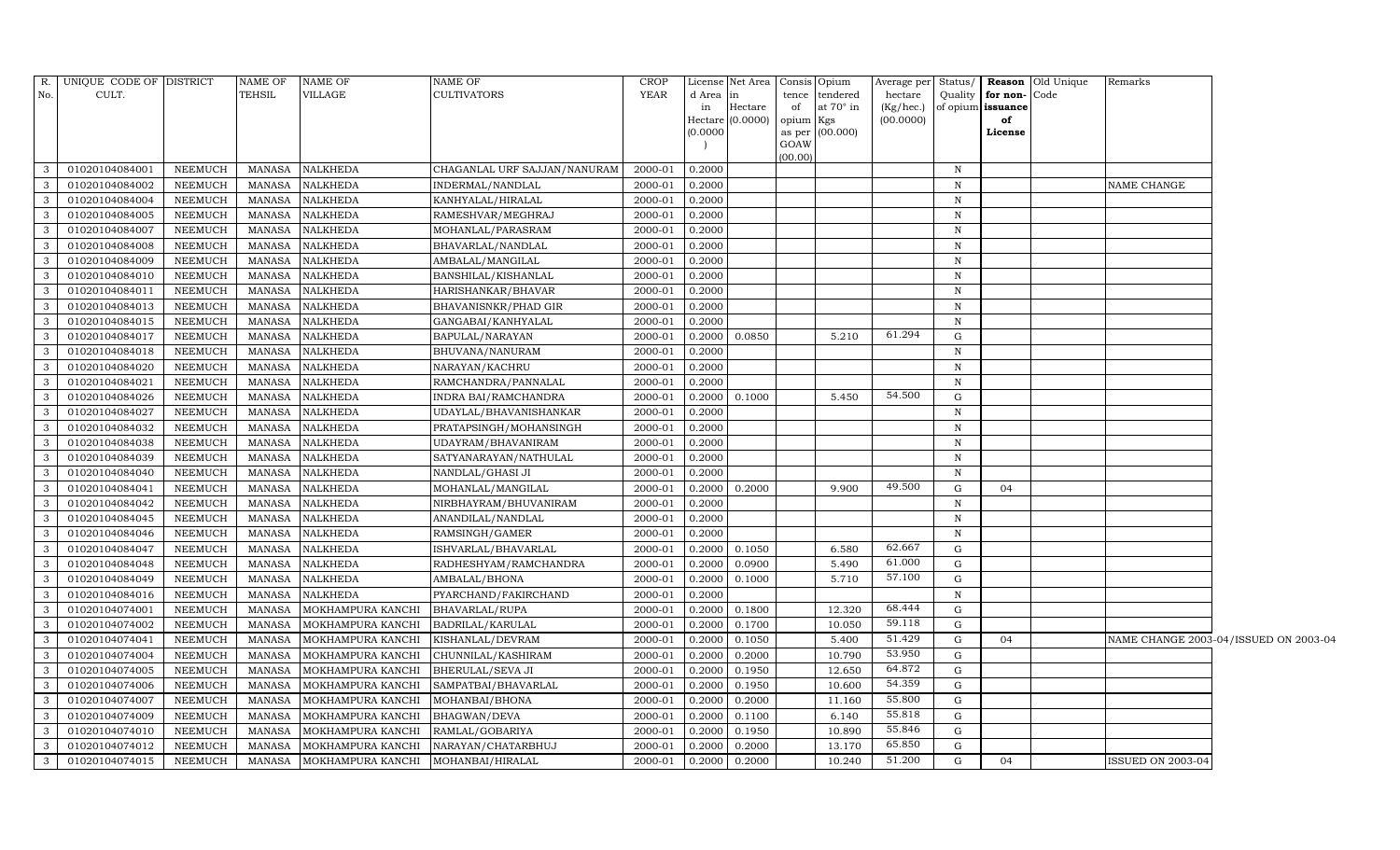| R.             | UNIQUE CODE OF DISTRICT |                | <b>NAME OF</b> | <b>NAME OF</b>                        | <b>NAME OF</b>                                  | <b>CROP</b> |           | License Net Area |                | Consis Opium | Average per | Status/      |                   | Reason Old Unique | Remarks                            |
|----------------|-------------------------|----------------|----------------|---------------------------------------|-------------------------------------------------|-------------|-----------|------------------|----------------|--------------|-------------|--------------|-------------------|-------------------|------------------------------------|
| No.            | CULT.                   |                | <b>TEHSIL</b>  | VILLAGE                               | CULTIVATORS                                     | <b>YEAR</b> | d Area in |                  | tence          | tendered     | hectare     | Quality      | for non-          | Code              |                                    |
|                |                         |                |                |                                       |                                                 |             | in        | Hectare          | of             | at 70° in    | (Kg/hec.)   |              | of opium issuance |                   |                                    |
|                |                         |                |                |                                       |                                                 |             | (0.0000)  | Hectare (0.0000) | opium Kgs      |              | (00.0000)   |              | of                |                   |                                    |
|                |                         |                |                |                                       |                                                 |             |           |                  | as per<br>GOAW | (00.000)     |             |              | License           |                   |                                    |
|                |                         |                |                |                                       |                                                 |             |           |                  | (00.00)        |              |             |              |                   |                   |                                    |
| 3              | 01020104074017          | NEEMUCH        | MANASA         | MOKHAMPURA KANCHI                     | BASANTILAL/GANGARAM                             | 2000-01     | 0.2000    | 0.2000           |                | 11.900       | 59.500      | G            |                   |                   |                                    |
| 3              | 01020104074018          | <b>NEEMUCH</b> | <b>MANASA</b>  | MOKHAMPURA KANCHI                     | BHERULAL/NANDA                                  | 2000-01     | 0.2000    | 0.1850           |                | 12.000       | 64.865      | G            |                   |                   |                                    |
| 3              | 01020104074019          | NEEMUCH        | MANASA         | MOKHAMPURA KANCHI                     | HIRALAL/GANGARAM                                | 2000-01     | 0.2000    | 0.1950           |                | 9.520        | 48.821      | G            | 04                |                   |                                    |
| $\mathbf{3}$   | 01020104074020          | NEEMUCH        | <b>MANASA</b>  | MOKHAMPURA KANCHI                     | AHMAD HUSSAIN/SHER MOH.                         | 2000-01     | 0.2000    |                  |                |              |             | $\mathbf N$  |                   |                   |                                    |
| 3              | 01020104074021          | NEEMUCH        | <b>MANASA</b>  | MOKHAMPURA KANCHI                     | JANIBAI/MALTU JI                                | 2000-01     | 0.2000    | 0.1950           |                | 11.390       | 58.410      | G            |                   |                   |                                    |
| 3              | 01020104074022          | NEEMUCH        | <b>MANASA</b>  | MOKHAMPURA KANCHI                     | MUKESH/MOHAN                                    | 2000-01     | 0.2000    | 0.1950           |                | 10.990       | 56.359      | G            |                   | 01020104068032    |                                    |
| 3              | 01020104074023          | NEEMUCH        | <b>MANASA</b>  | MOKHAMPURA KANCHI                     | BAPUSINGH / GOBARSINGH                          | 2000-01     | 0.2000    | 0.1900           |                | 10.920       | 57.474      | G            |                   |                   | 0102010408504TRANSFER/RAISINGHPURA |
| $\mathbf{3}$   | 01020104074024          | NEEMUCH        | <b>MANASA</b>  | MOKHAMPURA KANCHI                     | RAMLAL/JAGANNATH                                | 2000-01     | 0.2000    | 0.1750           |                | 9.990        | 57.086      | G            |                   |                   | TRANSFER/RAISINGHPURA              |
| 3              | 01020104074025          | NEEMUCH        | MANASA         | MOKHAMPURA KANCHI                     | <b>RAMESH SALAGRAM</b>                          | 2000-01     | 0.2000    | 0.1900           |                | 10.160       | 53.474      | G            |                   |                   | TRANSFER/DEVRIKHAWASA              |
| $\overline{2}$ | 01020104044001          | <b>NEEMUCH</b> | <b>MANASA</b>  | MOKHAMPURA (MAHAGA KESHURAM/SEVA      |                                                 | 2000-01     | 0.2000    |                  |                |              |             | $\mathbf N$  |                   |                   |                                    |
| $\overline{2}$ | 01020104044003          | NEEMUCH        | <b>MANASA</b>  |                                       | MOKHAMPURA (MAHAGAI VIJAYSINGH/ROOPSINGH        | 2000-01     | 0.2000    |                  |                |              |             | N            |                   |                   |                                    |
| $\overline{2}$ | 01020104044004          | NEEMUCH        | <b>MANASA</b>  |                                       | MOKHAMPURA (MAHAGAI HEMKUNWARBAI/GUMANSINGH     | 2000-01     | 0.2000    | 0.1400           |                | 4.910        | 35.071      | G            | 04                |                   |                                    |
| $\overline{2}$ | 01020104044005          | NEEMUCH        | <b>MANASA</b>  | MOKHAMPURA (MAHAGA BAPULAL/SEVA       |                                                 | 2000-01     | 0.2000    | 0.1850           |                | 9.710        | 52.486      | G            |                   |                   |                                    |
| $\overline{2}$ | 01020104044007          | NEEMUCH        | <b>MANASA</b>  |                                       | MOKHAMPURA (MAHAGA PRATAPSINGH/BHANWARSINGH     | 2000-01     | 0.2000    |                  |                |              |             | N            |                   |                   |                                    |
| $\overline{2}$ | 01020104044010          | NEEMUCH        | <b>MANASA</b>  |                                       | MOKHAMPURA (MAHAGAI DOULATKUNWARBAI/GOPALSINGH  | 2000-01     | 0.2000    |                  |                |              |             | $\mathbf N$  |                   |                   |                                    |
| $\overline{a}$ | 01020104044012          | NEEMUCH        | <b>MANASA</b>  | MOKHAMPURA (MAHAGA MOHANLAL/KASHIRAM  |                                                 | 2000-01     | 0.2000    |                  |                |              |             | N            |                   |                   |                                    |
| $\overline{2}$ | 01020104044014          | NEEMUCH        | <b>MANASA</b>  | MOKHAMPURA (MAHAGAI FULCHAND/BHONA    |                                                 | 2000-01     | 0.2000    |                  |                |              |             | $\mathbf N$  | 08                |                   | ISSUED ON 2003-04                  |
| $\overline{2}$ | 01020104044015          | NEEMUCH        | <b>MANASA</b>  |                                       | MOKHAMPURA (MAHAGAI BHAGATSINGH/RUGHNATHSINGH   | 2000-01     | 0.2000    |                  |                |              |             | $\mathbf N$  |                   |                   |                                    |
| $\overline{2}$ | 01020104044016          | NEEMUCH        | <b>MANASA</b>  |                                       | MOKHAMPURA (MAHAGA NARENDRASINGH/SHAMBHUSINGH   | 2000-01     | 0.2000    |                  |                |              |             | $\mathbf N$  |                   |                   |                                    |
| 2              | 01020104044017          | NEEMUCH        | <b>MANASA</b>  |                                       | MOKHAMPURA (MAHAGA RAJENDRASINGH/SHAMBHUSINGH   | 2000-01     | 0.2000    | 0.1550           |                | 8.620        | 55.613      | G            |                   |                   |                                    |
| $\overline{2}$ | 01020104044018          | NEEMUCH        | <b>MANASA</b>  |                                       | MOKHAMPURA (MAHAGA UMMEDSINGH/BHUWANISINGH      | 2000-01     | 0.2000    |                  |                |              |             | $\mathbf N$  |                   |                   |                                    |
| $\overline{2}$ | 01020104044019          | NEEMUCH        | <b>MANASA</b>  |                                       | MOKHAMPURA (MAHAGAI GULABSINGH/GOPALSINGH       | 2000-01     | 0.2000    |                  |                |              |             | $\mathbf N$  |                   |                   |                                    |
| $\overline{2}$ | 01020104044020          | NEEMUCH        | <b>MANASA</b>  |                                       | MOKHAMPURA (MAHAGAI NARAYANSINGH/GOPALSINGH     | 2000-01     | 0.2000    | 0.1000           |                | 6.110        | 61.100      | G            |                   |                   |                                    |
| $\overline{2}$ | 01020104044022          | NEEMUCH        | <b>MANASA</b>  |                                       | MOKHAMPURA (MAHAGAI SHARWANSINGH/SWAROOPSINGH   | 2000-01     | 0.2000    | 0.0900           |                | 5.350        | 59.444      | G            |                   |                   |                                    |
| $\overline{2}$ | 01020104044023          | NEEMUCH        | <b>MANASA</b>  |                                       | MOKHAMPURA (MAHAGAJ VAKTAWARSINGH/RATANSINGH    | 2000-01     | 0.2000    |                  |                |              |             | $\mathbf N$  |                   |                   |                                    |
| $\overline{2}$ | 01020104044028          | NEEMUCH        | <b>MANASA</b>  | MOKHAMPURA (MAHAGAI GHISALAL/AMRITRAM |                                                 | 2000-01     | 0.2000    |                  |                |              |             | $\mathbf N$  |                   |                   |                                    |
| $\overline{2}$ | 01020104044029          | NEEMUCH        | <b>MANASA</b>  |                                       | MOKHAMPURA (MAHAGA LACHHIBAI/KHUMANSINGH        | 2000-01     | 0.2000    |                  |                |              |             | $\mathbf N$  |                   |                   |                                    |
| $\overline{2}$ | 01020104044030          | NEEMUCH        | <b>MANASA</b>  |                                       | MOKHAMPURA (MAHAGAI DASHRATHKUNWAR/BHANWARSINGI | 2000-01     | 0.2000    |                  |                |              |             | $\mathbf N$  |                   |                   |                                    |
| $\overline{2}$ | 01020104044025          | NEEMUCH        | <b>MANASA</b>  |                                       | MOKHAMPURA (MAHAGA ANTARSINGH/NAHARSINGH        | 2000-01     | 0.2000    | 0.1300           |                | 7.300        | 56.154      | G            |                   |                   |                                    |
| $\overline{2}$ | 01020104044034          | NEEMUCH        | <b>MANASA</b>  |                                       | MOKHAMPURA (MAHAGAI SATYANARAYAN/RAMNIWAS       | 2000-01     | 0.2000    | 0.1050           |                | 6.060        | 57.714      | G            |                   |                   |                                    |
| $\overline{2}$ | 01020104044036          | NEEMUCH        | <b>MANASA</b>  |                                       | MOKHAMPURA (MAHAGA UMMEDSINGH/GUMANSINGH        | 2000-01     | 0.2000    | 0.1900           |                | 10.980       | 57.789      | G            |                   |                   |                                    |
| $\overline{2}$ | 01020104044037          | <b>NEEMUCH</b> | <b>MANASA</b>  |                                       | MOKHAMPURA (MAHAGAI BHAGWATILAL/BHAWANISHANKAR  | 2000-01     | 0.2000    | 0.1000           |                | 4.980        | 49.800      | G            | 04                |                   |                                    |
| $\overline{2}$ | 01020104044038          | <b>NEEMUCH</b> | MANASA         |                                       | MOKHAMPURA (MAHAGA RUPSINGH/GUMANSINGH          | 2000-01     | 0.2000    | 0.1950           |                | 9.980        | 51.179      | G            | 04                |                   | <b>ISSUED ON 2003-04</b>           |
| $\overline{2}$ | 01020104044039          | NEEMUCH        | <b>MANASA</b>  |                                       | MOKHAMPURA (MAHAGA KOMALSINGH/BHANWARSINGH      | 2000-01     | 0.2000    | 0.1250           |                | 6.830        | 54.640      | G            |                   |                   |                                    |
| $\overline{a}$ | 01020104044040          | NEEMUCH        | MANASA         |                                       | MOKHAMPURA (MAHAGAI GANGARAM/RAMNIWAS           | 2000-01     | 0.2000    | 0.1150           |                | 6.200        | 53.913      | G            |                   |                   |                                    |
| $\overline{2}$ | 01020104044042          | <b>NEEMUCH</b> | <b>MANASA</b>  |                                       | MOKHAMPURA (MAHAGA BHOPALSINGH/NAHARSINGH       | 2000-01     | 0.2000    | 0.1350           |                | 7.520        | 55.704      | G            |                   |                   |                                    |
| $\overline{2}$ | 01020104044043          | NEEMUCH        | MANASA         |                                       | MOKHAMPURA (MAHAGAI AMARSINGH/GUMANSINGH        | 2000-01     | 0.2000    | 0.1850           |                | 9.110        | 49.243      | G            | 04                |                   |                                    |
| $\overline{2}$ | 01020104044044          | NEEMUCH        | <b>MANASA</b>  |                                       | MOKHAMPURA (MAHAGAI GOVINDSINGH/UMMEDSINGH      | 2000-01     | 0.2000    |                  |                |              |             | $\mathbf N$  |                   |                   |                                    |
| 2              | 01020104044045          | NEEMUCH        | <b>MANASA</b>  | MOKHAMPURA (MAHAGAI MAGNIRAM/SURATRAM |                                                 | 2000-01     | 0.2000    | 0.1900           |                | 10.160       | 53.474      | G            |                   | 01020104097012    |                                    |
| $\mathbf{1}$   | 01020104016001          | <b>NEEMUCH</b> | MANASA         | MOKALPURA                             | DHAPUBAI/MANGILAL                               | 2000-01     | 0.2000    | 0.2000           |                | 10.360       | 51.800      | $\mathbf{G}$ | 04                |                   |                                    |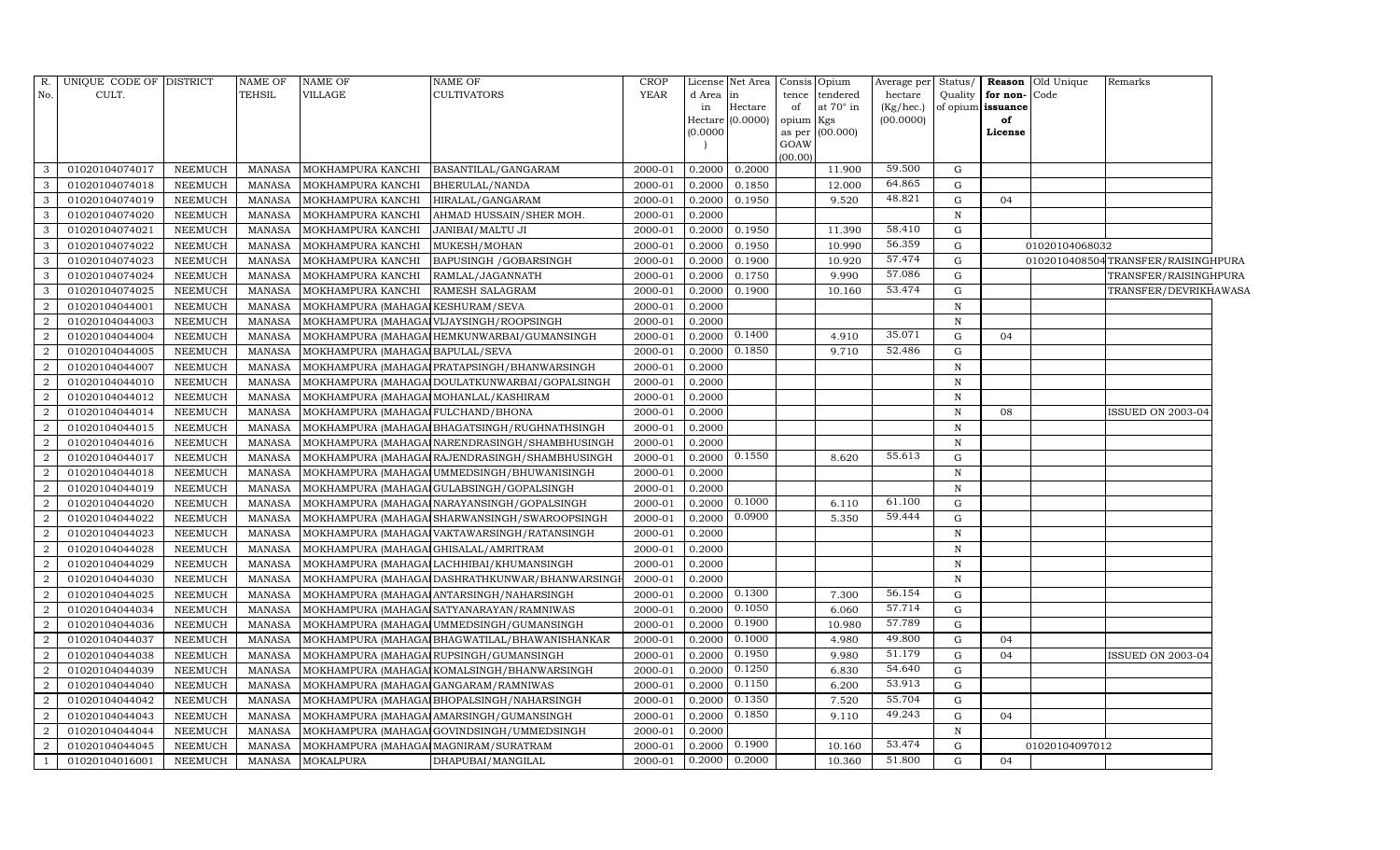| R.                          | UNIQUE CODE OF DISTRICT |                | <b>NAME OF</b> | NAME OF       | NAME OF                    | CROP        |           | License Net Area | Consis         | Opium            | Average per | Status/      | Reason            | Old Unique | Remarks                        |
|-----------------------------|-------------------------|----------------|----------------|---------------|----------------------------|-------------|-----------|------------------|----------------|------------------|-------------|--------------|-------------------|------------|--------------------------------|
| No.                         | CULT.                   |                | TEHSIL         | VILLAGE       | <b>CULTIVATORS</b>         | <b>YEAR</b> | d Area in |                  | tence          | tendered         | hectare     | Quality      | for non-          | Code       |                                |
|                             |                         |                |                |               |                            |             | in        | Hectare          | of             | at $70^\circ$ in | (Kg/hec.)   |              | of opium issuance |            |                                |
|                             |                         |                |                |               |                            |             |           | Hectare (0.0000) | opium Kgs      |                  | (00.0000)   |              | of                |            |                                |
|                             |                         |                |                |               |                            |             | (0.0000)  |                  | as per<br>GOAW | (00.000)         |             |              | License           |            |                                |
|                             |                         |                |                |               |                            |             |           |                  | (00.00)        |                  |             |              |                   |            |                                |
|                             | 01020104016002          | NEEMUCH        | MANASA         | MOKALPURA     | KACHRU/HEERALAL            | 2000-01     | 0.2000    | 0.1300           |                | 7.300            | 56.154      | G            |                   |            |                                |
|                             | 01020104016003          | <b>NEEMUCH</b> | MANASA         | MOKALPURA     | GITA BAI/LAKHMICHAND       | 2000-01     | 0.2000    | 0.1850           |                | 10.710           | 57.892      | G            |                   |            |                                |
|                             | 01020104016005          | NEEMUCH        | <b>MANASA</b>  | MOKALPURA     | SHYAMLAL/BHAGGA            | 2000-01     | 0.2000    | 0.2000           |                | 12.540           | 62.700      | $\mathbf{I}$ | 02                |            | ISSUED                         |
|                             | 01020104016006          | NEEMUCH        | MANASA         | MOKALPURA     | AMARSINGH/BIHARI           | 2000-01     | 0.2000    | 0.2100           |                | 12.590           | 59.952      | ${\rm G}$    |                   |            |                                |
|                             | 01020104016007          | NEEMUCH        | <b>MANASA</b>  | MOKALPURA     | RAMRATAN/JAGANNATH         | 2000-01     | 0.2000    | 0.2050           |                | 11.420           | 55.707      | ${\rm G}$    |                   |            |                                |
|                             | 01020104016008          | NEEMUCH        | <b>MANASA</b>  | MOKALPURA     | LALU/DHANNA                | 2000-01     | 0.2000    | 0.2000           |                | 11.370           | 56.850      | ${\rm G}$    |                   |            |                                |
|                             | 01020104072001          | NEEMUCH        | <b>MANASA</b>  | MERIYA KHEDI  | SUNDARLAL/PARTHA           | 2000-01     | 0.2000    | 0.1750           |                | 11.840           | 67.657      | ${\rm G}$    |                   |            |                                |
| 3                           | 01020104072003          | NEEMUCH        | <b>MANASA</b>  | MERIYA KHEDI  | DHANNA/BHERA               | 2000-01     | 0.2000    |                  |                |                  |             | $\mathbf N$  |                   |            |                                |
| 3                           | 01020104072004          | NEEMUCH        | <b>MANASA</b>  | MERIYA KHEDI  | SHYAMLAL/DHANNA            | 2000-01     | 0.2000    | 0.1950           |                | 10.680           | 54.769      | $\mathbf G$  |                   |            |                                |
| 3                           | 01020104072005          | NEEMUCH        | <b>MANASA</b>  | MERIYA KHEDI  | KANHYALAL/SHANKAR          | 2000-01     | 0.2000    | 0.1750           |                | 8.950            | 51.143      | ${\rm G}$    | 04                |            | <b>ISSUED ON 2003-04</b>       |
| 3                           | 01020104072006          | NEEMUCH        | <b>MANASA</b>  | MERIYA KHEDI  | RATAN/LAXMICHAND           | 2000-01     | 0.2000    | 0.1900           |                | 11.260           | 59.263      | ${\rm G}$    |                   |            |                                |
| 3                           | 01020104072007          | NEEMUCH        | <b>MANASA</b>  | MERIYA KHEDI  | CHATARBHUJ/KISHAN          | 2000-01     | 0.2000    | 0.1800           |                | 10.660           | 59.222      | $\mathbf G$  |                   |            |                                |
| 3                           | 01020104072008          | <b>NEEMUCH</b> | <b>MANASA</b>  | MERIYA KHEDI  | NANDLAL/DHANNA             | 2000-01     | 0.2000    | 0.1900           |                | 11.230           | 59.105      | ${\rm G}$    |                   |            |                                |
| 3                           | 01020104072010          | <b>NEEMUCH</b> | <b>MANASA</b>  | MERIYA KHEDI  | PYARA/CHATARBHUJ           | 2000-01     | 0.2000    | 0.2050           |                | 10.790           | 52.634      | G            |                   |            |                                |
| 3                           | 01020104072012          | <b>NEEMUCH</b> | <b>MANASA</b>  | MERIYA KHEDI  | KACHRU/PYARA               | 2000-01     | 0.2000    |                  |                |                  |             | $\mathbf N$  |                   |            |                                |
| 3                           | 01020104072014          | <b>NEEMUCH</b> | <b>MANASA</b>  | MERIYA KHEDI  | NONDRAM/HAJARI             | 2000-01     | 0.2000    | 0.2100           |                | 11.500           | 54.762      | $\mathbf G$  |                   |            |                                |
|                             | 01020104072015          | <b>NEEMUCH</b> | <b>MANASA</b>  | MERIYA KHEDI  | GORILAL/RATAN              | 2000-01     | 0.2000    | 0.1900           |                | 12.060           | 63.474      | $\mathbf G$  |                   |            |                                |
| 3                           | 01020104072016          | NEEMUCH        | <b>MANASA</b>  | MERIYA KHEDI  | DEVSINGH/LALSINGH          | 2000-01     | 0.2000    |                  |                |                  |             | N            |                   |            |                                |
| 3                           | 01020104072019          | NEEMUCH        | <b>MANASA</b>  | MERIYA KHEDI  | MAHENDRA SINGH/SUMER SINGH | 2000-01     | 0.2000    |                  |                |                  |             | $\mathbf N$  |                   |            |                                |
| 3                           | 01020104072020          | NEEMUCH        | <b>MANASA</b>  | MERIYA KHEDI  | CHENSINGH/NATHU SINGH      | 2000-01     | 0.2000    | 0.2050           |                | 12.490           | 60.927      | $\mathbf G$  |                   |            |                                |
| 3                           | 01020104072021          | NEEMUCH        | <b>MANASA</b>  | MERIYA KHEDI  | NARSINGHDAS/PRAHLADAS      | 2000-01     | 0.2000    | 0.1950           |                | 10.370           | 53.179      | ${\rm G}$    |                   |            |                                |
| 3                           | 01020104072022          | NEEMUCH        | <b>MANASA</b>  | MERIYA KHEDI  | DHANNIBAI/BHANA            | 2000-01     | 0.2000    | 0.1850           |                | 10.910           | 58.973      | ${\rm G}$    |                   |            |                                |
| 3                           | 01020104072024          | NEEMUCH        | <b>MANASA</b>  | MERIYA KHEDI  | KANHYALAL/DEVJI            | 2000-01     | 0.2000    | 0.2000           |                | 12.280           | 61.400      | $\mathbf G$  |                   |            |                                |
| 3                           | 01020104072025          | NEEMUCH        | <b>MANASA</b>  | MERIYA KHEDI  | DHAPUBAI/BHAVARLAL         | 2000-01     | 0.2000    | 0.1900           |                | 11.020           | 58.000      | G            |                   |            |                                |
| 3                           | 01020104072026          | <b>NEEMUCH</b> | <b>MANASA</b>  | MERIYA KHEDI  | LALBAI/MANOHAR SINGH       | 2000-01     | 0.2000    | 0.1950           |                | 10.400           | 53.333      | $\mathbf G$  |                   |            |                                |
| 3                           | 01020104072027          | NEEMUCH        | MANASA         | MERIYA KHEDI  | RUGHNATH/LADUJI            | 2000-01     | 0.2000    | 0.2000           |                | 10.910           | 54.550      | ${\rm G}$    |                   |            |                                |
| 3                           | 01020104072028          | NEEMUCH        | <b>MANASA</b>  | MERIYA KHEDI  | SABALSINGH/SHANKARLAL      | 2000-01     | 0.2000    | 0.1850           |                | 10.410           | 56.270      | $\mathbf G$  |                   |            |                                |
| 3                           | 01020104072029          | <b>NEEMUCH</b> | <b>MANASA</b>  | MERIYA KHEDI  | BALMUKUND/ BHUWANAJI       | 2000-01     | 0.2000    | 0.2050           |                | 10.680           | 52.098      | $\mathbf G$  |                   |            |                                |
| 3                           | 01020104072030          | NEEMUCH        | <b>MANASA</b>  | MERIYA KHEDI  | BHERULAL/NANDRAM           | 2000-01     | 0.2000    | 0.1950           |                | 10.530           | 54.000      | G            |                   |            | 0102010406400 TRANSFER/ SAMIYA |
| $\overline{2}$              | 01020104053001          | NEEMUCH        | <b>MANASA</b>  | MANASA        | SUKHLAL/NANURAM            | 2000-01     | 0.2000    |                  |                |                  |             | ${\bf N}$    |                   |            |                                |
| $\overline{2}$              | 01020104053003          | NEEMUCH        | MANASA         | <b>MANASA</b> | RAMIBAI/KALU               | 2000-01     | 0.2000    |                  |                |                  |             | N            |                   |            |                                |
|                             | 01020104053005          | NEEMUCH        | <b>MANASA</b>  | <b>MANASA</b> | RODA/KHEMA                 | 2000-01     | 0.2000    |                  |                |                  |             | $\mathbf N$  |                   |            |                                |
| $\mathcal{D}_{\mathcal{L}}$ | 01020104053006          | NEEMUCH        | <b>MANASA</b>  | <b>MANASA</b> | JUGALKISHORE/HEMRAJ        | 2000-01     | 0.2000    |                  |                |                  |             | N            |                   |            |                                |
| $\mathcal{D}$               | 01020104053007          | NEEMUCH        | <b>MANASA</b>  | MANASA        | RAMESHWAR/KANHAIYALAL      | 2000-01     | 0.2000    | 0.1950           |                | 12.000           | 61.538      | $\mathbf G$  |                   |            |                                |
| 2                           | 01020104053012          | NEEMUCH        | <b>MANASA</b>  | <b>MANASA</b> | KASTURIBAI/SANWARIYA       | 2000-01     | 0.2000    | 0.2000           |                | 10.190           | 50.950      | G            | 04                |            |                                |
| $\overline{2}$              | 01020104053013          | <b>NEEMUCH</b> | <b>MANASA</b>  | <b>MANASA</b> | CHAGANLAL/NARAYAN          | 2000-01     | 0.2000    |                  |                |                  |             | $\mathbb N$  |                   |            |                                |
| $\mathcal{D}$               | 01020104053014          | NEEMUCH        | <b>MANASA</b>  | <b>MANASA</b> | RAMCHANDRA/MANGILAL        | 2000-01     | 0.2000    |                  |                |                  |             | N            |                   |            |                                |
| 2                           | 01020104053015          | NEEMUCH        | <b>MANASA</b>  | <b>MANASA</b> | NATHULAL/PRITHVIRAJ        | 2000-01     | 0.2000    |                  |                |                  |             | $\mathbf N$  |                   |            |                                |
| $\overline{2}$              | 01020104053016          | NEEMUCH        | <b>MANASA</b>  | <b>MANASA</b> | MANGILAL/KARU              | 2000-01     | 0.2000    |                  |                |                  |             | $\mathbf N$  |                   |            |                                |
| $\overline{2}$              | 01020104053019          | NEEMUCH        | MANASA         | <b>MANASA</b> | JAGDISHCHANDRA/KACHRULAL   | 2000-01     | 0.2000    | 0.1700           |                | 8.150            | 47.941      | G            | 04                |            |                                |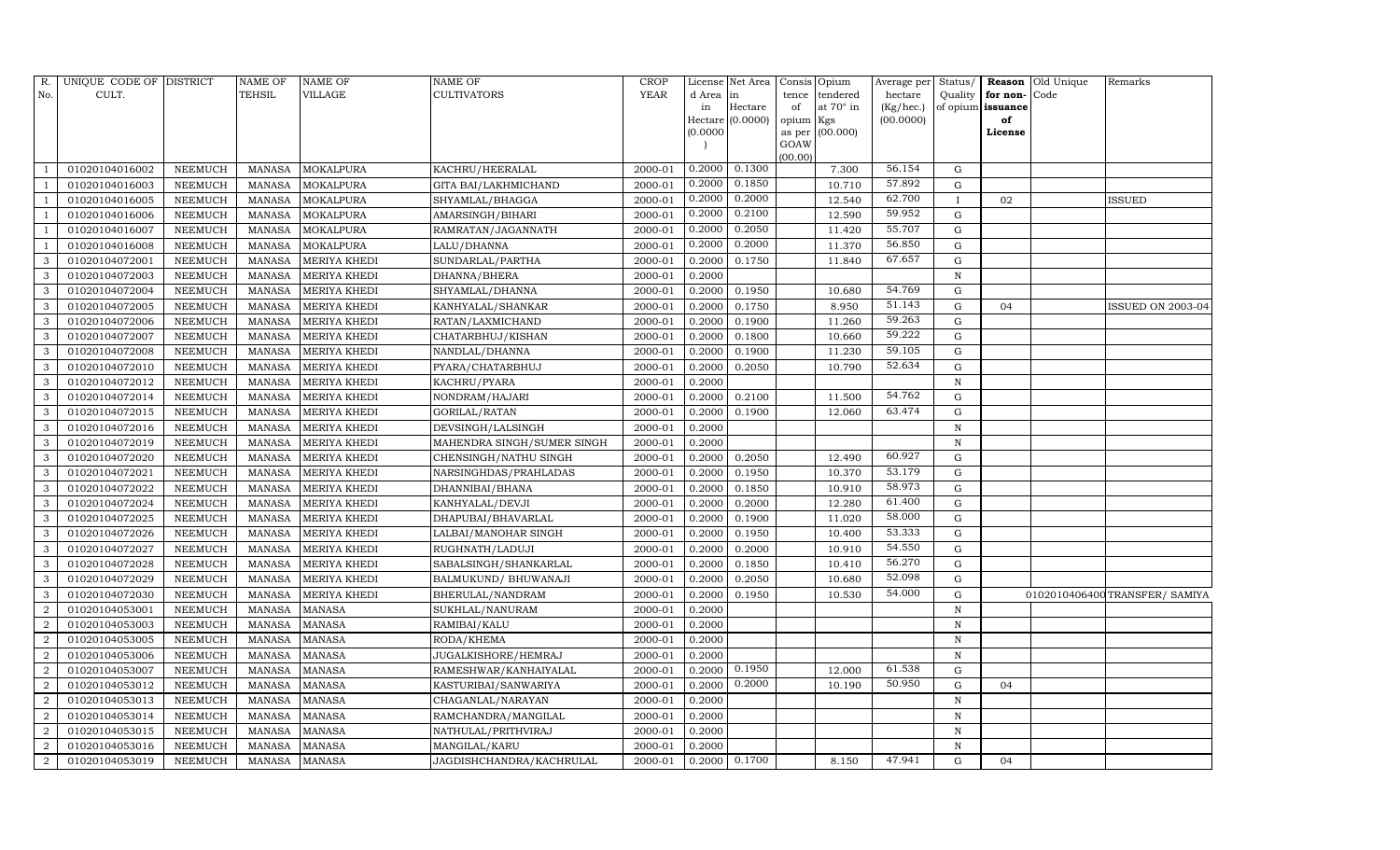| R.                          | UNIQUE CODE OF DISTRICT |                | NAME OF       | NAME OF         | NAME OF                     | CROP        |          | License Net Area   | Consis         | Opium            | Average per  | Status/      | Reason            | Old Unique | Remarks                  |
|-----------------------------|-------------------------|----------------|---------------|-----------------|-----------------------------|-------------|----------|--------------------|----------------|------------------|--------------|--------------|-------------------|------------|--------------------------|
| No.                         | CULT.                   |                | TEHSIL        | VILLAGE         | <b>CULTIVATORS</b>          | <b>YEAR</b> | d Area   | lin                | tence          | tendered         | hectare      | Quality      | for non-          | Code       |                          |
|                             |                         |                |               |                 |                             |             | in       | Hectare            | of             | at $70^\circ$ in | $(Kg/$ hec.) |              | of opium issuance |            |                          |
|                             |                         |                |               |                 |                             |             | (0.0000) | Hectare $(0.0000)$ | opium          | Kgs<br>(00.000)  | (00.0000)    |              | of<br>License     |            |                          |
|                             |                         |                |               |                 |                             |             |          |                    | as per<br>GOAW |                  |              |              |                   |            |                          |
|                             |                         |                |               |                 |                             |             |          |                    | (00.00)        |                  |              |              |                   |            |                          |
| 2                           | 01020104053020          | NEEMUCH        | <b>MANASA</b> | <b>MANASA</b>   | RUGHNATH/SUKHLAL            | 2000-01     | 0.2000   |                    |                |                  |              | $\,$ N       |                   |            |                          |
| $\overline{2}$              | 01020104053021          | NEEMUCH        | <b>MANASA</b> | <b>MANASA</b>   | LALURAM/NARAYAN             | 2000-01     | 0.2000   |                    |                |                  |              | $\mathbf N$  |                   |            |                          |
|                             | 01020104053024          | NEEMUCH        | <b>MANASA</b> | <b>MANASA</b>   | KAILASH/KHEMRAJ             | 2000-01     | 0.2000   |                    |                |                  |              | $\mathbf N$  |                   |            |                          |
| $\overline{2}$              | 01020104053025          | NEEMUCH        | <b>MANASA</b> | <b>MANASA</b>   | MAYARAM/RAMPRASAD           | 2000-01     | 0.2000   | 0.2050             |                | 10.100           | 49.268       | ${\rm G}$    | 04                |            |                          |
| $\overline{2}$              | 01020104053026          | <b>NEEMUCH</b> | <b>MANASA</b> | <b>MANASA</b>   | MOHANLAL/HEERALAL           | 2000-01     | 0.2000   |                    |                |                  |              | $\mathbf N$  |                   |            | TRANSFER/ SARSI          |
|                             | 01020104053032          | NEEMUCH        | <b>MANASA</b> | MANASA          | REKHABAI/RODILAL            | 2000-01     | 0.2000   |                    |                |                  |              | $\mathbf N$  |                   |            |                          |
| $\overline{2}$              | 01020104053033          | NEEMUCH        | <b>MANASA</b> | <b>MANASA</b>   | BHERULAL/MOTILAL            | 2000-01     | 0.2000   | 0.2000             |                | 9.820            | 49.100       | G            | 04                |            |                          |
| $\overline{2}$              | 01020104053035          | NEEMUCH        | <b>MANASA</b> | <b>MANASA</b>   | KHEMRAJ/KALU                | 2000-01     | 0.2000   |                    |                |                  |              | $\mathbf N$  |                   |            |                          |
| $\mathcal{D}$               | 01020104053037          | NEEMUCH        | MANASA        | MANASA          | ABDULMAJID/AHMAD            | 2000-01     | 0.2000   |                    |                |                  |              | N            |                   |            |                          |
|                             | 01020104053038          | NEEMUCH        | <b>MANASA</b> | <b>MANASA</b>   | <b>BADRIDAS/PRABHUDAS</b>   | 2000-01     | 0.2000   | 0.1550             |                | 7.420            | 47.871       | ${\rm G}$    | 04                |            |                          |
| $\mathcal{D}_{\mathcal{L}}$ | 01020104053040          | NEEMUCH        | <b>MANASA</b> | <b>MANASA</b>   | RAMNARAYAN/MANGILAL         | 2000-01     | 0.2000   |                    |                |                  |              | N            |                   |            | NAME CHANGE              |
|                             | 01020104009001          | NEEMUCH        | <b>MANASA</b> | <b>MALKHEDA</b> | <b>BASANTI/BALA</b>         | 2000-01     | 0.2000   | 0.0700             |                | 4.410            | 63.000       | $\mathbf G$  |                   |            |                          |
|                             | 01020104009003          | NEEMUCH        | <b>MANASA</b> | <b>MALKHEDA</b> | JAISINGH/PARSA              | 2000-01     | 0.2000   | 0.1700             |                | 9.730            | 57.235       | G            |                   |            |                          |
|                             | 01020104009004          | NEEMUCH        | <b>MANASA</b> | <b>MALKHEDA</b> | GAJRIBAI/MOTI               | 2000-01     | 0.2000   | 0.1000             |                | 5.450            | 54.500       | G            |                   |            |                          |
|                             | 01020104009005          | NEEMUCH        | <b>MANASA</b> | <b>MALKHEDA</b> | MANGILAL/DEEPA              | 2000-01     | 0.2000   | 0.2000             |                | 12.780           | 63.900       | G            |                   |            |                          |
|                             | 01020104009006          | NEEMUCH        | <b>MANASA</b> | <b>MALKHEDA</b> | BALA/RAMA                   | 2000-01     | 0.2000   | 0.2000             |                | 11.860           | 59.300       | G            |                   |            |                          |
|                             | 01020104009007          | NEEMUCH        | <b>MANASA</b> | MALKHEDA        | BHUWANA/PRATAP              | 2000-01     | 0.2000   | 0.1900             |                | 9.860            | 51.895       | G            | 04                |            | ISSUED ON 2003-04        |
|                             | 01020104009009          | NEEMUCH        | <b>MANASA</b> | MALKHEDA        | SHOJI/MEGHA                 | 2000-01     | 0.2000   | 0.2000             |                | 11.320           | 56.600       | G            |                   |            |                          |
|                             | 01020104009012          | NEEMUCH        | <b>MANASA</b> | MALKHEDA        | GABBA/PIRU                  | 2000-01     | 0.2000   | 0.2000             |                | 11.150           | 55.750       | G            |                   |            |                          |
|                             | 01020104009013          | NEEMUCH        | <b>MANASA</b> | MALKHEDA        | VARDIBAI/SOJI               | 2000-01     | 0.2000   | 0.1500             |                | 1.730            | 11.533       | $\mathbf{I}$ | 02                |            |                          |
|                             | 01020104009015          | NEEMUCH        | <b>MANASA</b> | <b>MALKHEDA</b> | LAXMINARAYAN/JASWANTSINGH   | 2000-01     | 0.2000   | 0.1800             |                | 8.380            | 46.556       | G            | 04                |            |                          |
|                             | 01020104009016          | NEEMUCH        | <b>MANASA</b> | MALKHEDA        | GORA/RAMA                   | 2000-01     | 0.2000   | 0.2000             |                | 12.560           | 62.800       | G            |                   |            |                          |
|                             | 01020104009018          | NEEMUCH        | <b>MANASA</b> | MALKHEDA        | GABBA/MEGHA                 | 2000-01     | 0.2000   | 0.2000             |                | 11.980           | 59.900       | ${\rm G}$    |                   |            |                          |
|                             | 01020104009019          | <b>NEEMUCH</b> | <b>MANASA</b> | <b>MALKHEDA</b> | GORA/PIRU                   | 2000-01     | 0.2000   |                    |                |                  |              | F            |                   |            |                          |
|                             | 01020104009020          | NEEMUCH        | <b>MANASA</b> | <b>MALKHEDA</b> | MANSHA/BALA                 | 2000-01     | 0.2000   | 0.1950             |                | 2.800            | 14.359       | $\mathbf G$  | 04                |            |                          |
|                             | 01020104009022          | NEEMUCH        | <b>MANASA</b> | <b>MALKHEDA</b> | SURYABHANSINGH/JASWANTSINGH | 2000-01     | 0.2000   |                    |                |                  |              | $\mathbf F$  |                   |            |                          |
|                             | 01020104009023          | NEEMUCH        | <b>MANASA</b> | <b>MALKHEDA</b> | DHAPUBAI/BHAWSINGH          | 2000-01     | 0.2000   | 0.1900             |                | 11.330           | 59.632       | ${\rm G}$    |                   |            |                          |
|                             | 01020104009024          | <b>NEEMUCH</b> | <b>MANASA</b> | <b>MALKHEDA</b> | RUPA/MEGHA                  | 2000-01     | 0.2000   | 0.2000             |                | 11.020           | 55.100       | $\mathbf G$  |                   |            |                          |
|                             | 01020104009025          | NEEMUCH        | <b>MANASA</b> | <b>MALKHEDA</b> | NAGGA/BALU                  | 2000-01     | 0.2000   | 0.2000             |                | 10.480           | 52.400       | ${\rm G}$    |                   |            |                          |
|                             | 01020104009027          | <b>NEEMUCH</b> | <b>MANASA</b> | <b>MALKHEDA</b> | MANGILAL/NAVLA              | 2000-01     | 0.2000   | 0.2000             |                | 12.760           | 63.800       | ${\rm G}$    |                   |            |                          |
|                             | 01020104009028          | NEEMUCH        | <b>MANASA</b> | <b>MALKHEDA</b> | VIJAYSINGH/BALU             | 2000-01     | 0.2000   | 0.2000             |                | 10.720           | 53.600       | $\mathbf G$  |                   |            |                          |
|                             | 01020104009030          | <b>NEEMUCH</b> | <b>MANASA</b> | <b>MALKHEDA</b> | DHAPUBAI/MANGILAL           | 2000-01     | 0.2000   | 0.1550             |                | 8.000            | 51.613       | ${\rm G}$    | 04                |            | <b>ISSUED ON 2003-04</b> |
|                             | 01020104009031          | NEEMUCH        | <b>MANASA</b> | <b>MALKHEDA</b> | PARTHI/ONKAR                | 2000-01     | 0.2000   | 0.2000             |                | 10.490           | 52.450       | ${\rm G}$    |                   |            |                          |
|                             | 01020104009032          | NEEMUCH        | <b>MANASA</b> | <b>MALKHEDA</b> | LAXMAN/GABBA                | 2000-01     | 0.2000   | 0.2000             |                | 11.020           | 55.100       | ${\rm G}$    |                   |            |                          |
|                             | 01020104009033          | NEEMUCH        | <b>MANASA</b> | MALKHEDA        | ANSIBAI/MANGILAL            | 2000-01     | 0.2000   | 0.2000             |                | 10.790           | 53.950       | G            |                   |            | NAME CHANGE              |
|                             | 01020104009034          | NEEMUCH        | <b>MANASA</b> | <b>MALKHEDA</b> | HARISINGH/KESYA             | 2000-01     | 0.2000   | 0.1050             |                | 4.820            | 45.905       | $\mathbf G$  | 04                |            |                          |
|                             | 01020104009035          | NEEMUCH        | <b>MANASA</b> | <b>MALKHEDA</b> | NATHU/KESYA                 | 2000-01     | 0.2000   | 0.2000             |                | 3.650            | 18.250       | G            | 04                |            |                          |
|                             | 01020104009036          | NEEMUCH        | <b>MANASA</b> | MALKHEDA        | SHYAMA/BHAWSINGH            | 2000-01     | 0.2000   | 0.2000             |                | 12.280           | 61.400       | $\mathbf G$  |                   |            |                          |
|                             | 01020104009037          | NEEMUCH        | <b>MANASA</b> | MALKHEDA        | GORI/SOJI                   | 2000-01     | 0.2000   | 0.2000             |                | 10.890           | 54.450       | $\mathbf G$  |                   |            |                          |
|                             | 01020104009041          | NEEMUCH        | MANASA        | <b>MALKHEDA</b> | PARASRAM/NATHU              | 2000-01     | 0.2000   | 0.1900             |                | 11.822           | 62.221       |              | 02                |            | ISSUED                   |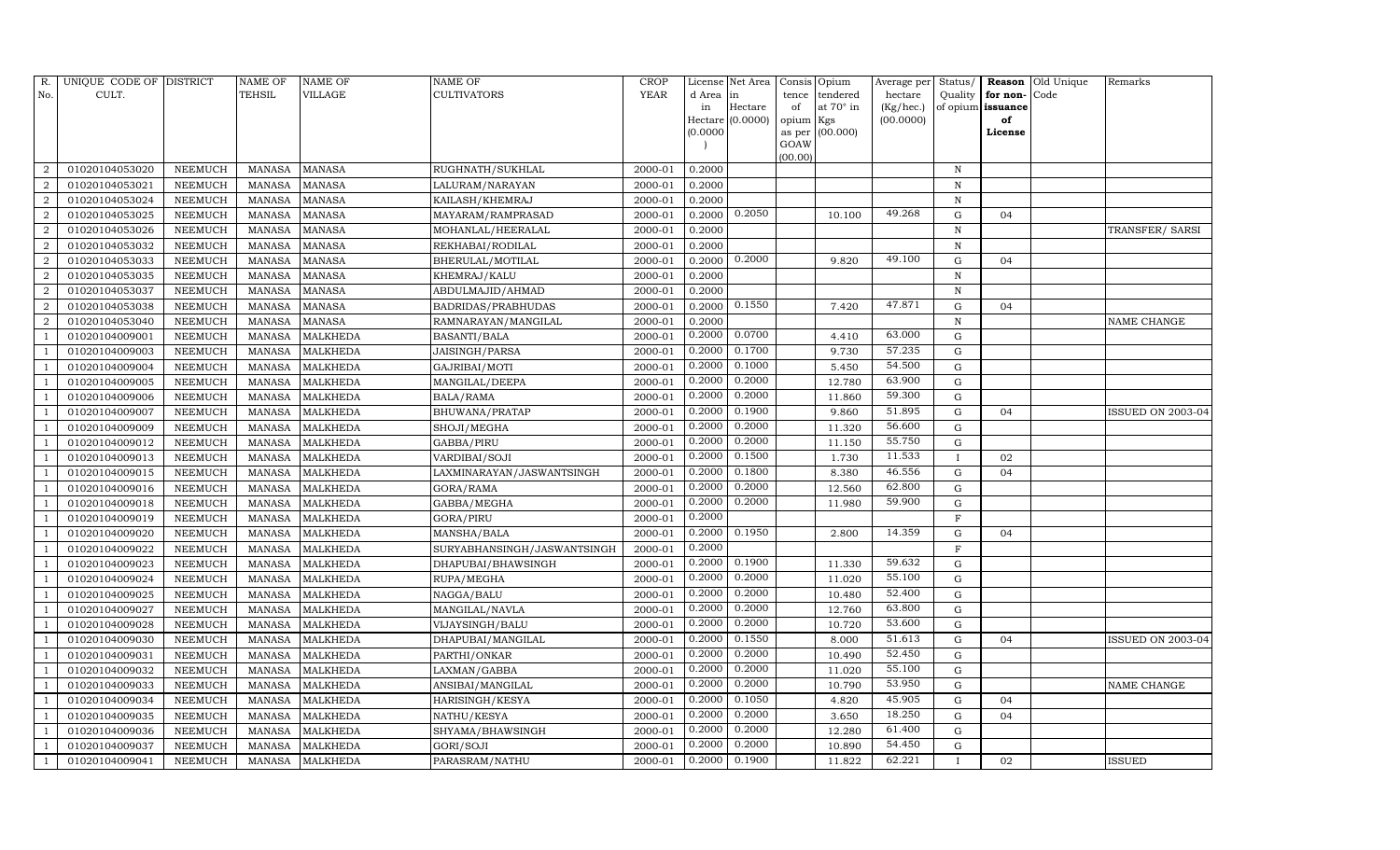| R.                          | UNIQUE CODE OF DISTRICT |                 | <b>NAME OF</b> | NAME OF         | <b>NAME OF</b>               | CROP        |           | License Net Area |                | Consis Opium | Average per | Status/      | Reason            | Old Unique | Remarks           |
|-----------------------------|-------------------------|-----------------|----------------|-----------------|------------------------------|-------------|-----------|------------------|----------------|--------------|-------------|--------------|-------------------|------------|-------------------|
| No.                         | CULT.                   |                 | TEHSIL         | VILLAGE         | <b>CULTIVATORS</b>           | <b>YEAR</b> | d Area in |                  | tence          | tendered     | hectare     | Quality      | for non-          | Code       |                   |
|                             |                         |                 |                |                 |                              |             | in        | Hectare          | of             | at 70° in    | (Kg/hec.)   |              | of opium issuance |            |                   |
|                             |                         |                 |                |                 |                              |             |           | Hectare (0.0000) | opium Kgs      |              | (00.0000)   |              | of                |            |                   |
|                             |                         |                 |                |                 |                              |             | (0.0000)  |                  | as per<br>GOAW | (00.000)     |             |              | License           |            |                   |
|                             |                         |                 |                |                 |                              |             |           |                  | (00.00)        |              |             |              |                   |            |                   |
|                             | 01020104009042          | NEEMUCH         | <b>MANASA</b>  | <b>MALKHEDA</b> | MANNALAL/NATHU               | 2000-01     | 0.2000    | 0.1900           |                | 13.300       | 70.000      | G            | 02                |            | ISSUED            |
|                             | 01020104009044          | NEEMUCH         | <b>MANASA</b>  | <b>MALKHEDA</b> | SHOLA/BHAWSINGH              | 2000-01     | 0.2000    | 0.1900           |                | 10.150       | 53.421      | G            |                   |            |                   |
|                             | 01020104009045          | NEEMUCH         | <b>MANASA</b>  | <b>MALKHEDA</b> | SHANTILAL/BALA               | 2000-01     | 0.2000    | 0.2000           |                | 9.090        | 45.450      | G            | 04                |            |                   |
|                             | 01020104009046          | ${\tt NEEMUCH}$ | <b>MANASA</b>  | <b>MALKHEDA</b> | JAGDISH/RUPA                 | 2000-01     | 0.2000    | 0.1900           |                | 11.130       | 58.579      | ${\rm G}$    |                   |            |                   |
|                             | 01020104009047          | NEEMUCH         | <b>MANASA</b>  | <b>MALKHEDA</b> | KARULAL/BALA                 | 2000-01     | 0.2000    | 0.2000           |                | 2.240        | 11.200      | $\mathbf G$  | 04                |            |                   |
|                             | 01020104009048          | NEEMUCH         | <b>MANASA</b>  | <b>MALKHEDA</b> | PANNALAL/BALA                | 2000-01     | 0.2000    |                  |                |              |             | $\mathbf F$  |                   |            |                   |
|                             | 01020104009049          | NEEMUCH         | MANASA         | <b>MALKHEDA</b> | MOHANLAL/MANGILAL            | $2000 - 01$ | 0.2000    | 0.1850           |                | 16.120       | 87.135      | ${\rm G}$    |                   |            |                   |
|                             | 01020104009050          | NEEMUCH         | <b>MANASA</b>  | <b>MALKHEDA</b> | LACHUBAI/DEEPA               | 2000-01     | 0.2000    | 0.2000           |                | 12.810       | 64.050      | $\mathbf G$  |                   |            |                   |
|                             | 01020104009051          | NEEMUCH         | <b>MANASA</b>  | <b>MALKHEDA</b> | SURAJMAL/MANGU               | 2000-01     | 0.2000    | 0.2000           |                | 10.520       | 52.600      | $\mathbf G$  |                   |            |                   |
|                             | 01020104009053          | NEEMUCH         | <b>MANASA</b>  | <b>MALKHEDA</b> | GOMA/RUPA                    | 2000-01     | 0.2000    | 0.2000           |                | 2.190        | 10.950      | $\mathbf{I}$ | 02                |            |                   |
|                             | 01020104009054          | NEEMUCH         | <b>MANASA</b>  | <b>MALKHEDA</b> | HEMA/DHANNA                  | 2000-01     | 0.2000    | 0.1700           |                | 9.480        | 55.765      | ${\rm G}$    |                   |            |                   |
|                             | 01020104009055          | NEEMUCH         | MANASA         | MALKHEDA        | SOLA/MANGILAL                | 2000-01     | 0.2000    | 0.2000           |                | 10.970       | 54.850      | $\mathbf G$  |                   |            |                   |
|                             | 01020104009056          | <b>NEEMUCH</b>  | <b>MANASA</b>  | <b>MALKHEDA</b> | <b>BIHARI/BALA</b>           | 2000-01     | 0.2000    | 0.2000           |                | 9.760        | 48.800      | $\mathbf G$  | 04                |            |                   |
|                             | 01020104009057          | NEEMUCH         | <b>MANASA</b>  | MALKHEDA        | GABBA/JASSA                  | 2000-01     | 0.2000    | 0.2000           |                | 11.670       | 58.350      | G            |                   |            |                   |
|                             | 01020104009058          | NEEMUCH         | <b>MANASA</b>  | <b>MALKHEDA</b> | BHUJJIBAI/GABBA              | 2000-01     | 0.2000    | 0.2000           |                | 10.720       | 53.600      | G            |                   |            |                   |
| $\mathcal{D}_{\mathcal{L}}$ | 01020104047118          | NEEMUCH         | <b>MANASA</b>  | MAHAGARH-II     | RAMNARAYAN/MANNALAL          | 2000-01     | 0.2000    |                  |                |              |             | $\mathbf N$  |                   |            |                   |
| $\mathcal{D}$               | 01020104047119          | <b>NEEMUCH</b>  | <b>MANASA</b>  | MAHAGARH-II     | BALARAM/ONKARLAL             | 2000-01     | 0.2000    |                  |                |              |             | N            | 08                |            | ISSUED ON 2003-04 |
| $\overline{2}$              | 01020104047120          | NEEMUCH         | MANASA         | MAHAGARH-II     | DULICHANDRA/KISHANLAL        | 2000-01     | 0.2000    |                  |                |              |             | N            |                   |            |                   |
| $\overline{2}$              | 01020104047122          | NEEMUCH         | <b>MANASA</b>  | MAHAGARH-II     | PRABHULAL/KACHRU             | 2000-01     | 0.2000    |                  |                |              |             | N            |                   |            |                   |
| 2                           | 01020104047123          | NEEMUCH         | MANASA         | MAHAGARH-II     | OMPRAKASH/DAYASHANKAR        | 2000-01     | 0.2000    |                  |                |              |             | N            |                   |            |                   |
|                             | 01020104047124          | NEEMUCH         | <b>MANASA</b>  | MAHAGARH-II     | BHERUSINGH/DUNGARSINGH       | 2000-01     | 0.2000    | 0.1900           |                | 9.590        | 50.474      | ${\rm G}$    | 04                |            |                   |
| $\mathcal{D}$               | 01020104047125          | NEEMUCH         | <b>MANASA</b>  | MAHAGARH-II     | AJABNOOR/IBRAHIM             | 2000-01     | 0.2000    |                  |                |              |             | N            |                   |            |                   |
| $\mathcal{D}$               | 01020104047126          | NEEMUCH         | <b>MANASA</b>  | MAHAGARH-II     | SHABBIRHUSSAIN/VAJIRMOHANNAD | 2000-01     | 0.2000    |                  |                |              |             | N            |                   |            |                   |
| 2                           | 01020104047127          | NEEMUCH         | <b>MANASA</b>  | MAHAGARH-II     | JAYCHANDRA/KISHAN PURBIYA    | 2000-01     | 0.2000    | 0.1950           |                | 10.680       | 54.769      | ${\rm G}$    |                   |            |                   |
|                             | 01020104047128          | NEEMUCH         | <b>MANASA</b>  | MAHAGARH-II     | RAMBAKSH/BAPULAL             | 2000-01     | 0.2000    |                  |                |              |             | ${\bf N}$    |                   |            |                   |
| $\overline{2}$              | 01020104047129          | NEEMUCH         | <b>MANASA</b>  | MAHAGARH-II     | MARIYAMBAI/SULEMAN           | 2000-01     | 0.2000    |                  |                |              |             | N            |                   |            |                   |
| 2                           | 01020104047130          | NEEMUCH         | <b>MANASA</b>  | MAHAGARH-II     | LAXMINARAYAN/MANGILAL        | 2000-01     | 0.2000    | 0.2000           |                | 12.280       | 61.400      | ${\rm G}$    |                   |            |                   |
| $\overline{2}$              | 01020104047131          | NEEMUCH         | <b>MANASA</b>  | MAHAGARH-II     | MOHANLAL/RAMNARAYAN CHOTA    | 2000-01     | 0.2000    | 0.1050           |                | 5.830        | 55.524      | $\mathbf G$  |                   |            |                   |
| $\overline{2}$              | 01020104047132          | NEEMUCH         | <b>MANASA</b>  | MAHAGARH-II     | DEVILAL/RAMNARAYAN           | 2000-01     | 0.2000    | 0.1150           |                | 6.960        | 60.522      | ${\rm G}$    |                   |            |                   |
| $\overline{2}$              | 01020104047133          | NEEMUCH         | <b>MANASA</b>  | MAHAGARH-II     | RAJMAL/CHUNNILAL             | 2000-01     | 0.2000    |                  |                |              |             | $\mathbf N$  |                   |            |                   |
| $\overline{2}$              | 01020104047134          | NEEMUCH         | MANASA         | MAHAGARH-II     | SHAMBHU/KACHRULAL            | 2000-01     | 0.2000    | 0.1900           |                | 11.290       | 59.421      | $\mathbf G$  |                   |            |                   |
| $\overline{2}$              | 01020104047135          | <b>NEEMUCH</b>  | <b>MANASA</b>  | MAHAGARH-II     | RAJARAM/RAMNARAYAN           | 2000-01     | 0.2000    | 0.1150           |                | 6.880        | 59.826      | $\mathbf G$  |                   |            |                   |
|                             | 01020104047136          | NEEMUCH         | <b>MANASA</b>  | MAHAGARH-II     | IQBALHUSSAIN/SHABBIR         | 2000-01     | 0.2000    |                  |                |              |             | ${\bf N}$    |                   |            |                   |
| $\overline{2}$              | 01020104047137          | NEEMUCH         | <b>MANASA</b>  | MAHAGARH-II     | SANTOSH/RAMCHANDRA           | 2000-01     | 0.2000    |                  |                |              |             | N            |                   |            |                   |
| 2                           | 01020104047138          | NEEMUCH         | <b>MANASA</b>  | MAHAGARH-II     | GANESHRAM/KANWARLAL          | 2000-01     | 0.2000    |                  |                |              |             | $\mathbf N$  | 08                |            | ISSUED ON 2003-04 |
| $\overline{2}$              | 01020104047140          | <b>NEEMUCH</b>  | <b>MANASA</b>  | MAHAGARH-II     | GHISALAL/FAKIRCHANDRA        | 2000-01     | 0.2000    |                  |                |              |             | $\mathbf N$  |                   |            |                   |
| $\overline{2}$              | 01020104047141          | NEEMUCH         | MANASA         | MAHAGARH-II     | LAL MOHAMMAD/VALI MOHAMMAD   | 2000-01     | 0.2000    | 0.1250           |                | 8.380        | 67.040      | G            |                   |            |                   |
| $\overline{2}$              | 01020104047143          | NEEMUCH         | <b>MANASA</b>  | MAHAGARH-II     | RAMNATH/DEVA                 | 2000-01     | 0.2000    | 0.1200           |                | 7.470        | 62.250      | G            |                   |            |                   |
| 2                           | 01020104047147          | NEEMUCH         | <b>MANASA</b>  | MAHAGARH-II     | SUSHILABAI/RAMNIWAS          | 2000-01     | 0.2000    |                  |                |              |             | N            |                   |            |                   |
| 2                           | 01020104047148          | <b>NEEMUCH</b>  | MANASA         | MAHAGARH-II     | FULSINGH/BADARSINGH          | 2000-01     | 0.2000    |                  |                |              |             | N            |                   |            |                   |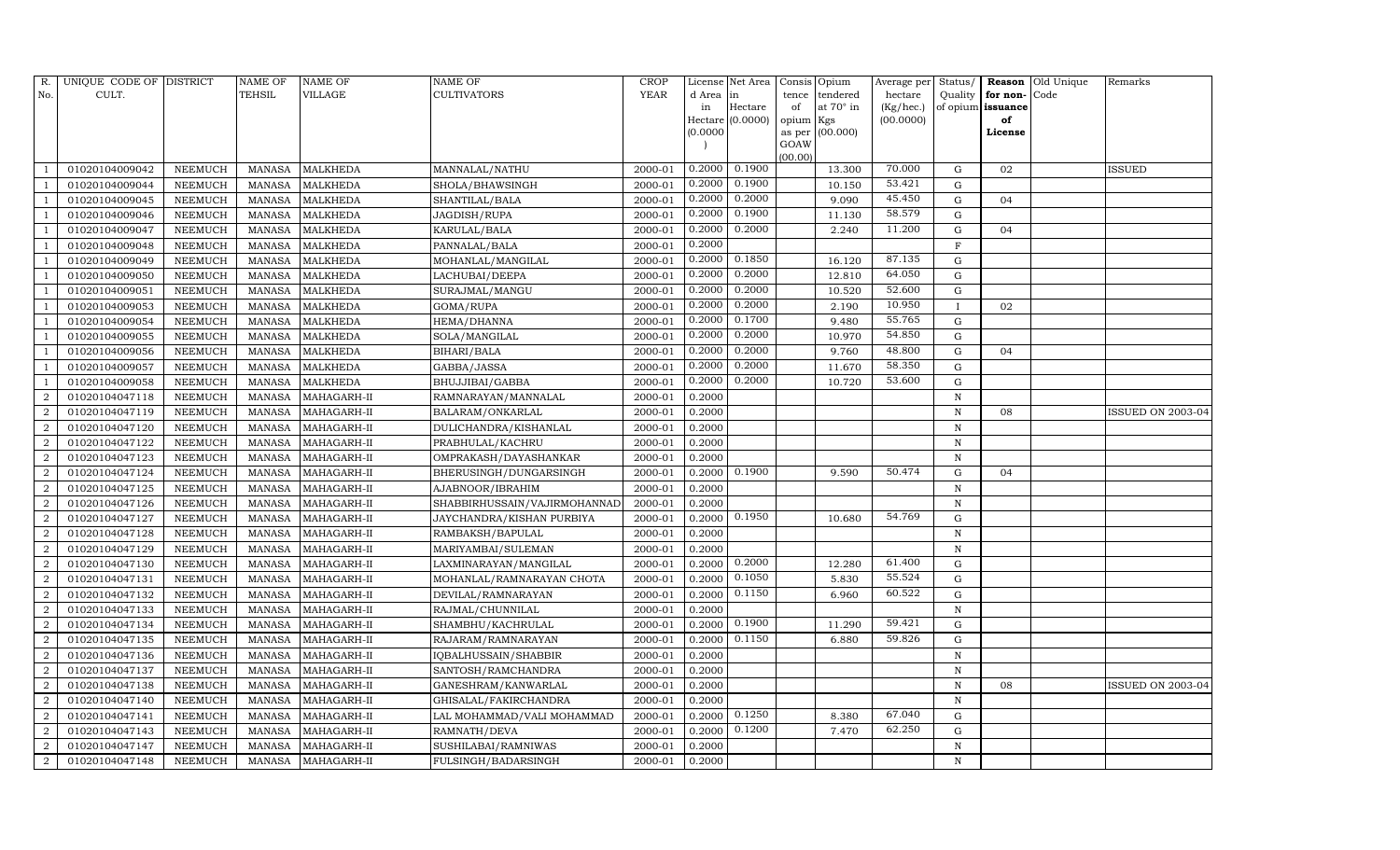| R.                     | UNIQUE CODE OF DISTRICT |                | NAME OF       | NAME OF     | NAME OF                        | CROP        |           | License Net Area   | Consis         | Opium     | Average per | Status/      |          | <b>Reason</b> Old Unique | Remarks     |
|------------------------|-------------------------|----------------|---------------|-------------|--------------------------------|-------------|-----------|--------------------|----------------|-----------|-------------|--------------|----------|--------------------------|-------------|
| No.                    | CULT.                   |                | TEHSIL        | VILLAGE     | CULTIVATORS                    | <b>YEAR</b> | d Area in |                    | tence          | tendered  | hectare     | Quality      | for non- | Code                     |             |
|                        |                         |                |               |             |                                |             | in        | Hectare            | of             | at 70° in | (Kg/hec.)   | of opium     | issuance |                          |             |
|                        |                         |                |               |             |                                |             |           | Hectare $(0.0000)$ | opium          | Kgs       | (00.0000)   |              | of       |                          |             |
|                        |                         |                |               |             |                                |             | (0.0000)  |                    | as per<br>GOAW | (00.000)  |             |              | License  |                          |             |
|                        |                         |                |               |             |                                |             |           |                    | (00.00)        |           |             |              |          |                          |             |
| 2                      | 01020104047149          | NEEMUCH        | <b>MANASA</b> | MAHAGARH-II | KARULAL/BHANWARLAL             | 2000-01     | 0.2000    | 0.1500             |                | 8.360     | 55.733      | G            |          |                          |             |
| $\overline{2}$         | 01020104047150          | NEEMUCH        | <b>MANASA</b> | MAHAGARH-II | NABINOOR/VAJIRKHAN             | 2000-01     | 0.2000    | 0.1650             |                | 10.660    | 64.606      | ${\rm G}$    |          |                          |             |
|                        | 01020104047151          | NEEMUCH        | MANASA        | MAHAGARH-II | RAISMOHAMMAD/IMAMBAKSH         | 2000-01     | 0.2000    |                    |                |           |             | $\, {\rm N}$ |          |                          |             |
| $\overline{2}$         | 01020104047152          | NEEMUCH        | <b>MANASA</b> | MAHAGARH-II | BHUWANISHANKAR/ONKARLAL        | 2000-01     | 0.2000    |                    |                |           |             | ${\bf N}$    |          |                          | NAME CHANGE |
| 2                      | 01020104047153          | NEEMUCH        | <b>MANASA</b> | MAHAGARH-II | CHAND MO./DIN MO.              | 2000-01     | 0.2000    |                    |                |           |             | $\, {\rm N}$ |          |                          |             |
| $\mathcal{D}$          | 01020104047154          | <b>NEEMUCH</b> | <b>MANASA</b> | MAHAGARH-II | KACHRULAL/NATHU                | 2000-01     | 0.2000    |                    |                |           |             | N            |          |                          |             |
| $\overline{2}$         | 01020104047158          | NEEMUCH        | <b>MANASA</b> | MAHAGARH-II | BHANWARLAL/ONKARLAL            | 2000-01     | 0.2000    | 0.1950             |                | 12.680    | 65.026      | G            |          |                          |             |
| $\overline{2}$         | 01020104047159          | NEEMUCH        | <b>MANASA</b> | MAHAGARH-II | NANHEKHAN/NATHUKHAN            | 2000-01     | 0.2000    |                    |                |           |             | ${\bf N}$    |          |                          |             |
| $\overline{2}$         | 01020104047160          | <b>NEEMUCH</b> | MANASA        | MAHAGARH-II | KASTURIBAI/RAMNARAYAN          | 2000-01     | 0.2000    |                    |                |           |             | $\mathbf N$  |          |                          |             |
| $\overline{2}$         | 01020104047162          | <b>NEEMUCH</b> | <b>MANASA</b> | MAHAGARH-II | PARASMAL/TARACHANDRA           | 2000-01     | 0.2000    |                    |                |           |             | N            |          |                          |             |
| $\overline{2}$         | 01020104047163          | NEEMUCH        | <b>MANASA</b> | MAHAGARH-II | DHAPUBAI/AMRA                  | 2000-01     | 0.2000    |                    |                |           |             | $\, {\rm N}$ |          |                          |             |
| $\overline{2}$         | 01020104047164          | NEEMUCH        | MANASA        | MAHAGARH-II | BHANWARLAL/KALU                | 2000-01     | 0.2000    | 0.1250             |                | 6.600     | 52.800      | G            |          |                          |             |
| $\overline{2}$         | 01020104047166          | NEEMUCH        | <b>MANASA</b> | MAHAGARH-II | RAJENDRASINGH/MANGUSINGH       | 2000-01     | 0.2000    | 0.2000             |                | 9.970     | 49.850      | ${\rm G}$    | 04       |                          |             |
|                        | 01020104047167          | <b>NEEMUCH</b> | <b>MANASA</b> | MAHAGARH-II | RAMNATH/KASHINATH              | 2000-01     | 0.2000    | 0.2050             |                | 11.400    | 55.610      | ${\rm G}$    |          |                          |             |
| $\overline{2}$         | 01020104047168          | NEEMUCH        | MANASA        | MAHAGARH-II | SHRINIWAS/RAMPRATAP            | 2000-01     | 0.2000    |                    |                |           |             | $\mathbf N$  |          |                          |             |
| 2                      | 01020104047169          | NEEMUCH        | <b>MANASA</b> | MAHAGARH-II | GANGARAM/LAXMAN                | 2000-01     | 0.2000    |                    |                |           |             | $\, {\rm N}$ |          |                          |             |
| $\overline{2}$         | 01020104047170          | NEEMUCH        | <b>MANASA</b> | MAHAGARH-II | BHARATRAM/NANALAL              | 2000-01     | 0.2000    |                    |                |           |             | N            |          |                          |             |
| $\overline{2}$         | 01020104047171          | NEEMUCH        | <b>MANASA</b> | MAHAGARH-II | JASKUNAWARBAI/RAMSINGH         | 2000-01     | 0.2000    | 0.0950             |                | 6.000     | 63.158      | G            |          |                          |             |
| $\overline{2}$         | 01020104047172          | NEEMUCH        | <b>MANASA</b> | MAHAGARH-II | PANNALAL/KACHRU                | 2000-01     | 0.2000    |                    |                |           |             | $\, {\rm N}$ |          |                          |             |
| $\overline{2}$         | 01020104047173          | NEEMUCH        | <b>MANASA</b> | MAHAGARH-II | PRATAPBAI/PRATAPSINGH          | 2000-01     | 0.2000    | 0.2000             |                | 11.390    | 56.950      | G            |          |                          |             |
| $\overline{2}$         | 01020104047174          | NEEMUCH        | <b>MANASA</b> | MAHAGARH-II | SAJJANSINGH/LALSINGH           | 2000-01     | 0.2000    |                    |                |           |             | $\, {\rm N}$ |          |                          |             |
| $\overline{2}$         | 01020104047175          | NEEMUCH        | <b>MANASA</b> | MAHAGARH-II | BHERULAL/BHUWANISHANKAR        | 2000-01     | 0.2000    |                    |                |           |             | $\mathbf N$  |          |                          |             |
| $\overline{2}$         | 01020104047177          | NEEMUCH        | <b>MANASA</b> | MAHAGARH-II | SHANTILAL/PRATAPSINGH          | 2000-01     | 0.2000    |                    |                |           |             | $\, {\rm N}$ |          |                          |             |
| 2                      | 01020104047178          | <b>NEEMUCH</b> | <b>MANASA</b> | MAHAGARH-II | GOPAL/PRABHULAL                | 2000-01     | 0.2000    | 0.1800             |                | 6.030     | 33.500      | G            | 04       |                          |             |
| $\mathcal{D}$          | 01020104047179          | NEEMUCH        | <b>MANASA</b> | MAHAGARH-II | GAFURKHAN/SHABUDDIN            | 2000-01     | 0.2000    |                    |                |           |             | $\mathbf N$  |          |                          |             |
| $\mathcal{D}$          | 01020104047180          | NEEMUCH        | <b>MANASA</b> | MAHAGARH-II | DOULATSINGH/MADHAWSINGH        | 2000-01     | 0.2000    | 0.1050             |                | 6.220     | 59.238      | G            |          |                          | NAME CHANGE |
| $\overline{2}$         | 01020104047182          | NEEMUCH        | <b>MANASA</b> | MAHAGARH-II | SUJANSINGH/CHATARSINGH         | 2000-01     | 0.2000    | 0.1850             |                | 9.950     | 53.784      | ${\rm G}$    |          |                          |             |
| $\overline{2}$         | 01020104047183          | NEEMUCH        | <b>MANASA</b> | MAHAGARH-II | SAJJANBAI/BHERULAL P.W. RAMLAL | 2000-01     | 0.2000    | 0.1900             |                | 10.800    | 56.842      | G            |          |                          | NAME CHANGE |
| $\overline{2}$         | 01020104047185          | NEEMUCH        | MANASA        | MAHAGARH-II | ISMAIL/GUL MOHAMMAD            | 2000-01     | 0.2000    |                    |                |           |             | ${\bf N}$    |          |                          |             |
| $\overline{2}$         | 01020104047187          | NEEMUCH        | <b>MANASA</b> | MAHAGARH-II | RAMCHANDRA/KACHRULAL           | 2000-01     | 0.2000    |                    |                |           |             | $\, {\rm N}$ |          |                          | NAME CHANGE |
| 2                      | 01020104047188          | NEEMUCH        | MANASA        | MAHAGARH-II | FAKIRCHANDRA/SURATRAM          | 2000-01     | 0.2000    | 0.1450             |                | 7.920     | 54.621      | G            |          |                          |             |
| $\mathcal{D}_{\alpha}$ | 01020104047189          | NEEMUCH        | <b>MANASA</b> | MAHAGARH-II | KAILASHCHANDRA/SURATRAM        | 2000-01     | 0.2000    | 0.1500             |                | 5.050     | 33.667      | G            | 04       |                          |             |
| $\overline{2}$         | 01020104047191          | NEEMUCH        | <b>MANASA</b> | MAHAGARH-II | RAMESHWAR/KANHAIYALAL          | 2000-01     | 0.2000    | 0.1750             |                | 10.040    | 57.371      | G            |          |                          |             |
| $\overline{2}$         | 01020104047195          | NEEMUCH        | <b>MANASA</b> | MAHAGARH-II | SAJJANBAI/BHERULAL SEN         | 2000-01     | 0.2000    |                    |                |           |             | $\, {\rm N}$ |          |                          |             |
| 2                      | 01020104047201          | <b>NEEMUCH</b> | <b>MANASA</b> | MAHAGARH-II | SHIVLAL/KISHANLAL              | 2000-01     | 0.2000    |                    |                |           |             | ${\bf N}$    |          |                          |             |
| $\mathcal{D}$          | 01020104047202          | NEEMUCH        | <b>MANASA</b> | MAHAGARH-II | RADHESHYAM/SHANKARLAL          | 2000-01     | 0.2000    |                    |                |           |             | $\mathbf N$  |          |                          |             |
| $\mathcal{D}$          | 01020104047203          | NEEMUCH        | <b>MANASA</b> | MAHAGARH-II | RAMPRASAD/KANHAIYALAL          | 2000-01     | 0.2000    |                    |                |           |             | ${\bf N}$    |          |                          |             |
| 2                      | 01020104047204          | NEEMUCH        | <b>MANASA</b> | MAHAGARH-II | NANDLAL/BALCHANDRA             | 2000-01     | 0.2000    |                    |                |           |             | $\mathbf N$  |          |                          |             |
| 2                      | 01020104047205          | NEEMUCH        | <b>MANASA</b> | MAHAGARH-II | RAMCHANDRA/KACHRU KHAJURIYA    | 2000-01     | 0.2000    |                    |                |           |             | $\mathbf N$  |          |                          |             |
| $\overline{2}$         | 01020104047206          | NEEMUCH        | MANASA        | MAHAGARH-II | BABULAL/BHERULAL               | 2000-01     | 0.2000    | 0.2050             |                | 13.140    | 64.098      | G            |          |                          |             |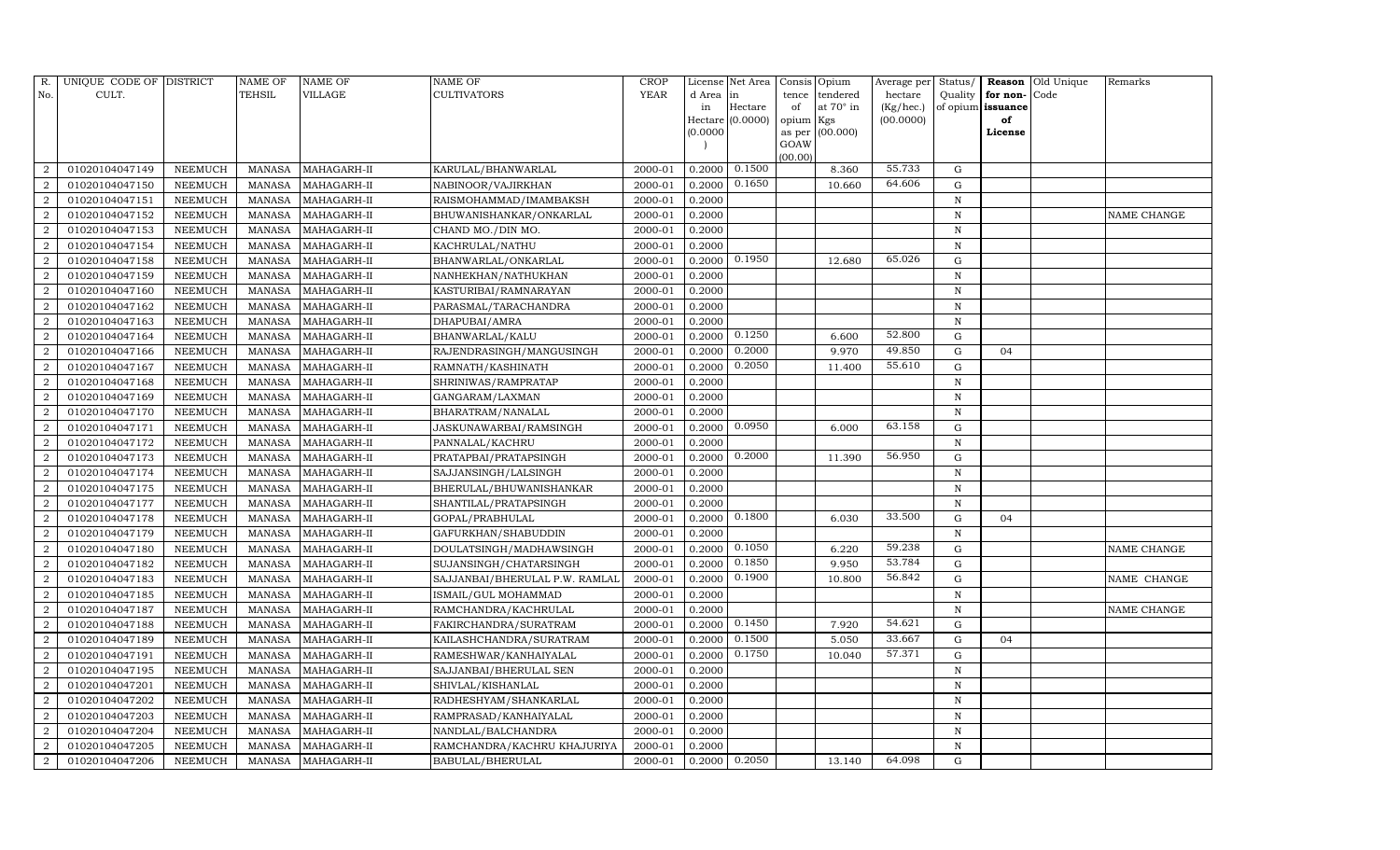| R.                     | UNIQUE CODE OF DISTRICT |         | NAME OF       | NAME OF           | NAME OF                        | <b>CROP</b> |           | License Net Area |           | Consis Opium    | Average per | Status/      |                   | Reason Old Unique | Remarks |
|------------------------|-------------------------|---------|---------------|-------------------|--------------------------------|-------------|-----------|------------------|-----------|-----------------|-------------|--------------|-------------------|-------------------|---------|
| No.                    | CULT.                   |         | TEHSIL        | VILLAGE           | <b>CULTIVATORS</b>             | <b>YEAR</b> | d Area in |                  | tence     | tendered        | hectare     | Quality      | for non-          | Code              |         |
|                        |                         |         |               |                   |                                |             | in        | Hectare          | of        | at 70° in       | (Kg/hec.)   |              | of opium issuance |                   |         |
|                        |                         |         |               |                   |                                |             |           | Hectare (0.0000) | opium Kgs |                 | (00.0000)   |              | of                |                   |         |
|                        |                         |         |               |                   |                                |             | (0.0000)  |                  | GOAW      | as per (00.000) |             |              | License           |                   |         |
|                        |                         |         |               |                   |                                |             |           |                  | (00.00)   |                 |             |              |                   |                   |         |
|                        | 01020104047139          | NEEMUCH | MANASA        | MAHAGARH-II       | NARBADABAI/DEVILAL             | 2000-01     | 0.2000    |                  |           |                 |             | N            |                   |                   |         |
| $\overline{2}$         | 01020104047157          | NEEMUCH | <b>MANASA</b> | MAHAGARH-II       | BHERULAL/ONKARLAL              | 2000-01     | 0.2000    | 0.2000           |           | 11.620          | 58.100      | G            |                   |                   |         |
| $\overline{2}$         | 01020104047161          | NEEMUCH | MANASA        | MAHAGARH-II       | RAMPRATAP/FAKIRCHANDRA         | 2000-01     | 0.2000    | 0.1950           |           | 10.750          | 55.128      | G            |                   |                   |         |
| $\overline{2}$         | 01020104047193          | NEEMUCH | MANASA        | MAHAGARH-II       | GHANSHYAM/NARULAL              | 2000-01     | 0.2000    |                  |           |                 |             | N            |                   |                   |         |
| 2                      | 01020104047221          | NEEMUCH | <b>MANASA</b> | MAHAGARH-II       | GULABBAI/LAXMANSINGH           | 2000-01     | 0.2000    | 0.1950           |           | 11.290          | 57.897      | $\mathbf G$  |                   |                   |         |
|                        | 01020104047222          | NEEMUCH | MANASA        | MAHAGARH-II       | IMDADALI/DIDARALI              | 2000-01     | 0.2000    |                  |           |                 |             | $\mathbf N$  |                   |                   |         |
| $\overline{2}$         | 01020104047223          | NEEMUCH | <b>MANASA</b> | MAHAGARH-II       | RAMKANYABAI/RAMGOPAL           | 2000-01     | 0.2000    | 0.2000           |           | 12.110          | 60.550      | G            |                   |                   |         |
| 2                      | 01020104047224          | NEEMUCH | <b>MANASA</b> | MAHAGARH-II       | SHIVNARAYAN/GOPAL              | 2000-01     | 0.2000    | 0.1150           |           | 5.040           | 43.826      | G            | 04                |                   |         |
| 2                      | 01020104047225          | NEEMUCH | MANASA        | MAHAGARH-II       | NARAYANSINGH/PRATAP            | 2000-01     | 0.2000    | 0.1050           |           | 5.590           | 53.238      | G            |                   |                   |         |
|                        | 01020104047226          | NEEMUCH | MANASA        | MAHAGARH-II       | GOVINDRAM/KANHAIYALAL          | 2000-01     | 0.2000    | 0.1050           |           | 6.800           | 64.762      | G            |                   |                   |         |
| 2                      | 01020104047227          | NEEMUCH | <b>MANASA</b> | MAHAGARH-II       | MADANSINGH/BALWANTSINGH        | 2000-01     | 0.2000    | 0.1200           |           | 6.960           | 58.000      | G            |                   |                   |         |
| 2                      | 01020104047228          | NEEMUCH | MANASA        | MAHAGARH-II       | MANGILAL/NANURAM BALAI         | 2000-01     | 0.2000    | 0.2000           |           | 12.310          | 61.550      | G            |                   |                   |         |
| $\overline{2}$         | 01020104047229          | NEEMUCH | MANASA        | MAHAGARH-II       | OMPRAKASH/RAMNARAYAN           | 2000-01     | 0.2000    |                  |           |                 |             | N            |                   |                   |         |
| $\overline{2}$         | 01020104047230          | NEEMUCH | MANASA        | MAHAGARH-II       | KANHAIYALAL/KARUJI             | 2000-01     | 0.2000    | 0.2050           |           | 12.570          | 61.317      | G            |                   |                   |         |
| $\overline{2}$         | 01020104047231          | NEEMUCH | MANASA        | MAHAGARH-II       | MANGILAL/BHURAJI               | 2000-01     | 0.2000    | 0.1850           |           | 9.720           | 52.541      | G            |                   |                   |         |
| 2                      | 01020104047232          | NEEMUCH | MANASA        | MAHAGARH-II       | KARANSINGH/MADHOSINGH          | 2000-01     | 0.2000    | 0.1800           |           | 10.950          | 60.833      | G            |                   |                   |         |
| $\mathcal{D}_{\alpha}$ | 01020104047233          | NEEMUCH | <b>MANASA</b> | MAHAGARH-II       | RAMRATAN/KALURAM               | 2000-01     | 0.2000    |                  |           |                 |             | N            |                   | 01020104045141    |         |
|                        | 01020104047234          | NEEMUCH | MANASA        | MAHAGARH-II       | RAMNIWAS/LAXMINARAYAN          | 2000-01     | 0.2000    | 0.1950           |           | 11.040          | 56.615      | G            |                   | 01020104044035    |         |
| $\overline{2}$         | 01020104047001          | NEEMUCH | <b>MANASA</b> | MAHAGARH-I        | KANWARLAL/BHUWANIRAM           | 2000-01     | 0.2000    | 0.1850           |           | 11.470          | 62.000      | G            |                   |                   |         |
| $\mathcal{D}$          | 01020104047002          | NEEMUCH | MANASA        | MAHAGARH-I        | <b>IBRAHIM KHAN/VAJIR KHAN</b> | 2000-01     | 0.2000    | 0.1600           |           | 11.100          | 69.375      | G            |                   |                   |         |
|                        | 01020104047003          | NEEMUCH | <b>MANASA</b> | MAHAGARH-I        | KESHARBAI/UDAIRAM              | 2000-01     | 0.2000    |                  |           |                 |             | $\, {\bf N}$ |                   |                   |         |
| 2                      | 01020104047004          | NEEMUCH | MANASA        | MAHAGARH-I        | SHAMBHULAL/MANGILAL            | 2000-01     | 0.2000    | 0.1600           |           | 9.910           | 61.938      | G            |                   |                   |         |
| $\overline{2}$         | 01020104047008          | NEEMUCH | MANASA        | MAHAGARH-I        | BHERULAL/GOPAL                 | 2000-01     | 0.2000    | 0.1800           |           | 9.410           | 52.278      | ${\rm G}$    |                   |                   |         |
| $\mathcal{D}_{\alpha}$ | 01020104047009          | NEEMUCH | <b>MANASA</b> | MAHAGARH-I        | RAMPRASAD/RAMLAL               | 2000-01     | 0.2000    |                  |           |                 |             | N            |                   |                   |         |
|                        | 01020104047010          | NEEMUCH | MANASA        | MAHAGARH-I        | GODAVRIBAI/SHIVLAL             | 2000-01     | 0.2000    |                  |           |                 |             | N            |                   |                   |         |
| $\overline{2}$         | 01020104047011          | NEEMUCH | <b>MANASA</b> | MAHAGARH-I        | JAGDISH/FAKIRCHANDRA           | 2000-01     | 0.2000    | 0.0950           |           | 5.190           | 54.632      | G            |                   |                   |         |
| 2                      | 01020104047012          | NEEMUCH | <b>MANASA</b> | MAHAGARH-I        | MOHANLAL/HAMERA                | 2000-01     | 0.2000    |                  |           |                 |             | $\mathbf N$  |                   |                   |         |
| $\mathcal{D}$          | 01020104047013          | NEEMUCH | <b>MANASA</b> | MAHAGARH-I        | GOVERDHANSINGH/CHENRAM         | 2000-01     | 0.2000    |                  |           |                 |             | N            |                   |                   |         |
| $\overline{2}$         | 01020104047014          | NEEMUCH | MANASA        | MAHAGARH-I        | SHIVLAL/NATHU                  | 2000-01     | 0.2000    | 0.1800           |           | 8.770           | 48.722      | G            | 04                |                   |         |
| $\overline{2}$         | 01020104047015          | NEEMUCH | MANASA        | MAHAGARH-I        | RANSINGH/BHOPALSINGH           | 2000-01     | 0.2000    |                  |           |                 |             | N            |                   |                   |         |
| 2                      | 01020104047017          | NEEMUCH | MANASA        | MAHAGARH-I        | KAVERIBAI/CHAMPALAL            | 2000-01     | 0.2000    |                  |           |                 |             | N            |                   |                   |         |
| $\overline{2}$         | 01020104047018          | NEEMUCH | <b>MANASA</b> | MAHAGARH-I        | KANHAIYALAL/MANGILAL           | 2000-01     | 0.2000    |                  |           |                 |             | N            |                   |                   |         |
| $\overline{2}$         | 01020104047020          | NEEMUCH | <b>MANASA</b> | MAHAGARH-I        | NANDLAL/DHANRAJ                | 2000-01     | 0.2000    |                  |           |                 |             | $\mathbf N$  |                   |                   |         |
| $\overline{2}$         | 01020104047021          | NEEMUCH | MANASA        | MAHAGARH-I        | AMBALAL/BHANWARLAL             | 2000-01     | 0.2000    |                  |           |                 |             | N            |                   |                   |         |
| 2                      | 01020104047023          | NEEMUCH | <b>MANASA</b> | MAHAGARH-I        | RAJMAL/KARULAL                 | 2000-01     | 0.2000    |                  |           |                 |             | $\, {\bf N}$ |                   |                   |         |
| $\mathcal{D}$          | 01020104047025          | NEEMUCH | MANASA        | MAHAGARH-I        | KALURAM/SALAGRAM               | 2000-01     | 0.2000    | 0.1550           |           | 10.030          | 64.710      | ${\rm G}$    |                   |                   |         |
| $\mathcal{D}$          | 01020104047026          | NEEMUCH | <b>MANASA</b> | MAHAGARH-I        | JARILAL/BHUWANIRAM             | 2000-01     | 0.2000    |                  |           |                 |             | $\mathbf N$  |                   |                   |         |
| 2                      | 01020104047028          | NEEMUCH | <b>MANASA</b> | MAHAGARH-I        | VARDIBAI/GOPAL                 | 2000-01     | 0.2000    |                  |           |                 |             | $\, {\bf N}$ |                   |                   |         |
| 2                      | 01020104047029          | NEEMUCH | MANASA        | MAHAGARH-I        | RAMPRASAD/PRABHULAL            | 2000-01     | 0.2000    |                  |           |                 |             | N            |                   |                   |         |
| $\overline{2}$         | 01020104047032          | NEEMUCH |               | MANASA MAHAGARH-I | BADRILAL/MANGILAL              | 2000-01     | 0.2000    |                  |           |                 |             | N            |                   |                   |         |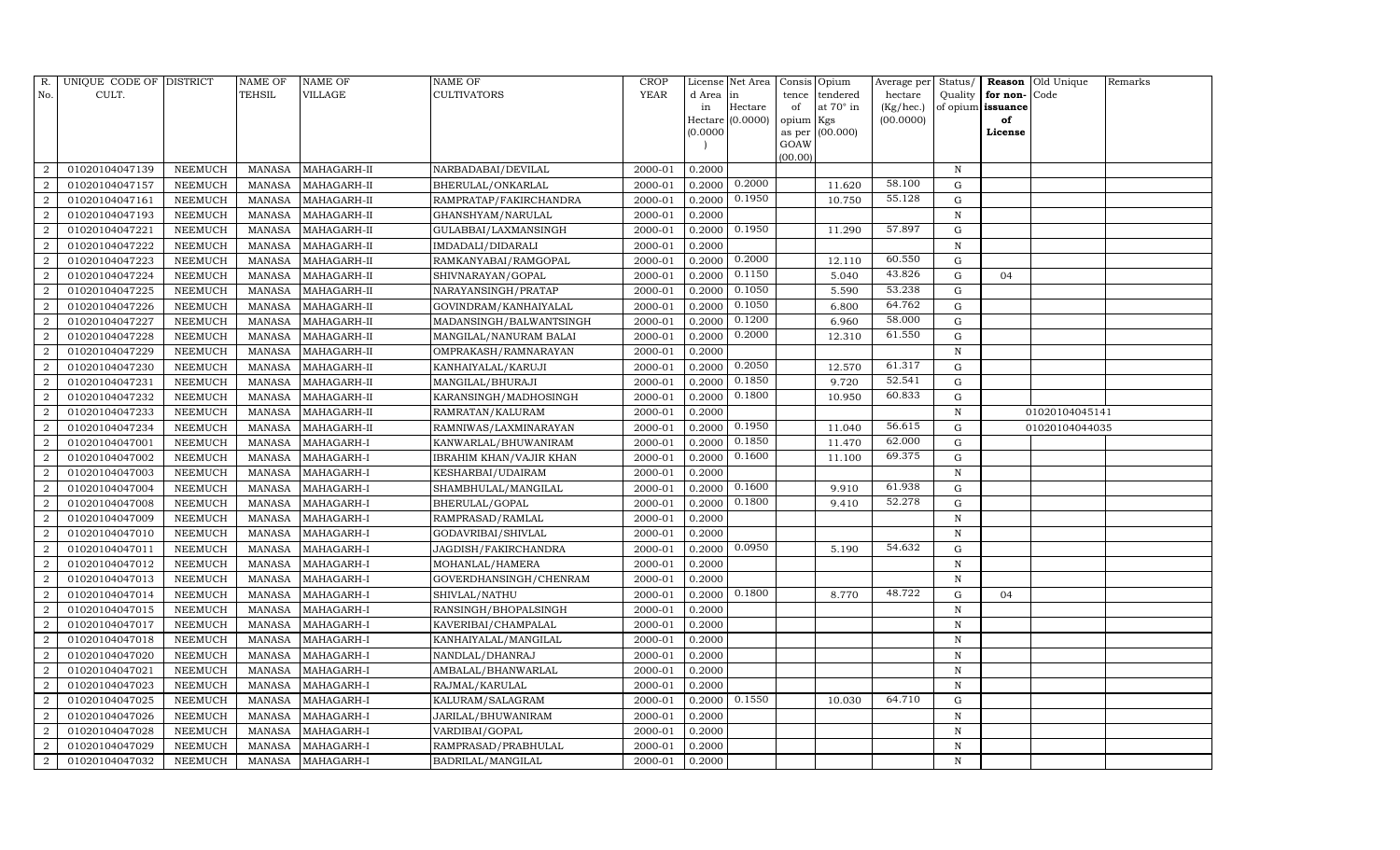| R.             | UNIQUE CODE OF DISTRICT |                | NAME OF       | <b>NAME OF</b> | <b>NAME OF</b>             | CROP        |           | License Net Area | Consis    | Opium            | Average per | Status/      | Reason            | Old Unique | Remarks     |
|----------------|-------------------------|----------------|---------------|----------------|----------------------------|-------------|-----------|------------------|-----------|------------------|-------------|--------------|-------------------|------------|-------------|
| No.            | CULT.                   |                | <b>TEHSIL</b> | VILLAGE        | <b>CULTIVATORS</b>         | <b>YEAR</b> | d Area in |                  | tence     | tendered         | hectare     | Quality      | for non-          | Code       |             |
|                |                         |                |               |                |                            |             | in        | Hectare          | of        | at $70^\circ$ in | (Kg/hec.)   |              | of opium issuance |            |             |
|                |                         |                |               |                |                            |             |           | Hectare (0.0000) | opium Kgs |                  | (00.0000)   |              | of                |            |             |
|                |                         |                |               |                |                            |             | (0.0000)  |                  | GOAW      | as per (00.000)  |             |              | License           |            |             |
|                |                         |                |               |                |                            |             |           |                  | (00.00)   |                  |             |              |                   |            |             |
| $\overline{2}$ | 01020104047033          | NEEMUCH        | MANASA        | MAHAGARH-I     | <b>BADRILAL/NATHU TELI</b> | 2000-01     | 0.2000    |                  |           |                  |             | $\, {\rm N}$ |                   |            |             |
| $\overline{2}$ | 01020104047034          | NEEMUCH        | MANASA        | MAHAGARH-I     | JANKILAL/RAMNIWAS          | 2000-01     | 0.2000    |                  |           |                  |             | N            |                   |            | NAME CHANGE |
| $\overline{2}$ | 01020104047036          | <b>NEEMUCH</b> | MANASA        | MAHAGARH-I     | SHAMBHULAL/BHUWANIRAM      | 2000-01     | 0.2000    | 0.1000           |           | 5.400            | 54.000      | $\mathbf G$  |                   |            | NAME CHANGE |
| $\overline{2}$ | 01020104047037          | <b>NEEMUCH</b> | MANASA        | MAHAGARH-I     | RAMNARAYAN/BHUWANA         | 2000-01     | 0.2000    |                  |           |                  |             | $\mathbf N$  |                   |            |             |
| $\overline{2}$ | 01020104047038          | <b>NEEMUCH</b> | MANASA        | MAHAGARH-I     | SHANTIBAI/RAMSUKH          | 2000-01     | 0.2000    |                  |           |                  |             | N            |                   |            |             |
| $\overline{2}$ | 01020104047039          | <b>NEEMUCH</b> | <b>MANASA</b> | MAHAGARH-I     | RADHESHYAM/RAMCHANDRA      | 2000-01     | 0.2000    |                  |           |                  |             | N            |                   |            |             |
| $\overline{2}$ | 01020104047040          | <b>NEEMUCH</b> | <b>MANASA</b> | MAHAGARH-I     | ABDUL RAHMAN/IMAMBAKSH     | 2000-01     | 0.2000    |                  |           |                  |             | N            |                   |            |             |
| $\overline{2}$ | 01020104047041          | <b>NEEMUCH</b> | <b>MANASA</b> | MAHAGARH-I     | DAMARLAL/BHUWANI           | 2000-01     | 0.2000    | 0.2000           |           | 12.370           | 61.850      | ${\rm G}$    |                   |            |             |
| $\overline{2}$ | 01020104047042          | <b>NEEMUCH</b> | MANASA        | MAHAGARH-I     | BHANWARLAL/RATANLAL        | 2000-01     | 0.2000    |                  |           |                  |             | N            |                   |            |             |
| $\overline{2}$ | 01020104047044          | NEEMUCH        | MANASA        | MAHAGARH-I     | NARAMDABAI/GULABCHANDRA    | 2000-01     | 0.2000    |                  |           |                  |             | N            |                   |            |             |
| $\overline{2}$ | 01020104047045          | <b>NEEMUCH</b> | <b>MANASA</b> | MAHAGARH-I     | BHUWANISINGH/CHENSINGH     | 2000-01     | 0.2000    | 0.1400           |           | 7.700            | 55.000      | G            |                   |            |             |
| $\overline{2}$ | 01020104047046          | NEEMUCH        | MANASA        | MAHAGARH-I     | SHIVNARAYAN/PRABHULAL      | 2000-01     | 0.2000    |                  |           |                  |             | $\mathbf N$  |                   |            |             |
| $\overline{a}$ | 01020104047047          | NEEMUCH        | <b>MANASA</b> | MAHAGARH-I     | ISHAKH MOHAMMAD/VAJIR KHAN | 2000-01     | 0.2000    |                  |           |                  |             | $\mathbf N$  |                   |            |             |
| $\overline{2}$ | 01020104047048          | <b>NEEMUCH</b> | <b>MANASA</b> | MAHAGARH-I     | MOHAMMAD/VALIMOHAMMAD      | 2000-01     | 0.2000    | 0.2000           |           | 9.380            | 46.900      | $\mathbf G$  | 04                |            |             |
| $\overline{2}$ | 01020104047049          | NEEMUCH        | <b>MANASA</b> | MAHAGARH-I     | BHUWANISHANKAR/BHERUBAKSH  | 2000-01     | 0.2000    |                  |           |                  |             | N            |                   |            |             |
| $\overline{2}$ | 01020104047053          | NEEMUCH        | MANASA        | MAHAGARH-I     | SUJANMAL/CHUNNILAL         | 2000-01     | 0.2000    |                  |           |                  |             | N            |                   |            |             |
| $\overline{2}$ | 01020104047054          | <b>NEEMUCH</b> | <b>MANASA</b> | MAHAGARH-I     | NAJIR / MOHAMMADVALI       | 2000-01     | 0.2000    | 0.2050           |           | 12.410           | 60.537      | $\mathbf G$  |                   |            |             |
| $\overline{2}$ | 01020104047055          | <b>NEEMUCH</b> | MANASA        | MAHAGARH-I     | BHANWARSINGH/ONKARSINGH    | 2000-01     | 0.2000    |                  |           |                  |             | N            |                   |            |             |
| 2              | 01020104047056          | NEEMUCH        | <b>MANASA</b> | MAHAGARH-I     | JAGDISHCHANDRA/ONKARLAL    | 2000-01     | 0.2000    |                  |           |                  |             | N            |                   |            |             |
| $\overline{2}$ | 01020104047057          | <b>NEEMUCH</b> | <b>MANASA</b> | MAHAGARH-I     | SHIVSHANKAR/BHERU BAKSH    | 2000-01     | 0.2000    |                  |           |                  |             | N            |                   |            |             |
| $\overline{2}$ | 01020104047058          | NEEMUCH        | MANASA        | MAHAGARH-I     | RATANLAL/BHUWANIRAM        | 2000-01     | 0.2000    |                  |           |                  |             | $\mathbf N$  |                   |            |             |
| $\overline{2}$ | 01020104047059          | <b>NEEMUCH</b> | <b>MANASA</b> | MAHAGARH-I     | FAKIRCHANDRA/NANURAM       | 2000-01     | 0.2000    | 0.1850           |           | 10.590           | 57.243      | G            |                   |            |             |
| $\overline{2}$ | 01020104047060          | <b>NEEMUCH</b> | <b>MANASA</b> | MAHAGARH-I     | JAGDISHCHANDRA/GOPAL       | 2000-01     | 0.2000    | 0.1000           |           | 6.260            | 62.600      | G            |                   |            |             |
| $\overline{2}$ | 01020104047061          | <b>NEEMUCH</b> | MANASA        | MAHAGARH-I     | MANGILAL/KACHRULAL         | 2000-01     | 0.2000    | 0.0900           |           | 6.050            | 67.222      | G            |                   |            |             |
| $\overline{2}$ | 01020104047062          | <b>NEEMUCH</b> | <b>MANASA</b> | MAHAGARH-I     | DINESHKUMAR/RAMESHWAR      | 2000-01     | 0.2000    | 0.1250           |           | 7.460            | 59.680      | ${\rm G}$    |                   |            |             |
| $\overline{2}$ | 01020104047063          | <b>NEEMUCH</b> | <b>MANASA</b> | MAHAGARH-I     | SHARIF KHAN/NANHE KHAN     | 2000-01     | 0.2000    |                  |           |                  |             | $\,$ N       |                   |            |             |
| $\overline{2}$ | 01020104047064          | <b>NEEMUCH</b> | <b>MANASA</b> | MAHAGARH-I     | BHANWARLAL/BHUWANISHANKAR  | 2000-01     | 0.2000    |                  |           |                  |             | $\,$ N       |                   |            |             |
| $\overline{2}$ | 01020104047065          | NEEMUCH        | <b>MANASA</b> | MAHAGARH-I     | OMPRAKASH/BHERULAL         | 2000-01     | 0.2000    | 0.1950           |           | 10.890           | 55.846      | $\mathbf G$  |                   |            |             |
| $\overline{2}$ | 01020104047066          | <b>NEEMUCH</b> | MANASA        | MAHAGARH-I     | LALURAM/RATANLAL           | 2000-01     | 0.2000    | 0.1750           |           | 8.450            | 48.286      | G            | 04                |            |             |
| $\overline{2}$ | 01020104047067          | NEEMUCH        | MANASA        | MAHAGARH-I     | GOVERDHANSINGH/PRATAPSINGH | 2000-01     | 0.2000    | 0.2100           |           | 12.060           | 57.429      | G            |                   |            |             |
| $\overline{2}$ | 01020104047068          | <b>NEEMUCH</b> | MANASA        | MAHAGARH-I     | RAJAK MOHAMMAD/KALE KHAN   | 2000-01     | 0.2000    |                  |           |                  |             | N            |                   |            |             |
| $\overline{2}$ | 01020104047069          | NEEMUCH        | <b>MANASA</b> | MAHAGARH-I     | YUSUF MONAMMAD/LAL MOHAMMA | 2000-01     | 0.2000    |                  |           |                  |             | $\mathbf N$  |                   |            |             |
| $\overline{2}$ | 01020104047070          | <b>NEEMUCH</b> | <b>MANASA</b> | MAHAGARH-I     | GOPALSINGH/BHUWANISHINGH   | 2000-01     | 0.2000    | 0.1550           |           | 8.540            | 55.097      | $\mathbf G$  |                   |            |             |
| $\overline{2}$ | 01020104047071          | NEEMUCH        | MANASA        | MAHAGARH-I     | AHMADNOOR/MOHAMMAD         | 2000-01     | 0.2000    | 0.1700           |           | 9.200            | 54.118      | G            |                   |            |             |
| $\overline{2}$ | 01020104047072          | <b>NEEMUCH</b> | MANASA        | MAHAGARH-I     | ISHWARSINGH/RATANSINGH     | 2000-01     | 0.2000    |                  |           |                  |             | $\,$ N       |                   |            |             |
| $\overline{2}$ | 01020104047073          | <b>NEEMUCH</b> | MANASA        | MAHAGARH-I     | GANIMOHAMMAD/VALIMOHAMMAD  | 2000-01     | 0.2000    |                  |           |                  |             | $\,$ N       |                   |            |             |
| $\overline{2}$ | 01020104047075          | NEEMUCH        | <b>MANASA</b> | MAHAGARH-I     | ABDUL KARIM/VAJIR MOHAMMAD | $2000 - 01$ | 0.2000    |                  |           |                  |             | N            |                   |            |             |
| $\overline{2}$ | 01020104047076          | <b>NEEMUCH</b> | <b>MANASA</b> | MAHAGARH-I     | KALLUKHAN/NANHEKHAN        | 2000-01     | 0.2000    |                  |           |                  |             | N            |                   |            |             |
| $\overline{2}$ | 01020104047077          | <b>NEEMUCH</b> | MANASA        | MAHAGARH-I     | CHAMPALAL/NANDLAL          | 2000-01     | 0.2000    | 0.1200           |           | 6.500            | 54.167      | G            |                   |            |             |
| $\overline{2}$ | 01020104047078          | NEEMUCH        | MANASA        | MAHAGARH-I     | OMPRAKASH/CHAMPALAL        | 2000-01     | 0.2000    | 0.0900           |           | 5.470            | 60.778      | G            |                   |            |             |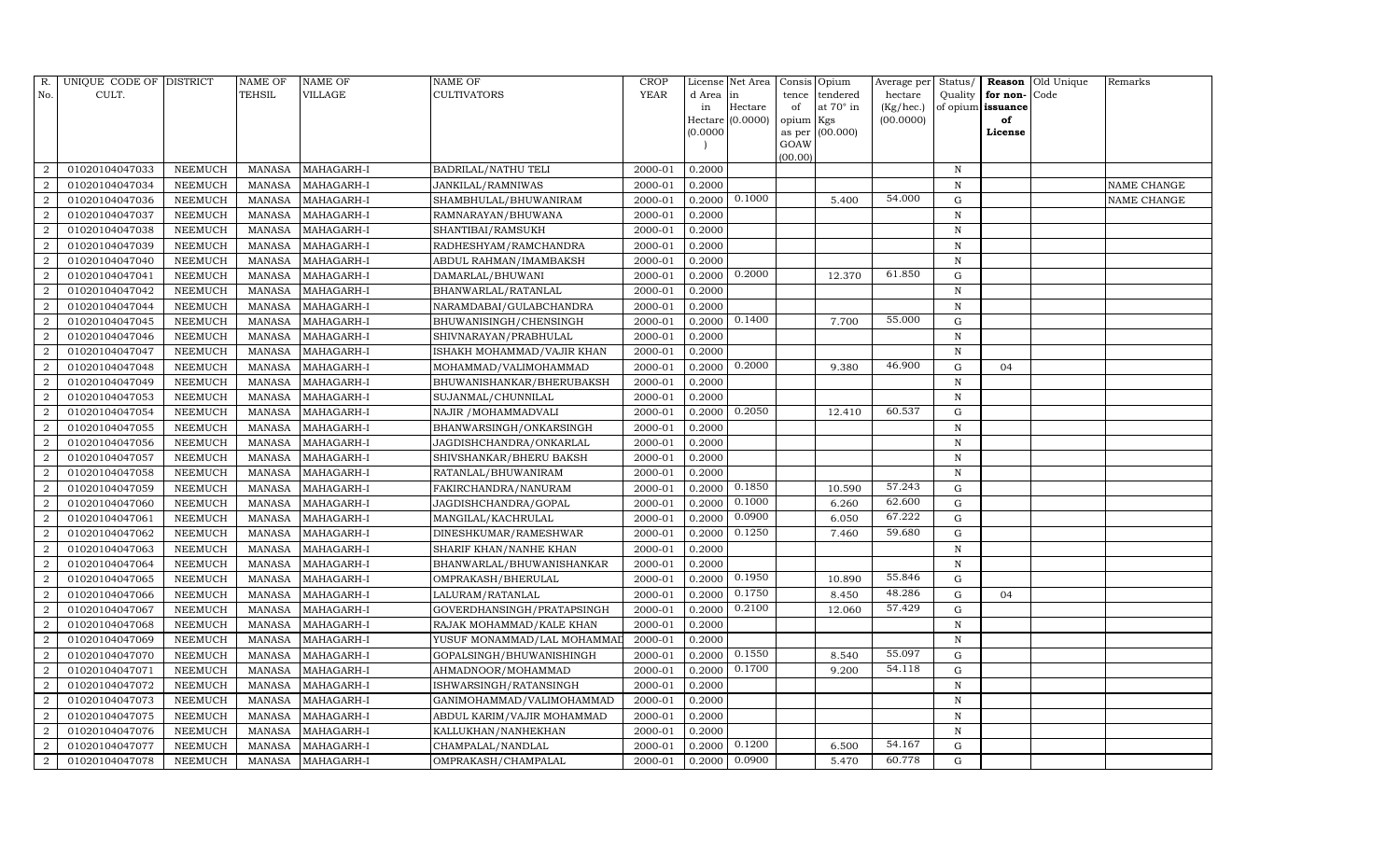| R.             | UNIQUE CODE OF DISTRICT |                | <b>NAME OF</b> | NAME OF    | <b>NAME OF</b>                | CROP        |           | License Net Area |                | Consis Opium | Average per | Status/      | Reason            | Old Unique | Remarks                  |
|----------------|-------------------------|----------------|----------------|------------|-------------------------------|-------------|-----------|------------------|----------------|--------------|-------------|--------------|-------------------|------------|--------------------------|
| No.            | CULT.                   |                | TEHSIL         | VILLAGE    | <b>CULTIVATORS</b>            | <b>YEAR</b> | d Area in |                  | tence          | tendered     | hectare     | Quality      | for non-          | Code       |                          |
|                |                         |                |                |            |                               |             | in        | Hectare          | of             | at 70° in    | (Kg/hec.)   |              | of opium issuance |            |                          |
|                |                         |                |                |            |                               |             |           | Hectare (0.0000) | opium Kgs      |              | (00.0000)   |              | of                |            |                          |
|                |                         |                |                |            |                               |             | (0.0000)  |                  | as per<br>GOAW | (00.000)     |             |              | License           |            |                          |
|                |                         |                |                |            |                               |             |           |                  | (00.00)        |              |             |              |                   |            |                          |
| $\mathcal{D}$  | 01020104047079          | NEEMUCH        | <b>MANASA</b>  | MAHAGARH-I | NANDUBAI/CHAMPALAL            | 2000-01     | 0.2000    |                  |                |              |             | N            |                   |            |                          |
|                | 01020104047080          | NEEMUCH        | <b>MANASA</b>  | MAHAGARH-I | RAMESHCHANDRA/MANGILAL        | 2000-01     | 0.2000    |                  |                |              |             | $\mathbf N$  |                   |            |                          |
| 2              | 01020104047081          | NEEMUCH        | <b>MANASA</b>  | MAHAGARH-I | AMARSINGH/BAHADURSINGH        | 2000-01     | 0.2000    |                  |                |              |             | N            |                   |            |                          |
| $\overline{2}$ | 01020104047083          | NEEMUCH        | MANASA         | MAHAGARH-I | SHIVRAJSINGH/RATANSINGH       | 2000-01     | 0.2000    | 0.1300           |                | 7.580        | 58.308      | $\mathbf G$  |                   |            |                          |
| $\overline{2}$ | 01020104047085          | NEEMUCH        | <b>MANASA</b>  | MAHAGARH-I | GHANSHYAM/CHAMPALAL           | 2000-01     | 0.2000    | 0.0900           |                | 5.480        | 60.889      | $\mathbf G$  |                   |            |                          |
| $\overline{2}$ | 01020104047087          | NEEMUCH        | <b>MANASA</b>  | MAHAGARH-I | RAMESHWAR/BHERULAL            | 2000-01     | 0.2000    | 0.1000           |                | 5.440        | 54.400      | G            |                   |            |                          |
| $\overline{2}$ | 01020104047089          | NEEMUCH        | MANASA         | MAHAGARH-I | PRAKASHCHANDRA/UDAJI          | 2000-01     | 0.2000    | 0.1050           |                | 5.970        | 56.857      | G            |                   |            |                          |
| 2              | 01020104047090          | NEEMUCH        | <b>MANASA</b>  | MAHAGARH-I | MUNNALAL/RATANLAL             | 2000-01     | 0.2000    |                  |                |              |             | $\mathbf N$  |                   |            |                          |
| $\overline{2}$ | 01020104047091          | NEEMUCH        | <b>MANASA</b>  | MAHAGARH-I | BAPULAL/RAMNARAYAN            | 2000-01     | 0.2000    |                  |                |              |             | N            |                   |            |                          |
|                | 01020104047092          | NEEMUCH        | <b>MANASA</b>  | MAHAGARH-I | MOHANLAL/HEERALAL             | 2000-01     | 0.2000    | 0.1950           |                | 13.150       | 67.436      | ${\rm G}$    |                   |            |                          |
| $\overline{2}$ | 01020104047093          | NEEMUCH        | <b>MANASA</b>  | MAHAGARH-I | ABDULKARIM/JAKIR              | 2000-01     | 0.2000    | 0.1200           |                | 7.880        | 65.667      | ${\rm G}$    |                   |            |                          |
| $\overline{2}$ | 01020104047094          | NEEMUCH        | MANASA         | MAHAGARH-I | HUKUMSINGH/METABSINGH         | 2000-01     | 0.2000    | 0.2100           |                | 11.820       | 56.286      | G            |                   |            |                          |
| $\overline{2}$ | 01020104047095          | <b>NEEMUCH</b> | <b>MANASA</b>  | MAHAGARH-I | BALARAM/RAMNIWAS              | 2000-01     | 0.2000    | 0.1050           |                | 5.730        | 54.571      | $\mathbf G$  |                   |            |                          |
| $\overline{2}$ | 01020104047096          | NEEMUCH        | <b>MANASA</b>  | MAHAGARH-I | AHMEDNOOR/ABDULJI             | 2000-01     | 0.2000    |                  |                |              |             | N            |                   |            |                          |
| $\overline{2}$ | 01020104047097          | NEEMUCH        | <b>MANASA</b>  | MAHAGARH-I | SHYAMSINGH/RAMSINGH           | 2000-01     | 0.2000    | 0.2100           |                | 11.780       | 56.095      | G            |                   |            |                          |
| 2              | 01020104047098          | NEEMUCH        | <b>MANASA</b>  | MAHAGARH-I | SHANTILAL/SHANKARLAL          | 2000-01     | 0.2000    | 0.1050           |                | 6.140        | 58.476      | $\mathbf G$  |                   |            |                          |
| $\mathcal{D}$  | 01020104047099          | <b>NEEMUCH</b> | <b>MANASA</b>  | MAHAGARH-I | BABULAL/KANHAIYALAL           | 2000-01     | 0.2000    | 0.1650           |                | 10.670       | 64.667      | G            |                   |            | TRANSFER PART-II         |
| $\overline{2}$ | 01020104047100          | NEEMUCH        | MANASA         | MAHAGARH-I | BANSHILAL/KANWARLAL           | 2000-01     | 0.2000    | 0.1700           |                | 9.920        | 58.353      | G            |                   |            |                          |
| $\overline{2}$ | 01020104047102          | NEEMUCH        | <b>MANASA</b>  | MAHAGARH-I | SATYANARAYAN/KANHAIYALAL RATH | 2000-01     | 0.2000    |                  |                |              |             | $\, {\bf N}$ |                   |            |                          |
| 2              | 01020104047103          | NEEMUCH        | MANASA         | MAHAGARH-I | RAMESHCHANDRA/BADRILAL        | 2000-01     | 0.2000    |                  |                |              |             | N            |                   |            |                          |
| $\overline{2}$ | 01020104047104          | NEEMUCH        | <b>MANASA</b>  | MAHAGARH-I | RAJENDRASINGH/PRATAPSINGH     | 2000-01     | 0.2000    | 0.1900           |                | 10.290       | 54.158      | $\mathbf G$  |                   |            |                          |
| $\mathcal{D}$  | 01020104047105          | <b>NEEMUCH</b> | <b>MANASA</b>  | MAHAGARH-I | JAGDISH/BADRILAL              | 2000-01     | 0.2000    | 0.1000           |                | 5.840        | 58.400      | $\mathbf G$  |                   |            |                          |
| $\mathcal{D}$  | 01020104047106          | NEEMUCH        | <b>MANASA</b>  | MAHAGARH-I | PRAHALADSINGH/MANGUSINGH      | 2000-01     | 0.2000    | 0.2000           |                | 10.330       | 51.650      | G            | 04                |            | <b>ISSUED ON 2003-04</b> |
| 2              | 01020104047107          | NEEMUCH        | <b>MANASA</b>  | MAHAGARH-I | MOHANLAL/RAMNARAYAN BADA      | 2000-01     | 0.2000    |                  |                |              |             | $\mathbf N$  |                   |            |                          |
|                | 01020104047108          | NEEMUCH        | <b>MANASA</b>  | MAHAGARH-I | RAJMAL/LAXMINARAYAN           | 2000-01     | 0.2000    |                  |                |              |             | $\mathbf N$  |                   |            |                          |
| $\overline{2}$ | 01020104047109          | NEEMUCH        | <b>MANASA</b>  | MAHAGARH-I | MANGILAL/NAGULAL              | 2000-01     | 0.2000    | 0.1000           |                | 5.650        | 56.500      | G            |                   |            |                          |
| 2              | 01020104047110          | NEEMUCH        | <b>MANASA</b>  | MAHAGARH-I | SURESHCHANDRA/RAMPRATAP       | 2000-01     | 0.2000    |                  |                |              |             | $\mathbf N$  |                   |            |                          |
| $\overline{2}$ | 01020104047113          | NEEMUCH        | <b>MANASA</b>  | MAHAGARH-I | GHISALAL/KANHAIYALAL          | 2000-01     | 0.2000    |                  |                |              |             | $\mathbf N$  |                   |            |                          |
| $\overline{2}$ | 01020104047114          | NEEMUCH        | <b>MANASA</b>  | MAHAGARH-I | DEVILAL/MANGILAL              | 2000-01     | 0.2000    |                  |                |              |             | N            |                   |            |                          |
| $\overline{2}$ | 01020104047116          | NEEMUCH        | <b>MANASA</b>  | MAHAGARH-I | KANHAIYALAL/BHUWANIRAM        | 2000-01     | 0.2000    | 0.1050           |                | 6.360        | 60.571      | ${\rm G}$    | 08                |            |                          |
| $\overline{2}$ | 01020104047117          | NEEMUCH        | MANASA         | MAHAGARH-I | MEHTABBAI/MANGILAL            | 2000-01     | 0.2000    |                  |                |              |             | $\mathbf N$  |                   |            |                          |
| $\overline{2}$ | 01020104047207          | NEEMUCH        | <b>MANASA</b>  | MAHAGARH-I | GHISALAL/BHUWANIRAM           | 2000-01     | 0.2000    | 0.1050           |                | 6.410        | 61.048      | $\mathbf G$  |                   |            |                          |
|                | 01020104047082          | NEEMUCH        | <b>MANASA</b>  | MAHAGARH-I | KANHAIYALAL/KACHRU            | 2000-01     | 0.2000    |                  |                |              |             | $\mathbf N$  |                   |            |                          |
| $\overline{2}$ | 01020104047208          | NEEMUCH        | <b>MANASA</b>  | MAHAGARH-I | KHUSHALSINGH/KARANSINGH       | 2000-01     | 0.2000    | 0.2000           |                | 11.230       | 56.150      | ${\rm G}$    |                   |            |                          |
| 2              | 01020104047209          | NEEMUCH        | <b>MANASA</b>  | MAHAGARH-I | RUPCHANDRA/SHANKARLAL         | 2000-01     | 0.2000    | 0.2000           |                | 10.840       | 54.200      | ${\rm G}$    |                   |            |                          |
| $\overline{2}$ | 01020104047210          | <b>NEEMUCH</b> | <b>MANASA</b>  | MAHAGARH-I | BHANWARLAL/NARAYAN            | 2000-01     | 0.2000    | 0.1950           |                | 11.820       | 60.615      | $\mathbf G$  |                   |            |                          |
| $\overline{2}$ | 01020104047211          | NEEMUCH        | MANASA         | MAHAGARH-I | BHAGWATIBAI/KANHAIYALAL       | 2000-01     | 0.2000    |                  |                |              |             | N            |                   |            |                          |
| $\overline{2}$ | 01020104047213          | NEEMUCH        | <b>MANASA</b>  | MAHAGARH-I | SHAMBUSINGH/DHANSINGH         | 2000-01     | 0.2000    | 0.1700           |                | 8.930        | 52.529      | G            |                   |            | NAME CHANGE              |
| 2              | 01020104047214          | NEEMUCH        | <b>MANASA</b>  | MAHAGARH-I | DEVILAL/BHERULAL              | 2000-01     | 0.2000    |                  |                |              |             | N            |                   |            |                          |
| 2              | 01020104047215          | <b>NEEMUCH</b> | MANASA         | MAHAGARH-I | DHANSINGH/GOKULSINGH          | 2000-01     | 0.2000    | 0.1000           |                | 6.150        | 61.500      | G            |                   |            |                          |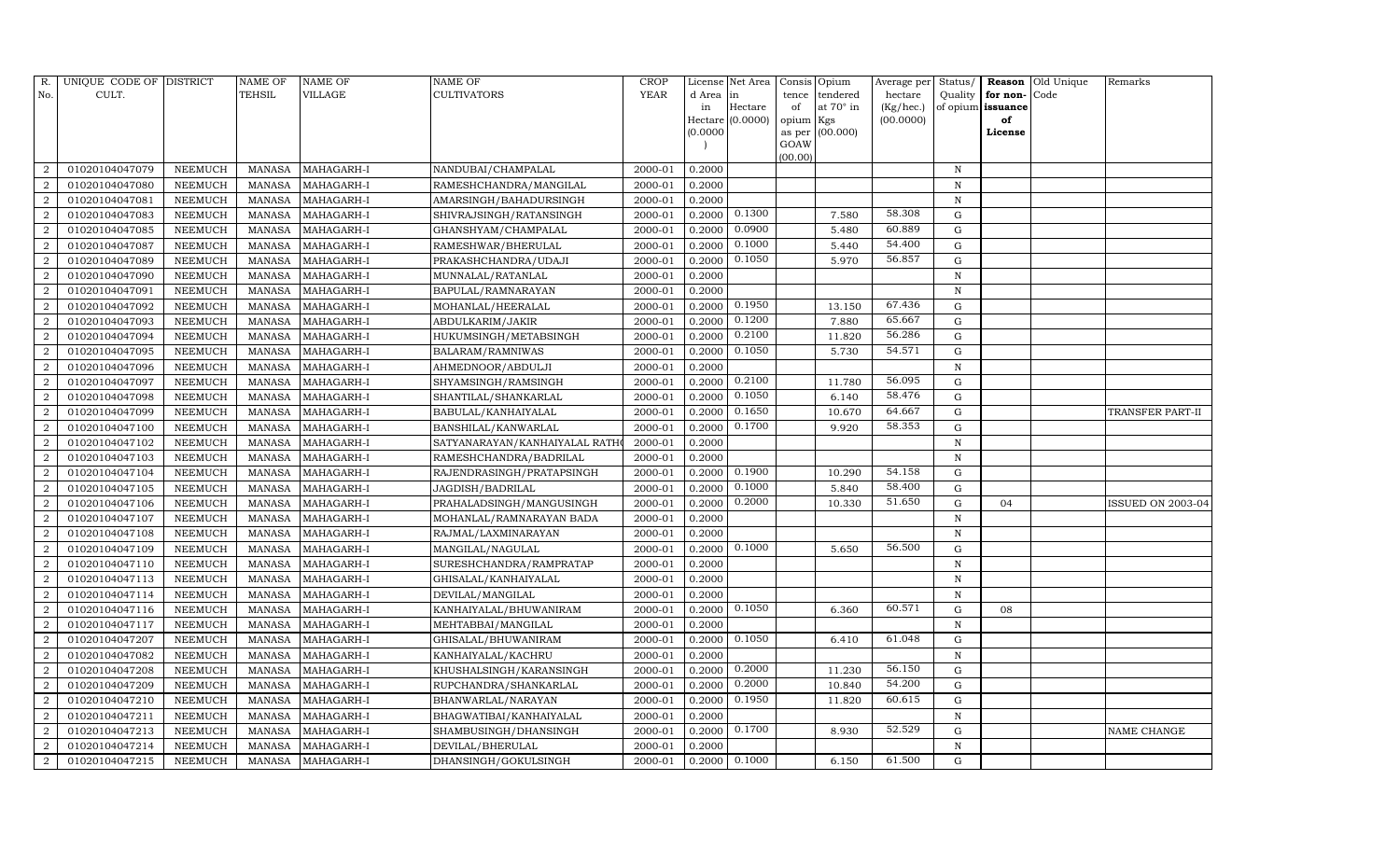| R.             | UNIQUE CODE OF DISTRICT |                | <b>NAME OF</b> | <b>NAME OF</b>                | <b>NAME OF</b>              | CROP        |           | License Net Area |                | Consis Opium     | Average per | Status/      | Reason            | Old Unique | Remarks     |
|----------------|-------------------------|----------------|----------------|-------------------------------|-----------------------------|-------------|-----------|------------------|----------------|------------------|-------------|--------------|-------------------|------------|-------------|
| No.            | CULT.                   |                | <b>TEHSIL</b>  | VILLAGE                       | <b>CULTIVATORS</b>          | <b>YEAR</b> | d Area in |                  | tence          | tendered         | hectare     | Quality      | for non-          | Code       |             |
|                |                         |                |                |                               |                             |             | in        | Hectare          | of             | at $70^\circ$ in | (Kg/hec.)   |              | of opium issuance |            |             |
|                |                         |                |                |                               |                             |             |           | Hectare (0.0000) | opium Kgs      |                  | (00.0000)   |              | of                |            |             |
|                |                         |                |                |                               |                             |             | (0.0000)  |                  | as per<br>GOAW | (00.000)         |             |              | License           |            |             |
|                |                         |                |                |                               |                             |             |           |                  | (00.00)        |                  |             |              |                   |            |             |
| $\overline{2}$ | 01020104047216          | NEEMUCH        | MANASA         | MAHAGARH-I                    | HAKIM/NANAJI                | 2000-01     | 0.2000    | 0.1050           |                | 5.790            | 55.143      | G            |                   |            |             |
| $\overline{2}$ | 01020104047217          | NEEMUCH        | <b>MANASA</b>  | MAHAGARH-I                    | GOVINDKUNWAR/KOMALSINGH     | 2000-01     | 0.2000    |                  |                |                  |             | N            |                   |            |             |
| $\overline{2}$ | 01020104047218          | NEEMUCH        | MANASA         | MAHAGARH-I                    | NARENDRASINGH/BHOPALSINGH   | 2000-01     | 0.2000    |                  |                |                  |             | N            |                   |            |             |
| $\overline{2}$ | 01020104047219          | <b>NEEMUCH</b> | MANASA         | MAHAGARH-I                    | MODSINGH/ABHAYSINGH         | 2000-01     | 0.2000    | 0.0900           |                | 5.200            | 57.778      | G            |                   |            |             |
| $\overline{2}$ | 01020104047220          | NEEMUCH        | <b>MANASA</b>  | MAHAGARH-I                    | MUNNALAL/SHANKARLAL         | 2000-01     | 0.2000    | 0.0950           |                | 5.180            | 54.526      | G            |                   |            |             |
| 3              | 01020104083001          | NEEMUCH        | <b>MANASA</b>  | LUMDI                         | SHAMBHU/KALU BRAHMAN        | 2000-01     | 0.2000    |                  |                |                  |             | $\, {\bf N}$ |                   |            |             |
| 3              | 01020104083003          | <b>NEEMUCH</b> | <b>MANASA</b>  | <b>LUMDI</b>                  | RAMESHVAR/BABRU             | 2000-01     | 0.2000    |                  |                |                  |             | N            |                   |            |             |
| 3              | 01020104083004          | NEEMUCH        | <b>MANASA</b>  | <b>LUMDI</b>                  | KOMALDAS/KACHRUDAS          | 2000-01     | 0.2000    | 0.1950           |                | 11.010           | 56.462      | G            |                   |            |             |
| 3              | 01020104083008          | NEEMUCH        | <b>MANASA</b>  | <b>LUMDI</b>                  | GANPAT/DEVILAL              | 2000-01     | 0.2000    |                  |                |                  |             | N            |                   |            |             |
| 3              | 01020104083010          | NEEMUCH        | <b>MANASA</b>  | <b>LUMDI</b>                  | SHANTILAL/KARULAL           | 2000-01     | 0.2000    |                  |                |                  |             | N            |                   |            |             |
| 3              | 01020104083013          | <b>NEEMUCH</b> | <b>MANASA</b>  | <b>LUMDI</b>                  | RAMPRASAD/BHAVARLAL         | 2000-01     | 0.2000    |                  |                |                  |             | N            |                   |            |             |
| 3              | 01020104083016          | NEEMUCH        | MANASA         | LUMDI                         | BAPULAL/KAVARLAL            | 2000-01     | 0.2000    |                  |                |                  |             | N            |                   |            |             |
| 3              | 01020104083017          | NEEMUCH        | <b>MANASA</b>  | <b>LUMDI</b>                  | DEVILAL/RAMCHARAN           | 2000-01     | 0.2000    |                  |                |                  |             | N            |                   |            |             |
| 3              | 01020104083018          | NEEMUCH        | MANASA         | <b>LUMDI</b>                  | BHAGVANLAL/RAMKISHAN        | 2000-01     | 0.2000    |                  |                |                  |             | N            |                   |            |             |
| 3              | 01020104083021          | NEEMUCH        | MANASA         | <b>LUMDI</b>                  | BHUVANIRAM/BHAGIRATH        | 2000-01     | 0.2000    |                  |                |                  |             | N            |                   |            |             |
| 3              | 01020104083022          | NEEMUCH        | MANASA         | <b>LUMDI</b>                  | RODILAL/KESHURAM            | 2000-01     | 0.2000    |                  |                |                  |             | N            |                   |            |             |
| 3              | 01020104083023          | <b>NEEMUCH</b> | <b>MANASA</b>  | <b>LUMDI</b>                  | <b>BHAVARLAL/BALDEV</b>     | 2000-01     | 0.2000    |                  |                |                  |             | N            |                   |            |             |
| 3              | 01020104083025          | NEEMUCH        | MANASA         | <b>LUMDI</b>                  | KAMERIBAI/RUPDAS            | 2000-01     | 0.2000    | 0.1700           |                | 10.580           | 62.235      | G            |                   |            |             |
| 3              | 01020104083026          | NEEMUCH        | MANASA         | <b>LUMDI</b>                  | DURGABAI/RAMCHAND           | 2000-01     | 0.2000    |                  |                |                  |             | N            |                   |            |             |
| 3              | 01020104083027          | <b>NEEMUCH</b> | MANASA         | LUMDI                         | <b>BAPULAL/RATAN</b>        | 2000-01     | 0.2000    |                  |                |                  |             | N            |                   |            |             |
| 3              | 01020104083029          | NEEMUCH        | <b>MANASA</b>  | <b>LUMDI</b>                  | BAGDIBAI/JAGANNATH          | 2000-01     | 0.2000    |                  |                |                  |             | N            |                   |            |             |
| 3              | 01020104083031          | <b>NEEMUCH</b> | <b>MANASA</b>  | <b>LUMDI</b>                  | DARKADAS/PRABHUDAS          | 2000-01     | 0.2000    | 0.1200           |                | 7.860            | 65.500      | $\mathbf G$  |                   |            |             |
| 3              | 01020104083032          | NEEMUCH        | MANASA         | LUMDI                         | KAMERIBAI/DHANNA            | 2000-01     | 0.2000    |                  |                |                  |             | N            |                   |            |             |
| 3              | 01020104083033          | <b>NEEMUCH</b> | <b>MANASA</b>  | LUMDI                         | HARIRAM/BHAGIRATH           | 2000-01     | 0.2000    |                  |                |                  |             | N            |                   |            |             |
| 3              | 01020104083038          | <b>NEEMUCH</b> | <b>MANASA</b>  | <b>LUMDI</b>                  | AMRATLAL/MANGILAL           | 2000-01     | 0.2000    |                  |                |                  |             | $\mathbf N$  |                   |            |             |
| 3              | 01020104083040          | <b>NEEMUCH</b> | <b>MANASA</b>  | <b>LUMDI</b>                  | BAPULAL/KISHANLAL           | 2000-01     | 0.2000    |                  |                |                  |             | N            |                   |            |             |
| 3              | 01020104083041          | <b>NEEMUCH</b> | <b>MANASA</b>  | LUMDI                         | GULABCHAND/DALURAM          | 2000-01     | 0.2000    |                  |                |                  |             | $\mathbf N$  |                   |            |             |
| 3              | 01020104083042          | NEEMUCH        | <b>MANASA</b>  | $\ensuremath{\mathrm{LUMDI}}$ | BHAGATRAM/DEVKARAN          | 2000-01     | 0.2000    |                  |                |                  |             | $\mathbf N$  |                   |            |             |
| $\overline{2}$ | 01020104046001          | NEEMUCH        | MANASA         | <b>LODKIYA</b>                | HARDARBAI/SALAGRAM          | 2000-01     | 0.2000    |                  |                |                  |             | N            |                   |            | NAME CHANGE |
| $\overline{2}$ | 01020104046002          | <b>NEEMUCH</b> | <b>MANASA</b>  | <b>LODKIYA</b>                | MANGILAL/FAKIRCHANDRA CHOTA | 2000-01     | 0.2000    |                  |                |                  |             | $\mathbf N$  |                   |            |             |
| $\overline{2}$ | 01020104046003          | <b>NEEMUCH</b> | MANASA         | LODKIYA                       | HEERABAI/MANSINGH           | 2000-01     | 0.2000    |                  |                |                  |             | N            |                   |            |             |
| $\overline{2}$ | 01020104046004          | NEEMUCH        | <b>MANASA</b>  | <b>LODKIYA</b>                | RADHESHYAM/BHERA            | 2000-01     | 0.2000    |                  |                |                  |             | $\mathbf N$  |                   |            |             |
| $\overline{2}$ | 01020104046005          | <b>NEEMUCH</b> | <b>MANASA</b>  | LODKIYA                       | SHIVLAL/KISHANLAL           | 2000-01     | 0.2000    |                  |                |                  |             | $\mathbf N$  |                   |            |             |
| $\overline{2}$ | 01020104046006          | <b>NEEMUCH</b> | <b>MANASA</b>  | <b>LODKIYA</b>                | MEGHRAJ/NANDLAL             | 2000-01     | 0.2000    | 0.0850           |                | 5.150            | 60.588      | G            |                   |            |             |
| $\overline{2}$ | 01020104046007          | NEEMUCH        | MANASA         | <b>LODKIYA</b>                | GYARASIBAI/VARDA            | 2000-01     | 0.2000    |                  |                |                  |             | ${\bf N}$    |                   |            |             |
| $\overline{2}$ | 01020104046008          | <b>NEEMUCH</b> | <b>MANASA</b>  | LODKIYA                       | MANGILAL/UDA                | 2000-01     | 0.2000    |                  |                |                  |             | N            |                   |            |             |
| $\overline{2}$ | 01020104046010          | <b>NEEMUCH</b> | MANASA         | LODKIYA                       | RUPABAI/DALLA               | 2000-01     | 0.2000    |                  |                |                  |             | N            |                   |            |             |
| $\overline{2}$ | 01020104046016          | NEEMUCH        | <b>MANASA</b>  | <b>LODKIYA</b>                | RADHIBAI/HEERALAL           | 2000-01     | 0.2000    | 0.1850           |                | 9.690            | 52.378      | $\mathbf G$  |                   |            |             |
| $\overline{2}$ | 01020104046017          | <b>NEEMUCH</b> | MANASA         | LODKIYA                       | SHORAM/BHERULAL             | 2000-01     | 0.2000    |                  |                |                  |             | N            |                   |            |             |
| $\overline{2}$ | 01020104046019          | <b>NEEMUCH</b> | MANASA LODKIYA |                               | <b>BHAGWAN/HEMRAJ</b>       | 2000-01     | 0.2000    |                  |                |                  |             | N            |                   |            |             |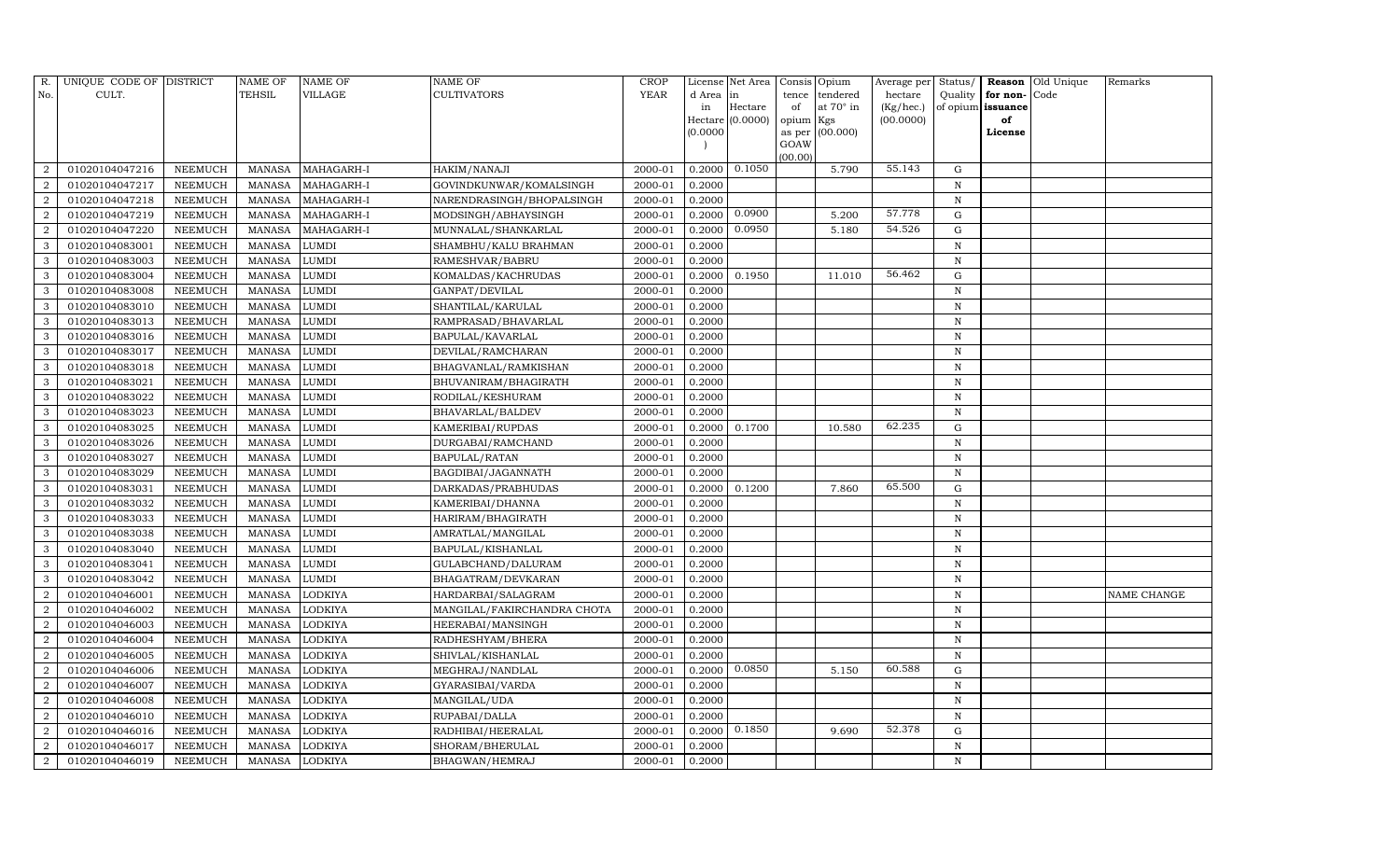| R.             | UNIQUE CODE OF DISTRICT |                | <b>NAME OF</b> | <b>NAME OF</b> | <b>NAME OF</b>              | CROP        |           | License Net Area |                | Consis Opium     | Average per | Status/      | Reason            | Old Unique | Remarks           |
|----------------|-------------------------|----------------|----------------|----------------|-----------------------------|-------------|-----------|------------------|----------------|------------------|-------------|--------------|-------------------|------------|-------------------|
| No.            | CULT.                   |                | <b>TEHSIL</b>  | VILLAGE        | <b>CULTIVATORS</b>          | <b>YEAR</b> | d Area in |                  | tence          | tendered         | hectare     | Quality      | for non-          | Code       |                   |
|                |                         |                |                |                |                             |             | in        | Hectare          | of             | at $70^\circ$ in | (Kg/hec.)   |              | of opium issuance |            |                   |
|                |                         |                |                |                |                             |             |           | Hectare (0.0000) | opium Kgs      |                  | (00.0000)   |              | of                |            |                   |
|                |                         |                |                |                |                             |             | (0.0000)  |                  | as per<br>GOAW | (00.000)         |             |              | License           |            |                   |
|                |                         |                |                |                |                             |             |           |                  | (00.00)        |                  |             |              |                   |            |                   |
| $\overline{2}$ | 01020104046020          | NEEMUCH        | MANASA         | <b>LODKIYA</b> | VARDICHANDRA/NANDA          | 2000-01     | 0.2000    |                  |                |                  |             | $\, {\rm N}$ |                   |            |                   |
| $\overline{2}$ | 01020104046023          | NEEMUCH        | <b>MANASA</b>  | <b>LODKIYA</b> | KARULAL/MANGILAL GAYARI     | 2000-01     | 0.2000    |                  |                |                  |             | N            |                   |            |                   |
| $\overline{2}$ | 01020104046025          | NEEMUCH        | MANASA         | <b>LODKIYA</b> | BAGDURAM/KASHIRAM           | 2000-01     | 0.2000    |                  |                |                  |             | N            |                   |            |                   |
| $\overline{2}$ | 01020104046026          | NEEMUCH        | MANASA         | <b>LODKIYA</b> | DHANRAJ/SAWAIRAM            | 2000-01     | 0.2000    |                  |                |                  |             | N            |                   |            |                   |
| $\overline{2}$ | 01020104046028          | NEEMUCH        | <b>MANASA</b>  | <b>LODKIYA</b> | MANGILAL/BHUWANA            | 2000-01     | 0.2000    | 0.1550           |                | 8.020            | 51.742      | ${\rm G}$    | 04                |            | ISSUED ON 2003-04 |
| $\overline{2}$ | 01020104046029          | NEEMUCH        | <b>MANASA</b>  | LODKIYA        | RAMCHANDRA/SALAGRAM         | 2000-01     | 0.2000    |                  |                |                  |             | $\, {\bf N}$ |                   |            |                   |
| $\overline{2}$ | 01020104046030          | <b>NEEMUCH</b> | <b>MANASA</b>  | <b>LODKIYA</b> | KANWARIBAI/GHISALAL         | 2000-01     | 0.2000    |                  |                |                  |             | N            |                   |            |                   |
| $\overline{2}$ | 01020104046031          | NEEMUCH        | <b>MANASA</b>  | <b>LODKIYA</b> | MANGILAL/FAKIRCHANDRA BADA  | 2000-01     | 0.2000    | 0.1700           |                | 8.560            | 50.353      | G            | 04                |            |                   |
| $\overline{2}$ | 01020104046032          | NEEMUCH        | <b>MANASA</b>  | <b>LODKIYA</b> | BHAGATRAM/MOHANLAL          | 2000-01     | 0.2000    |                  |                |                  |             | $\mathbf N$  |                   |            |                   |
| $\overline{2}$ | 01020104046033          | NEEMUCH        | <b>MANASA</b>  | <b>LODKIYA</b> | DEVILAL/BHANWARLAL          | 2000-01     | 0.2000    |                  |                |                  |             | N            |                   |            |                   |
| $\overline{2}$ | 01020104046034          | <b>NEEMUCH</b> | <b>MANASA</b>  | <b>LODKIYA</b> | RAMKUNWARBAI/SHIVLAL        | 2000-01     | 0.2000    | 0.0800           |                | 3.950            | 49.375      | G            | 04                |            |                   |
| $\overline{2}$ | 01020104046035          | NEEMUCH        | MANASA         | <b>LODKIYA</b> | NANDA/BHERA LAD             | 2000-01     | 0.2000    |                  |                |                  |             | N            |                   |            |                   |
| $\overline{2}$ | 01020104046037          | NEEMUCH        | <b>MANASA</b>  | <b>LODKIYA</b> | SHIVLAL/NANURAM             | 2000-01     | 0.2000    |                  |                |                  |             | N            |                   |            |                   |
| $\overline{2}$ | 01020104046038          | <b>NEEMUCH</b> | <b>MANASA</b>  | <b>LODKIYA</b> | DEVILAL/LAXMINARAYAN        | 2000-01     | 0.2000    |                  |                |                  |             | N            |                   |            |                   |
| $\overline{2}$ | 01020104046039          | NEEMUCH        | MANASA         | <b>LODKIYA</b> | SHANKARLAL/BHERULAL         | 2000-01     | 0.2000    |                  |                |                  |             | N            |                   |            |                   |
| $\overline{2}$ | 01020104046041          | NEEMUCH        | MANASA         | <b>LODKIYA</b> | NANDA/BHERULAL GAYRI        | 2000-01     | 0.2000    | 0.1650           |                | 9.530            | 57.758      | $\mathbf G$  |                   |            |                   |
| $\overline{2}$ | 01020104046042          | <b>NEEMUCH</b> | <b>MANASA</b>  | <b>LODKIYA</b> | DULICHANDRA/LAXMAN          | 2000-01     | 0.2000    |                  |                |                  |             | $\mathbf N$  |                   |            |                   |
| $\overline{2}$ | 01020104046044          | NEEMUCH        | MANASA         | <b>LODKIYA</b> | BAGDIRAM/NANDLAL            | 2000-01     | 0.2000    | 0.1000           |                | 6.340            | 63.400      | G            |                   |            |                   |
| $\overline{2}$ | 01020104046045          | NEEMUCH        | <b>MANASA</b>  | <b>LODKIYA</b> | RAMLAL/RAMCHANDRA           | 2000-01     | 0.2000    |                  |                |                  |             | N            |                   |            |                   |
| $\overline{2}$ | 01020104046046          | <b>NEEMUCH</b> | MANASA         | LODKIYA        | BHAGATRAM/RAMCHANDRA        | 2000-01     | 0.2000    |                  |                |                  |             | N            |                   |            |                   |
| $\overline{2}$ | 01020104046047          | NEEMUCH        | <b>MANASA</b>  | <b>LODKIYA</b> | DEVILAL/NANURAM             | 2000-01     | 0.2000    | 0.1850           |                | 13.140           | 71.027      | $\mathbf G$  |                   |            |                   |
| $\overline{2}$ | 01020104046048          | <b>NEEMUCH</b> | <b>MANASA</b>  | <b>LODKIYA</b> | NALINIRANJAN/SHYAMSUNDER    | 2000-01     | 0.2000    |                  |                |                  |             | N            |                   |            |                   |
| $\overline{2}$ | 01020104046049          | NEEMUCH        | MANASA         | LODKIYA        | MADANLAL/BHANWARLAL         | 2000-01     | 0.2000    |                  |                |                  |             | N            |                   |            |                   |
| $\overline{2}$ | 01020104046052          | <b>NEEMUCH</b> | <b>MANASA</b>  | <b>LODKIYA</b> | BAGDIRAM/MANSINGH           | 2000-01     | 0.2000    | 0.0800           |                | 4.820            | 60.250      | $\mathbf G$  |                   |            |                   |
| $\overline{2}$ | 01020104046053          | <b>NEEMUCH</b> | <b>MANASA</b>  | LODKIYA        | MADANLAL/NANDLAL            | 2000-01     | 0.2000    | 0.1350           |                | 7.720            | 57.185      | $\mathbf G$  |                   |            |                   |
| $\overline{2}$ | 01020104046054          | <b>NEEMUCH</b> | MANASA         | <b>LODKIYA</b> | PURALAL/KASHIRAM            | 2000-01     | 0.2000    | 0.1950           |                | 10.390           | 53.282      | G            |                   |            |                   |
| $\overline{2}$ | 01020104046056          | <b>NEEMUCH</b> | <b>MANASA</b>  | <b>LODKIYA</b> | CHAGANLAL/HEERALAL          | 2000-01     | 0.2000    | 0.0900           |                | 5.480            | 60.889      | ${\rm G}$    |                   |            |                   |
| $\overline{2}$ | 01020104046057          | NEEMUCH        | <b>MANASA</b>  | LODKIYA        | TULSIRAM/SURAJMAL           | 2000-01     | 0.2000    | 0.1350           |                | 7.120            | 52.741      | $\mathbf G$  |                   |            |                   |
| $\overline{2}$ | 01020104046058          | NEEMUCH        | MANASA         | <b>LODKIYA</b> | HULASMAL/HEERALAL           | 2000-01     | 0.2000    |                  |                |                  |             | $\mathbf N$  |                   |            |                   |
| $\overline{2}$ | 01020104046060          | <b>NEEMUCH</b> | <b>MANASA</b>  | <b>LODKIYA</b> | TULSIRAM/BAPULAL            | 2000-01     | 0.2000    |                  |                |                  |             | $\mathbf N$  |                   |            |                   |
| $\overline{2}$ | 01020104046061          | <b>NEEMUCH</b> | MANASA         | <b>LODKIYA</b> | NANDKISHORE/RAMESHCHANDRA   | 2000-01     | 0.2000    | 0.0900           |                | 4.630            | 51.444      | $\mathbf G$  | 04                |            | ISSUED ON 2003-04 |
| $\overline{2}$ | 01020104046062          | NEEMUCH        | <b>MANASA</b>  | <b>LODKIYA</b> | LAXMICHANDRA/NATHULAL       | 2000-01     | 0.2000    |                  |                |                  |             | $\mathbf N$  |                   |            |                   |
| $\overline{2}$ | 01020104046063          | <b>NEEMUCH</b> | <b>MANASA</b>  | <b>LODKIYA</b> | KAILASHCHANDRA/FAKIRCHANDRA | 2000-01     | 0.2000    |                  |                |                  |             | $\mathbf N$  |                   |            |                   |
| $\overline{2}$ | 01020104046064          | <b>NEEMUCH</b> | <b>MANASA</b>  | <b>LODKIYA</b> | VISHNULAL/BHANWARLAL        | 2000-01     | 0.2000    |                  |                |                  |             | $\mathbf N$  |                   |            |                   |
| $\overline{2}$ | 01020104046065          | <b>NEEMUCH</b> | MANASA         | <b>LODKIYA</b> | SUNIL/SHYAMSUNDER           | 2000-01     | 0.2000    |                  |                |                  |             | $\mathbf N$  |                   |            |                   |
| $\overline{2}$ | 01020104046066          | <b>NEEMUCH</b> | <b>MANASA</b>  | LODKIYA        | BHAGWAN/GULABJI             | 2000-01     | 0.2000    |                  |                |                  |             | N            |                   |            |                   |
| $\overline{2}$ | 01020104046067          | <b>NEEMUCH</b> | MANASA         | <b>LODKIYA</b> | RATANLAL/BAGDIRAM           | 2000-01     | 0.2000    |                  |                |                  |             | N            |                   |            |                   |
| $\overline{2}$ | 01020104046068          | NEEMUCH        | <b>MANASA</b>  | <b>LODKIYA</b> | KARULAL/BHERULAL            | 2000-01     | 0.2000    | 0.1700           |                | 11.120           | 65.412      | G            |                   |            |                   |
| $\overline{2}$ | 01020104046069          | <b>NEEMUCH</b> | MANASA         | LODKIYA        | NARAMDABAI/UDA              | 2000-01     | 0.2000    |                  |                |                  |             | N            |                   |            |                   |
| $\overline{2}$ | 01020104046071          | NEEMUCH        | MANASA LODKIYA |                | RUKMANBAI/KACHRU            | 2000-01     | 0.2000    |                  |                |                  |             | N            |                   |            |                   |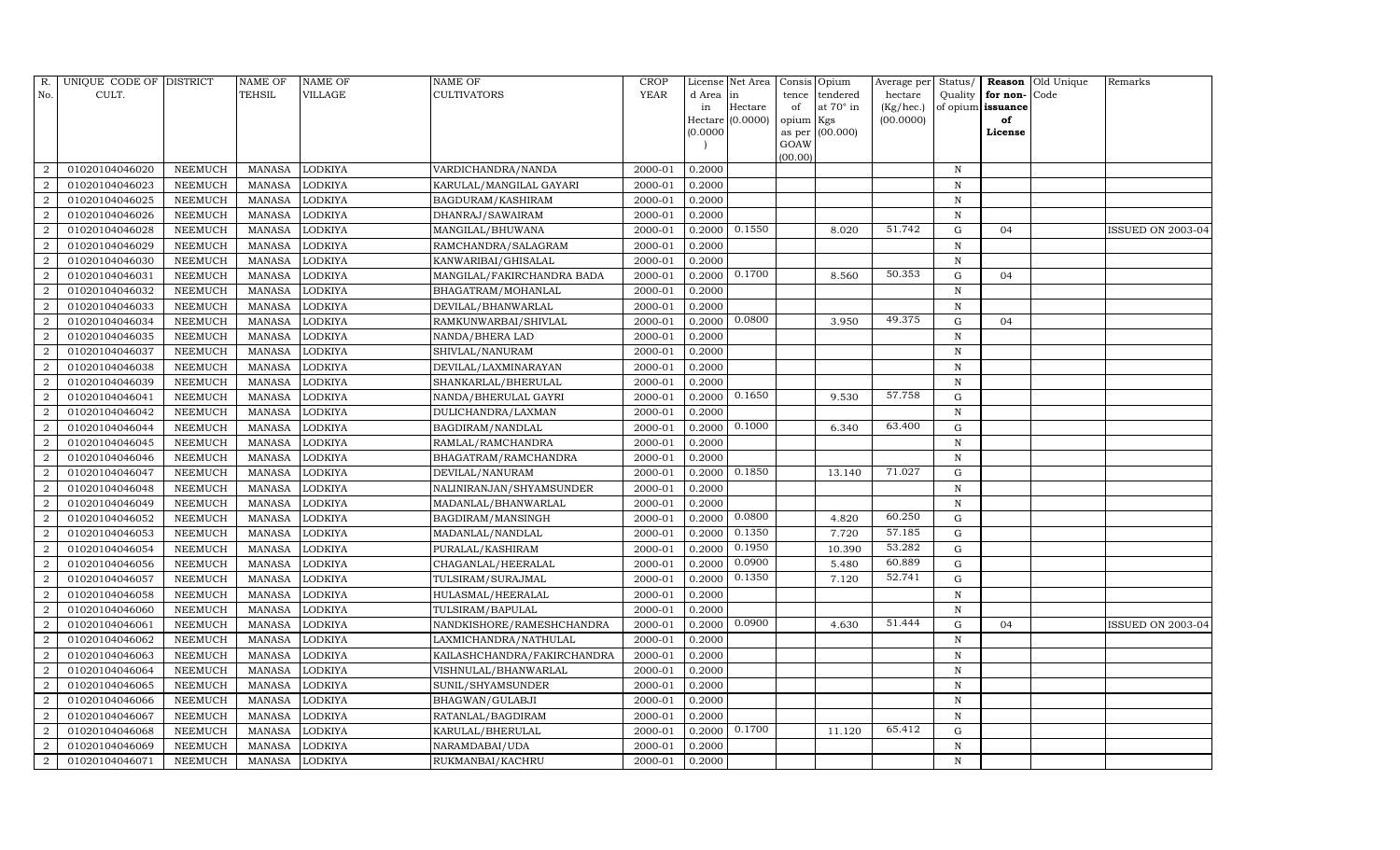| R.                | UNIQUE CODE OF DISTRICT          |                                  | <b>NAME OF</b>                 | <b>NAME OF</b>          | <b>NAME OF</b>                     | CROP               |                  | License Net Area | Consis Opium |                   | Average per      | Status/           |          | Reason Old Unique | Remarks                  |  |
|-------------------|----------------------------------|----------------------------------|--------------------------------|-------------------------|------------------------------------|--------------------|------------------|------------------|--------------|-------------------|------------------|-------------------|----------|-------------------|--------------------------|--|
| No.               | CULT.                            |                                  | TEHSIL                         | VILLAGE                 | <b>CULTIVATORS</b>                 | <b>YEAR</b>        | d Area           | in               | tence        | tendered          | hectare          | Quality           | for non- | Code              |                          |  |
|                   |                                  |                                  |                                |                         |                                    |                    | in               | Hectare          | of           | at 70° in         | (Kg/hec.)        | of opium issuance |          |                   |                          |  |
|                   |                                  |                                  |                                |                         |                                    |                    |                  | Hectare (0.0000) | opium Kgs    |                   | (00.0000)        |                   | of       |                   |                          |  |
|                   |                                  |                                  |                                |                         |                                    |                    | (0.0000)         |                  | GOAW         | as per $(00.000)$ |                  |                   | License  |                   |                          |  |
|                   |                                  |                                  |                                |                         |                                    |                    |                  |                  | (00.00)      |                   |                  |                   |          |                   |                          |  |
| $\overline{2}$    | 01020104046072                   | <b>NEEMUCH</b>                   | MANASA                         | <b>LODKIYA</b>          | NANURAM/FULCHANRA                  | 2000-01            | 0.2000           |                  |              |                   |                  | $\mathbf N$       |          |                   |                          |  |
| $\overline{2}$    | 01020104046074                   | <b>NEEMUCH</b>                   | <b>MANASA</b>                  | <b>LODKIYA</b>          | RUGHNATH/BHERULAL                  | 2000-01            | 0.2000           |                  |              |                   |                  | $\mathbf N$       |          |                   |                          |  |
| $\overline{2}$    | 01020104046075                   | <b>NEEMUCH</b>                   | <b>MANASA</b>                  | LODKIYA                 | BHAGWANTIBAI/NANURAM               | 2000-01            | 0.2000           |                  |              |                   |                  | $\, {\rm N}$      |          |                   |                          |  |
| $\overline{2}$    | 01020104046077                   | NEEMUCH                          | <b>MANASA</b>                  | <b>LODKIYA</b>          | BANSHILAL/KESHURAM                 | 2000-01            | 0.2000           |                  |              |                   |                  | $\, {\rm N}$      |          |                   |                          |  |
| 2                 | 01020104046078                   | <b>NEEMUCH</b>                   | <b>MANASA</b>                  | <b>LODKIYA</b>          | BHAGWANLAL/BAPULAL                 | 2000-01            | 0.2000           |                  |              |                   |                  | $\, {\rm N}$      |          |                   |                          |  |
| $\overline{2}$    | 01020104046079                   | <b>NEEMUCH</b>                   | <b>MANASA</b>                  | LODKIYA                 | SHYAMSUNDER/BHIMSEN                | 2000-01            | 0.2000           |                  |              |                   |                  | $\mathbf N$       |          |                   |                          |  |
| $\overline{2}$    | 01020104046081                   | <b>NEEMUCH</b>                   | <b>MANASA</b>                  | LODKIYA                 | VARDICHANDRA/BHERUNATH             | 2000-01            | 0.2000           |                  |              |                   |                  | $\mathbf N$       |          |                   |                          |  |
| $\overline{2}$    | 01020104046082                   | <b>NEEMUCH</b>                   | <b>MANASA</b>                  | <b>LODKIYA</b>          | LALU/SHANKAR                       | 2000-01            | 0.2000           |                  |              |                   |                  | $\mathbf N$       |          |                   |                          |  |
| $\overline{2}$    | 01020104046084                   | <b>NEEMUCH</b>                   | <b>MANASA</b>                  | LODKIYA                 | KARULAL/MANGILAL BALAI             | 2000-01            | 0.2000           |                  |              |                   |                  | N                 |          |                   |                          |  |
| $\overline{2}$    | 01020104046085                   | <b>NEEMUCH</b>                   | <b>MANASA</b>                  | LODKIYA                 | RAMESHCHANDRA/NANDLAL              | 2000-01            | 0.2000           | 0.1100           |              | 6.600             | 60.000           | G                 |          |                   |                          |  |
| $\overline{2}$    | 01020104046086                   | <b>NEEMUCH</b>                   | <b>MANASA</b>                  | <b>LODKIYA</b>          | KISHANLAL/BHERA                    | 2000-01            | 0.2000           | 0.1950           |              | 12.320            | 63.179           | G                 |          |                   |                          |  |
| $\overline{2}$    | 01020104046087                   | <b>NEEMUCH</b>                   | <b>MANASA</b>                  | <b>LODKIYA</b>          | MOHANLAL/BHUWANIRAM                | 2000-01            | 0.2000           |                  |              |                   |                  | ${\bf N}$         |          |                   |                          |  |
| 2                 | 01020104046088                   | <b>NEEMUCH</b>                   | <b>MANASA</b>                  | <b>LODKIYA</b>          | NARULAL/GANGARAM                   | 2000-01            | 0.2000           |                  |              |                   |                  | $\mathbf N$       |          |                   |                          |  |
| $\overline{2}$    | 01020104046089                   | <b>NEEMUCH</b>                   | <b>MANASA</b>                  | LODKIYA                 | PARASRAM/JAGGA                     | 2000-01            | 0.2000           |                  |              |                   |                  | $\mathbf N$       |          |                   |                          |  |
| $\overline{2}$    | 01020104046090                   | <b>NEEMUCH</b>                   | <b>MANASA</b>                  | <b>LODKIYA</b>          | SATYANARAYAN/RAMCHANDRA            | 2000-01            | 0.2000           |                  |              |                   |                  | N                 |          |                   |                          |  |
| 2                 | 01020104046091                   | <b>NEEMUCH</b>                   | <b>MANASA</b>                  | <b>LODKIYA</b>          | VISHNULAL/BHONIRAM                 | 2000-01            | 0.2000           |                  |              |                   |                  | ${\bf N}$         |          |                   |                          |  |
| $\overline{2}$    | 01020104046092                   | <b>NEEMUCH</b>                   | <b>MANASA</b>                  | <b>LODKIYA</b>          | RODIBAI/PYARCHANDRA                | 2000-01            | 0.2000           | 0.1600           |              | 10.390            | 64.938           | G                 |          |                   |                          |  |
| $\overline{2}$    | 01020104046093                   | <b>NEEMUCH</b>                   | <b>MANASA</b>                  | LODKIYA                 | RADHESHYAM/NATHULAL                | 2000-01            | 0.2000           | 0.2050           |              | 12.960            | 63.220           | G                 |          |                   | OLD CULT. BEFORE 1998-99 |  |
| 2                 | 01020104046094                   | NEEMUCH                          | <b>MANASA</b>                  | <b>LODKIYA</b>          | KALURAM/BALMUKUND                  | 2000-01            | 0.2000           | 0.1900           |              | 11.110            | 58.474           | G                 |          | 01020104045157    |                          |  |
| $\overline{2}$    | 01020104046015                   | NEEMUCH                          | <b>MANASA</b>                  | LODKIYA                 | MATHURALAL/BHERA                   | 2000-01            | 0.2000           |                  |              |                   |                  | $\mathbf N$       |          |                   |                          |  |
| $\overline{2}$    | 01020104046036                   | <b>NEEMUCH</b>                   | <b>MANASA</b>                  | <b>LODKIYA</b>          | LAXMINARAYAN/NANURAM               | 2000-01            | 0.2000           |                  |              |                   |                  | $\mathbf N$       |          |                   |                          |  |
| $\overline{2}$    | 01020104046076                   | <b>NEEMUCH</b>                   | <b>MANASA</b>                  | LODKIYA                 | KANTABAI/SHIVNARAYAN               | 2000-01            | 0.2000           |                  |              |                   |                  | N                 |          |                   |                          |  |
| 3                 | 01020104070002                   | <b>NEEMUCH</b>                   | <b>MANASA</b>                  | <b>KUNDWASA</b>         | SHANKARLAL/KACHRU                  | 2000-01            | 0.2000           | 0.1950           |              | 11.890            | 60.974           | G                 |          |                   |                          |  |
| 3                 | 01020104070004                   | <b>NEEMUCH</b>                   | <b>MANASA</b>                  | <b>KUNDWASA</b>         | BHAGIRATH/KACHRU                   | 2000-01            | 0.2000           | 0.1950           |              | 13.930            | 71.436           | G                 |          |                   |                          |  |
| 3                 | 01020104070006                   | <b>NEEMUCH</b>                   | <b>MANASA</b>                  | <b>KUNDWASA</b>         | BHERULAL/HARLAL                    | 2000-01            | 0.2000           | 0.1900           |              | 11.250            | 59.211           | G                 |          |                   |                          |  |
| 3                 | 01020104070007                   | <b>NEEMUCH</b>                   |                                |                         |                                    |                    |                  |                  |              |                   |                  |                   |          |                   |                          |  |
| 3                 |                                  |                                  | <b>MANASA</b>                  | <b>KUNDWASA</b>         | RATANLAL/KALU                      | 2000-01            | 0.2000           | 0.1950           |              | 8.730             | 44.769           | ${\rm G}$         | 04       |                   |                          |  |
|                   | 01020104070008                   | <b>NEEMUCH</b>                   | <b>MANASA</b>                  | <b>KUNDWASA</b>         | SATYANARAYAN/NANALAL               | 2000-01            | 0.2000           | 0.1950           |              | 10.570            | 54.205           | G                 |          |                   |                          |  |
| 3                 | 01020104070009                   | <b>NEEMUCH</b>                   | <b>MANASA</b>                  | <b>KUNDWASA</b>         | PANNALAL/NANURAM                   | 2000-01            | 0.2000           | 0.1950           |              | 11.010            | 56.462           | G                 |          |                   |                          |  |
| 3                 | 01020104070010                   | <b>NEEMUCH</b>                   | <b>MANASA</b>                  | <b>KUNDWASA</b>         | DALU/KHIMA                         | 2000-01            | 0.2000           | 0.2000           |              | 10.750            | 53.750           | G                 |          |                   |                          |  |
| 3                 | 01020104070011                   | <b>NEEMUCH</b>                   | <b>MANASA</b>                  | <b>KUNDWASA</b>         | SHAMBHULAL/HIRALAL                 | 2000-01            | 0.2000           | 0.1950           |              | 11.010            | 56.462           | G                 |          |                   |                          |  |
| 3                 | 01020104070012                   | <b>NEEMUCH</b>                   | <b>MANASA</b>                  | KUNDWASA                | BAGDIRAM/NANALAL                   | 2000-01            | 0.2000           | 0.1900           |              | 11.810            | 62.158           | $\mathbf G$       |          |                   |                          |  |
| 3                 | 01020104070013                   | <b>NEEMUCH</b>                   | <b>MANASA</b>                  | <b>KUNDWASA</b>         | SUNDARLAL/KACHRULAL                | 2000-01            | 0.2000           |                  |              |                   |                  | $\, {\rm N}$      |          |                   |                          |  |
| 3                 | 01020104070015                   | <b>NEEMUCH</b>                   | <b>MANASA</b>                  | <b>KUNDWASA</b>         | SATYANARAYAN/MANNA                 | 2000-01            | 0.2000           | 0.2000           |              | 9.060             | 45.300           | $\mathbf G$       | 04       |                   |                          |  |
| 3                 | 01020104070016                   | <b>NEEMUCH</b>                   | <b>MANASA</b>                  | <b>KUNDWASA</b>         | KANHYALAL/MANNALAL                 | 2000-01            | 0.2000           | 0.1800           |              | 10.010            | 55.611           | G                 |          |                   |                          |  |
| 3                 | 01020104063001                   | <b>NEEMUCH</b>                   | <b>MANASA</b>                  | <b>KUNDLA</b>           | RAMLAL/BHUVANA                     | 2000-01            | 0.2000           | 0.1950           |              | 11.680            | 59.897           | G                 |          |                   |                          |  |
| 3                 | 01020104063002                   | <b>NEEMUCH</b>                   | <b>MANASA</b>                  | <b>KUNDLA</b>           | SHANTIBAI/RAISINGH                 | 2000-01            | 0.3000           | 0.1900           |              | 10.350            | 54.474           | G                 |          |                   |                          |  |
| 3                 | 01020104063003                   | <b>NEEMUCH</b>                   | <b>MANASA</b>                  | <b>KUNDLA</b>           | RAJIBAI/GULAB                      | 2000-01            | 0.2000           | 0.1650           |              | 8.580             | 52.000           | ${\rm G}$         |          |                   | NAME CHANGE              |  |
| 3                 | 01020104063004                   | <b>NEEMUCH</b>                   | <b>MANASA</b>                  | <b>KUNDLA</b>           | KISHANLAL/NANURAM                  | 2000-01            | 0.3000           | 0.2050           |              | 12.040            | 58.732           | G                 |          |                   |                          |  |
| $\mathbf{3}$<br>3 | 01020104063006<br>01020104063007 | <b>NEEMUCH</b><br><b>NEEMUCH</b> | <b>MANASA</b><br><b>MANASA</b> | KUNDLA<br><b>KUNDLA</b> | TULSIRAM/LADUJI<br>RODISINGH/NATHU | 2000-01<br>2000-01 | 0.2000<br>0.2000 | 0.1300<br>0.1900 |              | 7.300<br>13.240   | 56.154<br>69.684 | G<br>$\mathbf G$  |          |                   |                          |  |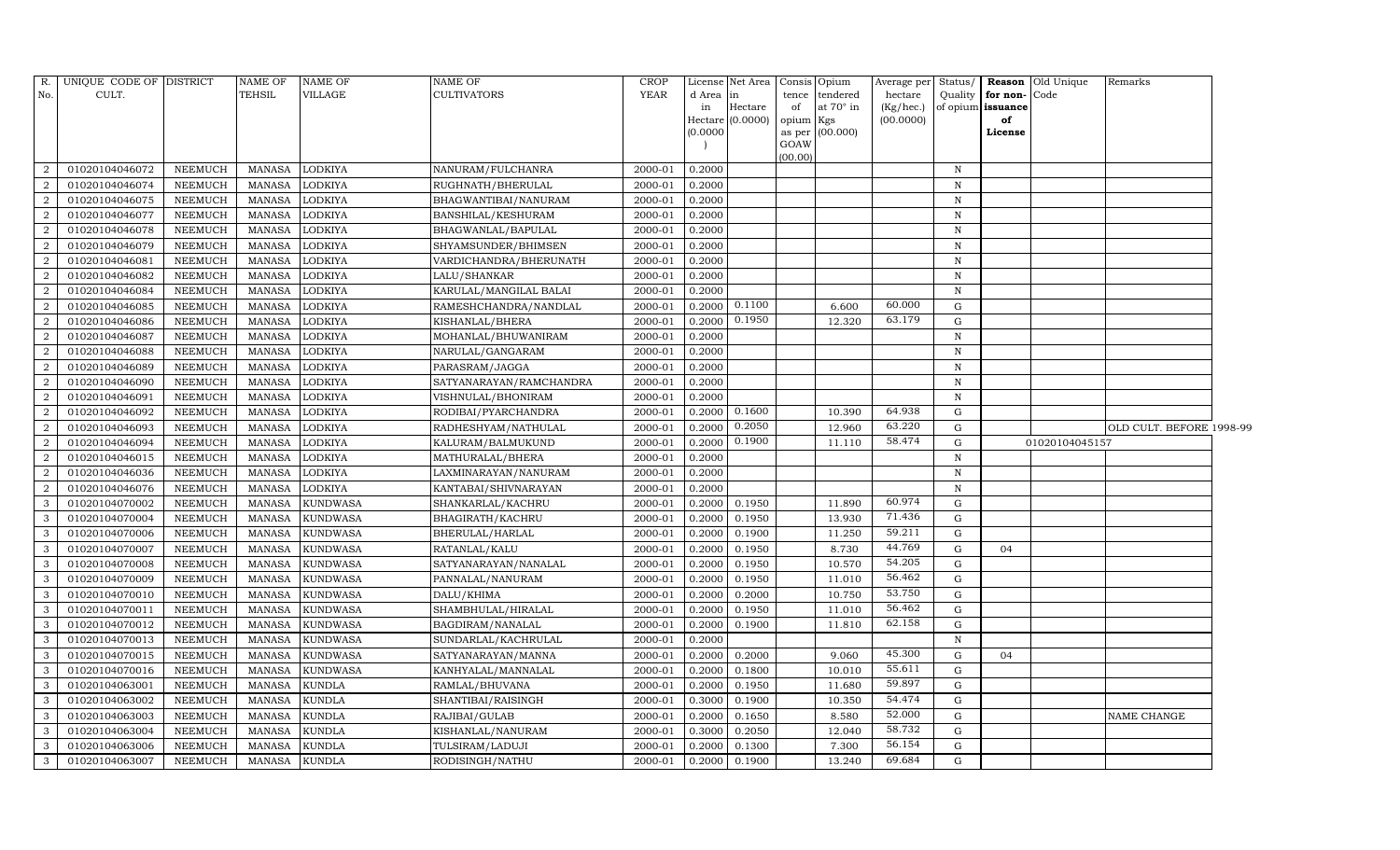| R.           | UNIQUE CODE OF DISTRICT |                | <b>NAME OF</b> | <b>NAME OF</b> | NAME OF                     | <b>CROP</b> |           | License Net Area | Consis Opium |                 | Average per | Status/     |                   | <b>Reason</b> Old Unique | Remarks             |  |
|--------------|-------------------------|----------------|----------------|----------------|-----------------------------|-------------|-----------|------------------|--------------|-----------------|-------------|-------------|-------------------|--------------------------|---------------------|--|
| No.          | CULT.                   |                | <b>TEHSIL</b>  | VILLAGE        | <b>CULTIVATORS</b>          | <b>YEAR</b> | d Area in |                  |              | tence tendered  | hectare     | Quality     | for non-Code      |                          |                     |  |
|              |                         |                |                |                |                             |             | in        | Hectare          | of           | at 70° in       | (Kg/hec.)   |             | of opium issuance |                          |                     |  |
|              |                         |                |                |                |                             |             |           | Hectare (0.0000) | opium Kgs    | as per (00.000) | (00.0000)   |             | of                |                          |                     |  |
|              |                         |                |                |                |                             |             | (0.0000)  |                  | GOAW         |                 |             |             | License           |                          |                     |  |
|              |                         |                |                |                |                             |             |           |                  | (00.00)      |                 |             |             |                   |                          |                     |  |
| 3            | 01020104063008          | NEEMUCH        | <b>MANASA</b>  | <b>KUNDLA</b>  | BASANTILAL/BHAVARLAL        | 2000-01     | 0.2000    | 0.2000           |              | 11.210          | 56.050      | G           |                   |                          |                     |  |
| 3            | 01020104063009          | NEEMUCH        | <b>MANASA</b>  | <b>KUNDLA</b>  | DEVILAL/BHAVARLAL           | 2000-01     | 0.2000    | 0.1900           |              | 11.470          | 60.368      | G           |                   |                          |                     |  |
| 3            | 01020104063010          | NEEMUCH        | <b>MANASA</b>  | <b>KUNDLA</b>  | KANKUBAI/AMRA               | 2000-01     | 0.2000    | 0.1850           |              | 10.890          | 58.865      | G           |                   |                          | NAMECHANGE          |  |
| 3            | 01020104063011          | NEEMUCH        | <b>MANASA</b>  | <b>KUNDLA</b>  | TULSIBAI/RATAN              | 2000-01     | 0.2000    | 0.0950           |              | 5.420           | 57.053      | G           |                   |                          |                     |  |
| 3            | 01020104063012          | NEEMUCH        | <b>MANASA</b>  | <b>KUNDLA</b>  | NANDA/HIRA                  | 2000-01     | 0.2000    | 0.1600           |              | 8.420           | 52.625      | $\mathbf G$ |                   |                          | TRANSFER/MERIAKHEDI |  |
| 3            | 01020104063013          | NEEMUCH        | <b>MANASA</b>  | <b>KUNDLA</b>  | TULSIRAM/KISHANLAL          | 2000-01     | 0.2000    | 0.1000           |              | 6.430           | 64.300      | $\mathbf G$ |                   |                          |                     |  |
| 3            | 01020104063014          | NEEMUCH        | <b>MANASA</b>  | <b>KUNDLA</b>  | BAPULAL/KACHRU CHOTA        | 2000-01     | 0.2000    | 0.1850           |              | 10.700          | 57.838      | G           |                   |                          |                     |  |
| 3            | 01020104063015          | NEEMUCH        | <b>MANASA</b>  | <b>KUNDLA</b>  | BHVARIBAI/RAMSINGH          | 2000-01     | 0.2000    | 0.2000           |              | 10.760          | 53.800      | G           |                   |                          |                     |  |
| 3            | 01020104063017          | NEEMUCH        | <b>MANASA</b>  | <b>KUNDLA</b>  | RAMKUVARJI/HIRAJI           | 2000-01     | 0.2000    |                  |              |                 |             | $\mathbf N$ |                   |                          |                     |  |
| 3            | 01020104063018          | NEEMUCH        | <b>MANASA</b>  | <b>KUNDLA</b>  | SONIBAI/BHAVARLAL           | 2000-01     | 0.2000    |                  |              |                 |             | $\mathbf N$ |                   |                          |                     |  |
| 3            | 01020104063019          | NEEMUCH        | <b>MANASA</b>  | <b>KUNDLA</b>  | RAMSINGH/DHANNA             | 2000-01     | 0.2000    | 0.1900           |              | 12.980          | 68.316      | $\mathbf G$ |                   |                          |                     |  |
| 3            | 01020104063020          | NEEMUCH        | <b>MANASA</b>  | <b>KUNDLA</b>  | BIHARILAL/BHERULAL          | 2000-01     | 0.3000    | 0.2050           |              | 12.220          | 59.610      | $\mathbf G$ |                   |                          |                     |  |
| 3            | 01020104063021          | <b>NEEMUCH</b> | <b>MANASA</b>  | <b>KUNDLA</b>  | UDAYRAM/DEVAJI              | 2000-01     | 0.2000    |                  |              |                 |             | $\mathbf N$ |                   |                          |                     |  |
| 3            | 01020104063023          | NEEMUCH        | <b>MANASA</b>  | <b>KUNDLA</b>  | KAVARLAL/KALU               | 2000-01     | 0.2000    |                  |              |                 |             | N           |                   |                          |                     |  |
| 3            | 01020104063024          | <b>NEEMUCH</b> | <b>MANASA</b>  | <b>KUNDLA</b>  | BHAVARLAL/NANURAM           | 2000-01     | 0.2000    | 0.1800           |              | 9.760           | 54.222      | $\mathbf G$ |                   |                          |                     |  |
| $\mathbf{3}$ | 01020104063025          | NEEMUCH        | <b>MANASA</b>  | <b>KUNDLA</b>  | SHIVNARAYAN/RAMLAL          | 2000-01     | 0.3000    | 0.2000           |              | 14.060          | 70.300      | $\mathbf G$ |                   |                          |                     |  |
| 3            | 01020104063026          | NEEMUCH        | <b>MANASA</b>  | <b>KUNDLA</b>  | ONKARLAL/PURA               | 2000-01     | 0.2000    | 0.2050           |              | 10.990          | 53.610      | $\mathbf G$ |                   |                          |                     |  |
| 3            | 01020104063027          | NEEMUCH        | <b>MANASA</b>  | <b>KUNDLA</b>  | LAXMINARAYAN/RUPAJI         | 2000-01     | 0.2000    | 0.1950           |              | 11.550          | 59.231      | ${\rm G}$   |                   |                          |                     |  |
| 3            | 01020104063028          | NEEMUCH        | <b>MANASA</b>  | <b>KUNDLA</b>  | ABHAYSINGH/KACHRULAL        | 2000-01     | 0.2000    | 0.1900           |              | 10.520          | 55.368      | G           |                   |                          |                     |  |
| $\mathbf{3}$ | 01020104063029          | NEEMUCH        | <b>MANASA</b>  | <b>KUNDLA</b>  | <b>BADRILAL/GAMER</b>       | 2000-01     | 0.2000    | 0.1950           |              | 9.900           | 50.769      | $\mathbf G$ | 04                |                          |                     |  |
| 3            | 01020104063030          | <b>NEEMUCH</b> | <b>MANASA</b>  | <b>KUNDLA</b>  | BAPULAL/NANDA               | 2000-01     | 0.2000    | 0.1850           |              | 11.770          | 63.622      | $\mathbf G$ |                   |                          |                     |  |
| 3            | 01020104063031          | <b>NEEMUCH</b> | <b>MANASA</b>  | <b>KUNDLA</b>  | KACHRULAL/KALU              | 2000-01     | 0.2000    | 0.1750           |              | 9.350           | 53.429      | G           |                   |                          |                     |  |
| 3            | 01020104063032          | NEEMUCH        | <b>MANASA</b>  | <b>KUNDLA</b>  | DHAPUBAI/PRABHULAL          | 2000-01     | 0.2000    | 0.1850           |              | 9.770           | 52.811      | $\mathbf G$ |                   |                          |                     |  |
| 3            | 01020104063033          | <b>NEEMUCH</b> | <b>MANASA</b>  | <b>KUNDLA</b>  | BHAGVAN/MANGILAL            | 2000-01     | 0.2000    | 0.1900           |              | 11.580          | 60.947      | $\mathbf G$ |                   |                          |                     |  |
| 3            | 01020104063036          | <b>NEEMUCH</b> | <b>MANASA</b>  | <b>KUNDLA</b>  | SHANTIBAI/BAGDIRAM          | 2000-01     | 0.2000    | 0.1850           |              | 8.750           | 47.297      | G           | 04                |                          |                     |  |
| 3            | 01020104063037          | <b>NEEMUCH</b> | <b>MANASA</b>  | <b>KUNDLA</b>  | RADHESHYAM/KACHRULAL        | 2000-01     | 0.2000    | 0.1800           |              | 11.380          | 63.222      | G           |                   |                          |                     |  |
| 3            | 01020104063038          | NEEMUCH        | <b>MANASA</b>  | <b>KUNDLA</b>  | MADHU/DHANNA                | 2000-01     | 0.2000    | 0.1950           |              | 11.160          | 57.231      | ${\rm G}$   |                   |                          |                     |  |
| 3            | 01020104063039          | NEEMUCH        | <b>MANASA</b>  | <b>KUNDLA</b>  | BABRULAL/KARULAL            | 2000-01     | 0.2000    | 0.1700           |              | 10.860          | 63.882      | G           |                   |                          |                     |  |
| 3            | 01020104063040          | NEEMUCH        | <b>MANASA</b>  | <b>KUNDLA</b>  | MADHULAL/LAXMAN             | 2000-01     | 0.2000    | 0.2000           |              | 11.700          | 58.500      | ${\rm G}$   |                   |                          |                     |  |
| 3            | 01020104063041          | <b>NEEMUCH</b> | <b>MANASA</b>  | <b>KUNDLA</b>  | <b>JUJHARSINGH/KAVARLAL</b> | 2000-01     | 0.2000    |                  |              |                 |             | $\mathbf N$ |                   |                          |                     |  |
| $\mathbf{3}$ | 01020104063042          | NEEMUCH        | <b>MANASA</b>  | <b>KUNDLA</b>  | GATTUBAI/MANGILAL           | 2000-01     | 0.2000    |                  |              |                 |             | $\mathbf N$ |                   |                          |                     |  |
| 3            | 01020104063043          | <b>NEEMUCH</b> | <b>MANASA</b>  | <b>KUNDLA</b>  | GOBARSINGH/SHANKARLAL       | 2000-01     | 0.2000    | 0.1950           |              | 12.550          | 64.359      | $\mathbf G$ |                   |                          |                     |  |
| 3            | 01020104063044          | <b>NEEMUCH</b> | <b>MANASA</b>  | <b>KUNDLA</b>  | DEVILAL/NANDA               | 2000-01     | 0.2000    | 0.2000           |              | 10.410          | 52.050      | $\mathbf G$ |                   |                          |                     |  |
| 3            | 01020104063045          | <b>NEEMUCH</b> | <b>MANASA</b>  | <b>KUNDLA</b>  | BAPULAL/UDA                 | 2000-01     | 0.2000    | 0.1600           |              | 9.700           | 60.625      | ${\rm G}$   |                   |                          |                     |  |
| $\sqrt{3}$   | 01020104063046          | NEEMUCH        | <b>MANASA</b>  | <b>KUNDLA</b>  | MANGILAL/RATANLAL           | 2000-01     | 0.2000    | 0.1850           |              | 11.340          | 61.297      | $\mathbf G$ |                   |                          |                     |  |
| 3            | 01020104063047          | NEEMUCH        | <b>MANASA</b>  | <b>KUNDLA</b>  | TUSLIRAM/BHERULAL           | 2000-01     | 0.2000    |                  |              |                 |             | N           |                   |                          |                     |  |
| 3            | 01020104063048          | NEEMUCH        | <b>MANASA</b>  | <b>KUNDLA</b>  | DEVILAL/NARAYAN             | 2000-01     | 0.2000    | 0.1950           |              | 10.720          | 54.974      | G           |                   |                          |                     |  |
| 3            | 01020104063049          | NEEMUCH        | <b>MANASA</b>  | <b>KUNDLA</b>  | <b>BALU/NANURAM</b>         | 2000-01     | 0.2000    | 0.1850           |              | 10.080          | 54.486      | G           |                   |                          |                     |  |
| 3            | 01020104063050          | NEEMUCH        | <b>MANASA</b>  | <b>KUNDLA</b>  | BAGDIRAM/BALMUKUND          | 2000-01     | 0.2000    | 0.2000           |              | 10.840          | 54.200      | G           |                   |                          |                     |  |
| $\mathbf 3$  | 01020104063051          | NEEMUCH        | <b>MANASA</b>  | <b>KUNDLA</b>  | MANGILAL/NANURAM            | 2000-01     | 0.2000    |                  |              |                 |             | N           |                   |                          |                     |  |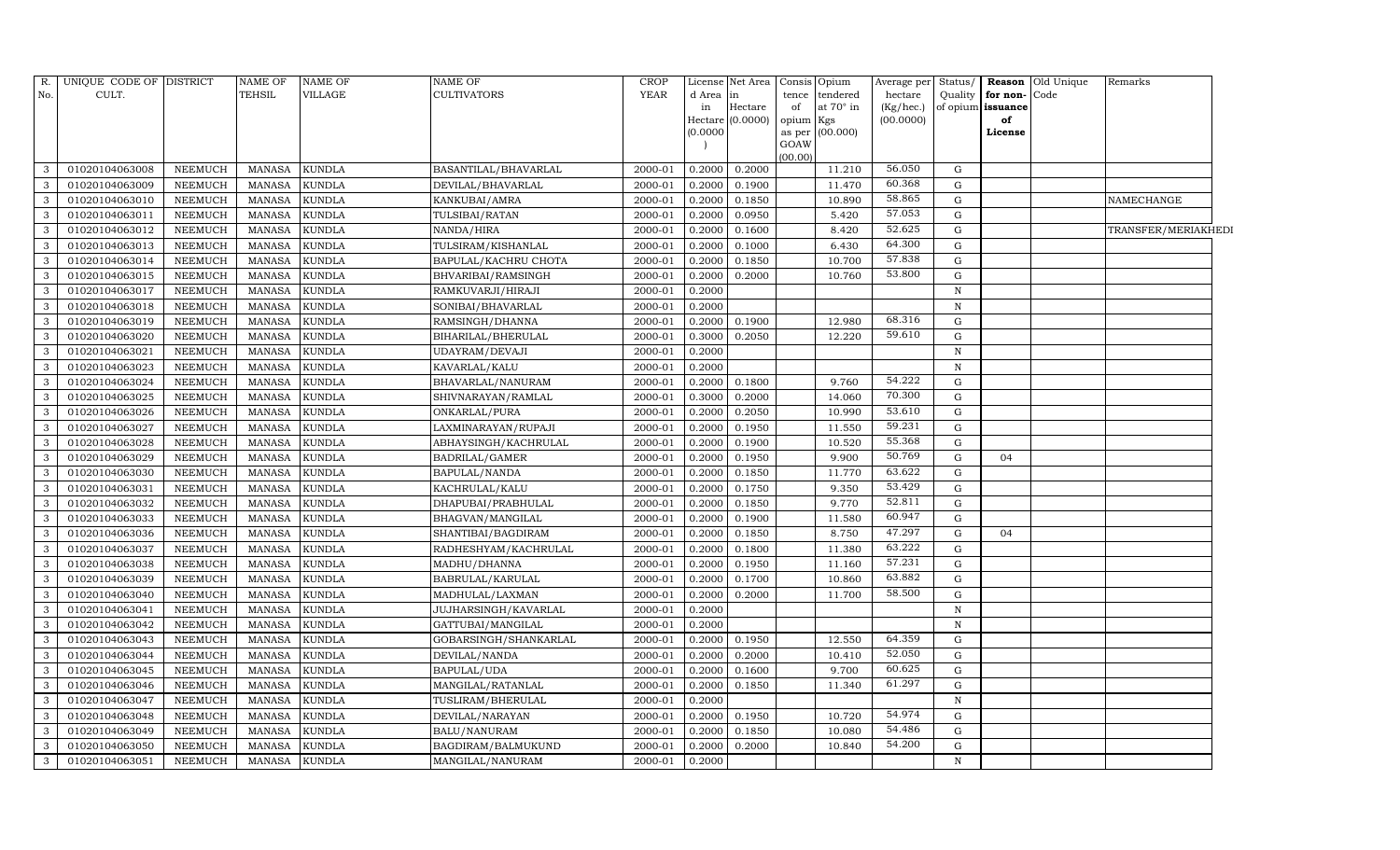| R.           | UNIQUE CODE OF DISTRICT |                | <b>NAME OF</b> | NAME OF       | <b>NAME OF</b>            | CROP    |          | License Net Area | Consis Opium    |                 | Average per | Status/      |                   | <b>Reason</b> Old Unique | Remarks             |  |
|--------------|-------------------------|----------------|----------------|---------------|---------------------------|---------|----------|------------------|-----------------|-----------------|-------------|--------------|-------------------|--------------------------|---------------------|--|
| No.          | CULT.                   |                | TEHSIL         | VILLAGE       | <b>CULTIVATORS</b>        | YEAR    | d Area   | in               | tence           | tendered        | hectare     | Quality      | for non-          | Code                     |                     |  |
|              |                         |                |                |               |                           |         | in       | Hectare          | of              | at 70° in       | (Kg/hec.)   |              | of opium issuance |                          |                     |  |
|              |                         |                |                |               |                           |         |          | Hectare (0.0000) | opium           | Kgs             | (00.0000)   |              | of                |                          |                     |  |
|              |                         |                |                |               |                           |         | (0.0000) |                  |                 | as per (00.000) |             |              | License           |                          |                     |  |
|              |                         |                |                |               |                           |         |          |                  | GOAW<br>(00.00) |                 |             |              |                   |                          |                     |  |
| 3            | 01020104063052          | NEEMUCH        | <b>MANASA</b>  | KUNDLA        | NANDKISHOR/KISHANLAL      | 2000-01 | 0.2000   |                  |                 |                 |             | $\, {\rm N}$ |                   |                          | TRANSFER/KHANKHEDI  |  |
| 3            | 01020104063053          | <b>NEEMUCH</b> | <b>MANASA</b>  | KUNDLA        | SHANKARLAL/ONKARLAL       | 2000-01 | 0.2000   | 0.1950           |                 | 11.460          | 58.769      | G            |                   |                          |                     |  |
| 3            | 01020104063055          | <b>NEEMUCH</b> | <b>MANASA</b>  | KUNDLA        | RATAN/LAXMAN CHOTA        | 2000-01 | 0.2000   | 0.1900           |                 | 11.870          | 62.474      | G            |                   |                          |                     |  |
| 3            | 01020104063056          | <b>NEEMUCH</b> | <b>MANASA</b>  | KUNDLA        | MOHANLAL/BHERULAL         | 2000-01 | 0.2000   | 0.1050           |                 | 6.480           | 61.714      | G            |                   |                          |                     |  |
| 3            | 01020104063057          | <b>NEEMUCH</b> | <b>MANASA</b>  | <b>KUNDLA</b> | JAGDISH/MADHU             | 2000-01 | 0.2000   | 0.1850           |                 | 9.790           | 52.919      | G            |                   |                          | TRANSFER/DEVRIANTRI |  |
| 3            | 01020104063058          | <b>NEEMUCH</b> | <b>MANASA</b>  | <b>KUNDLA</b> | RODMAL/KACHRUMAL          | 2000-01 | 0.2000   | 0.1950           |                 | 12.200          | 62.564      | G            |                   |                          |                     |  |
| 3            | 01020104063059          | <b>NEEMUCH</b> | <b>MANASA</b>  | KUNDLA        | GANESHRAM/VARDA           | 2000-01 | 0.2000   | 0.2000           |                 | 11.230          | 56.150      | G            |                   |                          |                     |  |
| $\mathbf{3}$ | 01020104063060          | <b>NEEMUCH</b> | <b>MANASA</b>  | KUNDLA        | NARAYANSINGH/BHERULAL     | 2000-01 | 0.2000   | 0.1950           |                 | 11.370          | 58.308      | G            |                   |                          |                     |  |
| 3            | 01020104063061          | <b>NEEMUCH</b> | <b>MANASA</b>  | KUNDLA        | LAXMAN/BHERULAL           | 2000-01 | 0.2000   | 0.1900           |                 | 11.670          | 61.421      | G            |                   |                          |                     |  |
| 3            | 01020104063062          | <b>NEEMUCH</b> | <b>MANASA</b>  | KUNDLA        | SHRILAL/MOTILAL           | 2000-01 | 0.2000   | 0.1900           |                 | 10.080          | 53.053      | G            |                   |                          |                     |  |
| 3            | 01020104063063          | <b>NEEMUCH</b> | <b>MANASA</b>  | <b>KUNDLA</b> | JUJHAR/BAGDIRAM           | 2000-01 | 0.2000   | 0.2000           |                 | 10.760          | 53.800      | G            |                   |                          |                     |  |
| $\mathbf{3}$ | 01020104063064          | <b>NEEMUCH</b> | <b>MANASA</b>  | KUNDLA        | GANGARAM/PARTHA           | 2000-01 | 0.2000   |                  |                 |                 |             | $\, {\rm N}$ |                   |                          |                     |  |
| 3            | 01020104063065          | <b>NEEMUCH</b> | <b>MANASA</b>  | KUNDLA        | BANSHIDAS/KACHRUDAS       | 2000-01 | 0.2000   |                  |                 |                 |             | $\mathbf N$  |                   |                          |                     |  |
| 3            | 01020104063066          | <b>NEEMUCH</b> | <b>MANASA</b>  | KUNDLA        | BHERULAL/KACHRU           | 2000-01 | 0.2000   | 0.1650           |                 | 8.360           | 50.667      | G            | 04                |                          |                     |  |
| $\mathbf{3}$ | 01020104063067          | <b>NEEMUCH</b> | <b>MANASA</b>  | KUNDLA        | JAGDISH/BHERULAL          | 2000-01 | 0.2000   |                  |                 |                 |             | $\mathbf N$  |                   |                          | TRANSFER/NALWA      |  |
| 3            | 01020104063068          | <b>NEEMUCH</b> | <b>MANASA</b>  | KUNDLA        | BANSHILAL/BHERULAL        | 2000-01 | 0.2000   | 0.1950           |                 | 11.060          | 56.718      | G            |                   |                          |                     |  |
| 3            | 01020104063069          | <b>NEEMUCH</b> | <b>MANASA</b>  | KUNDLA        | JAGDISH/RAMLAL            | 2000-01 | 0.3000   | 0.1950           |                 | 11.980          | 61.436      | G            |                   |                          | TRANSFER/NALWA      |  |
| 3            | 01020104063070          | <b>NEEMUCH</b> | <b>MANASA</b>  | KUNDLA        | RAMCHANDRA/KISHANLAL      | 2000-01 | 0.2000   | 0.1700           |                 | 9.120           | 53.647      | G            |                   |                          |                     |  |
| $\mathbf{3}$ | 01020104063071          | <b>NEEMUCH</b> | <b>MANASA</b>  | KUNDLA        | JUJHARSINGH/MOHANLAL      | 2000-01 | 0.2000   | 0.2000           |                 | 12.090          | 60.450      | G            |                   |                          |                     |  |
| 3            | 01020104063072          | <b>NEEMUCH</b> | <b>MANASA</b>  | KUNDLA        | RADHESHYAM/RAMLAL         | 2000-01 | 0.2000   | 0.1850           |                 | 10.200          | 55.135      | G            |                   |                          |                     |  |
| 3            | 01020104063073          | <b>NEEMUCH</b> | <b>MANASA</b>  | KUNDLA        | ONKAR/KACHRU              | 2000-01 | 0.3000   | 0.1950           |                 | 11.310          | 58.000      | G            |                   |                          |                     |  |
| 3            | 01020104063074          | <b>NEEMUCH</b> | <b>MANASA</b>  | <b>KUNDLA</b> | NARSINGH/KALU             | 2000-01 | 0.2000   | 0.1850           |                 | 10.010          | 54.108      | G            |                   |                          |                     |  |
| $\mathbf{3}$ | 01020104063075          | <b>NEEMUCH</b> | <b>MANASA</b>  | KUNDLA        | SHANKARLAL/DOLA           | 2000-01 | 0.2000   | 0.1700           |                 | 9.260           | 54.471      | G            |                   |                          |                     |  |
| 3            | 01020104063076          | <b>NEEMUCH</b> | <b>MANASA</b>  | KUNDLA        | RAMSINGH/KISHAN           | 2000-01 | 0.2000   | 0.1000           |                 | 6.410           | 64.100      | G            |                   |                          |                     |  |
| 3            | 01020104063078          | <b>NEEMUCH</b> | <b>MANASA</b>  | <b>KUNDLA</b> | MOTILAL/GIRDHARI          | 2000-01 | 0.2000   | 0.2000           |                 | 11.920          | 59.600      | G            |                   |                          |                     |  |
| 3            | 01020104063079          | <b>NEEMUCH</b> | <b>MANASA</b>  | <b>KUNDLA</b> | DHANNA/JAYSINGH           | 2000-01 | 0.2000   | 0.1750           |                 | 9.570           | 54.686      | G            |                   |                          |                     |  |
| $\mathbf{3}$ | 01020104063080          | <b>NEEMUCH</b> | <b>MANASA</b>  | <b>KUNDLA</b> | MANSINGH/BHERULAL         | 2000-01 | 0.2000   | 0.1950           |                 | 9.840           | 50.462      | G            | 04                |                          |                     |  |
| 3            | 01020104063081          | NEEMUCH        | <b>MANASA</b>  | KUNDLA        | BHERULAL/KHIMA            | 2000-01 | 0.2000   | 0.1900           |                 | 11.690          | 61.526      | G            |                   |                          |                     |  |
| 3            | 01020104063082          | <b>NEEMUCH</b> | <b>MANASA</b>  | KUNDLA        | RADHESHYAM/BAGDIRAM       | 2000-01 | 0.2000   | 0.2000           |                 | 10.060          | 50.300      | G            | 04                |                          |                     |  |
| $\mathbf{3}$ | 01020104063083          | NEEMUCH        | <b>MANASA</b>  | <b>KUNDLA</b> | BAHADUR SINGH/BHAVARSINGH | 2000-01 | 0.2000   | 0.2000           |                 | 11.530          | 57.650      | G            |                   |                          |                     |  |
| 3            | 01020104063084          | NEEMUCH        | <b>MANASA</b>  | KUNDLA        | GHANSHYAM/BAPULAL         | 2000-01 | 0.2000   | 0.2000           |                 | 12.460          | 62.300      | G            |                   |                          |                     |  |
| 3            | 01020104063085          | <b>NEEMUCH</b> | <b>MANASA</b>  | KUNDLA        | KAVARLAL/LAXMAN           | 2000-01 | 0.2000   | 0.1950           |                 | 10.670          | 54.718      | G            |                   |                          |                     |  |
| 3            | 01020104063086          | <b>NEEMUCH</b> | <b>MANASA</b>  | <b>KUNDLA</b> | BAPULAL/RAMLAL BADA       | 2000-01 | 0.2000   | 0.1950           |                 | 16.400          | 84.103      | G            |                   |                          |                     |  |
| 3            | 01020104063087          | <b>NEEMUCH</b> | <b>MANASA</b>  | KUNDLA        | LADURAM/BHERA             | 2000-01 | 0.3000   | 0.1800           |                 | 10.180          | 56.556      | G            |                   |                          |                     |  |
| 3            | 01020104063088          | <b>NEEMUCH</b> | <b>MANASA</b>  | KUNDLA        | CHANDRIBAI/MANGILAL       | 2000-01 | 0.2000   | 0.2050           |                 | 13.000          | 63.415      | G            |                   |                          |                     |  |
| 3            | 01020104063089          | <b>NEEMUCH</b> | <b>MANASA</b>  | <b>KUNDLA</b> | NANDUBAI/NANDRAM          | 2000-01 | 0.2000   | 0.1900           |                 | 11.280          | 59.368      | G            |                   |                          |                     |  |
| 3            | 01020104063090          | <b>NEEMUCH</b> | <b>MANASA</b>  | KUNDLA        | SHANKAR/KACHRU            | 2000-01 | 0.2000   | 0.1850           |                 | 10.560          | 57.081      | G            |                   |                          |                     |  |
| 3            | 01020104063091          | <b>NEEMUCH</b> | <b>MANASA</b>  | KUNDLA        | NARAYANIBAI/DHURA         | 2000-01 | 0.2000   | 0.2000           |                 | 10.910          | 54.550      | G            |                   |                          |                     |  |
| 3            | 01020104063092          | <b>NEEMUCH</b> | <b>MANASA</b>  | KUNDLA        | RATAN/LAXMAN BADA         | 2000-01 | 0.2000   | 0.1900           |                 | 9.440           | 49.684      | G            | 04                |                          |                     |  |
| 3            | 01020104063093          | NEEMUCH        | MANASA         | <b>KUNDLA</b> | NANURAM/BHERA             | 2000-01 | 0.2000   | 0.1850           |                 | 10.300          | 55.676      | G            |                   |                          | TRANSFER/NALWA      |  |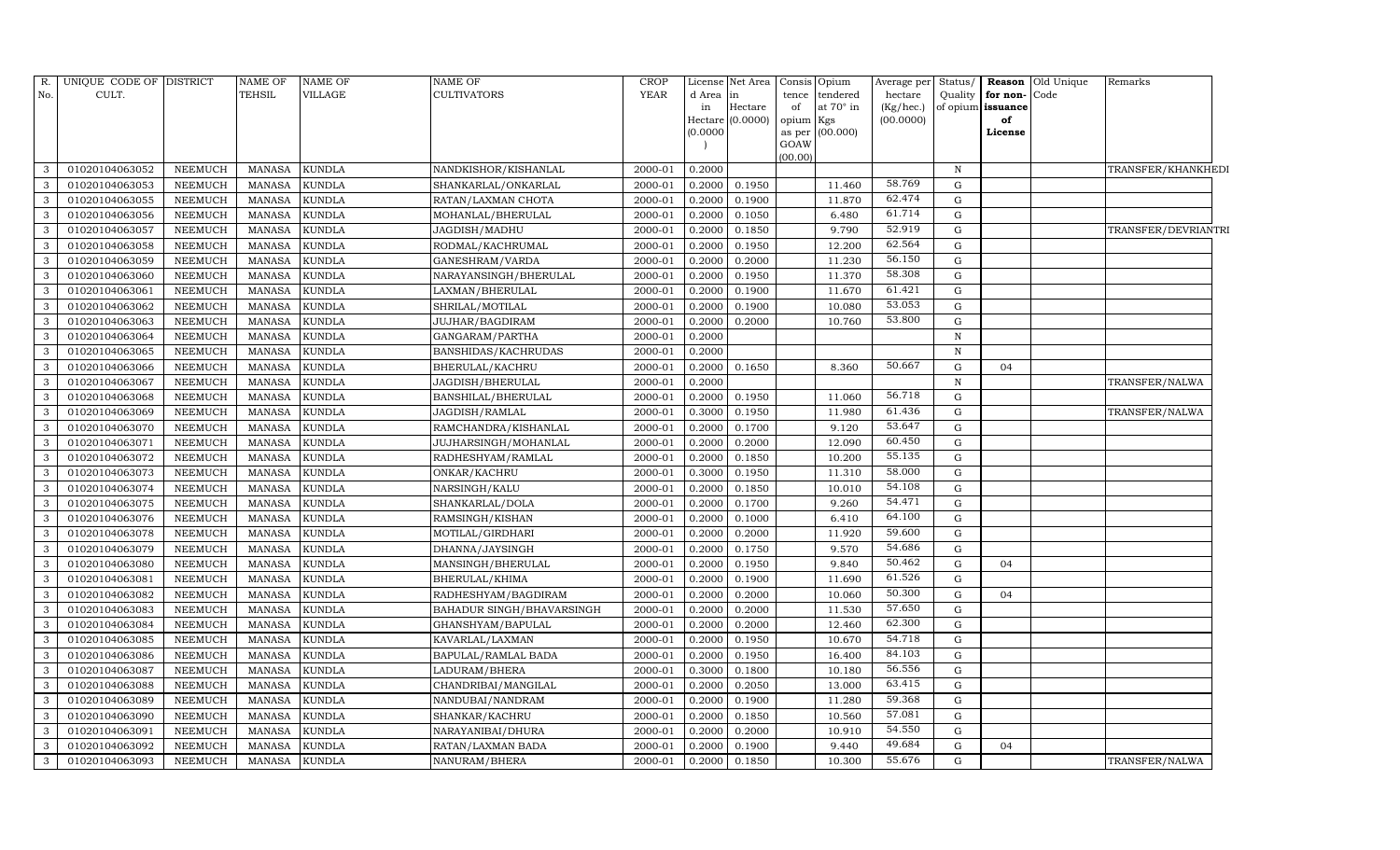| R.                      | UNIQUE CODE OF DISTRICT |                | <b>NAME OF</b> | <b>NAME OF</b>   | NAME OF                 | CROP        |          | License Net Area Consis Opium |           |                 | Average per |             |                   | Status/ <b>Reason</b> Old Unique | Remarks                      |  |
|-------------------------|-------------------------|----------------|----------------|------------------|-------------------------|-------------|----------|-------------------------------|-----------|-----------------|-------------|-------------|-------------------|----------------------------------|------------------------------|--|
| No.                     | CULT.                   |                | TEHSIL         | <b>VILLAGE</b>   | CULTIVATORS             | YEAR        | d Area   | in                            | tence     | tendered        | hectare     | Quality     | for non-Code      |                                  |                              |  |
|                         |                         |                |                |                  |                         |             | in       | Hectare                       | of        | at 70° in       | (Kg/hec.)   |             | of opium issuance |                                  |                              |  |
|                         |                         |                |                |                  |                         |             | (0.0000) | Hectare $(0.0000)$            | opium Kgs | as per (00.000) | (00.0000)   |             | of<br>License     |                                  |                              |  |
|                         |                         |                |                |                  |                         |             |          |                               | GOAW      |                 |             |             |                   |                                  |                              |  |
|                         |                         |                |                |                  |                         |             |          |                               | (00.00)   |                 |             |             |                   |                                  |                              |  |
| 3                       | 01020104063094          | <b>NEEMUCH</b> | <b>MANASA</b>  | <b>KUNDLA</b>    | MATHRALAL/AMRA          | 2000-01     | 0.2000   | 0.2050                        |           | 12.030          | 58.683      | G           |                   |                                  | TRANSFER/SAMIYA              |  |
| $\mathbf{3}$            | 01020104063095          | <b>NEEMUCH</b> | <b>MANASA</b>  | KUNDLA           | DOLA/NANURAM            | 2000-01     | 0.2000   | 0.1650                        |           | 9.180           | 55.636      | G           |                   |                                  |                              |  |
| 3                       | 01020104063096          | <b>NEEMUCH</b> | <b>MANASA</b>  | <b>KUNDLA</b>    | BHERULAL/KISHANLAL BADA | 2000-01     | 0.2000   | 0.1800                        |           | 10.300          | 57.222      | G           |                   |                                  |                              |  |
| $\mathbf{3}$            | 01020104063098          | <b>NEEMUCH</b> | <b>MANASA</b>  | <b>KUNDLA</b>    | BHERUSINGH/JAYSINGH     | 2000-01     | 0.2000   | 0.1950                        |           | 12.670          | 64.974      | G           |                   |                                  |                              |  |
| $\mathbf{3}$            | 01020104063099          | <b>NEEMUCH</b> | <b>MANASA</b>  | KUNDLA           | HUDDIBAI/UDAYRAM        | 2000-01     | 0.2000   | 0.1950                        |           | 11.190          | 57.385      | G           |                   |                                  |                              |  |
| $\overline{3}$          | 01020104063101          | <b>NEEMUCH</b> | <b>MANASA</b>  | <b>KUNDLA</b>    | <b>BHONA/KALU</b>       | 2000-01     | 0.2000   | 0.1950                        |           | 10.640          | 54.564      | G           |                   |                                  |                              |  |
| $\mathbf{3}$            | 01020104063103          | <b>NEEMUCH</b> | <b>MANASA</b>  | KUNDLA           | MADHU/NANDA             | 2000-01     | 0.2000   | 0.1850                        |           | 10.450          | 56.486      | G           |                   |                                  |                              |  |
| $\overline{3}$          | 01020104063104          | <b>NEEMUCH</b> | <b>MANASA</b>  | KUNDLA           | MANGILAL/KUKA           | 2000-01     | 0.2000   | 0.1850                        |           | 10.350          | 55.946      | G           |                   |                                  |                              |  |
| $\mathbf{3}$            | 01020104063105          | <b>NEEMUCH</b> | <b>MANASA</b>  | <b>KUNDLA</b>    | NANDLAL/BHERAJI         | 2000-01     | 0.2000   | 0.1900                        |           | 7.550           | 39.737      | G           | 04                |                                  |                              |  |
| $\mathbf{3}$            | 01020104063106          | <b>NEEMUCH</b> | <b>MANASA</b>  | <b>KUNDLA</b>    | JUJHAR/VARDA            | 2000-01     | 0.2000   | 0.2000                        |           | 12.370          | 61.850      | G           |                   |                                  |                              |  |
| $\mathbf{3}$            | 01020104063107          | <b>NEEMUCH</b> | <b>MANASA</b>  | <b>KUNDLA</b>    | RODSINGH/BHAVARLAL      | 2000-01     | 0.2000   | 0.1900                        |           | 10.760          | 56.632      | G           |                   |                                  |                              |  |
| $\mathbf{3}$            | 01020104063108          | NEEMUCH        | <b>MANASA</b>  | KUNDLA           | BAPULAL/KACHRU BADA     | 2000-01     | 0.2000   | 0.2050                        |           | 9.240           | 45.073      | G           | 04                |                                  |                              |  |
| 3                       | 01020104063109          | NEEMUCH        | <b>MANASA</b>  | KUNDLA           | MOHANLAL/KISHANLAL      | 2000-01     | 0.2000   | 0.1750                        |           | 11.000          | 62.857      | G           |                   |                                  |                              |  |
| $\mathbf{3}$            | 01020104063110          | NEEMUCH        | <b>MANASA</b>  | <b>KUNDLA</b>    | NANDA/PARTHA            | 2000-01     | 0.2000   |                               |           |                 |             | $\mathbf N$ |                   |                                  |                              |  |
| $\mathbf{3}$            | 01020104063111          | NEEMUCH        | <b>MANASA</b>  | KUNDLA           | BHULIBAI/RUPA           | 2000-01     | 0.2000   | 0.2000                        |           | 12.350          | 61.750      | G           |                   |                                  |                              |  |
| 3                       | 01020104063112          | <b>NEEMUCH</b> | <b>MANASA</b>  | KUNDLA           | OMPRAKASH/NATHIBAI      | 2000-01     | 0.2000   | 0.1950                        |           | 11.790          | 60.462      | G           |                   |                                  |                              |  |
| $\mathbf{3}$            | 01020104063114          | <b>NEEMUCH</b> | <b>MANASA</b>  | <b>KUNDLA</b>    | AJIT KUMAR/SHANKARLAL   | 2000-01     | 0.2000   | 0.1850                        |           | 11.230          | 60.703      | G           |                   |                                  |                              |  |
| $\mathbf{3}$            | 01020104063116          | NEEMUCH        | <b>MANASA</b>  | KUNDLA           | BHERU/KISHAN/CHOTA      | 2000-01     | 0.2000   | 0.1950                        |           | 9.940           | 50.974      | G           | 04                |                                  |                              |  |
| $\mathbf{3}$            | 01020104063117          | <b>NEEMUCH</b> | <b>MANASA</b>  | KUNDLA           | KACHRU/BHERA            | 2000-01     | 0.2000   |                               |           |                 |             | $\mathbf N$ |                   |                                  |                              |  |
| $\mathbf{3}$            | 01020104063118          | <b>NEEMUCH</b> | <b>MANASA</b>  | KUNDLA           | KAVERIBAI/MANGILAL      | 2000-01     | 0.2000   | 0.1950                        |           | 10.990          | 56.359      | G           |                   |                                  |                              |  |
| $\overline{\mathbf{3}}$ | 01020104063120          | <b>NEEMUCH</b> | <b>MANASA</b>  | KUNDLA           | BHAVARIBAI/BAGDU        | 2000-01     | 0.2000   | 0.0900                        |           | 4.450           | 49.444      | G           | 04                |                                  |                              |  |
| 3                       | 01020104063121          | <b>NEEMUCH</b> | <b>MANASA</b>  | <b>KUNDLA</b>    | BAPULAL/RAMLAL CHOTA'   | 2000-01     | 0.2000   | 0.2000                        |           | 11.550          | 57.750      | G           |                   |                                  |                              |  |
| $\mathbf{3}$            | 01020104063122          | <b>NEEMUCH</b> | <b>MANASA</b>  | KUNDLA           | MANGILAL/KARU           | 2000-01     | 0.2000   | 0.1900                        |           | 10.430          | 54.895      | G           |                   |                                  |                              |  |
| 3                       | 01020104063123          | <b>NEEMUCH</b> | <b>MANASA</b>  | KUNDLA           | MANGILAL/PYARA          | 2000-01     | 0.2000   | 0.2050                        |           | 15.610          | 76.146      | G           |                   |                                  |                              |  |
| $\mathbf{3}$            | 01020104063124          | <b>NEEMUCH</b> | <b>MANASA</b>  | <b>KUNDLA</b>    | SITABAI/PURA            | 2000-01     | 0.2000   | 0.1900                        |           | 10.630          | 55.947      | G           |                   |                                  |                              |  |
| $\overline{3}$          | 01020104063016          | <b>NEEMUCH</b> | <b>MANASA</b>  | KUNDLA           | GANGARAM/GOPAL          | 2000-01     | 0.2000   | 0.1950                        |           | 12.110          | 62.103      | G           |                   |                                  |                              |  |
| 3                       | 01020104063035          | <b>NEEMUCH</b> | <b>MANASA</b>  | KUNDLA           | PYARIBAI/BAPULAL        | 2000-01     | 0.2000   | 0.1950                        |           | 10.530          | 54.000      | G           |                   |                                  |                              |  |
| $\mathbf{3}$            | 01020104063126          | <b>NEEMUCH</b> | <b>MANASA</b>  | KUNDLA           | RADHESYAM/NARAYAN DANGI | 2000-01     | 0.2000   | 0.1900                        |           | 11.650          | 61.316      | G           |                   |                                  |                              |  |
| $\overline{3}$          | 01020104063127          | <b>NEEMUCH</b> | <b>MANASA</b>  | KUNDLA           | PARBHULAL/ LAXMAN       | 2000-01     | 0.2000   | 0.1900                        |           | 10.020          | 52.737      | G           |                   | 01020104090001                   |                              |  |
| $\overline{3}$          | 01020104063128          | <b>NEEMUCH</b> | <b>MANASA</b>  | KUNDLA           | MANGILAL/MADHULAL       | 2000-01     | 0.2000   | 0.0950                        |           | 5.380           | 56.632      | G           |                   | 01020104090012                   |                              |  |
| $\mathbf{3}$            | 01020104063129          | <b>NEEMUCH</b> | <b>MANASA</b>  | <b>KUNDLA</b>    | KARULAL/KANWARLAL       | 2000-01     | 0.2000   | 0.0800                        |           | 4.630           | 57.875      | G           |                   | 01020104090025                   |                              |  |
| $\mathbf{3}$            | 01020104063130          | <b>NEEMUCH</b> | <b>MANASA</b>  | KUNDLA           | HIRALAL/LADURAM         | 2000-01     | 0.2000   | 0.2000                        |           | 10.790          | 53.950      | G           |                   |                                  |                              |  |
| $\mathbf{3}$            | 01020104063131          | <b>NEEMUCH</b> | <b>MANASA</b>  | <b>KUNDLA</b>    | RAJARAM/BHERA DANGI     | 2000-01     | 0.2000   | 0.1850                        |           | 11.370          | 61.459      | G           |                   |                                  |                              |  |
| $\mathbf{3}$            | 01020104063132          | NEEMUCH        | <b>MANASA</b>  | KUNDLA           | MANGILAL/VISHRAM        | $2000 - 01$ | 0.2000   |                               |           |                 |             | $\mathbf N$ |                   |                                  | TRANSFER/BORKHEDI CHARAN MDS |  |
| $\mathbf{3}$            | 01020104063133          | NEEMUCH        | <b>MANASA</b>  | <b>KUNDLA</b>    | RAMLAL/DEVKISHAN        | 2000-01     | 0.2000   |                               |           |                 |             | $\mathbf N$ |                   |                                  | TRANSFER/NAPAKHEDA MDS       |  |
| $\mathbf{3}$            | 01020104063134          | <b>NEEMUCH</b> | <b>MANASA</b>  | <b>KUNDLA</b>    | RAMLAL/MANGILAL         | 2000-01     | 0.2000   |                               |           |                 |             | $\mathbf N$ |                   |                                  |                              |  |
| $\overline{1}$          | 01020104006001          | NEEMUCH        | <b>MANASA</b>  | KUNDALIYA        | BHANWARLAL/NANDLAL      | 2000-01     | 0.2000   | 0.2050                        |           | 11.730          | 57.220      | G           |                   |                                  |                              |  |
| $\overline{1}$          | 01020104006002          | <b>NEEMUCH</b> | <b>MANASA</b>  | KUNDALIYA        | SUKHI BAI/ AMARA        | 2000-01     | 0.2000   |                               |           |                 |             | N           |                   |                                  | NAME CHANGE                  |  |
| -1                      | 01020104006003          | <b>NEEMUCH</b> | <b>MANASA</b>  | <b>KUNDALIYA</b> | PRITHVIRAJ/PYARA        | 2000-01     | 0.2000   | 0.1950                        |           | 11.020          | 56.513      | G           |                   |                                  |                              |  |
| $\overline{1}$          | 01020104006004          | NEEMUCH        |                | MANASA KUNDALIYA | MANGILAL/NANDA          | 2000-01     | 0.2000   | 0.1950                        |           | 12.620          | 64.718      | G           |                   |                                  |                              |  |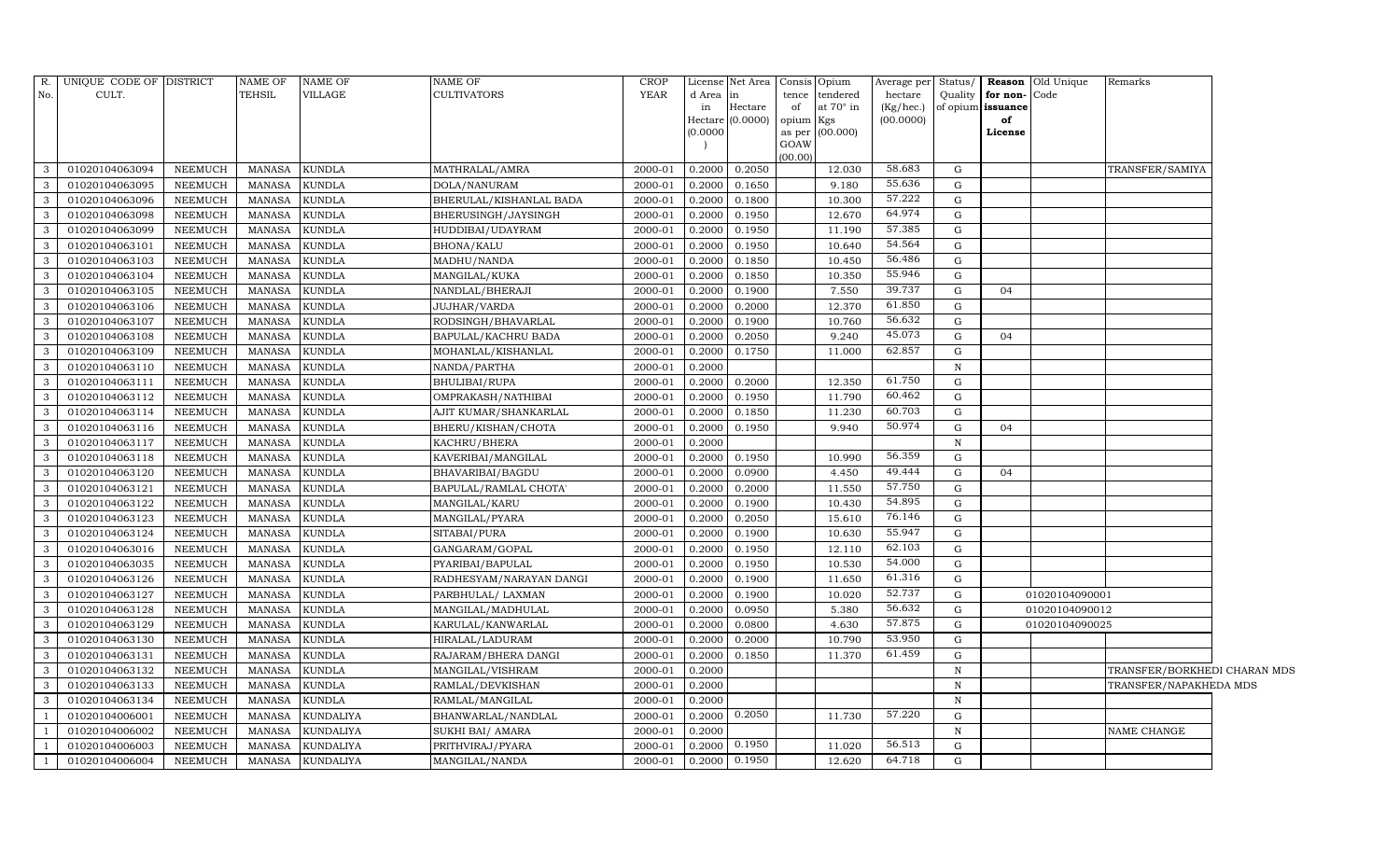| R.  | UNIQUE CODE OF DISTRICT |                | <b>NAME OF</b> | <b>NAME OF</b>   | NAME OF                     | <b>CROP</b> |          | License Net Area Consis Opium |           |                  | Average per Status/ |              |                   | <b>Reason</b> Old Unique | Remarks             |  |
|-----|-------------------------|----------------|----------------|------------------|-----------------------------|-------------|----------|-------------------------------|-----------|------------------|---------------------|--------------|-------------------|--------------------------|---------------------|--|
| No. | CULT.                   |                | TEHSIL         | VILLAGE          | <b>CULTIVATORS</b>          | <b>YEAR</b> | d Area   | in                            | tence     | tendered         | hectare             | Quality      | for non-Code      |                          |                     |  |
|     |                         |                |                |                  |                             |             | in       | Hectare                       | of        | at $70^\circ$ in | (Kg/hec.)           |              | of opium issuance |                          |                     |  |
|     |                         |                |                |                  |                             |             |          | Hectare (0.0000)              | opium Kgs |                  | (00.0000)           |              | of                |                          |                     |  |
|     |                         |                |                |                  |                             |             | (0.0000) |                               | GOAW      | as per (00.000)  |                     |              | License           |                          |                     |  |
|     |                         |                |                |                  |                             |             |          |                               | (00.00)   |                  |                     |              |                   |                          |                     |  |
|     | 01020104006006          | <b>NEEMUCH</b> | <b>MANASA</b>  | <b>KUNDALIYA</b> | SURESHCHANDRA/YAMUNASHANKAI | 2000-01     | 0.2000   |                               |           |                  |                     | $\mathbf{F}$ |                   |                          | TRANSFER/ KHEDAMEDI |  |
|     | 01020104006007          | NEEMUCH        | <b>MANASA</b>  | <b>KUNDALIYA</b> | MANGILAL/RUPA               | 2000-01     | 0.2000   | 0.1950                        |           | 9.610            | 49.282              | G            | 04                |                          |                     |  |
|     | 01020104006008          | <b>NEEMUCH</b> | <b>MANASA</b>  | <b>KUNDALIYA</b> | BHERULAL/KUKA               | 2000-01     | 0.2000   |                               |           |                  |                     | N            |                   |                          |                     |  |
|     | 01020104006009          | <b>NEEMUCH</b> | <b>MANASA</b>  | <b>KUNDALIYA</b> | CHHAGANLAL/PYARCHANDRA      | 2000-01     | 0.2000   | 0.1900                        |           | 10.190           | 53.632              | G            |                   |                          |                     |  |
|     | 01020104006010          | <b>NEEMUCH</b> | <b>MANASA</b>  | <b>KUNDALIYA</b> | DHAPUBAI/BHAGWAN            | 2000-01     | 0.2000   | 0.1900                        |           | 10.360           | 54.526              | G            |                   |                          |                     |  |
|     | 01020104006011          | <b>NEEMUCH</b> | <b>MANASA</b>  | <b>KUNDALIYA</b> | KESHURAM/MOTI               | 2000-01     | 0.2000   | 0.2000                        |           | 11.240           | 56.200              | G            |                   |                          |                     |  |
|     | 01020104006012          | NEEMUCH        | <b>MANASA</b>  | KUNDALIYA        | KANWARLAL/RUPA              | 2000-01     | 0.2000   |                               |           |                  |                     | $\mathbf N$  |                   |                          |                     |  |
|     | 01020104006013          | <b>NEEMUCH</b> | <b>MANASA</b>  | <b>KUNDALIYA</b> | PURNASHANKAR/MADHOLAL       | 2000-01     | 0.2000   | 0.1950                        |           | 11.290           | 57.897              | G            |                   |                          |                     |  |
|     | 01020104006014          | <b>NEEMUCH</b> | <b>MANASA</b>  | KUNDALIYA        | MANGILAL/MOTI               | 2000-01     | 0.2000   |                               |           |                  |                     | $\mathbf N$  |                   |                          |                     |  |
|     | 01020104006015          | NEEMUCH        | <b>MANASA</b>  | KUNDALIYA        | PANNALAL/RUPA               | 2000-01     | 0.2000   | 0.2000                        |           | 10.570           | 52.850              | G            |                   |                          |                     |  |
|     | 01020104006016          | NEEMUCH        | <b>MANASA</b>  | KUNDALIYA        | RAMESHCHANDRA/NATHULAL      | 2000-01     | 0.2000   | 0.1900                        |           | 12.040           | 63.368              | G            |                   |                          |                     |  |
|     | 01020104022001          | <b>NEEMUCH</b> | <b>MANASA</b>  | KULTHANA BUJURG  | BHANWARLAL/HAJARILAL        | 2000-01     | 0.2000   | 0.1850                        |           | 10.620           | 57.405              | G            |                   |                          |                     |  |
|     | 01020104022002          | NEEMUCH        | <b>MANASA</b>  | KULTHANA BUJURG  | SHRILAL/HAJARILAL           | 2000-01     | 0.2000   |                               |           |                  |                     | F            |                   |                          |                     |  |
|     | 01020104022003          | <b>NEEMUCH</b> | <b>MANASA</b>  | KULTHANA BUJURG  | NANALAL/BHERULAL            | 2000-01     | 0.2000   | 0.1600                        |           | 9.480            | 59.250              | G            |                   |                          |                     |  |
|     | 01020104022004          | NEEMUCH        | <b>MANASA</b>  | KULTHANA BUJURG  | KAMLIBAI/GHISALAL           | 2000-01     | 0.2000   | 0.1950                        |           | 12.040           | 61.744              | G            |                   |                          |                     |  |
|     | 01020104022005          | <b>NEEMUCH</b> | <b>MANASA</b>  | KULTHANA BUJURG  | MODIRAM/BHERULAL            | 2000-01     | 0.2000   | 0.1850                        |           | 12.600           | 68.108              | G            |                   |                          |                     |  |
|     | 01020104022006          | NEEMUCH        | <b>MANASA</b>  | KULTHANA BUJURG  | BANSHILAL/AMARCHAND         | 2000-01     | 0.2000   | 0.1950                        |           | 11.620           | 59.590              | ${\rm G}$    |                   |                          |                     |  |
|     | 01020104022007          | NEEMUCH        | <b>MANASA</b>  | KULTHANA BUJURG  | MATAHRALAL/ SHOLA           | 2000-01     | 0.2000   | 0.2000                        |           | 11.980           | 59.900              | G            |                   |                          |                     |  |
|     | 01020104022008          | NEEMUCH        | <b>MANASA</b>  | KULTHANA BUJURG  | SHANKARLAL/MYACHAND         | 2000-01     | 0.2000   | 0.1750                        |           | 11.160           | 63.771              | G            |                   |                          |                     |  |
|     | 01020104022009          | NEEMUCH        | <b>MANASA</b>  | KULTHANA BUJURG  | MANGILAL/HAJARILAL          | 2000-01     | 0.2000   | 0.1800                        |           | 9.450            | 52.500              | G            |                   |                          |                     |  |
|     | 01020104022010          | NEEMUCH        | <b>MANASA</b>  | KULTHANA BUJURG  | KANHAIYALAL/JAIRAM          | 2000-01     | 0.2000   | 0.2000                        |           | 12.120           | 60.600              | G            |                   |                          |                     |  |
|     | 01020104022011          | NEEMUCH        | <b>MANASA</b>  | KULTHANA BUJURG  | CHHAGANIBAI/NANDLAL         | 2000-01     | 0.2000   | 0.1950                        |           | 12.200           | 62.564              | G            |                   |                          |                     |  |
|     | 01020104022012          | NEEMUCH        | <b>MANASA</b>  | KULTHANA BUJURG  | MOTILAL/JAIRAM              | 2000-01     | 0.2000   | 0.2000                        |           | 10.860           | 54.300              | G            |                   |                          |                     |  |
|     | 01020104022013          | NEEMUCH        | <b>MANASA</b>  | KULTHANA BUJURG  | GEETALAL/HARISHCHAND        | 2000-01     | 0.2000   | 0.1950                        |           | 9.810            | 50.308              | G            | 04                |                          |                     |  |
|     | 01020104022015          | NEEMUCH        | <b>MANASA</b>  | KULTHANA BUJURG  | GHISALAL/PYARCHANDRA        | 2000-01     | 0.2000   | 0.1750                        |           | 10.370           | 59.257              | G            |                   |                          |                     |  |
|     | 01020104022016          | NEEMUCH        | <b>MANASA</b>  | KULTHANA BUJURG  | KISHANLAL/NARAYAN           | 2000-01     | 0.2000   | 0.1950                        |           | 10.580           | 54.256              | G            |                   |                          |                     |  |
|     | 01020104022017          | <b>NEEMUCH</b> | <b>MANASA</b>  | KULTHANA BUJURG  | RAMESHCHANDRA/PRITHVIRAJ    | 2000-01     | 0.2000   | 0.1900                        |           | 12.800           | 67.368              | G            |                   |                          |                     |  |
|     | 01020104022018          | NEEMUCH        | <b>MANASA</b>  | KULTHANA BUJURG  | PARMANAND/ PYARCHAND        | 2000-01     | 0.2000   | 0.1950                        |           | 11.240           | 57.641              | G            |                   |                          |                     |  |
|     | 01020104022019          | NEEMUCH        | <b>MANASA</b>  | KULTHANA BUJURG  | NANDLAL/JAYRAM              | 2000-01     | 0.2000   | 0.1800                        |           | 10.110           | 56.167              | G            |                   |                          |                     |  |
|     | 01020104022020          | NEEMUCH        | <b>MANASA</b>  | KULTHANA BUJURG  | NARAYAN/NANALAL             | 2000-01     | 0.2000   | 0.1250                        |           | 6.850            | 54.800              | G            |                   |                          |                     |  |
|     | 01020104022021          | <b>NEEMUCH</b> | <b>MANASA</b>  | KULTHANA BUJURG  | RAMPRASAD/GOBARJI           | 2000-01     | 0.2000   |                               |           |                  |                     | F            |                   |                          |                     |  |
|     | 01020104022022          | NEEMUCH        | <b>MANASA</b>  | KULTHANA BUJURG  | KASAMKHAN/FAKIRMO.          | 2000-01     | 0.2000   | 0.1950                        |           | 11.290           | 57.897              | G            |                   |                          |                     |  |
| 3   | 01020104094002          | <b>NEEMUCH</b> | <b>MANASA</b>  | KHUSHALPURA      | SAMADBAI/KISHNA             | 2000-01     | 0.2000   |                               |           |                  |                     | $\mathbf N$  |                   |                          |                     |  |
| 3   | 01020104094003          | NEEMUCH        | <b>MANASA</b>  | KHUSHALPURA      | BHAVARLAL/AMRA              | 2000-01     | 0.2000   | 0.2000                        |           | 12.730           | 63.650              | G            |                   |                          |                     |  |
| 3   | 01020104094004          | <b>NEEMUCH</b> | <b>MANASA</b>  | KHUSHALPURA      | MANGILAL/BHERA              | 2000-01     | 0.2000   | 0.0950                        |           | 5.710            | 60.105              | G            |                   |                          |                     |  |
| 3   | 01020104094005          | NEEMUCH        | <b>MANASA</b>  | KHUSHALPURA      | AMRATRAM/BHAVARLAL          | 2000-01     | 0.2000   | 0.1900                        |           | 9.280            | 48.842              | G            | 04                |                          |                     |  |
| 3   | 01020104094006          | NEEMUCH        | <b>MANASA</b>  | KHUSHALPURA      | RAMCHANDRA/RAMLAL           | 2000-01     | 0.2000   | 0.1200                        |           | 6.440            | 53.667              | G            |                   |                          |                     |  |
| 3   | 01020104094007          | <b>NEEMUCH</b> | <b>MANASA</b>  | KHUSHALPURA      | KANHYALAL/BHOLA             | 2000-01     | 0.2000   |                               |           |                  |                     | N            |                   |                          |                     |  |
| 3   | 01020104094009          | NEEMUCH        | <b>MANASA</b>  | KHUSHALPURA      | GANGARAM/DEVILAL            | 2000-01     | 0.2000   | 0.1400                        |           | 7.840            | 56.000              | G            |                   |                          |                     |  |
| 3   | 01020104094010          | NEEMUCH        | MANASA         | KHUSHALPURA      | RAMLAL/NANURAM              | 2000-01     | 0.2000   | 0.1150                        |           | 6.460            | 56.174              | G            |                   |                          |                     |  |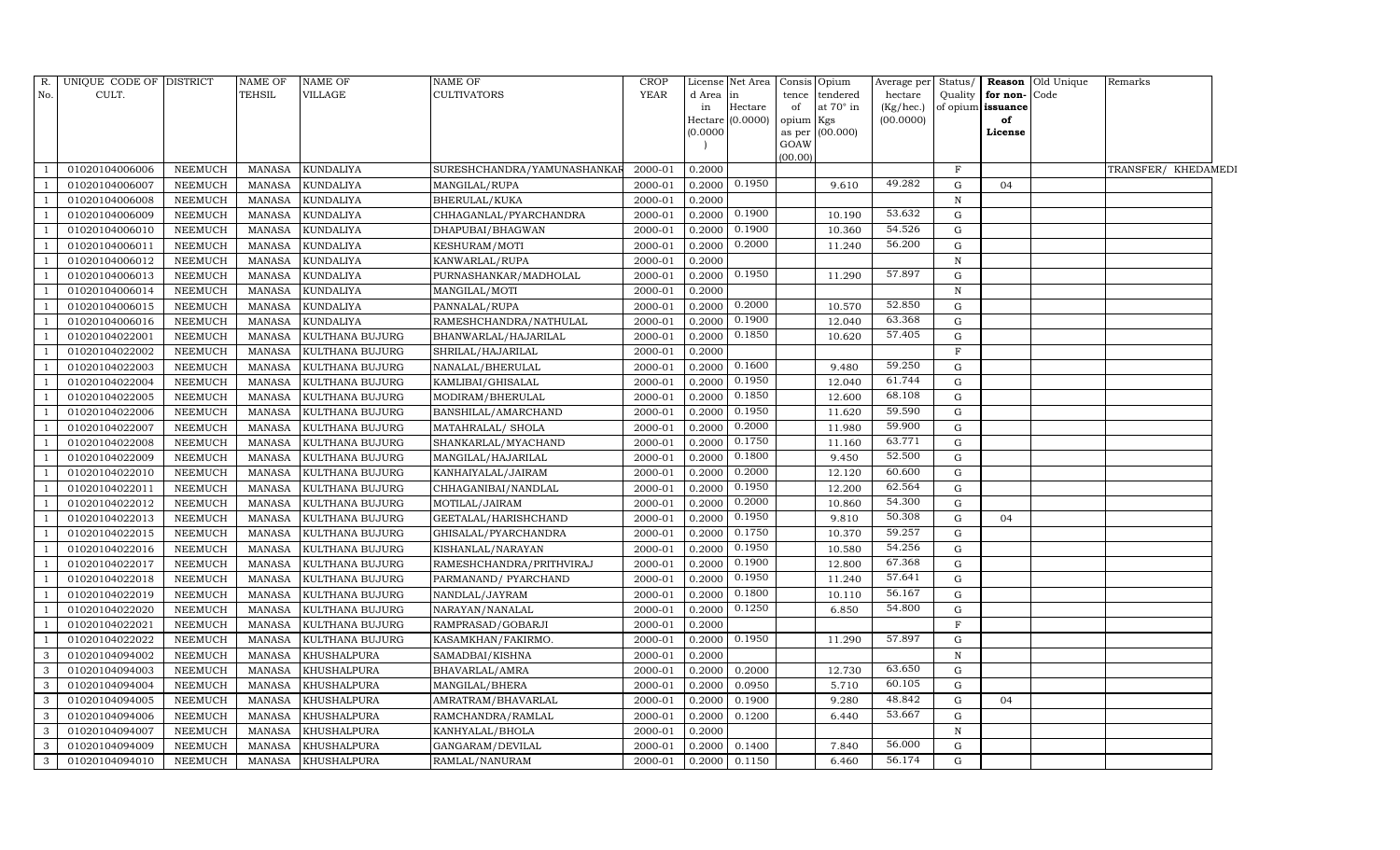| R.  | UNIQUE CODE OF DISTRICT |                | <b>NAME OF</b> | <b>NAME OF</b>   | <b>NAME OF</b>         | CROP        |          | License Net Area | Consis         | Opium     | Average per |              |                      | Status/ Reason Old Unique | Remarks                  |
|-----|-------------------------|----------------|----------------|------------------|------------------------|-------------|----------|------------------|----------------|-----------|-------------|--------------|----------------------|---------------------------|--------------------------|
| No. | CULT.                   |                | <b>TEHSIL</b>  | VILLAGE          | <b>CULTIVATORS</b>     | <b>YEAR</b> | d Area   | lin              | tence          | tendered  | hectare     |              | Quality for non-Code |                           |                          |
|     |                         |                |                |                  |                        |             | in       | Hectare          | of             | at 70° in | (Kg/hec.)   |              | of opium issuance    |                           |                          |
|     |                         |                |                |                  |                        |             | (0.0000) | Hectare (0.0000) | opium          | Kgs       | (00.0000)   |              | of                   |                           |                          |
|     |                         |                |                |                  |                        |             |          |                  | as per<br>GOAW | (00.000)  |             |              | License              |                           |                          |
|     |                         |                |                |                  |                        |             |          |                  | (00.00)        |           |             |              |                      |                           |                          |
| 3   | 01020104094012          | NEEMUCH        | MANASA         | KHUSHALPURA      | MANSINGH/RAJARAM       | 2000-01     | 0.2000   |                  |                |           |             | N            |                      |                           |                          |
| 3   | 01020104094013          | NEEMUCH        | <b>MANASA</b>  | KHUSHALPURA      | SHANKARLAL/GOPAL       | 2000-01     | 0.2000   | 0.1400           |                | 7.950     | 56.786      | G            |                      |                           |                          |
| 3   | 01020104094014          | <b>NEEMUCH</b> | <b>MANASA</b>  | KHUSHALPURA      | MANGILAL/NATHU         | 2000-01     | 0.2000   | 0.1850           |                | 9.920     | 53.622      | G            |                      |                           |                          |
| 3   | 01020104094015          | NEEMUCH        | MANASA         | KHUSHALPURA      | DALU/AMRA              | 2000-01     | 0.2000   | 0.2050           |                | 12.430    | 60.634      | G            |                      |                           |                          |
| 3   | 01020104094016          | NEEMUCH        | <b>MANASA</b>  | KHUSHALPURA      | RUKMANIBAI/BHAGATRAM   | 2000-01     | 0.2000   | 0.1850           |                | 9.450     | 51.081      | ${\rm G}$    | 04                   |                           | ISSUED ON 2003-04        |
|     | 01020104094017          | <b>NEEMUCH</b> | <b>MANASA</b>  | KHUSHALPURA      | RADHABAI/KANIRAM       | 2000-01     | 0.2000   |                  |                |           |             | $\, {\rm N}$ |                      |                           |                          |
| 3   | 01020104094019          | NEEMUCH        | <b>MANASA</b>  | KHUSHALPURA      | RAJARAM/RAMLAL         | 2000-01     | 0.2000   |                  |                |           |             | N            |                      |                           |                          |
| 3   | 01020104094020          | <b>NEEMUCH</b> | <b>MANASA</b>  | KHUSHALPURA      | DEVILAL/RUGHNATH       | 2000-01     | 0.2000   | 0.1350           |                | 6.790     | 50.296      | G            | 04                   |                           |                          |
| 3   | 01020104094021          | NEEMUCH        | <b>MANASA</b>  | KHUSHALPURA      | SEVARAM/BHUVANA        | 2000-01     | 0.2000   | 0.1400           |                | 7.380     | 52.714      | $\mathbf G$  |                      |                           |                          |
|     | 01020104094022          | NEEMUCH        | <b>MANASA</b>  | KHUSHALPURA      | GANGABAI/SITARAM       | 2000-01     | 0.2000   |                  |                |           |             | $\, {\rm N}$ |                      |                           |                          |
| 3   | 01020104094023          | <b>NEEMUCH</b> | <b>MANASA</b>  | KHUSHALPURA      | HULASIBAI/BHERA        | 2000-01     | 0.2000   |                  |                |           |             | $\, {\rm N}$ |                      |                           |                          |
| 3   | 01020104094024          | NEEMUCH        | <b>MANASA</b>  | KHUSHALPURA      | GITABAI/BHAGATRAM      | 2000-01     | 0.2000   | 0.1450           |                | 2.670     | 18.414      | G            | 04                   |                           |                          |
| 3   | 01020104094025          | <b>NEEMUCH</b> | <b>MANASA</b>  | KHUSHALPURA      | GATTUBAI/KISHANLAL     | 2000-01     | 0.2000   |                  |                |           |             | $\, {\rm N}$ |                      |                           | TRANSFER/PARDAN-II       |
| 3   | 01020104094026          | <b>NEEMUCH</b> | <b>MANASA</b>  | KHUSHALPURA      | PRABHU/GOPAL           | 2000-01     | 0.2000   | 0.1150           |                | 6.100     | 53.043      | G            |                      |                           |                          |
| 3   | 01020104094027          | <b>NEEMUCH</b> | <b>MANASA</b>  | KHUSHALPURA      | BABULAL/MANGUDAS       | 2000-01     | 0.2000   | 0.1700           |                | 9.040     | 53.176      | G            |                      |                           |                          |
| 3   | 01020104094028          | NEEMUCH        | <b>MANASA</b>  | KHUSHALPURA      | CHATARBHUJ/BHUVANA     | 2000-01     | 0.2000   | 0.2000           |                | 12.060    | 60.300      | G            |                      |                           |                          |
| 3   | 01020104094029          | <b>NEEMUCH</b> | <b>MANASA</b>  | KHUSHALPURA      | RAMLAL/DHURA           | 2000-01     | 0.2000   | 0.1800           |                | 5.330     | 29.611      | G            | 04                   | 1020104065033             |                          |
| 3   | 01020104094030          | NEEMUCH        | <b>MANASA</b>  | KHUSHALPURA      | BANSHILAL/KALUJI       | 2000-01     | 0.2000   | 0.1900           |                | 9.120     | 48.000      | ${\rm G}$    | 04                   | 1020104065040             |                          |
| 3   | 01020104081004          | <b>NEEMUCH</b> | <b>MANASA</b>  | <b>KHETPALIA</b> | KESHRIMAL/DHANRAJ      | 2000-01     | 0.2000   | 0.0800           |                | 5.370     | 67.125      | G            |                      |                           |                          |
| 3   | 01020104081005          | <b>NEEMUCH</b> | <b>MANASA</b>  | <b>KHETPALIA</b> | KACHRULAL/BHUVANA      | 2000-01     | 0.2000   |                  |                |           |             | $\mathbf N$  |                      |                           |                          |
|     | 01020104081006          | <b>NEEMUCH</b> | <b>MANASA</b>  | <b>KHETPALIA</b> | BAPULAL/UDA            | 2000-01     | 0.2000   |                  |                |           |             | $\, {\rm N}$ |                      |                           |                          |
| 3   | 01020104081009          | <b>NEEMUCH</b> | <b>MANASA</b>  | <b>KHETPALIA</b> | LALSINGH/PANNALAL      | 2000-01     | 0.2000   | 0.1850           |                | 10.390    | 56.162      | G            |                      |                           |                          |
| 3   | 01020104081011          | <b>NEEMUCH</b> | <b>MANASA</b>  | <b>KHETPALIA</b> | RANGLAL/KACHRU         | 2000-01     | 0.2000   | 0.0650           |                | 4.390     | 67.538      | G            |                      |                           |                          |
| 3   | 01020104081012          | <b>NEEMUCH</b> | <b>MANASA</b>  | <b>KHETPALIA</b> | MOHANLAL/RAMLAL        | 2000-01     | 0.2000   |                  |                |           |             | $\, {\rm N}$ |                      |                           |                          |
|     | 01020104081014          | <b>NEEMUCH</b> | <b>MANASA</b>  | <b>KHETPALIA</b> | PURALAL/GULAB          | 2000-01     | 0.2000   |                  |                |           |             | $\, {\rm N}$ |                      |                           |                          |
| 3   | 01020104081015          | NEEMUCH        | <b>MANASA</b>  | <b>KHETPALIA</b> | RAMPRASAD/DEVILAL      | 2000-01     |          | 0.2000 0.2000    |                | 12.920    | 64.600      | G            |                      |                           |                          |
| 3   | 01020104081017          | <b>NEEMUCH</b> | <b>MANASA</b>  | <b>KHETPALIA</b> | SHAMBHULAL/SEVA        | 2000-01     | 0.2000   | 0.2000           |                | 10.560    | 52.800      | G            |                      |                           |                          |
| 3   | 01020104081024          | <b>NEEMUCH</b> | <b>MANASA</b>  | <b>KHETPALIA</b> | PANNALAL/RATANLAL      | 2000-01     | 0.2000   |                  |                |           |             | $\, {\rm N}$ |                      |                           |                          |
| 3   | 01020104081027          | <b>NEEMUCH</b> | <b>MANASA</b>  | <b>KHETPALIA</b> | BHANVARLAL/RAMLAL      | 2000-01     | 0.2000   |                  |                |           |             | $\, {\rm N}$ |                      |                           |                          |
| 3   | 01020104081031          | <b>NEEMUCH</b> | <b>MANASA</b>  | <b>KHETPALIA</b> | KARULAL/BHAVARLAL      | 2000-01     | 0.2000   |                  |                |           |             | $\mathbb N$  |                      |                           |                          |
| 3   | 01020104081034          | <b>NEEMUCH</b> | <b>MANASA</b>  | KHETPALIA        | SHAMBHULAL/RAMLAL      | 2000-01     | 0.2000   |                  |                |           |             | $\, {\rm N}$ |                      |                           |                          |
| 3   | 01020104081037          | <b>NEEMUCH</b> | <b>MANASA</b>  | <b>KHETPALIA</b> | SHIVNARAYAN/PURALAL    | 2000-01     | 0.2000   | 0.2000           |                | 12.890    | 64.450      | ${\rm G}$    |                      |                           |                          |
| 3   | 01020104081038          | <b>NEEMUCH</b> | <b>MANASA</b>  | <b>KHETPALIA</b> | LALSINGH/HEMRAJ        | 2000-01     | 0.2000   | 0.2000           |                | 11.480    | 57.400      | ${\rm G}$    |                      |                           |                          |
| 3   | 01020104087001          | <b>NEEMUCH</b> | <b>MANASA</b>  | <b>KHEMPURA</b>  | HARISINGH/KACHRUSINGH  | 2000-01     | 0.2000   |                  |                |           |             | N            |                      |                           |                          |
| 3   | 01020104087002          | <b>NEEMUCH</b> | <b>MANASA</b>  | <b>KHEMPURA</b>  | BHAVARSINGH/BHERUSINGH | 2000-01     | 0.2000   |                  |                |           |             | N            |                      |                           |                          |
| 3   | 01020104087003          | <b>NEEMUCH</b> | <b>MANASA</b>  | <b>KHEMPURA</b>  | KALUSINGH/DEVISINGH    | 2000-01     | 0.2000   | 0.1300           |                | 7.780     | 59.846      | G            |                      |                           |                          |
| 3   | 01020104087005          | NEEMUCH        | <b>MANASA</b>  | <b>KHEMPURA</b>  | SHITALSINGH/NATHUSINGH | 2000-01     | 0.2000   |                  |                |           |             | N            |                      |                           |                          |
| 3   | 01020104087006          | NEEMUCH        | <b>MANASA</b>  | <b>KHEMPURA</b>  | MANSINGH/KISHOR SINGH  | 2000-01     | 0.2000   | 0.1900           |                | 10.780    | 56.737      | G            |                      |                           |                          |
| 3   | 01020104087007          | NEEMUCH        | MANASA         | <b>KHEMPURA</b>  | MANGILAL/BHUVANA       | 2000-01     | 0.2000   |                  |                |           |             | N            |                      |                           |                          |
| 3   | 01020104087008          | NEEMUCH        | MANASA         | <b>KHEMPURA</b>  | AMARSINGH/DEVISINGH    | 2000-01     |          | 0.2000 0.1050    |                | 5.410     | 51.524      | G            | 04                   |                           | <b>ISSUED ON 2003-04</b> |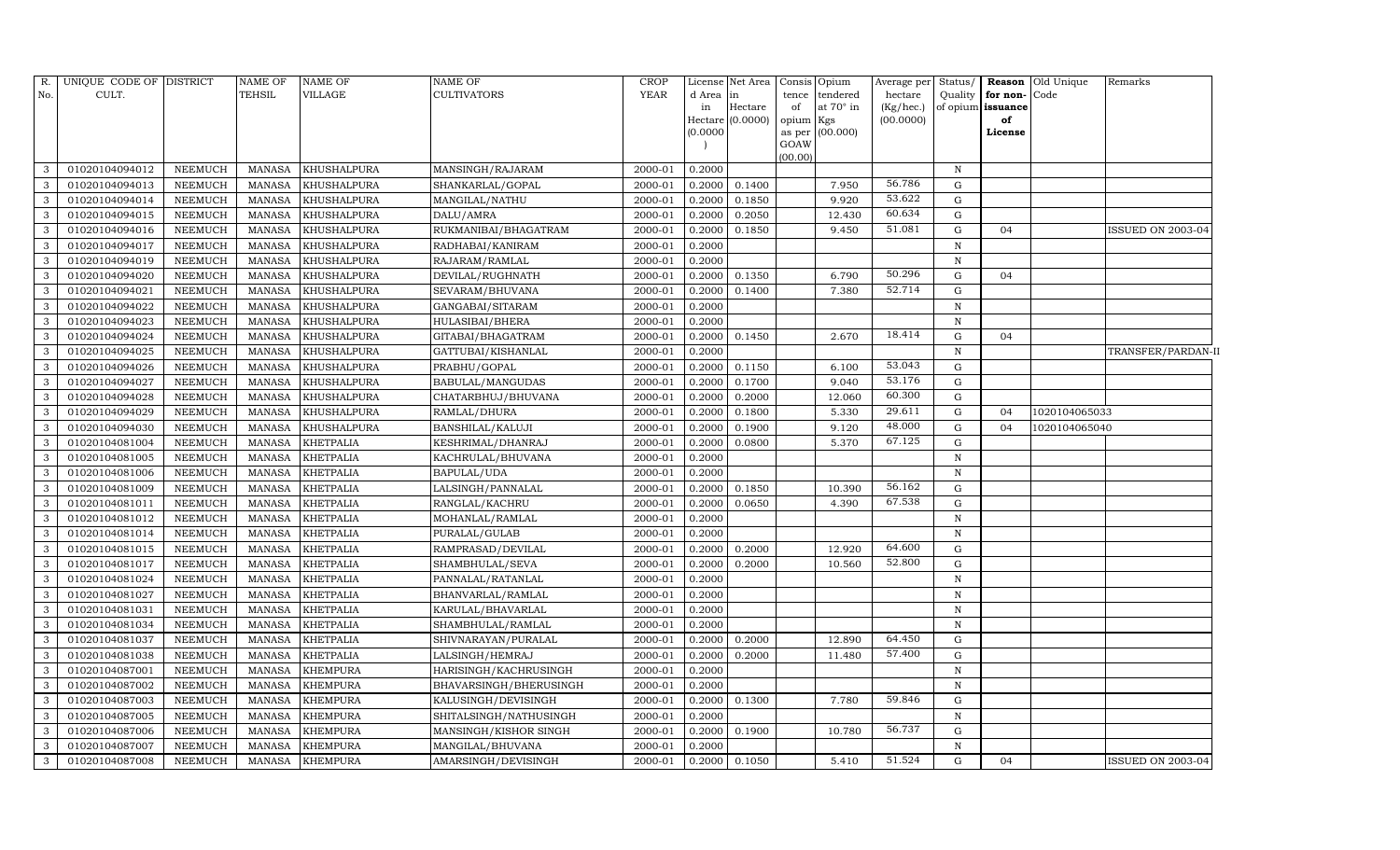| R.             | UNIQUE CODE OF DISTRICT |                | <b>NAME OF</b> | <b>NAME OF</b>  | <b>NAME OF</b>            | CROP    |           | License Net Area |                     | Consis Opium     | Average per | Status/      | Reason            | Old Unique | Remarks          |
|----------------|-------------------------|----------------|----------------|-----------------|---------------------------|---------|-----------|------------------|---------------------|------------------|-------------|--------------|-------------------|------------|------------------|
| No.            | CULT.                   |                | <b>TEHSIL</b>  | VILLAGE         | <b>CULTIVATORS</b>        | YEAR    | d Area in |                  | tence               | tendered         | hectare     | Quality      | for non-          | Code       |                  |
|                |                         |                |                |                 |                           |         | in        | Hectare          | of                  | at $70^\circ$ in | (Kg/hec.)   |              | of opium issuance |            |                  |
|                |                         |                |                |                 |                           |         | (0.0000)  | Hectare (0.0000) | opium Kgs<br>as per | (00.000)         | (00.0000)   |              | of<br>License     |            |                  |
|                |                         |                |                |                 |                           |         |           |                  | GOAW                |                  |             |              |                   |            |                  |
|                |                         |                |                |                 |                           |         |           |                  | (00.00)             |                  |             |              |                   |            |                  |
| 3              | 01020104087009          | NEEMUCH        | MANASA         | <b>KHEMPURA</b> | GHISALAL/BHUVANA          | 2000-01 | 0.2000    |                  |                     |                  |             | $\, {\rm N}$ |                   |            |                  |
| 3              | 01020104087011          | NEEMUCH        | MANASA         | <b>KHEMPURA</b> | BANSHILAL/NANDA           | 2000-01 | 0.2000    | 0.1850           |                     | 9.670            | 52.270      | G            |                   |            |                  |
| 3              | 01020104087012          | <b>NEEMUCH</b> | MANASA         | <b>KHEMPURA</b> | KUSHAL BAI/ PRABHUSINGH   | 2000-01 | 0.2000    |                  |                     |                  |             | N            |                   |            |                  |
| 3              | 01020104087013          | <b>NEEMUCH</b> | MANASA         | <b>KHEMPURA</b> | KHUMANSINGH/BHAVARSINGH   | 2000-01 | 0.2000    |                  |                     |                  |             | $\,$ N       |                   |            | TRANSFER/KHAJURI |
| 3              | 01020104087014          | NEEMUCH        | MANASA         | <b>KHEMPURA</b> | ISHVARSINGH/BHERUSINGH    | 2000-01 | 0.2000    | 0.1650           |                     | 10.590           | 64.182      | $\mathbf G$  |                   |            |                  |
| 3              | 01020104087015          | NEEMUCH        | <b>MANASA</b>  | <b>KHEMPURA</b> | MANSINGH/MOTISINGH        | 2000-01 | 0.2000    | 0.2000           |                     | 11.210           | 56.050      | ${\rm G}$    |                   |            |                  |
| 3              | 01020104087016          | <b>NEEMUCH</b> | <b>MANASA</b>  | <b>KHEMPURA</b> | MADANLAL/RAMLAL           | 2000-01 | 0.2000    |                  |                     |                  |             | N            |                   |            |                  |
| 3              | 01020104087017          | <b>NEEMUCH</b> | MANASA         | <b>KHEMPURA</b> | BHERUSINGH/DEVISINGH      | 2000-01 | 0.2000    |                  |                     |                  |             | N            |                   |            |                  |
| 3              | 01020104087018          | NEEMUCH        | <b>MANASA</b>  | <b>KHEMPURA</b> | VINODSINGH/DEVISINGH      | 2000-01 | 0.2000    | 0.1450           |                     | 8.090            | 55.793      | $\mathbf G$  |                   |            |                  |
| 3              | 01020104087019          | NEEMUCH        | MANASA         | <b>KHEMPURA</b> | BHAVARBAI/RAMSINGH        | 2000-01 | 0.2000    |                  |                     |                  |             | $\,$ N       |                   |            |                  |
| 3              | 01020104087020          | <b>NEEMUCH</b> | <b>MANASA</b>  | <b>KHEMPURA</b> | SUKHIBAI/BABULAL          | 2000-01 | 0.2000    |                  |                     |                  |             | N            |                   |            |                  |
| 3              | 01020104087021          | <b>NEEMUCH</b> | MANASA         | <b>KHEMPURA</b> | BHARATSINGH/LALSINGH      | 2000-01 | 0.2000    |                  |                     |                  |             | N            |                   |            |                  |
| 3              | 01020104087022          | NEEMUCH        | <b>MANASA</b>  | <b>KHEMPURA</b> | NANDLAL/LAXMINARAYAN      | 2000-01 | 0.2000    |                  |                     |                  |             | N            |                   |            |                  |
| 3              | 01020104087023          | <b>NEEMUCH</b> | MANASA         | <b>KHEMPURA</b> | DASHRATHSINGH/KALU SINGH  | 2000-01 | 0.2000    |                  |                     |                  |             | N            |                   |            |                  |
| 3              | 01020104087024          | NEEMUCH        | MANASA         | <b>KHEMPURA</b> | KRISHNAGOPAL/MANGILAL     | 2000-01 | 0.2000    |                  |                     |                  |             | N            |                   |            |                  |
| 3              | 01020104087025          | NEEMUCH        | MANASA         | <b>KHEMPURA</b> | KHUMANSINGH/PREMSINGH     | 2000-01 | 0.2000    | 0.1000           |                     | 5.750            | 57.500      | ${\rm G}$    |                   |            |                  |
| 3              | 01020104087026          | <b>NEEMUCH</b> | <b>MANASA</b>  | <b>KHEMPURA</b> | RAMESHCHANDRA/MANGILAL    | 2000-01 | 0.2000    |                  |                     |                  |             | $\mathbf N$  |                   |            |                  |
| 3              | 01020104087027          | NEEMUCH        | MANASA         | <b>KHEMPURA</b> | <b>BAPULAL/PARTHA</b>     | 2000-01 | 0.2000    |                  |                     |                  |             | N            |                   |            |                  |
| 3              | 01020104087028          | NEEMUCH        | MANASA         | <b>KHEMPURA</b> | KALABAI/KACHRUSINGH       | 2000-01 | 0.2000    |                  |                     |                  |             | N            |                   |            |                  |
| 3              | 01020104087029          | <b>NEEMUCH</b> | MANASA         | <b>KHEMPURA</b> | LAXMANSINGH/HARISINGH     | 2000-01 | 0.2000    | 0.1600           |                     | 9.000            | 56.250      | $\mathbf G$  |                   |            |                  |
| 3              | 01020104087030          | <b>NEEMUCH</b> | <b>MANASA</b>  | <b>KHEMPURA</b> | DEVILAL/NANDA             | 2000-01 | 0.2000    |                  |                     |                  |             | $\mathbf N$  |                   |            |                  |
| 3              | 01020104087031          | <b>NEEMUCH</b> | <b>MANASA</b>  | <b>KHEMPURA</b> | <b>BHERULAL/BANSHILAL</b> | 2000-01 | 0.2000    |                  |                     |                  |             | N            |                   |            |                  |
| 3              | 01020104087032          | <b>NEEMUCH</b> | MANASA         | <b>KHEMPURA</b> | LALSINGH/KISHORSINGH      | 2000-01 | 0.2000    |                  |                     |                  |             | N            |                   |            |                  |
|                | 01020104010001          | <b>NEEMUCH</b> | <b>MANASA</b>  | <b>KHEDLI</b>   | RAMSINGH/KISHORESINGH     | 2000-01 | 0.2000    | 0.1950           |                     | 14.610           | 74.923      | $\mathbf G$  |                   |            |                  |
|                | 01020104010002          | <b>NEEMUCH</b> | <b>MANASA</b>  | <b>KHEDLI</b>   | SHAMBHUSINGH/KESHARSINGH  | 2000-01 | 0.2000    | 0.2000           |                     | 12.820           | 64.100      | $\mathbf G$  |                   |            |                  |
|                | 01020104010003          | <b>NEEMUCH</b> | MANASA         | <b>KHEDLI</b>   | LALURAM/NARAYAN           | 2000-01 | 0.2000    | 0.1950           |                     | 12.910           | 66.205      | G            |                   |            |                  |
|                | 01020104010004          | <b>NEEMUCH</b> | <b>MANASA</b>  | <b>KHEDLI</b>   | AMARSINGH/NATHUSINGH      | 2000-01 | 0.2000    | 0.2000           |                     | 11.500           | 57.500      | ${\rm G}$    |                   |            |                  |
|                | 01020104010005          | <b>NEEMUCH</b> | <b>MANASA</b>  | <b>KHEDLI</b>   | YASHODABAI/BHONIRAM       | 2000-01 | 0.2000    | 0.2000           |                     | 11.330           | 56.650      | $\mathbf G$  |                   |            |                  |
|                | 01020104010006          | NEEMUCH        | MANASA         | <b>KHEDLI</b>   | NATHULAL/GOKUL            | 2000-01 | 0.2000    | 0.2000           |                     | 16.580           | 82.900      | ${\rm G}$    |                   |            |                  |
|                | 01020104010007          | <b>NEEMUCH</b> | <b>MANASA</b>  | <b>KHEDLI</b>   | NANALAL/PYARJI            | 2000-01 | 0.2000    |                  |                     |                  |             | $\mathbf F$  |                   |            |                  |
|                | 01020104010008          | <b>NEEMUCH</b> | MANASA         | <b>KHEDLI</b>   | RATANSINGH/MODSINGH       | 2000-01 | 0.2000    | 0.2000           |                     | 12.620           | 63.100      | $\mathbf G$  |                   |            |                  |
|                | 01020104010009          | NEEMUCH        | <b>MANASA</b>  | <b>KHEDLI</b>   | PYARA/NARAYAN             | 2000-01 | 0.2000    | 0.1900           |                     | 13.000           | 68.421      | $\mathbf G$  |                   |            |                  |
|                | 01020104010010          | <b>NEEMUCH</b> | <b>MANASA</b>  | <b>KHEDLI</b>   | SUNDERLAL/NANDA KHATI     | 2000-01 | 0.2000    | 0.2000           |                     | 12.780           | 63.900      | $\mathbf G$  |                   |            |                  |
|                | 01020104010011          | <b>NEEMUCH</b> | <b>MANASA</b>  | <b>KHEDLI</b>   | PRABHULAL/MODIRAM         | 2000-01 | 0.2000    | 0.1850           |                     | 13.150           | 71.081      | ${\rm G}$    |                   |            | <b>INF</b>       |
|                | 01020104010012          | NEEMUCH        | MANASA         | <b>KHEDLI</b>   | MADHO/KHEMA KHATI         | 2000-01 | 0.2000    | 0.2000           |                     | 13.080           | 65.400      | ${\rm G}$    |                   |            |                  |
|                | 01020104010013          | NEEMUCH        | <b>MANASA</b>  | <b>KHEDLI</b>   | NATHURAM/DUDHA            | 2000-01 | 0.2000    | 0.1950           |                     | 12.290           | 63.026      | $\mathbf G$  |                   |            |                  |
|                | 01020104010014          | NEEMUCH        | MANASA         | <b>KHEDLI</b>   | GHISALAL/BHANWARLAL       | 2000-01 | 0.2000    | 0.2000           |                     | 12.550           | 62.750      | G            |                   |            |                  |
|                | 01020104010015          | NEEMUCH        | <b>MANASA</b>  | KHEDLI          | DEVISINGH/NATHUSINGH      | 2000-01 | 0.2000    | 0.2000           |                     | 13.250           | 66.250      | G            |                   |            |                  |
|                | 01020104010016          | NEEMUCH        | MANASA         | <b>KHEDLI</b>   | NARAMDABAI/NARAYAN        | 2000-01 | 0.2000    | 0.2100           |                     | 13.410           | 63.857      | G            |                   |            |                  |
| $\overline{1}$ | 01020104010017          | <b>NEEMUCH</b> | MANASA KHEDLI  |                 | RAM SINGH/NATHU SINGH     | 2000-01 | 0.2000    | 0.2000           |                     | 11.910           | 59.550      | G            |                   |            |                  |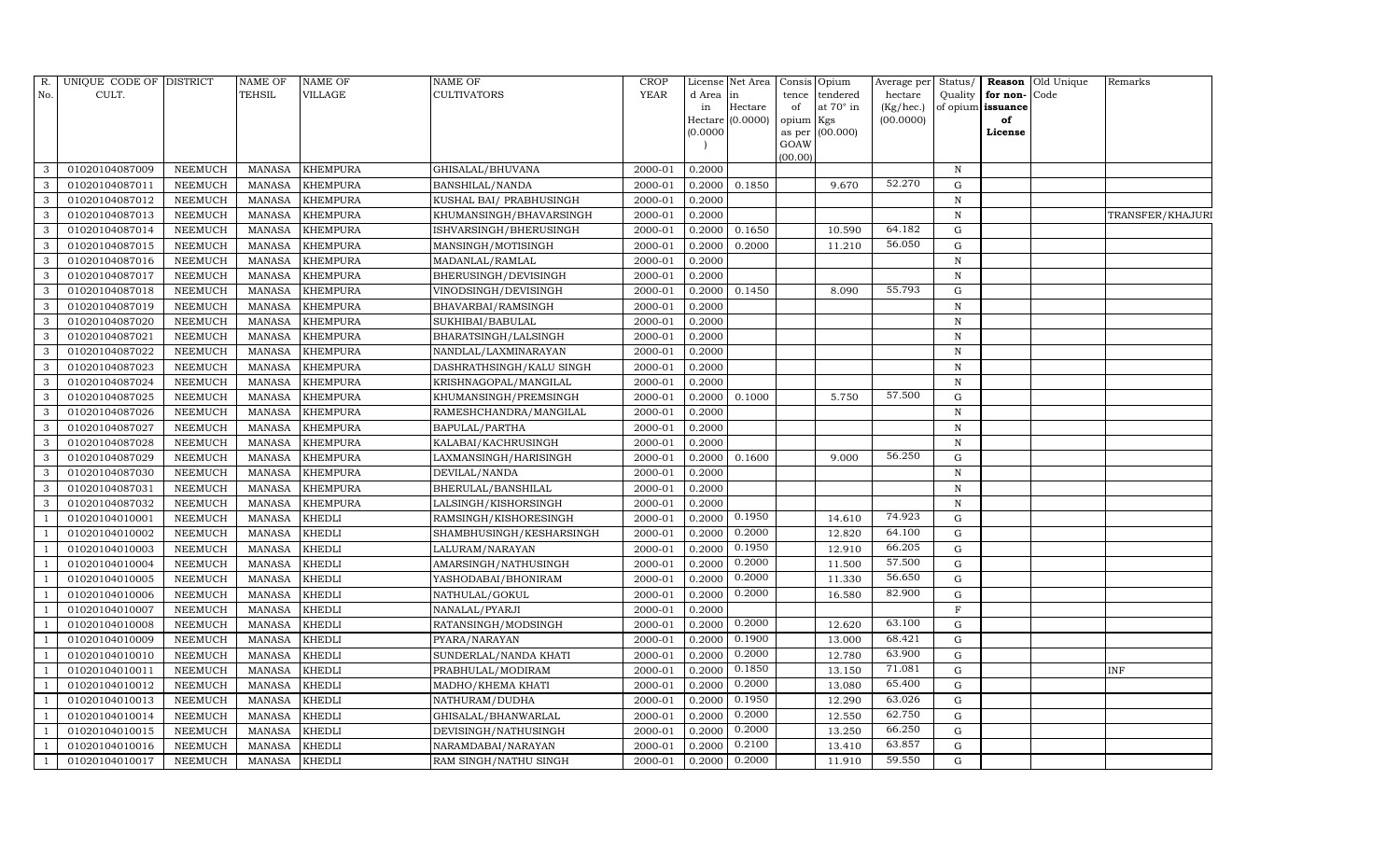| R.  | UNIQUE CODE OF DISTRICT |                | NAME OF       | NAME OF       | NAME OF                   | CROP        |           | License Net Area |                | Consis Opium | Average per | Status/   |          | Reason Old Unique | Remarks |
|-----|-------------------------|----------------|---------------|---------------|---------------------------|-------------|-----------|------------------|----------------|--------------|-------------|-----------|----------|-------------------|---------|
| No. | CULT.                   |                | TEHSIL        | VILLAGE       | CULTIVATORS               | <b>YEAR</b> | d Area in |                  | tence          | tendered     | hectare     | Quality   | for non- | Code              |         |
|     |                         |                |               |               |                           |             | in        | Hectare          | of             | at 70° in    | (Kg/hec.)   | of opium  | issuance |                   |         |
|     |                         |                |               |               |                           |             |           | Hectare (0.0000) | opium Kgs      |              | (00.0000)   |           | of       |                   |         |
|     |                         |                |               |               |                           |             | (0.0000)  |                  | as per<br>GOAW | (00.000)     |             |           | License  |                   |         |
|     |                         |                |               |               |                           |             |           |                  | (00.00)        |              |             |           |          |                   |         |
|     | 01020104010018          | NEEMUCH        | MANASA        | KHEDLI        | DULESINGH/NATHUSINGH      | 2000-01     | 0.2000    | 0.2000           |                | 11.860       | 59.300      | G         |          |                   |         |
|     | 01020104010019          | NEEMUCH        | <b>MANASA</b> | KHEDLI        | RUKMANIBAI/GORILAL        | 2000-01     | 0.2000    | 0.1950           |                | 13.570       | 69.590      | G         |          |                   |         |
|     | 01020104010020          | NEEMUCH        | <b>MANASA</b> | KHEDLI        | AMARSINGH/PRATAPSINGH     | 2000-01     | 0.2000    | 0.2000           |                | 12.800       | 64.000      | G         |          |                   |         |
|     | 01020104010021          | NEEMUCH        | MANASA        | KHEDLI        | SUGANBAI/ARJUNSINGH       | 2000-01     | 0.2000    | 0.2000           |                | 11.960       | 59.800      | G         |          |                   |         |
|     | 01020104010022          | NEEMUCH        | <b>MANASA</b> | KHEDLI        | GHISALAL/DUDHA            | 2000-01     | 0.2000    | 0.2000           |                | 11.900       | 59.500      | G         |          |                   |         |
|     | 01020104010023          | NEEMUCH        | <b>MANASA</b> | KHEDLI        | SHAMBHURAM/GANGARAM       | 2000-01     | 0.2000    | 0.2000           |                | 13.200       | 66.000      | G         |          |                   |         |
|     | 01020104010024          | NEEMUCH        | <b>MANASA</b> | KHEDLI        | SHAMBHUSINGH/NAWALSINGH   | 2000-01     | 0.2000    | 0.1950           |                | 11.070       | 56.769      | G         |          |                   |         |
|     | 01020104010025          | NEEMUCH        | <b>MANASA</b> | KHEDLI        | PRABHULAL/NANURAM         | 2000-01     | 0.2000    | 0.2000           |                | 12.320       | 61.600      | G         |          |                   |         |
|     | 01020104010026          | NEEMUCH        | <b>MANASA</b> | KHEDLI        | BHANWARLAL/MODA           | 2000-01     | 0.2000    | 0.1950           |                | 12.750       | 65.385      | G         |          |                   |         |
|     | 01020104010027          | NEEMUCH        | <b>MANASA</b> | KHEDLI        | D.P.JAMNASHANKAR/ NARAYAN | 2000-01     | 0.2000    | 0.1850           |                | 13.110       | 70.865      | G         |          |                   |         |
|     | 01020104010028          | NEEMUCH        | <b>MANASA</b> | <b>KHEDLI</b> | RAMKISHAN/DOULATRAM       | 2000-01     | 0.2000    | 0.2000           |                | 13.590       | 67.950      | G         |          |                   |         |
|     | 01020104010029          | NEEMUCH        | MANASA        | KHEDLI        | TARACHAND/RAJMAL          | 2000-01     | 0.2000    | 0.2000           |                | 11.680       | 58.400      | G         |          |                   |         |
|     | 01020104010030          | NEEMUCH        | <b>MANASA</b> | KHEDLI        | KASTURIBAI/GOKUL          | 2000-01     | 0.2000    | 0.2000           |                | 12.480       | 62.400      | G         |          |                   |         |
|     | 01020104010031          | NEEMUCH        | <b>MANASA</b> | KHEDLI        | VIJAYSINGH/NAHARSINGH     | 2000-01     | 0.2000    | 0.2050           |                | 13.490       | 65.805      | G         |          |                   |         |
|     | 01020104010032          | NEEMUCH        | <b>MANASA</b> | KHEDLI        | KANHAIYALAL/DOLAJI        | 2000-01     | 0.2000    | 0.1950           |                | 11.980       | 61.436      | G         |          |                   |         |
|     | 01020104010033          | NEEMUCH        | MANASA        | KHEDLI        | RAKHABCHAND/MOOLCHAND     | 2000-01     | 0.2000    |                  |                |              |             | F         |          |                   |         |
|     | 01020104010034          | NEEMUCH        | <b>MANASA</b> | KHEDLI        | SUGANBAI/MULCHAND         | 2000-01     | 0.2000    | 0.1900           |                | 12.480       | 65.684      | G         |          |                   |         |
|     | 01020104010035          | NEEMUCH        | <b>MANASA</b> | KHEDLI        | AMARSINGH/DALUSINGH       | 2000-01     | 0.2000    | 0.1950           |                | 14.570       | 74.718      | G         |          |                   |         |
|     | 01020104010036          | NEEMUCH        | <b>MANASA</b> | KHEDLI        | BADRINATH/NATHUNATH       | 2000-01     | 0.2000    | 0.1850           |                | 10.420       | 56.324      | G         |          |                   |         |
|     | 01020104010037          | NEEMUCH        | MANASA        | KHEDLI        | JUJHARSINGH/PRITHVISINGH  | 2000-01     | 0.2000    | 0.2050           |                | 13.560       | 66.146      | G         |          |                   |         |
|     | 01020104010038          | NEEMUCH        | MANASA        | KHEDLI        | PURANSINGH/VIJAYSINGH     | 2000-01     | 0.2000    | 0.1950           |                | 13.230       | 67.846      | ${\rm G}$ |          |                   |         |
|     | 01020104010039          | NEEMUCH        | <b>MANASA</b> | <b>KHEDLI</b> | MADANSINGH/PRITHVISINGH   | 2000-01     | 0.2000    | 0.1950           |                | 16.190       | 83.026      | ${\rm G}$ |          |                   |         |
|     | 01020104010040          | NEEMUCH        | <b>MANASA</b> | KHEDLI        | PRITHVIRAJ/GAMERLAL       | 2000-01     | 0.2000    | 0.2050           |                | 12.650       | 61.707      | ${\rm G}$ |          |                   |         |
|     | 01020104010041          | NEEMUCH        | <b>MANASA</b> | KHEDLI        | SHAMBHUSINGH/DEVISINGH    | 2000-01     | 0.2000    | 0.2000           |                | 12.240       | 61.200      | G         |          |                   |         |
|     | 01020104010043          | NEEMUCH        | <b>MANASA</b> | KHEDLI        | MANGUSINGH/HAMERSINGH     | 2000-01     | 0.2000    | 0.1950           |                | 13.910       | 71.333      | ${\rm G}$ |          |                   |         |
|     | 01020104010044          | NEEMUCH        | MANASA        | KHEDLI        | RAMLAL/GENDMAL            | 2000-01     | 0.2000    | 0.1900           |                | 10.400       | 54.737      | G         |          |                   |         |
|     | 01020104010045          | NEEMUCH        | <b>MANASA</b> | KHEDLI        | RAJKUNWARBAI/GOPALSINGH   | 2000-01     | 0.2000    | 0.1900           |                | 12.230       | 64.368      | G         |          |                   |         |
|     | 01020104010046          | NEEMUCH        | <b>MANASA</b> | KHEDLI        | MULCHAND/MOHANLAL         | 2000-01     | 0.2000    | 0.2000           |                | 12.100       | 60.500      | G         |          |                   |         |
|     | 01020104010047          | NEEMUCH        | <b>MANASA</b> | KHEDLI        | VIKRAMSINGH/RAMSINGH      | 2000-01     | 0.2000    | 0.1950           |                | 12.910       | 66.205      | G         |          |                   |         |
|     | 01020104010048          | NEEMUCH        | <b>MANASA</b> | KHEDLI        | SURESH/BHAWANILAL         | 2000-01     | 0.2000    | 0.2000           |                | 11.370       | 56.850      | G         |          |                   |         |
|     | 01020104010049          | NEEMUCH        | MANASA        | KHEDLI        | HARISINGH/JORAWARSINGH    | 2000-01     | 0.2000    | 0.2000           |                | 11.930       | 59.650      | G         |          |                   |         |
|     | 01020104010050          | NEEMUCH        | <b>MANASA</b> | KHEDLI        | BHERUSINGH/GOPALSINGH     | 2000-01     | 0.2000    | 0.2000           |                | 12.720       | 63.600      | G         |          |                   |         |
|     | 01020104010051          | NEEMUCH        | <b>MANASA</b> | KHEDLI        | MANGILAL/GOGA             | 2000-01     | 0.2000    | 0.1950           |                | 11.420       | 58.564      | ${\rm G}$ |          |                   |         |
|     | 01020104010052          | NEEMUCH        | <b>MANASA</b> | KHEDLI        | DEUBAI/JAMNALAL           | 2000-01     | 0.2000    | 0.1950           |                | 12.530       | 64.256      | G         |          |                   |         |
|     | 01020104010053          | NEEMUCH        | <b>MANASA</b> | KHEDLI        | HARI SINGH/SARDAR SINGH   | 2000-01     | 0.2000    | 0.1900           |                | 10.930       | 57.526      | ${\rm G}$ |          |                   |         |
|     | 01020104010054          | NEEMUCH        | <b>MANASA</b> | KHEDLI        | NAHARSINGH/ONKARSINGH     | 2000-01     | 0.2000    | 0.1000           |                | 5.770        | 57.700      | ${\rm G}$ |          |                   |         |
|     | 01020104010056          | NEEMUCH        | <b>MANASA</b> | KHEDLI        | HARISINGH/NAWALSINGH      | 2000-01     | 0.2000    | 0.2000           |                | 12.490       | 62.450      | G         |          |                   |         |
|     | 01020104010057          | NEEMUCH        | <b>MANASA</b> | KHEDLI        | PRATAPSINGH/MADHOSINGH    | 2000-01     | 0.2000    | 0.2000           |                | 11.560       | 57.800      | G         |          |                   |         |
|     | 01020104010058          | <b>NEEMUCH</b> | <b>MANASA</b> | KHEDLI        | UMRAOKUNWAR/BHURASINGH    | 2000-01     | 0.2000    | 0.2000           |                | 12.360       | 61.800      | G         |          |                   |         |
|     | 01020104010060          | NEEMUCH        | MANASA        | <b>KHEDLI</b> | KISHANLAL/LALURAM         | 2000-01     | 0.2000    | 0.1950           |                | 10.750       | 55.128      | G         |          |                   |         |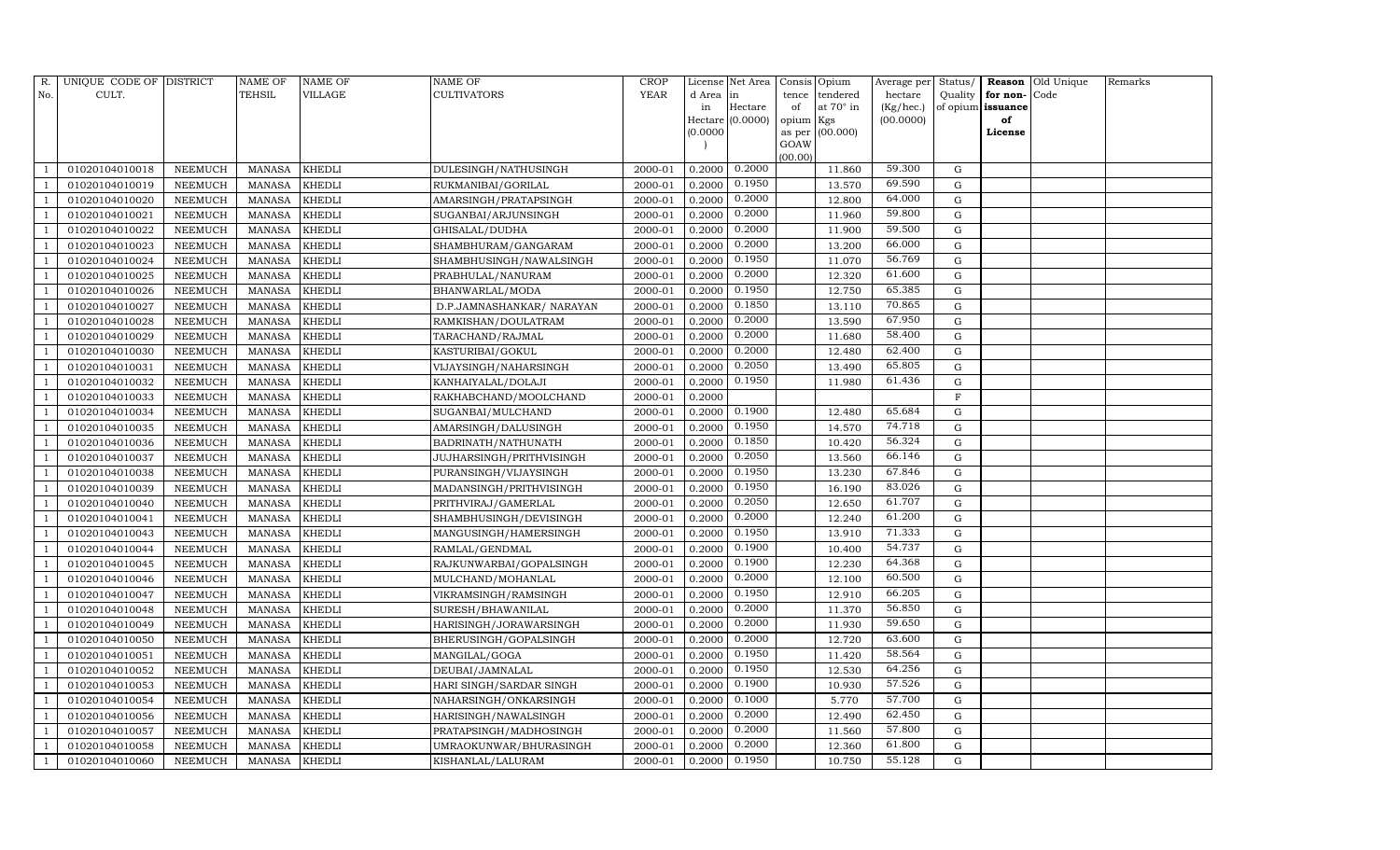| R.  | UNIQUE CODE OF DISTRICT |                | <b>NAME OF</b> | <b>NAME OF</b> | <b>NAME OF</b>             | <b>CROP</b> |          | License Net Area            | Consis          | Opium            | Average per Status/    |             |                         | <b>Reason</b> Old Unique | Remarks                         |
|-----|-------------------------|----------------|----------------|----------------|----------------------------|-------------|----------|-----------------------------|-----------------|------------------|------------------------|-------------|-------------------------|--------------------------|---------------------------------|
| No. | CULT.                   |                | TEHSIL         | VILLAGE        | <b>CULTIVATORS</b>         | <b>YEAR</b> | d Area   | in                          | tence           | tendered         | hectare                | Quality     | for non-Code            |                          |                                 |
|     |                         |                |                |                |                            |             | in       | Hectare<br>Hectare (0.0000) | of              | at $70^\circ$ in | (Kg/hec.)<br>(00.0000) |             | of opium issuance<br>of |                          |                                 |
|     |                         |                |                |                |                            |             | (0.0000) |                             | opium<br>as per | Kgs<br>(00.000)  |                        |             | License                 |                          |                                 |
|     |                         |                |                |                |                            |             |          |                             | GOAW            |                  |                        |             |                         |                          |                                 |
|     |                         |                |                |                |                            |             |          |                             | (00.00)         |                  |                        |             |                         |                          |                                 |
|     | 01020104010062          | NEEMUCH        | MANASA         | KHEDLI         | GATTUBAI/NATHULAL          | 2000-01     | 0.2000   | 0.2000                      |                 | 11.800           | 59.000                 | G           |                         |                          |                                 |
|     | 01020104010063          | <b>NEEMUCH</b> | <b>MANASA</b>  | <b>KHEDLI</b>  | MANOJ/MADANLAL             | 2000-01     | 0.2000   | 0.2000                      |                 | 13.300           | 66.500                 | G           |                         |                          |                                 |
|     | 01020104010064          | <b>NEEMUCH</b> | <b>MANASA</b>  | <b>KHEDLI</b>  | DEVILAL/MANGILAL           | 2000-01     | 0.2000   | 0.1950                      |                 | 13.860           | 71.077                 | G           |                         |                          |                                 |
|     | 01020104010065          | NEEMUCH        | MANASA         | <b>KHEDLI</b>  | SUNDER/BHANWARLAL          | 2000-01     | 0.2000   | 0.2000                      |                 | 13.040           | 65.200                 | ${\rm G}$   |                         |                          |                                 |
|     | 01020104010066          | NEEMUCH        | <b>MANASA</b>  | <b>KHEDLI</b>  | GHISIBAI/PARTHA            | 2000-01     | 0.2000   | 0.1900                      |                 | 11.210           | 59.000                 | $\mathbf G$ |                         |                          |                                 |
|     | 01020104010067          | NEEMUCH        | <b>MANASA</b>  | <b>KHEDLI</b>  | GORILAL/BHANWARLAL         | 2000-01     | 0.2000   | 0.2000                      |                 | 12.510           | 62.550                 | G           |                         |                          |                                 |
|     | 01020104010068          | <b>NEEMUCH</b> | <b>MANASA</b>  | <b>KHEDLI</b>  | SURENDRASINGH/NARAYANSINGH | 2000-01     | 0.2000   | 0.2000                      |                 | 9.070            | 45.350                 | G           | 04                      |                          |                                 |
|     | 01020104010069          | NEEMUCH        | <b>MANASA</b>  | <b>KHEDLI</b>  | BHARATSINGH/AMARSINGH      | 2000-01     | 0.2000   | 0.1950                      |                 | 11.230           | 57.590                 | ${\rm G}$   |                         |                          |                                 |
|     | 01020104010070          | NEEMUCH        | <b>MANASA</b>  | <b>KHEDLI</b>  | GORILAL/MODA               | 2000-01     | 0.2000   | 0.1950                      |                 | 12.350           | 63.333                 | $\mathbf G$ |                         |                          | TRANSFER/ DATLAI                |
|     | 01020104010071          | NEEMUCH        | MANASA         | <b>KHEDLI</b>  | KANHAIYALAL/LALURAM        | 2000-01     | 0.2000   | 0.1900                      |                 | 11.440           | 60.211                 | G           |                         |                          |                                 |
|     | 01020104010072          | NEEMUCH        | <b>MANASA</b>  | <b>KHEDLI</b>  | RAMSINGH/GULABSINGH        | 2000-01     | 0.2000   | 0.1950                      |                 | 11.460           | 58.769                 | G           |                         |                          |                                 |
|     | 01020104010073          | NEEMUCH        | MANASA         | <b>KHEDLI</b>  | NARAYAN/NATHU MALI         | 2000-01     | 0.2000   |                             |                 |                  |                        | $\mathbf F$ |                         |                          |                                 |
|     | 01020104010074          | <b>NEEMUCH</b> | <b>MANASA</b>  | <b>KHEDLI</b>  | MADANSINGH/NAVALSINGH      | 2000-01     | 0.2000   | 0.2000                      |                 | 12.370           | 61.850                 | G           |                         |                          |                                 |
|     | 01020104010075          | NEEMUCH        | <b>MANASA</b>  | <b>KHEDLI</b>  | MOHANLAL/PYARA MEGHWAL     | 2000-01     | 0.2000   | 0.2000                      |                 | 12.640           | 63.200                 | G           |                         |                          |                                 |
|     | 01020104010076          | NEEMUCH        | MANASA         | <b>KHEDLI</b>  | SOHANLAL/LALURAM           | 2000-01     | 0.2000   | 0.2000                      |                 | 12.790           | 63.950                 | G           |                         |                          |                                 |
|     | 01020104010077          | NEEMUCH        | <b>MANASA</b>  | <b>KHEDLI</b>  | BAPUSINGH/DHULSINGH        | 2000-01     | 0.2000   | 0.2000                      |                 | 11.800           | 59.000                 | ${\rm G}$   |                         |                          |                                 |
|     | 01020104010078          | NEEMUCH        | <b>MANASA</b>  | <b>KHEDLI</b>  | BHERUSINGH/MANGILAL        | 2000-01     | 0.2000   | 0.2000                      |                 | 12.200           | 61.000                 | G           |                         |                          |                                 |
|     | 01020104010079          | NEEMUCH        | <b>MANASA</b>  | <b>KHEDLI</b>  | SHAKTI/SOHANLAL            | 2000-01     | 0.2000   | 0.2000                      |                 | 12.240           | 61.200                 | G           |                         |                          |                                 |
|     | 01020104010080          | NEEMUCH        | <b>MANASA</b>  | <b>KHEDLI</b>  | NANALAL/KALU DHOBI         | 2000-01     | 0.2000   | 0.1900                      |                 | 11.890           | 62.579                 | G           |                         |                          |                                 |
|     | 01020104010082          | NEEMUCH        | MANASA         | <b>KHEDLI</b>  | RAMIBAI/NANURAM BHIL       | 2000-01     | 0.2000   |                             |                 |                  |                        | $\mathbf F$ |                         |                          |                                 |
|     | 01020104010083          | NEEMUCH        | MANASA         | <b>KHEDLI</b>  | KHUMANSINGH/NAWALSINGH     | 2000-01     | 0.2000   | 0.1950                      |                 | 11.760           | 60.308                 | G           |                         |                          |                                 |
|     | 01020104010084          | <b>NEEMUCH</b> | <b>MANASA</b>  | <b>KHEDLI</b>  | PRABHULAL/BHAWANILAL       | 2000-01     | 0.2000   | 0.1950                      |                 | 10.710           | 54.923                 | G           |                         |                          |                                 |
|     | 01020104010085          | NEEMUCH        | MANASA         | <b>KHEDLI</b>  | NAHARSINGH/GULABSINGH      | 2000-01     | 0.2000   | 0.1850                      |                 | 9.830            | 53.135                 | ${\rm G}$   |                         |                          |                                 |
|     | 01020104010086          | <b>NEEMUCH</b> | <b>MANASA</b>  | <b>KHEDLI</b>  | PADAMSINGH/KALUSINGH       | 2000-01     | 0.2000   | 0.2000                      |                 | 12.210           | 61.050                 | $\mathbf G$ |                         |                          |                                 |
|     | 01020104010087          | NEEMUCH        | <b>MANASA</b>  | <b>KHEDLI</b>  | NANURAM/BHUWANA            | 2000-01     | 0.2000   | 0.2000                      |                 | 13.120           | 65.600                 | ${\rm G}$   |                         |                          |                                 |
|     | 01020104010088          | NEEMUCH        | <b>MANASA</b>  | <b>KHEDLI</b>  | NANDA/SHANKARNATH          | 2000-01     | 0.2000   | 0.1900                      |                 | 12.020           | 63.263                 | ${\rm G}$   |                         |                          |                                 |
|     | 01020104010090          | NEEMUCH        | MANASA         | <b>KHEDLI</b>  | PYARIBAI/MOTI BHIL         | 2000-01     | 0.2000   | 0.1950                      |                 | 12.670           | 64.974                 | ${\rm G}$   |                         |                          | TRANSFER/ GOTHDA                |
|     | 01020104010091          | NEEMUCH        | <b>MANASA</b>  | <b>KHEDLI</b>  | HEERABAI/VIJAYRAM          | 2000-01     | 0.2000   | 0.2000                      |                 | 11.560           | 57.800                 | $\mathbf G$ |                         |                          |                                 |
|     | 01020104010092          | <b>NEEMUCH</b> | <b>MANASA</b>  | <b>KHEDLI</b>  | MANGILAL/KALU DHOBI        | 2000-01     | 0.2000   | 0.2000                      |                 | 12.440           | 62.200                 | ${\rm G}$   |                         |                          |                                 |
|     | 01020104010094          | NEEMUCH        | <b>MANASA</b>  | <b>KHEDLI</b>  | VISHNUKUMAR/MANGILAL       | 2000-01     | 0.2000   | 0.1950                      |                 | 12.210           | 62.615                 | G           |                         | 01020104019010           |                                 |
|     | 01020104010095          | NEEMUCH        | MANASA         | <b>KHEDLI</b>  | GISHIBAI/NANALAL           | 2000-01     | 0.2000   | 0.2000                      |                 | 12.240           | 61.200                 | ${\rm G}$   |                         | 01020104021015           |                                 |
|     | 01020104010096          | <b>NEEMUCH</b> | <b>MANASA</b>  | <b>KHEDLI</b>  | MOHANLAL/MADHUJI           | 2000-01     | 0.2000   | 0.1950                      |                 | 11.670           | 59.846                 | G           |                         | 01020104021020           |                                 |
|     | 01020104010097          | <b>NEEMUCH</b> | <b>MANASA</b>  | <b>KHEDLI</b>  | MODIRAM/MADHUJI            | 2000-01     | 0.2000   | 0.2000                      |                 | 11.730           | 58.650                 | G           |                         | 01020104021026           |                                 |
|     | 01020104010098          | <b>NEEMUCH</b> | <b>MANASA</b>  | <b>KHEDLI</b>  | KANHAIYA/CHOGA             | 2000-01     | 0.2000   | 0.2050                      |                 | 12.710           | 62.000                 | ${\rm G}$   |                         | 01020105012023           |                                 |
|     | 01020104010099          | NEEMUCH        | <b>MANASA</b>  | <b>KHEDLI</b>  | RAMCHANDRA/SHANKARLALJI    | 2000-01     | 0.2000   | 0.2050                      |                 | 13.180           | 64.293                 | ${\rm G}$   |                         | 01040209022075           |                                 |
|     | 01020104010100          | NEEMUCH        | MANASA         | <b>KHEDLI</b>  | MANGUBAI/SATAYANARAYAN     | 2000-01     | 0.2000   | 0.1900                      |                 | 12.190           | 64.158                 | ${\rm G}$   |                         |                          | 0102010402708TRANSFER/PARDA-I   |
|     | 01020104010101          | <b>NEEMUCH</b> | <b>MANASA</b>  | <b>KHEDLI</b>  | KESHURAM/GOKUL             | 2000-01     | 0.2000   | 0.2000                      |                 | 11.640           | 58.200                 | ${\rm G}$   |                         |                          | 0102010402700 TRANSFER/PARDA-I  |
|     | 01020104010102          | <b>NEEMUCH</b> | <b>MANASA</b>  | <b>KHEDLI</b>  | KAJODIMAL/GORILAL          | 2000-01     | 0.2000   | 0.1900                      |                 | 11.880           | 62.526                 | ${\rm G}$   |                         |                          | 0102010402615TRANSFER/KANJARA-I |
|     | 01020104010103          | <b>NEEMUCH</b> | <b>MANASA</b>  | <b>KHEDLI</b>  | UMESHCHANDRA/NANALAL       | 2000-01     | 0.2000   | 0.1900                      |                 | 11.680           | 61.474                 | ${\rm G}$   |                         | 01020104027074           |                                 |
|     | 01020104010104          | <b>NEEMUCH</b> | MANASA         | <b>KHEDLI</b>  | BANSHILAL/NANURAM          | 2000-01     | 0.2000   | 0.1000                      |                 | 6.060            | 60.600                 | G           |                         |                          | 0102010402712 TRANSFER/PARDA-I  |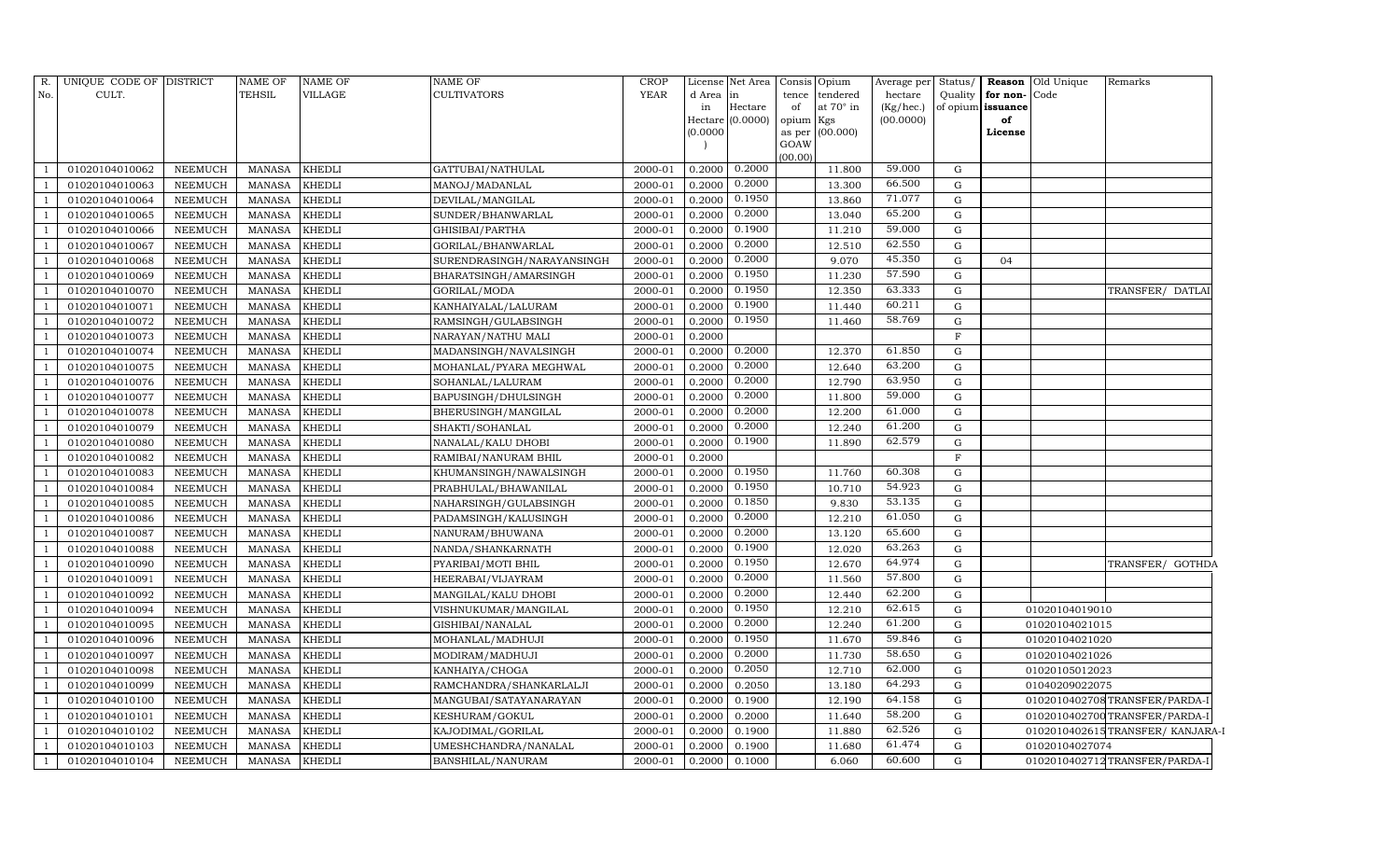| R.             | UNIQUE CODE OF DISTRICT |                | NAME OF       | <b>NAME OF</b>          | <b>NAME OF</b>       | CROP    |           | License Net Area |                | Consis Opium     | Average per | Status/      |                   | Reason Old Unique | Remarks           |
|----------------|-------------------------|----------------|---------------|-------------------------|----------------------|---------|-----------|------------------|----------------|------------------|-------------|--------------|-------------------|-------------------|-------------------|
| No.            | CULT.                   |                | TEHSIL        | VILLAGE                 | <b>CULTIVATORS</b>   | YEAR    | d Area in |                  | tence          | tendered         | hectare     | Quality      | for non-          | Code              |                   |
|                |                         |                |               |                         |                      |         | in        | Hectare          | of             | at $70^\circ$ in | (Kg/hec.)   |              | of opium issuance |                   |                   |
|                |                         |                |               |                         |                      |         |           | Hectare (0.0000) | opium Kgs      |                  | (00.0000)   |              | of                |                   |                   |
|                |                         |                |               |                         |                      |         | (0.0000)  |                  | as per<br>GOAW | (00.000)         |             |              | License           |                   |                   |
|                |                         |                |               |                         |                      |         |           |                  | (00.00)        |                  |             |              |                   |                   |                   |
| $\overline{2}$ | 01020104036001          | NEEMUCH        | MANASA        | KHEDI CHANDRAWAT        | SAMPATLAL/PRITHVIRAJ | 2000-01 | 0.2000    | 0.2000           |                | 15.160           | 75.800      | G            |                   |                   |                   |
| $\overline{2}$ | 01020104036002          | NEEMUCH        | MANASA        | KHEDI CHANDRAWAT        | <b>BIHARI/MEGHA</b>  | 2000-01 | 0.2000    | 0.2050           |                | 11.700           | 57.073      | G            |                   |                   |                   |
| $\overline{2}$ | 01020104036004          | <b>NEEMUCH</b> | MANASA        | KHEDI CHANDRAWAT        | DHAPUBAI/BHAWSINGH   | 2000-01 | 0.2000    | 0.1900           |                | 11.790           | 62.053      | G            |                   |                   |                   |
| $\overline{2}$ | 01020104036005          | NEEMUCH        | MANASA        | KHEDI CHANDRAWAT        | SHOJI/GABBA          | 2000-01 | 0.2000    | 0.1950           |                | 12.970           | 66.513      | $\mathbf G$  |                   |                   |                   |
| $\overline{2}$ | 01020104036006          | NEEMUCH        | MANASA        | <b>KHEDI CHANDRAWAT</b> | JAYSINGH/RAMSINGH    | 2000-01 | 0.2000    | 0.1600           |                | 9.400            | 58.750      | $\mathbf G$  |                   |                   |                   |
| $\overline{2}$ | 01020104036007          | <b>NEEMUCH</b> | <b>MANASA</b> | KHEDI CHANDRAWAT        | BANSHILAL/GORDHAN    | 2000-01 | 0.2000    | 0.1550           |                | 8.500            | 54.839      | G            |                   |                   |                   |
| $\overline{2}$ | 01020104036008          | NEEMUCH        | MANASA        | KHEDI CHANDRAWAT        | MEERABAI/HEMA        | 2000-01 | 0.2000    | 0.0550           |                | 2.800            | 50.909      | $\mathbf{I}$ | 02                |                   |                   |
| $\overline{2}$ | 01020104036009          | NEEMUCH        | MANASA        | <b>KHEDI CHANDRAWAT</b> | <b>BAPULAL/DEVA</b>  | 2000-01 | 0.2000    | 0.0950           |                | 4.890            | 51.474      | ${\rm G}$    | 04                |                   | ISSUED ON 2003-04 |
| $\overline{2}$ | 01020104036011          | NEEMUCH        | <b>MANASA</b> | KHEDI CHANDRAWAT        | JAGDISH/SURAJMAL     | 2000-01 | 0.2000    | 0.1950           |                | 11.790           | 60.462      | G            |                   |                   |                   |
| $\overline{2}$ | 01020104036015          | NEEMUCH        | MANASA        | KHEDI CHANDRAWAT        | SHOLA/NAGGA          | 2000-01 | 0.2000    | 0.2000           |                | 14.070           | 70.350      | G            |                   |                   |                   |
| $\overline{2}$ | 01020104036016          | NEEMUCH        | MANASA        | KHEDI CHANDRAWAT        | DALLA/RAMA           | 2000-01 | 0.2000    | 0.1550           |                | 8.850            | 57.097      | G            |                   |                   |                   |
| 2              | 01020104036017          | NEEMUCH        | MANASA        | KHEDI CHANDRAWAT        | CHATARU/BIHARI       | 2000-01 | 0.2000    | 0.1900           |                | 12.320           | 64.842      | G            |                   |                   |                   |
| $\overline{2}$ | 01020104036019          | NEEMUCH        | MANASA        | KHEDI CHANDRAWAT        | NATHU/BIHARI         | 2000-01 | 0.2000    | 0.1900           |                | 10.780           | 56.737      | G            |                   |                   |                   |
| 2              | 01020104036020          | NEEMUCH        | MANASA        | <b>KHEDI CHANDRAWAT</b> | LALA/MOTI            | 2000-01 | 0.2000    | 0.1200           |                | 7.100            | 59.167      | G            |                   |                   |                   |
| $\overline{a}$ | 01020104036023          | <b>NEEMUCH</b> | MANASA        | <b>KHEDI CHANDRAWAT</b> | KAJODIBAI/NARAYAN    | 2000-01 | 0.2000    | 0.1600           |                | 8.600            | 53.750      | $\mathbf G$  |                   |                   |                   |
| $\overline{2}$ | 01020104036027          | <b>NEEMUCH</b> | <b>MANASA</b> | <b>KHEDI CHANDRAWAT</b> | NATHULAL/GANGARAM    | 2000-01 | 0.2000    | 0.1150           |                | 7.020            | 61.043      | $\mathbf G$  |                   |                   |                   |
| $\overline{2}$ | 01020104036029          | <b>NEEMUCH</b> | MANASA        | KHEDI CHANDRAWAT        | MOHANSINGH/HAJARI    | 2000-01 | 0.2000    | 0.1800           |                | 11.280           | 62.667      | $\mathbf G$  |                   |                   |                   |
| $\overline{2}$ | 01020104036031          | NEEMUCH        | MANASA        | <b>KHEDI CHANDRAWAT</b> | GANGARAM/GORA        | 2000-01 | 0.2000    | 0.2100           |                | 13.140           | 62.571      | G            |                   |                   |                   |
| $\overline{2}$ | 01020104036032          | <b>NEEMUCH</b> | MANASA        | <b>KHEDI CHANDRAWAT</b> | DALLA/MANGILAL       | 2000-01 | 0.2000    | 0.1700           |                | 10.410           | 61.235      | $\mathbf G$  |                   |                   |                   |
| $\overline{2}$ | 01020104036033          | <b>NEEMUCH</b> | <b>MANASA</b> | KHEDI CHANDRAWAT        | AMARSINGH/BIHARI     | 2000-01 | 0.2000    | 0.2000           |                | 11.450           | 57.250      | $\mathbf G$  |                   |                   |                   |
| $\overline{2}$ | 01020104036035          | <b>NEEMUCH</b> | <b>MANASA</b> | KHEDI CHANDRAWAT        | DEVA/BHERA           | 2000-01 | 0.2000    | 0.1950           |                | 11.300           | 57.949      | G            |                   |                   |                   |
| $\overline{2}$ | 01020104036036          | NEEMUCH        | MANASA        | KHEDI CHANDRAWAT        | RAMSINGH/DHANNA      | 2000-01 | 0.2000    | 0.1950           |                | 11.400           | 58.462      | ${\rm G}$    |                   |                   |                   |
| $\overline{2}$ | 01020104036037          | <b>NEEMUCH</b> | <b>MANASA</b> | KHEDI CHANDRAWAT        | RUPA/BHAGGA          | 2000-01 | 0.2000    | 0.1750           |                | 10.430           | 59.600      | $\mathbf G$  |                   |                   |                   |
| $\overline{a}$ | 01020104036038          | NEEMUCH        | <b>MANASA</b> | KHEDI CHANDRAWAT        | DALSINGH/NATHU       | 2000-01 | 0.2000    | 0.2000           |                | 12.910           | 64.550      | G            |                   |                   |                   |
| $\overline{2}$ | 01020104036041          | <b>NEEMUCH</b> | <b>MANASA</b> | KHEDI CHANDRAWAT        | BANSHILAL/MANGILAL   | 2000-01 | 0.2000    | 0.1950           |                | 13.480           | 69.128      | ${\rm G}$    |                   |                   |                   |
| $\overline{2}$ | 01020104036042          | NEEMUCH        | MANASA        | KHEDI CHANDRAWAT        | <b>BANSHI/SHOJI</b>  | 2000-01 | 0.2000    | 0.1650           |                | 9.810            | 59.455      | G            |                   |                   |                   |
| $\overline{2}$ | 01020104036043          | NEEMUCH        | MANASA        | <b>KHEDI CHANDRAWAT</b> | <b>BALLA/RUPA</b>    | 2000-01 | 0.2000    | 0.2000           |                | 12.680           | 63.400      | $\mathbf G$  |                   |                   |                   |
| $\overline{2}$ | 01020104036044          | <b>NEEMUCH</b> | <b>MANASA</b> | KHEDI CHANDRAWAT        | SURAJMAL/DHANNA      | 2000-01 | 0.2000    | 0.2000           |                | 10.830           | 54.150      | ${\rm G}$    |                   |                   |                   |
| $\overline{2}$ | 01020104036045          | NEEMUCH        | <b>MANASA</b> | KHEDI CHANDRAWAT        | GOMA/MEGHA           | 2000-01 | 0.2000    | 0.1600           |                | 9.860            | 61.625      | G            |                   |                   |                   |
| 2              | 01020104036046          | NEEMUCH        | MANASA        | KHEDI CHANDRAWAT        | HEERA/BHAWSINGH      | 2000-01 | 0.2000    | 0.2050           |                | 12.800           | 62.439      | G            |                   |                   |                   |
| $\overline{2}$ | 01020104036050          | <b>NEEMUCH</b> | <b>MANASA</b> | KHEDI CHANDRAWAT        | SADARAM/BHAGGA       | 2000-01 | 0.2000    | 0.2050           |                | 12.060           | 58.829      | G            |                   |                   |                   |
| $\overline{2}$ | 01020104036051          | NEEMUCH        | MANASA        | KHEDI CHANDRAWAT        | BHURA/MANGILAL       | 2000-01 | 0.2000    | 0.2000           |                | 9.740            | 48.700      | G            | 04                |                   |                   |
| $\overline{2}$ | 01020104036052          | <b>NEEMUCH</b> | <b>MANASA</b> | KHEDI CHANDRAWAT        | PIRU/RATNA           | 2000-01 | 0.2000    | 0.1950           |                | 15.010           | 76.974      | ${\rm G}$    |                   |                   |                   |
| $\overline{2}$ | 01020104036053          | <b>NEEMUCH</b> | MANASA        | KHEDI CHANDRAWAT        | SADDA/TEJA           | 2000-01 | 0.2000    | 0.2000           |                | 11.940           | 59.700      | $\mathbf G$  |                   |                   |                   |
| $\overline{2}$ | 01020104036054          | <b>NEEMUCH</b> | MANASA        | KHEDI CHANDRAWAT        | HAGAMIBAI/KANNA      | 2000-01 | 0.2000    | 0.1900           |                | 10.790           | 56.789      | G            |                   |                   |                   |
| $\overline{2}$ | 01020104036055          | <b>NEEMUCH</b> | <b>MANASA</b> | KHEDI CHANDRAWAT        | KESHURAM/BHAWSINGH   | 2000-01 | 0.2000    | 0.1800           |                | 10.210           | 56.722      | ${\rm G}$    |                   |                   |                   |
| $\overline{2}$ | 01020104036056          | NEEMUCH        | MANASA        | KHEDI CHANDRAWAT        | GORA/LALA            | 2000-01 | 0.2000    | 0.2000           |                | 11.470           | 57.350      | $\mathbf G$  |                   |                   |                   |
| $\overline{a}$ | 01020104036057          | NEEMUCH        | <b>MANASA</b> | <b>KHEDI CHANDRAWAT</b> | JANIBAI/BHAGGA       | 2000-01 | 0.2000    | 0.1800           |                | 11.200           | 62.222      | G            |                   |                   |                   |
| $\overline{2}$ | 01020104036058          | <b>NEEMUCH</b> | MANASA        | KHEDI CHANDRAWAT        | MANGILAL/BHAGGA      | 2000-01 | 0.2000    | 0.1900           |                | 11.390           | 59.947      | $\mathbf G$  |                   |                   |                   |
| 2              | 01020104036059          | NEEMUCH        | MANASA        | KHEDI CHANDRAWAT        | KARANSINGH/DALLA     | 2000-01 | 0.2000    | 0.1800           |                | 11.260           | 62.556      | G            |                   |                   |                   |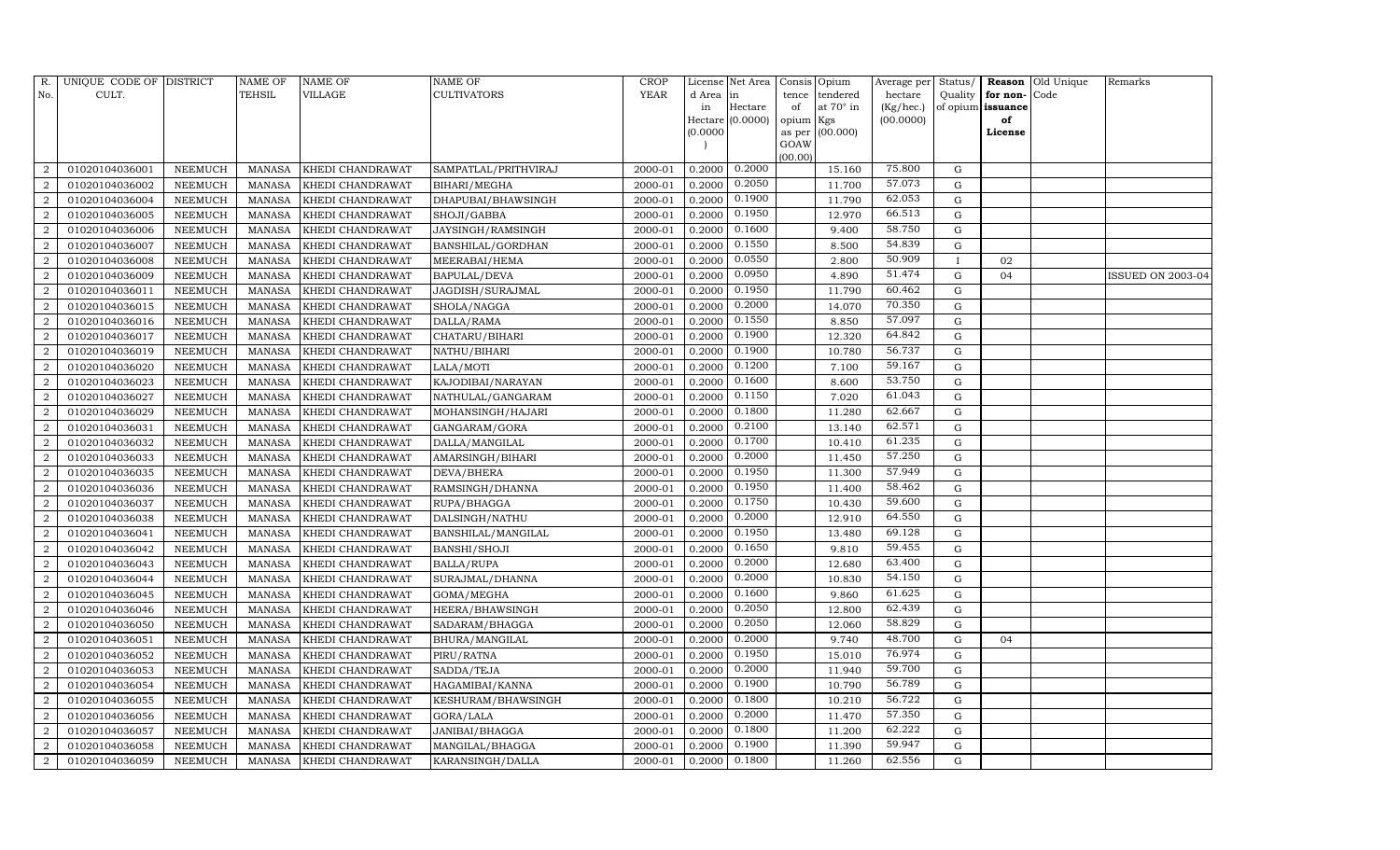| R.             | UNIQUE CODE OF DISTRICT |                | <b>NAME OF</b> | <b>NAME OF</b>   | <b>NAME OF</b>           | <b>CROP</b> |          | License Net Area |           | Consis Opium    | Average per  | Status/      |                   | <b>Reason</b> Old Unique | Remarks          |
|----------------|-------------------------|----------------|----------------|------------------|--------------------------|-------------|----------|------------------|-----------|-----------------|--------------|--------------|-------------------|--------------------------|------------------|
| No.            | CULT.                   |                | TEHSIL         | VILLAGE          | <b>CULTIVATORS</b>       | <b>YEAR</b> | d Area   | in               | tence     | tendered        | hectare      | Quality      | for non-Code      |                          |                  |
|                |                         |                |                |                  |                          |             | in       | Hectare          | of        | at 70° in       | $(Kg/$ hec.) |              | of opium issuance |                          |                  |
|                |                         |                |                |                  |                          |             |          | Hectare (0.0000) | opium Kgs |                 | (00.0000)    |              | of                |                          |                  |
|                |                         |                |                |                  |                          |             | (0.0000) |                  | GOAW      | as per (00.000) |              |              | License           |                          |                  |
|                |                         |                |                |                  |                          |             |          |                  | (00.00)   |                 |              |              |                   |                          |                  |
|                | 01020104036060          | NEEMUCH        | MANASA         | KHEDI CHANDRAWAT | <b>BHERU/DEVA</b>        | 2000-01     | 0.2000   | 0.2000           |           | 12.570          | 62.850       | G            |                   |                          |                  |
| $\mathcal{D}$  | 01020104036048          | NEEMUCH        | MANASA         | KHEDI CHANDRAWAT | BHERULAL/HAJARI          | 2000-01     | 0.2000   | 0.2000           |           | 12.040          | 60.200       | G            |                   |                          |                  |
| $\overline{2}$ | 01020104036039          | <b>NEEMUCH</b> | MANASA         | KHEDI CHANDRAWAT | GORA/BHERA               | 2000-01     | 0.2000   | 0.1750           |           | 10.710          | 61.200       | G            |                   |                          |                  |
| $\mathcal{D}$  | 01020104036030          | NEEMUCH        | <b>MANASA</b>  | KHEDI CHANDRAWAT | MEGHA/SABBA              | 2000-01     | 0.2000   | 0.1900           |           | 10.860          | 57.158       | ${\rm G}$    |                   |                          |                  |
| 3              | 01020104075001          | <b>NEEMUCH</b> | <b>MANASA</b>  | <b>KHEDI</b>     | SUNDARBAI/KAVARLAL       | 2000-01     | 0.3000   |                  |           |                 |              | $\, {\rm N}$ |                   |                          |                  |
|                | 01020104075002          | NEEMUCH        | <b>MANASA</b>  | KHEDI            | SITABAI/BHAVARLAL        | 2000-01     | 0.3000   |                  |           |                 |              | $\mathbf N$  |                   |                          |                  |
|                | 01020104075003          | <b>NEEMUCH</b> | <b>MANASA</b>  | <b>KHEDI</b>     | DEVRAM/KACHRU            | 2000-01     | 0.2000   |                  |           |                 |              | $\mathbf N$  |                   |                          |                  |
| 3              | 01020104075005          | <b>NEEMUCH</b> | MANASA         | <b>KHEDI</b>     | MANGILAL/KACHRU          | 2000-01     | 0.2000   |                  |           |                 |              | ${\bf N}$    |                   |                          |                  |
| 3              | 01020104075007          | <b>NEEMUCH</b> | <b>MANASA</b>  | <b>KHEDI</b>     | AMRATRAM/GANESHRAM       | 2000-01     | 0.2000   |                  |           |                 |              | $\mathbf N$  |                   |                          |                  |
|                | 01020104075008          | NEEMUCH        | MANASA         | <b>KHEDI</b>     | BHAGATRAM/RAMLAL         | 2000-01     | 0.2000   |                  |           |                 |              | $\mathbf N$  |                   |                          |                  |
| 3              | 01020104075011          | <b>NEEMUCH</b> | <b>MANASA</b>  | <b>KHEDI</b>     | BHARATRAM/BAPULAL        | 2000-01     | 0.2000   |                  |           |                 |              | $\, {\rm N}$ |                   |                          |                  |
| 3              | 01020104075012          | <b>NEEMUCH</b> | MANASA         | <b>KHEDI</b>     | SUKHLAL/RAMLAL CHOTA     | 2000-01     | 0.2000   |                  |           |                 |              | ${\bf N}$    |                   |                          |                  |
| 3              | 01020104075016          | <b>NEEMUCH</b> | <b>MANASA</b>  | <b>KHEDI</b>     | RODILAL/MANGILAL         | 2000-01     | 0.2000   |                  |           |                 |              | $\mathbf N$  |                   |                          |                  |
| 3              | 01020104075017          | <b>NEEMUCH</b> | <b>MANASA</b>  | <b>KHEDI</b>     | NANDLAL/JETRAM           | 2000-01     | 0.2000   |                  |           |                 |              | $\, {\rm N}$ |                   |                          |                  |
| 3              | 01020104075018          | <b>NEEMUCH</b> | MANASA         | <b>KHEDI</b>     | MOHANBAI/PRABHULAL       | 2000-01     | 0.2000   |                  |           |                 |              | $\mathbf N$  |                   |                          |                  |
| 3              | 01020104075022          | <b>NEEMUCH</b> | MANASA         | <b>KHEDI</b>     | BAGATRAM/NATHURAM        | 2000-01     | 0.2000   |                  |           |                 |              | ${\bf N}$    |                   |                          |                  |
| 3              | 01020104075023          | <b>NEEMUCH</b> | <b>MANASA</b>  | <b>KHEDI</b>     | RUGHNATH/NATHURAM        | 2000-01     | 0.2000   |                  |           |                 |              | $\, {\rm N}$ |                   |                          |                  |
| 3              | 01020104075024          | NEEMUCH        | MANASA         | <b>KHEDI</b>     | SARDARBAI/HANSRAJ        | 2000-01     | 0.2000   |                  |           |                 |              | $\, {\rm N}$ |                   |                          |                  |
| 3              | 01020104075026          | <b>NEEMUCH</b> | MANASA         | <b>KHEDI</b>     | BHARATRAM/VAGATRAM       | 2000-01     | 0.2000   |                  |           |                 |              | $\, {\rm N}$ |                   |                          |                  |
| 3              | 01020104075030          | <b>NEEMUCH</b> | <b>MANASA</b>  | <b>KHEDI</b>     | RADHABAI/RATANLAL        | 2000-01     | 0.2000   |                  |           |                 |              | $\mathbf N$  |                   |                          |                  |
| 3              | 01020104075031          | <b>NEEMUCH</b> | MANASA         | <b>KHEDI</b>     | RATANLAL/GOPAL           | 2000-01     | 0.2000   |                  |           |                 |              | $\mathbf N$  |                   |                          |                  |
| 3              | 01020104075035          | <b>NEEMUCH</b> | <b>MANASA</b>  | <b>KHEDI</b>     | ONKAR/JETRAM             | 2000-01     | 0.2000   |                  |           |                 |              | $\, {\rm N}$ |                   |                          |                  |
| 3              | 01020104075037          | <b>NEEMUCH</b> | MANASA         | <b>KHEDI</b>     | SITARAM/JETRAM           | 2000-01     | 0.2000   |                  |           |                 |              | $\mathbf N$  |                   |                          |                  |
| 3              | 01020104075040          | <b>NEEMUCH</b> | MANASA         | <b>KHEDI</b>     | SUKHLAL/RAMLAL BDA       | 2000-01     | 0.2000   |                  |           |                 |              | $\, {\rm N}$ |                   |                          |                  |
|                | 01020104031001          | <b>NEEMUCH</b> | <b>MANASA</b>  | <b>KHEDAMODI</b> | NANDUBAI/PYARCHAND       | 2000-01     | 0.2000   | 0.1950           |           | 12.570          | 64.462       | $\mathbf G$  |                   |                          |                  |
|                | 01020104031002          | NEEMUCH        | <b>MANASA</b>  | <b>KHEDAMODI</b> | BHANWARLAL/NONDRAM       | 2000-01     | 0.2000   |                  |           |                 |              | $\, {\rm N}$ |                   |                          |                  |
|                | 01020104031003          | <b>NEEMUCH</b> | <b>MANASA</b>  | KHEDAMODI        | NATHULAL/MODIRAM         | 2000-01     | 0.2000   | 0.1900           |           | 12.500          | 65.789       | $\mathbf G$  |                   |                          |                  |
|                | 01020104031004          | <b>NEEMUCH</b> | MANASA         | KHEDAMODI        | RUKMANIBAI/CHUNNILAL     | 2000-01     | 0.2000   | 0.1950           |           | 12.500          | 64.103       | $\mathbf G$  |                   |                          |                  |
|                | 01020104031005          | NEEMUCH        | MANASA         | <b>KHEDAMODI</b> | PYARCHAND/LAKHMA         | 2000-01     | 0.2000   | 0.1900           |           | 12.170          | 64.053       | ${\rm G}$    |                   |                          |                  |
|                | 01020104031006          | <b>NEEMUCH</b> | <b>MANASA</b>  | <b>KHEDAMODI</b> | MOHALAL/GHISA            | 2000-01     | 0.2000   | 0.1950           |           | 11.740          | 60.205       | ${\rm G}$    |                   |                          |                  |
|                | 01020104031008          | <b>NEEMUCH</b> | MANASA         | <b>KHEDAMODI</b> | AMARSINGH/GOVERDHANSINGH | 2000-01     | 0.2000   | 0.1900           |           | 12.090          | 63.632       | ${\rm G}$    |                   |                          |                  |
|                | 01020104031010          | <b>NEEMUCH</b> | <b>MANASA</b>  | <b>KHEDAMODI</b> | ROADMAL/NANDA            | 2000-01     | 0.2000   | 0.1950           |           | 13.150          | 67.436       | $\mathbf G$  |                   |                          |                  |
|                | 01020104031012          | <b>NEEMUCH</b> | MANASA         | <b>KHEDAMODI</b> | GHISIBAI/NARAYAN KHATI   | 2000-01     | 0.2000   | 0.1900           |           | 11.820          | 62.211       | ${\rm G}$    |                   |                          |                  |
|                | 01020104031013          | <b>NEEMUCH</b> | <b>MANASA</b>  | <b>KHEDAMODI</b> | JAMNASHANKAR/KHEMRAJ     | 2000-01     | 0.2000   | 0.1950           |           | 12.790          | 65.590       | $\mathbf G$  |                   |                          |                  |
|                | 01020104031015          | <b>NEEMUCH</b> | MANASA         | <b>KHEDAMODI</b> | JAYSINGH/KALYANSINGH     | 2000-01     | 0.2000   | 0.2050           |           | 12.400          | 60.488       | ${\rm G}$    |                   |                          |                  |
|                | 01020104031016          | <b>NEEMUCH</b> | <b>MANASA</b>  | KHEDAMODI        | MANGILAL/GANGARAM        | 2000-01     | 0.2000   | 0.2000           |           | 11.900          | 59.500       | G            |                   |                          |                  |
|                | 01020104031017          | <b>NEEMUCH</b> | MANASA         | <b>KHEDAMODI</b> | BHARATSINGH/JAYSINGH     | 2000-01     | 0.2000   | 0.1900           |           | 11.300          | 59.474       | G            |                   |                          |                  |
|                | 01020104031018          | NEEMUCH        | <b>MANASA</b>  | KHEDAMODI        | MANOHARSINGH/FATEHSINGH  | 2000-01     | 0.2000   | 0.2050           |           | 12.350          | 60.244       | G            |                   |                          |                  |
|                | 01020104031019          | NEEMUCH        | MANASA         | <b>KHEDAMODI</b> | NARENDRA/AMAR            | 2000-01     | 0.2000   | 0.2000           |           | 12.520          | 62.600       | G            |                   |                          | TRANSFER/ KHEDLI |
|                | 01020104031022          | NEEMUCH        |                | MANASA KHEDAMODI | BHURALAL/CHUNNILAL       | 2000-01     | 0.2000   | 0.1950           |           | 14.450          | 74.103       | G            |                   |                          |                  |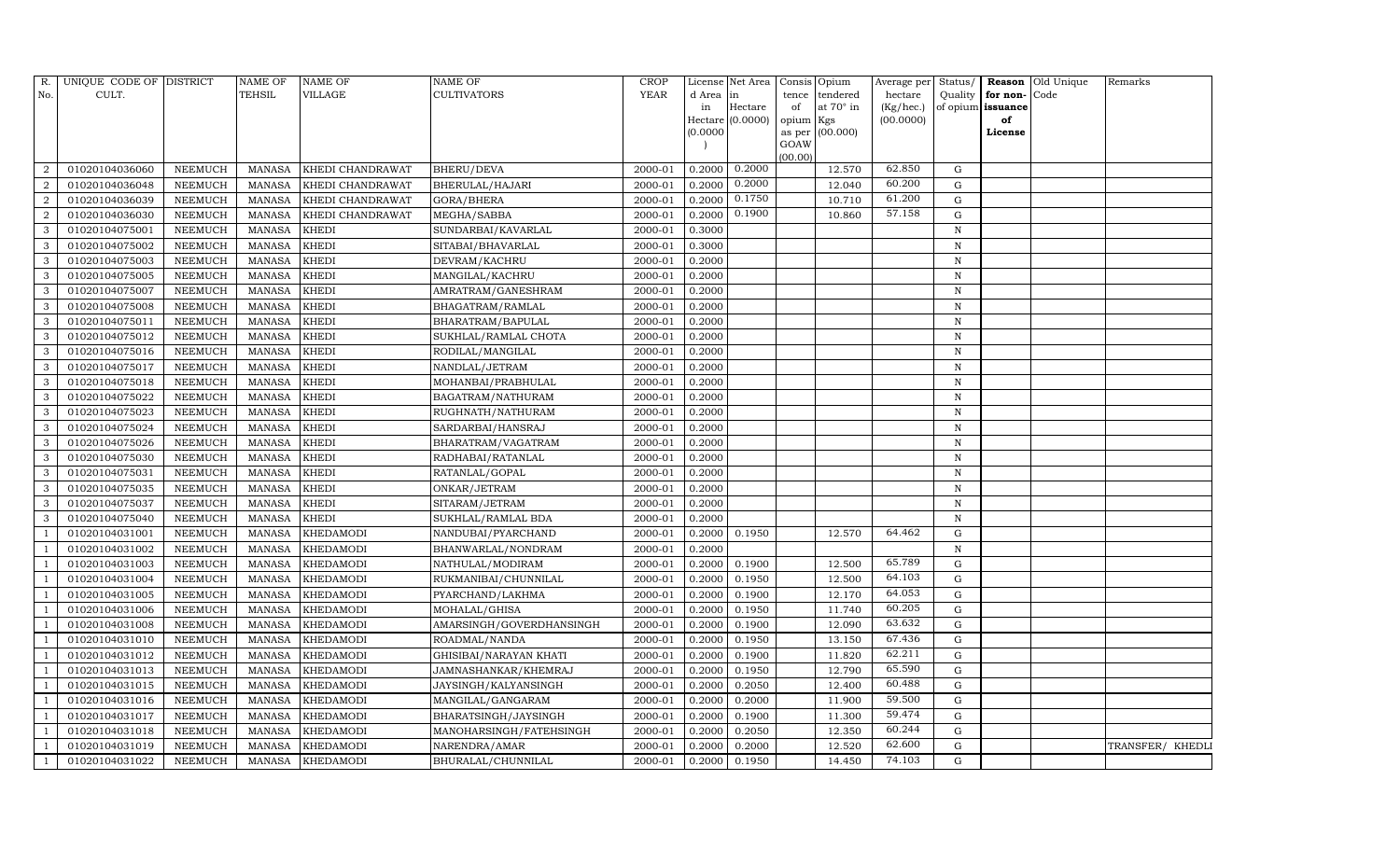| R.  | UNIQUE CODE OF DISTRICT |                | <b>NAME OF</b> | <b>NAME OF</b>   | <b>NAME OF</b>          | CROP    |           | License Net Area | Consis Opium   |                  | Average per | Status/     | Reason            | Old Unique | Remarks |
|-----|-------------------------|----------------|----------------|------------------|-------------------------|---------|-----------|------------------|----------------|------------------|-------------|-------------|-------------------|------------|---------|
| No. | CULT.                   |                | <b>TEHSIL</b>  | VILLAGE          | <b>CULTIVATORS</b>      | YEAR    | d Area in |                  | tence          | tendered         | hectare     | Quality     | for non-          | Code       |         |
|     |                         |                |                |                  |                         |         | in        | Hectare          | of             | at $70^\circ$ in | (Kg/hec.)   |             | of opium issuance |            |         |
|     |                         |                |                |                  |                         |         |           | Hectare (0.0000) | opium Kgs      |                  | (00.0000)   |             | of                |            |         |
|     |                         |                |                |                  |                         |         | (0.0000)  |                  | as per<br>GOAW | (00.000)         |             |             | License           |            |         |
|     |                         |                |                |                  |                         |         |           |                  | (00.00)        |                  |             |             |                   |            |         |
|     | 01020104031023          | NEEMUCH        | MANASA         | <b>KHEDAMODI</b> | UMRAV/RAMSINGH          | 2000-01 | 0.2000    | 0.2000           |                | 11.320           | 56.600      | G           |                   |            |         |
|     | 01020104031024          | <b>NEEMUCH</b> | <b>MANASA</b>  | <b>KHEDAMODI</b> | NONDRAM/NARAYAN         | 2000-01 | 0.2000    | 0.1800           |                | 11.760           | 65.333      | G           |                   |            |         |
|     | 01020104031026          | <b>NEEMUCH</b> | MANASA         | <b>KHEDAMODI</b> | MANGILAL/BHERA          | 2000-01 | 0.2000    | 0.1900           |                | 10.560           | 55.579      | G           |                   |            |         |
|     | 01020104031007          | NEEMUCH        | MANASA         | <b>KHEDAMODI</b> | SHOBHARAM/NARAYAN       | 2000-01 | 0.2000    | 0.1900           |                | 12.030           | 63.316      | $\mathbf G$ |                   |            |         |
|     | 01020104031011          | NEEMUCH        | <b>MANASA</b>  | <b>KHEDAMODI</b> | BHANWARIBAI/MANGILAL    | 2000-01 | 0.2000    | 0.1950           |                | 12.050           | 61.795      | ${\rm G}$   |                   |            |         |
|     | 01020104031014          | NEEMUCH        | <b>MANASA</b>  | <b>KHEDAMODI</b> | PANKUNWARBAI/RAMSINGH   | 2000-01 | 0.2000    | 0.2000           |                | 11.100           | 55.500      | $\mathbf G$ |                   |            |         |
| 3   | 01020104066001          | <b>NEEMUCH</b> | <b>MANASA</b>  | <b>KHANKHEDI</b> | NARAYAN/KASHIRAM        | 2000-01 | 0.2000    | 0.1700           |                | 12.790           | 75.235      | G           |                   |            |         |
| 3   | 01020104066002          | NEEMUCH        | MANASA         | <b>KHANKHEDI</b> | PANIBAI/RATANLAL        | 2000-01 | 0.2000    | 0.2000           |                | 14.230           | 71.150      | $\mathbf G$ |                   |            |         |
| 3   | 01020104066003          | <b>NEEMUCH</b> | <b>MANASA</b>  | <b>KHANKHEDI</b> | BADRILAL/NANURAM        | 2000-01 | 0.2000    | 0.2000           |                | 14.220           | 71.100      | $\mathbf G$ |                   |            |         |
| 3   | 01020104066004          | NEEMUCH        | MANASA         | <b>KHANKHEDI</b> | KAVARLAL/RADHU          | 2000-01 | 0.2000    | 0.1950           |                | 12.700           | 65.128      | ${\rm G}$   |                   |            |         |
| 3   | 01020104066006          | <b>NEEMUCH</b> | <b>MANASA</b>  | <b>KHANKHEDI</b> | MOHANLAL/KACHRU         | 2000-01 | 0.2000    | 0.1200           |                | 7.610            | 63.417      | $\mathbf G$ |                   |            |         |
| 3   | 01020104066007          | <b>NEEMUCH</b> | <b>MANASA</b>  | <b>KHANKHEDI</b> | BALMUKUND/FAKIRCHAND    | 2000-01 | 0.3000    | 0.2050           |                | 13.060           | 63.707      | $\mathbf G$ |                   |            |         |
| 3   | 01020104066008          | NEEMUCH        | <b>MANASA</b>  | <b>KHANKHEDI</b> | BHAGATRAM/KACHRU        | 2000-01 | 0.2000    | 0.2050           |                | 14.140           | 68.976      | ${\rm G}$   |                   |            |         |
| 3   | 01020104066009          | <b>NEEMUCH</b> | <b>MANASA</b>  | <b>KHANKHEDI</b> | KAMLABAI/NARAYAN        | 2000-01 | 0.2000    | 0.1850           |                | 13.030           | 70.432      | G           |                   |            |         |
| 3   | 01020104066010          | <b>NEEMUCH</b> | MANASA         | KHANKHEDI        | UDAYLAL/FATTAJI         | 2000-01 | 0.2000    | 0.1950           |                | 13.310           | 68.256      | ${\rm G}$   |                   |            |         |
| 3   | 01020104066011          | <b>NEEMUCH</b> | MANASA         | <b>KHANKHEDI</b> | RAMCHANDRA/DHANNA JI    | 2000-01 | 0.2000    | 0.2000           |                | 12.130           | 60.650      | ${\rm G}$   |                   |            |         |
| 3   | 01020104066012          | <b>NEEMUCH</b> | <b>MANASA</b>  | <b>KHANKHEDI</b> | MANGYA/BHERAWAT         | 2000-01 | 0.2000    | 0.1750           |                | 11.410           | 65.200      | $\mathbf G$ |                   |            |         |
| 3   | 01020104066013          | <b>NEEMUCH</b> | <b>MANASA</b>  | <b>KHANKHEDI</b> | KAVARLAL/SITARAM        | 2000-01 | 0.2000    | 0.2050           |                | 13.590           | 66.293      | G           |                   |            |         |
| 3   | 01020104066015          | <b>NEEMUCH</b> | <b>MANASA</b>  | <b>KHANKHEDI</b> | NANDA/BHONA             | 2000-01 | 0.2000    | 0.1900           |                | 11.430           | 60.158      | ${\rm G}$   |                   |            |         |
| 3   | 01020104066016          | <b>NEEMUCH</b> | <b>MANASA</b>  | <b>KHANKHEDI</b> | DAYARAM/NANDA           | 2000-01 | 0.2000    | 0.1900           |                | 12.010           | 63.211      | $\mathbf G$ |                   |            |         |
| 3   | 01020104066017          | NEEMUCH        | MANASA         | <b>KHANKHEDI</b> | KELASH/NARAYAN          | 2000-01 | 0.2000    | 0.1800           |                | 10.960           | 60.889      | ${\rm G}$   |                   |            |         |
| 3   | 01020104066019          | <b>NEEMUCH</b> | <b>MANASA</b>  | <b>KHANKHEDI</b> | GHANSHYAM/SHIVKARAN     | 2000-01 | 0.2000    | 0.1600           |                | 8.670            | 54.188      | $\mathbf G$ |                   |            |         |
| 3   | 01020104066020          | NEEMUCH        | MANASA         | <b>KHANKHEDI</b> | RAMPRASAD/RATAN         | 2000-01 | 0.2000    | 0.2000           |                | 11.060           | 55.300      | $\mathbf G$ |                   |            |         |
| 3   | 01020104066021          | NEEMUCH        | <b>MANASA</b>  | <b>KHANKHEDI</b> | NANDLAL/MANGILAL        | 2000-01 | 0.2000    | 0.1900           |                | 12.840           | 67.579      | G           |                   |            |         |
| 3   | 01020104066023          | <b>NEEMUCH</b> | <b>MANASA</b>  | <b>KHANKHEDI</b> | MADANLAL/TULSIRAM       | 2000-01 | 0.2000    | 0.2050           |                | 13.530           | 66.000      | $\mathbf G$ |                   |            |         |
| 3   | 01020104066024          | NEEMUCH        | MANASA         | <b>KHANKHEDI</b> | BABULAL/NARAYAN         | 2000-01 | 0.2000    | 0.1450           |                | 9.000            | 62.069      | G           |                   |            |         |
| 3   | 01020104066025          | NEEMUCH        | MANASA         | <b>KHANKHEDI</b> | MANGILAL/NARAYAN        | 2000-01 | 0.2000    | 0.1750           |                | 11.270           | 64.400      | $\mathbf G$ |                   |            |         |
| 3   | 01020104066026          | <b>NEEMUCH</b> | <b>MANASA</b>  | <b>KHANKHEDI</b> | BANSHILAL/SHIVNARAYAN   | 2000-01 | 0.2000    | 0.1000           |                | 6.880            | 68.800      | $\mathbf G$ |                   |            |         |
| 3   | 01020104066027          | <b>NEEMUCH</b> | <b>MANASA</b>  | <b>KHANKHEDI</b> | LAXMICHAND/BADRILAL     | 2000-01 | 0.2000    | 0.1950           |                | 16.060           | 82.359      | G           |                   |            |         |
| 3   | 01020104066028          | <b>NEEMUCH</b> | <b>MANASA</b>  | <b>KHANKHEDI</b> | RAJU/JAMNALAL           | 2000-01 | 0.2000    | 0.2000           |                | 12.090           | 60.450      | ${\rm G}$   |                   |            |         |
| 3   | 01020104066029          | NEEMUCH        | MANASA         | <b>KHANKHEDI</b> | RADHESHYAM/MOTILAL      | 2000-01 | 0.2000    | 0.1950           |                | 12.260           | 62.872      | $\mathbf G$ |                   |            |         |
| 3   | 01020104066030          | NEEMUCH        | MANASA         | <b>KHANKHEDI</b> | BALKISHAN/RAMCHAND      | 2000-01 | 0.2000    | 0.2100           |                | 12.480           | 59.429      | G           |                   |            |         |
| 3   | 01020104066032          | <b>NEEMUCH</b> | <b>MANASA</b>  | <b>KHANKHEDI</b> | SHANTILAL/KASHIRAM      | 2000-01 | 0.2000    | 0.1850           |                | 11.800           | 63.784      | G           |                   |            |         |
| 3   | 01020104066033          | NEEMUCH        | <b>MANASA</b>  | <b>KHANKHEDI</b> | MADANLAL/NARAYAN        | 2000-01 | 0.2000    | 0.1900           |                | 13.000           | 68.421      | G           |                   |            |         |
| 3   | 01020104066034          | <b>NEEMUCH</b> | <b>MANASA</b>  | <b>KHANKHEDI</b> | SATYANARAYN/CHITARLAL   | 2000-01 | 0.2000    | 0.2000           |                | 12.460           | 62.300      | $\mathbf G$ |                   |            |         |
| 3   | 01020104066036          | <b>NEEMUCH</b> | <b>MANASA</b>  | <b>KHANKHEDI</b> | SHIVPRASAD/KANHYALAL    | 2000-01 | 0.2000    |                  |                |                  |             | $\,$ N      |                   |            |         |
| 3   | 01020104066037          | NEEMUCH        | MANASA         | KHANKHEDI        | DINESH/KANHYALAL        | 2000-01 | 0.2000    | 0.2000           |                | 12.170           | 60.850      | G           |                   |            |         |
| 3   | 01020104066038          | <b>NEEMUCH</b> | MANASA         | <b>KHANKHEDI</b> | PRAHLAD/KAVARLAL        | 2000-01 | 0.2000    | 0.1950           |                | 12.110           | 62.103      | $\mathbf G$ |                   |            |         |
| 3   | 01020104066041          | NEEMUCH        | MANASA         | <b>KHANKHEDI</b> | PRAHLADDAS/MATHURADAS   | 2000-01 | 0.2000    | 0.1900           |                | 15.550           | 81.842      | $\mathbf G$ |                   |            |         |
| 3   | 01020104066042          | NEEMUCH        |                | MANASA KHANKHEDI | LAXMINARAYAN/MATHURADAS | 2000-01 | 0.2000    | 0.1300           |                | 7.960            | 61.231      | G           |                   |            |         |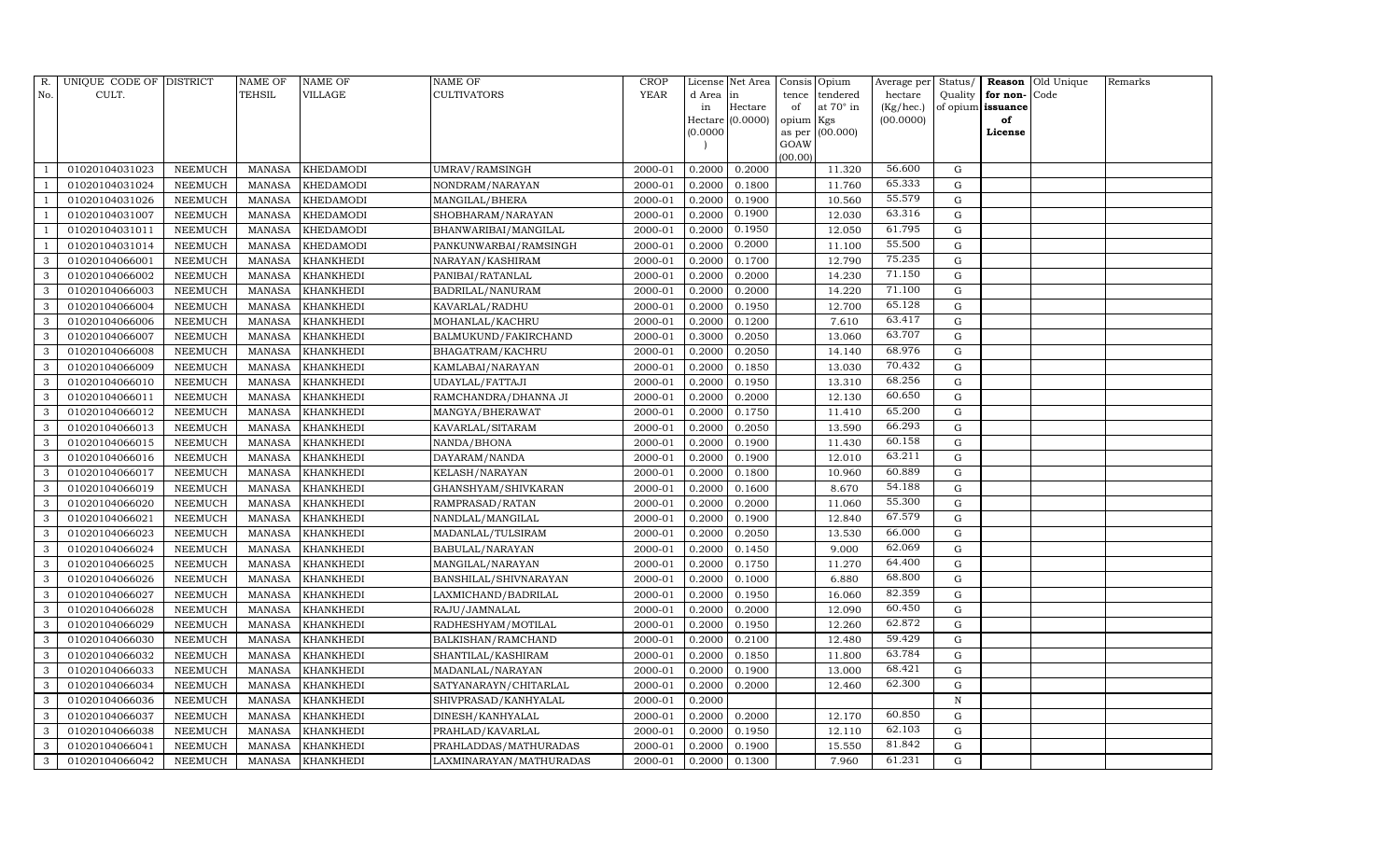| R.  | UNIQUE CODE OF DISTRICT |                | NAME OF       | <b>NAME OF</b>   | <b>NAME OF</b>             | CROP    |           | License Net Area | Consis Opium    |                  | Average per | Status/     |                   | <b>Reason</b> Old Unique | Remarks |
|-----|-------------------------|----------------|---------------|------------------|----------------------------|---------|-----------|------------------|-----------------|------------------|-------------|-------------|-------------------|--------------------------|---------|
| No. | CULT.                   |                | <b>TEHSIL</b> | VILLAGE          | <b>CULTIVATORS</b>         | YEAR    | d Area in |                  | tence           | tendered         | hectare     | Quality     | for non-          | Code                     |         |
|     |                         |                |               |                  |                            |         | in        | Hectare          | of              | at $70^\circ$ in | (Kg/hec.)   |             | of opium issuance |                          |         |
|     |                         |                |               |                  |                            |         |           | Hectare (0.0000) | opium Kgs       |                  | (00.0000)   |             | of                |                          |         |
|     |                         |                |               |                  |                            |         | (0.0000)  |                  | as per          | (00.000)         |             |             | License           |                          |         |
|     |                         |                |               |                  |                            |         |           |                  | GOAW<br>(00.00) |                  |             |             |                   |                          |         |
| 3   | 01020104066043          | NEEMUCH        | MANASA        | <b>KHANKHEDI</b> | KISHANLAL/BANSHILAL        | 2000-01 | 0.2000    | 0.2000           |                 | 10.970           | 54.850      | G           |                   |                          |         |
| 3   | 01020104066044          | NEEMUCH        | MANASA        | <b>KHANKHEDI</b> | MADAN/MOHANLAL             | 2000-01 | 0.2000    | 0.2000           |                 | 13.730           | 68.650      | G           |                   |                          |         |
| 3   | 01020104066047          | <b>NEEMUCH</b> | <b>MANASA</b> | <b>KHANKHEDI</b> | SURESH/HIRALAL             | 2000-01 | 0.2000    | 0.2000           |                 | 13.420           | 67.100      | G           |                   |                          |         |
| 3   | 01020104066048          | NEEMUCH        | MANASA        | <b>KHANKHEDI</b> | RAMCHAND/HIRALAL           | 2000-01 | 0.2000    | 0.2050           |                 | 12.960           | 63.220      | ${\rm G}$   |                   |                          |         |
| 3   | 01020104066051          | NEEMUCH        | MANASA        | <b>KHANKHEDI</b> | BAPULAL/SURAJMAL           | 2000-01 | 0.2000    | 0.2050           |                 | 4.790            | 23.366      | G           | 04                |                          |         |
| 3   | 01020104066052          | <b>NEEMUCH</b> | MANASA        | <b>KHANKHEDI</b> | DEVICHAND/CHUNNILAL        | 2000-01 | 0.2000    | 0.1900           |                 | 11.120           | 58.526      | G           |                   |                          |         |
| 3   | 01020104066053          | NEEMUCH        | MANASA        | <b>KHANKHEDI</b> | SHIVNARAYAN/NANURAM        | 2000-01 | 0.2000    | 0.1850           |                 | 11.550           | 62.432      | G           |                   |                          |         |
| 3   | 01020104066054          | NEEMUCH        | MANASA        | <b>KHANKHEDI</b> | KANHYALAL/RAMRATAN         | 2000-01 | 0.2000    | 0.2050           |                 | 13.270           | 64.732      | G           |                   |                          |         |
| 3   | 01020104066055          | NEEMUCH        | <b>MANASA</b> | <b>KHANKHEDI</b> | KELASH/RADHESHYAM          | 2000-01 | 0.2000    | 0.1950           |                 | 13.260           | 68.000      | G           |                   |                          |         |
| 3   | 01020104066056          | NEEMUCH        | MANASA        | <b>KHANKHEDI</b> | JAGDISH/KANHYALAL          | 2000-01 | 0.2000    | 0.1800           |                 | 12.400           | 68.889      | G           |                   |                          |         |
| 3   | 01020104066057          | NEEMUCH        | MANASA        | <b>KHANKHEDI</b> | <b>BANSHILAL/DEVILAL</b>   | 2000-01 | 0.2000    | 0.1950           |                 | 12.260           | 62.872      | G           |                   |                          |         |
| 3   | 01020104066058          | NEEMUCH        | MANASA        | <b>KHANKHEDI</b> | RAMESH/DEVILAL             | 2000-01 | 0.2000    | 0.1950           |                 | 13.120           | 67.282      | G           |                   |                          |         |
| 3   | 01020104066059          | NEEMUCH        | MANASA        | <b>KHANKHEDI</b> | BANSHILAL/RAMNATH          | 2000-01 | 0.2000    | 0.1700           |                 | 10.250           | 60.294      | G           |                   |                          |         |
| 3   | 01020104066060          | <b>NEEMUCH</b> | <b>MANASA</b> | <b>KHANKHEDI</b> | SATYANARAYAN/KAVARLAL VYAS | 2000-01 | 0.2000    | 0.1950           |                 | 13.960           | 71.590      | G           |                   |                          |         |
| 3   | 01020104066061          | NEEMUCH        | MANASA        | <b>KHANKHEDI</b> | KAVARLAL/DHANRAJ           | 2000-01 | 0.2000    | 0.1950           |                 | 12.830           | 65.795      | ${\rm G}$   |                   |                          |         |
| 3   | 01020104066062          | NEEMUCH        | MANASA        | <b>KHANKHEDI</b> | GOVINDRAM/GANPAT           | 2000-01 | 0.2000    | 0.1850           |                 | 11.320           | 61.189      | $\mathbf G$ |                   |                          |         |
| 3   | 01020104066063          | NEEMUCH        | MANASA        | <b>KHANKHEDI</b> | HIRALAL/GANPAT             | 2000-01 | 0.2000    | 0.1750           |                 | 11.560           | 66.057      | ${\rm G}$   |                   |                          |         |
| 3   | 01020104066064          | NEEMUCH        | <b>MANASA</b> | <b>KHANKHEDI</b> | CHAMPALAL/GANPAT           | 2000-01 | 0.2000    | 0.1650           |                 | 11.750           | 71.212      | G           |                   |                          |         |
| 3   | 01020104066066          | NEEMUCH        | MANASA        | <b>KHANKHEDI</b> | KISHANLAL/NARAYAN          | 2000-01 | 0.2000    | 0.1900           |                 | 12.180           | 64.105      | ${\rm G}$   |                   |                          |         |
| 3   | 01020104066067          | NEEMUCH        | <b>MANASA</b> | <b>KHANKHEDI</b> | HARISHANKAR/NARAYAN        | 2000-01 | 0.2000    | 0.1800           |                 | 11.900           | 66.111      | G           |                   |                          |         |
| 3   | 01020104066069          | <b>NEEMUCH</b> | MANASA        | <b>KHANKHEDI</b> | SHIVKARAN/ASHARAM          | 2000-01 | 0.2000    | 0.1700           |                 | 9.030            | 53.118      | G           |                   |                          |         |
| 3   | 01020104066070          | NEEMUCH        | MANASA        | <b>KHANKHEDI</b> | KANHYALAL/NARAYAN NAI      | 2000-01 | 0.2000    | 0.1850           |                 | 12.140           | 65.622      | G           |                   |                          |         |
| 3   | 01020104066071          | NEEMUCH        | MANASA        | <b>KHANKHEDI</b> | SHAMBHUDAYAL/MOHAN         | 2000-01 | 0.2000    | 0.1800           |                 | 12.470           | 69.278      | G           |                   |                          |         |
| 3   | 01020104066072          | NEEMUCH        | MANASA        | <b>KHANKHEDI</b> | RAMDAYAL/SURAJMAL          | 2000-01 | 0.2000    | 0.1900           |                 | 11.090           | 58.368      | $\mathbf G$ |                   |                          |         |
| 3   | 01020104066073          | <b>NEEMUCH</b> | MANASA        | <b>KHANKHEDI</b> | MOHANLAL/ NANDRAM          | 2000-01 | 0.2000    | 0.1200           |                 | 9.660            | 80.500      | G           |                   |                          |         |
| 3   | 01020104066074          | <b>NEEMUCH</b> | MANASA        | <b>KHANKHEDI</b> | BANSHILAL/LAXMINARAYAN     | 2000-01 | 0.2000    | 0.1950           |                 | 12.020           | 61.641      | G           |                   |                          |         |
| 3   | 01020104066075          | NEEMUCH        | MANASA        | <b>KHANKHEDI</b> | MANGILAL/RAMCHANDRA        | 2000-01 | 0.2000    | 0.2050           |                 | 13.270           | 64.732      | ${\rm G}$   |                   |                          |         |
| 3   | 01020104066076          | <b>NEEMUCH</b> | MANASA        | <b>KHANKHEDI</b> | PRABHULAL/FAKIRCHAND       | 2000-01 | 0.2000    | 0.1850           |                 | 12.350           | 66.757      | ${\rm G}$   |                   |                          |         |
| 3   | 01020104066077          | <b>NEEMUCH</b> | MANASA        | <b>KHANKHEDI</b> | DINESH/SHIVPRASAD          | 2000-01 | 0.2000    | 0.1850           |                 | 12.070           | 65.243      | G           |                   |                          |         |
| 3   | 01020104066078          | <b>NEEMUCH</b> | MANASA        | <b>KHANKHEDI</b> | SURESH/SHIVPRASAD          | 2000-01 | 0.2000    | 0.1850           |                 | 12.120           | 65.514      | ${\rm G}$   |                   |                          |         |
| 3   | 01020104066079          | NEEMUCH        | MANASA        | <b>KHANKHEDI</b> | RAJESH/JUGALKISHOR         | 2000-01 | 0.2000    | 0.1700           |                 | 14.490           | 85.235      | ${\rm G}$   |                   |                          |         |
| 3   | 01020104066080          | NEEMUCH        | MANASA        | <b>KHANKHEDI</b> | RAKESH/JUGALKISHOR         | 2000-01 | 0.2000    | 0.2000           |                 | 10.950           | 54.750      | G           |                   |                          |         |
| 3   | 01020104066081          | <b>NEEMUCH</b> | <b>MANASA</b> | <b>KHANKHEDI</b> | SANTOSH/BAPULAL            | 2000-01 | 0.2000    | 0.1950           |                 | 11.170           | 57.282      | G           |                   |                          |         |
| 3   | 01020104066082          | NEEMUCH        | MANASA        | <b>KHANKHEDI</b> | RAMESH/FAKIRCHAND          | 2000-01 | 0.2000    | 0.1850           |                 | 13.370           | 72.270      | ${\rm G}$   |                   |                          |         |
| 3   | 01020104066083          | NEEMUCH        | <b>MANASA</b> | <b>KHANKHEDI</b> | SHIVPRASAD/FAKIRCHANDRA    | 2000-01 | 0.2000    | 0.1850           |                 | 12.560           | 67.892      | G           |                   |                          |         |
| 3   | 01020104066084          | <b>NEEMUCH</b> | <b>MANASA</b> | <b>KHANKHEDI</b> | JUGALKISHOR/FAKIRCHAND     | 2000-01 | 0.2000    | 0.1850           |                 | 11.630           | 62.865      | ${\rm G}$   |                   |                          |         |
| 3   | 01020104066086          | NEEMUCH        | MANASA        | KHANKHEDI        | MANOHAR/JAGANNATH          | 2000-01 | 0.2000    | 0.1400           |                 | 7.090            | 50.643      | G           | 04                |                          |         |
| 3   | 01020104066087          | <b>NEEMUCH</b> | MANASA        | <b>KHANKHEDI</b> | RAMPRATAP/BHAGATRAM        | 2000-01 | 0.2000    | 0.1850           |                 | 12.170           | 65.784      | ${\rm G}$   |                   |                          |         |
| 3   | 01020104066088          | NEEMUCH        | <b>MANASA</b> | <b>KHANKHEDI</b> | BAGDIRAM/NARAYAN           | 2000-01 | 0.2000    | 0.1900           |                 | 13.000           | 68.421      | $\mathbf G$ |                   |                          |         |
| 3   | 01020104066090          | NEEMUCH        |               | MANASA KHANKHEDI | GOPAL/MOHANLAL PUROHIT     | 2000-01 | 0.2000    | 0.1950           |                 | 12.820           | 65.744      | G           |                   |                          |         |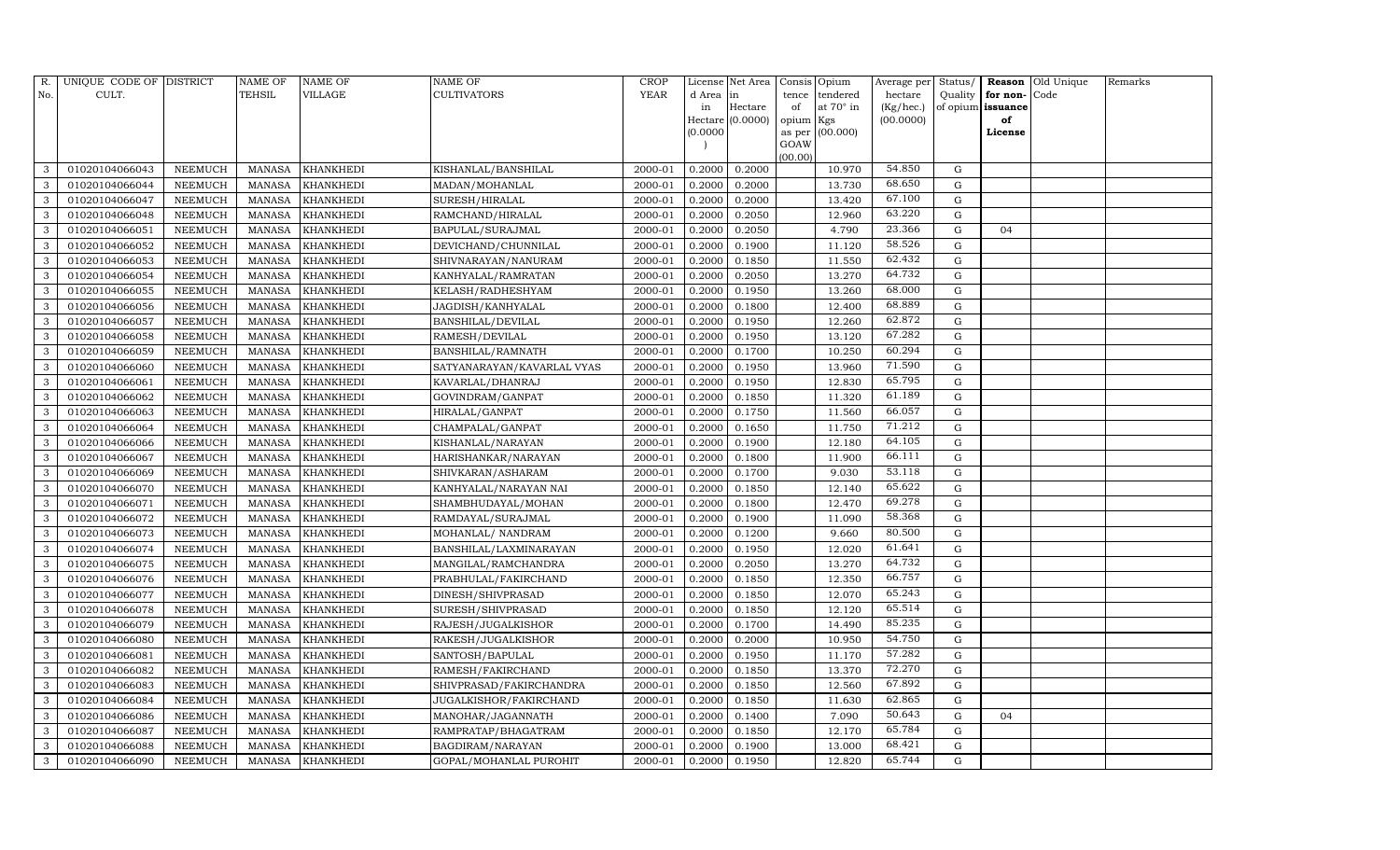| R.           | UNIQUE CODE OF DISTRICT |                | <b>NAME OF</b> | <b>NAME OF</b>   | <b>NAME OF</b>          | CROP    |           | License Net Area |                | Consis Opium     | Average per | Status/     | Reason            | Old Unique | Remarks |
|--------------|-------------------------|----------------|----------------|------------------|-------------------------|---------|-----------|------------------|----------------|------------------|-------------|-------------|-------------------|------------|---------|
| No.          | CULT.                   |                | <b>TEHSIL</b>  | VILLAGE          | <b>CULTIVATORS</b>      | YEAR    | d Area in |                  | tence          | tendered         | hectare     | Quality     | for non-          | Code       |         |
|              |                         |                |                |                  |                         |         | in        | Hectare          | of             | at $70^\circ$ in | (Kg/hec.)   |             | of opium issuance |            |         |
|              |                         |                |                |                  |                         |         |           | Hectare (0.0000) | opium Kgs      |                  | (00.0000)   |             | of                |            |         |
|              |                         |                |                |                  |                         |         | (0.0000)  |                  | as per<br>GOAW | (00.000)         |             |             | License           |            |         |
|              |                         |                |                |                  |                         |         |           |                  | (00.00)        |                  |             |             |                   |            |         |
| 3            | 01020104066095          | NEEMUCH        | MANASA         | <b>KHANKHEDI</b> | SURESHCHAND/RAMNATH     | 2000-01 | 0.2000    | 0.2000           |                | 14.080           | 70.400      | G           |                   |            |         |
| 3            | 01020104066096          | <b>NEEMUCH</b> | <b>MANASA</b>  | KHANKHEDI        | BALMUKUND/DHANRAJ       | 2000-01 | 0.2000    | 0.1900           |                | 10.800           | 56.842      | G           |                   |            |         |
| 3            | 01020104066097          | <b>NEEMUCH</b> | MANASA         | <b>KHANKHEDI</b> | MANGILAL/BHERULAL       | 2000-01 | 0.2000    | 0.2050           |                | 11.750           | 57.317      | G           |                   |            |         |
| 3            | 01020104066100          | NEEMUCH        | MANASA         | <b>KHANKHEDI</b> | MOHANLAL/RAMCHANDRA     | 2000-01 | 0.2000    | 0.1850           |                | 12.010           | 64.919      | ${\rm G}$   |                   |            |         |
| 3            | 01020104066105          | NEEMUCH        | MANASA         | <b>KHANKHEDI</b> | GORISHANKAR/KARULAL     | 2000-01 | 0.2000    | 0.2000           |                | 13.190           | 65.950      | ${\rm G}$   |                   |            |         |
| 3            | 01020104066102          | <b>NEEMUCH</b> | MANASA         | <b>KHANKHEDI</b> | KELASH/KRISHNKANT       | 2000-01 | 0.2000    | 0.1900           |                | 11.860           | 62.421      | $\mathbf G$ |                   |            |         |
| 3            | 01020104066103          | NEEMUCH        | <b>MANASA</b>  | <b>KHANKHEDI</b> | GOPAL/MOHANLAL VYAS     | 2000-01 | 0.2000    | 0.1900           |                | 12.580           | 66.211      | G           |                   |            |         |
| 3            | 01020104066104          | <b>NEEMUCH</b> | MANASA         | <b>KHANKHEDI</b> | FAKIRCHAND/SHANKARLAL   | 2000-01 | 0.2000    | 0.1900           |                | 12.690           | 66.789      | ${\rm G}$   |                   |            |         |
| 3            | 01020104066106          | <b>NEEMUCH</b> | <b>MANASA</b>  | <b>KHANKHEDI</b> | NARAYAN/NANURAM         | 2000-01 | 0.2000    | 0.1600           |                | 10.180           | 63.625      | $\mathbf G$ |                   |            |         |
| 3            | 01020104066107          | NEEMUCH        | MANASA         | <b>KHANKHEDI</b> | PURSHOTAMDAS/BHUVANADAS | 2000-01 | 0.3000    | 0.1850           |                | 12.350           | 66.757      | ${\rm G}$   |                   |            |         |
| 3            | 01020104066109          | NEEMUCH        | <b>MANASA</b>  | <b>KHANKHEDI</b> | NANIBAI/SHIVNARAYAN     | 2000-01 | 0.2000    | 0.2000           |                | 13.330           | 66.650      | $\mathbf G$ |                   |            |         |
| 3            | 01020104066110          | <b>NEEMUCH</b> | MANASA         | <b>KHANKHEDI</b> | KASTURIBAI/RAMCHANDRA   | 2000-01 | 0.2000    |                  |                |                  |             | N           | 08                |            |         |
| 3            | 01020104066111          | <b>NEEMUCH</b> | <b>MANASA</b>  | <b>KHANKHEDI</b> | PARVATIBAI/RATANLAL     | 2000-01 | 0.2000    | 0.2000           |                | 11.800           | 59.000      | $\mathbf G$ |                   |            |         |
| 3            | 01020104066112          | <b>NEEMUCH</b> | <b>MANASA</b>  | <b>KHANKHEDI</b> | KANCHANBAI/DHANNA       | 2000-01 | 0.2000    | 0.1900           |                | 12.860           | 67.684      | G           |                   |            |         |
| 3            | 01020104066113          | <b>NEEMUCH</b> | MANASA         | <b>KHANKHEDI</b> | GANGARAM/FAKIRCHAND     | 2000-01 | 0.2000    | 0.1900           |                | 12.640           | 66.526      | ${\rm G}$   |                   |            |         |
| 3            | 01020104066115          | <b>NEEMUCH</b> | MANASA         | <b>KHANKHEDI</b> | GANGABAI/ONKAR          | 2000-01 | 0.2000    | 0.1950           |                | 12.070           | 61.897      | ${\rm G}$   |                   |            |         |
| 3            | 01020104066117          | <b>NEEMUCH</b> | <b>MANASA</b>  | <b>KHANKHEDI</b> | LAXMINARAYAN/SHANKARLAL | 2000-01 | 0.2000    | 0.1900           |                | 12.340           | 64.947      | $\mathbf G$ |                   |            |         |
| 3            | 01020104066118          | <b>NEEMUCH</b> | MANASA         | <b>KHANKHEDI</b> | SOHANBAI/KANHYALAL      | 2000-01 | 0.2000    | 0.1550           |                | 9.440            | 60.903      | G           |                   |            |         |
| 3            | 01020104066119          | <b>NEEMUCH</b> | MANASA         | <b>KHANKHEDI</b> | VISHVNATH/SHIVNATH      | 2000-01 | 0.2000    | 0.2000           |                | 11.490           | 57.450      | ${\rm G}$   |                   |            |         |
| 3            | 01020104066120          | <b>NEEMUCH</b> | MANASA         | <b>KHANKHEDI</b> | SHANKARLAL/BHUVANA      | 2000-01 | 0.2000    | 0.1850           |                | 10.770           | 58.216      | $\mathbf G$ |                   |            |         |
| 3            | 01020104066121          | NEEMUCH        | MANASA         | <b>KHANKHEDI</b> | KANHYALAL/KARUJI        | 2000-01 | 0.2000    | 0.1950           |                | 12.330           | 63.231      | ${\rm G}$   |                   |            |         |
| 3            | 01020104066122          | NEEMUCH        | <b>MANASA</b>  | <b>KHANKHEDI</b> | SAVITRIDEVI/RATANLAL    | 2000-01 | 0.2000    | 0.1900           |                | 11.620           | 61.158      | $\mathbf G$ |                   |            |         |
| $\mathbf{3}$ | 01020104066123          | NEEMUCH        | MANASA         | <b>KHANKHEDI</b> | RAMNIVAS/GANESHRAM      | 2000-01 | 0.2000    | 0.1900           |                | 11.430           | 60.158      | $\mathbf G$ |                   |            |         |
| 3            | 01020104066125          | NEEMUCH        | MANASA         | <b>KHANKHEDI</b> | RAMNATH/SEVA            | 2000-01 | 0.2000    | 0.1900           |                | 11.290           | 59.421      | G           |                   |            |         |
| 3            | 01020104066126          | <b>NEEMUCH</b> | MANASA         | <b>KHANKHEDI</b> | TULSIRAM/RADHU          | 2000-01 | 0.2000    | 0.2050           |                | 13.550           | 66.098      | $\mathbf G$ |                   |            |         |
| 3            | 01020104066127          | NEEMUCH        | MANASA         | <b>KHANKHEDI</b> | KAVERIBAI/MATHURADAS    | 2000-01 | 0.2000    | 0.1750           |                | 11.960           | 68.343      | G           |                   |            |         |
| 3            | 01020104066128          | NEEMUCH        | MANASA         | <b>KHANKHEDI</b> | KANHYALAL/SHIVLAL       | 2000-01 | 0.2000    | 0.1750           |                | 12.810           | 73.200      | $\mathbf G$ |                   |            |         |
| 3            | 01020104066131          | <b>NEEMUCH</b> | <b>MANASA</b>  | <b>KHANKHEDI</b> | BAPULAL/LAXMINARAYAN    | 2000-01 | 0.2000    | 0.2000           |                | 13.330           | 66.650      | $\mathbf G$ |                   |            |         |
| 3            | 01020104066132          | <b>NEEMUCH</b> | <b>MANASA</b>  | <b>KHANKHEDI</b> | BAPULAL/RAMCHAND        | 2000-01 | 0.2000    | 0.1850           |                | 13.030           | 70.432      | G           |                   |            |         |
| 3            | 01020104066134          | <b>NEEMUCH</b> | MANASA         | <b>KHANKHEDI</b> | GANPAT/NANDLAL          | 2000-01 | 0.2000    | 0.1800           |                | 12.340           | 68.556      | ${\rm G}$   |                   |            |         |
| 3            | 01020104066135          | NEEMUCH        | MANASA         | <b>KHANKHEDI</b> | KANHYALAL/UDAYRAM       | 2000-01 | 0.2000    | 0.2000           |                | 11.630           | 58.150      | $\mathbf G$ |                   |            |         |
| 3            | 01020104066137          | NEEMUCH        | MANASA         | <b>KHANKHEDI</b> | SHANTILAL/GHASI         | 2000-01 | 0.2000    | 0.2000           |                | 11.550           | 57.750      | G           |                   |            |         |
| 3            | 01020104066116          | <b>NEEMUCH</b> | <b>MANASA</b>  | <b>KHANKHEDI</b> | HANGAMIBAI/RADHAKISHAN  | 2000-01 | 0.2000    | 0.2050           |                | 12.940           | 63.122      | G           |                   |            |         |
| 3            | 01020104066138          | NEEMUCH        | MANASA         | <b>KHANKHEDI</b> | KANHYALAL/SHANKARLAL    | 2000-01 | 0.2000    | 0.2000           |                | 12.100           | 60.500      | ${\rm G}$   |                   |            |         |
| 3            | 01020104066139          | <b>NEEMUCH</b> | MANASA         | <b>KHANKHEDI</b> | BAPULAL/KANHYALAL       | 2000-01 | 0.2000    | 0.1950           |                | 12.320           | 63.179      | G           |                   |            |         |
| 3            | 01020104066140          | <b>NEEMUCH</b> | <b>MANASA</b>  | <b>KHANKHEDI</b> | KISHOR/RADHAKISHAN      | 2000-01 | 0.2000    | 0.1800           |                | 13.180           | 73.222      | $\mathbf G$ |                   |            |         |
| 3            | 01020104066141          | NEEMUCH        | MANASA         | <b>KHANKHEDI</b> | NATHULAL/BHONIRAM       | 2000-01 | 0.2000    | 0.1900           |                | 11.810           | 62.158      | G           |                   |            |         |
| 3            | 01020104066142          | NEEMUCH        | MANASA         | <b>KHANKHEDI</b> | RAMESH/NARAYAN          | 2000-01 | 0.2000    | 0.1650           |                | 12.380           | 75.030      | $\mathbf G$ |                   |            |         |
| 3            | 01020104066143          | <b>NEEMUCH</b> | MANASA         | <b>KHANKHEDI</b> | RADHESHYAM/PRABHULAL    | 2000-01 | 0.2000    | 0.1650           |                | 12.620           | 76.485      | $\mathbf G$ |                   |            |         |
| 3            | 01020104066148          | NEEMUCH        |                | MANASA KHANKHEDI | DASHRATH/MANGILAL       | 2000-01 | 0.2000    | 0.2050           |                | 11.200           | 54.634      | G           |                   |            |         |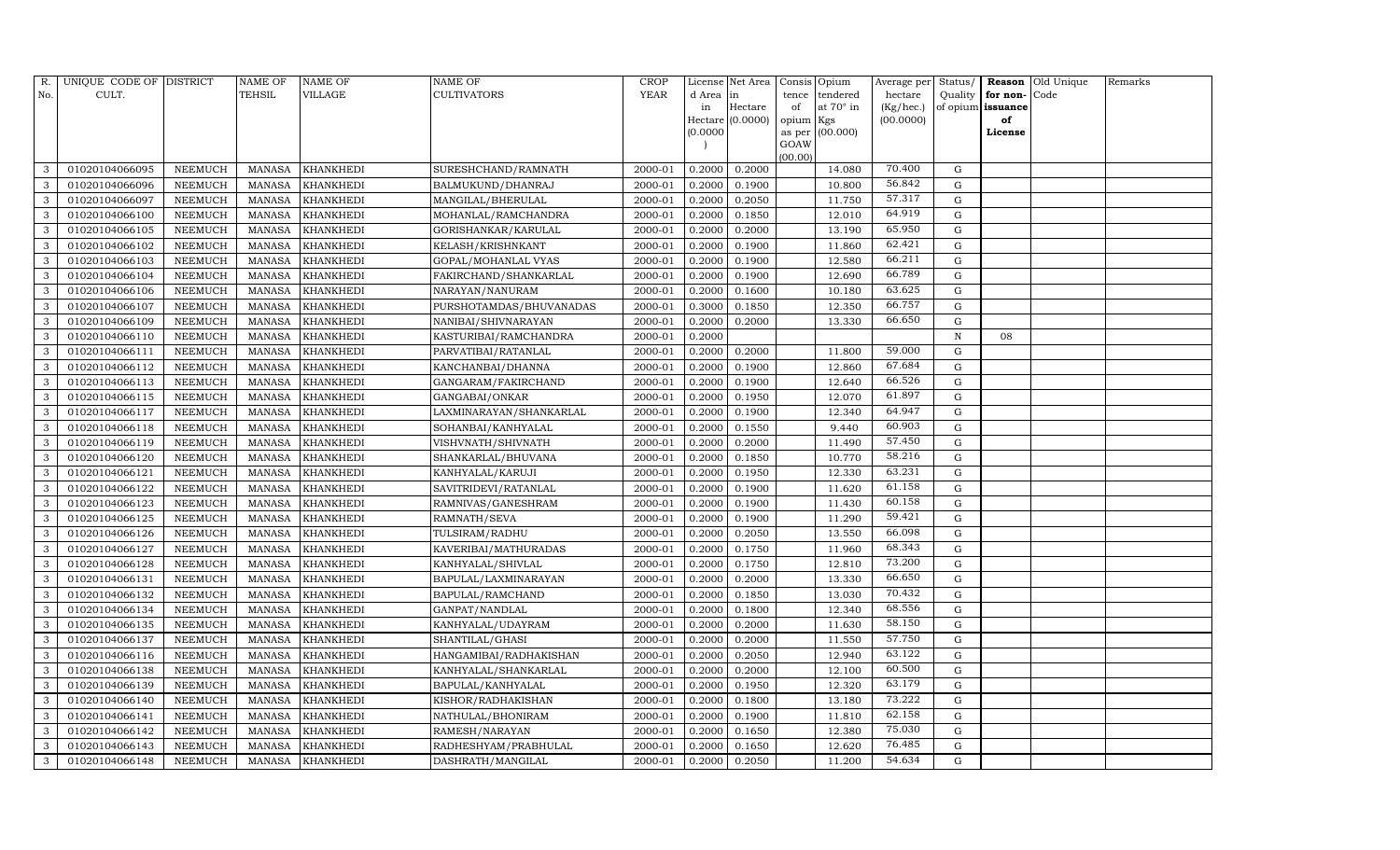| R.  | UNIQUE CODE OF DISTRICT |                | NAME OF       | NAME OF          | NAME OF                | <b>CROP</b> |           | License Net Area |                | Consis Opium | Average per | Status/     | Reason            | Old Unique | Remarks |
|-----|-------------------------|----------------|---------------|------------------|------------------------|-------------|-----------|------------------|----------------|--------------|-------------|-------------|-------------------|------------|---------|
| No. | CULT.                   |                | TEHSIL        | VILLAGE          | <b>CULTIVATORS</b>     | <b>YEAR</b> | d Area in |                  | tence          | tendered     | hectare     | Quality     | for non-          | Code       |         |
|     |                         |                |               |                  |                        |             | in        | Hectare          | of             | at 70° in    | (Kg/hec.)   |             | of opium issuance |            |         |
|     |                         |                |               |                  |                        |             | (0.0000)  | Hectare (0.0000) | opium Kgs      |              | (00.0000)   |             | of                |            |         |
|     |                         |                |               |                  |                        |             |           |                  | as per<br>GOAW | (00.000)     |             |             | License           |            |         |
|     |                         |                |               |                  |                        |             |           |                  | (00.00)        |              |             |             |                   |            |         |
| 3   | 01020104066150          | NEEMUCH        | MANASA        | KHANKHEDI        | BIHARIDAS/NARAYANDAS   | 2000-01     | 0.2000    |                  |                |              |             | $\mathbb N$ |                   |            |         |
| 3   | 01020104066124          | NEEMUCH        | <b>MANASA</b> | KHANKHEDI        | RUKMANIBAI/TULSIRAM    | 2000-01     | 0.2000    | 0.1950           |                | 12.730       | 65.282      | G           |                   |            |         |
| 3   | 01020104066151          | NEEMUCH        | MANASA        | <b>KHANKHEDI</b> | SUGANABAI/MOHANLAL     | 2000-01     | 0.2000    | 0.1950           |                | 13.480       | 69.128      | G           |                   |            |         |
| 3   | 01020104091001          | NEEMUCH        | <b>MANASA</b> | KHAJURI          | SHIVNARAYAN/BHAVARLAL  | 2000-01     | 0.3000    |                  |                |              |             | $\mathbf N$ |                   |            |         |
| 3   | 01020104091003          | NEEMUCH        | <b>MANASA</b> | KHAJURI          | FAKIRCHAND/DEVJI       | 2000-01     | 0.2000    | 0.1100           |                | 7.020        | 63.818      | ${\rm G}$   |                   |            |         |
|     | 01020104091004          | NEEMUCH        | <b>MANASA</b> | KHAJURI          | KACHRULAL/SHANKARLAL   | 2000-01     | 0.3000    |                  |                |              |             | ${\bf N}$   |                   |            |         |
| 3   | 01020104091005          | NEEMUCH        | <b>MANASA</b> | KHAJURI          | BHULIBAI/SITARAM       | 2000-01     | 0.2000    |                  |                |              |             | N           |                   |            |         |
| 3   | 01020104091006          | NEEMUCH        | <b>MANASA</b> | KHAJURI          | AYODHYABAI/DHULA       | 2000-01     | 0.3000    | 0.1700           |                | 11.080       | 65.176      | ${\rm G}$   |                   |            |         |
| 3   | 01020104091007          | NEEMUCH        | <b>MANASA</b> | KHAJURI          | NARHARI/HARLAL         | 2000-01     | 0.2000    |                  |                |              |             | $\mathbf N$ |                   |            |         |
|     | 01020104091008          | NEEMUCH        | <b>MANASA</b> | <b>KHAJURI</b>   | GANGARAM/MULCHAND      | 2000-01     | 0.2000    |                  |                |              |             | $\mathbf N$ |                   |            |         |
| 3   | 01020104091009          | NEEMUCH        | <b>MANASA</b> | <b>KHAJURI</b>   | KANHYALAL/NIRBHAYRAM   | 2000-01     | 0.2000    |                  |                |              |             | N           |                   |            |         |
| 3   | 01020104091010          | NEEMUCH        | <b>MANASA</b> | KHAJURI          | ONKARLAL/NIRBHAYRAM    | 2000-01     | 0.3000    | 0.1550           |                | 9.710        | 62.645      | ${\rm G}$   |                   |            |         |
| 3   | 01020104091011          | NEEMUCH        | <b>MANASA</b> | <b>KHAJURI</b>   | GANGARAM/DHANNAJI      | 2000-01     | 0.3000    | 0.1900           |                | 10.450       | 55.000      | G           |                   |            |         |
| 3   | 01020104091012          | NEEMUCH        | <b>MANASA</b> | <b>KHAJURI</b>   | <b>BABRU/NATHU</b>     | 2000-01     | 0.2000    |                  |                |              |             | $\mathbf N$ |                   |            |         |
| 3   | 01020104091013          | NEEMUCH        | MANASA        | <b>KHAJURI</b>   | DHAPUBAI/BHUVANA       | 2000-01     | 0.2000    |                  |                |              |             | N           |                   |            |         |
| 3   | 01020104091014          | NEEMUCH        | <b>MANASA</b> | KHAJURI          | MANGILAL/KALU          | 2000-01     | 0.2000    | 0.0950           |                | 4.800        | 50.526      | $\mathbf G$ | 04                |            |         |
| 3   | 01020104091015          | NEEMUCH        | <b>MANASA</b> | KHAJURI          | NANDLAL/BHERULAL       | 2000-01     | 0.2000    |                  |                |              |             | $\mathbf N$ |                   |            |         |
| 3   | 01020104091016          | NEEMUCH        | <b>MANASA</b> | KHAJURI          | MULCHAND/BANSHILAL     | 2000-01     | 0.2000    |                  |                |              |             | N           |                   |            |         |
| 3   | 01020104091017          | NEEMUCH        | <b>MANASA</b> | <b>KHAJURI</b>   | UDA/BHUVANA            | 2000-01     | 0.2000    |                  |                |              |             | $\mathbf N$ |                   |            |         |
| 3   | 01020104091018          | NEEMUCH        | <b>MANASA</b> | KHAJURI          | BABULAL/BHAGIRATH      | 2000-01     | 0.2000    | 0.1600           |                | 10.010       | 62.563      | $\mathbf G$ |                   |            |         |
|     | 01020104091019          | <b>NEEMUCH</b> | <b>MANASA</b> | <b>KHAJURI</b>   | KHIMA/NANURAM          | 2000-01     | 0.2000    |                  |                |              |             | $\mathbf N$ |                   |            |         |
| 3   | 01020104091020          | NEEMUCH        | <b>MANASA</b> | <b>KHAJURI</b>   | MOHANLAL/BHERU         | 2000-01     | 0.2000    | 0.1700           |                | 10.090       | 59.353      | ${\rm G}$   |                   |            |         |
| 3   | 01020104091021          | NEEMUCH        | <b>MANASA</b> | KHAJURI          | RAMCHANDRA/RADHAKISHAN | 2000-01     | 0.2000    | 0.1000           |                | 6.200        | 62.000      | ${\rm G}$   |                   |            |         |
| 3   | 01020104091022          | NEEMUCH        | <b>MANASA</b> | <b>KHAJURI</b>   | DEVILAL/RAMPRATAP      | 2000-01     | 0.2000    |                  |                |              |             | $\mathbf N$ |                   |            |         |
|     | 01020104091023          | <b>NEEMUCH</b> | <b>MANASA</b> | <b>KHAJURI</b>   | BHAGVAN/RADHAKISHAN    | 2000-01     | 0.2000    | 0.0950           |                | 5.870        | 61.789      | ${\rm G}$   |                   |            |         |
| 3   | 01020104091025          | NEEMUCH        | <b>MANASA</b> | <b>KHAJURI</b>   | AMARJI/BABRU           | 2000-01     | 0.2000    |                  |                |              |             | $\,$ N      |                   |            |         |
| 3   | 01020104091026          | NEEMUCH        | <b>MANASA</b> | KHAJURI          | FAKIR MOH.KALU KHA     | 2000-01     | 0.2000    |                  |                |              |             | $\mathbf N$ |                   |            |         |
| 3   | 01020104091027          | NEEMUCH        | <b>MANASA</b> | KHAJURI          | NANDLAL/CHOTELAL       | 2000-01     | 0.3000    |                  |                |              |             | N           |                   |            |         |
| 3   | 01020104091028          | NEEMUCH        | <b>MANASA</b> | <b>KHAJURI</b>   | ONKARLAL/BADRILAL      | 2000-01     | 0.2000    | 0.1800           |                | 9.820        | 54.556      | ${\rm G}$   |                   |            |         |
| 3   | 01020104091029          | NEEMUCH        | <b>MANASA</b> | <b>KHAJURI</b>   | RATANLAL/MOTI          | 2000-01     | 0.2000    |                  |                |              |             | $\mathbf N$ |                   |            |         |
| 3   | 01020104091030          | NEEMUCH        | <b>MANASA</b> | <b>KHAJURI</b>   | <b>BAGDIRAM/BABRU</b>  | 2000-01     | 0.2000    |                  |                |              |             | $\mathbf N$ |                   |            |         |
| 3   | 01020104091032          | NEEMUCH        | <b>MANASA</b> | KHAJURI          | RUKMANIBAI/KAHROOLAL   | 2000-01     | 0.2000    |                  |                |              |             | N           |                   |            |         |
| 3   | 01020104091034          | NEEMUCH        | <b>MANASA</b> | <b>KHAJURI</b>   | SHAMBHULAL/BAAGIRAM    | 2000-01     | 0.2000    |                  |                |              |             | $\mathbf N$ |                   |            |         |
| 3   | 01020104091035          | NEEMUCH        | <b>MANASA</b> | KHAJURI          | SHAITANSINGH/DHULSINGH | $2000 - 01$ | 0.3000    |                  |                |              |             | N           |                   |            |         |
| 3   | 01020104091036          | NEEMUCH        | <b>MANASA</b> | <b>KHAJURI</b>   | SURESHCHANDER/KANHEYA  | 2000-01     | 0.3000    |                  |                |              |             | $\mathbf N$ |                   |            |         |
| 3   | 01020104091038          | <b>NEEMUCH</b> | <b>MANASA</b> | KHAJURI          | PRABHULAL/HERALAL      | 2000-01     | 0.2000    |                  |                |              |             | N           |                   |            |         |
| 3   | 01020104091039          | NEEMUCH        | MANASA        | <b>KHAJURI</b>   | NARAYANSINGH/MANGAL    | 2000-01     | 0.2000    |                  |                |              |             | N           |                   |            |         |
| 3   | 01020104091040          | NEEMUCH        | <b>MANASA</b> | KHAJURI          | BHAWARLAL/TULSHIRAM    | 2000-01     | 0.3000    | 0.1900           |                | 11.900       | 62.632      | G           |                   |            |         |
| 3   | 01020104091041          | NEEMUCH        | MANASA        | KHAJURI          | RAMKISHAN/MAANGILAL    | 2000-01     | 0.3000    |                  |                |              |             | N           |                   |            |         |
| 3   | 01020104091042          | NEEMUCH        | MANASA        | <b>KHAJURI</b>   | GHISAGIR/RAMGIR        | 2000-01     | 0.2000    |                  |                |              |             | N           |                   |            |         |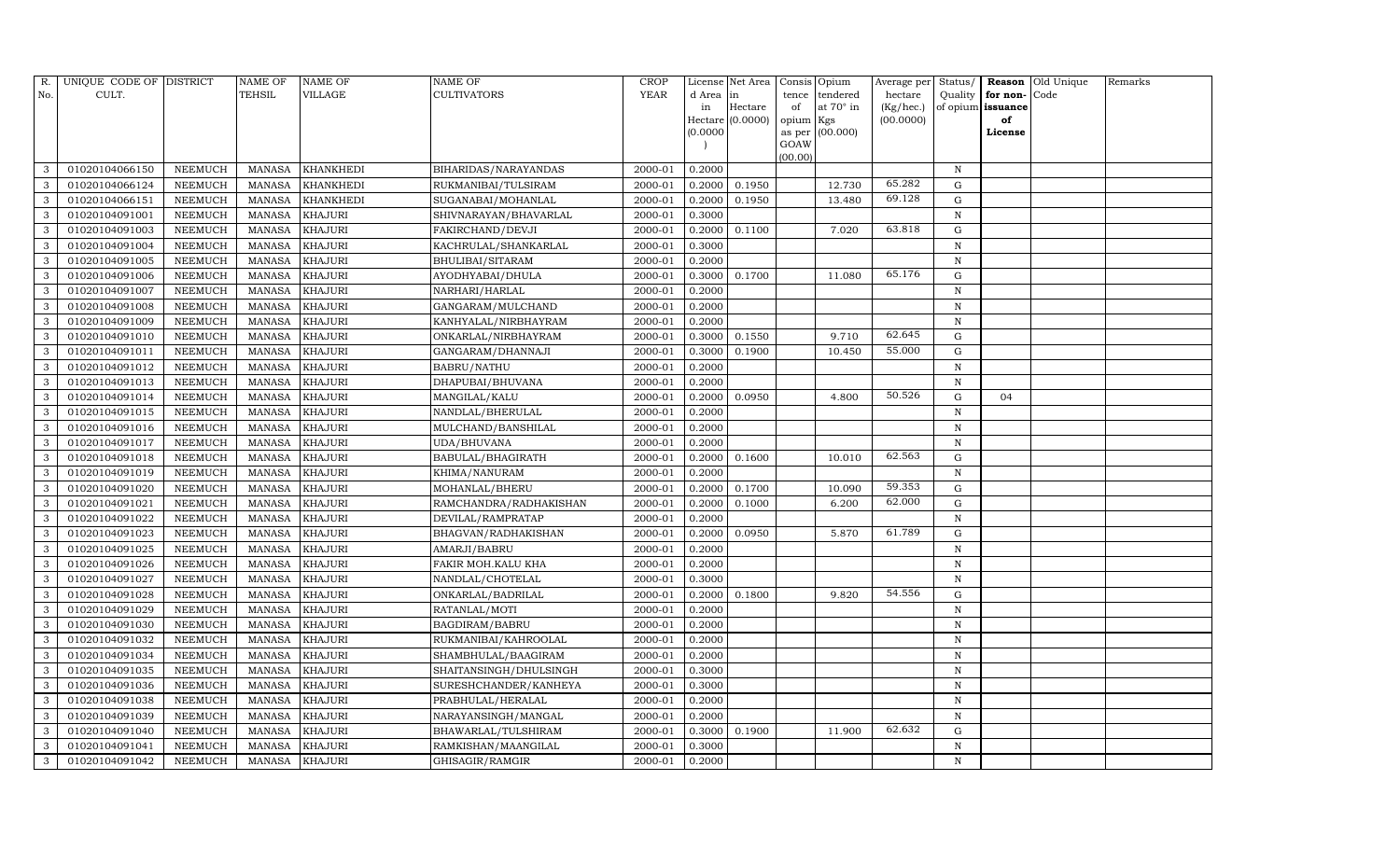| R.  | UNIQUE CODE OF DISTRICT |                | <b>NAME OF</b> | <b>NAME OF</b> | <b>NAME OF</b>             | CROP        |           | License Net Area |           | Consis Opium     | Average per | Status/      | Reason            | Old Unique | Remarks |
|-----|-------------------------|----------------|----------------|----------------|----------------------------|-------------|-----------|------------------|-----------|------------------|-------------|--------------|-------------------|------------|---------|
| No. | CULT.                   |                | <b>TEHSIL</b>  | VILLAGE        | <b>CULTIVATORS</b>         | <b>YEAR</b> | d Area in |                  | tence     | tendered         | hectare     | Quality      | for non-          | Code       |         |
|     |                         |                |                |                |                            |             | in        | Hectare          | of        | at $70^\circ$ in | (Kg/hec.)   |              | of opium issuance |            |         |
|     |                         |                |                |                |                            |             |           | Hectare (0.0000) | opium Kgs |                  | (00.0000)   |              | of                |            |         |
|     |                         |                |                |                |                            |             | (0.0000)  |                  | GOAW      | as per (00.000)  |             |              | License           |            |         |
|     |                         |                |                |                |                            |             |           |                  | (00.00)   |                  |             |              |                   |            |         |
| 3   | 01020104091043          | NEEMUCH        | MANASA         | <b>KHAJURI</b> | JAMUNALAL/NANDLAL          | 2000-01     | 0.2000    |                  |           |                  |             | N            |                   |            |         |
| 3   | 01020104091044          | <b>NEEMUCH</b> | MANASA         | <b>KHAJURI</b> | GANPAT/BHERULAL            | 2000-01     | 0.2000    |                  |           |                  |             | N            |                   |            |         |
| 3   | 01020104091045          | <b>NEEMUCH</b> | MANASA         | <b>KHAJURI</b> | HARISHCHAND/BANSI          | 2000-01     | 0.2000    | 0.1600           |           | 8.480            | 53.000      | G            |                   |            |         |
| 3   | 01020104091046          | NEEMUCH        | MANASA         | <b>KHAJURI</b> | GANPATLAL/RAMESHWAR        | 2000-01     | 0.2000    |                  |           |                  |             | N            |                   |            |         |
| 3   | 01020104091047          | NEEMUCH        | MANASA         | <b>KHAJURI</b> | PRATAP/RAMA                | 2000-01     | 0.2000    |                  |           |                  |             | N            |                   |            |         |
| 3   | 01020104091049          | NEEMUCH        | <b>MANASA</b>  | <b>KHAJURI</b> | BABULAL/KACHRULAL          | 2000-01     | 0.3000    |                  |           |                  |             | $\mathbf N$  |                   |            |         |
| 3   | 01020104091050          | NEEMUCH        | MANASA         | <b>KHAJURI</b> | PRABHULAL/RATANLAL         | 2000-01     | 0.2000    | 0.1000           |           | 6.660            | 66.600      | G            |                   |            |         |
| 3   | 01020104091051          | NEEMUCH        | MANASA         | <b>KHAJURI</b> | NANDLAL/MANGILAL           | 2000-01     | 0.2000    |                  |           |                  |             | N            |                   |            |         |
| 3   | 01020104091052          | NEEMUCH        | MANASA         | <b>KHAJURI</b> | MANOHAR/HARESHCHAND        | 2000-01     | 0.2000    |                  |           |                  |             | N            |                   |            |         |
| 3   | 01020104091053          | NEEMUCH        | MANASA         | <b>KHAJURI</b> | KALUSINGH/NARAYAN          | 2000-01     | 0.2000    |                  |           |                  |             | N            |                   |            |         |
| 3   | 01020104091054          | NEEMUCH        | MANASA         | <b>KHAJURI</b> | <b>BABUSINGH/DHULSINGH</b> | 2000-01     | 0.2000    |                  |           |                  |             | $\mathbf N$  |                   |            |         |
| 3   | 01020104091055          | <b>NEEMUCH</b> | MANASA         | <b>KHAJURI</b> | MATHURALAL/MANGILAL        | 2000-01     | 0.2000    |                  |           |                  |             | $\,$ N       |                   |            |         |
| 3   | 01020104091056          | NEEMUCH        | MANASA         | <b>KHAJURI</b> | SHIVNARAYAN/AMARJI         | 2000-01     | 0.2000    | 0.0950           |           | 6.000            | 63.158      | G            |                   |            |         |
| 3   | 01020104091057          | <b>NEEMUCH</b> | MANASA         | <b>KHAJURI</b> | PRABHULAL/KACHRU           | 2000-01     | 0.2000    |                  |           |                  |             | N            |                   |            |         |
| 3   | 01020104091058          | <b>NEEMUCH</b> | MANASA         | <b>KHAJURI</b> | HARLAL/KACHRU              | 2000-01     | 0.2000    |                  |           |                  |             | N            |                   |            |         |
| 3   | 01020104091060          | NEEMUCH        | MANASA         | <b>KHAJURI</b> | RAMPRASAD/NANDLAL          | 2000-01     | 0.2000    |                  |           |                  |             | N            |                   |            |         |
| 3   | 01020104091061          | NEEMUCH        | <b>MANASA</b>  | <b>KHAJURI</b> | PRABHULAL/BHAWAR           | 2000-01     | 0.2000    |                  |           |                  |             | N            |                   |            |         |
| 3   | 01020104091062          | NEEMUCH        | MANASA         | <b>KHAJURI</b> | UDEYLAL/RATANLAL           | 2000-01     | 0.2000    | 0.1100           |           | 5.500            | 50.000      | G            | 04                |            |         |
| 3   | 01020104091063          | <b>NEEMUCH</b> | MANASA         | <b>KHAJURI</b> | MUKESHKUMAR/RAMESHWAR      | 2000-01     | 0.2000    |                  |           |                  |             | N            |                   |            |         |
| 3   | 01020104091064          | NEEMUCH        | MANASA         | <b>KHAJURI</b> | KAILASHCHAND/MOHANLAL      | 2000-01     | 0.2000    | 0.1650           |           | 10.660           | 64.606      | G            |                   |            |         |
| 3   | 01020104091066          | NEEMUCH        | MANASA         | <b>KHAJURI</b> | BAPULAL/BHUWANILAL         | 2000-01     | 0.2000    | 0.1850           |           | 10.830           | 58.541      | G            |                   |            |         |
| 3   | 01020104091067          | <b>NEEMUCH</b> | MANASA         | <b>KHAJURI</b> | RAJENDERKUMAR/MANGILAL     | 2000-01     | 0.2000    |                  |           |                  |             | $\, {\rm N}$ |                   |            |         |
| 3   | 01020104091068          | NEEMUCH        | MANASA         | <b>KHAJURI</b> | DEUBAI/SHANKAERLAL         | 2000-01     | 0.2000    |                  |           |                  |             | $\,$ N       |                   |            |         |
| 3   | 01020104091069          | <b>NEEMUCH</b> | MANASA         | <b>KHAJURI</b> | JIVANSINGH/GIRDHARI        | 2000-01     | 0.2000    | 0.1150           |           | 7.380            | 64.174      | $\mathbf G$  |                   |            |         |
| 3   | 01020104091070          | NEEMUCH        | MANASA         | <b>KHAJURI</b> | MULCHAND/RAMLAL            | 2000-01     | 0.2000    |                  |           |                  |             | $\, {\bf N}$ |                   |            |         |
| 3   | 01020104091071          | NEEMUCH        | MANASA         | <b>KHAJURI</b> | MULCHAND/TULSIRAM          | 2000-01     | 0.2000    |                  |           |                  |             | N            |                   |            |         |
| 3   | 01020104091072          | NEEMUCH        | MANASA         | <b>KHAJURI</b> | AMBALAL/CHUNNILAL          | 2000-01     | 0.2000    |                  |           |                  |             | $\mathbf N$  |                   |            |         |
| 3   | 01020104091073          | NEEMUCH        | <b>MANASA</b>  | <b>KHAJURI</b> | SHANKARLAL/GOPAL           | 2000-01     | 0.2000    | 0.1100           |           | 6.070            | 55.182      | G            |                   |            |         |
| 3   | 01020104091074          | NEEMUCH        | MANASA         | <b>KHAJURI</b> | PRAKASH/KACHRU             | 2000-01     | 0.2000    |                  |           |                  |             | $\,$ N       |                   |            |         |
| 3   | 01020104091076          | NEEMUCH        | MANASA         | <b>KHAJURI</b> | SALAGRAM/BHUVANIRAM        | 2000-01     | 0.2000    |                  |           |                  |             | N            |                   |            |         |
| 3   | 01020104091077          | NEEMUCH        | MANASA         | <b>KHAJURI</b> | LABHCHAND/HARLAL           | 2000-01     | 0.2000    |                  |           |                  |             | N            |                   |            |         |
| 3   | 01020104091079          | NEEMUCH        | MANASA         | <b>KHAJURI</b> | GHISALAL/UDA               | 2000-01     | 0.2000    |                  |           |                  |             | N            |                   |            |         |
| 3   | 01020104091080          | <b>NEEMUCH</b> | <b>MANASA</b>  | <b>KHAJURI</b> | KARULAL/DEVA               | 2000-01     | 0.2000    |                  |           |                  |             | N            |                   |            |         |
| 3   | 01020104091081          | NEEMUCH        | MANASA         | <b>KHAJURI</b> | MOHANLAL/RADHAKISHAN       | 2000-01     | 0.2000    | 0.0850           |           | 5.750            | 67.647      | G            |                   |            |         |
| 3   | 01020104091082          | <b>NEEMUCH</b> | MANASA         | <b>KHAJURI</b> | MANGILAL/BHAVARLAL         | 2000-01     | 0.2000    | 0.1050           |           | 6.510            | 62.000      | ${\rm G}$    |                   |            |         |
| 3   | 01020104091083          | NEEMUCH        | MANASA         | <b>KHAJURI</b> | CHENRAM/KALURAM            | 2000-01     | 0.2000    |                  |           |                  |             | $\,$ N       |                   |            |         |
| 3   | 01020104091085          | NEEMUCH        | MANASA         | <b>KHAJURI</b> | RAJARAM/BABRU              | 2000-01     | 0.2000    |                  |           |                  |             | $\,$ N       |                   |            |         |
| 3   | 01020104091086          | <b>NEEMUCH</b> | MANASA         | <b>KHAJURI</b> | PRAKSHCHAND/NATHU          | 2000-01     | 0.2000    |                  |           |                  |             | $\,$ N       |                   |            |         |
| 3   | 01020104091087          | <b>NEEMUCH</b> | MANASA         | <b>KHAJURI</b> | MADANLAL/SHANKARLAL        | 2000-01     | 0.2000    |                  |           |                  |             | N            |                   |            |         |
| 3   | 01020104091089          | NEEMUCH        | MANASA KHAJURI |                | PUSHPABAI/GIRVAR           | 2000-01     | 0.2000    |                  |           |                  |             | N            |                   |            |         |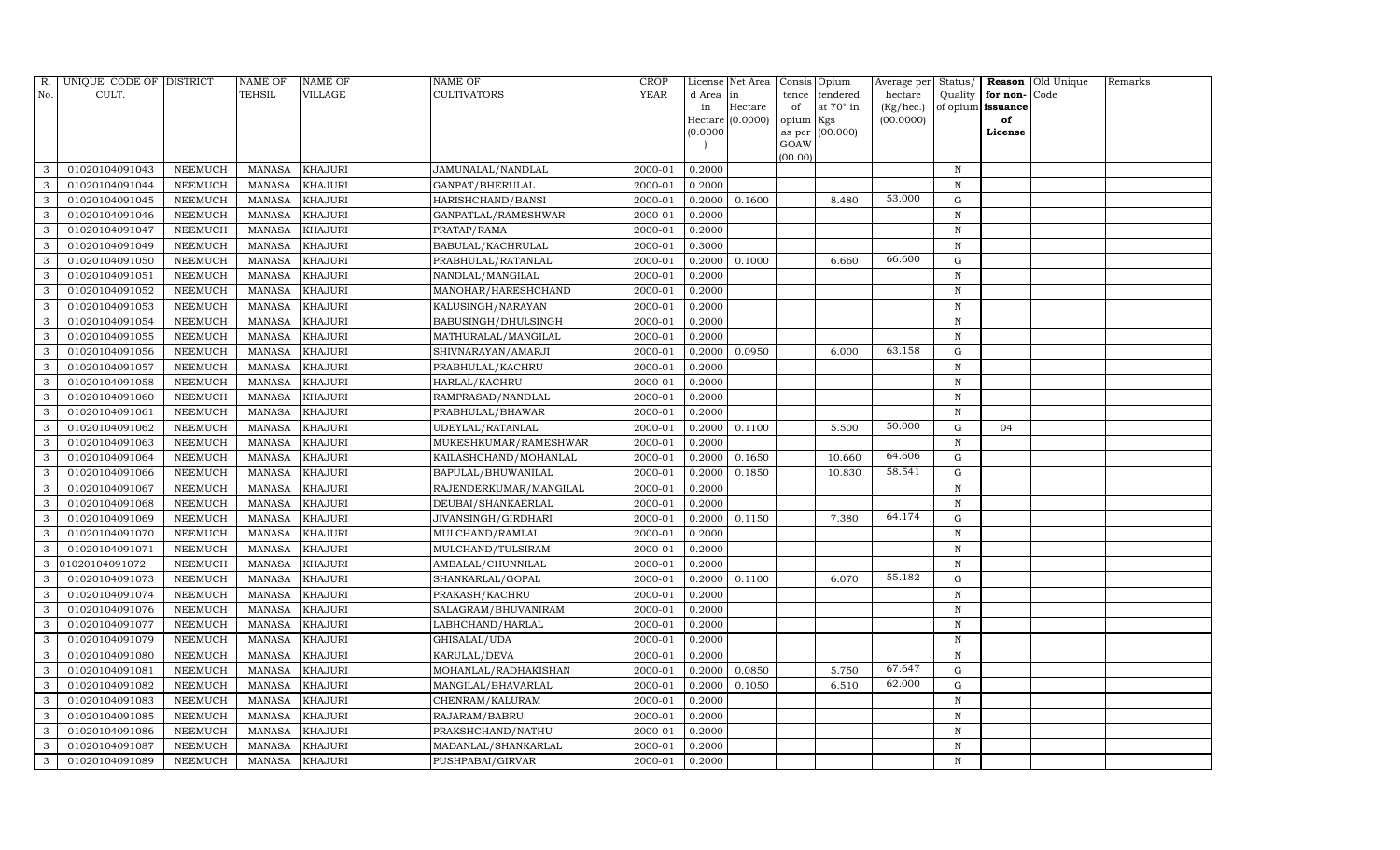| R.  | UNIQUE CODE OF DISTRICT |                | <b>NAME OF</b> | NAME OF        | NAME OF                 | <b>CROP</b> |           | License Net Area |           | Consis Opium    | Average per | Status/      | Reason            | Old Unique | Remarks           |
|-----|-------------------------|----------------|----------------|----------------|-------------------------|-------------|-----------|------------------|-----------|-----------------|-------------|--------------|-------------------|------------|-------------------|
| No. | CULT.                   |                | TEHSIL         | VILLAGE        | <b>CULTIVATORS</b>      | <b>YEAR</b> | d Area in |                  | tence     | tendered        | hectare     | Quality      | for non-          | Code       |                   |
|     |                         |                |                |                |                         |             | in        | Hectare          | of        | at 70° in       | (Kg/hec.)   |              | of opium issuance |            |                   |
|     |                         |                |                |                |                         |             |           | Hectare (0.0000) | opium Kgs |                 | (00.0000)   |              | of                |            |                   |
|     |                         |                |                |                |                         |             | (0.0000)  |                  | GOAW      | as per (00.000) |             |              | License           |            |                   |
|     |                         |                |                |                |                         |             |           |                  | (00.00)   |                 |             |              |                   |            |                   |
| 3   | 01020104091091          | NEEMUCH        | MANASA         | <b>KHAJURI</b> | BHAVARLAL/HIRALAL GAYRI | 2000-01     | 0.2000    |                  |           |                 |             | $\mathbb N$  |                   |            |                   |
| 3   | 01020104091092          | NEEMUCH        | <b>MANASA</b>  | KHAJURI        | RAJUBAI/CHUNNILAL       | 2000-01     | 0.2000    |                  |           |                 |             | $\mathbb N$  |                   |            |                   |
| 3   | 01020104091093          | NEEMUCH        | MANASA         | KHAJURI        | BHAVARLAL/NIRBHAYRAM    | 2000-01     | 0.2000    |                  |           |                 |             | N            |                   |            |                   |
| 3   | 01020104091094          | NEEMUCH        | <b>MANASA</b>  | KHAJURI        | NANIBAI/GOPAL           | 2000-01     | 0.2000    |                  |           |                 |             | N            |                   |            |                   |
| 3   | 01020104091095          | NEEMUCH        | <b>MANASA</b>  | <b>KHAJURI</b> | RAMPRASAD/BHUVANA       | 2000-01     | 0.2000    |                  |           |                 |             | $\mathbf N$  |                   |            |                   |
|     | 01020104091096          | NEEMUCH        | <b>MANASA</b>  | KHAJURI        | BHAVARLAL/NANURAM       | 2000-01     | 0.2000    |                  |           |                 |             | $\, {\bf N}$ | 08                |            | ISSUED ON 2003-04 |
| 3   | 01020104091097          | NEEMUCH        | <b>MANASA</b>  | KHAJURI        | KALURAM/KACHRU          | 2000-01     | 0.2000    |                  |           |                 |             | N            |                   |            |                   |
| 3   | 01020104091098          | NEEMUCH        | <b>MANASA</b>  | KHAJURI        | MODIRAM/GULAB           | 2000-01     | 0.2000    | 0.2000           |           | 11.730          | 58.650      | G            |                   |            |                   |
| 3   | 01020104091099          | NEEMUCH        | <b>MANASA</b>  | KHAJURI        | RAMNARAYAN/BHAVARLAL    | 2000-01     | 0.2000    |                  |           |                 |             | $\mathbf N$  |                   |            |                   |
|     | 01020104091100          | NEEMUCH        | <b>MANASA</b>  | KHAJURI        | BHAVARLAL/DEVJI         | 2000-01     | 0.2000    |                  |           |                 |             | $\, {\bf N}$ |                   |            |                   |
| 3   | 01020104091101          | NEEMUCH        | <b>MANASA</b>  | <b>KHAJURI</b> | DAYASHANKAR/HARLAL      | 2000-01     | 0.2000    |                  |           |                 |             | N            |                   |            |                   |
| 3   | 01020104091102          | NEEMUCH        | <b>MANASA</b>  | KHAJURI        | KHEMIBAI/DEVILAL        | 2000-01     | 0.2000    | 0.0900           |           | 3.780           | 42.000      | ${\rm G}$    | 04                |            |                   |
| 3   | 01020104091103          | NEEMUCH        | <b>MANASA</b>  | KHAJURI        | BANSHILAL/RAMPRATAP     | 2000-01     | 0.2000    |                  |           |                 |             | $\mathbf N$  |                   |            |                   |
| 3   | 01020104091105          | NEEMUCH        | <b>MANASA</b>  | <b>KHAJURI</b> | RAGHUVIR/BASANTILAL     | 2000-01     | 0.2000    |                  |           |                 |             | N            |                   |            |                   |
|     | 01020104026115          | NEEMUCH        | MANASA         | KANJARDA-II    | KAMLIBAI/MANNIBAI       | 2000-01     | 0.2000    | 0.1900           |           | 9.320           | 49.053      | G            | 04                |            |                   |
|     | 01020104026116          | NEEMUCH        | MANASA         | KANJARDA-II    | BALURAM/CHAMPA          | 2000-01     | 0.2000    | 0.1950           |           | 11.770          | 60.359      | G            |                   |            |                   |
|     | 01020104026117          | <b>NEEMUCH</b> | <b>MANASA</b>  | KANJARDA-II    | ONKARLAL/NATHULAL       | 2000-01     | 0.2000    |                  |           |                 |             | $\mathbf N$  |                   |            |                   |
|     | 01020104026118          | NEEMUCH        | MANASA         | KANJARDA-II    | MEGHA/KASHIRAM          | 2000-01     | 0.2000    | 0.1850           |           | 11.520          | 62.270      | G            |                   |            |                   |
|     | 01020104026119          | NEEMUCH        | <b>MANASA</b>  | KANJARDA-II    | GANGARAM/HEERA          | 2000-01     | 0.2000    | 0.2000           |           | 12.380          | 61.900      | ${\rm G}$    |                   |            |                   |
|     | 01020104026120          | NEEMUCH        | <b>MANASA</b>  | KANJARDA-II    | RADHABAI/VARDICHAND     | 2000-01     | 0.2000    | 0.2000           |           | 12.510          | 62.550      | $\mathbf G$  |                   |            |                   |
|     | 01020104026121          | <b>NEEMUCH</b> | <b>MANASA</b>  | KANJARDA-II    | MEGHRAJ/PRITHVIRAJ      | 2000-01     | 0.2000    | 0.1800           |           | 11.530          | 64.056      | ${\rm G}$    |                   |            |                   |
|     | 01020104026122          | NEEMUCH        | <b>MANASA</b>  | KANJARDA-II    | HARLAL/KASHIRAM         | 2000-01     | 0.2000    | 0.1900           |           | 10.510          | 55.316      | G            |                   |            |                   |
|     | 01020104026123          | NEEMUCH        | MANASA         | KANJARDA-II    | AMARTIBAI/MANGILAL      | 2000-01     | 0.2000    | 0.2000           |           | 13.000          | 65.000      | G            |                   |            |                   |
|     | 01020104026124          | NEEMUCH        | <b>MANASA</b>  | KANJARDA-II    | MaYACHAND/BHAJJA        | 2000-01     | 0.2000    |                  |           |                 |             | $\mathbf N$  |                   |            |                   |
|     | 01020104026125          | <b>NEEMUCH</b> | <b>MANASA</b>  | KANJARDA-II    | GHISALAL/RATANLAL       | 2000-01     | 0.2000    | 0.1700           |           | 9.340           | 54.941      | ${\rm G}$    |                   |            |                   |
|     | 01020104026126          | NEEMUCH        | MANASA         | KANJARDA-II    | BHANWARLAL/MOHANLAL     | 2000-01     | 0.2000    |                  |           |                 |             | $\,$ N       |                   |            |                   |
|     | 01020104026127          | NEEMUCH        | <b>MANASA</b>  | KANJARDA-II    | AMARCHAND/MOHANLAL      | 2000-01     | 0.2000    | 0.2000           |           | 11.620          | 58.100      | ${\rm G}$    |                   |            |                   |
|     | 01020104026128          | NEEMUCH        | <b>MANASA</b>  | KANJARDA-II    | CHHAGANLAL/MOHANLAL     | 2000-01     | 0.2000    |                  |           |                 |             | N            |                   |            |                   |
|     | 01020104026129          | NEEMUCH        | <b>MANASA</b>  | KANJARDA-II    | NANDRAM/JODHARAM        | 2000-01     | 0.2000    | 0.2000           |           | 11.830          | 59.150      | ${\rm G}$    |                   |            |                   |
|     | 01020104026130          | NEEMUCH        | <b>MANASA</b>  | KANJARDA-II    | BHIMRAJ/JALAM           | 2000-01     | 0.2000    | 0.1950           |           | 12.250          | 62.821      | ${\rm G}$    |                   |            |                   |
|     | 01020104026131          | NEEMUCH        | MANASA         | KANJARDA-II    | MANGILAL/JAGANNATH      | 2000-01     | 0.2000    |                  |           |                 |             | $\mathbf N$  |                   |            |                   |
|     | 01020104026132          | NEEMUCH        | <b>MANASA</b>  | KANJARDA-II    | BHANWARLAL/NATHU        | 2000-01     | 0.2000    |                  |           |                 |             | N            |                   |            |                   |
|     | 01020104026133          | NEEMUCH        | MANASA         | KANJARDA-II    | PRABHULAL/NARAYAN       | 2000-01     | 0.2000    |                  |           |                 |             | $\mathbf N$  |                   |            |                   |
|     | 01020104026134          | NEEMUCH        | <b>MANASA</b>  | KANJARDA-II    | NANDLAL/GHISALAL        | 2000-01     | 0.2000    | 0.2000           |           | 12.450          | 62.250      | G            |                   |            |                   |
|     | 01020104026135          | NEEMUCH        | MANASA         | KANJARDA-II    | RAMCHAND/PANNALAL       | 2000-01     | 0.2000    |                  |           |                 |             | ${\bf N}$    |                   |            |                   |
|     | 01020104026136          | <b>NEEMUCH</b> | <b>MANASA</b>  | KANJARDA-II    | KASHIBAI/MATHURALAL     | 2000-01     | 0.2000    | 0.2000           |           | 12.140          | 60.700      | G            |                   |            |                   |
|     | 01020104026137          | NEEMUCH        | MANASA         | KANJARDA-II    | NATHULAL/KISHANA        | 2000-01     | 0.2000    | 0.2000           |           | 10.430          | 52.150      | G            |                   |            |                   |
|     | 01020104026138          | NEEMUCH        | <b>MANASA</b>  | KANJARDA-II    | SUKHLAL/RAMLAL          | 2000-01     | 0.2000    | 0.1900           |           | 12.710          | 66.895      | G            |                   |            |                   |
|     | 01020104026139          | NEEMUCH        | MANASA         | KANJARDA-II    | SHANTILAL/DEVILAL       | 2000-01     | 0.2000    | 0.1000           |           | 5.680           | 56.800      | G            |                   |            |                   |
|     | 01020104026140          | <b>NEEMUCH</b> | MANASA         | KANJARDA-II    | ABDULSATTAR/ MO.HUSSAIN | 2000-01     | 0.2000    | 0.1800           |           | 11.140          | 61.889      | G            |                   |            |                   |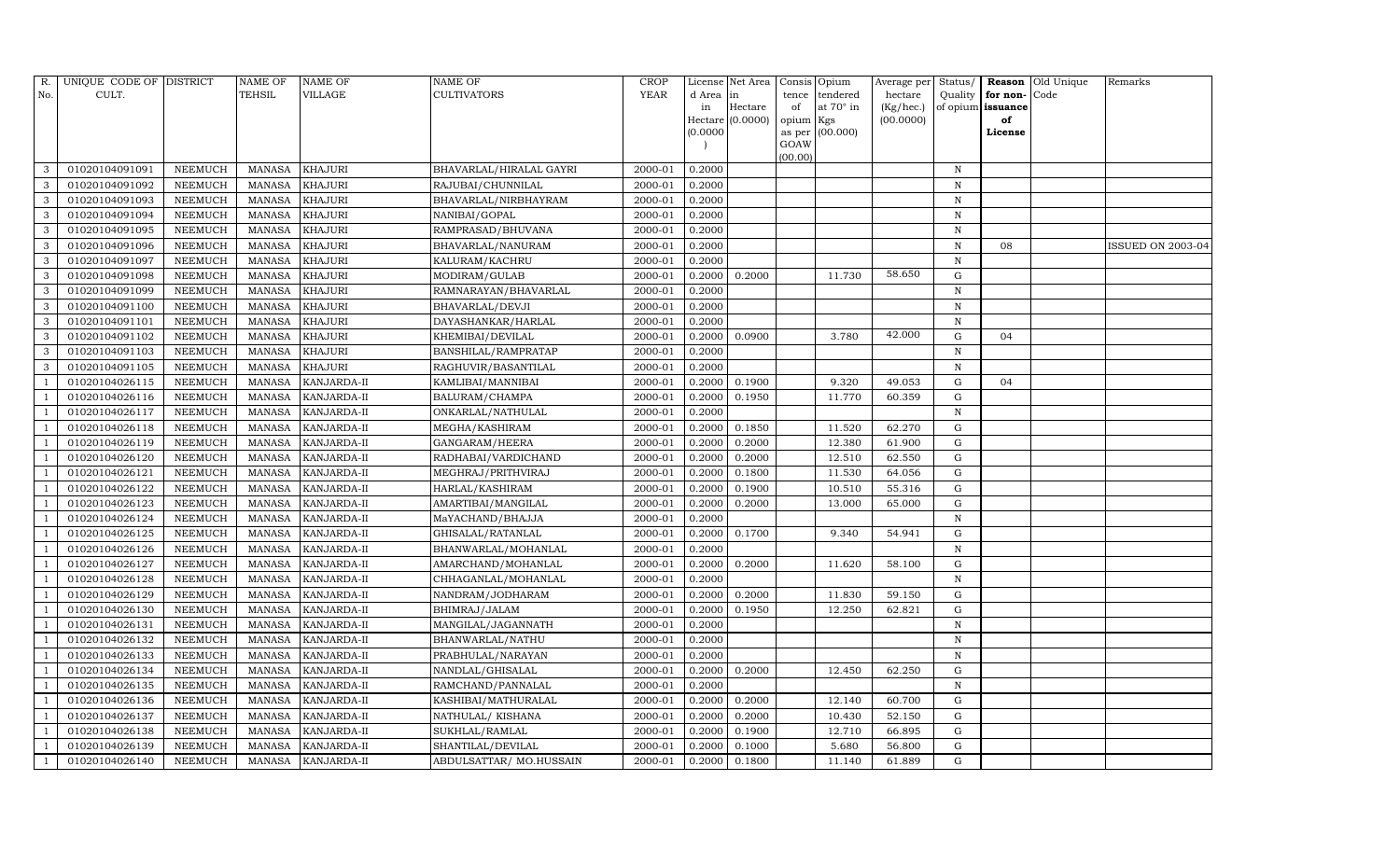| R.  |                | UNIQUE CODE OF DISTRICT |         | NAME OF       | NAME OF     | NAME OF                    | CROP        |           | License Net Area |           | Consis Opium    | Average per | Status/      |          | Reason Old Unique | Remarks     |
|-----|----------------|-------------------------|---------|---------------|-------------|----------------------------|-------------|-----------|------------------|-----------|-----------------|-------------|--------------|----------|-------------------|-------------|
| No. | CULT.          |                         |         | TEHSIL        | VILLAGE     | CULTIVATORS                | <b>YEAR</b> | d Area in |                  | tence     | tendered        | hectare     | Quality      | for non- | Code              |             |
|     |                |                         |         |               |             |                            |             | in        | Hectare          | of        | at 70° in       | (Kg/hec.)   | of opium     | issuance |                   |             |
|     |                |                         |         |               |             |                            |             |           | Hectare (0.0000) | opium Kgs |                 | (00.0000)   |              | of       |                   |             |
|     |                |                         |         |               |             |                            |             | (0.0000)  |                  | GOAW      | as per (00.000) |             |              | License  |                   |             |
|     |                |                         |         |               |             |                            |             |           |                  | (00.00)   |                 |             |              |          |                   |             |
|     | 01020104026141 |                         | NEEMUCH | MANASA        | KANJARDA-II | BHAGIRATH/KHEMRAJ          | 2000-01     | 0.2000    | 0.1950           |           | 12.560          | 64.410      | G            |          |                   |             |
|     |                | 01020104026142          | NEEMUCH | <b>MANASA</b> | KANJARDA-II | KAILASHCHAND/DOULATRAM     | 2000-01     | 0.2000    | 0.1000           |           | 6.300           | 63.000      | G            |          |                   |             |
|     |                | 01020104026143          | NEEMUCH | MANASA        | KANJARDA-II | RAMCHANDRA/BALU            | 2000-01     | 0.2000    | 0.1900           |           | 12.260          | 64.526      | G            |          |                   |             |
|     |                | 01020104026144          | NEEMUCH | <b>MANASA</b> | KANJARDA-II | MANGILAL/KHEMAJI           | 2000-01     | 0.2000    | 0.2000           |           | 12.940          | 64.700      | G            |          |                   |             |
|     |                | 01020104026145          | NEEMUCH | <b>MANASA</b> | KANJARDA-II | MURLI/GOPI                 | 2000-01     | 0.2000    | 0.2050           |           | 11.250          | 54.878      | G            |          |                   |             |
|     |                | 01020104026146          | NEEMUCH | <b>MANASA</b> | KANJARDA-II | MOTILAL/BALU               | 2000-01     | 0.2000    | 0.2000           |           | 12.430          | 62.150      | G            |          |                   |             |
|     |                | 01020104026147          | NEEMUCH | <b>MANASA</b> | KANJARDA-II | KACHRU/RADHAKISHAN         | 2000-01     | 0.2000    | 0.1900           |           | 10.680          | 56.211      | G            |          |                   |             |
|     |                | 01020104026148          | NEEMUCH | <b>MANASA</b> | KANJARDA-II | MADHO/KANWARLAL            | 2000-01     | 0.2000    | 0.1950           |           | 13.020          | 66.769      | G            |          |                   |             |
|     |                | 01020104026149          | NEEMUCH | MANASA        | KANJARDA-II | BANSILAL/GOBARLAL          | 2000-01     | 0.2000    | 0.2000           |           | 12.540          | 62.700      | G            |          |                   |             |
|     | 01020104026151 |                         | NEEMUCH | MANASA        | KANJARDA-II | MOTILAL/DEVILAL            | 2000-01     | 0.2000    | 0.1950           |           | 12.740          | 65.333      | G            |          |                   |             |
|     |                | 01020104026152          | NEEMUCH | <b>MANASA</b> | KANJARDA-II | MANGIBAI/AMARCHAND         | 2000-01     | 0.2000    | 0.1950           |           | 12.950          | 66.410      | G            |          |                   |             |
|     |                | 01020104026153          | NEEMUCH | MANASA        | KANJARDA-II | GORILAL/ JADAVCHAND        | 2000-01     | 0.2000    | 0.2000           |           | 12.890          | 64.450      | ${\rm G}$    |          |                   |             |
|     | 01020104026154 |                         | NEEMUCH | <b>MANASA</b> | KANJARDA-II | NANALAL/MODA GUBBA         | 2000-01     | 0.2000    |                  |           |                 |             | N            |          |                   |             |
|     |                | 01020104026155          | NEEMUCH | MANASA        | KANJARDA-II | MODA/HEERA                 | 2000-01     | 0.2000    |                  |           |                 |             | $\, {\rm N}$ |          |                   |             |
|     |                | 01020104026156          | NEEMUCH | <b>MANASA</b> | KANJARDA-II | SUNDERLAL/CHUNNILAL        | 2000-01     | 0.2000    | 0.1950           |           | 13.070          | 67.026      | G            |          |                   |             |
|     | 01020104026157 |                         | NEEMUCH | MANASA        | KANJARDA-II | KISANLAL/CHUNNILAL         | 2000-01     | 0.2000    | 0.1950           |           | 12.240          | 62.769      | G            |          |                   |             |
|     |                | 01020104026158          | NEEMUCH | <b>MANASA</b> | KANJARDA-II | HAGAMIBAI/TARACHAND        | 2000-01     | 0.2000    |                  |           |                 |             | N            | 01       |                   |             |
|     |                | 01020104026159          | NEEMUCH | MANASA        | KANJARDA-II | GORILAL/RAMA               | 2000-01     | 0.2000    | 0.2000           |           | 13.520          | 67.600      | G            |          |                   |             |
|     |                | 01020104026160          | NEEMUCH | <b>MANASA</b> | KANJARDA-II | NANDLAL/NARAYAN            | 2000-01     | 0.2000    | 0.1900           |           | 12.640          | 66.526      | G            |          |                   |             |
|     | 01020104026161 |                         | NEEMUCH | MANASA        | KANJARDA-II | CHAGANLAL/BHANWARLAL KHATI | 2000-01     | 0.2000    |                  |           |                 |             | N            |          |                   | NAME CHANGE |
|     |                | 01020104026162          | NEEMUCH | <b>MANASA</b> | KANJARDA-II | AMARCHAND/BABRU            | 2000-01     | 0.2000    | 0.1900           |           | 11.940          | 62.842      | G            |          |                   |             |
|     |                | 01020104026165          | NEEMUCH | MANASA        | KANJARDA-II | GHISALAL/MODA              | 2000-01     | 0.2000    | 0.1950           |           | 11.930          | 61.179      | G            |          |                   |             |
|     |                | 01020104026166          | NEEMUCH | MANASA        | KANJARDA-II | HANGAMIBAI/NATHU           | 2000-01     | 0.2000    |                  |           |                 |             | $\mathbf N$  |          |                   |             |
|     | 01020104026167 |                         | NEEMUCH | <b>MANASA</b> | KANJARDA-II | KANHAIYALAL/NARAYAN        | 2000-01     | 0.2000    |                  |           |                 |             | N            |          |                   |             |
|     |                | 01020104026168          | NEEMUCH | MANASA        | KANJARDA-II | GHISALAL/NARAYAN           | 2000-01     | 0.2000    |                  |           |                 |             | $\, {\rm N}$ |          |                   |             |
|     |                | 01020104026169          | NEEMUCH | <b>MANASA</b> | KANJARDA-II | NANDLAL/CHUNNILAL          | 2000-01     | 0.2000    | 0.1950           |           | 12.800          | 65.641      | G            |          |                   |             |
|     |                | 01020104026170          | NEEMUCH | MANASA        | KANJARDA-II | GANGARAM/NARAYAN           | 2000-01     | 0.2000    | 0.1900           |           | 13.320          | 70.105      | G            |          |                   |             |
|     | 01020104026171 |                         | NEEMUCH | <b>MANASA</b> | KANJARDA-II | MOHANLAL/ONKARLAL          | 2000-01     | 0.2000    | 0.2000           |           | 11.920          | 59.600      | ${\rm G}$    |          |                   |             |
|     |                | 01020104026172          | NEEMUCH | MANASA        | KANJARDA-II | NANDLAL/GOBARLAL           | 2000-01     | 0.2000    | 0.2000           |           | 12.970          | 64.850      | G            |          |                   |             |
|     |                | 01020104026173          | NEEMUCH | <b>MANASA</b> | KANJARDA-II | TANKU BAI/ RUPI BAI        | 2000-01     | 0.2000    | 0.1900           |           | 12.740          | 67.053      | G            |          |                   |             |
|     |                | 01020104026174          | NEEMUCH | MANASA        | KANJARDA-II | BHERULAL/NARAYAN           | 2000-01     | 0.2000    |                  |           |                 |             | $\, {\rm N}$ |          |                   |             |
|     |                | 01020104026175          | NEEMUCH | <b>MANASA</b> | KANJARDA-II | MODIRAM/NANLAL             | 2000-01     | 0.2000    | 0.2000           |           | 14.550          | 72.750      | ${\rm G}$    |          |                   |             |
|     |                | 01020104026176          | NEEMUCH | <b>MANASA</b> | KANJARDA-II | RAMLAL/PYARA               | 2000-01     | 0.2000    | 0.1900           |           | 12.070          | 63.526      | ${\rm G}$    |          |                   |             |
|     |                | 01020104026177          | NEEMUCH | <b>MANASA</b> | KANJARDA-II | PANNALAL/BHANWARLAL        | 2000-01     | 0.2000    | 0.2000           |           | 12.040          | 60.200      | G            |          |                   |             |
|     |                | 01020104026178          | NEEMUCH | <b>MANASA</b> | KANJARDA-II | KANWARLAL/KALU             | 2000-01     | 0.2000    | 0.2000           |           | 12.650          | 63.250      | ${\rm G}$    |          |                   |             |
|     |                | 01020104026179          | NEEMUCH | MANASA        | KANJARDA-II | LALURAM/NARAYAN            | 2000-01     | 0.2000    |                  |           |                 |             | $\, {\rm N}$ |          |                   |             |
|     |                | 01020104026180          | NEEMUCH | <b>MANASA</b> | KANJARDA-II | MODIRAM/HARLAL             | 2000-01     | 0.2000    | 0.2000           |           | 11.470          | 57.350      | G            |          |                   |             |
|     | 01020104026181 |                         | NEEMUCH | <b>MANASA</b> | KANJARDA-II | NATHULAL/NANDLAL           | 2000-01     | 0.2000    | 0.1850           |           | 11.690          | 63.189      | ${\rm G}$    |          |                   |             |
|     |                | 01020104026182          | NEEMUCH | <b>MANASA</b> | KANJARDA-II | GORILAL/CHHELA             | 2000-01     | 0.2000    | 0.1750           |           | 10.010          | 57.200      | G            |          |                   |             |
|     |                | 01020104026183          | NEEMUCH | MANASA        | KANJARDA-II | JAGANNATH/CHAGAN           | 2000-01     | 0.2000    | 0.1950           |           | 11.980          | 61.436      | G            |          |                   |             |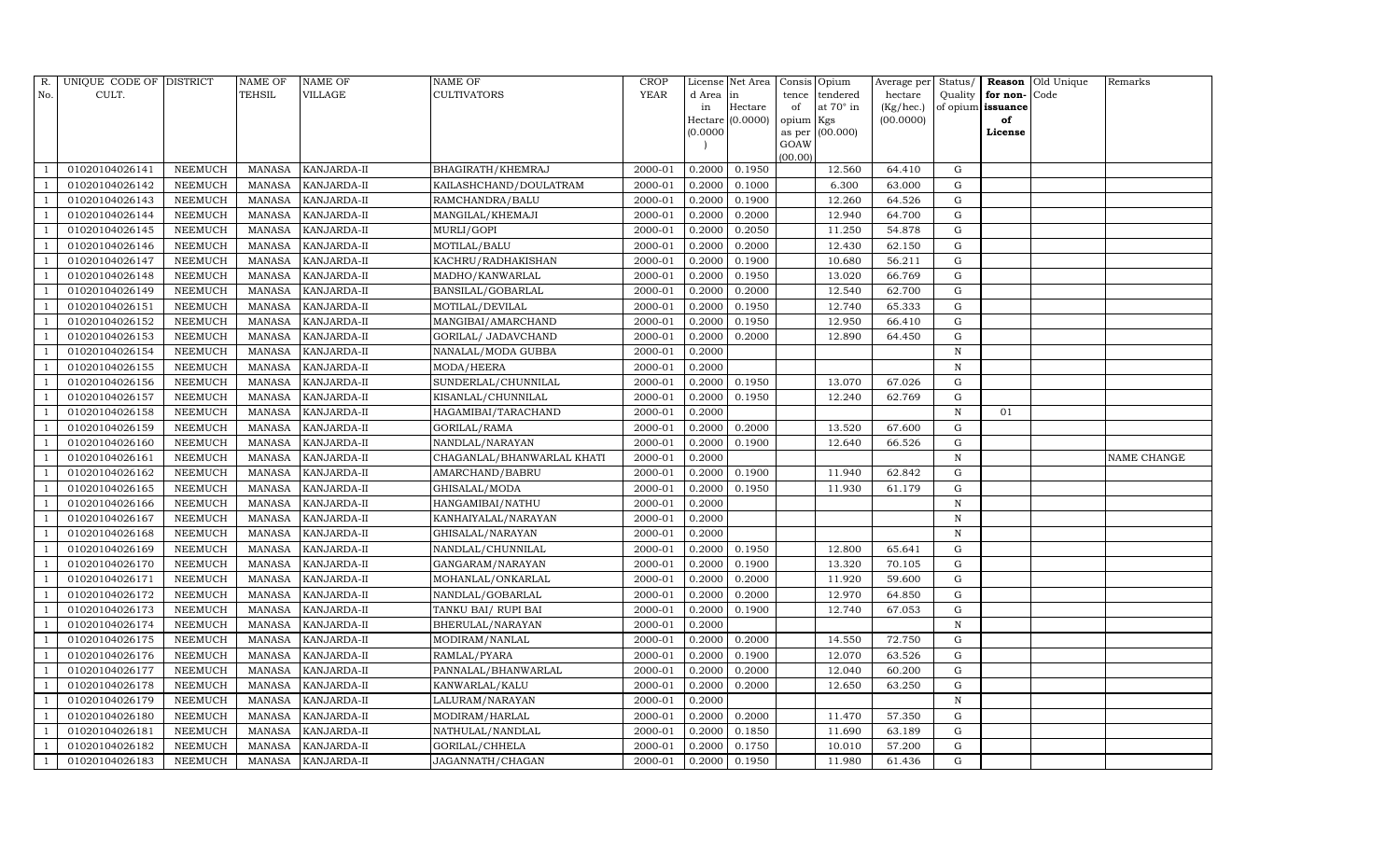| R.             | UNIQUE CODE OF DISTRICT |                | NAME OF | <b>NAME OF</b>     | <b>NAME OF</b>        | CROP    |           | License Net Area |           | Consis Opium     | Average per | Status/      |                   | Reason Old Unique | Remarks     |
|----------------|-------------------------|----------------|---------|--------------------|-----------------------|---------|-----------|------------------|-----------|------------------|-------------|--------------|-------------------|-------------------|-------------|
| No.            | CULT.                   |                | TEHSIL  | VILLAGE            | <b>CULTIVATORS</b>    | YEAR    | d Area in |                  | tence     | tendered         | hectare     | Quality      | for non-          | Code              |             |
|                |                         |                |         |                    |                       |         | in        | Hectare          | of        | at $70^\circ$ in | (Kg/hec.)   |              | of opium issuance |                   |             |
|                |                         |                |         |                    |                       |         |           | Hectare (0.0000) | opium Kgs |                  | (00.0000)   |              | of                |                   |             |
|                |                         |                |         |                    |                       |         | (0.0000)  |                  | GOAW      | as per (00.000)  |             |              | License           |                   |             |
|                |                         |                |         |                    |                       |         |           |                  | (00.00)   |                  |             |              |                   |                   |             |
|                | 01020104026184          | NEEMUCH        | MANASA  | <b>KANJARDA-II</b> | MOTYABAI/MEGHRAJ      | 2000-01 | 0.2000    | 0.1900           |           | 11.490           | 60.474      | G            |                   |                   |             |
|                | 01020104026185          | NEEMUCH        | MANASA  | KANJARDA-II        | GORILAL/MODA          | 2000-01 | 0.2000    | 0.2000           |           | 11.690           | 58.450      | G            |                   |                   |             |
|                | 01020104026186          | NEEMUCH        | MANASA  | KANJARDA-II        | BHOLIBAI/NANDA        | 2000-01 | 0.2000    |                  |           |                  |             | $\, {\rm N}$ |                   |                   |             |
|                | 01020104026187          | NEEMUCH        | MANASA  | KANJARDA-II        | POKHARLAL/BABRU       | 2000-01 | 0.2000    | 0.2000           |           | 10.830           | 54.150      | $\mathbf{I}$ | 02                |                   |             |
|                | 01020104026188          | NEEMUCH        | MANASA  | KANJARDA-II        | PYARCHAND/UDAJI       | 2000-01 | 0.2000    | 0.1900           |           | 12.070           | 63.526      | G            |                   |                   |             |
|                | 01020104026189          | NEEMUCH        | MANASA  | KANJARDA-II        | NATHULAL/KALU         | 2000-01 | 0.2000    | 0.1950           |           | 12.520           | 64.205      | G            |                   |                   |             |
|                | 01020104026190          | <b>NEEMUCH</b> | MANASA  | KANJARDA-II        | BHANWARLAL/KALU       | 2000-01 | 0.2000    | 0.1850           |           | 11.440           | 61.838      | G            |                   |                   |             |
|                | 01020104026191          | NEEMUCH        | MANASA  | KANJARDA-II        | GORILAL/GANGARAM      | 2000-01 | 0.2000    | 0.2000           |           | 12.170           | 60.850      | G            |                   |                   |             |
|                | 01020104026192          | NEEMUCH        | MANASA  | KANJARDA-II        | GHISIBAI/GHISALAL     | 2000-01 | 0.2000    | 0.2000           |           | 11.660           | 58.300      | G            |                   |                   |             |
|                | 01020104026193          | NEEMUCH        | MANASA  | KANJARDA-II        | GHISALAL/LAKHMA       | 2000-01 | 0.2000    | 0.2000           |           | 12.760           | 63.800      | G            |                   |                   |             |
|                | 01020104026194          | <b>NEEMUCH</b> | MANASA  | KANJARDA-II        | NONDRAM/ONKARLAL      | 2000-01 | 0.2000    |                  |           |                  |             | $\,$ N       |                   |                   |             |
|                | 01020104026195          | NEEMUCH        | MANASA  | KANJARDA-II        | LALURAM/RAMA          | 2000-01 | 0.2000    | 0.2050           |           | 14.270           | 69.610      | ${\rm G}$    |                   |                   |             |
|                | 01020104026196          | NEEMUCH        | MANASA  | KANJARDA-II        | LAHARMAL/PYARCHAND    | 2000-01 | 0.2000    |                  |           |                  |             | N            |                   |                   |             |
|                | 01020104026197          | NEEMUCH        | MANASA  | KANJARDA-II        | MADHOLAL/MODIRAM      | 2000-01 | 0.2000    |                  |           |                  |             | N            |                   |                   |             |
|                | 01020104026198          | NEEMUCH        | MANASA  | KANJARDA-II        | MADHOLAL/NONDRAM      | 2000-01 | 0.2000    | 0.1950           |           | 12.480           | 64.000      | G            |                   |                   |             |
|                | 01020104026199          | NEEMUCH        | MANASA  | KANJARDA-II        | BHURALAL/KANWARLAL    | 2000-01 | 0.2000    | 0.1950           |           | 11.990           | 61.487      | G            |                   |                   |             |
|                | 01020104026200          | NEEMUCH        | MANASA  | KANJARDA-II        | NANDLAL/MOHA          | 2000-01 | 0.2000    |                  |           |                  |             | N            |                   |                   |             |
|                | 01020104026201          | NEEMUCH        | MANASA  | KANJARDA-II        | SHANKARLAL/MODA       | 2000-01 | 0.2000    | 0.1950           |           | 12.770           | 65.487      | G            |                   |                   |             |
|                | 01020104026202          | NEEMUCH        | MANASA  | KANJARDA-II        | KHEMRAJ/BHERU         | 2000-01 | 0.2000    |                  |           |                  |             | N            |                   |                   |             |
|                | 01020104026203          | <b>NEEMUCH</b> | MANASA  | KANJARDA-II        | BHAWANILAL/CHUNNILAL  | 2000-01 | 0.2000    |                  |           |                  |             | N            |                   |                   |             |
|                | 01020104026204          | NEEMUCH        | MANASA  | KANJARDA-II        | DHAPUBAI/KHEMRAJ      | 2000-01 | 0.2000    | 0.2000           |           | 10.430           | 52.150      | ${\rm G}$    |                   |                   |             |
|                | 01020104026205          | <b>NEEMUCH</b> | MANASA  | KANJARDA-II        | MANGIBAI/CHUNNILAL    | 2000-01 | 0.2000    |                  |           |                  |             | N            |                   |                   |             |
|                | 01020104026206          | NEEMUCH        | MANASA  | KANJARDA-II        | BHURALAL/GANGARAM     | 2000-01 | 0.2000    | 0.1950           |           | 11.650           | 59.744      | G            |                   |                   |             |
|                | 01020104026207          | NEEMUCH        | MANASA  | KANJARDA-II        | MOTI/MODA             | 2000-01 | 0.2000    |                  |           |                  |             | $\, {\rm N}$ |                   |                   |             |
|                | 01020104026208          | <b>NEEMUCH</b> | MANASA  | KANJARDA-II        | PRABHULAL/NANALAL     | 2000-01 | 0.2000    | 0.1900           |           | 11.070           | 58.263      | ${\rm G}$    |                   |                   |             |
|                | 01020104026209          | NEEMUCH        | MANASA  | KANJARDA-II        | LALUARM/BHANWARLAL    | 2000-01 | 0.2000    | 0.2000           |           | 11.840           | 59.200      | G            |                   |                   | NAME CHANGE |
|                | 01020104026210          | NEEMUCH        | MANASA  | KANJARDA-II        | MANGILAL/GORILAL      | 2000-01 | 0.2000    | 0.1900           |           | 12.340           | 64.947      | ${\rm G}$    |                   |                   |             |
|                | 01020104026211          | <b>NEEMUCH</b> | MANASA  | KANJARDA-II        | GHISALAL/HARLAL       | 2000-01 | 0.2000    | 0.1850           |           | 11.470           | 62.000      | $\mathbf G$  |                   |                   |             |
|                | 01020104026212          | NEEMUCH        | MANASA  | KANJARDA-II        | GHISALAL/NATHU        | 2000-01 | 0.2000    | 0.1950           |           | 13.210           | 67.744      | G            |                   |                   |             |
|                | 01020104026213          | <b>NEEMUCH</b> | MANASA  | KANJARDA-II        | RADHESHYAM/GORILAL    | 2000-01 | 0.2000    | 0.1950           |           | 11.880           | 60.923      | ${\rm G}$    |                   |                   |             |
|                | 01020104026214          | NEEMUCH        | MANASA  | KANJARDA-II        | JADAWCHAND/GOKUL      | 2000-01 | 0.2000    | 0.2000           |           | 13.210           | 66.050      | $\mathbf G$  |                   |                   |             |
|                | 01020104026215          | NEEMUCH        | MANASA  | KANJARDA-II        | NANIBAI/NANDLAL KHATI | 2000-01 | 0.2000    | 0.2000           |           | 13.770           | 68.850      | ${\rm G}$    |                   |                   |             |
|                | 01020104026216          | NEEMUCH        | MANASA  | KANJARDA-II        | NANALAL/DOULA         | 2000-01 | 0.2000    | 0.2000           |           | 13.340           | 66.700      | ${\rm G}$    |                   |                   |             |
|                | 01020104026217          | <b>NEEMUCH</b> | MANASA  | KANJARDA-II        | PRABHULAL/GHISALAL    | 2000-01 | 0.2000    |                  |           |                  |             | N            |                   |                   |             |
| - 1            | 01020104026218          | NEEMUCH        | MANASA  | KANJARDA-II        | JAGANNATH/GORILAL     | 2000-01 | 0.2000    |                  |           |                  |             | $\, {\rm N}$ |                   |                   |             |
|                | 01020104026219          | <b>NEEMUCH</b> | MANASA  | KANJARDA-II        | RAMKISHAN/HARLAL      | 2000-01 | 0.2000    | 0.1900           |           | 12.600           | 66.316      | $\mathbf G$  |                   |                   |             |
|                | 01020104026220          | NEEMUCH        | MANASA  | KANJARDA-II        | SHANTILAL/BHANWARLAL  | 2000-01 | 0.2000    | 0.2000           |           | 13.190           | 65.950      | G            |                   |                   |             |
|                | 01020104026221          | NEEMUCH        | MANASA  | KANJARDA-II        | KANHAIYALAL/CHUNNILAL | 2000-01 | 0.2000    | 0.1900           |           | 10.730           | 56.474      | G            |                   |                   |             |
| $\overline{1}$ | 01020104026222          | NEEMUCH        | MANASA  | KANJARDA-II        | NATHULAL/KASHIRAM     | 2000-01 | 0.2000    | 0.2000           |           | 12.620           | 63.100      | G            |                   |                   |             |
| $\mathbf{1}$   | 01020104026223          | <b>NEEMUCH</b> |         | MANASA KANJARDA-II | NANDLAL/NARAYAN       | 2000-01 | 0.2000    | 0.1950           |           | 13.100           | 67.179      | G            |                   |                   |             |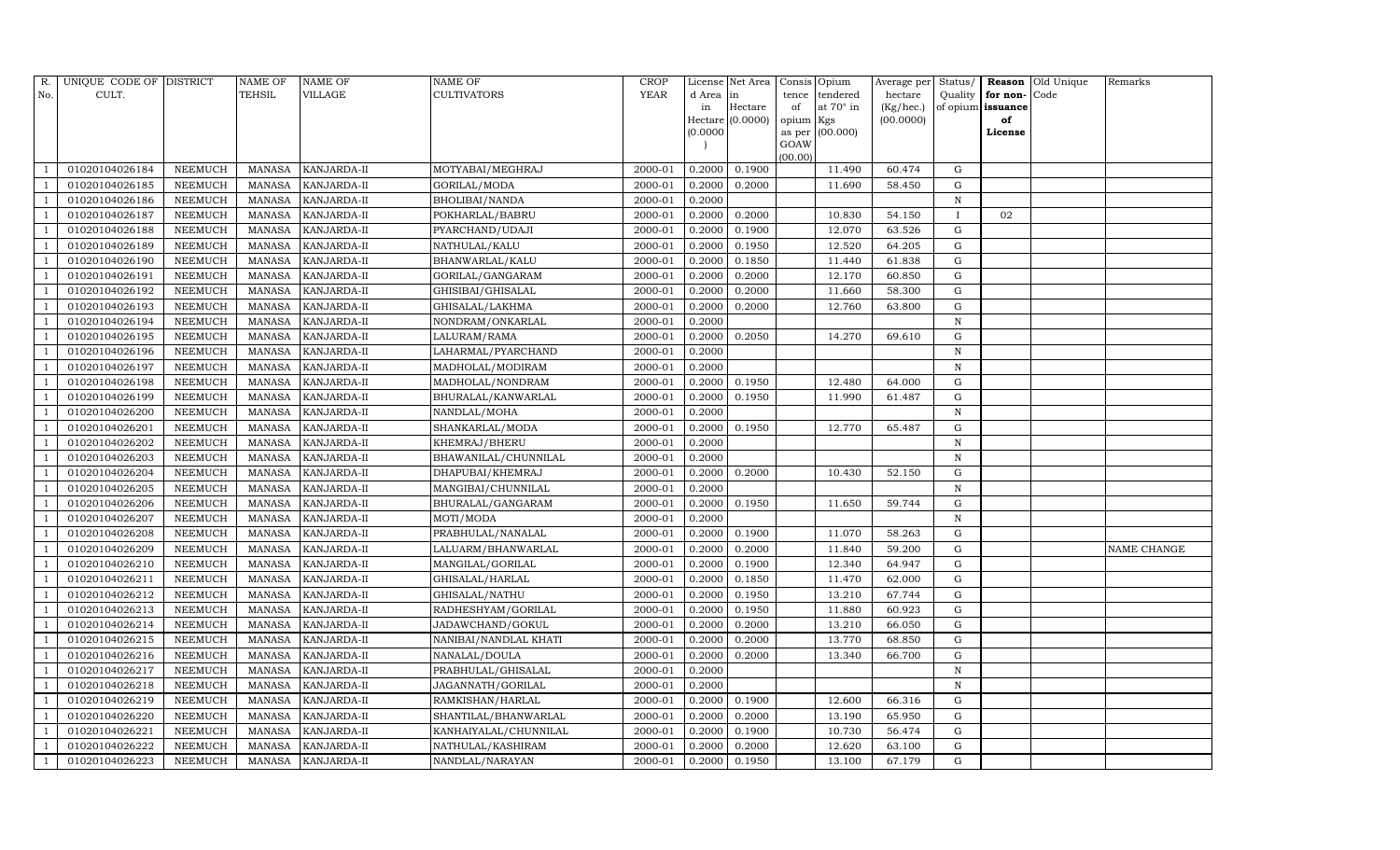| R.  | UNIQUE CODE OF DISTRICT |                | <b>NAME OF</b> | NAME OF            | <b>NAME OF</b>            | <b>CROP</b> |           | License Net Area |                 | Consis Opium      | Average per | Status/      |                   | Reason Old Unique | Remarks         |
|-----|-------------------------|----------------|----------------|--------------------|---------------------------|-------------|-----------|------------------|-----------------|-------------------|-------------|--------------|-------------------|-------------------|-----------------|
| No. | CULT.                   |                | TEHSIL         | VILLAGE            | <b>CULTIVATORS</b>        | YEAR        | d Area in |                  | tence           | tendered          | hectare     | Quality      | for non-          | Code              |                 |
|     |                         |                |                |                    |                           |             | in        | Hectare          | of              | at $70^\circ$ in  | (Kg/hec.)   |              | of opium issuance |                   |                 |
|     |                         |                |                |                    |                           |             |           | Hectare (0.0000) | opium Kgs       |                   | (00.0000)   |              | of                |                   |                 |
|     |                         |                |                |                    |                           |             | (0.0000)  |                  |                 | as per $(00.000)$ |             |              | License           |                   |                 |
|     |                         |                |                |                    |                           |             |           |                  | GOAW<br>(00.00) |                   |             |              |                   |                   |                 |
|     | 01020104026226          | NEEMUCH        | MANASA         | KANJARDA-II        | GANGARAM/ONKAR            | 2000-01     | 0.2000    |                  |                 |                   |             | $\, {\rm N}$ |                   |                   |                 |
|     | 01020104026227          | NEEMUCH        | MANASA         | KANJARDA-II        | MANGILAL/PRITHVIRAJ       | 2000-01     | 0.2000    | 0.1900           |                 | 11.650            | 61.316      | G            |                   |                   |                 |
|     | 01020104026228          | NEEMUCH        | MANASA         | KANJARDA-II        | BADRILAL/GANGARAM         | 2000-01     | 0.2000    | 0.2000           |                 | 13.260            | 66.300      | G            |                   |                   |                 |
|     | 01020104026229          | NEEMUCH        | MANASA         | KANJARDA-II        | DEVILAL/KANWARLAL         | 2000-01     | 0.2000    | 0.2000           |                 | 12.800            | 64.000      | G            |                   |                   |                 |
|     | 01020104026230          | NEEMUCH        | <b>MANASA</b>  | KANJARDA-II        | NANDLAL/MODJI             | 2000-01     | 0.2000    |                  |                 |                   |             | N            |                   |                   |                 |
|     | 01020104026231          | NEEMUCH        | MANASA         | KANJARDA-II        | NANALAL/BABRU             | 2000-01     | 0.2000    | 0.1900           |                 | 12.380            | 65.158      | G            |                   |                   |                 |
|     | 01020104026232          | NEEMUCH        | <b>MANASA</b>  | KANJARDA-II        | DHAPUBAI/BHURA            | 2000-01     | 0.2000    |                  |                 |                   |             | N            |                   |                   |                 |
|     | 01020104026233          | NEEMUCH        | MANASA         | KANJARDA-II        | NARAYAN/GORILAL ETAWADIYA | 2000-01     | 0.2000    | 0.2000           |                 | 11.360            | 56.800      | G            |                   |                   |                 |
|     | 01020104026234          | NEEMUCH        | <b>MANASA</b>  | KANJARDA-II        | BHONIRAM/BHERULAL         | 2000-01     | 0.2000    |                  |                 |                   |             | N            |                   |                   |                 |
|     | 01020104026235          | NEEMUCH        | MANASA         | KANJARDA-II        | DEVILAL/GORILAL           | 2000-01     | 0.2000    |                  |                 |                   |             | N            |                   |                   |                 |
|     | 01020104026236          | NEEMUCH        | <b>MANASA</b>  | KANJARDA-II        | GHANSHYAM/GORILAL         | 2000-01     | 0.2000    | 0.2000           |                 | 12.400            | 62.000      | G            |                   |                   |                 |
|     | 01020104026237          | NEEMUCH        | MANASA         | KANJARDA-II        | NANURAM/NANDA             | 2000-01     | 0.2000    | 0.1900           |                 | 13.550            | 71.316      | G            |                   |                   |                 |
|     | 01020104026238          | NEEMUCH        | <b>MANASA</b>  | KANJARDA-II        | CHUNNILAL/HUKMA           | 2000-01     | 0.2000    | 0.2000           |                 | 13.300            | 66.500      | G            |                   |                   | TRANSFER/KHEDLI |
|     | 01020104026239          | NEEMUCH        | <b>MANASA</b>  | KANJARDA-II        | HARIRAM/MOTILAL           | 2000-01     | 0.2000    | 0.1950           |                 | 13.760            | 70.564      | G            |                   |                   |                 |
|     | 01020104026241          | NEEMUCH        | <b>MANASA</b>  | KANJARDA-II        | GOPAL/BHANWARLAL          | 2000-01     | 0.2000    | 0.1550           |                 | 8.100             | 52.258      | G            |                   |                   |                 |
|     | 01020104026242          | NEEMUCH        | <b>MANASA</b>  | KANJARDA-II        | GHISALAL/NANALAL          | 2000-01     | 0.2000    | 0.2000           |                 | 12.330            | 61.650      | ${\rm G}$    |                   |                   |                 |
|     | 01020104026243          | NEEMUCH        | <b>MANASA</b>  | KANJARDA-II        | GHISALAL/MEGHRAJ          | 2000-01     | 0.2000    | 0.1950           |                 | 11.980            | 61.436      | G            |                   |                   |                 |
|     | 01020104026244          | NEEMUCH        | <b>MANASA</b>  | KANJARDA-II        | KANHAIYALAL/GORILAL       | 2000-01     | 0.2000    | 0.1950           |                 | 12.280            | 62.974      | G            |                   |                   |                 |
|     | 01020104026245          | NEEMUCH        | <b>MANASA</b>  | KANJARDA-II        | GHISALAL/KALU             | 2000-01     | 0.2000    | 0.1900           |                 | 12.570            | 66.158      | G            |                   |                   |                 |
|     | 01020104026246          | NEEMUCH        | <b>MANASA</b>  | KANJARDA-II        | NANDUBAI/SEVARAM          | 2000-01     | 0.2000    |                  |                 |                   |             | $\mathbf N$  |                   |                   |                 |
|     | 01020104026247          | NEEMUCH        | MANASA         | KANJARDA-II        | SURESHCHAND/MANGILAL      | 2000-01     | 0.2000    |                  |                 |                   |             | $\, {\bf N}$ |                   |                   |                 |
|     | 01020104026248          | NEEMUCH        | <b>MANASA</b>  | KANJARDA-II        | MODA/JIVA                 | 2000-01     | 0.2000    | 0.2000           |                 | 11.370            | 56.850      | G            |                   |                   |                 |
|     | 01020104026249          | NEEMUCH        | MANASA         | KANJARDA-II        | NATHU/KISAN               | 2000-01     | 0.2000    | 0.1950           |                 | 11.720            | 60.103      | G            |                   |                   |                 |
|     | 01020104026250          | NEEMUCH        | <b>MANASA</b>  | KANJARDA-II        | MANGILAL/ASHRAM           | 2000-01     | 0.2000    | 0.1950           |                 | 11.370            | 58.308      | G            |                   |                   |                 |
|     | 01020104026251          | NEEMUCH        | MANASA         | KANJARDA-II        | RAMCHANDRA/GOBARLAL       | 2000-01     | 0.2000    |                  |                 |                   |             | $\, {\bf N}$ |                   |                   |                 |
|     | 01020104026252          | NEEMUCH        | MANASA         | KANJARDA-II        | PANNALAL/AMARCHAND        | 2000-01     | 0.2000    | 0.1950           |                 | 11.440            | 58.667      | G            |                   |                   |                 |
|     | 01020104026253          | NEEMUCH        | MANASA         | KANJARDA-II        | SHIVLAL/RODA              | 2000-01     | 0.2000    | 0.2000           |                 | 10.560            | 52.800      | G            |                   |                   |                 |
|     | 01020104026254          | NEEMUCH        | <b>MANASA</b>  | KANJARDA-II        | LAXMIBAI/GHASI            | 2000-01     | 0.2000    |                  |                 |                   |             | $\, {\bf N}$ |                   |                   |                 |
|     | 01020104026255          | NEEMUCH        | MANASA         | KANJARDA-II        | GANGARAM/GOBARLAL         | 2000-01     | 0.2000    | 0.1950           |                 | 12.770            | 65.487      | G            |                   |                   |                 |
|     | 01020104026256          | NEEMUCH        | <b>MANASA</b>  | KANJARDA-II        | GHISALAL/JADACHAND        | 2000-01     | 0.2000    | 0.2000           |                 | 11.800            | 59.000      | G            |                   |                   |                 |
|     | 01020104026257          | NEEMUCH        | <b>MANASA</b>  | KANJARDA-II        | GORILAL/DOULA             | 2000-01     | 0.2000    |                  |                 |                   |             | $\, {\bf N}$ |                   |                   |                 |
|     | 01020104026258          | NEEMUCH        | <b>MANASA</b>  | KANJARDA-II        | NARAYAN/HUKMA             | 2000-01     | 0.2000    | 0.2000           |                 | 13.080            | 65.400      | G            |                   |                   |                 |
|     | 01020104026259          | NEEMUCH        | <b>MANASA</b>  | KANJARDA-II        | RUKMAN/MADHOLAL           | 2000-01     | 0.2000    | 0.1950           |                 | 11.010            | 56.462      | G            |                   |                   |                 |
|     | 01020104026260          | NEEMUCH        | MANASA         | KANJARDA-II        | NANALAL/MODA CHOUDHARY    | 2000-01     | 0.2000    | 0.1900           |                 | 13.540            | 71.263      | G            |                   |                   |                 |
|     | 01020104026261          | NEEMUCH        | <b>MANASA</b>  | KANJARDA-II        | BHANWARLAL/NANDA          | 2000-01     | 0.2000    | 0.2000           |                 | 12.320            | 61.600      | G            |                   |                   |                 |
|     | 01020104026262          | <b>NEEMUCH</b> | <b>MANASA</b>  | KANJARDA-II        | PRITHVIRAJ/RADHU          | 2000-01     | 0.2000    | 0.2000           |                 | 16.390            | 81.950      | G            |                   |                   |                 |
|     | 01020104026263          | NEEMUCH        | MANASA         | KANJARDA-II        | BABULAL/NANDRAM           | 2000-01     | 0.2000    | 0.1900           |                 | 11.930            | 62.789      | G            |                   |                   |                 |
|     | 01020104026264          | NEEMUCH        | <b>MANASA</b>  | KANJARDA-II        | PRAKASH/GOBAR             | 2000-01     | 0.2000    | 0.2000           |                 | 10.560            | 52.800      | G            |                   |                   |                 |
|     | 01020104026265          | NEEMUCH        | <b>MANASA</b>  | KANJARDA-II        | RAMPRASAD/GORILAL         | 2000-01     | 0.2000    | 0.1900           |                 | 12.810            | 67.421      | $\mathbf G$  |                   |                   |                 |
|     | 01020104026266          | NEEMUCH        |                | MANASA KANJARDA-II | RATANLAL/MADHAVJI         | 2000-01     | 0.2000    | 0.1850           |                 | 9.900             | 53.514      | G            |                   |                   |                 |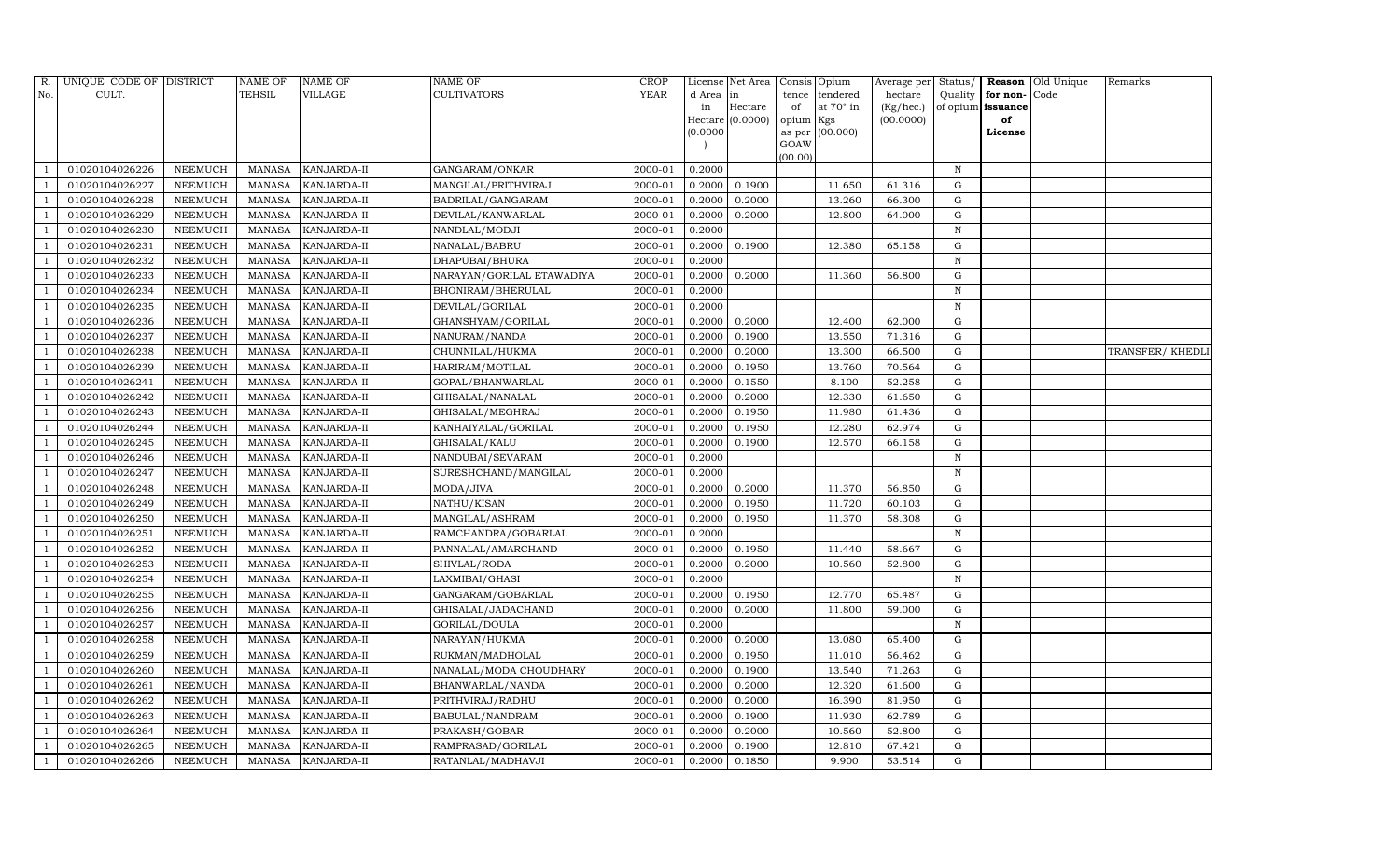| R.  | UNIQUE CODE OF DISTRICT |                | <b>NAME OF</b> | <b>NAME OF</b>     | <b>NAME OF</b>         | <b>CROP</b> |          | License Net Area | Consis Opium              | Average per | Status/      |                   | <b>Reason</b> Old Unique | Remarks            |
|-----|-------------------------|----------------|----------------|--------------------|------------------------|-------------|----------|------------------|---------------------------|-------------|--------------|-------------------|--------------------------|--------------------|
| No. | CULT.                   |                | <b>TEHSIL</b>  | VILLAGE            | <b>CULTIVATORS</b>     | <b>YEAR</b> | d Area   | in               | tence<br>tendered         | hectare     | Quality      | for non-Code      |                          |                    |
|     |                         |                |                |                    |                        |             | in       | $\rm{Hectare}$   | at 70° in<br>of           | (Kg/hec.)   |              | of opium issuance |                          |                    |
|     |                         |                |                |                    |                        |             |          | Hectare (0.0000) | opium Kgs                 | (00.0000)   |              | of                |                          |                    |
|     |                         |                |                |                    |                        |             | (0.0000) |                  | as per $(00.000)$<br>GOAW |             |              | License           |                          |                    |
|     |                         |                |                |                    |                        |             |          |                  | (00.00)                   |             |              |                   |                          |                    |
|     | 01020104026267          | <b>NEEMUCH</b> | MANASA         | KANJARDA-II        | RAMESH/BHANWARLAL      | 2000-01     | 0.2000   | 0.1950           | 12.340                    | 63.282      | G            |                   |                          |                    |
|     | 01020104026268          | <b>NEEMUCH</b> | <b>MANASA</b>  | KANJARDA-II        | PRAHLAD/RAMSUKH        | 2000-01     | 0.2000   | 0.2000           | 12.790                    | 63.950      | ${\rm G}$    |                   |                          |                    |
|     | 01020104026269          | <b>NEEMUCH</b> | <b>MANASA</b>  | KANJARDA-II        | RAMCHANDRA/SHANKARLAL  | 2000-01     | 0.2000   | 0.1850           | 9.910                     | 53.568      | ${\rm G}$    |                   |                          |                    |
|     | 01020104026270          | <b>NEEMUCH</b> | <b>MANASA</b>  | KANJARDA-II        | BHANWARLAL/PARTHA      | 2000-01     | 0.2000   |                  |                           |             | $\mathbf N$  |                   |                          |                    |
|     | 01020104026271          | NEEMUCH        | <b>MANASA</b>  | KANJARDA-II        | KANA/BHANWARLAL        | 2000-01     | 0.2000   |                  |                           |             | $\, {\rm N}$ |                   |                          |                    |
|     | 01020104026272          | <b>NEEMUCH</b> | <b>MANASA</b>  | KANJARDA-II        | PRABHULAL/KISHNA       | 2000-01     | 0.2000   | 0.1900           | 12.530                    | 65.947      | G            |                   |                          |                    |
|     | 01020104026273          | <b>NEEMUCH</b> | <b>MANASA</b>  | KANJARDA-II        | KHEMA/BHURA            | 2000-01     | 0.2000   |                  |                           |             | ${\bf N}$    |                   |                          |                    |
|     | 01020104026274          | <b>NEEMUCH</b> | <b>MANASA</b>  | KANJARDA-II        | YUVRAJ/NARAYAN         | 2000-01     | 0.2000   |                  |                           |             | ${\bf N}$    |                   |                          |                    |
|     | 01020104026276          | NEEMUCH        | MANASA         | KANJARDA-II        | BHANWARLAL/PYARCHAND   | 2000-01     | 0.2000   | 0.1950           | 11.940                    | 61.231      | G            |                   |                          |                    |
|     | 01020104026277          | NEEMUCH        | <b>MANASA</b>  | KANJARDA-II        | BHANWARLAL/BALU        | 2000-01     | 0.2000   |                  |                           |             | $\mathbf N$  |                   |                          |                    |
|     | 01020104026279          | <b>NEEMUCH</b> | <b>MANASA</b>  | KANJARDA-II        | LAHARMAL/KALU          | 2000-01     | 0.2000   |                  |                           |             | N            |                   |                          |                    |
|     | 01020104026280          | <b>NEEMUCH</b> | <b>MANASA</b>  | KANJARDA-II        | MOHANLAL/TULSIRAM      | 2000-01     | 0.2000   | 0.1850           | 10.150                    | 54.865      | G            |                   |                          |                    |
|     | 01020104026281          | <b>NEEMUCH</b> | <b>MANASA</b>  | KANJARDA-II        | YOGENDRA/NATHU         | 2000-01     | 0.2000   | 0.1000           | 5.410                     | 54.100      | G            |                   |                          | TRANSFER/ GAFFARDA |
|     | 01020104026282          | <b>NEEMUCH</b> | <b>MANASA</b>  | KANJARDA-II        | TULSIRAM/MODIRAM       | 2000-01     | 0.2000   | 0.1900           | 13.430                    | 70.684      | G            |                   |                          |                    |
|     | 01020104026284          | <b>NEEMUCH</b> | <b>MANASA</b>  | KANJARDA-II        | BHANWARLAL/SITARAM     | 2000-01     | 0.2000   | 0.1950           | 11.460                    | 58.769      | G            |                   |                          |                    |
|     | 01020104026285          | <b>NEEMUCH</b> | <b>MANASA</b>  | KANJARDA-II        | MANGILAL/VAKTAWAR      | 2000-01     | 0.2000   | 0.1850           | 11.880                    | 64.216      | G            |                   |                          |                    |
|     | 01020104026287          | <b>NEEMUCH</b> | <b>MANASA</b>  | KANJARDA-II        | RAMESHCHANDR/MOTILAL   | 2000-01     | 0.2000   | 0.2000           | 11.880                    | 59.400      | G            |                   |                          |                    |
|     | 01020104026288          | <b>NEEMUCH</b> | <b>MANASA</b>  | KANJARDA-II        | DEVIKISHAN/POKHARLAL   | 2000-01     | 0.2000   | 0.2000           | 11.000                    | 55.000      | G            |                   |                          |                    |
|     | 01020104026289          | <b>NEEMUCH</b> | <b>MANASA</b>  | KANJARDA-II        | PRAKASH/JHAMKULAL      | 2000-01     | 0.2000   | 0.2000           | 12.400                    | 62.000      | ${\rm G}$    |                   |                          |                    |
|     | 01020104026290          | <b>NEEMUCH</b> | <b>MANASA</b>  | KANJARDA-II        | BHURALAL/GORILAL       | 2000-01     | 0.2000   | 0.1950           | 12.650                    | 64.872      | G            |                   |                          |                    |
|     | 01020104026291          | <b>NEEMUCH</b> | <b>MANASA</b>  | KANJARDA-II        | KAILASH/RAMCHANDRA     | 2000-01     | 0.2000   | 0.2000           | 12.720                    | 63.600      | G            |                   |                          |                    |
|     | 01020104026292          | <b>NEEMUCH</b> | <b>MANASA</b>  | KANJARDA-II        | SHYAMLAL/GHISALAL      | 2000-01     | 0.2000   | 0.1900           | 11.140                    | 58.632      | G            |                   |                          |                    |
|     | 01020104026293          | <b>NEEMUCH</b> | <b>MANASA</b>  | KANJARDA-II        | GEETABAI/DURGASHANKAR  | 2000-01     | 0.2000   | 0.1850           | 11.150                    | 60.270      | G            |                   |                          | TRANSFER/PARDA-II  |
|     | 01020104026294          | <b>NEEMUCH</b> | <b>MANASA</b>  | KANJARDA-II        | NANIBAI/CHHAGAN        | 2000-01     | 0.2000   | 0.1950           | 12.390                    | 63.538      | G            |                   |                          |                    |
|     | 01020104026295          | <b>NEEMUCH</b> | <b>MANASA</b>  | KANJARDA-II        | RUKMANIBAI/PYARCHAND   | 2000-01     | 0.2000   |                  |                           |             | N            |                   |                          |                    |
|     | 01020104026296          | <b>NEEMUCH</b> | <b>MANASA</b>  | KANJARDA-II        | SHANTILAL/VARDICHAND   | 2000-01     | 0.2000   | 0.1900           | 11.700                    | 61.579      | G            |                   |                          |                    |
|     | 01020104026297          | <b>NEEMUCH</b> | <b>MANASA</b>  | KANJARDA-II        | ISHWARDIN/PANNA        | 2000-01     | 0.2000   | 0.2000           | 11.420                    | 57.100      | G            | 8                 |                          |                    |
|     | 01020104026298          | <b>NEEMUCH</b> | <b>MANASA</b>  | KANJARDA-II        | SUNDERLAL/KANWARLAL    | 2000-01     | 0.2000   | 0.2000           | 11.310                    | 56.550      | G            |                   |                          |                    |
|     | 01020104026299          | <b>NEEMUCH</b> | <b>MANASA</b>  | KANJARDA-II        | DEUBAI/KACHRUMAL       | 2000-01     | 0.2000   | 0.2000           | 13.520                    | 67.600      | G            |                   |                          |                    |
|     | 01020104026303          | <b>NEEMUCH</b> | <b>MANASA</b>  | KANJARDA-II        | NANURAM/HEERAJI        | 2000-01     | 0.2000   |                  |                           |             | N            |                   |                          |                    |
|     | 01020104026305          | <b>NEEMUCH</b> | <b>MANASA</b>  | KANJARDA-II        | VARDICHAND/MEGHRAJ     | 2000-01     | 0.2000   | 0.1900           | 11.450                    | 60.263      | G            |                   | 01020104019005           |                    |
|     | 01020104026306          | <b>NEEMUCH</b> | <b>MANASA</b>  | KANJARDA-II        | RAMCHAND/PARBHULAL     | 2000-01     | 0.2000   | 0.1750           | 11.830                    | 67.600      | ${\rm G}$    |                   | 01020104019007           |                    |
|     | 01020104026307          | <b>NEEMUCH</b> | <b>MANASA</b>  | KANJARDA-II        | LAHARMAL/GISHALAL      | 2000-01     | 0.2000   | 0.2000           | 11.260                    | 56.300      | ${\rm G}$    |                   | 01020104019012           |                    |
|     | 01020104026308          | <b>NEEMUCH</b> | <b>MANASA</b>  | KANJARDA-II        | BASANTILAL/MADHAVLAL   | 2000-01     | 0.2000   | 0.2050           | 12.080                    | 58.927      | G            |                   | 01020104019009           |                    |
|     | 01020104026309          | <b>NEEMUCH</b> | MANASA         | KANJARDA-II        | RADHESHYAM/NANALAL     | 2000-01     | 0.2000   | 0.1850           | 11.160                    | 60.324      | G            |                   | 01020104007041           |                    |
|     | 01020104026310          | <b>NEEMUCH</b> | <b>MANASA</b>  | KANJARDA-II        | KANHAIYALAL/NARAYAN    | 2000-01     | 0.2000   | 0.2000           | 11.130                    | 55.650      | ${\rm G}$    |                   | 01020104010089           |                    |
|     | 01020104026311          | <b>NEEMUCH</b> | <b>MANASA</b>  | KANJARDA-II        | PARKASHCHAND/MADHAVLAL | 2000-01     | 0.2000   | 0.1950           | 12.410                    | 63.641      | G            |                   | 01020104023034           |                    |
|     | 01020104026312          | <b>NEEMUCH</b> | <b>MANASA</b>  | KANJARDA-II        | RAMPRASAD/NANALAL      | 2000-01     | 0.2000   | 0.2000           | 12.090                    | 60.450      | G            |                   | 01020104023035           |                    |
|     | 01020104026313          | NEEMUCH        | <b>MANASA</b>  | KANJARDA-II        | BHAGATRAM/NANALAL      | 2000-01     | 0.2000   | 0.1950           | 11.550                    | 59.231      | G            | 01020104023036    |                          |                    |
| -1  | 01020104026314          | <b>NEEMUCH</b> | MANASA         | <b>KANJARDA-II</b> | CHUNNILAL/MODA         | 2000-01     | 0.2000   | 0.1950           | 11.420                    | 58.564      | G            |                   | 01020104023040           |                    |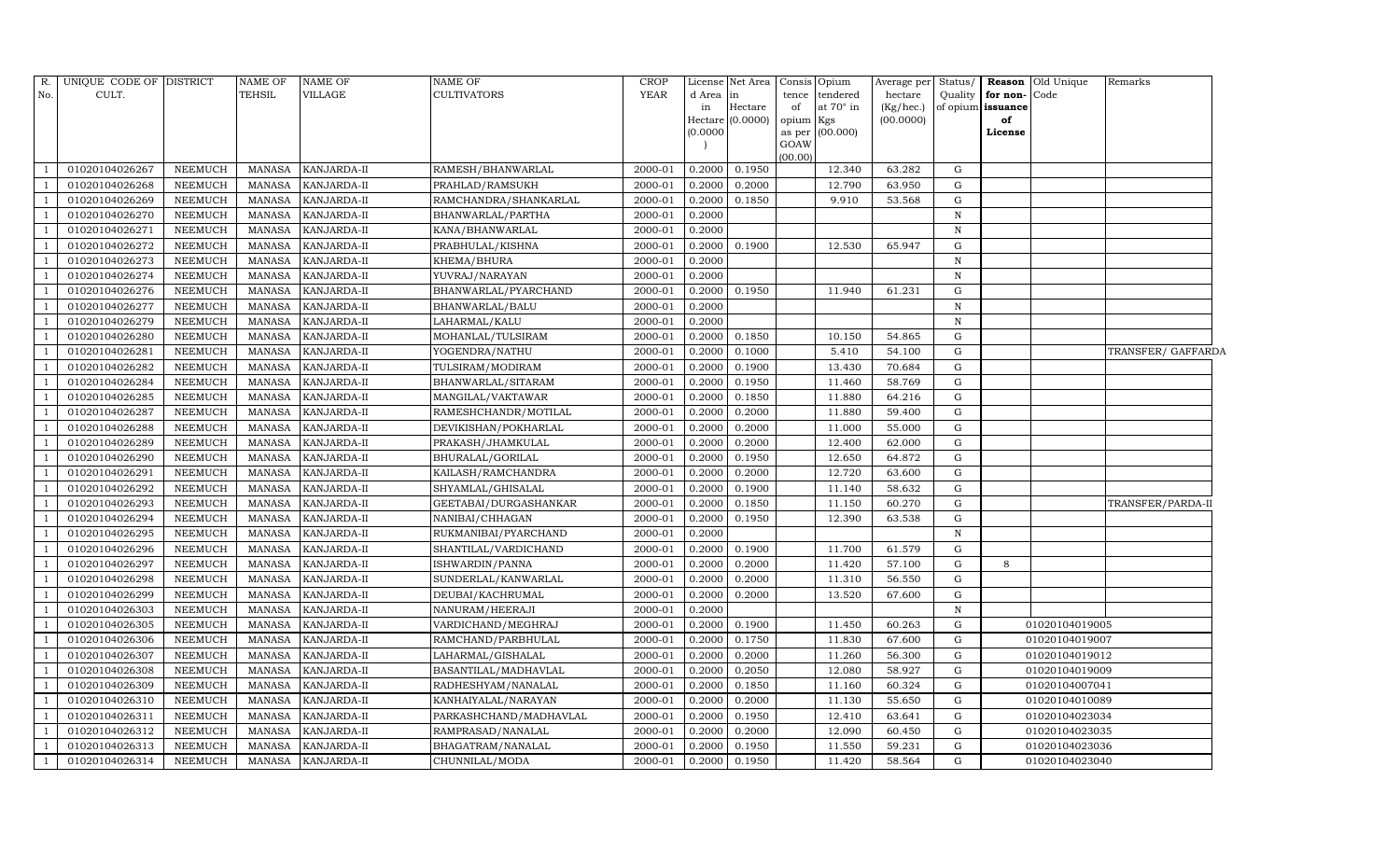| R.           | UNIQUE CODE OF DISTRICT |                | <b>NAME OF</b> | <b>NAME OF</b>    | <b>NAME OF</b>           | CROP        |           | License Net Area |           | Consis Opium     | Average per | Status/     |                   | Reason Old Unique | Remarks |
|--------------|-------------------------|----------------|----------------|-------------------|--------------------------|-------------|-----------|------------------|-----------|------------------|-------------|-------------|-------------------|-------------------|---------|
| No.          | CULT.                   |                | TEHSIL         | VILLAGE           | <b>CULTIVATORS</b>       | <b>YEAR</b> | d Area in |                  | tence     | tendered         | hectare     | Quality     | for non-          | Code              |         |
|              |                         |                |                |                   |                          |             | in        | Hectare          | of        | at $70^\circ$ in | (Kg/hec.)   |             | of opium issuance |                   |         |
|              |                         |                |                |                   |                          |             |           | Hectare (0.0000) | opium Kgs |                  | (00.0000)   |             | of                |                   |         |
|              |                         |                |                |                   |                          |             | (0.0000)  |                  | GOAW      | as per (00.000)  |             |             | License           |                   |         |
|              |                         |                |                |                   |                          |             |           |                  | (00.00)   |                  |             |             |                   |                   |         |
|              | 01020104026315          | NEEMUCH        | MANASA         | KANJARDA-II       | RAMCHANDRA/MADANLAL      | 2000-01     | 0.2000    | 0.1950           |           | 12.380           | 63.487      | G           |                   | 01020104023044    |         |
|              | 01020104026316          | <b>NEEMUCH</b> | <b>MANASA</b>  | KANJARDA-II       | MOHANLAL/KANHAIYALAL     | 2000-01     | 0.2000    | 0.2000           |           | 12.600           | 63.000      | G           |                   | 01020104023045    |         |
|              | 01020104026317          | NEEMUCH        | MANASA         | KANJARDA-II       | <b>BANSHILAL/LALURAM</b> | 2000-01     | 0.2000    | 0.2000           |           | 11.980           | 59.900      | G           |                   | 01020104023049    |         |
|              | 01020104026318          | NEEMUCH        | MANASA         | KANJARDA-II       | HANSHRAJ/MODA            | 2000-01     | 0.2000    | 0.1950           |           | 14.060           | 72.103      | ${\rm G}$   |                   | 01020104021019    |         |
|              | 01020104026319          | NEEMUCH        | MANASA         | KANJARDA-II       | PREMCHAND/NANALAL        | 2000-01     | 0.2000    | 0.2000           |           | 11.850           | 59.250      | ${\rm G}$   |                   | 01020104021023    |         |
|              | 01020104026320          | <b>NEEMUCH</b> | MANASA         | KANJARDA-II       | CHANDIBAI/NANDLAL        | 2000-01     | 0.2000    | 0.2000           |           | 12.610           | 63.050      | ${\rm G}$   |                   |                   |         |
|              | 01020104026321          | NEEMUCH        | MANASA         | KANJARDA-II       | SURAJMAL/PARTHVIRAJ      | 2000-01     | 0.2000    | 0.2000           |           | 12.080           | 60.400      | G           |                   |                   |         |
| - 1          | 01020104026322          | NEEMUCH        | MANASA         | KANJARDA-II       | RUGHNATH/NARAYAN         | 2000-01     | 0.2000    | 0.2000           |           | 11.420           | 57.100      | ${\rm G}$   |                   | 01020104023031    |         |
|              | 01020104026323          | NEEMUCH        | MANASA         | KANJARDA-II       | NATHULAL/GENDMAL         | 2000-01     | 0.2000    | 0.1950           |           | 12.790           | 65.590      | G           |                   | 01020104023050    |         |
|              | 01020104026324          | NEEMUCH        | MANASA         | KANJARDA-II       | DHAPUBAI/KISHANDAS       | 2000-01     | 0.2000    | 0.2000           |           | 11.010           | 55.050      | ${\rm G}$   |                   | 01020104021025    |         |
|              | 01020104026325          | NEEMUCH        | <b>MANASA</b>  | KANJARDA-II       | BHERULAL/RODA            | 2000-01     | 0.2000    | 0.1900           |           | 11.250           | 59.211      | ${\rm G}$   |                   | 01020104006005    |         |
|              | 01020104026001          | <b>NEEMUCH</b> | MANASA         | KANJARDA-I        | BHURALAL/RAMCHAND        | 2000-01     | 0.2000    |                  |           |                  |             | N           |                   |                   |         |
|              | 01020104026002          | <b>NEEMUCH</b> | <b>MANASA</b>  | <b>KANJARDA-I</b> | MODIRAM/DEVA             | 2000-01     | 0.2000    | 0.2000           |           | 11.620           | 58.100      | G           |                   |                   |         |
|              | 01020104026003          | <b>NEEMUCH</b> | MANASA         | KANJARDA-I        | DAKHIBAI/NARAYAN         | 2000-01     | 0.2000    | 0.1850           |           | 11.420           | 61.730      | G           |                   |                   |         |
|              | 01020104026004          | <b>NEEMUCH</b> | MANASA         | KANJARDA-I        | KANHAIYALAL/MOTILAL      | 2000-01     | 0.2000    |                  |           |                  |             | $\mathbf N$ |                   |                   |         |
|              | 01020104026005          | <b>NEEMUCH</b> | MANASA         | KANJARDA-I        | SITABAI/MANGILAL         | 2000-01     | 0.2000    | 0.1950           |           | 11.760           | 60.308      | ${\rm G}$   |                   |                   |         |
|              | 01020104026006          | <b>NEEMUCH</b> | <b>MANASA</b>  | KANJARDA-I        | <b>BANSILAL/NARAYAN</b>  | 2000-01     | 0.2000    | 0.1850           |           | 11.710           | 63.297      | $\mathbf G$ |                   |                   |         |
|              | 01020104026007          | <b>NEEMUCH</b> | MANASA         | KANJARDA-I        | RAMSUKH/LALU             | 2000-01     | 0.2000    | 0.1350           |           | 8.380            | 62.074      | G           |                   |                   |         |
|              | 01020104026008          | <b>NEEMUCH</b> | MANASA         | KANJARDA-I        | LAXMICHAND/HANSA         | 2000-01     | 0.2000    | 0.1950           |           | 11.560           | 59.282      | ${\rm G}$   |                   |                   |         |
|              | 01020104026009          | <b>NEEMUCH</b> | MANASA         | KANJARDA-I        | AMARTIBAI/SHIVRAJ        | 2000-01     | 0.2000    | 0.1900           |           | 11.800           | 62.105      | G           |                   |                   |         |
|              | 01020104026010          | NEEMUCH        | MANASA         | KANJARDA-I        | RAMESHCHAND/CHUNNILAL    | 2000-01     | 0.2000    | 0.1950           |           | 11.570           | 59.333      | ${\rm G}$   |                   |                   |         |
|              | 01020104026012          | NEEMUCH        | <b>MANASA</b>  | KANJARDA-I        | DAMARSILAL/KESRIMAL      | 2000-01     | 0.2000    | 0.2000           |           | 12.800           | 64.000      | ${\rm G}$   |                   |                   |         |
| - 1          | 01020104026013          | NEEMUCH        | MANASA         | KANJARDA-I        | SUNDERLAL/SUKHLAL        | 2000-01     | 0.2000    | 0.1600           |           | 9.190            | 57.438      | $\mathbf G$ |                   |                   |         |
|              | 01020104026014          | NEEMUCH        | MANASA         | KANJARDA-I        | AMARCHAND/CHHAGANLAL     | 2000-01     | 0.2000    | 0.1250           |           | 7.480            | 59.840      | G           |                   |                   |         |
|              | 01020104026016          | <b>NEEMUCH</b> | MANASA         | KANJARDA-I        | JHAMAKLAL/PRITHVIRAJ     | 2000-01     | 0.2000    | 0.1950           |           | 12.610           | 64.667      | G           |                   |                   |         |
|              | 01020104026017          | NEEMUCH        | MANASA         | KANJARDA-I        | MOTILAL/MEGHRAJ          | 2000-01     | 0.2000    | 0.1950           |           | 11.880           | 60.923      | G           |                   |                   |         |
|              | 01020104026018          | NEEMUCH        | MANASA         | KANJARDA-I        | RAMLAL/NATHU             | 2000-01     | 0.2000    | 0.2000           |           | 11.490           | 57.450      | G           |                   |                   |         |
|              | 01020104026019          | <b>NEEMUCH</b> | MANASA         | KANJARDA-I        | RATANLAL/MEGHRAJ         | 2000-01     | 0.2000    | 0.1750           |           | 11.440           | 65.371      | $\mathbf G$ |                   |                   |         |
|              | 01020104026020          | NEEMUCH        | MANASA         | KANJARDA-I        | NATHULAL/MEGHRAJ         | 2000-01     | 0.2000    | 0.1050           |           | 7.080            | 67.429      | G           |                   |                   |         |
|              | 01020104026021          | <b>NEEMUCH</b> | MANASA         | KANJARDA-I        | GOPILAL/NEMICHAND        | 2000-01     | 0.2000    | 0.1950           |           | 11.390           | 58.410      | ${\rm G}$   |                   |                   |         |
|              | 01020104026022          | NEEMUCH        | MANASA         | KANJARDA-I        | SHANKARLAL/CHHAGANLAL    | 2000-01     | 0.2000    | 0.1900           |           | 11.910           | 62.684      | $\mathbf G$ |                   |                   |         |
|              | 01020104026023          | NEEMUCH        | MANASA         | KANJARDA-I        | GORILAL/KESRIMAL         | 2000-01     | 0.2000    |                  |           |                  |             | $\mathbf N$ |                   |                   |         |
|              | 01020104026024          | <b>NEEMUCH</b> | <b>MANASA</b>  | KANJARDA-I        | BHANWARLAL/NANALAL       | 2000-01     | 0.2000    |                  |           |                  |             | N           |                   |                   |         |
|              | 01020104026025          | NEEMUCH        | MANASA         | KANJARDA-I        | KANWARLAL/LALA           | 2000-01     | 0.2000    |                  |           |                  |             | N           |                   |                   |         |
|              | 01020104026026          | <b>NEEMUCH</b> | MANASA         | KANJARDA-I        | BAPUDAS/GHASIDAS         | 2000-01     | 0.2000    |                  |           |                  |             | N           |                   |                   |         |
|              | 01020104026027          | <b>NEEMUCH</b> | MANASA         | KANJARDA-I        | KANHAIYALAL/NARAYAN      | 2000-01     | 0.2000    |                  |           |                  |             | N           |                   |                   |         |
|              | 01020104026028          | NEEMUCH        | MANASA         | KANJARDA-I        | BHANWARLAL/NARAYAN       | 2000-01     | 0.2000    |                  |           |                  |             | N           |                   |                   |         |
|              | 01020104026029          | NEEMUCH        | MANASA         | KANJARDA-I        | KUSUMBAI/GIRIJASHANKAR   | 2000-01     | 0.2000    |                  |           |                  |             | N           |                   |                   |         |
|              | 01020104026030          | <b>NEEMUCH</b> | MANASA         | KANJARDA-I        | SUNDERLAL/SHIVLAL        | 2000-01     | 0.2000    |                  |           |                  |             | $\mathbf N$ |                   |                   |         |
| $\mathbf{1}$ | 01020104026031          | NEEMUCH        |                | MANASA KANJARDA-I | NANDA/GABRU              | 2000-01     | 0.2000    | 0.2000           |           | 12.100           | 60.500      | G           |                   |                   |         |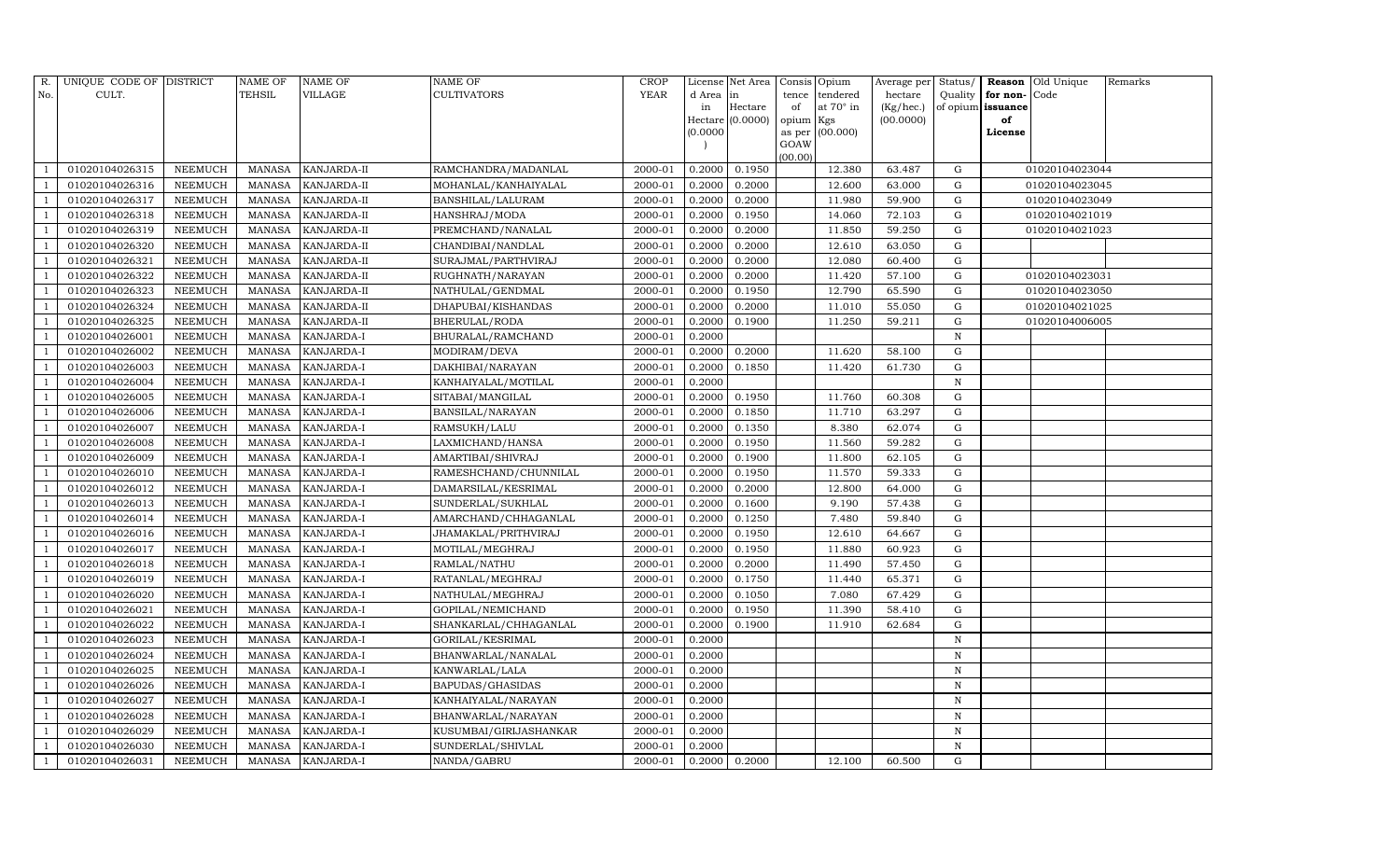| R.             | UNIQUE CODE OF DISTRICT |                | NAME OF       | <b>NAME OF</b>    | NAME OF                                         | CROP    |          | License Net Area   | Consis          | Opium            | Average per | Status/      |                   | Reason Old Unique | Remarks                 |  |
|----------------|-------------------------|----------------|---------------|-------------------|-------------------------------------------------|---------|----------|--------------------|-----------------|------------------|-------------|--------------|-------------------|-------------------|-------------------------|--|
| No.            | CULT.                   |                | TEHSIL        | <b>VILLAGE</b>    | <b>CULTIVATORS</b>                              | YEAR    | d Area   | in                 | tence           | tendered         | hectare     | Quality      | for non-Code      |                   |                         |  |
|                |                         |                |               |                   |                                                 |         | in       | Hectare            | of              | at $70^\circ$ in | (Kg/hec.)   |              | of opium issuance |                   |                         |  |
|                |                         |                |               |                   |                                                 |         | (0.0000) | Hectare $(0.0000)$ | opium<br>as per | Kgs<br>(00.000)  | (00.0000)   |              | of<br>License     |                   |                         |  |
|                |                         |                |               |                   |                                                 |         |          |                    | GOAW            |                  |             |              |                   |                   |                         |  |
|                |                         |                |               |                   |                                                 |         |          |                    | (00.00)         |                  |             |              |                   |                   |                         |  |
|                | 01020104026032          | <b>NEEMUCH</b> | MANASA        | KANJARDA-I        | RAMLAL/KANHAIYALAL                              | 2000-01 | 0.2000   |                    |                 |                  |             | N            |                   |                   |                         |  |
|                | 01020104026033          | <b>NEEMUCH</b> | MANASA        | KANJARDA-I        | MANGILAL/GOPI                                   | 2000-01 | 0.2000   | 0.2000             |                 | 13.870           | 69.350      | G            |                   |                   |                         |  |
|                | 01020104026034          | <b>NEEMUCH</b> | MANASA        | KANJARDA-I        | BANWARLAL/VARDA                                 | 2000-01 | 0.2000   | 0.2050             |                 | 10.430           | 50.878      | G            | 04                |                   |                         |  |
|                | 01020104026035          | <b>NEEMUCH</b> | MANASA        | KANJARDA-I        | ROHINIPRASAD/DURGASHANKAR                       | 2000-01 | 0.2000   |                    |                 |                  |             | $\, {\rm N}$ |                   |                   |                         |  |
|                | 01020104026036          | <b>NEEMUCH</b> | MANASA        | KANJARDA-I        | BHANWARLAL/KISHNA                               | 2000-01 | 0.2000   | 0.1950             |                 | 10.500           | 53.846      | G            |                   |                   |                         |  |
|                | 01020104026037          | <b>NEEMUCH</b> | <b>MANASA</b> | KANJARDA-I        | GIRIJABAI/BABRU                                 | 2000-01 | 0.2000   | 0.2050             |                 | 13.240           | 64.585      | G            |                   |                   |                         |  |
|                | 01020104026038          | <b>NEEMUCH</b> | MANASA        | KANJARDA-I        | AMRITRAM/LALURAM                                | 2000-01 | 0.2000   | 0.1950             |                 | 12.690           | 65.077      | G            |                   |                   |                         |  |
|                | 01020104026039          | <b>NEEMUCH</b> | MANASA        | KANJARDA-I        | PREMSHANKAR/LAXMAN                              | 2000-01 | 0.2000   |                    |                 |                  |             | ${\bf N}$    |                   |                   |                         |  |
|                | 01020104026040          | <b>NEEMUCH</b> | MANASA        | KANJARDA-I        | GORILAL/KANHAIYALAL                             | 2000-01 | 0.2000   | 0.1900             |                 | 13.140           | 69.158      | G            |                   |                   |                         |  |
|                | 01020104026041          | <b>NEEMUCH</b> | <b>MANASA</b> | KANJARDA-I        | LAXMAN/RAMSINGH                                 | 2000-01 | 0.2000   | 0.1950             |                 | 11.320           | 58.051      | $\mathbf G$  |                   |                   |                         |  |
|                | 01020104026042          | <b>NEEMUCH</b> | <b>MANASA</b> | KANJARDA-I        | RAJARAM/JAGANNATH                               | 2000-01 | 0.2000   | 0.2000             |                 | 12.260           | 61.300      | $\mathbf G$  |                   |                   |                         |  |
|                | 01020104026043          | <b>NEEMUCH</b> | MANASA        | KANJARDA-I        | BABULAL/RAMNARAYAN                              | 2000-01 | 0.2000   | 0.1950             |                 | 13.490           | 69.179      | $\mathbf G$  |                   |                   |                         |  |
|                | 01020104026044          | <b>NEEMUCH</b> | <b>MANASA</b> | KANJARDA-I        | RAMCHANDRA/PYARCHANDRA                          | 2000-01 | 0.2000   | 0.1800             |                 | 11.970           | 66.500      | G            |                   |                   |                         |  |
|                | 01020104026045          | <b>NEEMUCH</b> | MANASA        | KANJARDA-I        | GULABCHAND/MOTILAL                              | 2000-01 | 0.2000   | 0.1900             |                 | 11.650           | 61.316      | $\mathbf G$  |                   |                   | TRANSFER/ BARKHEDAGHATA |  |
|                | 01020104026046          | <b>NEEMUCH</b> | <b>MANASA</b> | KANJARDA-I        | NATHULAL/RUPA                                   | 2000-01 | 0.2000   | 0.1000             |                 | 5.530            | 55.300      | $\mathbf G$  |                   |                   |                         |  |
|                | 01020104026047          | <b>NEEMUCH</b> | <b>MANASA</b> | KANJARDA-I        | RAMCHAND/VARDICHAND                             | 2000-01 | 0.2000   | 0.1950             |                 | 12.470           | 63.949      | G            |                   |                   |                         |  |
|                | 01020104026048          | <b>NEEMUCH</b> | MANASA        | KANJARDA-I        | BIHARILAL/SHANKARLAL                            | 2000-01 | 0.2000   |                    |                 |                  |             | N            |                   |                   |                         |  |
|                | 01020104026049          | <b>NEEMUCH</b> | MANASA        | KANJARDA-I        | RAMESHGIR/SHANKARGIR                            | 2000-01 | 0.2000   |                    |                 |                  |             | $\mathbf N$  |                   |                   |                         |  |
|                | 01020104026050          | <b>NEEMUCH</b> | MANASA        | KANJARDA-I        | VISHNULAL/LALULAL                               | 2000-01 | 0.2000   | 0.2000             |                 | 12.270           | 61.350      | G            |                   |                   |                         |  |
|                | 01020104026052          | <b>NEEMUCH</b> | MANASA        | KANJARDA-I        | KAILASHCHAND/JAGANNATH                          | 2000-01 | 0.2000   | 0.1950             |                 | 11.910           | 61.077      | G            |                   |                   |                         |  |
|                | 01020104026053          | <b>NEEMUCH</b> | MANASA        | KANJARDA-I        | SHOKINKUMAR/RUGHNATH                            | 2000-01 | 0.2000   |                    |                 |                  |             | $\mathbf N$  |                   |                   |                         |  |
|                | 01020104026054          | <b>NEEMUCH</b> | <b>MANASA</b> | KANJARDA-I        | AMOLAKSINGH/NANDLAL                             | 2000-01 | 0.2000   | 0.1950             |                 | 12.270           | 62.923      | G            |                   |                   |                         |  |
|                | 01020104026055          | <b>NEEMUCH</b> | MANASA        | KANJARDA-I        | SHAMBHUNATH/SHANKARNATH                         | 2000-01 | 0.2000   | 0.1800             |                 | 11.260           | 62.556      | G            |                   |                   |                         |  |
|                | 01020104026056          | <b>NEEMUCH</b> | MANASA        | KANJARDA-I        | GHISA/SHANKAR NAI                               | 2000-01 | 0.2000   | 0.1950             |                 | 11.150           | 57.179      | G            |                   |                   |                         |  |
|                | 01020104026057          | <b>NEEMUCH</b> | MANASA        | KANJARDA-I        | RAMLAL/VARDICHAND                               | 2000-01 | 0.2000   | 0.2000             |                 | 11.300           | 56.500      | G            |                   |                   |                         |  |
|                | 01020104026058          | <b>NEEMUCH</b> | MANASA        | KANJARDA-I        | MANGILAL/DEVILAL                                | 2000-01 | 0.2000   | 0.1600             |                 | 9.210            | 57.563      | G            |                   |                   |                         |  |
|                | 01020104026059          | <b>NEEMUCH</b> | <b>MANASA</b> | KANJARDA-I        | $\overline{\mathrm{JANIBAI}/\mathrm{MANGILAL}}$ | 2000-01 | 0.2000   | 0.1950             |                 | 9.920            | 50.872      | G            | 04                |                   |                         |  |
|                | 01020104026060          | <b>NEEMUCH</b> | MANASA        | KANJARDA-I        | ASHARAM/KALARAM                                 | 2000-01 | 0.2000   |                    |                 |                  |             | N            |                   |                   |                         |  |
|                | 01020104026061          | <b>NEEMUCH</b> | MANASA        | KANJARDA-I        | NANALAL/CHAMPA                                  | 2000-01 | 0.2000   | 0.1900             |                 | 12.400           | 65.263      | G            |                   |                   |                         |  |
|                | 01020104026062          | <b>NEEMUCH</b> | <b>MANASA</b> | KANJARDA-I        | CHHAGANLAL/PREMCHAND                            | 2000-01 | 0.2000   |                    |                 |                  |             | $\, {\rm N}$ | 01                |                   |                         |  |
|                | 01020104026063          | <b>NEEMUCH</b> | MANASA        | KANJARDA-I        | BHANWARLAL/DEVJI                                | 2000-01 | 0.2000   | 0.2000             |                 | 11.170           | 55.850      | G            |                   |                   |                         |  |
|                | 01020104026064          | <b>NEEMUCH</b> | MANASA        | KANJARDA-I        | VARJIBAI/KISHANLAL                              | 2000-01 | 0.2000   | 0.2000             |                 | 11.180           | 55.900      | $\mathbf G$  |                   |                   |                         |  |
|                | 01020104026065          | <b>NEEMUCH</b> | <b>MANASA</b> | KANJARDA-I        | SUNDERBAI/BANSHILAL                             | 2000-01 | 0.2000   | 0.2000             |                 | 12.590           | 62.950      | $\mathbf G$  |                   |                   |                         |  |
|                | 01020104026066          | <b>NEEMUCH</b> | <b>MANASA</b> | KANJARDA-I        | NANDA/MOTI TELI                                 | 2000-01 | 0.2000   |                    |                 |                  |             | $\, {\rm N}$ |                   |                   |                         |  |
|                | 01020104026068          | <b>NEEMUCH</b> | MANASA        | KANJARDA-I        | HARISHKUMAR/CHHOGAMAL                           | 2000-01 | 0.2000   |                    |                 |                  |             | $\, {\rm N}$ |                   |                   |                         |  |
|                | 01020104026069          | <b>NEEMUCH</b> | MANASA        | KANJARDA-I        | PURALAL/BHERU                                   | 2000-01 | 0.2000   | 0.1650             |                 | 8.590            | 52.061      | G            |                   |                   |                         |  |
|                | 01020104026070          | <b>NEEMUCH</b> | MANASA        | KANJARDA-I        | SUNDERLAL/DEVA                                  | 2000-01 | 0.2000   | 0.1650             |                 | 9.300            | 56.364      | $\mathbf G$  |                   |                   |                         |  |
|                | 01020104026071          | <b>NEEMUCH</b> | <b>MANASA</b> | KANJARDA-I        | BAPULAL/RAJMAL                                  | 2000-01 | 0.2000   |                    |                 |                  |             | $\, {\rm N}$ |                   |                   |                         |  |
| $\overline{1}$ | 01020104026072          | <b>NEEMUCH</b> | MANASA        | KANJARDA-I        | KANHAIYALAL/RAMSUKH                             | 2000-01 | 0.2000   | 0.1800             |                 | 11.040           | 61.333      | G            |                   |                   |                         |  |
| -1             | 01020104026073          | NEEMUCH        | MANASA        | <b>KANJARDA-I</b> | BHAGIRATH/GOVINDRAM                             | 2000-01 | 0.2000   | 0.1900             |                 | 11.600           | 61.053      | $\mathbf G$  |                   |                   |                         |  |
|                |                         |                |               |                   |                                                 |         |          |                    |                 |                  |             |              |                   |                   |                         |  |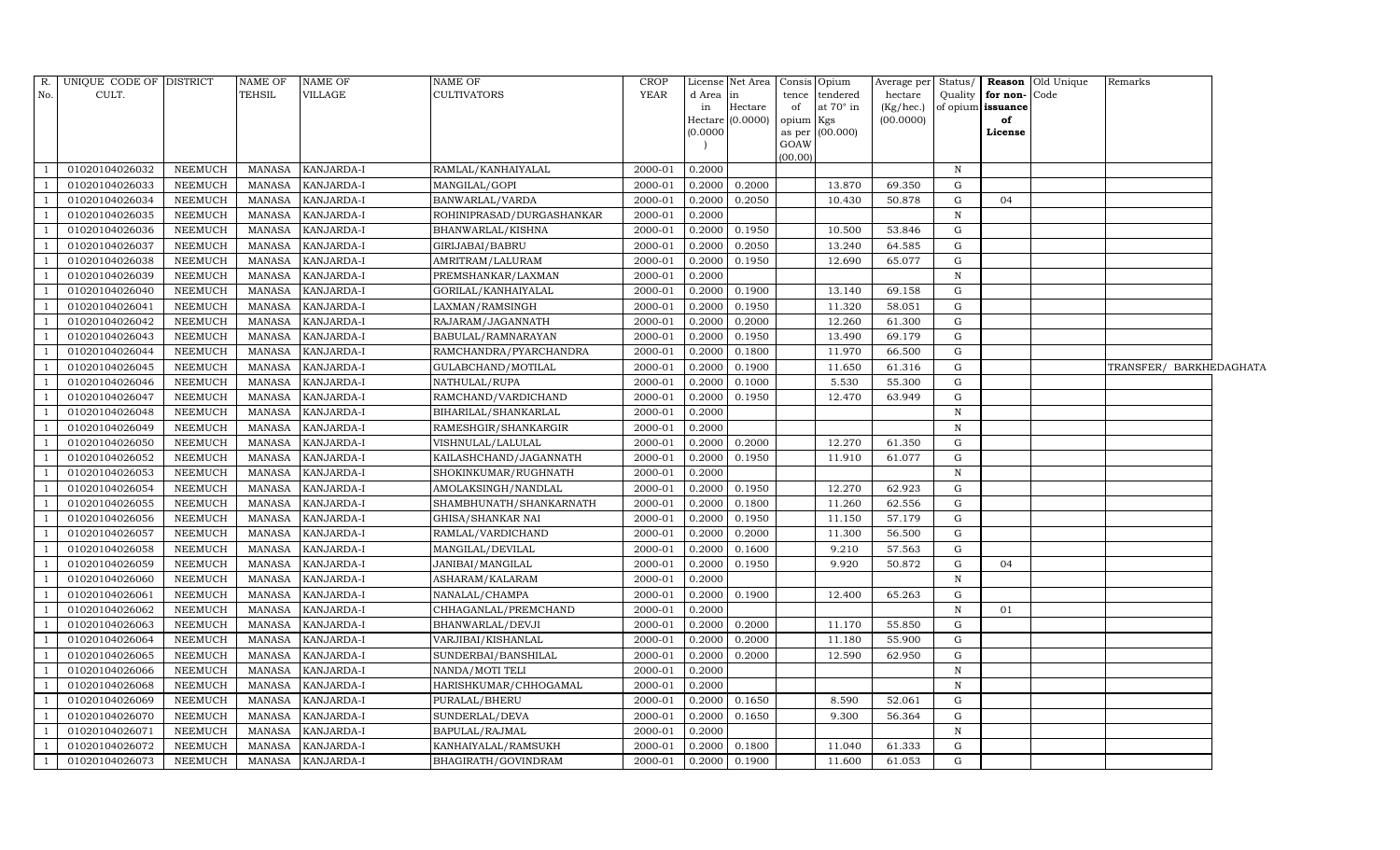| R.  | UNIQUE CODE OF DISTRICT |                | <b>NAME OF</b> | NAME OF           | NAME OF               | <b>CROP</b> |           | License Net Area |                | Consis Opium | Average per | Status/      | Reason            | Old Unique | Remarks                  |
|-----|-------------------------|----------------|----------------|-------------------|-----------------------|-------------|-----------|------------------|----------------|--------------|-------------|--------------|-------------------|------------|--------------------------|
| No. | CULT.                   |                | TEHSIL         | VILLAGE           | <b>CULTIVATORS</b>    | <b>YEAR</b> | d Area in |                  | tence          | tendered     | hectare     | Quality      | for non-          | Code       |                          |
|     |                         |                |                |                   |                       |             | in        | Hectare          | of             | at 70° in    | (Kg/hec.)   |              | of opium issuance |            |                          |
|     |                         |                |                |                   |                       |             |           | Hectare (0.0000) | opium Kgs      |              | (00.0000)   |              | of                |            |                          |
|     |                         |                |                |                   |                       |             | (0.0000)  |                  | as per<br>GOAW | (00.000)     |             |              | License           |            |                          |
|     |                         |                |                |                   |                       |             |           |                  | (00.00)        |              |             |              |                   |            |                          |
|     | 01020104026074          | NEEMUCH        | MANASA         | KANJARDA-I        | BANSILAL/SUKHLAL      | 2000-01     | 0.2000    | 0.1900           |                | 12.310       | 64.789      | G            |                   |            |                          |
|     | 01020104026075          | NEEMUCH        | <b>MANASA</b>  | KANJARDA-I        | KANHAIYALAL/MODA      | 2000-01     | 0.2000    | 0.1650           |                | 8.930        | 54.121      | G            |                   |            |                          |
|     | 01020104026076          | NEEMUCH        | MANASA         | KANJARDA-I        | RAMNARAYAN/SHIVRAM    | 2000-01     | 0.2000    | 0.2000           |                | 11.350       | 56.750      | G            |                   |            |                          |
|     | 01020104026077          | NEEMUCH        | MANASA         | KANJARDA-I        | DEVILAL/BHERU         | 2000-01     | 0.2000    | 0.2000           |                | 11.030       | 55.150      | G            |                   |            |                          |
|     | 01020104026078          | NEEMUCH        | <b>MANASA</b>  | KANJARDA-I        | FULCHAND/PRABHULAL    | 2000-01     | 0.2000    | 0.2000           |                | 11.480       | 57.400      | G            |                   |            |                          |
|     | 01020104026079          | NEEMUCH        | <b>MANASA</b>  | KANJARDA-I        | LAXMAN/RAMLAL         | 2000-01     | 0.2000    | 0.1200           |                | 6.380        | 53.167      | G            | 04                |            | ISSUED ON 2000-01        |
|     | 01020104026080          | NEEMUCH        | <b>MANASA</b>  | KANJARDA-I        | BADRILAL/BHERULAL     | 2000-01     | 0.2000    | 0.1950           |                | 11.750       | 60.256      | G            |                   |            |                          |
|     | 01020104026081          | NEEMUCH        | <b>MANASA</b>  | KANJARDA-I        | SUKHLAL/RAMLAL        | 2000-01     | 0.2000    | 0.2000           |                | 11.190       | 55.950      | G            |                   |            |                          |
|     | 01020104026082          | NEEMUCH        | MANASA         | KANJARDA-I        | GOPAL/SITARAM         | 2000-01     | 0.2000    | 0.1050           |                | 5.360        | 51.048      | G            | 04                |            | <b>ISSUED ON 2003-04</b> |
|     | 01020104026084          | NEEMUCH        | MANASA         | KANJARDA-I        | MOHANLAL/BHANWARLAL   | 2000-01     | 0.2000    |                  |                |              |             | $\mathbf N$  |                   |            |                          |
|     | 01020104026085          | NEEMUCH        | <b>MANASA</b>  | KANJARDA-I        | MOTILAL/BHANWARLAL    | 2000-01     | 0.2000    | 0.1800           |                | 11.180       | 62.111      | G            |                   |            |                          |
|     | 01020104026088          | NEEMUCH        | MANASA         | KANJARDA-I        | SHANTILAL/SITARAM     | 2000-01     | 0.2000    | 0.2000           |                | 10.590       | 52.950      | ${\rm G}$    |                   |            |                          |
|     | 01020104026089          | NEEMUCH        | <b>MANASA</b>  | KANJARDA-I        | DEVKISHAN/GORILAL     | 2000-01     | 0.2000    | 0.1900           |                | 11.890       | 62.579      | G            |                   |            |                          |
|     | 01020104026090          | NEEMUCH        | <b>MANASA</b>  | KANJARDA-I        | HARIRAM/KANHAIYALAL   | 2000-01     | 0.2000    | 0.2000           |                | 12.160       | 60.800      | G            |                   |            |                          |
|     | 01020104026091          | NEEMUCH        | <b>MANASA</b>  | KANJARDA-I        | NANDKISHORE/ONKAR     | 2000-01     | 0.2000    | 0.2000           |                | 12.820       | 64.100      | G            |                   |            |                          |
|     | 01020104026092          | NEEMUCH        | MANASA         | KANJARDA-I        | LABHCHAND/LALURAM     | 2000-01     | 0.2000    | 0.1850           |                | 11.400       | 61.622      | G            |                   |            |                          |
|     | 01020104026093          | NEEMUCH        | <b>MANASA</b>  | KANJARDA-I        | MANGILAL/NANALAL      | 2000-01     | 0.2000    |                  |                |              |             | N            |                   |            |                          |
|     | 01020104026094          | NEEMUCH        | <b>MANASA</b>  | KANJARDA-I        | PUKHRAJ/CHUNNILAL     | 2000-01     | 0.2000    | 0.2000           |                | 13.270       | 66.350      | G            |                   |            |                          |
|     | 01020104026095          | NEEMUCH        | <b>MANASA</b>  | KANJARDA-I        | RAMCHAND/SEVARAM      | 2000-01     | 0.2000    |                  |                |              |             | N            |                   |            |                          |
|     | 01020104026096          | NEEMUCH        | MANASA         | KANJARDA-I        | SURAMAL/NARAYAN       | 2000-01     | 0.2000    |                  |                |              |             | $\mathbb N$  |                   |            |                          |
|     | 01020104026097          | NEEMUCH        | <b>MANASA</b>  | KANJARDA-I        | PRAKASH/SEVARAM       | 2000-01     | 0.2000    | 0.2000           |                | 11.790       | 58.950      | G            |                   |            |                          |
|     | 01020104026098          | NEEMUCH        | <b>MANASA</b>  | KANJARDA-I        | RAMESH/KISHANLAL      | 2000-01     | 0.2000    | 0.1800           |                | 11.250       | 62.500      | G            |                   |            |                          |
|     | 01020104026099          | NEEMUCH        | MANASA         | KANJARDA-I        | RAJKUMAR/SUKHLAL      | 2000-01     | 0.2000    | 0.1900           |                | 11.810       | 62.158      | ${\rm G}$    |                   |            | TRANSFER/ KHEDLI         |
|     | 01020104026100          | <b>NEEMUCH</b> | <b>MANASA</b>  | KANJARDA-I        | BABULAL/RAMKISHAN     | 2000-01     | 0.2000    |                  |                |              |             | N            |                   |            |                          |
|     | 01020104026101          | NEEMUCH        | MANASA         | KANJARDA-I        | NATHULAL/JAMNA        | 2000-01     | 0.2000    | 0.2000           |                | 12.960       | 64.800      | G            |                   |            |                          |
|     | 01020104026102          | NEEMUCH        | <b>MANASA</b>  | KANJARDA-I        | MOHANGIR/ONKARGIR     | 2000-01     | 0.2000    |                  |                |              |             | N            |                   |            |                          |
|     | 01020104026103          | NEEMUCH        | <b>MANASA</b>  | KANJARDA-I        | RAMLAL/MANGILAL       | 2000-01     | 0.2000    | 0.1950           |                | 12.980       | 66.564      | $\mathbf G$  |                   |            |                          |
|     | 01020104026104          | NEEMUCH        | <b>MANASA</b>  | KANJARDA-I        | CHUNNILAL/NANALAL     | 2000-01     | 0.2000    | 0.2050           |                | 11.770       | 57.415      | G            |                   |            |                          |
|     | 01020104026105          | NEEMUCH        | <b>MANASA</b>  | KANJARDA-I        | HARISH/PREMCHAND      | 2000-01     | 0.2000    | 0.1850           |                | 10.520       | 56.865      | G            |                   |            |                          |
|     | 01020104026106          | NEEMUCH        | <b>MANASA</b>  | KANJARDA-I        | PRABHULAL/PRITHVIRAJ  | 2000-01     | 0.2000    | 0.1900           |                | 10.810       | 56.895      | G            |                   |            |                          |
|     | 01020104026107          | NEEMUCH        | MANASA         | KANJARDA-I        | BASANTILAL/DOULATRAM  | 2000-01     | 0.2000    | 0.1950           |                | 12.590       | 64.564      | G            |                   |            |                          |
|     | 01020104026108          | NEEMUCH        | <b>MANASA</b>  | KANJARDA-I        | GOPAL/BANSILAL        | 2000-01     | 0.2000    | 0.2000           |                | 13.450       | 67.250      | G            |                   |            |                          |
|     | 01020104026110          | <b>NEEMUCH</b> | <b>MANASA</b>  | KANJARDA-I        | BABULAL/NANALAL       | 2000-01     | 0.2000    | 0.1950           |                | 12.450       | 63.846      | G            |                   |            |                          |
|     | 01020104026111          | NEEMUCH        | MANASA         | KANJARDA-I        | NANDLAL/MANGILAL      | 2000-01     | 0.2000    | 0.1950           |                | 12.730       | 65.282      | G            |                   |            |                          |
|     | 01020104026112          | NEEMUCH        | <b>MANASA</b>  | KANJARDA-I        | NANIBAI/RAMESHWAR     | 2000-01     | 0.2000    | 0.1850           |                | 12.170       | 65.784      | ${\rm G}$    |                   |            |                          |
|     | 01020104026113          | NEEMUCH        | MANASA         | KANJARDA-I        | KAILASH/MOHANLAL      | 2000-01     | 0.2000    |                  |                |              |             | $\, {\bf N}$ | 01                |            |                          |
|     | 01020104026114          | NEEMUCH        | <b>MANASA</b>  | KANJARDA-I        | PRAKASH/RAMCHANDRA    | 2000-01     | 0.2000    | 0.1750           |                | 10.970       | 62.686      | G            |                   |            |                          |
|     | 01020104026300          | NEEMUCH        | <b>MANASA</b>  | KANJARDA-I        | JAGANNATH/PYARCHANDRA | 2000-01     | 0.2000    | 0.1950           |                | 12.240       | 62.769      | G            |                   |            |                          |
|     | 01020104026301          | <b>NEEMUCH</b> | MANASA         | KANJARDA-I        | HEERALAL/NANALAL      | 2000-01     | 0.2000    | 0.1950           |                | 11.730       | 60.154      | G            |                   |            |                          |
|     | 01020104026302          | NEEMUCH        |                | MANASA KANJARDA-I | BADRILAL/BHANWARLAL   | 2000-01     | 0.2000    | 0.1950           |                | 12.750       | 65.385      | G            |                   |            |                          |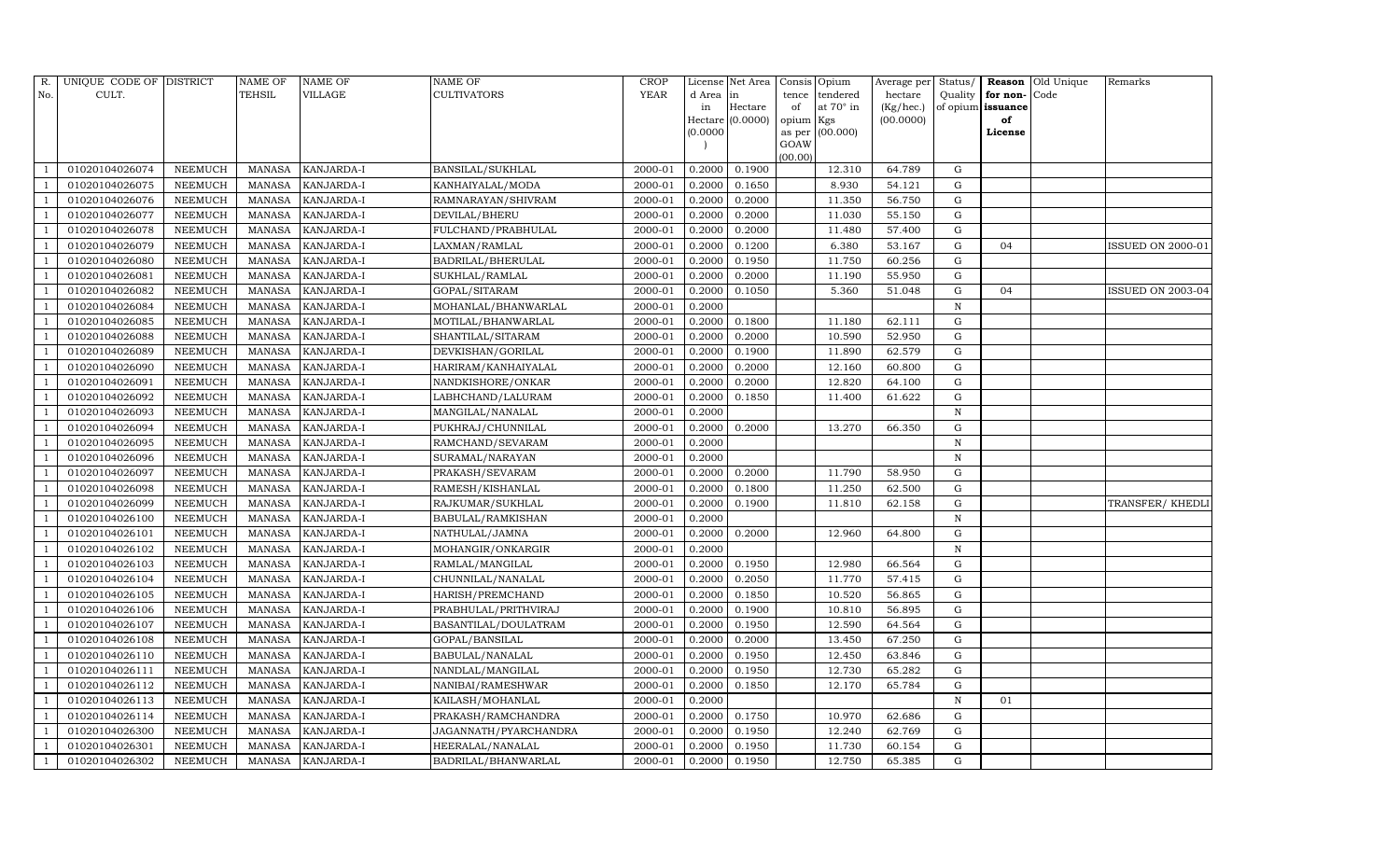| R.             | UNIQUE CODE OF DISTRICT |                | <b>NAME OF</b> | <b>NAME OF</b>    | <b>NAME OF</b>          | CROP        |           | License Net Area |                | Consis Opium     | Average per | Status/      | Reason            | Old Unique | Remarks                  |
|----------------|-------------------------|----------------|----------------|-------------------|-------------------------|-------------|-----------|------------------|----------------|------------------|-------------|--------------|-------------------|------------|--------------------------|
| No.            | CULT.                   |                | <b>TEHSIL</b>  | VILLAGE           | <b>CULTIVATORS</b>      | <b>YEAR</b> | d Area in |                  | tence          | tendered         | hectare     | Quality      | for non-          | Code       |                          |
|                |                         |                |                |                   |                         |             | in        | Hectare          | of             | at $70^\circ$ in | (Kg/hec.)   |              | of opium issuance |            |                          |
|                |                         |                |                |                   |                         |             |           | Hectare (0.0000) | opium Kgs      |                  | (00.0000)   |              | of                |            |                          |
|                |                         |                |                |                   |                         |             | (0.0000)  |                  | as per<br>GOAW | (00.000)         |             |              | License           |            |                          |
|                |                         |                |                |                   |                         |             |           |                  | (00.00)        |                  |             |              |                   |            |                          |
| 3              | 01020104065001          | NEEMUCH        | MANASA         | <b>KADI ANTRI</b> | NANDA/KISHOR            | 2000-01     | 0.2000    | 0.1850           |                | 9.670            | 52.270      | G            |                   |            |                          |
| 3              | 01020104065002          | NEEMUCH        | <b>MANASA</b>  | <b>KADI ANTRI</b> | RUGHNATH/KACHRU         | 2000-01     | 0.2000    | 0.1900           |                | 10.200           | 53.684      | G            |                   |            |                          |
| 3              | 01020104065003          | <b>NEEMUCH</b> | MANASA         | <b>KADI ANTRI</b> | RAMLAL/BHONA            | 2000-01     | 0.2000    | 0.2050           |                | 10.200           | 49.756      | G            | 04                |            |                          |
| 3              | 01020104065004          | <b>NEEMUCH</b> | MANASA         | <b>KADI ANTRI</b> | DHAPUBAI/SHANKAR        | 2000-01     | 0.2000    | 0.1900           |                | 3.140            | 16.526      | G            | 04                |            |                          |
| 3              | 01020104065005          | NEEMUCH        | MANASA         | <b>KADI ANTRI</b> | MANGILAL/KASHIRAM       | 2000-01     | 0.2000    | 0.1500           |                | 7.700            | 51.333      | $\mathbf G$  | 04                |            | ISSUED ON 2003-04        |
| 3              | 01020104065006          | NEEMUCH        | <b>MANASA</b>  | <b>KADI ANTRI</b> | CHENSINGH/JETRAM        | 2000-01     | 0.2000    | 0.1850           |                | 10.350           | 55.946      | ${\rm G}$    |                   |            |                          |
| 3              | 01020104065007          | <b>NEEMUCH</b> | <b>MANASA</b>  | <b>KADI ANTRI</b> | PRABHULAL/KISHNA        | 2000-01     | 0.2000    | 0.1900           |                | 10.860           | 57.158      | G            |                   |            |                          |
| 3              | 01020104065008          | <b>NEEMUCH</b> | MANASA         | <b>KADI ANTRI</b> | RUGHNATH/MODA           | 2000-01     | 0.2000    |                  |                |                  |             | $\, {\rm N}$ |                   |            |                          |
| 3              | 01020104065009          | NEEMUCH        | <b>MANASA</b>  | <b>KADI ANTRI</b> | MANGILAL/RATANLAL       | 2000-01     | 0.2000    | 0.2000           |                | 11.650           | 58.250      | ${\rm G}$    |                   |            |                          |
| 3              | 01020104065010          | NEEMUCH        | MANASA         | <b>KADI ANTRI</b> | SITABAI/SHAVRAM         | 2000-01     | 0.2000    | 0.1900           |                | 10.800           | 56.842      | G            |                   |            |                          |
| 3              | 01020104065011          | <b>NEEMUCH</b> | <b>MANASA</b>  | <b>KADI ANTRI</b> | KISHORBAI/JETRAM        | 2000-01     | 0.2000    | 0.2000           |                | 4.700            | 23.500      | G            | 04                |            |                          |
| 3              | 01020104065012          | <b>NEEMUCH</b> | MANASA         | <b>KADI ANTRI</b> | RATAN/SITARAM           | 2000-01     | 0.2000    | 0.1950           |                | 9.710            | 49.795      | $\mathbf G$  | 04                |            |                          |
| 3              | 01020104065013          | <b>NEEMUCH</b> | <b>MANASA</b>  | <b>KADI ANTRI</b> | MANOHAR/TEJRAM          | 2000-01     | 0.2000    |                  |                |                  |             | N            |                   |            |                          |
| 3              | 01020104065014          | <b>NEEMUCH</b> | MANASA         | <b>KADI ANTRI</b> | KARULAL/TEJRAM          | 2000-01     | 0.2000    | 0.1950           |                | 11.270           | 57.795      | G            |                   |            |                          |
| 3              | 01020104065016          | NEEMUCH        | MANASA         | <b>KADI ANTRI</b> | MADANLAL/NARAYAN        | 2000-01     | 0.3000    |                  |                |                  |             | N            |                   |            |                          |
| 3              | 01020104065017          | NEEMUCH        | MANASA         | <b>KADI ANTRI</b> | DEVRAN/NARAYAN          | 2000-01     | 0.2000    | 0.1400           |                | 8.100            | 57.857      | $\mathbf G$  |                   |            |                          |
| 3              | 01020104065018          | <b>NEEMUCH</b> | <b>MANASA</b>  | <b>KADI ANTRI</b> | <b>BAPULAL/RATANLAL</b> | 2000-01     | 0.3000    | 0.2000           |                | 10.450           | 52.250      | $\mathbf G$  |                   |            |                          |
| 3              | 01020104065019          | NEEMUCH        | MANASA         | <b>KADI ANTRI</b> | HANSRAJ/NARAYAN         | 2000-01     | 0.3000    | 0.1900           |                | 10.570           | 55.632      | ${\rm G}$    |                   |            |                          |
| 3              | 01020104065020          | NEEMUCH        | MANASA         | <b>KADI ANTRI</b> | NATHULAL/RAMLAL         | 2000-01     | 0.2000    | 0.2000           |                | 10.490           | 52.450      | ${\rm G}$    |                   |            |                          |
| 3              | 01020104065022          | <b>NEEMUCH</b> | MANASA         | <b>KADI ANTRI</b> | GANGABAI/NONDRAM        | 2000-01     | 0.2000    |                  |                |                  |             | N            |                   |            |                          |
| 3              | 01020104065023          | <b>NEEMUCH</b> | <b>MANASA</b>  | <b>KADI ANTRI</b> | GOPAL/RAMLAL            | 2000-01     | 0.3000    | 0.1000           |                | 5.367            | 53.670      |              | 02                |            | <b>ISSUED ON 2002-03</b> |
| 3              | 01020104065024          | <b>NEEMUCH</b> | <b>MANASA</b>  | <b>KADI ANTRI</b> | BHAGATRAM/RATANLAL      | 2000-01     | 0.3000    | 0.1150           |                | 6.300            | 54.783      | ${\rm G}$    |                   |            |                          |
| 3              | 01020104065025          | NEEMUCH        | MANASA         | <b>KADI ANTRI</b> | DEVRAM/BADRILAL         | 2000-01     | 0.2000    | 0.2050           |                | 10.870           | 53.024      | ${\rm G}$    |                   |            |                          |
| 3              | 01020104065026          | <b>NEEMUCH</b> | MANASA         | <b>KADI ANTRI</b> | PAPPU/DEVNATH           | 2000-01     | 0.2000    | 0.1950           |                | 3.860            | 19.795      | ${\rm G}$    | 04                |            |                          |
| 3              | 01020104065027          | NEEMUCH        | <b>MANASA</b>  | <b>KADI ANTRI</b> | SOHANBAI/RAMLAL         | 2000-01     | 0.2000    | 0.0950           |                | 4.750            | 50.000      | $\mathbf G$  | 04                |            |                          |
| 3              | 01020104065029          | <b>NEEMUCH</b> | MANASA         | <b>KADI ANTRI</b> | JADIBAI/BHURA           | 2000-01     | 0.2000    | 0.1400           |                | 8.390            | 59.929      | G            |                   |            |                          |
| 3              | 01020104065030          | <b>NEEMUCH</b> | <b>MANASA</b>  | <b>KADI ANTRI</b> | BHULIBAI/GANGARAM       | 2000-01     | 0.2000    | 0.1950           |                | 10.800           | 55.385      | ${\rm G}$    |                   |            |                          |
| 3              | 01020104065031          | <b>NEEMUCH</b> | <b>MANASA</b>  | <b>KADI ANTRI</b> | BAGDIRAM/SITARAM        | 2000-01     | 0.3000    | 0.1900           |                | 11.660           | 61.368      | $\mathbf G$  |                   |            |                          |
| 3              | 01020104065032          | NEEMUCH        | MANASA         | <b>KADI ANTRI</b> | KANA/KALU               | 2000-01     | 0.2000    | 0.0950           |                | 5.270            | 55.474      | ${\rm G}$    |                   |            |                          |
| 3              | 01020104065034          | <b>NEEMUCH</b> | <b>MANASA</b>  | <b>KADI ANTRI</b> | BANSHILAL/SITARAM       | 2000-01     | 0.2000    | 0.1950           |                | 11.560           | 59.282      | ${\rm G}$    |                   |            |                          |
| 3              | 01020104065035          | <b>NEEMUCH</b> | MANASA         | <b>KADI ANTRI</b> | SITARAM/KACHRU          | 2000-01     | 0.2000    | 0.1950           |                | 11.060           | 56.718      | $\mathbf G$  |                   |            |                          |
| 3              | 01020104065036          | NEEMUCH        | <b>MANASA</b>  | <b>KADI ANTRI</b> | BADAMIBAI/NANDRAM       | 2000-01     | 0.2000    | 0.1850           |                | 9.420            | 50.919      | $\mathbf G$  | 04                |            |                          |
| 3              | 01020104065037          | <b>NEEMUCH</b> | MANASA         | <b>KADI ANTRI</b> | NANURAM/KISHNA          | 2000-01     | 0.2000    | 0.1950           |                | 9.730            | 49.897      | $\mathbf G$  | 04                |            |                          |
| 3              | 01020104065039          | <b>NEEMUCH</b> | <b>MANASA</b>  | <b>KADI ANTRI</b> | RAMESH/TEJRAM           | 2000-01     | 0.2000    | 0.2050           |                | 12.290           | 59.951      | ${\rm G}$    |                   |            |                          |
| 3              | 01020104065041          | NEEMUCH        | MANASA         | <b>KADI ANTRI</b> | RAMLAL/KACHRU           | 2000-01     | 0.2000    | 0.1000           |                | 4.680            | 46.800      | ${\rm G}$    | 04                |            |                          |
| 3              | 01020104065042          | NEEMUCH        | <b>MANASA</b>  | <b>KADI ANTRI</b> | SUKHIBAI/BHAVARLAL      | 2000-01     | 0.2000    |                  |                |                  |             | N            |                   |            |                          |
| 3              | 01020104065043          | <b>NEEMUCH</b> | MANASA         | <b>KADI ANTRI</b> | BHERULAL/VARDA          | 2000-01     | 0.2000    | 0.1950           |                | 3.560            | 18.256      | G            | 04                |            |                          |
| 3              | 01020104065045          | NEEMUCH        | <b>MANASA</b>  | KADI ANTRI        | PREMCHAND/GOPAL         | 2000-01     | 0.2000    | 0.1000           |                | 5.010            | 50.100      | G            | 04                |            |                          |
| 3              | 01020104065046          | <b>NEEMUCH</b> | MANASA         | <b>KADI ANTRI</b> | MANGUDAS/BHUWANIDAS     | 2000-01     | 0.2000    | 0.1350           |                | 7.670            | 56.815      | $\mathbf G$  |                   |            |                          |
| $\overline{2}$ | 01020104058001          | NEEMUCH        | MANASA KACHOLI |                   | GHANSHYAM/DHURA         | 2000-01     | 0.2000    | 0.1650           |                | 10.450           | 63.333      | G            |                   |            |                          |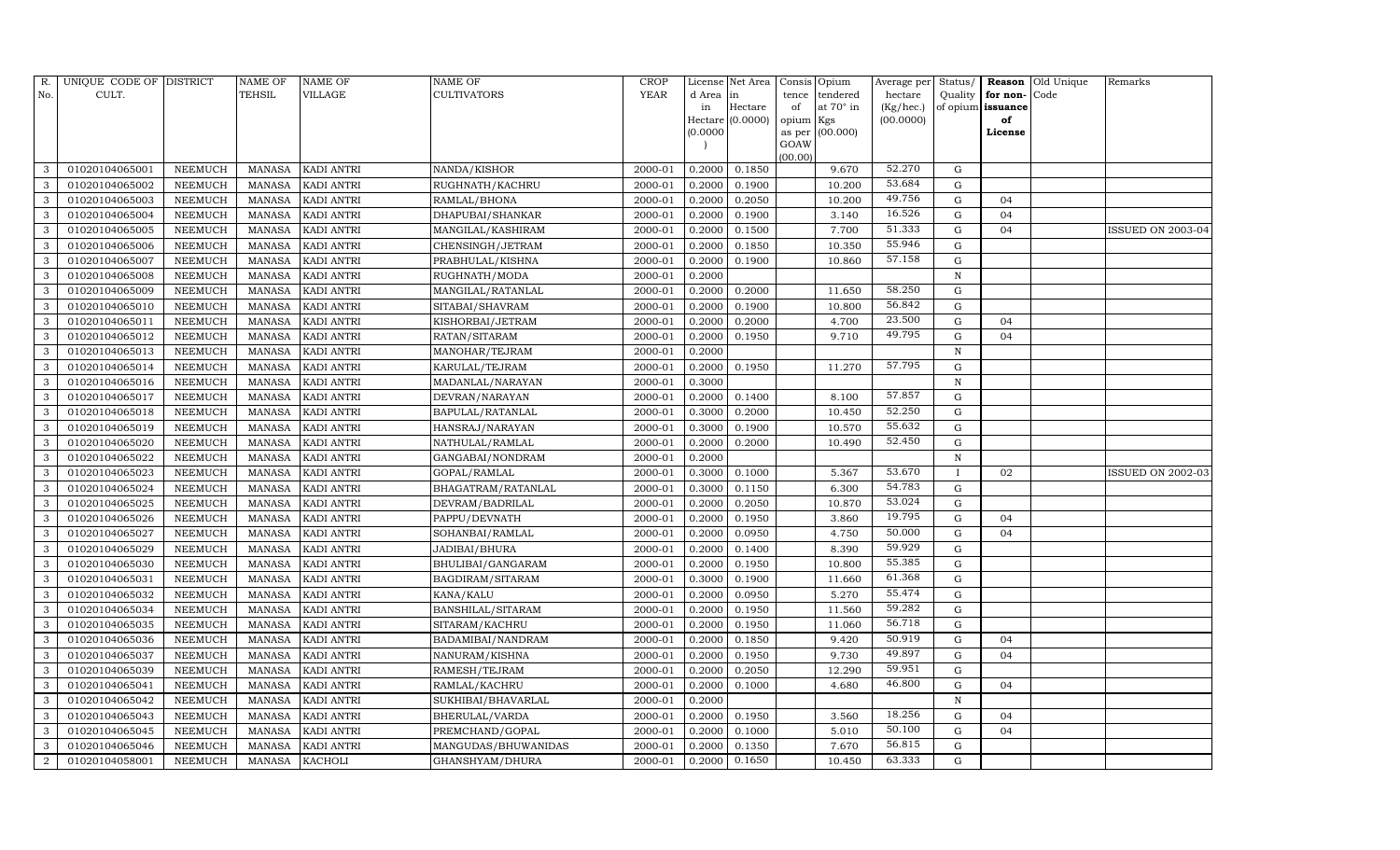| R.             | UNIQUE CODE OF DISTRICT |                | <b>NAME OF</b> | NAME OF               | NAME OF                 | <b>CROP</b> |           | License Net Area |                | Consis Opium | Average per | Status/      | Reason            | Old Unique | Remarks            |
|----------------|-------------------------|----------------|----------------|-----------------------|-------------------------|-------------|-----------|------------------|----------------|--------------|-------------|--------------|-------------------|------------|--------------------|
| No.            | CULT.                   |                | TEHSIL         | VILLAGE               | <b>CULTIVATORS</b>      | <b>YEAR</b> | d Area in |                  | tence          | tendered     | hectare     | Quality      | for non-          | Code       |                    |
|                |                         |                |                |                       |                         |             | in        | Hectare          | of             | at 70° in    | (Kg/hec.)   |              | of opium issuance |            |                    |
|                |                         |                |                |                       |                         |             |           | Hectare (0.0000) | opium Kgs      |              | (00.0000)   |              | of                |            |                    |
|                |                         |                |                |                       |                         |             | (0.0000)  |                  | as per<br>GOAW | (00.000)     |             |              | License           |            |                    |
|                |                         |                |                |                       |                         |             |           |                  | (00.00)        |              |             |              |                   |            |                    |
|                | 01020104058004          | NEEMUCH        | MANASA         | <b>KACHOLI</b>        | BADRILAL/BHUWANA        | 2000-01     | 0.2000    | 0.1200           |                | 6.410        | 53.417      | G            |                   |            |                    |
| $\overline{2}$ | 01020104058005          | NEEMUCH        | <b>MANASA</b>  | <b>KACHOLI</b>        | KARULAL/RAMLAL          | 2000-01     | 0.2000    |                  |                |              |             | N            |                   |            |                    |
| $\overline{2}$ | 01020104058006          | NEEMUCH        | MANASA         | KACHOLI               | JUGALKISHORE/RAMESHWAR  | 2000-01     | 0.2000    |                  |                |              |             | N            |                   |            |                    |
| $\mathcal{D}$  | 01020104058007          | NEEMUCH        | MANASA         | <b>KACHOLI</b>        | MANGIBAI/MANGILAL       | 2000-01     | 0.2000    |                  |                |              |             | N            |                   |            |                    |
| 2              | 01020104058009          | NEEMUCH        | <b>MANASA</b>  | <b>KACHOLI</b>        | RAMNARAYAN/PANNALAL     | 2000-01     | 0.2000    | 0.0850           |                | 5.000        | 58.824      | $\mathbf G$  |                   |            |                    |
|                | 01020104058012          | NEEMUCH        | <b>MANASA</b>  | <b>KACHOLI</b>        | RODILAL/BHANWARLAL      | 2000-01     | 0.2000    |                  |                |              |             | $\, {\bf N}$ |                   |            |                    |
|                | 01020104058013          | NEEMUCH        | <b>MANASA</b>  | <b>KACHOLI</b>        | SITARAM/NAGJIRAM        | 2000-01     | 0.2000    | 0.1900           |                | 11.430       | 60.158      | G            |                   |            |                    |
| 2              | 01020104058015          | NEEMUCH        | <b>MANASA</b>  | <b>KACHOLI</b>        | KANHAIYALAL/NANALAL     | 2000-01     | 0.2000    | 0.1800           |                | 10.970       | 60.944      | ${\rm G}$    |                   |            |                    |
| 2              | 01020104058016          | NEEMUCH        | <b>MANASA</b>  | <b>KACHOLI</b>        | RATANLAL/ARJUN          | 2000-01     | 0.2000    | 0.1100           |                | 4.540        | 41.273      | $\mathbf G$  | 04                |            |                    |
|                | 01020104058017          | NEEMUCH        | <b>MANASA</b>  | KACHOLI               | BHONIBAI/NARAYAN        | 2000-01     | 0.2000    |                  |                |              |             | $\, {\bf N}$ |                   |            |                    |
| $\mathcal{D}$  | 01020104058018          | NEEMUCH        | <b>MANASA</b>  | KACHOLI               | GANGABAI/HAJARI         | 2000-01     | 0.2000    |                  |                |              |             | N            |                   |            |                    |
| $\overline{2}$ | 01020104058022          | NEEMUCH        | <b>MANASA</b>  | <b>KACHOLI</b>        | MANGILAL/RAMCHANDRA     | 2000-01     | 0.2000    | 0.2000           |                | 10.970       | 54.850      | $\mathbf G$  |                   |            |                    |
| $\overline{2}$ | 01020104058023          | <b>NEEMUCH</b> | <b>MANASA</b>  | <b>KACHOLI</b>        | RATANLAL/SITARAM        | 2000-01     | 0.2000    |                  |                |              |             | $\mathbf N$  |                   |            |                    |
|                | 01020104058024          | NEEMUCH        | <b>MANASA</b>  | KACHOLI               | BHAGATRAM/SITARAM       | 2000-01     | 0.2000    | 0.1700           |                | 9.970        | 58.647      | G            |                   |            |                    |
| $\overline{2}$ | 01020104058025          | NEEMUCH        | MANASA         | <b>KACHOLI</b>        | BHANWARLAL/LAXMAN       | 2000-01     | 0.2000    | 0.2000           |                | 11.280       | 56.400      | ${\rm G}$    |                   |            |                    |
| 2              | 01020104058026          | NEEMUCH        | MANASA         | <b>KACHOLI</b>        | SHAMBHUNATH/MANNANATH   | 2000-01     | 0.2000    | 0.1950           |                | 10.280       | 52.718      | $\mathbf G$  |                   |            |                    |
| $\overline{2}$ | 01020104058027          | NEEMUCH        | <b>MANASA</b>  | <b>KACHOLI</b>        | RAMESHWAR/KEDAR         | 2000-01     | 0.2000    |                  |                |              |             | $\mathbf N$  |                   |            |                    |
|                | 01020104058028          | NEEMUCH        | <b>MANASA</b>  | <b>KACHOLI</b>        | KESHRIMAL/NANDA         | 2000-01     | 0.2000    | 0.1850           |                | 10.730       | 58.000      | G            |                   |            |                    |
| $\overline{2}$ | 01020104058029          | NEEMUCH        | <b>MANASA</b>  | KACHOLI               | MOHANLAL/NARAYAN        | 2000-01     | 0.2000    |                  |                |              |             | $\mathbf N$  |                   |            |                    |
| $\overline{2}$ | 01020104058030          | NEEMUCH        | <b>MANASA</b>  | KACHOLI               | MANGILAL/SHITALJI       | 2000-01     | 0.2000    | 0.1450           |                | 8.190        | 56.483      | $\mathbf G$  |                   |            |                    |
|                | 01020104058031          | <b>NEEMUCH</b> | <b>MANASA</b>  | KACHOLI               | MAGNIBAI/GOPAL          | 2000-01     | 0.2000    | 0.1450           |                | 8.650        | 59.655      | ${\rm G}$    |                   |            | NAME CHANGE        |
| $\overline{2}$ | 01020104058032          | NEEMUCH        | <b>MANASA</b>  | KACHOLI               | UDA/HEMA                | 2000-01     | 0.2000    | 0.1250           |                | 6.580        | 52.640      | ${\rm G}$    |                   |            |                    |
| $\overline{2}$ | 01020104058033          | NEEMUCH        | <b>MANASA</b>  | KACHOLI               | RAMCHANDRIBAI/KALU      | 2000-01     | 0.2000    | 0.1050           |                | 5.650        | 53.810      | ${\rm G}$    |                   |            |                    |
| 3              | 01020104076001          | NEEMUCH        | <b>MANASA</b>  | <b>JETHALI</b>        | GITABAI/DHURA           | 2000-01     | 0.2000    |                  |                |              |             | $\mathbf N$  |                   |            |                    |
|                | 01020104076002          | <b>NEEMUCH</b> | <b>MANASA</b>  | <b>JETHALI</b>        | DALLA/MANNA             | 2000-01     | 0.2000    |                  |                |              |             | $\mathbf N$  |                   |            |                    |
| 3              | 01020104076005          | NEEMUCH        | <b>MANASA</b>  | <b>JETHALI</b>        | TULSIRAM/RATANLAL       | 2000-01     | 0.2000    | 0.1000           |                | 5.700        | 57.000      | G            |                   |            |                    |
| 3              | 01020104076006          | NEEMUCH        | <b>MANASA</b>  | <b>JETHALI</b>        | GOMALAL/PARTHI          | 2000-01     | 0.2000    |                  |                |              |             | $\mathbf N$  |                   |            |                    |
| 3              | 01020104076008          | NEEMUCH        | <b>MANASA</b>  | <b>JETHALI</b>        | BANSHILAL/BHAVARLAL     | 2000-01     | 0.2000    |                  |                |              |             | N            |                   |            |                    |
| 3              | 01020104076009          | NEEMUCH        | <b>MANASA</b>  | <b>JETHALI</b>        | MANSHA/LAKHMA JI        | 2000-01     | 0.2000    |                  |                |              |             | $\mathbf N$  |                   |            |                    |
| 3              | 01020104076010          | NEEMUCH        | <b>MANASA</b>  | <b>JETHALI</b>        | MADANLAL/BALMUKUND      | 2000-01     | 0.2000    |                  |                |              |             | $\mathbf N$  |                   |            |                    |
| 3              | 01020104076011          | NEEMUCH        | <b>MANASA</b>  | <b>JETHALI</b>        | MANGILAL/PARTHA         | 2000-01     | 0.2000    |                  |                |              |             | N            |                   |            |                    |
| 3              | 01020104076012          | NEEMUCH        | <b>MANASA</b>  | <b>JETHALI</b>        | LAXMAN/KISHNA           | 2000-01     | 0.2000    |                  |                |              |             | N            |                   |            |                    |
| 3              | 01020104076013          | NEEMUCH        | <b>MANASA</b>  | <b>JETHALI</b>        | SHRIRAM/BALMUKUND       | 2000-01     | 0.2000    |                  |                |              |             | $\mathbf N$  |                   |            |                    |
| 3              | 01020104076014          | NEEMUCH        | <b>MANASA</b>  | JETHALI               | KARULAL/GORA            | 2000-01     | 0.2000    |                  |                |              |             | N            |                   |            |                    |
|                | 01020104017002          | NEEMUCH        | <b>MANASA</b>  | JAMUNIYA RAOJI        | KANHAIYALAL/KISHANLAL   | 2000-01     | 0.2000    | 0.1900           |                | 14.370       | 75.632      | ${\rm G}$    |                   |            |                    |
|                | 01020104017003          | <b>NEEMUCH</b> | <b>MANASA</b>  | <b>JAMUNIYA RAOJI</b> | MISHRILAL/GABURLAL      | 2000-01     | 0.2000    | 0.1750           |                | 11.280       | 64.457      | G            |                   |            |                    |
|                | 01020104017004          | NEEMUCH        | <b>MANASA</b>  | JAMUNIYA RAOJI        | MANGILAL/MOTILAL        | 2000-01     | 0.2000    | 0.1900           |                | 14.630       | 77.000      | G            |                   |            |                    |
|                | 01020104017005          | NEEMUCH        | <b>MANASA</b>  | JAMUNIYA RAOJI        | SUGANBAI/KISHANLAL      | 2000-01     | 0.2000    | 0.2000           |                | 14.010       | 70.050      | G            |                   |            | NAME CHANGE        |
|                | 01020104017006          | NEEMUCH        | <b>MANASA</b>  | JAMUNIYA RAOJI        | MAINABAI/RATANLAL       | 2000-01     | 0.2000    | 0.1900           |                | 13.060       | 68.737      | $\mathbf G$  |                   |            |                    |
|                | 01020104017007          | <b>NEEMUCH</b> | MANASA         | <b>JAMUNIYA RAOJI</b> | LEELABAI / NIRAML KUMAR | 2000-01     | 0.2000    | 0.1800           |                | 11.550       | 64.167      | G            |                   |            | <b>NAME CHANGE</b> |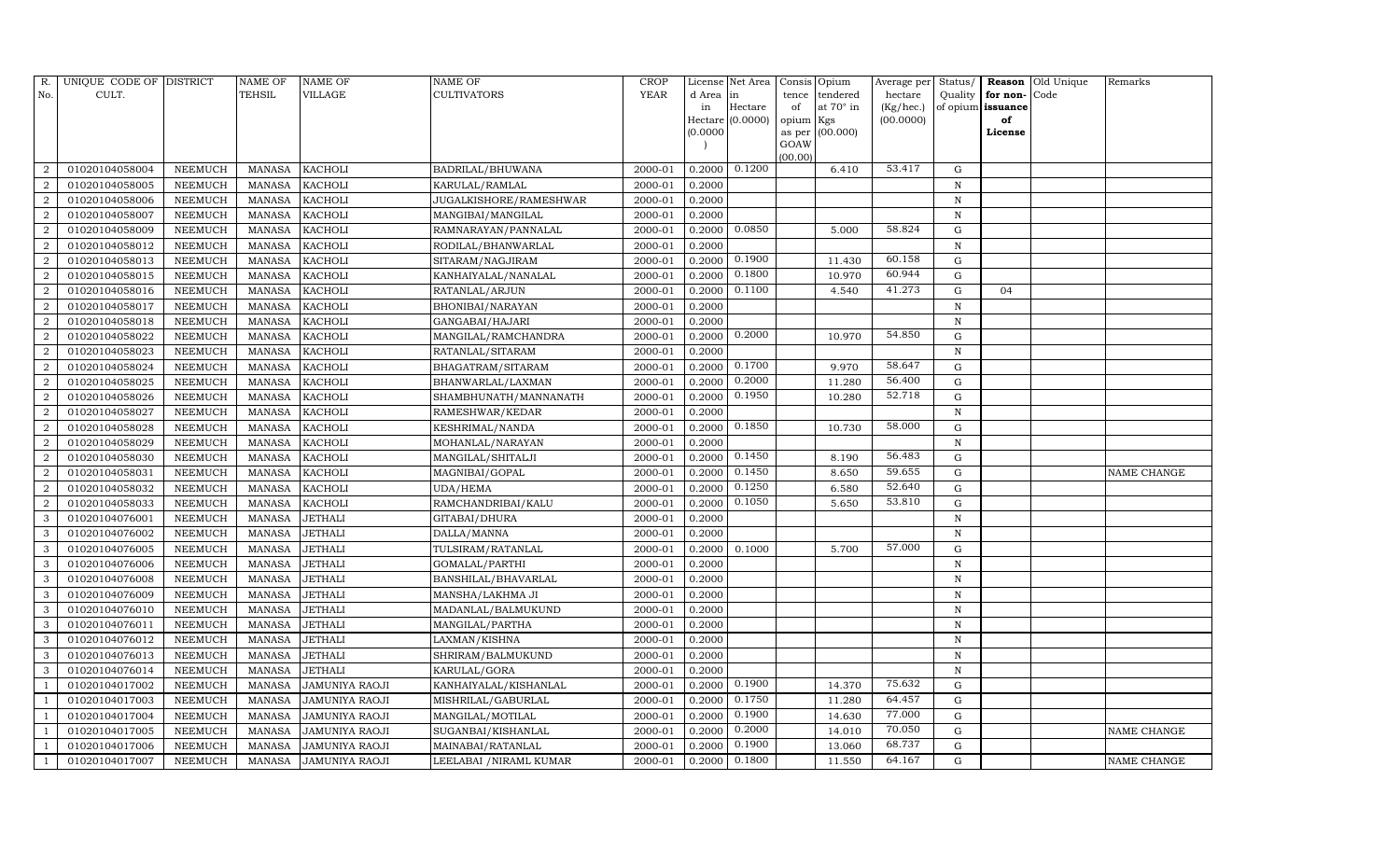| R.           | UNIQUE CODE OF DISTRICT |                | <b>NAME OF</b> | <b>NAME OF</b>        | <b>NAME OF</b>              | <b>CROP</b> |           | License Net Area |           | Consis Opium    | Average per | Status/           |              | Reason Old Unique | Remarks          |
|--------------|-------------------------|----------------|----------------|-----------------------|-----------------------------|-------------|-----------|------------------|-----------|-----------------|-------------|-------------------|--------------|-------------------|------------------|
| No.          | CULT.                   |                | <b>TEHSIL</b>  | VILLAGE               | CULTIVATORS                 | <b>YEAR</b> | d Area in |                  |           | tence tendered  | hectare     | Quality           | for non-Code |                   |                  |
|              |                         |                |                |                       |                             |             | in        | Hectare          | of        | at 70° in       | (Kg/hec.)   | of opium issuance |              |                   |                  |
|              |                         |                |                |                       |                             |             |           | Hectare (0.0000) | opium Kgs |                 | (00.0000)   |                   | of           |                   |                  |
|              |                         |                |                |                       |                             |             | (0.0000)  |                  | GOAW      | as per (00.000) |             |                   | License      |                   |                  |
|              |                         |                |                |                       |                             |             |           |                  | (00.00)   |                 |             |                   |              |                   |                  |
|              | 01020104017008          | NEEMUCH        | MANASA         | <b>JAMUNIYA RAOJI</b> | DURGASHANKAR/BHAWANISHANKAR | 2000-01     | 0.2000    | 0.2000           |           | 5.600           | 28.000      | G                 | 04           |                   |                  |
|              | 01020104017009          | <b>NEEMUCH</b> | <b>MANASA</b>  | JAMUNIYA RAOJI        | RAMSINGH/BHOPALSINGH        | 2000-01     | 0.2000    | 0.1850           |           | 14.800          | 80.000      | $\mathbf G$       |              |                   |                  |
|              | 01020104017010          | <b>NEEMUCH</b> | <b>MANASA</b>  | <b>JAMUNIYA RAOJI</b> | PARTHA/SHANKAR              | 2000-01     | 0.2000    | 0.2000           |           | 12.790          | 63.950      | G                 |              |                   |                  |
|              | 01020104017011          | <b>NEEMUCH</b> | <b>MANASA</b>  | JAMUNIYA RAOJI        | NARAYANSINGH/DHULSINGH      | 2000-01     | 0.2000    | 0.1150           |           | 6.900           | 60.000      | ${\rm G}$         |              |                   |                  |
|              | 01020104017012          | <b>NEEMUCH</b> | <b>MANASA</b>  | <b>JAMUNIYA RAOJI</b> | VARDA/NANDA                 | 2000-01     | 0.2000    |                  |           |                 |             | $\mathbf F$       |              |                   |                  |
|              | 01020104017013          | <b>NEEMUCH</b> | <b>MANASA</b>  | <b>JAMUNIYA RAOJI</b> | KRISHANAKUNWAR/PREMSINGH    | 2000-01     | 0.2000    | 0.2000           |           | 11.880          | 59.400      | ${\rm G}$         |              |                   |                  |
|              | 01020104017014          | <b>NEEMUCH</b> | <b>MANASA</b>  | <b>JAMUNIYA RAOJI</b> | MANAKCHAND/GABURLAL         | 2000-01     | 0.2000    | 0.2000           |           | 11.530          | 57.650      | ${\rm G}$         |              |                   |                  |
|              | 01020104017015          | <b>NEEMUCH</b> | <b>MANASA</b>  | <b>JAMUNIYA RAOJI</b> | LACHCHHIRAM/SHANKAR         | 2000-01     | 0.2000    | 0.2000           |           | 11.510          | 57.550      | $\mathbf G$       |              |                   |                  |
|              | 01020104017016          | <b>NEEMUCH</b> | <b>MANASA</b>  | JAMUNIYA RAOJI        | DOULATRAM/SHANKAR           | 2000-01     | 0.2000    | 0.1000           |           | 7.230           | 72.300      | $\mathbf G$       |              |                   |                  |
|              | 01020104017017          | NEEMUCH        | <b>MANASA</b>  | JAMUNIYA RAOJI        | SHANTILAL/RATANLAL          | 2000-01     | 0.2000    | 0.1850           |           | 12.560          | 67.892      | ${\rm G}$         |              |                   |                  |
|              | 01020104017018          | <b>NEEMUCH</b> | <b>MANASA</b>  | <b>JAMUNIYA RAOJI</b> | NANDA/BHAGIRATH             | 2000-01     | 0.2000    | 0.1950           |           | 12.890          | 66.103      | ${\rm G}$         |              |                   |                  |
|              | 01020104017021          | <b>NEEMUCH</b> | <b>MANASA</b>  | <b>JAMUNIYA RAOJI</b> | GHISALAL/CHIMAN             | 2000-01     | 0.2000    | 0.1250           |           | 7.270           | 58.160      | G                 |              |                   |                  |
|              | 01020104017022          | <b>NEEMUCH</b> | <b>MANASA</b>  | JAMUNIYA RAOJI        | BASANTILAL/GABBULAL         | 2000-01     | 0.2000    | 0.1800           |           | 11.610          | 64.500      | $\mathbf G$       |              |                   |                  |
|              | 01020104017023          | <b>NEEMUCH</b> | <b>MANASA</b>  | <b>JAMUNIYA RAOJI</b> | BHANWARLAL/SITARAM          | 2000-01     | 0.2000    | 0.2000           |           | 13.390          | 66.950      | ${\rm G}$         |              |                   |                  |
|              | 01020104017024          | <b>NEEMUCH</b> | <b>MANASA</b>  | JAMUNIYA RAOJI        | GIRDHARI/GABUR              | 2000-01     | 0.2000    | 0.1900           |           | 11.750          | 61.842      | ${\rm G}$         |              |                   |                  |
|              | 01020104017025          | <b>NEEMUCH</b> | <b>MANASA</b>  | <b>JAMUNIYA RAOJI</b> | SWARUPSINGH/JAWANSINGH      | 2000-01     | 0.2000    | 0.1900           |           | 11.440          | 60.211      | ${\rm G}$         |              |                   |                  |
|              | 01020104017026          | <b>NEEMUCH</b> | <b>MANASA</b>  | JAMUNIYA RAOJI        | KANHAIYALAL/PYARCHAND       | 2000-01     | 0.2000    | 0.1650           |           | 10.940          | 66.303      | $\mathbf G$       |              |                   |                  |
|              | 01020104017027          | <b>NEEMUCH</b> | <b>MANASA</b>  | JAMUNIYA RAOJI        | GHISALAL/BHAGGA             | 2000-01     | 0.2000    | 0.2050           |           | 11.900          | 58.049      | ${\rm G}$         |              |                   |                  |
|              | 01020104017028          | <b>NEEMUCH</b> | <b>MANASA</b>  | <b>JAMUNIYA RAOJI</b> | PARMANAND/DURGASHANKAR      | 2000-01     | 0.2000    | 0.1850           |           | 12.020          | 64.973      | ${\rm G}$         |              |                   |                  |
|              | 01020104017029          | <b>NEEMUCH</b> | <b>MANASA</b>  | <b>JAMUNIYA RAOJI</b> | MADANSINGH/CHANDRASINGH     | 2000-01     | 0.2000    | 0.0900           |           | 5.720           | 63.556      | $\mathbf G$       |              |                   |                  |
|              | 01020104017030          | NEEMUCH        | <b>MANASA</b>  | JAMUNIYA RAOJI        | KHEMRAJ/NANURAM             | 2000-01     | 0.2000    | 0.2100           |           | 12.760          | 60.762      | G                 |              |                   |                  |
|              | 01020104017031          | <b>NEEMUCH</b> | <b>MANASA</b>  | JAMUNIYA RAOJI        | ROSHANLAL/GABURLAL          | 2000-01     | 0.2000    | 0.1700           |           | 10.740          | 63.176      | ${\rm G}$         |              |                   |                  |
|              | 01020104017034          | <b>NEEMUCH</b> | <b>MANASA</b>  | JAMUNIYA RAOJI        | JAMNIBAI/BALA               | 2000-01     | 0.2000    | 0.2000           |           | 10.810          | 54.050      | $\mathbf G$       |              |                   |                  |
|              | 01020104017035          | <b>NEEMUCH</b> | <b>MANASA</b>  | JAMUNIYA RAOJI        | DEVIKISHAN/GOPAL            | 2000-01     | 0.2000    | 0.0950           |           | 5.930           | 62.421      | $\mathbf G$       |              |                   |                  |
|              | 01020104017037          | <b>NEEMUCH</b> | <b>MANASA</b>  | JAMUNIYA RAOJI        | LILADEVI/PURSHOTTAM         | 2000-01     | 0.2000    | 0.1400           |           | 7.860           | 56.143      | ${\rm G}$         |              |                   |                  |
|              | 01020104017038          | NEEMUCH        | <b>MANASA</b>  | JAMUNIYA RAOJI        | AMARLAL/NANDJI              | 2000-01     | 0.2000    | 0.1000           |           | 5.650           | 56.500      | G                 |              |                   |                  |
|              | 01020104017039          | <b>NEEMUCH</b> | <b>MANASA</b>  | <b>JAMUNIYA RAOJI</b> | DALIBAI/MANGILAL            | 2000-01     | 0.2000    | 0.2000           |           | 12.500          | 62.500      | $\mathbf G$       |              |                   |                  |
|              | 01020104017040          | <b>NEEMUCH</b> | <b>MANASA</b>  | <b>JAMUNIYA RAOJI</b> | GHYANCHAND/KISHANLAL        | 2000-01     | 0.2000    | 0.2000           |           | 12.850          | 64.250      | $\mathbf G$       |              |                   |                  |
|              | 01020104017041          | <b>NEEMUCH</b> | <b>MANASA</b>  | JAMUNIYA RAOJI        | MANGILAL/GOTAM              | 2000-01     | 0.2000    | 0.0850           |           | 4.560           | 53.647      | ${\rm G}$         |              |                   |                  |
|              | 01020104017042          | <b>NEEMUCH</b> | <b>MANASA</b>  | <b>JAMUNIYA RAOJI</b> | MATHRIBAI/UDAIRAM           | 2000-01     | 0.2000    | 0.1450           |           | 7.630           | 52.621      | ${\rm G}$         |              |                   |                  |
|              | 01020104017043          | <b>NEEMUCH</b> | <b>MANASA</b>  | JAMUNIYA RAOJI        | GANGARAM/GABBA              | 2000-01     | 0.2000    | 0.1050           |           | 6.220           | 59.238      | G                 |              |                   |                  |
|              | 01020104017044          | NEEMUCH        | <b>MANASA</b>  | JAMUNIYA RAOJI        | GORALAL/LALA                | 2000-01     | 0.2000    | 0.1850           |           | 12.300          | 66.486      | G                 |              |                   |                  |
|              | 01020104017045          | <b>NEEMUCH</b> | <b>MANASA</b>  | JAMUNIYA RAOJI        | GAJRAJSINGH/LAXMANSINGH     | 2000-01     | 0.2000    | 0.2000           |           | 12.360          | 61.800      | ${\rm G}$         |              |                   |                  |
|              | 01020104017046          | <b>NEEMUCH</b> | <b>MANASA</b>  | JAMUNIYA RAOJI        | KAILASH/NANDA               | 2000-01     | 0.2000    | 0.1850           |           | 13.100          | 70.811      | G                 |              |                   |                  |
|              | 01020104017047          | <b>NEEMUCH</b> | <b>MANASA</b>  | <b>JAMUNIYA RAOJI</b> | DHANRAJ/GIRDHARI            | 2000-01     | 0.2000    | 0.2000           |           | 10.750          | 53.750      | G                 |              |                   |                  |
|              | 01020104017048          | <b>NEEMUCH</b> | <b>MANASA</b>  | JAMUNIYA RAOJI        | INDERSINGH/SEETARAM         | 2000-01     | 0.2000    | 0.2000           |           | 12.550          | 62.750      | ${\rm G}$         |              |                   |                  |
|              | 01020104017049          | <b>NEEMUCH</b> | <b>MANASA</b>  | JAMUNIYA RAOJI        | PRAHLAD/RAMSINGH            | 2000-01     | 0.2000    | 0.1850           |           | 14.050          | 75.946      | G                 |              |                   |                  |
|              | 01020104017050          | <b>NEEMUCH</b> | <b>MANASA</b>  | JAMUNIYA RAOJI        | MOTILAL/GORISHANKAR         | 2000-01     | 0.2000    | 0.2000           |           | 10.570          | 52.850      | $\mathbf G$       |              |                   |                  |
|              | 01020104017052          | <b>NEEMUCH</b> | <b>MANASA</b>  | JAMUNIYA RAOJI        | RAMCHANDRA/BHAGIRATH        | 2000-01     | 0.2000    | 0.1950           |           | 12.600          | 64.615      | $\mathbf G$       |              |                   |                  |
| $\mathbf{1}$ | 01020104017053          | NEEMUCH        | MANASA         | <b>JAMUNIYA RAOJI</b> | NARENDRA/SURESHCHAND        | 2000-01     | 0.2000    | 0.2000           |           | 13.270          | 66.350      | G                 |              |                   | TRANSFER/DANTOLI |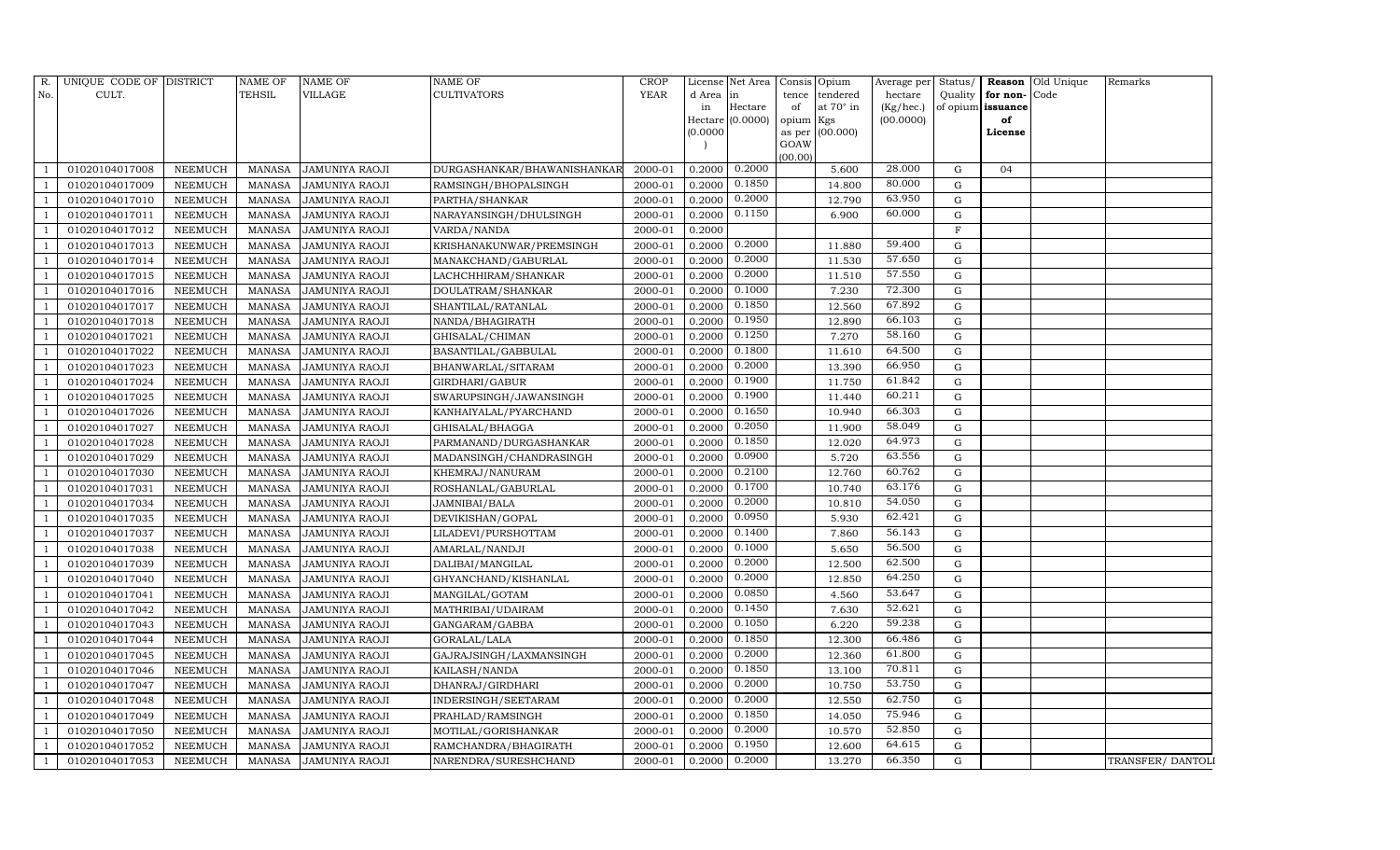| R.             | UNIQUE CODE OF DISTRICT |                | <b>NAME OF</b> | <b>NAME OF</b>        | <b>NAME OF</b>         | CROP    |          | License Net Area Consis |                | Opium     | Average per | Status/      |              | <b>Reason</b> Old Unique | Remarks                         |
|----------------|-------------------------|----------------|----------------|-----------------------|------------------------|---------|----------|-------------------------|----------------|-----------|-------------|--------------|--------------|--------------------------|---------------------------------|
| No.            | CULT.                   |                | <b>TEHSIL</b>  | VILLAGE               | <b>CULTIVATORS</b>     | YEAR    | d Area   | lin                     | tence          | tendered  | hectare     | Quality      | for non-Code |                          |                                 |
|                |                         |                |                |                       |                        |         | in       | Hectare                 | of             | at 70° in | (Kg/hec.)   | of opium     | issuance     |                          |                                 |
|                |                         |                |                |                       |                        |         |          | Hectare (0.0000)        | opium Kgs      |           | (00.0000)   |              | of           |                          |                                 |
|                |                         |                |                |                       |                        |         | (0.0000) |                         | as per<br>GOAW | (00.000)  |             |              | License      |                          |                                 |
|                |                         |                |                |                       |                        |         |          |                         | (00.00)        |           |             |              |              |                          |                                 |
|                | 01020104017054          | NEEMUCH        | <b>MANASA</b>  | JAMUNIYA RAOJI        | SANJAY KUMAR/KANWARLAL | 2000-01 | 0.2000   | 0.1800                  |                | 12.110    | 67.278      | G            |              |                          |                                 |
|                | 01020104017055          | <b>NEEMUCH</b> | <b>MANASA</b>  | <b>JAMUNIYA RAOJI</b> | SAMRATHMAL/RAMCHAND    | 2000-01 | 0.2000   | 0.2000                  |                | 13.320    | 66.600      | G            |              |                          |                                 |
|                | 01020104017056          | NEEMUCH        | <b>MANASA</b>  | JAMUNIYA RAOJI        | MANGU/PRATAP           | 2000-01 | 0.2000   | 0.0850                  |                | 4.860     | 57.176      | G            |              |                          |                                 |
|                | 01020104017057          | NEEMUCH        | <b>MANASA</b>  | <b>JAMUNIYA RAOJI</b> | KAISHA/KALU            | 2000-01 | 0.2000   | 0.1950                  |                | 11.300    | 57.949      | G            |              |                          |                                 |
|                | 01020104017058          | <b>NEEMUCH</b> | <b>MANASA</b>  | JAMUNIYA RAOJI        | NARAYAN/RUPA           | 2000-01 | 0.2000   | 0.0900                  |                | 4.720     | 52.444      | G            |              |                          |                                 |
|                | 01020104017061          | <b>NEEMUCH</b> | <b>MANASA</b>  | JAMUNIYA RAOJI        | AMRA/MAGNA             | 2000-01 | 0.2000   | 0.1400                  |                | 8.640     | 61.714      | G            |              |                          |                                 |
|                | 01020104017062          | NEEMUCH        | <b>MANASA</b>  | JAMUNIYA RAOJI        | MANGLESH/PYARCHAND     | 2000-01 | 0.2000   |                         |                |           |             | $\mathbf F$  |              |                          |                                 |
|                | 01020104017063          | NEEMUCH        | MANASA         | <b>JAMUNIYA RAOJI</b> | KANHAIYALAL/MANA       | 2000-01 | 0.2000   | 0.2050                  |                | 13.190    | 64.341      | G            |              |                          |                                 |
|                | 01020104017064          | NEEMUCH        | <b>MANASA</b>  | JAMUNIYA RAOJI        | LAXMINARAYAN/RAMLAL    | 2000-01 | 0.2000   | 0.1050                  |                | 6.090     | 58.000      | G            |              |                          |                                 |
|                | 01020104017065          | NEEMUCH        | <b>MANASA</b>  | JAMUNIYA RAOJI        | BHANWARLAL/BHURALAL    | 2000-01 | 0.2000   | 0.1800                  |                | 12.150    | 67.500      | G            |              |                          |                                 |
|                | 01020104017066          | <b>NEEMUCH</b> | <b>MANASA</b>  | <b>JAMUNIYA RAOJI</b> | GORDHAN/SITARAM        | 2000-01 | 0.2000   | 0.1650                  |                | 7.020     | 42.545      | G            | 04           |                          |                                 |
|                | 01020104017067          | NEEMUCH        | <b>MANASA</b>  | JAMUNIYA RAOJI        | TIKAMSINGH/KALUSINGH   | 2000-01 | 0.2000   | 0.1800                  |                | 11.190    | 62.167      | G            |              |                          |                                 |
|                | 01020104017069          | <b>NEEMUCH</b> | <b>MANASA</b>  | JAMUNIYA RAOJI        | NARAYAN/PYARA          | 2000-01 | 0.2000   | 0.1850                  |                | 9.710     | 52.486      | G            |              |                          |                                 |
|                | 01020104017070          | NEEMUCH        | <b>MANASA</b>  | JAMUNIYA RAOJI        | ANARSINGH/KESHARSINGH  | 2000-01 | 0.2000   | 0.1650                  |                | 10.590    | 64.182      | G            |              |                          |                                 |
|                | 01020104017071          | NEEMUCH        | <b>MANASA</b>  | JAMUNIYA RAOJI        | KOSHALYABAI/MADANLAL   | 2000-01 | 0.2000   | 0.2000                  |                | 11.620    | 58.100      | G            |              |                          |                                 |
|                | 01020104017073          | NEEMUCH        | <b>MANASA</b>  | JAMUNIYA RAOJI        | DINESH KUMAR/MANMAL    | 2000-01 | 0.2000   | 0.1900                  |                | 10.830    | 57.000      | G            |              |                          |                                 |
|                | 01020104017077          | NEEMUCH        | <b>MANASA</b>  | JAMUNIYA RAOJI        | SHYAMA/BHAWSINGH       | 2000-01 | 0.2000   | 0.1050                  |                | 4.860     | 46.286      | G            | 04           |                          |                                 |
|                | 01020104017078          | NEEMUCH        | <b>MANASA</b>  | <b>JAMUNIYA RAOJI</b> | BALA/CHATRA            | 2000-01 | 0.2000   |                         |                |           |             | $\mathbf F$  |              |                          | TRANSFER/MALKHEDA               |
|                | 01020104017082          | NEEMUCH        | <b>MANASA</b>  | <b>JAMUNIYA RAOJI</b> | SADDA/BHAWSINGH        | 2000-01 | 0.2000   | 0.1500                  |                | 9.460     | 63.067      | G            |              |                          | TRANSFER/BALAGANJ               |
|                | 01020104017083          | <b>NEEMUCH</b> | <b>MANASA</b>  | JAMUNIYA RAOJI        | JAMNALAL/UDAIRAM       | 2000-01 | 0.2000   | 0.1950                  |                | 12.860    | 65.949      | G            |              |                          |                                 |
|                | 01020104017084          | <b>NEEMUCH</b> | <b>MANASA</b>  | <b>JAMUNIYA RAOJI</b> | NANURAM/GOUTAM         | 2000-01 | 0.2000   | 0.1550                  |                | 9.600     | 61.935      | G            |              |                          |                                 |
|                | 01020104017086          | <b>NEEMUCH</b> | <b>MANASA</b>  | <b>JAMUNIYA RAOJI</b> | MANGILAL/ ONKARLAL     | 2000-01 | 0.2000   | 0.2000                  |                | 10.920    | 54.600      | G            |              |                          | TRANSFER/ MALKHEDA              |
|                | 01020104017087          | <b>NEEMUCH</b> | <b>MANASA</b>  | JAMUNIYA RAOJI        | RADHESHYAM/BAPULAL     | 2000-01 | 0.2000   | 0.1900                  |                | 11.860    | 62.421      | G            |              |                          |                                 |
|                | 01020104017088          | <b>NEEMUCH</b> | <b>MANASA</b>  | <b>JAMUNIYA RAOJI</b> | RODILAL/BHAWSINGH      | 2000-01 | 0.2000   | 0.2000                  |                | 10.130    | 50.650      | G            | 04           |                          |                                 |
|                | 01020104017089          | NEEMUCH        | <b>MANASA</b>  | JAMUNIYA RAOJI        | SHANTILAL/MANGILAL     | 2000-01 | 0.2000   | 0.2000                  |                | 11.250    | 56.250      | G            |              |                          | TRANSFER/BALAGANJ               |
| $\overline{1}$ | 01020104017090          | <b>NEEMUCH</b> | <b>MANASA</b>  | <b>JAMUNIYA RAOJI</b> | DURGA/MEGHA            | 2000-01 | 0.2000   | 0.1950                  |                | 10.590    | 54.308      | G            |              |                          |                                 |
| $\overline{1}$ | 01020104017091          | <b>NEEMUCH</b> | <b>MANASA</b>  | <b>JAMUNIYA RAOJI</b> | SADDA/AMRA             | 2000-01 | 0.2000   | 0.2000                  |                | 11.950    | 59.750      | G            |              |                          | 0102010401103TRANSFER/ BALAGANJ |
|                | 01020104017092          | <b>NEEMUCH</b> | <b>MANASA</b>  | <b>JAMUNIYA RAOJI</b> | SHOLA/MANSIGH          | 2000-01 | 0.2000   | 0.1900                  |                | 10.240    | 53.895      | $\mathbf{G}$ |              |                          |                                 |
|                | 01020104017093          | NEEMUCH        | <b>MANASA</b>  | <b>JAMUNIYA RAOJI</b> | DURGA/MANSINGH         | 2000-01 | 0.2000   | 0.1850                  |                | 10.730    | 58.000      | G            |              |                          | TRANSFER/ BALAGANJ              |
| 3              | 01020104082001          | <b>NEEMUCH</b> | <b>MANASA</b>  | <b>JALINER</b>        | SHAMBHUGIR/SOHANGIR    | 2000-01 | 0.2000   | 0.1500                  |                | 9.810     | 65.400      | $\mathbf{G}$ |              |                          |                                 |
| 3              | 01020104082002          | NEEMUCH        | <b>MANASA</b>  | <b>JALINER</b>        | KACHRU/RAJARAM         | 2000-01 | 0.2000   |                         |                |           |             | N            |              |                          |                                 |
| 3              | 01020104082003          | <b>NEEMUCH</b> | <b>MANASA</b>  | <b>JALINER</b>        | BHAGVAN/SITARAM        | 2000-01 | 0.2000   | 0.1650                  |                | 9.410     | 57.030      | G            |              |                          |                                 |
| 3              | 01020104082004          | <b>NEEMUCH</b> | <b>MANASA</b>  | <b>JALINER</b>        | NANDA/HAMERA           | 2000-01 | 0.2000   | 0.1950                  |                | 12.740    | 65.333      | G            |              |                          |                                 |
| 3              | 01020104082005          | NEEMUCH        | <b>MANASA</b>  | <b>JALINER</b>        | NANDUBAI/NANURAM       | 2000-01 | 0.2000   |                         |                |           |             | $\mathbf N$  |              |                          |                                 |
| 3              | 01020104082009          | NEEMUCH        | MANASA         | <b>JALINER</b>        | BABUGIR/SUNDARGIR      | 2000-01 | 0.2000   |                         |                |           |             | N            |              |                          |                                 |
| 3              | 01020104082010          | NEEMUCH        | MANASA         | <b>JALINER</b>        | PRABHULAL/NANDA        | 2000-01 | 0.2000   |                         |                |           |             | N            |              |                          | TRANSFER/BHATKDIKHURD           |
| 3              | 01020104082011          | NEEMUCH        | <b>MANASA</b>  | <b>JALINER</b>        | KANIRAM/KACHRU         | 2000-01 | 0.2000   | 0.1000                  |                | 5.660     | 56.600      | $\mathbf{G}$ |              |                          |                                 |
| 3              | 01020104082012          | <b>NEEMUCH</b> | <b>MANASA</b>  | <b>JALINER</b>        | RAMLAL/HIRA            | 2000-01 | 0.2000   |                         |                |           |             | $\mathbf N$  |              |                          |                                 |
| 3              | 01020104082013          | NEEMUCH        | <b>MANASA</b>  | <b>JALINER</b>        | BAGDULAL/KISHANLAL     | 2000-01 | 0.2000   |                         |                |           |             | N            |              |                          |                                 |
| 3              | 01020104082014          | <b>NEEMUCH</b> | MANASA         | <b>JALINER</b>        | BHERULAL/GOPI          | 2000-01 | 0.2000   | 0.1300                  |                | 6.840     | 52.615      | $\mathbf N$  |              |                          |                                 |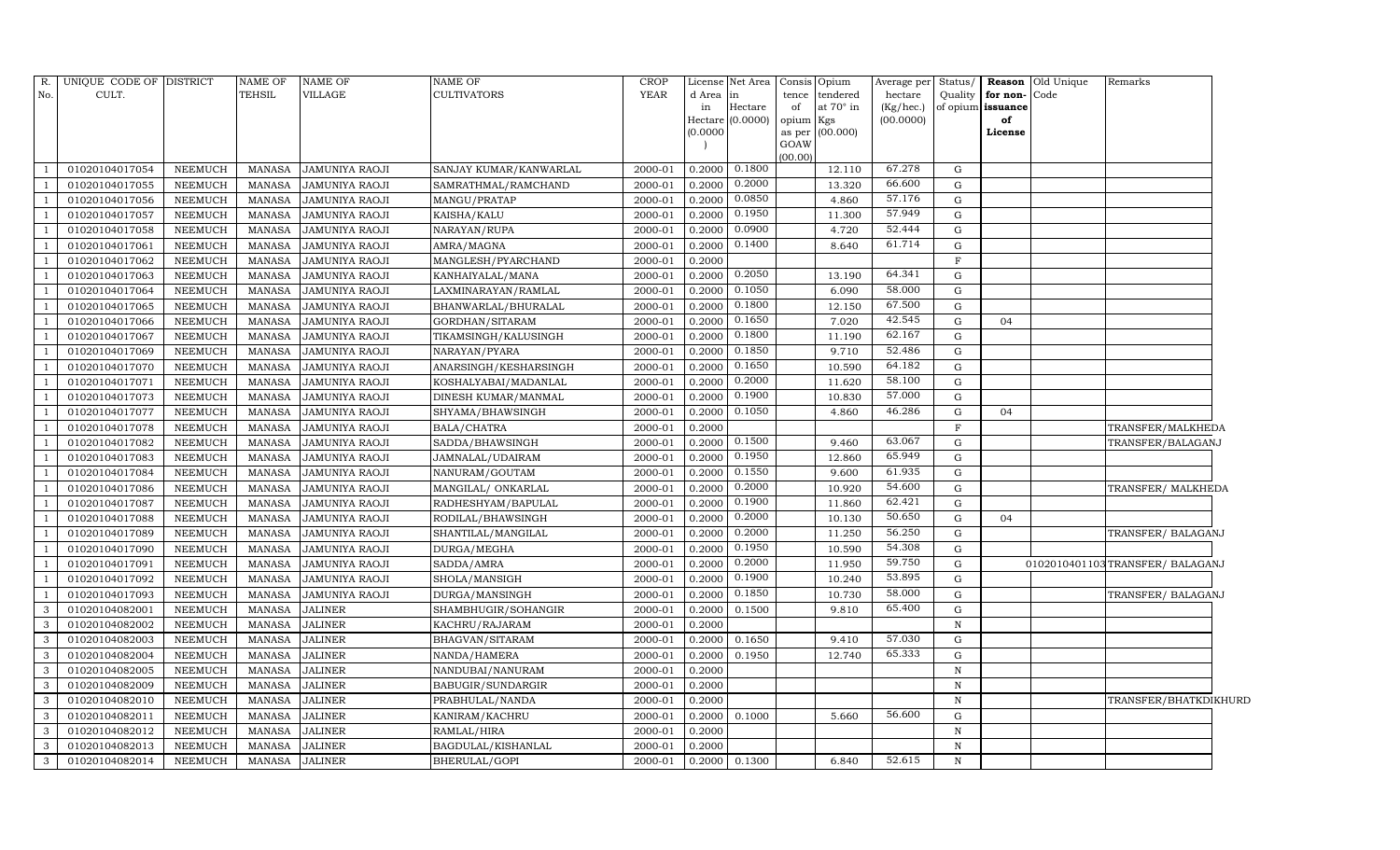| R.  | UNIQUE CODE OF DISTRICT          |                    | <b>NAME OF</b>                 | <b>NAME OF</b>                   | <b>NAME OF</b>                      | <b>CROP</b>        |                  | License Net Area   Consis   Opium |             |                         | Average per Status/    |                  |                         | <b>Reason</b> Old Unique | Remarks               |
|-----|----------------------------------|--------------------|--------------------------------|----------------------------------|-------------------------------------|--------------------|------------------|-----------------------------------|-------------|-------------------------|------------------------|------------------|-------------------------|--------------------------|-----------------------|
| No. | CULT.                            |                    | <b>TEHSIL</b>                  | VILLAGE                          | <b>CULTIVATORS</b>                  | <b>YEAR</b>        | d Area           | in                                | tence       | tendered                | hectare                | Quality          | for non-Code            |                          |                       |
|     |                                  |                    |                                |                                  |                                     |                    | in               | Hectare<br>Hectare (0.0000)       | of<br>opium | at $70^\circ$ in<br>Kgs | (Kg/hec.)<br>(00.0000) |                  | of opium issuance<br>of |                          |                       |
|     |                                  |                    |                                |                                  |                                     |                    | (0.0000)         |                                   | as per      | (00.000)                |                        |                  | License                 |                          |                       |
|     |                                  |                    |                                |                                  |                                     |                    |                  |                                   | GOAW        |                         |                        |                  |                         |                          |                       |
|     | 01020104082015                   | <b>NEEMUCH</b>     | <b>MANASA</b>                  | <b>JALINER</b>                   | RAMLAL/NANURAM                      | 2000-01            | 0.2000           |                                   | (00.00)     |                         |                        | $\mathbf N$      |                         |                          |                       |
| 3   | 01020104082016                   | <b>NEEMUCH</b>     | <b>MANASA</b>                  | <b>JALINER</b>                   | KACHRUGIR/DALUGIR                   | 2000-01            | 0.2000           | 0.1950                            |             | 10.910                  | 55.949                 | G                |                         |                          |                       |
| 3   | 01020104082017                   | <b>NEEMUCH</b>     | <b>MANASA</b>                  | <b>JALINER</b>                   | BHERULAL/HAMER                      | 2000-01            | 0.2000           |                                   |             |                         |                        | $\mathbf N$      |                         |                          |                       |
| 3   |                                  |                    |                                |                                  |                                     |                    |                  |                                   |             |                         |                        |                  |                         |                          |                       |
| 3   | 01020104082018<br>01020104082019 | NEEMUCH<br>NEEMUCH | <b>MANASA</b><br><b>MANASA</b> | <b>JALINER</b><br><b>JALINER</b> | KANKUBAI/MANGILAL<br>BAPULAL/KACHRU | 2000-01<br>2000-01 | 0.2000<br>0.2000 |                                   |             |                         |                        | N<br>$\mathbf N$ |                         |                          |                       |
| 3   | 01020104082020                   | <b>NEEMUCH</b>     | <b>MANASA</b>                  | <b>JALINER</b>                   |                                     | 2000-01            | 0.2000           | 0.1000                            |             | 6.970                   | 69.700                 | G                |                         |                          |                       |
| 3   | 01020104082021                   | <b>NEEMUCH</b>     | <b>MANASA</b>                  | <b>JALINER</b>                   | MANGILAL/KANIRAM                    | 2000-01            | 0.2000           |                                   |             |                         |                        | $\mathbf N$      |                         |                          |                       |
| 3   | 01020104082022                   |                    | <b>MANASA</b>                  | <b>JALINER</b>                   | AMBALAL/BHERULAL                    |                    |                  |                                   |             |                         | 55.294                 | G                |                         |                          |                       |
| 3   |                                  | <b>NEEMUCH</b>     | <b>MANASA</b>                  | <b>JALINER</b>                   | RAMLAL/HEMRAJ                       | 2000-01            | 0.2000           | 0.0850                            |             | 4.700<br>6.500          | 61.905                 | $\mathbf G$      |                         |                          |                       |
|     | 01020104082023                   | <b>NEEMUCH</b>     |                                |                                  | RADHESHYAM/BHERULAL                 | 2000-01            | 0.2000           | 0.1050                            |             |                         |                        |                  |                         |                          |                       |
| 3   | 01020104082025                   | <b>NEEMUCH</b>     | <b>MANASA</b>                  | <b>JALINER</b>                   | MANGILAL/AMRATRAM                   | 2000-01            | 0.2000           |                                   |             |                         | 58.757                 | $\,$ N           |                         |                          |                       |
| 3   | 01020104082027                   | <b>NEEMUCH</b>     | <b>MANASA</b>                  | <b>JALINER</b>                   | KAVARLAL/HEMRAJ                     | 2000-01            | 0.2000           | 0.1850                            |             | 10.870                  |                        | G                |                         |                          |                       |
| 3   | 01020104082028                   | <b>NEEMUCH</b>     | <b>MANASA</b>                  | <b>JALINER</b>                   | BADRILAL/HEMRAJ                     | 2000-01            | 0.2000           |                                   |             |                         |                        | N                |                         |                          |                       |
| 3   | 01020104082029                   | NEEMUCH            | <b>MANASA</b>                  | <b>JALINER</b>                   | MANSING/BHAVARLAL                   | 2000-01            | 0.2000           |                                   |             |                         |                        | $\mathbf N$      |                         |                          |                       |
| 3   | 01020104082031                   | NEEMUCH            | <b>MANASA</b>                  | <b>JALINER</b>                   | PRABHULAL/BHAVAR GIR                | 2000-01            | 0.2000           |                                   |             |                         |                        | $\mathbf N$      |                         |                          |                       |
| 3   | 01020104082032                   | NEEMUCH            | <b>MANASA</b>                  | <b>JALINER</b>                   | KARULAL/MOTI GAYARI                 | 2000-01            | 0.2000           | 0.1700                            |             | 9.190                   | 54.059                 | G                |                         |                          |                       |
| 3   | 01020104082033                   | <b>NEEMUCH</b>     | <b>MANASA</b>                  | <b>JALINER</b>                   | JAGDISH/NATHULAL                    | 2000-01            | 0.2000           |                                   |             |                         |                        | $\mathbb N$      |                         |                          |                       |
| 3   | 01020104082036                   | <b>NEEMUCH</b>     | <b>MANASA</b>                  | <b>JALINER</b>                   | MANSINGH/GIRDHARI                   | 2000-01            | 0.2000           | 0.1850                            |             | 11.730                  | 63.405                 | G                |                         |                          |                       |
| 3   | 01020104082037                   | NEEMUCH            | <b>MANASA</b>                  | <b>JALINER</b>                   | GOVINDRAM/NATHURAM                  | 2000-01            | 0.2000           |                                   |             |                         |                        | $\mathbf N$      |                         |                          |                       |
| 3   | 01020104082039                   | NEEMUCH            | <b>MANASA</b>                  | <b>JALINER</b>                   | INDARSINGH/PYARCHAND                | 2000-01            | 0.2000           |                                   |             |                         |                        | $\,$ N           |                         |                          |                       |
| 3   | 01020104082042                   | NEEMUCH            | <b>MANASA</b>                  | <b>JALINER</b>                   | PRAKASH/UDA                         | 2000-01            | 0.2000           | 0.2000                            |             | 9.430                   | 47.150                 | G                | 04                      |                          |                       |
| 3   | 01020104082040                   | <b>NEEMUCH</b>     | <b>MANASA</b>                  | <b>JALINER</b>                   | BHAVAR/UDA                          | 2000-01            | 0.2000           | 0.2000                            |             | 10.850                  | 54.250                 | G                |                         |                          |                       |
| 3   | 01020104082045                   | <b>NEEMUCH</b>     | <b>MANASA</b>                  | <b>JALINER</b>                   | BHAGVATIBAI/RATAN                   | 2000-01            | 0.2000           |                                   |             |                         |                        | $\mathbf N$      |                         |                          |                       |
| 3   | 01020104082046                   | NEEMUCH            | <b>MANASA</b>                  | <b>JALINER</b>                   | BABULAL/SUKHLAL                     | 2000-01            | 0.2000           | 0.1850                            |             | 9.980                   | 53.946                 | G                |                         |                          |                       |
| 3   | 01020104082047                   | <b>NEEMUCH</b>     | <b>MANASA</b>                  | <b>JALINER</b>                   | RAMNARAYAN/KANIRAM                  | 2000-01            | 0.2000           |                                   |             |                         |                        | $\mathbb N$      |                         |                          |                       |
| 3   | 01020104082048                   | NEEMUCH            | <b>MANASA</b>                  | <b>JALINER</b>                   | <b>BHERULAL / GAMER</b>             | 2000-01            | 0.2000           |                                   |             |                         |                        | N                |                         |                          |                       |
| 3   | 01020104082050                   | <b>NEEMUCH</b>     | <b>MANASA</b>                  | <b>JALINER</b>                   | PRABHULAL/LAXMAN                    | 2000-01            | 0.2000           | 0.1800                            |             | 11.870                  | 65.944                 | G                |                         |                          |                       |
| 3   | 01020104082051                   | NEEMUCH            | <b>MANASA</b>                  | <b>JALINER</b>                   | GHISALAL/JETRAM                     | 2000-01            | 0.2000           |                                   |             |                         |                        | N                |                         |                          |                       |
| 3   | 01020104082052                   | NEEMUCH            | <b>MANASA</b>                  | <b>JALINER</b>                   | GHISALAL/VAKTAVAR                   | 2000-01            | 0.2000           | 0.0850                            |             | 4.210                   | 49.529                 | $\mathbf G$      | 04                      |                          |                       |
| 3   | 01020104082057                   | <b>NEEMUCH</b>     | <b>MANASA</b>                  | <b>JALINER</b>                   | RAMESHVAR/KISHAN                    | 2000-01            | 0.2000           |                                   |             |                         |                        | $\mathbf N$      |                         |                          |                       |
| 3   | 01020104082058                   | <b>NEEMUCH</b>     | <b>MANASA</b>                  | <b>JALINER</b>                   | SURESH/BAGDU                        | 2000-01            | 0.2000           |                                   |             |                         |                        | $\mathbf N$      |                         |                          |                       |
| 3   | 01020104082059                   | <b>NEEMUCH</b>     | MANASA                         | <b>JALINER</b>                   | DEVILAL/BAGDU                       | 2000-01            | 0.2000           |                                   |             |                         |                        | N                |                         |                          |                       |
| 3   | 01020104082061                   | NEEMUCH            | <b>MANASA</b>                  | <b>JALINER</b>                   | KAVARLAL/MEGHRAJ                    | 2000-01            | 0.2000           | 0.0900                            |             | 4.840                   | 53.778                 | $\mathbf G$      |                         |                          |                       |
| 3   | 01020104082070                   | <b>NEEMUCH</b>     | <b>MANASA</b>                  | <b>JALINER</b>                   | NATHULAL/LALA                       | 2000-01            | 0.2000           |                                   |             |                         |                        | $\mathbf N$      |                         |                          |                       |
| 3   | 01020104082075                   | <b>NEEMUCH</b>     | <b>MANASA</b>                  | <b>JALINER</b>                   | KACHRULAL/HARCHAND                  | 2000-01            | 0.2000           |                                   |             |                         |                        | $\mathbf N$      |                         |                          |                       |
| 3   | 01020104082076                   | <b>NEEMUCH</b>     | <b>MANASA</b>                  | <b>JALINER</b>                   | RAMSINGH/HARCHAND                   | 2000-01            | 0.2000           |                                   |             |                         |                        | N                |                         |                          |                       |
| 3   | 01020104082080                   | <b>NEEMUCH</b>     | <b>MANASA</b>                  | <b>JALINER</b>                   | BHOLIBAI/GANGARAM                   | 2000-01            | 0.2000           | 0.1950                            |             | 12.570                  | 64.462                 | G                |                         |                          |                       |
| 3   | 01020104082083                   | NEEMUCH            | <b>MANASA</b>                  | <b>JALINER</b>                   | PRAKASH/KANIRAM                     | 2000-01            | 0.2000           |                                   |             |                         |                        | N                |                         |                          |                       |
| 3   | 01020104082084                   | NEEMUCH            | <b>MANASA</b>                  | <b>JALINER</b>                   | SHIVRAM/GOPAL                       | 2000-01            | 0.2000           |                                   |             |                         |                        | ${\bf N}$        |                         |                          |                       |
| 3   | 01020104082085                   | <b>NEEMUCH</b>     | <b>MANASA</b>                  | <b>JALINER</b>                   | MOHANGIR/KISHANGIR                  | 2000-01            | 0.2000           | 0.1850                            |             | 11.800                  | 63.784                 | G                |                         |                          |                       |
| 3   | 01020104082087                   | <b>NEEMUCH</b>     | MANASA                         | <b>JALINER</b>                   | BHAVARGIR/BHUVANIGIR                | 2000-01            | 0.2000           |                                   |             |                         |                        | $\mathbf N$      |                         |                          | TRANSFER/ SAWAN NMH-I |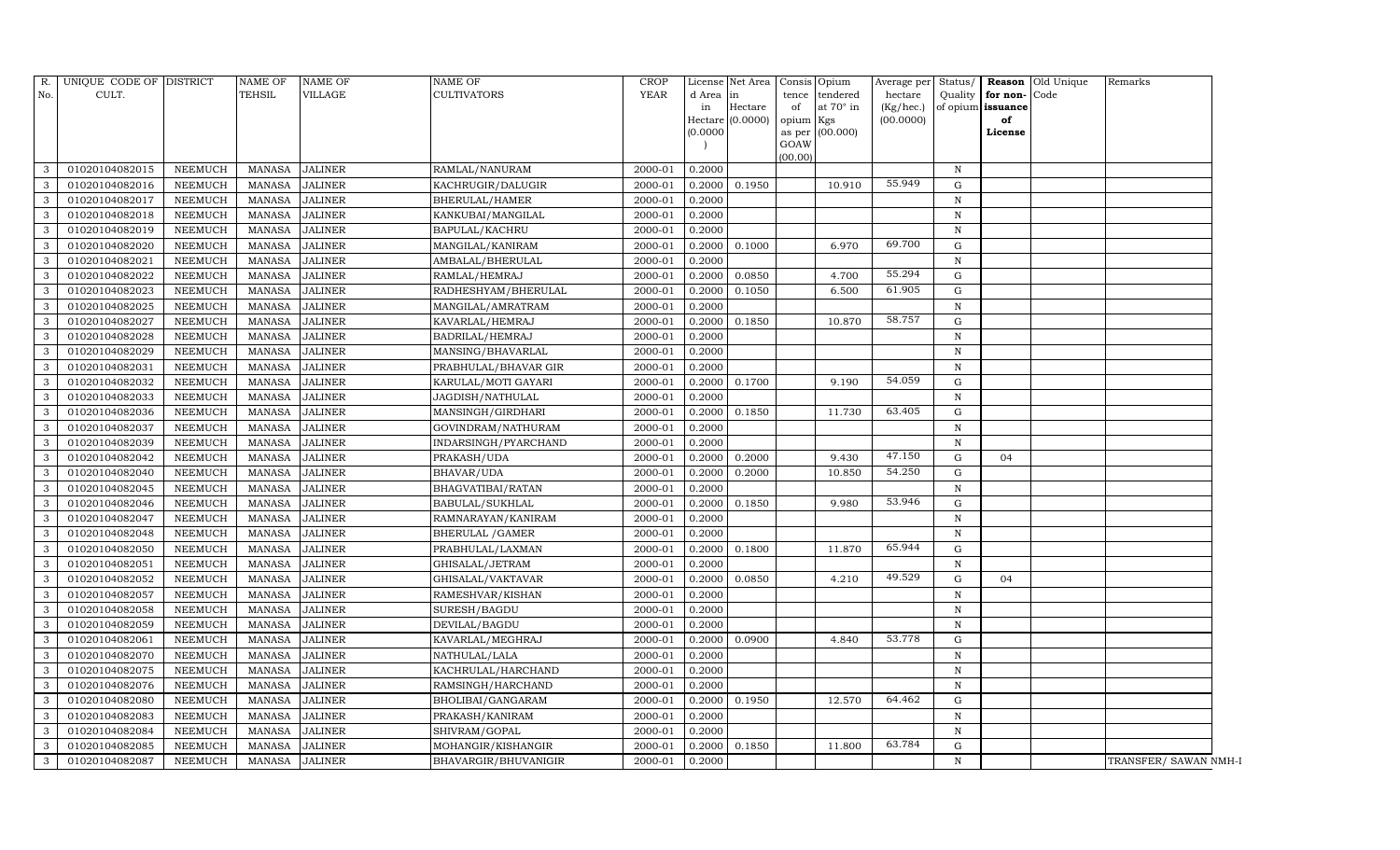| R.                          | UNIQUE CODE OF DISTRICT |                | NAME OF       | NAME OF          | NAME OF                     | CROP        |           | License Net Area |                | Consis Opium     | Average per | Status/      |          | Reason Old Unique | Remarks     |
|-----------------------------|-------------------------|----------------|---------------|------------------|-----------------------------|-------------|-----------|------------------|----------------|------------------|-------------|--------------|----------|-------------------|-------------|
| No.                         | CULT.                   |                | TEHSIL        | VILLAGE          | CULTIVATORS                 | <b>YEAR</b> | d Area in |                  | tence          | tendered         | hectare     | Quality      | for non- | Code              |             |
|                             |                         |                |               |                  |                             |             | in        | $\rm{Hectare}$   | of             | at $70^\circ$ in | (Kg/hec.)   | of opium     | issuance |                   |             |
|                             |                         |                |               |                  |                             |             |           | Hectare (0.0000) | opium Kgs      |                  | (00.0000)   |              | of       |                   |             |
|                             |                         |                |               |                  |                             |             | (0.0000)  |                  | as per<br>GOAW | (00.000)         |             |              | License  |                   |             |
|                             |                         |                |               |                  |                             |             |           |                  | (00.00)        |                  |             |              |          |                   |             |
| 3                           | 01020104082088          | NEEMUCH        | MANASA        | <b>JALINER</b>   | BAPULAL/GIRDHARI            | 2000-01     | 0.2000    | 0.0650           |                | 4.420            | 68.000      | G            |          |                   |             |
| 3                           | 01020104082095          | <b>NEEMUCH</b> | <b>MANASA</b> | <b>JALINER</b>   | KISHANDAS/MODIDAS           | 2000-01     | 0.2000    |                  |                |                  |             | N            |          |                   |             |
| 3                           | 01020104082097          | NEEMUCH        | <b>MANASA</b> | <b>JALINER</b>   | KAVERIBAI/DEVRAM            | 2000-01     | 0.2000    |                  |                |                  |             | $\, {\rm N}$ |          |                   |             |
| 3                           | 01020104082100          | NEEMUCH        | MANASA        | <b>JALINER</b>   | MANGU/RUGHNATH              | 2000-01     | 0.2000    | 0.1250           |                | 7.330            | 58.640      | ${\rm G}$    |          |                   |             |
| 3                           | 01020104082102          | NEEMUCH        | <b>MANASA</b> | <b>JALINER</b>   | GANGABAI/GOPI               | 2000-01     | 0.2000    |                  |                |                  |             | ${\bf N}$    |          |                   | NAME CHANGE |
| 3                           | 01020104082107          | NEEMUCH        | <b>MANASA</b> | <b>JALINER</b>   | KHEMRAJ/UDA                 | 2000-01     | 0.2000    |                  |                |                  |             | ${\bf N}$    |          |                   |             |
| 3                           | 01020104082109          | NEEMUCH        | <b>MANASA</b> | <b>JALINER</b>   | HARCHAND/BHUVANA            | $2000 - 01$ | 0.2000    | 0.1200           |                | 6.410            | 53.417      | ${\rm G}$    |          |                   |             |
| 3                           | 01020104082110          | NEEMUCH        | <b>MANASA</b> | <b>JALINER</b>   | MEGHRAJ/BHUVANA             | 2000-01     | 0.2000    | 0.1850           |                | 9.170            | 49.568      | ${\rm G}$    | 04       |                   |             |
| 3                           | 01020104082112          | NEEMUCH        | <b>MANASA</b> | <b>JALINER</b>   | SOHANGIR/KISHANGIR          | 2000-01     | 0.2000    | 0.1900           |                | 10.070           | 53.000      |              | 02       |                   | 40%OPIUM    |
| 3                           | 01020104082113          | NEEMUCH        | <b>MANASA</b> | <b>JALINER</b>   | RAMGIR/NANDGIR              | 2000-01     | 0.2000    |                  |                |                  |             | ${\bf N}$    |          |                   |             |
| 3                           | 01020104082116          | NEEMUCH        | <b>MANASA</b> | <b>JALINER</b>   | KALUGIR/KISHANGIR           | 2000-01     | 0.2000    | 0.1000           |                | 6.260            | 62.600      | ${\rm G}$    |          |                   |             |
| 3                           | 01020104082119          | NEEMUCH        | <b>MANASA</b> | <b>JALINER</b>   | KISHANLAL/BHUVANA           | 2000-01     | 0.2000    |                  |                |                  |             | $\, {\rm N}$ |          |                   |             |
| 3                           | 01020104082120          | NEEMUCH        | <b>MANASA</b> | <b>JALINER</b>   | MANOHAR/HEMRAJ              | 2000-01     | 0.2000    | 0.1850           |                | 10.600           | 57.297      | ${\rm G}$    |          |                   |             |
| 3                           | 01020104082125          | NEEMUCH        | <b>MANASA</b> | <b>JALINER</b>   | GANESHGIR/MOHANGIR          | 2000-01     | 0.2000    | 0.1900           |                | 11.060           | 58.211      | G            |          |                   |             |
| 3                           | 01020104082127          | NEEMUCH        | <b>MANASA</b> | <b>JALINER</b>   | KANCHANBAI/MANSINGH         | 2000-01     | 0.2000    |                  |                |                  |             | ${\bf N}$    |          |                   |             |
| 3                           | 01020104082128          | <b>NEEMUCH</b> | <b>MANASA</b> | <b>JALINER</b>   | PRATAPIBAI/NANURAM          | 2000-01     | 0.2000    |                  |                |                  |             | $\, {\rm N}$ |          |                   |             |
|                             | 01020104082130          | <b>NEEMUCH</b> | <b>MANASA</b> | <b>JALINER</b>   | BHONIBAI/BAGDU              | 2000-01     | 0.2000    |                  |                |                  |             | N            |          |                   |             |
| 3                           | 01020104082131          | NEEMUCH        | <b>MANASA</b> | <b>JALINER</b>   | KAVARLAL/UDA                | 2000-01     | 0.2000    | 0.1900           |                | 3.850            | 20.263      | G            | 04       |                   |             |
| 3                           | 01020104082133          | <b>NEEMUCH</b> | <b>MANASA</b> | <b>JALINER</b>   | NANURAM/KALU                | 2000-01     | 0.2000    |                  |                |                  |             | ${\bf N}$    |          |                   |             |
| 3                           | 01020104082135          | NEEMUCH        | <b>MANASA</b> | <b>JALINER</b>   | MATHRIBAI/DEVILAL           | 2000-01     | 0.2000    | 0.1100           |                | 5.970            | 54.273      | G            |          |                   |             |
| 3                           | 01020104082139          | NEEMUCH        | <b>MANASA</b> | <b>JALINER</b>   | KAMLASHANKAR/BHUVANISHANKAR | 2000-01     | 0.2000    |                  |                |                  |             | $\, {\rm N}$ |          |                   |             |
| 3                           | 01020104082147          | NEEMUCH        | <b>MANASA</b> | <b>JALINER</b>   | BHERULAL/GANGARAM           | 2000-01     | 0.2000    |                  |                |                  |             | $\, {\rm N}$ |          |                   |             |
| 3                           | 01020104082149          | NEEMUCH        | <b>MANASA</b> | <b>JALINER</b>   | BABULAL/PRABHULAL           | 2000-01     | 0.2000    | 0.1700           |                | 9.340            | 54.941      | G            |          |                   |             |
| $\overline{2}$              | 01020104049001          | NEEMUCH        | <b>MANASA</b> | HATHIPURA MANASA | BANSHILAL/CHENRAM           | 2000-01     | 0.2000    | 0.1300           |                | 7.510            | 57.769      | G            |          |                   |             |
|                             | 01020104049002          | <b>NEEMUCH</b> | <b>MANASA</b> | HATHIPURA MANASA | DHAPUBAI/AMBALAL            | 2000-01     | 0.2000    |                  |                |                  |             | $\, {\rm N}$ |          |                   | NAME CHANGE |
| $\overline{2}$              | 01020104049003          | NEEMUCH        | <b>MANASA</b> | HATHIPURA MANASA | NAGGA/PRATAP                | 2000-01     | 0.2000    | 0.1200           |                | 6.830            | 56.917      | G            |          |                   |             |
| 2                           | 01020104049004          | NEEMUCH        | <b>MANASA</b> | HATHIPURA MANASA | LAXMINARAYAN/FULCHAND       | 2000-01     | 0.2000    | 0.1950           |                | 11.560           | 59.282      | G            |          |                   |             |
| $\mathcal{D}$               | 01020104049005          | <b>NEEMUCH</b> | <b>MANASA</b> | HATHIPURA MANASA | CHAMPALAL/CHENRAM           | 2000-01     | 0.2000    |                  |                |                  |             | N            |          |                   |             |
| $\overline{2}$              | 01020104049006          | NEEMUCH        | <b>MANASA</b> | HATHIPURA MANASA | SHAMBHU/BHANWARLAL          | 2000-01     | 0.2000    | 0.1300           |                | 8.040            | 61.846      | G            |          |                   |             |
| $\overline{2}$              | 01020104049007          | <b>NEEMUCH</b> | <b>MANASA</b> | HATHIPURA MANASA | KALURAM/BADRILAL            | 2000-01     | 0.2000    |                  |                |                  |             | ${\bf N}$    |          |                   |             |
| $\overline{2}$              | 01020104049009          | NEEMUCH        | <b>MANASA</b> | HATHIPURA MANASA | CHAGANLAL/BADRILAL          | 2000-01     | 0.2000    | 0.1300           |                | 8.440            | 64.923      | G            |          |                   |             |
|                             | 01020104049010          | NEEMUCH        | <b>MANASA</b> | HATHIPURA MANASA | RODILAL/KISHANLAL           | 2000-01     | 0.2000    | 0.2050           |                | 12.710           | 62.000      | $\mathbf G$  |          |                   |             |
| $\mathcal{D}_{\mathcal{L}}$ | 01020104049012          | <b>NEEMUCH</b> | <b>MANASA</b> | HATHIPURA MANASA | BANSHILAL/BALU              | 2000-01     | 0.2000    | 0.1150           |                | 6.310            | 54.870      | ${\rm G}$    |          |                   |             |
| $\mathcal{D}$               | 01020104049013          | NEEMUCH        | <b>MANASA</b> | HATHIPURA MANASA | GABBALAL/NAGGA              | 2000-01     | 0.2000    | 0.1050           |                | 5.780            | 55.048      | G            |          |                   |             |
| 2                           | 01020104049016          | NEEMUCH        | <b>MANASA</b> | HATHIPURA MANASA | GOPAL/HARIRAM               | 2000-01     | 0.2000    |                  |                |                  |             | $\, {\rm N}$ |          |                   |             |
| $\overline{2}$              | 01020104049017          | <b>NEEMUCH</b> | <b>MANASA</b> | HATHIPURA MANASA | RODILAL/KHETA               | 2000-01     | 0.2000    | 0.0950           |                | 5.450            | 57.368      | ${\rm G}$    |          |                   |             |
| $\mathcal{D}$               | 01020104049018          | NEEMUCH        | <b>MANASA</b> | HATHIPURA MANASA | RAJMAL/KHETA                | 2000-01     | 0.2000    | 0.1150           |                | 6.620            | 57.565      | G            |          |                   |             |
| 2                           | 01020104049019          | <b>NEEMUCH</b> | <b>MANASA</b> | HATHIPURA MANASA | BADAMBAI/GANGARAM           | 2000-01     | 0.2000    | 0.1900           |                | 10.280           | 54.105      | G            |          |                   |             |
| $\overline{2}$              | 01020104049020          | NEEMUCH        | <b>MANASA</b> | HATHIPURA MANASA | CHOTHMAL/FULCHAND           | 2000-01     | 0.2000    | 0.1800           |                | 10.450           | 58.056      | G            |          |                   |             |
| $\overline{a}$              | 01020104049021          | NEEMUCH        | MANASA        | HATHIPURA MANASA | CHAMPALAL/MANNALAL          | 2000-01     | 0.2000    | 0.1050           |                | 6.540            | 62.286      | G            |          |                   |             |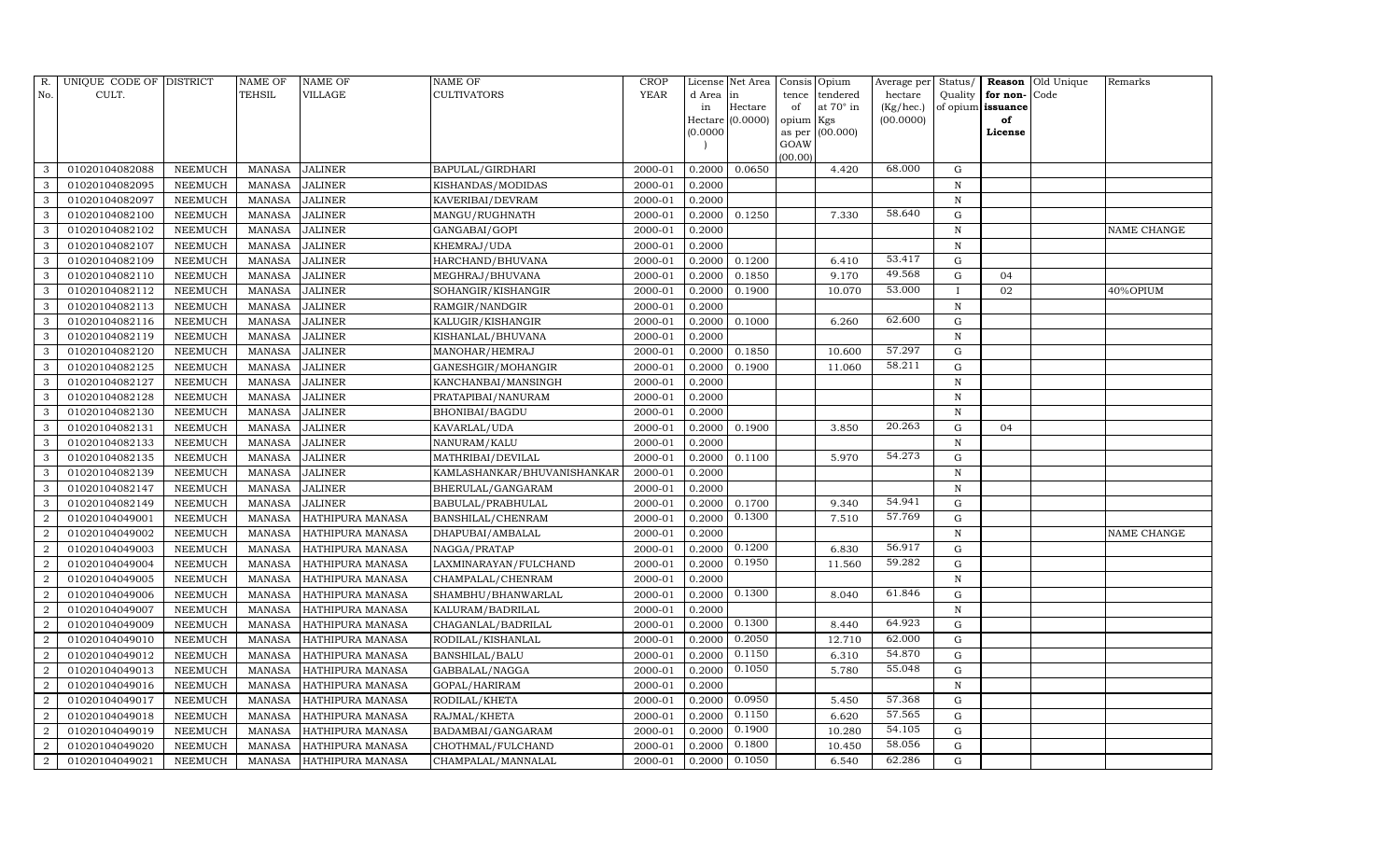| R.             | UNIQUE CODE OF DISTRICT |                | <b>NAME OF</b> | NAME OF          | <b>NAME OF</b>          | CROP    |           | License Net Area | Consis Opium                       | Average per | Status/      | Reason            | Old Unique | Remarks                  |
|----------------|-------------------------|----------------|----------------|------------------|-------------------------|---------|-----------|------------------|------------------------------------|-------------|--------------|-------------------|------------|--------------------------|
| No.            | CULT.                   |                | TEHSIL         | VILLAGE          | <b>CULTIVATORS</b>      | YEAR    | d Area in |                  | tendered<br>tence                  | hectare     | Quality      | for non-          | Code       |                          |
|                |                         |                |                |                  |                         |         | in        | Hectare          | at $70^\circ$ in<br>of             | (Kg/hec.)   |              | of opium issuance |            |                          |
|                |                         |                |                |                  |                         |         | (0.0000)  | Hectare (0.0000) | opium<br>Kgs<br>(00.000)<br>as per | (00.0000)   |              | of<br>License     |            |                          |
|                |                         |                |                |                  |                         |         |           |                  | GOAW                               |             |              |                   |            |                          |
|                |                         |                |                |                  |                         |         |           |                  | (00.00)                            |             |              |                   |            |                          |
|                | 01020104049022          | NEEMUCH        | MANASA         | HATHIPURA MANASA | KANWARLAL/FULCHAND      | 2000-01 | 0.2000    | 0.1900           | 11.050                             | 58.158      | G            |                   |            |                          |
| $\overline{2}$ | 01020104039001          | NEEMUCH        | <b>MANASA</b>  | <b>HASPURA</b>   | DAKHIBAI/CHUNNILAL      | 2000-01 | 0.2000    | 0.1500           | 8.280                              | 55.200      | G            |                   |            |                          |
| $\overline{2}$ | 01020104039002          | NEEMUCH        | MANASA         | <b>HASPURA</b>   | HARLAL/MOTILAL          | 2000-01 | 0.2000    | 0.1550           | 8.680                              | 56.000      | $\mathbf G$  |                   |            |                          |
| $\mathcal{D}$  | 01020104039003          | NEEMUCH        | <b>MANASA</b>  | <b>HASPURA</b>   | PRABHULAL/GULAB         | 2000-01 | 0.2000    |                  |                                    |             | $\, {\rm N}$ |                   |            | TRANSFER/DANGDI          |
| 2              | 01020104039004          | NEEMUCH        | <b>MANASA</b>  | <b>HASPURA</b>   | RAMNIWAS/RAMCHANDRA     | 2000-01 | 0.2000    | 0.1250           | 7.080                              | 56.640      | $\mathbf G$  |                   |            |                          |
|                | 01020104039006          | NEEMUCH        | <b>MANASA</b>  | <b>HASPURA</b>   | RAMLAL/HEERA            | 2000-01 | 0.2000    | 0.1950           | 11.610                             | 59.538      | ${\bf G}$    |                   |            |                          |
|                | 01020104039007          | NEEMUCH        | <b>MANASA</b>  | <b>HASPURA</b>   | KACHRU/KALU             | 2000-01 | 0.2000    | 0.1850           | 12.470                             | 67.405      | ${\rm G}$    |                   |            |                          |
| 2              | 01020104039008          | NEEMUCH        | <b>MANASA</b>  | <b>HASPURA</b>   | RAMSUKH/DEVILAL         | 2000-01 | 0.2000    | 0.1900           | 10.850                             | 57.105      | ${\rm G}$    |                   |            |                          |
| 2              | 01020104039009          | NEEMUCH        | <b>MANASA</b>  | <b>HASPURA</b>   | RAMLAL/BHERU BOHRA      | 2000-01 | 0.2000    | 0.1050           | 5.810                              | 55.333      | ${\bf G}$    |                   |            |                          |
|                | 01020104039010          | NEEMUCH        | <b>MANASA</b>  | <b>HASPURA</b>   | DALURAM/CHUNNILAL       | 2000-01 | 0.2000    | 0.1000           | 7.870                              | 78.700      | ${\rm G}$    |                   |            |                          |
| $\mathcal{D}$  | 01020104039012          | <b>NEEMUCH</b> | <b>MANASA</b>  | <b>HASPURA</b>   | NANDLAL/UDA             | 2000-01 | 0.2000    | 0.2050           | 12.840                             | 62.634      | ${\rm G}$    |                   |            |                          |
| $\overline{2}$ | 01020104039013          | NEEMUCH        | MANASA         | <b>HASPURA</b>   | DEVILAL/PANNALAL        | 2000-01 | 0.2000    | 0.2050           | 13.360                             | 65.171      | ${\rm G}$    |                   |            |                          |
| $\overline{2}$ | 01020104039014          | <b>NEEMUCH</b> | <b>MANASA</b>  | <b>HASPURA</b>   | BHAGATRAM/BHANWARLAL    | 2000-01 | 0.2000    |                  |                                    |             | $\, {\rm N}$ |                   |            |                          |
|                | 01020104039015          | <b>NEEMUCH</b> | MANASA         | <b>HASPURA</b>   | DEVILAL/BHAGATRAM       | 2000-01 | 0.2000    | 0.2000           | 11.080                             | 55.400      | ${\rm G}$    |                   |            |                          |
| $\overline{2}$ | 01020104039017          | NEEMUCH        | MANASA         | <b>HASPURA</b>   | KISHNIBAI/RAMCHANDRA    | 2000-01 | 0.2000    | 0.1200           | 6.950                              | 57.917      | ${\rm G}$    |                   |            |                          |
| 2              | 01020104039018          | <b>NEEMUCH</b> | MANASA         | <b>HASPURA</b>   | DEUBAI/MODIRAM GAYARI   | 2000-01 | 0.2000    | 0.1450           | 7.810                              | 53.862      | $\mathbf G$  | 01                |            | <b>ISSUED ON 2003-04</b> |
| $\overline{2}$ | 01020104039019          | <b>NEEMUCH</b> | <b>MANASA</b>  | <b>HASPURA</b>   | GOPAL/KASHIRAM          | 2000-01 | 0.2000    | 0.0950           | 5.010                              | 52.737      | $\mathbf G$  |                   |            |                          |
|                | 01020104039020          | NEEMUCH        | MANASA         | <b>HASPURA</b>   | GOVERDHANLAL/SHANKARLAL | 2000-01 | 0.2000    | 0.0800           | 5.250                              | 65.625      | ${\rm G}$    |                   |            |                          |
| $\overline{2}$ | 01020104039021          | NEEMUCH        | MANASA         | <b>HASPURA</b>   | BHANWARLAL/BHOLARAM     | 2000-01 | 0.2000    | 0.1850           | 11.970                             | 64.703      | ${\rm G}$    |                   |            |                          |
| $\overline{2}$ | 01020104039022          | NEEMUCH        | <b>MANASA</b>  | <b>HASPURA</b>   | RAMNIWAS/BHONA          | 2000-01 | 0.2000    | 0.1300           | 9.030                              | 69.462      | G            |                   |            |                          |
|                | 01020104039023          | <b>NEEMUCH</b> | <b>MANASA</b>  | <b>HASPURA</b>   | KASHIRAM/KESHURAM       | 2000-01 | 0.2000    | 0.1450           | 7.790                              | 53.724      | ${\rm G}$    |                   |            |                          |
| $\overline{2}$ | 01020104039025          | <b>NEEMUCH</b> | <b>MANASA</b>  | <b>HASPURA</b>   | SHRIRAM/DAMARLAL        | 2000-01 | 0.2000    |                  |                                    |             | $\, {\rm N}$ |                   |            | NAME CHANGE              |
| $\overline{2}$ | 01020104039026          | NEEMUCH        | MANASA         | <b>HASPURA</b>   | BHUWANIRAM/NARAYAN      | 2000-01 | 0.2000    | 0.0800           | 4.640                              | 58.000      | ${\rm G}$    |                   |            |                          |
| 2              | 01020104039029          | NEEMUCH        | <b>MANASA</b>  | <b>HASPURA</b>   | BHURIBAI/RODILAL        | 2000-01 | 0.2000    | 0.1850           | 11.930                             | 64.486      | ${\rm G}$    |                   |            |                          |
|                | 01020104039030          | <b>NEEMUCH</b> | <b>MANASA</b>  | <b>HASPURA</b>   | CHATARBHUJ/NANDA        | 2000-01 | 0.2000    | 0.2050           | 12.590                             | 61.415      | $\mathbf G$  | 01                |            |                          |
| $\overline{2}$ | 01020104039031          | NEEMUCH        | <b>MANASA</b>  | <b>HASPURA</b>   | BAGDIRAM/RAMA           | 2000-01 | 0.2000    |                  |                                    |             | $\mathbb N$  |                   |            |                          |
| $\overline{2}$ | 01020104039032          | <b>NEEMUCH</b> | <b>MANASA</b>  | <b>HASPURA</b>   | DHANNA/BHAGWAN          | 2000-01 | 0.2000    | 0.0800           | 4.870                              | 60.875      | ${\rm G}$    |                   |            |                          |
| $\overline{2}$ | 01020104039033          | <b>NEEMUCH</b> | <b>MANASA</b>  | <b>HASPURA</b>   | NARAYAN/MODA            | 2000-01 | 0.2000    | 0.0950           | 5.310                              | 55.895      | $\mathbf G$  |                   |            |                          |
|                | 01020104039034          | NEEMUCH        | MANASA         | <b>HASPURA</b>   | SEETABAI/ONKAR          | 2000-01 | 0.2000    |                  |                                    |             | $\mathbf N$  |                   |            |                          |
| $\overline{2}$ | 01020104039035          | <b>NEEMUCH</b> | <b>MANASA</b>  | <b>HASPURA</b>   | RAMCHANDRA/NARAYAN      | 2000-01 | 0.2000    | 0.1250           | 6.700                              | 53.600      | ${\rm G}$    |                   |            |                          |
| $\overline{2}$ | 01020104039036          | <b>NEEMUCH</b> | MANASA         | <b>HASPURA</b>   | BHUWANA/GENDA           | 2000-01 | 0.2000    | 0.1400           | 8.780                              | 62.714      | ${\rm G}$    |                   |            |                          |
| $\overline{2}$ | 01020104039037          | <b>NEEMUCH</b> | <b>MANASA</b>  | <b>HASPURA</b>   | BHANWARLAL/JAGANNATH    | 2000-01 | 0.2000    | 0.1950           | 10.750                             | 55.128      | ${\rm G}$    |                   |            |                          |
|                | 01020104039039          | <b>NEEMUCH</b> | <b>MANASA</b>  | <b>HASPURA</b>   | BHERU/UDA               | 2000-01 | 0.2000    |                  |                                    |             | ${\bf N}$    |                   |            |                          |
| $\mathcal{D}$  | 01020104039040          | <b>NEEMUCH</b> | <b>MANASA</b>  | <b>HASPURA</b>   | BADRILAL/BHANWARLAL     | 2000-01 | 0.2000    | 0.1550           | 8.050                              | 51.935      | ${\rm G}$    | 04                |            | <b>ISSUED ON 2003-04</b> |
| 2              | 01020104039041          | <b>NEEMUCH</b> | <b>MANASA</b>  | <b>HASPURA</b>   | BHUWANIBAI/SHIVLAL      | 2000-01 | 0.2000    | 0.1200           | 6.170                              | 51.417      | ${\rm G}$    | 04                |            | ISSUED ON 2003-04        |
| $\mathcal{D}$  | 01020104039042          | <b>NEEMUCH</b> | <b>MANASA</b>  | <b>HASPURA</b>   | BHANWARLAL/RODA         | 2000-01 | 0.2000    | 0.2000           | 10.390                             | 51.950      | G            | 04                |            | ISSUED ON 2003-04        |
| $\overline{2}$ | 01020104039043          | NEEMUCH        | MANASA         | <b>HASPURA</b>   | MANOHARDAS/NARAYANDAS   | 2000-01 | 0.2000    | 0.0900           | 5.330                              | 59.222      | G            |                   |            |                          |
| $\overline{2}$ | 01020104039044          | NEEMUCH        | <b>MANASA</b>  | <b>HASPURA</b>   | MOHANLAL/KALU           | 2000-01 | 0.2000    | 0.1400           | 7.830                              | 55.929      | G            |                   |            |                          |
| 2              | 01020104039045          | NEEMUCH        | MANASA         | <b>HASPURA</b>   | SEVA/BHAGWAN            | 2000-01 | 0.2000    |                  |                                    |             | $\mathbf N$  |                   |            |                          |
| 2              | 01020104039046          | NEEMUCH        |                | MANASA HASPURA   | <b>JAGANNATH/KALU</b>   | 2000-01 | 0.2000    | 0.1650           | 7.810                              | 47.333      | $\mathbf G$  | 04                |            |                          |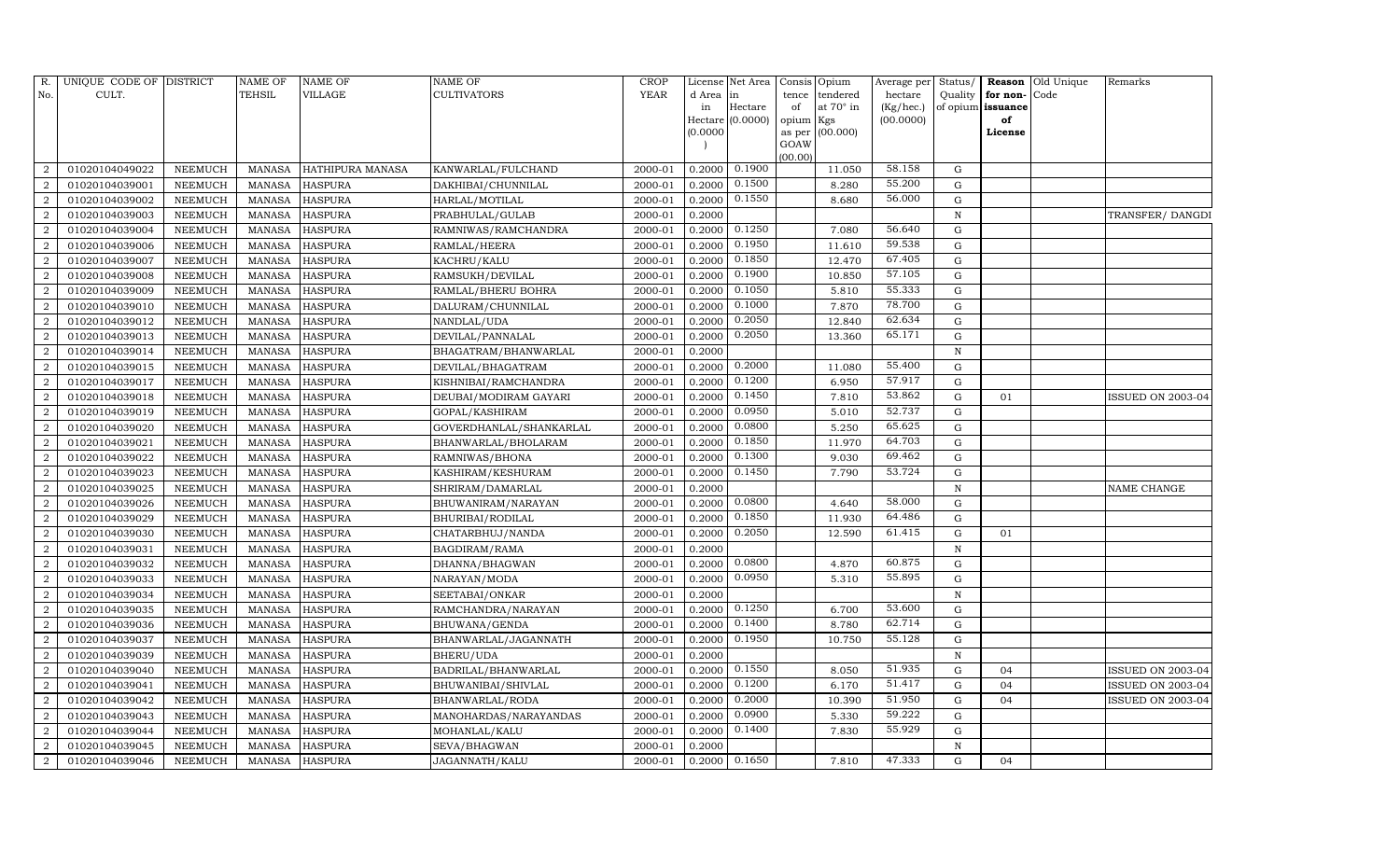| R.                     | UNIQUE CODE OF DISTRICT |                | <b>NAME OF</b> | NAME OF        | NAME OF                  | CROP        |           | License Net Area |                     | Consis Opium | Average per | Status/      |               | Reason Old Unique | Remarks                  |
|------------------------|-------------------------|----------------|----------------|----------------|--------------------------|-------------|-----------|------------------|---------------------|--------------|-------------|--------------|---------------|-------------------|--------------------------|
| No.                    | CULT.                   |                | TEHSIL         | VILLAGE        | CULTIVATORS              | <b>YEAR</b> | d Area in |                  | tence               | tendered     | hectare     | Quality      | for non-      | Code              |                          |
|                        |                         |                |                |                |                          |             | in        | Hectare          | of                  | at 70° in    | (Kg/hec.)   | of opium     | issuance      |                   |                          |
|                        |                         |                |                |                |                          |             | (0.0000)  | Hectare (0.0000) | opium Kgs<br>as per | (00.000)     | (00.0000)   |              | of<br>License |                   |                          |
|                        |                         |                |                |                |                          |             |           |                  | GOAW                |              |             |              |               |                   |                          |
|                        |                         |                |                |                |                          |             |           |                  | (00.00)             |              |             |              |               |                   |                          |
|                        | 01020104039049          | NEEMUCH        | MANASA         | <b>HASPURA</b> | NANDLAL/BHERA            | 2000-01     | 0.2000    | 0.1650           |                     | 8.300        | 50.303      | G            | 04            |                   |                          |
| $\overline{2}$         | 01020104039050          | NEEMUCH        | <b>MANASA</b>  | <b>HASPURA</b> | MOHANLAL/FAKIRA          | 2000-01     | 0.2000    | 0.1250           |                     | 8.240        | 65.920      | G            |               |                   |                          |
| 2                      | 01020104039051          | NEEMUCH        | <b>MANASA</b>  | <b>HASPURA</b> | LALIBAI/BHERULAL         | 2000-01     | 0.2000    | 0.1200           |                     | 6.580        | 54.833      | G            |               |                   |                          |
| $\mathcal{D}$          | 01020104039054          | NEEMUCH        | <b>MANASA</b>  | <b>HASPURA</b> | RUKMANIBAI/AMARCHANDRA   | 2000-01     | 0.2000    | 0.1950           |                     | 11.060       | 56.718      | G            |               |                   |                          |
| 2                      | 01020104039055          | NEEMUCH        | <b>MANASA</b>  | <b>HASPURA</b> | GHASILAL/NARAYAN         | 2000-01     | 0.2000    | 0.1000           |                     | 6.500        | 65.000      | G            |               |                   |                          |
|                        | 01020104039056          | NEEMUCH        | <b>MANASA</b>  | <b>HASPURA</b> | HEERALAL/GENDA           | 2000-01     | 0.2000    | 0.1950           |                     | 12.170       | 62.410      | G            |               |                   |                          |
| $\mathcal{D}$          | 01020104039060          | NEEMUCH        | <b>MANASA</b>  | <b>HASPURA</b> | GHISALAL/LAXMAN          | 2000-01     | 0.2000    | 0.1400           |                     | 7.080        | 50.571      | G            | 04            |                   |                          |
| 2                      | 01020104039061          | NEEMUCH        | <b>MANASA</b>  | <b>HASPURA</b> | DEVKISHAN/NARAYAN        | 2000-01     | 0.2000    | 0.1800           |                     | 11.290       | 62.722      | G            |               |                   |                          |
| $\mathcal{D}_{\alpha}$ | 01020104039062          | NEEMUCH        | <b>MANASA</b>  | <b>HASPURA</b> | MANGILAL/KHUDILAL        | 2000-01     | 0.2000    |                  |                     |              |             | $\, {\rm N}$ |               |                   |                          |
|                        | 01020104039063          | NEEMUCH        | <b>MANASA</b>  | <b>HASPURA</b> | KANWARLAL/UDA            | 2000-01     | 0.2000    | 0.1800           |                     | 10.010       | 55.611      | G            |               |                   |                          |
| 2                      | 01020104039064          | NEEMUCH        | <b>MANASA</b>  | <b>HASPURA</b> | DHAPUBAI/KESHURAM        | 2000-01     | 0.2000    |                  |                     |              |             | $\mathbf N$  |               |                   |                          |
| $\overline{2}$         | 01020104039065          | NEEMUCH        | MANASA         | <b>HASPURA</b> | CHUNNILAL/RUGHNATH       | 2000-01     | 0.2000    |                  |                     |              |             | $\, {\rm N}$ |               |                   |                          |
| $\overline{2}$         | 01020104039066          | NEEMUCH        | <b>MANASA</b>  | <b>HASPURA</b> | DHURA/GOVINDRAM          | 2000-01     | 0.2000    | 0.1600           |                     | 10.180       | 63.625      | G            |               |                   |                          |
|                        | 01020104039068          | NEEMUCH        | <b>MANASA</b>  | <b>HASPURA</b> | RAMLAL/KARULAL           | 2000-01     | 0.2000    | 0.1750           |                     | 4.130        | 23.600      | G            | 04            |                   |                          |
| $\mathcal{D}$          | 01020104039069          | NEEMUCH        | <b>MANASA</b>  | <b>HASPURA</b> | KACHRU/PARTHA            | 2000-01     | 0.2000    | 0.1250           |                     | 7.390        | 59.120      | G            |               |                   |                          |
| 2                      | 01020104039070          | NEEMUCH        | <b>MANASA</b>  | <b>HASPURA</b> | RAMESHCHANDRA/CHATARBHUJ | 2000-01     | 0.2000    | 0.1150           |                     | 7.150        | 62.174      | G            |               |                   |                          |
| $\mathcal{D}$          | 01020104039071          | NEEMUCH        | <b>MANASA</b>  | HASPURA        | KASTURIBAI/NARAYAN       | 2000-01     | 0.2000    | 0.0650           |                     | 3.390        | 52.154      | G            |               |                   |                          |
|                        | 01020104039073          | NEEMUCH        | <b>MANASA</b>  | <b>HASPURA</b> | PYARA/PARTHA             | 2000-01     | 0.2000    | 0.1000           |                     | 6.000        | 60.000      | G            |               |                   |                          |
| $\overline{2}$         | 01020104039074          | NEEMUCH        | <b>MANASA</b>  | <b>HASPURA</b> | FULCHANDRA/BHANWARLAL    | 2000-01     | 0.2000    |                  |                     |              |             | $\mathbf N$  |               |                   |                          |
| $\mathcal{D}$          | 01020104039075          | NEEMUCH        | MANASA         | <b>HASPURA</b> | RAMPRASAD/DEVRAM         | 2000-01     | 0.2000    |                  |                     |              |             | N            |               |                   |                          |
|                        | 01020104039078          | NEEMUCH        | <b>MANASA</b>  | <b>HASPURA</b> | AMRITRAM/GHASIRAM        | 2000-01     | 0.2000    | 0.1900           |                     | 11.410       | 60.053      | $\mathbf G$  |               |                   |                          |
| $\overline{2}$         | 01020104039079          | NEEMUCH        | <b>MANASA</b>  | <b>HASPURA</b> | SURESHCHANDRA/MOHANLAL   | 2000-01     | 0.2000    | 0.1300           |                     | 8.010        | 61.615      | G            |               |                   |                          |
| $\overline{2}$         | 01020104039080          | NEEMUCH        | <b>MANASA</b>  | <b>HASPURA</b> | MANGILAL/UDA             | 2000-01     | 0.2000    | 0.1850           |                     | 10.340       | 55.892      | $\mathbf G$  |               |                   |                          |
| $\mathcal{D}_{\alpha}$ | 01020104039081          | <b>NEEMUCH</b> | <b>MANASA</b>  | <b>HASPURA</b> | DEUBAI/MODIRAM           | 2000-01     | 0.2000    | 0.1850           |                     | 9.620        | 52.000      | G            |               |                   |                          |
|                        | 01020104039016          | NEEMUCH        | <b>MANASA</b>  | <b>HASPURA</b> | RUGHNATHIBAI/GHASHIRAM   | 2000-01     | 0.2000    | 0.1300           |                     | 7.170        | 55.154      | $\mathbf G$  |               |                   |                          |
| $\mathcal{D}$          | 01020104039028          | NEEMUCH        | <b>MANASA</b>  | <b>HASPURA</b> | JANIBAI/ONKAR            | 2000-01     | 0.2000    | 0.0600           |                     | 3.720        | 62.000      | G            |               |                   |                          |
| $\overline{2}$         | 01020104039082          | NEEMUCH        | <b>MANASA</b>  | HASPURA        | KANWARLAL/DEVILAL        | 2000-01     | 0.2000    | 0.1250           |                     | 8.040        | 64.320      | G            |               |                   |                          |
| $\mathcal{D}$          | 01020104039083          | NEEMUCH        | <b>MANASA</b>  | HASPURA        | MANNALAL/KASHIRAM        | 2000-01     | 0.2000    | 0.1900           |                     | 9.820        | 51.684      | G            | 04            |                   | <b>ISSUED ON 2003-04</b> |
|                        | 01020104039084          | NEEMUCH        | <b>MANASA</b>  | <b>HASPURA</b> | RAMNARAYAN/MODA          | 2000-01     | 0.2000    | 0.1850           |                     | 11.580       | 62.595      | G            | 01            |                   |                          |
| $\overline{2}$         | 01020104039085          | NEEMUCH        | <b>MANASA</b>  | <b>HASPURA</b> | MANGILAL/DEVA            | 2000-01     | 0.2000    | 0.1550           |                     | 8.910        | 57.484      | G            |               |                   |                          |
| 2                      | 01020104039086          | NEEMUCH        | MANASA         | <b>HASPURA</b> | RANGLAL/NARAYAN          | 2000-01     | 0.2000    |                  |                     |              |             | $\, {\rm N}$ |               |                   |                          |
| $\mathcal{D}_{\alpha}$ | 01020104039087          | NEEMUCH        | <b>MANASA</b>  | <b>HASPURA</b> | RAMESHCHANDRA/BHERULAL   | 2000-01     | 0.2000    | 0.1650           |                     | 9.770        | 59.212      | G            |               |                   |                          |
| $\overline{2}$         | 01020104039088          | <b>NEEMUCH</b> | <b>MANASA</b>  | <b>HASPURA</b> | DEVILAL/BHERULAL         | 2000-01     | 0.2000    | 0.1700           |                     | 9.310        | 54.765      | $\mathbf G$  |               |                   |                          |
| $\overline{2}$         | 01020104039089          | NEEMUCH        | <b>MANASA</b>  | <b>HASPURA</b> | DEVILAL/CHATARBHUJ       | 2000-01     | 0.2000    | 0.1850           |                     | 10.720       | 57.946      | G            |               |                   |                          |
| 2                      | 01020104039090          | NEEMUCH        | <b>MANASA</b>  | <b>HASPURA</b> | BAPULAL/LALA             | 2000-01     | 0.2000    | 0.1950           |                     | 10.730       | 55.026      | $\mathbf G$  |               |                   |                          |
|                        | 01020104039091          | NEEMUCH        | <b>MANASA</b>  | <b>HASPURA</b> | KASHIRAM/HEERALAL        | 2000-01     | 0.2000    | 0.1450           |                     | 8.950        | 61.724      | $\mathbf G$  |               |                   |                          |
| $\mathcal{D}$          | 01020104039092          | NEEMUCH        | <b>MANASA</b>  | <b>HASPURA</b> | DEUBAI/KISHANLAL         | 2000-01     | 0.2000    | 0.1700           |                     | 9.570        | 56.294      | G            |               |                   |                          |
| 2                      | 01020104039094          | NEEMUCH        | <b>MANASA</b>  | HASPURA        | MOHANLAL/NARAYAN         | 2000-01     | 0.2000    | 0.1600           |                     | 9.890        | 61.813      | G            |               |                   |                          |
| 2                      | 01020104039095          | <b>NEEMUCH</b> | <b>MANASA</b>  | <b>HASPURA</b> | KARULAL/PYARA            | 2000-01     | 0.2000    | 0.1900           |                     | 11.540       | 60.737      | G            |               |                   |                          |
| $\overline{2}$         | 01020104039096          | NEEMUCH        | MANASA         | <b>HASPURA</b> | DEVILAL/RAMLAL           | 2000-01     | 0.2000    | 0.1000           |                     | 6.110        | 61.100      | G            |               |                   |                          |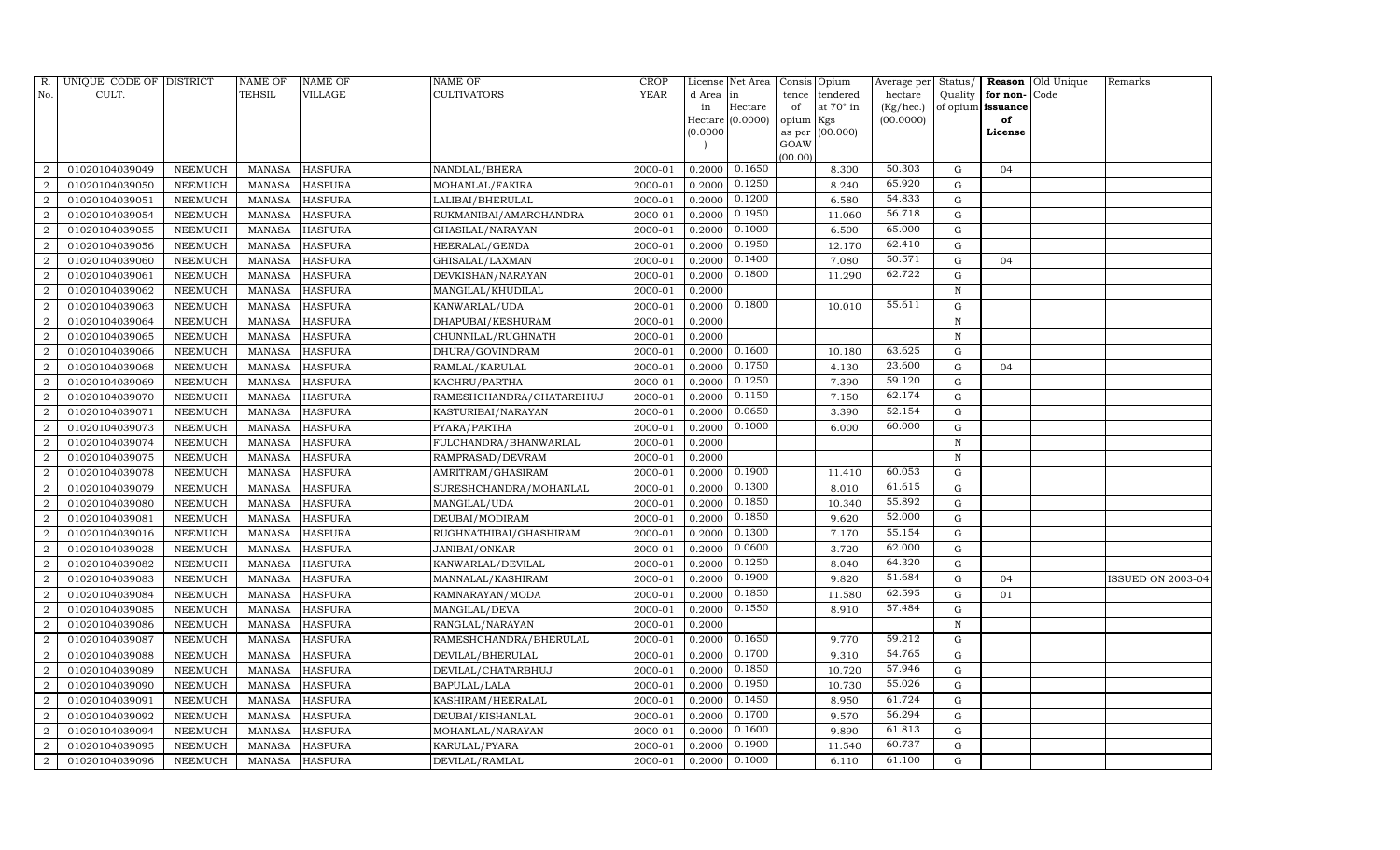| R.             | UNIQUE CODE OF DISTRICT |                | NAME OF       | <b>NAME OF</b>     | <b>NAME OF</b>             | <b>CROP</b> |          | License Net Area |           | Consis Opium       | Average per Status/ |              |                         | Reason Old Unique | Remarks                        |  |
|----------------|-------------------------|----------------|---------------|--------------------|----------------------------|-------------|----------|------------------|-----------|--------------------|---------------------|--------------|-------------------------|-------------------|--------------------------------|--|
| No.            | CULT.                   |                | TEHSIL        | VILLAGE            | <b>CULTIVATORS</b>         | <b>YEAR</b> | d Area   | lin              |           | tence tendered     | hectare             |              | Quality   for non- Code |                   |                                |  |
|                |                         |                |               |                    |                            |             | in       | Hectare          | of        | at $70^{\circ}$ in | $(Kg/ {\rm hec.})$  |              | of opium issuance       |                   |                                |  |
|                |                         |                |               |                    |                            |             | (0.0000) | Hectare (0.0000) | opium Kgs | as per (00.000)    | (00.0000)           |              | of<br>License           |                   |                                |  |
|                |                         |                |               |                    |                            |             |          |                  | GOAW      |                    |                     |              |                         |                   |                                |  |
|                |                         |                |               |                    |                            |             |          |                  | (00.00)   |                    |                     |              |                         |                   |                                |  |
| $\overline{2}$ | 01020104039097          | <b>NEEMUCH</b> | MANASA        | <b>HASPURA</b>     | NIRBHAYSINGH/BHERULAL      | 2000-01     | 0.2000   | 0.1800           |           | 8.400              | 46.667              | G            | 04                      |                   |                                |  |
| $\overline{2}$ | 01020104039098          | NEEMUCH        | <b>MANASA</b> | <b>HASPURA</b>     | KANHYALAL/KACHRU           | 2000-01     | 0.2000   | 0.0850           |           | 4.320              | 50.824              | G            | 04                      | 1020104054025     |                                |  |
| $\overline{2}$ | 01020104039099          | NEEMUCH        | <b>MANASA</b> | <b>HASPURA</b>     | KANHAIYALAL/DEVILAL        | 2000-01     | 0.2000   | 0.1900           |           | 11.660             | 61.368              | G            |                         | 01020104040051    |                                |  |
| $\overline{2}$ | 01020104039100          | NEEMUCH        | <b>MANASA</b> | <b>HASPURA</b>     | GOPAL/PANNA                | 2000-01     | 0.2000   | 0.1900           |           | 9.850              | 51.842              | G            | 04                      |                   | 102010405303 ISSUED ON 2003-04 |  |
| 3              | 01020104077001          | NEEMUCH        | <b>MANASA</b> | <b>HAMERPURA</b>   | MANGILALL/JAGNATH          | 2000-01     | 0.2000   |                  |           |                    |                     | $\mathbf N$  |                         |                   |                                |  |
| 3              | 01020104077002          | NEEMUCH        | <b>MANASA</b> | <b>HAMERPURA</b>   | HIRALAL/JAGANNATH          | 2000-01     | 0.2000   |                  |           |                    |                     | $\mathbf N$  |                         |                   |                                |  |
| $\mathbf{3}$   | 01020104077003          | NEEMUCH        | <b>MANASA</b> | <b>HAMERPURA</b>   | NARMADABAI/JAGANNATH       | 2000-01     | 0.2000   |                  |           |                    |                     | N            |                         |                   |                                |  |
| 3              | 01020104077004          | <b>NEEMUCH</b> | <b>MANASA</b> | <b>HAMERPURA</b>   | MADHU/DUGGA                | 2000-01     | 0.2000   |                  |           |                    |                     | $\mathbf N$  |                         |                   |                                |  |
| $\overline{3}$ | 01020104077007          | <b>NEEMUCH</b> | <b>MANASA</b> | <b>HAMERPURA</b>   | SHRILAL/BHAVARLAL          | 2000-01     | 0.2000   |                  |           |                    |                     | $\, {\rm N}$ | 08                      |                   |                                |  |
| 3              | 01020104077008          | NEEMUCH        | <b>MANASA</b> | <b>HAMERPURA</b>   | NIRMAL KUMAR/RAMNARAYN     | 2000-01     | 0.2000   |                  |           |                    |                     | N            |                         |                   |                                |  |
| $\overline{2}$ | 01020104034001          | <b>NEEMUCH</b> | <b>MANASA</b> | HADIPIPLIYA        | JANKILAL/RADHAKISHAN       | 2000-01     | 0.2000   | 0.1950           |           | 12.040             | 61.744              | G            |                         |                   |                                |  |
| $\overline{2}$ | 01020104034003          | <b>NEEMUCH</b> | <b>MANASA</b> | HADIPIPLIYA        | LAXMINARAYAN/MEGHRAJ       | 2000-01     | 0.2000   | 0.2050           |           | 13.020             | 63.512              | G            |                         |                   |                                |  |
| $\overline{2}$ | 01020104034006          | <b>NEEMUCH</b> | <b>MANASA</b> | HADIPIPLIYA        | ANTARKUNWAR/JUJHARSINGH    | 2000-01     | 0.2000   | 0.1850           |           | 10.840             | 58.595              | G            |                         |                   |                                |  |
| $\overline{2}$ | 01020104034008          | NEEMUCH        | <b>MANASA</b> | HADIPIPLIYA        | BHURA/GHASI                | 2000-01     | 0.2000   | 0.1300           |           | 7.660              | 58.923              | G            |                         |                   |                                |  |
| $\overline{2}$ | 01020104034009          | <b>NEEMUCH</b> | <b>MANASA</b> | <b>HADIPIPLIYA</b> | KARULAL/BHUWAN             | 2000-01     | 0.2000   | 0.1200           |           | 7.720              | 64.333              | G            |                         |                   |                                |  |
| $\overline{2}$ | 01020104034010          | <b>NEEMUCH</b> | <b>MANASA</b> | HADIPIPLIYA        | SAJJANSINGH/JAWANSINGH     | 2000-01     | 0.2000   | 0.2000           |           | 12.570             | 62.850              | G            |                         |                   |                                |  |
| $\overline{2}$ | 01020104034011          | <b>NEEMUCH</b> | <b>MANASA</b> | HADIPIPLIYA        | SAMANDBAI/JETRAM GURJAR    | 2000-01     | 0.2000   | 0.1550           |           | 10.200             | 65.806              | G            |                         |                   |                                |  |
| $\overline{2}$ | 01020104034012          | NEEMUCH        | <b>MANASA</b> | HADIPIPLIYA        | RATANLAL/RADHAKISHAN       | 2000-01     | 0.2000   | 0.2000           |           | 11.870             | 59.350              | G            |                         |                   |                                |  |
| $\overline{2}$ | 01020104034013          | <b>NEEMUCH</b> | <b>MANASA</b> | HADIPIPLIYA        | BHAGWAN/PRITHVIRAJ         | 2000-01     | 0.2000   | 0.1750           |           | 10.160             | 58.057              | G            |                         |                   |                                |  |
| $\overline{a}$ | 01020104034014          | NEEMUCH        | <b>MANASA</b> | HADIPIPLIYA        | SATYANARAYAN/PRITHVIRAJ    | 2000-01     | 0.2000   |                  |           |                    |                     | N            |                         |                   | TRANSFER/ KHEDI CHANDRAWAT     |  |
| $\overline{2}$ | 01020104034017          | NEEMUCH        | <b>MANASA</b> | HADIPIPLIYA        | RADHAKISHAN/DEVILAL        | 2000-01     | 0.2000   | 0.1600           |           | 9.870              | 61.688              | G            |                         |                   |                                |  |
| $\overline{2}$ | 01020104034018          | <b>NEEMUCH</b> | MANASA        | HADIPIPLIYA        | BABU/GENDA URF DEVA        | 2000-01     | 0.2000   | 0.1750           |           | 11.180             | 63.886              | G            |                         |                   |                                |  |
| $\overline{2}$ | 01020104034019          | NEEMUCH        | MANASA        | HADIPIPLIYA        | KAMLABAI/MOHANLAL          | 2000-01     | 0.2000   | 0.1400           |           | 8.040              | 57.429              | G            |                         |                   |                                |  |
| $\overline{2}$ | 01020104034021          | NEEMUCH        | <b>MANASA</b> | HADIPIPLIYA        | RAMSUKH/RADHAKISHAN        | 2000-01     | 0.2000   | 0.1900           |           | 12.570             | 66.158              | G            |                         |                   |                                |  |
| $\overline{2}$ | 01020104034022          | NEEMUCH        | <b>MANASA</b> | HADIPIPLIYA        | VIRENDRA/LAXMINARAYAN      | 2000-01     | 0.2000   | 0.1800           |           | 10.820             | 60.111              | G            |                         |                   |                                |  |
| $\overline{2}$ | 01020104034023          | NEEMUCH        | MANASA        | HADIPIPLIYA        | LAXMINARAYAN/RADHAKISHAN   | 2000-01     | 0.2000   | 0.2050           |           | 13.130             | 64.049              | G            |                         |                   |                                |  |
| $\overline{2}$ | 01020104034024          | <b>NEEMUCH</b> | <b>MANASA</b> | HADIPIPLIYA        | <b>BAPULAL/PARASRAM</b>    | 2000-01     | 0.2000   | 0.2050           |           | 14.110             | 68.829              | G            |                         |                   |                                |  |
| $\overline{2}$ | 01020104034025          | <b>NEEMUCH</b> | <b>MANASA</b> | HADIPIPLIYA        | RODA/GHASI                 | 2000-01     | 0.2000   | 0.1600           |           | 9.600              | 60.000              | G            |                         |                   |                                |  |
| $\overline{2}$ | 01020104034026          | <b>NEEMUCH</b> | <b>MANASA</b> | HADIPIPLIYA        | KASTURIBAI/BHAGWAN         | 2000-01     | 0.2000   | 0.1850           |           | 10.000             | 54.054              | G            |                         |                   |                                |  |
| $\overline{2}$ | 01020104034027          | NEEMUCH        | <b>MANASA</b> | HADIPIPLIYA        | KACHRIBAI/UDAIRAM          | 2000-01     | 0.2000   | 0.1550           |           | 9.240              | 59.613              | G            |                         |                   |                                |  |
| $\overline{a}$ | 01020104034028          | NEEMUCH        | <b>MANASA</b> | HADIPIPLIYA        | BAPULAL/DEVILAL            | 2000-01     | 0.2000   | 0.1900           |           | 11.860             | 62.421              | G            |                         |                   |                                |  |
| $\overline{2}$ | 01020104034029          | NEEMUCH        | <b>MANASA</b> | HADIPIPLIYA        | PARWATSINGH/GOVERDHANSINGH | 2000-01     | 0.2000   | 0.1900           |           | 11.620             | 61.158              | G            |                         |                   |                                |  |
| $\overline{2}$ | 01020104034030          | NEEMUCH        | <b>MANASA</b> | HADIPIPLIYA        | GOBARLAL/HAJARILAL         | 2000-01     | 0.2000   | 0.1400           |           | 8.730              | 62.357              | G            |                         |                   |                                |  |
| $\overline{2}$ | 01020104034031          | NEEMUCH        | <b>MANASA</b> | HADIPIPLIYA        | PRITHVIRAJ/DHANRAJ         | 2000-01     | 0.2000   | 0.1850           |           | 11.220             | 60.649              | G            |                         |                   |                                |  |
| $\overline{2}$ | 01020104034032          | <b>NEEMUCH</b> | <b>MANASA</b> | HADIPIPLIYA        | RUPA/BALA                  | 2000-01     | 0.2000   | 0.2100           |           | 11.870             | 56.524              | $\mathbf G$  |                         |                   |                                |  |
| $\overline{2}$ | 01020104034033          | <b>NEEMUCH</b> | <b>MANASA</b> | HADIPIPLIYA        | BHANWARSINGH/DEVISINGH     | 2000-01     | 0.2000   | 0.1150           |           | 7.060              | 61.391              | G            |                         |                   |                                |  |
| $\overline{2}$ | 01020104034034          | <b>NEEMUCH</b> | <b>MANASA</b> | HADIPIPLIYA        | GOKULSINGH/SAJJANSINGH     | 2000-01     | 0.2000   | 0.2000           |           | 12.690             | 63.450              | G            |                         |                   |                                |  |
| $\overline{2}$ | 01020104034035          | <b>NEEMUCH</b> | <b>MANASA</b> | HADIPIPLIYA        | MATHURALAL/RATANLAL        | 2000-01     | 0.2000   | 0.1750           |           | 11.600             | 66.286              | G            |                         |                   |                                |  |
| $\overline{a}$ | 01020104034036          | NEEMUCH        | MANASA        | HADIPIPLIYA        | MADANLAL/HEERALAL          | 2000-01     | 0.2000   | 0.2000           |           | 16.560             | 82.800              | G            |                         |                   |                                |  |
| $\overline{a}$ | 01020104034037          | <b>NEEMUCH</b> | <b>MANASA</b> | HADIPIPLIYA        | <b>BAPUSINGH/DEVISINGH</b> | 2000-01     | 0.2000   | 0.1900           |           | 10.620             | 55.895              | $\mathbf G$  |                         |                   |                                |  |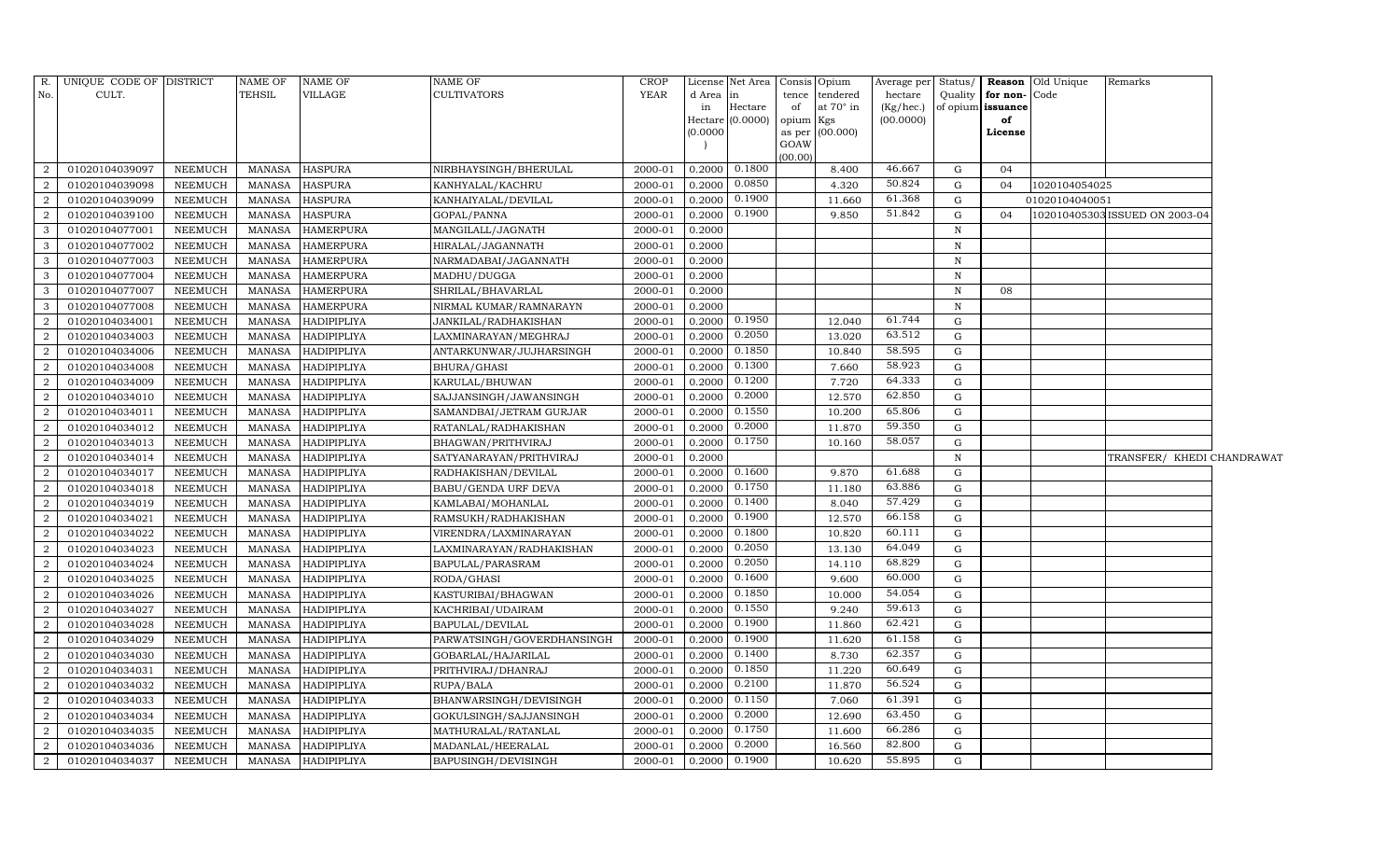| R.             | UNIQUE CODE OF DISTRICT |                | $\operatorname{NAME}$ OF | <b>NAME OF</b>     | <b>NAME OF</b>              | CROP    |           | License Net Area | Consis Opium   |                  | Average per | Status/     |                   | Reason Old Unique | Remarks     |
|----------------|-------------------------|----------------|--------------------------|--------------------|-----------------------------|---------|-----------|------------------|----------------|------------------|-------------|-------------|-------------------|-------------------|-------------|
| No.            | CULT.                   |                | <b>TEHSIL</b>            | VILLAGE            | <b>CULTIVATORS</b>          | YEAR    | d Area in |                  | tence          | tendered         | hectare     | Quality     | for non-          | Code              |             |
|                |                         |                |                          |                    |                             |         | in        | Hectare          | of             | at $70^\circ$ in | (Kg/hec.)   |             | of opium issuance |                   |             |
|                |                         |                |                          |                    |                             |         |           | Hectare (0.0000) | opium Kgs      |                  | (00.0000)   |             | of                |                   |             |
|                |                         |                |                          |                    |                             |         | (0.0000)  |                  | as per<br>GOAW | (00.000)         |             |             | License           |                   |             |
|                |                         |                |                          |                    |                             |         |           |                  | (00.00)        |                  |             |             |                   |                   |             |
| $\overline{2}$ | 01020104034039          | NEEMUCH        | MANASA                   | HADIPIPLIYA        | MANGILAL/BHUWANA            | 2000-01 | 0.2000    | 0.1900           |                | 10.890           | 57.316      | G           |                   |                   |             |
| $\overline{a}$ | 01020104034040          | NEEMUCH        | MANASA                   | <b>HADIPIPLIYA</b> | BHANWARLAL/BHERA            | 2000-01 | 0.2000    | 0.1800           |                | 10.640           | 59.111      | G           |                   |                   |             |
| $\overline{2}$ | 01020104034042          | <b>NEEMUCH</b> | MANASA                   | HADIPIPLIYA        | KARIBAI/BHERULAL            | 2000-01 | 0.2000    | 0.1900           |                | 11.280           | 59.368      | G           |                   |                   |             |
| $\overline{2}$ | 01020104034043          | NEEMUCH        | MANASA                   | <b>HADIPIPLIYA</b> | SITARAM/HAJARI              | 2000-01 | 0.2000    | 0.1950           |                | 10.340           | 53.026      | ${\rm G}$   |                   |                   |             |
| $\overline{2}$ | 01020104034044          | NEEMUCH        | MANASA                   | HADIPIPLIYA        | KHUSHALSINGH/GOVERDHANSINGH | 2000-01 | 0.2000    | 0.2000           |                | 10.850           | 54.250      | G           |                   |                   |             |
| $\overline{2}$ | 01020104034045          | NEEMUCH        | MANASA                   | <b>HADIPIPLIYA</b> | MOTI/BALA                   | 2000-01 | 0.2000    | 0.2000           |                | 12.010           | 60.050      | ${\rm G}$   |                   |                   |             |
| $\overline{2}$ | 01020104034046          | NEEMUCH        | MANASA                   | HADIPIPLIYA        | RADHESHYAM/ONKARLAL         | 2000-01 | 0.2000    | 0.1950           |                | 12.410           | 63.641      | G           |                   |                   |             |
| $\overline{2}$ | 01020104034047          | NEEMUCH        | MANASA                   | <b>HADIPIPLIYA</b> | RAMCHANDRA/NARAYAN          | 2000-01 | 0.2000    | 0.1850           |                | 11.460           | 61.946      | G           |                   |                   |             |
| $\overline{2}$ | 01020104034048          | NEEMUCH        | MANASA                   | <b>HADIPIPLIYA</b> | BAPULAL/HEERALAL            | 2000-01 | 0.2000    | 0.1950           |                | 12.030           | 61.692      | G           |                   |                   |             |
| $\overline{2}$ | 01020104034049          | NEEMUCH        | MANASA                   | <b>HADIPIPLIYA</b> | BHERULAL/NARAYAN            | 2000-01 | 0.2000    | 0.1950           |                | 12.080           | 61.949      | G           |                   |                   |             |
| $\overline{2}$ | 01020104034050          | NEEMUCH        | MANASA                   | HADIPIPLIYA        | RAMA/JAGGA                  | 2000-01 | 0.2000    | 0.1950           |                | 11.960           | 61.333      | G           |                   |                   |             |
| $\overline{2}$ | 01020104034051          | NEEMUCH        | MANASA                   | <b>HADIPIPLIYA</b> | DINESH/MEGHRAJ              | 2000-01 | 0.2000    | 0.2000           |                | 11.570           | 57.850      | G           |                   |                   |             |
| $\overline{a}$ | 01020104034052          | NEEMUCH        | MANASA                   | <b>HADIPIPLIYA</b> | JAMNALAL/MEGHRAJ            | 2000-01 | 0.2000    | 0.2050           |                | 11.950           | 58.293      | G           |                   |                   |             |
| $\overline{2}$ | 01020104034053          | <b>NEEMUCH</b> | MANASA                   | <b>HADIPIPLIYA</b> | RAMCHANDRA/HINDUJARMAN      | 2000-01 | 0.2000    | 0.1150           |                | 6.510            | 56.609      | G           |                   |                   |             |
| $\overline{2}$ | 01020104034054          | NEEMUCH        | MANASA                   | HADIPIPLIYA        | HARIRAM/CHOTU               | 2000-01 | 0.2000    | 0.1750           |                | 10.770           | 61.543      | ${\rm G}$   |                   |                   |             |
| $\overline{2}$ | 01020104034055          | NEEMUCH        | MANASA                   | HADIPIPLIYA        | JAMANATIBAI/MANGU           | 2000-01 | 0.2000    | 0.1900           |                | 12.360           | 65.053      | $\mathbf G$ |                   |                   |             |
| $\overline{2}$ | 01020104034056          | NEEMUCH        | MANASA                   | <b>HADIPIPLIYA</b> | <b>BAPULAL/RUPAJI</b>       | 2000-01 | 0.2000    | 0.1750           |                | 9.910            | 56.629      | ${\rm G}$   |                   |                   |             |
| $\overline{2}$ | 01020104034057          | NEEMUCH        | MANASA                   | HADIPIPLIYA        | SATYANARAYAN/LAXMINARAYAN   | 2000-01 | 0.2000    | 0.1950           |                | 12.390           | 63.538      | G           |                   |                   |             |
| $\overline{2}$ | 01020104034058          | NEEMUCH        | MANASA                   | HADIPIPLIYA        | VARDIBAI/BHANWARLAL         | 2000-01 | 0.2000    | 0.1800           |                | 10.580           | 58.778      | ${\rm G}$   |                   |                   |             |
| $\overline{2}$ | 01020104034059          | <b>NEEMUCH</b> | MANASA                   | <b>HADIPIPLIYA</b> | <b>BHAGIRATH/HARIKISHAN</b> | 2000-01 | 0.2000    | 0.1450           |                | 9.330            | 64.345      | G           |                   |                   |             |
| $\overline{2}$ | 01020104034060          | <b>NEEMUCH</b> | MANASA                   | HADIPIPLIYA        | SUKHLAL/HAMER               | 2000-01 | 0.2000    | 0.1500           |                | 9.750            | 65.000      | G           |                   |                   |             |
| $\overline{2}$ | 01020104034061          | NEEMUCH        | MANASA                   | HADIPIPLIYA        | TEJSINGH/GOVERDHANSINGH     | 2000-01 | 0.2000    | 0.1900           |                | 11.400           | 60.000      | G           |                   |                   |             |
| $\overline{2}$ | 01020104034063          | NEEMUCH        | MANASA                   | <b>HADIPIPLIYA</b> | FAKIRCHANDRA/KISHAN         | 2000-01 | 0.2000    | 0.1450           |                | 8.340            | 57.517      | G           |                   |                   |             |
| $\overline{2}$ | 01020104034065          | NEEMUCH        | MANASA                   | <b>HADIPIPLIYA</b> | AMARDAS/RAMDAS              | 2000-01 | 0.2000    | 0.0450           |                | 2.240            | 49.778      | $\mathbf G$ | 04                |                   |             |
| $\overline{2}$ | 01020104034067          | <b>NEEMUCH</b> | MANASA                   | HADIPIPLIYA        | BAGDIRAM/DHURAJI            | 2000-01 | 0.2000    | 0.1900           |                | 10.320           | 54.316      | ${\rm G}$   |                   |                   |             |
| 2              | 01020104034068          | <b>NEEMUCH</b> | MANASA                   | <b>HADIPIPLIYA</b> | MOHANLAL/HEERALAL           | 2000-01 | 0.2000    | 0.1950           |                | 11.980           | 61.436      | G           |                   |                   |             |
| $\overline{2}$ | 01020104034070          | NEEMUCH        | MANASA                   | <b>HADIPIPLIYA</b> | MANNALAL/GHASI              | 2000-01 | 0.2000    | 0.1150           |                | 6.300            | 54.783      | G           |                   |                   |             |
| $\overline{2}$ | 01020104034071          | <b>NEEMUCH</b> | MANASA                   | <b>HADIPIPLIYA</b> | NATHU/BALA                  | 2000-01 | 0.2000    | 0.2100           |                | 12.000           | 57.143      | ${\rm G}$   |                   |                   |             |
| $\overline{2}$ | 01020104034073          | NEEMUCH        | MANASA                   | HADIPIPLIYA        | BHANWARLAL/DEVILAL          | 2000-01 | 0.2000    | 0.1800           |                | 11.410           | 63.389      | G           |                   |                   |             |
| $\overline{2}$ | 01020104034074          | <b>NEEMUCH</b> | MANASA                   | HADIPIPLIYA        | KASHIBAI/DOLATRAM           | 2000-01 | 0.2000    |                  |                |                  |             | $\,$ N      |                   |                   | NAME CHANGE |
| $\overline{2}$ | 01020104034075          | NEEMUCH        | MANASA                   | <b>HADIPIPLIYA</b> | SARDARBAI/PARTHA            | 2000-01 | 0.2000    | 0.2050           |                | 11.070           | 54.000      | ${\rm G}$   |                   |                   | NAME CHANGE |
| $\overline{2}$ | 01020104034076          | NEEMUCH        | MANASA                   | <b>HADIPIPLIYA</b> | RAJENDRA/RAMESHWAR          | 2000-01 | 0.2000    | 0.1400           |                | 7.850            | 56.071      | G           |                   |                   |             |
| $\overline{2}$ | 01020104034007          | <b>NEEMUCH</b> | MANASA                   | <b>HADIPIPLIYA</b> | UMARAVSINGH/GOVERDHANSINGH  | 2000-01 | 0.2000    | 0.1900           |                | 10.800           | 56.842      | G           |                   |                   |             |
| $\overline{2}$ | 01020104034015          | NEEMUCH        | MANASA                   | HADIPIPLIYA        | GOPAL/ONKARLAL              | 2000-01 | 0.2000    | 0.1900           |                | 12.510           | 65.842      | ${\rm G}$   |                   |                   |             |
| $\overline{2}$ | 01020104034072          | <b>NEEMUCH</b> | MANASA                   | <b>HADIPIPLIYA</b> | KANHAIYALAL/BHERULAL        | 2000-01 | 0.2000    | 0.0550           |                | 2.750            | 50.000      | $\mathbf G$ | 04                |                   |             |
| $\overline{2}$ | 01020104034077          | <b>NEEMUCH</b> | MANASA                   | <b>HADIPIPLIYA</b> | PRAKASHCHANDRA/MADANLAL     | 2000-01 | 0.2000    | 0.1800           |                | 12.300           | 68.333      | $\mathbf G$ |                   |                   |             |
| $\overline{2}$ | 01020104034078          | NEEMUCH        | MANASA                   | <b>HADIPIPLIYA</b> | RADHESHYAM/RATANLAL         | 2000-01 | 0.2000    | 0.1700           |                | 10.730           | 63.118      | G           |                   |                   |             |
| $\overline{2}$ | 01020104034079          | NEEMUCH        | MANASA                   | <b>HADIPIPLIYA</b> | RODILAL/CHANDA              | 2000-01 | 0.2000    | 0.1900           |                | 11.600           | 61.053      | $\mathbf G$ |                   |                   |             |
| $\overline{2}$ | 01020104034080          | NEEMUCH        | MANASA                   | <b>HADIPIPLIYA</b> | RAMLAL/HAMER                | 2000-01 | 0.2000    | 0.1800           |                | 11.290           | 62.722      | $\mathbf G$ |                   |                   |             |
| $\overline{2}$ | 01020104034081          | NEEMUCH        |                          | MANASA HADIPIPLIYA | KARANSINGH/HARISINGH        | 2000-01 | 0.2000    | 0.2000           |                | 10.780           | 53.900      | G           |                   |                   |             |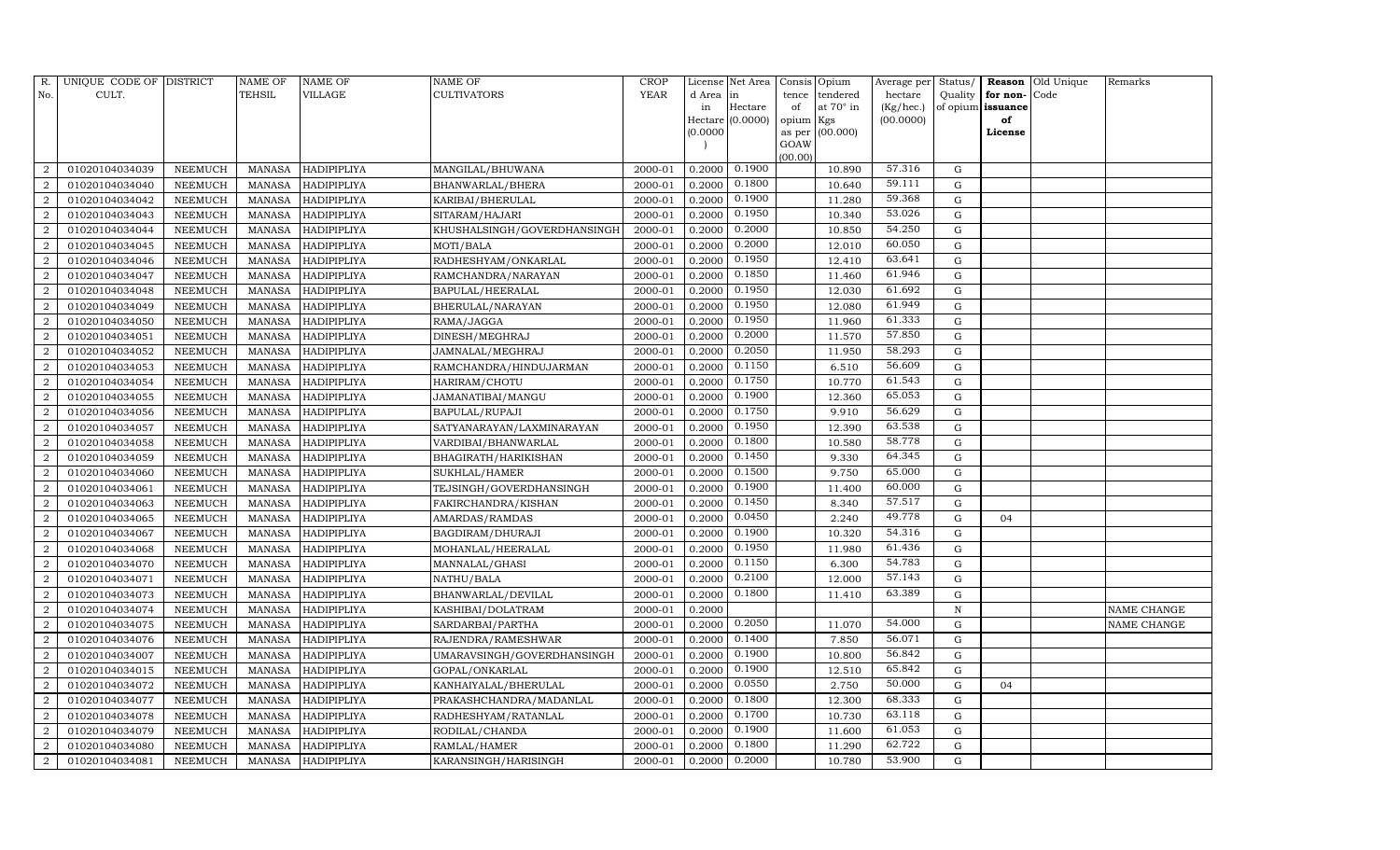| R.             | UNIQUE CODE OF DISTRICT |                | NAME OF       | <b>NAME OF</b>       | <b>NAME OF</b>        | CROP        |          | License Net Area |                | Consis Opium    | Average per | Status/      |                   | <b>Reason</b> Old Unique | Remarks                   |  |
|----------------|-------------------------|----------------|---------------|----------------------|-----------------------|-------------|----------|------------------|----------------|-----------------|-------------|--------------|-------------------|--------------------------|---------------------------|--|
| No.            | CULT.                   |                | TEHSIL        | <b>VILLAGE</b>       | <b>CULTIVATORS</b>    | <b>YEAR</b> | d Area   | l in             | tence          | tendered        | hectare     | Quality      | for non-          | Code                     |                           |  |
|                |                         |                |               |                      |                       |             | in       | Hectare          | of             | at 70° in       | (Kg/hec.)   |              | of opium issuance |                          |                           |  |
|                |                         |                |               |                      |                       |             | (0.0000) | Hectare (0.0000) | opium          | Kgs<br>(00.000) | (00.0000)   |              | of<br>License     |                          |                           |  |
|                |                         |                |               |                      |                       |             |          |                  | as per<br>GOAW |                 |             |              |                   |                          |                           |  |
|                |                         |                |               |                      |                       |             |          |                  | (00.00)        |                 |             |              |                   |                          |                           |  |
| $\overline{2}$ | 01020104034082          | NEEMUCH        | MANASA        | <b>HADIPIPLIYA</b>   | VINODKUMAR/CHOGA      | 2000-01     | 0.2000   | 0.1900           |                | 13.030          | 68.579      | G            |                   |                          |                           |  |
| $\overline{2}$ | 01020104034083          | <b>NEEMUCH</b> | MANASA        | <b>HADIPIPLIYA</b>   | PRABHULAL/JETRAM      | 2000-01     | 0.2000   | 0.1500           |                | 9.330           | 62.200      | G            |                   |                          |                           |  |
| $\overline{2}$ | 01020104034084          | <b>NEEMUCH</b> | MANASA        | HADIPIPLIYA          | RADHESHYAM/BHONA      | 2000-01     | 0.2000   | 0.1950           |                | 10.210          | 52.359      | G            |                   |                          |                           |  |
| $\overline{2}$ | 01020104034085          | <b>NEEMUCH</b> | MANASA        | HADIPIPLIYA          | NANALAL/GOBARLAL      | 2000-01     | 0.2000   | 0.1850           |                | 11.490          | 62.108      | $\mathbf G$  |                   |                          |                           |  |
| 2              | 01020104034086          | <b>NEEMUCH</b> | <b>MANASA</b> | <b>HADIPIPLIYA</b>   | BABULAL/PRABHULAL     | 2000-01     | 0.2000   | 0.1750           |                | 10.650          | 60.857      | ${\rm G}$    |                   |                          |                           |  |
|                | 01020104018001          | <b>NEEMUCH</b> | <b>MANASA</b> | <b>GOTHDA</b>        | BHANWARLAL/BHERULAL   | 2000-01     | 0.2000   | 0.1150           |                | 6.260           | 54.435      | ${\rm G}$    |                   |                          |                           |  |
|                | 01020104018002          | <b>NEEMUCH</b> | <b>MANASA</b> | <b>GOTHDA</b>        | DEVA/MOTI             | 2000-01     | 0.2000   |                  |                |                 |             | $\mathbf F$  |                   |                          |                           |  |
|                | 01020104018003          | <b>NEEMUCH</b> | MANASA        | <b>GOTHDA</b>        | RODA/DEVA BHIL        | 2000-01     | 0.2000   | 0.1600           |                | 9.080           | 56.750      | G            |                   |                          |                           |  |
| $\overline{1}$ | 01020104018004          | <b>NEEMUCH</b> | <b>MANASA</b> | <b>GOTHDA</b>        | <b>BHERU/HEMA</b>     | 2000-01     | 0.2000   |                  |                |                 |             | $\, {\rm N}$ |                   |                          |                           |  |
|                | 01020104018005          | <b>NEEMUCH</b> | <b>MANASA</b> | <b>GOTHDA</b>        | BADRIBAI/BHOLA        | 2000-01     | 0.2000   |                  |                |                 |             | $\mathbf F$  | 09                |                          | <b>ISSUED ON 2003-04</b>  |  |
|                | 01020104018006          | <b>NEEMUCH</b> | <b>MANASA</b> | <b>GOTHDA</b>        | <b>BHERU/HOLA</b>     | 2000-01     | 0.2000   | 0.1700           |                | 9.920           | 58.353      | G            |                   |                          |                           |  |
|                | 01020104018007          | <b>NEEMUCH</b> | MANASA        | <b>GOTHDA</b>        | SHOKIN KUMAR/MODIRAM  | 2000-01     | 0.2000   | 0.2000           |                | 10.950          | 54.750      | ${\rm G}$    |                   |                          |                           |  |
|                | 01020104018008          | <b>NEEMUCH</b> | <b>MANASA</b> | <b>GOTHDA</b>        | PANNALAL/DEVA         | 2000-01     | 0.2000   |                  |                |                 |             | $\mathbf F$  |                   |                          |                           |  |
|                | 01020104018009          | <b>NEEMUCH</b> | <b>MANASA</b> | <b>GOTHDA</b>        | DEVA/GANGARAM         | 2000-01     | 0.2000   |                  |                |                 |             | $\mathbf F$  |                   |                          | TRANSFER/BALAGJI KA KHEDA |  |
|                | 01020104018010          | <b>NEEMUCH</b> | MANASA        | <b>GOTHDA</b>        | MANGILAL/VENA         | 2000-01     | 0.2000   | 0.2000           |                | 11.230          | 56.150      | $\mathbf G$  |                   |                          |                           |  |
|                | 01020104018011          | <b>NEEMUCH</b> | <b>MANASA</b> | <b>GOTHDA</b>        | RODA/HEMA             | 2000-01     | 0.2000   |                  |                |                 |             | $\mathbf F$  |                   |                          |                           |  |
|                | 01020104018012          | <b>NEEMUCH</b> | <b>MANASA</b> | <b>GOTHDA</b>        | KHEMA/HEMA            | 2000-01     | 0.2000   | 0.1500           |                | 7.470           | 49.800      | $\mathbf G$  | 04                |                          |                           |  |
|                | 01020104018013          | <b>NEEMUCH</b> | MANASA        | <b>GOTHDA</b>        | SUNDARJI/NARAYAN      | 2000-01     | 0.2000   | 0.1450           |                | 8.390           | 57.862      | ${\rm G}$    |                   | 01020104007032           |                           |  |
|                | 01020104018014          | <b>NEEMUCH</b> | MANASA        | <b>GOTHDA</b>        | RAMCHANDRA/NARAYAN    | 2000-01     | 0.2000   | 0.1100           |                | 5.380           | 48.909      | G            | 04                | 1020104007033            |                           |  |
| $\overline{3}$ | 01020104067002          | <b>NEEMUCH</b> | <b>MANASA</b> | <b>GANGNIA KHEDI</b> | RAMCHANDRA/HIRALAL    | 2000-01     | 0.2000   |                  |                |                 |             | $\, {\rm N}$ |                   |                          |                           |  |
| 3              | 01020104067003          | <b>NEEMUCH</b> | MANASA        | <b>GANGNIA KHEDI</b> | BHERULAL/LALA         | 2000-01     | 0.2000   |                  |                |                 |             | $\mathbf N$  |                   |                          |                           |  |
| 3              | 01020104067005          | <b>NEEMUCH</b> | <b>MANASA</b> | <b>GANGNIA KHEDI</b> | SUKHLAL/RATANLAL      | 2000-01     | 0.2000   |                  |                |                 |             | $\, {\rm N}$ |                   |                          |                           |  |
| 3              | 01020104067006          | <b>NEEMUCH</b> | MANASA        | <b>GANGNIA KHEDI</b> | KANHYALAL/KALU        | 2000-01     | 0.2000   |                  |                |                 |             | $\, {\rm N}$ |                   |                          |                           |  |
| 3              | 01020104067007          | <b>NEEMUCH</b> | <b>MANASA</b> | <b>GANGNIA KHEDI</b> | BHERA/KALU            | 2000-01     | 0.2000   |                  |                |                 |             | $\mathbf N$  |                   |                          |                           |  |
| 3              | 01020104067009          | <b>NEEMUCH</b> | <b>MANASA</b> | <b>GANGNIA KHEDI</b> | BHAGATRAM/NARAYAN     | 2000-01     | 0.2000   |                  |                |                 |             | $\, {\rm N}$ |                   |                          |                           |  |
| 3              | 01020104067010          | <b>NEEMUCH</b> | <b>MANASA</b> | <b>GANGNIA KHEDI</b> | TULSIRAM/KHIMA        | 2000-01     | 0.2000   |                  |                |                 |             | $\, {\rm N}$ |                   |                          |                           |  |
| 3              | 01020104067011          | <b>NEEMUCH</b> | <b>MANASA</b> | <b>GANGNIA KHEDI</b> | SOHANBAI/PREMCHAND    | 2000-01     | 0.2000   |                  |                |                 |             | $\, {\rm N}$ |                   |                          | NAME CHANGE               |  |
| $\overline{3}$ | 01020104067013          | <b>NEEMUCH</b> | <b>MANASA</b> | <b>GANGNIA KHEDI</b> | GITABAI/MANGILAL      | 2000-01     | 0.2000   |                  |                |                 |             | $\mathbf N$  |                   |                          |                           |  |
| 3              | 01020104067014          | <b>NEEMUCH</b> | MANASA        | <b>GANGNIA KHEDI</b> | BHUVANIRAM/DEVKISHAN  | 2000-01     | 0.2000   |                  |                |                 |             | $\, {\rm N}$ |                   |                          |                           |  |
| 3              | 01020104067015          | <b>NEEMUCH</b> | MANASA        | <b>GANGNIA KHEDI</b> | KACHRU/KAVARLAL       | 2000-01     | 0.2000   |                  |                |                 |             | $\, {\rm N}$ |                   |                          |                           |  |
| $\overline{3}$ | 01020104067016          | <b>NEEMUCH</b> | MANASA        | <b>GANGNIA KHEDI</b> | KARULAL/NATHULAL      | 2000-01     | 0.2000   | 0.1200           |                | 8.130           | 67.750      | $\mathbf G$  |                   |                          |                           |  |
| $\mathbf{3}$   | 01020104067021          | <b>NEEMUCH</b> | <b>MANASA</b> | <b>GANGNIA KHEDI</b> | BAPULAL/NARAYAN       | 2000-01     | 0.2000   |                  |                |                 |             | ${\bf N}$    |                   |                          |                           |  |
| $\mathcal{E}$  | 01020104067022          | <b>NEEMUCH</b> | <b>MANASA</b> | <b>GANGNIA KHEDI</b> | GANESHRAM/NATHU       | 2000-01     | 0.2000   |                  |                |                 |             | ${\bf N}$    |                   |                          |                           |  |
| $\mathbf{3}$   | 01020104067026          | <b>NEEMUCH</b> | MANASA        | <b>GANGNIA KHEDI</b> | KACHRULAL/PYARA       | 2000-01     | 0.2000   |                  |                |                 |             | $\, {\rm N}$ |                   |                          |                           |  |
| $\mathbf{3}$   | 01020104067027          | <b>NEEMUCH</b> | MANASA        | <b>GANGNIA KHEDI</b> | FIROJ KHAN/MUZAFFAR   | 2000-01     | 0.2000   |                  |                |                 |             | $\, {\rm N}$ |                   |                          |                           |  |
| 3              | 01020104067028          | NEEMUCH        | <b>MANASA</b> | <b>GANGNIA KHEDI</b> | KALURAM/NANURAM       | 2000-01     | 0.2000   |                  |                |                 |             | $\, {\rm N}$ |                   |                          |                           |  |
| 3              | 01020104067030          | <b>NEEMUCH</b> | <b>MANASA</b> | <b>GANGNIA KHEDI</b> | PRAHLADKUVAR/BADRILAL | 2000-01     | 0.2000   |                  |                |                 |             | $\, {\rm N}$ |                   |                          |                           |  |
| 3              | 01020104067032          | <b>NEEMUCH</b> | MANASA        | <b>GANGNIA KHEDI</b> | MANGILAL/LALARAM      | 2000-01     | 0.2000   |                  |                |                 |             | N            |                   |                          |                           |  |
| $\mathbf{3}$   | 01020104067023          | <b>NEEMUCH</b> | <b>MANASA</b> | <b>GANGNIA KHEDI</b> | BASANTILAL/TEJMAL     | 2000-01     | 0.2000   |                  |                |                 |             | N            |                   |                          |                           |  |
| 3              | 01020104067033          | <b>NEEMUCH</b> | <b>MANASA</b> | <b>GANGNIA KHEDI</b> | RAMLAL/SUKHLAL        | 2000-01     | 0.2000   |                  |                |                 |             | $\mathbf N$  |                   |                          |                           |  |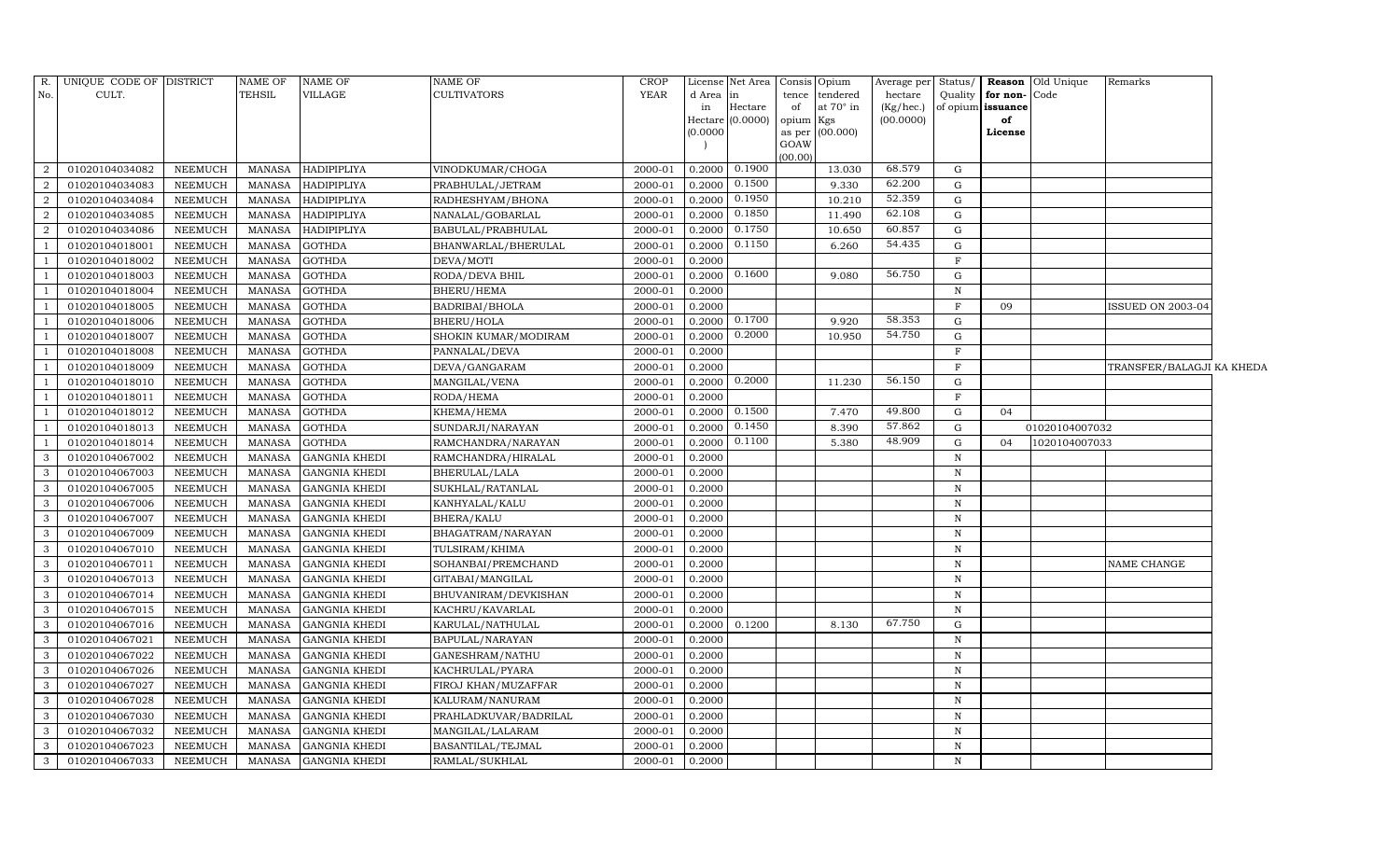| R.  | UNIQUE CODE OF DISTRICT |                | <b>NAME OF</b> | NAME OF        | <b>NAME OF</b>       | CROP    |           | License Net Area |                | Consis Opium | Average per | Status/     | Reason            | Old Unique | Remarks           |
|-----|-------------------------|----------------|----------------|----------------|----------------------|---------|-----------|------------------|----------------|--------------|-------------|-------------|-------------------|------------|-------------------|
| No. | CULT.                   |                | TEHSIL         | VILLAGE        | <b>CULTIVATORS</b>   | YEAR    | d Area in |                  | tence          | tendered     | hectare     | Quality     | for non-          | Code       |                   |
|     |                         |                |                |                |                      |         | in        | Hectare          | of             | at 70° in    | (Kg/hec.)   |             | of opium issuance |            |                   |
|     |                         |                |                |                |                      |         |           | Hectare (0.0000) | opium Kgs      |              | (00.0000)   |             | of                |            |                   |
|     |                         |                |                |                |                      |         | (0.0000)  |                  | as per<br>GOAW | (00.000)     |             |             | License           |            |                   |
|     |                         |                |                |                |                      |         |           |                  | (00.00)        |              |             |             |                   |            |                   |
|     | 01020104023001          | NEEMUCH        | <b>MANASA</b>  | <b>GAFARDA</b> | NONDRAM/NARAYAN      | 2000-01 | 0.2000    | 0.1950           |                | 12.740       | 65.333      | G           |                   |            |                   |
|     | 01020104023002          | NEEMUCH        | <b>MANASA</b>  | <b>GAFARDA</b> | MODIRAM/HEERA        | 2000-01 | 0.2000    | 0.1950           |                | 13.790       | 70.718      | G           |                   |            |                   |
|     | 01020104023003          | NEEMUCH        | <b>MANASA</b>  | <b>GAFARDA</b> | RAMA/GOKUL           | 2000-01 | 0.2000    | 0.1900           |                | 12.410       | 65.316      | G           |                   |            |                   |
|     | 01020104023005          | NEEMUCH        | MANASA         | <b>GAFARDA</b> | HEERALAL/HARIRAM     | 2000-01 | 0.2000    |                  |                |              |             | $\mathbf N$ |                   |            |                   |
|     | 01020104023007          | NEEMUCH        | <b>MANASA</b>  | <b>GAFARDA</b> | PRATAPIBAI/ONKARLAL  | 2000-01 | 0.2000    |                  |                |              |             | N           |                   |            |                   |
|     | 01020104023009          | NEEMUCH        | <b>MANASA</b>  | <b>GAFARDA</b> | SHANTILAL/MODIRAM    | 2000-01 | 0.2000    | 0.1900           |                | 11.860       | 62.421      | G           |                   |            |                   |
|     | 01020104023008          | NEEMUCH        | <b>MANASA</b>  | <b>GAFARDA</b> | BHUWANIRAM/MODIRAM   | 2000-01 | 0.2000    | 0.1900           |                | 11.810       | 62.158      | G           |                   |            |                   |
|     | 01020104023010          | NEEMUCH        | <b>MANASA</b>  | <b>GAFARDA</b> | KALURAM/BHURA        | 2000-01 | 0.2000    | 0.2000           |                | 12.310       | 61.550      | G           |                   |            |                   |
|     | 01020104023011          | NEEMUCH        | <b>MANASA</b>  | <b>GAFARDA</b> | RUPA/HARIRAM         | 2000-01 | 0.2000    | 0.1950           |                | 11.870       | 60.872      | G           |                   |            |                   |
|     | 01020104023012          | NEEMUCH        | <b>MANASA</b>  | <b>GAFARDA</b> | BHERU/GOPAL          | 2000-01 | 0.2000    | 0.1950           |                | 12.970       | 66.513      | G           |                   |            |                   |
|     | 01020104023013          | NEEMUCH        | <b>MANASA</b>  | <b>GAFARDA</b> | NARAYAN/PURA         | 2000-01 | 0.2000    | 0.2000           |                | 12.100       | 60.500      | G           |                   |            |                   |
|     | 01020104023014          | NEEMUCH        | <b>MANASA</b>  | <b>GAFARDA</b> | RAMLAL/KESHURAM      | 2000-01 | 0.2000    | 0.2000           |                | 14.300       | 71.500      | G           |                   |            |                   |
|     | 01020104023015          | NEEMUCH        | <b>MANASA</b>  | <b>GAFARDA</b> | RAMNARAYAN/GORILAL   | 2000-01 | 0.2000    | 0.2000           |                | 12.780       | 63.900      | ${\rm G}$   |                   |            |                   |
|     | 01020104023004          | NEEMUCH        | <b>MANASA</b>  | <b>GAFARDA</b> | MANGIBAI/MODIRAM     | 2000-01 | 0.2000    | 0.2000           |                | 11.600       | 58.000      | G           |                   |            |                   |
|     | 01020104023006          | NEEMUCH        | <b>MANASA</b>  | GAFARDA        | LAHRIBAI/NANALAL     | 2000-01 | 0.2000    | 0.1950           |                | 12.590       | 64.564      | G           |                   |            |                   |
|     | 01020104023016          | NEEMUCH        | <b>MANASA</b>  | <b>GAFARDA</b> | MAGNIBAI/NANURAM     | 2000-01 | 0.2000    | 0.2050           |                | 12.110       | 59.073      | $\mathbf G$ |                   |            |                   |
|     | 01020104023017          | NEEMUCH        | <b>MANASA</b>  | <b>GAFARDA</b> | MOTILAL/RAJMAL       | 2000-01 | 0.2000    | 0.1950           |                | 11.320       | 58.051      | ${\rm G}$   |                   |            |                   |
|     | 01020104023020          | NEEMUCH        | <b>MANASA</b>  | <b>GAFARDA</b> | AMARCHANDRA/MEGHA    | 2000-01 | 0.2000    | 0.2000           |                | 12.010       | 60.050      | G           |                   |            |                   |
|     | 01020104023021          | NEEMUCH        | <b>MANASA</b>  | <b>GAFARDA</b> | BABULAL/GORILAL      | 2000-01 | 0.2000    | 0.2000           |                | 11.420       | 57.100      | G           |                   |            |                   |
|     | 01020104023022          | NEEMUCH        | <b>MANASA</b>  | <b>GAFARDA</b> | BHAGIRATH/GORILAL    | 2000-01 | 0.2000    | 0.1900           |                | 10.990       | 57.842      | $\mathbf G$ |                   |            |                   |
|     | 01020104023023          | NEEMUCH        | <b>MANASA</b>  | <b>GAFARDA</b> | BHAGIRATH/RAJMAL     | 2000-01 | 0.2000    |                  |                |              |             | $\mathbf F$ |                   |            |                   |
|     | 01020104023024          | NEEMUCH        | <b>MANASA</b>  | <b>GAFARDA</b> | PYARJI/HANSA         | 2000-01 | 0.2000    | 0.1950           |                | 11.030       | 56.564      | G           |                   |            |                   |
|     | 01020104023025          | NEEMUCH        | <b>MANASA</b>  | <b>GAFARDA</b> | LALURAM/MANGILAL     | 2000-01 | 0.2000    | 0.2000           |                | 12.660       | 63.300      | G           |                   |            |                   |
|     | 01020104023026          | NEEMUCH        | <b>MANASA</b>  | <b>GAFARDA</b> | KANHAIYALAL/HARIRAM  | 2000-01 | 0.2000    |                  |                |              |             | F           |                   |            |                   |
|     | 01020104023027          | NEEMUCH        | <b>MANASA</b>  | <b>GAFARDA</b> | NONDRAM/HARIRAM      | 2000-01 | 0.2000    | 0.1800           |                | 10.160       | 56.444      | G           |                   |            |                   |
|     | 01020104023028          | NEEMUCH        | <b>MANASA</b>  | <b>GAFARDA</b> | KHEMRAJ/MEGHA        | 2000-01 | 0.2000    | 0.2000           |                | 10.200       | 51.000      | G           | 04                |            | ISSUED ON 2003-04 |
|     | 01020104023029          | NEEMUCH        | <b>MANASA</b>  | <b>GAFARDA</b> | DEVILAL/NARAYAN      | 2000-01 | 0.2000    | 0.1950           |                | 10.660       | 54.667      | G           |                   |            |                   |
|     | 01020104023030          | NEEMUCH        | <b>MANASA</b>  | <b>GAFARDA</b> | RAMCHANDRA/KANWARLAL | 2000-01 | 0.2000    | 0.1950           |                | 13.280       | 68.103      | $\mathbf G$ |                   |            |                   |
|     | 01020104023032          | NEEMUCH        | <b>MANASA</b>  | <b>GAFARDA</b> | SHOKIN/GORILAL       | 2000-01 | 0.2000    |                  |                |              |             | $\mathbf F$ |                   |            |                   |
|     | 01020104023033          | NEEMUCH        | <b>MANASA</b>  | <b>GAFARDA</b> | ONKARLAL/NANALAL     | 2000-01 | 0.2000    | 0.2000           |                | 11.430       | 57.150      | ${\rm G}$   |                   |            |                   |
|     | 01020104023037          | NEEMUCH        | MANASA         | <b>GAFARDA</b> | BHERULAL/MEGHRAJ     | 2000-01 | 0.2000    | 0.2000           |                | 12.370       | 61.850      | $\mathbf G$ |                   |            |                   |
|     | 01020104023038          | NEEMUCH        | <b>MANASA</b>  | <b>GAFARDA</b> | GANGARAM/MODIRAM     | 2000-01 | 0.2000    |                  |                |              |             | $\mathbf F$ |                   |            |                   |
|     | 01020104023039          | NEEMUCH        | <b>MANASA</b>  | <b>GAFARDA</b> | RAMCHANDRA/MODIRAM   | 2000-01 | 0.2000    | 0.2000           |                | 13.540       | 67.700      | G           |                   |            |                   |
|     | 01020104023041          | NEEMUCH        | <b>MANASA</b>  | <b>GAFARDA</b> | MOTILAL/NARAYAN      | 2000-01 | 0.2000    | 0.1900           |                | 11.700       | 61.579      | G           |                   |            |                   |
|     | 01020104023042          | NEEMUCH        | <b>MANASA</b>  | <b>GAFARDA</b> | KANWARLAL/BHERULAL   | 2000-01 | 0.2000    | 0.1950           |                | 10.860       | 55.692      | G           |                   |            |                   |
|     | 01020104023043          | <b>NEEMUCH</b> | <b>MANASA</b>  | <b>GAFARDA</b> | NANDLAL/BHERULAL     | 2000-01 | 0.2000    | 0.1950           |                | 10.720       | 54.974      | G           |                   |            |                   |
|     | 01020104023046          | NEEMUCH        | <b>MANASA</b>  | <b>GAFARDA</b> | BHERULAL/NARAYAN     | 2000-01 | 0.2000    | 0.1950           |                | 10.020       | 51.385      | G           | 04                |            | ISSUED ON 2003-04 |
|     | 01020104023047          | <b>NEEMUCH</b> | <b>MANASA</b>  | <b>GAFARDA</b> | TULSIRAM/KISHANLAL   | 2000-01 | 0.2000    | 0.1950           |                | 12.630       | 64.769      | $\mathbf G$ |                   |            |                   |
|     | 01020104023048          | NEEMUCH        | <b>MANASA</b>  | <b>GAFARDA</b> | BHAGUBAI/HARIRAM     | 2000-01 | 0.2000    | 0.1900           |                | 13.780       | 72.526      | $\mathbf G$ |                   |            |                   |
|     | 01020104023051          | NEEMUCH        | MANASA         | <b>GAFARDA</b> | OMPRAKASH/GORILAL    | 2000-01 | 0.2000    | 0.2000           |                | 13.200       | 66.000      | G           |                   |            |                   |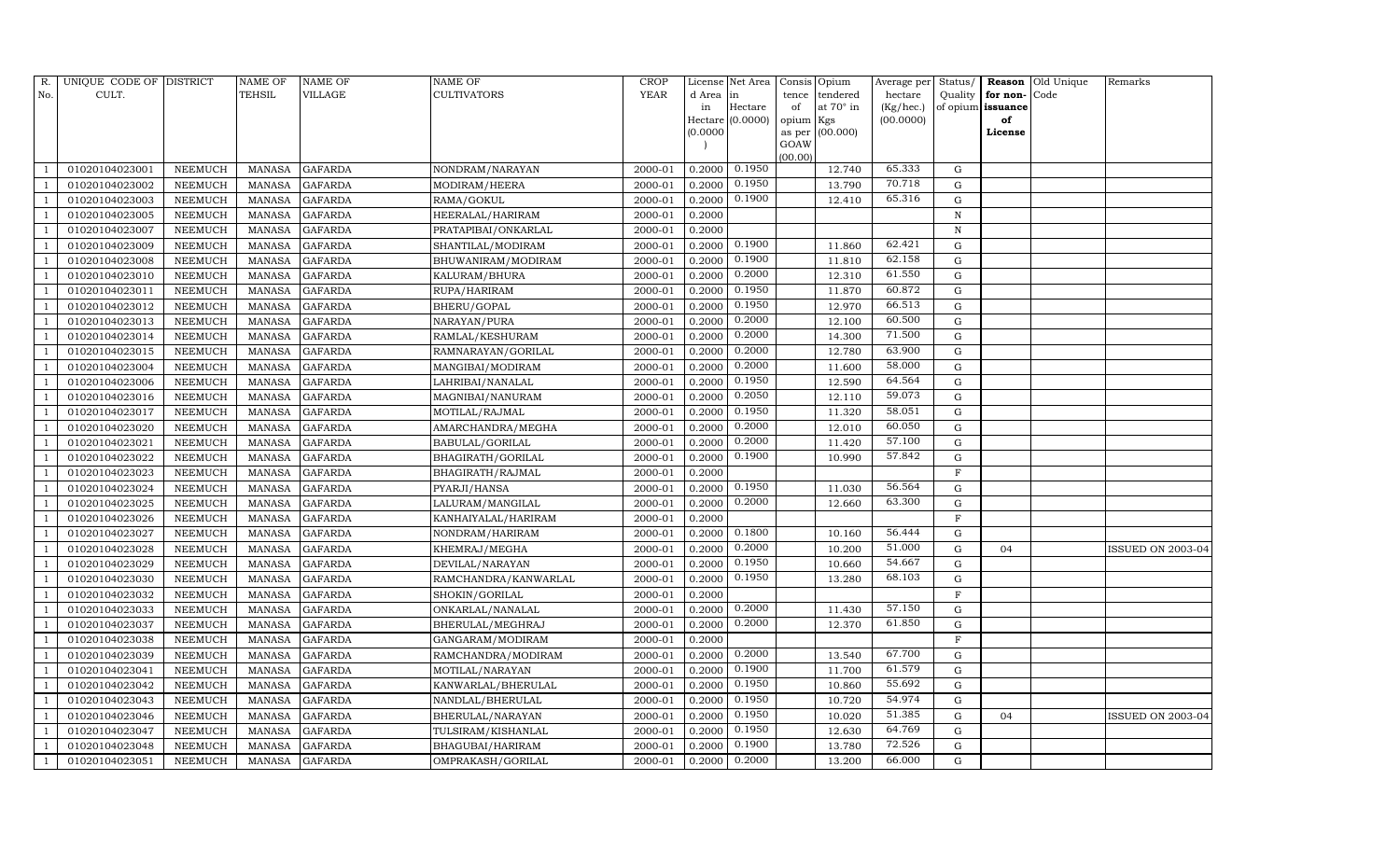| R.                     | UNIQUE CODE OF DISTRICT |                | <b>NAME OF</b> | NAME OF         | <b>NAME OF</b>          | CROP    |           | License Net Area | Consis Opium               | Average per | Status/      |                   | Reason Old Unique | Remarks            |
|------------------------|-------------------------|----------------|----------------|-----------------|-------------------------|---------|-----------|------------------|----------------------------|-------------|--------------|-------------------|-------------------|--------------------|
| No.                    | CULT.                   |                | TEHSIL         | VILLAGE         | <b>CULTIVATORS</b>      | YEAR    | d Area in |                  | tendered<br>tence          | hectare     | Quality      | for non-          | Code              |                    |
|                        |                         |                |                |                 |                         |         | in        | Hectare          | at $70^\circ$ in<br>of     | (Kg/hec.)   |              | of opium issuance |                   |                    |
|                        |                         |                |                |                 |                         |         |           | Hectare (0.0000) | opium Kgs                  | (00.0000)   |              | of                |                   |                    |
|                        |                         |                |                |                 |                         |         | (0.0000)  |                  | (00.000)<br>as per<br>GOAW |             |              | License           |                   |                    |
|                        |                         |                |                |                 |                         |         |           |                  | (00.00)                    |             |              |                   |                   |                    |
|                        | 01020104023052          | NEEMUCH        | MANASA         | <b>GAFARDA</b>  | KACHRULAL/MODIRAM       | 2000-01 | 0.2000    | 0.1950           | 12.070                     | 61.897      | G            |                   |                   |                    |
|                        | 01020104023053          | NEEMUCH        | MANASA         | <b>GAFARDA</b>  | BHANWARLAL/NONDRAM      | 2000-01 | 0.2000    | 0.1900           | 12.220                     | 64.316      | G            |                   | 01020104026240    |                    |
| $\overline{2}$         | 01020104041001          | NEEMUCH        | <b>MANASA</b>  | <b>DURGPURA</b> | RAMLAL/NARAYAN          | 2000-01 | 0.2000    | 0.1800           | 11.540                     | 64.111      | G            |                   |                   |                    |
| $\mathcal{D}$          | 01020104041002          | NEEMUCH        | MANASA         | <b>DURGPURA</b> | KANHAIYALAL/CHAMPA      | 2000-01 | 0.2000    | 0.1950           | 11.880                     | 60.923      | G            |                   |                   |                    |
| 2                      | 01020104041003          | NEEMUCH        | <b>MANASA</b>  | <b>DURGPURA</b> | RAMRATAN/BHAGIRATH      | 2000-01 | 0.2000    | 0.1900           | 13.580                     | 71.474      | ${\rm G}$    |                   |                   |                    |
|                        | 01020104041004          | NEEMUCH        | MANASA         | <b>DURGPURA</b> | KALU/BHERA              | 2000-01 | 0.2000    | 0.2000           | 12.090                     | 60.450      | ${\rm G}$    |                   |                   |                    |
| $\mathcal{D}$          | 01020104041005          | NEEMUCH        | <b>MANASA</b>  | <b>DURGPURA</b> | RAJARAM/GIRDHARI        | 2000-01 | 0.2000    | 0.1800           | 10.710                     | 59.500      | ${\rm G}$    |                   |                   | <b>NAME CHANGE</b> |
| 2                      | 01020104041006          | NEEMUCH        | <b>MANASA</b>  | <b>DURGPURA</b> | BAGDURAM/GHASI          | 2000-01 | 0.2000    | 0.1600           | 9.890                      | 61.813      | ${\rm G}$    |                   |                   |                    |
| 2                      | 01020104041007          | NEEMUCH        | MANASA         | <b>DURGPURA</b> | KASHIRAM/BHAGIRATH      | 2000-01 | 0.2000    | 0.1950           | 12.640                     | 64.821      | G            |                   |                   |                    |
|                        | 01020104041009          | NEEMUCH        | MANASA         | <b>DURGPURA</b> | LAXMINARAYAN/KISHANLAL  | 2000-01 | 0.2000    |                  |                            |             | ${\bf N}$    |                   |                   |                    |
| $\overline{2}$         | 01020104041011          | NEEMUCH        | <b>MANASA</b>  | <b>DURGPURA</b> | BHANWARLAL/LAXMINARAYAN | 2000-01 | 0.2000    | 0.1850           | 11.770                     | 63.622      | $\mathbf G$  |                   |                   |                    |
| $\overline{2}$         | 01020104041014          | NEEMUCH        | MANASA         | <b>DURGPURA</b> | SURAJMAL/KANIRAM        | 2000-01 | 0.2000    |                  |                            |             | $\, {\rm N}$ |                   |                   |                    |
| $\mathcal{D}$          | 01020104041015          | NEEMUCH        | <b>MANASA</b>  | <b>DURGPURA</b> | RAMESHWAR/NATHURAM      | 2000-01 | 0.2000    | 0.1300           | 7.420                      | 57.077      | $\mathbf G$  |                   |                   |                    |
| $\overline{2}$         | 01020104041017          | NEEMUCH        | <b>MANASA</b>  | <b>DURGPURA</b> | RAMKISHAN/KARU          | 2000-01 | 0.2000    | 0.2000           | 12.620                     | 63.100      | G            |                   |                   |                    |
| $\mathcal{D}_{\alpha}$ | 01020104041018          | NEEMUCH        | MANASA         | <b>DURGPURA</b> | VARDIBAI/DEEPA          | 2000-01 | 0.2000    | 0.2000           | 11.760                     | 58.800      | G            |                   |                   |                    |
| 2                      | 01020104041020          | NEEMUCH        | <b>MANASA</b>  | <b>DURGPURA</b> | AMARSINGH/KHETA         | 2000-01 | 0.2000    |                  |                            |             | $\, {\rm N}$ |                   |                   |                    |
| $\mathcal{D}$          | 01020104041021          | <b>NEEMUCH</b> | <b>MANASA</b>  | <b>DURGPURA</b> | TULSIRAM/KANWARLAL      | 2000-01 | 0.2000    | 0.2000           | 12.640                     | 63.200      | G            |                   |                   |                    |
| $\overline{2}$         | 01020104041023          | NEEMUCH        | MANASA         | <b>DURGPURA</b> | MANGILAL/LALURAM        | 2000-01 | 0.2000    | 0.1050           | 5.980                      | 56.952      | G            |                   |                   |                    |
| $\overline{2}$         | 01020104041024          | NEEMUCH        | <b>MANASA</b>  | <b>DURGPURA</b> | MADANLAL/LAXMINARAYAN   | 2000-01 | 0.2000    | 0.1900           | 11.550                     | 60.789      | G            |                   |                   |                    |
| $\mathcal{D}$          | 01020104041025          | NEEMUCH        | MANASA         | <b>DURGPURA</b> | DALU/ONKAR              | 2000-01 | 0.2000    | 0.1050           | 5.590                      | 53.238      | G            |                   |                   |                    |
|                        | 01020104041032          | NEEMUCH        | MANASA         | <b>DURGPURA</b> | HEERABAI/NARAYAN        | 2000-01 | 0.2000    | 0.1900           | 12.200                     | 64.211      | ${\rm G}$    |                   |                   |                    |
| $\mathcal{D}$          | 01020104041033          | NEEMUCH        | <b>MANASA</b>  | <b>DURGPURA</b> | RAMCHANDRA/KISHANLAL    | 2000-01 | 0.2000    | 0.1950           | 11.510                     | 59.026      | ${\rm G}$    |                   | 01020104047186    |                    |
|                        | 01020104021001          | NEEMUCH        | MANASA         | <b>DUDHWA</b>   | GANGARAM/UDA KHATI      | 2000-01 | 0.2000    |                  |                            |             | $\,$ N       |                   |                   |                    |
|                        | 01020104021002          | NEEMUCH        | <b>MANASA</b>  | <b>DUDHWA</b>   | PREMCHAND/KANHAIYALAL   | 2000-01 | 0.2000    |                  |                            |             | $\mathbf N$  |                   |                   |                    |
|                        | 01020104021003          | NEEMUCH        | MANASA         | <b>DUDHWA</b>   | DOULATRAM/MODA KHATI    | 2000-01 | 0.2000    |                  |                            |             | $\, {\rm N}$ |                   |                   |                    |
|                        | 01020104021004          | NEEMUCH        | MANASA         | <b>DUDHWA</b>   | GOURILAL/RAMA           | 2000-01 | 0.2000    | 0.2050           | 10.690                     | 52.146      | G            |                   |                   |                    |
|                        | 01020104021005          | NEEMUCH        | <b>MANASA</b>  | <b>DUDHWA</b>   | GIRDHARI/UDA            | 2000-01 | 0.2000    |                  |                            |             | $\mathbf N$  |                   |                   |                    |
|                        | 01020104021006          | <b>NEEMUCH</b> | <b>MANASA</b>  | <b>DUDHWA</b>   | KANWARLAL/MODA          | 2000-01 | 0.2000    |                  |                            |             | N            |                   |                   |                    |
|                        | 01020104021008          | NEEMUCH        | MANASA         | <b>DUDHWA</b>   | HEMDAN/NANAJI           | 2000-01 | 0.2000    | 0.2000           | 10.260                     | 51.300      | ${\rm G}$    | 04                |                   |                    |
|                        | 01020104021009          | NEEMUCH        | <b>MANASA</b>  | <b>DUDHWA</b>   | RAMESHWAR/BALA          | 2000-01 | 0.2000    | 0.2050           | 11.960                     | 58.341      | ${\rm G}$    |                   |                   |                    |
|                        | 01020104021010          | NEEMUCH        | MANASA         | <b>DUDHWA</b>   | HEMDAN/DEVRAM           | 2000-01 | 0.2000    | 0.1950           | 11.410                     | 58.513      | $\mathbf G$  |                   |                   |                    |
|                        | 01020104021011          | NEEMUCH        | <b>MANASA</b>  | <b>DUDHWA</b>   | NANALAL/MODA            | 2000-01 | 0.2000    | 0.1950           | 12.830                     | 65.795      | $\mathbf G$  |                   |                   |                    |
|                        | 01020104021012          | <b>NEEMUCH</b> | <b>MANASA</b>  | <b>DUDHWA</b>   | UDAILAL/MADHAVJI        | 2000-01 | 0.2000    | 0.1900           | 11.150                     | 58.684      | ${\rm G}$    |                   |                   |                    |
|                        | 01020104021013          | NEEMUCH        | MANASA         | <b>DUDHWA</b>   | KANA/NARAYAN            | 2000-01 | 0.2000    | 0.2000           | 10.110                     | 50.550      | ${\rm G}$    | 04                |                   |                    |
|                        | 01020104021014          | NEEMUCH        | <b>MANASA</b>  | <b>DUDHWA</b>   | UDAIRAM/MODA            | 2000-01 | 0.2000    | 0.1950           | 11.990                     | 61.487      | ${\bf G}$    |                   |                   |                    |
|                        | 01020104021016          | NEEMUCH        | MANASA         | <b>DUDHWA</b>   | KUKA/NANAJI             | 2000-01 | 0.2000    | 0.1800           | 10.340                     | 57.444      | ${\bf G}$    |                   |                   |                    |
|                        | 01020104021017          | NEEMUCH        | MANASA         | <b>DUDHWA</b>   | BHERULAL/LALAJI         | 2000-01 | 0.2000    | 0.1850           | 10.170                     | 54.973      | ${\rm G}$    |                   |                   |                    |
|                        | 01020104021018          | NEEMUCH        | <b>MANASA</b>  | DUDHWA          | MOHANLAL/LAHARMAL       | 2000-01 | 0.2000    | 0.1850           | 11.790                     | 63.730      | ${\rm G}$    |                   |                   |                    |
|                        | 01020104021021          | <b>NEEMUCH</b> | <b>MANASA</b>  | <b>DUDHWA</b>   | OMPRAKASH/NARAYAN       | 2000-01 | 0.2000    | 0.1700           | 9.200                      | 54.118      | G            |                   |                   |                    |
|                        | 01020104021022          | NEEMUCH        | MANASA         | <b>DUDHWA</b>   | NARAYAN/TEKA            | 2000-01 | 0.2000    | 0.1800           | 10.740                     | 59.667      | $\mathbf G$  |                   |                   | TRANSFER/ KHEDLI   |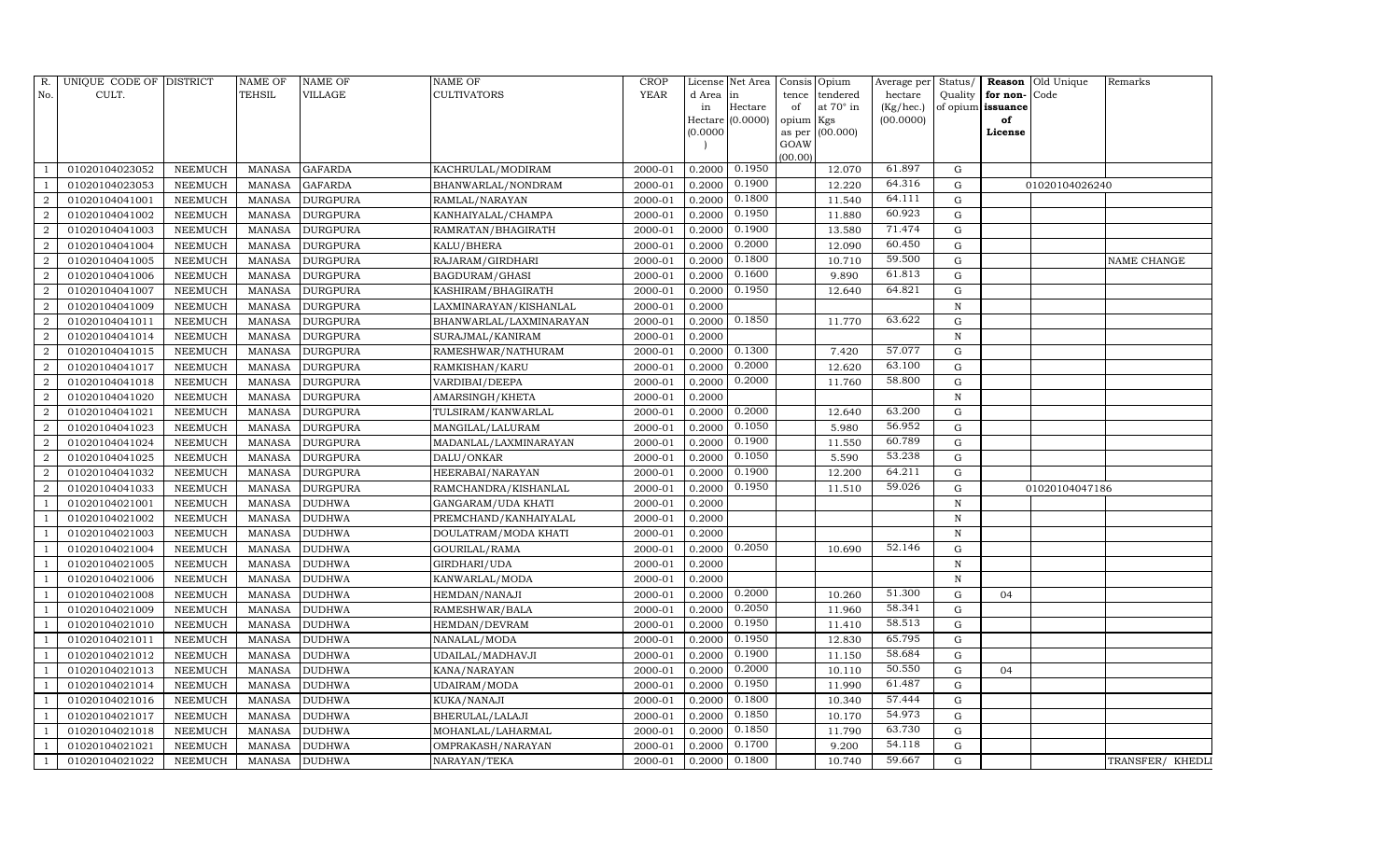| R.                       | UNIQUE CODE OF DISTRICT |                | <b>NAME OF</b> | <b>NAME OF</b>  | NAME OF                  | CROP        |           | License Net Area   Consis   Opium |                |           | Average per | Status/      |                   | <b>Reason</b> Old Unique | Remarks                  |  |
|--------------------------|-------------------------|----------------|----------------|-----------------|--------------------------|-------------|-----------|-----------------------------------|----------------|-----------|-------------|--------------|-------------------|--------------------------|--------------------------|--|
| No.                      | CULT.                   |                | TEHSIL         | VILLAGE         | CULTIVATORS              | <b>YEAR</b> | d Area in |                                   | tence          | tendered  | hectare     | Quality      | for non-Code      |                          |                          |  |
|                          |                         |                |                |                 |                          |             | in        | Hectare                           | of             | at 70° in | (Kg/hec.)   |              | of opium issuance |                          |                          |  |
|                          |                         |                |                |                 |                          |             | (0.0000)  | Hectare (0.0000)                  | opium Kgs      | (00.000)  | (00.0000)   |              | of                |                          |                          |  |
|                          |                         |                |                |                 |                          |             |           |                                   | as per<br>GOAW |           |             |              | License           |                          |                          |  |
|                          |                         |                |                |                 |                          |             |           |                                   | (00.00)        |           |             |              |                   |                          |                          |  |
|                          | 01020104021024          | <b>NEEMUCH</b> | MANASA         | <b>DUDHWA</b>   | BHANWARLAL/KANHAIYALAL   | 2000-01     | 0.2000    |                                   |                |           |             | $\, {\rm N}$ |                   |                          |                          |  |
|                          | 01020104021027          | NEEMUCH        | <b>MANASA</b>  | <b>DUDHWA</b>   | RAMCHANDRA/KACHRU        | 2000-01     | 0.2000    | 0.2000                            |                | 10.290    | 51.450      | G            | 04                | 1020104010081            |                          |  |
|                          | 01020104021028          | <b>NEEMUCH</b> | <b>MANASA</b>  | <b>DUDHWA</b>   | RADHESHYAM/GISHALAL      | 2000-01     | 0.2000    | 0.1950                            |                | 9.060     | 46.462      | $\mathbf{I}$ | 02                | 1020104007026            |                          |  |
|                          | 01020104021029          | <b>NEEMUCH</b> | <b>MANASA</b>  | <b>DUDHWA</b>   | DOULA/NANDA              | 2000-01     | 0.2000    | 0.1950                            |                | 14.250    | 73.077      | G            |                   | 01020104026225           |                          |  |
|                          | 01020104029001          | <b>NEEMUCH</b> | <b>MANASA</b>  | <b>DHAMNIYA</b> | NARAYAN/BHAGIRATH        | 2000-01     | 0.2000    |                                   |                |           |             | F            |                   |                          |                          |  |
|                          | 01020104029003          | NEEMUCH        | MANASA         | <b>DHAMNIYA</b> | DEVILAL/GANGARAM         | 2000-01     | 0.2000    | 0.1850                            |                | 10.980    | 59.351      | G            |                   |                          |                          |  |
|                          | 01020104029004          | <b>NEEMUCH</b> | <b>MANASA</b>  | <b>DHAMNIYA</b> | UDAIRAM/GANGARAM         | 2000-01     | 0.2000    | 0.1850                            |                | 10.710    | 57.892      | G            |                   |                          |                          |  |
|                          | 01020104029007          | NEEMUCH        | <b>MANASA</b>  | <b>DHAMNIYA</b> | MANGU/PARTHI             | 2000-01     | 0.2000    |                                   |                |           |             | $\mathbf F$  |                   |                          |                          |  |
|                          | 01020104029009          | <b>NEEMUCH</b> | <b>MANASA</b>  | <b>DHAMNIYA</b> | BALU/KISHNA              | 2000-01     | 0.2000    |                                   |                |           |             | $\mathbf F$  |                   |                          |                          |  |
|                          | 01020104029010          | NEEMUCH        | <b>MANASA</b>  | <b>DHAMNIYA</b> | ASHU/PARTHA              | 2000-01     | 0.2000    |                                   |                |           |             | $\mathbf F$  |                   |                          |                          |  |
|                          | 01020104029011          | NEEMUCH        | <b>MANASA</b>  | <b>DHAMNIYA</b> | SUHAGIBAI/ONKAR          | 2000-01     | 0.2000    |                                   |                |           |             | $\mathbf F$  |                   |                          | NAME CHANGE              |  |
|                          | 01020104029012          | <b>NEEMUCH</b> | <b>MANASA</b>  | <b>DHAMNIYA</b> | DUDNATH/PARTHA           | 2000-01     | 0.2000    | 0.1700                            |                | 10.300    | 60.588      | ${\rm G}$    |                   |                          |                          |  |
|                          | 01020104029013          | <b>NEEMUCH</b> | <b>MANASA</b>  | <b>DHAMNIYA</b> | KAMLABAI/JIVA            | 2000-01     | 0.2000    |                                   |                |           |             | $\mathbf F$  |                   |                          |                          |  |
|                          | 01020104029015          | NEEMUCH        | <b>MANASA</b>  | <b>DHAMNIYA</b> | RAMESH/PYARELAL          | 2000-01     | 0.2000    |                                   |                |           |             | $\mathbf F$  |                   |                          |                          |  |
|                          | 01020104029016          | NEEMUCH        | <b>MANASA</b>  | <b>DHAMNIYA</b> | ASHOKKUMAR/NARAYANDAS    | 2000-01     | 0.2000    |                                   |                |           |             | $\mathbf F$  |                   |                          |                          |  |
|                          | 01020104029017          | <b>NEEMUCH</b> | <b>MANASA</b>  | <b>DHAMNIYA</b> | HANSRAJ/PYARA            | 2000-01     | 0.2000    |                                   |                |           |             | $\mathbf F$  |                   |                          |                          |  |
|                          | 01020104029019          | NEEMUCH        | <b>MANASA</b>  | <b>DHAMNIYA</b> | BHAGIRATH/KISHANLAL      | 2000-01     | 0.2000    | 0.1100                            |                | 5.890     | 53.545      | G            |                   |                          |                          |  |
|                          | 01020104029020          | NEEMUCH        | <b>MANASA</b>  | <b>DHAMNIYA</b> | MANGILAL/NARAYAN         | 2000-01     | 0.2000    | 0.1850                            |                | 11.070    | 59.838      | ${\rm G}$    |                   |                          | NAME CHANGE              |  |
|                          | 01020104029021          | NEEMUCH        | <b>MANASA</b>  | <b>DHAMNIYA</b> | DALURAM/TARACHAND        | 2000-01     | 0.2000    |                                   |                |           |             | $\mathbf F$  |                   |                          |                          |  |
|                          | 01020104029022          | <b>NEEMUCH</b> | <b>MANASA</b>  | <b>DHAMNIYA</b> | RAMSINGH/MANGILAL        | 2000-01     | 0.2000    |                                   |                |           |             | $\mathbf F$  |                   |                          |                          |  |
|                          | 01020104029023          | <b>NEEMUCH</b> | <b>MANASA</b>  | <b>DHAMNIYA</b> | BHANWARLAL/KHEMA         | 2000-01     | 0.2000    | 0.1600                            |                | 9.490     | 59.313      | $\mathbf G$  |                   |                          |                          |  |
|                          | 01020104029024          | NEEMUCH        | <b>MANASA</b>  | <b>DHAMNIYA</b> | MANGILAL/NARAYAN         | 2000-01     | 0.2000    | 0.1900                            |                | 11.970    | 63.000      | G            |                   |                          |                          |  |
|                          | 01020104029026          | NEEMUCH        | <b>MANASA</b>  | <b>DHAMNIYA</b> | MANOHARLAL/PRABHULAL     | 2000-01     | 0.2000    |                                   |                |           |             | F            |                   |                          |                          |  |
|                          | 01020104029027          | <b>NEEMUCH</b> | <b>MANASA</b>  | <b>DHAMNIYA</b> | DHANRAJ/NARAYAN          | 2000-01     | 0.2000    | 0.1800                            |                | 10.240    | 56.889      | G            |                   |                          |                          |  |
|                          | 01020104029028          | NEEMUCH        | <b>MANASA</b>  | <b>DHAMNIYA</b> | KACHRULAL/PRABHULAL      | 2000-01     | 0.2000    |                                   |                |           |             | $\mathbf F$  |                   |                          |                          |  |
|                          | 01020104029029          | NEEMUCH        | <b>MANASA</b>  | <b>DHAMNIYA</b> | SHANTILAL/MANNALAL       | 2000-01     | 0.2000    | 0.1900                            |                | 11.340    | 59.684      | ${\rm G}$    |                   |                          |                          |  |
|                          | 01020104029032          | NEEMUCH        | <b>MANASA</b>  | <b>DHAMNIYA</b> | PANNALAL/KANWARLAL       | 2000-01     | 0.2000    | 0.1900                            |                | 9.730     | 51.211      | $\mathbf G$  | 04                |                          | <b>ISSUED ON 2003-04</b> |  |
|                          | 01020104029033          | NEEMUCH        | <b>MANASA</b>  | <b>DHAMNIYA</b> | KARULAL/GANGARAM         | 2000-01     | 0.2000    |                                   |                |           |             | $\mathbf F$  |                   |                          |                          |  |
|                          | 01020104029035          | NEEMUCH        | <b>MANASA</b>  | <b>DHAMNIYA</b> | TULSIRAM/KANWARLAL       | 2000-01     | 0.2000    | 0.1000                            |                | 5.310     | 53.100      | ${\rm G}$    |                   |                          |                          |  |
|                          | 01020104029038          | <b>NEEMUCH</b> | <b>MANASA</b>  | <b>DHAMNIYA</b> | RAJARAM/NARAYAN          | 2000-01     | 0.2000    |                                   |                |           |             | $\mathbf F$  |                   |                          |                          |  |
|                          | 01020104029039          | NEEMUCH        | <b>MANASA</b>  | <b>DHAMNIYA</b> | RAMSINGH/ANSU            | 2000-01     | 0.2000    |                                   |                |           |             | F            |                   |                          |                          |  |
|                          | 01020104029040          | <b>NEEMUCH</b> | <b>MANASA</b>  | <b>DHAMNIYA</b> | SHIVLAL/RUGHNATH         | 2000-01     | 0.2000    | 0.1900                            |                | 13.360    | 70.316      | $\mathbf G$  |                   |                          |                          |  |
|                          | 01020104029043          | <b>NEEMUCH</b> | <b>MANASA</b>  | <b>DHAMNIYA</b> | GOPAL/HEERA              | 2000-01     | 0.2000    |                                   |                |           |             | ${\bf N}$    |                   |                          | TRANSFER/JAMUNIARAOJI    |  |
|                          | 01020104029044          | <b>NEEMUCH</b> | <b>MANASA</b>  | <b>DHAMNIYA</b> | MOHANLAL/MANGILAL        | 2000-01     | 0.2000    | 0.1000                            |                | 5.550     | 55.500      | $\mathbf G$  |                   |                          |                          |  |
|                          | 01020104029045          | <b>NEEMUCH</b> | <b>MANASA</b>  | <b>DHAMNIYA</b> | SHANTILAL/JAISINGH       | 2000-01     | 0.2000    | 0.1850                            |                | 10.600    | 57.297      | ${\rm G}$    |                   |                          |                          |  |
|                          | 01020104029046          | NEEMUCH        | <b>MANASA</b>  | <b>DHAMNIYA</b> | JORAVARSINGH/MEHTABSINGH | 2000-01     | 0.2000    |                                   |                |           |             | F            |                   |                          |                          |  |
|                          | 01020104029048          | NEEMUCH        | <b>MANASA</b>  | <b>DHAMNIYA</b> | BHONIBAI/BHUWANA         | 2000-01     | 0.2000    |                                   |                |           |             | $\mathbf F$  |                   |                          |                          |  |
|                          | 01020104029049          | NEEMUCH        | <b>MANASA</b>  | <b>DHAMNIYA</b> | JADAVBAI/BHANWARLAL      | 2000-01     | 0.2000    | 0.2000                            |                | 10.030    | 50.150      | G            | 04                |                          |                          |  |
| $\overline{\phantom{0}}$ | 01020104029056          | NEEMUCH        | <b>MANASA</b>  | <b>DHAMNIYA</b> | KANWARLAL/NARAYAN        | 2000-01     | 0.2000    | 0.1900                            |                | 10.690    | 56.263      | G            |                   |                          |                          |  |
| $\overline{1}$           | 01020104029057          | <b>NEEMUCH</b> | MANASA         | <b>DHAMNIYA</b> | MEHTABBAI/MANGILAL       | 2000-01     | 0.2000    | 0.1350                            |                | 8.820     | 65.333      | G            |                   |                          |                          |  |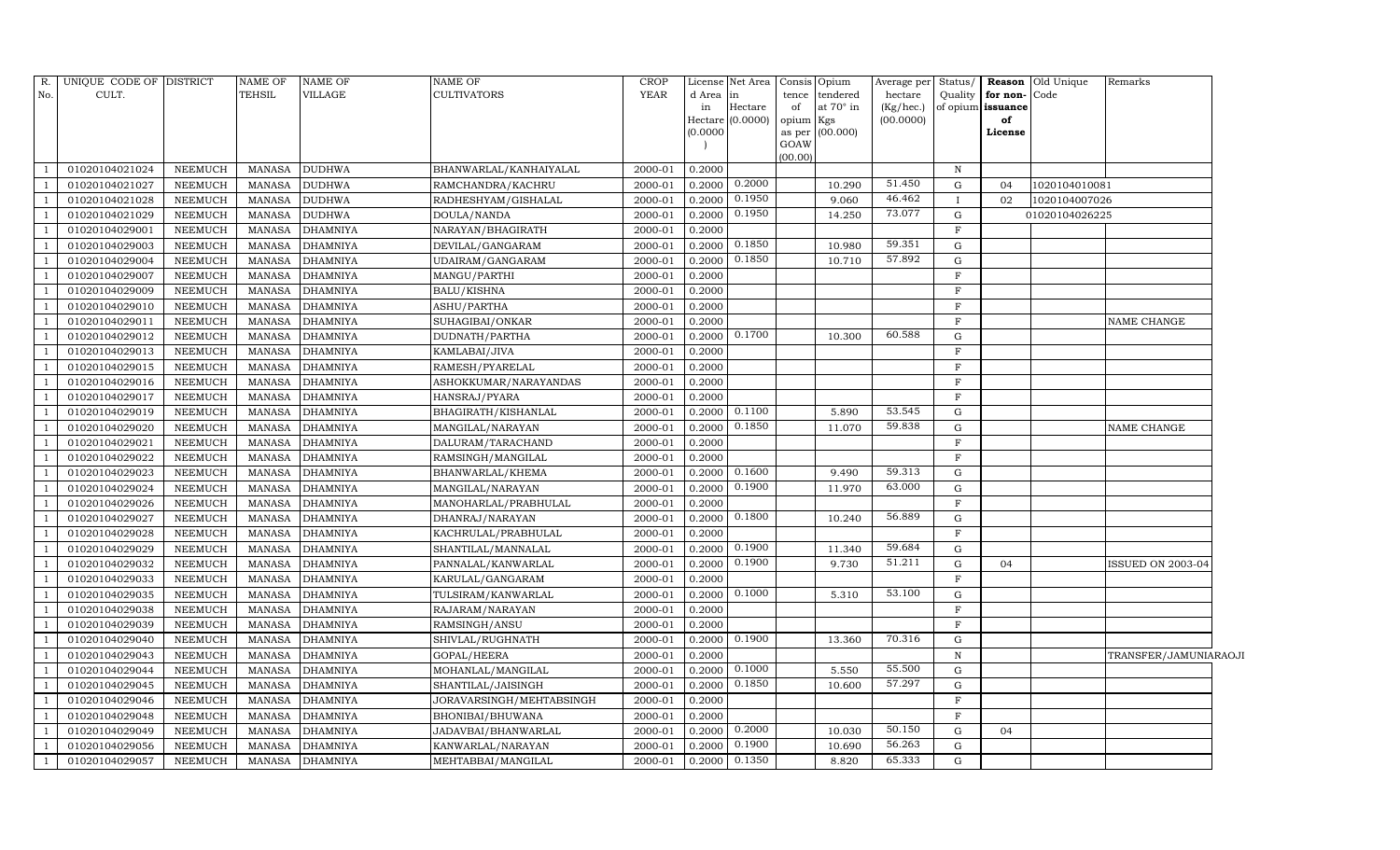| R.<br>No.     | UNIQUE CODE OF DISTRICT<br>CULT. |                | NAME OF<br><b>TEHSIL</b> | <b>NAME OF</b><br>VILLAGE | <b>NAME OF</b><br><b>CULTIVATORS</b> | <b>CROP</b><br><b>YEAR</b> | d Area<br>in<br>(0.0000) | License Net Area<br>in<br>Hectare<br>Hectare (0.0000) | tence<br>of<br>opium Kgs<br>as per | Consis Opium<br>tendered<br>at 70° in<br>(00.000) | Average per<br>hectare<br>(Kg/hec.)<br>(00.0000) | Status/<br>Quality<br>of opium | <b>Reason</b> Old Unique<br>for non-<br>Code<br>issuance<br>of<br>License | Remarks                             |  |
|---------------|----------------------------------|----------------|--------------------------|---------------------------|--------------------------------------|----------------------------|--------------------------|-------------------------------------------------------|------------------------------------|---------------------------------------------------|--------------------------------------------------|--------------------------------|---------------------------------------------------------------------------|-------------------------------------|--|
|               |                                  |                |                          |                           |                                      |                            |                          |                                                       | GOAW                               |                                                   |                                                  |                                |                                                                           |                                     |  |
|               | 01020104029058                   | <b>NEEMUCH</b> | <b>MANASA</b>            | <b>DHAMNIYA</b>           | LAKKHA/PIRU                          | 2000-01                    | 0.2000                   | 0.1600                                                | (00.00)                            | 8.340                                             | 52.125                                           | G                              |                                                                           | 0102010402812 TRANSFER/ BHATKHEDIII |  |
|               | 01020104097001                   | NEEMUCH        | <b>MANASA</b>            | <b>DHAKNI</b>             | HAJARILAL/MANGILAL                   | 2000-01                    | 0.2000                   | 0.1100                                                |                                    | 6.660                                             | 60.545                                           | G                              |                                                                           |                                     |  |
| 3             | 01020104097002                   | <b>NEEMUCH</b> | <b>MANASA</b>            | <b>DHAKNI</b>             | UDAYRAM/SURATRAM                     | 2000-01                    | 0.2000                   |                                                       |                                    |                                                   |                                                  | $\, {\rm N}$                   |                                                                           | TRANSFER/MOKHMPURA MAHAGARH         |  |
| 3             | 01020104097003                   | NEEMUCH        | <b>MANASA</b>            | <b>DHAKNI</b>             | GULABCHAND/DHANRAJ                   | 2000-01                    | 0.2000                   | 0.1750                                                |                                    | 10.440                                            | 59.657                                           | G                              |                                                                           |                                     |  |
|               | 01020104097004                   | <b>NEEMUCH</b> | <b>MANASA</b>            | <b>DHAKNI</b>             | MOHANLAL/NATHULAL                    | 2000-01                    | 0.2000                   |                                                       |                                    |                                                   |                                                  | $\mathbf N$                    |                                                                           |                                     |  |
| 3             | 01020104097005                   | <b>NEEMUCH</b> | <b>MANASA</b>            | <b>DHAKNI</b>             | BHUVANIRAM/PARASRAM                  | 2000-01                    | 0.2000                   | 0.2000                                                |                                    | 11.700                                            | 58.500                                           |                                | 02                                                                        | ISSUED                              |  |
| 3             | 01020104097006                   | <b>NEEMUCH</b> | <b>MANASA</b>            | <b>DHAKNI</b>             | BHAVARLAL/TEJRAM                     | 2000-01                    | 0.2000                   |                                                       |                                    |                                                   |                                                  | ${\bf N}$                      |                                                                           |                                     |  |
| 3             | 01020104097010                   | <b>NEEMUCH</b> | <b>MANASA</b>            | <b>DHAKNI</b>             | LAXMICHAND/NANURAM                   | 2000-01                    | 0.2000                   |                                                       |                                    |                                                   |                                                  | ${\bf N}$                      |                                                                           |                                     |  |
| $\mathcal{R}$ | 01020104097011                   | <b>NEEMUCH</b> | <b>MANASA</b>            | <b>DHAKNI</b>             | RAMLAL/JETRAM                        | 2000-01                    | 0.2000                   |                                                       |                                    |                                                   |                                                  | $\mathbf N$                    |                                                                           |                                     |  |
| 3             | 01020104097013                   | NEEMUCH        | <b>MANASA</b>            | <b>DHAKNI</b>             | RAMCHANDRA/RUGGA                     | 2000-01                    | 0.2000                   |                                                       |                                    |                                                   |                                                  | N                              |                                                                           |                                     |  |
| 3             | 01020104097014                   | NEEMUCH        | <b>MANASA</b>            | <b>DHAKNI</b>             | KISHANLAL/MEGHRAJ                    | 2000-01                    | 0.2000                   |                                                       |                                    |                                                   |                                                  | $\mathbf N$                    |                                                                           |                                     |  |
| 3             | 01020104097015                   | NEEMUCH        | <b>MANASA</b>            | <b>DHAKNI</b>             | HARCHAND/SURATRAM                    | 2000-01                    | 0.2000                   |                                                       |                                    |                                                   |                                                  | $\, {\rm N}$                   |                                                                           |                                     |  |
|               | 01020104097016                   | <b>NEEMUCH</b> | <b>MANASA</b>            | <b>DHAKNI</b>             | BANSHILAL/BHAJJA                     | 2000-01                    | 0.2000                   | 0.1450                                                |                                    | 9.180                                             | 63.310                                           | G                              |                                                                           |                                     |  |
| 3             | 01020104097018                   | NEEMUCH        | <b>MANASA</b>            | <b>DHAKNI</b>             | BANSHILAL/KISHANLAL                  | 2000-01                    | 0.2000                   | 0.1650                                                |                                    | 12.080                                            | 73.212                                           | G                              |                                                                           |                                     |  |
| 3             | 01020104097019                   | <b>NEEMUCH</b> | <b>MANASA</b>            | <b>DHAKNI</b>             | RAMDAYAL/KARULAL                     | 2000-01                    | 0.2000                   |                                                       |                                    |                                                   |                                                  | $\mathbf N$                    |                                                                           |                                     |  |
| 3             | 01020104097021                   | <b>NEEMUCH</b> | <b>MANASA</b>            | <b>DHAKNI</b>             | FULSINGH/SVARUP SINGH                | 2000-01                    | 0.2000                   |                                                       |                                    |                                                   |                                                  | ${\bf N}$                      |                                                                           |                                     |  |
| $\mathcal{R}$ | 01020104097023                   | <b>NEEMUCH</b> | <b>MANASA</b>            | <b>DHAKNI</b>             | NANDUBAI/NANDLAL                     | 2000-01                    | 0.2000                   | 0.1550                                                |                                    | 8.260                                             | 53.290                                           | G                              |                                                                           |                                     |  |
| 3             | 01020104097027                   | NEEMUCH        | <b>MANASA</b>            | <b>DHAKNI</b>             | RAMBAKSH/SALAGRAM                    | 2000-01                    | 0.2000                   | 0.1200                                                |                                    | 6.890                                             | 57.417                                           | G                              |                                                                           |                                     |  |
| 3             | 01020104097028                   | <b>NEEMUCH</b> | <b>MANASA</b>            | <b>DHAKNI</b>             | ONKARLAL/HIRALAL                     | 2000-01                    | 0.2000                   | 0.1600                                                |                                    | 9.023                                             | 56.394                                           |                                | 02                                                                        | NAME CHANGE 2002-03/ISSUED 2002-03  |  |
| 3             | 01020104097029                   | NEEMUCH        | <b>MANASA</b>            | <b>DHAKNI</b>             | PREMSUKH/VARDICHAND                  | 2000-01                    | 0.2000                   | 0.1050                                                |                                    | 7.010                                             | 66.762                                           | G                              |                                                                           |                                     |  |
|               | 01020104097030                   | <b>NEEMUCH</b> | <b>MANASA</b>            | <b>DHAKNI</b>             | DEVILAL/BHUVANIRAM                   | 2000-01                    | 0.2000                   |                                                       |                                    |                                                   |                                                  | $\mathbf N$                    |                                                                           |                                     |  |
| 3             | 01020104097032                   | NEEMUCH        | <b>MANASA</b>            | <b>DHAKNI</b>             | RODIBAI/RAMCHANDRA                   | 2000-01                    | 0.2000                   |                                                       |                                    |                                                   |                                                  | $\, {\rm N}$                   |                                                                           |                                     |  |
| 3             | 01020104097033                   | <b>NEEMUCH</b> | <b>MANASA</b>            | <b>DHAKNI</b>             | DEVILAL/VARDICHAND                   | 2000-01                    | 0.2000                   |                                                       |                                    |                                                   |                                                  | $\, {\rm N}$                   |                                                                           |                                     |  |
| 3             | 01020104097035                   | <b>NEEMUCH</b> | <b>MANASA</b>            | <b>DHAKNI</b>             | DEVKISHAN/MADANLAL                   | 2000-01                    | 0.2000                   |                                                       |                                    |                                                   |                                                  | $\, {\rm N}$                   |                                                                           | TRANSFER/ MOKHAMPUAMAHAGARH         |  |
| $\mathcal{R}$ | 01020104097036                   | <b>NEEMUCH</b> | <b>MANASA</b>            | <b>DHAKNI</b>             | MOHANSINGH/HINDU SINGH               | 2000-01                    | 0.2000                   |                                                       |                                    |                                                   |                                                  | $\mathbf N$                    |                                                                           |                                     |  |
| 3             | 01020104097038                   | NEEMUCH        | <b>MANASA</b>            | <b>DHAKNI</b>             | SHANTIBAI/HIRA                       | 2000-01                    | 0.2000                   | 0.1050                                                |                                    | 5.540                                             | 52.762                                           |                                | 02                                                                        |                                     |  |
| 3             | 01020104097039                   | <b>NEEMUCH</b> | <b>MANASA</b>            | <b>DHAKNI</b>             | GHISALAL/BHUVANIRAM                  | 2000-01                    | 0.2000                   |                                                       |                                    |                                                   |                                                  | $\mathbf N$                    |                                                                           |                                     |  |
| 3             | 01020104097041                   | NEEMUCH        | <b>MANASA</b>            | <b>DHAKNI</b>             | KANHYALAL/NANURAM                    | 2000-01                    | 0.2000                   |                                                       |                                    |                                                   |                                                  | $\, {\rm N}$                   |                                                                           | TRANSFER/ ACHALPURA                 |  |
|               | 01020104097043                   | <b>NEEMUCH</b> | <b>MANASA</b>            | <b>DHAKNI</b>             | BAGDIRAM/BHANA                       | 2000-01                    | 0.2000                   | 0.1300                                                |                                    | 7.440                                             | 57.231                                           | G                              |                                                                           |                                     |  |
| 3             | 01020104097045                   | NEEMUCH        | <b>MANASA</b>            | <b>DHAKNI</b>             | DHANRAJ/BHUVANIRAM                   | 2000-01                    | 0.2000                   |                                                       |                                    |                                                   |                                                  | $\, {\rm N}$                   |                                                                           | TRANSFER/MOKHAMPUAMAHAGARH          |  |
| 3             | 01020104097046                   | <b>NEEMUCH</b> | <b>MANASA</b>            | <b>DHAKNI</b>             | GULABCHAND/BHAGVAN                   | 2000-01                    | 0.2000                   | 0.0850                                                |                                    | 4.500                                             | 52.941                                           | G                              |                                                                           |                                     |  |
| 3             | 01020104097049                   | <b>NEEMUCH</b> | <b>MANASA</b>            | <b>DHAKNI</b>             | BAPULAL/BHANA                        | 2000-01                    | 0.2000                   |                                                       | 53.67                              |                                                   |                                                  |                                | 02                                                                        |                                     |  |
| $\mathcal{R}$ | 01020104097050                   | <b>NEEMUCH</b> | <b>MANASA</b>            | <b>DHAKNI</b>             | MAGYA/CHATRA                         | 2000-01                    | 0.2000                   |                                                       |                                    |                                                   |                                                  | $\mathbf N$                    |                                                                           |                                     |  |
| 3             | 01020104097051                   | <b>NEEMUCH</b> | <b>MANASA</b>            | <b>DHAKNI</b>             | RAMPRASAD/PRABHULAL                  | 2000-01                    | 0.2000                   | 0.1300                                                |                                    | 7.480                                             | 57.538                                           | $\mathbf G$                    |                                                                           |                                     |  |
| 3             | 01020104097053                   | <b>NEEMUCH</b> | <b>MANASA</b>            | <b>DHAKNI</b>             | KANA/BHUVANA                         | 2000-01                    | 0.2000                   |                                                       |                                    |                                                   |                                                  | N                              |                                                                           | TRANSFER/BADKUWAN                   |  |
| $\mathcal{R}$ | 01020104097054                   | NEEMUCH        | <b>MANASA</b>            | <b>DHAKNI</b>             | SURAJBAI/MANSINGH                    | 2000-01                    | 0.2000                   | 0.1050                                                |                                    | 4.950                                             | 47.143                                           | G                              | 04                                                                        |                                     |  |
|               | 01020104097057                   | NEEMUCH        | <b>MANASA</b>            | <b>DHAKNI</b>             | RAMGOPAL/CHAGANLAL                   | 2000-01                    | 0.2000                   |                                                       |                                    |                                                   |                                                  | $\, {\rm N}$                   |                                                                           |                                     |  |
| 3             | 01020104097058                   | NEEMUCH        | <b>MANASA</b>            | <b>DHAKNI</b>             | RAMGOPAL/GULAB                       | 2000-01                    | 0.2000                   | 0.1000                                                |                                    | 5.756                                             | 57.560                                           |                                | 02                                                                        | ISSUED ON 2002-03                   |  |
|               | 01020104024001                   | NEEMUCH        | <b>MANASA</b>            | <b>DHAKADKHEDI</b>        | KANHAIYALAL/RUPA                     | 2000-01                    | 0.2000                   |                                                       |                                    |                                                   |                                                  | $\mathbf N$                    |                                                                           |                                     |  |
|               | 01020104024002                   | <b>NEEMUCH</b> | <b>MANASA</b>            | <b>DHAKADKHEDI</b>        | PREMCHAND/DEVAJI                     | 2000-01                    | 0.2000                   |                                                       |                                    |                                                   |                                                  | $\, {\rm N}$                   |                                                                           |                                     |  |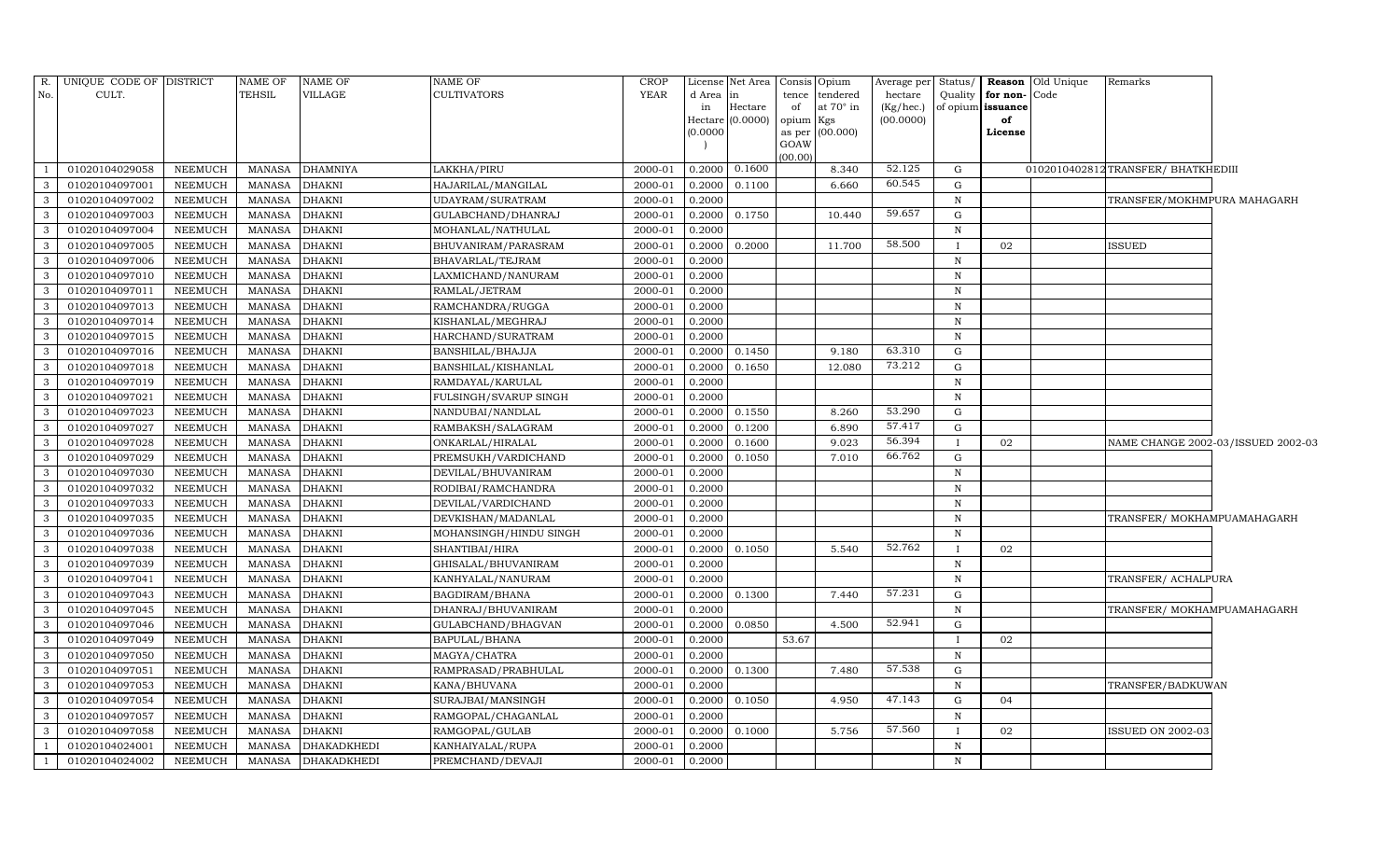| R.  | UNIQUE CODE OF DISTRICT |                | NAME OF       | NAME OF                   | NAME OF             | <b>CROP</b> |           | License Net Area |           | Consis Opium     | Average per | Status/      |               | Reason Old Unique | Remarks                  |
|-----|-------------------------|----------------|---------------|---------------------------|---------------------|-------------|-----------|------------------|-----------|------------------|-------------|--------------|---------------|-------------------|--------------------------|
| No. | CULT.                   |                | TEHSIL        | VILLAGE                   | CULTIVATORS         | <b>YEAR</b> | d Area in |                  | tence     | tendered         | hectare     | Quality      | for non-      | Code              |                          |
|     |                         |                |               |                           |                     |             | in        | Hectare          | of        | at $70^\circ$ in | (Kg/hec.)   | of opium     | issuance      |                   |                          |
|     |                         |                |               |                           |                     |             | (0.0000)  | Hectare (0.0000) | opium Kgs | as per (00.000)  | (00.0000)   |              | of<br>License |                   |                          |
|     |                         |                |               |                           |                     |             |           |                  | GOAW      |                  |             |              |               |                   |                          |
|     |                         |                |               |                           |                     |             |           |                  | (00.00)   |                  |             |              |               |                   |                          |
|     | 01020104024003          | NEEMUCH        | MANASA        | DHAKADKHEDI               | BANSHILAL/RUPA      | 2000-01     | 0.2000    |                  |           |                  |             | N            |               |                   |                          |
|     | 01020104024004          | <b>NEEMUCH</b> | <b>MANASA</b> | DHAKADKHEDI               | SHANKARLAL/BALU     | 2000-01     | 0.2000    |                  |           |                  |             | N            |               |                   |                          |
|     | 01020104024006          | NEEMUCH        | <b>MANASA</b> | DHAKADKHEDI               | MATHURALAL/RUPA     | 2000-01     | 0.2000    |                  |           |                  |             | $\, {\rm N}$ |               |                   |                          |
|     | 01020104024007          | NEEMUCH        | MANASA        | DHAKADKHEDI               | NANDUBAI/PYARCHAND  | 2000-01     | 0.2000    |                  |           |                  |             | ${\bf N}$    |               |                   |                          |
|     | 01020104024008          | NEEMUCH        | <b>MANASA</b> | DHAKADKHEDI               | DEVILAL/RAJU        | 2000-01     | 0.2000    | 0.2050           |           | 12.100           | 59.024      | ${\rm G}$    |               |                   |                          |
|     | 01020104024009          | NEEMUCH        | <b>MANASA</b> | DHAKADKHEDI               | MODIRAM/NARAYAN     | 2000-01     | 0.2000    |                  |           |                  |             | ${\bf N}$    |               |                   |                          |
|     | 01020104024010          | NEEMUCH        | <b>MANASA</b> | DHAKADKHEDI               | BHERULAL/DALLA      | 2000-01     | 0.2000    |                  |           |                  |             | $\, {\rm N}$ |               |                   |                          |
|     | 01020104024011          | NEEMUCH        | <b>MANASA</b> | DHAKADKHEDI               | KANWARLAL/BHIMA     | 2000-01     | 0.2000    | 0.1850           |           | 9.540            | 51.568      | ${\rm G}$    | 04            |                   | <b>ISSUED ON 2003-04</b> |
|     | 01020104024012          | NEEMUCH        | <b>MANASA</b> | DHAKADKHEDI               | JAGDISH/PRABHULAL   | 2000-01     | 0.2000    | 0.1850           |           | 10.060           | 54.378      | G            |               |                   |                          |
|     | 01020104024013          | NEEMUCH        | <b>MANASA</b> | DHAKADKHEDI               | SHANTILAL/GHISALAL  | 2000-01     | 0.2000    |                  |           |                  |             | ${\bf N}$    |               |                   |                          |
|     | 01020104024015          | NEEMUCH        | <b>MANASA</b> | DHAKADKHEDI               | PREMCHAND/MULCHAND  | 2000-01     | 0.2000    |                  |           |                  |             | ${\bf N}$    |               |                   |                          |
|     | 01020104024017          | NEEMUCH        | <b>MANASA</b> | DHAKADKHEDI               | PREMCHAND/KHIMA     | 2000-01     | 0.2000    |                  |           |                  |             | $\, {\rm N}$ |               |                   |                          |
|     | 01020104024018          | NEEMUCH        | <b>MANASA</b> | DHAKADKHEDI               | KHEMRAJ/HEERA       | 2000-01     | 0.2000    |                  |           |                  |             | N            |               |                   |                          |
|     | 01020104024019          | NEEMUCH        | <b>MANASA</b> | DHAKADKHEDI               | GORILAL/MODIRAM     | 2000-01     | 0.2000    |                  |           |                  |             | $\, {\rm N}$ |               |                   |                          |
|     | 01020104024020          | NEEMUCH        | <b>MANASA</b> | DHAKADKHEDI               | MANGILAL/NATHU      | 2000-01     | 0.2000    | 0.1750           |           | 8.650            | 49.429      | G            | 04            |                   |                          |
|     | 01020104024021          | <b>NEEMUCH</b> | <b>MANASA</b> | DHAKADKHEDI               | LAXMAN/GORILAL      | 2000-01     | 0.2000    | 0.2050           |           | 11.320           | 55.220      | G            |               |                   |                          |
|     | 01020104013002          | <b>NEEMUCH</b> | <b>MANASA</b> | DEVRI PARDA               | DHAPUBAI/DHANNA     | 2000-01     | 0.2000    | 0.1700           |           | 9.390            | 55.235      | G            |               |                   |                          |
|     | 01020104013003          | NEEMUCH        | <b>MANASA</b> | DEVRI PARDA               | RODILAL/HAJARILAL   | 2000-01     | 0.2000    | 0.1500           |           | 8.300            | 55.333      |              | 02            |                   | ISSUED                   |
|     | 01020104013004          | NEEMUCH        | <b>MANASA</b> | DEVRI PARDA               | BIHARI/RAMA         | 2000-01     | 0.2000    | 0.1950           |           | 11.040           | 56.615      | ${\rm G}$    |               |                   |                          |
|     | 01020104013007          | NEEMUCH        | <b>MANASA</b> | <b>DEVRI PARDA</b>        | SHYAMLAL/BIHARILAL  | 2000-01     | 0.2000    | 0.1800           |           | 10.030           | 55.722      | G            |               |                   | NAME CHANGE              |
|     | 01020104013008          | NEEMUCH        | <b>MANASA</b> | <b>DEVRI PARDA</b>        | FULIBAI/LAKKHMA     | 2000-01     | 0.2000    | 0.1100           |           | 6.550            | 59.545      |              | 02            |                   | ISSUED                   |
|     | 01020104013009          | NEEMUCH        | <b>MANASA</b> | <b>DEVRI PARDA</b>        | BHANWARLAL/NATHU    | 2000-01     | 0.2000    | 0.1800           |           | 11.230           | 62.389      | ${\rm G}$    |               |                   |                          |
|     | 01020104013010          | NEEMUCH        | <b>MANASA</b> | DEVRI PARDA               | SONI BAI/ HEMA      | 2000-01     | 0.2000    | 0.1900           |           | 12.210           | 64.263      | G            |               |                   | INF                      |
|     | 01020104013011          | NEEMUCH        | <b>MANASA</b> | <b>DEVRI PARDA</b>        | NONDRAM/DEVAJI      | 2000-01     | 0.2000    | 0.1850           |           | 11.830           | 63.946      | ${\rm G}$    |               |                   |                          |
|     | 01020104013012          | <b>NEEMUCH</b> | <b>MANASA</b> | DEVRI PARDA               | KANHAIYALAL/KHEMRAJ | 2000-01     | 0.2000    | 0.1950           |           | 12.170           | 62.410      | ${\rm G}$    |               |                   |                          |
|     | 01020104013014          | NEEMUCH        | MANASA        | DEVRI PARDA               | BANSHILAL/DEVAJI    | 2000-01     | 0.2000    | 0.1950           |           | 13.260           | 68.000      | ${\rm G}$    |               |                   |                          |
|     | 01020104013016          | NEEMUCH        | <b>MANASA</b> | <b>DEVRI PARDA</b>        | DHAPU BAI/SHOLA     | 2000-01     | 0.2000    | 0.1700           |           | 9.650            | 56.765      | G            |               |                   |                          |
|     | 01020104013017          | <b>NEEMUCH</b> | <b>MANASA</b> | DEVRI PARDA               | BHURA/SHOLA         | 2000-01     | 0.2000    | 0.2000           |           | 11.550           | 57.750      | $\mathbf G$  |               |                   |                          |
|     | 01020104013018          | NEEMUCH        | <b>MANASA</b> | DEVRI PARDA               | KHIMA/MEGHA         | 2000-01     | 0.2000    | 0.1900           |           | 12.520           | 65.895      | G            |               |                   |                          |
|     | 01020104013019          | NEEMUCH        | <b>MANASA</b> | DEVRI PARDA               | CHHAGAN/CHHOGALAL   | 2000-01     | 0.2000    | 0.1650           |           | 10.000           | 60.606      | ${\rm G}$    |               |                   | INF                      |
|     | 01020104013021          | NEEMUCH        | <b>MANASA</b> | <b>DEVRI PARDA</b>        | KHETA/KHEMA         | 2000-01     | 0.2000    | 0.1950           |           | 12.090           | 62.000      | $\mathbf{I}$ | 02            |                   | ISSUED                   |
|     | 01020104013022          | NEEMUCH        | <b>MANASA</b> | <b>DEVRI PARDA</b>        | NANDLAL/HEMA        | 2000-01     | 0.2000    | 0.1950           |           | 11.310           | 58.000      |              | 02            |                   |                          |
|     | 01020104013023          | NEEMUCH        | <b>MANASA</b> | DEVRI PARDA               | SEVA/LALU           | 2000-01     | 0.2000    | 0.1900           |           | 12.040           | 63.368      | G            |               |                   |                          |
|     | 01020104013024          | NEEMUCH        | <b>MANASA</b> | DEVRI PARDA               | MOHANLAL/LALU       | 2000-01     | 0.2000    | 0.1900           |           | 12.450           | 65.526      | G            |               |                   |                          |
|     | 01020104013025          | NEEMUCH        | <b>MANASA</b> | <b>DEVRI PARDA</b>        | NAVLI/LAKKHMA       | 2000-01     | 0.2000    | 0.1650           |           | 8.210            | 49.758      | G            | 04            |                   |                          |
|     | 01020104013026          | <b>NEEMUCH</b> | <b>MANASA</b> | DEVRI PARDA               | CHATARSINGH/KALU    | 2000-01     | 0.2000    | 0.1900           |           | 11.450           | 60.263      | ${\rm G}$    |               |                   |                          |
|     | 01020104013031          | NEEMUCH        | <b>MANASA</b> | DEVRI PARDA               | MANGILAL/RATAN      | 2000-01     | 0.2000    |                  |           |                  |             | $\mathbf F$  |               |                   |                          |
|     | 01020104013033          | NEEMUCH        | <b>MANASA</b> | DEVRI PARDA               | SURAJMAL/NARAYAN    | 2000-01     | 0.2000    | 0.1500           |           | 9.220            | 61.467      | G            |               |                   |                          |
|     | 01020104013034          | NEEMUCH        | <b>MANASA</b> | DEVRI PARDA               | DURGA/DHANNA        | 2000-01     | 0.2000    | 0.1600           |           | 8.440            | 52.750      | G            |               |                   |                          |
|     | 01020104013035          | NEEMUCH        |               | MANASA <b>DEVRI PARDA</b> | SHANTILAL/DEVA      | 2000-01     | 0.2000    | 0.1800           |           | 11.460           | 63.667      | G            |               |                   |                          |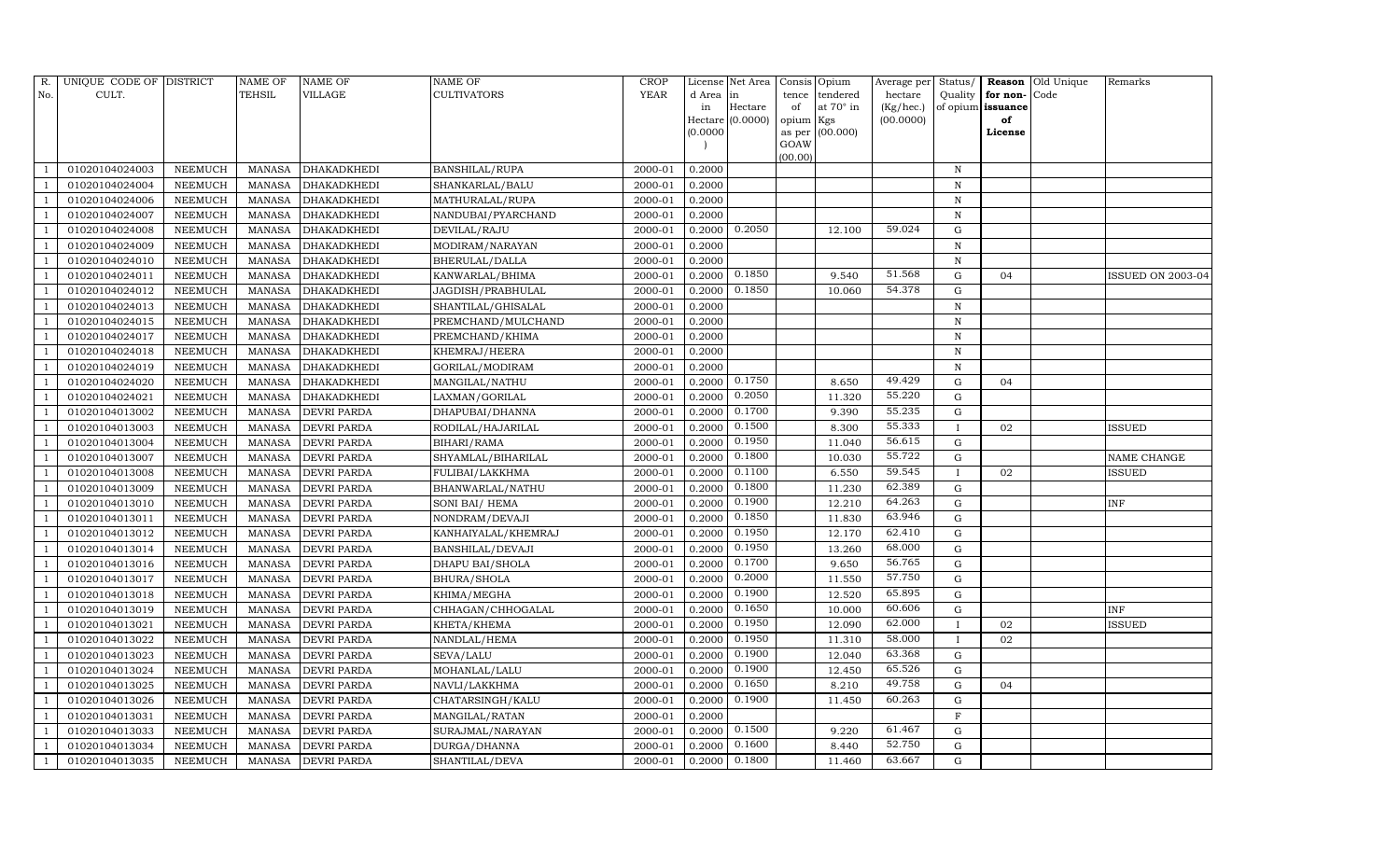| R.               | UNIQUE CODE OF DISTRICT |                | NAME OF | <b>NAME OF</b>          | <b>NAME OF</b>            | CROP        |           | License Net Area |           | Consis Opium     | Average per | Status/      |                   | Reason Old Unique | Remarks                  |
|------------------|-------------------------|----------------|---------|-------------------------|---------------------------|-------------|-----------|------------------|-----------|------------------|-------------|--------------|-------------------|-------------------|--------------------------|
| No.              | CULT.                   |                | TEHSIL  | VILLAGE                 | <b>CULTIVATORS</b>        | <b>YEAR</b> | d Area in |                  | tence     | tendered         | hectare     | Quality      | for non-          | Code              |                          |
|                  |                         |                |         |                         |                           |             | in        | Hectare          | of        | at $70^\circ$ in | (Kg/hec.)   |              | of opium issuance |                   |                          |
|                  |                         |                |         |                         |                           |             | (0.0000)  | Hectare (0.0000) | opium Kgs |                  | (00.0000)   |              | of                |                   |                          |
|                  |                         |                |         |                         |                           |             |           |                  | GOAW      | as per (00.000)  |             |              | License           |                   |                          |
|                  |                         |                |         |                         |                           |             |           |                  | (00.00)   |                  |             |              |                   |                   |                          |
|                  | 01020104013005          | NEEMUCH        | MANASA  | <b>DEVRI PARDA</b>      | JANKIBAI/LAKKHA           | 2000-01     | 0.2000    | 0.1900           |           | 11.480           | 60.421      | G            |                   |                   |                          |
| $\overline{4}$   | 01020104117017          | NEEMUCH        | MANASA  | <b>MALAHEDA</b>         | <b>BHAGGA/BIHARI</b>      | 2000-01     | 0.2000    | 0.1700           |           | 9.340            | 54.941      | G            |                   |                   |                          |
| $\overline{2}$   | 01020104045082          | <b>NEEMUCH</b> | MANASA  | <b>DEVRI KHAWASA-II</b> | RAMNARAYAN/AMRITRAM       | 2000-01     | 0.2000    |                  |           |                  |             | N            |                   |                   |                          |
| $\overline{2}$   | 01020104045083          | NEEMUCH        | MANASA  | <b>DEVRI KHAWASA-II</b> | BHAGATRAM/RAMNARAYAN      | 2000-01     | 0.2000    |                  |           |                  |             | N            | 08                |                   | <b>ISSUED ON 2003-04</b> |
| $\overline{2}$   | 01020104045084          | NEEMUCH        | MANASA  | <b>DEVRI KHAWASA-II</b> | MOHANLAL/KALURAM          | 2000-01     | 0.2000    |                  |           |                  |             | N            |                   |                   |                          |
| $\overline{2}$   | 01020104045085          | NEEMUCH        | MANASA  | DEVRI KHAWASA-II        | SALAGRAM/BHUWANIRAM       | 2000-01     | 0.2000    | 0.1550           |           | 10.330           | 66.645      | G            |                   |                   |                          |
| $\overline{2}$   | 01020104045087          | NEEMUCH        | MANASA  | <b>DEVRI KHAWASA-II</b> | SATYANARAYAN/MULCHANDRA   | 2000-01     | 0.2000    | 0.1700           |           | 9.070            | 53.353      | G            |                   |                   |                          |
| $\overline{2}$   | 01020104045089          | NEEMUCH        | MANASA  | <b>DEVRI KHAWASA-II</b> | RAMESHWAR/PYARCHANDRA     | 2000-01     | 0.2000    | 0.0900           |           | 6.840            | 76.000      | G            |                   |                   |                          |
| $\overline{2}$   | 01020104045090          | NEEMUCH        | MANASA  | <b>DEVRI KHAWASA-II</b> | MANGILAL/KALURAM          | 2000-01     | 0.2000    |                  |           |                  |             | N            |                   |                   |                          |
| $\overline{2}$   | 01020104045091          | NEEMUCH        | MANASA  | <b>DEVRI KHAWASA-II</b> | MADANLAL/RAMPRATAP        | 2000-01     | 0.2000    |                  |           |                  |             | N            |                   |                   |                          |
| 2                | 01020104045092          | NEEMUCH        | MANASA  | <b>DEVRI KHAWASA-II</b> | RAMSINGH/RATANLAL         | 2000-01     | 0.2000    |                  |           |                  |             | N            |                   |                   |                          |
| $\overline{2}$   | 01020104045093          | NEEMUCH        | MANASA  | <b>DEVRI KHAWASA-II</b> | BANSHIDAS/ONKARDAS        | 2000-01     | 0.2000    | 0.1050           |           | 7.510            | 71.524      | ${\rm G}$    |                   |                   |                          |
| $\overline{2}$   | 01020104045094          | NEEMUCH        | MANASA  | <b>DEVRI KHAWASA-II</b> | BANSHILAL/BHANWARLAL      | 2000-01     | 0.2000    |                  |           |                  |             | N            |                   |                   |                          |
| $\overline{2}$   | 01020104045095          | <b>NEEMUCH</b> | MANASA  | <b>DEVRI KHAWASA-II</b> | <b>BANSHILAL/BAPULAL</b>  | 2000-01     | 0.2000    |                  |           |                  |             | N            |                   |                   |                          |
| $\overline{2}$   | 01020104045096          | NEEMUCH        | MANASA  | <b>DEVRI KHAWASA-II</b> | SUBHASHCHANDRA/BHANWARLAL | 2000-01     | 0.2000    |                  |           |                  |             | N            |                   |                   |                          |
| 2                | 01020104045097          | <b>NEEMUCH</b> | MANASA  | <b>DEVRI KHAWASA-II</b> | MANGILAL/BHAGATRAM        | 2000-01     | 0.2000    | 0.1900           |           | 10.360           | 54.526      | G            |                   |                   |                          |
| $\overline{2}$   | 01020104045098          | NEEMUCH        | MANASA  | <b>DEVRI KHAWASA-II</b> | BHUWANIBAI/CHAGANLAL      | 2000-01     | 0.2000    |                  |           |                  |             | N            |                   |                   |                          |
| $\overline{2}$   | 01020104045100          | NEEMUCH        | MANASA  | <b>DEVRI KHAWASA-II</b> | SAMANDBAI/BHAGIRATH       | 2000-01     | 0.2000    | 0.1600           |           | 11.980           | 74.875      | G            |                   |                   | NAME CHANGE              |
| $\overline{2}$   | 01020104045101          | NEEMUCH        | MANASA  | <b>DEVRI KHAWASA-II</b> | NARMADABAI/PREMCHANDRA    | 2000-01     | 0.2000    |                  |           |                  |             | N            |                   |                   |                          |
| $\overline{2}$   | 01020104045102          | NEEMUCH        | MANASA  | <b>DEVRI KHAWASA-II</b> | NANDLAL/RATANLAL          | 2000-01     | 0.2000    |                  |           |                  |             | N            |                   |                   |                          |
| $\overline{2}$   | 01020104045103          | NEEMUCH        | MANASA  | <b>DEVRI KHAWASA-II</b> | HEERALAL/RUPRAM           | 2000-01     | 0.2000    |                  |           |                  |             | $\,$ N       |                   |                   |                          |
| $\overline{2}$   | 01020104045104          | NEEMUCH        | MANASA  | <b>DEVRI KHAWASA-II</b> | RAMGOPAL/ONKARLAL         | 2000-01     | 0.2000    | 0.1850           |           | 9.380            | 50.703      | G            | 04                |                   |                          |
| $\boldsymbol{2}$ | 01020104045105          | NEEMUCH        | MANASA  | <b>DEVRI KHAWASA-II</b> | HEERALAL/RAMCHANDRA       | 2000-01     | 0.2000    | 0.1800           |           | 9.480            | 52.667      | ${\rm G}$    |                   |                   |                          |
| $\overline{2}$   | 01020104045106          | <b>NEEMUCH</b> | MANASA  | <b>DEVRI KHAWASA-II</b> | SUNDERLAL/ONKARLAL        | 2000-01     | 0.2000    |                  |           |                  |             | N            |                   |                   |                          |
| $\overline{2}$   | 01020104045108          | NEEMUCH        | MANASA  | <b>DEVRI KHAWASA-II</b> | NANDUBAI/NATHULAL         | 2000-01     | 0.2000    |                  |           |                  |             | N            |                   |                   |                          |
| $\overline{2}$   | 01020104045109          | NEEMUCH        | MANASA  | <b>DEVRI KHAWASA-II</b> | OMPRAKASH/BHUWANILAL      | 2000-01     | 0.2000    |                  |           |                  |             | N            |                   |                   |                          |
| $\boldsymbol{2}$ | 01020104045110          | NEEMUCH        | MANASA  | <b>DEVRI KHAWASA-II</b> | GOPIBAI/BANSILAL          | 2000-01     | 0.2000    |                  |           |                  |             | N            |                   |                   |                          |
| $\overline{2}$   | 01020104045111          | NEEMUCH        | MANASA  | <b>DEVRI KHAWASA-II</b> | RAMKUNWARBAI/ONKARLAL     | 2000-01     | 0.2000    |                  |           |                  |             | N            |                   |                   |                          |
| $\overline{2}$   | 01020104045112          | NEEMUCH        | MANASA  | <b>DEVRI KHAWASA-II</b> | RAMDAYAL/NANURAM          | 2000-01     | 0.2000    | 0.1650           |           | 9.570            | 58.000      | G            |                   |                   |                          |
| $\overline{a}$   | 01020104045113          | NEEMUCH        | MANASA  | <b>DEVRI KHAWASA-II</b> | MANNALAL/GULABCHANDRA     | 2000-01     | 0.2000    |                  |           |                  |             | $\,$ N       |                   |                   |                          |
| $\overline{2}$   | 01020104045115          | NEEMUCH        | MANASA  | <b>DEVRI KHAWASA-II</b> | BAGDIRAM/KHEMCHAND        | 2000-01     | 0.2000    | 0.1000           |           | 6.720            | 67.200      | G            |                   |                   |                          |
| $\sqrt{2}$       | 01020104045116          | NEEMUCH        | MANASA  | <b>DEVRI KHAWASA-II</b> | RAMNATH/PYARCHANDRA       | 2000-01     | 0.2000    | 0.1050           |           | 6.530            | 62.190      | G            |                   |                   |                          |
| $\overline{2}$   | 01020104045118          | <b>NEEMUCH</b> | MANASA  | <b>DEVRI KHAWASA-II</b> | GOPAL/ONKARLAL            | 2000-01     | 0.2000    | 0.1000           |           | 5.795            | 57.950      | $\mathbf{I}$ | 02                |                   | <b>ISSUED 2002-03</b>    |
| $\overline{2}$   | 01020104045120          | NEEMUCH        | MANASA  | <b>DEVRI KHAWASA-II</b> | RADHESHYAM/BHAGIRATH      | 2000-01     | 0.2000    | 0.1900           |           | 10.350           | 54.474      | G            |                   |                   |                          |
| $\overline{2}$   | 01020104045121          | <b>NEEMUCH</b> | MANASA  | <b>DEVRI KHAWASA-II</b> | MATHURALAL/BHUWANIRAM     | 2000-01     | 0.2000    |                  |           |                  |             | ${\bf N}$    |                   |                   |                          |
| $\overline{2}$   | 01020104045122          | <b>NEEMUCH</b> | MANASA  | <b>DEVRI KHAWASA-II</b> | RAMNIWAS/NANDLAL          | 2000-01     | 0.2000    | 0.1250           |           | 7.220            | 57.760      | ${\rm G}$    |                   |                   |                          |
| $\overline{a}$   | 01020104045117          | NEEMUCH        | MANASA  | <b>DEVRI KHAWASA-II</b> | CHANDIBAI/ONKARLAL        | 2000-01     | 0.2000    |                  |           |                  |             | $\,$ N       |                   |                   |                          |
| $\overline{2}$   | 01020104045123          | NEEMUCH        | MANASA  | DEVRI KHAWASA-II        | KALURAM/SALAGRAM          | 2000-01     | 0.2000    |                  |           |                  |             | $\,$ N       |                   |                   |                          |
| $\overline{2}$   | 01020104045124          | NEEMUCH        | MANASA  | <b>DEVRI KHAWASA-II</b> | INDARMAL/UDAIRAM          | 2000-01     | 0.2000    |                  |           |                  |             | N            |                   |                   |                          |
| $\overline{2}$   | 01020104045125          | NEEMUCH        |         | MANASA DEVRI KHAWASA-II | KANWARLAL/RAJARAM         | 2000-01     | 0.2000    |                  |           |                  |             | N            |                   |                   |                          |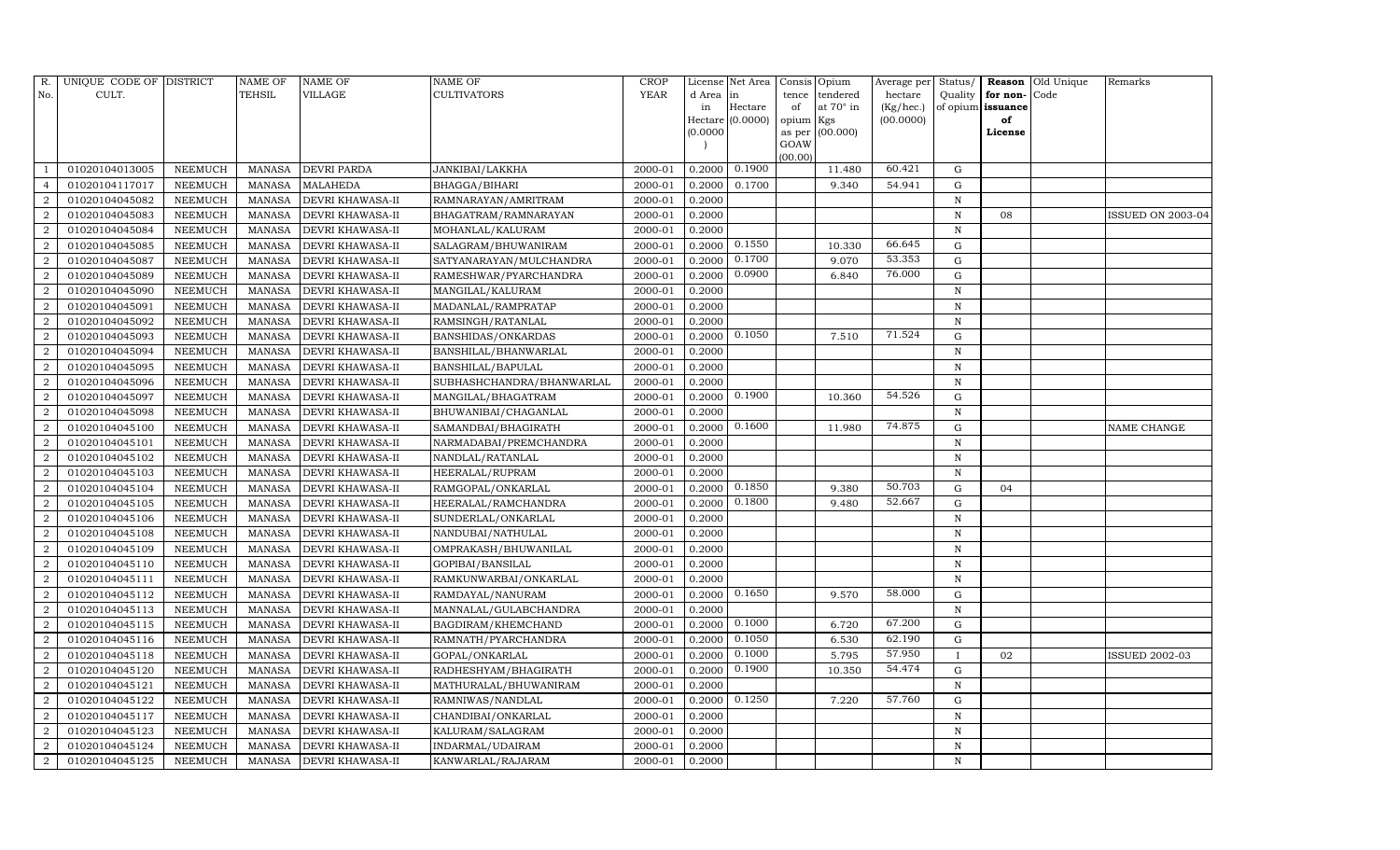| R.             | UNIQUE CODE OF DISTRICT |                | <b>NAME OF</b> | <b>NAME OF</b>          | <b>NAME OF</b>              | <b>CROP</b> |           | License Net Area | Consis         | Opium            | Average per | Status/      |                   | Reason Old Unique | Remarks                  |  |
|----------------|-------------------------|----------------|----------------|-------------------------|-----------------------------|-------------|-----------|------------------|----------------|------------------|-------------|--------------|-------------------|-------------------|--------------------------|--|
| No.            | CULT.                   |                | TEHSIL         | VILLAGE                 | <b>CULTIVATORS</b>          | <b>YEAR</b> | d Area in |                  | tence          | tendered         | hectare     | Quality      | for non-Code      |                   |                          |  |
|                |                         |                |                |                         |                             |             | in        | Hectare          | of             | at $70^\circ$ in | (Kg/hec.)   |              | of opium issuance |                   |                          |  |
|                |                         |                |                |                         |                             |             |           | Hectare (0.0000) | opium          | Kgs              | (00.0000)   |              | of                |                   |                          |  |
|                |                         |                |                |                         |                             |             | (0.0000)  |                  | as per<br>GOAW | (00.000)         |             |              | License           |                   |                          |  |
|                |                         |                |                |                         |                             |             |           |                  | (00.00)        |                  |             |              |                   |                   |                          |  |
| $\overline{2}$ | 01020104045126          | <b>NEEMUCH</b> | MANASA         | <b>DEVRI KHAWASA-II</b> | RAMESHCHANDRA/BHAGWAN       | 2000-01     | 0.2000    | 0.1550           |                | 9.015            | 58.161      | $\mathbf{I}$ | 02                |                   | <b>ISSUED 2002-03</b>    |  |
| $\overline{2}$ | 01020104045127          | <b>NEEMUCH</b> | <b>MANASA</b>  | <b>DEVRI KHAWASA-II</b> | MADANLAL/RAMSINGH           | 2000-01     | 0.2000    | 0.1950           |                | 9.420            | 48.308      | $\mathbf{I}$ | 02                |                   |                          |  |
| $\overline{2}$ | 01020104045128          | <b>NEEMUCH</b> | <b>MANASA</b>  | <b>DEVRI KHAWASA-II</b> | BHERULAL/PARTHA             | 2000-01     | 0.2000    |                  |                |                  |             | $\,$ N       |                   |                   |                          |  |
| $\overline{2}$ | 01020104045129          | NEEMUCH        | <b>MANASA</b>  | DEVRI KHAWASA-II        | RAMESHNATH/MOHANNATH        | 2000-01     | 0.2000    |                  |                |                  |             | $\mathbf N$  |                   |                   |                          |  |
| $\overline{2}$ | 01020104045130          | <b>NEEMUCH</b> | <b>MANASA</b>  | <b>DEVRI KHAWASA-II</b> | MOHANLAL/MATHURALAL         | 2000-01     | 0.2000    | 0.1150           |                | 8.650            | 75.217      | G            |                   |                   |                          |  |
| $\overline{2}$ | 01020104045131          | <b>NEEMUCH</b> | <b>MANASA</b>  | <b>DEVRI KHAWASA-II</b> | KALURAM/CHAGANLAL           | 2000-01     | 0.2000    |                  |                |                  |             | ${\bf N}$    |                   |                   |                          |  |
| $\overline{2}$ | 01020104045132          | <b>NEEMUCH</b> | <b>MANASA</b>  | <b>DEVRI KHAWASA-II</b> | GHANSHYAM/JAGANNATH         | 2000-01     | 0.2000    |                  |                |                  |             | $\mathbf N$  |                   |                   |                          |  |
| $\overline{2}$ | 01020104045133          | <b>NEEMUCH</b> | <b>MANASA</b>  | <b>DEVRI KHAWASA-II</b> | SUNDERLAL/MANSINGH          | 2000-01     | 0.2000    | 0.1100           |                | 5.280            | 48.000      | G            | 04                |                   |                          |  |
| 2              | 01020104045135          | <b>NEEMUCH</b> | <b>MANASA</b>  | <b>DEVRI KHAWASA-II</b> | CHOGALAL/PRABHULAL          | 2000-01     | 0.2000    |                  |                |                  |             | $\mathbf N$  |                   |                   |                          |  |
| $\overline{2}$ | 01020104045136          | NEEMUCH        | <b>MANASA</b>  | <b>DEVRI KHAWASA-II</b> | AMBARAM/BALMUKUND           | 2000-01     | 0.2000    | 0.1250           |                | 7.750            | 62.000      | $\mathbf G$  |                   |                   |                          |  |
| $\overline{2}$ | 01020104045137          | <b>NEEMUCH</b> | <b>MANASA</b>  | <b>DEVRI KHAWASA-II</b> | KALURAM/RAMNARAYAN          | 2000-01     | 0.2000    |                  |                |                  |             | $\mathbf N$  | 08                |                   | ISSUED ON 2003-04        |  |
| $\overline{2}$ | 01020104045139          | <b>NEEMUCH</b> | <b>MANASA</b>  | <b>DEVRI KHAWASA-II</b> | BAPULAL/BHAGIRATH           | 2000-01     | 0.2000    |                  |                |                  |             | $\mathbf N$  |                   |                   |                          |  |
| $\overline{a}$ | 01020104045140          | <b>NEEMUCH</b> | <b>MANASA</b>  | <b>DEVRI KHAWASA-II</b> | RAMDHESHYAM/RAMGOPAL        | 2000-01     | 0.2000    | 0.1650           |                | 8.010            | 48.545      | $\mathbf G$  | 04                |                   |                          |  |
| $\overline{2}$ | 01020104045142          | <b>NEEMUCH</b> | <b>MANASA</b>  | <b>DEVRI KHAWASA-II</b> | MAHAVEERDAS/ONKARDAS        | 2000-01     | 0.2000    |                  |                |                  |             | ${\bf N}$    |                   |                   |                          |  |
| $\overline{2}$ | 01020104045143          | <b>NEEMUCH</b> | <b>MANASA</b>  | <b>DEVRI KHAWASA-II</b> | KARIBAI/BALMUKUND           | 2000-01     | 0.2000    |                  |                |                  |             | $\mathbf N$  |                   |                   |                          |  |
| $\overline{2}$ | 01020104045145          | <b>NEEMUCH</b> | <b>MANASA</b>  | <b>DEVRI KHAWASA-II</b> | JAGDISHCHANDRA/LAXMINARAYAN | 2000-01     | 0.2000    |                  |                |                  |             | $\mathbf N$  |                   |                   |                          |  |
| $\overline{2}$ | 01020104045146          | <b>NEEMUCH</b> | <b>MANASA</b>  | <b>DEVRI KHAWASA-II</b> | NANDLAL/CHATARBHUJ          | 2000-01     | 0.2000    |                  |                |                  |             | $\mathbf N$  |                   |                   |                          |  |
| $\overline{2}$ | 01020104045147          | <b>NEEMUCH</b> | <b>MANASA</b>  | <b>DEVRI KHAWASA-II</b> | GHASIRAM/BHAGIRATH          | 2000-01     | 0.2000    |                  |                |                  |             | $\mathbf N$  |                   |                   |                          |  |
| $\overline{2}$ | 01020104045149          | NEEMUCH        | <b>MANASA</b>  | <b>DEVRI KHAWASA-II</b> | RAMKISHAN/KALURAM           | 2000-01     | 0.2000    |                  |                |                  |             | $\mathbf N$  |                   |                   | TRANSFER/ LASUDI ANTRI   |  |
| 2              | 01020104045150          | NEEMUCH        | <b>MANASA</b>  | <b>DEVRI KHAWASA-II</b> | KANHAIYALAL/JETRAM          | 2000-01     | 0.2000    |                  |                |                  |             | $\mathbf N$  |                   |                   |                          |  |
| $\overline{2}$ | 01020104045152          | <b>NEEMUCH</b> | <b>MANASA</b>  | <b>DEVRI KHAWASA-II</b> | RAMPRAHALAD/RAMESHWAR       | 2000-01     | 0.2000    |                  |                |                  |             | N            |                   |                   |                          |  |
| $\overline{2}$ | 01020104045153          | <b>NEEMUCH</b> | <b>MANASA</b>  | <b>DEVRI KHAWASA-II</b> | KALURAM/BHONIRAM            | 2000-01     | 0.2000    |                  |                |                  |             | N            |                   |                   | TRANSFER/LODKIYA         |  |
| $\overline{2}$ | 01020104045154          | NEEMUCH        | <b>MANASA</b>  | <b>DEVRI KHAWASA-II</b> | RAMNIWAS/BANSHILAL          | 2000-01     | 0.2000    |                  |                |                  |             | $\mathbf N$  | 08                |                   | <b>ISSUED ON 2003-04</b> |  |
| $\overline{2}$ | 01020104045155          | NEEMUCH        | <b>MANASA</b>  | <b>DEVRI KHAWASA-II</b> | HARISHCHANDRA/JETRAM        | 2000-01     | 0.2000    | 0.2000           |                | 12.980           | 64.900      | G            |                   |                   |                          |  |
| $\mathcal{D}$  | 01020104045156          | <b>NEEMUCH</b> | <b>MANASA</b>  | <b>DEVRI KHAWASA-II</b> | BHAGIRATH/MODIRAM           | 2000-01     | 0.2000    |                  |                |                  |             | $\,$ N       |                   |                   |                          |  |
| $\overline{2}$ | 01020104045158          | NEEMUCH        | <b>MANASA</b>  | <b>DEVRI KHAWASA-II</b> | KANHAIYALAL/BHANWARLAL      | 2000-01     | 0.2000    |                  |                |                  |             | N            |                   |                   |                          |  |
| $\overline{2}$ | 01020104045001          | NEEMUCH        | <b>MANASA</b>  | <b>DEVRI KHAWASA-I</b>  | BALMUKUND/PANNALAL          | 2000-01     | 0.2000    |                  |                |                  |             | $\mathbb N$  |                   |                   |                          |  |
| $\overline{2}$ | 01020104045002          | <b>NEEMUCH</b> | <b>MANASA</b>  | <b>DEVRI KHAWASA-I</b>  | KISHORE/SHANKAR             | 2000-01     | 0.2000    |                  |                |                  |             | N            |                   |                   |                          |  |
| $\overline{2}$ | 01020104045003          | <b>NEEMUCH</b> | <b>MANASA</b>  | <b>DEVRI KHAWASA-I</b>  | MOTYABAI/BANSHILAL          | 2000-01     | 0.2000    | 0.2050           |                | 13.940           | 68.000      | G            |                   |                   |                          |  |
| $\overline{2}$ | 01020104045004          | <b>NEEMUCH</b> | <b>MANASA</b>  | <b>DEVRI KHAWASA-I</b>  | LAXMINARAYAN/BHUWANIRAM     | 2000-01     | 0.2000    | 0.1950           |                | 12.210           | 62.615      | G            |                   |                   |                          |  |
| $\overline{2}$ | 01020104045005          | NEEMUCH        | <b>MANASA</b>  | DEVRI KHAWASA-I         | BHANWARLAL/KALURAM          | 2000-01     | 0.2000    | 0.1100           |                | 6.010            | 54.636      | G            |                   |                   |                          |  |
| $\overline{2}$ | 01020104045006          | <b>NEEMUCH</b> | <b>MANASA</b>  | <b>DEVRI KHAWASA-I</b>  | ONKARLAL/JETRAM             | 2000-01     | 0.2000    |                  |                |                  |             | $\mathbf N$  |                   |                   |                          |  |
| $\overline{2}$ | 01020104045007          | NEEMUCH        | <b>MANASA</b>  | DEVRI KHAWASA-I         | MUKUNDLAL/SHRILAL           | 2000-01     | 0.2000    |                  |                |                  |             | ${\bf N}$    |                   |                   |                          |  |
| $\overline{2}$ | 01020104045008          | NEEMUCH        | <b>MANASA</b>  | DEVRI KHAWASA-I         | MANGILAL/BHANWARLAL         | 2000-01     | 0.2000    |                  |                |                  |             | $\mathbf N$  |                   |                   |                          |  |
| $\overline{2}$ | 01020104045009          | <b>NEEMUCH</b> | <b>MANASA</b>  | <b>DEVRI KHAWASA-I</b>  | SHANKARLAL/SUKHLAL          | 2000-01     | 0.2000    |                  |                |                  |             | ${\bf N}$    |                   |                   |                          |  |
| $\overline{2}$ | 01020104045011          | <b>NEEMUCH</b> | <b>MANASA</b>  | DEVRI KHAWASA-I         | RAMNIWAS/CHAMPALAL          | 2000-01     | 0.2000    |                  |                |                  |             | $\mathbf N$  |                   |                   |                          |  |
| $\overline{2}$ | 01020104045012          | <b>NEEMUCH</b> | <b>MANASA</b>  | <b>DEVRI KHAWASA-I</b>  | RAMNIWAS/MATHURALAL         | 2000-01     | 0.2000    |                  |                |                  |             | ${\bf N}$    |                   |                   |                          |  |
| $\overline{2}$ | 01020104045013          | <b>NEEMUCH</b> | <b>MANASA</b>  | <b>DEVRI KHAWASA-I</b>  | MANGILAL/BHUWANIRAM         | 2000-01     | 0.2000    | 0.1150           |                | 7.360            | 64.000      | $\mathbf G$  |                   |                   |                          |  |
| $\overline{a}$ | 01020104045014          | <b>NEEMUCH</b> | MANASA         | <b>DEVRI KHAWASA-I</b>  | RAMESHWAR/NANDRAM           | 2000-01     | 0.2000    |                  |                |                  |             | $\, {\bf N}$ |                   |                   |                          |  |
| $\,2$          | 01020104045015          | <b>NEEMUCH</b> | <b>MANASA</b>  | <b>DEVRI KHAWASA-I</b>  | JANKILAL/ONKARLAL           | 2000-01     | 0.2000    |                  |                |                  |             | $\mathbf N$  |                   |                   |                          |  |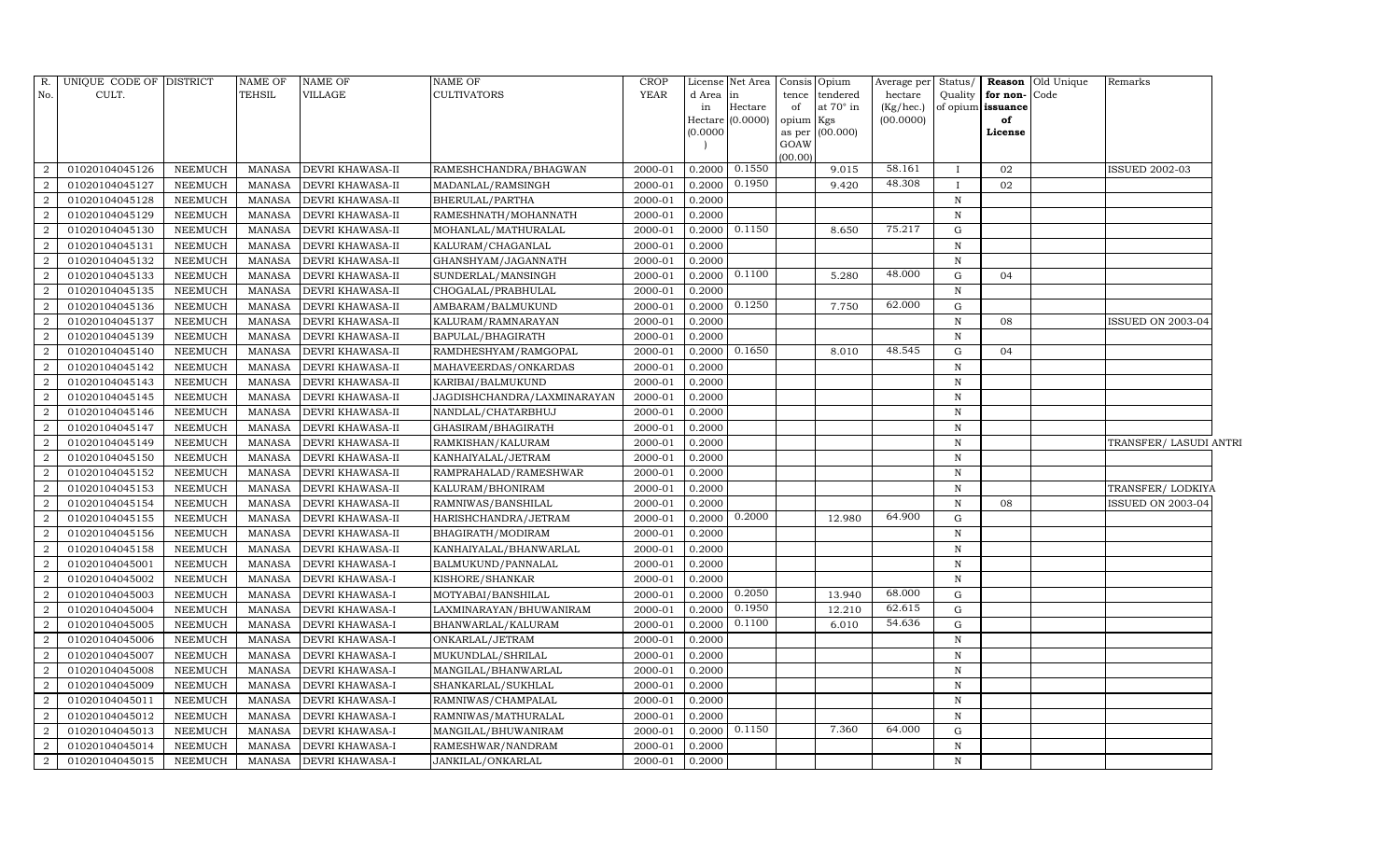| R.             | UNIQUE CODE OF DISTRICT |                | <b>NAME OF</b> | NAME OF         | NAME OF                    | <b>CROP</b> |           | License Net Area |           | Consis Opium    | Average per | Status/      | Reason            | Old Unique | Remarks                  |
|----------------|-------------------------|----------------|----------------|-----------------|----------------------------|-------------|-----------|------------------|-----------|-----------------|-------------|--------------|-------------------|------------|--------------------------|
| No.            | CULT.                   |                | TEHSIL         | VILLAGE         | <b>CULTIVATORS</b>         | <b>YEAR</b> | d Area in |                  | tence     | tendered        | hectare     | Quality      | for non-          | Code       |                          |
|                |                         |                |                |                 |                            |             | in        | Hectare          | of        | at 70° in       | (Kg/hec.)   |              | of opium issuance |            |                          |
|                |                         |                |                |                 |                            |             | (0.0000)  | Hectare (0.0000) | opium Kgs | as per (00.000) | (00.0000)   |              | of                |            |                          |
|                |                         |                |                |                 |                            |             |           |                  | GOAW      |                 |             |              | License           |            |                          |
|                |                         |                |                |                 |                            |             |           |                  | (00.00)   |                 |             |              |                   |            |                          |
| $\overline{2}$ | 01020104045016          | NEEMUCH        | MANASA         | DEVRI KHAWASA-I | DHANSUKH/SUKHLAL           | 2000-01     | 0.2000    |                  |           |                 |             | N            |                   |            |                          |
| $\overline{2}$ | 01020104045017          | NEEMUCH        | <b>MANASA</b>  | DEVRI KHAWASA-I | RAJARAM/SUKHLAL            | 2000-01     | 0.2000    |                  |           |                 |             | $\mathbb N$  |                   |            |                          |
| $\overline{2}$ | 01020104045018          | NEEMUCH        | MANASA         | DEVRI KHAWASA-I | <b>BANSHILAL/SUKHLAL</b>   | 2000-01     | 0.2000    |                  |           |                 |             | N            |                   |            |                          |
| $\mathcal{D}$  | 01020104045020          | NEEMUCH        | <b>MANASA</b>  | DEVRI KHAWASA-I | BHANWARLAL/DEVILAL         | 2000-01     | 0.2000    |                  |           |                 |             | N            |                   |            |                          |
| 2              | 01020104045021          | NEEMUCH        | <b>MANASA</b>  | DEVRI KHAWASA-I | ONKARLAL/SUKHLAL           | 2000-01     | 0.2000    |                  |           |                 |             | $\mathbf N$  | 08                |            | ISSUED ON 2003-04        |
|                | 01020104045022          | NEEMUCH        | <b>MANASA</b>  | DEVRI KHAWASA-I | SHANKARLAL/BHERULAL        | 2000-01     | 0.2000    |                  |           |                 |             | $\, {\bf N}$ |                   |            |                          |
| $\mathcal{D}$  | 01020104045023          | NEEMUCH        | <b>MANASA</b>  | DEVRI KHAWASA-I | AMRITRAM/KHEMRAJ           | 2000-01     | 0.2000    |                  |           |                 |             | N            |                   |            |                          |
| 2              | 01020104045024          | NEEMUCH        | <b>MANASA</b>  | DEVRI KHAWASA-I | MANGILAL/BHANWARLAL        | 2000-01     | 0.2000    |                  |           |                 |             | $\mathbf N$  |                   |            |                          |
| 2              | 01020104045025          | NEEMUCH        | <b>MANASA</b>  | DEVRI KHAWASA-I | KALURAM/BHUWANIRAM         | 2000-01     | 0.2000    |                  |           |                 |             | N            |                   |            | NAME CHANGE              |
|                | 01020104045027          | NEEMUCH        | <b>MANASA</b>  | DEVRI KHAWASA-I | RUKMANIBAI/RATANLAL        | 2000-01     | 0.2000    |                  |           |                 |             | $\mathbf N$  |                   |            |                          |
| 2              | 01020104045028          | NEEMUCH        | <b>MANASA</b>  | DEVRI KHAWASA-I | RAMCHANDRA/NANURAM         | 2000-01     | 0.2000    | 0.1650           |           | 9.220           | 55.879      | $\mathbf{I}$ | 02                |            | <b>ISSUED 2002-03</b>    |
| $\overline{2}$ | 01020104045029          | NEEMUCH        | <b>MANASA</b>  | DEVRI KHAWASA-I | RAMCHANDRA/NIRBHAYRAM      | 2000-01     | 0.2000    |                  |           |                 |             | $\mathbf N$  |                   |            |                          |
| $\overline{2}$ | 01020104045030          | <b>NEEMUCH</b> | <b>MANASA</b>  | DEVRI KHAWASA-I | NANDLAL/ONKAR              | 2000-01     | 0.2000    |                  |           |                 |             | N            |                   |            |                          |
| $\overline{2}$ | 01020104045031          | NEEMUCH        | <b>MANASA</b>  | DEVRI KHAWASA-I | LAXMINARAYAN/SUKHLAL       | 2000-01     | 0.2000    |                  |           |                 |             | N            |                   |            |                          |
| $\overline{2}$ | 01020104045035          | NEEMUCH        | MANASA         | DEVRI KHAWASA-I | RUKMANIBAI/BAGDIRAM        | 2000-01     | 0.2000    |                  |           |                 |             | N            |                   |            |                          |
| 2              | 01020104045036          | NEEMUCH        | MANASA         | DEVRI KHAWASA-I | GHISHIBAI/LAXMNAN          | 2000-01     | 0.2000    |                  |           |                 |             | $\mathbf N$  |                   |            | NAME CHANGE              |
| $\overline{2}$ | 01020104045037          | <b>NEEMUCH</b> | <b>MANASA</b>  | DEVRI KHAWASA-I | GHASIRAM/BHUWANIRAM        | 2000-01     | 0.2000    | 0.1000           |           | 7.030           | 70.300      | $\mathbf G$  |                   |            |                          |
|                | 01020104045038          | NEEMUCH        | <b>MANASA</b>  | DEVRI KHAWASA-I | JAYCHANDRA/SURATRAM        | 2000-01     | 0.2000    | 0.1450           |           | 9.550           | 65.862      | ${\rm G}$    |                   |            |                          |
| $\overline{2}$ | 01020104045039          | NEEMUCH        | <b>MANASA</b>  | DEVRI KHAWASA-I | BAGADIBAI/KASHIRAM         | 2000-01     | 0.2000    |                  |           |                 |             | N            |                   |            |                          |
| $\overline{2}$ | 01020104045040          | NEEMUCH        | <b>MANASA</b>  | DEVRI KHAWASA-I | DHAPUBAI/RAMCHANDRA        | 2000-01     | 0.2000    |                  |           |                 |             | N            |                   |            |                          |
| $\overline{2}$ | 01020104045041          | <b>NEEMUCH</b> | <b>MANASA</b>  | DEVRI KHAWASA-I | KAMLABAI/KANIRAM           | 2000-01     | 0.2000    | 0.1100           |           | 6.510           | 59.182      | ${\rm G}$    |                   |            |                          |
| $\overline{2}$ | 01020104045042          | NEEMUCH        | <b>MANASA</b>  | DEVRI KHAWASA-I | ONKARLAL/GULABCHANDRA      | 2000-01     | 0.2000    |                  |           |                 |             | N            |                   |            |                          |
| $\overline{2}$ | 01020104045043          | NEEMUCH        | MANASA         | DEVRI KHAWASA-I | <b>UDAIRAM/BHAGWAN</b>     | 2000-01     | 0.2000    |                  |           |                 |             | N            |                   |            |                          |
| 2              | 01020104045044          | NEEMUCH        | <b>MANASA</b>  | DEVRI KHAWASA-I | FATEHLAL/MATHURALAL        | 2000-01     | 0.2000    |                  |           |                 |             | $\mathbf N$  |                   |            |                          |
|                | 01020104045045          | <b>NEEMUCH</b> | <b>MANASA</b>  | DEVRI KHAWASA-I | KALURAM/RAMCHANDRA PATIDAR | 2000-01     | 0.2000    |                  |           |                 |             | $\mathbf N$  |                   |            |                          |
| $\overline{2}$ | 01020104045048          | NEEMUCH        | <b>MANASA</b>  | DEVRI KHAWASA-I | KALURAM/RAMCHANDRA GURJAR  | 2000-01     | 0.2000    | 0.1150           |           | 5.920           | 51.478      | G            | 04                |            | <b>ISSUED ON 2003-04</b> |
| $\overline{2}$ | 01020104045049          | NEEMUCH        | <b>MANASA</b>  | DEVRI KHAWASA-I | DEVILAL/RAMSINGH           | 2000-01     | 0.2000    | 0.1350           |           | 6.670           | 49.407      | ${\rm G}$    | 04                |            |                          |
| 2              | 01020104045051          | NEEMUCH        | <b>MANASA</b>  | DEVRI KHAWASA-I | GOTAMNATH/ONKARNATH        | 2000-01     | 0.2000    |                  |           |                 |             | N            |                   |            |                          |
|                | 01020104045053          | NEEMUCH        | <b>MANASA</b>  | DEVRI KHAWASA-I | RATANLAL/RAMCHANDRA        | 2000-01     | 0.2000    |                  |           |                 |             | $\mathbf N$  |                   |            |                          |
| $\overline{2}$ | 01020104045055          | NEEMUCH        | <b>MANASA</b>  | DEVRI KHAWASA-I | DEVILAL/TEJRAM             | 2000-01     | 0.2000    | 0.1100           |           | 6.020           | 54.727      | ${\rm G}$    |                   |            |                          |
| $\overline{2}$ | 01020104045056          | NEEMUCH        | <b>MANASA</b>  | DEVRI KHAWASA-I | RADHESHYAM/MULCHANDRA      | 2000-01     | 0.2000    |                  |           |                 |             | $\mathbf N$  |                   |            |                          |
| 2              | 01020104045058          | NEEMUCH        | <b>MANASA</b>  | DEVRI KHAWASA-I | RAMPRASAD/HAJARILAL        | 2000-01     | 0.2000    |                  |           |                 |             | N            |                   |            |                          |
|                | 01020104045059          | NEEMUCH        | <b>MANASA</b>  | DEVRI KHAWASA-I | GANGABAI/HAJARILAL         | 2000-01     | 0.2000    |                  |           |                 |             | $\mathbf N$  |                   |            |                          |
| $\overline{2}$ | 01020104045063          | NEEMUCH        | <b>MANASA</b>  | DEVRI KHAWASA-I | SALAGRAM/ONKARLAL          | 2000-01     | 0.2000    |                  |           |                 |             | N            |                   |            |                          |
| 2              | 01020104045064          | NEEMUCH        | <b>MANASA</b>  | DEVRI KHAWASA-I | JAGANNATH/LALJI            | 2000-01     | 0.2000    |                  |           |                 |             | $\mathbf N$  | 08                |            | <b>ISSUED ON 2003-04</b> |
| $\mathcal{D}$  | 01020104045065          | <b>NEEMUCH</b> | <b>MANASA</b>  | DEVRI KHAWASA-I | NATHULAL/KALURAM           | 2000-01     | 0.2000    |                  |           |                 |             | N            |                   |            |                          |
| $\overline{2}$ | 01020104045066          | NEEMUCH        | MANASA         | DEVRI KHAWASA-I | HEMRAJ/RAMLAL              | 2000-01     | 0.2000    |                  |           |                 |             | N            |                   |            |                          |
| $\overline{2}$ | 01020104045067          | NEEMUCH        | <b>MANASA</b>  | DEVRI KHAWASA-I | RAMPRASAD/RAMCHANDRA       | 2000-01     | 0.2000    |                  |           |                 |             | $\mathbf N$  |                   |            | <b>NAME CHANGE</b>       |
| 2              | 01020104045068          | NEEMUCH        | <b>MANASA</b>  | DEVRI KHAWASA-I | JAGANNATH/RAMKISHAN        | 2000-01     | 0.2000    |                  |           |                 |             | $\mathbf N$  |                   |            |                          |
| 2              | 01020104045071          | <b>NEEMUCH</b> | MANASA         | DEVRI KHAWASA-I | BHANWARBAI/DEVILAL         | 2000-01     | 0.2000    |                  |           |                 |             | N            |                   |            |                          |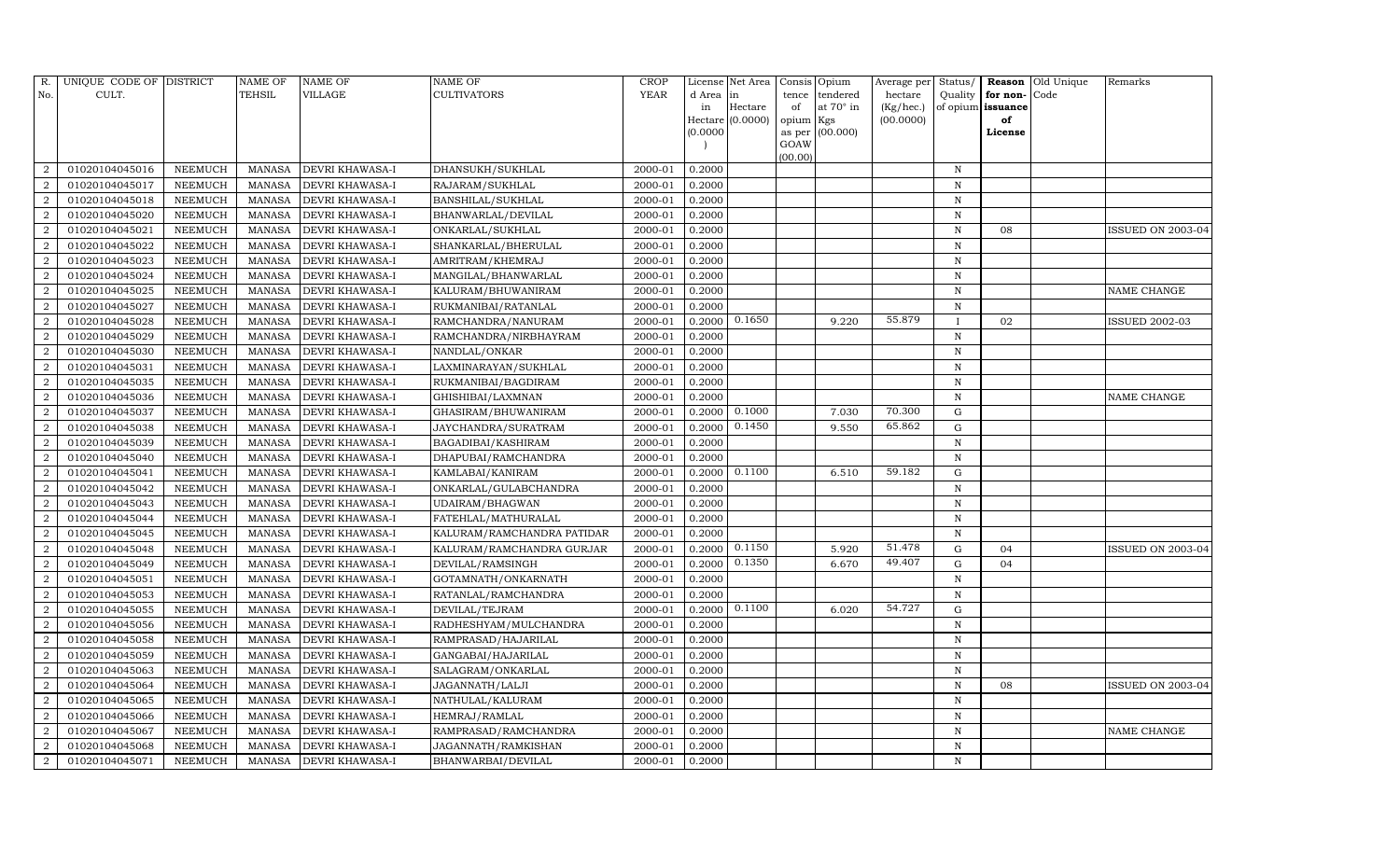| R.             | UNIQUE CODE OF DISTRICT |                | <b>NAME OF</b> | <b>NAME OF</b>         | <b>NAME OF</b>          | CROP        |           | License Net Area |           | Consis Opium     | Average per | Status/      |                   | Reason Old Unique | Remarks     |
|----------------|-------------------------|----------------|----------------|------------------------|-------------------------|-------------|-----------|------------------|-----------|------------------|-------------|--------------|-------------------|-------------------|-------------|
| No.            | CULT.                   |                | TEHSIL         | VILLAGE                | <b>CULTIVATORS</b>      | <b>YEAR</b> | d Area in |                  | tence     | tendered         | hectare     | Quality      | for non-          | Code              |             |
|                |                         |                |                |                        |                         |             | in        | Hectare          | of        | at $70^\circ$ in | (Kg/hec.)   |              | of opium issuance |                   |             |
|                |                         |                |                |                        |                         |             |           | Hectare (0.0000) | opium Kgs |                  | (00.0000)   |              | of                |                   |             |
|                |                         |                |                |                        |                         |             | (0.0000)  |                  | GOAW      | as per (00.000)  |             |              | License           |                   |             |
|                |                         |                |                |                        |                         |             |           |                  | (00.00)   |                  |             |              |                   |                   |             |
| $\overline{2}$ | 01020104045075          | NEEMUCH        | MANASA         | <b>DEVRI KHAWASA-I</b> | GOPALDAS/ONKARDAS       | 2000-01     | 0.2000    |                  |           |                  |             | N            |                   |                   |             |
| $\overline{2}$ | 01020104045076          | NEEMUCH        | MANASA         | <b>DEVRI KHAWASA-I</b> | DINESHKUMAR/KASTURIBAI  | 2000-01     | 0.2000    | 0.1250           |           | 8.030            | 64.240      | G            |                   |                   |             |
| $\overline{2}$ | 01020104045078          | <b>NEEMUCH</b> | MANASA         | <b>DEVRI KHAWASA-I</b> | MOHANLAL/SHRINIWAS      | 2000-01     | 0.2000    |                  |           |                  |             | N            |                   |                   |             |
| $\overline{2}$ | 01020104045079          | NEEMUCH        | MANASA         | <b>DEVRI KHAWASA-I</b> | AMBALAL/CHENRAM         | 2000-01     | 0.2000    |                  |           |                  |             | $\, {\rm N}$ |                   |                   |             |
| 2              | 01020104045080          | NEEMUCH        | MANASA         | <b>DEVRI KHAWASA-I</b> | DURGABAI/LAXMINARAYAN   | 2000-01     | 0.2000    | 0.2050           |           | 12.730           | 62.098      | ${\rm G}$    |                   |                   |             |
| $\overline{2}$ | 01020104045033          | NEEMUCH        | MANASA         | DEVRI KHAWASA-I        | BADRILAL/BHUWANA        | 2000-01     | 0.2000    |                  |           |                  |             | $\mathbf N$  |                   |                   |             |
| 3              | 01020104090002          | NEEMUCH        | MANASA         | <b>DEVRI ANTRI</b>     | MUKESH/RAJARAM          | 2000-01     | 0.2000    | 0.1900           |           | 11.490           | 60.474      | G            |                   |                   |             |
| 3              | 01020104090003          | <b>NEEMUCH</b> | MANASA         | <b>DEVRI ANTRI</b>     | JANIBAI/KALU            | 2000-01     | 0.2000    | 0.1750           |           | 9.350            | 53.429      | G            |                   |                   |             |
| 3              | 01020104090004          | NEEMUCH        | MANASA         | <b>DEVRI ANTRI</b>     | <b>BANSHILAL/JETRAM</b> | 2000-01     | 0.2000    | 0.2000           |           | 10.670           | 53.350      | $\mathbf G$  |                   |                   |             |
| 3              | 01020104090006          | NEEMUCH        | MANASA         | <b>DEVRI ANTRI</b>     | KAVARLAL/BHERULAL       | 2000-01     | 0.2000    | 0.2000           |           | 11.620           | 58.100      | G            |                   |                   |             |
| 3              | 01020104090008          | <b>NEEMUCH</b> | MANASA         | <b>DEVRI ANTRI</b>     | MEGHRAJ/NATHU           | 2000-01     | 0.2000    | 0.2000           |           | 12.070           | 60.350      | G            |                   |                   |             |
| 3              | 01020104090009          | NEEMUCH        | MANASA         | <b>DEVRI ANTRI</b>     | NANURAM/HEMRAJ          | 2000-01     | 0.2000    | 0.2000           |           | 10.870           | 54.350      | G            |                   |                   |             |
| 3              | 01020104090010          | NEEMUCH        | MANASA         | <b>DEVRI ANTRI</b>     | VAGATRAM/NANDA          | 2000-01     | 0.2000    | 0.1750           |           | 10.910           | 62.343      | G            |                   |                   |             |
| 3              | 01020104090011          | <b>NEEMUCH</b> | MANASA         | <b>DEVRI ANTRI</b>     | MADHULAL/LAXMAN         | 2000-01     | 0.2000    | 0.1950           |           | 10.930           | 56.051      | G            |                   |                   |             |
| 3              | 01020104090013          | NEEMUCH        | MANASA         | <b>DEVRI ANTRI</b>     | NATHUSINGH/NANURAM      | 2000-01     | 0.2000    | 0.2000           |           | 13.140           | 65.700      | G            |                   |                   |             |
| 3              | 01020104090014          | NEEMUCH        | MANASA         | <b>DEVRI ANTRI</b>     | RATAN/NANDA             | 2000-01     | 0.2000    | 0.1750           |           | 10.470           | 59.829      | G            |                   |                   |             |
| 3              | 01020104090016          | NEEMUCH        | MANASA         | <b>DEVRI ANTRI</b>     | GOPAL/TULSIRAM          | 2000-01     | 0.2000    | 0.1850           |           | 11.850           | 64.054      | G            |                   |                   |             |
| 3              | 01020104090017          | NEEMUCH        | MANASA         | <b>DEVRI ANTRI</b>     | KALLU/SITARAM           | 2000-01     | 0.2000    | 0.1950           |           | 8.810            | 45.179      | G            | 04                |                   |             |
| 3              | 01020104090018          | NEEMUCH        | MANASA         | <b>DEVRI ANTRI</b>     | GOKAL/SHAVRAM           | 2000-01     | 0.2000    | 0.1750           |           | 10.070           | 57.543      | G            |                   |                   |             |
| 3              | 01020104090019          | NEEMUCH        | MANASA         | <b>DEVRI ANTRI</b>     | TEJRAM/DEVRAM           | 2000-01     | 0.2000    | 0.1900           |           | 10.900           | 57.368      | G            |                   |                   |             |
| 3              | 01020104090020          | NEEMUCH        | MANASA         | <b>DEVRI ANTRI</b>     | KARULAL/KAVARLAL BAWRI  | 2000-01     | 0.2000    | 0.1900           |           | 10.730           | 56.474      | G            |                   |                   |             |
| 3              | 01020104090021          | NEEMUCH        | MANASA         | <b>DEVRI ANTRI</b>     | PREMSUKH/NANURAM        | 2000-01     | 0.2000    | 0.1900           |           | 10.930           | 57.526      | G            |                   |                   |             |
| 3              | 01020104090022          | NEEMUCH        | MANASA         | <b>DEVRI ANTRI</b>     | <b>BANSHILAL/RATAN</b>  | 2000-01     | 0.2000    |                  |           |                  |             | $\,$ N       |                   |                   |             |
| 3              | 01020104090023          | <b>NEEMUCH</b> | MANASA         | <b>DEVRI ANTRI</b>     | RATANLAL/BHERULAL       | 2000-01     | 0.2000    | 0.2000           |           | 11.640           | 58.200      | $\mathbf G$  |                   |                   |             |
| 3              | 01020104090024          | NEEMUCH        | MANASA         | <b>DEVRI ANTRI</b>     | <b>BAPULAL/MOTILAL</b>  | 2000-01     | 0.2000    | 0.1100           |           | 5.240            | 47.636      | ${\rm G}$    | 04                |                   |             |
| 3              | 01020104090026          | NEEMUCH        | MANASA         | <b>DEVRI ANTRI</b>     | PRABHULAL/MADHOJI       | 2000-01     | 0.2000    | 0.1650           |           | 9.040            | 54.788      | G            |                   |                   |             |
| 3              | 01020104090027          | NEEMUCH        | MANASA         | <b>DEVRI ANTRI</b>     | RAMCHANDRA/BHERULAL     | 2000-01     | 0.2000    | 0.2000           |           | 11.460           | 57.300      | $\mathbf G$  |                   |                   |             |
| 3              | 01020104090028          | NEEMUCH        | MANASA         | <b>DEVRI ANTRI</b>     | BAPULAL/RATANLAL        | 2000-01     | 0.2000    | 0.1800           |           | 10.110           | 56.167      | G            |                   |                   |             |
| 3              | 01020104090029          | NEEMUCH        | MANASA         | <b>DEVRI ANTRI</b>     | BHERULAL/RUGHNATH       | 2000-01     | 0.2000    | 0.2000           |           | 10.870           | 54.350      | G            |                   |                   |             |
| 3              | 01020104090030          | NEEMUCH        | MANASA         | <b>DEVRI ANTRI</b>     | RUKMANIBAI/NANDA        | 2000-01     | 0.2000    | 0.1550           |           | 9.810            | 63.290      | G            |                   |                   |             |
| 3              | 01020104090031          | NEEMUCH        | MANASA         | <b>DEVRI ANTRI</b>     | VILASIBAI/RAMLAL        | 2000-01     | 0.2000    | 0.1950           |           | 11.240           | 57.641      | G            |                   |                   |             |
| 3              | 01020104090032          | NEEMUCH        | MANASA         | <b>DEVRI ANTRI</b>     | NANALAL/BHUVANA         | 2000-01     | 0.2000    | 0.1900           |           | 11.760           | 61.895      | G            |                   |                   |             |
| 3              | 01020104090033          | <b>NEEMUCH</b> | MANASA         | <b>DEVRI ANTRI</b>     | RAMLAL/JETRAM           | 2000-01     | 0.2000    | 0.2000           |           | 9.810            | 49.050      | G            | 04                |                   |             |
| 3              | 01020104090035          | NEEMUCH        | MANASA         | <b>DEVRI ANTRI</b>     | VAJERAM/BHERULAL        | 2000-01     | 0.2000    | 0.1850           |           | 10.580           | 57.189      | G            |                   |                   |             |
| 3              | 01020104090036          | <b>NEEMUCH</b> | MANASA         | <b>DEVRI ANTRI</b>     | KAVARLAL/KACHRU         | 2000-01     | 0.2000    | 0.1800           |           | 9.090            | 50.500      | ${\rm G}$    | 04                |                   |             |
| 3              | 01020104090037          | <b>NEEMUCH</b> | MANASA         | <b>DEVRI ANTRI</b>     | SUHAGIBAI/MADHO         | 2000-01     | 0.2000    | 0.1900           |           | 11.110           | 58.474      | ${\rm G}$    |                   |                   |             |
| 3              | 01020104090039          | NEEMUCH        | MANASA         | <b>DEVRI ANTRI</b>     | DEUBAI/SHANKARLAL       | 2000-01     | 0.2000    | 0.2000           |           | 11.140           | 55.700      | G            |                   |                   | NAME CHANGE |
| 3              | 01020104090040          | NEEMUCH        | MANASA         | DEVRI ANTRI            | MANGILAL/RAMDAS         | 2000-01     | 0.2000    | 0.2000           |           | 11.540           | 57.700      | ${\rm G}$    |                   |                   |             |
| 3              | 01020104090041          | <b>NEEMUCH</b> | MANASA         | <b>DEVRI ANTRI</b>     | SHANKARLAL/BHERULAL     | 2000-01     | 0.2000    | 0.1900           |           | 11.980           | 63.053      | G            |                   | 01020104071004    |             |
| 3              | 01020104090042          | NEEMUCH        |                | MANASA DEVRI ANTRI     | VARDIBAI/BHERULAL       | 2000-01     | 0.2000    | 0.1950           |           | 11.690           | 59.949      | G            |                   | 01020104071007    |             |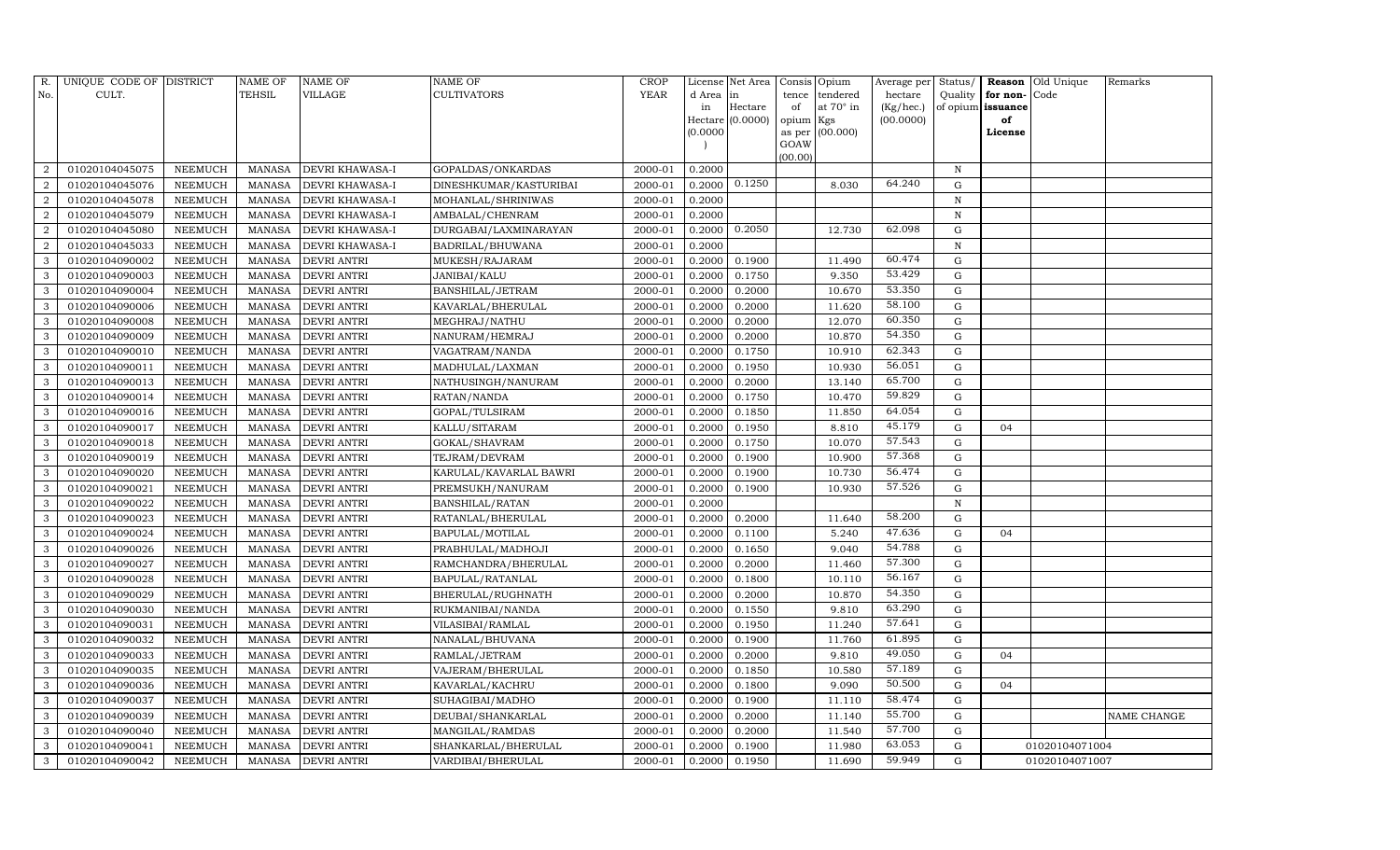| R.  | UNIQUE CODE OF DISTRICT |                | <b>NAME OF</b> | <b>NAME OF</b>     | <b>NAME OF</b>         | <b>CROP</b> |          | License Net Area |           | Consis Opium    | Average per | Status/     |                   | Reason Old Unique | Remarks                      |
|-----|-------------------------|----------------|----------------|--------------------|------------------------|-------------|----------|------------------|-----------|-----------------|-------------|-------------|-------------------|-------------------|------------------------------|
| No. | CULT.                   |                | <b>TEHSIL</b>  | VILLAGE            | <b>CULTIVATORS</b>     | <b>YEAR</b> | d Area   | in               | tence     | tendered        | hectare     | Quality     | for non-Code      |                   |                              |
|     |                         |                |                |                    |                        |             | in       | Hectare          | of        | at 70° in       | (Kg/hec.)   |             | of opium issuance |                   |                              |
|     |                         |                |                |                    |                        |             |          | Hectare (0.0000) | opium Kgs |                 | (00.0000)   |             | of                |                   |                              |
|     |                         |                |                |                    |                        |             | (0.0000) |                  | GOAW      | as per (00.000) |             |             | License           |                   |                              |
|     |                         |                |                |                    |                        |             |          |                  | (00.00)   |                 |             |             |                   |                   |                              |
| 3   | 01020104090043          | NEEMUCH        | MANASA         | <b>DEVRI ANTRI</b> | <b>BHUWANA/PYARA</b>   | 2000-01     | 0.2000   | 0.1100           |           | 5.630           | 51.182      | G           | 04                |                   | <b>ISSUED ON 2003-04</b>     |
| 3   | 01020104090044          | <b>NEEMUCH</b> | MANASA         | <b>DEVRI ANTRI</b> | NANURAM/UDA            | 2000-01     | 0.2000   | 0.1850           |           | 10.230          | 55.297      | G           |                   |                   | 0102010407502 TRANSFER/KHEDI |
| 3   | 01020104089001          | <b>NEEMUCH</b> | MANASA         | <b>DETHAL</b>      | CHUNNILAL/ONKARLAL     | 2000-01     | 0.2000   | 0.1450           |           | 8.350           | 57.586      | G           |                   |                   |                              |
| 3   | 01020104089003          | NEEMUCH        | MANASA         | <b>DETHAL</b>      | NANIBAI/KISHANA        | 2000-01     | 0.3000   | 0.1750           |           | 9.800           | 56.000      | G           |                   |                   |                              |
| 3   | 01020104089004          | NEEMUCH        | MANASA         | <b>DETHAL</b>      | KESHARBAI/KALU         | 2000-01     | 0.2000   | 0.1550           |           | 3.830           | 24.710      | G           | 04                |                   |                              |
| 3   | 01020104089005          | NEEMUCH        | <b>MANASA</b>  | <b>DETHAL</b>      | DHURIBAI/NANAJI        | 2000-01     | 0.2000   | 0.1800           |           | 10.920          | 60.667      | $\mathbf G$ |                   |                   |                              |
| 3   | 01020104089006          | NEEMUCH        | <b>MANASA</b>  | <b>DETHAL</b>      | RADHESHYAM/BAPULAL     | 2000-01     | 0.2000   |                  |           |                 |             | $\mathbf N$ |                   |                   |                              |
| 3   | 01020104089007          | <b>NEEMUCH</b> | MANASA         | <b>DETHAL</b>      | BAGDIRAM/BHONA         | 2000-01     | 0.2000   | 0.1750           |           | 10.100          | 57.714      | ${\rm G}$   |                   |                   |                              |
| 3   | 01020104089008          | NEEMUCH        | MANASA         | <b>DETHAL</b>      | SHAMBHU/LALA           | 2000-01     | 0.3000   | 0.1800           |           | 10.270          | 57.056      | $\mathbf G$ |                   |                   |                              |
| 3   | 01020104089009          | NEEMUCH        | MANASA         | <b>DETHAL</b>      | MEGHRAJ/KACHRU         | 2000-01     | 0.2000   |                  |           |                 |             | $\mathbf N$ |                   |                   |                              |
| 3   | 01020104089010          | <b>NEEMUCH</b> | <b>MANASA</b>  | <b>DETHAL</b>      | BHAGATSINGH/BHERUSINGH | 2000-01     | 0.2000   | 0.1900           |           | 10.990          | 57.842      | $\mathbf G$ |                   |                   |                              |
| 3   | 01020104089011          | NEEMUCH        | MANASA         | <b>DETHAL</b>      | HEMRAJ/PEMAJI          | 2000-01     | 0.2000   | 0.1850           |           | 10.840          | 58.595      | G           |                   |                   |                              |
| 3   | 01020104089013          | NEEMUCH        | MANASA         | <b>DETHAL</b>      | DEVILAL/BAPU           | 2000-01     | 0.2000   | 0.1700           |           | 10.070          | 59.235      | G           |                   |                   |                              |
| 3   | 01020104089014          | <b>NEEMUCH</b> | MANASA         | <b>DETHAL</b>      | JAMNABAI/HIRA          | 2000-01     | 0.2000   | 0.1350           |           | 8.040           | 59.556      | G           |                   |                   |                              |
| 3   | 01020104089015          | NEEMUCH        | MANASA         | <b>DETHAL</b>      | BOTLAL/DHANRAJ         | 2000-01     | 0.2000   | 0.1850           |           | 11.460          | 61.946      | G           |                   |                   |                              |
| 3   | 01020104089016          | NEEMUCH        | MANASA         | <b>DETHAL</b>      | SHIVRAM/MODA           | 2000-01     | 0.2000   | 0.1950           |           | 10.360          | 53.128      | $\mathbf G$ |                   |                   |                              |
| 3   | 01020104089017          | <b>NEEMUCH</b> | <b>MANASA</b>  | <b>DETHAL</b>      | <b>BANSHILAL/NATHU</b> | 2000-01     | 0.2000   |                  |           |                 |             | $\mathbf N$ |                   |                   |                              |
| 3   | 01020104089018          | <b>NEEMUCH</b> | MANASA         | <b>DETHAL</b>      | RAJARAM/HIRA           | 2000-01     | 0.2000   |                  |           |                 |             | N           |                   |                   |                              |
| 3   | 01020104089020          | NEEMUCH        | MANASA         | <b>DETHAL</b>      | LALSINGH/BHERUSINGH    | 2000-01     | 0.2000   |                  |           |                 |             | $\mathbf N$ |                   |                   |                              |
| 3   | 01020104089022          | NEEMUCH        | MANASA         | <b>DETHAL</b>      | GOPAL/KALURAM          | 2000-01     | 0.2000   | 0.1600           |           | 7.740           | 48.375      | G           | 04                |                   |                              |
| 3   | 01020104089023          | NEEMUCH        | MANASA         | <b>DETHAL</b>      | GITABAI/KISHANLAL      | 2000-01     | 0.2000   | 0.2050           |           | 11.427          | 55.741      | ${\rm G}$   |                   |                   |                              |
| 3   | 01020104089024          | <b>NEEMUCH</b> | <b>MANASA</b>  | <b>DETHAL</b>      | KANHYALAL/SURAJMAL     | 2000-01     | 0.2000   | 0.1800           |           | 12.240          | 68.000      | $\mathbf G$ |                   |                   |                              |
| 3   | 01020104089025          | NEEMUCH        | MANASA         | <b>DETHAL</b>      | KACHRU/HAMERA          | 2000-01     | 0.2000   | 0.1550           |           | 9.600           | 61.935      | G           |                   |                   |                              |
| 3   | 01020104089026          | NEEMUCH        | MANASA         | <b>DETHAL</b>      | KANHYALAL/RAMLAL       | 2000-01     | 0.2000   | 0.1900           |           | 11.610          | 61.105      | $\mathbf G$ |                   |                   |                              |
| 3   | 01020104089028          | NEEMUCH        | MANASA         | <b>DETHAL</b>      | GANGABAI/NANALAL       | 2000-01     | 0.2000   | 0.1650           |           | 9.390           | 56.909      | ${\rm G}$   |                   |                   |                              |
| 3   | 01020104089029          | NEEMUCH        | MANASA         | <b>DETHAL</b>      | JAYCHAND/KISHNA        | 2000-01     | 0.2000   | 0.1700           |           | 10.060          | 59.176      | G           |                   |                   |                              |
| 3   | 01020104089031          | NEEMUCH        | MANASA         | <b>DETHAL</b>      | MANGILAL/ONKAR         | 2000-01     | 0.2000   | 0.1900           |           | 9.320           | 49.053      | $\mathbf G$ | 04                |                   |                              |
| 3   | 01020104089032          | NEEMUCH        | <b>MANASA</b>  | <b>DETHAL</b>      | VAJJIBAI/GOPAL         | 2000-01     | 0.2000   | 0.1900           |           | 11.170          | 58.789      | G           |                   |                   |                              |
| 3   | 01020104089033          | NEEMUCH        | MANASA         | <b>DETHAL</b>      | NANIBAI/UDAJI          | 2000-01     | 0.2000   | 0.1700           |           | 9.090           | 53.471      | G           |                   |                   |                              |
| 3   | 01020104089034          | NEEMUCH        | MANASA         | <b>DETHAL</b>      | RUKMANIBAI/SHIVNARAYAN | 2000-01     | 0.2000   | 0.1900           |           | 12.700          | 66.842      | G           |                   |                   |                              |
| 3   | 01020104089035          | NEEMUCH        | MANASA         | <b>DETHAL</b>      | JAGANNATH/DHULA        | 2000-01     | 0.2000   | 0.2050           |           | 12.370          | 60.341      | G           |                   |                   |                              |
| 3   | 01020104089036          | NEEMUCH        | MANASA         | <b>DETHAL</b>      | HIRALAL/LALU           | 2000-01     | 0.2000   | 0.1900           |           | 12.200          | 64.211      | G           |                   |                   |                              |
| 3   | 01020104089037          | <b>NEEMUCH</b> | <b>MANASA</b>  | <b>DETHAL</b>      | HAMERIBAI/NANURAM      | 2000-01     | 0.2000   | 0.1650           |           | 5.340           | 32.364      | ${\rm G}$   | 04                |                   |                              |
| 3   | 01020104089030          | NEEMUCH        | MANASA         | <b>DETHAL</b>      | JAMNABAI/AMRA          | 2000-01     | 0.2000   | 0.1850           |           | 10.960          | 59.243      | G           |                   |                   |                              |
| 3   | 01020104089039          | <b>NEEMUCH</b> | MANASA         | <b>DETHAL</b>      | PRATAPSINGH/DULESINGH  | 2000-01     | 0.2000   | 0.1900           |           | 11.300          | 59.474      | $\mathbf G$ |                   |                   |                              |
| 3   | 01020104089040          | NEEMUCH        | MANASA         | <b>DETHAL</b>      | BANESINGH/BHERUSINGH   | 2000-01     | 0.3000   | 0.1550           |           | 9.330           | 60.194      | ${\rm G}$   |                   |                   |                              |
| 3   | 01020104089042          | NEEMUCH        | MANASA         | <b>DETHAL</b>      | JAGDISH/NATHU          | 2000-01     | 0.2000   |                  |           |                 |             | $\mathbf N$ |                   |                   |                              |
| 3   | 01020104089043          | NEEMUCH        | <b>MANASA</b>  | <b>DETHAL</b>      | HIRALAL/RAMCHANDRA     | 2000-01     | 0.2000   | 0.1700           |           | 5.750           | 33.824      | $\mathbf G$ | 04                |                   |                              |
| 3   | 01020104089044          | <b>NEEMUCH</b> | <b>MANASA</b>  | <b>DETHAL</b>      | PRAHLAD/BHAVARLAL      | 2000-01     | 0.2000   | 0.1950           |           | 12.980          | 66.564      | G           |                   |                   |                              |
| 3   | 01020104089045          | NEEMUCH        | MANASA         | <b>DETHAL</b>      | BHUVANA/NANURAM        | 2000-01     | 0.2000   | 0.1350           |           | 7.850           | 58.148      | G           |                   |                   |                              |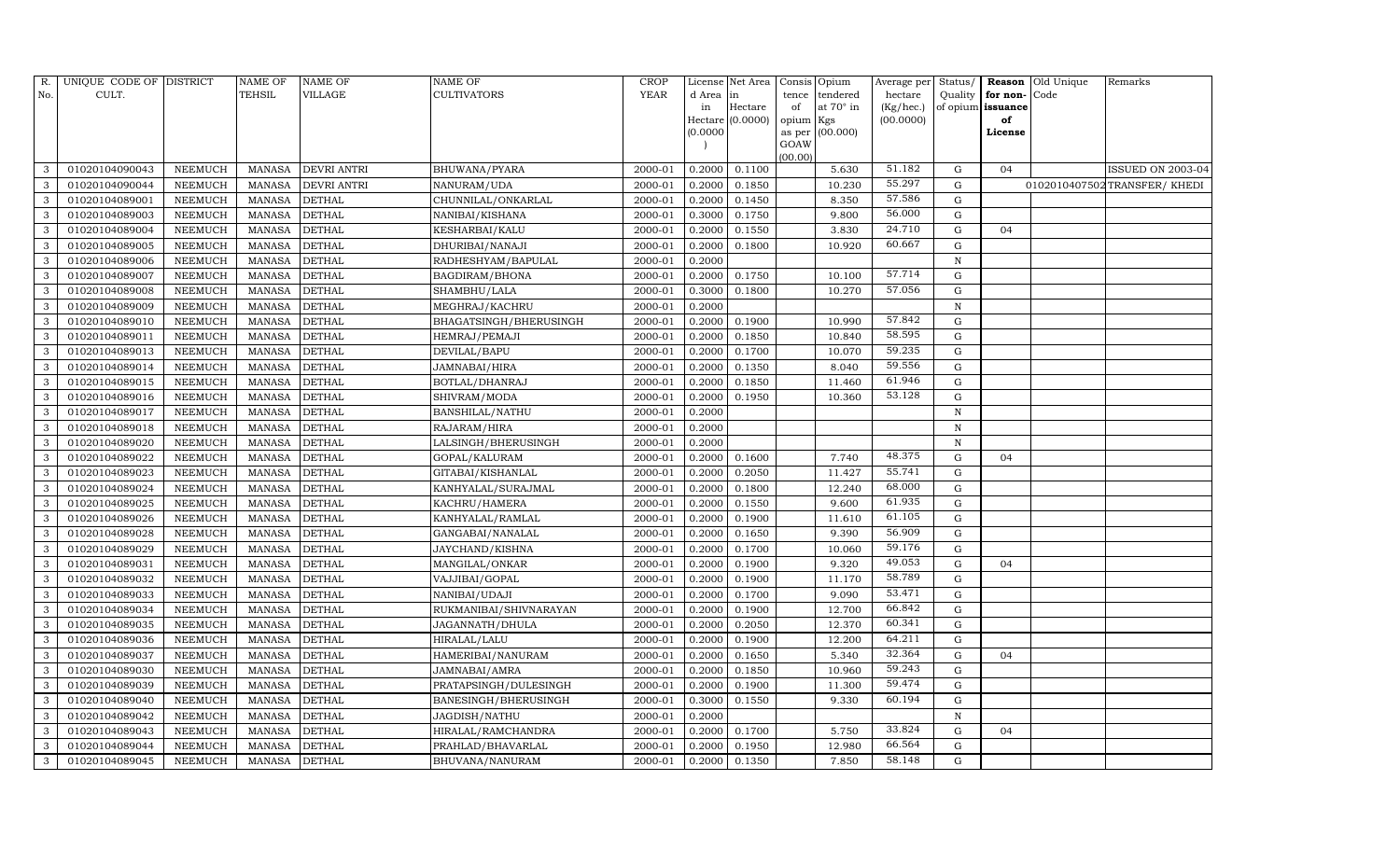| R.           | UNIQUE CODE OF DISTRICT |                | <b>NAME OF</b> | <b>NAME OF</b> | NAME OF               | CROP    |           | License Net Area            |             | Consis Opium     | Average per            | Status/     |                         | <b>Reason</b> Old Unique | Remarks               |  |
|--------------|-------------------------|----------------|----------------|----------------|-----------------------|---------|-----------|-----------------------------|-------------|------------------|------------------------|-------------|-------------------------|--------------------------|-----------------------|--|
| No.          | CULT.                   |                | <b>TEHSIL</b>  | VILLAGE        | <b>CULTIVATORS</b>    | YEAR    | d Area in |                             | tence       | tendered         | hectare                | Quality     | for non-Code            |                          |                       |  |
|              |                         |                |                |                |                       |         | in        | Hectare<br>Hectare (0.0000) | of<br>opium | at 70° in<br>Kgs | (Kg/hec.)<br>(00.0000) |             | of opium issuance<br>of |                          |                       |  |
|              |                         |                |                |                |                       |         | (0.0000)  |                             | as per      | (00.000)         |                        |             | License                 |                          |                       |  |
|              |                         |                |                |                |                       |         |           |                             | GOAW        |                  |                        |             |                         |                          |                       |  |
|              |                         |                |                |                |                       |         |           |                             | (00.00)     |                  | 51.143                 |             |                         |                          |                       |  |
| 3            | 01020104089047          | <b>NEEMUCH</b> | <b>MANASA</b>  | <b>DETHAL</b>  | BHERULAL/KALU         | 2000-01 | 0.2000    | 0.1050                      |             | 5.370            |                        | G           | 04                      |                          | ISSUED ON 2003-04     |  |
| 3            | 01020104089050          | <b>NEEMUCH</b> | <b>MANASA</b>  | <b>DETHAL</b>  | HIRALAL/ONKARLAL      | 2000-01 | 0.2000    | 0.1450                      |             | 6.840            | 47.172                 | G           | 04                      |                          |                       |  |
| 3            | 01020104089051          | <b>NEEMUCH</b> | <b>MANASA</b>  | <b>DETHAL</b>  | NARAYANLAL/ONKARLAL   | 2000-01 | 0.3000    | 0.0850                      |             | 4.770            | 56.118                 | G           |                         |                          |                       |  |
| 3            | 01020104089052          | <b>NEEMUCH</b> | MANASA         | <b>DETHAL</b>  | TEKCHAND/ONKARLAL     | 2000-01 | 0.2000    | 0.1850                      |             | 5.750            | 31.081                 | G           | 04                      |                          |                       |  |
| 3            | 01020104089054          | NEEMUCH        | <b>MANASA</b>  | <b>DETHAL</b>  | MUKESH/BHAGATRAM      | 2000-01 | 0.2000    | 0.1800                      |             | 8.850            | 49.167                 | G           | 04                      |                          |                       |  |
| 3            | 01020104089055          | NEEMUCH        | <b>MANASA</b>  | <b>DETHAL</b>  | HANGAMIBAI/GOMAJI     | 2000-01 | 0.2000    | 0.2000                      |             | 11.460           | 57.300                 | $\mathbf G$ |                         |                          |                       |  |
| 3            | 01020104089056          | NEEMUCH        | <b>MANASA</b>  | <b>DETHAL</b>  | BHAVARLAL/GANGARAM    | 2000-01 | 0.2000    | 0.1100                      |             | 2.600            | 23.636                 | G           | 04                      |                          |                       |  |
| 3            | 01020104089057          | NEEMUCH        | <b>MANASA</b>  | <b>DETHAL</b>  | MANGILAL/BHURA        | 2000-01 | 0.2000    | 0.1950                      |             | 9.800            | 50.256                 | G           | 04                      |                          |                       |  |
| 3            | 01020104089058          | <b>NEEMUCH</b> | <b>MANASA</b>  | <b>DETHAL</b>  | MANGIBAI/BHAVARLAL    | 2000-01 | 0.2000    |                             |             |                  |                        | $\mathbb N$ |                         |                          |                       |  |
| 3            | 01020104089059          | <b>NEEMUCH</b> | <b>MANASA</b>  | <b>DETHAL</b>  | KANIRAM/BHURA         | 2000-01 | 0.2000    |                             |             |                  |                        | $\mathbf N$ |                         |                          |                       |  |
| 3            | 01020104089062          | <b>NEEMUCH</b> | <b>MANASA</b>  | <b>DETHAL</b>  | FAKIRCHAND/LALAJI     | 2000-01 | 0.2000    | 0.1550                      |             | 7.750            | 50.000                 | G           | 04                      |                          |                       |  |
| 3            | 01020104089063          | <b>NEEMUCH</b> | <b>MANASA</b>  | <b>DETHAL</b>  | NARMDABAI/RAMESHVAR   | 2000-01 | 0.2000    |                             |             |                  |                        | $\mathbf N$ |                         |                          |                       |  |
| 3            | 01020104089064          | <b>NEEMUCH</b> | <b>MANASA</b>  | <b>DETHAL</b>  | RAMNARAYAN/NANURAM    | 2000-01 | 0.2000    | 0.1700                      |             | 9.920            | 58.353                 | G           |                         |                          |                       |  |
| 3            | 01020104089065          | <b>NEEMUCH</b> | <b>MANASA</b>  | <b>DETHAL</b>  | INDRASINGH/AMICHAND   | 2000-01 | 0.2000    |                             |             |                  |                        | ${\bf N}$   |                         |                          | TRANSFER/LASUDIAANTRI |  |
| 3            | 01020104089070          | <b>NEEMUCH</b> | <b>MANASA</b>  | <b>DETHAL</b>  | DEVILAL/NANURAM       | 2000-01 | 0.2000    | 0.1300                      |             | 6.920            | 53.231                 | G           |                         |                          |                       |  |
| 3            | 01020104089071          | <b>NEEMUCH</b> | <b>MANASA</b>  | <b>DETHAL</b>  | BHERULAL/DEVILAL      | 2000-01 | 0.2000    | 0.1850                      |             | 9.380            | 50.703                 | G           | 04                      |                          |                       |  |
| 3            | 01020104089072          | <b>NEEMUCH</b> | <b>MANASA</b>  | <b>DETHAL</b>  | GOPILAL/RAMCHANDRA    | 2000-01 | 0.3000    | 0.2050                      |             | 12.940           | 63.122                 | G           |                         |                          |                       |  |
| 3            | 01020104089073          | <b>NEEMUCH</b> | <b>MANASA</b>  | <b>DETHAL</b>  | MUKUNDCHAND/MANGILAL  | 2000-01 | 0.2000    | 0.1950                      |             | 11.700           | 60.000                 | G           |                         |                          |                       |  |
| 3            | 01020104089074          | <b>NEEMUCH</b> | <b>MANASA</b>  | <b>DETHAL</b>  | PRITHVIRAJ/LAXMAN     | 2000-01 | 0.2000    |                             |             |                  |                        | N           |                         |                          |                       |  |
| 3            | 01020104089075          | NEEMUCH        | <b>MANASA</b>  | <b>DETHAL</b>  | BHAGATRAM/SHIVRAM     | 2000-01 | 0.2000    |                             |             |                  |                        | $\mathbf N$ |                         |                          |                       |  |
| 3            | 01020104089076          | <b>NEEMUCH</b> | <b>MANASA</b>  | <b>DETHAL</b>  | DEVILAL/GOPAL         | 2000-01 | 0.2000    | 0.1750                      |             | 8.970            | 51.257                 | G           | 04                      |                          | ISSUED ON 2003-04     |  |
| 3            | 01020104089077          | <b>NEEMUCH</b> | <b>MANASA</b>  | <b>DETHAL</b>  | LACHMAN/BHOLA         | 2000-01 | 0.2000    |                             |             |                  |                        | N           |                         |                          |                       |  |
| 3            | 01020104089079          | NEEMUCH        | <b>MANASA</b>  | <b>DETHAL</b>  | BHAVARLAL/AMARJI      | 2000-01 | 0.2000    | 0.2000                      |             | 10.370           | 51.850                 | G           | 04                      |                          | ISSUED ON 2003-04     |  |
| 3            | 01020104089084          | <b>NEEMUCH</b> | <b>MANASA</b>  | <b>DETHAL</b>  | PRAKASH/KISHOR        | 2000-01 | 0.2000    | 0.1750                      |             | 12.030           | 68.743                 | G           |                         |                          |                       |  |
| 3            | 01020104089085          | NEEMUCH        | <b>MANASA</b>  | <b>DETHAL</b>  | MADANLAL/BHAVARLAL    | 2000-01 | 0.2000    | 0.1850                      |             | 11.510           | 62.216                 | $\mathbf G$ |                         |                          |                       |  |
| 3            | 01020104089087          | <b>NEEMUCH</b> | <b>MANASA</b>  | <b>DETHAL</b>  | RAMNARAYAN/RATAN      | 2000-01 | 0.2000    |                             |             |                  |                        | $\mathbf N$ |                         |                          |                       |  |
| 3            | 01020104089088          | NEEMUCH        | <b>MANASA</b>  | <b>DETHAL</b>  | RAMNARAYAN/BHONA      | 2000-01 | 0.2000    | 0.1900                      |             | 12.420           | 65.368                 | G           |                         |                          |                       |  |
| 3            | 01020104089089          | NEEMUCH        | <b>MANASA</b>  | <b>DETHAL</b>  | UDAYRAM/JETRAM        | 2000-01 | 0.2000    | 0.1900                      |             | 11.170           | 58.789                 | G           |                         |                          |                       |  |
| 3            | 01020104089090          | NEEMUCH        | <b>MANASA</b>  | <b>DETHAL</b>  | FAKIRCHAND/RAMLAL     | 2000-01 | 0.2000    | 0.1800                      |             | 9.480            | 52.667                 | G           |                         |                          |                       |  |
| 3            | 01020104089092          | NEEMUCH        | <b>MANASA</b>  | <b>DETHAL</b>  | RANGLAL/NANALAL       | 2000-01 | 0.2000    |                             |             |                  |                        | $\mathbf N$ |                         |                          |                       |  |
| 3            | 01020104089093          | NEEMUCH        | <b>MANASA</b>  | <b>DETHAL</b>  | HIRALAL/MANGILAL      | 2000-01 | 0.2000    | 0.1900                      |             | 10.370           | 54.579                 | G           |                         |                          | TRANSFER/DEVRIANTRI   |  |
| 3            | 01020104089094          | <b>NEEMUCH</b> | <b>MANASA</b>  | <b>DETHAL</b>  | BANSHILAL/RAMLAL      | 2000-01 | 0.2000    | 0.1800                      |             | 10.140           | 56.333                 | G           |                         |                          |                       |  |
| 3            | 01020104089095          | NEEMUCH        | <b>MANASA</b>  | <b>DETHAL</b>  | DEVILAL/LALA          | 2000-01 | 0.2000    | 0.1200                      |             | 4.420            | 36.833                 | ${\rm G}$   | 04                      |                          |                       |  |
| 3            | 01020104089098          | NEEMUCH        | <b>MANASA</b>  | <b>DETHAL</b>  | HANSRAJ/RAMLAL        | 2000-01 | 0.2000    | 0.1950                      |             | 11.310           | 58.000                 | G           |                         |                          |                       |  |
| 3            | 01020104089100          | NEEMUCH        | <b>MANASA</b>  | <b>DETHAL</b>  | KALULAL/LAXMINARAYAN  | 2000-01 | 0.2000    | 0.1800                      |             | 9.780            | 54.333                 | G           |                         |                          |                       |  |
| 3            | 01020104089101          | <b>NEEMUCH</b> | <b>MANASA</b>  | <b>DETHAL</b>  | SHIVPRASAD/BHUVANIRAM | 2000-01 | 0.2000    |                             |             |                  |                        | $\mathbb N$ |                         |                          |                       |  |
| 3            | 01020104089104          | NEEMUCH        | <b>MANASA</b>  | <b>DETHAL</b>  | BANSHILAL/HIRALAL     | 2000-01 | 0.2000    | 0.1600                      |             | 7.740            | 48.375                 | G           | 04                      |                          |                       |  |
| 3            | 01020104089105          | <b>NEEMUCH</b> | <b>MANASA</b>  | <b>DETHAL</b>  | BAPULAL/AMARJI SUTHAR | 2000-01 | 0.2000    |                             |             |                  |                        | N           |                         |                          |                       |  |
| 3            | 01020104089106          | <b>NEEMUCH</b> | <b>MANASA</b>  | <b>DETHAL</b>  | RAMSINGH/SHAVRAM      | 2000-01 | 0.2000    | 0.1650                      |             | 8.900            | 53.939                 | G           |                         |                          |                       |  |
| $\mathbf{3}$ | 01020104089107          | <b>NEEMUCH</b> | <b>MANASA</b>  | <b>DETHAL</b>  | BHAGVATIRAM/HIRAJI    | 2000-01 | 0.2000    |                             |             |                  |                        | ${\rm N}$   |                         |                          |                       |  |
|              |                         |                |                |                |                       |         |           |                             |             |                  |                        |             |                         |                          |                       |  |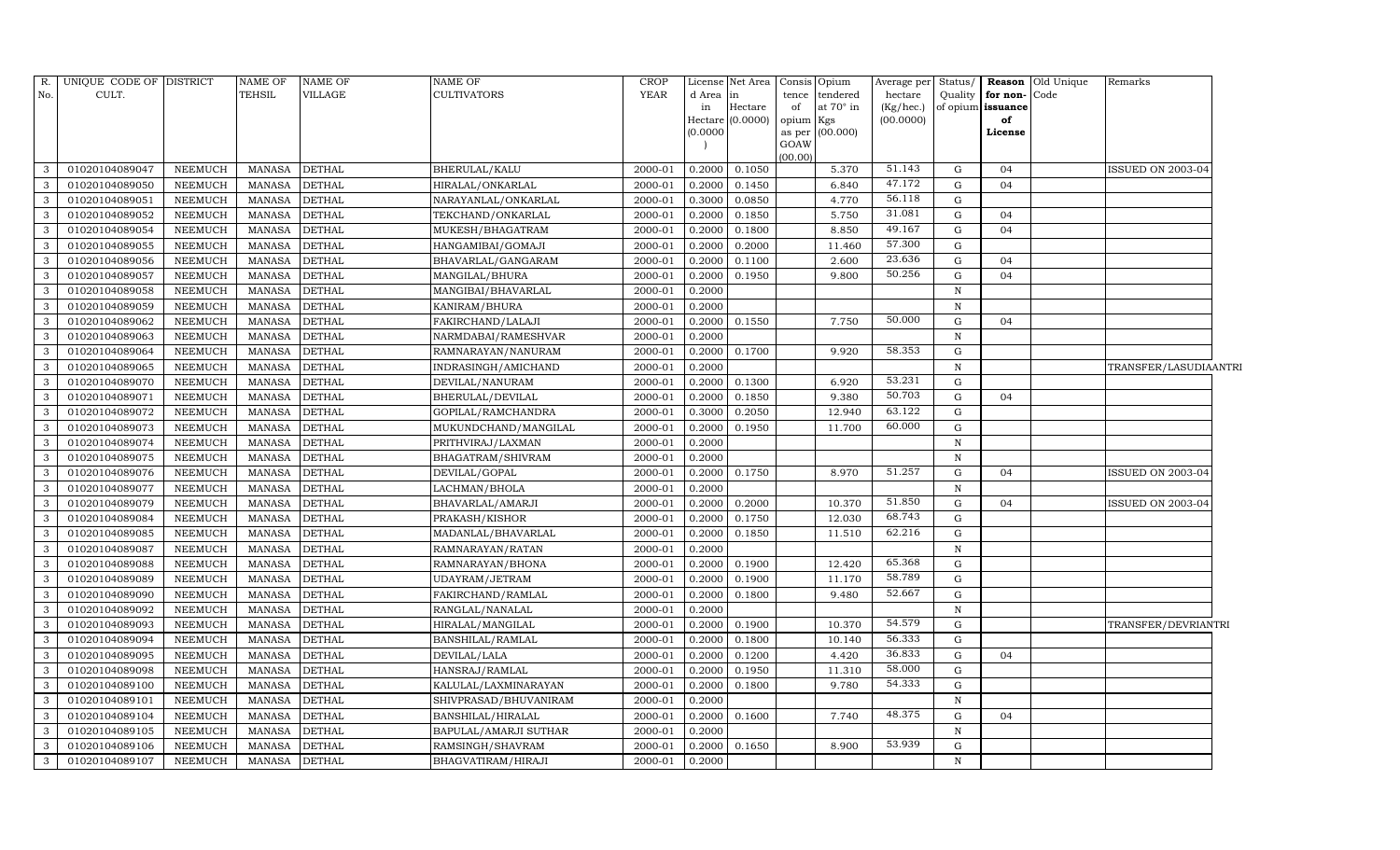| R.  | UNIQUE CODE OF DISTRICT |                | <b>NAME OF</b> | <b>NAME OF</b> | <b>NAME OF</b>            | CROP        |           | License Net Area |           | Consis Opium     | Average per | Status/      | Reason            | Old Unique | Remarks                  |
|-----|-------------------------|----------------|----------------|----------------|---------------------------|-------------|-----------|------------------|-----------|------------------|-------------|--------------|-------------------|------------|--------------------------|
| No. | CULT.                   |                | <b>TEHSIL</b>  | VILLAGE        | <b>CULTIVATORS</b>        | <b>YEAR</b> | d Area in |                  | tence     | tendered         | hectare     | Quality      | for non-          | Code       |                          |
|     |                         |                |                |                |                           |             | in        | Hectare          | of        | at $70^\circ$ in | (Kg/hec.)   |              | of opium issuance |            |                          |
|     |                         |                |                |                |                           |             |           | Hectare (0.0000) | opium Kgs |                  | (00.0000)   |              | of                |            |                          |
|     |                         |                |                |                |                           |             | (0.0000)  |                  | GOAW      | as per (00.000)  |             |              | License           |            |                          |
|     |                         |                |                |                |                           |             |           |                  | (00.00)   |                  |             |              |                   |            |                          |
| 3   | 01020104089108          | NEEMUCH        | MANASA         | <b>DETHAL</b>  | SHIVRAM/KANIRAM           | 2000-01     | 0.2000    |                  |           |                  |             | N            |                   |            |                          |
| 3   | 01020104089109          | NEEMUCH        | MANASA         | <b>DETHAL</b>  | RAM PRASAD / HARI SHANKAR | 2000-01     | 0.3000    | 0.1600           |           | 10.790           | 67.438      | G            |                   |            |                          |
| 3   | 01020104089110          | <b>NEEMUCH</b> | MANASA         | <b>DETHAL</b>  | KACHRULAL/HAJARILAL       | 2000-01     | 0.2000    | 0.1700           |           | 8.570            | 50.412      | $\mathbf G$  | 04                |            |                          |
| 3   | 01020104089111          | NEEMUCH        | MANASA         | <b>DETHAL</b>  | DEVILAL/KARULAL PATIDAR   | 2000-01     | 0.2000    |                  |           |                  |             | $\, {\rm N}$ |                   |            |                          |
| 3   | 01020104089112          | NEEMUCH        | MANASA         | <b>DETHAL</b>  | SHIVPRASAD/NANALAL        | 2000-01     | 0.2000    |                  |           |                  |             | $\mathbf N$  |                   |            |                          |
| 3   | 01020104089113          | NEEMUCH        | MANASA         | <b>DETHAL</b>  | BAPULAL/AMARCHAND GURJAR  | 2000-01     | 0.2000    | 0.1900           |           | 5.100            | 26.842      | $\mathbf G$  | 04                |            |                          |
| 3   | 01020104089116          | NEEMUCH        | <b>MANASA</b>  | <b>DETHAL</b>  | DEVILAL/RAMLAL            | 2000-01     | 0.2000    | 0.1750           |           | 9.560            | 54.629      | G            |                   |            |                          |
| 3   | 01020104089117          | <b>NEEMUCH</b> | MANASA         | <b>DETHAL</b>  | SURESH/BHAVARLAL          | 2000-01     | 0.2000    |                  |           |                  |             | $\, {\rm N}$ |                   |            |                          |
| 3   | 01020104089118          | NEEMUCH        | MANASA         | <b>DETHAL</b>  | SUKHLAL/RAJARAM           | 2000-01     | 0.2000    | 0.1900           |           | 10.980           | 57.789      | G            |                   |            |                          |
| 3   | 01020104089120          | NEEMUCH        | MANASA         | <b>DETHAL</b>  | BAPULAL/RAMCHAND          | 2000-01     | 0.2000    | 0.1300           |           | 6.710            | 51.615      | G            | 04                |            | <b>ISSUED ON 2003-04</b> |
| 3   | 01020104089121          | NEEMUCH        | MANASA         | <b>DETHAL</b>  | DINESH/KAVARLAL           | 2000-01     | 0.2000    | 0.2000           |           | 11.010           | 55.050      | G            |                   |            |                          |
| 3   | 01020104089122          | NEEMUCH        | MANASA         | <b>DETHAL</b>  | SHANTIBAI/MANGILAL        | 2000-01     | 0.2000    | 0.1950           |           | 10.340           | 53.026      | G            |                   |            |                          |
| 3   | 01020104089123          | NEEMUCH        | MANASA         | <b>DETHAL</b>  | SURESH/KAVARLAL           | 2000-01     | 0.2000    | 0.1750           |           | 7.050            | 40.286      | G            | 04                |            |                          |
| 3   | 01020104089124          | <b>NEEMUCH</b> | MANASA         | <b>DETHAL</b>  | SAMRATH/NATHULAL          | 2000-01     | 0.2000    | 0.2050           |           | 12.890           | 62.878      | $\mathbf G$  |                   |            |                          |
| 3   | 01020104089125          | NEEMUCH        | MANASA         | <b>DETHAL</b>  | MANGILAL/NANURAM          | 2000-01     | 0.2000    | 0.2050           |           | 12.450           | 60.732      | G            |                   |            |                          |
| 3   | 01020104089127          | NEEMUCH        | MANASA         | <b>DETHAL</b>  | LALURAM/NARAYAN           | 2000-01     | 0.2000    | 0.1200           |           | 6.840            | 57.000      | G            |                   |            |                          |
| 3   | 01020104089128          | NEEMUCH        | MANASA         | <b>DETHAL</b>  | RAMKUVARBAI/LALSINGH      | 2000-01     | 0.2000    | 0.1800           |           | 8.930            | 49.611      | G            | 04                |            |                          |
| 3   | 01020104089129          | NEEMUCH        | MANASA         | <b>DETHAL</b>  | FORIYALAL/NANALAL         | 2000-01     | 0.2000    | 0.1800           |           | 10.870           | 60.389      | G            |                   |            |                          |
| 3   | 01020104089130          | NEEMUCH        | MANASA         | <b>DETHAL</b>  | FAKIRCHAND/BHURA          | 2000-01     | 0.2000    |                  |           |                  |             | $\mathbf N$  |                   |            |                          |
| 3   | 01020104089131          | NEEMUCH        | MANASA         | <b>DETHAL</b>  | DHANRAJ/BHAVARLAL         | 2000-01     | 0.2000    | 0.1950           |           | 10.270           | 52.667      | G            |                   |            |                          |
| 3   | 01020104089132          | NEEMUCH        | MANASA         | <b>DETHAL</b>  | AMARULAL/KACHRU           | 2000-01     | 0.2000    |                  |           |                  |             | $\, {\rm N}$ |                   |            |                          |
| 3   | 01020104089135          | NEEMUCH        | MANASA         | <b>DETHAL</b>  | JAGANNATH/HIRALAL         | 2000-01     | 0.2000    |                  |           |                  |             | $\, {\rm N}$ |                   |            |                          |
| 3   | 01020104089137          | NEEMUCH        | MANASA         | <b>DETHAL</b>  | BANESINGH/BHAVANISINGH    | 2000-01     | 0.2000    | 0.1950           |           | 10.980           | 56.308      | ${\rm G}$    |                   |            |                          |
| 3   | 01020104089138          | <b>NEEMUCH</b> | <b>MANASA</b>  | <b>DETHAL</b>  | RAMLAL/KISHOR             | 2000-01     | 0.2000    | 0.1850           |           | 8.890            | 48.054      | $\mathbf G$  | 04                |            |                          |
| 3   | 01020104089139          | NEEMUCH        | MANASA         | <b>DETHAL</b>  | BANSHILAL/JAGANNATH       | 2000-01     | 0.2000    | 0.2050           |           | 3.210            | 15.659      | ${\rm G}$    | 04                |            |                          |
| 3   | 01020104089140          | NEEMUCH        | MANASA         | <b>DETHAL</b>  | RAMLAL/NANURAM            | 2000-01     | 0.2000    |                  |           |                  |             | N            |                   |            |                          |
| 3   | 01020104089141          | NEEMUCH        | MANASA         | <b>DETHAL</b>  | DHANRAJ/BANSHILAL         | 2000-01     | 0.2000    | 0.1950           |           | 11.390           | 58.410      | $\mathbf G$  |                   |            |                          |
| 3   | 01020104089143          | NEEMUCH        | <b>MANASA</b>  | <b>DETHAL</b>  | KARULAL/ONKAR             | 2000-01     | 0.2000    | 0.1600           |           | 8.890            | 55.563      | G            |                   |            |                          |
| 3   | 01020104089144          | NEEMUCH        | MANASA         | <b>DETHAL</b>  | DILIP/HIRALAL             | 2000-01     | 0.2000    | 0.1700           |           | 9.600            | 56.471      | G            |                   |            |                          |
| 3   | 01020104089145          | NEEMUCH        | MANASA         | <b>DETHAL</b>  | MUKUNDAS/RAMDAS           | 2000-01     | 0.2000    | 0.1850           |           | 10.650           | 57.568      | G            |                   |            |                          |
| 3   | 01020104089146          | NEEMUCH        | MANASA         | <b>DETHAL</b>  | PRABHULAL/NATHU           | 2000-01     | 0.2000    | 0.1500           |           | 7.150            | 47.667      | ${\rm G}$    | 04                |            |                          |
| 3   | 01020104089147          | NEEMUCH        | MANASA         | <b>DETHAL</b>  | MANNALAL/BHAVARLAL        | 2000-01     | 0.2000    | 0.1800           |           | 9.620            | 53.444      | G            |                   |            |                          |
| 3   | 01020104089148          | <b>NEEMUCH</b> | <b>MANASA</b>  | <b>DETHAL</b>  | RAMNARAYAN/KACHRULAL      | 2000-01     | 0.2000    |                  |           |                  |             | N            |                   |            |                          |
| 3   | 01020104089149          | NEEMUCH        | MANASA         | <b>DETHAL</b>  | RAMSINGH/AMICHAND         | 2000-01     | 0.2000    | 0.2050           |           | 12.050           | 58.780      | G            |                   |            |                          |
| 3   | 01020104089150          | <b>NEEMUCH</b> | MANASA         | <b>DETHAL</b>  | BHAVARLAL/PANNA           | 2000-01     | 0.2000    | 0.2000           |           | 10.830           | 54.150      | ${\rm G}$    |                   |            |                          |
| 3   | 01020104089151          | NEEMUCH        | MANASA         | <b>DETHAL</b>  | RAMLAL/BHAVANIRAM         | 2000-01     | 0.2000    | 0.2000           |           | 10.040           | 50.200      | ${\rm G}$    | 04                |            |                          |
| 3   | 01020104089152          | NEEMUCH        | <b>MANASA</b>  | <b>DETHAL</b>  | CHAINRAM/AMRA             | 2000-01     | 0.2000    |                  |           |                  |             | N            |                   |            |                          |
| 3   | 01020104089153          | NEEMUCH        | <b>MANASA</b>  | <b>DETHAL</b>  | FAKIRCHAND/KISHOR         | 2000-01     | 0.2000    |                  |           |                  |             | $\,$ N       |                   |            |                          |
| 3   | 01020104089154          | <b>NEEMUCH</b> | <b>MANASA</b>  | <b>DETHAL</b>  | NOJIBAI/KISHANLAL         | 2000-01     | 0.2000    | 0.1900           |           | 10.700           | 56.316      | G            |                   |            |                          |
| 3   | 01020104089158          | NEEMUCH        | MANASA DETHAL  |                | SHIVRAM/AMRA              | 2000-01     | 0.2000    | 0.2000           |           | 11.880           | 59.400      | G            |                   |            |                          |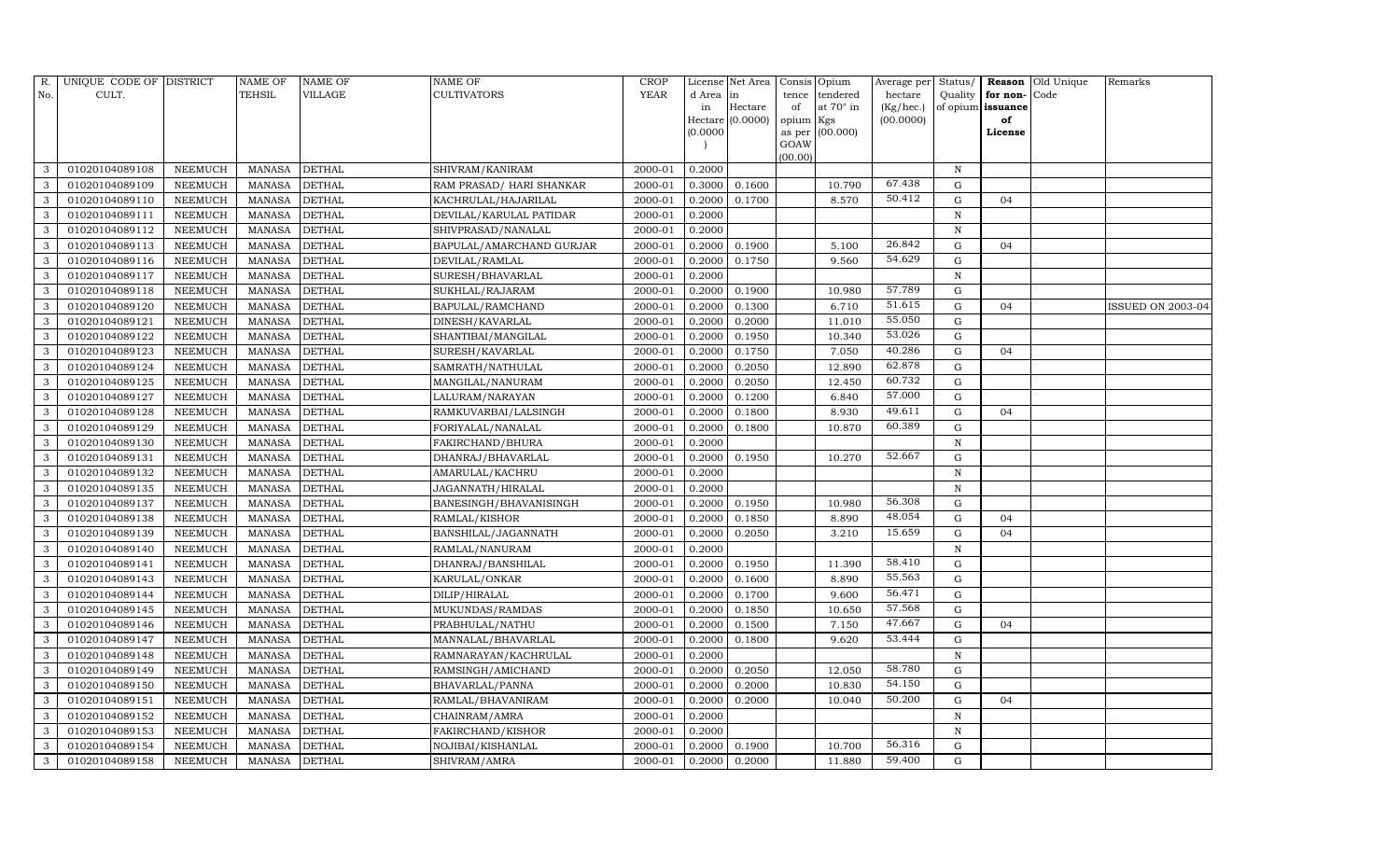| R.           | UNIQUE CODE OF DISTRICT |                | <b>NAME OF</b> | NAME OF       | <b>NAME OF</b>          | <b>CROP</b> |          | License Net Area | Consis Opium    |                 | Average per     | Status/      |                   | <b>Reason</b> Old Unique | Remarks                         |
|--------------|-------------------------|----------------|----------------|---------------|-------------------------|-------------|----------|------------------|-----------------|-----------------|-----------------|--------------|-------------------|--------------------------|---------------------------------|
| No.          | CULT.                   |                | <b>TEHSIL</b>  | VILLAGE       | <b>CULTIVATORS</b>      | YEAR        | d Area   | lin              | tence           | tendered        | hectare         | Quality      | for non-Code      |                          |                                 |
|              |                         |                |                |               |                         |             | in       | Hectare          | of              | at 70° in       | $(Kg/$ hec. $)$ |              | of opium issuance |                          |                                 |
|              |                         |                |                |               |                         |             | (0.0000) | Hectare (0.0000) | opium<br>as per | Kgs<br>(00.000) | (00.0000)       |              | of<br>License     |                          |                                 |
|              |                         |                |                |               |                         |             |          |                  | GOAW            |                 |                 |              |                   |                          |                                 |
|              |                         |                |                |               |                         |             |          |                  | (00.00)         |                 |                 |              |                   |                          |                                 |
| 3            | 01020104089159          | <b>NEEMUCH</b> | <b>MANASA</b>  | <b>DETHAL</b> | HIRABAI/DEVILAL         | 2000-01     | 0.2000   | 0.1750           |                 | 5.170           | 29.543          | G            | 04                |                          |                                 |
| 3            | 01020104089160          | <b>NEEMUCH</b> | <b>MANASA</b>  | <b>DETHAL</b> | BHONIBAI/BHURA          | 2000-01     | 0.2000   | 0.1250           |                 | 7.660           | 61.280          | ${\rm G}$    |                   |                          |                                 |
| 3            | 01020104089163          | <b>NEEMUCH</b> | <b>MANASA</b>  | <b>DETHAL</b> | PARMANAND/KACHRULAL     | 2000-01     | 0.2000   | 0.1950           |                 | 12.080          | 61.949          | G            |                   |                          | NAME CHANGE                     |
| 3            | 01020104089166          | NEEMUCH        | <b>MANASA</b>  | <b>DETHAL</b> | KARULAL/HAMERA          | 2000-01     | 0.2000   | 0.1900           |                 | 11.750          | 61.842          | G            |                   |                          |                                 |
| 3            | 01020104089167          | <b>NEEMUCH</b> | <b>MANASA</b>  | <b>DETHAL</b> | RAMCHANDRA/SHANKARLAL   | 2000-01     | 0.2000   |                  |                 |                 |                 | $\mathbf N$  |                   |                          |                                 |
| 3            | 01020104089168          | <b>NEEMUCH</b> | <b>MANASA</b>  | <b>DETHAL</b> | SABUBAI/NANALAL         | 2000-01     | 0.2000   |                  |                 |                 |                 | N            |                   |                          |                                 |
| 3            | 01020104089169          | NEEMUCH        | <b>MANASA</b>  | DETHAL        | BHAVARIBAI/RAMCHANDRA   | 2000-01     | 0.2000   | 0.1900           |                 | 11.660          | 61.368          | G            |                   |                          |                                 |
| 3            | 01020104089171          | <b>NEEMUCH</b> | <b>MANASA</b>  | <b>DETHAL</b> | BHAVARLAL/GENDA         | 2000-01     | 0.2000   |                  |                 |                 |                 | N            |                   |                          | TRANSFER/PIPLIAKHURD            |
| 3            | 01020104089172          | NEEMUCH        | <b>MANASA</b>  | DETHAL        | HIRALAL/BHERA           | 2000-01     | 0.2000   | 0.1800           |                 | 8.750           | 48.611          | G            | 04                |                          |                                 |
| 3            | 01020104089173          | <b>NEEMUCH</b> | <b>MANASA</b>  | DETHAL        | KISHOR/HIRALAL          | 2000-01     | 0.2000   | 0.1950           |                 | 10.670          | 54.718          | $\mathbf G$  |                   |                          |                                 |
| 3            | 01020104089174          | NEEMUCH        | <b>MANASA</b>  | <b>DETHAL</b> | MANGILAL/HIRA           | 2000-01     | 0.2000   | 0.1850           |                 | 10.280          | 55.568          | G            |                   |                          |                                 |
| 3            | 01020104089175          | NEEMUCH        | <b>MANASA</b>  | <b>DETHAL</b> | SALAGRAM/HAMERA         | 2000-01     | 0.2000   |                  |                 |                 |                 | N            |                   |                          |                                 |
| 3            | 01020104089176          | NEEMUCH        | <b>MANASA</b>  | <b>DETHAL</b> | SARJUBAI/HAJARILAL      | 2000-01     | 0.2000   | 0.1900           |                 | 5.730           | 30.158          | G            | 04                |                          |                                 |
| 3            | 01020104089177          | NEEMUCH        | <b>MANASA</b>  | <b>DETHAL</b> | GANPAT/HIRA             | 2000-01     | 0.2000   | 0.1900           |                 | 7.540           | 39.684          | G            | 04                |                          |                                 |
| 3            | 01020104089179          | NEEMUCH        | <b>MANASA</b>  | <b>DETHAL</b> | BHUVANISINGH/BHERUSINGH | 2000-01     | 0.2000   | 0.2000           |                 | 12.010          | 60.050          | G            |                   |                          |                                 |
| 3            | 01020104089181          | <b>NEEMUCH</b> | <b>MANASA</b>  | <b>DETHAL</b> | NANURAM/JETRAM          | 2000-01     | 0.2000   | 0.1750           |                 | 9.800           | 56.000          | G            |                   |                          |                                 |
| 3            | 01020104089183          | NEEMUCH        | <b>MANASA</b>  | <b>DETHAL</b> | LAXMINARAYAN/BHUVANI    | 2000-01     | 0.2000   | 0.1600           |                 | 8.970           | 56.063          | G            |                   |                          |                                 |
| 3            | 01020104089184          | NEEMUCH        | <b>MANASA</b>  | <b>DETHAL</b> | NARMADABAI/BHAVARLAL    | 2000-01     | 0.2000   | 0.1400           |                 | 3.230           | 23.071          | G            | 04                |                          |                                 |
| 3            | 01020104089185          | NEEMUCH        | <b>MANASA</b>  | <b>DETHAL</b> | SUNDARLAL/GANGARAM      | 2000-01     | 0.2000   | 0.1800           |                 | 12.760          | 70.889          | G            |                   |                          |                                 |
| 3            | 01020104089189          | NEEMUCH        | <b>MANASA</b>  | <b>DETHAL</b> | HIRALAL/NANURAM         | 2000-01     | 0.2000   | 0.1050           |                 | 7.460           | 71.048          | G            |                   |                          |                                 |
| 3            | 01020104089190          | <b>NEEMUCH</b> | <b>MANASA</b>  | <b>DETHAL</b> | NANALAL/GANGARAM        | 2000-01     | 0.2000   | 0.1350           |                 | 1.880           | 13.926          | $\mathbf G$  | 04                |                          |                                 |
| 3            | 01020104089192          | NEEMUCH        | <b>MANASA</b>  | <b>DETHAL</b> | RAMCHANDRA/RUPA         | 2000-01     | 0.2000   |                  |                 |                 |                 | $\, {\rm N}$ |                   |                          |                                 |
| $\mathbf{3}$ | 01020104089196          | NEEMUCH        | <b>MANASA</b>  | <b>DETHAL</b> | SUHAGIBAI/JETRAM        | 2000-01     | 0.3000   | 0.1750           |                 | 9.130           | 52.171          | G            | 08                |                          |                                 |
| 3            | 01020104089197          | <b>NEEMUCH</b> | <b>MANASA</b>  | <b>DETHAL</b> | TULSIBAI/NANALAL        | 2000-01     | 0.2000   |                  |                 |                 |                 | $\, {\rm N}$ |                   |                          |                                 |
| 3            | 01020104089199          | <b>NEEMUCH</b> | <b>MANASA</b>  | <b>DETHAL</b> | KARULAL/SHANKARLAL      | 2000-01     | 0.2000   | 0.1750           |                 | 7.430           | 42.457          | G            | 04                |                          |                                 |
| 3            | 01020104089201          | NEEMUCH        | <b>MANASA</b>  | DETHAL        | MANSINGH/AMATRAM JAT    | 2000-01     | 0.2000   | 0.1900           |                 | 9.920           | 52.211          | G            |                   |                          | NAME CHANGE                     |
| 3            | 01020104089204          | <b>NEEMUCH</b> | <b>MANASA</b>  | <b>DETHAL</b> | <b>BAPULAL/KALU</b>     | 2000-01     | 0.2000   |                  |                 |                 |                 | $\, {\rm N}$ |                   |                          |                                 |
| 3            | 01020104089205          | <b>NEEMUCH</b> | <b>MANASA</b>  | <b>DETHAL</b> | DEVICHAND/KISHOR        | 2000-01     | 0.2000   | 0.1950           |                 | 12.000          | 61.538          | ${\rm G}$    |                   |                          | NAMECHANGE                      |
| 3            | 01020104089206          | NEEMUCH        | <b>MANASA</b>  | <b>DETHAL</b> | SOHANBAI/SITARAM        | 2000-01     | 0.2000   | 0.1800           |                 | 10.030          | 55.722          | G            |                   |                          |                                 |
| 3            | 01020104089207          | NEEMUCH        | <b>MANASA</b>  | <b>DETHAL</b> | FAKIRCHAND/DOLA         | 2000-01     | 0.2000   | 0.1800           |                 | 9.320           | 51.778          | G            | 04                |                          | ISSUED ON 2003-04               |
| 3            | 01020104089208          | NEEMUCH        | <b>MANASA</b>  | <b>DETHAL</b> | MUKESH/CHARANSINGH      | 2000-01     | 0.2000   | 0.2000           |                 | 11.520          | 57.600          | G            |                   |                          |                                 |
| 3            | 01020104089209          | NEEMUCH        | <b>MANASA</b>  | <b>DETHAL</b> | RAMPRASAD/NANDRAM       | 2000-01     | 0.2000   | 0.1900           |                 | 11.940          | 62.842          | G            |                   | 01020104066040           |                                 |
| 3            | 01020104089210          | NEEMUCH        | <b>MANASA</b>  | <b>DETHAL</b> | RAMESH / NANDLAL        | 2000-01     | 0.2000   | 0.2000           |                 | 11.470          | 57.350          | G            |                   | 01020104066049           |                                 |
| $\mathbf{3}$ | 01020104089211          | NEEMUCH        | <b>MANASA</b>  | <b>DETHAL</b> | RAJESH/LAXMANPRASAD     | 2000-01     | 0.2000   | 0.1800           |                 | 11.860          | 65.889          | $\mathbf G$  |                   | 01020104066065           |                                 |
| 3            | 01020104089212          | NEEMUCH        | <b>MANASA</b>  | <b>DETHAL</b> | SANTOSH/NARAYAN         | 2000-01     | 0.2000   | 0.2000           |                 | 11.610          | 58.050          | G            |                   | 01020104066068           |                                 |
| 3            | 01020104089213          | <b>NEEMUCH</b> | <b>MANASA</b>  | <b>DETHAL</b> | KANHAIYALAL/ NARAYAN    | 2000-01     | 0.2000   | 0.1850           |                 | 11.050          | 59.730          | ${\rm G}$    |                   | 01020104066085           |                                 |
| 3            | 01020104089214          | NEEMUCH        | <b>MANASA</b>  | <b>DETHAL</b> | DAMARLAL/RAMPRASAD      | 2000-01     | 0.2000   | 0.1850           |                 | 11.720          | 63.351          | G            |                   | 01020104066089           |                                 |
| 3            | 01020104089215          | NEEMUCH        | <b>MANASA</b>  | <b>DETHAL</b> | VISHNU/BANSHILAL        | 2000-01     | 0.2000   | 0.1950           |                 | 12.360          | 63.385          | G            |                   | 01020104066092           |                                 |
| 3            | 01020104089216          | <b>NEEMUCH</b> | <b>MANASA</b>  | <b>DETHAL</b> | PARSRAM/MOHANLAL        | 2000-01     | 0.2000   | 0.1600           |                 | 9.590           | 59.938          | G            |                   | 01020104066098           |                                 |
| $\mathbf{3}$ | 01020104089217          | NEEMUCH        | MANASA         | <b>DETHAL</b> | BANSHILAL/CHAMPALAL     | 2000-01     | 0.2000   | 0.2000           |                 | 11.200          | 56.000          | G            |                   |                          | 0102010406609TRANSFER/KHANKHEDI |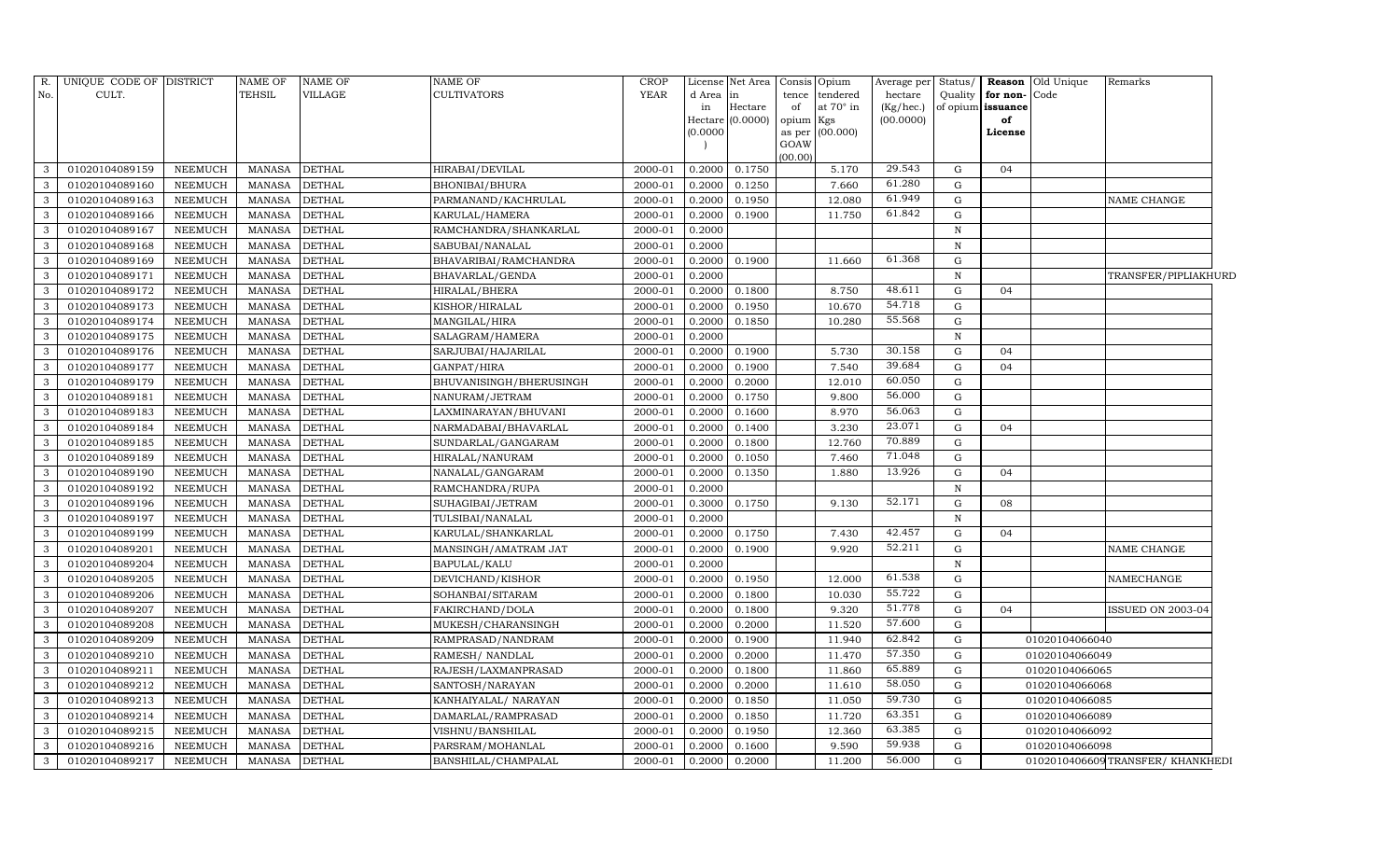| R.             | UNIQUE CODE OF DISTRICT |                | <b>NAME OF</b> | <b>NAME OF</b> | NAME OF                   | <b>CROP</b> |          | License Net Area | Consis Opium           | Average per | Status/      |                   | Reason Old Unique | Remarks                         |  |
|----------------|-------------------------|----------------|----------------|----------------|---------------------------|-------------|----------|------------------|------------------------|-------------|--------------|-------------------|-------------------|---------------------------------|--|
| No.            | CULT.                   |                | TEHSIL         | VILLAGE        | <b>CULTIVATORS</b>        | YEAR        | d Area   | lin              | tendered<br>tence      | hectare     | Quality      | for non-Code      |                   |                                 |  |
|                |                         |                |                |                |                           |             | in       | Hectare          | at $70^\circ$ in<br>of | (Kg/hec.)   |              | of opium issuance |                   |                                 |  |
|                |                         |                |                |                |                           |             |          | Hectare (0.0000) | opium Kgs              | (00.0000)   |              | of                |                   |                                 |  |
|                |                         |                |                |                |                           |             | (0.0000) |                  | as per (00.000)        |             |              | License           |                   |                                 |  |
|                |                         |                |                |                |                           |             |          |                  | GOAW<br>(00.00)        |             |              |                   |                   |                                 |  |
| $\mathcal{B}$  | 01020104089218          | NEEMUCH        | MANASA         | <b>DETHAL</b>  | LAXMAN/NANDA              | 2000-01     | 0.2000   | 0.1850           | 12.720                 | 68.757      | G            |                   | 01020104066136    |                                 |  |
| 3              | 01020104089219          | <b>NEEMUCH</b> | <b>MANASA</b>  | <b>DETHAL</b>  | TULSIDAS/BHAWANIDAS       | 2000-01     | 0.2000   | 0.1950           | 12.100                 | 62.051      | G            |                   | 01020104066045    |                                 |  |
| 3              | 01020104089220          | NEEMUCH        | <b>MANASA</b>  | <b>DETHAL</b>  | SHIVNARAYAN/NARAYAN       | 2000-01     | 0.2000   | 0.1900           | 13.180                 | 69.368      | G            |                   | 01020104066093    |                                 |  |
| 3              | 01020104089221          | NEEMUCH        | <b>MANASA</b>  | <b>DETHAL</b>  | SALAGRAM/NARAYAN          | 2000-01     | 0.2000   | 0.1950           | 12.880                 | 66.051      | G            |                   | 01020104066094    |                                 |  |
| 3              | 01020104089222          | <b>NEEMUCH</b> | <b>MANASA</b>  | <b>DETHAL</b>  | MANAGALDAS/TULSIDAL       | 2000-01     | 0.2000   | 0.1950           | 12.240                 | 62.769      | G            |                   | 01020104066144    |                                 |  |
| 3              | 01020104089223          | <b>NEEMUCH</b> | <b>MANASA</b>  | <b>DETHAL</b>  | RADHESHYAM/RAMCHANDRA     | 2000-01     | 0.2000   | 0.1950           | 11.380                 | 58.359      | G            |                   | 01020104066145    |                                 |  |
| 3              | 01020104089224          | NEEMUCH        | <b>MANASA</b>  | <b>DETHAL</b>  | SHIVNARAYAN/RAMCHANDRA    | 2000-01     | 0.2000   | 0.1950           | 11.360                 | 58.256      | G            |                   | 01020104066146    |                                 |  |
| 3              | 01020104089225          | NEEMUCH        | <b>MANASA</b>  | <b>DETHAL</b>  | RAMLAL/MANGILAL           | 2000-01     | 0.2000   | 0.2000           | 11.570                 | 57.850      | G            |                   | 01020104066147    |                                 |  |
| 3              | 01020104089226          | <b>NEEMUCH</b> | <b>MANASA</b>  | <b>DETHAL</b>  | HIRALAL/RAJARAM           | 2000-01     | 0.2000   |                  |                        |             | N            |                   | 01020104066149    |                                 |  |
| 3              | 01020104089227          | <b>NEEMUCH</b> | <b>MANASA</b>  | <b>DETHAL</b>  | KHEMA/DHULA               | 2000-01     | 0.2000   | 0.2000           | 12.980                 | 64.900      | G            |                   |                   | OLD CULT. BEFORE 1998-99        |  |
| 3              | 01020104089228          | NEEMUCH        | <b>MANASA</b>  | <b>DETHAL</b>  | KARULAL/KHEMALAL          | 2000-01     | 0.2000   | 0.2000           | 12.030                 | 60.150      | G            |                   | 01020104092082    |                                 |  |
| 3              | 01020104089229          | <b>NEEMUCH</b> | MANASA         | <b>DETHAL</b>  | BHERULAL/ONKARLAL         | 2000-01     | 0.2000   |                  |                        |             | N            |                   | 01020104092156    |                                 |  |
|                | 01020104003001          | <b>NEEMUCH</b> | <b>MANASA</b>  | <b>DATOLI</b>  | DURGA/NANURAM             | 2000-01     | 0.2000   | 0.1000           | 6.350                  | 63.500      | G            |                   |                   |                                 |  |
|                | 01020104003002          | NEEMUCH        | MANASA         | <b>DATOLI</b>  | KAMLABAI/MANSA BAHU       | 2000-01     | 0.2000   | 0.0900           | 5.250                  | 58.333      | G            |                   |                   |                                 |  |
|                | 01020104003004          | NEEMUCH        | <b>MANASA</b>  | <b>DATOLI</b>  | DURGA/NARAYAN             | 2000-01     | 0.2000   | 0.2000           | 10.050                 | 50.250      | G            | 04                |                   |                                 |  |
|                | 01020104003005          | NEEMUCH        | MANASA         | <b>DATOLI</b>  | BALA/PARTHI               | 2000-01     | 0.2000   |                  |                        |             | N            |                   |                   |                                 |  |
|                | 01020104003007          | <b>NEEMUCH</b> | <b>MANASA</b>  | <b>DATOLI</b>  | BALWANT/MADHOSINGH        | 2000-01     | 0.2000   | 0.1000           | 5.490                  | 54.900      | G            |                   |                   |                                 |  |
|                | 01020104003009          | NEEMUCH        | MANASA         | <b>DATOLI</b>  | LAKHA/JASSA               | 2000-01     | 0.2000   | 0.1050           | 5.830                  | 55.524      | G            |                   |                   |                                 |  |
|                | 01020104003010          | NEEMUCH        | <b>MANASA</b>  | <b>DATOLI</b>  | VAKHTAWARSINGH/JAWANSINGH | 2000-01     | 0.2000   | 0.1000           | 5.580                  | 55.800      | G            |                   |                   |                                 |  |
|                | 01020104003011          | NEEMUCH        | <b>MANASA</b>  | <b>DATOLI</b>  | DHAPUBAI/BHAWSINGH        | 2000-01     | 0.2000   | 0.1950           | 10.320                 | 52.923      | G            |                   |                   |                                 |  |
|                | 01020104003012          | <b>NEEMUCH</b> | <b>MANASA</b>  | <b>DATOLI</b>  | SOHANBAI/MANGUSINGH       | 2000-01     | 0.2000   | 0.1900           | 11.550                 | 60.789      | ${\rm G}$    |                   |                   |                                 |  |
|                | 01020104003017          | <b>NEEMUCH</b> | <b>MANASA</b>  | <b>DATOLI</b>  | SURESHCHAND/KISHANLAL     | 2000-01     | 0.2000   | 0.1850           | 12.980                 | 70.162      | G            |                   |                   |                                 |  |
|                | 01020104003018          | <b>NEEMUCH</b> | <b>MANASA</b>  | <b>DATOLI</b>  | NAHARSINGH/BHANWARSINGH   | 2000-01     | 0.2000   | 0.1700           | 9.870                  | 58.059      | G            |                   |                   |                                 |  |
|                | 01020104003021          | <b>NEEMUCH</b> | <b>MANASA</b>  | <b>DATOLI</b>  | BIHARI/RATNA              | 2000-01     | 0.2000   | 0.2000           | 10.730                 | 53.650      | G            |                   |                   |                                 |  |
|                | 01020104003022          | NEEMUCH        | <b>MANASA</b>  | <b>DATOLI</b>  | TEJA/UDA                  | 2000-01     | 0.2000   |                  |                        |             | $\,$ N       |                   |                   |                                 |  |
|                | 01020104003023          | <b>NEEMUCH</b> | <b>MANASA</b>  | <b>DATOLI</b>  | MANGILAL/NATHU            | 2000-01     | 0.2000   | 0.2000           | 11.870                 | 59.350      | G            |                   |                   |                                 |  |
|                | 01020104003025          | <b>NEEMUCH</b> | <b>MANASA</b>  | <b>DATOLI</b>  | GUNJIBAI/LALA             | 2000-01     | 0.2000   | 0.1050           | 5.960                  | 56.762      | G            |                   |                   |                                 |  |
|                | 01020104003027          | <b>NEEMUCH</b> | <b>MANASA</b>  | <b>DATOLI</b>  | NATHU/SHYAM               | 2000-01     | 0.2000   | 0.2000           | 10.310                 | 51.550      | G            | 04                |                   | ISSUED ON 2003-04               |  |
|                | 01020104003029          | <b>NEEMUCH</b> | <b>MANASA</b>  | <b>DATOLI</b>  | SABUBAI/KANIRAM           | 2000-01     | 0.2000   | 0.1900           | 10.490                 | 55.211      | G            |                   |                   |                                 |  |
|                | 01020104003030          | <b>NEEMUCH</b> | <b>MANASA</b>  | <b>DATOLI</b>  | GENDIBAI/BHAGWANSINGH     | 2000-01     | 0.2000   | 0.1050           | 5.690                  | 54.190      | G            |                   |                   |                                 |  |
|                | 01020104003031          | NEEMUCH        | <b>MANASA</b>  | <b>DATOLI</b>  | JAYSINGH/RATNA            | 2000-01     | 0.2000   | 0.2000           | 12.830                 | 64.150      | G            |                   |                   |                                 |  |
|                | 01020104003032          | <b>NEEMUCH</b> | <b>MANASA</b>  | <b>DATOLI</b>  | RUPA MANSINGH             | 2000-01     | 0.2000   | 0.1950           | 10.720                 | 54.974      | G            |                   |                   | 0102010401102TRANSFER/ BALAGANJ |  |
|                | 01020104032001          | <b>NEEMUCH</b> | <b>MANASA</b>  | <b>DATLAI</b>  | BHAGWAN/NARAYAN           | 2000-01     | 0.2000   |                  |                        |             | $\mathbf N$  |                   |                   |                                 |  |
|                | 01020104032002          | NEEMUCH        | <b>MANASA</b>  | <b>DATLAI</b>  | NANALAL/BHERU             | 2000-01     | 0.2000   |                  |                        |             | $\, {\rm N}$ |                   |                   |                                 |  |
|                | 01020104032004          | NEEMUCH        | <b>MANASA</b>  | <b>DATLAI</b>  | MOHAN/BADRILAL            | 2000-01     | 0.2000   | 0.1900           | 11.870                 | 62.474      | G            |                   |                   |                                 |  |
|                | 01020104032005          | <b>NEEMUCH</b> | <b>MANASA</b>  | <b>DATLAI</b>  | CHHAGANLAL/RUPA           | 2000-01     | 0.2000   | 0.1900           | 12.240                 | 64.421      | $\mathbf G$  |                   |                   |                                 |  |
|                | 01020104032006          | <b>NEEMUCH</b> | MANASA         | <b>DATLAI</b>  | DASHRATH/MANGILAL         | 2000-01     | 0.2000   |                  |                        |             | N            |                   |                   |                                 |  |
|                | 01020104032007          | <b>NEEMUCH</b> | <b>MANASA</b>  | <b>DATLAI</b>  | JAGDISH/BHURALAL          | 2000-01     | 0.2000   | 0.1950           | 10.740                 | 55.077      | G            |                   |                   |                                 |  |
|                | 01020104032008          | NEEMUCH        | <b>MANASA</b>  | <b>DATLAI</b>  | DEVILAL/NANALAL           | 2000-01     | 0.2000   | 0.1900           | 13.120                 | 69.053      | G            |                   |                   |                                 |  |
| $\overline{1}$ | 01020104032009          | <b>NEEMUCH</b> | MANASA         | <b>DATLAI</b>  | KAILASH/MANGILAL          | 2000-01     | 0.2000   |                  |                        |             | $\mathbf N$  |                   |                   |                                 |  |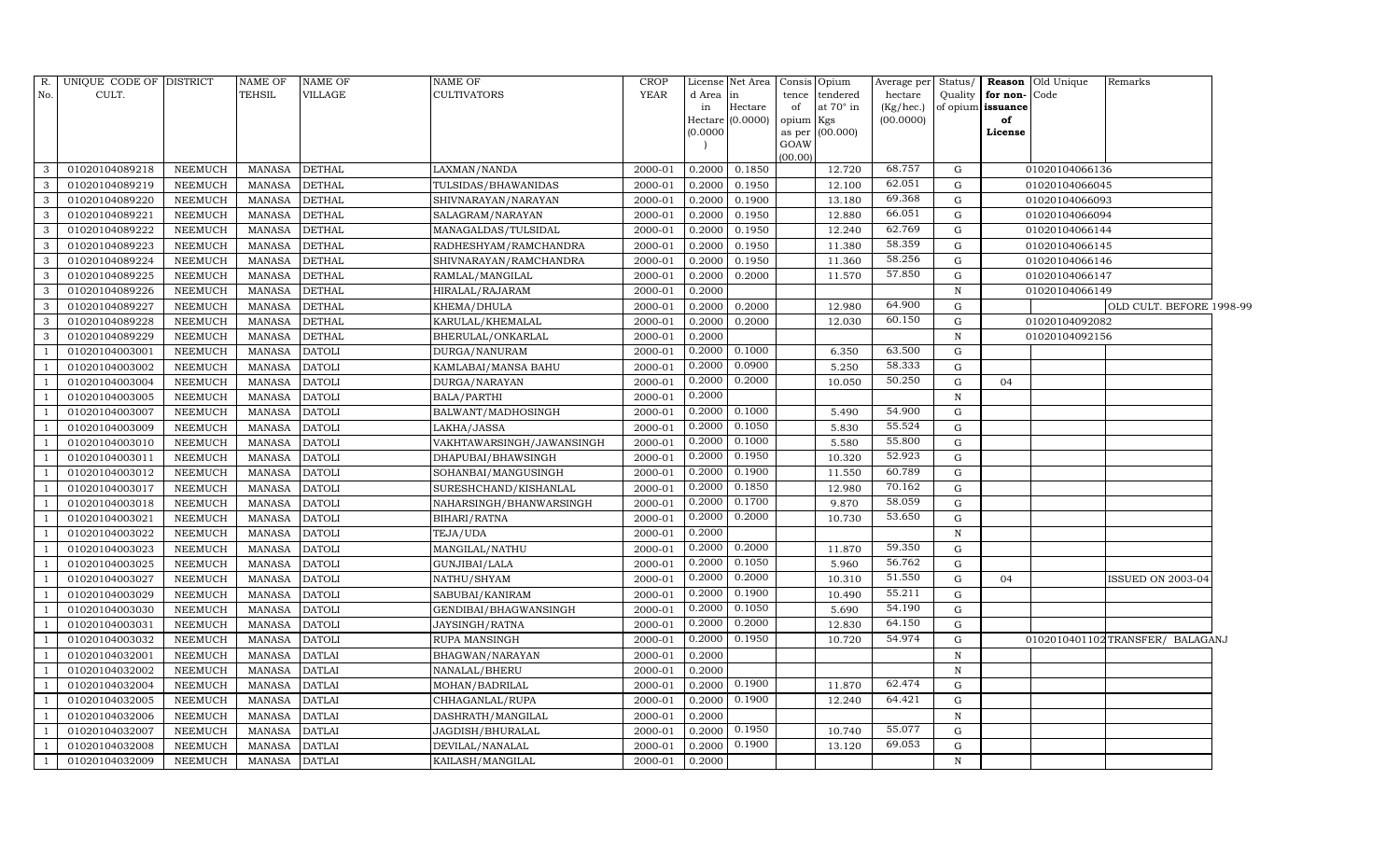| R.                          | UNIQUE CODE OF DISTRICT |                | <b>NAME OF</b> | <b>NAME OF</b> | <b>NAME OF</b>         | <b>CROP</b> |          | License Net Area | Consis          | Opium           | Average per Status/ |              |                   | <b>Reason</b> Old Unique | Remarks                  |
|-----------------------------|-------------------------|----------------|----------------|----------------|------------------------|-------------|----------|------------------|-----------------|-----------------|---------------------|--------------|-------------------|--------------------------|--------------------------|
| No.                         | CULT.                   |                | TEHSIL         | VILLAGE        | CULTIVATORS            | <b>YEAR</b> | d Area   | in               | tence           | tendered        | hectare             | Quality      | for non-Code      |                          |                          |
|                             |                         |                |                |                |                        |             | in       | Hectare          | of              | at 70° in       | (Kg/hec.)           |              | of opium issuance |                          |                          |
|                             |                         |                |                |                |                        |             | (0.0000) | Hectare (0.0000) | opium<br>as per | Kgs<br>(00.000) | (00.0000)           |              | of<br>License     |                          |                          |
|                             |                         |                |                |                |                        |             |          |                  | GOAW            |                 |                     |              |                   |                          |                          |
|                             |                         |                |                |                |                        |             |          |                  | (00.00)         |                 |                     |              |                   |                          |                          |
|                             | 01020104032010          | <b>NEEMUCH</b> | MANASA         | <b>DATLAI</b>  | NANURAM/PYARA          | 2000-01     | 0.2000   |                  |                 |                 |                     | $\, {\rm N}$ |                   |                          |                          |
|                             | 01020104032011          | <b>NEEMUCH</b> | MANASA         | <b>DATLAI</b>  | PREMSHANKAR/NATHU      | 2000-01     | 0.2000   | 0.1950           |                 | 12.740          | 65.333              | G            |                   |                          |                          |
|                             | 01020104032012          | <b>NEEMUCH</b> | <b>MANASA</b>  | <b>DATLAI</b>  | GOPAL/BHURALAL         | 2000-01     | 0.2000   | 0.1950           |                 | 10.620          | 54.462              | G            |                   |                          | TRANSFER/KANJARA-I       |
|                             | 01020104032013          | <b>NEEMUCH</b> | MANASA         | <b>DATLAI</b>  | RAMESH/MANGILAL        | 2000-01     | 0.2000   | 0.0800           |                 | 5.180           | 64.750              | $\mathbf G$  |                   |                          |                          |
|                             | 01020104032014          | <b>NEEMUCH</b> | <b>MANASA</b>  | <b>DATLAI</b>  | DEEPCHAND/UDAIRAM      | 2000-01     | 0.2000   |                  |                 |                 |                     | $\mathbf N$  |                   |                          |                          |
|                             | 01020104032015          | <b>NEEMUCH</b> | <b>MANASA</b>  | <b>DATLAI</b>  | SHANKAR/PANNA          | 2000-01     | 0.2000   | 0.2000           |                 | 11.960          | 59.800              | G            |                   |                          |                          |
|                             | 01020104032016          | <b>NEEMUCH</b> | <b>MANASA</b>  | <b>DATLAI</b>  | GHISA/BHERU            | 2000-01     | 0.2000   |                  |                 |                 |                     | ${\bf N}$    |                   |                          |                          |
| $\overline{2}$              | 01020104038002          | <b>NEEMUCH</b> | <b>MANASA</b>  | <b>DANGADI</b> | NANDLAL/GIRDHARILAL    | 2000-01     | 0.2000   | 0.1900           |                 | 12.950          | 68.158              | $\mathbf G$  |                   |                          |                          |
| $\mathcal{D}_{\mathcal{L}}$ | 01020104038003          | <b>NEEMUCH</b> | <b>MANASA</b>  | <b>DANGADI</b> | KANCHANBAI/KISANLAL    | 2000-01     | 0.2000   | 0.0950           |                 | 6.290           | 66.211              | $\mathbf G$  |                   |                          |                          |
|                             | 01020104038005          | <b>NEEMUCH</b> | <b>MANASA</b>  | <b>DANGADI</b> | KASHIBAI/UDA           | 2000-01     | 0.2000   | 0.1100           |                 | 6.350           | 57.727              | G            |                   |                          |                          |
| $\overline{2}$              | 01020104038006          | <b>NEEMUCH</b> | <b>MANASA</b>  | <b>DANGADI</b> | RUPCHAND/ONKAR         | 2000-01     | 0.2000   | 0.1850           |                 | 10.120          | 54.703              | ${\rm G}$    |                   |                          |                          |
| $\mathcal{D}$               | 01020104038007          | <b>NEEMUCH</b> | <b>MANASA</b>  | <b>DANGADI</b> | NANDA/MAYARAM GAYRI    | 2000-01     | 0.2000   | 0.1700           |                 | 9.780           | 57.529              | $\mathbf G$  |                   |                          |                          |
| $\mathcal{D}_{\mathcal{L}}$ | 01020104038008          | <b>NEEMUCH</b> | <b>MANASA</b>  | <b>DANGADI</b> | DEVKISAN/MATA KANTABAI | 2000-01     | 0.2000   |                  |                 |                 |                     | $\mathbf N$  |                   |                          |                          |
| $\mathcal{D}$               | 01020104038009          | <b>NEEMUCH</b> | <b>MANASA</b>  | <b>DANGADI</b> | TULSIRAM/MODA          | 2000-01     | 0.2000   | 0.1550           |                 | 8.230           | 53.097              | G            |                   |                          |                          |
| $\mathcal{D}_{\mathcal{L}}$ | 01020104038013          | <b>NEEMUCH</b> | <b>MANASA</b>  | <b>DANGADI</b> | AMRU/KACHRU            | 2000-01     | 0.2000   | 0.1550           |                 | 9.360           | 60.387              | ${\rm G}$    |                   |                          |                          |
| $\mathcal{D}_{\mathcal{L}}$ | 01020104038015          | <b>NEEMUCH</b> | <b>MANASA</b>  | <b>DANGADI</b> | KANHAIYALAL/FULCHAND   | 2000-01     | 0.2000   | 0.0900           |                 | 4.340           | 48.222              | ${\rm G}$    | 04                |                          |                          |
|                             | 01020104038018          | <b>NEEMUCH</b> | <b>MANASA</b>  | <b>DANGADI</b> | CHUNNILAL/MODA         | 2000-01     | 0.2000   | 0.1250           |                 | 6.310           | 50.480              | G            | 04                |                          |                          |
|                             | 01020104038019          | <b>NEEMUCH</b> | <b>MANASA</b>  | <b>DANGADI</b> | GHASI/PANNA            | 2000-01     | 0.2000   | 0.1850           |                 | 10.350          | 55.946              | ${\rm G}$    |                   |                          |                          |
| $\mathbf{2}$                | 01020104038020          | <b>NEEMUCH</b> | <b>MANASA</b>  | <b>DANGADI</b> | NANDLAL/KISHNA         | 2000-01     | 0.2000   | 0.2000           |                 | 10.280          | 51.400              | G            | 04                |                          | <b>ISSUED ON 2003-04</b> |
| $\mathcal{D}_{\mathcal{L}}$ | 01020104038021          | <b>NEEMUCH</b> | <b>MANASA</b>  | <b>DANGADI</b> | MULCHAND/MAYARAM       | 2000-01     | 0.2000   | 0.1900           |                 | 10.900          | 57.368              | ${\rm G}$    |                   |                          |                          |
|                             | 01020104038022          | <b>NEEMUCH</b> | <b>MANASA</b>  | <b>DANGADI</b> | NARAYAN/RADHU          | 2000-01     | 0.2000   | 0.1700           |                 | 9.350           | 55.000              | ${\rm G}$    |                   |                          |                          |
| $\overline{2}$              | 01020104038023          | <b>NEEMUCH</b> | <b>MANASA</b>  | <b>DANGADI</b> | NANDLAL/MANGILAL       | 2000-01     | 0.2000   | 0.0950           |                 | 5.630           | 59.263              | $\mathbf G$  |                   |                          |                          |
| $\overline{2}$              | 01020104038024          | <b>NEEMUCH</b> | <b>MANASA</b>  | <b>DANGADI</b> | BANSHILAL/NANURAM      | 2000-01     | 0.2000   | 0.1100           |                 | 6.530           | 59.364              | $\mathbf G$  |                   |                          |                          |
| $\overline{2}$              | 01020104038025          | <b>NEEMUCH</b> | <b>MANASA</b>  | <b>DANGADI</b> | MANGILAL/FATTA         | 2000-01     | 0.2000   | 0.1800           |                 | 9.490           | 52.722              | $\mathbf G$  |                   |                          |                          |
|                             | 01020104038026          | <b>NEEMUCH</b> | <b>MANASA</b>  | <b>DANGADI</b> | BHERULAL/MAGNIRAM      | 2000-01     | 0.2000   |                  |                 |                 |                     | $\, {\rm N}$ |                   |                          |                          |
| $\overline{2}$              | 01020104038027          | <b>NEEMUCH</b> | <b>MANASA</b>  | <b>DANGADI</b> | LAXMIBAI/BAGDU         | 2000-01     | 0.2000   | 0.1600           |                 | 9.760           | 61.000              | G            |                   |                          |                          |
| 2                           | 01020104038028          | NEEMUCH        | <b>MANASA</b>  | <b>DANGADI</b> | GORISHANKAR/NARAYAN    | 2000-01     | 0.2000   | 0.1200           |                 | 6.480           | 54.000              | ${\rm G}$    |                   |                          |                          |
|                             | 01020104038029          | <b>NEEMUCH</b> | <b>MANASA</b>  | <b>DANGADI</b> | BHAGIRATH/GENDA        | 2000-01     | 0.2000   | 0.1800           |                 | 11.540          | 64.111              | ${\rm G}$    |                   |                          |                          |
| $\overline{2}$              | 01020104038030          | <b>NEEMUCH</b> | <b>MANASA</b>  | <b>DANGADI</b> | GHASIBAI/NANDA         | 2000-01     | 0.2000   | 0.1800           |                 | 10.310          | 57.278              | ${\rm G}$    |                   |                          |                          |
| $\overline{2}$              | 01020104038031          | <b>NEEMUCH</b> | <b>MANASA</b>  | <b>DANGADI</b> | MOHANLAL/NANURAM       | 2000-01     | 0.2000   | 0.1800           |                 | 10.770          | 59.833              | G            |                   |                          |                          |
| $\mathcal{D}$               | 01020104038032          | NEEMUCH        | <b>MANASA</b>  | <b>DANGADI</b> | HARIRAM/SEVA GAYRI     | 2000-01     | 0.2000   | 0.0950           |                 | 5.600           | 58.947              | ${\rm G}$    |                   |                          |                          |
|                             | 01020104038033          | <b>NEEMUCH</b> | <b>MANASA</b>  | <b>DANGADI</b> | SHIVNARAYAN/GHASI      | 2000-01     | 0.2000   | 0.1900           |                 | 10.600          | 55.789              | ${\rm G}$    |                   |                          |                          |
|                             | 01020104038034          | <b>NEEMUCH</b> | <b>MANASA</b>  | <b>DANGADI</b> | SHANTIBAI/BABULAL      | 2000-01     | 0.2000   | 0.1200           |                 | 6.430           | 53.583              | G            |                   |                          |                          |
| $\mathcal{D}$               | 01020104038035          | NEEMUCH        | <b>MANASA</b>  | <b>DANGADI</b> | MOHANLAL/CHATARBHUJ    | 2000-01     | 0.2000   | 0.1950           |                 | 10.770          | 55.231              | ${\rm G}$    |                   |                          |                          |
| $\mathcal{D}$               | 01020104038036          | NEEMUCH        | <b>MANASA</b>  | <b>DANGADI</b> | MANGILAL/BHAGWAN       | 2000-01     | 0.2000   | 0.1550           |                 | 8.320           | 53.677              | ${\rm G}$    |                   |                          |                          |
|                             | 01020104038037          | <b>NEEMUCH</b> | <b>MANASA</b>  | <b>DANGADI</b> | NANURAM/KASHIRAM       | 2000-01     | 0.2000   | 0.0950           |                 | 5.140           | 54.105              | ${\rm G}$    |                   |                          |                          |
| $\mathcal{D}$               | 01020104038038          | <b>NEEMUCH</b> | <b>MANASA</b>  | <b>DANGADI</b> | MANGILAL/RODILAL       | 2000-01     | 0.2000   | 0.2100           |                 | 12.600          | 60.000              | $\mathbf G$  |                   |                          |                          |
| 2                           | 01020104038040          | NEEMUCH        | <b>MANASA</b>  | <b>DANGADI</b> | RAMSUKHIBAI/RAMCHANDRA | 2000-01     | 0.2000   | 0.1600           |                 | 8.560           | 53.500              | ${\rm G}$    |                   |                          |                          |
| $\mathcal{D}$               | 01020104038041          | <b>NEEMUCH</b> | <b>MANASA</b>  | <b>DANGADI</b> | RADHU/NATHU            | 2000-01     | 0.2000   | 0.0950           |                 | 5.460           | 57.474              | G            |                   |                          |                          |
| $\overline{2}$              | 01020104038044          | <b>NEEMUCH</b> |                | MANASA DANGADI | SHIVNARAYAN/HAJARILAL  | 2000-01     | 0.2000   | 0.0900           |                 | 5.850           | 65.000              | G            |                   |                          |                          |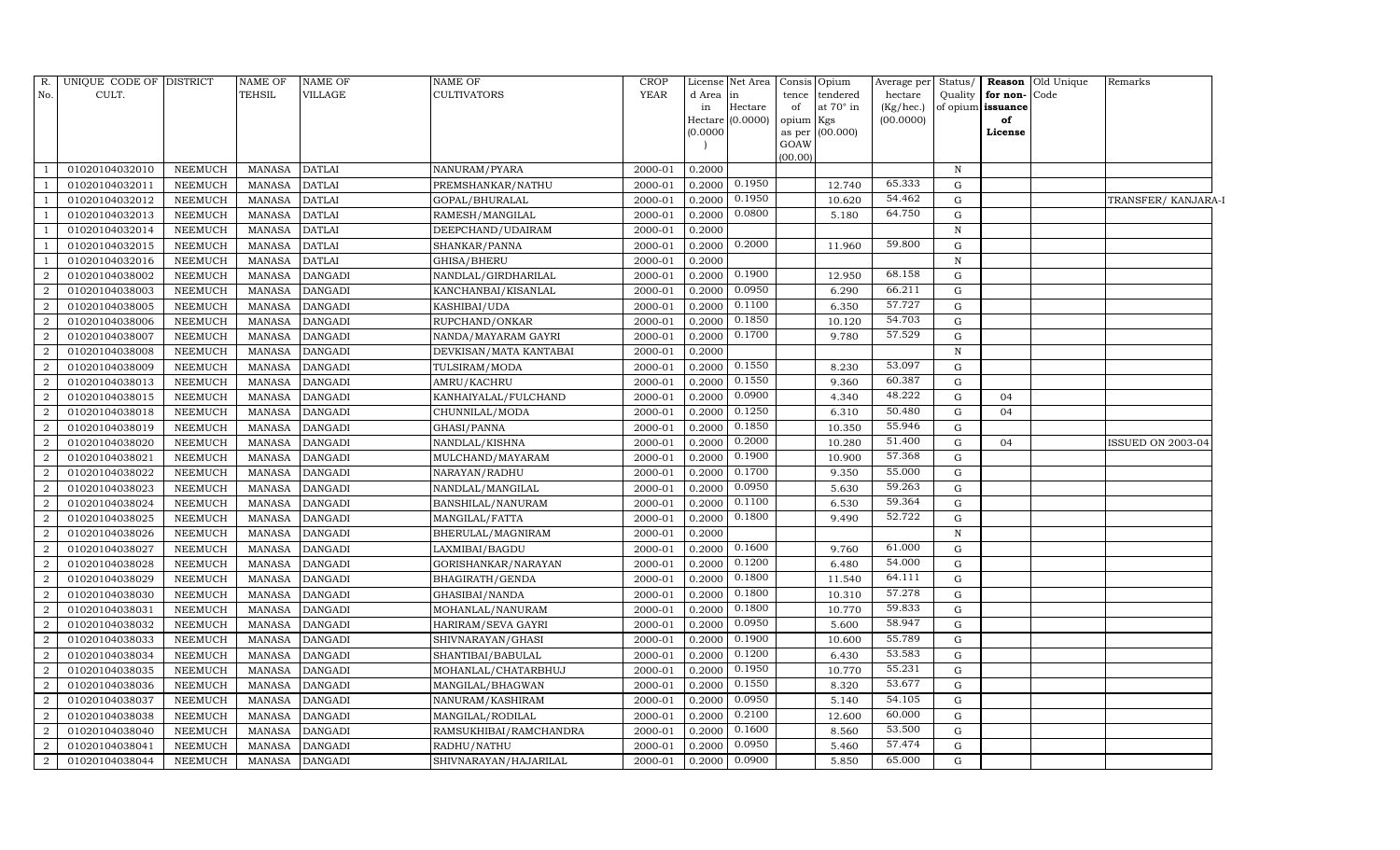| R.                     | UNIQUE CODE OF DISTRICT |                | NAME OF       | NAME OF                          | NAME OF                    | CROP        |           | License Net Area   |                | Consis Opium | Average per | Status/      |          | Reason Old Unique | Remarks               |
|------------------------|-------------------------|----------------|---------------|----------------------------------|----------------------------|-------------|-----------|--------------------|----------------|--------------|-------------|--------------|----------|-------------------|-----------------------|
| No.                    | CULT.                   |                | TEHSIL        | VILLAGE                          | CULTIVATORS                | <b>YEAR</b> | d Area in |                    | tence          | tendered     | hectare     | Quality      | for non- | Code              |                       |
|                        |                         |                |               |                                  |                            |             | in        | Hectare            | of             | at 70° in    | (Kg/hec.)   | of opium     | issuance |                   |                       |
|                        |                         |                |               |                                  |                            |             |           | Hectare $(0.0000)$ | opium Kgs      |              | (00.0000)   |              | of       |                   |                       |
|                        |                         |                |               |                                  |                            |             | (0.0000)  |                    | as per<br>GOAW | (00.000)     |             |              | License  |                   |                       |
|                        |                         |                |               |                                  |                            |             |           |                    | (00.00)        |              |             |              |          |                   |                       |
| 2                      | 01020104038046          | NEEMUCH        | MANASA        | DANGADI                          | MANOJKUMAR/BAPULAL         | 2000-01     | 0.2000    | 0.0950             |                | 5.780        | 60.842      | G            |          |                   |                       |
| $\overline{2}$         | 01020104038048          | NEEMUCH        | <b>MANASA</b> | <b>DANGADI</b>                   | BAGDIRAM/CHATARBHUJ        | 2000-01     | 0.2000    | 0.1150             |                | 6.850        | 59.565      | G            |          |                   |                       |
| 2                      | 01020104038050          | NEEMUCH        | <b>MANASA</b> | <b>DANGADI</b>                   | KANHAIYALAL/ONKAR          | 2000-01     | 0.2000    |                    |                |              |             | $\, {\rm N}$ |          |                   |                       |
| 2                      | 01020104038052          | NEEMUCH        | <b>MANASA</b> | <b>DANGADI</b>                   | BAPULAL/MAGNIRAM           | 2000-01     | 0.2000    | 0.1900             |                | 10.480       | 55.158      | ${\rm G}$    |          |                   |                       |
| $\overline{2}$         | 01020104038054          | NEEMUCH        | <b>MANASA</b> | <b>DANGADI</b>                   | CHOTU/BHERA                | 2000-01     | 0.2000    | 0.0850             |                | 5.150        | 60.588      | G            |          |                   |                       |
| $\overline{2}$         | 01020104038055          | NEEMUCH        | <b>MANASA</b> | <b>DANGADI</b>                   | DEUBAI/LAXMAN              | 2000-01     | 0.2000    | 0.1900             |                | 10.320       | 54.316      | ${\rm G}$    |          |                   |                       |
| $\mathcal{D}$          | 01020104038056          | NEEMUCH        | <b>MANASA</b> | <b>DANGADI</b>                   | GORDHAN/BHERA              | 2000-01     | 0.2000    | 0.1550             |                | 6.150        | 39.677      | G            | 04       |                   |                       |
| 2                      | 01020104038057          | NEEMUCH        | <b>MANASA</b> | DANGADI                          | ANOKHILAL/HARLAL           | 2000-01     | 0.2000    | 0.1800             |                | 10.330       | 57.389      | G            |          |                   |                       |
| $\mathcal{D}_{\alpha}$ | 01020104038058          | NEEMUCH        | <b>MANASA</b> | DANGADI                          | SUKHLAL/FULCHAND           | 2000-01     | 0.2000    | 0.1500             |                | 7.490        | 49.933      | G            | 04       |                   |                       |
| $\overline{2}$         | 01020104038059          | NEEMUCH        | <b>MANASA</b> | <b>DANGADI</b>                   | KANHAIYALAL/BHERULAL       | 2000-01     | 0.2000    | 0.1700             |                | 8.600        | 50.588      | G            | 04       |                   |                       |
| $\overline{2}$         | 01020104038062          | NEEMUCH        | <b>MANASA</b> | <b>DANGADI</b>                   | NANDA/ONKAR                | 2000-01     | 0.2000    | 0.1550             |                | 9.420        | 60.774      | G            |          |                   |                       |
| $\mathcal{D}$          | 01020104038063          | NEEMUCH        | <b>MANASA</b> | <b>DANGADI</b>                   | MANGILAL/PARTHA            | 2000-01     | 0.2000    | 0.0950             |                | 5.510        | 58.000      | G            |          |                   |                       |
|                        | 01020104038064          | NEEMUCH        | <b>MANASA</b> | <b>DANGADI</b>                   | PRABHUBAI/HARIRAM          | 2000-01     | 0.2000    | 0.1850             |                | 10.930       | 59.081      | G            |          |                   |                       |
| 2                      | 01020104038065          | NEEMUCH        | <b>MANASA</b> | <b>DANGADI</b>                   | BAPULAL/DHANRAJ            | 2000-01     | 0.2000    | 0.1450             |                | 8.710        | 60.069      | G            |          |                   |                       |
| $\overline{2}$         | 01020104038069          | NEEMUCH        | <b>MANASA</b> | <b>DANGADI</b>                   | GULABBAI/DEVA              | 2000-01     | 0.2000    | 0.1450             |                | 7.960        | 54.897      | ${\rm G}$    |          |                   |                       |
| $\overline{2}$         | 01020104038070          | NEEMUCH        | <b>MANASA</b> | <b>DANGADI</b>                   | BHANWARIBAI/DHANNALAL      | 2000-01     | 0.2000    | 0.1000             |                | 5.010        | 50.100      | $\mathbf G$  | 04       |                   |                       |
| $\overline{2}$         | 01020104038071          | NEEMUCH        | <b>MANASA</b> | <b>DANGADI</b>                   | MANGILAL/CHATARBHUJ        | 2000-01     | 0.2000    | 0.1850             |                | 10.360       | 56.000      | ${\rm G}$    |          |                   |                       |
| $\overline{2}$         | 01020104038072          | NEEMUCH        | <b>MANASA</b> | <b>DANGADI</b>                   | BHANWARIBAI/BHUWANISHANKAR | 2000-01     | 0.2000    | 0.1350             |                | 8.200        | 60.741      | G            |          |                   |                       |
| 2                      | 01020104038011          | NEEMUCH        | <b>MANASA</b> | DANGADI                          | KHEMRAJ/HARLAL             | 2000-01     | 0.2000    | 0.1250             |                | 6.120        | 48.960      | ${\rm G}$    | 04       |                   |                       |
| $\overline{2}$         | 01020104038043          | <b>NEEMUCH</b> | <b>MANASA</b> | DANGADI                          | NANIBAI/BHERULAL           | 2000-01     | 0.2000    | 0.1800             |                | 10.040       | 55.778      | $\mathbf G$  |          |                   |                       |
| $\overline{2}$         | 01020104038051          | NEEMUCH        | <b>MANASA</b> | <b>DANGADI</b>                   | KESHIBAI/GIRDHARI          | 2000-01     | 0.2000    | 0.0900             |                | 5.270        | 58.556      | G            |          |                   |                       |
| $\overline{2}$         | 01020104038001          | NEEMUCH        | <b>MANASA</b> | <b>DANGADI</b>                   | FATEHSINGH/PRATAPSINGH     | 2000-01     | 0.2000    | 0.0900             |                | 5.340        | 59.333      | G            |          |                   |                       |
| 2                      | 01020104037002          | NEEMUCH        | <b>MANASA</b> | DANDHERI CHARBHUJA               | SITARAM/RUGHNATH           | 2000-01     | 0.2000    | 0.1450             |                | 8.640        | 59.586      | G            |          |                   |                       |
| $\overline{2}$         | 01020104037003          | NEEMUCH        | <b>MANASA</b> | DANDHERI CHARBHUJA               | KESIBAI/NARAYAN            | 2000-01     | 0.2000    | 0.1950             |                | 11.440       | 58.667      | ${\rm G}$    |          |                   |                       |
| 2                      | 01020104037004          | <b>NEEMUCH</b> | <b>MANASA</b> | DANDHERI CHARBHUJA               | GANESH/BHAGGA              | 2000-01     | 0.2000    | 0.1850             |                | 10.950       | 59.189      | ${\rm G}$    |          |                   |                       |
| 2                      | 01020104037005          | NEEMUCH        | <b>MANASA</b> | DANDHERI CHARBHUJA               | BHAGATRAM/RUGHNATH         | 2000-01     | 0.2000    | 0.1950             |                | 12.340       | 63.282      | G            |          |                   |                       |
| 2                      | 01020104037006          | NEEMUCH        | <b>MANASA</b> | DANDHERI CHARBHUJA               | BHARATRAM/RUGHNATH         | 2000-01     | 0.2000    | 0.1600             |                | 9.630        | 60.188      | G            |          |                   |                       |
| $\overline{2}$         | 01020104037007          | <b>NEEMUCH</b> | <b>MANASA</b> | DANDHERI CHARBHUJA               | MANGU/RAMA                 | 2000-01     | 0.2000    | 0.1700             |                | 11.341       | 66.712      | $\mathbf{I}$ | 02       |                   | <b>ISSUED 2002-03</b> |
| $\overline{2}$         | 01020104037008          | NEEMUCH        | <b>MANASA</b> | DANDHERI CHARBHUJA               | <b>BHAWSINGH/KESA</b>      | 2000-01     | 0.2000    | 0.2100             |                | 11.880       | 56.571      | G            |          |                   |                       |
| 2                      | 01020104037009          | <b>NEEMUCH</b> | <b>MANASA</b> | DANDHERI CHARBHUJA               | KESURAM/JAISINGH           | 2000-01     | 0.2000    | 0.1950             |                | 11.260       | 57.744      | G            |          |                   |                       |
| $\mathcal{D}$          | 01020104037010          | <b>NEEMUCH</b> | <b>MANASA</b> | DANDHERI CHARBHUJA               | RAMGOPAL/BHANWARLAL        | 2000-01     | 0.2000    | 0.1300             |                | 8.150        | 62.692      | G            |          |                   |                       |
| 2                      | 01020104037012          | NEEMUCH        | MANASA        | DANDHERI CHARBHUJA HAJARI/LAKKHA |                            | 2000-01     | 0.2000    | 0.2100             |                | 12.000       | 57.143      | G            |          |                   |                       |
| $\overline{2}$         | 01020104037014          | NEEMUCH        | <b>MANASA</b> | DANDHERI CHARBHUJA               | JASBAI/SHOJI               | 2000-01     | 0.2000    | 0.2000             |                | 11.890       | 59.450      | G            |          |                   |                       |
| 2                      | 01020104037015          | NEEMUCH        | <b>MANASA</b> | DANDHERI CHARBHUJA               | RUPIBAI/GOMA               | 2000-01     | 0.2000    | 0.1950             |                | 10.950       | 56.154      | G            |          |                   |                       |
| $\overline{2}$         | 01020104037016          | <b>NEEMUCH</b> | <b>MANASA</b> | DANDHERI CHARBHUJA               | MOTILAL/CHATRA             | 2000-01     | 0.2000    | 0.2000             |                | 12.660       | 63.300      | ${\rm G}$    |          |                   |                       |
| $\overline{2}$         | 01020104037017          | <b>NEEMUCH</b> | <b>MANASA</b> | DANDHERI CHARBHUJA               | RADHESHYAM/GANESH          | 2000-01     | 0.2000    | 0.1700             |                | 9.360        | 55.059      | ${\rm G}$    |          |                   |                       |
| 2                      | 01020104037018          | NEEMUCH        | <b>MANASA</b> | DANDHERI CHARBHUJA               | SURAJMAL/KESHURAM          | 2000-01     | 0.2000    | 0.1850             |                | 12.820       | 69.297      | ${\rm G}$    |          |                   |                       |
| $\overline{2}$         | 01020104037019          | NEEMUCH        | <b>MANASA</b> | DANDHERI CHARBHUJA               | SHOLA/DHANNA               | 2000-01     | 0.2000    | 0.1900             |                | 12.250       | 64.474      | G            |          |                   |                       |
| $\overline{2}$         | 01020104037020          | NEEMUCH        | <b>MANASA</b> | DANDHERI CHARBHUJA               | RAMPRASAD/BHANWARLAL       | 2000-01     | 0.2000    | 0.2100             |                | 11.270       | 53.667      | ${\rm G}$    |          |                   |                       |
| $\overline{a}$         | 01020104037021          | NEEMUCH        | MANASA        | DANDHERI CHARBHUJA TEJA/RAMA     |                            | 2000-01     | 0.2000    | 0.1000             |                | 6.170        | 61.700      | G            |          |                   |                       |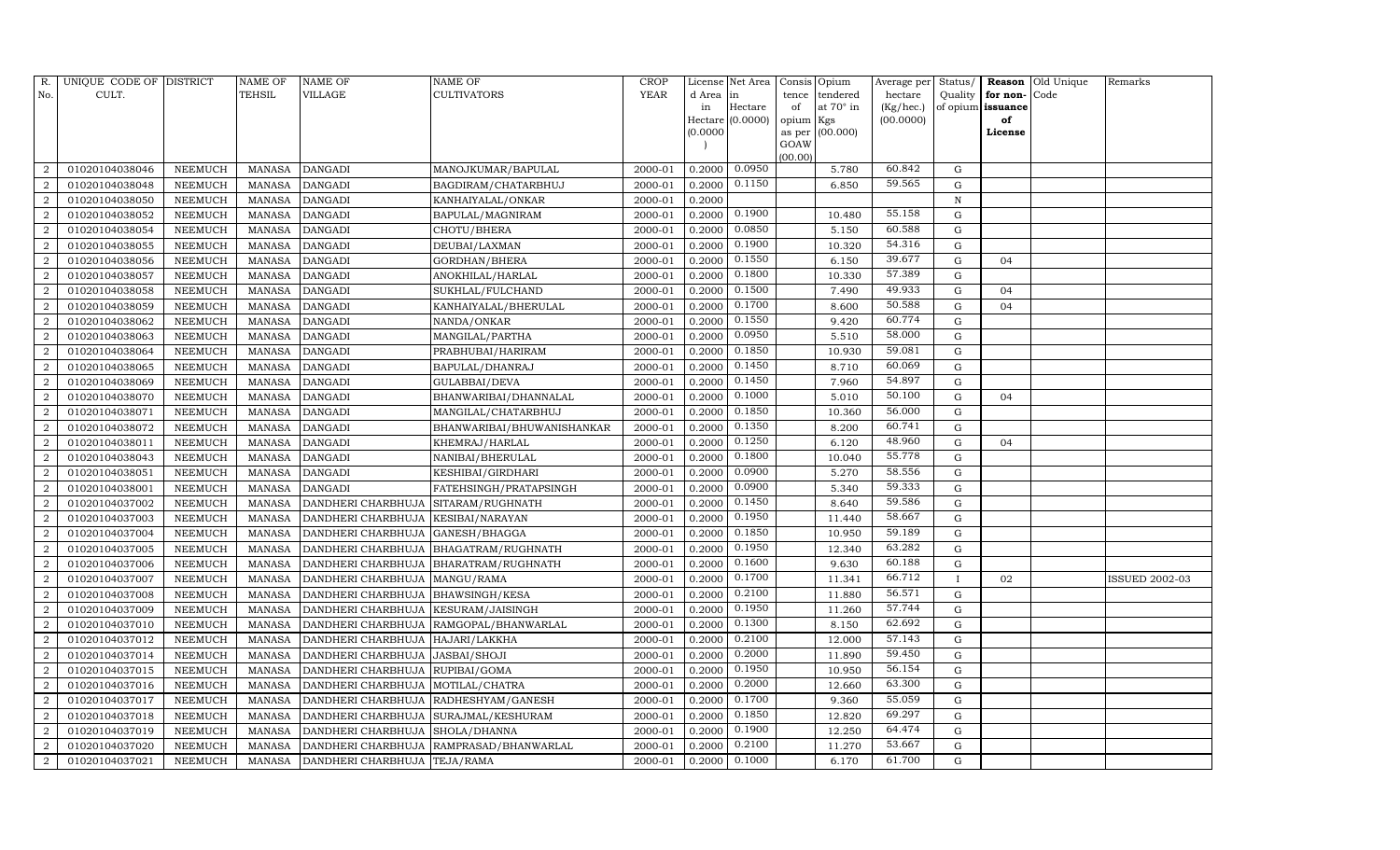| R.             | UNIQUE CODE OF DISTRICT |                | <b>NAME OF</b> | <b>NAME OF</b>                        | <b>NAME OF</b>                              | <b>CROP</b> |          | License Net Area |           | Consis Opium    | Average per | Status/      |                   | Reason Old Unique | Remarks           |
|----------------|-------------------------|----------------|----------------|---------------------------------------|---------------------------------------------|-------------|----------|------------------|-----------|-----------------|-------------|--------------|-------------------|-------------------|-------------------|
| No.            | CULT.                   |                | TEHSIL         | VILLAGE                               | <b>CULTIVATORS</b>                          | <b>YEAR</b> | d Area   | in               | tence     | tendered        | hectare     | Quality      | for non-Code      |                   |                   |
|                |                         |                |                |                                       |                                             |             | in       | Hectare          | of        | at 70° in       | (Kg/hec.)   |              | of opium issuance |                   |                   |
|                |                         |                |                |                                       |                                             |             |          | Hectare (0.0000) | opium Kgs |                 | (00.0000)   |              | of                |                   |                   |
|                |                         |                |                |                                       |                                             |             | (0.0000) |                  | GOAW      | as per (00.000) |             |              | License           |                   |                   |
|                |                         |                |                |                                       |                                             |             |          |                  | (00.00)   |                 |             |              |                   |                   |                   |
|                | 01020104037022          | NEEMUCH        | MANASA         | DANDHERI CHARBHUJA   BIHARI/GOMAJI    |                                             | 2000-01     | 0.2000   | 0.1000           |           | 5.560           | 55.600      | G            |                   |                   |                   |
|                | 01020104037023          | <b>NEEMUCH</b> | MANASA         |                                       | DANDHERI CHARBHUJA KESHARBAI/BHANWARLAL     | 2000-01     | 0.2000   | 0.1500           |           | 9.480           | 63.200      | $\mathbf G$  |                   |                   |                   |
| 2              | 01020104037026          | <b>NEEMUCH</b> | MANASA         | DANDHERI CHARBHUJA LALCHAND/GULAB     |                                             | 2000-01     | 0.2000   | 0.2100           |           | 11.380          | 54.190      | $\mathbf G$  |                   |                   |                   |
| $\overline{2}$ | 01020104037028          | <b>NEEMUCH</b> | MANASA         | DANDHERI CHARBHUJA SAMSUDDIN/RAMJOBAI |                                             | 2000-01     | 0.2000   | 0.1850           |           | 11.520          | 62.270      | ${\rm G}$    |                   |                   |                   |
| 2              | 01020104037029          | <b>NEEMUCH</b> | <b>MANASA</b>  | DANDHERI CHARBHUJA SHANKARLAL/NANURAM |                                             | 2000-01     | 0.2000   | 0.1700           |           | 9.360           | 55.059      | $\mathbf G$  |                   |                   |                   |
|                | 01020104037030          | <b>NEEMUCH</b> | MANASA         |                                       | DANDHERI CHARBHUJA RAMVILAS/RAMCHANDRA      | 2000-01     | 0.2000   | 0.1900           |           | 10.980          | 57.789      | ${\rm G}$    |                   |                   |                   |
| $\overline{2}$ | 01020104037031          | NEEMUCH        | <b>MANASA</b>  |                                       | DANDHERI CHARBHUJA   RAMCHANDRA/SARDARIBAI  | 2000-01     | 0.2000   | 0.2000           |           | 9.750           | 48.750      | ${\rm G}$    | 04                |                   |                   |
| 2              | 01020104037035          | <b>NEEMUCH</b> | MANASA         |                                       | DANDHERI CHARBHUJA   KANHAIYALAL/BHANWARLAL | 2000-01     | 0.2000   | 0.1600           |           | 9.390           | 58.688      | ${\rm G}$    |                   |                   |                   |
| $\overline{2}$ | 01020104037025          | <b>NEEMUCH</b> | <b>MANASA</b>  | DANDHERI CHARBHUJA                    | RATAN/GANGARAM                              | 2000-01     | 0.2000   | 0.1900           |           | 11.160          | 58.737      | G            |                   |                   |                   |
|                | 01020104037036          | <b>NEEMUCH</b> | MANASA         | DANDHERI CHARBHUJA   NANDLAL/KASHIRAM |                                             | 2000-01     | 0.2000   | 0.1500           |           | 7.440           | 49.600      | ${\rm G}$    | 04                | 1020104057001     |                   |
| $\overline{2}$ | 01020104061001          | NEEMUCH        | <b>MANASA</b>  | <b>CHUKNI</b>                         | MANGILAL/KHYALIRAM                          | 2000-01     | 0.2000   | 0.1500           |           | 13.290          | 88.600      | ${\rm G}$    |                   |                   |                   |
| $\overline{2}$ | 01020104061002          | NEEMUCH        | MANASA         | <b>CHUKNI</b>                         | NANDLAL/AMRITRAM                            | 2000-01     | 0.2000   | 0.2000           |           | 13.160          | 65.800      | $\mathbf G$  |                   |                   |                   |
| $\overline{2}$ | 01020104061003          | <b>NEEMUCH</b> | <b>MANASA</b>  | <b>CHUKNI</b>                         | MANGILAL/KACHRU                             | 2000-01     | 0.2000   | 0.1100           |           | 7.040           | 64.000      | $\mathbf G$  |                   |                   |                   |
| $\overline{2}$ | 01020104061004          | <b>NEEMUCH</b> | <b>MANASA</b>  | <b>CHUKNI</b>                         | DHAPUBAI/CHENRAM                            | 2000-01     | 0.2000   | 0.1900           |           | 13.060          | 68.737      | $\mathbf G$  |                   |                   |                   |
| $\overline{2}$ | 01020104061005          | NEEMUCH        | MANASA         | <b>CHUKNI</b>                         | KACHRULAL/GAMER                             | 2000-01     | 0.2000   | 0.1750           |           | 12.250          | 70.000      | ${\rm G}$    |                   |                   |                   |
| 2              | 01020104061006          | NEEMUCH        | <b>MANASA</b>  | <b>CHUKNI</b>                         | SAJJANBAI/HEERALAL                          | 2000-01     | 0.2000   | 0.1900           |           | 13.020          | 68.526      | ${\rm G}$    |                   |                   |                   |
|                | 01020104061007          | NEEMUCH        | <b>MANASA</b>  | <b>CHUKNI</b>                         | MANGILAL/DEVA                               | 2000-01     | 0.2000   | 0.1300           |           | 6.350           | 48.846      | ${\rm G}$    | 04                |                   |                   |
|                | 01020104061008          | <b>NEEMUCH</b> | <b>MANASA</b>  | <b>CHUKNI</b>                         | TULSIRAM/BAPULAL                            | 2000-01     | 0.2000   | 0.1100           |           | 7.270           | 66.091      | $\mathbf G$  |                   |                   |                   |
| $\overline{2}$ | 01020104061010          | <b>NEEMUCH</b> | <b>MANASA</b>  | <b>CHUKNI</b>                         | AMRITRAM/BHERA                              | 2000-01     | 0.2000   | 0.1900           |           | 12.770          | 67.211      | ${\rm G}$    |                   |                   | TRANSFER/ SANDIYA |
| $\overline{2}$ | 01020104061011          | <b>NEEMUCH</b> | <b>MANASA</b>  | <b>CHUKNI</b>                         | MANGILAL/MODA                               | 2000-01     | 0.2000   | 0.1950           |           | 12.460          | 63.897      | $\mathbf G$  |                   |                   |                   |
|                | 01020104061012          | <b>NEEMUCH</b> | MANASA         | <b>CHUKNI</b>                         | BANSHILAL/RAMKISHAN                         | 2000-01     | 0.2000   |                  |           |                 |             | $\, {\rm N}$ |                   |                   |                   |
| $\overline{2}$ | 01020104061013          | <b>NEEMUCH</b> | MANASA         | <b>CHUKNI</b>                         | MANGILAL/RAJARAM                            | 2000-01     | 0.2000   | 0.1850           |           | 12.970          | 70.108      | G            |                   |                   |                   |
| $\overline{2}$ | 01020104061014          | NEEMUCH        | MANASA         | <b>CHUKNI</b>                         | DEVILAL/VARDICHANDRA                        | 2000-01     | 0.2000   | 0.1400           |           | 7.930           | 56.643      | $\mathbf G$  |                   |                   |                   |
| $\overline{2}$ | 01020104061015          | <b>NEEMUCH</b> | <b>MANASA</b>  | <b>CHUKNI</b>                         | RAMESHCHANDRA/AEKARILAL                     | 2000-01     | 0.2000   |                  |           |                 |             | $\mathbf N$  |                   |                   |                   |
| $\overline{2}$ | 01020104061016          | NEEMUCH        | <b>MANASA</b>  | <b>CHUKNI</b>                         | PANNALAL/NANDA                              | 2000-01     | 0.2000   | 0.1950           |           | 10.860          | 55.692      | $\mathbf G$  |                   |                   |                   |
| $\overline{2}$ | 01020104061017          | NEEMUCH        | MANASA         | <b>CHUKNI</b>                         | KHYALIRAM/RAMA                              | 2000-01     | 0.2000   | 0.1800           |           | 12.130          | 67.389      | G            |                   |                   |                   |
| 2              | 01020104061019          | NEEMUCH        | MANASA         | <b>CHUKNI</b>                         | SHIVLAL/GABBA                               | 2000-01     | 0.2000   |                  |           |                 |             | $\mathbf N$  |                   |                   |                   |
| $\overline{2}$ | 01020104061020          | <b>NEEMUCH</b> | <b>MANASA</b>  | <b>CHUKNI</b>                         | RAMPRASAD/SALAGRAM                          | 2000-01     | 0.2000   | 0.1650           |           | 12.190          | 73.879      | $\mathbf G$  |                   |                   |                   |
| $\overline{2}$ | 01020104061021          | NEEMUCH        | <b>MANASA</b>  | <b>CHUKNI</b>                         | NANDUBAI/GORISHANKAR                        | 2000-01     | 0.2000   | 0.1900           |           | 9.870           | 51.947      | ${\rm G}$    | 04                |                   | ISSUED ON 2003-04 |
| $\overline{2}$ | 01020104061022          | <b>NEEMUCH</b> | <b>MANASA</b>  | <b>CHUKNI</b>                         | NARAYAN/BHANWARLAL                          | 2000-01     | 0.2000   | 0.1150           |           | 7.810           | 67.913      | ${\rm G}$    |                   |                   |                   |
| $\overline{2}$ | 01020104061023          | <b>NEEMUCH</b> | <b>MANASA</b>  | <b>CHUKNI</b>                         | BHERULAL/KANIRAM                            | 2000-01     | 0.2000   | 0.0950           |           | 6.420           | 67.579      | $\mathbf G$  |                   |                   |                   |
|                | 01020104061024          | <b>NEEMUCH</b> | <b>MANASA</b>  | <b>CHUKNI</b>                         | NAGJI/PANNALAL                              | 2000-01     | 0.2000   | 0.1500           |           | 10.380          | 69.200      | $\mathbf G$  |                   |                   |                   |
| $\mathcal{D}$  | 01020104061025          | <b>NEEMUCH</b> | <b>MANASA</b>  | <b>CHUKNI</b>                         | RAMKUNWARBAI/PYARCHANDRA                    | 2000-01     | 0.2000   | 0.1800           |           | 10.280          | 57.111      | ${\rm G}$    |                   |                   |                   |
| $\mathcal{D}$  | 01020104061026          | NEEMUCH        | <b>MANASA</b>  | CHUKNI                                | MANGILAL/BHANWARLAL RATHORE                 | 2000-01     | 0.2000   | 0.0950           |           | 6.480           | 68.211      | ${\rm G}$    |                   |                   |                   |
| 2              | 01020104061027          | NEEMUCH        | <b>MANASA</b>  | <b>CHUKNI</b>                         | NATHULAL/MULCHANDRA                         | 2000-01     | 0.2000   | 0.1050           |           | 6.500           | 61.905      | ${\rm G}$    |                   |                   | NAME CHANGE       |
| $\overline{2}$ | 01020104061028          | <b>NEEMUCH</b> | <b>MANASA</b>  | <b>CHUKNI</b>                         | SALAGRAM/BHURA                              | 2000-01     | 0.2000   | 0.1800           |           | 12.300          | 68.333      | ${\rm G}$    |                   |                   |                   |
| $\mathcal{D}$  | 01020104061029          | NEEMUCH        | MANASA         | <b>CHUKNI</b>                         | PRABHULAL/TULSIRAM                          | 2000-01     | 0.2000   | 0.1650           |           | 10.640          | 64.485      | G            |                   |                   |                   |
| 2              | 01020104061030          | NEEMUCH        | <b>MANASA</b>  | <b>CHUKNI</b>                         | RATANLAL/BHURA                              | 2000-01     | 0.2000   | 0.1500           |           | 10.030          | 66.867      | $\mathbf G$  |                   |                   |                   |
| $\mathcal{D}$  | 01020104061031          | NEEMUCH        | <b>MANASA</b>  | <b>CHUKNI</b>                         | MANGIBAI/CHAGANLAL                          | 2000-01     | 0.2000   | 0.1650           |           | 10.430          | 63.212      | $\mathbf G$  |                   |                   |                   |
| $\overline{2}$ | 01020104061032          | NEEMUCH        | MANASA         | <b>CHUKNI</b>                         | KANWARLAL/MANGILAL                          | 2000-01     | 0.2000   | 0.1700           |           | 9.090           | 53.471      | G            |                   |                   |                   |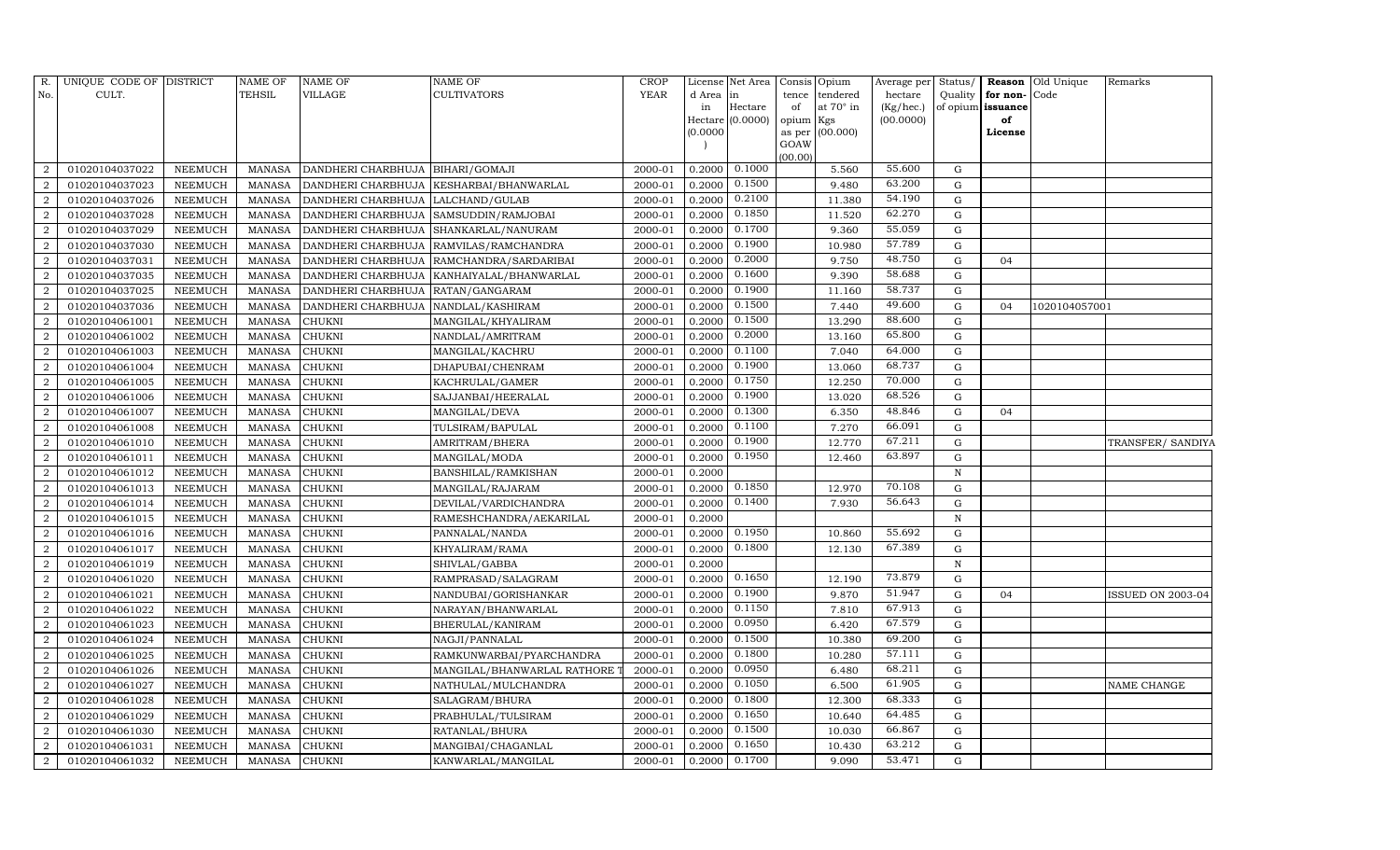| R.             | UNIQUE CODE OF DISTRICT |                 | <b>NAME OF</b> | NAME OF       | <b>NAME OF</b>              | <b>CROP</b> |           | License Net Area |                | Consis Opium | Average per | Status/      | Reason            | Old Unique | Remarks                  |
|----------------|-------------------------|-----------------|----------------|---------------|-----------------------------|-------------|-----------|------------------|----------------|--------------|-------------|--------------|-------------------|------------|--------------------------|
| No.            | CULT.                   |                 | TEHSIL         | VILLAGE       | <b>CULTIVATORS</b>          | <b>YEAR</b> | d Area in |                  | tence          | tendered     | hectare     | Quality      | for non-          | Code       |                          |
|                |                         |                 |                |               |                             |             | in        | Hectare          | of             | at 70° in    | (Kg/hec.)   |              | of opium issuance |            |                          |
|                |                         |                 |                |               |                             |             |           | Hectare (0.0000) | opium Kgs      |              | (00.0000)   |              | of                |            |                          |
|                |                         |                 |                |               |                             |             | (0.0000)  |                  | as per<br>GOAW | (00.000)     |             |              | License           |            |                          |
|                |                         |                 |                |               |                             |             |           |                  | (00.00)        |              |             |              |                   |            |                          |
| $\mathcal{D}$  | 01020104061033          | NEEMUCH         | <b>MANASA</b>  | <b>CHUKNI</b> | HEERALAL/GULAB              | 2000-01     | 0.2000    | 0.0950           |                | 5.670        | 59.684      | G            |                   |            |                          |
|                | 01020104061034          | NEEMUCH         | <b>MANASA</b>  | CHUKNI        | AEKARILAL/GULABCHAND        | 2000-01     | 0.2000    | 0.1500           |                | 10.560       | 70.400      | G            |                   |            |                          |
| $\overline{2}$ | 01020104061035          | NEEMUCH         | <b>MANASA</b>  | <b>CHUKNI</b> | BAPULAL/RAMKISHAN           | 2000-01     | 0.2000    | 0.1000           |                | 5.460        | 54.600      | G            |                   |            |                          |
| $\overline{2}$ | 01020104061036          | ${\tt NEEMUCH}$ | <b>MANASA</b>  | CHUKNI        | JAGANNATH/AMRITRAM          | 2000-01     | 0.2000    | 0.1650           |                | 8.550        | 51.818      | $\mathbf G$  | 04                |            | <b>ISSUED ON 2003-04</b> |
| $\overline{2}$ | 01020104061037          | NEEMUCH         | <b>MANASA</b>  | <b>CHUKNI</b> | MANGILAL/GULABCHANDRA       | 2000-01     | 0.2000    |                  |                |              |             | $\mathbf N$  |                   |            |                          |
|                | 01020104061038          | NEEMUCH         | <b>MANASA</b>  | CHUKNI        | KISHANLAL/MOTILAL           | 2000-01     | 0.2000    | 0.1950           |                | 13.630       | 69.897      | ${\rm G}$    |                   |            |                          |
| $\overline{2}$ | 01020104061040          | NEEMUCH         | <b>MANASA</b>  | <b>CHUKNI</b> | SHIVLAL/MOTI                | 2000-01     | 0.2000    | 0.1200           |                | 6.650        | 55.417      | ${\rm G}$    |                   |            |                          |
| 2              | 01020104061041          | NEEMUCH         | <b>MANASA</b>  | <b>CHUKNI</b> | RAMKRISHNA/MOTILAL          | 2000-01     | 0.2000    | 0.1950           |                | 13.230       | 67.846      | $\mathbf G$  |                   |            |                          |
| $\overline{2}$ | 01020104061042          | NEEMUCH         | <b>MANASA</b>  | CHUKNI        | RAMNIWAS/KESHURAM           | 2000-01     | 0.2000    | 0.1350           |                | 8.250        | 61.111      | $\mathbf G$  |                   |            |                          |
|                | 01020104061043          | NEEMUCH         | <b>MANASA</b>  | CHUKNI        | MODIBAI/KACHRU              | 2000-01     | 0.2000    | 0.1100           |                | 6.620        | 60.182      | ${\rm G}$    |                   |            |                          |
| $\overline{2}$ | 01020104061044          | NEEMUCH         | <b>MANASA</b>  | <b>CHUKNI</b> | PURALAL/MEGHA               | 2000-01     | 0.2000    | 0.1200           |                | 8.400        | 70.000      | ${\rm G}$    |                   |            |                          |
| $\overline{2}$ | 01020104061046          | NEEMUCH         | MANASA         | CHUKNI        | AMBARAM/MEGHRAJ             | 2000-01     | 0.2000    | 0.1000           |                | 6.800        | 68.000      | G            |                   |            |                          |
| $\overline{2}$ | 01020104061047          | <b>NEEMUCH</b>  | <b>MANASA</b>  | <b>CHUKNI</b> | BADRILAL/RAJARAM            | 2000-01     | 0.2000    | 0.1350           |                | 7.610        | 56.370      | $\mathbf G$  |                   |            |                          |
| $\overline{2}$ | 01020104061048          | NEEMUCH         | <b>MANASA</b>  | CHUKNI        | SHANKARLAL/VARDICHANDRA     | 2000-01     | 0.2000    | 0.1950           |                | 12.140       | 62.256      | G            |                   |            |                          |
| $\overline{2}$ | 01020104061049          | NEEMUCH         | MANASA         | CHUKNI        | RAMESHWAR/KHYALIRAM         | 2000-01     | 0.2000    | 0.1850           |                | 11.990       | 64.811      | G            |                   |            |                          |
| 2              | 01020104061050          | NEEMUCH         | <b>MANASA</b>  | CHUKNI        | MANNALAL/KANWARLAL          | 2000-01     | 0.2000    | 0.1800           |                | 11.680       | 64.889      | $\mathbf G$  |                   |            |                          |
|                | 01020104061051          | NEEMUCH         | <b>MANASA</b>  | CHUKNI        | DHULICHANDRA/BANSHILAL      | 2000-01     | 0.2000    | 0.1600           |                | 8.920        | 55.750      | G            |                   |            |                          |
| $\overline{2}$ | 01020104061052          | NEEMUCH         | MANASA         | CHUKNI        | MANNALAL/RATANLAL           | 2000-01     | 0.2000    | 0.1550           |                | 10.330       | 66.645      | G            |                   |            |                          |
| $\overline{2}$ | 01020104061053          | NEEMUCH         | <b>MANASA</b>  | CHUKNI        | SALAGRAM/BHANWARLAL         | 2000-01     | 0.2000    |                  |                |              |             | $\, {\bf N}$ |                   |            |                          |
| $\mathcal{D}$  | 01020104061054          | NEEMUCH         | MANASA         | CHUKNI        | SHYANIBAI/BHANWARLAL        | 2000-01     | 0.2000    | 0.2000           |                | 12.250       | 61.250      | G            |                   |            |                          |
|                | 01020104061055          | NEEMUCH         | <b>MANASA</b>  | CHUKNI        | MANGUDAS/KISHANDAS          | 2000-01     | 0.2000    | 0.1450           |                | 8.120        | 56.000      | ${\rm G}$    |                   |            |                          |
| $\mathcal{D}$  | 01020104061056          | NEEMUCH         | <b>MANASA</b>  | CHUKNI        | MATHRIBAI/HAJARI            | 2000-01     | 0.2000    | 0.1050           |                | 6.220        | 59.238      | ${\rm G}$    |                   |            |                          |
| $\mathcal{D}$  | 01020104061057          | NEEMUCH         | <b>MANASA</b>  | CHUKNI        | KESHARBAI/BHAWSINGH         | 2000-01     | 0.2000    | 0.1000           |                | 5.250        | 52.500      | G            |                   |            |                          |
| 2              | 01020104061058          | NEEMUCH         | <b>MANASA</b>  | CHUKNI        | BASANTILAL/BHAWSINGH        | 2000-01     | 0.2000    | 0.1250           |                | 7.280        | 58.240      | ${\rm G}$    |                   |            |                          |
|                | 01020104061059          | NEEMUCH         | <b>MANASA</b>  | CHUKNI        | RAJMAL/BHAWSINGH            | 2000-01     | 0.2000    | 0.1300           |                | 7.340        | 56.462      | ${\rm G}$    |                   |            |                          |
|                | 01020104061060          | NEEMUCH         | <b>MANASA</b>  | CHUKNI        | RAJMAL/BALRAM               | 2000-01     | 0.2000    | 0.1850           |                | 10.660       | 57.622      | ${\rm G}$    |                   |            |                          |
| $\overline{2}$ | 01020104061061          | NEEMUCH         | <b>MANASA</b>  | CHUKNI        | MOJAMBAI/CHANDRA            | 2000-01     | 0.2000    | 0.1350           |                | 7.670        | 56.815      | ${\rm G}$    |                   |            |                          |
| $\overline{2}$ | 01020104061062          | <b>NEEMUCH</b>  | <b>MANASA</b>  | CHUKNI        | CHANDUBAI/KESHURAM          | 2000-01     | 0.2000    | 0.1150           |                | 6.780        | 58.957      | $\mathbf G$  |                   |            |                          |
|                | 01020104061063          | NEEMUCH         | <b>MANASA</b>  | CHUKNI        | ONKARLAL/MATHURALAL         | 2000-01     | 0.2000    | 0.1700           |                | 9.650        | 56.765      | G            |                   |            |                          |
| $\overline{2}$ | 01020104061064          | NEEMUCH         | <b>MANASA</b>  | <b>CHUKNI</b> | BHANWARLAL/MATHURALAL       | 2000-01     | 0.2000    | 0.1600           |                | 8.790        | 54.938      | ${\rm G}$    |                   |            |                          |
| $\overline{2}$ | 01020104061065          | NEEMUCH         | <b>MANASA</b>  | CHUKNI        | MANGILAL/CHATARBHUJ         | 2000-01     | 0.2000    | 0.2050           |                | 13.130       | 64.049      | $\mathbf G$  |                   |            |                          |
| $\overline{2}$ | 01020104061066          | NEEMUCH         | <b>MANASA</b>  | <b>CHUKNI</b> | RAMESHWAR/KISHANLAL         | 2000-01     | 0.2000    | 0.1950           |                | 11.290       | 57.897      | $\mathbf G$  |                   |            |                          |
|                | 01020104061069          | NEEMUCH         | <b>MANASA</b>  | CHUKNI        | ONKARLAL/CHENRAM            | 2000-01     | 0.2000    | 0.1900           |                | 12.150       | 63.947      | ${\rm G}$    |                   |            |                          |
| $\overline{2}$ | 01020104061070          | NEEMUCH         | <b>MANASA</b>  | CHUKNI        | GHANSHYAM/MATHURALAL        | 2000-01     | 0.2000    |                  |                |              |             | $\mathbf N$  |                   |            |                          |
| 2              | 01020104061071          | NEEMUCH         | <b>MANASA</b>  | <b>CHUKNI</b> | PYARCHANDRA/RAMPRASAD       | 2000-01     | 0.2000    | 0.1750           |                | 12.870       | 73.543      | $\mathbf G$  |                   |            |                          |
| $\mathcal{D}$  | 01020104061072          | <b>NEEMUCH</b>  | <b>MANASA</b>  | <b>CHUKNI</b> | DASARATHDAS/MANGUDAS        | 2000-01     | 0.2000    | 0.1550           |                | 8.900        | 57.419      | $\mathbf G$  |                   |            |                          |
| $\overline{2}$ | 01020104061073          | NEEMUCH         | <b>MANASA</b>  | CHUKNI        | SHOBHARAM/PRABHULAL         | 2000-01     | 0.2000    | 0.1850           |                | 11.560       | 62.486      | ${\rm G}$    |                   |            |                          |
| $\overline{2}$ | 01020104061074          | NEEMUCH         | <b>MANASA</b>  | CHUKNI        | DEVPRASAD/KANHAIYALAL       | 2000-01     | 0.2000    | 0.1200           |                | 6.580        | 54.833      | G            |                   |            |                          |
| 2              | 01020104061075          | NEEMUCH         | <b>MANASA</b>  | CHUKNI        | RAMPRATAP/KISHANLAL         | 2000-01     | 0.2000    | 0.1850           |                | 11.140       | 60.216      | G            |                   |            |                          |
| 2              | 01020104061076          | NEEMUCH         | MANASA         | <b>CHUKNI</b> | MANGILAL/BHANWARLAL PATIDAR | 2000-01     | 0.2000    | 0.1650           |                | 11.240       | 68.121      | G            |                   |            |                          |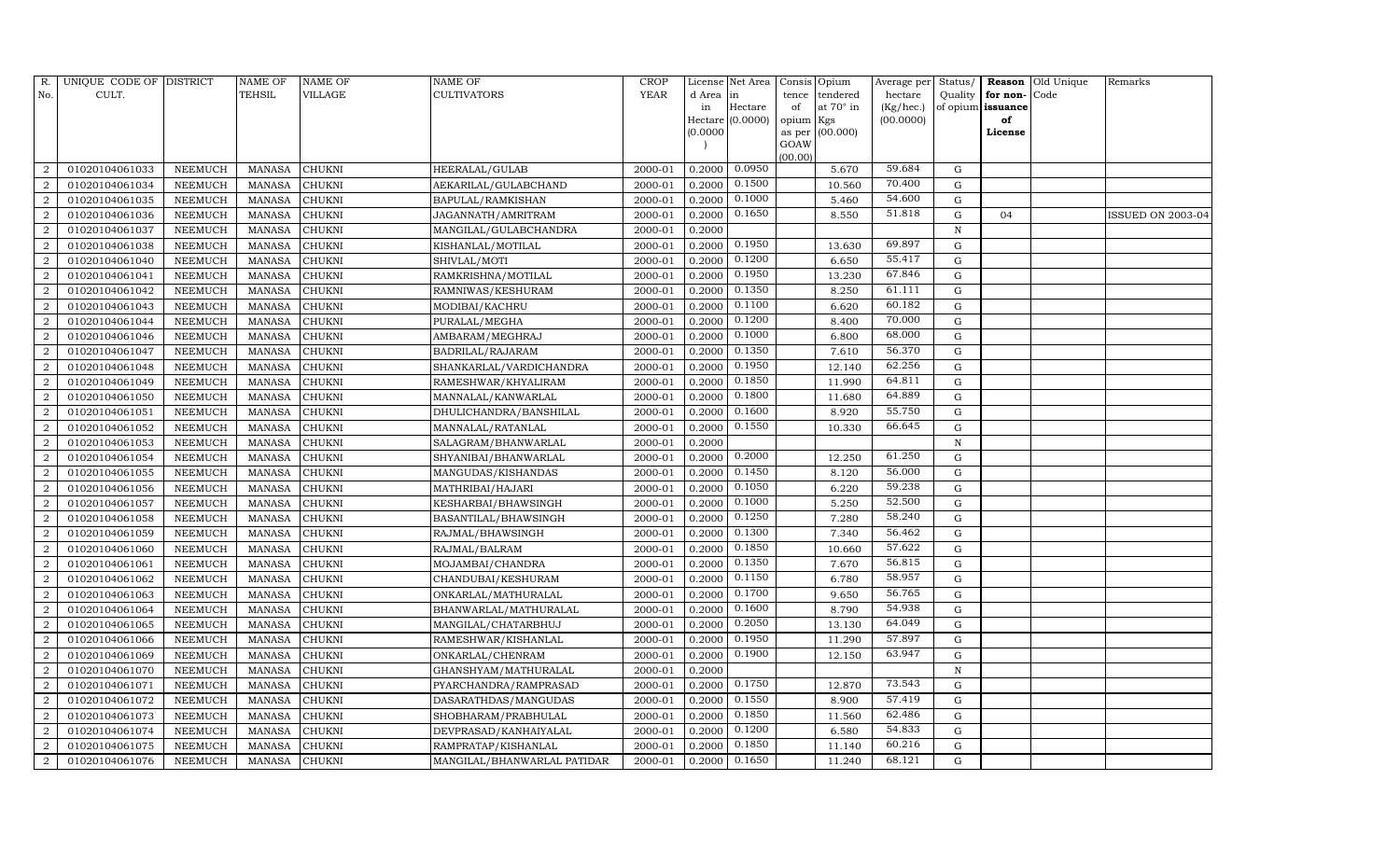| R.             | UNIQUE CODE OF DISTRICT |                 | NAME OF       | NAME OF         | NAME OF              | <b>CROP</b> |           | License Net Area |                     | Consis Opium | Average per | Status/     | Reason            | Old Unique | Remarks |
|----------------|-------------------------|-----------------|---------------|-----------------|----------------------|-------------|-----------|------------------|---------------------|--------------|-------------|-------------|-------------------|------------|---------|
| No.            | CULT.                   |                 | TEHSIL        | VILLAGE         | <b>CULTIVATORS</b>   | <b>YEAR</b> | d Area in |                  | tence               | tendered     | hectare     | Quality     | for non-          | Code       |         |
|                |                         |                 |               |                 |                      |             | in        | Hectare          | of                  | at 70° in    | (Kg/hec.)   |             | of opium issuance |            |         |
|                |                         |                 |               |                 |                      |             | (0.0000)  | Hectare (0.0000) | opium Kgs<br>as per | (00.000)     | (00.0000)   |             | of<br>License     |            |         |
|                |                         |                 |               |                 |                      |             |           |                  | GOAW                |              |             |             |                   |            |         |
|                |                         |                 |               |                 |                      |             |           |                  | (00.00)             |              |             |             |                   |            |         |
|                | 01020104061077          | NEEMUCH         | MANASA        | <b>CHUKNI</b>   | OMPRAKASH/BHAGATRAM  | 2000-01     | 0.2000    | 0.1850           |                     | 10.070       | 54.432      | G           |                   |            |         |
| $\overline{2}$ | 01020104061081          | <b>NEEMUCH</b>  | <b>MANASA</b> | <b>CHUKNI</b>   | KANIRAM/BHAGIRATH    | 2000-01     | 0.2000    |                  |                     |              |             | N           |                   |            |         |
| $\overline{2}$ | 01020104061082          | NEEMUCH         | <b>MANASA</b> | CHUKNI          | BAGDIRAM/SWAROOP     | 2000-01     | 0.2000    | 0.0850           |                     | 5.320        | 62.588      | G           |                   |            |         |
| $\overline{2}$ | 01020104061083          | NEEMUCH         | <b>MANASA</b> | <b>CHUKNI</b>   | SITABAI/KHEMRAJ      | 2000-01     | 0.2000    | 0.1600           |                     | 9.650        | 60.313      | $\mathbf G$ |                   |            |         |
| 2              | 01020104061084          | NEEMUCH         | <b>MANASA</b> | <b>CHUKNI</b>   | DEVA/PARTHA          | 2000-01     | 0.2000    |                  |                     |              |             | N           |                   |            |         |
|                | 01020104061086          | NEEMUCH         | <b>MANASA</b> | CHUKNI          | KISHANLAL/PANNALAL   | 2000-01     | 0.2000    | 0.2000           |                     | 11.780       | 58.900      | ${\rm G}$   |                   |            |         |
| $\overline{2}$ | 01020104061087          | NEEMUCH         | <b>MANASA</b> | CHUKNI          | GANGABAI/GANGARAM    | 2000-01     | 0.2000    | 0.2000           |                     | 11.620       | 58.100      | G           |                   |            |         |
| 2              | 01020104061088          | NEEMUCH         | <b>MANASA</b> | <b>CHUKNI</b>   | PYARIBAI/DALUJI      | 2000-01     | 0.2000    |                  |                     |              |             | ${\bf N}$   |                   |            |         |
| $\overline{2}$ | 01020104061089          | NEEMUCH         | <b>MANASA</b> | <b>CHUKNI</b>   | MATHURALAL/NATHUJI   | 2000-01     | 0.2000    |                  |                     |              |             | $\mathbf N$ |                   |            |         |
|                | 01020104061092          | NEEMUCH         | <b>MANASA</b> | <b>CHUKNI</b>   | DHANNIBAI/PURILAL    | 2000-01     | 0.2000    |                  |                     |              |             | $\mathbf N$ |                   |            |         |
| $\overline{2}$ | 01020104061093          | NEEMUCH         | <b>MANASA</b> | <b>CHUKNI</b>   | BHAGWAN/BAGDIRAM     | 2000-01     | 0.2000    | 0.1900           |                     | 10.920       | 57.474      | ${\rm G}$   |                   |            |         |
| $\overline{2}$ | 01020104061094          | NEEMUCH         | <b>MANASA</b> | CHUKNI          | SADDA/CHATRA         | 2000-01     | 0.2000    | 0.1000           |                     | 5.540        | 55.400      | ${\rm G}$   |                   |            |         |
| $\overline{2}$ | 01020104061095          | NEEMUCH         | <b>MANASA</b> | <b>CHUKNI</b>   | UDAIRAM/LAXMICHANDRA | 2000-01     | 0.2000    |                  |                     |              |             | N           |                   |            |         |
| $\overline{2}$ | 01020104061096          | NEEMUCH         | <b>MANASA</b> | <b>CHUKNI</b>   | <b>BHERU/MANNA</b>   | 2000-01     | 0.2000    | 0.1900           |                     | 10.590       | 55.737      | G           |                   |            |         |
| $\overline{2}$ | 01020104061098          | NEEMUCH         | <b>MANASA</b> | CHUKNI          | MATHRIBAI/GORA       | 2000-01     | 0.2000    | 0.1100           |                     | 6.310        | 57.364      | ${\rm G}$   |                   |            |         |
| $\overline{2}$ | 01020104061102          | NEEMUCH         | <b>MANASA</b> | CHUKNI          | KANHAIYALAL/MANGILAL | 2000-01     | 0.2000    |                  |                     |              |             | $\mathbf N$ |                   |            |         |
|                | 01020104061103          | <b>NEEMUCH</b>  | <b>MANASA</b> | <b>CHUKNI</b>   | JANIBAI/ONKAR        | 2000-01     | 0.2000    |                  |                     |              |             | $\mathbf N$ |                   |            |         |
|                | 01020104020001          | NEEMUCH         | <b>MANASA</b> | CHOWKADI        | MANGILAL/MYACHAND    | 2000-01     | 0.2000    | 0.1650           |                     | 9.680        | 58.667      | G           |                   |            |         |
|                | 01020104020002          | NEEMUCH         | <b>MANASA</b> | CHOWKADI        | SOHNIBAI/MOTILAL     | 2000-01     | 0.2000    | 0.1800           |                     | 10.870       | 60.389      | ${\rm G}$   |                   |            |         |
|                | 01020104020003          | NEEMUCH         | <b>MANASA</b> | CHOWKADI        | KESHURAM/LALURAM     | 2000-01     | 0.2000    | 0.1800           |                     | 11.540       | 64.111      | G           |                   |            |         |
|                | 01020104020004          | NEEMUCH         | <b>MANASA</b> | CHOWKADI        | BHANWARLAL/KISHANLAL | 2000-01     | 0.2000    | 0.1800           |                     | 11.540       | 64.111      | ${\rm G}$   |                   |            |         |
|                | 01020104020005          | NEEMUCH         | <b>MANASA</b> | <b>CHOWKADI</b> | DAMARJI/CHUNNILAL    | 2000-01     | 0.2000    | 0.1800           |                     | 10.400       | 57.778      | ${\rm G}$   |                   |            |         |
|                | 01020104020006          | NEEMUCH         | <b>MANASA</b> | CHOWKADI        | BHERULAL/MEGHA       | 2000-01     | 0.2000    | 0.1850           |                     | 10.000       | 54.054      | G           |                   |            |         |
|                | 01020104020007          | NEEMUCH         | <b>MANASA</b> | CHOWKADI        | MANGILAL/BHARMAL     | 2000-01     | 0.2000    | 0.1900           |                     | 11.750       | 61.842      | ${\rm G}$   |                   |            |         |
|                | 01020104020008          | <b>NEEMUCH</b>  | <b>MANASA</b> | CHOWKADI        | GISHALAL/VARDICHAND  | 2000-01     | 0.2000    | 0.1800           |                     | 10.490       | 58.278      | ${\rm G}$   |                   |            |         |
|                | 01020104020009          | NEEMUCH         | <b>MANASA</b> | CHOWKADI        | <b>BABRU/KALU</b>    | 2000-01     | 0.2000    | 0.1900           |                     | 11.940       | 62.842      | ${\rm G}$   | 01                |            |         |
|                | 01020104020010          | NEEMUCH         | <b>MANASA</b> | CHOWKADI        | BHANWARLAL/NARAYAN   | 2000-01     | 0.2000    | 0.1900           |                     | 12.200       | 64.211      | G           |                   |            |         |
|                | 01020104020011          | <b>NEEMUCH</b>  | <b>MANASA</b> | CHOWKADI        | TULSIRAM/JAIRAM      | 2000-01     | 0.2000    | 0.1800           |                     | 11.200       | 62.222      | $\mathbf G$ |                   |            |         |
|                | 01020104020012          | NEEMUCH         | <b>MANASA</b> | CHOWKADI        | NARAYAN/NANALAL      | 2000-01     | 0.2000    | 0.1950           |                     | 13.780       | 70.667      | G           |                   |            |         |
|                | 01020104020013          | <b>NEEMUCH</b>  | <b>MANASA</b> | CHOWKADI        | CHHAGANLAL/BHERULAL  | 2000-01     | 0.2000    | 0.1800           |                     | 10.660       | 59.222      | ${\rm G}$   |                   |            |         |
|                | 01020104020014          | NEEMUCH         | <b>MANASA</b> | CHOWKADI        | MODIRAM/MEGHA        | 2000-01     | 0.2000    | 0.1850           |                     | 10.510       | 56.811      | $\mathbf G$ |                   |            |         |
|                | 01020104020015          | NEEMUCH         | <b>MANASA</b> | <b>CHOWKADI</b> | MOTI/GOPI            | 2000-01     | 0.2000    | 0.1700           |                     | 11.360       | 66.824      | ${\rm G}$   |                   |            |         |
|                | 01020104020016          | NEEMUCH         | <b>MANASA</b> | CHOWKADI        | RODU/HEERA           | 2000-01     | 0.2000    | 0.1750           |                     | 11.330       | 64.743      | G           |                   |            |         |
|                | 01020104020017          | ${\tt NEEMUCH}$ | <b>MANASA</b> | CHOWKADI        | MODA/VARDA           | 2000-01     | 0.2000    | 0.1850           |                     | 11.060       | 59.784      | ${\rm G}$   |                   |            |         |
|                | 01020104020018          | <b>NEEMUCH</b>  | <b>MANASA</b> | CHOWKADI        | BOTLAL/NARAYAN       | 2000-01     | 0.2000    | 0.1700           |                     | 10.390       | 61.118      | G           |                   |            |         |
|                | 01020104020019          | <b>NEEMUCH</b>  | <b>MANASA</b> | CHOWKADI        | RUPIBAI/VARDICHAND   | 2000-01     | 0.2000    | 0.1900           |                     | 11.370       | 59.842      | ${\rm G}$   |                   |            |         |
|                | 01020104020020          | NEEMUCH         | MANASA        | CHOWKADI        | SHANKARLAL/KASHIRAM  | 2000-01     | 0.2000    | 0.1850           |                     | 11.680       | 63.135      | G           |                   |            |         |
|                | 01020104020021          | NEEMUCH         | <b>MANASA</b> | CHOWKADI        | CHHAGANLAL/MEGHA     | 2000-01     | 0.2000    | 0.2000           |                     | 11.360       | 56.800      | $\mathbf G$ |                   |            |         |
|                | 01020104020022          | NEEMUCH         | <b>MANASA</b> | CHOWKADI        | RAMA/MAYACHAND       | 2000-01     | 0.2000    | 0.1800           |                     | 11.300       | 62.778      | $\mathbf G$ |                   |            |         |
|                | 01020104020023          | NEEMUCH         | MANASA        | CHOWKADI        | MANGILAL/KARU        | 2000-01     | 0.2000    | 0.2000           |                     | 11.600       | 58.000      | G           |                   |            |         |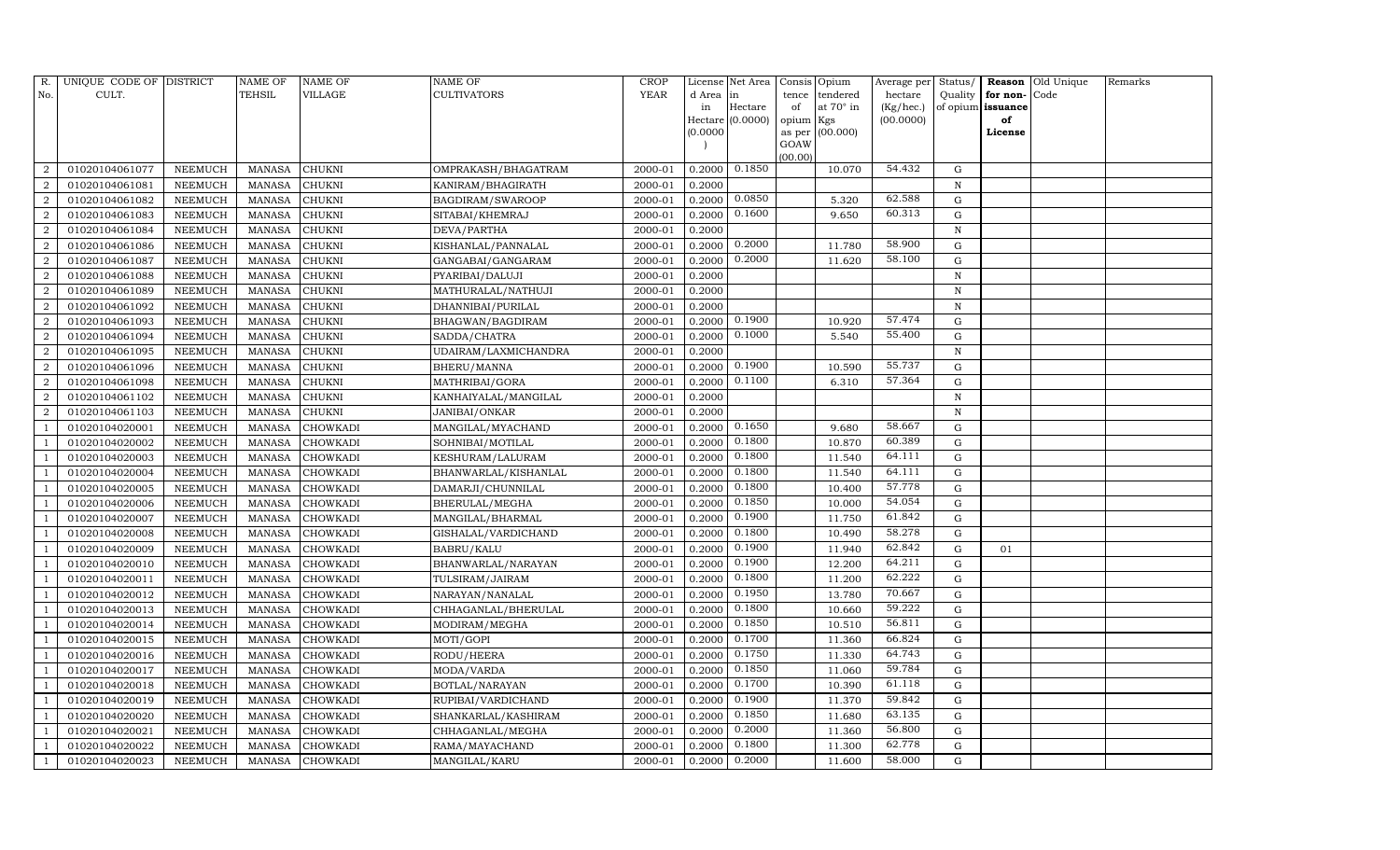| R.             | UNIQUE CODE OF DISTRICT |                | <b>NAME OF</b> | <b>NAME OF</b>  | <b>NAME OF</b>          | CROP        |           | License Net Area | Consis Opium   |                  | Average per | Status/     |                   | Reason Old Unique | Remarks     |
|----------------|-------------------------|----------------|----------------|-----------------|-------------------------|-------------|-----------|------------------|----------------|------------------|-------------|-------------|-------------------|-------------------|-------------|
| No.            | CULT.                   |                | <b>TEHSIL</b>  | VILLAGE         | <b>CULTIVATORS</b>      | <b>YEAR</b> | d Area in |                  | tence          | tendered         | hectare     | Quality     | for non-          | Code              |             |
|                |                         |                |                |                 |                         |             | in        | Hectare          | of             | at $70^\circ$ in | (Kg/hec.)   |             | of opium issuance |                   |             |
|                |                         |                |                |                 |                         |             |           | Hectare (0.0000) | opium Kgs      |                  | (00.0000)   |             | of                |                   |             |
|                |                         |                |                |                 |                         |             | (0.0000)  |                  | as per<br>GOAW | (00.000)         |             |             | License           |                   |             |
|                |                         |                |                |                 |                         |             |           |                  | (00.00)        |                  |             |             |                   |                   |             |
|                | 01020104020024          | NEEMUCH        | MANASA         | <b>CHOWKADI</b> | DEVILAL/GOPICHAND       | 2000-01     | 0.2000    | 0.1800           |                | 11.230           | 62.389      | G           |                   |                   |             |
|                | 01020104020025          | <b>NEEMUCH</b> | MANASA         | <b>CHOWKADI</b> | SOHANLAL/HANSA          | 2000-01     | 0.2000    | 0.2000           |                | 11.400           | 57.000      | G           |                   |                   |             |
|                | 01020104020026          | <b>NEEMUCH</b> | MANASA         | <b>CHOWKADI</b> | <b>BABRU/ NANA</b>      | 2000-01     | 0.2000    | 0.1850           |                | 10.970           | 59.297      | G           |                   |                   |             |
|                | 01020104020027          | NEEMUCH        | MANASA         | <b>CHOWKADI</b> | KASHIRAM/RUPA           | 2000-01     | 0.2000    | 0.1650           |                | 8.960            | 54.303      | G           |                   |                   |             |
|                | 01020104020029          | NEEMUCH        | MANASA         | <b>CHOWKADI</b> | RODA/BHAGCHAND          | 2000-01     | 0.2000    | 0.1750           |                | 9.810            | 56.057      | $\mathbf G$ |                   |                   |             |
|                | 01020104020030          | NEEMUCH        | MANASA         | CHOWKADI        | SOHANLAL/VARDICHAND     | 2000-01     | 0.2000    | 0.2000           |                | 12.920           | 64.600      | $\mathbf G$ |                   |                   |             |
|                | 01020104020031          | NEEMUCH        | <b>MANASA</b>  | <b>CHOWKADI</b> | PYARIBAI/NANDA          | 2000-01     | 0.2000    | 0.1800           |                | 11.530           | 64.056      | G           |                   |                   |             |
|                | 01020104020032          | NEEMUCH        | MANASA         | <b>CHOWKADI</b> | GHISALAL/GANGARAM       | 2000-01     | 0.2000    | 0.1950           |                | 11.600           | 59.487      | G           |                   |                   |             |
|                | 01020104020033          | NEEMUCH        | MANASA         | <b>CHOWKADI</b> | KISHANLAL/BHANWARLAL    | 2000-01     | 0.2000    | 0.1850           |                | 12.040           | 65.081      | $\mathbf G$ |                   |                   |             |
|                | 01020104020034          | NEEMUCH        | MANASA         | <b>CHOWKADI</b> | BANSHILAL/MOHANLAL      | 2000-01     | 0.2000    | 0.1850           |                | 12.100           | 65.405      | G           |                   |                   |             |
|                | 01020104020035          | NEEMUCH        | <b>MANASA</b>  | <b>CHOWKADI</b> | GHISALAL/GOPICHAND      | 2000-01     | 0.2000    | 0.1950           |                | 11.070           | 56.769      | G           |                   |                   |             |
|                | 01020104020036          | NEEMUCH        | MANASA         | <b>CHOWKADI</b> | HANSRAJ/CHUNNILAL       | 2000-01     | 0.2000    | 0.1950           |                | 11.700           | 60.000      | G           |                   |                   |             |
|                | 01020104020037          | NEEMUCH        | MANASA         | <b>CHOWKADI</b> | CHHAGANLAL/MOTI         | 2000-01     | 0.2000    | 0.1800           |                | 11.450           | 63.611      | G           |                   |                   |             |
|                | 01020104020038          | <b>NEEMUCH</b> | <b>MANASA</b>  | <b>CHOWKADI</b> | BHAGCHAND/BHERULAL      | 2000-01     | 0.2000    | 0.1900           |                | 11.410           | 60.053      | $\mathbf G$ |                   |                   |             |
|                | 01020104020039          | NEEMUCH        | <b>MANASA</b>  | <b>CHOWKADI</b> | MOHANLAL/GHASI          | 2000-01     | 0.2000    | 0.1750           |                | 10.490           | 59.943      | G           |                   |                   |             |
|                | 01020104020040          | <b>NEEMUCH</b> | MANASA         | <b>CHOWKADI</b> | JAGANNATH/LALU          | 2000-01     | 0.2000    | 0.1950           |                | 12.260           | 62.872      | $\mathbf G$ |                   |                   |             |
|                | 01020104020041          | NEEMUCH        | <b>MANASA</b>  | <b>CHOWKADI</b> | MODIGIRI/SHAMBHUGIRI    | 2000-01     | 0.2000    | 0.1900           |                | 11.370           | 59.842      | G           |                   |                   |             |
|                | 01020104020042          | NEEMUCH        | MANASA         | <b>CHOWKADI</b> | BHANWARI BAI/ MODI RAM  | 2000-01     | 0.2000    | 0.1750           |                | 11.170           | 63.829      | G           |                   |                   | NAME CHANGE |
|                | 01020104020043          | NEEMUCH        | MANASA         | <b>CHOWKADI</b> | TULSIRAM/AMARCHAND      | 2000-01     | 0.2000    | 0.1900           |                | 12.260           | 64.526      | G           |                   |                   |             |
|                | 01020104020044          | NEEMUCH        | MANASA         | <b>CHOWKADI</b> | BHANWARLAL/RUPA         | 2000-01     | 0.2000    | 0.1950           |                | 11.410           | 58.513      | G           |                   |                   |             |
|                | 01020104020045          | NEEMUCH        | MANASA         | <b>CHOWKADI</b> | JADAVCHAND/UDAILAL      | 2000-01     | 0.2000    | 0.1900           |                | 11.570           | 60.895      | G           |                   |                   |             |
|                | 01020104020046          | NEEMUCH        | <b>MANASA</b>  | <b>CHOWKADI</b> | TULSIBAI/DHULGIR        | 2000-01     | 0.2000    | 0.2000           |                | 11.720           | 58.600      | G           |                   |                   |             |
|                | 01020104020047          | NEEMUCH        | MANASA         | CHOWKADI        | NANDLAL/KASHIRAM        | 2000-01     | 0.2000    | 0.1850           |                | 11.790           | 63.730      | ${\rm G}$   |                   |                   |             |
|                | 01020104020048          | <b>NEEMUCH</b> | <b>MANASA</b>  | <b>CHOWKADI</b> | NANIBAI/PRITHVIRAJ      | 2000-01     | 0.2000    | 0.1800           |                | 11.000           | 61.111      | $\mathbf G$ |                   |                   |             |
|                | 01020104020049          | NEEMUCH        | MANASA         | <b>CHOWKADI</b> | BHANWARLAL/GORILAL      | 2000-01     | 0.2000    | 0.1800           |                | 12.350           | 68.611      | ${\rm G}$   |                   |                   |             |
|                | 01020104020050          | NEEMUCH        | MANASA         | <b>CHOWKADI</b> | SUKHLAL/GHISALAL        | 2000-01     | 0.2000    | 0.1900           |                | 11.080           | 58.316      | G           |                   |                   |             |
|                | 01020104020051          | NEEMUCH        | <b>MANASA</b>  | <b>CHOWKADI</b> | MODIRAM/BHANWARLAL      | 2000-01     | 0.2000    | 0.1650           |                | 9.070            | 54.970      | $\mathbf G$ |                   |                   |             |
|                | 01020104020052          | NEEMUCH        | <b>MANASA</b>  | <b>CHOWKADI</b> | NANDUBAI/DEVA           | 2000-01     | 0.2000    | 0.2000           |                | 12.100           | 60.500      | G           |                   |                   |             |
|                | 01020104020053          | <b>NEEMUCH</b> | MANASA         | <b>CHOWKADI</b> | GANGARAM/GULAB          | 2000-01     | 0.2000    | 0.2000           |                | 12.740           | 63.700      | G           |                   |                   |             |
|                | 01020104020054          | NEEMUCH        | MANASA         | <b>CHOWKADI</b> | KANHAIYALAL/MANGILAL    | 2000-01     | 0.2000    | 0.1700           |                | 10.780           | 63.412      | G           |                   |                   |             |
|                | 01020104020055          | NEEMUCH        | MANASA         | <b>CHOWKADI</b> | NATHULAL/KISHANLAL      | 2000-01     | 0.2000    | 0.1950           |                | 12.690           | 65.077      | G           |                   |                   |             |
|                | 01020104020056          | NEEMUCH        | <b>MANASA</b>  | <b>CHOWKADI</b> | MODIRAM/UDAIRAM         | 2000-01     | 0.2000    | 0.1850           |                | 12.680           | 68.541      | G           |                   |                   |             |
|                | 01020104020057          | <b>NEEMUCH</b> | <b>MANASA</b>  | <b>CHOWKADI</b> | KESHURAM/BHAGCHAND      | 2000-01     | 0.2000    | 0.1900           |                | 11.260           | 59.263      | ${\rm G}$   |                   |                   |             |
|                | 01020104020058          | NEEMUCH        | MANASA         | <b>CHOWKADI</b> | MOHANLAL/KALU           | 2000-01     | 0.2000    | 0.1900           |                | 11.930           | 62.789      | G           |                   |                   |             |
|                | 01020104020059          | <b>NEEMUCH</b> | MANASA         | <b>CHOWKADI</b> | <b>BHULIBAI/SUKHLAL</b> | 2000-01     | 0.2000    | 0.2000           |                | 12.460           | 62.300      | ${\rm G}$   |                   |                   |             |
|                | 01020104020060          | <b>NEEMUCH</b> | MANASA         | <b>CHOWKADI</b> | MOTILAL/MEGHA           | 2000-01     | 0.2000    | 0.1700           |                | 9.660            | 56.824      | ${\rm G}$   |                   |                   |             |
|                | 01020104020061          | NEEMUCH        | <b>MANASA</b>  | <b>CHOWKADI</b> | JAYRAM/BHIMA            | 2000-01     | 0.2000    | 0.1950           |                | 11.940           | 61.231      | G           |                   |                   |             |
|                | 01020104020062          | <b>NEEMUCH</b> | <b>MANASA</b>  | CHOWKADI        | PANNALAL/BHARMAL        | 2000-01     | 0.2000    | 0.1450           |                | 9.270            | 63.931      | ${\rm G}$   |                   |                   |             |
|                | 01020104020063          | <b>NEEMUCH</b> | <b>MANASA</b>  | <b>CHOWKADI</b> | KAILASHCHAND/JAGANNATH  | 2000-01     | 0.2000    | 0.1650           |                | 10.340           | 62.667      | G           |                   |                   |             |
| $\overline{1}$ | 01020104020064          | NEEMUCH        |                | MANASA CHOWKADI | MOTI/NARAYAN            | 2000-01     | 0.2000    | 0.1900           |                | 11.010           | 57.947      | G           |                   |                   |             |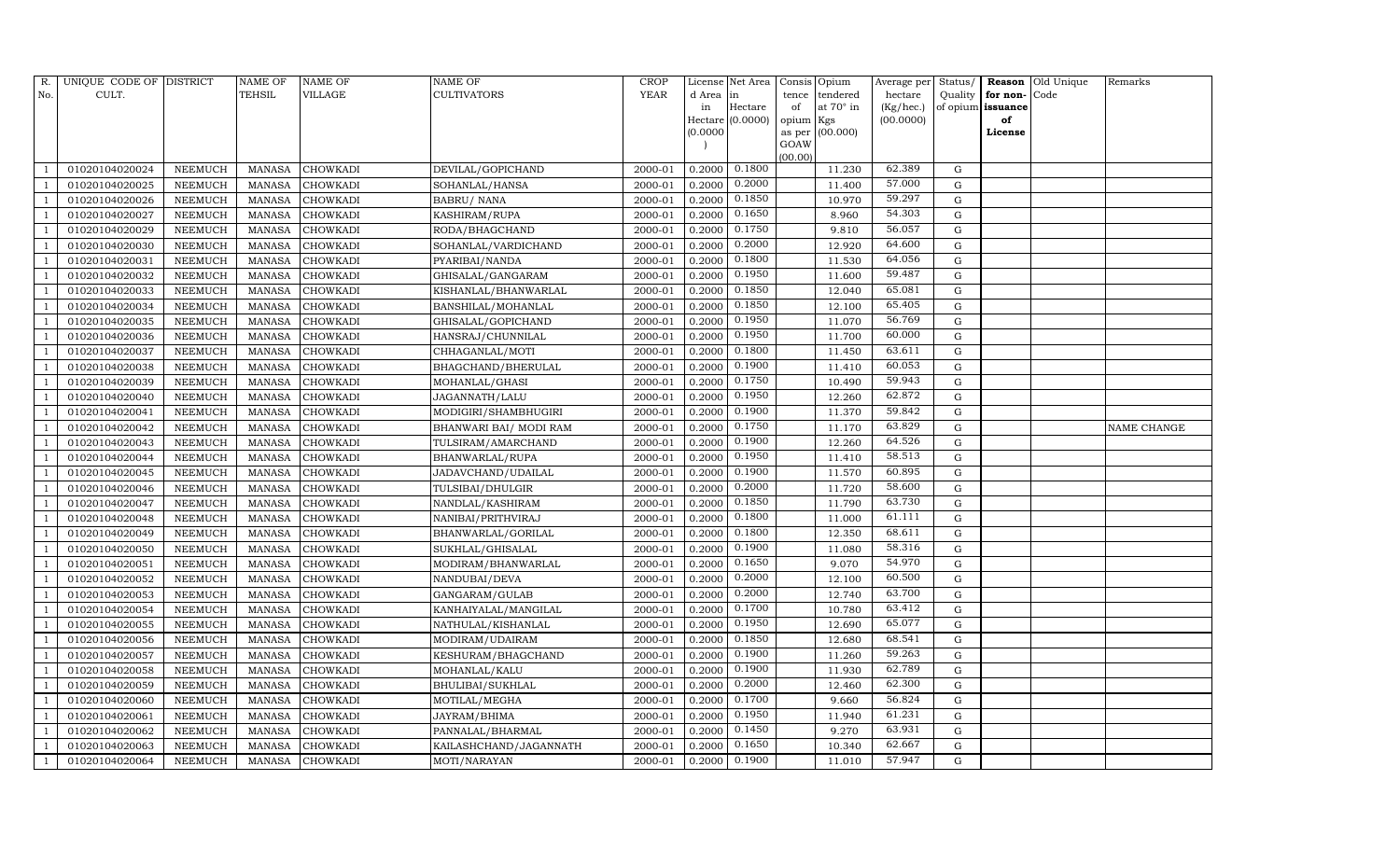| R.             | UNIQUE CODE OF DISTRICT |                | <b>NAME OF</b> | <b>NAME OF</b>  | NAME OF                     | CROP        |           | License Net Area   Consis   Opium |           |                  | Average per | Status/      |                   | <b>Reason</b> Old Unique | Remarks                  |  |
|----------------|-------------------------|----------------|----------------|-----------------|-----------------------------|-------------|-----------|-----------------------------------|-----------|------------------|-------------|--------------|-------------------|--------------------------|--------------------------|--|
| No.            | CULT.                   |                | TEHSIL         | VILLAGE         | CULTIVATORS                 | <b>YEAR</b> | d Area in |                                   | tence     | tendered         | hectare     | Quality      | for non-Code      |                          |                          |  |
|                |                         |                |                |                 |                             |             | in        | Hectare                           | of        | at $70^\circ$ in | (Kg/hec.)   |              | of opium issuance |                          |                          |  |
|                |                         |                |                |                 |                             |             |           | Hectare (0.0000)                  | opium Kgs |                  | (00.0000)   |              | of                |                          |                          |  |
|                |                         |                |                |                 |                             |             | (0.0000)  |                                   | GOAW      | as per (00.000)  |             |              | License           |                          |                          |  |
|                |                         |                |                |                 |                             |             |           |                                   | (00.00)   |                  |             |              |                   |                          |                          |  |
|                | 01020104020065          | <b>NEEMUCH</b> | MANASA         | <b>CHOWKADI</b> | BHURIBAI/DEVILAL            | 2000-01     | 0.2000    | 0.1750                            |           | 10.080           | 57.600      | G            |                   |                          |                          |  |
|                | 01020104020066          | <b>NEEMUCH</b> | <b>MANASA</b>  | <b>CHOWKADI</b> | FULCHAND/NANALAL            | 2000-01     | 0.2000    | 0.2000                            |           | 12.260           | 61.300      | G            |                   |                          |                          |  |
|                | 01020104020067          | NEEMUCH        | <b>MANASA</b>  | <b>CHOWKADI</b> | DEVA/BHARMAL                | 2000-01     | 0.2000    | 0.2000                            |           | 11.830           | 59.150      | G            |                   |                          |                          |  |
|                | 01020104020068          | <b>NEEMUCH</b> | <b>MANASA</b>  | <b>CHOWKADI</b> | BABRU/BHERULAL              | 2000-01     | 0.2000    | 0.1900                            |           | 10.360           | 54.526      | G            |                   |                          |                          |  |
|                | 01020104020069          | <b>NEEMUCH</b> | <b>MANASA</b>  | CHOWKADI        | MANGILAL/KISHANLAL BADA     | 2000-01     | 0.2000    | 0.1700                            |           | 10.980           | 64.588      | G            |                   |                          |                          |  |
|                | 01020104020070          | <b>NEEMUCH</b> | <b>MANASA</b>  | CHOWKADI        | MANGILAL/KISHANLAL CHHOTA   | 2000-01     | 0.2000    | 0.1500                            |           | 9.270            | 61.800      | G            |                   |                          |                          |  |
|                | 01020104020071          | NEEMUCH        | <b>MANASA</b>  | CHOWKADI        | DEVILAL/VARDICHAND          | 2000-01     | 0.2000    | 0.1900                            |           | 10.830           | 57.000      | G            |                   |                          |                          |  |
| $\overline{1}$ | 01020104020072          | <b>NEEMUCH</b> | <b>MANASA</b>  | CHOWKADI        | JHAMKUBAI/PRITHVIRAJ        | 2000-01     | 0.2000    | 0.1950                            |           | 11.510           | 59.026      | G            |                   |                          |                          |  |
|                | 01020104020073          | <b>NEEMUCH</b> | <b>MANASA</b>  | CHOWKADI        | RADHESHYAM/BHANWARLAL       | 2000-01     | 0.2000    | 0.1950                            |           | 10.380           | 53.231      | G            |                   |                          |                          |  |
|                | 01020104020074          | <b>NEEMUCH</b> | <b>MANASA</b>  | CHOWKADI        | SHIVPRAKASH/BALCHANDRA      | 2000-01     | 0.2000    | 0.1800                            |           | 13.280           | 73.778      | G            |                   |                          |                          |  |
|                | 01020104020075          | NEEMUCH        | <b>MANASA</b>  | CHOWKADI        | RAMNATH/BHANWARLAL          | 2000-01     | 0.2000    | 0.1850                            |           | 11.280           | 60.973      | G            |                   |                          |                          |  |
|                | 01020104020076          | NEEMUCH        | <b>MANASA</b>  | CHOWKADI        | GOPALDAS/PRABHUDAS          | 2000-01     | 0.2000    | 0.1800                            |           | 11.970           | 66.500      | G            |                   |                          |                          |  |
|                | 01020104020077          | <b>NEEMUCH</b> | <b>MANASA</b>  | <b>CHOWKADI</b> | NATHULAL/MANGILAL           | 2000-01     | 0.2000    | 0.1850                            |           | 11.710           | 63.297      | $\mathbf G$  |                   |                          |                          |  |
|                | 01020104020078          | <b>NEEMUCH</b> | <b>MANASA</b>  | CHOWKADI        | SHANKARLAL/TULSIRAM         | 2000-01     | 0.2000    |                                   |           |                  |             | $\mathbf F$  |                   |                          |                          |  |
|                | 01020104020079          | <b>NEEMUCH</b> | <b>MANASA</b>  | CHOWKADI        | PARASRAM/LAXMINARAYAN       | 2000-01     | 0.2000    | 0.1950                            |           | 11.980           | 61.436      | G            |                   |                          |                          |  |
|                | 01020104020080          | <b>NEEMUCH</b> | <b>MANASA</b>  | CHOWKADI        | RAMNARAYAN/LAXMINARAYAN     | 2000-01     | 0.2000    | 0.2000                            |           | 10.570           | 52.850      | G            |                   |                          |                          |  |
|                | 01020104020082          | <b>NEEMUCH</b> | <b>MANASA</b>  | CHOWKADI        | SATYANARAYAN/RAMGOPAL       | 2000-01     | 0.2000    | 0.1850                            |           | 11.970           | 64.703      | G            |                   |                          |                          |  |
|                | 01020104020083          | <b>NEEMUCH</b> | <b>MANASA</b>  | <b>CHOWKADI</b> | GOPAL/MANGILAL              | 2000-01     | 0.2000    | 0.1850                            |           | 11.130           | 60.162      | G            |                   |                          |                          |  |
|                | 01020104020084          | <b>NEEMUCH</b> | <b>MANASA</b>  | CHOWKADI        | SURESHCHAND/BOTLAL          | 2000-01     | 0.2000    | 0.1850                            |           | 10.870           | 58.757      | G            |                   |                          |                          |  |
|                | 01020104020085          | <b>NEEMUCH</b> | <b>MANASA</b>  | CHOWKADI        | TULSIRAM/NARAYAN            | 2000-01     | 0.2000    | 0.1800                            |           | 10.960           | 60.889      | G            |                   |                          |                          |  |
|                | 01020104020087          | <b>NEEMUCH</b> | <b>MANASA</b>  | CHOWKADI        | BHUWANISHANKAR/PARTHA       | 2000-01     | 0.2000    | 0.1900                            |           | 11.720           | 61.684      | G            |                   |                          |                          |  |
|                | 01020104020088          | <b>NEEMUCH</b> | <b>MANASA</b>  | CHOWKADI        | SHAMBHULAL/BHARMAL CHAMAR   | 2000-01     | 0.2000    | 0.1650                            |           | 10.080           | 61.091      | G            |                   |                          |                          |  |
|                | 01020104020089          | <b>NEEMUCH</b> | <b>MANASA</b>  | CHOWKADI        | SANTOSHIBAI/GOPAL           | 2000-01     | 0.2000    | 0.1950                            |           | 12.090           | 62.000      | G            |                   |                          |                          |  |
|                | 01020104020090          | <b>NEEMUCH</b> | <b>MANASA</b>  | CHOWKADI        | JAVCHAND/GOURILAL           | 2000-01     | 0.2000    | 0.1800                            |           | 10.930           | 60.722      | $\mathbf G$  |                   |                          |                          |  |
|                | 01020104020092          | <b>NEEMUCH</b> | <b>MANASA</b>  | CHOWKADI        | RADHESHYAM/SUKHLAL          | 2000-01     | 0.2000    | 0.1950                            |           | 13.000           | 66.667      | G            |                   |                          |                          |  |
|                | 01020104020093          | <b>NEEMUCH</b> | <b>MANASA</b>  | CHOWKADI        | AMRITLAL/SUKHLAL            | 2000-01     | 0.2000    | 0.1850                            |           | 11.280           | 60.973      | G            |                   |                          |                          |  |
|                | 01020104020094          | <b>NEEMUCH</b> | <b>MANASA</b>  | CHOWKADI        | SOHANI BAI/ KESHURAM        | 2000-01     | 0.2000    | 0.1950                            |           | 13.050           | 66.923      | G            |                   |                          |                          |  |
|                | 01020104020095          | <b>NEEMUCH</b> | <b>MANASA</b>  | CHOWKADI        | AMARCHAND/NANALAL           | 2000-01     | 0.2000    | 0.2000                            |           | 12.120           | 60.600      | $\mathbf G$  |                   |                          |                          |  |
|                | 01020104020096          | <b>NEEMUCH</b> | <b>MANASA</b>  | <b>CHOWKADI</b> | HEERALAL/DHURAJI            | 2000-01     | 0.2000    | 0.1900                            |           | 10.810           | 56.895      | $\mathbf G$  |                   |                          |                          |  |
| $\mathbf{1}$   | 01020104020098          | <b>NEEMUCH</b> | MANASA         | CHOWKADI        | GHISALAL/NARAYAN TELI       | 2000-01     | 0.2000    | 0.2000                            |           | 13.090           | 65.450      | G            |                   |                          |                          |  |
|                | 01020104020099          | <b>NEEMUCH</b> | <b>MANASA</b>  | <b>CHOWKADI</b> | BADRILAL/BHANWARLAL         | 2000-01     | 0.2000    | 0.1750                            |           | 11.340           | 64.800      | G            |                   |                          |                          |  |
|                | 01020104020100          | <b>NEEMUCH</b> | <b>MANASA</b>  | CHOWKADI        | SHANKARLAL/DAMARSI          | 2000-01     | 0.2000    | 0.1950                            |           | 12.330           | 63.231      | G            |                   |                          |                          |  |
|                | 01020104020101          | <b>NEEMUCH</b> | <b>MANASA</b>  | CHOWKADI        | NATHULAL/DAMARSI            | 2000-01     | 0.2000    | 0.2000                            |           | 10.990           | 54.950      | G            |                   |                          | TRANSFER/ KULTHANABUJURG |  |
|                | 01020104020102          | NEEMUCH        | MANASA         | CHOWKADI        | SATYANARAYAN/RAMCHANDRA     | 2000-01     | 0.2000    | 0.1950                            |           | 10.640           | 54.564      | $\mathbf{G}$ |                   |                          |                          |  |
|                | 01020104020103          | <b>NEEMUCH</b> | <b>MANASA</b>  | CHOWKADI        | KANKUBAI/CHHAGANLAL         | 2000-01     | 0.2000    | 0.2000                            |           | 12.810           | 64.050      | G            |                   |                          |                          |  |
|                | 01020104020104          | NEEMUCH        | <b>MANASA</b>  | CHOWKADI        | PRAKASHCHAND/PANNALAL       | 2000-01     | 0.2000    | 0.1700                            |           | 11.110           | 65.353      | G            |                   |                          |                          |  |
|                | 01020104020105          | NEEMUCH        | <b>MANASA</b>  | CHOWKADI        | BOTLAL/GANGARAM             | 2000-01     | 0.2000    | 0.1800                            |           | 11.420           | 63.444      | G            |                   |                          |                          |  |
|                | 01020104020106          | NEEMUCH        | <b>MANASA</b>  | CHOWKADI        | BHAGWANLAL/HIRALAL          | 2000-01     | 0.2000    | 0.2000                            |           | 12.510           | 62.550      | G            |                   |                          |                          |  |
|                | 01020104020107          | <b>NEEMUCH</b> | <b>MANASA</b>  | CHOWKADI        | HEERALAL/CHHAGANLAL         | 2000-01     | 0.2000    | 0.1850                            |           | 11.690           | 63.189      | G            |                   |                          |                          |  |
|                | 01020104020108          | <b>NEEMUCH</b> | <b>MANASA</b>  | <b>CHOWKADI</b> | LABHCHAND/CHHAGANLAL DHAKAD | 2000-01     | 0.2000    | 0.1800                            |           | 12.560           | 69.778      | G            |                   |                          |                          |  |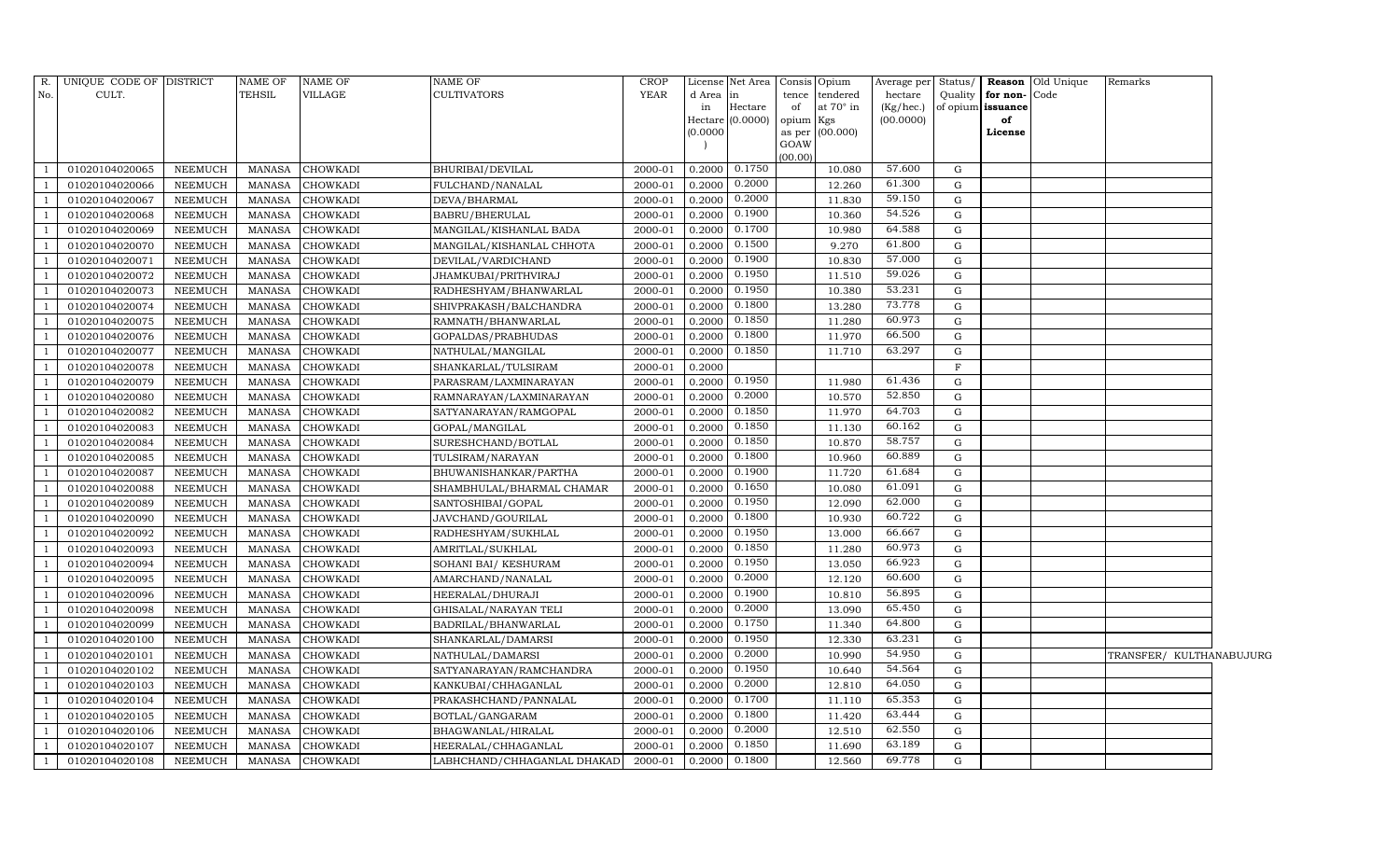|                | R. UNIQUE CODE OF DISTRICT |                | NAME OF       | NAME OF         | NAME OF                    | CROP        |           | License Net Area     |                | Consis Opium     | Average per | Status/      |                   | <b>Reason</b> Old Unique | Remarks                  |  |
|----------------|----------------------------|----------------|---------------|-----------------|----------------------------|-------------|-----------|----------------------|----------------|------------------|-------------|--------------|-------------------|--------------------------|--------------------------|--|
| No.            | CULT.                      |                | TEHSIL        | VILLAGE         | CULTIVATORS                | <b>YEAR</b> | d Area in |                      | tence          | tendered         | hectare     | Quality      | for non-          | Code                     |                          |  |
|                |                            |                |               |                 |                            |             | in        | Hectare              | of             | at $70^\circ$ in | (Kg/hec.)   |              | of opium issuance |                          |                          |  |
|                |                            |                |               |                 |                            |             | 0.0000    | Hectare (0.0000)     | opium Kgs      | (00.000)         | (00.0000)   |              | of<br>License     |                          |                          |  |
|                |                            |                |               |                 |                            |             |           |                      | as per<br>GOAW |                  |             |              |                   |                          |                          |  |
|                |                            |                |               |                 |                            |             |           |                      | (00.00)        |                  |             |              |                   |                          |                          |  |
|                | 01020104020109             | NEEMUCH        | MANASA        | <b>CHOWKADI</b> | NANALAL/LAXMICHAND         | 2000-01     |           | $0.2000$ $0.2000$    |                | 12.030           | 60.150      | G            |                   |                          |                          |  |
|                | 01020104020110             | <b>NEEMUCH</b> | <b>MANASA</b> | <b>CHOWKADI</b> | SHANKARLAL/LAXMICHAND      | 2000-01     |           | 0.2000 0.1900        |                | 11.830           | 62.263      | G            |                   |                          |                          |  |
|                | 01020104020111             | <b>NEEMUCH</b> | MANASA        | <b>CHOWKADI</b> | RAMCHANDRA/MANGILAL        | 2000-01     | 0.2000    | 0.1700               |                | 9.630            | 56.647      | G            |                   |                          | TRANSFER/ KULTHANABUJURG |  |
|                | 01020104020112             | NEEMUCH        | MANASA        | <b>CHOWKADI</b> | SHANTILAL/NARAYAN          | 2000-01     |           | $0.2000$ $0.1900$    |                | 11.840           | 62.316      | $\mathbf{G}$ |                   |                          |                          |  |
|                | 01020104020113             | <b>NEEMUCH</b> | <b>MANASA</b> | <b>CHOWKADI</b> | BHANWARLAL/KAJOD           | 2000-01     |           | 0.2000 0.1900        |                | 11.750           | 61.842      | $\mathbf G$  |                   |                          |                          |  |
|                | 01020104020114             | NEEMUCH        | MANASA        | <b>CHOWKADI</b> | SHIVNARAYAN/NANDLAL        | 2000-01     | 0.2000    | 0.1950               |                | 12.060           | 61.846      | G            |                   |                          |                          |  |
|                | 01020104020115             | NEEMUCH        | <b>MANASA</b> | <b>CHOWKADI</b> | MULCHAND/BHERUJI SALVI     | 2000-01     |           | $0.2000$ $0.1950$    |                | 10.890           | 55.846      | G            |                   |                          |                          |  |
|                | 01020104020116             | <b>NEEMUCH</b> | <b>MANASA</b> | <b>CHOWKADI</b> | SHAMBHULAL/DEEPA BALAI     | $2000 - 01$ |           | $0.2000$ $0.1200$    |                | 8.000            | 66.667      | G            |                   |                          |                          |  |
|                | 01020104020117             | <b>NEEMUCH</b> | <b>MANASA</b> | <b>CHOWKADI</b> | SUKHLAL/AMRA CHAMAR        | 2000-01     | 0.2000    | 0.1850               |                | 9.800            | 52.973      | G            |                   |                          |                          |  |
|                | 01020104020118             | NEEMUCH        | <b>MANASA</b> | <b>CHOWKADI</b> | GHISALAL/LALCHAND          | 2000-01     | 0.2000    | 0.1900               |                | 10.710           | 56.368      | G            |                   |                          |                          |  |
|                | 01020104020119             | NEEMUCH        | <b>MANASA</b> | CHOWKADI        | HANSRAJ/GANGARAM           | 2000-01     | 0.2000    | 0.1850               |                | 10.730           | 58.000      | G            |                   |                          |                          |  |
|                | 01020104020120             | NEEMUCH        | MANASA        | <b>CHOWKADI</b> | GOURILAL/ROOPA DHAKAD      | 2000-01     | 0.2000    | 0.1900               |                | 11.680           | 61.474      | G            |                   |                          |                          |  |
|                | 01020104020121             | <b>NEEMUCH</b> | MANASA        | CHOWKADI        | PREMCHAND/MANGILAL         | 2000-01     |           | $0.2000$ $0.1450$    |                | 9.480            | 65.379      | G            |                   |                          |                          |  |
|                | 01020104020122             | NEEMUCH        | MANASA        | CHOWKADI        | SHANKARLAL/MANGILAL CHAMAR | 2000-01     | 0.2000    | 0.1650               |                | 10.600           | 64.242      | G            |                   |                          |                          |  |
|                | 01020104020123             | <b>NEEMUCH</b> | <b>MANASA</b> | CHOWKADI        | RAMCHAND/NARAYAN           | 2000-01     |           | $0.2000 \mid 0.1250$ |                | 6.540            | 52.320      | $\mathbf{G}$ |                   |                          |                          |  |
|                | 01020104020124             | NEEMUCH        | MANASA        | CHOWKADI        | SHANKARLAL/NARAYAN         | 2000-01     | 0.2000    | 0.1950               |                | 12.020           | 61.641      | G            |                   |                          |                          |  |
|                | 01020104020125             | <b>NEEMUCH</b> | <b>MANASA</b> | <b>CHOWKADI</b> | SHANTILAL/ GORILAL         | 2000-01     | 0.2000    | 0.1750               |                | 11.640           | 66.514      | G            |                   |                          |                          |  |
|                | 01020104020126             | <b>NEEMUCH</b> | MANASA        | CHOWKADI        | DINESH/CHUNNILAL           | 2000-01     |           | $0.2000$ $0.1500$    |                | 9.340            | 62.267      | G            |                   |                          |                          |  |
|                | 01020104020127             | NEEMUCH        | <b>MANASA</b> | CHOWKADI        | BASANTILAL/GORILAL         | 2000-01     | 0.2000    | 0.1900               |                | 12.150           | 63.947      | G            |                   |                          |                          |  |
|                | 01020104020128             | <b>NEEMUCH</b> | <b>MANASA</b> | <b>CHOWKADI</b> | PRABHULAL/HEMRAJ           | 2000-01     | 0.2000    | 0.2000               |                | 12.900           | 64.500      | ${\rm G}$    |                   |                          |                          |  |
|                | 01020104020129             | NEEMUCH        | <b>MANASA</b> | <b>CHOWKADI</b> | BHANWARLAL/DHURAJI         | 2000-01     | 0.2000    | 0.1900               |                | 11.540           | 60.737      | $\mathbf G$  |                   |                          |                          |  |
|                | 01020104020130             | NEEMUCH        | <b>MANASA</b> | <b>CHOWKADI</b> | BHAGCHAND/NARAYAN          | 2000-01     |           | $0.2000$ $0.1950$    |                | 11.170           | 57.282      | G            |                   |                          |                          |  |
|                | 01020104020131             | NEEMUCH        | <b>MANASA</b> | <b>CHOWKADI</b> | PRABHULAL/MANGILAL         | 2000-01     |           | $0.2000 \ 0.2000$    |                | 12.700           | 63.500      | G            |                   |                          |                          |  |
|                | 01020104020132             | NEEMUCH        | <b>MANASA</b> | <b>CHOWKADI</b> | NANALAL/RUPA MEGHWAL       | 2000-01     |           | $0.2000 \mid 0.1700$ |                | 10.290           | 60.529      | $\mathbf G$  |                   |                          |                          |  |
|                | 01020104020133             | <b>NEEMUCH</b> | <b>MANASA</b> | <b>CHOWKADI</b> | MANGILAL/DIPA BALAI        | 2000-01     | 0.2000    | 0.1050               |                | 6.400            | 60.952      | G            |                   |                          |                          |  |
|                | 01020104020134             | NEEMUCH        | <b>MANASA</b> | <b>CHOWKADI</b> | TANKUBAI/LALURAM           | 2000-01     |           | $0.2000 \ 0.1950$    |                | 12.090           | 62.000      | G            |                   |                          |                          |  |
|                | 01020104020135             | <b>NEEMUCH</b> | <b>MANASA</b> | <b>CHOWKADI</b> | LABHCHAND/CHHAGANLAL BALAI | 2000-01     | 0.2000    | 0.1300               |                | 7.630            | 58.692      | $\mathbf G$  |                   |                          |                          |  |
|                | 01020104020136             | <b>NEEMUCH</b> | <b>MANASA</b> | <b>CHOWKADI</b> | SHANTIBAI/RAMNARAYAN       | 2000-01     | 0.2000    | 0.1950               |                | 12.220           | 62.667      | $\mathbf G$  |                   |                          |                          |  |
|                | 01020104020137             | <b>NEEMUCH</b> | MANASA        | <b>CHOWKADI</b> | MANGIBAI/NANDLAL           | 2000-01     | 0.2000    | 0.0950               |                | 6.060            | 63.789      | G            |                   |                          |                          |  |
|                | 01020104020138             | NEEMUCH        | <b>MANASA</b> | CHOWKADI        | RAMLAL/JAIRAM              | 2000-01     |           | $0.2000 \mid 0.1950$ |                | 12.720           | 65.231      | G            |                   |                          |                          |  |
|                | 01020104020139             | <b>NEEMUCH</b> | MANASA        | <b>CHOWKADI</b> | GOPAL/BHERULAL             | 2000-01     | 0.2000    | 0.1850               |                | 10.700           | 57.838      | ${\rm G}$    |                   |                          |                          |  |
|                | 01020104020140             | <b>NEEMUCH</b> | <b>MANASA</b> | CHOWKADI        | NANI BAI/PYARCHAND         | 2000-01     |           | 0.2000 0.2000        |                | 12.150           | 60.750      | G            |                   |                          | NAME CHANGE              |  |
|                | 01020104020141             | <b>NEEMUCH</b> | <b>MANASA</b> | CHOWKADI        | KESHIBAI/MADANLAL          | 2000-01     | 0.2000    | 0.1850               |                | 12.600           | 68.108      | $\mathbf G$  |                   |                          |                          |  |
|                | 01020104020142             | NEEMUCH        | MANASA        | CHOWKADI        | PREMCHAND/BABU             | 2000-01     |           | $0.2000 \ 0.2000$    |                | 11.090           | 55.450      | $\mathbf{G}$ |                   |                          |                          |  |
|                | 01020104020144             | NEEMUCH        | MANASA        | <b>CHOWKADI</b> | PANNALAL/MANGILAL          | 2000-01     | 0.2000    | 0.1850               |                | 10.850           | 58.649      | ${\rm G}$    |                   |                          |                          |  |
|                | 01020104020145             | NEEMUCH        | MANASA        | <b>CHOWKADI</b> | BADRIDAS/NANADAS           | 2000-01     | 0.2000    | 0.1650               |                | 8.640            | 52.364      | G            |                   |                          |                          |  |
|                | 01020104020146             | NEEMUCH        | <b>MANASA</b> | <b>CHOWKADI</b> | KAILASH/KANHAIYALAL        | 2000-01     |           | $0.2000$ $0.1900$    |                | 11.370           | 59.842      | $\mathbf G$  |                   |                          |                          |  |
|                | 01020104020147             | <b>NEEMUCH</b> | <b>MANASA</b> | <b>CHOWKADI</b> | ONKARLAL/MANGILAL          | 2000-01     |           | $0.2000 \mid 0.1900$ |                | 11.370           | 59.842      | $\mathbf G$  |                   |                          |                          |  |
| $\overline{1}$ | 01020104020148             | <b>NEEMUCH</b> | <b>MANASA</b> | CHOWKADI        | BABULAL/SHANKARLAL         | 2000-01     | 0.2000    | 0.0500               |                | 3.210            | 64.200      | $\mathbf G$  |                   |                          |                          |  |
| -1             | 01020104020150             | NEEMUCH        | MANASA        | <b>CHOWKADI</b> | HEMRAJ/RODILAL             | 2000-01     |           | $0.2000$ $0.2000$    |                | 11.830           | 59.150      | G            |                   |                          |                          |  |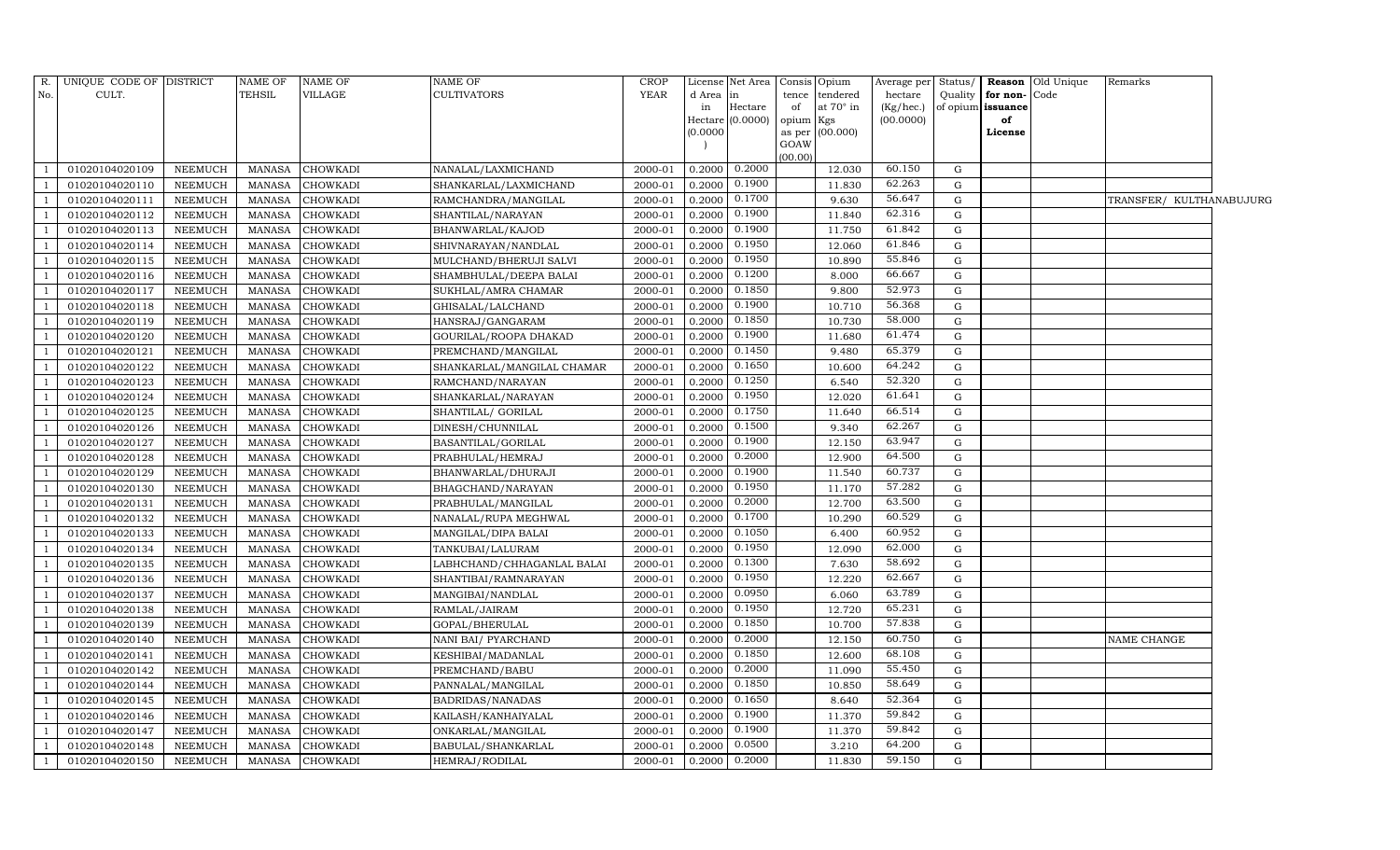| R.  | UNIQUE CODE OF DISTRICT |                | <b>NAME OF</b> | <b>NAME OF</b>  | <b>NAME OF</b>         | CROP        |           | License Net Area | Consis Opium |                  | Average per | Status/      |                   | Reason Old Unique | Remarks |
|-----|-------------------------|----------------|----------------|-----------------|------------------------|-------------|-----------|------------------|--------------|------------------|-------------|--------------|-------------------|-------------------|---------|
| No. | CULT.                   |                | <b>TEHSIL</b>  | VILLAGE         | <b>CULTIVATORS</b>     | <b>YEAR</b> | d Area in |                  | tence        | tendered         | hectare     | Quality      | for non-          | Code              |         |
|     |                         |                |                |                 |                        |             | in        | Hectare          | of           | at $70^\circ$ in | (Kg/hec.)   |              | of opium issuance |                   |         |
|     |                         |                |                |                 |                        |             |           | Hectare (0.0000) | opium Kgs    |                  | (00.0000)   |              | of                |                   |         |
|     |                         |                |                |                 |                        |             | (0.0000)  |                  | GOAW         | as per (00.000)  |             |              | License           |                   |         |
|     |                         |                |                |                 |                        |             |           |                  | (00.00)      |                  |             |              |                   |                   |         |
|     | 01020104020151          | NEEMUCH        | MANASA         | <b>CHOWKADI</b> | RAMESHWAR/MANGILAL     | 2000-01     | 0.2000    | 0.2000           |              | 11.690           | 58.450      | G            |                   |                   |         |
|     | 01020104020152          | NEEMUCH        | MANASA         | <b>CHOWKADI</b> | PRABHULAL/BHANWARLAL   | 2000-01     | 0.2000    | 0.1800           |              | 11.450           | 63.611      | G            |                   |                   |         |
|     | 01020104020153          | <b>NEEMUCH</b> | MANASA         | <b>CHOWKADI</b> | RAMLAL/PRABHULAL       | 2000-01     | 0.2000    | 0.1800           |              | 10.840           | 60.222      | G            |                   |                   |         |
|     | 01020104020154          | NEEMUCH        | MANASA         | <b>CHOWKADI</b> | <b>BALIBAI/NONDRAM</b> | 2000-01     | 0.2000    | 0.2000           |              | 12.670           | 63.350      | G            |                   |                   |         |
|     | 01020104020155          | NEEMUCH        | MANASA         | <b>CHOWKADI</b> | SAMRATHMAL/MANGILAL    | 2000-01     | 0.2000    | 0.1750           |              | 10.650           | 60.857      | $\mathbf G$  |                   |                   |         |
|     | 01020104020156          | NEEMUCH        | <b>MANASA</b>  | CHOWKADI        | BANSILAL/BHANWARLAL    | 2000-01     | 0.2000    | 0.1900           |              | 11.970           | 63.000      | $\mathbf G$  |                   |                   |         |
|     | 01020104020157          | NEEMUCH        | <b>MANASA</b>  | <b>CHOWKADI</b> | BAGDIRAM/MANGILAL      | 2000-01     | 0.2000    | 0.1500           |              | 9.820            | 65.467      | G            |                   |                   |         |
|     | 01020104020159          | NEEMUCH        | MANASA         | <b>CHOWKADI</b> | LAXMICHAND/RODILAL     | 2000-01     | 0.2000    | 0.1850           |              | 12.020           | 64.973      | G            |                   |                   |         |
|     | 01020104020160          | NEEMUCH        | <b>MANASA</b>  | <b>CHOWKADI</b> | RAMESHWAR/DEVJI        | 2000-01     | 0.2000    |                  |              |                  |             | $\mathbf{F}$ |                   |                   |         |
|     | 01020104020161          | NEEMUCH        | MANASA         | <b>CHOWKADI</b> | RATANLAL/MOHANLAL      | 2000-01     | 0.2000    | 0.1850           |              | 11.770           | 63.622      | G            |                   |                   |         |
|     | 01020104020162          | NEEMUCH        | MANASA         | <b>CHOWKADI</b> | LABHCHAND/SHANKARLAL   | 2000-01     | 0.2000    | 0.1850           |              | 12.210           | 66.000      | G            |                   |                   |         |
|     | 01020104020163          | NEEMUCH        | MANASA         | <b>CHOWKADI</b> | RADHESHYAM/GHISA       | 2000-01     | 0.2000    | 0.1800           |              | 9.420            | 52.333      | G            |                   |                   |         |
|     | 01020104020164          | NEEMUCH        | MANASA         | <b>CHOWKADI</b> | GHISALAL/DEVAJI        | 2000-01     | 0.2000    | 0.1900           |              | 11.550           | 60.789      | G            |                   |                   |         |
|     | 01020104020165          | <b>NEEMUCH</b> | <b>MANASA</b>  | <b>CHOWKADI</b> | GOPAL/BHAWANIRAM       | 2000-01     | 0.2000    | 0.1850           |              | 10.470           | 56.595      | G            |                   |                   |         |
|     | 01020104020166          | <b>NEEMUCH</b> | MANASA         | <b>CHOWKADI</b> | SHANKARLAL/ MANGILAL   | 2000-01     | 0.2000    | 0.1750           |              | 12.280           | 70.171      | G            |                   |                   |         |
|     | 01020104020167          | NEEMUCH        | MANASA         | <b>CHOWKADI</b> | PREMCHAND/NANDLAL      | 2000-01     | 0.2000    | 0.1900           |              | 11.510           | 60.579      | $\mathbf G$  |                   |                   |         |
|     | 01020104020168          | NEEMUCH        | <b>MANASA</b>  | <b>CHOWKADI</b> | KAMLIBAI/NATHULAL      | 2000-01     | 0.2000    | 0.1800           |              | 10.770           | 59.833      | G            |                   |                   |         |
|     | 01020104020169          | NEEMUCH        | MANASA         | <b>CHOWKADI</b> | SHOKIN/MANGILAL        | 2000-01     | 0.2000    | 0.1750           |              | 10.440           | 59.657      | ${\rm G}$    |                   |                   |         |
|     | 01020104020170          | NEEMUCH        | MANASA         | <b>CHOWKADI</b> | KAILASH/BHANWARLAL     | 2000-01     | 0.2000    | 0.1300           |              | 7.880            | 60.615      | G            |                   |                   |         |
|     | 01020104020171          | NEEMUCH        | MANASA         | <b>CHOWKADI</b> | RAMCHANDRA/PANNALAL    | 2000-01     | 0.2000    | 0.1650           |              | 9.780            | 59.273      | G            |                   |                   |         |
|     | 01020104020172          | NEEMUCH        | MANASA         | <b>CHOWKADI</b> | KANHAIYALAL/BOTLAL     | 2000-01     | 0.2000    | 0.1800           |              | 10.340           | 57.444      | G            |                   |                   |         |
|     | 01020104020173          | NEEMUCH        | MANASA         | <b>CHOWKADI</b> | BABRULAL/RAMCHANDRA    | 2000-01     | 0.2000    | 0.1900           |              | 11.420           | 60.105      | G            |                   |                   |         |
|     | 01020104020174          | NEEMUCH        | MANASA         | <b>CHOWKADI</b> | PRAKASH/BHERULAL       | 2000-01     | 0.2000    | 0.1900           |              | 10.790           | 56.789      | ${\rm G}$    |                   |                   |         |
|     | 01020104020175          | NEEMUCH        | MANASA         | <b>CHOWKADI</b> | TANKUBAI/MANGILAL      | 2000-01     | 0.2000    | 0.1850           |              | 10.390           | 56.162      | $\mathbf G$  |                   |                   |         |
|     | 01020104020176          | NEEMUCH        | MANASA         | <b>CHOWKADI</b> | SHANKAR/CHAMPA         | 2000-01     | 0.2000    | 0.1900           |              | 10.900           | 57.368      | ${\rm G}$    |                   |                   |         |
|     | 01020104020177          | NEEMUCH        | MANASA         | <b>CHOWKADI</b> | SHANKARLAL/BHANWARLAL  | 2000-01     | 0.2000    | 0.2000           |              | 12.160           | 60.800      | G            |                   |                   |         |
|     | 01020104020178          | NEEMUCH        | MANASA         | <b>CHOWKADI</b> | KANHAIYALAL/KASHIRAM   | 2000-01     | 0.2000    | 0.2000           |              | 12.740           | 63.700      | $\mathbf G$  |                   |                   |         |
|     | 01020104020179          | NEEMUCH        | MANASA         | <b>CHOWKADI</b> | GOPAL/NANALAL          | 2000-01     | 0.2000    | 0.1900           |              | 11.660           | 61.368      | G            |                   |                   |         |
|     | 01020104020180          | NEEMUCH        | MANASA         | <b>CHOWKADI</b> | GHISALAL/MOTILAL       | 2000-01     | 0.2000    | 0.1850           |              | 11.290           | 61.027      | G            |                   |                   |         |
|     | 01020104020181          | NEEMUCH        | MANASA         | <b>CHOWKADI</b> | RAMESHWAR/JAYRAM       | 2000-01     | 0.2000    | 0.1850           |              | 11.550           | 62.432      | G            |                   |                   |         |
|     | 01020104020183          | NEEMUCH        | MANASA         | <b>CHOWKADI</b> | MOHAN/KASHIRAM         | 2000-01     | 0.2000    | 0.1950           |              | 9.300            | 47.692      | $\mathbf{I}$ | 02                |                   |         |
|     | 01020104020184          | NEEMUCH        | MANASA         | <b>CHOWKADI</b> | NANDLAL/PRITHVIRAJ     | 2000-01     | 0.2000    | 0.1850           |              | 11.610           | 62.757      | G            |                   |                   |         |
|     | 01020104020185          | <b>NEEMUCH</b> | <b>MANASA</b>  | <b>CHOWKADI</b> | VENICHAND/MAYARAM      | 2000-01     | 0.2000    | 0.1800           |              | 10.180           | 56.556      | G            |                   |                   |         |
|     | 01020104020186          | NEEMUCH        | MANASA         | <b>CHOWKADI</b> | KISHNIBAI/SURAJMAL     | 2000-01     | 0.2000    | 0.1850           |              | 10.230           | 55.297      | G            |                   |                   |         |
|     | 01020104020187          | <b>NEEMUCH</b> | MANASA         | <b>CHOWKADI</b> | NANDLAL/JAIRAM         | 2000-01     | 0.2000    | 0.2000           |              | 12.670           | 63.350      | ${\rm G}$    |                   |                   |         |
|     | 01020104020188          | <b>NEEMUCH</b> | MANASA         | <b>CHOWKADI</b> | MANGILAL/RUPA          | 2000-01     | 0.2000    | 0.1850           |              | 10.410           | 56.270      | ${\rm G}$    |                   |                   |         |
|     | 01020104020189          | NEEMUCH        | <b>MANASA</b>  | <b>CHOWKADI</b> | GEETABAI/RADHESHYAM    | 2000-01     | 0.2000    | 0.1800           |              | 10.960           | 60.889      | G            |                   |                   |         |
|     | 01020104020190          | NEEMUCH        | <b>MANASA</b>  | CHOWKADI        | JADAVCHAND/GORILAL     | 2000-01     | 0.2000    | 0.1650           |              | 10.060           | 60.970      | ${\rm G}$    |                   |                   |         |
|     | 01020104020191          | <b>NEEMUCH</b> | MANASA         | <b>CHOWKADI</b> | DINESH/KANHAIYALAL     | 2000-01     | 0.2000    | 0.2000           |              | 11.640           | 58.200      | G            |                   |                   |         |
| 3   | 01020104093001          | NEEMUCH        |                | MANASA CHAPLANA | RATANLAL/BAHVARLAL     | 2000-01     | 0.2000    | 0.1800           |              | 12.250           | 68.056      | G            |                   |                   |         |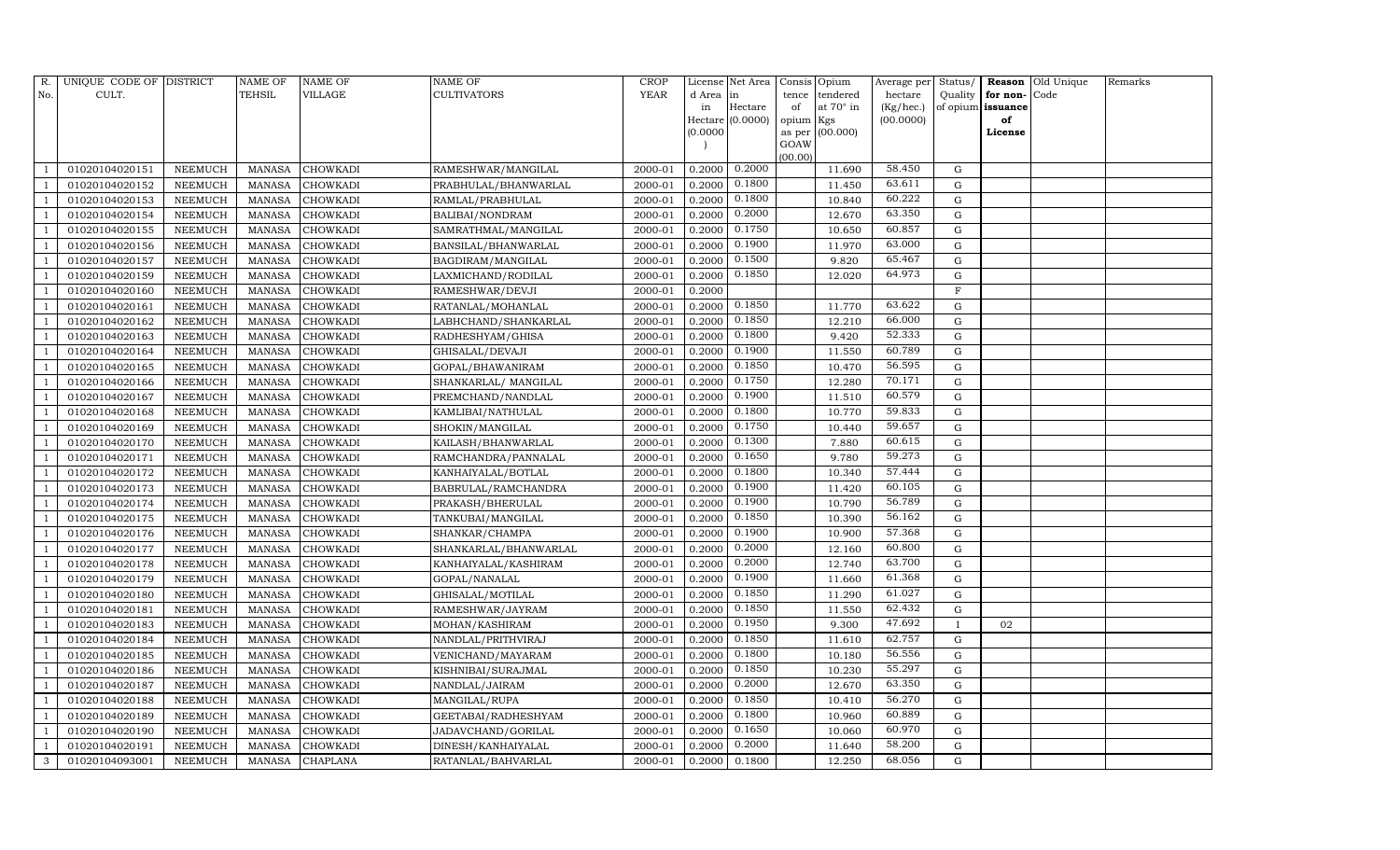| R.           | UNIQUE CODE OF DISTRICT |                | <b>NAME OF</b> | <b>NAME OF</b>  | <b>NAME OF</b>            | CROP        |           | License Net Area | Consis Opium   |                  | Average per | Status/      | <b>Reason</b>     | Old Unique | Remarks                  |
|--------------|-------------------------|----------------|----------------|-----------------|---------------------------|-------------|-----------|------------------|----------------|------------------|-------------|--------------|-------------------|------------|--------------------------|
| No.          | CULT.                   |                | TEHSIL         | VILLAGE         | <b>CULTIVATORS</b>        | <b>YEAR</b> | d Area in |                  | tence          | tendered         | hectare     |              | Quality for non-  | Code       |                          |
|              |                         |                |                |                 |                           |             | in        | Hectare          | of             | at $70^\circ$ in | (Kg/hec.)   |              | of opium issuance |            |                          |
|              |                         |                |                |                 |                           |             |           | Hectare (0.0000) | opium Kgs      |                  | (00.0000)   |              | of                |            |                          |
|              |                         |                |                |                 |                           |             | (0.0000)  |                  | as per<br>GOAW | (00.000)         |             |              | License           |            |                          |
|              |                         |                |                |                 |                           |             |           |                  | (00.00)        |                  |             |              |                   |            |                          |
| 3            | 01020104093002          | NEEMUCH        | MANASA         | <b>CHAPLANA</b> | RATANLAL/BHERAJI          | 2000-01     | 0.2000    |                  |                |                  |             | N            |                   |            |                          |
| 3            | 01020104093003          | <b>NEEMUCH</b> | <b>MANASA</b>  | CHAPLANA        | ONKAR/GULAB               | 2000-01     | 0.2000    | 0.1850           |                | 12.700           | 68.649      | G            |                   |            |                          |
| 3            | 01020104093004          | <b>NEEMUCH</b> | <b>MANASA</b>  | CHAPLANA        | GORDHAN/JAGANNATH         | 2000-01     | 0.2000    | 0.1800           |                | 13.010           | 72.278      | G            |                   |            |                          |
| 3            | 01020104093005          | NEEMUCH        | <b>MANASA</b>  | CHAPLANA        | PANNALAL/CHAGANLAL        | 2000-01     | 0.2000    | 0.1950           |                | 10.770           | 55.231      | G            |                   |            |                          |
| 3            | 01020104093006          | NEEMUCH        | <b>MANASA</b>  | CHAPLANA        | BHERULAL/ONKAR            | 2000-01     | 0.2000    | 0.1850           |                | 12.070           | 65.243      | $\mathbf G$  |                   |            |                          |
| 3            | 01020104093007          | NEEMUCH        | <b>MANASA</b>  | CHAPLANA        | KAMLASHANKAR/CHAGANLAL    | 2000-01     | 0.2000    |                  |                |                  |             | $\, {\rm N}$ |                   |            |                          |
| 3            | 01020104093008          | NEEMUCH        | <b>MANASA</b>  | CHAPLANA        | CHAGANLAL/BHIMA           | 2000-01     | 0.2000    |                  |                |                  |             | $\mathbf N$  |                   |            |                          |
| 3            | 01020104093009          | NEEMUCH        | <b>MANASA</b>  | CHAPLANA        | RADHESHYAM/NANURAM        | 2000-01     | 0.2000    | 0.1950           |                | 9.900            | 50.769      | G            | 04                |            |                          |
| 3            | 01020104093010          | NEEMUCH        | <b>MANASA</b>  | CHAPLANA        | SURESHCHANDRA/BHAGIRATH   | 2000-01     | 0.2000    |                  |                |                  |             | $\, {\rm N}$ |                   |            |                          |
| 3            | 01020104093011          | <b>NEEMUCH</b> | <b>MANASA</b>  | CHAPLANA        | PRAKASH KUNWAR/KAMALSINGH | 2000-01     | 0.2000    | 0.2000           |                | 11.850           | 59.250      | G            |                   |            | NAME CHANGE              |
| 3            | 01020104093012          | NEEMUCH        | <b>MANASA</b>  | CHAPLANA        | SHANKARLAL/RATANLAL       | 2000-01     | 0.2000    | 0.1000           |                | 6.830            | 68.300      | G            |                   |            |                          |
| 3            | 01020104093013          | <b>NEEMUCH</b> | <b>MANASA</b>  | CHAPLANA        | MUKESH KUMAR/RATANLAL     | 2000-01     | 0.2000    | 0.1900           |                | 10.990           | 57.842      | G            |                   |            |                          |
| 3            | 01020104093014          | NEEMUCH        | <b>MANASA</b>  | CHAPLANA        | RAMCHANDRA/KACHRULAL      | 2000-01     | 0.2000    | 0.1950           |                | 2.580            | 13.231      | G            | 04                |            |                          |
| 3            | 01020104093015          | NEEMUCH        | <b>MANASA</b>  | CHAPLANA        | MANOHARSINGH/SHIVSINGH    | 2000-01     | 0.2000    |                  |                |                  |             | $\, {\rm N}$ |                   |            |                          |
| 3            | 01020104093016          | <b>NEEMUCH</b> | <b>MANASA</b>  | CHAPLANA        | MUKESH KUMAR/MANGILAL     | 2000-01     | 0.2000    | 0.1950           |                | 10.750           | 55.128      | G            |                   |            |                          |
| 3            | 01020104093017          | NEEMUCH        | <b>MANASA</b>  | CHAPLANA        | BAPULAL/KACHRULAL         | 2000-01     | 0.2000    | 0.1900           |                | 10.530           | 55.421      | $\mathbf G$  |                   |            |                          |
| 3            | 01020104093018          | NEEMUCH        | <b>MANASA</b>  | CHAPLANA        | KANHYALAL/KARULAL         | 2000-01     | 0.2000    | 0.1950           |                | 11.930           | 61.179      | G            |                   |            |                          |
| 3            | 01020104093019          | <b>NEEMUCH</b> | <b>MANASA</b>  | CHAPLANA        | SURESHCHANDRA/RAMCHANDRA  | 2000-01     | 0.2000    | 0.1700           |                | 9.330            | 54.882      | G            |                   |            |                          |
| 3            | 01020104093020          | NEEMUCH        | <b>MANASA</b>  | CHAPLANA        | SHANTILAL/SUKHDEV         | 2000-01     | 0.2000    | 0.1900           |                | 11.860           | 62.421      | G            |                   |            |                          |
| 3            | 01020104093021          | NEEMUCH        | <b>MANASA</b>  | CHAPLANA        | SURESHCHANDRA/NARAYAN     | 2000-01     | 0.2000    | 0.1900           |                | 14.830           | 78.053      | G            |                   |            |                          |
| 3            | 01020104093022          | NEEMUCH        | <b>MANASA</b>  | CHAPLANA        | GOPAL/MANGILAL            | 2000-01     | 0.2000    |                  |                |                  |             | $\, {\rm N}$ |                   |            |                          |
| 3            | 01020104093023          | NEEMUCH        | <b>MANASA</b>  | CHAPLANA        | KANHYALAL/RAMLAL          | 2000-01     | 0.2000    | 0.2000           |                | 12.640           | 63.200      | G            |                   |            |                          |
| $\sqrt{3}$   | 01020104093025          | NEEMUCH        | <b>MANASA</b>  | CHAPLANA        | LAXMINARAYAN/BHERU        | 2000-01     | 0.2000    | 0.2000           |                | 9.720            | 48.600      | ${\rm G}$    | 04                |            |                          |
| 3            | 01020104093026          | NEEMUCH        | <b>MANASA</b>  | CHAPLANA        | PRABHULAL/RAMCHANDRA      | 2000-01     | 0.2000    |                  |                |                  |             | N            |                   |            |                          |
| 3            | 01020104093028          | <b>NEEMUCH</b> | <b>MANASA</b>  | CHAPLANA        | KANHYALAL/BHERA           | 2000-01     | 0.2000    | 0.1850           |                | 12.820           | 69.297      | ${\rm G}$    |                   |            |                          |
| 3            | 01020104093029          | <b>NEEMUCH</b> | <b>MANASA</b>  | CHAPLANA        | AMRATRAM/BHERA            | 2000-01     | 0.2000    | 0.2050           |                | 11.760           | 57.366      | G            |                   |            |                          |
| 3            | 01020104093030          | NEEMUCH        | <b>MANASA</b>  | CHAPLANA        | NATHULAL/RAMA             | 2000-01     | 0.2000    |                  |                |                  |             | $\, {\rm N}$ |                   |            | NAME CHANGE              |
| 3            | 01020104093031          | <b>NEEMUCH</b> | <b>MANASA</b>  | CHAPLANA        | RATANLAL/KISHNA           | 2000-01     | 0.2000    | 0.2100           |                | 11.000           | 52.381      | G            |                   |            |                          |
| 3            | 01020104093032          | NEEMUCH        | <b>MANASA</b>  | CHAPLANA        | JAVANSINGH/ONKARSINGH     | 2000-01     | 0.2000    |                  |                |                  |             | ${\bf N}$    |                   |            |                          |
| 3            | 01020104093033          | NEEMUCH        | <b>MANASA</b>  | CHAPLANA        | ISHWARSINGH/MANOHARSINGH  | 2000-01     | 0.2000    |                  |                |                  |             | N            |                   |            | NAME CHANGE              |
| 3            | 01020104093034          | NEEMUCH        | <b>MANASA</b>  | CHAPLANA        | RANSINGH/HAMERSINGH       | 2000-01     | 0.2000    |                  |                |                  |             | $\, {\rm N}$ |                   |            |                          |
| 3            | 01020104093035          | NEEMUCH        | <b>MANASA</b>  | CHAPLANA        | RUKMANIBAI/MOTILAL        | 2000-01     | 0.2000    | 0.1800           |                | 8.930            | 49.611      | G            | 04                |            |                          |
| 3            | 01020104093036          | NEEMUCH        | <b>MANASA</b>  | CHAPLANA        | BADAMBAI/KALUJI           | 2000-01     | 0.2000    | 0.1900           |                | 9.470            | 49.842      | ${\rm G}$    | 04                |            |                          |
| 3            | 01020104093037          | NEEMUCH        | <b>MANASA</b>  | CHAPLANA        | BHERULAL/RAMCHANDRA       | 2000-01     | 0.2000    | 0.2100           |                | 10.860           | 51.714      | G            | 04                |            | ISSUED ON 2003-04        |
| 3            | 01020104093038          | NEEMUCH        | <b>MANASA</b>  | CHAPLANA        | BHAVANIRAM/KALURAM        | 2000-01     | 0.2000    | 0.1600           |                | 8.250            | 51.563      | ${\rm G}$    | 04                |            | ISSUED ON 2003-04        |
| 3            | 01020104093039          | <b>NEEMUCH</b> | <b>MANASA</b>  | CHAPLANA        | JAGANNATH/DALLA           | 2000-01     | 0.2000    | 0.1800           |                | 9.230            | 51.278      | ${\rm G}$    | 04                |            | <b>ISSUED ON 2003-04</b> |
| 3            | 01020104093040          | NEEMUCH        | <b>MANASA</b>  | CHAPLANA        | PARASRAM/JAGANNATH        | 2000-01     | 0.2000    | 0.1850           |                | 9.520            | 51.459      | G            | 04                |            | ISSUED ON 2003-04        |
| $\mathbf{3}$ | 01020104093041          | NEEMUCH        | <b>MANASA</b>  | CHAPLANA        | GANPATLAL/JAGANNATH       | 2000-01     | 0.2000    | 0.2000           |                | 12.330           | 61.650      | ${\rm G}$    |                   |            |                          |
| 3            | 01020104093042          | NEEMUCH        | <b>MANASA</b>  | <b>CHAPLANA</b> | DHANRAJ/JAGANNATH         | 2000-01     | 0.2000    |                  |                |                  |             | N            |                   |            |                          |
| 3            | 01020104093043          | NEEMUCH        | MANASA         | <b>CHAPLANA</b> | SITABAI/DALU              | 2000-01     | 0.2000    | 0.2050           |                | 10.800           | 52.683      | G            |                   |            |                          |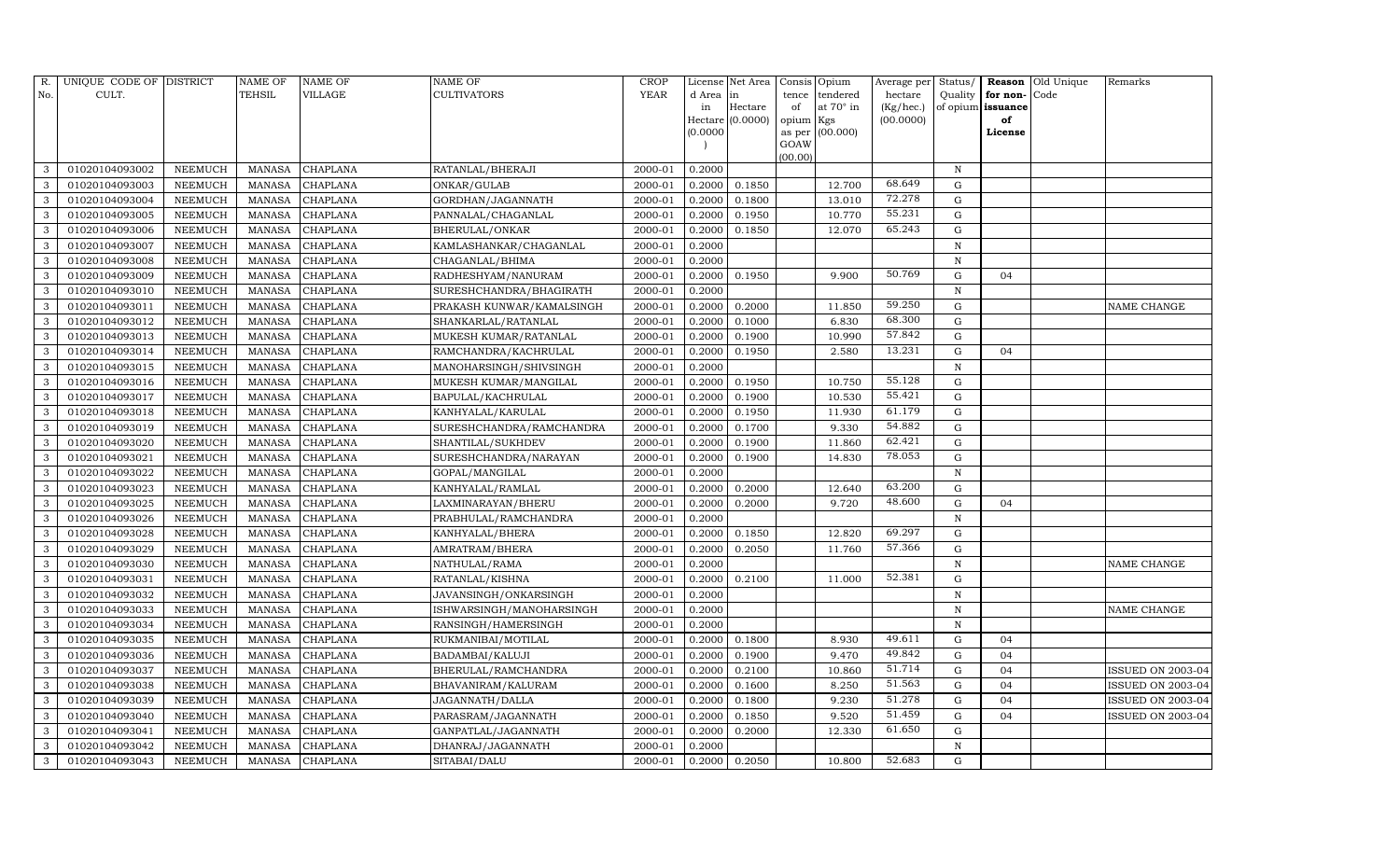| R.  | UNIQUE CODE OF DISTRICT |                | <b>NAME OF</b> | NAME OF         | <b>NAME OF</b>          | <b>CROP</b> | License             | Net Area | Consis Opium |                  | Average per | Status/      |                   | Reason Old Unique | Remarks                  |
|-----|-------------------------|----------------|----------------|-----------------|-------------------------|-------------|---------------------|----------|--------------|------------------|-------------|--------------|-------------------|-------------------|--------------------------|
| No. | CULT.                   |                | TEHSIL         | VILLAGE         | <b>CULTIVATORS</b>      | <b>YEAR</b> | d Area              | in       |              | tence tendered   | hectare     | Quality      | for non-Code      |                   |                          |
|     |                         |                |                |                 |                         |             | in                  | Hectare  | of           | at $70^\circ$ in | (Kg/hec.)   |              | of opium issuance |                   |                          |
|     |                         |                |                |                 |                         |             | Hectare<br>(0.0000) | (0.0000) | opium Kgs    | as per (00.000)  | (00.0000)   |              | of                |                   |                          |
|     |                         |                |                |                 |                         |             |                     |          | GOAW         |                  |             |              | License           |                   |                          |
|     |                         |                |                |                 |                         |             |                     |          | (00.00)      |                  |             |              |                   |                   |                          |
| 3   | 01020104093044          | <b>NEEMUCH</b> | <b>MANASA</b>  | CHAPLANA        | ARJUNSINGH/SHIVSINGH    | 2000-01     | 0.2000              |          |              |                  |             | N            |                   |                   |                          |
| 3   | 01020104093045          | NEEMUCH        | <b>MANASA</b>  | CHAPLANA        | BHAGVATIBAI/BADRILAL    | 2000-01     | 0.2000              |          |              |                  |             | $\mathbf N$  |                   |                   |                          |
| 3   | 01020104093046          | <b>NEEMUCH</b> | <b>MANASA</b>  | CHAPLANA        | BAGDULAL/MANGU          | 2000-01     | 0.2000              | 0.1800   |              | 10.240           | 56.889      | G            |                   |                   |                          |
| 3   | 01020104093047          | NEEMUCH        | <b>MANASA</b>  | CHAPLANA        | RADHESHYAM/BHERA        | 2000-01     | 0.2000              | 0.0900   |              | 5.030            | 55.889      | ${\rm G}$    |                   |                   |                          |
| 3   | 01020104093048          | NEEMUCH        | <b>MANASA</b>  | CHAPLANA        | BHERULAL/RAMA           | 2000-01     | 0.2000              |          |              |                  |             | $\mathbf N$  |                   |                   | NAME CHANGE              |
| 3   | 01020104093049          | NEEMUCH        | <b>MANASA</b>  | CHAPLANA        | BHAVARLAL/CHAMPA        | 2000-01     | 0.2000              | 0.1750   |              | 10.560           | 60.343      | G            |                   |                   |                          |
| 3   | 01020104093050          | <b>NEEMUCH</b> | <b>MANASA</b>  | CHAPLANA        | PRABHULAL/BHURA         | 2000-01     | 0.2000              | 0.1250   |              | 6.750            | 54.000      | G            |                   |                   |                          |
| 3   | 01020104093051          | NEEMUCH        | <b>MANASA</b>  | CHAPLANA        | LAXMAN/BHERA            | 2000-01     | 0.2000              |          |              |                  |             | $\, {\bf N}$ |                   |                   |                          |
| 3   | 01020104093052          | <b>NEEMUCH</b> | <b>MANASA</b>  | CHAPLANA        | AMRATRAM/KACHRU         | 2000-01     | 0.3000              | 0.1750   |              | 10.590           | 60.514      | G            |                   |                   |                          |
| 3   | 01020104093053          | <b>NEEMUCH</b> | <b>MANASA</b>  | CHAPLANA        | NANDLAL/FATTA           | 2000-01     | 0.2000              |          |              |                  |             | $\mathbf N$  |                   |                   |                          |
| 3   | 01020104093054          | <b>NEEMUCH</b> | <b>MANASA</b>  | CHAPLANA        | RAMIBAI/UDA             | 2000-01     | 0.2000              |          |              |                  |             | $\,$ N       |                   |                   |                          |
| 3   | 01020104093055          | <b>NEEMUCH</b> | <b>MANASA</b>  | CHAPLANA        | BAGDIRAM/BHUVANA        | 2000-01     | 0.2000              |          |              |                  |             | $\mathbf N$  |                   |                   |                          |
| 3   | 01020104093057          | NEEMUCH        | <b>MANASA</b>  | CHAPLANA        | KALUSINGH/JORAVARSINGH  | 2000-01     | 0.2000              |          |              |                  |             | $\, {\rm N}$ |                   |                   |                          |
| 3   | 01020104093059          | <b>NEEMUCH</b> | <b>MANASA</b>  | CHAPLANA        | MADANSINGH/BHUVANISINGH | 2000-01     | 0.2000              | 0.1500   |              | 7.690            | 51.267      | G            | 04                |                   | <b>ISSUED ON 2003-04</b> |
| 3   | 01020104093060          | <b>NEEMUCH</b> | <b>MANASA</b>  | CHAPLANA        | NANDLAL/MULCHAND        | 2000-01     | 0.2000              |          |              |                  |             | $\, {\bf N}$ |                   |                   |                          |
| 3   | 01020104093061          | <b>NEEMUCH</b> | <b>MANASA</b>  | CHAPLANA        | BALURAM/UDA             | 2000-01     | 0.2000              |          |              |                  |             | $\,$ N       |                   |                   |                          |
| 3   | 01020104093062          | <b>NEEMUCH</b> | <b>MANASA</b>  | CHAPLANA        | BHERUSINGH/PRATAPSINGH  | 2000-01     | 0.2000              |          |              |                  |             | $\, {\rm N}$ |                   |                   |                          |
| 3   | 01020104093063          | <b>NEEMUCH</b> | <b>MANASA</b>  | CHAPLANA        | <b>BAGDU/HIRA</b>       | 2000-01     | 0.2000              |          |              |                  |             | $\mathbf N$  |                   |                   |                          |
| 3   | 01020104093064          | <b>NEEMUCH</b> | <b>MANASA</b>  | CHAPLANA        | KARULAL/KESHURAM        | 2000-01     | 0.2000              | 0.1150   |              | 7.550            | 65.652      | ${\rm G}$    |                   |                   |                          |
| 3   | 01020104093065          | <b>NEEMUCH</b> | <b>MANASA</b>  | CHAPLANA        | JAMANIBAI/LALJI         | 2000-01     | 0.2000              |          |              |                  |             | $\, {\rm N}$ |                   |                   | TRANSFER/BADKUWAN        |
| 3   | 01020104093066          | <b>NEEMUCH</b> | <b>MANASA</b>  | CHAPLANA        | BHURIBAI/BHERU          | 2000-01     | 0.2000              | 0.1000   |              | 5.490            | 54.900      | G            |                   |                   |                          |
| 3   | 01020104093067          | <b>NEEMUCH</b> | <b>MANASA</b>  | CHAPLANA        | KESHRIMAL/MODIRAM       | 2000-01     | 0.2000              | 0.0900   |              | 5.300            | 58.889      | G            |                   |                   |                          |
| 3   | 01020104093068          | <b>NEEMUCH</b> | <b>MANASA</b>  | CHAPLANA        | KAVARLAL/PANNAJI        | 2000-01     | 0.3000              | 0.0950   |              | 6.430            | 67.684      | G            |                   |                   |                          |
| 3   | 01020104093069          | NEEMUCH        | <b>MANASA</b>  | CHAPLANA        | RANCHOD DAS/NANURAM     | 2000-01     | 0.2000              | 0.1750   |              | 7.990            | 45.657      | ${\rm G}$    | 04                |                   |                          |
| 3   | 01020104093070          | <b>NEEMUCH</b> | <b>MANASA</b>  | CHAPLANA        | SUNDARBAI/KACHRU        | 2000-01     | 0.2000              | 0.2000   |              | 11.200           | 56.000      | G            |                   |                   |                          |
| 3   | 01020104093071          | <b>NEEMUCH</b> | <b>MANASA</b>  | CHAPLANA        | MANGYA/KANIRAM          | 2000-01     | 0.2000              | 0.1850   |              | 12.060           | 65.189      | G            |                   |                   |                          |
| 3   | 01020104093072          | <b>NEEMUCH</b> | <b>MANASA</b>  | CHAPLANA        | FATEHLAL/NANDA          | 2000-01     | 0.2000              | 0.1000   |              | 5.350            | 53.500      | G            |                   |                   | NAME CHANGE              |
| 3   | 01020104093073          | <b>NEEMUCH</b> | <b>MANASA</b>  | CHAPLANA        | BHERULAL/NATHU          | 2000-01     | 0.2000              | 0.2000   |              | 11.230           | 56.150      | ${\rm G}$    |                   |                   |                          |
| 3   | 01020104093074          | <b>NEEMUCH</b> | <b>MANASA</b>  | CHAPLANA        | RADHIBAI/MANGU          | 2000-01     | 0.2000              |          |              |                  |             | $\, {\bf N}$ |                   |                   |                          |
| 3   | 01020104093075          | <b>NEEMUCH</b> | <b>MANASA</b>  | CHAPLANA        | DEVBAI/MOHANLAL         | 2000-01     | 0.2000              |          |              |                  |             | $\, {\bf N}$ |                   |                   |                          |
| 3   | 01020104093076          | <b>NEEMUCH</b> | <b>MANASA</b>  | CHAPLANA        | RAMKAWRIBAI/RAMAJI      | 2000-01     | 0.2000              |          |              |                  |             | $\, {\bf N}$ |                   |                   |                          |
| 3   | 01020104093078          | <b>NEEMUCH</b> | <b>MANASA</b>  | <b>CHAPLANA</b> | NANDA/DAMARSI           | 2000-01     | 0.2000              | 0.2000   |              | 11.710           | 58.550      | ${\rm G}$    |                   |                   |                          |
| 3   | 01020104093079          | <b>NEEMUCH</b> | <b>MANASA</b>  | CHAPLANA        | HIRALAL/KASHIRAM        | 2000-01     | 0.2000              | 0.1950   |              | 10.700           | 54.872      | G            |                   |                   |                          |
| 3   | 01020104093080          | <b>NEEMUCH</b> | <b>MANASA</b>  | CHAPLANA        | BHULIBAI/KACHRU         | 2000-01     | 0.2000              | 0.1650   |              | 7.920            | 48.000      | G            | 04                |                   |                          |
| 3   | 01020104093082          | <b>NEEMUCH</b> | <b>MANASA</b>  | CHAPLANA        | NANDUBAI/BHAGVAN        | 2000-01     | 0.2000              |          |              |                  |             | $\, {\bf N}$ |                   |                   |                          |
| 3   | 01020104093083          | NEEMUCH        | <b>MANASA</b>  | CHAPLANA        | MANGILAL/PYARA          | 2000-01     | 0.2000              | 0.1900   |              | 8.720            | 45.895      | G            | 04                |                   |                          |
| 3   | 01020104093084          | <b>NEEMUCH</b> | <b>MANASA</b>  | CHAPLANA        | BASANTILAL/RATANLAL     | 2000-01     | 0.2000              |          |              |                  |             | $\mathbf N$  |                   |                   |                          |
| 3   | 01020104093085          | NEEMUCH        | <b>MANASA</b>  | CHAPLANA        | BHAGATRAM/MODA          | 2000-01     | 0.2000              | 0.2050   |              | 10.580           | 51.610      | G            | 04                |                   | <b>ISSUED ON 2003-04</b> |
| 3   | 01020104093087          | <b>NEEMUCH</b> | <b>MANASA</b>  | CHAPLANA        | BHAVARLAL/RAMCHANDRA    | 2000-01     | 0.2000              | 0.1000   |              | 5.190            | 51.900      | G            | 04                |                   | <b>ISSUED ON 2003-04</b> |
| 3   | 01020104093088          | NEEMUCH        | <b>MANASA</b>  | <b>CHAPLANA</b> | CHANDRIBAI/MATHURALAL   | 2000-01     | 0.2000              | 0.2000   |              | 11.990           | 59.950      | G            |                   |                   |                          |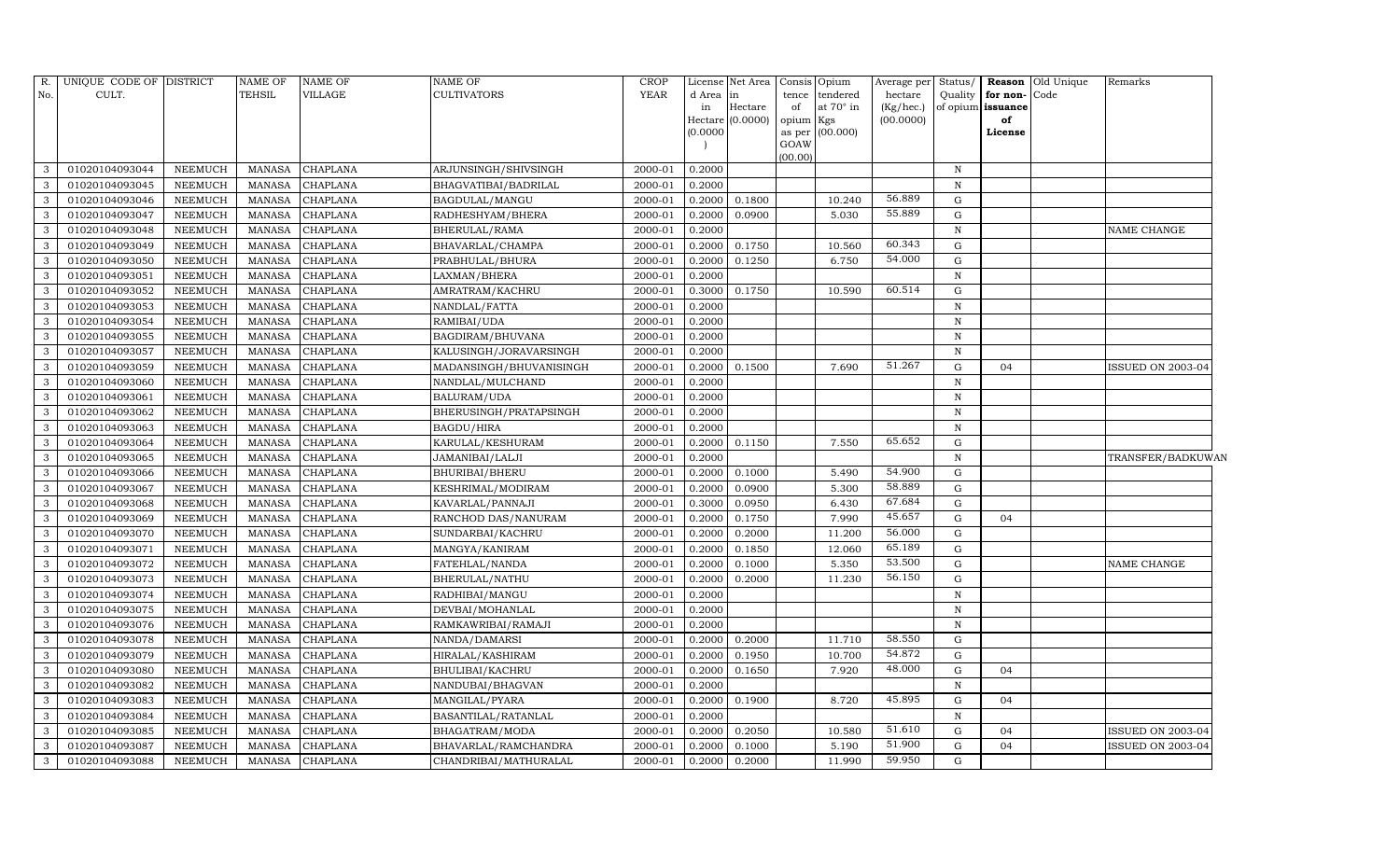| R.               | UNIQUE CODE OF DISTRICT |                | NAME OF       | <b>NAME OF</b>      | <b>NAME OF</b>           | CROP        |          | License Net Area Consis Opium |           |                   | Average per | Status/      |                   | Reason Old Unique | Remarks                        |
|------------------|-------------------------|----------------|---------------|---------------------|--------------------------|-------------|----------|-------------------------------|-----------|-------------------|-------------|--------------|-------------------|-------------------|--------------------------------|
| No.              | CULT.                   |                | TEHSIL        | VILLAGE             | <b>CULTIVATORS</b>       | <b>YEAR</b> | d Area   | in                            |           | tence tendered    | hectare     | Quality      | for non-Code      |                   |                                |
|                  |                         |                |               |                     |                          |             | in       | Hectare                       | of        | at 70° in         | (Kg/hec.)   |              | of opium issuance |                   |                                |
|                  |                         |                |               |                     |                          |             | Hectare  | (0.0000)                      | opium Kgs |                   | (00.0000)   |              | of                |                   |                                |
|                  |                         |                |               |                     |                          |             | (0.0000) |                               | GOAW      | as per $(00.000)$ |             |              | License           |                   |                                |
|                  |                         |                |               |                     |                          |             |          |                               | (00.00)   |                   |             |              |                   |                   |                                |
| 3                | 01020104093089          | <b>NEEMUCH</b> | MANASA        | <b>CHAPLANA</b>     | JANIBAI/KARULAL          | 2000-01     | 0.2000   | 0.1900                        |           | 12.340            | 64.947      | G            |                   |                   |                                |
| 3                | 01020104093090          | <b>NEEMUCH</b> | <b>MANASA</b> | <b>CHAPLANA</b>     | VISHNUPRASAD/ SALAGRAM   | 2000-01     | 0.2000   |                               |           |                   |             | $\mathbf N$  |                   |                   |                                |
| $\overline{a}$   | 01020104042002          | <b>NEEMUCH</b> | <b>MANASA</b> | <b>CHACHAHERA</b>   | DEVILAL/PURALAL          | 2000-01     | 0.2000   | 0.1200                        |           | 7.030             | 58.583      | G            |                   |                   |                                |
| $\boldsymbol{2}$ | 01020104042004          | <b>NEEMUCH</b> | MANASA        | CHACHAHERA          | BALRAM/GHASIRAM          | 2000-01     | 0.2000   |                               |           |                   |             | $\, {\bf N}$ |                   |                   |                                |
| $\overline{2}$   | 01020104042005          | <b>NEEMUCH</b> | <b>MANASA</b> | CHACHAHERA          | RODILAL/RAMCHANDRA       | 2000-01     | 0.2000   | 0.1400                        |           | 8.320             | 59.429      | G            |                   |                   |                                |
| $\overline{2}$   | 01020104059001          | <b>NEEMUCH</b> | <b>MANASA</b> | <b>BHOPALI</b>      | CHUNNILAL/KASHYA         | 2000-01     | 0.2000   | 0.1950                        |           | 10.750            | 55.128      | G            |                   |                   |                                |
| $\overline{2}$   | 01020104059003          | <b>NEEMUCH</b> | <b>MANASA</b> | <b>BHOPALI</b>      | BHAGIRATH/KARULAL        | 2000-01     | 0.2000   | 0.1950                        |           | 11.030            | 56.564      | G            |                   |                   |                                |
| $\overline{2}$   | 01020104059004          | <b>NEEMUCH</b> | <b>MANASA</b> | <b>BHOPALI</b>      | DEUBAI/MANGILAL          | 2000-01     | 0.2000   | 0.2000                        |           | 12.200            | 61.000      | ${\rm G}$    |                   |                   |                                |
| $\overline{2}$   | 01020104059007          | <b>NEEMUCH</b> | <b>MANASA</b> | <b>BHOPALI</b>      | RADHESHYAM/DALLA         | 2000-01     | 0.2000   | 0.2050                        |           | 11.290            | 55.073      | G            |                   |                   |                                |
| $\overline{2}$   | 01020104059008          | <b>NEEMUCH</b> | <b>MANASA</b> | <b>BHOPALI</b>      | PANNALAL/RATANLAL        | 2000-01     | 0.2000   | 0.1900                        |           | 9.100             | 47.895      | G            | 04                |                   |                                |
| $\overline{a}$   | 01020104059009          | <b>NEEMUCH</b> | <b>MANASA</b> | <b>BHOPALI</b>      | BHURIBAI/BHAGIRATH       | 2000-01     | 0.2000   | 0.1850                        |           | 10.370            | 56.054      | G            |                   |                   |                                |
| $\overline{a}$   | 01020104059010          | <b>NEEMUCH</b> | <b>MANASA</b> | <b>BHOPALI</b>      | HEERALAL/RATANLAL        | 2000-01     | 0.2000   | 0.2050                        |           | 9.870             | 48.146      | G            | 04                |                   |                                |
| $\overline{2}$   | 01020104059011          | <b>NEEMUCH</b> | <b>MANASA</b> | <b>BHOPALI</b>      | KISHANLAL/BHUWANILAL     | 2000-01     | 0.2000   | 0.1950                        |           | 11.070            | 56.769      | G            |                   |                   | 0102010406205TRANSFER/SHESHPUR |
|                  | 01020104001006          | <b>NEEMUCH</b> | <b>MANASA</b> | <b>BHERPURA</b>     | DHURA/MAGYA              | 2000-01     | 0.2000   | 0.2000                        |           | 10.336            | 51.680      | G            | 02                |                   |                                |
|                  | 01020104001007          | <b>NEEMUCH</b> | <b>MANASA</b> | <b>BHERPURA</b>     | JAMNABAI/BOTLAL          | 2000-01     | 0.2000   |                               |           |                   |             | $\mathbf N$  |                   |                   |                                |
|                  | 01020104028120          | <b>NEEMUCH</b> | <b>MANASA</b> | BHATKHEDI-II        | RAMNIWAS/RATANLAL        | 2000-01     | 0.2000   | 0.1950                        |           | 14.980            | 76.821      | G            |                   |                   |                                |
|                  | 01020104028121          | <b>NEEMUCH</b> | <b>MANASA</b> | BHATKHEDI-II        | BADRILAL/BIHARI          | 2000-01     | 0.2000   | 0.2050                        |           | 12.130            | 59.171      | G            |                   |                   |                                |
|                  | 01020104028122          | <b>NEEMUCH</b> | <b>MANASA</b> | BHATKHEDI-II        | BHULIBAI/BANSHILAL       | 2000-01     | 0.2000   | 0.1950                        |           | 12.410            | 63.641      | G            |                   |                   |                                |
|                  | 01020104028123          | <b>NEEMUCH</b> | <b>MANASA</b> | BHATKHEDI-II        | MANGILAL/BADRILAL        | 2000-01     | 0.2000   | 0.1900                        |           | 11.810            | 62.158      | G            |                   |                   |                                |
|                  | 01020104028124          | <b>NEEMUCH</b> | <b>MANASA</b> | BHATKHEDI-II        | RADHESHYAM/NANDLAL BADA  | 2000-01     | 0.2000   | 0.1950                        |           | 12.240            | 62.769      | G            |                   |                   |                                |
|                  | 01020104028125          | <b>NEEMUCH</b> | <b>MANASA</b> | BHATKHEDI-II        | KARULAL/MULCHAND         | 2000-01     | 0.2000   |                               |           |                   |             | $\mathbf N$  |                   |                   |                                |
|                  | 01020104028126          | <b>NEEMUCH</b> | <b>MANASA</b> | BHATKHEDI-II        | LALURAM/KALU             | 2000-01     | 0.2000   | 0.2050                        |           | 11.360            | 55.415      | G            |                   |                   |                                |
|                  | 01020104028127          | <b>NEEMUCH</b> | MANASA        | BHATKHEDI-II        | GEETABAI/BHANWARLAL      | 2000-01     | 0.2000   | 0.2000                        |           | 11.050            | 55.250      | ${\rm G}$    |                   |                   |                                |
|                  | 01020104028128          | <b>NEEMUCH</b> | <b>MANASA</b> | BHATKHEDI-II        | MANGILAL/MEGHA           | 2000-01     | 0.2000   | 0.1050                        |           | 6.600             | 62.857      | ${\rm G}$    |                   |                   |                                |
|                  | 01020104028129          | <b>NEEMUCH</b> | <b>MANASA</b> | BHATKHEDI-II        | NANDLAL/BHAGCHAND        | 2000-01     | 0.2000   | 0.1900                        |           | 10.540            | 55.474      | G            |                   |                   |                                |
|                  | 01020104028130          | <b>NEEMUCH</b> | <b>MANASA</b> | BHATKHEDI-II        | KANHAIYALAL/LAXMINARAYAN | 2000-01     | 0.2000   | 0.1950                        |           | 11.490            | 58.923      | G            |                   |                   |                                |
|                  | 01020104028131          | <b>NEEMUCH</b> | <b>MANASA</b> | <b>BHATKHEDI-II</b> | SHYAM/UDAIRAM            | 2000-01     | 0.2000   | 0.1500                        |           | 8.210             | 54.733      | ${\rm G}$    |                   |                   | NAME CHANGE                    |
|                  | 01020104028132          | <b>NEEMUCH</b> | <b>MANASA</b> | BHATKHEDI-II        | RAMNIWAS/VARDICHAND      | 2000-01     | 0.2000   | 0.1550                        |           | 10.700            | 69.032      | G            |                   |                   |                                |
|                  | 01020104028133          | <b>NEEMUCH</b> | <b>MANASA</b> | BHATKHEDI-II        | SEWA/MOTI                | 2000-01     | 0.2000   | 0.0800                        |           | 4.500             | 56.250      | G            |                   |                   |                                |
|                  | 01020104028134          | <b>NEEMUCH</b> | <b>MANASA</b> | BHATKHEDI-II        | LALU/BHUWANA             | 2000-01     | 0.2000   | 0.2000                        |           | 11.900            | 59.500      | G            |                   |                   |                                |
|                  | 01020104028135          | <b>NEEMUCH</b> | <b>MANASA</b> | BHATKHEDI-II        | BHERULAL/KASHIRAM        | 2000-01     | 0.2000   | 0.1100                        |           | 7.440             | 67.636      | G            |                   |                   |                                |
|                  | 01020104028136          | <b>NEEMUCH</b> | <b>MANASA</b> | <b>BHATKHEDI-II</b> | RAMCHANDDAS/BIHARIDAS    | 2000-01     | 0.2000   | 0.2100                        |           | 11.990            | 57.095      | G            |                   |                   |                                |
|                  | 01020104028137          | <b>NEEMUCH</b> | <b>MANASA</b> | BHATKHEDI-II        | MOHAN/JAGANNATH          | 2000-01     | 0.2000   | 0.2000                        |           | 10.910            | 54.550      | G            |                   |                   |                                |
|                  | 01020104028138          | <b>NEEMUCH</b> | <b>MANASA</b> | BHATKHEDI-II        | PRAHLAD/BALCHAND         | 2000-01     | 0.2000   | 0.2000                        |           | 10.170            | 50.850      | G            | 04                |                   |                                |
|                  | 01020104028139          | <b>NEEMUCH</b> | <b>MANASA</b> | BHATKHEDI-II        | PATASIBAI/BADRILAL       | 2000-01     | 0.2000   | 0.1050                        |           | 7.480             | 71.238      | ${\rm G}$    |                   |                   | TRANSFER/ AKHEPUR              |
|                  | 01020104028140          | <b>NEEMUCH</b> | <b>MANASA</b> | BHATKHEDI-II        | SUKHLAL/SHANKARLAL       | 2000-01     | 0.2000   | 0.1200                        |           | 6.580             | 54.833      | G            |                   |                   |                                |
|                  | 01020104028141          | <b>NEEMUCH</b> | <b>MANASA</b> | BHATKHEDI-II        | HEERA/RAMA               | 2000-01     | 0.2000   | 0.2050                        |           | 12.480            | 60.878      | G            |                   |                   |                                |
|                  | 01020104028142          | <b>NEEMUCH</b> | <b>MANASA</b> | BHATKHEDI-II        | PURALAL/RAMAJI           | 2000-01     | 0.2000   |                               |           |                   |             | $\,$ N       |                   |                   |                                |
|                  | 01020104028143          | <b>NEEMUCH</b> | <b>MANASA</b> | BHATKHEDI-II        | HEERALAL/KISHNA          | 2000-01     | 0.2000   | 0.2050                        |           | 11.840            | 57.756      | G            |                   |                   |                                |
|                  | 01020104028144          | NEEMUCH        | <b>MANASA</b> | <b>BHATKHEDI-II</b> | BALCHAND/BHERA           | 2000-01     | 0.2000   | 0.1600                        |           | 10.310            | 64.438      | G            |                   |                   |                                |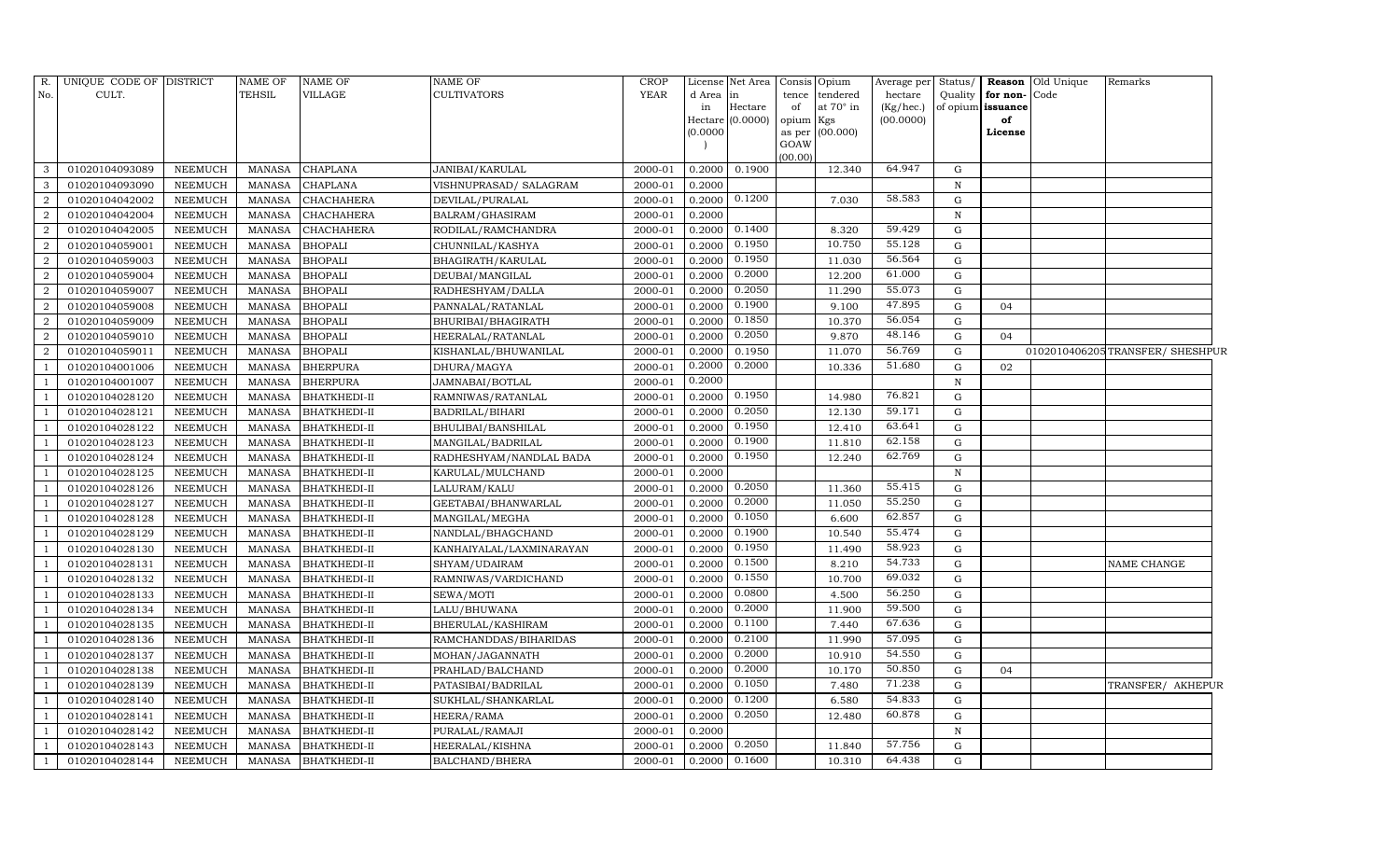| R.  | UNIQUE CODE OF DISTRICT |                | NAME OF       | <b>NAME OF</b>      | NAME OF                    | <b>CROP</b> | License   | Net Area          | Consis Opium      |                  | Average per | Status/      |                   | Reason Old Unique | Remarks            |  |
|-----|-------------------------|----------------|---------------|---------------------|----------------------------|-------------|-----------|-------------------|-------------------|------------------|-------------|--------------|-------------------|-------------------|--------------------|--|
| No. | CULT.                   |                | TEHSIL        | VILLAGE             | <b>CULTIVATORS</b>         | <b>YEAR</b> | d Area in |                   | tence             | tendered         | hectare     | Quality      | for non-          | Code              |                    |  |
|     |                         |                |               |                     |                            |             | in        | Hectare           | of                | at $70^\circ$ in | (Kg/hec.)   |              | of opium issuance |                   |                    |  |
|     |                         |                |               |                     |                            |             |           | Hectare (0.0000)  | opium Kgs         |                  | (00.0000)   |              | of                |                   |                    |  |
|     |                         |                |               |                     |                            |             | (0.0000)  |                   | as per $(00.000)$ |                  |             |              | License           |                   |                    |  |
|     |                         |                |               |                     |                            |             |           |                   | GOAW<br>(00.00)   |                  |             |              |                   |                   |                    |  |
|     | 01020104028145          | NEEMUCH        | MANASA        | <b>BHATKHEDI-II</b> | KANKUBAI/NANDLAL           | 2000-01     | 0.2000    | 0.1100            |                   | 6.610            | 60.091      | G            |                   |                   |                    |  |
|     | 01020104028146          | <b>NEEMUCH</b> | <b>MANASA</b> | <b>BHATKHEDI-II</b> | NARAYAN/JAGANNATH          | 2000-01     | 0.2000    | 0.1850            |                   | 9.110            | 49.243      | $\mathbf G$  | 04                |                   |                    |  |
|     | 01020104028147          | <b>NEEMUCH</b> | <b>MANASA</b> | <b>BHATKHEDI-II</b> | DHAPUBAI/MANNALAL          | 2000-01     | 0.2000    | 0.1750            |                   | 10.910           | 62.343      | G            |                   |                   |                    |  |
|     | 01020104028148          | <b>NEEMUCH</b> | MANASA        | BHATKHEDI-II        | MOHANLAL/PARTHA            | 2000-01     | 0.2000    |                   |                   |                  |             | $\, {\bf N}$ |                   |                   |                    |  |
|     | 01020104028149          | <b>NEEMUCH</b> | <b>MANASA</b> | <b>BHATKHEDI-II</b> | SHOBHARAM/RATANLAL         | 2000-01     | 0.2000    | 0.2000            |                   | 12.250           | 61.250      | ${\rm G}$    |                   |                   |                    |  |
|     | 01020104028150          | <b>NEEMUCH</b> | <b>MANASA</b> | BHATKHEDI-II        | RAMCHAND/KISHNA            | 2000-01     | 0.2000    | 0.1000            |                   | 6.120            | 61.200      | ${\rm G}$    |                   |                   |                    |  |
|     | 01020104028151          | <b>NEEMUCH</b> | <b>MANASA</b> | BHATKHEDI-II        | KAILASH BAI/OKARLAL        | 2000-01     | 0.2000    |                   |                   |                  |             | $\, {\bf N}$ |                   |                   |                    |  |
|     | 01020104028152          | <b>NEEMUCH</b> | <b>MANASA</b> | <b>BHATKHEDI-II</b> | KAILASHCHAND/NANDLAL       | 2000-01     | 0.2000    | 0.2000            |                   | 12.680           | 63.400      | ${\rm G}$    |                   |                   |                    |  |
|     | 01020104028153          | <b>NEEMUCH</b> | <b>MANASA</b> | <b>BHATKHEDI-II</b> | RAMCHAND/RAMRATAN          | 2000-01     | 0.2000    |                   |                   |                  |             | ${\bf N}$    |                   |                   |                    |  |
|     | 01020104028154          | <b>NEEMUCH</b> | <b>MANASA</b> | BHATKHEDI-II        | KANHAIYALAL/CHHAGANLAL     | 2000-01     | 0.2000    | 0.1050            |                   | 4.880            | 46.476      | ${\rm G}$    | 04                |                   |                    |  |
|     | 01020104028156          | <b>NEEMUCH</b> | <b>MANASA</b> | <b>BHATKHEDI-II</b> | NARU/KASHIRAM              | 2000-01     | 0.2000    | 0.1350            |                   | 6.880            | 50.963      | ${\rm G}$    | 04                |                   |                    |  |
|     | 01020104028157          | <b>NEEMUCH</b> | <b>MANASA</b> | <b>BHATKHEDI-II</b> | VISHNULAL/BHUWANA          | 2000-01     | 0.2000    | 0.1850            |                   | 9.550            | 51.622      | ${\rm G}$    | 04                |                   | ISSUED ON 2003-04  |  |
|     | 01020104028158          | <b>NEEMUCH</b> | <b>MANASA</b> | BHATKHEDI-II        | SALAGRAM/LAXMICHAND        | 2000-01     | 0.2000    |                   |                   |                  |             | ${\bf N}$    |                   |                   |                    |  |
|     | 01020104028159          | <b>NEEMUCH</b> | <b>MANASA</b> | <b>BHATKHEDI-II</b> | CHHAGANLAL/RAMLAL          | 2000-01     | 0.2000    | 0.1900            |                   | 10.360           | 54.526      | G            |                   |                   |                    |  |
|     | 01020104028160          | <b>NEEMUCH</b> | <b>MANASA</b> | BHATKHEDI-II        | SHYAMSUNDER/MANGILAL       | 2000-01     | 0.2000    | 0.2050            |                   | 11.270           | 54.976      | G            |                   |                   | TRANSFER/ BALAGANJ |  |
|     | 01020104028161          | NEEMUCH        | <b>MANASA</b> | <b>BHATKHEDI-II</b> | RAMCHANDRA/GANGARAM        | 2000-01     | 0.2000    | 0.2000            |                   | 12.860           | 64.300      | ${\rm G}$    |                   |                   |                    |  |
|     | 01020104028162          | <b>NEEMUCH</b> | <b>MANASA</b> | BHATKHEDI-II        | BALCHAND/PARTHA            | 2000-01     | 0.2000    | 0.1950            |                   | 13.790           | 70.718      | G            |                   |                   |                    |  |
|     | 01020104028163          | <b>NEEMUCH</b> | <b>MANASA</b> | BHATKHEDI-II        | NANDLAL/VARDICHAND         | 2000-01     | 0.2000    | 0.1700            |                   | 10.610           | 62.412      | G            |                   |                   |                    |  |
|     | 01020104028164          | <b>NEEMUCH</b> | <b>MANASA</b> | BHATKHEDI-II        | NOJIBAI/KASHIRAM           | 2000-01     | 0.2000    | 0.1850            |                   | 10.270           | 55.514      | ${\rm G}$    |                   |                   |                    |  |
|     | 01020104028165          | <b>NEEMUCH</b> | <b>MANASA</b> | <b>BHATKHEDI-II</b> | NANDA/SEVA                 | 2000-01     | 0.2000    | 0.1750            |                   | 7.610            | 43.486      | ${\rm G}$    | 04                |                   |                    |  |
|     | 01020104028167          | <b>NEEMUCH</b> | <b>MANASA</b> | BHATKHEDI-II        | DALURAM/MATHURALAL         | 2000-01     | 0.2000    | 0.1900            |                   | 11.800           | 62.105      | ${\rm G}$    |                   |                   |                    |  |
|     | 01020104028168          | <b>NEEMUCH</b> | <b>MANASA</b> | <b>BHATKHEDI-II</b> | MOTYABAI/MANGILAL          | 2000-01     | 0.2000    | 0.2000            |                   | 11.060           | 55.300      | G            |                   |                   |                    |  |
|     | 01020104028169          | <b>NEEMUCH</b> | <b>MANASA</b> | BHATKHEDI-II        | BHANWARLAL/SHANKARLAL      | 2000-01     | 0.2000    |                   |                   |                  |             | $\mathbf N$  |                   |                   |                    |  |
|     | 01020104028170          | <b>NEEMUCH</b> | <b>MANASA</b> | <b>BHATKHEDI-II</b> | KANCHANBAI/RAMESHWAR       | 2000-01     | 0.2000    |                   |                   |                  |             | ${\bf N}$    |                   |                   |                    |  |
|     | 01020104028171          | <b>NEEMUCH</b> | <b>MANASA</b> | BHATKHEDI-II        | SHYAMSUNDER/BHANWARLAL     | 2000-01     | 0.2000    | 0.1850            |                   | 10.210           | 55.189      | G            |                   |                   |                    |  |
|     | 01020104028172          | <b>NEEMUCH</b> | <b>MANASA</b> | BHATKHEDI-II        | VIDHYA/LAXMINARAYAN        | 2000-01     | 0.2000    | 0.1600            |                   | 9.350            | 58.438      | G            |                   |                   |                    |  |
|     | 01020104028173          | NEEMUCH        | <b>MANASA</b> | BHATKHEDI-II        | GEETABAI/MODIRAM           | 2000-01     | 0.2000    | 0.1600            |                   | 10.340           | 64.625      | ${\rm G}$    |                   |                   |                    |  |
|     | 01020104028175          | <b>NEEMUCH</b> | <b>MANASA</b> | BHATKHEDI-II        | PARUBAI/MATHURALAL         | 2000-01     | 0.2000    | 0.1000            |                   | 5.910            | 59.100      | ${\rm G}$    |                   |                   |                    |  |
|     | 01020104028176          | <b>NEEMUCH</b> | <b>MANASA</b> | BHATKHEDI-II        | <b>UDAIRAM/BHERU REGAR</b> | 2000-01     | 0.2000    |                   |                   |                  |             | $\mathbf N$  |                   |                   |                    |  |
|     | 01020104028177          | <b>NEEMUCH</b> | <b>MANASA</b> | BHATKHEDI-II        | GHISALAL/RAMCHANDRA        | 2000-01     | 0.2000    | 0.1850            |                   | 10.930           | 59.081      | ${\rm G}$    |                   |                   |                    |  |
|     | 01020104028179          | <b>NEEMUCH</b> | <b>MANASA</b> | BHATKHEDI-II        | RAMCHANDRA/MANGILAL        | 2000-01     | 0.2000    | 0.2050            |                   | 11.940           | 58.244      | ${\rm G}$    |                   |                   |                    |  |
|     | 01020104028180          | <b>NEEMUCH</b> | <b>MANASA</b> | BHATKHEDI-II        | BAGDIRAM/PARTHA            | 2000-01     | 0.2000    | 0.1100            |                   | 6.220            | 56.545      | ${\rm G}$    |                   |                   |                    |  |
|     | 01020104028181          | <b>NEEMUCH</b> | <b>MANASA</b> | BHATKHEDI-II        | PRATAPBAI/BALAJI           | 2000-01     | 0.2000    | 0.1550            |                   | 9.280            | 59.871      | ${\rm G}$    |                   |                   |                    |  |
|     | 01020104028182          | NEEMUCH        | <b>MANASA</b> | BHATKHEDI-II        | KAILASH/MANGILAL MALI      | 2000-01     | 0.2000    | 0.1700            |                   | 9.330            | 54.882      | G            |                   |                   |                    |  |
|     | 01020104028183          | NEEMUCH        | <b>MANASA</b> | <b>BHATKHEDI-II</b> | MANGIBAI/SEVA REGAR        | 2000-01     | 0.2000    | 0.1300            |                   | 7.320            | 56.308      | G            |                   |                   |                    |  |
|     | 01020104028184          | <b>NEEMUCH</b> | <b>MANASA</b> | BHATKHEDI-II        | PRABHULAL/BALCHAND         | 2000-01     | 0.2000    | 0.1200            |                   | 7.610            | 63.417      | G            |                   |                   |                    |  |
|     | 01020104028185          | <b>NEEMUCH</b> | <b>MANASA</b> | BHATKHEDI-II        | RUGNATH/DHANNA TELI        | 2000-01     | 0.2000    | 0.1450            |                   | 9.290            | 64.069      | G            |                   |                   |                    |  |
|     | 01020104028186          | <b>NEEMUCH</b> | <b>MANASA</b> | BHATKHEDI-II        | HIRABAI/NANDLAL            | 2000-01     | 0.2000    |                   |                   |                  |             | $\,$ N       |                   |                   | NAME CHANGE        |  |
|     | 01020104028187          | <b>NEEMUCH</b> | <b>MANASA</b> | BHATKHEDI-II        | SURAJBAI/GHISALAL          | 2000-01     | 0.2000    | 0.1250            |                   | 7.080            | 56.640      | G            |                   |                   |                    |  |
| -1  | 01020104028188          | NEEMUCH        | MANASA        | <b>BHATKHEDI-II</b> | MOHANLAL/JAGANNATH CHAMAR  | 2000-01     |           | $0.2000$ $0.1700$ |                   | 10.050           | 59.118      | G            |                   |                   |                    |  |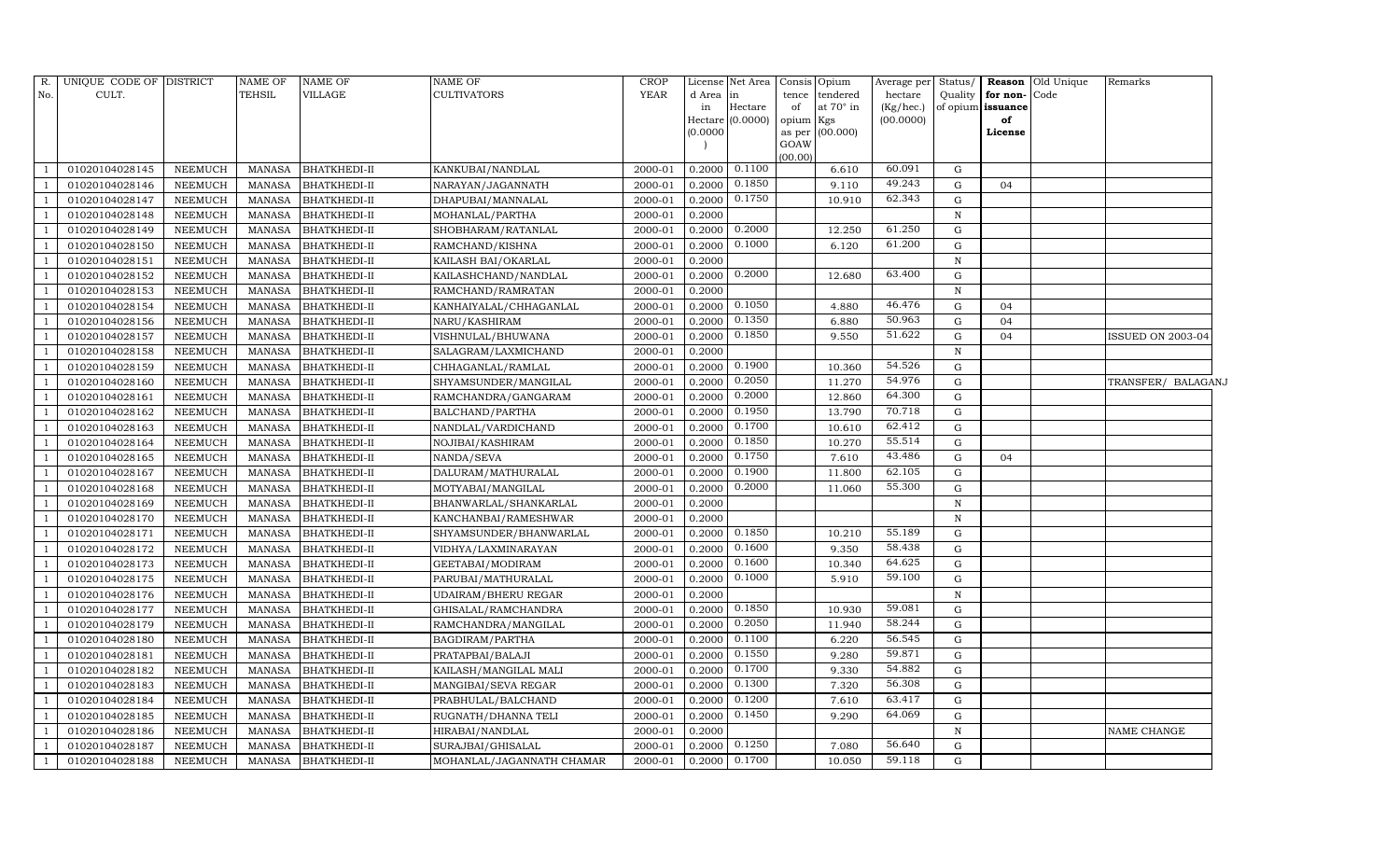| R.  | UNIQUE CODE OF DISTRICT |                | <b>NAME OF</b> | NAME OF             | NAME OF                     | <b>CROP</b> |           | License Net Area |                | Consis Opium | Average per | Status/     |                   | Reason Old Unique | Remarks           |
|-----|-------------------------|----------------|----------------|---------------------|-----------------------------|-------------|-----------|------------------|----------------|--------------|-------------|-------------|-------------------|-------------------|-------------------|
| No. | CULT.                   |                | TEHSIL         | VILLAGE             | <b>CULTIVATORS</b>          | <b>YEAR</b> | d Area in |                  | tence          | tendered     | hectare     | Quality     | for non-          | Code              |                   |
|     |                         |                |                |                     |                             |             | in        | Hectare          | of             | at 70° in    | (Kg/hec.)   |             | of opium issuance |                   |                   |
|     |                         |                |                |                     |                             |             |           | Hectare (0.0000) | opium Kgs      |              | (00.0000)   |             | of                |                   |                   |
|     |                         |                |                |                     |                             |             | (0.0000)  |                  | as per<br>GOAW | (00.000)     |             |             | License           |                   |                   |
|     |                         |                |                |                     |                             |             |           |                  | (00.00)        |              |             |             |                   |                   |                   |
|     | 01020104028190          | NEEMUCH        | MANASA         | <b>BHATKHEDI-II</b> | BANSHILAL/NANDA             | 2000-01     | 0.2000    | 0.2000           |                | 11.540       | 57.700      | G           |                   |                   |                   |
|     | 01020104028191          | NEEMUCH        | <b>MANASA</b>  | BHATKHEDI-II        | DALIBAI/CHHAGANLAL          | 2000-01     | 0.2000    | 0.1700           |                | 10.050       | 59.118      | G           |                   |                   |                   |
|     | 01020104028192          | NEEMUCH        | MANASA         | BHATKHEDI-II        | VENKTASH/LAXMINARAYAN       | 2000-01     | 0.2000    | 0.0950           |                | 5.300        | 55.789      | G           |                   |                   |                   |
|     | 01020104028193          | NEEMUCH        | MANASA         | BHATKHEDI-II        | GABUR/BHUWANA               | 2000-01     | 0.2000    | 0.2000           |                | 9.290        | 46.450      | G           | 04                |                   |                   |
|     | 01020104028194          | NEEMUCH        | <b>MANASA</b>  | BHATKHEDI-II        | BAPULAL/NANURAM             | 2000-01     | 0.2000    | 0.1500           |                | 9.400        | 62.667      | G           |                   |                   |                   |
|     | 01020104028195          | NEEMUCH        | <b>MANASA</b>  | BHATKHEDI-II        | MANGILAL/RUGHNATH           | 2000-01     | 0.2000    | 0.1700           |                | 9.820        | 57.765      | G           |                   |                   |                   |
|     | 01020104028196          | NEEMUCH        | <b>MANASA</b>  | BHATKHEDI-II        | RATANIBAI/RATANLAL          | 2000-01     | 0.2000    | 0.2000           |                | 10.730       | 53.650      | G           |                   |                   |                   |
|     | 01020104028198          | NEEMUCH        | <b>MANASA</b>  | BHATKHEDI-II        | BHANWARLAL/LAXMAN           | 2000-01     | 0.2000    | 0.0950           |                | 6.310        | 66.421      | G           |                   |                   |                   |
|     | 01020104028201          | NEEMUCH        | <b>MANASA</b>  | BHATKHEDI-II        | UDAIRAM/NANURAM             | 2000-01     | 0.2000    | 0.2050           |                | 13.530       | 66.000      | G           |                   |                   |                   |
|     | 01020104028202          | NEEMUCH        | <b>MANASA</b>  | BHATKHEDI-II        | RAMESHWAR/BHERULAL          | 2000-01     | 0.2000    | 0.2050           |                | 12.020       | 58.634      | G           |                   |                   |                   |
|     | 01020104028203          | NEEMUCH        | <b>MANASA</b>  | BHATKHEDI-II        | PARBHULAL/NARAYAN           | 2000-01     | 0.2000    | 0.1500           |                | 8.350        | 55.667      | G           |                   |                   | NAME CHANGE       |
|     | 01020104028204          | NEEMUCH        | <b>MANASA</b>  | BHATKHEDI-II        | KISHANLAL/MANA              | 2000-01     | 0.2000    |                  |                |              |             | $\mathbf N$ |                   |                   |                   |
|     | 01020104028206          | <b>NEEMUCH</b> | <b>MANASA</b>  | BHATKHEDI-II        | LAXMINARAYAN/PARTHA         | 2000-01     | 0.2000    | 0.1350           |                | 8.100        | 60.000      | $\mathbf G$ |                   |                   |                   |
|     | 01020104028207          | NEEMUCH        | <b>MANASA</b>  | BHATKHEDI-II        | MANGILAL/RAMLAL             | 2000-01     | 0.2000    |                  |                |              |             | $\rm F$     |                   |                   |                   |
|     | 01020104028209          | NEEMUCH        | MANASA         | <b>BHATKHEDI-II</b> | PRABHULAL/SHANKARLAL        | 2000-01     | 0.2000    | 0.2050           |                | 12.590       | 61.415      | G           |                   |                   |                   |
|     | 01020104028210          | NEEMUCH        | MANASA         | BHATKHEDI-II        | MANGILAL/HEERALAL           | 2000-01     | 0.2000    | 0.2050           |                | 10.510       | 51.268      | $\mathbf G$ | 04                |                   | ISSUED ON 2003-04 |
|     | 01020104028211          | <b>NEEMUCH</b> | <b>MANASA</b>  | BHATKHEDI-II        | KESHIBAI/BALCHAND           | 2000-01     | 0.2000    | 0.1050           |                | 6.340        | 60.381      | $\mathbf G$ |                   |                   |                   |
|     | 01020104028212          | NEEMUCH        | <b>MANASA</b>  | BHATKHEDI-II        | SHANTILAL/SHANKARLAL        | 2000-01     | 0.2000    |                  |                |              |             | $\,$ N      |                   |                   |                   |
|     | 01020104028214          | NEEMUCH        | <b>MANASA</b>  | BHATKHEDI-II        | KARULAL/RAMAJI              | 2000-01     | 0.2000    | 0.1800           |                | 11.770       | 65.389      | ${\rm G}$   |                   |                   |                   |
|     | 01020104028215          | NEEMUCH        | <b>MANASA</b>  | BHATKHEDI-II        | BHERULAL/KHEMAJI            | 2000-01     | 0.2000    |                  |                |              |             | $\mathbf N$ |                   |                   |                   |
|     | 01020104028216          | <b>NEEMUCH</b> | <b>MANASA</b>  | BHATKHEDI-II        | GORDHANLAL/PYARCHAND        | 2000-01     | 0.2000    | 0.1850           |                | 10.500       | 56.757      | ${\rm G}$   |                   |                   |                   |
|     | 01020104028217          | NEEMUCH        | <b>MANASA</b>  | BHATKHEDI-II        | GOPALCHAND/BALCHAND         | 2000-01     | 0.2000    | 0.1550           |                | 9.140        | 58.968      | G           |                   |                   |                   |
|     | 01020104028218          | NEEMUCH        | <b>MANASA</b>  | BHATKHEDI-II        | JAGDISH/NARAYAN             | 2000-01     | 0.2000    | 0.1000           |                | 6.060        | 60.600      | G           |                   |                   |                   |
|     | 01020104028219          | NEEMUCH        | <b>MANASA</b>  | BHATKHEDI-II        | RUPCHANDRA/RAMLAL           | 2000-01     | 0.2000    | 0.2000           |                | 12.070       | 60.350      | ${\rm G}$   |                   |                   |                   |
|     | 01020104028220          | NEEMUCH        | <b>MANASA</b>  | BHATKHEDI-II        | BHARATKUMAR/GHISALAL        | 2000-01     | 0.2000    | 0.2000           |                | 11.940       | 59.700      | ${\rm G}$   |                   |                   |                   |
|     | 01020104028222          | NEEMUCH        | <b>MANASA</b>  | BHATKHEDI-II        | BALURAM/BHONA SUTHAR        | 2000-01     | 0.2000    | 0.0950           |                | 4.640        | 48.842      | G           | 04                |                   |                   |
|     | 01020104028223          | NEEMUCH        | <b>MANASA</b>  | BHATKHEDI-II        | RAMNARAYAN/BHONA SUTHAR     | 2000-01     | 0.2000    | 0.1200           |                | 7.770        | 64.750      | ${\rm G}$   |                   |                   |                   |
|     | 01020104028225          | NEEMUCH        | <b>MANASA</b>  | BHATKHEDI-II        | PRATAPSINGH/PARTHESINGH     | 2000-01     | 0.2000    | 0.1050           |                | 6.240        | 59.429      | $\mathbf G$ |                   |                   |                   |
|     | 01020104028226          | NEEMUCH        | <b>MANASA</b>  | BHATKHEDI-II        | SHAMBHULAL/MANGILAL         | 2000-01     | 0.2000    | 0.2000           |                | 11.380       | 56.900      | ${\rm G}$   |                   |                   | NAME CHANGE       |
|     | 01020104028230          | NEEMUCH        | <b>MANASA</b>  | BHATKHEDI-II        | <b>BHURUBAI/FATTA BALAI</b> | 2000-01     | 0.2000    | 0.1900           |                | 11.170       | 58.789      | ${\rm G}$   |                   |                   |                   |
|     | 01020104028231          | NEEMUCH        | MANASA         | BHATKHEDI-II        | RAMLAL/NATHURAM GAYRI       | 2000-01     | 0.2000    | 0.2000           |                | 11.190       | 55.950      | ${\rm G}$   |                   |                   |                   |
|     | 01020104028232          | NEEMUCH        | <b>MANASA</b>  | BHATKHEDI-II        | MEGHRAJ/KASHIRAM KACHHAVA   | 2000-01     | 0.2000    | 0.0950           |                | 5.200        | 54.737      | ${\rm G}$   |                   |                   |                   |
|     | 01020104028233          | NEEMUCH        | MANASA         | BHATKHEDI-II        | GHISALAL/KACHRULAL          | 2000-01     | 0.2000    | 0.1950           |                | 11.620       | 59.590      | ${\rm G}$   |                   |                   |                   |
|     | 01020104028234          | NEEMUCH        | <b>MANASA</b>  | BHATKHEDI-II        | PARMANAND/RAMAJI            | 2000-01     | 0.2000    | 0.1500           |                | 9.130        | 60.867      | ${\rm G}$   |                   |                   |                   |
|     | 01020104028235          | NEEMUCH        | MANASA         | BHATKHEDI-II        | JHAMAKLAL/SHIVNARAYAN       | 2000-01     | 0.2000    |                  |                |              |             | ${\bf N}$   |                   |                   |                   |
|     | 01020104028236          | NEEMUCH        | <b>MANASA</b>  | BHATKHEDI-II        | BHERULAL/KACHRU             | 2000-01     | 0.2000    | 0.2000           |                | 10.480       | 52.400      | $\mathbf G$ |                   |                   |                   |
|     | 01020104028239          | NEEMUCH        | MANASA         | BHATKHEDI-II        | MANGILAL/DHANNA             | 2000-01     | 0.2000    | 0.1600           |                | 9.170        | 57.313      | G           |                   |                   |                   |
|     | 01020104028240          | NEEMUCH        | <b>MANASA</b>  | BHATKHEDI-II        | DHANNA/ONKAR                | 2000-01     | 0.2000    | 0.1350           |                | 7.520        | 55.704      | G           |                   |                   |                   |
|     | 01020104028248          | NEEMUCH        | MANASA         | BHATKHEDI-II        | GHISALAL/JAGANNATH          | 2000-01     | 0.2000    | 0.0950           |                | 5.380        | 56.632      | G           |                   |                   |                   |
|     | 01020104028178          | <b>NEEMUCH</b> | MANASA         | <b>BHATKHEDI-II</b> | GHISIBAI/KASHIRAM           | 2000-01     | 0.2000    |                  |                |              |             | N           |                   |                   |                   |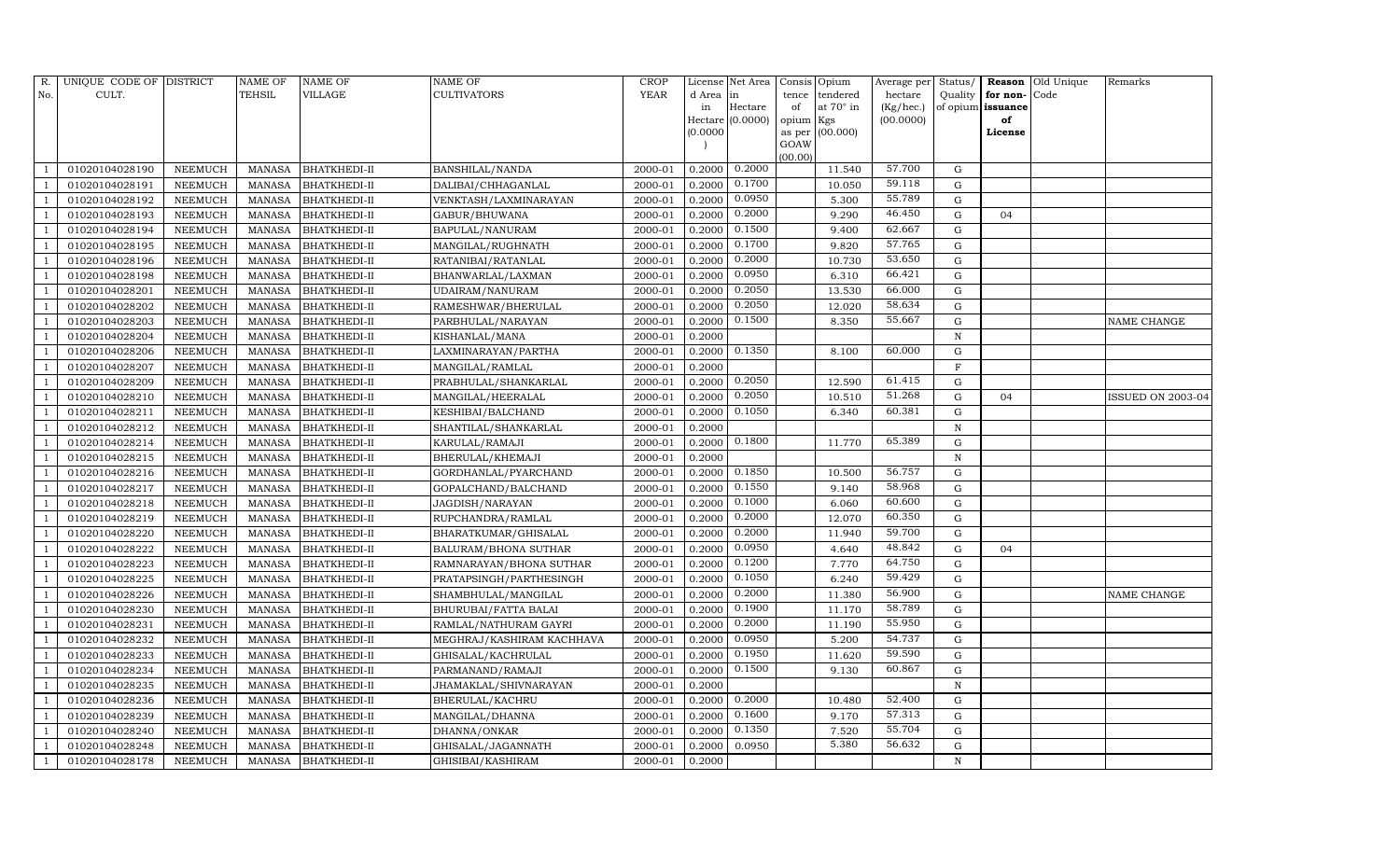| No.<br>CULT.<br>TEHSIL<br>VILLAGE<br><b>YEAR</b><br>Quality<br>for non-Code<br><b>CULTIVATORS</b><br>d Area in<br>tence tendered<br>hectare<br>Hectare<br>at 70° in<br>of opium issuance<br>in<br>(Kg/hec.)<br>of<br>Hectare (0.0000)<br>(00.0000)<br>opium Kgs<br>of<br>(0.0000)<br>as per $(00.000)$<br>License<br>GOAW<br>(00.00)<br>0.1500<br>60.733<br>0.2000<br>G<br>01020104028208<br><b>NEEMUCH</b><br>BHATKHEDI-II<br>BAPULAL/RAMLAL<br>2000-01<br>9.110<br>MANASA<br>0.2000<br>56.800<br>G<br>01020104028249<br>NEEMUCH<br><b>MANASA</b><br>BHATKHEDI-II<br>MOHANLAL/NANDLAL<br>2000-01<br>0.2000<br>11.360<br>0.2000<br>57.550<br>01020104028250<br>2000-01<br>0.2000<br>11.510<br>G<br><b>NEEMUCH</b><br><b>MANASA</b><br>BHATKHEDI-II<br>NARAYABAI/VARDICHAND<br>NAME CHANGE<br>0.1500<br>62.600<br>0.2000<br>${\rm G}$<br>01020104028251<br><b>NEEMUCH</b><br><b>MANASA</b><br>BHATKHEDI-II<br>2000-01<br>9.390<br>GISIBAI/BADRILAL<br>0.2000<br>57.100<br>0.2000<br>${\rm G}$<br>01020104028252<br><b>NEEMUCH</b><br><b>MANASA</b><br><b>BHATKHEDI-II</b><br>BHAGIRATH/DHANRAJ<br>2000-01<br>11.420<br>0102010404700 TRANSFER/MAHAGARH<br>0.1900<br>56.263<br>01020104028253<br><b>NEEMUCH</b><br><b>MANASA</b><br>BHATKHEDI-II<br>SAJJANBAI/KHEMRAJ<br>2000-01<br>0.2000<br>10.690<br>G<br>0102010401200TRANSFER/POKHARDA<br>0.1900<br>50.211<br>G<br>01020104028002<br><b>NEEMUCH</b><br><b>MANASA</b><br>2000-01<br>0.2000<br>9.540<br>04<br>BHATKHEDI-I<br>VARDISHANKAR/ONKARLAL<br>0.1100<br>61.455<br>01020104028003<br>2000-01<br>0.2000<br>G<br><b>NEEMUCH</b><br><b>MANASA</b><br>BHATKHEDI-I<br>KACHRU/HEERA<br>6.760<br>0.1000<br>61.900<br>01020104028004<br><b>NEEMUCH</b><br>BHATKHEDI-I<br>BHAGWATIBAI/KACHRU<br>2000-01<br>0.2000<br>6.190<br>G<br><b>MANASA</b><br>0.1600<br>64.813<br>0.2000<br>G<br>01020104028005<br><b>NEEMUCH</b><br><b>MANASA</b><br>BHATKHEDI-I<br>SEVA/DALU<br>2000-01<br>10.370<br>0.1550<br>66.387<br>0.2000<br>01020104028006<br><b>NEEMUCH</b><br><b>MANASA</b><br>BHATKHEDI-I<br>RAMCHANDRA/NANA<br>2000-01<br>10.290<br>G<br>0.1900<br>67.263<br>0.2000<br>${\rm G}$<br>01020104028007<br><b>NEEMUCH</b><br><b>MANASA</b><br>BHATKHEDI-I<br>BADRILAL/ONKARLAL<br>2000-01<br>12.780<br>0.1900<br>65.316<br>0.2000<br>G<br>01020104028008<br><b>NEEMUCH</b><br><b>MANASA</b><br><b>BHATKHEDI-I</b><br>BHERULAL/BALA<br>2000-01<br>12.410<br>0.1000<br>68.300<br>0.2000<br>01020104028009<br><b>NEEMUCH</b><br><b>MANASA</b><br>BHATKHEDI-I<br>RAMPRASAD/MEGHA<br>2000-01<br>6.830<br>G<br>0.2000<br>65.700<br>G<br>01020104028010<br><b>NEEMUCH</b><br><b>MANASA</b><br>BHATKHEDI-I<br>RAMSUKH/RATANLAL<br>2000-01<br>0.2000<br>13.140<br>0.1900<br>61.053<br>01020104028011<br>2000-01<br>0.2000<br>${\rm G}$<br><b>NEEMUCH</b><br><b>MANASA</b><br><b>BHATKHEDI-I</b><br>RUKMANIBAI/RAMCHANDRA<br>11.600<br>0.1550<br>67.097<br>01020104028012<br><b>NEEMUCH</b><br><b>MANASA</b><br>BHATKHEDI-I<br>KANHAIYALAL/SHANKARLAL<br>2000-01<br>0.2000<br>10.400<br>G<br>0.1900<br>64.158<br>${\rm G}$<br>01020104028014<br><b>NEEMUCH</b><br><b>MANASA</b><br>BHATKHEDI-I<br>2000-01<br>0.2000<br>12.190<br>BHANWARLAL/NARAYAN<br>01020104028015<br><b>MANASA</b><br><b>BHATKHEDI-I</b><br>2000-01<br>0.2000<br><b>NEEMUCH</b><br>SHRINIWAS/NANDLAL<br>$\mathbf N$<br>0.1900<br>63.000<br>0.2000<br>01020104028016<br><b>NEEMUCH</b><br><b>MANASA</b><br><b>BHATKHEDI-I</b><br>MOHANBAI/BHAGCHAND<br>2000-01<br>11.970<br>G<br>0.1950<br>56.051<br><b>NEEMUCH</b><br><b>BHATKHEDI-I</b><br>2000-01<br>0.2000<br>G<br>01020104028017<br><b>MANASA</b><br>SHIVLAL/BHANWARLAL<br>10.930<br>01020104028019<br>0.2000<br><b>NEEMUCH</b><br><b>MANASA</b><br><b>BHATKHEDI-I</b><br>SOHANBAI/FULCHAND<br>2000-01<br>$\mathbf N$<br>0.0950<br>70.947<br>2000-01<br>0.2000<br>G<br>01020104028020<br><b>NEEMUCH</b><br><b>MANASA</b><br>BHATKHEDI-I<br>RADHAKISHAN/CHHAGANLAL<br>6.740<br>01020104028021<br>0.2000<br>$\mathbf N$<br><b>NEEMUCH</b><br><b>MANASA</b><br>BHATKHEDI-I<br>VARJIBAI/MOTI<br>2000-01<br>0.1600<br>58.250<br>0.2000<br>9.320<br>G<br>01020104028022<br><b>NEEMUCH</b><br><b>MANASA</b><br>BHATKHEDI-I<br>JAGDISH/KISHANLAL<br>2000-01<br>58.727<br>0.1100<br>G<br>01020104028023<br><b>NEEMUCH</b><br><b>MANASA</b><br>BHATKHEDI-I<br>2000-01<br>0.2000<br>6.460<br>GOPAL/BHAGCHAND<br>01020104028024<br>2000-01<br>0.2000<br>$\, {\bf N}$<br><b>NEEMUCH</b><br><b>MANASA</b><br>BHATKHEDI-I<br>KACHRU/MANGILAL<br>0.2000<br>56.400<br>0.2000<br>G<br>01020104028025<br><b>NEEMUCH</b><br><b>MANASA</b><br><b>BHATKHEDI-I</b><br>RAMPRASAD/LAXMICHAND<br>2000-01<br>11.280<br>0.1900<br>66.842<br>G<br>0.2000<br>12.700<br>01020104028026<br><b>NEEMUCH</b><br><b>MANASA</b><br>BHATKHEDI-I<br>PRABHULAL/NARAYAN<br>2000-01<br>0.1850<br>58.000<br>01020104028027<br><b>MANASA</b><br><b>BHATKHEDI-I</b><br>2000-01<br>0.2000<br>10.730<br>G<br><b>NEEMUCH</b><br>GANGABAI/NANDLAL<br>0.1750<br>51.200<br>01020104028029<br>2000-01<br>0.2000<br>${\rm G}$<br>04<br><b>NEEMUCH</b><br><b>MANASA</b><br>BHATKHEDI-I<br>SHANKARLAL/RAMLAL<br>8.960<br><b>ISSUED ON 2003-04</b><br>0.1950<br>69.590<br>G<br>01020104028030<br><b>NEEMUCH</b><br><b>MANASA</b><br><b>BHATKHEDI-I</b><br>2000-01<br>0.2000<br>13.570<br>MADANLAL/RATANLAL<br>01020104028031<br>0.2000<br>$\, {\bf N}$<br><b>NEEMUCH</b><br><b>MANASA</b><br>BHATKHEDI-I<br>RATNIBAI/NARAYAN<br>2000-01<br>0.1700<br>52.647<br><b>NEEMUCH</b><br>2000-01<br>0.2000<br>G<br>01020104028032<br><b>MANASA</b><br>BHATKHEDI-I<br>MANGILAL/SHANKARLAL<br>8.950<br>0.2000<br>56.500<br>0.2000<br>G<br>01020104028033<br>2000-01<br>11.300<br><b>NEEMUCH</b><br><b>MANASA</b><br><b>BHATKHEDI-I</b><br>SITABAI/LAKHMA<br>01020104028034<br><b>NEEMUCH</b><br><b>MANASA</b><br>BHATKHEDI-I<br>NANDLAL/JAGANNATH<br>2000-01<br>0.2000<br>N<br>0.1900<br>66.211<br>G<br>0.2000<br>01020104028035<br><b>NEEMUCH</b><br><b>MANASA</b><br>BHATKHEDI-I<br>NANDLAL/BABRU<br>2000-01<br>12.580<br>0.1900<br>64.211<br>G<br>01020104028036<br>BHAGIRATH/MOHANLAL<br>2000-01<br>0.2000<br>12.200<br><b>NEEMUCH</b><br><b>MANASA</b><br>BHATKHEDI-I<br>0.1000<br>61.300<br>2000-01<br>0.2000<br>G<br>01020104028037<br><b>NEEMUCH</b><br><b>MANASA</b><br>BHATKHEDI-I<br>KASTURIBAI/TARACHAND<br>6.130<br>$\overline{\phantom{0}}$<br>0.0850<br>64.471<br>$\mathbf G$<br>01020104028038<br><b>NEEMUCH</b><br><b>MANASA</b><br><b>BHATKHEDI-I</b><br>2000-01<br>0.2000<br>5.480<br>KASHIRAM/NARAYAN<br>-1 | R. | UNIQUE CODE OF DISTRICT | <b>NAME OF</b> | <b>NAME OF</b> | <b>NAME OF</b> | CROP | License Net Area Consis Opium |  | Average per | Status/ | <b>Reason</b> Old Unique | Remarks |
|--------------------------------------------------------------------------------------------------------------------------------------------------------------------------------------------------------------------------------------------------------------------------------------------------------------------------------------------------------------------------------------------------------------------------------------------------------------------------------------------------------------------------------------------------------------------------------------------------------------------------------------------------------------------------------------------------------------------------------------------------------------------------------------------------------------------------------------------------------------------------------------------------------------------------------------------------------------------------------------------------------------------------------------------------------------------------------------------------------------------------------------------------------------------------------------------------------------------------------------------------------------------------------------------------------------------------------------------------------------------------------------------------------------------------------------------------------------------------------------------------------------------------------------------------------------------------------------------------------------------------------------------------------------------------------------------------------------------------------------------------------------------------------------------------------------------------------------------------------------------------------------------------------------------------------------------------------------------------------------------------------------------------------------------------------------------------------------------------------------------------------------------------------------------------------------------------------------------------------------------------------------------------------------------------------------------------------------------------------------------------------------------------------------------------------------------------------------------------------------------------------------------------------------------------------------------------------------------------------------------------------------------------------------------------------------------------------------------------------------------------------------------------------------------------------------------------------------------------------------------------------------------------------------------------------------------------------------------------------------------------------------------------------------------------------------------------------------------------------------------------------------------------------------------------------------------------------------------------------------------------------------------------------------------------------------------------------------------------------------------------------------------------------------------------------------------------------------------------------------------------------------------------------------------------------------------------------------------------------------------------------------------------------------------------------------------------------------------------------------------------------------------------------------------------------------------------------------------------------------------------------------------------------------------------------------------------------------------------------------------------------------------------------------------------------------------------------------------------------------------------------------------------------------------------------------------------------------------------------------------------------------------------------------------------------------------------------------------------------------------------------------------------------------------------------------------------------------------------------------------------------------------------------------------------------------------------------------------------------------------------------------------------------------------------------------------------------------------------------------------------------------------------------------------------------------------------------------------------------------------------------------------------------------------------------------------------------------------------------------------------------------------------------------------------------------------------------------------------------------------------------------------------------------------------------------------------------------------------------------------------------------------------------------------------------------------------------------------------------------------------------------------------------------------------------------------------------------------------------------------------------------------------------------------------------------------------------------------------------------------------------------------------------------------------------------------------------------------------------------------------------------------------------------------------------------------------------------------------------------------------------------------------------------------------------------------------------------------------------------------------------------------------------------------------------------------------------------------------------------------------------------------------------------------------------------------------------------------------------------------------------------------------------------------------------------------------------------------------------------------------------------------------------------------------------------------------------------------------------------------------------------------------|----|-------------------------|----------------|----------------|----------------|------|-------------------------------|--|-------------|---------|--------------------------|---------|
|                                                                                                                                                                                                                                                                                                                                                                                                                                                                                                                                                                                                                                                                                                                                                                                                                                                                                                                                                                                                                                                                                                                                                                                                                                                                                                                                                                                                                                                                                                                                                                                                                                                                                                                                                                                                                                                                                                                                                                                                                                                                                                                                                                                                                                                                                                                                                                                                                                                                                                                                                                                                                                                                                                                                                                                                                                                                                                                                                                                                                                                                                                                                                                                                                                                                                                                                                                                                                                                                                                                                                                                                                                                                                                                                                                                                                                                                                                                                                                                                                                                                                                                                                                                                                                                                                                                                                                                                                                                                                                                                                                                                                                                                                                                                                                                                                                                                                                                                                                                                                                                                                                                                                                                                                                                                                                                                                                                                                                                                                                                                                                                                                                                                                                                                                                                                                                                                                                                                                                                                                                                                                                                                                                                                                                                                                                                                                                                                                                                                                                                          |    |                         |                |                |                |      |                               |  |             |         |                          |         |
|                                                                                                                                                                                                                                                                                                                                                                                                                                                                                                                                                                                                                                                                                                                                                                                                                                                                                                                                                                                                                                                                                                                                                                                                                                                                                                                                                                                                                                                                                                                                                                                                                                                                                                                                                                                                                                                                                                                                                                                                                                                                                                                                                                                                                                                                                                                                                                                                                                                                                                                                                                                                                                                                                                                                                                                                                                                                                                                                                                                                                                                                                                                                                                                                                                                                                                                                                                                                                                                                                                                                                                                                                                                                                                                                                                                                                                                                                                                                                                                                                                                                                                                                                                                                                                                                                                                                                                                                                                                                                                                                                                                                                                                                                                                                                                                                                                                                                                                                                                                                                                                                                                                                                                                                                                                                                                                                                                                                                                                                                                                                                                                                                                                                                                                                                                                                                                                                                                                                                                                                                                                                                                                                                                                                                                                                                                                                                                                                                                                                                                                          |    |                         |                |                |                |      |                               |  |             |         |                          |         |
|                                                                                                                                                                                                                                                                                                                                                                                                                                                                                                                                                                                                                                                                                                                                                                                                                                                                                                                                                                                                                                                                                                                                                                                                                                                                                                                                                                                                                                                                                                                                                                                                                                                                                                                                                                                                                                                                                                                                                                                                                                                                                                                                                                                                                                                                                                                                                                                                                                                                                                                                                                                                                                                                                                                                                                                                                                                                                                                                                                                                                                                                                                                                                                                                                                                                                                                                                                                                                                                                                                                                                                                                                                                                                                                                                                                                                                                                                                                                                                                                                                                                                                                                                                                                                                                                                                                                                                                                                                                                                                                                                                                                                                                                                                                                                                                                                                                                                                                                                                                                                                                                                                                                                                                                                                                                                                                                                                                                                                                                                                                                                                                                                                                                                                                                                                                                                                                                                                                                                                                                                                                                                                                                                                                                                                                                                                                                                                                                                                                                                                                          |    |                         |                |                |                |      |                               |  |             |         |                          |         |
|                                                                                                                                                                                                                                                                                                                                                                                                                                                                                                                                                                                                                                                                                                                                                                                                                                                                                                                                                                                                                                                                                                                                                                                                                                                                                                                                                                                                                                                                                                                                                                                                                                                                                                                                                                                                                                                                                                                                                                                                                                                                                                                                                                                                                                                                                                                                                                                                                                                                                                                                                                                                                                                                                                                                                                                                                                                                                                                                                                                                                                                                                                                                                                                                                                                                                                                                                                                                                                                                                                                                                                                                                                                                                                                                                                                                                                                                                                                                                                                                                                                                                                                                                                                                                                                                                                                                                                                                                                                                                                                                                                                                                                                                                                                                                                                                                                                                                                                                                                                                                                                                                                                                                                                                                                                                                                                                                                                                                                                                                                                                                                                                                                                                                                                                                                                                                                                                                                                                                                                                                                                                                                                                                                                                                                                                                                                                                                                                                                                                                                                          |    |                         |                |                |                |      |                               |  |             |         |                          |         |
|                                                                                                                                                                                                                                                                                                                                                                                                                                                                                                                                                                                                                                                                                                                                                                                                                                                                                                                                                                                                                                                                                                                                                                                                                                                                                                                                                                                                                                                                                                                                                                                                                                                                                                                                                                                                                                                                                                                                                                                                                                                                                                                                                                                                                                                                                                                                                                                                                                                                                                                                                                                                                                                                                                                                                                                                                                                                                                                                                                                                                                                                                                                                                                                                                                                                                                                                                                                                                                                                                                                                                                                                                                                                                                                                                                                                                                                                                                                                                                                                                                                                                                                                                                                                                                                                                                                                                                                                                                                                                                                                                                                                                                                                                                                                                                                                                                                                                                                                                                                                                                                                                                                                                                                                                                                                                                                                                                                                                                                                                                                                                                                                                                                                                                                                                                                                                                                                                                                                                                                                                                                                                                                                                                                                                                                                                                                                                                                                                                                                                                                          |    |                         |                |                |                |      |                               |  |             |         |                          |         |
|                                                                                                                                                                                                                                                                                                                                                                                                                                                                                                                                                                                                                                                                                                                                                                                                                                                                                                                                                                                                                                                                                                                                                                                                                                                                                                                                                                                                                                                                                                                                                                                                                                                                                                                                                                                                                                                                                                                                                                                                                                                                                                                                                                                                                                                                                                                                                                                                                                                                                                                                                                                                                                                                                                                                                                                                                                                                                                                                                                                                                                                                                                                                                                                                                                                                                                                                                                                                                                                                                                                                                                                                                                                                                                                                                                                                                                                                                                                                                                                                                                                                                                                                                                                                                                                                                                                                                                                                                                                                                                                                                                                                                                                                                                                                                                                                                                                                                                                                                                                                                                                                                                                                                                                                                                                                                                                                                                                                                                                                                                                                                                                                                                                                                                                                                                                                                                                                                                                                                                                                                                                                                                                                                                                                                                                                                                                                                                                                                                                                                                                          |    |                         |                |                |                |      |                               |  |             |         |                          |         |
|                                                                                                                                                                                                                                                                                                                                                                                                                                                                                                                                                                                                                                                                                                                                                                                                                                                                                                                                                                                                                                                                                                                                                                                                                                                                                                                                                                                                                                                                                                                                                                                                                                                                                                                                                                                                                                                                                                                                                                                                                                                                                                                                                                                                                                                                                                                                                                                                                                                                                                                                                                                                                                                                                                                                                                                                                                                                                                                                                                                                                                                                                                                                                                                                                                                                                                                                                                                                                                                                                                                                                                                                                                                                                                                                                                                                                                                                                                                                                                                                                                                                                                                                                                                                                                                                                                                                                                                                                                                                                                                                                                                                                                                                                                                                                                                                                                                                                                                                                                                                                                                                                                                                                                                                                                                                                                                                                                                                                                                                                                                                                                                                                                                                                                                                                                                                                                                                                                                                                                                                                                                                                                                                                                                                                                                                                                                                                                                                                                                                                                                          |    |                         |                |                |                |      |                               |  |             |         |                          |         |
|                                                                                                                                                                                                                                                                                                                                                                                                                                                                                                                                                                                                                                                                                                                                                                                                                                                                                                                                                                                                                                                                                                                                                                                                                                                                                                                                                                                                                                                                                                                                                                                                                                                                                                                                                                                                                                                                                                                                                                                                                                                                                                                                                                                                                                                                                                                                                                                                                                                                                                                                                                                                                                                                                                                                                                                                                                                                                                                                                                                                                                                                                                                                                                                                                                                                                                                                                                                                                                                                                                                                                                                                                                                                                                                                                                                                                                                                                                                                                                                                                                                                                                                                                                                                                                                                                                                                                                                                                                                                                                                                                                                                                                                                                                                                                                                                                                                                                                                                                                                                                                                                                                                                                                                                                                                                                                                                                                                                                                                                                                                                                                                                                                                                                                                                                                                                                                                                                                                                                                                                                                                                                                                                                                                                                                                                                                                                                                                                                                                                                                                          |    |                         |                |                |                |      |                               |  |             |         |                          |         |
|                                                                                                                                                                                                                                                                                                                                                                                                                                                                                                                                                                                                                                                                                                                                                                                                                                                                                                                                                                                                                                                                                                                                                                                                                                                                                                                                                                                                                                                                                                                                                                                                                                                                                                                                                                                                                                                                                                                                                                                                                                                                                                                                                                                                                                                                                                                                                                                                                                                                                                                                                                                                                                                                                                                                                                                                                                                                                                                                                                                                                                                                                                                                                                                                                                                                                                                                                                                                                                                                                                                                                                                                                                                                                                                                                                                                                                                                                                                                                                                                                                                                                                                                                                                                                                                                                                                                                                                                                                                                                                                                                                                                                                                                                                                                                                                                                                                                                                                                                                                                                                                                                                                                                                                                                                                                                                                                                                                                                                                                                                                                                                                                                                                                                                                                                                                                                                                                                                                                                                                                                                                                                                                                                                                                                                                                                                                                                                                                                                                                                                                          |    |                         |                |                |                |      |                               |  |             |         |                          |         |
|                                                                                                                                                                                                                                                                                                                                                                                                                                                                                                                                                                                                                                                                                                                                                                                                                                                                                                                                                                                                                                                                                                                                                                                                                                                                                                                                                                                                                                                                                                                                                                                                                                                                                                                                                                                                                                                                                                                                                                                                                                                                                                                                                                                                                                                                                                                                                                                                                                                                                                                                                                                                                                                                                                                                                                                                                                                                                                                                                                                                                                                                                                                                                                                                                                                                                                                                                                                                                                                                                                                                                                                                                                                                                                                                                                                                                                                                                                                                                                                                                                                                                                                                                                                                                                                                                                                                                                                                                                                                                                                                                                                                                                                                                                                                                                                                                                                                                                                                                                                                                                                                                                                                                                                                                                                                                                                                                                                                                                                                                                                                                                                                                                                                                                                                                                                                                                                                                                                                                                                                                                                                                                                                                                                                                                                                                                                                                                                                                                                                                                                          |    |                         |                |                |                |      |                               |  |             |         |                          |         |
|                                                                                                                                                                                                                                                                                                                                                                                                                                                                                                                                                                                                                                                                                                                                                                                                                                                                                                                                                                                                                                                                                                                                                                                                                                                                                                                                                                                                                                                                                                                                                                                                                                                                                                                                                                                                                                                                                                                                                                                                                                                                                                                                                                                                                                                                                                                                                                                                                                                                                                                                                                                                                                                                                                                                                                                                                                                                                                                                                                                                                                                                                                                                                                                                                                                                                                                                                                                                                                                                                                                                                                                                                                                                                                                                                                                                                                                                                                                                                                                                                                                                                                                                                                                                                                                                                                                                                                                                                                                                                                                                                                                                                                                                                                                                                                                                                                                                                                                                                                                                                                                                                                                                                                                                                                                                                                                                                                                                                                                                                                                                                                                                                                                                                                                                                                                                                                                                                                                                                                                                                                                                                                                                                                                                                                                                                                                                                                                                                                                                                                                          |    |                         |                |                |                |      |                               |  |             |         |                          |         |
|                                                                                                                                                                                                                                                                                                                                                                                                                                                                                                                                                                                                                                                                                                                                                                                                                                                                                                                                                                                                                                                                                                                                                                                                                                                                                                                                                                                                                                                                                                                                                                                                                                                                                                                                                                                                                                                                                                                                                                                                                                                                                                                                                                                                                                                                                                                                                                                                                                                                                                                                                                                                                                                                                                                                                                                                                                                                                                                                                                                                                                                                                                                                                                                                                                                                                                                                                                                                                                                                                                                                                                                                                                                                                                                                                                                                                                                                                                                                                                                                                                                                                                                                                                                                                                                                                                                                                                                                                                                                                                                                                                                                                                                                                                                                                                                                                                                                                                                                                                                                                                                                                                                                                                                                                                                                                                                                                                                                                                                                                                                                                                                                                                                                                                                                                                                                                                                                                                                                                                                                                                                                                                                                                                                                                                                                                                                                                                                                                                                                                                                          |    |                         |                |                |                |      |                               |  |             |         |                          |         |
|                                                                                                                                                                                                                                                                                                                                                                                                                                                                                                                                                                                                                                                                                                                                                                                                                                                                                                                                                                                                                                                                                                                                                                                                                                                                                                                                                                                                                                                                                                                                                                                                                                                                                                                                                                                                                                                                                                                                                                                                                                                                                                                                                                                                                                                                                                                                                                                                                                                                                                                                                                                                                                                                                                                                                                                                                                                                                                                                                                                                                                                                                                                                                                                                                                                                                                                                                                                                                                                                                                                                                                                                                                                                                                                                                                                                                                                                                                                                                                                                                                                                                                                                                                                                                                                                                                                                                                                                                                                                                                                                                                                                                                                                                                                                                                                                                                                                                                                                                                                                                                                                                                                                                                                                                                                                                                                                                                                                                                                                                                                                                                                                                                                                                                                                                                                                                                                                                                                                                                                                                                                                                                                                                                                                                                                                                                                                                                                                                                                                                                                          |    |                         |                |                |                |      |                               |  |             |         |                          |         |
|                                                                                                                                                                                                                                                                                                                                                                                                                                                                                                                                                                                                                                                                                                                                                                                                                                                                                                                                                                                                                                                                                                                                                                                                                                                                                                                                                                                                                                                                                                                                                                                                                                                                                                                                                                                                                                                                                                                                                                                                                                                                                                                                                                                                                                                                                                                                                                                                                                                                                                                                                                                                                                                                                                                                                                                                                                                                                                                                                                                                                                                                                                                                                                                                                                                                                                                                                                                                                                                                                                                                                                                                                                                                                                                                                                                                                                                                                                                                                                                                                                                                                                                                                                                                                                                                                                                                                                                                                                                                                                                                                                                                                                                                                                                                                                                                                                                                                                                                                                                                                                                                                                                                                                                                                                                                                                                                                                                                                                                                                                                                                                                                                                                                                                                                                                                                                                                                                                                                                                                                                                                                                                                                                                                                                                                                                                                                                                                                                                                                                                                          |    |                         |                |                |                |      |                               |  |             |         |                          |         |
|                                                                                                                                                                                                                                                                                                                                                                                                                                                                                                                                                                                                                                                                                                                                                                                                                                                                                                                                                                                                                                                                                                                                                                                                                                                                                                                                                                                                                                                                                                                                                                                                                                                                                                                                                                                                                                                                                                                                                                                                                                                                                                                                                                                                                                                                                                                                                                                                                                                                                                                                                                                                                                                                                                                                                                                                                                                                                                                                                                                                                                                                                                                                                                                                                                                                                                                                                                                                                                                                                                                                                                                                                                                                                                                                                                                                                                                                                                                                                                                                                                                                                                                                                                                                                                                                                                                                                                                                                                                                                                                                                                                                                                                                                                                                                                                                                                                                                                                                                                                                                                                                                                                                                                                                                                                                                                                                                                                                                                                                                                                                                                                                                                                                                                                                                                                                                                                                                                                                                                                                                                                                                                                                                                                                                                                                                                                                                                                                                                                                                                                          |    |                         |                |                |                |      |                               |  |             |         |                          |         |
|                                                                                                                                                                                                                                                                                                                                                                                                                                                                                                                                                                                                                                                                                                                                                                                                                                                                                                                                                                                                                                                                                                                                                                                                                                                                                                                                                                                                                                                                                                                                                                                                                                                                                                                                                                                                                                                                                                                                                                                                                                                                                                                                                                                                                                                                                                                                                                                                                                                                                                                                                                                                                                                                                                                                                                                                                                                                                                                                                                                                                                                                                                                                                                                                                                                                                                                                                                                                                                                                                                                                                                                                                                                                                                                                                                                                                                                                                                                                                                                                                                                                                                                                                                                                                                                                                                                                                                                                                                                                                                                                                                                                                                                                                                                                                                                                                                                                                                                                                                                                                                                                                                                                                                                                                                                                                                                                                                                                                                                                                                                                                                                                                                                                                                                                                                                                                                                                                                                                                                                                                                                                                                                                                                                                                                                                                                                                                                                                                                                                                                                          |    |                         |                |                |                |      |                               |  |             |         |                          |         |
|                                                                                                                                                                                                                                                                                                                                                                                                                                                                                                                                                                                                                                                                                                                                                                                                                                                                                                                                                                                                                                                                                                                                                                                                                                                                                                                                                                                                                                                                                                                                                                                                                                                                                                                                                                                                                                                                                                                                                                                                                                                                                                                                                                                                                                                                                                                                                                                                                                                                                                                                                                                                                                                                                                                                                                                                                                                                                                                                                                                                                                                                                                                                                                                                                                                                                                                                                                                                                                                                                                                                                                                                                                                                                                                                                                                                                                                                                                                                                                                                                                                                                                                                                                                                                                                                                                                                                                                                                                                                                                                                                                                                                                                                                                                                                                                                                                                                                                                                                                                                                                                                                                                                                                                                                                                                                                                                                                                                                                                                                                                                                                                                                                                                                                                                                                                                                                                                                                                                                                                                                                                                                                                                                                                                                                                                                                                                                                                                                                                                                                                          |    |                         |                |                |                |      |                               |  |             |         |                          |         |
|                                                                                                                                                                                                                                                                                                                                                                                                                                                                                                                                                                                                                                                                                                                                                                                                                                                                                                                                                                                                                                                                                                                                                                                                                                                                                                                                                                                                                                                                                                                                                                                                                                                                                                                                                                                                                                                                                                                                                                                                                                                                                                                                                                                                                                                                                                                                                                                                                                                                                                                                                                                                                                                                                                                                                                                                                                                                                                                                                                                                                                                                                                                                                                                                                                                                                                                                                                                                                                                                                                                                                                                                                                                                                                                                                                                                                                                                                                                                                                                                                                                                                                                                                                                                                                                                                                                                                                                                                                                                                                                                                                                                                                                                                                                                                                                                                                                                                                                                                                                                                                                                                                                                                                                                                                                                                                                                                                                                                                                                                                                                                                                                                                                                                                                                                                                                                                                                                                                                                                                                                                                                                                                                                                                                                                                                                                                                                                                                                                                                                                                          |    |                         |                |                |                |      |                               |  |             |         |                          |         |
|                                                                                                                                                                                                                                                                                                                                                                                                                                                                                                                                                                                                                                                                                                                                                                                                                                                                                                                                                                                                                                                                                                                                                                                                                                                                                                                                                                                                                                                                                                                                                                                                                                                                                                                                                                                                                                                                                                                                                                                                                                                                                                                                                                                                                                                                                                                                                                                                                                                                                                                                                                                                                                                                                                                                                                                                                                                                                                                                                                                                                                                                                                                                                                                                                                                                                                                                                                                                                                                                                                                                                                                                                                                                                                                                                                                                                                                                                                                                                                                                                                                                                                                                                                                                                                                                                                                                                                                                                                                                                                                                                                                                                                                                                                                                                                                                                                                                                                                                                                                                                                                                                                                                                                                                                                                                                                                                                                                                                                                                                                                                                                                                                                                                                                                                                                                                                                                                                                                                                                                                                                                                                                                                                                                                                                                                                                                                                                                                                                                                                                                          |    |                         |                |                |                |      |                               |  |             |         |                          |         |
|                                                                                                                                                                                                                                                                                                                                                                                                                                                                                                                                                                                                                                                                                                                                                                                                                                                                                                                                                                                                                                                                                                                                                                                                                                                                                                                                                                                                                                                                                                                                                                                                                                                                                                                                                                                                                                                                                                                                                                                                                                                                                                                                                                                                                                                                                                                                                                                                                                                                                                                                                                                                                                                                                                                                                                                                                                                                                                                                                                                                                                                                                                                                                                                                                                                                                                                                                                                                                                                                                                                                                                                                                                                                                                                                                                                                                                                                                                                                                                                                                                                                                                                                                                                                                                                                                                                                                                                                                                                                                                                                                                                                                                                                                                                                                                                                                                                                                                                                                                                                                                                                                                                                                                                                                                                                                                                                                                                                                                                                                                                                                                                                                                                                                                                                                                                                                                                                                                                                                                                                                                                                                                                                                                                                                                                                                                                                                                                                                                                                                                                          |    |                         |                |                |                |      |                               |  |             |         |                          |         |
|                                                                                                                                                                                                                                                                                                                                                                                                                                                                                                                                                                                                                                                                                                                                                                                                                                                                                                                                                                                                                                                                                                                                                                                                                                                                                                                                                                                                                                                                                                                                                                                                                                                                                                                                                                                                                                                                                                                                                                                                                                                                                                                                                                                                                                                                                                                                                                                                                                                                                                                                                                                                                                                                                                                                                                                                                                                                                                                                                                                                                                                                                                                                                                                                                                                                                                                                                                                                                                                                                                                                                                                                                                                                                                                                                                                                                                                                                                                                                                                                                                                                                                                                                                                                                                                                                                                                                                                                                                                                                                                                                                                                                                                                                                                                                                                                                                                                                                                                                                                                                                                                                                                                                                                                                                                                                                                                                                                                                                                                                                                                                                                                                                                                                                                                                                                                                                                                                                                                                                                                                                                                                                                                                                                                                                                                                                                                                                                                                                                                                                                          |    |                         |                |                |                |      |                               |  |             |         |                          |         |
|                                                                                                                                                                                                                                                                                                                                                                                                                                                                                                                                                                                                                                                                                                                                                                                                                                                                                                                                                                                                                                                                                                                                                                                                                                                                                                                                                                                                                                                                                                                                                                                                                                                                                                                                                                                                                                                                                                                                                                                                                                                                                                                                                                                                                                                                                                                                                                                                                                                                                                                                                                                                                                                                                                                                                                                                                                                                                                                                                                                                                                                                                                                                                                                                                                                                                                                                                                                                                                                                                                                                                                                                                                                                                                                                                                                                                                                                                                                                                                                                                                                                                                                                                                                                                                                                                                                                                                                                                                                                                                                                                                                                                                                                                                                                                                                                                                                                                                                                                                                                                                                                                                                                                                                                                                                                                                                                                                                                                                                                                                                                                                                                                                                                                                                                                                                                                                                                                                                                                                                                                                                                                                                                                                                                                                                                                                                                                                                                                                                                                                                          |    |                         |                |                |                |      |                               |  |             |         |                          |         |
|                                                                                                                                                                                                                                                                                                                                                                                                                                                                                                                                                                                                                                                                                                                                                                                                                                                                                                                                                                                                                                                                                                                                                                                                                                                                                                                                                                                                                                                                                                                                                                                                                                                                                                                                                                                                                                                                                                                                                                                                                                                                                                                                                                                                                                                                                                                                                                                                                                                                                                                                                                                                                                                                                                                                                                                                                                                                                                                                                                                                                                                                                                                                                                                                                                                                                                                                                                                                                                                                                                                                                                                                                                                                                                                                                                                                                                                                                                                                                                                                                                                                                                                                                                                                                                                                                                                                                                                                                                                                                                                                                                                                                                                                                                                                                                                                                                                                                                                                                                                                                                                                                                                                                                                                                                                                                                                                                                                                                                                                                                                                                                                                                                                                                                                                                                                                                                                                                                                                                                                                                                                                                                                                                                                                                                                                                                                                                                                                                                                                                                                          |    |                         |                |                |                |      |                               |  |             |         |                          |         |
|                                                                                                                                                                                                                                                                                                                                                                                                                                                                                                                                                                                                                                                                                                                                                                                                                                                                                                                                                                                                                                                                                                                                                                                                                                                                                                                                                                                                                                                                                                                                                                                                                                                                                                                                                                                                                                                                                                                                                                                                                                                                                                                                                                                                                                                                                                                                                                                                                                                                                                                                                                                                                                                                                                                                                                                                                                                                                                                                                                                                                                                                                                                                                                                                                                                                                                                                                                                                                                                                                                                                                                                                                                                                                                                                                                                                                                                                                                                                                                                                                                                                                                                                                                                                                                                                                                                                                                                                                                                                                                                                                                                                                                                                                                                                                                                                                                                                                                                                                                                                                                                                                                                                                                                                                                                                                                                                                                                                                                                                                                                                                                                                                                                                                                                                                                                                                                                                                                                                                                                                                                                                                                                                                                                                                                                                                                                                                                                                                                                                                                                          |    |                         |                |                |                |      |                               |  |             |         |                          |         |
|                                                                                                                                                                                                                                                                                                                                                                                                                                                                                                                                                                                                                                                                                                                                                                                                                                                                                                                                                                                                                                                                                                                                                                                                                                                                                                                                                                                                                                                                                                                                                                                                                                                                                                                                                                                                                                                                                                                                                                                                                                                                                                                                                                                                                                                                                                                                                                                                                                                                                                                                                                                                                                                                                                                                                                                                                                                                                                                                                                                                                                                                                                                                                                                                                                                                                                                                                                                                                                                                                                                                                                                                                                                                                                                                                                                                                                                                                                                                                                                                                                                                                                                                                                                                                                                                                                                                                                                                                                                                                                                                                                                                                                                                                                                                                                                                                                                                                                                                                                                                                                                                                                                                                                                                                                                                                                                                                                                                                                                                                                                                                                                                                                                                                                                                                                                                                                                                                                                                                                                                                                                                                                                                                                                                                                                                                                                                                                                                                                                                                                                          |    |                         |                |                |                |      |                               |  |             |         |                          |         |
|                                                                                                                                                                                                                                                                                                                                                                                                                                                                                                                                                                                                                                                                                                                                                                                                                                                                                                                                                                                                                                                                                                                                                                                                                                                                                                                                                                                                                                                                                                                                                                                                                                                                                                                                                                                                                                                                                                                                                                                                                                                                                                                                                                                                                                                                                                                                                                                                                                                                                                                                                                                                                                                                                                                                                                                                                                                                                                                                                                                                                                                                                                                                                                                                                                                                                                                                                                                                                                                                                                                                                                                                                                                                                                                                                                                                                                                                                                                                                                                                                                                                                                                                                                                                                                                                                                                                                                                                                                                                                                                                                                                                                                                                                                                                                                                                                                                                                                                                                                                                                                                                                                                                                                                                                                                                                                                                                                                                                                                                                                                                                                                                                                                                                                                                                                                                                                                                                                                                                                                                                                                                                                                                                                                                                                                                                                                                                                                                                                                                                                                          |    |                         |                |                |                |      |                               |  |             |         |                          |         |
|                                                                                                                                                                                                                                                                                                                                                                                                                                                                                                                                                                                                                                                                                                                                                                                                                                                                                                                                                                                                                                                                                                                                                                                                                                                                                                                                                                                                                                                                                                                                                                                                                                                                                                                                                                                                                                                                                                                                                                                                                                                                                                                                                                                                                                                                                                                                                                                                                                                                                                                                                                                                                                                                                                                                                                                                                                                                                                                                                                                                                                                                                                                                                                                                                                                                                                                                                                                                                                                                                                                                                                                                                                                                                                                                                                                                                                                                                                                                                                                                                                                                                                                                                                                                                                                                                                                                                                                                                                                                                                                                                                                                                                                                                                                                                                                                                                                                                                                                                                                                                                                                                                                                                                                                                                                                                                                                                                                                                                                                                                                                                                                                                                                                                                                                                                                                                                                                                                                                                                                                                                                                                                                                                                                                                                                                                                                                                                                                                                                                                                                          |    |                         |                |                |                |      |                               |  |             |         |                          |         |
|                                                                                                                                                                                                                                                                                                                                                                                                                                                                                                                                                                                                                                                                                                                                                                                                                                                                                                                                                                                                                                                                                                                                                                                                                                                                                                                                                                                                                                                                                                                                                                                                                                                                                                                                                                                                                                                                                                                                                                                                                                                                                                                                                                                                                                                                                                                                                                                                                                                                                                                                                                                                                                                                                                                                                                                                                                                                                                                                                                                                                                                                                                                                                                                                                                                                                                                                                                                                                                                                                                                                                                                                                                                                                                                                                                                                                                                                                                                                                                                                                                                                                                                                                                                                                                                                                                                                                                                                                                                                                                                                                                                                                                                                                                                                                                                                                                                                                                                                                                                                                                                                                                                                                                                                                                                                                                                                                                                                                                                                                                                                                                                                                                                                                                                                                                                                                                                                                                                                                                                                                                                                                                                                                                                                                                                                                                                                                                                                                                                                                                                          |    |                         |                |                |                |      |                               |  |             |         |                          |         |
|                                                                                                                                                                                                                                                                                                                                                                                                                                                                                                                                                                                                                                                                                                                                                                                                                                                                                                                                                                                                                                                                                                                                                                                                                                                                                                                                                                                                                                                                                                                                                                                                                                                                                                                                                                                                                                                                                                                                                                                                                                                                                                                                                                                                                                                                                                                                                                                                                                                                                                                                                                                                                                                                                                                                                                                                                                                                                                                                                                                                                                                                                                                                                                                                                                                                                                                                                                                                                                                                                                                                                                                                                                                                                                                                                                                                                                                                                                                                                                                                                                                                                                                                                                                                                                                                                                                                                                                                                                                                                                                                                                                                                                                                                                                                                                                                                                                                                                                                                                                                                                                                                                                                                                                                                                                                                                                                                                                                                                                                                                                                                                                                                                                                                                                                                                                                                                                                                                                                                                                                                                                                                                                                                                                                                                                                                                                                                                                                                                                                                                                          |    |                         |                |                |                |      |                               |  |             |         |                          |         |
|                                                                                                                                                                                                                                                                                                                                                                                                                                                                                                                                                                                                                                                                                                                                                                                                                                                                                                                                                                                                                                                                                                                                                                                                                                                                                                                                                                                                                                                                                                                                                                                                                                                                                                                                                                                                                                                                                                                                                                                                                                                                                                                                                                                                                                                                                                                                                                                                                                                                                                                                                                                                                                                                                                                                                                                                                                                                                                                                                                                                                                                                                                                                                                                                                                                                                                                                                                                                                                                                                                                                                                                                                                                                                                                                                                                                                                                                                                                                                                                                                                                                                                                                                                                                                                                                                                                                                                                                                                                                                                                                                                                                                                                                                                                                                                                                                                                                                                                                                                                                                                                                                                                                                                                                                                                                                                                                                                                                                                                                                                                                                                                                                                                                                                                                                                                                                                                                                                                                                                                                                                                                                                                                                                                                                                                                                                                                                                                                                                                                                                                          |    |                         |                |                |                |      |                               |  |             |         |                          |         |
|                                                                                                                                                                                                                                                                                                                                                                                                                                                                                                                                                                                                                                                                                                                                                                                                                                                                                                                                                                                                                                                                                                                                                                                                                                                                                                                                                                                                                                                                                                                                                                                                                                                                                                                                                                                                                                                                                                                                                                                                                                                                                                                                                                                                                                                                                                                                                                                                                                                                                                                                                                                                                                                                                                                                                                                                                                                                                                                                                                                                                                                                                                                                                                                                                                                                                                                                                                                                                                                                                                                                                                                                                                                                                                                                                                                                                                                                                                                                                                                                                                                                                                                                                                                                                                                                                                                                                                                                                                                                                                                                                                                                                                                                                                                                                                                                                                                                                                                                                                                                                                                                                                                                                                                                                                                                                                                                                                                                                                                                                                                                                                                                                                                                                                                                                                                                                                                                                                                                                                                                                                                                                                                                                                                                                                                                                                                                                                                                                                                                                                                          |    |                         |                |                |                |      |                               |  |             |         |                          |         |
|                                                                                                                                                                                                                                                                                                                                                                                                                                                                                                                                                                                                                                                                                                                                                                                                                                                                                                                                                                                                                                                                                                                                                                                                                                                                                                                                                                                                                                                                                                                                                                                                                                                                                                                                                                                                                                                                                                                                                                                                                                                                                                                                                                                                                                                                                                                                                                                                                                                                                                                                                                                                                                                                                                                                                                                                                                                                                                                                                                                                                                                                                                                                                                                                                                                                                                                                                                                                                                                                                                                                                                                                                                                                                                                                                                                                                                                                                                                                                                                                                                                                                                                                                                                                                                                                                                                                                                                                                                                                                                                                                                                                                                                                                                                                                                                                                                                                                                                                                                                                                                                                                                                                                                                                                                                                                                                                                                                                                                                                                                                                                                                                                                                                                                                                                                                                                                                                                                                                                                                                                                                                                                                                                                                                                                                                                                                                                                                                                                                                                                                          |    |                         |                |                |                |      |                               |  |             |         |                          |         |
|                                                                                                                                                                                                                                                                                                                                                                                                                                                                                                                                                                                                                                                                                                                                                                                                                                                                                                                                                                                                                                                                                                                                                                                                                                                                                                                                                                                                                                                                                                                                                                                                                                                                                                                                                                                                                                                                                                                                                                                                                                                                                                                                                                                                                                                                                                                                                                                                                                                                                                                                                                                                                                                                                                                                                                                                                                                                                                                                                                                                                                                                                                                                                                                                                                                                                                                                                                                                                                                                                                                                                                                                                                                                                                                                                                                                                                                                                                                                                                                                                                                                                                                                                                                                                                                                                                                                                                                                                                                                                                                                                                                                                                                                                                                                                                                                                                                                                                                                                                                                                                                                                                                                                                                                                                                                                                                                                                                                                                                                                                                                                                                                                                                                                                                                                                                                                                                                                                                                                                                                                                                                                                                                                                                                                                                                                                                                                                                                                                                                                                                          |    |                         |                |                |                |      |                               |  |             |         |                          |         |
|                                                                                                                                                                                                                                                                                                                                                                                                                                                                                                                                                                                                                                                                                                                                                                                                                                                                                                                                                                                                                                                                                                                                                                                                                                                                                                                                                                                                                                                                                                                                                                                                                                                                                                                                                                                                                                                                                                                                                                                                                                                                                                                                                                                                                                                                                                                                                                                                                                                                                                                                                                                                                                                                                                                                                                                                                                                                                                                                                                                                                                                                                                                                                                                                                                                                                                                                                                                                                                                                                                                                                                                                                                                                                                                                                                                                                                                                                                                                                                                                                                                                                                                                                                                                                                                                                                                                                                                                                                                                                                                                                                                                                                                                                                                                                                                                                                                                                                                                                                                                                                                                                                                                                                                                                                                                                                                                                                                                                                                                                                                                                                                                                                                                                                                                                                                                                                                                                                                                                                                                                                                                                                                                                                                                                                                                                                                                                                                                                                                                                                                          |    |                         |                |                |                |      |                               |  |             |         |                          |         |
|                                                                                                                                                                                                                                                                                                                                                                                                                                                                                                                                                                                                                                                                                                                                                                                                                                                                                                                                                                                                                                                                                                                                                                                                                                                                                                                                                                                                                                                                                                                                                                                                                                                                                                                                                                                                                                                                                                                                                                                                                                                                                                                                                                                                                                                                                                                                                                                                                                                                                                                                                                                                                                                                                                                                                                                                                                                                                                                                                                                                                                                                                                                                                                                                                                                                                                                                                                                                                                                                                                                                                                                                                                                                                                                                                                                                                                                                                                                                                                                                                                                                                                                                                                                                                                                                                                                                                                                                                                                                                                                                                                                                                                                                                                                                                                                                                                                                                                                                                                                                                                                                                                                                                                                                                                                                                                                                                                                                                                                                                                                                                                                                                                                                                                                                                                                                                                                                                                                                                                                                                                                                                                                                                                                                                                                                                                                                                                                                                                                                                                                          |    |                         |                |                |                |      |                               |  |             |         |                          |         |
|                                                                                                                                                                                                                                                                                                                                                                                                                                                                                                                                                                                                                                                                                                                                                                                                                                                                                                                                                                                                                                                                                                                                                                                                                                                                                                                                                                                                                                                                                                                                                                                                                                                                                                                                                                                                                                                                                                                                                                                                                                                                                                                                                                                                                                                                                                                                                                                                                                                                                                                                                                                                                                                                                                                                                                                                                                                                                                                                                                                                                                                                                                                                                                                                                                                                                                                                                                                                                                                                                                                                                                                                                                                                                                                                                                                                                                                                                                                                                                                                                                                                                                                                                                                                                                                                                                                                                                                                                                                                                                                                                                                                                                                                                                                                                                                                                                                                                                                                                                                                                                                                                                                                                                                                                                                                                                                                                                                                                                                                                                                                                                                                                                                                                                                                                                                                                                                                                                                                                                                                                                                                                                                                                                                                                                                                                                                                                                                                                                                                                                                          |    |                         |                |                |                |      |                               |  |             |         |                          |         |
|                                                                                                                                                                                                                                                                                                                                                                                                                                                                                                                                                                                                                                                                                                                                                                                                                                                                                                                                                                                                                                                                                                                                                                                                                                                                                                                                                                                                                                                                                                                                                                                                                                                                                                                                                                                                                                                                                                                                                                                                                                                                                                                                                                                                                                                                                                                                                                                                                                                                                                                                                                                                                                                                                                                                                                                                                                                                                                                                                                                                                                                                                                                                                                                                                                                                                                                                                                                                                                                                                                                                                                                                                                                                                                                                                                                                                                                                                                                                                                                                                                                                                                                                                                                                                                                                                                                                                                                                                                                                                                                                                                                                                                                                                                                                                                                                                                                                                                                                                                                                                                                                                                                                                                                                                                                                                                                                                                                                                                                                                                                                                                                                                                                                                                                                                                                                                                                                                                                                                                                                                                                                                                                                                                                                                                                                                                                                                                                                                                                                                                                          |    |                         |                |                |                |      |                               |  |             |         |                          |         |
|                                                                                                                                                                                                                                                                                                                                                                                                                                                                                                                                                                                                                                                                                                                                                                                                                                                                                                                                                                                                                                                                                                                                                                                                                                                                                                                                                                                                                                                                                                                                                                                                                                                                                                                                                                                                                                                                                                                                                                                                                                                                                                                                                                                                                                                                                                                                                                                                                                                                                                                                                                                                                                                                                                                                                                                                                                                                                                                                                                                                                                                                                                                                                                                                                                                                                                                                                                                                                                                                                                                                                                                                                                                                                                                                                                                                                                                                                                                                                                                                                                                                                                                                                                                                                                                                                                                                                                                                                                                                                                                                                                                                                                                                                                                                                                                                                                                                                                                                                                                                                                                                                                                                                                                                                                                                                                                                                                                                                                                                                                                                                                                                                                                                                                                                                                                                                                                                                                                                                                                                                                                                                                                                                                                                                                                                                                                                                                                                                                                                                                                          |    |                         |                |                |                |      |                               |  |             |         |                          |         |
|                                                                                                                                                                                                                                                                                                                                                                                                                                                                                                                                                                                                                                                                                                                                                                                                                                                                                                                                                                                                                                                                                                                                                                                                                                                                                                                                                                                                                                                                                                                                                                                                                                                                                                                                                                                                                                                                                                                                                                                                                                                                                                                                                                                                                                                                                                                                                                                                                                                                                                                                                                                                                                                                                                                                                                                                                                                                                                                                                                                                                                                                                                                                                                                                                                                                                                                                                                                                                                                                                                                                                                                                                                                                                                                                                                                                                                                                                                                                                                                                                                                                                                                                                                                                                                                                                                                                                                                                                                                                                                                                                                                                                                                                                                                                                                                                                                                                                                                                                                                                                                                                                                                                                                                                                                                                                                                                                                                                                                                                                                                                                                                                                                                                                                                                                                                                                                                                                                                                                                                                                                                                                                                                                                                                                                                                                                                                                                                                                                                                                                                          |    |                         |                |                |                |      |                               |  |             |         |                          |         |
|                                                                                                                                                                                                                                                                                                                                                                                                                                                                                                                                                                                                                                                                                                                                                                                                                                                                                                                                                                                                                                                                                                                                                                                                                                                                                                                                                                                                                                                                                                                                                                                                                                                                                                                                                                                                                                                                                                                                                                                                                                                                                                                                                                                                                                                                                                                                                                                                                                                                                                                                                                                                                                                                                                                                                                                                                                                                                                                                                                                                                                                                                                                                                                                                                                                                                                                                                                                                                                                                                                                                                                                                                                                                                                                                                                                                                                                                                                                                                                                                                                                                                                                                                                                                                                                                                                                                                                                                                                                                                                                                                                                                                                                                                                                                                                                                                                                                                                                                                                                                                                                                                                                                                                                                                                                                                                                                                                                                                                                                                                                                                                                                                                                                                                                                                                                                                                                                                                                                                                                                                                                                                                                                                                                                                                                                                                                                                                                                                                                                                                                          |    |                         |                |                |                |      |                               |  |             |         |                          |         |
|                                                                                                                                                                                                                                                                                                                                                                                                                                                                                                                                                                                                                                                                                                                                                                                                                                                                                                                                                                                                                                                                                                                                                                                                                                                                                                                                                                                                                                                                                                                                                                                                                                                                                                                                                                                                                                                                                                                                                                                                                                                                                                                                                                                                                                                                                                                                                                                                                                                                                                                                                                                                                                                                                                                                                                                                                                                                                                                                                                                                                                                                                                                                                                                                                                                                                                                                                                                                                                                                                                                                                                                                                                                                                                                                                                                                                                                                                                                                                                                                                                                                                                                                                                                                                                                                                                                                                                                                                                                                                                                                                                                                                                                                                                                                                                                                                                                                                                                                                                                                                                                                                                                                                                                                                                                                                                                                                                                                                                                                                                                                                                                                                                                                                                                                                                                                                                                                                                                                                                                                                                                                                                                                                                                                                                                                                                                                                                                                                                                                                                                          |    |                         |                |                |                |      |                               |  |             |         |                          |         |
|                                                                                                                                                                                                                                                                                                                                                                                                                                                                                                                                                                                                                                                                                                                                                                                                                                                                                                                                                                                                                                                                                                                                                                                                                                                                                                                                                                                                                                                                                                                                                                                                                                                                                                                                                                                                                                                                                                                                                                                                                                                                                                                                                                                                                                                                                                                                                                                                                                                                                                                                                                                                                                                                                                                                                                                                                                                                                                                                                                                                                                                                                                                                                                                                                                                                                                                                                                                                                                                                                                                                                                                                                                                                                                                                                                                                                                                                                                                                                                                                                                                                                                                                                                                                                                                                                                                                                                                                                                                                                                                                                                                                                                                                                                                                                                                                                                                                                                                                                                                                                                                                                                                                                                                                                                                                                                                                                                                                                                                                                                                                                                                                                                                                                                                                                                                                                                                                                                                                                                                                                                                                                                                                                                                                                                                                                                                                                                                                                                                                                                                          |    |                         |                |                |                |      |                               |  |             |         |                          |         |
|                                                                                                                                                                                                                                                                                                                                                                                                                                                                                                                                                                                                                                                                                                                                                                                                                                                                                                                                                                                                                                                                                                                                                                                                                                                                                                                                                                                                                                                                                                                                                                                                                                                                                                                                                                                                                                                                                                                                                                                                                                                                                                                                                                                                                                                                                                                                                                                                                                                                                                                                                                                                                                                                                                                                                                                                                                                                                                                                                                                                                                                                                                                                                                                                                                                                                                                                                                                                                                                                                                                                                                                                                                                                                                                                                                                                                                                                                                                                                                                                                                                                                                                                                                                                                                                                                                                                                                                                                                                                                                                                                                                                                                                                                                                                                                                                                                                                                                                                                                                                                                                                                                                                                                                                                                                                                                                                                                                                                                                                                                                                                                                                                                                                                                                                                                                                                                                                                                                                                                                                                                                                                                                                                                                                                                                                                                                                                                                                                                                                                                                          |    |                         |                |                |                |      |                               |  |             |         |                          |         |
|                                                                                                                                                                                                                                                                                                                                                                                                                                                                                                                                                                                                                                                                                                                                                                                                                                                                                                                                                                                                                                                                                                                                                                                                                                                                                                                                                                                                                                                                                                                                                                                                                                                                                                                                                                                                                                                                                                                                                                                                                                                                                                                                                                                                                                                                                                                                                                                                                                                                                                                                                                                                                                                                                                                                                                                                                                                                                                                                                                                                                                                                                                                                                                                                                                                                                                                                                                                                                                                                                                                                                                                                                                                                                                                                                                                                                                                                                                                                                                                                                                                                                                                                                                                                                                                                                                                                                                                                                                                                                                                                                                                                                                                                                                                                                                                                                                                                                                                                                                                                                                                                                                                                                                                                                                                                                                                                                                                                                                                                                                                                                                                                                                                                                                                                                                                                                                                                                                                                                                                                                                                                                                                                                                                                                                                                                                                                                                                                                                                                                                                          |    |                         |                |                |                |      |                               |  |             |         |                          |         |
|                                                                                                                                                                                                                                                                                                                                                                                                                                                                                                                                                                                                                                                                                                                                                                                                                                                                                                                                                                                                                                                                                                                                                                                                                                                                                                                                                                                                                                                                                                                                                                                                                                                                                                                                                                                                                                                                                                                                                                                                                                                                                                                                                                                                                                                                                                                                                                                                                                                                                                                                                                                                                                                                                                                                                                                                                                                                                                                                                                                                                                                                                                                                                                                                                                                                                                                                                                                                                                                                                                                                                                                                                                                                                                                                                                                                                                                                                                                                                                                                                                                                                                                                                                                                                                                                                                                                                                                                                                                                                                                                                                                                                                                                                                                                                                                                                                                                                                                                                                                                                                                                                                                                                                                                                                                                                                                                                                                                                                                                                                                                                                                                                                                                                                                                                                                                                                                                                                                                                                                                                                                                                                                                                                                                                                                                                                                                                                                                                                                                                                                          |    |                         |                |                |                |      |                               |  |             |         |                          |         |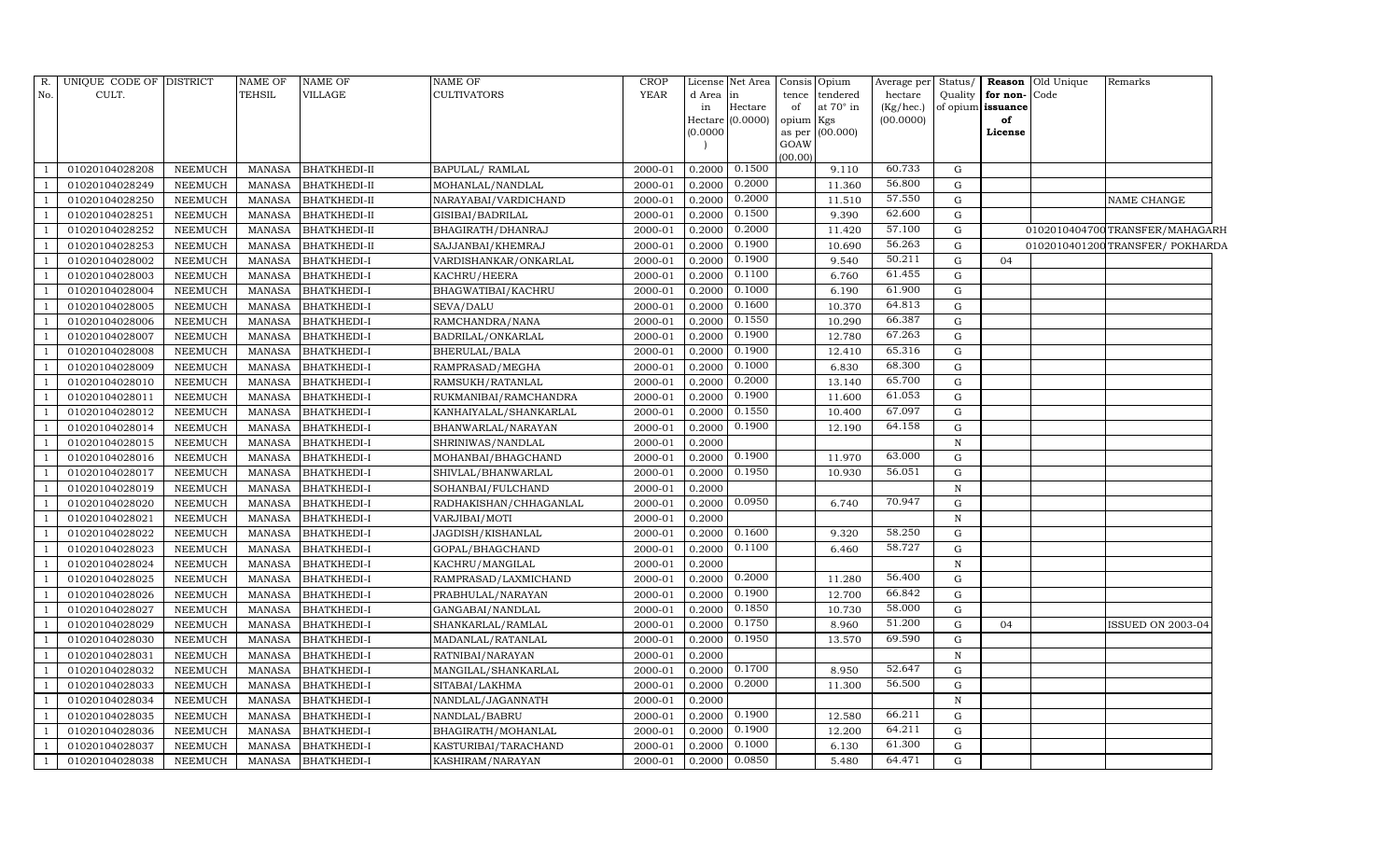| R.  | UNIQUE CODE OF DISTRICT |                | <b>NAME OF</b> | NAME OF            | NAME OF                  | <b>CROP</b> |           | License Net Area |                | Consis Opium | Average per | Status/     | Reason            | Old Unique | Remarks                  |
|-----|-------------------------|----------------|----------------|--------------------|--------------------------|-------------|-----------|------------------|----------------|--------------|-------------|-------------|-------------------|------------|--------------------------|
| No. | CULT.                   |                | TEHSIL         | VILLAGE            | <b>CULTIVATORS</b>       | <b>YEAR</b> | d Area in |                  | tence          | tendered     | hectare     | Quality     | for non-          | Code       |                          |
|     |                         |                |                |                    |                          |             | in        | Hectare          | of             | at 70° in    | (Kg/hec.)   |             | of opium issuance |            |                          |
|     |                         |                |                |                    |                          |             |           | Hectare (0.0000) | opium Kgs      |              | (00.0000)   |             | of                |            |                          |
|     |                         |                |                |                    |                          |             | (0.0000)  |                  | as per<br>GOAW | (00.000)     |             |             | License           |            |                          |
|     |                         |                |                |                    |                          |             |           |                  | (00.00)        |              |             |             |                   |            |                          |
|     | 01020104028039          | NEEMUCH        | MANASA         | <b>BHATKHEDI-I</b> | LAXMANSINGH/RAMSINGH     | 2000-01     | 0.2000    | 0.2000           |                | 11.540       | 57.700      | G           |                   |            |                          |
|     | 01020104028040          | NEEMUCH        | <b>MANASA</b>  | BHATKHEDI-I        | RADHAKISHAN/BABRU        | 2000-01     | 0.2000    |                  |                |              |             | N           |                   |            |                          |
|     | 01020104028042          | NEEMUCH        | MANASA         | BHATKHEDI-I        | HEERALAL/MOHANLAL        | 2000-01     | 0.2000    | 0.1900           |                | 13.390       | 70.474      | G           |                   |            |                          |
|     | 01020104028044          | NEEMUCH        | <b>MANASA</b>  | BHATKHEDI-I        | JAGANNATH/RAMRATAN       | 2000-01     | 0.2000    | 0.1800           |                | 11.890       | 66.056      | G           |                   |            |                          |
|     | 01020104028045          | NEEMUCH        | <b>MANASA</b>  | BHATKHEDI-I        | KAILASHCHANDRA/ONKARLAL  | 2000-01     | 0.2000    | 0.1950           |                | 12.640       | 64.821      | G           |                   |            |                          |
|     | 01020104028046          | NEEMUCH        | <b>MANASA</b>  | BHATKHEDI-I        | LAXMINARAYAN/KHEMRAJ     | 2000-01     | 0.2000    | 0.1150           |                | 6.640        | 57.739      | ${\rm G}$   |                   |            |                          |
|     | 01020104028048          | NEEMUCH        | <b>MANASA</b>  | BHATKHEDI-I        | BADAMBAI/ONKARLAL        | 2000-01     | 0.2000    | 0.1600           |                | 10.030       | 62.688      | G           |                   |            |                          |
|     | 01020104028049          | NEEMUCH        | <b>MANASA</b>  | BHATKHEDI-I        | GHISALAL/NARAYAN         | 2000-01     | 0.2000    | 0.1950           |                | 11.780       | 60.410      | G           |                   |            |                          |
|     | 01020104028050          | NEEMUCH        | <b>MANASA</b>  | BHATKHEDI-I        | BADRISHANKAR/RAMRATAN    | 2000-01     | 0.2000    | 0.1700           |                | 8.850        | 52.059      | $\mathbf G$ |                   |            |                          |
|     | 01020104028051          | NEEMUCH        | <b>MANASA</b>  | <b>BHATKHEDI-I</b> | MADHUDAS/HARIDAS         | 2000-01     | 0.2000    |                  |                |              |             | $\mathbf N$ |                   |            |                          |
|     | 01020104028052          | NEEMUCH        | <b>MANASA</b>  | BHATKHEDI-I        | MANGILAL/CHAMPALAL       | 2000-01     | 0.2000    | 0.2000           |                | 11.860       | 59.300      | G           |                   |            |                          |
|     | 01020104028053          | NEEMUCH        | <b>MANASA</b>  | BHATKHEDI-I        | MANGILAL/BHERA           | 2000-01     | 0.2000    | 0.0950           |                | 6.120        | 64.421      | $\mathbf G$ |                   |            |                          |
|     | 01020104028054          | NEEMUCH        | <b>MANASA</b>  | BHATKHEDI-I        | CHUNNIBAI/NARAYAN        | 2000-01     | 0.2000    | 0.1750           |                | 10.400       | 59.429      | G           |                   |            |                          |
|     | 01020104028055          | NEEMUCH        | <b>MANASA</b>  | BHATKHEDI-I        | KALURAM/LAXMICHAND       | 2000-01     | 0.2000    | 0.1950           |                | 11.360       | 58.256      | G           |                   |            |                          |
|     | 01020104028056          | NEEMUCH        | MANASA         | BHATKHEDI-I        | GHANSHYAM/MEGHRAJ        | 2000-01     | 0.2000    | 0.1200           |                | 5.640        | 47.000      | G           | 04                |            |                          |
|     | 01020104028058          | NEEMUCH        | MANASA         | BHATKHEDI-I        | BAPULAL/CHAMPALAL        | 2000-01     | 0.2000    | 0.1950           |                | 11.410       | 58.513      | $\mathbf G$ |                   |            |                          |
|     | 01020104028059          | NEEMUCH        | <b>MANASA</b>  | BHATKHEDI-I        | MANNALAL/JAGANNATH       | 2000-01     | 0.2000    | 0.2000           |                | 11.500       | 57.500      | $\mathbf G$ |                   |            |                          |
|     | 01020104028060          | NEEMUCH        | <b>MANASA</b>  | BHATKHEDI-I        | BALURAM/KISHANLAL        | 2000-01     | 0.2000    | 0.2000           |                | 12.340       | 61.700      | ${\rm G}$   |                   |            |                          |
|     | 01020104028061          | NEEMUCH        | <b>MANASA</b>  | BHATKHEDI-I        | GHISALAL/GOKUL           | 2000-01     | 0.2000    | 0.1050           |                | 6.210        | 59.143      | ${\rm G}$   |                   |            |                          |
|     | 01020104028062          | NEEMUCH        | <b>MANASA</b>  | BHATKHEDI-I        | BHERULAL/JAGANNATH       | 2000-01     | 0.2000    | 0.1050           |                | 5.950        | 56.667      | $\mathbf G$ |                   |            |                          |
|     | 01020104028063          | <b>NEEMUCH</b> | <b>MANASA</b>  | <b>BHATKHEDI-I</b> | MOHANLAL/RAMLAL          | 2000-01     | 0.2000    | 0.2000           |                | 13.170       | 65.850      | ${\rm G}$   |                   |            |                          |
|     | 01020104028064          | NEEMUCH        | <b>MANASA</b>  | BHATKHEDI-I        | MANGILAL/NARAYAN         | 2000-01     | 0.2000    | 0.1800           |                | 8.600        | 47.778      | G           | 04                |            |                          |
|     | 01020104028065          | NEEMUCH        | MANASA         | BHATKHEDI-I        | KHEMRAJ/CHHAGAN          | 2000-01     | 0.2000    |                  |                |              |             | N           |                   |            |                          |
|     | 01020104028066          | NEEMUCH        | <b>MANASA</b>  | <b>BHATKHEDI-I</b> | RADHESHYAM/NANDRAM CHOTA | 2000-01     | 0.2000    | 0.1900           |                | 10.850       | 57.105      | $\mathbf G$ |                   |            |                          |
|     | 01020104028067          | NEEMUCH        | <b>MANASA</b>  | BHATKHEDI-I        | MADANLAL/RAMLAL          | 2000-01     | 0.2000    | 0.1900           |                | 12.150       | 63.947      | ${\rm G}$   |                   |            |                          |
|     | 01020104028068          | NEEMUCH        | <b>MANASA</b>  | BHATKHEDI-I        | CHHOGALAL/MEGHA          | 2000-01     | 0.2000    | 0.1050           |                | 6.880        | 65.524      | ${\rm G}$   |                   |            |                          |
|     | 01020104028069          | NEEMUCH        | <b>MANASA</b>  | <b>BHATKHEDI-I</b> | KASTURIBAI/RAMESHWAR     | 2000-01     | 0.2000    | 0.2000           |                | 11.510       | 57.550      | ${\rm G}$   |                   |            |                          |
|     | 01020104028070          | NEEMUCH        | <b>MANASA</b>  | BHATKHEDI-I        | SHANKARLAL/NANURAM       | 2000-01     | 0.2000    | 0.1600           |                | 9.520        | 59.500      | $\mathbf G$ |                   |            |                          |
|     | 01020104028071          | NEEMUCH        | <b>MANASA</b>  | BHATKHEDI-I        | RAMVILAS/MANGILAL        | 2000-01     | 0.2000    | 0.1750           |                | 10.430       | 59.600      | ${\rm G}$   |                   |            |                          |
|     | 01020104028072          | NEEMUCH        | <b>MANASA</b>  | BHATKHEDI-I        | GANPAT/MADHOJI           | 2000-01     | 0.2000    |                  |                |              |             | $\mathbf N$ |                   |            |                          |
|     | 01020104028073          | NEEMUCH        | <b>MANASA</b>  | BHATKHEDI-I        | ANANDKUNWAR/NARAYAN      | 2000-01     | 0.2000    |                  |                |              |             | N           |                   |            |                          |
|     | 01020104028074          | NEEMUCH        | <b>MANASA</b>  | BHATKHEDI-I        | MANGILAL/NATHU           | 2000-01     | 0.2000    | 0.1950           |                | 11.480       | 58.872      | $\mathbf G$ |                   |            |                          |
|     | 01020104028075          | NEEMUCH        | MANASA         | BHATKHEDI-I        | NARAYAN/SITARAM          | 2000-01     | 0.2000    | 0.2050           |                | 12.270       | 59.854      | ${\rm G}$   | 08                |            |                          |
|     | 01020104028076          | NEEMUCH        | <b>MANASA</b>  | BHATKHEDI-I        | DINESHCHAND/RATANLAL     | 2000-01     | 0.2000    | 0.1050           |                | 7.130        | 67.905      | ${\rm G}$   |                   |            |                          |
|     | 01020104028077          | NEEMUCH        | MANASA         | BHATKHEDI-I        | SAMANBAI/KANWARLAL       | 2000-01     | 0.2000    | 0.1300           |                | 7.120        | 54.769      | ${\rm G}$   |                   |            |                          |
|     | 01020104028078          | NEEMUCH        | <b>MANASA</b>  | BHATKHEDI-I        | NATHULAL/BHERA           | 2000-01     | 0.2000    | 0.1100           |                | 6.590        | 59.909      | $\mathbf G$ |                   |            |                          |
|     | 01020104028079          | NEEMUCH        | MANASA         | BHATKHEDI-I        | LALURAM/RAMA             | 2000-01     | 0.2000    | 0.1800           |                | 9.230        | 51.278      | G           | 04                |            | <b>ISSUED ON 2003-04</b> |
|     | 01020104028080          | NEEMUCH        | <b>MANASA</b>  | BHATKHEDI-I        | BHAGWANSINGH/RAMCHANDRA  | 2000-01     | 0.2000    | 0.1900           |                | 10.900       | 57.368      | G           |                   |            |                          |
|     | 01020104028081          | NEEMUCH        | MANASA         | BHATKHEDI-I        | SUNDERBAI/NANDLAL        | 2000-01     | 0.2000    | 0.1900           |                | 11.360       | 59.789      | G           |                   |            |                          |
|     | 01020104028082          | NEEMUCH        | MANASA         | <b>BHATKHEDI-I</b> | SAVITRIBAI/GORDHAN       | 2000-01     | 0.2000    | 0.2000           |                | 11.710       | 58.550      | G           |                   |            |                          |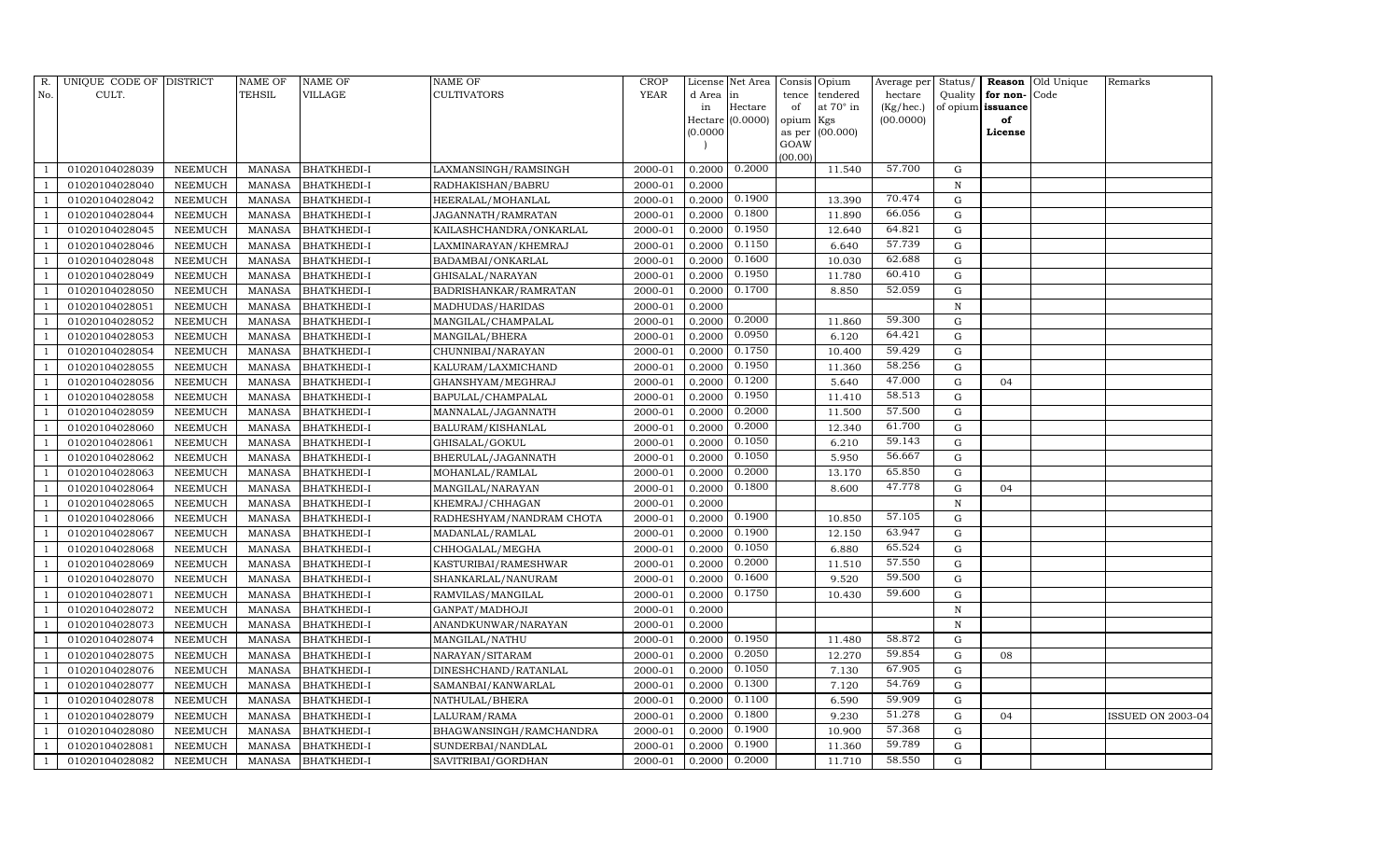| R.             | UNIQUE CODE OF DISTRICT |                | <b>NAME OF</b> | <b>NAME OF</b>     | <b>NAME OF</b>         | <b>CROP</b> |          | License Net Area   Consis   Opium |                |           | Average per | Status/           |              | <b>Reason</b> Old Unique | Remarks                  |
|----------------|-------------------------|----------------|----------------|--------------------|------------------------|-------------|----------|-----------------------------------|----------------|-----------|-------------|-------------------|--------------|--------------------------|--------------------------|
| No.            | CULT.                   |                | <b>TEHSIL</b>  | VILLAGE            | <b>CULTIVATORS</b>     | YEAR        | d Area   | l in                              | tence          | tendered  | hectare     | Quality           | for non-Code |                          |                          |
|                |                         |                |                |                    |                        |             | in       | Hectare                           | of             | at 70° in | (Kg/hec.)   | of opium issuance |              |                          |                          |
|                |                         |                |                |                    |                        |             |          | Hectare (0.0000)                  | opium          | Kgs       | (00.0000)   |                   | of           |                          |                          |
|                |                         |                |                |                    |                        |             | (0.0000) |                                   | as per<br>GOAW | (00.000)  |             |                   | License      |                          |                          |
|                |                         |                |                |                    |                        |             |          |                                   | (00.00)        |           |             |                   |              |                          |                          |
|                | 01020104028083          | NEEMUCH        | MANASA         | <b>BHATKHEDI-I</b> | RATAN/BHONA            | 2000-01     | 0.2000   | 0.1050                            |                | 6.630     | 63.143      | G                 |              |                          |                          |
|                | 01020104028084          | <b>NEEMUCH</b> | <b>MANASA</b>  | <b>BHATKHEDI-I</b> | BANSHILAL/BHERA        | 2000-01     | 0.2000   | 0.1650                            |                | 8.540     | 51.758      | G                 | 04           |                          | <b>ISSUED ON 2003-04</b> |
|                | 01020104028085          | <b>NEEMUCH</b> | <b>MANASA</b>  | <b>BHATKHEDI-I</b> | KISHANBAI/NANDLAL      | 2000-01     | 0.2000   | 0.1800                            |                | 9.970     | 55.389      | G                 |              |                          |                          |
|                | 01020104028086          | <b>NEEMUCH</b> | <b>MANASA</b>  | BHATKHEDI-I        | GANGABAI/BHANWARLAL    | 2000-01     | 0.2000   |                                   |                |           |             | $\, {\rm N}$      |              |                          |                          |
|                | 01020104028087          | <b>NEEMUCH</b> | <b>MANASA</b>  | <b>BHATKHEDI-I</b> | BHERULAL/DOULA         | 2000-01     | 0.2000   | 0.1250                            |                | 7.250     | 58.000      | G                 |              |                          |                          |
|                | 01020104028088          | <b>NEEMUCH</b> | <b>MANASA</b>  | BHATKHEDI-I        | KANHAIYALAL/LAXMICHAND | 2000-01     | 0.2000   | 0.1650                            |                | 8.610     | 52.182      | G                 |              |                          |                          |
|                | 01020104028090          | <b>NEEMUCH</b> | <b>MANASA</b>  | BHATKHEDI-I        | GANGABAI/MANGILAL      | 2000-01     | 0.2000   | 0.1600                            |                | 8.560     | 53.500      | G                 |              |                          |                          |
|                | 01020104028091          | <b>NEEMUCH</b> | <b>MANASA</b>  | <b>BHATKHEDI-I</b> | NANURAM/BHUWANA        | 2000-01     | 0.2000   | 0.1050                            |                | 4.970     | 47.333      | G                 | 04           |                          |                          |
|                | 01020104028092          | <b>NEEMUCH</b> | <b>MANASA</b>  | <b>BHATKHEDI-I</b> | MANGILAL/UDA           | 2000-01     | 0.2000   |                                   |                |           |             | $\, {\rm N}$      |              |                          |                          |
|                | 01020104028093          | <b>NEEMUCH</b> | <b>MANASA</b>  | <b>BHATKHEDI-I</b> | MOHANLAL/NARAYAN       | 2000-01     | 0.2000   | 0.1900                            |                | 9.120     | 48.000      | G                 | 04           |                          |                          |
|                | 01020104028094          | <b>NEEMUCH</b> | <b>MANASA</b>  | <b>BHATKHEDI-I</b> | SHANKARLAL/NARAYAN     | 2000-01     | 0.2000   |                                   |                |           |             | $\mathbf N$       |              |                          |                          |
|                | 01020104028095          | <b>NEEMUCH</b> | <b>MANASA</b>  | BHATKHEDI-I        | VIMLABAI/RUPCHAND      | 2000-01     | 0.2000   | 0.1200                            |                | 6.960     | 58.000      | G                 |              |                          |                          |
|                | 01020104028096          | <b>NEEMUCH</b> | <b>MANASA</b>  | <b>BHATKHEDI-I</b> | BADRILAL/LAXMICHAND    | 2000-01     | 0.2000   | 0.1900                            |                | 11.840    | 62.316      | G                 |              |                          |                          |
|                | 01020104028097          | <b>NEEMUCH</b> | <b>MANASA</b>  | <b>BHATKHEDI-I</b> | PYARCHAND/BABRU        | 2000-01     | 0.2000   | 0.1650                            |                | 8.070     | 48.909      | ${\rm G}$         | 04           |                          |                          |
|                | 01020104028098          | <b>NEEMUCH</b> | <b>MANASA</b>  | <b>BHATKHEDI-I</b> | <b>BALU/SEVA</b>       | 2000-01     | 0.2000   | 0.1900                            |                | 10.970    | 57.737      | G                 |              |                          |                          |
|                | 01020104028099          | <b>NEEMUCH</b> | <b>MANASA</b>  | <b>BHATKHEDI-I</b> | BAGDIRAM/BHANWARLAL    | 2000-01     | 0.2000   | 0.2000                            |                | 11.240    | 56.200      | G                 |              |                          |                          |
|                | 01020104028100          | <b>NEEMUCH</b> | <b>MANASA</b>  | <b>BHATKHEDI-I</b> | DURGASHANKAR/NARAYAN   | 2000-01     | 0.2000   | 0.1700                            |                | 10.060    | 59.176      | ${\rm G}$         |              |                          |                          |
|                | 01020104028101          | <b>NEEMUCH</b> | <b>MANASA</b>  | <b>BHATKHEDI-I</b> | RAMRATAN/BADRILAL      | 2000-01     | 0.2000   |                                   |                |           |             | $\, {\rm N}$      |              |                          |                          |
|                | 01020104028102          | <b>NEEMUCH</b> | <b>MANASA</b>  | <b>BHATKHEDI-I</b> | MOHANLAL/BHANWARLAL    | 2000-01     | 0.2000   | 0.1900                            |                | 11.790    | 62.053      | G                 |              |                          |                          |
|                | 01020104028103          | <b>NEEMUCH</b> | <b>MANASA</b>  | <b>BHATKHEDI-I</b> | TULSIRAM/TARACHAND     | 2000-01     | 0.2000   |                                   |                |           |             | $\, {\rm N}$      |              |                          |                          |
|                | 01020104028106          | <b>NEEMUCH</b> | <b>MANASA</b>  | <b>BHATKHEDI-I</b> | RADHESHYAM/MANGILAL    | 2000-01     | 0.2000   | 0.2050                            |                | 12.650    | 61.707      | G                 |              |                          |                          |
|                | 01020104028109          | <b>NEEMUCH</b> | <b>MANASA</b>  | <b>BHATKHEDI-I</b> | MANGILAL/DEVADI        | 2000-01     | 0.2000   |                                   |                |           |             | $\, {\rm N}$      |              |                          |                          |
|                | 01020104028110          | <b>NEEMUCH</b> | <b>MANASA</b>  | <b>BHATKHEDI-I</b> | TULSIRAM/ONKAR         | 2000-01     | 0.2000   | 0.2000                            |                | 12.630    | 63.150      | G                 |              |                          |                          |
|                | 01020104028111          | <b>NEEMUCH</b> | <b>MANASA</b>  | <b>BHATKHEDI-I</b> | SHOBHARAM/LAXMINARAYAN | 2000-01     | 0.2000   | 0.1900                            |                | 8.940     | 47.053      | G                 | 04           |                          |                          |
|                | 01020104028112          | <b>NEEMUCH</b> | <b>MANASA</b>  | <b>BHATKHEDI-I</b> | RAMDAYAL/BALCHAND      | 2000-01     | 0.2000   | 0.2000                            |                | 11.860    | 59.300      | G                 |              |                          |                          |
|                | 01020104028113          | <b>NEEMUCH</b> | <b>MANASA</b>  | <b>BHATKHEDI-I</b> | HEERALAL/KACHRULAL     | 2000-01     | 0.2000   | 0.1500                            |                | 9.810     | 65.400      | G                 |              |                          |                          |
|                | 01020104028114          | <b>NEEMUCH</b> | <b>MANASA</b>  | <b>BHATKHEDI-I</b> | VISHNU/MANGILAL        | 2000-01     | 0.2000   | 0.2000                            |                | 12.220    | 61.100      | G                 |              |                          |                          |
|                | 01020104028115          | <b>NEEMUCH</b> | <b>MANASA</b>  | <b>BHATKHEDI-I</b> | JAGDISHCHAND/GHISALAL  | 2000-01     | 0.2000   |                                   |                |           |             | $\, {\rm N}$      |              |                          |                          |
|                | 01020104028116          | <b>NEEMUCH</b> | <b>MANASA</b>  | <b>BHATKHEDI-I</b> | RAMESHWAR/LAXMINARAYAN | 2000-01     | 0.2000   | 0.1750                            |                | 9.160     | 52.343      | G                 |              |                          |                          |
|                | 01020104028118          | <b>NEEMUCH</b> | <b>MANASA</b>  | <b>BHATKHEDI-I</b> | RAMESH/NANDLAL         | 2000-01     | 0.2000   | 0.1050                            |                | 6.160     | 58.667      | G                 |              |                          |                          |
|                | 01020104028119          | <b>NEEMUCH</b> | <b>MANASA</b>  | <b>BHATKHEDI-I</b> | GHANSHYAM/BALURAM      | 2000-01     | 0.2000   |                                   |                |           |             | ${\bf N}$         |              |                          |                          |
|                | 01020104028001          | <b>NEEMUCH</b> | <b>MANASA</b>  | <b>BHATKHEDI-I</b> | KESHURAM/NANDLAL       | 2000-01     | 0.2000   | 0.1250                            |                | 12.060    | 96.480      | ${\rm G}$         |              |                          |                          |
|                | 01020104028117          | <b>NEEMUCH</b> | <b>MANASA</b>  | <b>BHATKHEDI-I</b> | NATHULAL/DEVAJI        | 2000-01     | 0.2000   | 0.2050                            |                | 11.890    | 58.000      | G                 |              |                          |                          |
|                | 01020104033001          | <b>NEEMUCH</b> | <b>MANASA</b>  | <b>BAWDA</b>       | BHARATRAM/BHAGIRATH    | 2000-01     | 0.2000   | 0.0850                            |                | 4.580     | 53.882      | G                 |              |                          | TRANSFER/ AKHEPUR        |
|                | 01020104033004          | <b>NEEMUCH</b> | <b>MANASA</b>  | <b>BAWDA</b>       | KISHANLAL/BAPULAL      | 2000-01     | 0.2000   | 0.1050                            |                | 7.290     | 69.429      | ${\rm G}$         |              |                          |                          |
|                | 01020104033005          | <b>NEEMUCH</b> | <b>MANASA</b>  | <b>BAWDA</b>       | BADRILAL/BHUWANA       | 2000-01     | 0.2000   |                                   |                |           |             | $\mathbf F$       |              |                          |                          |
|                | 01020104033006          | <b>NEEMUCH</b> | <b>MANASA</b>  | <b>BAWDA</b>       | BHAGATRAM/AMRITRAM     | 2000-01     | 0.2000   | 0.1000                            |                | 6.400     | 64.000      | G                 |              |                          |                          |
|                | 01020104033013          | <b>NEEMUCH</b> | <b>MANASA</b>  | <b>BAWDA</b>       | NATHULAL/RAMLAL        | 2000-01     | 0.2000   | 0.1250                            |                | 6.300     | 50.400      | G                 | 04           |                          |                          |
|                | 01020104033014          | <b>NEEMUCH</b> | <b>MANASA</b>  | <b>BAWDA</b>       | RAMGOPAL/NANDLAL       | 2000-01     | 0.2000   |                                   |                |           |             | $\mathbf{F}$      |              |                          |                          |
| $\overline{1}$ | 01020104033018          | NEEMUCH        | <b>MANASA</b>  | <b>BAWDA</b>       | BHERULAL/NANDRAM       | 2000-01     | 0.2000   |                                   |                |           |             | F                 |              |                          |                          |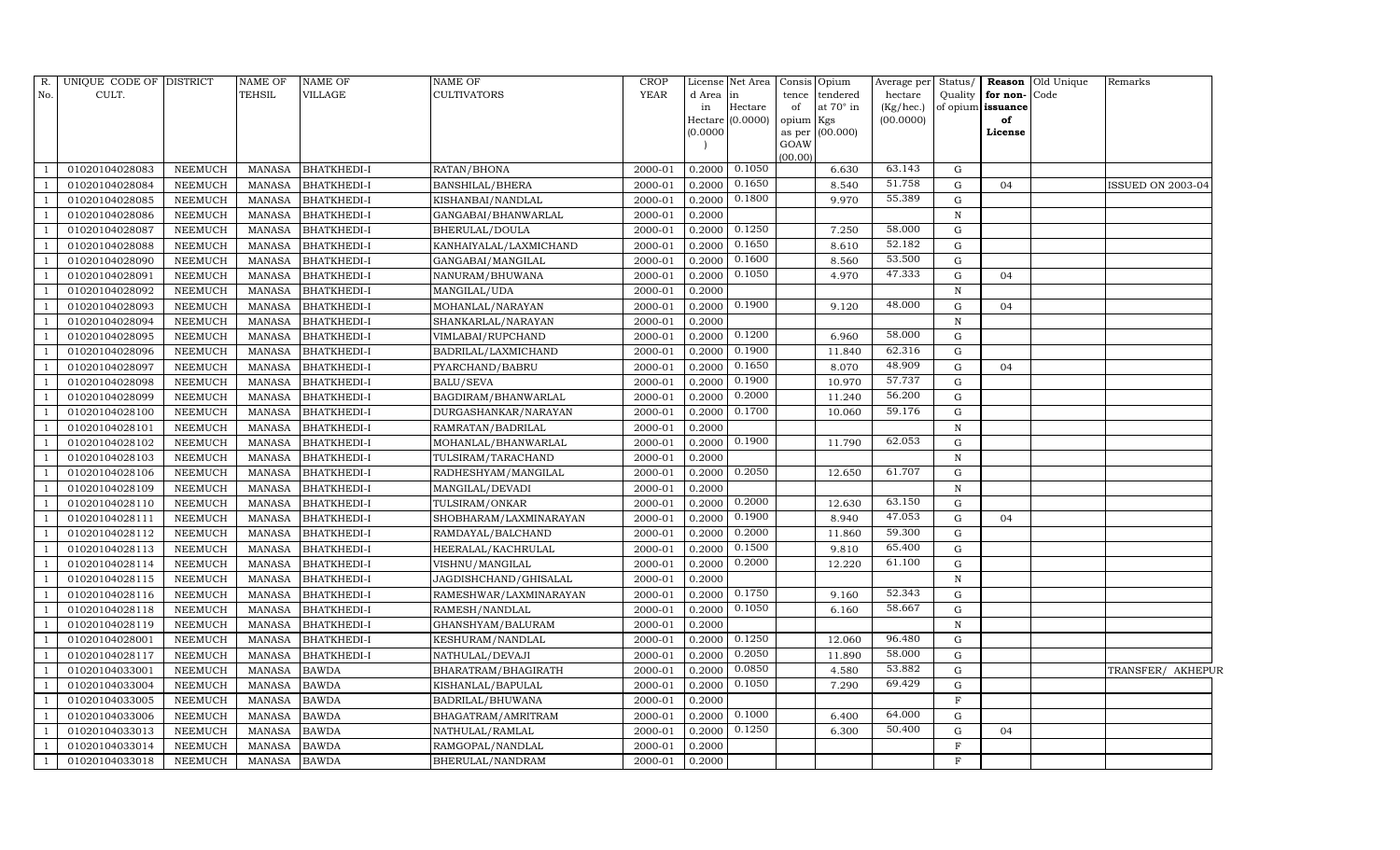| R.             | UNIQUE CODE OF DISTRICT |                | <b>NAME OF</b> | <b>NAME OF</b> | <b>NAME OF</b>               | CROP    |           | License Net Area |                | Consis Opium     | Average per | Status/      | Reason            | Old Unique | Remarks                  |
|----------------|-------------------------|----------------|----------------|----------------|------------------------------|---------|-----------|------------------|----------------|------------------|-------------|--------------|-------------------|------------|--------------------------|
| No.            | CULT.                   |                | <b>TEHSIL</b>  | VILLAGE        | <b>CULTIVATORS</b>           | YEAR    | d Area in |                  | tence          | tendered         | hectare     | Quality      | for non-          | Code       |                          |
|                |                         |                |                |                |                              |         | in        | Hectare          | of             | at $70^\circ$ in | (Kg/hec.)   |              | of opium issuance |            |                          |
|                |                         |                |                |                |                              |         |           | Hectare (0.0000) | opium Kgs      |                  | (00.0000)   |              | of                |            |                          |
|                |                         |                |                |                |                              |         | (0.0000)  |                  | as per<br>GOAW | (00.000)         |             |              | License           |            |                          |
|                |                         |                |                |                |                              |         |           |                  | (00.00)        |                  |             |              |                   |            |                          |
|                | 01020104033019          | NEEMUCH        | MANASA         | <b>BAWDA</b>   | OMPRAKASH/SHREELAL           | 2000-01 | 0.2000    | 0.2100           |                | 13.690           | 65.190      | G            |                   |            |                          |
|                | 01020104033021          | NEEMUCH        | <b>MANASA</b>  | <b>BAWDA</b>   | GANESH/KACHRU                | 2000-01 | 0.2000    |                  |                |                  |             | $\mathbf F$  |                   |            |                          |
|                | 01020104033024          | <b>NEEMUCH</b> | <b>MANASA</b>  | <b>BAWDA</b>   | GOPAL/KACHRU                 | 2000-01 | 0.2000    |                  |                |                  |             | $\rm F$      |                   |            |                          |
|                | 01020104033025          | NEEMUCH        | MANASA         | <b>BAWDA</b>   | VISHNU/RAMPRASAD             | 2000-01 | 0.2000    | 0.1850           |                | 12.550           | 67.838      | $\mathbf G$  |                   |            |                          |
|                | 01020104033026          | NEEMUCH        | <b>MANASA</b>  | <b>BAWDA</b>   | SURESH/DHARAMRAJ             | 2000-01 | 0.2000    | 0.1550           |                | 9.890            | 63.806      | $\mathbf G$  |                   |            |                          |
|                | 01020104033037          | NEEMUCH        | MANASA         | <b>BAWDA</b>   | MOHANLAL/NANDLAL             | 2000-01 | 0.2000    | 0.1900           |                | 12.470           | 65.632      | ${\rm G}$    |                   |            |                          |
|                | 01020104033034          | NEEMUCH        | MANASA         | <b>BAWDA</b>   | <b>BHUWANA/PIRU</b>          | 2000-01 | 0.2000    | 0.1950           |                | 11.060           | 56.718      | G            |                   |            |                          |
| $\overline{2}$ | 01020104043002          | NEEMUCH        | MANASA         | <b>BARTHUN</b> | GOVERDHANSINGH/BAHADURSINGH  | 2000-01 | 0.2000    |                  |                |                  |             | $\mathbf N$  |                   |            |                          |
| $\overline{2}$ | 01020104043004          | <b>NEEMUCH</b> | <b>MANASA</b>  | <b>BARTHUN</b> | MAGYA/UDA CHAMAR             | 2000-01 | 0.2000    |                  |                |                  |             | N            |                   |            |                          |
| $\overline{2}$ | 01020104043005          | NEEMUCH        | MANASA         | <b>BARTHUN</b> | BALUSINGH/DEVISINGH          | 2000-01 | 0.2000    |                  |                |                  |             | N            |                   |            |                          |
| $\overline{2}$ | 01020104043007          | <b>NEEMUCH</b> | <b>MANASA</b>  | <b>BARTHUN</b> | LAXMINARAYAN/JAGANNATH       | 2000-01 | 0.2000    | 0.2100           |                | 13.110           | 62.429      | $\mathbf G$  |                   |            |                          |
| 2              | 01020104043008          | <b>NEEMUCH</b> | MANASA         | <b>BARTHUN</b> | NARAYANSINGH/DEVISINGH       | 2000-01 | 0.2000    |                  |                |                  |             | N            |                   |            |                          |
| $\overline{2}$ | 01020104043009          | <b>NEEMUCH</b> | <b>MANASA</b>  | <b>BARTHUN</b> | CHATARBHUJ/DALURAM           | 2000-01 | 0.2000    |                  |                |                  |             | N            |                   |            |                          |
| $\overline{2}$ | 01020104043010          | <b>NEEMUCH</b> | <b>MANASA</b>  | <b>BARTHUN</b> | PRABHULAL/KACHRU             | 2000-01 | 0.2000    |                  |                |                  |             | N            |                   |            |                          |
| $\overline{2}$ | 01020104043011          | NEEMUCH        | MANASA         | <b>BARTHUN</b> | DOULATSINGH/GULABKANWAR      | 2000-01 | 0.2000    |                  |                |                  |             | N            |                   |            |                          |
| $\overline{2}$ | 01020104043012          | <b>NEEMUCH</b> | MANASA         | <b>BARTHUN</b> | RAMESH/RATANLAL              | 2000-01 | 0.2000    |                  |                |                  |             | N            |                   |            |                          |
| $\overline{2}$ | 01020104043013          | <b>NEEMUCH</b> | <b>MANASA</b>  | <b>BARTHUN</b> | GOVINDSINGH/SHIVSINGH        | 2000-01 | 0.2000    |                  |                |                  |             | N            |                   |            |                          |
| $\overline{2}$ | 01020104043014          | <b>NEEMUCH</b> | MANASA         | <b>BARTHUN</b> | HEERALAL/BALU                | 2000-01 | 0.2000    |                  |                |                  |             | N            |                   |            |                          |
| $\overline{2}$ | 01020104043016          | NEEMUCH        | MANASA         | <b>BARTHUN</b> | RAMESHCHANDRA/NANURAM        | 2000-01 | 0.2000    |                  |                |                  |             | $\,$ N       |                   |            |                          |
| $\overline{2}$ | 01020104043017          | NEEMUCH        | MANASA         | <b>BARTHUN</b> | RAMLAL/BHIMA                 | 2000-01 | 0.2000    |                  |                |                  |             | N            |                   |            |                          |
| $\overline{2}$ | 01020104043018          | NEEMUCH        | MANASA         | <b>BARTHUN</b> | JEETRAM/NANDA                | 2000-01 | 0.2000    |                  |                |                  |             | N            |                   |            |                          |
| $\overline{2}$ | 01020104043019          | <b>NEEMUCH</b> | <b>MANASA</b>  | <b>BARTHUN</b> | GANGARAM/PYARA               | 2000-01 | 0.2000    |                  |                |                  |             | N            |                   |            |                          |
| $\overline{2}$ | 01020104043020          | NEEMUCH        | MANASA         | <b>BARTHUN</b> | BALURAM/UDAJI                | 2000-01 | 0.2000    |                  |                |                  |             | N            |                   |            |                          |
| $\overline{2}$ | 01020104043021          | <b>NEEMUCH</b> | <b>MANASA</b>  | <b>BARTHUN</b> | BHAGWATSINGH/MANSINGH        | 2000-01 | 0.2000    | 0.1900           |                | 10.490           | 55.211      | $\mathbf G$  |                   |            |                          |
| $\overline{2}$ | 01020104043022          | <b>NEEMUCH</b> | <b>MANASA</b>  | <b>BARTHUN</b> | KANHAIYALAL/RAMA             | 2000-01 | 0.2000    | 0.1750           |                | 9.040            | 51.657      | ${\rm G}$    | 04                |            | <b>ISSUED ON 2003-04</b> |
| $\overline{2}$ | 01020104043023          | <b>NEEMUCH</b> | <b>MANASA</b>  | <b>BARTHUN</b> | RADHABAI/RADHESHYAM          | 2000-01 | 0.2000    |                  |                |                  |             | $\,$ N       |                   |            |                          |
| $\overline{2}$ | 01020104043024          | <b>NEEMUCH</b> | <b>MANASA</b>  | <b>BARTHUN</b> | KOMALSINGH/AMARSINGH         | 2000-01 | 0.2000    |                  |                |                  |             | N            |                   |            |                          |
| 2              | 01020104043025          | <b>NEEMUCH</b> | <b>MANASA</b>  | <b>BARTHUN</b> | MADHOSINGH/AMARSINGH         | 2000-01 | 0.2000    |                  |                |                  |             | $\mathbf N$  |                   |            |                          |
| $\overline{2}$ | 01020104043026          | NEEMUCH        | MANASA         | <b>BARTHUN</b> | MOHANLAL/PYARA               | 2000-01 | 0.2000    |                  |                |                  |             | N            |                   |            |                          |
| $\overline{2}$ | 01020104043027          | NEEMUCH        | MANASA         | <b>BARTHUN</b> | YASHWANTSINGH/RAGHUNATHSINGI | 2000-01 | 0.2000    |                  |                |                  |             | N            |                   |            |                          |
| $\overline{2}$ | 01020104043028          | <b>NEEMUCH</b> | MANASA         | <b>BARTHUN</b> | SAJANIBAI/PRABHULAL          | 2000-01 | 0.2000    |                  |                |                  |             | N            |                   |            |                          |
| $\overline{2}$ | 01020104043030          | NEEMUCH        | <b>MANASA</b>  | <b>BARTHUN</b> | PREMSINGH/LAXMANSINGH        | 2000-01 | 0.2000    |                  |                |                  |             | N            |                   |            |                          |
| $\overline{2}$ | 01020104043032          | <b>NEEMUCH</b> | MANASA         | <b>BARTHUN</b> | BHANWARSINGH/GOVINDSINGH     | 2000-01 | 0.2000    |                  |                |                  |             | N            |                   |            |                          |
| $\overline{2}$ | 01020104043033          | <b>NEEMUCH</b> | MANASA         | <b>BARTHUN</b> | NARAYANSINGH/UDAISINGH       | 2000-01 | 0.2000    |                  |                |                  |             | N            |                   |            |                          |
| $\overline{2}$ | 01020104043034          | NEEMUCH        | MANASA         | <b>BARTHUN</b> | GUMANSINGH/BHERUSINGH        | 2000-01 | 0.2000    | 0.1950           |                | 9.479            | 48.610      | $\mathbf{I}$ | 02                |            |                          |
| $\overline{2}$ | 01020104043036          | <b>NEEMUCH</b> | <b>MANASA</b>  | <b>BARTHUN</b> | RAMPAL/RAMNARAYAN            | 2000-01 | 0.2000    |                  |                |                  |             | $\mathbf N$  |                   |            |                          |
| 2              | 01020104043037          | <b>NEEMUCH</b> | MANASA         | <b>BARTHUN</b> | DINESHCHANDRA/BANSHILAL      | 2000-01 | 0.2000    |                  |                |                  |             | N            |                   |            |                          |
| $\overline{2}$ | 01020104043038          | NEEMUCH        | MANASA         | <b>BARTHUN</b> | VISHNUPRASAD/MOHANLAL        | 2000-01 | 0.2000    |                  |                |                  |             | N            |                   |            |                          |
| $\overline{2}$ | 01020104043040          | <b>NEEMUCH</b> | MANASA         | <b>BARTHUN</b> | MOHANLAL/GANGARAM            | 2000-01 | 0.2000    | 0.1000           |                | 6.040            | 60.400      | G            |                   |            |                          |
| $\overline{2}$ | 01020104043041          | <b>NEEMUCH</b> |                | MANASA BARTHUN | KANHAIYALAL/KACHRU           | 2000-01 | 0.2000    |                  |                |                  |             | N            |                   |            |                          |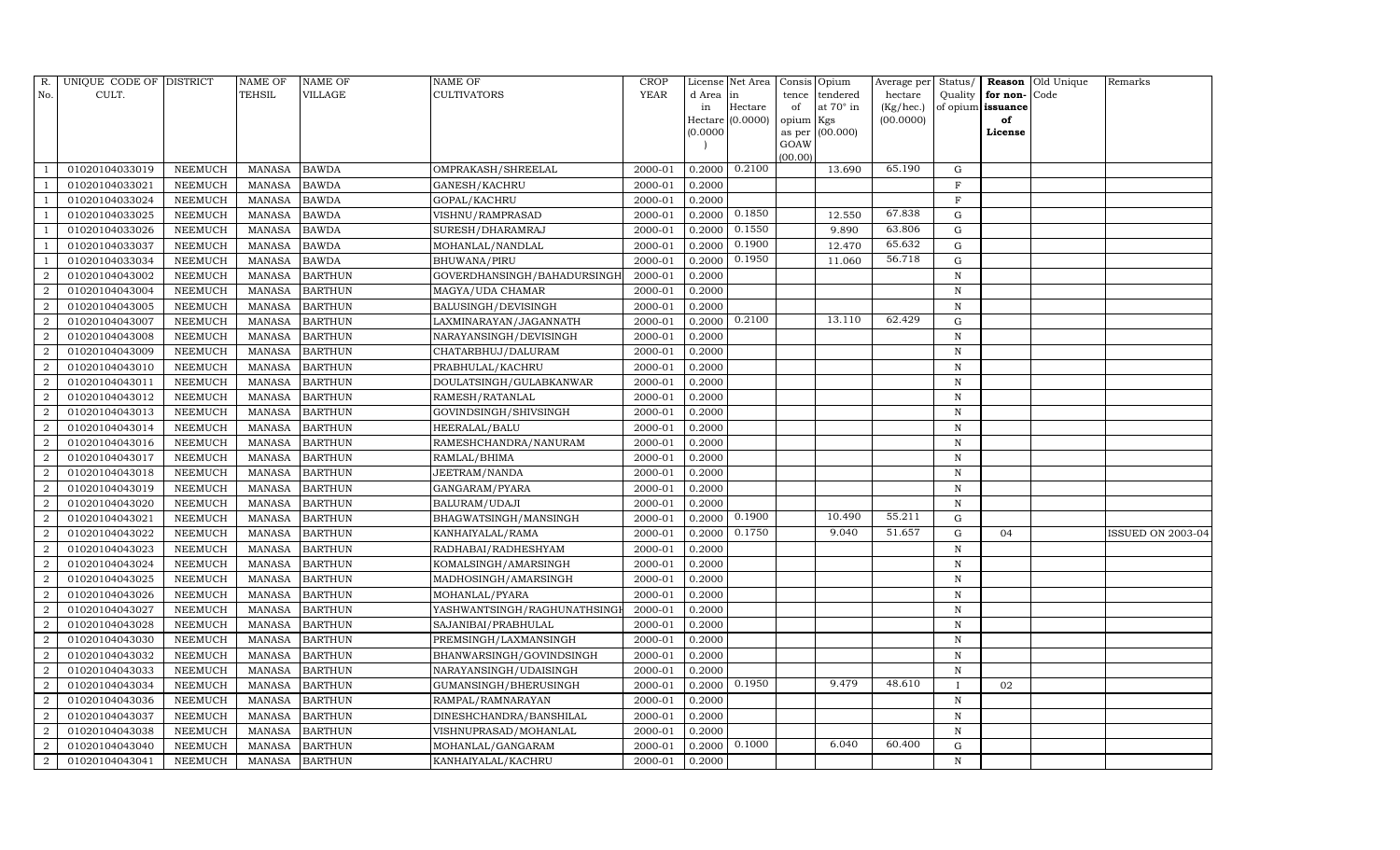| R.               | UNIQUE CODE OF DISTRICT |                | NAME OF       | <b>NAME OF</b> | <b>NAME OF</b>             | CROP    |           | License Net Area | Consis    | Opium             | Average per | Status/      | Reason            | Old Unique | Remarks |
|------------------|-------------------------|----------------|---------------|----------------|----------------------------|---------|-----------|------------------|-----------|-------------------|-------------|--------------|-------------------|------------|---------|
| No.              | CULT.                   |                | <b>TEHSIL</b> | VILLAGE        | <b>CULTIVATORS</b>         | YEAR    | d Area in |                  | tence     | tendered          | hectare     | Quality      | for non-          | Code       |         |
|                  |                         |                |               |                |                            |         | in        | Hectare          | of        | at $70^\circ$ in  | (Kg/hec.)   |              | of opium issuance |            |         |
|                  |                         |                |               |                |                            |         |           | Hectare (0.0000) | opium Kgs |                   | (00.0000)   |              | of                |            |         |
|                  |                         |                |               |                |                            |         | (0.0000   |                  | GOAW      | as per $(00.000)$ |             |              | License           |            |         |
|                  |                         |                |               |                |                            |         |           |                  | (00.00)   |                   |             |              |                   |            |         |
| $\overline{2}$   | 01020104043042          | NEEMUCH        | MANASA        | <b>BARTHUN</b> | SURESHCHANDRA/AMRITRAM     | 2000-01 | 0.2000    |                  |           |                   |             | N            |                   |            |         |
| $\overline{2}$   | 01020104043044          | NEEMUCH        | <b>MANASA</b> | <b>BARTHUN</b> | GULABSINGH/BHANWARSINGH    | 2000-01 | 0.2000    |                  |           |                   |             | N            |                   |            |         |
| $\overline{2}$   | 01020104043045          | <b>NEEMUCH</b> | MANASA        | <b>BARTHUN</b> | MANSINGH/BADANSINGH        | 2000-01 | 0.2000    |                  |           |                   |             | N            |                   |            |         |
| $\overline{2}$   | 01020104043048          | <b>NEEMUCH</b> | MANASA        | <b>BARTHUN</b> | BHAGIRATH/KACHRULAL        | 2000-01 | 0.2000    |                  |           |                   |             | N            |                   |            |         |
| $\overline{2}$   | 01020104043050          | <b>NEEMUCH</b> | <b>MANASA</b> | <b>BARTHUN</b> | ANUPSINGH/KISHORESINGH     | 2000-01 | 0.2000    | 0.1200           |           | 4.654             | 38.783      | $\mathbf{I}$ | 02                |            |         |
| $\overline{2}$   | 01020104043051          | <b>NEEMUCH</b> | <b>MANASA</b> | <b>BARTHUN</b> | BASANTKUNWAR/BHARATSINGH   | 2000-01 | 0.2000    |                  |           |                   |             | $\mathbf N$  |                   |            |         |
| $\overline{a}$   | 01020104043052          | <b>NEEMUCH</b> | <b>MANASA</b> | <b>BARTHUN</b> | SAMRATHLAL/MANGILAL        | 2000-01 | 0.2000    |                  |           |                   |             | N            |                   |            |         |
| $\overline{2}$   | 01020104043053          | <b>NEEMUCH</b> | <b>MANASA</b> | <b>BARTHUN</b> | NAGUSINGH/PARWATSINGH      | 2000-01 | 0.2000    |                  |           |                   |             | $\,$ N       |                   |            |         |
| $\overline{2}$   | 01020104043054          | NEEMUCH        | MANASA        | <b>BARTHUN</b> | RAMNARAYAN/DULICHANDRA     | 2000-01 | 0.2000    |                  |           |                   |             | N            |                   |            |         |
| $\overline{2}$   | 01020104043055          | NEEMUCH        | MANASA        | <b>BARTHUN</b> | GHANSHYAM/BAPULAL          | 2000-01 | 0.2000    |                  |           |                   |             | N            |                   |            |         |
| $\overline{2}$   | 01020104043056          | <b>NEEMUCH</b> | <b>MANASA</b> | <b>BARTHUN</b> | GOVINDSINGH/SAJJANSINGH    | 2000-01 | 0.2000    | 0.1200           |           | 6.440             | 53.667      | G            |                   |            |         |
| $\overline{2}$   | 01020104043058          | NEEMUCH        | MANASA        | <b>BARTHUN</b> | GOVINDSINGH/BAHADURSINGH   | 2000-01 | 0.2000    |                  |           |                   |             | N            |                   |            |         |
| $\overline{2}$   | 01020104043059          | NEEMUCH        | MANASA        | <b>BARTHUN</b> | DILIPSINGH/GOVERDHANSINGH  | 2000-01 | 0.2000    | 0.1750           |           | 9.650             | 55.143      | $\mathbf G$  |                   |            |         |
| $\overline{2}$   | 01020104043060          | <b>NEEMUCH</b> | MANASA        | <b>BARTHUN</b> | CHATARSINGH/RUGHNATHSINGH  | 2000-01 | 0.2000    | 0.1000           |           | 5.230             | 52.300      | G            |                   |            |         |
| $\overline{2}$   | 01020104043061          | NEEMUCH        | MANASA        | <b>BARTHUN</b> | RAMSINGH/RANSINGH          | 2000-01 | 0.2000    |                  |           |                   |             | N            |                   |            |         |
| $\overline{a}$   | 01020104043063          | <b>NEEMUCH</b> | MANASA        | <b>BARTHUN</b> | DINESH/RADHESHYAM          | 2000-01 | 0.2000    | 0.1950           |           | 11.890            | 60.974      | ${\rm G}$    |                   |            |         |
| $\overline{2}$   | 01020104043064          | <b>NEEMUCH</b> | <b>MANASA</b> | <b>BARTHUN</b> | KANWARLAL/BIHARILAL        | 2000-01 | 0.2000    |                  |           |                   |             | N            |                   |            |         |
| 2                | 01020104043065          | <b>NEEMUCH</b> | MANASA        | <b>BARTHUN</b> | HIMMATSINGH/RUGHNATHSINGH  | 2000-01 | 0.2000    | 0.0950           |           | 5.540             | 58.316      | G            |                   |            |         |
| $\overline{2}$   | 01020104043067          | <b>NEEMUCH</b> | MANASA        | <b>BARTHUN</b> | BHANWARLAL/GANESHRAM       | 2000-01 | 0.2000    |                  |           |                   |             | N            |                   |            |         |
| 2                | 01020104043068          | <b>NEEMUCH</b> | MANASA        | <b>BARTHUN</b> | KESHARSINGH/SURENDRASINGH  | 2000-01 | 0.2000    |                  |           |                   |             | N            |                   |            |         |
| $\overline{2}$   | 01020104043069          | NEEMUCH        | MANASA        | <b>BARTHUN</b> | RAGHUVEERSINGH/MOTISINGH   | 2000-01 | 0.2000    | 0.1450           |           | 8.590             | 59.241      | $\mathbf G$  |                   |            |         |
| $\overline{2}$   | 01020104043070          | <b>NEEMUCH</b> | <b>MANASA</b> | <b>BARTHUN</b> | RAMSINGH/MOTISINGH         | 2000-01 | 0.2000    |                  |           |                   |             | N            |                   |            |         |
| $\overline{2}$   | 01020104043071          | NEEMUCH        | MANASA        | <b>BARTHUN</b> | LAXMANSINGH/MOTISINGH      | 2000-01 | 0.2000    |                  |           |                   |             | N            |                   |            |         |
| $\boldsymbol{2}$ | 01020104043072          | NEEMUCH        | <b>MANASA</b> | <b>BARTHUN</b> | HIMMATSINGH/GOVERDHANSINGH | 2000-01 | 0.2000    |                  |           |                   |             | N            |                   |            |         |
| $\overline{2}$   | 01020104043073          | <b>NEEMUCH</b> | <b>MANASA</b> | <b>BARTHUN</b> | VISHNULAL/GANGARAM         | 2000-01 | 0.2000    | 0.1150           |           | 5.510             | 47.913      | $\mathbf G$  | 04                |            |         |
| $\overline{2}$   | 01020104043074          | <b>NEEMUCH</b> | <b>MANASA</b> | <b>BARTHUN</b> | DURGASINGH/KARANSINGH      | 2000-01 | 0.2000    |                  |           |                   |             | N            |                   |            |         |
| 2                | 01020104043076          | NEEMUCH        | MANASA        | <b>BARTHUN</b> | UMMEDRAM/GANGARAM          | 2000-01 | 0.2000    |                  |           |                   |             | N            |                   |            |         |
| $\overline{2}$   | 01020104043077          | <b>NEEMUCH</b> | <b>MANASA</b> | <b>BARTHUN</b> | KANWARLAL/SHANKARLAL       | 2000-01 | 0.2000    |                  |           |                   |             | N            |                   |            |         |
| $\overline{2}$   | 01020104043079          | <b>NEEMUCH</b> | <b>MANASA</b> | <b>BARTHUN</b> | BABULAL/BALMUKUND          | 2000-01 | 0.2000    |                  |           |                   |             | N            |                   |            |         |
| $\overline{2}$   | 01020104043080          | <b>NEEMUCH</b> | <b>MANASA</b> | <b>BARTHUN</b> | BALRAM/BHANWARLAL          | 2000-01 | 0.2000    | 0.1500           |           | 8.520             | 56.800      | ${\rm G}$    |                   |            |         |
| $\overline{2}$   | 01020104043081          | <b>NEEMUCH</b> | MANASA        | <b>BARTHUN</b> | JAGDISHCHANDRA/MANGILAL    | 2000-01 | 0.2000    |                  |           |                   |             | N            |                   |            |         |
| $\overline{2}$   | 01020104043082          | NEEMUCH        | MANASA        | <b>BARTHUN</b> | SHOBHARAM/RAMLAL           | 2000-01 | 0.2000    |                  |           |                   |             | N            | 08                |            |         |
| $\overline{2}$   | 01020104043084          | <b>NEEMUCH</b> | <b>MANASA</b> | <b>BARTHUN</b> | PARMANAND/BAPULAL          | 2000-01 | 0.2000    |                  |           |                   |             | N            |                   |            |         |
| $\overline{2}$   | 01020104043085          | <b>NEEMUCH</b> | <b>MANASA</b> | <b>BARTHUN</b> | HARISINGH/HEERALAL         | 2000-01 | 0.2000    |                  |           |                   |             | N            |                   |            |         |
| $\overline{2}$   | 01020104043086          | <b>NEEMUCH</b> | <b>MANASA</b> | <b>BARTHUN</b> | PRAHALAD/VARDICHANDRA      | 2000-01 | 0.2000    |                  |           |                   |             | $\, {\rm N}$ |                   |            |         |
| $\overline{2}$   | 01020104043087          | <b>NEEMUCH</b> | <b>MANASA</b> | <b>BARTHUN</b> | MOHANLAL/NANDA             | 2000-01 | 0.2000    |                  |           |                   |             | N            |                   |            |         |
| $\overline{2}$   | 01020104043088          | <b>NEEMUCH</b> | MANASA        | <b>BARTHUN</b> | LAXMINARAYAN/SHANKARLAL    | 2000-01 | 0.2000    |                  |           |                   |             | N            |                   |            |         |
| $\overline{2}$   | 01020104043089          | NEEMUCH        | MANASA        | <b>BARTHUN</b> | KARULAL/CHENRAM            | 2000-01 | 0.2000    |                  |           |                   |             | N            |                   |            |         |
| $\overline{2}$   | 01020104043090          | <b>NEEMUCH</b> | MANASA        | <b>BARTHUN</b> | NANDRAM/RAMPRAHALAD        | 2000-01 | 0.2000    |                  |           |                   |             | $\mathbf N$  |                   |            |         |
| $\overline{2}$   | 01020104043091          | NEEMUCH        |               | MANASA BARTHUN | KUSUMLATA/JUGALKISHORE     | 2000-01 | 0.2000    | 0.1650           |           | 10.890            | 66.000      | $\mathbf G$  |                   |            |         |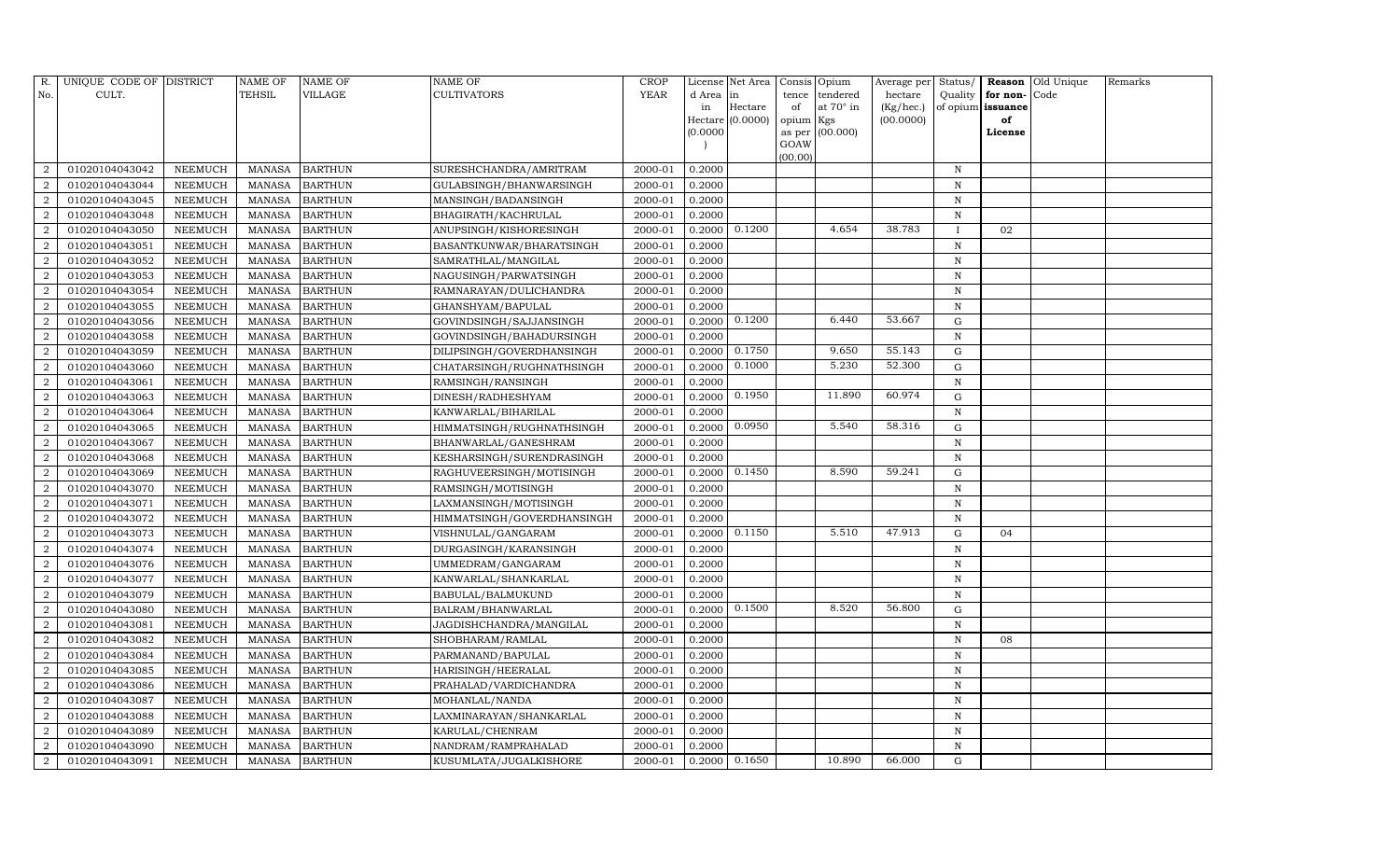| R.                          | UNIQUE CODE OF DISTRICT |                | NAME OF       | NAME OF        | NAME OF                   | CROP        |           | License Net Area |                 | Consis Opium    | Average per | Status/      |               | Reason Old Unique | Remarks                  |
|-----------------------------|-------------------------|----------------|---------------|----------------|---------------------------|-------------|-----------|------------------|-----------------|-----------------|-------------|--------------|---------------|-------------------|--------------------------|
| No.                         | CULT.                   |                | TEHSIL        | VILLAGE        | CULTIVATORS               | <b>YEAR</b> | d Area in |                  | tence           | tendered        | hectare     | Quality      | for non-      | Code              |                          |
|                             |                         |                |               |                |                           |             | in        | Hectare          | of              | at 70° in       | (Kg/hec.)   | of opium     | issuance      |                   |                          |
|                             |                         |                |               |                |                           |             | (0.0000)  | Hectare (0.0000) | opium<br>as per | Kgs<br>(00.000) | (00.0000)   |              | of<br>License |                   |                          |
|                             |                         |                |               |                |                           |             |           |                  | GOAW            |                 |             |              |               |                   |                          |
|                             |                         |                |               |                |                           |             |           |                  | (00.00)         |                 |             |              |               |                   |                          |
|                             | 01020104043092          | NEEMUCH        | MANASA        | <b>BARTHUN</b> | DASHRATHSINGH/BHOPALSINGH | 2000-01     | 0.2000    | 0.1150           |                 | 6.820           | 59.304      | G            |               |                   |                          |
| $\overline{2}$              | 01020104043093          | <b>NEEMUCH</b> | <b>MANASA</b> | <b>BARTHUN</b> | NANDLAL/MOHANLAL          | 2000-01     | 0.2000    |                  |                 |                 |             | N            |               |                   |                          |
| 2                           | 01020104043094          | NEEMUCH        | <b>MANASA</b> | <b>BARTHUN</b> | KANHAIYALAL/MAGNIRAM      | 2000-01     | 0.2000    |                  |                 |                 |             | $\, {\rm N}$ |               |                   |                          |
| $\overline{2}$              | 01020104043095          | NEEMUCH        | MANASA        | <b>BARTHUN</b> | LAXMINARAYAN/KANHAIYALAL  | 2000-01     | 0.2000    |                  |                 |                 |             | ${\bf N}$    |               |                   |                          |
| 2                           | 01020104043096          | NEEMUCH        | <b>MANASA</b> | <b>BARTHUN</b> | MANGILAL/SALAGRAM         | 2000-01     | 0.2000    |                  |                 |                 |             | ${\bf N}$    |               |                   |                          |
|                             | 01020104043098          | NEEMUCH        | <b>MANASA</b> | <b>BARTHUN</b> | GULABSINGH/SWAROOPSINGH   | 2000-01     | 0.2000    |                  |                 |                 |             | $\mathbf N$  |               |                   |                          |
| $\overline{2}$              | 01020104043099          | NEEMUCH        | <b>MANASA</b> | <b>BARTHUN</b> | MANOHARSINGH/AMARSINGH    | 2000-01     | 0.2000    |                  |                 |                 |             | $\mathbf N$  |               |                   |                          |
| 2                           | 01020104043100          | NEEMUCH        | <b>MANASA</b> | <b>BARTHUN</b> | PURILAL/BHAGIRATH         | 2000-01     | 0.2000    |                  |                 |                 |             | ${\bf N}$    |               |                   |                          |
| $\overline{2}$              | 01020104043101          | NEEMUCH        | <b>MANASA</b> | <b>BARTHUN</b> | BHUWANIRAM/KISHANLAL      | 2000-01     | 0.2000    |                  |                 |                 |             | N            |               |                   |                          |
|                             | 01020104043102          | NEEMUCH        | <b>MANASA</b> | <b>BARTHUN</b> | SHILABAI/KHOJUDAS         | 2000-01     | 0.2000    |                  |                 |                 |             | N            |               |                   |                          |
| $\overline{2}$              | 01020104043104          | NEEMUCH        | <b>MANASA</b> | <b>BARTHUN</b> | SHOBHARAM/JAGANNATH       | 2000-01     | 0.2000    |                  |                 |                 |             | $\, {\rm N}$ |               |                   |                          |
| $\overline{2}$              | 01020104043105          | NEEMUCH        | <b>MANASA</b> | <b>BARTHUN</b> | KARULAL/BANSHIRAM         | 2000-01     | 0.2000    |                  |                 |                 |             | $\, {\rm N}$ |               |                   | NAME CHANGE              |
| $\overline{2}$              | 01020104043106          | NEEMUCH        | <b>MANASA</b> | <b>BARTHUN</b> | NANDLAL/BIHARILAL         | 2000-01     | 0.2000    |                  |                 |                 |             | N            |               |                   |                          |
| $\overline{2}$              | 01020104043107          | NEEMUCH        | <b>MANASA</b> | <b>BARTHUN</b> | CHENRAM/BHAGIRATH         | 2000-01     | 0.2000    |                  |                 |                 |             | $\, {\rm N}$ |               |                   |                          |
| $\overline{2}$              | 01020104043109          | NEEMUCH        | <b>MANASA</b> | <b>BARTHUN</b> | NAHARSINGH/DULESINGH      | 2000-01     | 0.2000    |                  |                 |                 |             | ${\bf N}$    |               |                   |                          |
| 2                           | 01020104043112          | <b>NEEMUCH</b> | <b>MANASA</b> | <b>BARTHUN</b> | BHERULAL/MADHOLAL         | 2000-01     | 0.2000    |                  |                 |                 |             | $\, {\rm N}$ |               |                   |                          |
| $\mathcal{D}$               | 01020104043113          | <b>NEEMUCH</b> | <b>MANASA</b> | <b>BARTHUN</b> | KANHAIYALAL/CHENRAM       | 2000-01     | 0.2000    |                  |                 |                 |             | N            |               |                   |                          |
| $\overline{2}$              | 01020104043114          | NEEMUCH        | <b>MANASA</b> | <b>BARTHUN</b> | GENDKUNWAR/KISHANSINGH    | 2000-01     | 0.2000    | 0.1100           |                 | 5.540           | 50.364      | ${\rm G}$    | 04            |                   |                          |
| $\overline{2}$              | 01020104043115          | <b>NEEMUCH</b> | <b>MANASA</b> | <b>BARTHUN</b> | GANGARAM/GIRDHARI         | 2000-01     | 0.2000    |                  |                 |                 |             | ${\bf N}$    |               |                   |                          |
| $\overline{2}$              | 01020104043117          | NEEMUCH        | <b>MANASA</b> | <b>BARTHUN</b> | RAMGOPAL/MANGILAL         | 2000-01     | 0.2000    |                  |                 |                 |             | N            |               |                   |                          |
|                             | 01020104043118          | NEEMUCH        | <b>MANASA</b> | <b>BARTHUN</b> | MADANSINGH/SWAROOPSINGH   | 2000-01     | 0.2000    |                  |                 |                 |             | ${\bf N}$    |               |                   |                          |
| $\overline{2}$              | 01020104043119          | NEEMUCH        | <b>MANASA</b> | <b>BARTHUN</b> | MANGILAL/DALURAM          | 2000-01     | 0.2000    | 0.2050           |                 | 11.620          | 56.683      | ${\rm G}$    |               |                   |                          |
| 2                           | 01020104043120          | NEEMUCH        | <b>MANASA</b> | <b>BARTHUN</b> | MANGILAL/TORIRAM          | 2000-01     | 0.2000    |                  |                 |                 |             | $\, {\rm N}$ |               |                   |                          |
| $\overline{2}$              | 01020104043121          | NEEMUCH        | <b>MANASA</b> | <b>BARTHUN</b> | AMARSINGH/NONDRAM         | 2000-01     | 0.2000    |                  |                 |                 |             | N            |               |                   |                          |
|                             | 01020104043123          | <b>NEEMUCH</b> | <b>MANASA</b> | <b>BARTHUN</b> | SATYANARAYAN/DHANRAJ      | 2000-01     | 0.2000    |                  |                 |                 |             | N            |               |                   |                          |
| $\overline{2}$              | 01020104043124          | NEEMUCH        | <b>MANASA</b> | <b>BARTHUN</b> | HEERA/DEVA                | 2000-01     | 0.2000    |                  |                 |                 |             | $\mathbf N$  |               |                   |                          |
| 2                           | 01020104043126          | NEEMUCH        | <b>MANASA</b> | <b>BARTHUN</b> | MOHANBAI/DEVILAL          | 2000-01     | 0.2000    |                  |                 |                 |             | $\, {\rm N}$ |               |                   |                          |
| $\mathcal{D}$               | 01020104043127          | NEEMUCH        | <b>MANASA</b> | <b>BARTHUN</b> | MOHANLAL/JAGANNATH        | 2000-01     | 0.2000    |                  |                 |                 |             | N            | 11            |                   | <b>ISSUED ON 2002-03</b> |
| $\overline{2}$              | 01020104043129          | NEEMUCH        | <b>MANASA</b> | <b>BARTHUN</b> | MOHANLAL/DALURAM          | 2000-01     | 0.2000    |                  |                 |                 |             | $\mathbf N$  |               |                   |                          |
| $\overline{2}$              | 01020104043131          | <b>NEEMUCH</b> | <b>MANASA</b> | BARTHUN        | DULICHANDRA/CHENRAM       | 2000-01     | 0.2000    |                  |                 |                 |             | ${\bf N}$    |               |                   |                          |
| $\overline{2}$              | 01020104043133          | NEEMUCH        | <b>MANASA</b> | <b>BARTHUN</b> | ASHARAM/NARAYAN           | 2000-01     | 0.2000    |                  |                 |                 |             | $\,$ N       |               |                   |                          |
| $\mathcal{D}$               | 01020104043134          | NEEMUCH        | <b>MANASA</b> | <b>BARTHUN</b> | DILIPKUMAR/BHERULAL       | 2000-01     | 0.2000    |                  |                 |                 |             | N            |               |                   |                          |
| $\mathcal{D}_{\mathcal{L}}$ | 01020104043137          | NEEMUCH        | <b>MANASA</b> | <b>BARTHUN</b> | RAMKISHAN/CHITAR          | 2000-01     | 0.2000    |                  |                 |                 |             | $\, {\rm N}$ |               |                   |                          |
| $\mathcal{D}$               | 01020104043138          | NEEMUCH        | <b>MANASA</b> | <b>BARTHUN</b> | ONKARLAL/UDA              | 2000-01     | 0.2000    |                  |                 |                 |             | $\, {\rm N}$ |               |                   |                          |
| 2                           | 01020104043142          | <b>NEEMUCH</b> | <b>MANASA</b> | <b>BARTHUN</b> | PRATAPSINGH/BAHADURSINGH  | 2000-01     | 0.2000    |                  |                 |                 |             | $\, {\rm N}$ |               |                   |                          |
| $\overline{2}$              | 01020104043143          | <b>NEEMUCH</b> | <b>MANASA</b> | <b>BARTHUN</b> | HEERALAL/BHERULAL         | 2000-01     | 0.2000    |                  |                 |                 |             | $\, {\rm N}$ |               |                   |                          |
| $\mathcal{D}$               | 01020104043144          | NEEMUCH        | <b>MANASA</b> | <b>BARTHUN</b> | BALWANTSINGH/DEVISINGH    | 2000-01     | 0.2000    |                  |                 |                 |             | $\mathbf N$  |               |                   |                          |
| 2                           | 01020104043146          | NEEMUCH        | <b>MANASA</b> | <b>BARTHUN</b> | GOPAL/BHERULAL            | 2000-01     | 0.2000    |                  |                 |                 |             | N            |               |                   |                          |
| $\mathcal{D}_{\alpha}$      | 01020104043147          | NEEMUCH        | <b>MANASA</b> | <b>BARTHUN</b> | RAMKANYA/BAPULAL          | 2000-01     | 0.2000    |                  |                 |                 |             | N            |               |                   |                          |
| $\overline{2}$              | 01020104043148          | NEEMUCH        |               | MANASA BARTHUN | MANGILAL/SHANKARLAL       | 2000-01     | 0.2000    | 0.1750           |                 | 10.250          | 58.571      | G            |               |                   |                          |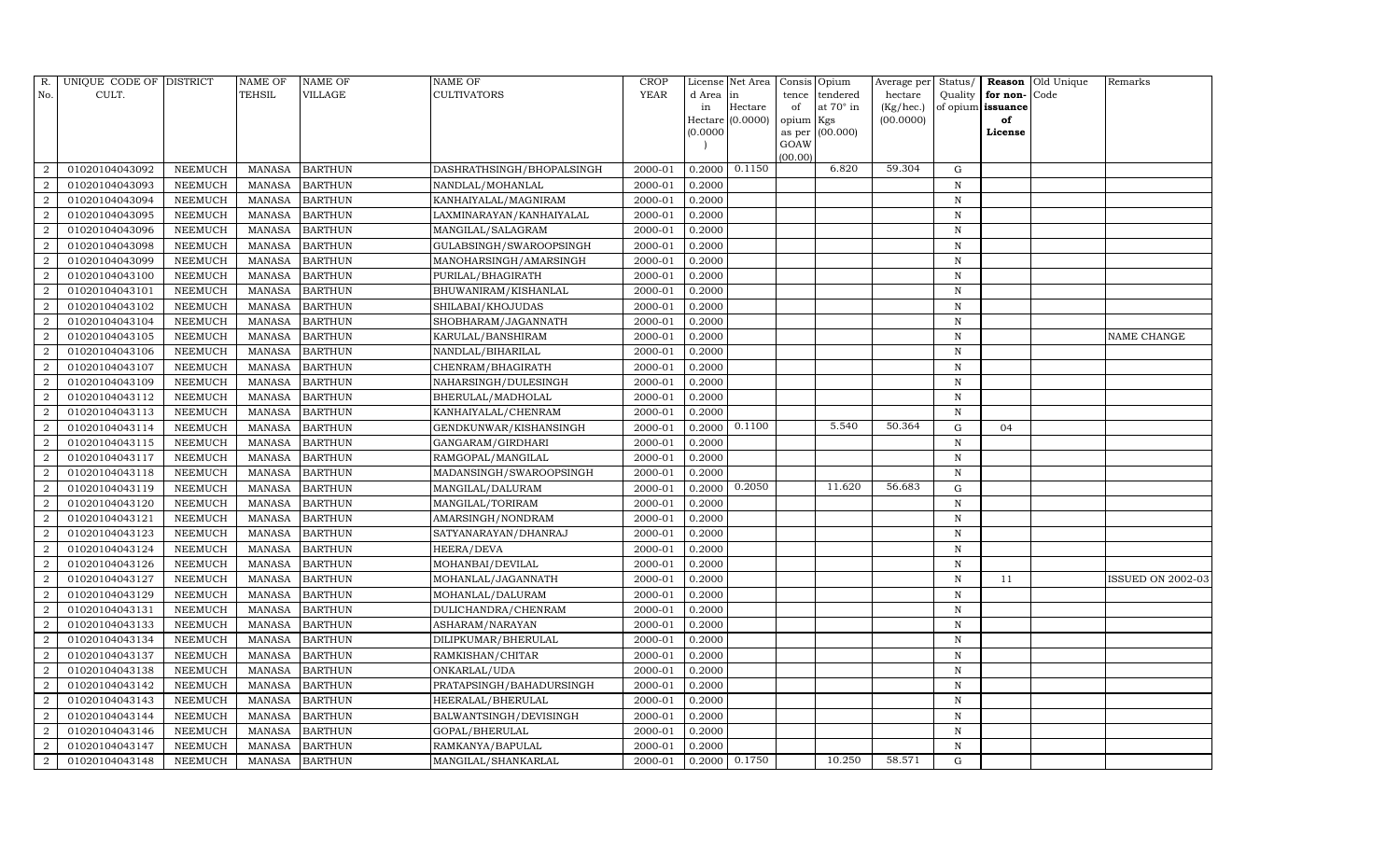| R.             | UNIQUE CODE OF DISTRICT |                | <b>NAME OF</b> | NAME OF               | NAME OF                   | <b>CROP</b> |           | License Net Area |           | Consis Opium    | Average per | Status/     | Reason            | Old Unique | Remarks                  |
|----------------|-------------------------|----------------|----------------|-----------------------|---------------------------|-------------|-----------|------------------|-----------|-----------------|-------------|-------------|-------------------|------------|--------------------------|
| No.            | CULT.                   |                | TEHSIL         | VILLAGE               | <b>CULTIVATORS</b>        | <b>YEAR</b> | d Area in |                  | tence     | tendered        | hectare     | Quality     | for non-          | Code       |                          |
|                |                         |                |                |                       |                           |             | in        | Hectare          | of        | at 70° in       | (Kg/hec.)   |             | of opium issuance |            |                          |
|                |                         |                |                |                       |                           |             | (0.0000)  | Hectare (0.0000) | opium Kgs | as per (00.000) | (00.0000)   |             | of<br>License     |            |                          |
|                |                         |                |                |                       |                           |             |           |                  | GOAW      |                 |             |             |                   |            |                          |
|                |                         |                |                |                       |                           |             |           |                  | (00.00)   |                 |             |             |                   |            |                          |
|                | 01020104043149          | NEEMUCH        | MANASA         | <b>BARTHUN</b>        | BHULIBAI/MAGNIRAM         | 2000-01     | 0.2000    |                  |           |                 |             | N           |                   |            |                          |
| $\overline{2}$ | 01020104043150          | <b>NEEMUCH</b> | <b>MANASA</b>  | <b>BARTHUN</b>        | RADHESHYAM/NARAYAN        | 2000-01     | 0.2000    |                  |           |                 |             | N           |                   |            |                          |
| 2              | 01020104043151          | NEEMUCH        | <b>MANASA</b>  | <b>BARTHUN</b>        | GANGARAM/NONDRAM          | 2000-01     | 0.2000    | 0.1450           |           | 7.640           | 52.690      | G           |                   |            |                          |
| $\overline{2}$ | 01020104043152          | NEEMUCH        | MANASA         | <b>BARTHUN</b>        | KAILASHBAI/SHRINIWAS      | 2000-01     | 0.2000    |                  |           |                 |             | $\mathbf N$ |                   |            |                          |
| 2              | 01020104043153          | NEEMUCH        | <b>MANASA</b>  | <b>BARTHUN</b>        | DASHRATHSINGH/JUJHARSINGH | 2000-01     | 0.2000    |                  |           |                 |             | N           |                   |            |                          |
|                | 01020104043111          | NEEMUCH        | <b>MANASA</b>  | <b>BARTHUN</b>        | CHATARKUNWAR/MANSINGH     | 2000-01     | 0.2000    | 0.1000           |           | 5.750           | 57.500      | ${\rm G}$   |                   |            |                          |
| $\overline{2}$ | 01020104043075          | NEEMUCH        | <b>MANASA</b>  | <b>BARTHUN</b>        | KARANSINGH/TEJSINGH       | 2000-01     | 0.2000    |                  |           |                 |             | N           |                   |            |                          |
|                | 01020104025001          | NEEMUCH        | <b>MANASA</b>  | <b>BARKHEDA GHATA</b> | SHIVRAM/SUKHLAL           | 2000-01     | 0.2000    | 0.1800           |           | 12.710          | 70.611      | $\mathbf G$ |                   |            |                          |
|                | 01020104025002          | <b>NEEMUCH</b> | <b>MANASA</b>  | <b>BARKHEDA GHATA</b> | PYARCHAND/DEVA            | 2000-01     | 0.2000    | 0.1950           |           | 11.720          | 60.103      | $\mathbf G$ |                   |            |                          |
|                | 01020104025003          | NEEMUCH        | <b>MANASA</b>  | <b>BARKHEDA GHATA</b> | CHHAGANLAL/BHANWARLAL     | 2000-01     | 0.2000    | 0.2000           |           | 12.420          | 62.100      | ${\rm G}$   |                   |            |                          |
|                | 01020104025004          | NEEMUCH        | <b>MANASA</b>  | <b>BARKHEDA GHATA</b> | MANGILAL/RAMSUKH          | 2000-01     | 0.2000    |                  |           |                 |             | N           |                   |            |                          |
|                | 01020104025005          | NEEMUCH        | <b>MANASA</b>  | <b>BARKHEDA GHATA</b> | BOTLAL/PANNALAL           | 2000-01     | 0.2000    |                  |           |                 |             | N           |                   |            |                          |
|                | 01020104025006          | <b>NEEMUCH</b> | <b>MANASA</b>  | <b>BARKHEDA GHATA</b> | DAYARAM/HARJI             | 2000-01     | 0.2000    | 0.1800           |           | 10.030          | 55.722      | ${\rm G}$   |                   |            |                          |
|                | 01020104025007          | <b>NEEMUCH</b> | <b>MANASA</b>  | <b>BARKHEDA GHATA</b> | HEMRAJ/HEERA              | 2000-01     | 0.2000    | 0.1600           |           | 8.730           | 54.563      | G           |                   |            |                          |
|                | 01020104025008          | <b>NEEMUCH</b> | <b>MANASA</b>  | <b>BARKHEDA GHATA</b> | PYARCHAND/KHEMA           | 2000-01     | 0.2000    | 0.1750           |           | 8.930           | 51.029      | ${\rm G}$   | 04                |            | <b>ISSUED ON 2003-04</b> |
|                | 01020104025009          | <b>NEEMUCH</b> | <b>MANASA</b>  | <b>BARKHEDA GHATA</b> | CHHAGANLAL/NATHU          | 2000-01     | 0.2000    | 0.1750           |           | 8.530           | 48.743      | G           | 04                |            |                          |
|                | 01020104025010          | <b>NEEMUCH</b> | <b>MANASA</b>  | <b>BARKHEDA GHATA</b> | VARDICHAND/BHERA          | 2000-01     | 0.2000    | 0.1900           |           | 9.310           | 49.000      | $\mathbf G$ | 04                |            |                          |
|                | 01020104025011          | NEEMUCH        | <b>MANASA</b>  | <b>BARKHEDA GHATA</b> | NANALAL/KALU              | 2000-01     | 0.2000    |                  |           |                 |             | N           |                   |            |                          |
|                | 01020104025012          | NEEMUCH        | <b>MANASA</b>  | <b>BARKHEDA GHATA</b> | GHISALAL/MANGILAL         | 2000-01     | 0.2000    | 0.1900           |           | 10.670          | 56.158      | ${\rm G}$   |                   |            |                          |
|                | 01020104025013          | NEEMUCH        | <b>MANASA</b>  | <b>BARKHEDA GHATA</b> | MODA/UDA                  | 2000-01     | 0.2000    | 0.1950           |           | 11.300          | 57.949      | $\mathbf G$ |                   |            |                          |
|                | 01020104025015          | NEEMUCH        | <b>MANASA</b>  | <b>BARKHEDA GHATA</b> | DEUBAI/NARAYAN            | 2000-01     | 0.2000    | 0.1850           |           | 10.030          | 54.216      | ${\rm G}$   |                   |            |                          |
|                | 01020104025016          | NEEMUCH        | <b>MANASA</b>  | <b>BARKHEDA GHATA</b> | CHHAGANLAL/GOKUL          | 2000-01     | 0.2000    | 0.1900           |           | 11.350          | 59.737      | ${\rm G}$   |                   |            |                          |
|                | 01020104025017          | NEEMUCH        | <b>MANASA</b>  | <b>BARKHEDA GHATA</b> | RUGHNATH/RATANA           | 2000-01     | 0.2000    | 0.1850           |           | 12.620          | 68.216      | $\mathbf G$ |                   |            |                          |
|                | 01020104025018          | NEEMUCH        | <b>MANASA</b>  | <b>BARKHEDA GHATA</b> | MEGHRAJ/MODA              | 2000-01     | 0.2000    | 0.1950           |           | 11.540          | 59.179      | ${\rm G}$   |                   |            |                          |
|                | 01020104025019          | <b>NEEMUCH</b> | <b>MANASA</b>  | <b>BARKHEDA GHATA</b> | KANHAIYALAL/CHOKHA        | 2000-01     | 0.2000    | 0.1900           |           | 11.970          | 63.000      | ${\rm G}$   |                   |            |                          |
|                | 01020104025020          | NEEMUCH        | <b>MANASA</b>  | <b>BARKHEDA GHATA</b> | GOPAL/SHOLA               | 2000-01     | 0.2000    | 0.1900           |           | 12.260          | 64.526      | G           |                   |            |                          |
|                | 01020104025021          | NEEMUCH        | <b>MANASA</b>  | <b>BARKHEDA GHATA</b> | NANA/HANSA                | 2000-01     | 0.2000    | 0.1850           |           | 10.890          | 58.865      | $\mathbf G$ |                   |            |                          |
|                | 01020104025022          | <b>NEEMUCH</b> | <b>MANASA</b>  | <b>BARKHEDA GHATA</b> | NARAMDIBAI/KHEMRAJ        | 2000-01     | 0.2000    |                  |           |                 |             | $\mathbf N$ |                   |            |                          |
|                | 01020104025023          | NEEMUCH        | <b>MANASA</b>  | <b>BARKHEDA GHATA</b> | EAJIBAI/PREMCHANDRA       | 2000-01     | 0.2000    |                  |           |                 |             | N           |                   |            |                          |
|                | 01020104025024          | <b>NEEMUCH</b> | <b>MANASA</b>  | <b>BARKHEDA GHATA</b> | CHATARBHUJ/DEVA           | 2000-01     | 0.2000    | 0.1900           |           | 10.730          | 56.474      | ${\rm G}$   |                   |            |                          |
|                | 01020104025025          | NEEMUCH        | MANASA         | <b>BARKHEDA GHATA</b> | TAPUBAI/PRITHVIRAJ        | 2000-01     | 0.2000    | 0.1800           |           | 11.330          | 62.944      | $\mathbf G$ |                   |            |                          |
|                | 01020104025026          | NEEMUCH        | <b>MANASA</b>  | <b>BARKHEDA GHATA</b> | SOHANLAL/MANGILAL         | 2000-01     | 0.2000    | 0.1900           |           | 10.430          | 54.895      | G           |                   |            |                          |
|                | 01020104025027          | <b>NEEMUCH</b> | <b>MANASA</b>  | BARKHEDA GHATA        | BHANWARLAL/NANALAL        | 2000-01     | 0.2000    | 0.1800           |           | 10.170          | 56.500      | G           |                   |            |                          |
|                | 01020104025028          | NEEMUCH        | <b>MANASA</b>  | BARKHEDA GHATA        | NANDLAL/KALU              | 2000-01     | 0.2000    | 0.1900           |           | 11.790          | 62.053      | G           |                   |            |                          |
|                | 01020104025029          | NEEMUCH        | <b>MANASA</b>  | <b>BARKHEDA GHATA</b> | DEVILAL/RATNA BADA        | 2000-01     | 0.2000    | 0.1900           |           | 11.700          | 61.579      | G           |                   |            |                          |
|                | 01020104025030          | <b>NEEMUCH</b> | <b>MANASA</b>  | <b>BARKHEDA GHATA</b> | NANALAL/BHUWANA           | 2000-01     | 0.2000    | 0.1900           |           | 11.350          | 59.737      | $\mathbf G$ |                   |            |                          |
|                | 01020104025031          | NEEMUCH        | <b>MANASA</b>  | <b>BARKHEDA GHATA</b> | BHANWARIBAI/BHAGCHAND     | 2000-01     | 0.2000    | 0.1900           |           | 10.720          | 56.421      | G           |                   |            |                          |
|                | 01020104025032          | NEEMUCH        | <b>MANASA</b>  | <b>BARKHEDA GHATA</b> | CHHAGANLAL/KHEMRAJ        | 2000-01     | 0.2000    | 0.1800           |           | 9.840           | 54.667      | $\mathbf G$ |                   |            |                          |
|                | 01020104025033          | NEEMUCH        | <b>MANASA</b>  | <b>BARKHEDA GHATA</b> | GORILAL/BHERU             | 2000-01     | 0.2000    | 0.2000           |           | 13.170          | 65.850      | $\mathbf G$ |                   |            |                          |
|                | 01020104025034          | NEEMUCH        |                | MANASA BARKHEDA GHATA | CHAMPALAL/VARDA           | 2000-01     | 0.2000    | 0.1900           |           | 11.980          | 63.053      | G           |                   |            |                          |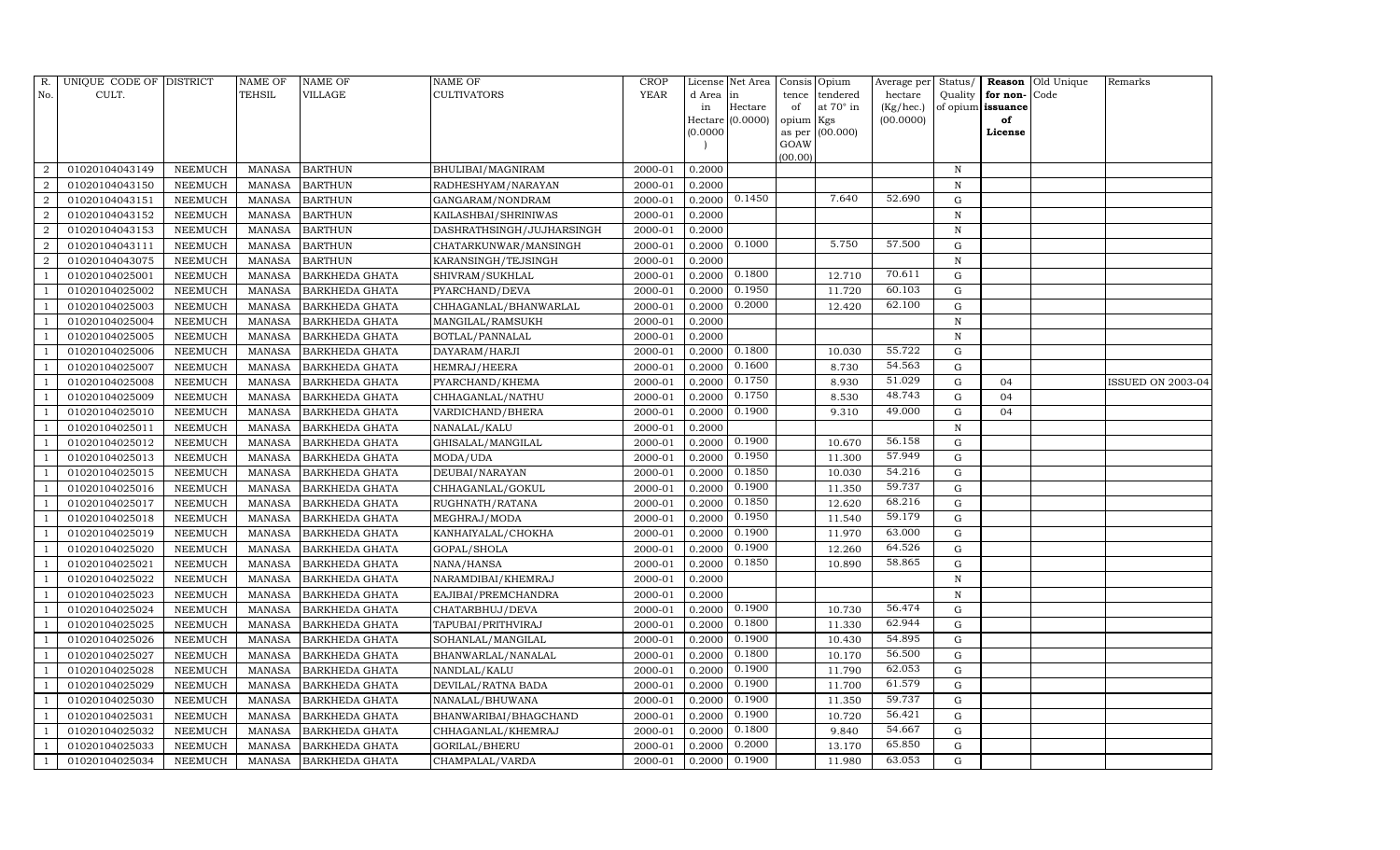| R.  | UNIQUE CODE OF DISTRICT |                | <b>NAME OF</b> | NAME OF               | <b>NAME OF</b>        | <b>CROP</b> |           | License Net Area |           | Consis Opium     | Average per | Status/     |                   | Reason Old Unique | Remarks     |
|-----|-------------------------|----------------|----------------|-----------------------|-----------------------|-------------|-----------|------------------|-----------|------------------|-------------|-------------|-------------------|-------------------|-------------|
| No. | CULT.                   |                | TEHSIL         | VILLAGE               | <b>CULTIVATORS</b>    | <b>YEAR</b> | d Area in |                  | tence     | tendered         | hectare     | Quality     | for non-          | Code              |             |
|     |                         |                |                |                       |                       |             | in        | Hectare          | of        | at $70^\circ$ in | (Kg/hec.)   |             | of opium issuance |                   |             |
|     |                         |                |                |                       |                       |             |           | Hectare (0.0000) | opium Kgs |                  | (00.0000)   |             | of                |                   |             |
|     |                         |                |                |                       |                       |             | (0.0000)  |                  | GOAW      | as per (00.000)  |             |             | License           |                   |             |
|     |                         |                |                |                       |                       |             |           |                  | (00.00)   |                  |             |             |                   |                   |             |
|     | 01020104025035          | NEEMUCH        | MANASA         | <b>BARKHEDA GHATA</b> | <b>HEERALAL/TEKA</b>  | 2000-01     | 0.2000    | 0.1900           |           | 11.810           | 62.158      | G           |                   |                   |             |
|     | 01020104025036          | <b>NEEMUCH</b> | MANASA         | <b>BARKHEDA GHATA</b> | MOHANLAL/RAMSUKH      | 2000-01     | 0.2000    |                  |           |                  |             | N           |                   |                   |             |
|     | 01020104025037          | NEEMUCH        | MANASA         | <b>BARKHEDA GHATA</b> | BHERULAL/NANURAM      | 2000-01     | 0.2000    |                  |           |                  |             | N           |                   |                   |             |
|     | 01020104025038          | NEEMUCH        | MANASA         | <b>BARKHEDA GHATA</b> | NANDLAL/NARAYAN       | 2000-01     | 0.2000    | 0.1950           |           | 11.970           | 61.385      | ${\rm G}$   |                   |                   |             |
|     | 01020104025039          | NEEMUCH        | <b>MANASA</b>  | <b>BARKHEDA GHATA</b> | RAMNATH/BHANWARNATH   | 2000-01     | 0.2000    | 0.1900           |           | 10.520           | 55.368      | ${\rm G}$   |                   |                   |             |
|     | 01020104025040          | NEEMUCH        | <b>MANASA</b>  | <b>BARKHEDA GHATA</b> | PRABHULAL/NARAYAN     | 2000-01     | 0.2000    | 0.1850           |           | 10.950           | 59.189      | ${\rm G}$   |                   |                   |             |
|     | 01020104025041          | NEEMUCH        | <b>MANASA</b>  | <b>BARKHEDA GHATA</b> | GHISALAL/ONKARLAL     | 2000-01     | 0.2000    |                  |           |                  |             | N           |                   |                   |             |
|     | 01020104025042          | NEEMUCH        | <b>MANASA</b>  | <b>BARKHEDA GHATA</b> | NANALAL/MODJI         | 2000-01     | 0.2000    | 0.1850           |           | 11.070           | 59.838      | $\mathbf G$ |                   |                   |             |
|     | 01020104025043          | NEEMUCH        | <b>MANASA</b>  | <b>BARKHEDA GHATA</b> | BHANWARLAL/KESHURAM   | 2000-01     | 0.2000    | 0.1900           |           | 11.220           | 59.053      | $\mathbf G$ |                   |                   |             |
|     | 01020104025044          | NEEMUCH        | <b>MANASA</b>  | <b>BARKHEDA GHATA</b> | AMARCHAND/KHEMRAJ     | 2000-01     | 0.2000    |                  |           |                  |             | $\mathbf N$ |                   |                   |             |
|     | 01020104025045          | NEEMUCH        | <b>MANASA</b>  | <b>BARKHEDA GHATA</b> | NATHULAL/DEVA         | 2000-01     | 0.2000    |                  |           |                  |             | N           |                   |                   |             |
|     | 01020104025046          | NEEMUCH        | <b>MANASA</b>  | <b>BARKHEDA GHATA</b> | NANDLAL/KHEMRAJ       | 2000-01     | 0.2000    |                  |           |                  |             | N           |                   |                   |             |
|     | 01020104025047          | <b>NEEMUCH</b> | <b>MANASA</b>  | <b>BARKHEDA GHATA</b> | SHIVLAL/GORILAL       | 2000-01     | 0.2000    | 0.1800           |           | 10.800           | 60.000      | $\mathbf G$ |                   |                   |             |
|     | 01020104025048          | NEEMUCH        | <b>MANASA</b>  | <b>BARKHEDA GHATA</b> | GIRDHARI/ONKARLAL     | 2000-01     | 0.2000    |                  |           |                  |             | N           |                   |                   |             |
|     | 01020104025049          | NEEMUCH        | <b>MANASA</b>  | <b>BARKHEDA GHATA</b> | SHANKARLAL/KALURAM    | 2000-01     | 0.2000    | 0.1550           |           | 8.590            | 55.419      | ${\rm G}$   |                   |                   |             |
|     | 01020104025050          | NEEMUCH        | <b>MANASA</b>  | <b>BARKHEDA GHATA</b> | HIRALAL/HANSA JI      | 2000-01     | 0.2000    | 0.1350           |           | 7.750            | 57.407      | G           |                   |                   |             |
|     | 01020104025051          | <b>NEEMUCH</b> | <b>MANASA</b>  | <b>BARKHEDA GHATA</b> | BHURALAL/DEVILAL      | 2000-01     | 0.2000    | 0.1900           |           | 11.770           | 61.947      | $\mathbf G$ |                   |                   |             |
|     | 01020104025052          | NEEMUCH        | <b>MANASA</b>  | <b>BARKHEDA GHATA</b> | BHAGCHANDRA/HANRAJ    | 2000-01     | 0.2000    | 0.1350           |           | 7.450            | 55.185      | G           |                   |                   |             |
|     | 01020104025053          | <b>NEEMUCH</b> | <b>MANASA</b>  | <b>BARKHEDA GHATA</b> | NATHULAL/NANALAL      | 2000-01     | 0.2000    | 0.1950           |           | 10.550           | 54.103      | ${\rm G}$   |                   |                   |             |
|     | 01020104025054          | NEEMUCH        | <b>MANASA</b>  | <b>BARKHEDA GHATA</b> | PRABHULAL/PREMCHANDRA | 2000-01     | 0.2000    | 0.1800           |           | 11.110           | 61.722      | $\mathbf G$ |                   |                   |             |
|     | 01020104025055          | NEEMUCH        | <b>MANASA</b>  | <b>BARKHEDA GHATA</b> | AMARCHANDRA/NARAYAN   | 2000-01     | 0.2000    | 0.1750           |           | 9.820            | 56.114      | ${\rm G}$   |                   |                   |             |
|     | 01020104025056          | NEEMUCH        | <b>MANASA</b>  | <b>BARKHEDA GHATA</b> | BHAGIRATH/ONKARJI     | 2000-01     | 0.2000    | 0.1800           |           | 10.380           | 57.667      | ${\rm G}$   |                   |                   |             |
|     | 01020104025057          | NEEMUCH        | <b>MANASA</b>  | <b>BARKHEDA GHATA</b> | KANHAIYALAL/SUKHLAL   | 2000-01     | 0.2000    | 0.1900           |           | 12.490           | 65.737      | G           |                   |                   |             |
|     | 01020104025058          | NEEMUCH        | <b>MANASA</b>  | <b>BARKHEDA GHATA</b> | GHISALAL/HANSRAJ      | 2000-01     | 0.2000    | 0.1900           |           | 11.170           | 58.789      | G           |                   |                   |             |
|     | 01020104025059          | <b>NEEMUCH</b> | <b>MANASA</b>  | <b>BARKHEDA GHATA</b> | SUKHLAL/RATANLAL      | 2000-01     | 0.2000    |                  |           |                  |             | $\mathbf N$ |                   |                   |             |
|     | 01020104025060          | NEEMUCH        | <b>MANASA</b>  | <b>BARKHEDA GHATA</b> | GHISALAL/GOKUL        | 2000-01     | 0.2000    |                  |           |                  |             | N           |                   |                   |             |
|     | 01020104025061          | NEEMUCH        | <b>MANASA</b>  | <b>BARKHEDA GHATA</b> | TULSIRAM/RATANLAL     | 2000-01     | 0.2000    | 0.1850           |           | 10.770           | 58.216      | $\mathbf G$ |                   |                   |             |
|     | 01020104025062          | <b>NEEMUCH</b> | <b>MANASA</b>  | <b>BARKHEDA GHATA</b> | LAXMAN/BHERUJI        | 2000-01     | 0.2000    | 0.1800           |           | 10.670           | 59.278      | $\mathbf G$ |                   |                   |             |
|     | 01020104025063          | NEEMUCH        | <b>MANASA</b>  | BARKHEDA GHATA        | DEVILAL/RATANLAL      | 2000-01     | 0.2000    | 0.1850           |           | 11.070           | 59.838      | G           |                   |                   |             |
|     | 01020104025064          | <b>NEEMUCH</b> | <b>MANASA</b>  | <b>BARKHEDA GHATA</b> | PRITHVIRAJ/JODHAJI    | 2000-01     | 0.2000    | 0.1600           |           | 8.560            | 53.500      | ${\rm G}$   |                   |                   |             |
|     | 01020104025065          | NEEMUCH        | MANASA         | <b>BARKHEDA GHATA</b> | PYARCHANDRA/ONKAR     | 2000-01     | 0.2000    | 0.1750           |           | 10.390           | 59.371      | $\mathbf G$ |                   |                   |             |
|     | 01020104025066          | NEEMUCH        | <b>MANASA</b>  | <b>BARKHEDA GHATA</b> | MANGILAL/BABULAL      | 2000-01     | 0.2000    | 0.1950           |           | 9.560            | 49.026      | G           | 04                |                   |             |
|     | 01020104025067          | <b>NEEMUCH</b> | <b>MANASA</b>  | <b>BARKHEDA GHATA</b> | NANALAL/VARDICHANDRA  | 2000-01     | 0.2000    | 0.1900           |           | 11.000           | 57.895      | G           |                   |                   |             |
|     | 01020104025068          | NEEMUCH        | <b>MANASA</b>  | BARKHEDA GHATA        | BHERULAL/ONKARLAL     | 2000-01     | 0.2000    | 0.1800           |           | 10.610           | 58.944      | G           |                   |                   |             |
|     | 01020104025069          | NEEMUCH        | <b>MANASA</b>  | <b>BARKHEDA GHATA</b> | DEVILAL/ONKARLAL      | 2000-01     | 0.2000    | 0.1800           |           | 9.990            | 55.500      | G           |                   |                   |             |
|     | 01020104025070          | <b>NEEMUCH</b> | <b>MANASA</b>  | <b>BARKHEDA GHATA</b> | BABULAL/GHISALAL      | 2000-01     | 0.2000    | 0.1950           |           | 11.890           | 60.974      | ${\rm G}$   |                   |                   |             |
|     | 01020104025071          | NEEMUCH        | <b>MANASA</b>  | <b>BARKHEDA GHATA</b> | SHIVRAM/KHEMRAJ       | 2000-01     | 0.2000    |                  |           |                  |             | $\,$ N      |                   |                   |             |
|     | 01020104025072          | NEEMUCH        | <b>MANASA</b>  | <b>BARKHEDA GHATA</b> | KANHAIYALAL/MODA      | 2000-01     | 0.2000    | 0.2000           |           | 12.260           | 61.300      | $\mathbf G$ |                   |                   |             |
|     | 01020104025073          | NEEMUCH        | <b>MANASA</b>  | <b>BARKHEDA GHATA</b> | <b>BOTLAL/KALUJI</b>  | 2000-01     | 0.2000    | 0.1550           |           | 8.870            | 57.226      | $\mathbf G$ |                   |                   |             |
|     | 01020104025074          | NEEMUCH        |                | MANASA BARKHEDA GHATA | KAMLIBAI/LAXMICHAND   | 2000-01     | 0.2000    | 0.1950           |           | 11.240           | 57.641      | G           |                   |                   | NAME CHANGE |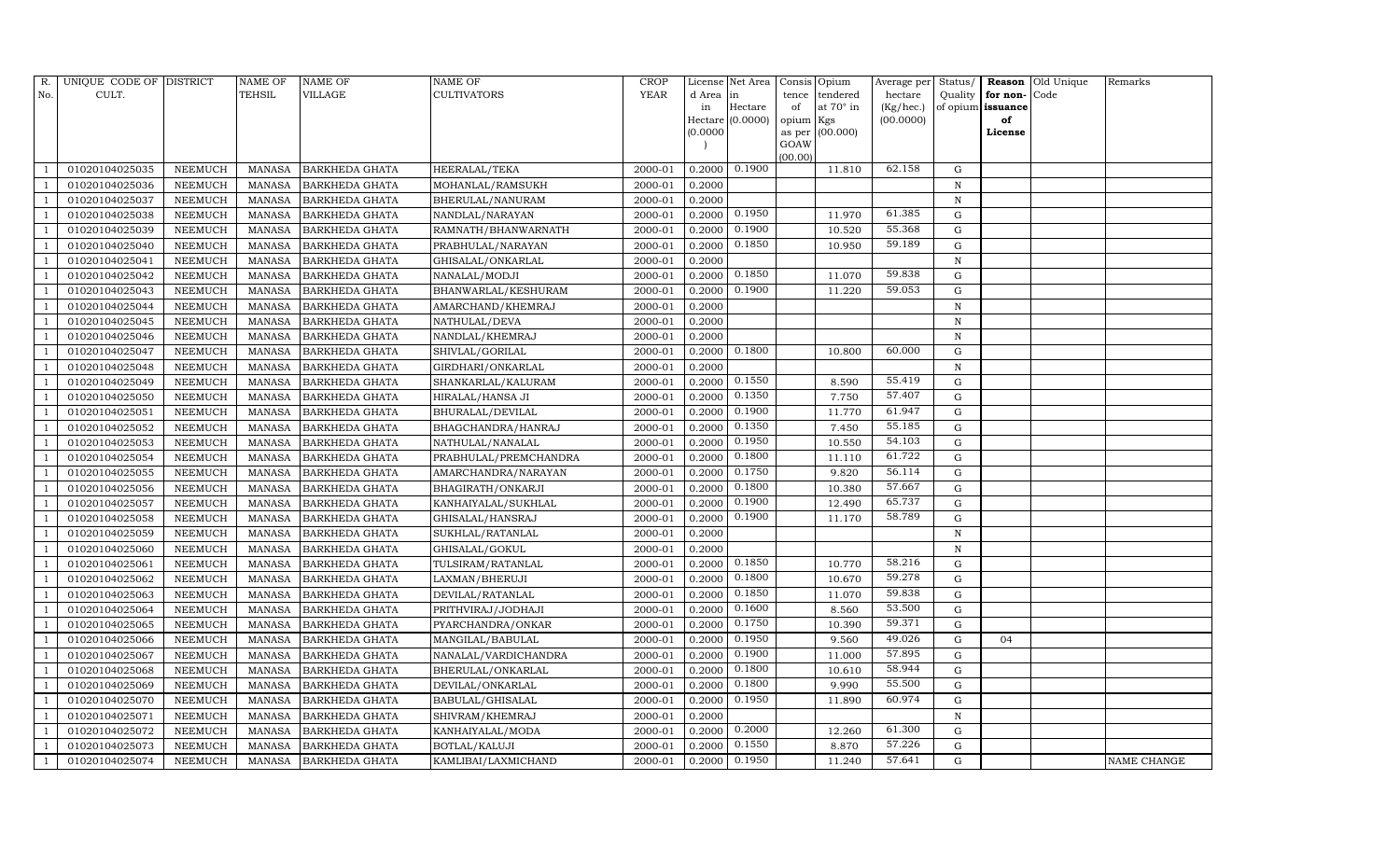| R.                          | UNIQUE CODE OF DISTRICT |                | NAME OF       | NAME OF               | NAME OF                   | CROP        |           | License Net Area   | Consis          | Opium           | Average per | Status/      | Reason            | Old Unique     | Remarks                  |
|-----------------------------|-------------------------|----------------|---------------|-----------------------|---------------------------|-------------|-----------|--------------------|-----------------|-----------------|-------------|--------------|-------------------|----------------|--------------------------|
| No.                         | CULT.                   |                | TEHSIL        | VILLAGE               | <b>CULTIVATORS</b>        | <b>YEAR</b> | d Area in |                    | tence           | tendered        | hectare     | Quality      | for non-          | Code           |                          |
|                             |                         |                |               |                       |                           |             | in        | $\rm{Hectare}$     | of              | at 70° in       | (Kg/hec.)   |              | of opium issuance |                |                          |
|                             |                         |                |               |                       |                           |             | (0.0000)  | Hectare $(0.0000)$ | opium<br>as per | Kgs<br>(00.000) | (00.0000)   |              | of<br>License     |                |                          |
|                             |                         |                |               |                       |                           |             |           |                    | GOAW            |                 |             |              |                   |                |                          |
|                             |                         |                |               |                       |                           |             |           |                    | (00.00)         |                 |             |              |                   |                |                          |
|                             | 01020104025075          | NEEMUCH        | MANASA        | <b>BARKHEDA GHATA</b> | GHISALAL/CHHAGANLAL       | 2000-01     | 0.2000    | 0.1850             |                 | 9.710           | 52.486      | G            |                   |                |                          |
|                             | 01020104025076          | NEEMUCH        | <b>MANASA</b> | <b>BARKHEDA GHATA</b> | MOHANLAL/NARAYAN          | 2000-01     | 0.2000    | 0.1700             |                 | 8.970           | 52.765      | G            |                   |                |                          |
|                             | 01020104025077          | NEEMUCH        | <b>MANASA</b> | <b>BARKHEDA GHATA</b> | BABULAL/BHANWARLAL        | 2000-01     | 0.2000    | 0.1950             |                 | 11.440          | 58.667      | G            |                   |                |                          |
|                             | 01020104025078          | NEEMUCH        | <b>MANASA</b> | <b>BARKHEDA GHATA</b> | KAILASH/BHANWARLAL        | 2000-01     | 0.2000    | 0.2000             |                 | 11.180          | 55.900      | ${\rm G}$    |                   | 01020104022023 |                          |
|                             | 01020104025079          | <b>NEEMUCH</b> | <b>MANASA</b> | <b>BARKHEDA GHATA</b> | RATANLAL/GISHALAL         | 2000-01     | 0.2000    | 0.1850             |                 | 10.140          | 54.811      | $\mathbf G$  |                   | 01020104022014 |                          |
|                             | 01020104054001          | NEEMUCH        | <b>MANASA</b> | <b>BARDIYA KENT</b>   | BANSHILAL/MODA            | 2000-01     | 0.2000    | 0.1250             |                 | 6.990           | 55.920      | $\mathbf G$  |                   |                |                          |
| $\overline{2}$              | 01020104054002          | NEEMUCH        | <b>MANASA</b> | <b>BARDIYA KENT</b>   | NANALAL/SEVA              | 2000-01     | 0.2000    |                    |                 |                 |             | N            |                   |                |                          |
| $\overline{2}$              | 01020104054004          | NEEMUCH        | <b>MANASA</b> | <b>BARDIYA KENT</b>   | SHIVLAL/LALA              | 2000-01     | 0.2000    | 0.1050             |                 | 6.870           | 65.429      | ${\rm G}$    |                   |                |                          |
| $\mathcal{D}$               | 01020104054005          | NEEMUCH        | <b>MANASA</b> | <b>BARDIYA KENT</b>   | NANALAL/UDA               | 2000-01     | 0.2000    |                    |                 |                 |             | $\mathbf N$  |                   |                |                          |
|                             | 01020104054006          | NEEMUCH        | <b>MANASA</b> | <b>BARDIYA KENT</b>   | MOHANLAL/SUNDARBAI        | 2000-01     | 0.2000    |                    |                 |                 |             | $\mathbf N$  |                   |                |                          |
| $\mathcal{D}_{\mathcal{L}}$ | 01020104054007          | NEEMUCH        | <b>MANASA</b> | <b>BARDIYA KENT</b>   | AMRITLAL/RAMLAL           | 2000-01     | 0.2000    |                    |                 |                 |             | N            |                   |                |                          |
| $\overline{2}$              | 01020104054008          | NEEMUCH        | <b>MANASA</b> | <b>BARDIYA KENT</b>   | MANGILAL/UDA              | 2000-01     | 0.2000    |                    |                 |                 |             | N            |                   |                |                          |
| $\overline{2}$              | 01020104054010          | NEEMUCH        | <b>MANASA</b> | <b>BARDIYA KENT</b>   | KANWARLAL/KISHAN          | 2000-01     | 0.2000    |                    |                 |                 |             | $\mathbf N$  |                   |                |                          |
| $\overline{2}$              | 01020104054011          | NEEMUCH        | <b>MANASA</b> | <b>BARDIYA KENT</b>   | KARU/HEERA                | 2000-01     | 0.2000    | 0.1200             |                 | 8.170           | 68.083      | G            |                   |                |                          |
| $\mathcal{D}$               | 01020104054012          | NEEMUCH        | <b>MANASA</b> | <b>BARDIYA KENT</b>   | RATNIBAI/NAGJI            | 2000-01     | 0.2000    |                    |                 |                 |             | N            |                   |                |                          |
| 2                           | 01020104054013          | NEEMUCH        | MANASA        | <b>BARDIYA KENT</b>   | KANHAIYALAL/PYARJI        | 2000-01     | 0.2000    | 0.1850             |                 | 10.690          | 57.784      | ${\rm G}$    |                   |                |                          |
| $\mathcal{D}$               | 01020104054014          | NEEMUCH        | <b>MANASA</b> | <b>BARDIYA KENT</b>   | DEVICHAND/HEERA           | 2000-01     | 0.2000    | 0.1700             |                 | 8.730           | 51.353      | G            | 04                |                | <b>ISSUED ON 2003-04</b> |
|                             | 01020104054015          | NEEMUCH        | <b>MANASA</b> | <b>BARDIYA KENT</b>   | <b>BALCHAND/HEERA</b>     | 2000-01     | 0.2000    | 0.1900             |                 | 11.190          | 58.895      | G            |                   |                |                          |
| $\overline{2}$              | 01020104054018          | NEEMUCH        | <b>MANASA</b> | <b>BARDIYA KENT</b>   | GORILAL/BHANWARLAL        | 2000-01     | 0.2000    | 0.1850             |                 | 10.770          | 58.216      | G            |                   |                |                          |
| $\mathcal{D}$               | 01020104054020          | NEEMUCH        | MANASA        | <b>BARDIYA KENT</b>   | GHISALAL/PYARA            | 2000-01     | 0.2000    |                    |                 |                 |             | N            |                   |                |                          |
|                             | 01020104054021          | NEEMUCH        | <b>MANASA</b> | <b>BARDIYA KENT</b>   | RAMKANWARIBAI/BHANWARLAL  | 2000-01     | 0.2000    |                    |                 |                 |             | $\mathbf N$  |                   |                |                          |
| 2                           | 01020104054022          | NEEMUCH        | <b>MANASA</b> | <b>BARDIYA KENT</b>   | SAMSUBAI/BAPULAL          | 2000-01     | 0.2000    | 0.1950             |                 | 10.420          | 53.436      | G            |                   |                |                          |
| $\overline{2}$              | 01020104054023          | NEEMUCH        | <b>MANASA</b> | <b>BARDIYA KENT</b>   | SOHANBAI/GANESHRAM        | 2000-01     | 0.2000    | 0.1950             |                 | 9.600           | 49.231      | $\mathbf{I}$ | 02                |                |                          |
| $\overline{2}$              | 01020104054024          | NEEMUCH        | <b>MANASA</b> | <b>BARDIYA KENT</b>   | MUNNASINGH/PRATAPSINGH    | 2000-01     | 0.2000    | 0.1200             |                 | 6.290           | 52.417      | ${\rm G}$    |                   |                |                          |
|                             | 01020104054026          | <b>NEEMUCH</b> | <b>MANASA</b> | <b>BARDIYA KENT</b>   | BHANWARLAL/MODA           | 2000-01     | 0.2000    |                    |                 |                 |             | $\mathbf N$  |                   |                |                          |
| $\overline{2}$              | 01020104054028          | NEEMUCH        | <b>MANASA</b> | <b>BARDIYA KENT</b>   | KARULAL/MEGHA             | 2000-01     | 0.2000    | 0.0850             |                 | 4.430           | 52.118      | G            |                   |                |                          |
| 2                           | 01020104054029          | NEEMUCH        | <b>MANASA</b> | <b>BARDIYA KENT</b>   | GHISALAL/KACHRU           | 2000-01     | 0.2000    | 0.1500             |                 | 8.180           | 54.533      | ${\rm G}$    |                   |                |                          |
| $\overline{2}$              | 01020104054030          | <b>NEEMUCH</b> | <b>MANASA</b> | <b>BARDIYA KENT</b>   | GANGARAM/KARULAL          | 2000-01     | 0.2000    |                    |                 |                 |             | $\mathbf N$  |                   |                |                          |
| $\overline{2}$              | 01020104054032          | NEEMUCH        | <b>MANASA</b> | <b>BARDIYA KENT</b>   | KANHAIYALAL/BHONA         | 2000-01     | 0.2000    | 0.0700             |                 | 3.890           | 55.571      | G            |                   |                |                          |
| $\overline{2}$              | 01020104054033          | <b>NEEMUCH</b> | <b>MANASA</b> | <b>BARDIYA KENT</b>   | BHANWARLAL/KARU           | 2000-01     | 0.2000    | 0.1900             |                 | 8.600           | 45.263      | ${\rm G}$    | 04                |                |                          |
| $\overline{2}$              | 01020104054034          | NEEMUCH        | <b>MANASA</b> | <b>BARDIYA KENT</b>   | NARAYAN/BHAGGA            | 2000-01     | 0.2000    |                    |                 |                 |             | $\mathbf N$  |                   |                |                          |
| $\overline{2}$              | 01020104054035          | <b>NEEMUCH</b> | <b>MANASA</b> | <b>BARDIYA KENT</b>   | CHAMPALAL/MAGNA           | 2000-01     | 0.2000    | 0.1250             |                 | 7.580           | 60.640      | $\mathbf G$  |                   |                |                          |
| $\overline{2}$              | 01020104054036          | NEEMUCH        | <b>MANASA</b> | <b>BARDIYA KENT</b>   | NAHARSINGH/MADANSINGH     | 2000-01     | 0.2000    | 0.1100             |                 | 5.640           | 51.273      | ${\rm G}$    | 04                |                | <b>ISSUED ON 2003-04</b> |
| $\overline{2}$              | 01020104054037          | NEEMUCH        | <b>MANASA</b> | <b>BARDIYA KENT</b>   | <b>BALU/RAMA</b>          | 2000-01     | 0.2000    | 0.1000             |                 | 4.950           | 49.500      | ${\rm G}$    | 04                |                |                          |
| 2                           | 01020104054031          | NEEMUCH        | <b>MANASA</b> | <b>BARDIYA KENT</b>   | GANPATLAL/KARULAL         | 2000-01     | 0.2000    | 0.2000             |                 | 10.390          | 51.950      | G            | 04                |                | ISSUED ON 2003-04        |
|                             | 01020104050001          | NEEMUCH        | <b>MANASA</b> | <b>BARDIYA JAGIR</b>  | MOTILAL/RATANLAL          | 2000-01     | 0.2000    |                    |                 |                 |             | $\mathbf N$  |                   |                |                          |
| $\overline{2}$              | 01020104050002          | NEEMUCH        | <b>MANASA</b> | <b>BARDIYA JAGIR</b>  | GHISA/HEERA               | 2000-01     | 0.2000    | 0.1650             |                 | 9.900           | 60.000      | G            |                   |                |                          |
| 2                           | 01020104050003          | NEEMUCH        | <b>MANASA</b> | <b>BARDIYA JAGIR</b>  | MOHANLAL/ONKARLAL         | 2000-01     | 0.2000    |                    |                 |                 |             | $\mathbf N$  |                   |                |                          |
| $\overline{2}$              | 01020104050004          | NEEMUCH        | <b>MANASA</b> | <b>BARDIYA JAGIR</b>  | KANA(KANHAIYA) / RATANLAL | 2000-01     | 0.2000    | 0.1000             |                 | 6.310           | 63.100      | $\mathbf G$  |                   |                |                          |
| $\overline{2}$              | 01020104050006          | NEEMUCH        | MANASA        | <b>BARDIYA JAGIR</b>  | GHASI/SHANKAR             | 2000-01     | 0.2000    | 0.1750             |                 | 9.920           | 56.686      | G            |                   |                |                          |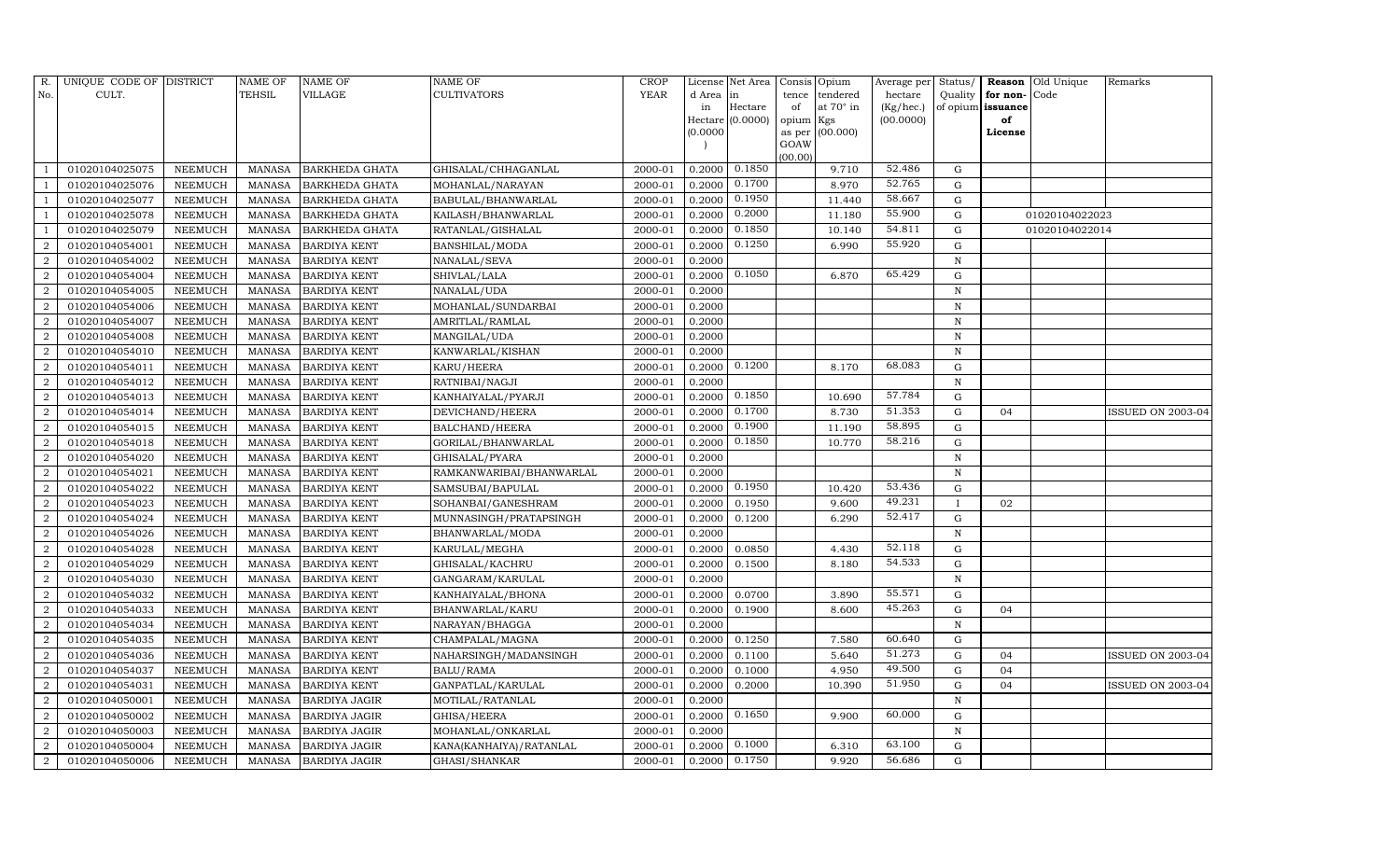| R.             | UNIQUE CODE OF DISTRICT |                | <b>NAME OF</b> | <b>NAME OF</b>       | <b>NAME OF</b>             | CROP        |           | License Net Area |                | Consis Opium     | Average per | Status/     | Reason            | Old Unique | Remarks                  |
|----------------|-------------------------|----------------|----------------|----------------------|----------------------------|-------------|-----------|------------------|----------------|------------------|-------------|-------------|-------------------|------------|--------------------------|
| No.            | CULT.                   |                | <b>TEHSIL</b>  | VILLAGE              | <b>CULTIVATORS</b>         | <b>YEAR</b> | d Area in |                  | tence          | tendered         | hectare     | Quality     | for non-          | Code       |                          |
|                |                         |                |                |                      |                            |             | in        | Hectare          | of             | at $70^\circ$ in | (Kg/hec.)   |             | of opium issuance |            |                          |
|                |                         |                |                |                      |                            |             | (0.0000)  | Hectare (0.0000) | opium Kgs      |                  | (00.0000)   |             | of                |            |                          |
|                |                         |                |                |                      |                            |             |           |                  | as per<br>GOAW | (00.000)         |             |             | License           |            |                          |
|                |                         |                |                |                      |                            |             |           |                  | (00.00)        |                  |             |             |                   |            |                          |
| $\overline{2}$ | 01020104050007          | NEEMUCH        | MANASA         | <b>BARDIYA JAGIR</b> | HULASIBAI/LAXMAN           | 2000-01     | 0.2000    | 0.2000           |                | 6.720            | 33.600      | G           | 04                |            |                          |
| $\overline{2}$ | 01020104050008          | NEEMUCH        | MANASA         | <b>BARDIYA JAGIR</b> | SUKHIBAI/RAMCHANDRA        | 2000-01     | 0.2000    |                  |                |                  |             | N           |                   |            |                          |
| $\overline{2}$ | 01020104050009          | NEEMUCH        | MANASA         | <b>BARDIYA JAGIR</b> | BHANWARLAL/RADHAKISHAN     | 2000-01     | 0.2000    |                  |                |                  |             | N           |                   |            |                          |
| $\overline{2}$ | 01020104050011          | <b>NEEMUCH</b> | MANASA         | <b>BARDIYA JAGIR</b> | BHANWARLAL/PRABHULAL       | 2000-01     | 0.2000    | 0.1900           |                | 10.190           | 53.632      | G           |                   |            |                          |
| $\overline{2}$ | 01020104050012          | NEEMUCH        | MANASA         | <b>BARDIYA JAGIR</b> | CHAGANLAL/PRABHULAL        | 2000-01     | 0.2000    | 0.1050           |                | 6.330            | 60.286      | $\mathbf G$ |                   |            |                          |
| $\overline{2}$ | 01020104050013          | NEEMUCH        | <b>MANASA</b>  | BARDIYA JAGIR        | ISHWARLAL/NANURAM          | 2000-01     | 0.2000    | 0.0800           |                | 4.720            | 59.000      | ${\rm G}$   | 08                |            | ISSUED ON 2003-04        |
| $\overline{2}$ | 01020104050015          | <b>NEEMUCH</b> | <b>MANASA</b>  | <b>BARDIYA JAGIR</b> | BHANWARLAL/NANURAM         | 2000-01     | 0.2000    |                  |                |                  |             | N           |                   |            |                          |
| $\overline{2}$ | 01020104050016          | NEEMUCH        | MANASA         | <b>BARDIYA JAGIR</b> | MANGILAL/PRABHULAL         | 2000-01     | 0.2000    |                  |                |                  |             | N           |                   |            |                          |
| $\overline{2}$ | 01020104050017          | NEEMUCH        | MANASA         | <b>BARDIYA JAGIR</b> | GOVERDHANDAS/NARAYANDAS    | 2000-01     | 0.2000    |                  |                |                  |             | N           |                   |            |                          |
| $\overline{2}$ | 01020104050018          | NEEMUCH        | MANASA         | <b>BARDIYA JAGIR</b> | NANDRAM/MADHURAM           | 2000-01     | 0.2000    | 0.2100           |                | 12.250           | 58.333      | $\mathbf G$ |                   |            |                          |
| $\overline{a}$ | 01020104050019          | <b>NEEMUCH</b> | <b>MANASA</b>  | <b>BARDIYA JAGIR</b> | BHAGATRAM/MADHURAM         | 2000-01     | 0.2000    |                  |                |                  |             | $\,$ N      |                   |            |                          |
| $\overline{2}$ | 01020104050020          | NEEMUCH        | MANASA         | <b>BARDIYA JAGIR</b> | TULSIRAM/RAMLAL            | 2000-01     | 0.2000    |                  |                |                  |             | N           |                   |            |                          |
| $\overline{2}$ | 01020104050021          | NEEMUCH        | MANASA         | <b>BARDIYA JAGIR</b> | <b>UDAILAL/NANDRAM</b>     | 2000-01     | 0.2000    |                  |                |                  |             | N           |                   |            |                          |
| $\overline{2}$ | 01020104050022          | <b>NEEMUCH</b> | MANASA         | <b>BARDIYA JAGIR</b> | BADRILAL/LAXMAN            | 2000-01     | 0.2000    |                  |                |                  |             | $\,$ N      |                   |            |                          |
| $\overline{2}$ | 01020104050023          | NEEMUCH        | MANASA         | <b>BARDIYA JAGIR</b> | DHANRAJ/NANDRAM            | 2000-01     | 0.2000    |                  |                |                  |             | N           |                   |            |                          |
| $\overline{a}$ | 01020104050024          | NEEMUCH        | MANASA         | <b>BARDIYA JAGIR</b> | MULCHANDRA/NANDRAM         | 2000-01     | 0.2000    |                  |                |                  |             | $\,$ N      |                   |            |                          |
| $\overline{2}$ | 01020104050025          | <b>NEEMUCH</b> | <b>MANASA</b>  | <b>BARDIYA JAGIR</b> | NATHIBAI/BHERULAL          | 2000-01     | 0.2000    |                  |                |                  |             | N           |                   |            |                          |
| $\overline{2}$ | 01020104050026          | NEEMUCH        | MANASA         | <b>BARDIYA JAGIR</b> | KUSALRAJ/SHOBHAGMAL        | 2000-01     | 0.2000    |                  |                |                  |             | N           |                   |            | NAME CHANGE              |
| $\overline{a}$ | 01020104050027          | NEEMUCH        | MANASA         | <b>BARDIYA JAGIR</b> | RANCHOR/RATANLAL           | 2000-01     | 0.2000    |                  |                |                  |             | N           |                   |            |                          |
| $\overline{2}$ | 01020104050028          | <b>NEEMUCH</b> | MANASA         | <b>BARDIYA JAGIR</b> | DEVILAL/RAMLAL             | 2000-01     | 0.2000    | 0.2000           |                | 10.710           | 53.550      | G           |                   |            |                          |
| $\overline{2}$ | 01020104050029          | NEEMUCH        | <b>MANASA</b>  | <b>BARDIYA JAGIR</b> | CHAGANLAL/DULICHANDRA      | 2000-01     | 0.2000    | 0.1450           |                | 11.310           | 78.000      | ${\rm G}$   |                   |            |                          |
| $\overline{a}$ | 01020104050030          | <b>NEEMUCH</b> | <b>MANASA</b>  | <b>BARDIYA JAGIR</b> | GULAB/BHAJJA               | 2000-01     | 0.2000    | 0.1950           |                | 11.410           | 58.513      | G           |                   |            |                          |
| $\overline{2}$ | 01020104050032          | NEEMUCH        | MANASA         | <b>BARDIYA JAGIR</b> | BAPULAL/PRABHULAL          | 2000-01     | 0.2000    | 0.1900           |                | 9.330            | 49.105      | ${\rm G}$   | 04                |            |                          |
| $\overline{2}$ | 01020104050033          | <b>NEEMUCH</b> | MANASA         | <b>BARDIYA JAGIR</b> | SOHANBAI/AMIRCHAND         | 2000-01     | 0.2000    |                  |                |                  |             | N           |                   |            |                          |
| $\overline{2}$ | 01020104050034          | NEEMUCH        | <b>MANASA</b>  | <b>BARDIYA JAGIR</b> | RAMCHANDRA/KALU            | 2000-01     | 0.2000    |                  |                |                  |             | $\mathbf N$ |                   |            |                          |
| $\overline{2}$ | 01020104050035          | <b>NEEMUCH</b> | <b>MANASA</b>  | <b>BARDIYA JAGIR</b> | BHAGATRAM/NANDRAM          | 2000-01     | 0.2000    |                  |                |                  |             | N           |                   |            |                          |
| $\overline{2}$ | 01020104050036          | <b>NEEMUCH</b> | MANASA         | <b>BARDIYA JAGIR</b> | MATHARIBAI/UDA             | 2000-01     | 0.2000    |                  |                |                  |             | $\mathbf N$ |                   |            |                          |
| $\overline{2}$ | 01020104050037          | <b>NEEMUCH</b> | <b>MANASA</b>  | <b>BARDIYA JAGIR</b> | SURAJBAI/RATANNATH         | 2000-01     | 0.2000    | 0.1150           |                | 6.820            | 59.304      | $\mathbf G$ |                   |            |                          |
| $\overline{2}$ | 01020104050038          | NEEMUCH        | MANASA         | <b>BARDIYA JAGIR</b> | BALARAM/MADHURAM           | 2000-01     | 0.2000    |                  |                |                  |             | $\mathbf N$ |                   |            |                          |
| $\overline{2}$ | 01020104050039          | <b>NEEMUCH</b> | <b>MANASA</b>  | <b>BARDIYA JAGIR</b> | RAJIBAI/KALURAM            | 2000-01     | 0.2000    | 0.1050           |                | 6.180            | 58.857      | ${\rm G}$   |                   |            |                          |
| $\overline{2}$ | 01020104050040          | <b>NEEMUCH</b> | MANASA         | <b>BARDIYA JAGIR</b> | MULCHANDRA/NANDRAM PATIDAR | 2000-01     | 0.2000    | 0.2000           |                | 11.730           | 58.650      | $\mathbf G$ |                   |            |                          |
| $\overline{2}$ | 01020104050041          | NEEMUCH        | <b>MANASA</b>  | <b>BARDIYA JAGIR</b> | <b>BHULIBAI/ONKAR</b>      | 2000-01     | 0.2000    | 0.1000           |                | 8.190            | 81.900      | $\mathbf G$ |                   |            |                          |
| $\overline{2}$ | 01020104050043          | <b>NEEMUCH</b> | MANASA         | <b>BARDIYA JAGIR</b> | FAKIRCHANRA/VAJERAM        | 2000-01     | 0.2000    | 0.1250           |                | 6.800            | 54.400      | $\mathbf G$ |                   |            |                          |
| $\overline{2}$ | 01020104050044          | <b>NEEMUCH</b> | <b>MANASA</b>  | <b>BARDIYA JAGIR</b> | RAMSINGH/KESHARSINGH       | 2000-01     | 0.2000    | 0.1950           |                | 9.990            | 51.231      | ${\rm G}$   | 04                |            | <b>ISSUED ON 2003-04</b> |
| $\overline{2}$ | 01020104050045          | <b>NEEMUCH</b> | MANASA         | <b>BARDIYA JAGIR</b> | CHIMANSINGH/MOHANSINGH     | 2000-01     | 0.2000    | 0.1050           |                | 5.070            | 48.286      | ${\rm G}$   | 04                |            |                          |
| $\overline{2}$ | 01020104050046          | <b>NEEMUCH</b> | <b>MANASA</b>  | <b>BARDIYA JAGIR</b> | CHATARSINGH/ARJUNSINGH     | 2000-01     | 0.2000    |                  |                |                  |             | N           |                   |            |                          |
| 2              | 01020104050047          | <b>NEEMUCH</b> | MANASA         | <b>BARDIYA JAGIR</b> | MANSINGH/KHUMANSINGH       | 2000-01     | 0.2000    |                  |                |                  |             | N           |                   |            |                          |
| 2              | 01020104050048          | NEEMUCH        | MANASA         | <b>BARDIYA JAGIR</b> | RAMESHWAR/NANALAL          | 2000-01     | 0.2000    | 0.1050           |                | 6.060            | 57.714      | G           |                   |            |                          |
| $\overline{2}$ | 01020104050049          | <b>NEEMUCH</b> | MANASA         | <b>BARDIYA JAGIR</b> | BHANWARLAL/MANGILAL        | 2000-01     | 0.2000    | 0.1100           |                | 6.440            | 58.545      | G           |                   |            |                          |
| $\overline{2}$ | 01020104050051          | <b>NEEMUCH</b> |                | MANASA BARDIYA JAGIR | <b>BRIJLAL/ONKARLAL</b>    | 2000-01     | 0.2000    |                  |                |                  |             | N           |                   |            |                          |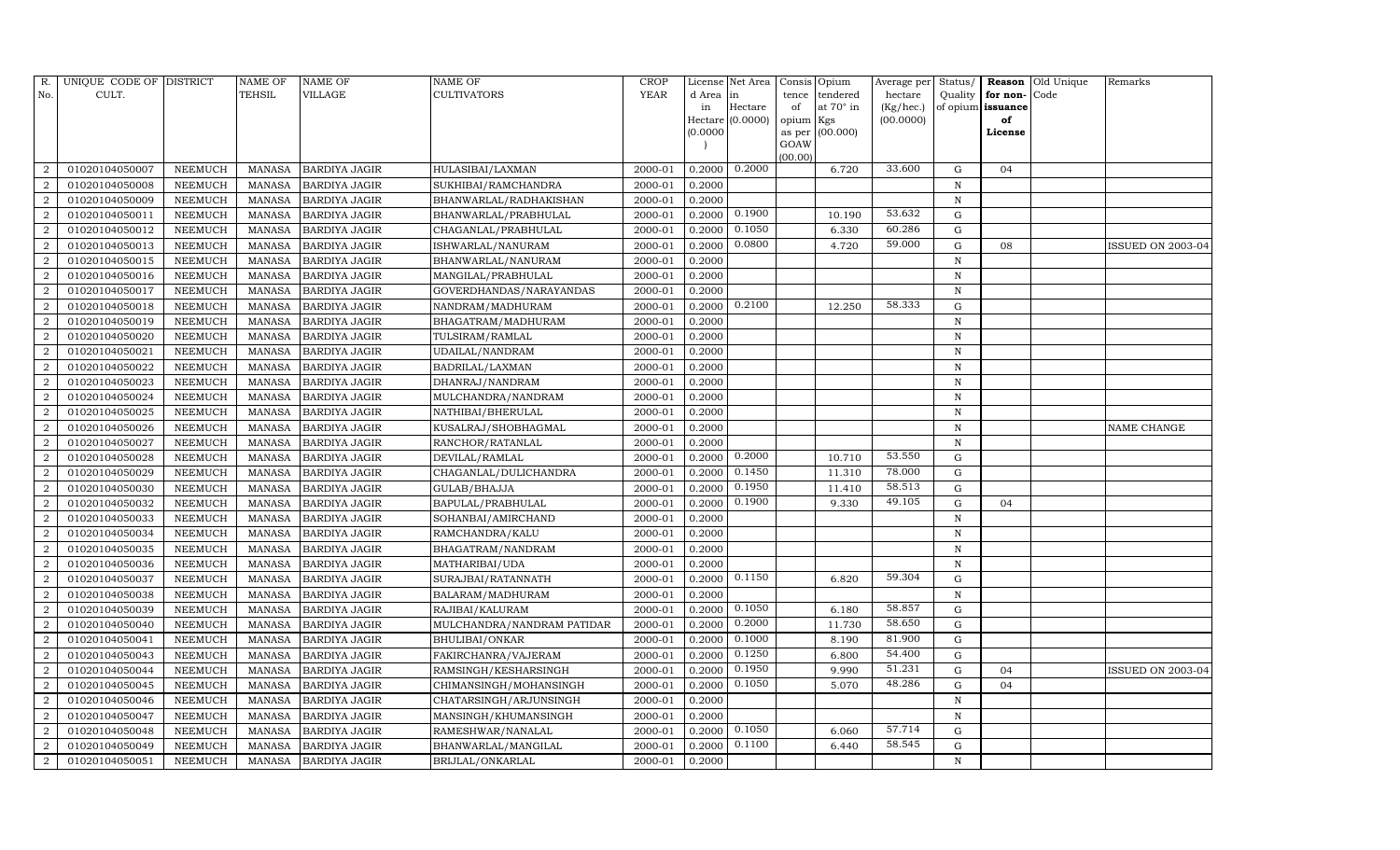|                | R. UNIQUE CODE OF DISTRICT |                 | <b>NAME OF</b> | NAME OF              | <b>NAME OF</b>         | <b>CROP</b> |                   | License Net Area | Consis Opium |                 |           |              |                      | Average per Status/ Reason Old Unique | Remarks                                  |  |
|----------------|----------------------------|-----------------|----------------|----------------------|------------------------|-------------|-------------------|------------------|--------------|-----------------|-----------|--------------|----------------------|---------------------------------------|------------------------------------------|--|
| No.            | CULT.                      |                 | TEHSIL         | VILLAGE              | <b>CULTIVATORS</b>     | YEAR        | d Area            | in               |              | tence tendered  | hectare   |              | Quality for non-Code |                                       |                                          |  |
|                |                            |                 |                |                      |                        |             | in                | Hectare          | of           | at 70° in       | (Kg/hec.) |              | of opium issuance    |                                       |                                          |  |
|                |                            |                 |                |                      |                        |             | (0.0000)          | Hectare (0.0000) | opium Kgs    | as per (00.000) | (00.0000) |              | of<br>License        |                                       |                                          |  |
|                |                            |                 |                |                      |                        |             |                   |                  | GOAW         |                 |           |              |                      |                                       |                                          |  |
|                |                            |                 |                |                      |                        |             |                   |                  | (00.00)      |                 |           |              |                      |                                       |                                          |  |
| 2              | 01020104050052             | NEEMUCH         | MANASA         | <b>BARDIYA JAGIR</b> | JAGANNATH/RAMLAL       | 2000-01     | 0.2000            | 0.1900           |              | 11.320          | 59.579    | G            |                      |                                       |                                          |  |
| $\overline{2}$ | 01020104050053             | NEEMUCH         | <b>MANASA</b>  | <b>BARDIYA JAGIR</b> | BHANWARNATH/RATANNATH  | 2000-01     | 0.2000            | 0.1750           |              | 9.840           | 56.229    | G            |                      |                                       |                                          |  |
| $\overline{2}$ | 01020104050054             | NEEMUCH         | MANASA         | <b>BARDIYA JAGIR</b> | RAJMAL/LAXMAN          | 2000-01     | 0.2000            |                  |              |                 |           | N            |                      |                                       |                                          |  |
| $\overline{2}$ | 01020104050056             | NEEMUCH         | MANASA         | <b>BARDIYA JAGIR</b> | ISHWARLAL/DAMARLAL     | 2000-01     | 0.2000            | 0.1850           |              | 9.730           | 52.595    | G            |                      |                                       |                                          |  |
| $\overline{2}$ | 01020104050057             | NEEMUCH         | <b>MANASA</b>  | <b>BARDIYA JAGIR</b> | BASANTILAL/KANHAIYALAL | 2000-01     | 0.2000            |                  |              |                 |           | $\mathbb N$  |                      |                                       |                                          |  |
| $\overline{2}$ | 01020104050059             | NEEMUCH         | <b>MANASA</b>  | BARDIYA JAGIR        | MADANLAL/LAXMAN        | 2000-01     | 0.2000            |                  |              |                 |           | $\mathbf N$  |                      |                                       |                                          |  |
| $\overline{2}$ | 01020104050060             | NEEMUCH         | <b>MANASA</b>  | <b>BARDIYA JAGIR</b> | NATHULAL/SHANKARLAL    | 2000-01     | $0.2000$ $0.1200$ |                  |              | 8.210           | 68.417    | G            |                      |                                       |                                          |  |
| $\overline{2}$ | 01020104050061             | NEEMUCH         | <b>MANASA</b>  | <b>BARDIYA JAGIR</b> | KANKUBAI/KESHURAM      | 2000-01     | 0.2000            |                  |              |                 |           | $\mathbf N$  |                      |                                       | TRANSFER/ BADWAMATA N-I DIV.             |  |
| 2              | 01020104050063             | NEEMUCH         | <b>MANASA</b>  | <b>BARDIYA JAGIR</b> | MEGHRAJ/CHOGA          | 2000-01     | 0.2000            | 0.1850           |              | 9.740           | 52.649    | G            |                      |                                       |                                          |  |
| $\overline{2}$ | 01020104050065             | NEEMUCH         | MANASA         | <b>BARDIYA JAGIR</b> | BHANWARLAL/RAMPRATAP   | 2000-01     | 0.2000            | 0.1400           |              | 7.460           | 53.286    | G            |                      |                                       |                                          |  |
| $\overline{2}$ | 01020104050068             | NEEMUCH         | <b>MANASA</b>  | <b>BARDIYA JAGIR</b> | DAMARLAL/CHOGALAL      | 2000-01     | 0.2000            | 0.1850           |              | 10.850          | 58.649    | G            |                      |                                       |                                          |  |
| $\overline{2}$ | 01020104050069             | ${\tt NEEMUCH}$ | MANASA         | <b>BARDIYA JAGIR</b> | RADHESHYAM/KANWARLAL   | 2000-01     | 0.2000            | 0.2050           |              | 12.420          | 60.585    | G            |                      |                                       |                                          |  |
| $\overline{2}$ | 01020104050071             | NEEMUCH         | MANASA         | <b>BARDIYA JAGIR</b> | DEVNATH/SHANKARNATH    | 2000-01     | 0.2000            |                  |              |                 |           | N            |                      |                                       |                                          |  |
| $\overline{2}$ | 01020104050070             | NEEMUCH         | MANASA         | <b>BARDIYA JAGIR</b> | KESHARIMAL/NANDLAL     | 2000-01     | 0.2000            | 0.1100           |              | 7.060           | 64.182    | G            |                      |                                       |                                          |  |
| $\overline{2}$ | 01020104050073             | NEEMUCH         | MANASA         | <b>BARDIYA JAGIR</b> | PUNNIBAI/LAXMAN        | 2000-01     | 0.2000            | 0.2050           |              | 11.600          | 56.585    | G            |                      |                                       |                                          |  |
| 2              | 01020104050074             | NEEMUCH         | MANASA         | <b>BARDIYA JAGIR</b> | BASANTIBAI/BHUWANA     | 2000-01     | 0.2000            |                  |              |                 |           | N            |                      |                                       |                                          |  |
| $\overline{2}$ | 01020104050075             | NEEMUCH         | <b>MANASA</b>  | <b>BARDIYA JAGIR</b> | MANGILAL/ONKARLAL      | 2000-01     | 0.2000            |                  |              |                 |           | $\mathbb N$  |                      |                                       |                                          |  |
| 2              | 01020104050077             | NEEMUCH         | MANASA         | <b>BARDIYA JAGIR</b> | GHASIBAI/RAMNATH       | 2000-01     | 0.2000            |                  |              |                 |           | N            |                      |                                       |                                          |  |
| $\overline{2}$ | 01020104050078             | NEEMUCH         | <b>MANASA</b>  | <b>BARDIYA JAGIR</b> | BHERULAL/NANDA         | 2000-01     | 0.2000            |                  |              |                 |           | $\mathbf N$  |                      |                                       |                                          |  |
| $\overline{2}$ | 01020104050079             | NEEMUCH         | <b>MANASA</b>  | <b>BARDIYA JAGIR</b> | JAGDISH/BHANWARLAL     | 2000-01     | 0.2000            | 0.2050           |              | 11.050          | 53.902    | G            |                      |                                       |                                          |  |
| $\overline{2}$ | 01020104050080             | NEEMUCH         | MANASA         | <b>BARDIYA JAGIR</b> | BANSHILAL/CHATRA       | 2000-01     | 0.2000            | 0.2050           |              | 12.180          | 59.415    | G            |                      |                                       |                                          |  |
| $\overline{2}$ | 01020104050081             | NEEMUCH         | <b>MANASA</b>  | <b>BARDIYA JAGIR</b> | MANGILAL/FAKIRCHANDRA  | 2000-01     | 0.2000            | 0.1250           |              | 6.850           | 54.800    | G            |                      |                                       |                                          |  |
| $\overline{2}$ | 01020104050082             | NEEMUCH         | MANASA         | BARDIYA JAGIR        | SHYAMLAL/BHANWARLAL    | 2000-01     | 0.2000            | 0.1100           |              | 6.660           | 60.545    | G            |                      |                                       |                                          |  |
| $\overline{2}$ | 01020104050083             | NEEMUCH         | <b>MANASA</b>  | <b>BARDIYA JAGIR</b> | MANGILAL/JIVAJI        | 2000-01     | 0.2000            | 0.2050           |              | 12.190          | 59.463    | G            |                      |                                       | 0102010403602 TRANSFER/ KHEDI CHANDRAWAT |  |
| $\overline{2}$ | 01020104040001             | NEEMUCH         | <b>MANASA</b>  | BANI                 | MOTILAL/JAGANNATH      | 2000-01     | 0.2000            |                  |              |                 |           | $\, {\rm N}$ |                      |                                       |                                          |  |
| $\overline{2}$ | 01020104040002             | NEEMUCH         | <b>MANASA</b>  | BANI                 | DEVRAM/BHANWARLAL      | 2000-01     | 0.2000            |                  |              |                 |           | N            |                      |                                       |                                          |  |
| $\overline{2}$ | 01020104040003             | NEEMUCH         | <b>MANASA</b>  | <b>BANI</b>          | MANGILAL/RAMCHANDRA    | 2000-01     | 0.2000            | 0.1200           |              | 8.270           | 68.917    | G            |                      |                                       |                                          |  |
| $\overline{2}$ | 01020104040004             | NEEMUCH         | <b>MANASA</b>  | <b>BANI</b>          | RAMNARAYAN/KALURAM     | 2000-01     | 0.2000            |                  |              |                 |           | $\mathbb N$  |                      |                                       |                                          |  |
| $\overline{2}$ | 01020104040005             | NEEMUCH         | <b>MANASA</b>  | <b>BANI</b>          | AMBARAM/BAPULAL        | 2000-01     | 0.2000            | 0.1500           |              | 11.680          | 77.867    | G            |                      |                                       |                                          |  |
| $\overline{2}$ | 01020104040006             | NEEMUCH         | <b>MANASA</b>  | <b>BANI</b>          | JARILAL/HARCHANDRA     | 2000-01     | 0.2000            |                  |              |                 |           | $\mathbb N$  |                      |                                       |                                          |  |
| $\overline{2}$ | 01020104040007             | NEEMUCH         | <b>MANASA</b>  | BANI                 | BHULIBAI/RAMLAL        | 2000-01     | 0.2000            | 0.0800           |              | 4.930           | 61.625    | G            |                      |                                       |                                          |  |
| $\overline{2}$ | 01020104040008             | NEEMUCH         | <b>MANASA</b>  | <b>BANI</b>          | SAJJANBAI/KANHAIYALAL  | 2000-01     | 0.2000            | 0.1750           |              | 11.660          | 66.629    | G            |                      |                                       |                                          |  |
| $\overline{2}$ | 01020104040011             | NEEMUCH         | <b>MANASA</b>  | BANI                 | BHANWARLAL/AMRITRAM    | 2000-01     | 0.2000            | 0.1550           |              | 10.060          | 64.903    | G            |                      |                                       |                                          |  |
| $\overline{2}$ | 01020104040012             | NEEMUCH         | <b>MANASA</b>  | <b>BANI</b>          | MOTILAL/AMRITRAM       | 2000-01     | 0.2000            | 0.1200           |              | 7.130           | 59.417    | G            |                      |                                       |                                          |  |
| $\overline{2}$ | 01020104040013             | NEEMUCH         | <b>MANASA</b>  | <b>BANI</b>          | RAMDAYAL/CHOTELAL      | 2000-01     | 0.2000            |                  |              |                 |           | $\mathbf N$  |                      |                                       |                                          |  |
| $\overline{2}$ | 01020104040014             | NEEMUCH         | <b>MANASA</b>  | BANI                 | KISHANLAL/CHOTELAL     | 2000-01     | 0.2000            |                  |              |                 |           | $\mathbf N$  |                      |                                       |                                          |  |
| 2              | 01020104040016             | NEEMUCH         | <b>MANASA</b>  | BANI                 | BANSHILAL/BHAGIRATH    | 2000-01     | 0.2000            |                  |              |                 |           | N            |                      |                                       |                                          |  |
| 2              | 01020104040018             | NEEMUCH         | MANASA         | <b>BANI</b>          | NANDLAL/JARILAL        | 2000-01     | 0.2000            |                  |              |                 |           | $\mathbf N$  |                      |                                       |                                          |  |
| 2              | 01020104040019             | NEEMUCH         | MANASA         | <b>BANI</b>          | BHUWANIRAM/JAGANNATH   | 2000-01     | 0.2000            |                  |              |                 |           | N            |                      |                                       |                                          |  |
| $\overline{2}$ | 01020104040020             | NEEMUCH         | <b>MANASA</b>  | <b>BANI</b>          | BHUWANIRAM/MATHURALAL  | 2000-01     | 0.2000            |                  |              |                 |           | N            |                      |                                       |                                          |  |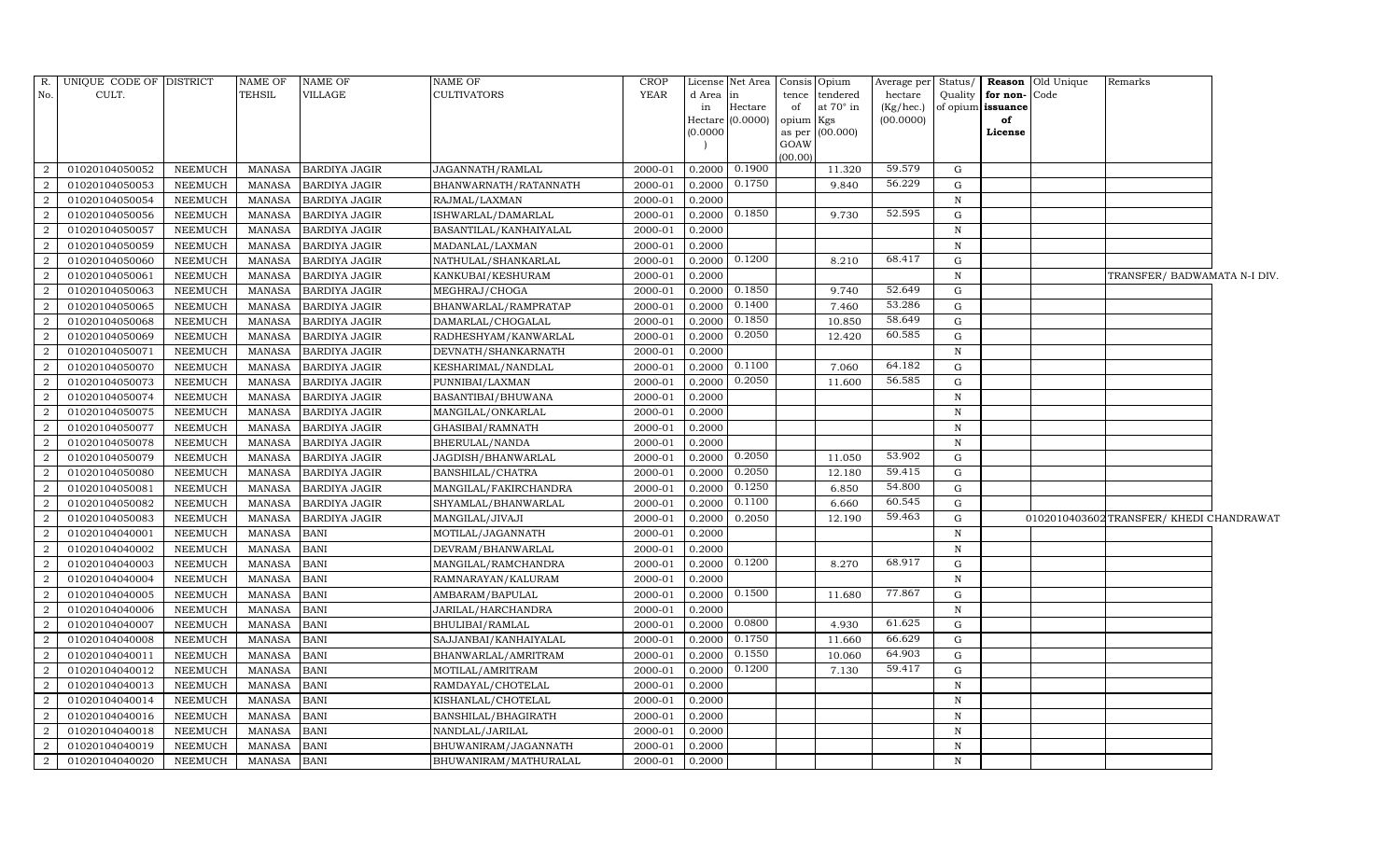| R.                          | UNIQUE CODE OF DISTRICT |                | <b>NAME OF</b> | <b>NAME OF</b> | <b>NAME OF</b>          | <b>CROP</b> |          | License Net Area Consis Opium |           |                 | Average per | Status/      | Reason   | Old Unique | Remarks                  |  |
|-----------------------------|-------------------------|----------------|----------------|----------------|-------------------------|-------------|----------|-------------------------------|-----------|-----------------|-------------|--------------|----------|------------|--------------------------|--|
| No.                         | CULT.                   |                | <b>TEHSIL</b>  | VILLAGE        | CULTIVATORS             | <b>YEAR</b> | d Area   | in                            |           | tence tendered  | hectare     | Quality      | for non- | Code       |                          |  |
|                             |                         |                |                |                |                         |             | in       | Hectare                       | of        | at 70° in       | (Kg/hec.)   | of opium     | issuance |            |                          |  |
|                             |                         |                |                |                |                         |             | Hectare  | (0.0000)                      | opium Kgs |                 | (00.0000)   |              | of       |            |                          |  |
|                             |                         |                |                |                |                         |             | (0.0000) |                               | GOAW      | as per (00.000) |             |              | License  |            |                          |  |
|                             |                         |                |                |                |                         |             |          |                               | (00.00)   |                 |             |              |          |            |                          |  |
|                             | 01020104040022          | <b>NEEMUCH</b> | <b>MANASA</b>  | <b>BANI</b>    | KARULAL/MOTILAL         | 2000-01     | 0.2000   |                               |           |                 |             | $\mathbf N$  |          |            |                          |  |
|                             | 01020104040026          | <b>NEEMUCH</b> | <b>MANASA</b>  | <b>BANI</b>    | RAMPRASAD/RATANLAL      | 2000-01     | 0.2000   |                               |           |                 |             | $\, {\rm N}$ |          |            |                          |  |
| $\mathbf{2}$                | 01020104040031          | <b>NEEMUCH</b> | <b>MANASA</b>  | <b>BANI</b>    | MULCHAND/PURALAL        | 2000-01     | 0.2000   |                               |           |                 |             | $\mathbf N$  |          |            |                          |  |
| $\overline{2}$              | 01020104040033          | <b>NEEMUCH</b> | <b>MANASA</b>  | <b>BANI</b>    | KANWARLAL/RAMDAYAL      | 2000-01     | 0.2000   | 0.1800                        |           | 8.470           | 47.056      | ${\rm G}$    | 04       |            |                          |  |
| $\overline{2}$              | 01020104040034          | <b>NEEMUCH</b> | <b>MANASA</b>  | <b>BANI</b>    | KASHIRAM/PURALAL        | 2000-01     | 0.2000   |                               |           |                 |             | $\mathbf N$  |          |            |                          |  |
|                             | 01020104040035          | <b>NEEMUCH</b> | <b>MANASA</b>  | <b>BANI</b>    | VARDICHAND/RAMLAL       | 2000-01     | 0.2000   |                               |           |                 |             | $\,$ N       |          |            | TRANSFER/BARKHEDA        |  |
| $\overline{2}$              | 01020104040036          | <b>NEEMUCH</b> | <b>MANASA</b>  | <b>BANI</b>    | ASHARAM/HAJARILAL       | 2000-01     | 0.2000   |                               |           |                 |             | $\mathbf N$  | 08       |            | <b>ISSUED ON 2003-04</b> |  |
| $\overline{2}$              | 01020104040037          | <b>NEEMUCH</b> | <b>MANASA</b>  | <b>BANI</b>    | RAMCHANDRA/PRITHVI      | 2000-01     | 0.2000   | 0.1700                        |           | 10.840          | 63.765      | ${\rm G}$    |          |            |                          |  |
| $\mathcal{D}_{\mathcal{L}}$ | 01020104040038          | <b>NEEMUCH</b> | <b>MANASA</b>  | <b>BANI</b>    | CHITARMAL/KANHAIYALAL   | 2000-01     | 0.2000   |                               |           |                 |             | $\mathbf N$  |          |            |                          |  |
|                             | 01020104040039          | <b>NEEMUCH</b> | <b>MANASA</b>  | <b>BANI</b>    | RAMNIWAS/NATHURAM       | 2000-01     | 0.2000   | 0.1250                        |           | 8.430           | 67.440      | ${\rm G}$    |          |            |                          |  |
| $\overline{2}$              | 01020104040040          | <b>NEEMUCH</b> | <b>MANASA</b>  | <b>BANI</b>    | MOHANLAL/RATANLAL       | 2000-01     | 0.2000   | 0.1700                        |           | 10.530          | 61.941      | G            |          |            |                          |  |
| $\mathcal{D}$               | 01020104040041          | <b>NEEMUCH</b> | <b>MANASA</b>  | <b>BANI</b>    | BHONIBAI/DULICHAND      | 2000-01     | 0.2000   |                               |           |                 |             | N            |          |            |                          |  |
| $\mathcal{D}_{\mathcal{L}}$ | 01020104040045          | <b>NEEMUCH</b> | <b>MANASA</b>  | <b>BANI</b>    | HEERALAL/CHUNNILAL      | 2000-01     | 0.2000   | 0.1750                        |           | 10.870          | 62.114      | G            |          |            |                          |  |
| $\overline{2}$              | 01020104040046          | <b>NEEMUCH</b> | <b>MANASA</b>  | <b>BANI</b>    | RADHESHYAM/BHAGIRATH    | 2000-01     | 0.2000   |                               |           |                 |             | N            |          |            |                          |  |
| $\mathcal{D}_{\mathcal{L}}$ | 01020104040047          | NEEMUCH        | <b>MANASA</b>  | <b>BANI</b>    | BHERULAL/FULCHANDRA     | 2000-01     | 0.2000   |                               |           |                 |             | $\mathbf N$  |          |            |                          |  |
| $\overline{2}$              | 01020104040048          | NEEMUCH        | <b>MANASA</b>  | <b>BANI</b>    | RAMPRAHALAD/BHANWARLAL  | 2000-01     | 0.2000   |                               |           |                 |             | $\mathbf N$  |          |            |                          |  |
| $\mathcal{D}_{\mathcal{L}}$ | 01020104040050          | NEEMUCH        | <b>MANASA</b>  | <b>BANI</b>    | MANOHARSINGH/NATHUSINGH | 2000-01     | 0.2000   |                               |           |                 |             | $\, {\rm N}$ |          |            |                          |  |
|                             | 01020104040009          | NEEMUCH        | <b>MANASA</b>  | <b>BANI</b>    | PURANMAL/CHUNNILAL      | 2000-01     | 0.2000   |                               |           |                 |             | $\mathbf N$  |          |            |                          |  |
| $\overline{2}$              | 01020104040025          | NEEMUCH        | <b>MANASA</b>  | <b>BANI</b>    | RAMKISHAN/RAMCHANDRA    | 2000-01     | 0.2000   | 0.1350                        |           | 8.800           | 65.185      | G            |          |            |                          |  |
| 3                           | 01020104079001          | NEEMUCH        | <b>MANASA</b>  | <b>BAMNI</b>   | HARLAL/GULAB            | 2000-01     | 0.2000   |                               |           |                 |             | $\, {\rm N}$ |          |            |                          |  |
|                             | 01020104079003          | NEEMUCH        | <b>MANASA</b>  | <b>BAMNI</b>   | BAPULAL/JAYSINGH        | 2000-01     | 0.2000   |                               |           |                 |             | $\mathbf N$  |          |            |                          |  |
| 3                           | 01020104079004          | <b>NEEMUCH</b> | <b>MANASA</b>  | <b>BAMNI</b>   | RAMLAL/HARIRAM          | 2000-01     | 0.2000   |                               |           |                 |             | $\,$ N       |          |            |                          |  |
| 3                           | 01020104079005          | <b>NEEMUCH</b> | <b>MANASA</b>  | <b>BAMNI</b>   | HEMA/KHEMA              | 2000-01     | 0.2000   |                               |           |                 |             | $\mathbf N$  |          |            |                          |  |
| 3                           | 01020104079007          | <b>NEEMUCH</b> | <b>MANASA</b>  | <b>BAMNI</b>   | RAMDAYAL/PANNALAL       | 2000-01     | 0.2000   |                               |           |                 |             | $\mathbf N$  |          |            |                          |  |
|                             | 01020104079010          | NEEMUCH        | <b>MANASA</b>  | <b>BAMNI</b>   | BHERULAL/NATHULAL       | 2000-01     | 0.2000   |                               |           |                 |             | $\, {\rm N}$ |          |            |                          |  |
|                             | 01020104079012          | <b>NEEMUCH</b> | <b>MANASA</b>  | <b>BAMNI</b>   | KISHANLAL/DHANNA        | 2000-01     | 0.2000   |                               |           |                 |             | $\mathbf N$  |          |            |                          |  |
| 3                           | 01020104079013          | <b>NEEMUCH</b> | <b>MANASA</b>  | <b>BAMNI</b>   | HARIRAM/DHANNA          | 2000-01     | 0.2000   |                               |           |                 |             | $\mathbf N$  |          |            |                          |  |
| 3                           | 01020104079014          | <b>NEEMUCH</b> | <b>MANASA</b>  | <b>BAMNI</b>   | BHUVANIRAM/HEMA         | 2000-01     | 0.2000   |                               |           |                 |             | $\, {\rm N}$ |          |            |                          |  |
| 3                           | 01020104079015          | <b>NEEMUCH</b> | <b>MANASA</b>  | <b>BAMNI</b>   | VAKTAVAR/NARAYAN        | 2000-01     | 0.2000   |                               |           |                 |             | $\, {\bf N}$ |          |            |                          |  |
| 3                           | 01020104079018          | <b>NEEMUCH</b> | <b>MANASA</b>  | <b>BAMNI</b>   | BHAVARLAL/RAMLAL        | 2000-01     | 0.2000   |                               |           |                 |             | $\, {\bf N}$ |          |            |                          |  |
| 3                           | 01020104079022          | <b>NEEMUCH</b> | <b>MANASA</b>  | <b>BAMNI</b>   | SHANTILAL/HEMAJI        | 2000-01     | 0.2000   | 0.0950                        |           | 6.330           | 66.632      | ${\rm G}$    |          |            |                          |  |
| 3                           | 01020104079023          | <b>NEEMUCH</b> | <b>MANASA</b>  | <b>BAMNI</b>   | RUPSINGH/MOHANSINGH     | 2000-01     | 0.2000   |                               |           |                 |             | $\mathbf N$  |          |            |                          |  |
| 3                           | 01020104079025          | <b>NEEMUCH</b> | <b>MANASA</b>  | <b>BAMNI</b>   | RAMCHANDRA/KAVARLAL     | 2000-01     | 0.2000   | 0.1400                        |           | 9.540           | 68.143      | ${\rm G}$    |          |            |                          |  |
| 3                           | 01020104079026          | <b>NEEMUCH</b> | <b>MANASA</b>  | <b>BAMNI</b>   | MANGILAL/RAMLAL         | 2000-01     | 0.2000   |                               |           |                 |             | $\, {\bf N}$ |          |            |                          |  |
| 3                           | 01020104079029          | <b>NEEMUCH</b> | <b>MANASA</b>  | <b>BAMNI</b>   | SHYAMLAL/AMARLAL        | 2000-01     | 0.2000   |                               |           |                 |             | $\, {\bf N}$ |          |            |                          |  |
| 3                           | 01020104079030          | <b>NEEMUCH</b> | <b>MANASA</b>  | <b>BAMNI</b>   | KHEMRAJ/NARAYAN         | 2000-01     | 0.2000   |                               |           |                 |             | $\mathbf N$  |          |            |                          |  |
| 3                           | 01020104079031          | <b>NEEMUCH</b> | <b>MANASA</b>  | <b>BAMNI</b>   | HARCHAND/RAMPRASAD      | 2000-01     | 0.2000   |                               |           |                 |             | $\, {\bf N}$ |          |            |                          |  |
| 3                           | 01020104079033          | NEEMUCH        | <b>MANASA</b>  | <b>BAMNI</b>   | NARAYAN/GIRDHARI        | 2000-01     | 0.2000   |                               |           |                 |             | $\, {\rm N}$ |          |            |                          |  |
| 3                           | 01020104079036          | NEEMUCH        | <b>MANASA</b>  | <b>BAMNI</b>   | MANGILAL/SITARAM        | 2000-01     | 0.2000   |                               |           |                 |             | N            |          |            |                          |  |
| 3                           | 01020104079040          | NEEMUCH        | <b>MANASA</b>  | <b>BAMNI</b>   | RUPCHAND/NARAYAN        | 2000-01     | 0.2000   |                               |           |                 |             | N            |          |            |                          |  |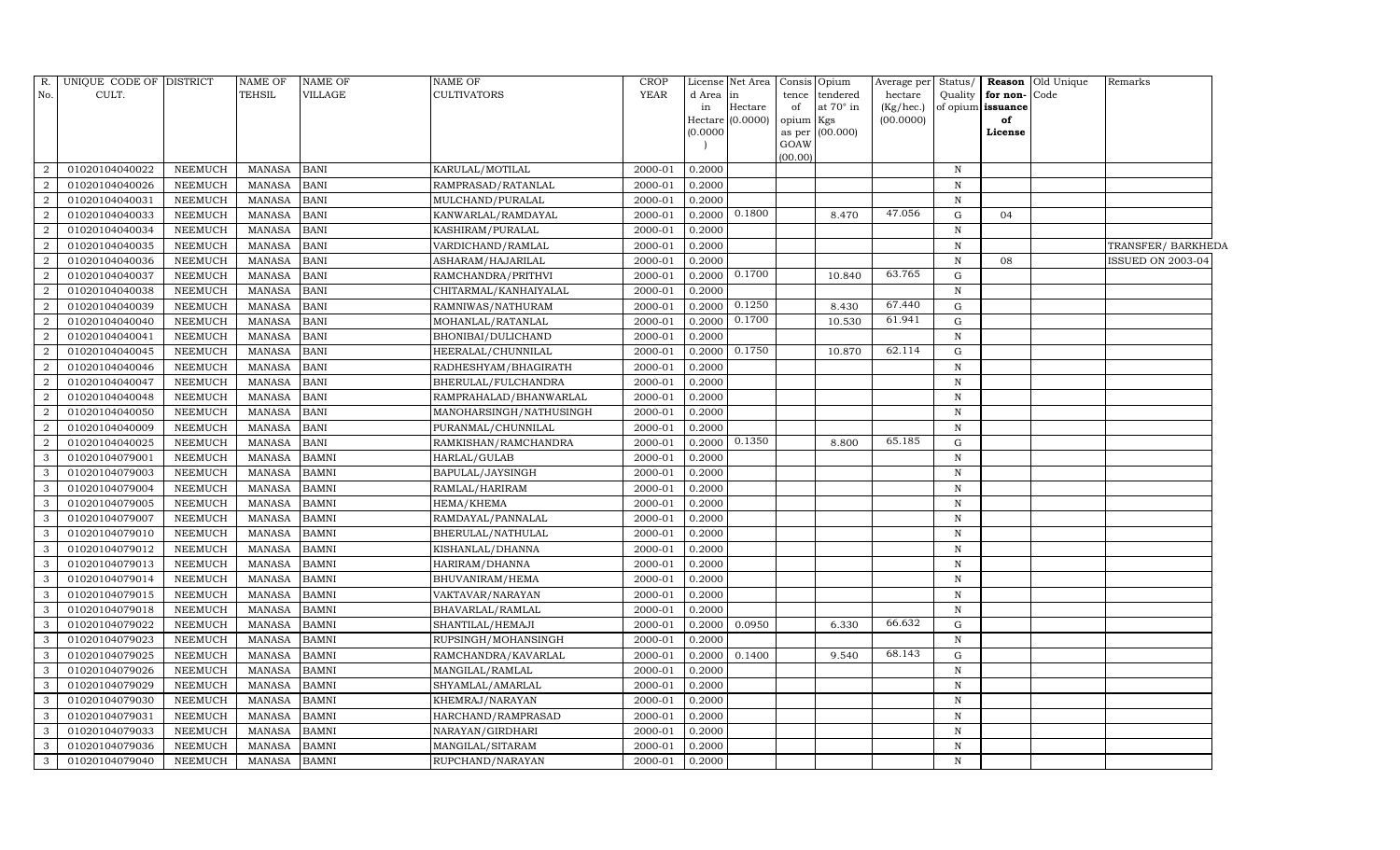| R.  | UNIQUE CODE OF DISTRICT |                | <b>NAME OF</b> | <b>NAME OF</b>         | <b>NAME OF</b>        | <b>CROP</b> |          | License Net Area Consis |                | Opium     | Average per Status/ |                   |              | <b>Reason</b> Old Unique | Remarks             |
|-----|-------------------------|----------------|----------------|------------------------|-----------------------|-------------|----------|-------------------------|----------------|-----------|---------------------|-------------------|--------------|--------------------------|---------------------|
| No. | CULT.                   |                | <b>TEHSIL</b>  | VILLAGE                | <b>CULTIVATORS</b>    | <b>YEAR</b> | d Area   | in                      | tence          | tendered  | hectare             | Quality           | for non-Code |                          |                     |
|     |                         |                |                |                        |                       |             | in       | Hectare                 | of             | at 70° in | (Kg/hec.)           | of opium issuance |              |                          |                     |
|     |                         |                |                |                        |                       |             |          | Hectare (0.0000)        | opium Kgs      |           | (00.0000)           |                   | of           |                          |                     |
|     |                         |                |                |                        |                       |             | (0.0000) |                         | as per<br>GOAW | (00.000)  |                     |                   | License      |                          |                     |
|     |                         |                |                |                        |                       |             |          |                         | (00.00)        |           |                     |                   |              |                          |                     |
|     | 01020104007001          | NEEMUCH        | MANASA         | <b>BALAJI KA KHEDA</b> | RAMCHANDRA/CHUNNILAL  | 2000-01     | 0.2000   |                         |                |           |                     | $_{\rm F}$        |              |                          |                     |
|     | 01020104007002          | <b>NEEMUCH</b> | <b>MANASA</b>  | <b>BALAJI KA KHEDA</b> | TEJMAL/BHANWARLAL     | 2000-01     | 0.2000   |                         |                |           |                     | N                 | 08           |                          |                     |
|     | 01020104007003          | <b>NEEMUCH</b> | <b>MANASA</b>  | <b>BALAJI KA KHEDA</b> | BHERULAL/RUPA         | 2000-01     | 0.2000   | 0.1650                  |                | 9.630     | 58.364              | G                 |              |                          |                     |
|     | 01020104007004          | <b>NEEMUCH</b> | <b>MANASA</b>  | <b>BALAJI KA KHEDA</b> | DEVA/BHOLA            | 2000-01     | 0.2000   | 0.1900                  |                | 10.920    | 57.474              | $\mathbf G$       |              |                          |                     |
|     | 01020104007005          | <b>NEEMUCH</b> | <b>MANASA</b>  | <b>BALAJI KA KHEDA</b> | NANDA/VARDICHAND      | 2000-01     | 0.2000   | 0.1950                  |                | 10.760    | 55.179              | $\mathbf G$       |              |                          |                     |
|     | 01020104007006          | <b>NEEMUCH</b> | <b>MANASA</b>  | <b>BALAJI KA KHEDA</b> | NANDA/GULAB           | 2000-01     | 0.2000   | 0.2000                  |                | 12.370    | 61.850              | ${\rm G}$         |              |                          |                     |
|     | 01020104007007          | <b>NEEMUCH</b> | <b>MANASA</b>  | <b>BALAJI KA KHEDA</b> | LIMBA/GULAB           | 2000-01     | 0.2000   | 0.1900                  |                | 11.840    | 62.316              | G                 |              |                          |                     |
|     | 01020104007008          | <b>NEEMUCH</b> | <b>MANASA</b>  | <b>BALAJI KA KHEDA</b> | VARDICHAND/NANURAM    | 2000-01     | 0.2000   | 0.2000                  |                | 12.660    | 63.300              | $\mathbf G$       |              |                          |                     |
|     | 01020104007010          | <b>NEEMUCH</b> | <b>MANASA</b>  | <b>BALAJI KA KHEDA</b> | CHHAGANLAL/BHANWARLAL | 2000-01     | 0.2000   | 0.1900                  |                | 13.690    | 72.053              | $\mathbf G$       |              |                          |                     |
|     | 01020104007011          | <b>NEEMUCH</b> | <b>MANASA</b>  | BALAJI KA KHEDA        | BHURIBAI/GORILAL      | 2000-01     | 0.2000   |                         |                |           |                     | $\overline{F}$    |              |                          | TRANSFER/KANJARA-I  |
|     | 01020104007012          | <b>NEEMUCH</b> | <b>MANASA</b>  | <b>BALAJI KA KHEDA</b> | MANGILAL/HAJARILAL    | 2000-01     | 0.2000   |                         |                |           |                     | $\mathbf F$       |              |                          |                     |
|     | 01020104007013          | <b>NEEMUCH</b> | <b>MANASA</b>  | <b>BALAJI KA KHEDA</b> | MATHURA/RAMA          | 2000-01     | 0.2000   | 0.1900                  |                | 12.250    | 64.474              | $\mathbf G$       |              |                          |                     |
|     | 01020104007014          | <b>NEEMUCH</b> | <b>MANASA</b>  | <b>BALAJI KA KHEDA</b> | SHANTILAL/VARDICHAND  | 2000-01     | 0.2000   | 0.2000                  |                | 11.930    | 59.650              | $\mathbf G$       |              |                          |                     |
|     | 01020104007016          | <b>NEEMUCH</b> | <b>MANASA</b>  | BALAJI KA KHEDA        | NANALAL/GANGARAM      | 2000-01     | 0.2000   | 0.0950                  |                | 5.280     | 55.579              | ${\rm G}$         |              |                          |                     |
|     | 01020104007017          | <b>NEEMUCH</b> | <b>MANASA</b>  | <b>BALAJI KA KHEDA</b> | BHANWARLAL/CHUNNILAL  | 2000-01     | 0.2000   | 0.1950                  |                | 10.830    | 55.538              | ${\rm G}$         |              |                          |                     |
|     | 01020104007018          | <b>NEEMUCH</b> | <b>MANASA</b>  | <b>BALAJI KA KHEDA</b> | RAMESH/SHOBHALAL      | 2000-01     | 0.2000   | 0.2000                  |                | 11.690    | 58.450              | $\mathbf G$       |              |                          |                     |
|     | 01020104007019          | <b>NEEMUCH</b> | <b>MANASA</b>  | <b>BALAJI KA KHEDA</b> | LABHCHAND/BHANWARLAL  | 2000-01     | 0.2000   | 0.2000                  |                | 11.650    | 58.250              | $\mathbf G$       |              |                          |                     |
|     | 01020104007020          | <b>NEEMUCH</b> | <b>MANASA</b>  | BALAJI KA KHEDA        | PRABHULAL/SUNDERLAL   | 2000-01     | 0.2000   | 0.1950                  |                | 12.160    | 62.359              | ${\rm G}$         |              |                          |                     |
|     | 01020104007021          | <b>NEEMUCH</b> | <b>MANASA</b>  | <b>BALAJI KA KHEDA</b> | RAMESH/HARLAL         | 2000-01     | 0.2000   | 0.1900                  |                | 11.040    | 58.105              | ${\rm G}$         |              |                          |                     |
|     | 01020104007022          | <b>NEEMUCH</b> | <b>MANASA</b>  | <b>BALAJI KA KHEDA</b> | MOHAN/NANURAM         | 2000-01     | 0.2000   |                         |                |           |                     | $\mathbf F$       |              |                          |                     |
|     | 01020104007023          | <b>NEEMUCH</b> | <b>MANASA</b>  | <b>BALAJI KA KHEDA</b> | RAMESH/BHANWARLAL     | 2000-01     | 0.2000   | 0.1750                  |                | 8.070     | 46.114              | ${\rm G}$         | 04           |                          |                     |
|     | 01020104007024          | <b>NEEMUCH</b> | <b>MANASA</b>  | <b>BALAJI KA KHEDA</b> | BHANWARLAL/BHERULAL   | 2000-01     | 0.2000   |                         |                |           |                     | $\mathbf F$       |              |                          |                     |
|     | 01020104007025          | <b>NEEMUCH</b> | <b>MANASA</b>  | BALAJI KA KHEDA        | RAMLAL/VADRILAL       | 2000-01     | 0.2000   | 0.2000                  |                | 12.190    | 60.950              | $\mathbf G$       |              |                          |                     |
|     | 01020104007027          | <b>NEEMUCH</b> | <b>MANASA</b>  | <b>BALAJI KA KHEDA</b> | MOHANLAL/GOPI         | 2000-01     | 0.2000   | 0.1950                  |                | 10.920    | 56.000              | $\mathbf G$       |              |                          |                     |
|     | 01020104007028          | <b>NEEMUCH</b> | <b>MANASA</b>  | BALAJI KA KHEDA        | KACHRU/BHIMA          | 2000-01     | 0.2000   |                         |                |           |                     | $\mathbf F$       |              |                          |                     |
|     | 01020104007029          | <b>NEEMUCH</b> | <b>MANASA</b>  | BALAJI KA KHEDA        | KHEMRAJ/NANALAL       | 2000-01     | 0.2000   | 0.1800                  |                | 10.580    | 58.778              | ${\rm G}$         |              |                          |                     |
|     | 01020104007030          | <b>NEEMUCH</b> | <b>MANASA</b>  | <b>BALAJI KA KHEDA</b> | MOHANLAL/BHIMA        | 2000-01     | 0.2000   |                         |                |           |                     | $\mathbf F$       |              |                          |                     |
|     | 01020104007034          | <b>NEEMUCH</b> | <b>MANASA</b>  | <b>BALAJI KA KHEDA</b> | MADANLAL/KHEMRAJ      | 2000-01     | 0.2000   | 0.2000                  |                | 11.830    | 59.150              | ${\rm G}$         |              |                          |                     |
|     | 01020104007035          | <b>NEEMUCH</b> | <b>MANASA</b>  | BALAJI KA KHEDA        | JAGDISH/PRABHULAL     | 2000-01     | 0.2000   | 0.2000                  |                | 12.740    | 63.700              | ${\rm G}$         |              |                          |                     |
|     | 01020104007036          | <b>NEEMUCH</b> | <b>MANASA</b>  | BALAJI KA KHEDA        | MANGILAL/KARULAL      | 2000-01     | 0.2000   |                         |                |           |                     | $\mathbf F$       |              |                          | TRANSFER/ KANJARA-I |
|     | 01020104007037          | <b>NEEMUCH</b> | <b>MANASA</b>  | BALAJI KA KHEDA        | KHEMRAJ/RODA          | 2000-01     | 0.2000   | 0.1900                  |                | 10.250    | 53.947              | $\mathbf G$       |              |                          |                     |
|     | 01020104007038          | <b>NEEMUCH</b> | <b>MANASA</b>  | BALAJI KA KHEDA        | RADHESHYAM/RAMCHANDRA | 2000-01     | 0.2000   |                         |                |           |                     | $\mathbf F$       |              |                          |                     |
|     | 01020104007039          | <b>NEEMUCH</b> | <b>MANASA</b>  | BALAJI KA KHEDA        | MANGILAL/DEVA         | 2000-01     | 0.2000   |                         |                |           |                     | $\mathbf F$       |              |                          |                     |
|     | 01020104007040          | <b>NEEMUCH</b> | <b>MANASA</b>  | BALAJI KA KHEDA        | MOHANLAL/BHANWARLAL   | 2000-01     | 0.2000   | 0.1200                  |                | 6.410     | 53.417              | G                 |              |                          |                     |
|     | 01020104007042          | <b>NEEMUCH</b> | <b>MANASA</b>  | BALAJI KA KHEDA        | CHHOGALAL/RAMAJI      | 2000-01     | 0.2000   | 0.1950                  |                | 11.400    | 58.462              | $\mathbf G$       |              |                          |                     |
|     | 01020104007043          | <b>NEEMUCH</b> | <b>MANASA</b>  | BALAJI KA KHEDA        | PANNALAL/NARAYAN      | 2000-01     | 0.2000   | 0.1950                  |                | 11.370    | 58.308              | ${\rm G}$         |              |                          |                     |
|     | 01020104007044          | <b>NEEMUCH</b> | <b>MANASA</b>  | BALAJI KA KHEDA        | MANGAL/GHISALAL       | 2000-01     | 0.2000   | 0.1800                  |                | 9.460     | 52.556              | $\mathbf G$       |              |                          |                     |
|     | 01020104007045          | <b>NEEMUCH</b> | <b>MANASA</b>  | BALAJI KA KHEDA        | SHANKARLAL/BHANA      | 2000-01     | 0.2000   | 0.1800                  |                | 10.420    | 57.889              | ${\rm G}$         |              |                          |                     |
|     | 01020104007046          | <b>NEEMUCH</b> | <b>MANASA</b>  | <b>BALAJI KA KHEDA</b> | BHANWARLAL/TULSIRAM   | 2000-01     | 0.2000   |                         |                |           |                     | $\, {\rm N}$      |              |                          |                     |
| -1  | 01020104007047          | NEEMUCH        | MANASA         | <b>BALAJI KA KHEDA</b> | BHAGCHAND/DEVA        | 2000-01     |          | $0.2000$ $0.1950$       |                | 11.270    | 57.795              | G                 |              |                          |                     |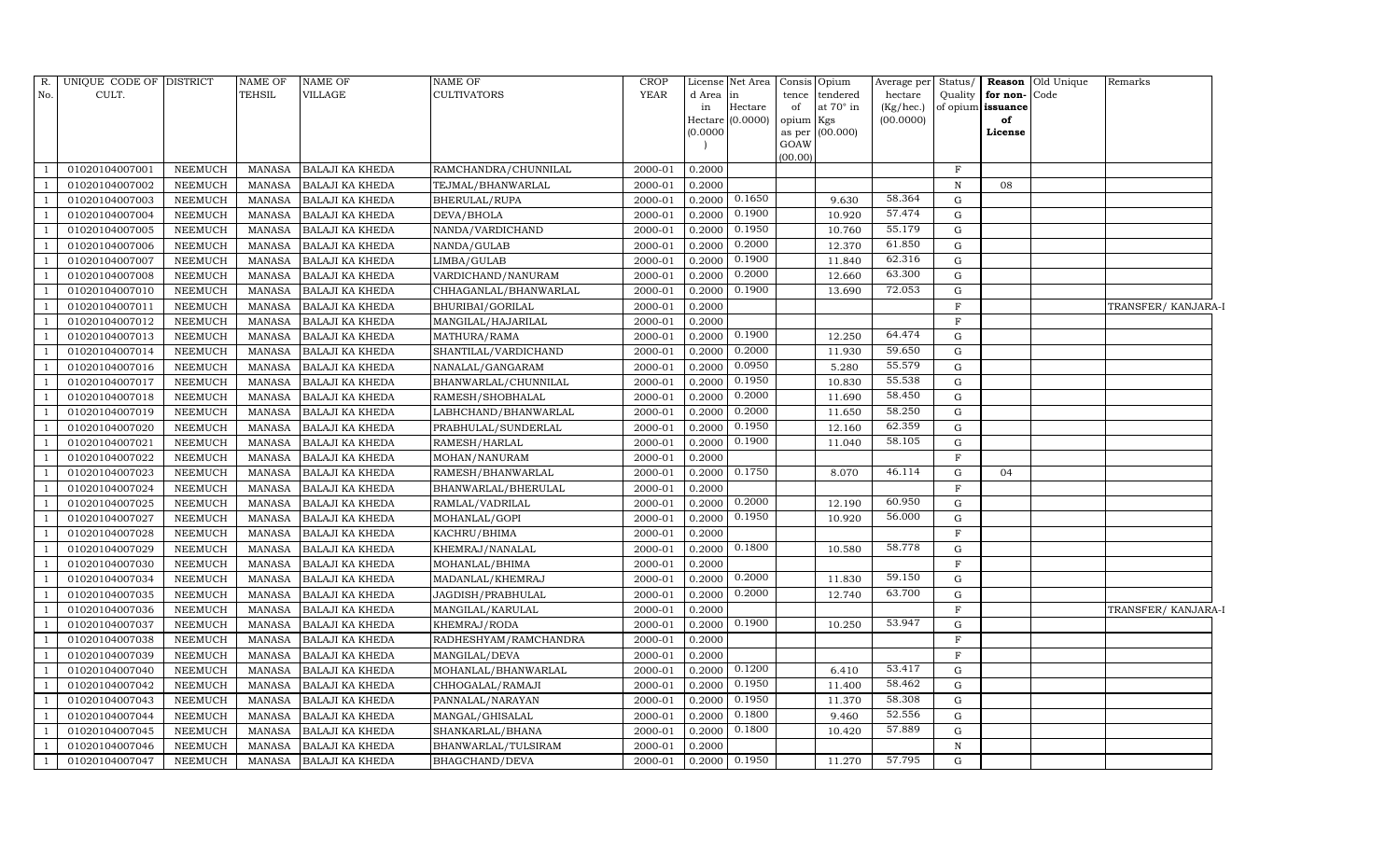| <b>YEAR</b><br>No.<br>CULT.<br><b>TEHSIL</b><br>VILLAGE<br><b>CULTIVATORS</b><br>d Area in<br>tendered<br>hectare<br>Quality<br>for non-Code<br>tence<br>at $70^\circ$ in<br>Hectare<br>of<br>(Kg/hec.)<br>of opium issuance<br>in<br>Hectare $(0.0000)$<br>(00.0000)<br>opium Kgs<br>of<br>(00.000)<br>(0.0000)<br>as per<br>License<br>GOAW<br>(00.00)<br>01020104007048<br>NEEMUCH<br><b>BALAJI KA KHEDA</b><br>PREMCHAND/NATHU<br>2000-01<br>0.2000<br>MANASA<br>N<br>0.1950<br>61.692<br>01020104007049<br>NEEMUCH<br><b>BALAJI KA KHEDA</b><br><b>BAPULAL/KARU</b><br>2000-01<br>0.2000<br>12.030<br><b>MANASA</b><br>G<br>0.1950<br>57.692<br>0.2000<br>11.250<br>01020104007050<br><b>NEEMUCH</b><br><b>MANASA</b><br><b>BALAJI KA KHEDA</b><br>SAGARMAL/BHERULAL<br>2000-01<br>G<br>0.1900<br>58.895<br>01020104007051<br>0.2000<br>11.190<br>G<br><b>NEEMUCH</b><br><b>MANASA</b><br><b>BALAJI KA KHEDA</b><br>KALU/GULAB<br>2000-01<br>0.1900<br>56.105<br>01020104007052<br><b>NEEMUCH</b><br><b>MANASA</b><br><b>BALAJI KA KHEDA</b><br>MODAJI/GULAB<br>2000-01<br>0.2000<br>10.660<br>G<br>0.1900<br>57.158<br>01020104007053<br>NEEMUCH<br><b>MANASA</b><br><b>BALAJI KA KHEDA</b><br>AMARLAL/BHERULAL<br>2000-01<br>0.2000<br>10.860<br>$\mathbf G$ |                          |
|---------------------------------------------------------------------------------------------------------------------------------------------------------------------------------------------------------------------------------------------------------------------------------------------------------------------------------------------------------------------------------------------------------------------------------------------------------------------------------------------------------------------------------------------------------------------------------------------------------------------------------------------------------------------------------------------------------------------------------------------------------------------------------------------------------------------------------------------------------------------------------------------------------------------------------------------------------------------------------------------------------------------------------------------------------------------------------------------------------------------------------------------------------------------------------------------------------------------------------------------------------------------|--------------------------|
|                                                                                                                                                                                                                                                                                                                                                                                                                                                                                                                                                                                                                                                                                                                                                                                                                                                                                                                                                                                                                                                                                                                                                                                                                                                                     |                          |
|                                                                                                                                                                                                                                                                                                                                                                                                                                                                                                                                                                                                                                                                                                                                                                                                                                                                                                                                                                                                                                                                                                                                                                                                                                                                     |                          |
|                                                                                                                                                                                                                                                                                                                                                                                                                                                                                                                                                                                                                                                                                                                                                                                                                                                                                                                                                                                                                                                                                                                                                                                                                                                                     |                          |
|                                                                                                                                                                                                                                                                                                                                                                                                                                                                                                                                                                                                                                                                                                                                                                                                                                                                                                                                                                                                                                                                                                                                                                                                                                                                     |                          |
|                                                                                                                                                                                                                                                                                                                                                                                                                                                                                                                                                                                                                                                                                                                                                                                                                                                                                                                                                                                                                                                                                                                                                                                                                                                                     |                          |
|                                                                                                                                                                                                                                                                                                                                                                                                                                                                                                                                                                                                                                                                                                                                                                                                                                                                                                                                                                                                                                                                                                                                                                                                                                                                     |                          |
|                                                                                                                                                                                                                                                                                                                                                                                                                                                                                                                                                                                                                                                                                                                                                                                                                                                                                                                                                                                                                                                                                                                                                                                                                                                                     |                          |
|                                                                                                                                                                                                                                                                                                                                                                                                                                                                                                                                                                                                                                                                                                                                                                                                                                                                                                                                                                                                                                                                                                                                                                                                                                                                     |                          |
|                                                                                                                                                                                                                                                                                                                                                                                                                                                                                                                                                                                                                                                                                                                                                                                                                                                                                                                                                                                                                                                                                                                                                                                                                                                                     |                          |
|                                                                                                                                                                                                                                                                                                                                                                                                                                                                                                                                                                                                                                                                                                                                                                                                                                                                                                                                                                                                                                                                                                                                                                                                                                                                     |                          |
|                                                                                                                                                                                                                                                                                                                                                                                                                                                                                                                                                                                                                                                                                                                                                                                                                                                                                                                                                                                                                                                                                                                                                                                                                                                                     |                          |
| 0.2000<br>62.900<br>01020104007055<br>NEEMUCH<br>2000-01<br>0.2000<br>12.580<br>G<br><b>MANASA</b><br><b>BALAJI KA KHEDA</b><br>BHERULAL/MEGHRAJ                                                                                                                                                                                                                                                                                                                                                                                                                                                                                                                                                                                                                                                                                                                                                                                                                                                                                                                                                                                                                                                                                                                    |                          |
| 0.1950<br>58.615<br>01020104007056<br>NEEMUCH<br><b>BALAJI KA KHEDA</b><br>DEVILAL/CHUNNILAL<br>2000-01<br>0.2000<br>11.430<br>G<br>MANASA                                                                                                                                                                                                                                                                                                                                                                                                                                                                                                                                                                                                                                                                                                                                                                                                                                                                                                                                                                                                                                                                                                                          |                          |
| 01020104007057<br>NEEMUCH<br><b>BALAJI KA KHEDA</b><br>2000-01<br>0.2000<br>$\, {\rm N}$<br><b>MANASA</b><br>SHANKARLAL/GORILAL                                                                                                                                                                                                                                                                                                                                                                                                                                                                                                                                                                                                                                                                                                                                                                                                                                                                                                                                                                                                                                                                                                                                     |                          |
| 0.1950<br>55.026<br>0.2000<br>10.730<br>01020104007058<br>NEEMUCH<br><b>BALAJI KA KHEDA</b><br>2000-01<br>$\mathbf G$<br><b>MANASA</b><br>HARIRAM/VARDICHANDRA                                                                                                                                                                                                                                                                                                                                                                                                                                                                                                                                                                                                                                                                                                                                                                                                                                                                                                                                                                                                                                                                                                      |                          |
| 0.1900<br>68.526<br>01020104007059<br>NEEMUCH<br><b>MANASA</b><br><b>BALAJI KA KHEDA</b><br>MEGHRAJ/GISHALAL<br>2000-01<br>0.2000<br>13.020<br>G                                                                                                                                                                                                                                                                                                                                                                                                                                                                                                                                                                                                                                                                                                                                                                                                                                                                                                                                                                                                                                                                                                                    | TRANSFER/ DHAKNKHEDI     |
| 0.1800<br>64.167<br>01020104011001<br><b>NEEMUCH</b><br><b>BALAGANJ</b><br>2000-01<br>0.2000<br>11.550<br>G<br><b>MANASA</b><br>BAPULAL/AMARLAL                                                                                                                                                                                                                                                                                                                                                                                                                                                                                                                                                                                                                                                                                                                                                                                                                                                                                                                                                                                                                                                                                                                     |                          |
| 53.946<br>0.1850<br><b>BALAGANJ</b><br>0.2000<br>9.980<br>01020104011002<br><b>NEEMUCH</b><br><b>MANASA</b><br>PARASRAM/UDA<br>2000-01<br>G                                                                                                                                                                                                                                                                                                                                                                                                                                                                                                                                                                                                                                                                                                                                                                                                                                                                                                                                                                                                                                                                                                                         |                          |
| 0.1000<br>58.800<br>01020104011003<br><b>BALAGANJ</b><br>GANGA BAI/MANGILAL<br>2000-01<br>0.2000<br>5.880<br>$\mathbf G$<br><b>NEEMUCH</b><br><b>MANASA</b>                                                                                                                                                                                                                                                                                                                                                                                                                                                                                                                                                                                                                                                                                                                                                                                                                                                                                                                                                                                                                                                                                                         |                          |
| 0.1750<br>57.486<br>01020104011004<br><b>NEEMUCH</b><br><b>MANASA</b><br><b>BALAGANJ</b><br>AMBALAL/BABRU<br>2000-01<br>0.2000<br>10.060<br>G                                                                                                                                                                                                                                                                                                                                                                                                                                                                                                                                                                                                                                                                                                                                                                                                                                                                                                                                                                                                                                                                                                                       |                          |
| 0.1000<br>58.800<br>01020104011005<br>5.880<br><b>NEEMUCH</b><br><b>BALAGANJ</b><br>DEVIKISHAN/ONKAR<br>2000-01<br>0.2000<br>G<br><b>MANASA</b>                                                                                                                                                                                                                                                                                                                                                                                                                                                                                                                                                                                                                                                                                                                                                                                                                                                                                                                                                                                                                                                                                                                     |                          |
| 0.1900<br>59.474<br>01020104011006<br><b>NEEMUCH</b><br><b>MANASA</b><br><b>BALAGANJ</b><br>MEGHRAJ/SHANKARLAL<br>2000-01<br>0.2000<br>11.300<br>G                                                                                                                                                                                                                                                                                                                                                                                                                                                                                                                                                                                                                                                                                                                                                                                                                                                                                                                                                                                                                                                                                                                  |                          |
| 0.1900<br>62.842<br>NEEMUCH<br><b>BALAGANJ</b><br>2000-01<br>0.2000<br>11.940<br>G<br>01020104011010<br><b>MANASA</b><br>NANDUBAI/TEKCHAND                                                                                                                                                                                                                                                                                                                                                                                                                                                                                                                                                                                                                                                                                                                                                                                                                                                                                                                                                                                                                                                                                                                          |                          |
| 19.750<br>0.1600<br>01020104011011<br><b>BALAGANJ</b><br>0.2000<br><b>NEEMUCH</b><br><b>MANASA</b><br>BHAGU/GOUTAM<br>2000-01<br>3.160<br>G<br>04                                                                                                                                                                                                                                                                                                                                                                                                                                                                                                                                                                                                                                                                                                                                                                                                                                                                                                                                                                                                                                                                                                                   |                          |
| 0.1100<br>61.364<br>0.2000<br>01020104011012<br><b>NEEMUCH</b><br><b>BALAGANJ</b><br>2000-01<br>6.750<br><b>MANASA</b><br>NARAYANIBAI/LALURAM<br>G                                                                                                                                                                                                                                                                                                                                                                                                                                                                                                                                                                                                                                                                                                                                                                                                                                                                                                                                                                                                                                                                                                                  |                          |
| 0.1850<br>62.324<br>01020104011013<br><b>NEEMUCH</b><br><b>BALAGANJ</b><br>0.2000<br>11.530<br><b>MANASA</b><br>DHURA/PIRU<br>2000-01<br>G                                                                                                                                                                                                                                                                                                                                                                                                                                                                                                                                                                                                                                                                                                                                                                                                                                                                                                                                                                                                                                                                                                                          |                          |
| 0.2000<br>59.600<br>01020104011014<br><b>NEEMUCH</b><br><b>MANASA</b><br><b>BALAGANJ</b><br>MANGILAL/DEVA<br>2000-01<br>0.2000<br>11.920<br>G                                                                                                                                                                                                                                                                                                                                                                                                                                                                                                                                                                                                                                                                                                                                                                                                                                                                                                                                                                                                                                                                                                                       |                          |
| 0.0900<br>57.222<br>01020104011015<br><b>NEEMUCH</b><br><b>MANASA</b><br><b>BALAGANJ</b><br>LAKHMA/PIRU<br>2000-01<br>0.2000<br>5.150<br>G                                                                                                                                                                                                                                                                                                                                                                                                                                                                                                                                                                                                                                                                                                                                                                                                                                                                                                                                                                                                                                                                                                                          |                          |
| 0.1950<br>68.308<br>01020104011016<br><b>NEEMUCH</b><br><b>MANASA</b><br><b>BALAGANJ</b><br>MITTHULAL/NARAYAN<br>2000-01<br>0.2000<br>13.320<br>G                                                                                                                                                                                                                                                                                                                                                                                                                                                                                                                                                                                                                                                                                                                                                                                                                                                                                                                                                                                                                                                                                                                   |                          |
| 0.1900<br>55.368<br>01020104011017<br><b>BALAGANJ</b><br>10.520<br><b>NEEMUCH</b><br><b>MANASA</b><br>CHEINRAM/NARAYAN<br>2000-01<br>0.2000<br>G                                                                                                                                                                                                                                                                                                                                                                                                                                                                                                                                                                                                                                                                                                                                                                                                                                                                                                                                                                                                                                                                                                                    |                          |
| 0.1700<br>51.118<br>01020104011018<br><b>NEEMUCH</b><br><b>MANASA</b><br><b>BALAGANJ</b><br>2000-01<br>0.2000<br>8.690<br>G<br>04<br>CHEINRAM/MOTIRAM                                                                                                                                                                                                                                                                                                                                                                                                                                                                                                                                                                                                                                                                                                                                                                                                                                                                                                                                                                                                                                                                                                               | <b>ISSUED ON 2003-04</b> |
| 0.1950<br>56.821<br>01020104011019<br><b>BALAGANJ</b><br>BIHARI/PIRU<br>2000-01<br>0.2000<br>11.080<br><b>NEEMUCH</b><br><b>MANASA</b><br>G                                                                                                                                                                                                                                                                                                                                                                                                                                                                                                                                                                                                                                                                                                                                                                                                                                                                                                                                                                                                                                                                                                                         |                          |
| 60.919<br>0.1850<br>01020104011020<br><b>BALAGANJ</b><br>0.2000<br>11.270<br><b>NEEMUCH</b><br><b>MANASA</b><br>GORA/DEVA<br>2000-01<br>G                                                                                                                                                                                                                                                                                                                                                                                                                                                                                                                                                                                                                                                                                                                                                                                                                                                                                                                                                                                                                                                                                                                           |                          |
| 0.1200<br>65.167<br><b>NEEMUCH</b><br><b>BALAGANJ</b><br>0.2000<br>7.820<br>01020104011021<br><b>MANASA</b><br>MANGILAL/DHANNA<br>2000-01<br>G                                                                                                                                                                                                                                                                                                                                                                                                                                                                                                                                                                                                                                                                                                                                                                                                                                                                                                                                                                                                                                                                                                                      |                          |
| 0.1950<br>56.872<br>01020104011022<br><b>NEEMUCH</b><br><b>MANASA</b><br><b>BALAGANJ</b><br>GHANSHYAM/BHANWARLAL<br>2000-01<br>0.2000<br>11.090<br>G                                                                                                                                                                                                                                                                                                                                                                                                                                                                                                                                                                                                                                                                                                                                                                                                                                                                                                                                                                                                                                                                                                                |                          |
| 0.1600<br>50.563<br>01020104011023<br><b>BALAGANJ</b><br>0.2000<br>8.090<br><b>NEEMUCH</b><br><b>MANASA</b><br>BOTLAL/UDA<br>2000-01<br>02<br>$\mathbf{I}$                                                                                                                                                                                                                                                                                                                                                                                                                                                                                                                                                                                                                                                                                                                                                                                                                                                                                                                                                                                                                                                                                                          |                          |
| 0.1850<br>52.486<br>01020104011026<br><b>NEEMUCH</b><br><b>MANASA</b><br><b>BALAGANJ</b><br>HEMA/RAMA<br>2000-01<br>0.2000<br>9.710<br>G                                                                                                                                                                                                                                                                                                                                                                                                                                                                                                                                                                                                                                                                                                                                                                                                                                                                                                                                                                                                                                                                                                                            |                          |
| 0.1500<br>61.667<br>01020104011028<br><b>BALAGANJ</b><br>0.2000<br>9.250<br>${\rm G}$<br><b>NEEMUCH</b><br><b>MANASA</b><br>NATHA/DALLA<br>2000-01                                                                                                                                                                                                                                                                                                                                                                                                                                                                                                                                                                                                                                                                                                                                                                                                                                                                                                                                                                                                                                                                                                                  |                          |
| 0.1900<br>57.421<br>01020104011030<br><b>BALAGANJ</b><br>0.2000<br>10.910<br><b>NEEMUCH</b><br><b>MANASA</b><br>MANNALAL/GABBA<br>2000-01<br>G                                                                                                                                                                                                                                                                                                                                                                                                                                                                                                                                                                                                                                                                                                                                                                                                                                                                                                                                                                                                                                                                                                                      |                          |
| 0.1200<br>59.083<br>01020104011032<br><b>BALAGANJ</b><br>2000-01<br>0.2000<br>7.090<br>$\mathbf G$<br><b>NEEMUCH</b><br><b>MANASA</b><br>KAMLABAI/BHONA                                                                                                                                                                                                                                                                                                                                                                                                                                                                                                                                                                                                                                                                                                                                                                                                                                                                                                                                                                                                                                                                                                             |                          |
| 0.1250<br>56.400<br>01020104011035<br><b>NEEMUCH</b><br><b>MANASA</b><br><b>BALAGANJ</b><br>DAYARAM/NANURAM<br>2000-01<br>0.2000<br>7.050<br>G                                                                                                                                                                                                                                                                                                                                                                                                                                                                                                                                                                                                                                                                                                                                                                                                                                                                                                                                                                                                                                                                                                                      |                          |
| 0.1200<br>58.500<br><b>BALAGANJ</b><br>01020104011037<br><b>NEEMUCH</b><br><b>MANASA</b><br>NATHULAL/KISHNA<br>2000-01<br>0.2000<br>7.020<br>G                                                                                                                                                                                                                                                                                                                                                                                                                                                                                                                                                                                                                                                                                                                                                                                                                                                                                                                                                                                                                                                                                                                      |                          |
| 0.2000<br>58.450<br>01020104011038<br><b>BALAGANJ</b><br>RUPA/DALSINGH<br>2000-01<br>0.2000<br>G<br><b>NEEMUCH</b><br><b>MANASA</b><br>11.690                                                                                                                                                                                                                                                                                                                                                                                                                                                                                                                                                                                                                                                                                                                                                                                                                                                                                                                                                                                                                                                                                                                       |                          |
| 0.2000<br>56.750<br>01020104011039<br><b>NEEMUCH</b><br><b>MANASA</b><br><b>BALAGANJ</b><br>DURGA/DALSINGH<br>2000-01<br>0.2000<br>11.350<br>G<br>$\overline{\phantom{0}}$                                                                                                                                                                                                                                                                                                                                                                                                                                                                                                                                                                                                                                                                                                                                                                                                                                                                                                                                                                                                                                                                                          |                          |
| 0.1850<br>58.324<br>NEEMUCH<br>MANASA BALAGANJ<br>HEERALAL/SOHANLAL<br>2000-01<br>0.2000<br>10.790<br>01020104011040<br>G<br>$\overline{1}$                                                                                                                                                                                                                                                                                                                                                                                                                                                                                                                                                                                                                                                                                                                                                                                                                                                                                                                                                                                                                                                                                                                         |                          |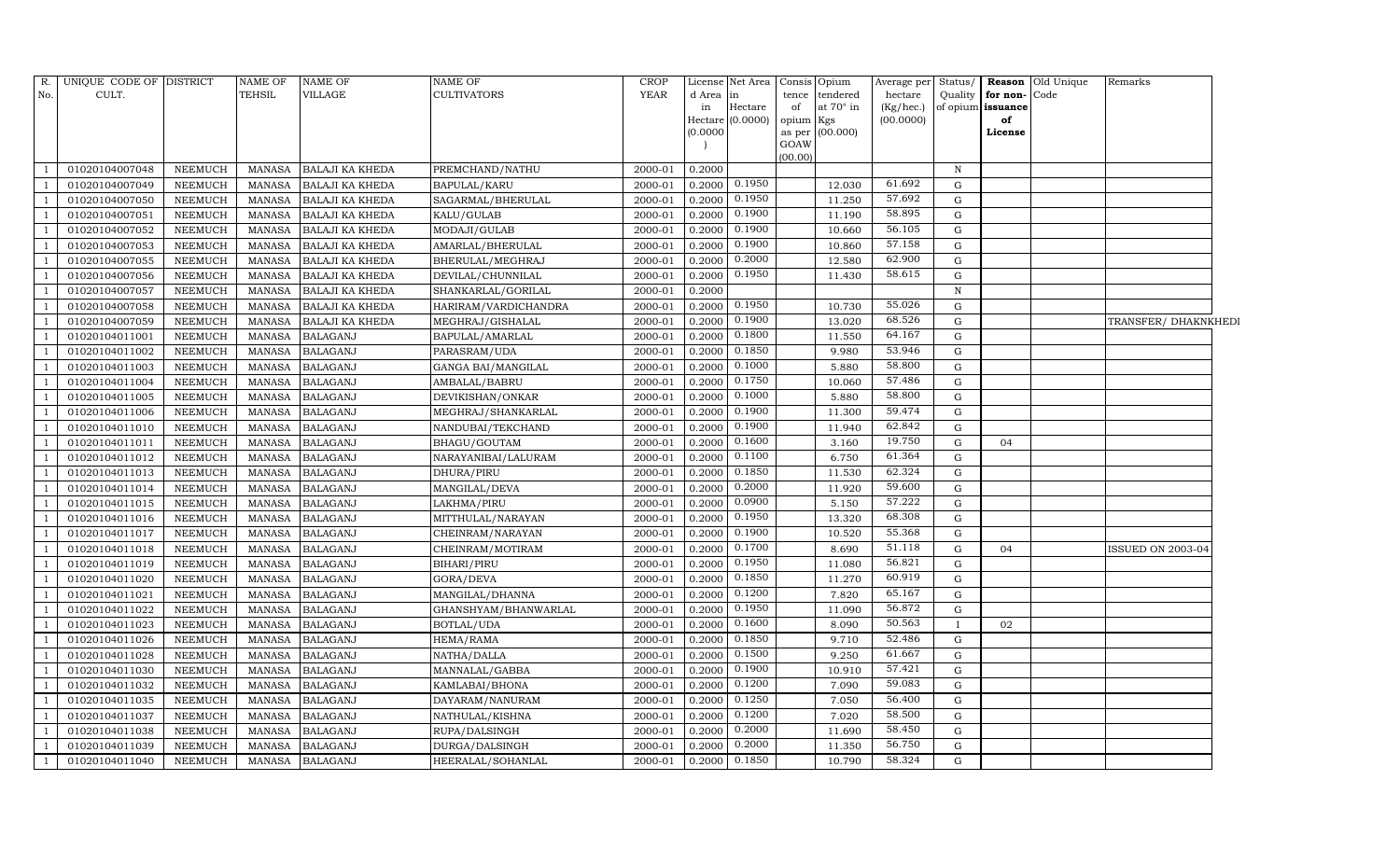| R.           | UNIQUE CODE OF DISTRICT |                | <b>NAME OF</b> | <b>NAME OF</b>  | NAME OF                | <b>CROP</b> |           | License Net Area              |             | Consis Opium            | Average per Status/    |             |                         | Reason Old Unique | Remarks               |  |
|--------------|-------------------------|----------------|----------------|-----------------|------------------------|-------------|-----------|-------------------------------|-------------|-------------------------|------------------------|-------------|-------------------------|-------------------|-----------------------|--|
| No.          | CULT.                   |                | <b>TEHSIL</b>  | <b>VILLAGE</b>  | <b>CULTIVATORS</b>     | <b>YEAR</b> | d Area in |                               | tence       | tendered                | hectare                | Quality     | for non-Code            |                   |                       |  |
|              |                         |                |                |                 |                        |             | in        | Hectare<br>$Hectare$ (0.0000) | of<br>opium | at $70^\circ$ in<br>Kgs | (Kg/hec.)<br>(00.0000) |             | of opium issuance<br>of |                   |                       |  |
|              |                         |                |                |                 |                        |             | (0.0000)  |                               | as per      | (00.000)                |                        |             | License                 |                   |                       |  |
|              |                         |                |                |                 |                        |             |           |                               | GOAW        |                         |                        |             |                         |                   |                       |  |
|              |                         |                |                |                 |                        |             |           |                               | (00.00)     |                         |                        |             |                         |                   |                       |  |
|              | 01020104011041          | <b>NEEMUCH</b> | <b>MANASA</b>  | <b>BALAGANJ</b> | KESURAM/DHURA          | 2000-01     | 0.2000    | 0.0950                        |             | 5.940                   | 62.526                 | G           |                         |                   |                       |  |
|              | 01020104011042          | <b>NEEMUCH</b> | <b>MANASA</b>  | <b>BALAGANJ</b> | KESARBAI/GANGA         | 2000-01     | 0.2000    | 0.1900                        |             | 11.140                  | 58.632                 | G           |                         |                   |                       |  |
|              | 01020104011043          | <b>NEEMUCH</b> | <b>MANASA</b>  | <b>BALAGANJ</b> | BADRI/MANGU            | 2000-01     | 0.2000    |                               |             |                         |                        | $\mathbf F$ |                         |                   |                       |  |
|              | 01020104011044          | NEEMUCH        | <b>MANASA</b>  | <b>BALAGANJ</b> | PANNIBAI/NARAYAN       | 2000-01     | 0.2000    | 0.1750                        |             | 9.810                   | 56.057                 | G           |                         |                   |                       |  |
|              | 01020104011046          | <b>NEEMUCH</b> | <b>MANASA</b>  | <b>BALAGANJ</b> | RAJENDRA BANSHILAL     | 2000-01     | 0.2000    | 0.1150                        |             | 6.930                   | 60.261                 | G           |                         |                   | TRANSFER/ BHATKHEDI I |  |
|              | 01020104011047          | <b>NEEMUCH</b> | <b>MANASA</b>  | <b>BALAGANJ</b> | SHYAMCHARAN/RADHAKISAN | 2000-01     | 0.2000    | 0.1800                        |             | 9.520                   | 52.889                 | ${\rm G}$   |                         |                   |                       |  |
|              | 01020104011048          | NEEMUCH        | <b>MANASA</b>  | <b>BALAGANJ</b> | KAMLABAI/GABBA         | 2000-01     | 0.2000    | 0.1300                        |             | 7.000                   | 53.846                 | G           |                         |                   |                       |  |
|              | 01020104011049          | NEEMUCH        | <b>MANASA</b>  | <b>BALAGANJ</b> | BHAWSINGH/PIRU         | 2000-01     | 0.2000    | 0.2050                        |             | 12.900                  | 62.927                 | G           |                         |                   |                       |  |
|              | 01020104011050          | <b>NEEMUCH</b> | <b>MANASA</b>  | <b>BALAGANJ</b> | BANSILAL/GIRWAR        | 2000-01     | 0.2000    | 0.1900                        |             | 10.830                  | 57.000                 | G           |                         |                   |                       |  |
|              | 01020104011051          | NEEMUCH        | <b>MANASA</b>  | <b>BALAGANJ</b> | AMARSINGH/MANGILAL     | 2000-01     | 0.2000    | 0.1900                        |             | 11.070                  | 58.263                 | $\mathbf G$ |                         |                   |                       |  |
|              | 01020104011052          | <b>NEEMUCH</b> | <b>MANASA</b>  | <b>BALAGANJ</b> | BIHARI/LALA            | 2000-01     | 0.2000    | 0.1900                        |             | 11.060                  | 58.211                 | ${\rm G}$   |                         |                   |                       |  |
|              | 01020104011053          | <b>NEEMUCH</b> | <b>MANASA</b>  | <b>BALAGANJ</b> | NATHU/RAMA             | 2000-01     | 0.2000    | 0.1350                        |             | 7.750                   | 57.407                 | G           |                         |                   |                       |  |
|              | 01020104011054          | <b>NEEMUCH</b> | <b>MANASA</b>  | <b>BALAGANJ</b> | SOJI/RATNA             | 2000-01     | 0.2000    | 0.1800                        |             | 10.210                  | 56.722                 | G           |                         |                   |                       |  |
|              | 01020104011058          | <b>NEEMUCH</b> | <b>MANASA</b>  | <b>BALAGANJ</b> | SHANTILAL/NANURAM      | 2000-01     | 0.2000    | 0.1850                        |             | 9.760                   | 52.757                 | ${\rm G}$   |                         |                   |                       |  |
|              | 01020104011059          | <b>NEEMUCH</b> | <b>MANASA</b>  | <b>BALAGANJ</b> | GANPAT/GIRVAR          | 2000-01     | 0.2000    | 0.1900                        |             | 10.860                  | 57.158                 | G           |                         |                   |                       |  |
|              | 01020104011060          | <b>NEEMUCH</b> | <b>MANASA</b>  | <b>BALAGANJ</b> | SADDA/BHAWSINGH CHOTA  | 2000-01     | 0.2000    | 0.1250                        |             | 6.920                   | 55.360                 | G           |                         |                   |                       |  |
|              | 01020104011062          | <b>NEEMUCH</b> | <b>MANASA</b>  | <b>BALAGANJ</b> | TEJA/NENA              | 2000-01     | 0.2000    | 0.1250                        |             | 6.490                   | 51.920                 | G           | 04                      |                   | ISSUED ON 2003-04     |  |
|              | 01020104011066          | <b>NEEMUCH</b> | <b>MANASA</b>  | <b>BALAGANJ</b> | MANNALAL/GOUTAM        | 2000-01     | 0.2000    | 0.1950                        |             | 10.270                  | 52.667                 | G           |                         |                   |                       |  |
|              | 01020104011064          | NEEMUCH        | <b>MANASA</b>  | <b>BALAGANJ</b> | DARGA/RAMA             | 2000-01     | 0.2000    | 0.1600                        |             | 8.550                   | 53.438                 | G           |                         |                   |                       |  |
|              | 01020104011067          | <b>NEEMUCH</b> | <b>MANASA</b>  | <b>BALAGANJ</b> | ONKARSINGH/RAYSINGH    | 2000-01     | 0.2000    | 0.1800                        |             | 10.590                  | 58.833                 | G           |                         |                   |                       |  |
|              | 01020104011068          | <b>NEEMUCH</b> | <b>MANASA</b>  | <b>BALAGANJ</b> | DARGA/SOJI             | 2000-01     | 0.2000    | 0.1800                        |             | 10.560                  | 58.667                 | G           |                         |                   |                       |  |
|              | 01020104011069          | <b>NEEMUCH</b> | <b>MANASA</b>  | <b>BALAGANJ</b> | GHYANMAL/SOHANLAL      | 2000-01     | 0.2000    | 0.1850                        |             | 10.630                  | 57.459                 | G           |                         |                   |                       |  |
|              | 01020104011070          | NEEMUCH        | <b>MANASA</b>  | <b>BALAGANJ</b> | SOLA/PIRU              | 2000-01     | 0.2000    | 0.0900                        |             | 4.660                   | 51.778                 | G           | 04                      |                   | ISSUED ON 2003-04     |  |
|              | 01020104011071          | <b>NEEMUCH</b> | <b>MANASA</b>  | <b>BALAGANJ</b> | RAJU/LAKHA             | 2000-01     | 0.2000    | 0.1950                        |             | 12.320                  | 63.179                 | G           |                         |                   |                       |  |
|              | 01020104011072          | <b>NEEMUCH</b> | <b>MANASA</b>  | <b>BALAGANJ</b> | KISANLAL/RAMA          | 2000-01     | 0.2000    | 0.1000                        |             | 5.650                   | 56.500                 | G           |                         |                   |                       |  |
|              | 01020104011075          | <b>NEEMUCH</b> | <b>MANASA</b>  | <b>BALAGANJ</b> | INDUSINGH/SABBA        | 2000-01     | 0.2000    | 0.1900                        |             | 11.520                  | 60.632                 | G           |                         |                   |                       |  |
|              | 01020104011077          | <b>NEEMUCH</b> | <b>MANASA</b>  | <b>BALAGANJ</b> | KESURAM/LALA           | 2000-01     | 0.2000    | 0.1250                        |             | 7.710                   | 61.680                 | G           |                         |                   |                       |  |
|              | 01020104011078          | <b>NEEMUCH</b> | <b>MANASA</b>  | <b>BALAGANJ</b> | INDUSINGH/GORA         | 2000-01     | 0.2000    | 0.2000                        |             | 10.930                  | 54.650                 | G           |                         |                   |                       |  |
|              | 01020104011079          | <b>NEEMUCH</b> | <b>MANASA</b>  | <b>BALAGANJ</b> | SHYAMLAL/MANGILAL      | 2000-01     | 0.2000    | 0.2000                        |             | 10.730                  | 53.650                 | $\mathbf G$ |                         |                   |                       |  |
|              | 01020104011081          | <b>NEEMUCH</b> | <b>MANASA</b>  | <b>BALAGANJ</b> | AMRA/GORA              | 2000-01     | 0.2000    | 0.0950                        |             | 4.820                   | 50.737                 | G           | 04                      |                   |                       |  |
|              | 01020104011082          | NEEMUCH        | <b>MANASA</b>  | <b>BALAGANJ</b> | RADHAKISHAN/HAJARI     | 2000-01     | 0.2000    |                               |             |                         |                        | $\mathbf F$ |                         |                   |                       |  |
|              | 01020104011083          | <b>NEEMUCH</b> | <b>MANASA</b>  | <b>BALAGANJ</b> | BHURIBAI/BANSHIILAL    | 2000-01     | 0.2000    | 0.1100                        |             | 6.260                   | 56.909                 | G           |                         |                   |                       |  |
|              | 01020104011084          | <b>NEEMUCH</b> | <b>MANASA</b>  | <b>BALAGANJ</b> | NANDUBAI/MEGHA         | 2000-01     | 0.2000    | 0.1300                        |             | 7.700                   | 59.231                 | ${\rm G}$   |                         |                   |                       |  |
|              | 01020104011085          | <b>NEEMUCH</b> | <b>MANASA</b>  | <b>BALAGANJ</b> | LAXMICHAND/NARAYAN     | 2000-01     | 0.2000    | 0.1900                        |             | 15.650                  | 82.368                 | G           |                         |                   |                       |  |
|              | 01020104011086          | NEEMUCH        | <b>MANASA</b>  | <b>BALAGANJ</b> | TEJA/PARSA             | 2000-01     | 0.2000    | 0.2000                        |             | 11.860                  | 59.300                 | $\mathbf G$ |                         |                   |                       |  |
|              | 01020104011087          | <b>NEEMUCH</b> | <b>MANASA</b>  | <b>BALAGANJ</b> | JAMNALAL/BANSHILAL     | 2000-01     | 0.2000    | 0.1900                        |             | 11.420                  | 60.105                 | G           |                         |                   |                       |  |
|              | 01020104011088          | <b>NEEMUCH</b> | <b>MANASA</b>  | <b>BALAGANJ</b> | PYARIBAI/BHUWANA       | 2000-01     | 0.2000    | 0.2000                        |             | 10.490                  | 52.450                 | $\mathbf G$ |                         |                   |                       |  |
|              | 01020104011025          | <b>NEEMUCH</b> | <b>MANASA</b>  | <b>BALAGANJ</b> | PRAHLAD/CHENRAM        | 2000-01     | 0.2000    | 0.2000                        |             | 9.420                   | 47.100                 | G           | 04                      |                   |                       |  |
| $\mathbf{3}$ | 01020104069001          | <b>NEEMUCH</b> | <b>MANASA</b>  | <b>BADKUWAN</b> | MOTILAL/RATANLAL       | 2000-01     | 0.2000    | 0.2050                        |             | 13.090                  | 63.854                 | $\mathbf G$ |                         |                   |                       |  |
| $\mathbf{3}$ | 01020104069002          | <b>NEEMUCH</b> | MANASA         | <b>BADKUWAN</b> | HIRABAI/HANSRAJ        | 2000-01     | 0.2000    |                               |             |                         |                        | $\mathbf N$ |                         |                   |                       |  |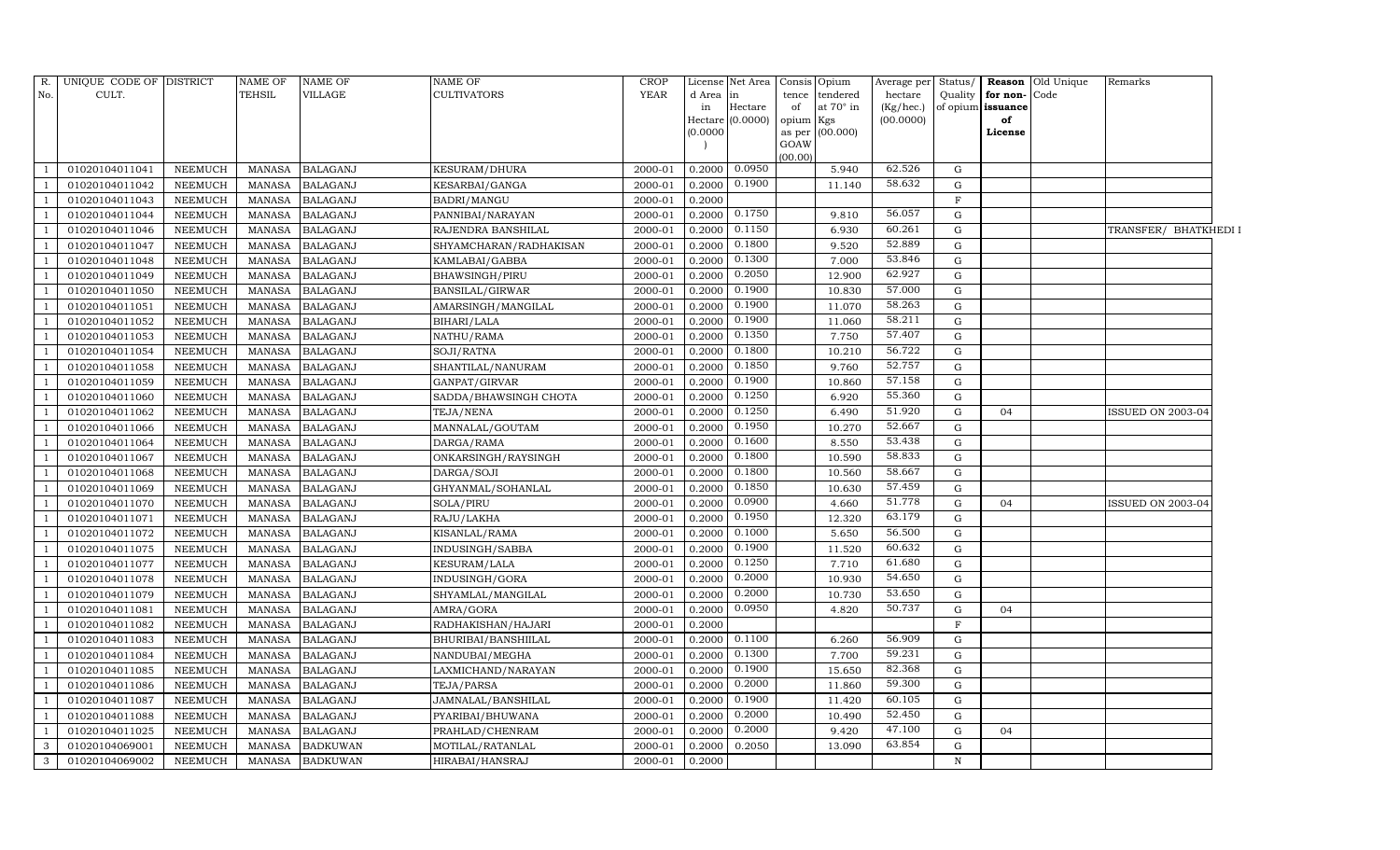| R.  | UNIQUE CODE OF DISTRICT |                | <b>NAME OF</b> | <b>NAME OF</b>  | <b>NAME OF</b>         | CROP        |           | License Net Area |                | Consis Opium     | Average per | Status/     | Reason            | Old Unique | Remarks           |
|-----|-------------------------|----------------|----------------|-----------------|------------------------|-------------|-----------|------------------|----------------|------------------|-------------|-------------|-------------------|------------|-------------------|
| No. | CULT.                   |                | <b>TEHSIL</b>  | VILLAGE         | <b>CULTIVATORS</b>     | <b>YEAR</b> | d Area in |                  | tence          | tendered         | hectare     | Quality     | for non-          | Code       |                   |
|     |                         |                |                |                 |                        |             | in        | Hectare          | of             | at $70^\circ$ in | (Kg/hec.)   |             | of opium issuance |            |                   |
|     |                         |                |                |                 |                        |             |           | Hectare (0.0000) | opium Kgs      |                  | (00.0000)   |             | of                |            |                   |
|     |                         |                |                |                 |                        |             | (0.0000)  |                  | as per<br>GOAW | (00.000)         |             |             | License           |            |                   |
|     |                         |                |                |                 |                        |             |           |                  | (00.00)        |                  |             |             |                   |            |                   |
| 3   | 01020104069003          | NEEMUCH        | MANASA         | <b>BADKUWAN</b> | <b>BHERU/UDA</b>       | 2000-01     | 0.2000    | 0.1950           |                | 11.910           | 61.077      | G           |                   |            |                   |
| 3   | 01020104069004          | <b>NEEMUCH</b> | <b>MANASA</b>  | <b>BADKUWAN</b> | KACHRULAL/NANURAM      | 2000-01     | 0.2000    | 0.1950           |                | 11.320           | 58.051      | G           |                   |            |                   |
| 3   | 01020104069005          | <b>NEEMUCH</b> | <b>MANASA</b>  | <b>BADKUWAN</b> | GOVINDRAM/GANESHRAM    | 2000-01     | 0.2000    | 0.2000           |                | 13.950           | 69.750      | G           |                   |            |                   |
| 3   | 01020104069006          | NEEMUCH        | MANASA         | <b>BADKUWAN</b> | KARIBAI/BAGDU          | 2000-01     | 0.2000    | 0.1000           |                | 6.630            | 66.300      | $\mathbf G$ |                   |            |                   |
| 3   | 01020104069009          | NEEMUCH        | <b>MANASA</b>  | <b>BADKUWAN</b> | BAGDIRAM/RAMLAL        | 2000-01     | 0.2000    | 0.1900           |                | 10.280           | 54.105      | ${\rm G}$   |                   |            |                   |
| 3   | 01020104069010          | <b>NEEMUCH</b> | <b>MANASA</b>  | <b>BADKUWAN</b> | MEGHRAJ/KACHRU         | 2000-01     | 0.2000    | 0.1800           |                | 13.200           | 73.333      | $\mathbf G$ |                   |            |                   |
| 3   | 01020104069011          | NEEMUCH        | <b>MANASA</b>  | <b>BADKUWAN</b> | SUKHLAL/DHANNALAL      | 2000-01     | 0.2000    | 0.1750           |                | 9.840            | 56.229      | G           |                   |            |                   |
| 3   | 01020104069012          | <b>NEEMUCH</b> | MANASA         | <b>BADKUWAN</b> | SHANUBAI/MANGILAL      | 2000-01     | 0.2000    | 0.1900           |                | 13.010           | 68.474      | ${\rm G}$   |                   |            |                   |
| 3   | 01020104069013          | <b>NEEMUCH</b> | <b>MANASA</b>  | <b>BADKUWAN</b> | JAGANNATH/CHATARBHUJ   | 2000-01     | 0.2000    | 0.1800           |                | 11.990           | 66.611      | $\mathbf G$ |                   |            |                   |
| 3   | 01020104069014          | NEEMUCH        | MANASA         | <b>BADKUWAN</b> | RAMESH/MOTILAL         | 2000-01     | 0.2000    | 0.2000           |                | 13.590           | 67.950      | ${\rm G}$   |                   |            |                   |
| 3   | 01020104069016          | NEEMUCH        | <b>MANASA</b>  | <b>BADKUWAN</b> | KISHANLAL/PRABHULAL    | 2000-01     | 0.2000    | 0.2000           |                | 11.420           | 57.100      | ${\rm G}$   |                   |            |                   |
| 3   | 01020104069017          | <b>NEEMUCH</b> | <b>MANASA</b>  | <b>BADKUWAN</b> | KAMLABAI/PRABHU        | 2000-01     | 0.2000    | 0.1900           |                | 9.950            | 52.368      | $\mathbf G$ |                   |            |                   |
| 3   | 01020104069018          | <b>NEEMUCH</b> | <b>MANASA</b>  | <b>BADKUWAN</b> | NANURAM/MOTI           | 2000-01     | 0.2000    | 0.1400           |                | 8.830            | 63.071      | $\mathbf G$ |                   |            |                   |
| 3   | 01020104069019          | <b>NEEMUCH</b> | <b>MANASA</b>  | <b>BADKUWAN</b> | DINESH/BAGDIRAM        | 2000-01     | 0.2000    | 0.1900           |                | 10.060           | 52.947      | G           |                   |            |                   |
| 3   | 01020104069020          | <b>NEEMUCH</b> | MANASA         | <b>BADKUWAN</b> | RAMSINGH/NANURAM       | 2000-01     | 0.2000    | 0.1350           |                | 8.140            | 60.296      | ${\rm G}$   |                   |            |                   |
| 3   | 01020104069021          | <b>NEEMUCH</b> | MANASA         | <b>BADKUWAN</b> | VISHRAM/MODA           | 2000-01     | 0.2000    | 0.1250           |                | 8.240            | 65.920      | ${\rm G}$   |                   |            |                   |
| 3   | 01020104069022          | <b>NEEMUCH</b> | <b>MANASA</b>  | <b>BADKUWAN</b> | LILABAI/BHAGIRATH      | 2000-01     | 0.2000    | 0.1950           |                | 11.330           | 58.103      | $\mathbf G$ |                   |            |                   |
| 3   | 01020104069024          | <b>NEEMUCH</b> | <b>MANASA</b>  | <b>BADKUWAN</b> | GHISIBAI/MADANLAL      | 2000-01     | 0.2000    | 0.2000           |                | 11.150           | 55.750      | G           |                   |            |                   |
| 3   | 01020104069025          | <b>NEEMUCH</b> | <b>MANASA</b>  | <b>BADKUWAN</b> | KAVARLAL/MOTI          | 2000-01     | 0.2000    | 0.1800           |                | 11.250           | 62.500      | ${\rm G}$   |                   |            |                   |
| 3   | 01020104069026          | <b>NEEMUCH</b> | MANASA         | <b>BADKUWAN</b> | <b>BADRILAL/BAGDU</b>  | 2000-01     | 0.2000    | 0.1800           |                | 12.300           | 68.333      | $\mathbf G$ |                   |            |                   |
| 3   | 01020104069027          | NEEMUCH        | MANASA         | <b>BADKUWAN</b> | BADRILAL/RAJARAM       | 2000-01     | 0.2000    | 0.1900           |                | 11.570           | 60.895      | ${\rm G}$   |                   |            |                   |
| 3   | 01020104069028          | NEEMUCH        | <b>MANASA</b>  | <b>BADKUWAN</b> | BHAVARLAL/CHUNNILAL    | 2000-01     | 0.2000    | 0.1650           |                | 11.760           | 71.273      | ${\rm G}$   |                   |            |                   |
| 3   | 01020104069029          | NEEMUCH        | MANASA         | <b>BADKUWAN</b> | DALU/KESHURAM          | 2000-01     | 0.2000    | 0.1950           |                | 12.300           | 63.077      | G           |                   |            |                   |
| 3   | 01020104069030          | NEEMUCH        | <b>MANASA</b>  | <b>BADKUWAN</b> | BHAGATRAM/GOUTAM       | 2000-01     | 0.2000    | 0.2000           |                | 12.390           | 61.950      | ${\rm G}$   |                   |            |                   |
| 3   | 01020104069031          | <b>NEEMUCH</b> | <b>MANASA</b>  | <b>BADKUWAN</b> | KALU/DEVA              | 2000-01     | 0.2000    | 0.1950           |                | 11.400           | 58.462      | $\mathbf G$ |                   |            |                   |
| 3   | 01020104069032          | NEEMUCH        | MANASA         | <b>BADKUWAN</b> | BHOLIBAI/BAGDU         | 2000-01     | 0.2000    | 0.2000           |                | 9.800            | 49.000      | G           | 04                |            |                   |
| 3   | 01020104069033          | NEEMUCH        | MANASA         | <b>BADKUWAN</b> | KANKUBAI/BHANWARLAL    | 2000-01     | 0.2000    | 0.1900           |                | 10.950           | 57.632      | $\mathbf G$ |                   |            | NAMECHANGE        |
| 3   | 01020104069034          | <b>NEEMUCH</b> | <b>MANASA</b>  | <b>BADKUWAN</b> | GONDIBAI/RAJMAL        | 2000-01     | 0.2000    | 0.2000           |                | 11.350           | 56.750      | $\mathbf G$ |                   |            |                   |
| 3   | 01020104069035          | <b>NEEMUCH</b> | <b>MANASA</b>  | <b>BADKUWAN</b> | BHERULAL/RUGHNATH      | 2000-01     | 0.2000    | 0.1450           |                | 7.730            | 53.310      | G           |                   |            |                   |
| 3   | 01020104069036          | <b>NEEMUCH</b> | <b>MANASA</b>  | <b>BADKUWAN</b> | <b>BAGDU/KUKA</b>      | 2000-01     | 0.2000    | 0.1850           |                | 11.840           | 64.000      | ${\rm G}$   |                   |            |                   |
| 3   | 01020104069037          | NEEMUCH        | <b>MANASA</b>  | <b>BADKUWAN</b> | <b>BHAVARLAL/HIRA</b>  | 2000-01     | 0.2000    | 0.1900           |                | 12.010           | 63.211      | $\mathbf G$ |                   |            |                   |
| 3   | 01020104069038          | <b>NEEMUCH</b> | MANASA         | <b>BADKUWAN</b> | KANKUBAI/MOHANLAL      | 2000-01     | 0.2000    | 0.1900           |                | 10.000           | 52.632      | ${\rm G}$   |                   |            |                   |
| 3   | 01020104069039          | <b>NEEMUCH</b> | <b>MANASA</b>  | <b>BADKUWAN</b> | RATANLAL/PYARA         | 2000-01     | 0.2000    | 0.1950           |                | 12.870           | 66.000      | ${\rm G}$   |                   |            |                   |
| 3   | 01020104069040          | NEEMUCH        | MANASA         | <b>BADKUWAN</b> | RUKMANIBAI/BHAVARLAL   | 2000-01     | 0.2000    | 0.1950           |                | 12.610           | 64.667      | ${\rm G}$   |                   |            |                   |
| 3   | 01020104069041          | <b>NEEMUCH</b> | <b>MANASA</b>  | <b>BADKUWAN</b> | <b>BHAGTRAM/RAMLAL</b> | 2000-01     | 0.2000    | 0.1750           |                | 8.990            | 51.371      | G           | 04                |            | ISSUED ON 2003-04 |
| 3   | 01020104069042          | <b>NEEMUCH</b> | <b>MANASA</b>  | <b>BADKUWAN</b> | RODIBAI/BAGDURAM       | 2000-01     | 0.2000    | 0.1350           |                | 8.130            | 60.222      | $\mathbf G$ |                   |            |                   |
| 3   | 01020104069043          | NEEMUCH        | MANASA         | <b>BADKUWAN</b> | DALU/KISHOR            | 2000-01     | 0.2000    | 0.1900           |                | 12.720           | 66.947      | G           |                   |            |                   |
| 3   | 01020104069044          | NEEMUCH        | MANASA         | <b>BADKUWAN</b> | SALAGRAM/MODA          | 2000-01     | 0.2000    | 0.1050           |                | 6.670            | 63.524      | $\mathbf G$ |                   |            |                   |
| 3   | 01020104069045          | <b>NEEMUCH</b> | MANASA         | <b>BADKUWAN</b> | DHAPUBAI/SITARAM       | 2000-01     | 0.2000    | 0.2000           |                | 12.280           | 61.400      | $\mathbf G$ |                   |            | NAMECHANGE        |
| 3   | 01020104069046          | NEEMUCH        |                | MANASA BADKUWAN | RATAN/BHANA            | 2000-01     | 0.2000    | 0.1200           |                | 7.430            | 61.917      | G           |                   |            |                   |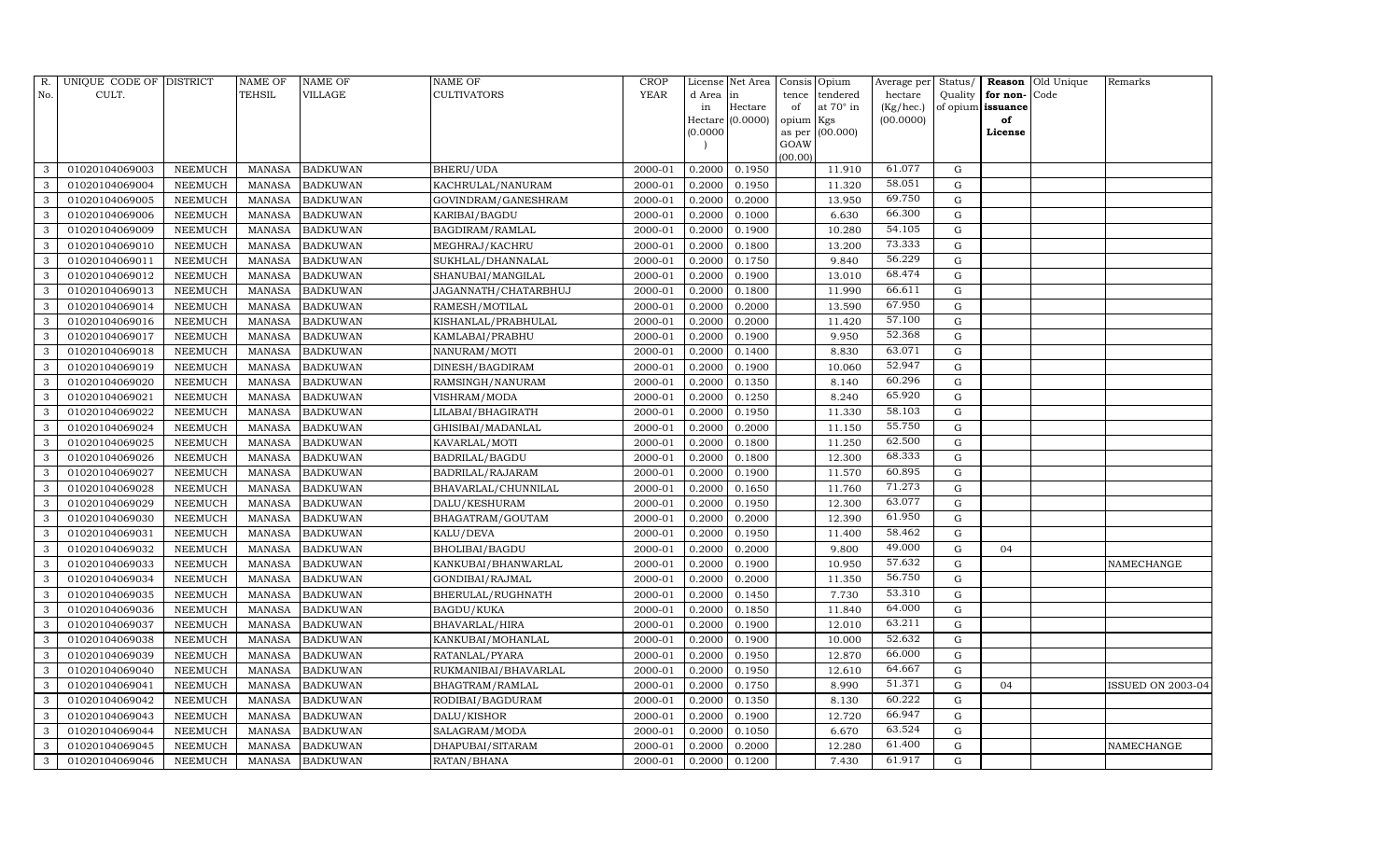| R.           | UNIQUE CODE OF DISTRICT |                | <b>NAME OF</b> | <b>NAME OF</b>     | NAME OF                  | <b>CROP</b> |          | License Net Area | Consis Opium            | Average per | Status/      |                   | Reason Old Unique | Remarks               |  |
|--------------|-------------------------|----------------|----------------|--------------------|--------------------------|-------------|----------|------------------|-------------------------|-------------|--------------|-------------------|-------------------|-----------------------|--|
| No.          | CULT.                   |                | <b>TEHSIL</b>  | VILLAGE            | <b>CULTIVATORS</b>       | <b>YEAR</b> | d Area   | in               | tendered<br>tence       | hectare     | Quality      | for non-Code      |                   |                       |  |
|              |                         |                |                |                    |                          |             | in       | Hectare          | at $70^\circ$ in<br>of  | (Kg/hec.)   |              | of opium issuance |                   |                       |  |
|              |                         |                |                |                    |                          |             |          | Hectare (0.0000) | opium Kgs               | (00.0000)   |              | of                |                   |                       |  |
|              |                         |                |                |                    |                          |             | (0.0000) |                  | as per (00.000)<br>GOAW |             |              | License           |                   |                       |  |
|              |                         |                |                |                    |                          |             |          |                  | (00.00)                 |             |              |                   |                   |                       |  |
| 3            | 01020104069047          | NEEMUCH        | MANASA         | <b>BADKUWAN</b>    | KAMERIBAI/VARDA          | 2000-01     | 0.2000   | 0.1900           | 12.100                  | 63.684      | G            |                   |                   |                       |  |
| 3            | 01020104069048          | NEEMUCH        | <b>MANASA</b>  | <b>BADKUWAN</b>    | SHANKAR/GOUTAM           | 2000-01     | 0.2000   | 0.1100           | 7.190                   | 65.364      | $\mathbf G$  |                   |                   |                       |  |
| 3            | 01020104069049          | NEEMUCH        | <b>MANASA</b>  | <b>BADKUWAN</b>    | KISHANLAL/NANURAM        | 2000-01     | 0.2000   | 0.1950           | 12.030                  | 61.692      | G            |                   |                   |                       |  |
| 3            | 01020104069050          | NEEMUCH        | <b>MANASA</b>  | <b>BADKUWAN</b>    | KESRBAI/KANA             | 2000-01     | 0.2000   | 0.1250           | 7.650                   | 61.200      | $\mathbf G$  |                   |                   |                       |  |
| 3            | 01020104069051          | <b>NEEMUCH</b> | <b>MANASA</b>  | <b>BADKUWAN</b>    | RATANLAL/GOUTAM          | 2000-01     | 0.2000   | 0.1600           | 10.160                  | 63.500      | ${\rm G}$    |                   |                   |                       |  |
| 3            | 01020104069052          | NEEMUCH        | <b>MANASA</b>  | <b>BADKUWAN</b>    | KAMLABAI/BADRI           | 2000-01     | 0.2000   | 0.1900           | 12.810                  | 67.421      | ${\rm G}$    |                   |                   |                       |  |
| 3            | 01020104069053          | NEEMUCH        | <b>MANASA</b>  | <b>BADKUWAN</b>    | PRABHULAL/BAGDU          | 2000-01     | 0.2000   | 0.2000           | 13.030                  | 65.150      | $\mathbf G$  |                   |                   |                       |  |
| 3            | 01020104069054          | <b>NEEMUCH</b> | <b>MANASA</b>  | <b>BADKUWAN</b>    | DHANNA/RUGHNATH          | 2000-01     | 0.2000   | 0.1850           | 11.140                  | 60.216      | ${\rm G}$    |                   |                   |                       |  |
| 3            | 01020104069055          | NEEMUCH        | <b>MANASA</b>  | <b>BADKUWAN</b>    | DIDAR KHA/ALLAHBELI      | 2000-01     | 0.2000   | 0.1250           | 8.070                   | 64.560      | $\mathbf G$  |                   |                   |                       |  |
| 3            | 01020104069056          | <b>NEEMUCH</b> | <b>MANASA</b>  | <b>BADKUWAN</b>    | ISHAK MOH./ALLAHBELI     | 2000-01     | 0.2000   | 0.1550           | 8.370                   | 54.000      | ${\rm G}$    |                   |                   |                       |  |
| 3            | 01020104069057          | <b>NEEMUCH</b> | <b>MANASA</b>  | <b>BADKUWAN</b>    | MATHURALAL/GOUTAM        | 2000-01     | 0.2000   | 0.1950           | 13.610                  | 69.795      | ${\rm G}$    |                   |                   |                       |  |
| 3            | 01020104069058          | NEEMUCH        | <b>MANASA</b>  | <b>BADKUWAN</b>    | RATANLAL/RAMAJI          | 2000-01     | 0.2000   | 0.1950           | 11.410                  | 58.513      | ${\rm G}$    |                   |                   |                       |  |
| 3            | 01020104069059          | <b>NEEMUCH</b> | <b>MANASA</b>  | <b>BADKUWAN</b>    | NANDLAL/MULCHAND         | 2000-01     | 0.2000   | 0.2000           | 12.870                  | 64.350      | $\mathbf G$  |                   |                   |                       |  |
| 3            | 01020104069060          | <b>NEEMUCH</b> | <b>MANASA</b>  | <b>BADKUWAN</b>    | DHAKHIBAI/KISHANLAL      | 2000-01     | 0.2000   | 0.1900           | 10.800                  | 56.842      | ${\rm G}$    |                   |                   |                       |  |
| 3            | 01020104069062          | <b>NEEMUCH</b> | <b>MANASA</b>  | <b>BADKUWAN</b>    | DHANNA/LAXMAN            | 2000-01     | 0.2000   | 0.1550           | 7.830                   | 50.516      | $\mathbf G$  | 04                |                   |                       |  |
| 3            | 01020104069064          | <b>NEEMUCH</b> | <b>MANASA</b>  | <b>BADKUWAN</b>    | SITARAM/NANURAM          | 2000-01     | 0.2000   | 0.1750           | 12.400                  | 70.857      | $\mathbf G$  |                   |                   |                       |  |
| 3            | 01020104069066          | <b>NEEMUCH</b> | <b>MANASA</b>  | <b>BADKUWAN</b>    | MATHURALAL/MOTI          | 2000-01     | 0.2000   | 0.1900           | 12.010                  | 63.211      | $\mathbf G$  |                   |                   |                       |  |
| 3            | 01020104069067          | <b>NEEMUCH</b> | <b>MANASA</b>  | <b>BADKUWAN</b>    | RAMESHCHANDRA/DEVILAL    | 2000-01     | 0.2000   | 0.1300           | 7.760                   | 59.692      | $\mathbf G$  |                   |                   |                       |  |
| 3            | 01020104069068          | NEEMUCH        | <b>MANASA</b>  | <b>BADKUWAN</b>    | MANGILAL/BHUVANA         | 2000-01     | 0.2000   | 0.1900           | 11.840                  | 62.316      | G            |                   |                   |                       |  |
| $\mathbf{3}$ | 01020104069069          | NEEMUCH        | <b>MANASA</b>  | <b>BADKUWAN</b>    | GANGABAI/CHUNNILAL       | 2000-01     | 0.2000   | 0.1950           | 11.070                  | 56.769      | ${\rm G}$    | 11                |                   |                       |  |
| 3            | 01020104069070          | <b>NEEMUCH</b> | <b>MANASA</b>  | <b>BADKUWAN</b>    | CHAGANLAL/KESHURAM       | 2000-01     | 0.2000   | 0.2000           | 10.020                  | 50.100      | G            | 04                |                   |                       |  |
| 3            | 01020104069061          | <b>NEEMUCH</b> | <b>MANASA</b>  | <b>BADKUWAN</b>    | DEVILAL/BHUWANIRAM       | 2000-01     | 0.2000   | 0.2050           | 12.800                  | 62.439      | ${\rm G}$    |                   |                   |                       |  |
| 3            | 01020104095002          | NEEMUCH        | <b>MANASA</b>  | ARNIYA MALI        | BAGDIRAM/BHAVARLAL       | 2000-01     | 0.2000   |                  |                         |             | $\, {\rm N}$ |                   |                   |                       |  |
| 3            | 01020104095004          | NEEMUCH        | <b>MANASA</b>  | <b>ARNIYA MALI</b> | RAMLAL/MODA              | 2000-01     | 0.2000   |                  |                         |             | $\, {\rm N}$ |                   |                   |                       |  |
| 3            | 01020104095006          | NEEMUCH        | <b>MANASA</b>  | ARNIYA MALI        | MADANSINGH/BHAVARSINGH   | 2000-01     | 0.2000   |                  |                         |             | $\mathbf N$  |                   |                   |                       |  |
| 3            | 01020104095009          | NEEMUCH        | <b>MANASA</b>  | ARNIYA MALI        | BHUVANISINGH/DUNGARSINGH | 2000-01     | 0.2000   |                  |                         |             | N            |                   |                   |                       |  |
| 3            | 01020104095011          | NEEMUCH        | <b>MANASA</b>  | ARNIYA MALI        | BHAVARLAL/KALURAM        | 2000-01     | 0.2000   |                  |                         |             | $\mathbf N$  |                   |                   |                       |  |
| 3            | 01020104095012          | NEEMUCH        | <b>MANASA</b>  | <b>ARNIYA MALI</b> | BHAVARLAL/JODHA          | 2000-01     | 0.2000   |                  |                         |             | $\,$ N       |                   |                   |                       |  |
| 3            | 01020104095013          | <b>NEEMUCH</b> | <b>MANASA</b>  | <b>ARNIYA MALI</b> | MOTIRAM/NANURAM          | 2000-01     | 0.2000   |                  |                         |             | $\mathbf N$  |                   |                   |                       |  |
| 3            | 01020104095014          | <b>NEEMUCH</b> | <b>MANASA</b>  | <b>ARNIYA MALI</b> | KISHANSINGH/SULTANSINGH  | 2000-01     | 0.2000   |                  |                         |             | $\,$ N       |                   |                   | TRANSFER/MDS-II, KERI |  |
| 3            | 01020104095015          | NEEMUCH        | <b>MANASA</b>  | <b>ARNIYA MALI</b> | BAGDIRAM/CHUNNILAL       | 2000-01     | 0.2000   |                  |                         |             | $\, {\rm N}$ |                   |                   |                       |  |
| 3            | 01020104095016          | <b>NEEMUCH</b> | <b>MANASA</b>  | <b>ARNIYA MALI</b> | KHUMANSINGH/GOBAR SINGH  | 2000-01     | 0.2000   |                  |                         |             | $\, {\rm N}$ |                   |                   |                       |  |
| 3            | 01020104095018          | <b>NEEMUCH</b> | <b>MANASA</b>  | ARNIYA MALI        | PANNALAL/KAVARLAL        | 2000-01     | 0.2000   |                  |                         |             | $\mathbf N$  |                   |                   |                       |  |
| 3            | 01020104095019          | <b>NEEMUCH</b> | <b>MANASA</b>  | <b>ARNIYA MALI</b> | RAMRATAN/BABULAL         | 2000-01     | 0.2000   | 0.1500           | 8.850                   | 59.000      | $\mathbf G$  |                   |                   |                       |  |
| 3            | 01020104095021          | <b>NEEMUCH</b> | <b>MANASA</b>  | ARNIYA MALI        | RUPSINGH/KISHOR SINGH    | 2000-01     | 0.2000   |                  |                         |             | $\mathbf N$  |                   |                   |                       |  |
| 3            | 01020104095022          | <b>NEEMUCH</b> | <b>MANASA</b>  | ARNIYA MALI        | BHOPAL SINGH/GOBARSINGH  | 2000-01     | 0.2000   | 0.1950           | 11.000                  | 56.410      | $\mathbf G$  |                   |                   |                       |  |
| 3            | 01020104095025          | NEEMUCH        | <b>MANASA</b>  | <b>ARNIYA MALI</b> | KARULAL/KAVARLAL         | 2000-01     | 0.2000   |                  |                         |             | $\mathbf N$  |                   |                   |                       |  |
| 3            | 01020104095026          | <b>NEEMUCH</b> | <b>MANASA</b>  | ARNIYA MALI        | RUPSINGH/SVARUPSINGH     | 2000-01     | 0.2000   |                  |                         |             | N            |                   |                   |                       |  |
| $\mathbf{3}$ | 01020104095027          | NEEMUCH        | <b>MANASA</b>  | <b>ARNIYA MALI</b> | RAMESHCHANDRA/KANHYALAL  | 2000-01     | 0.2000   |                  |                         |             | N            |                   |                   |                       |  |
| $\mathbf{3}$ | 01020104095028          | <b>NEEMUCH</b> | <b>MANASA</b>  | <b>ARNIYA MALI</b> | KAVARLAL/SITARAM MALI    | 2000-01     | 0.2000   |                  |                         |             | N            |                   |                   |                       |  |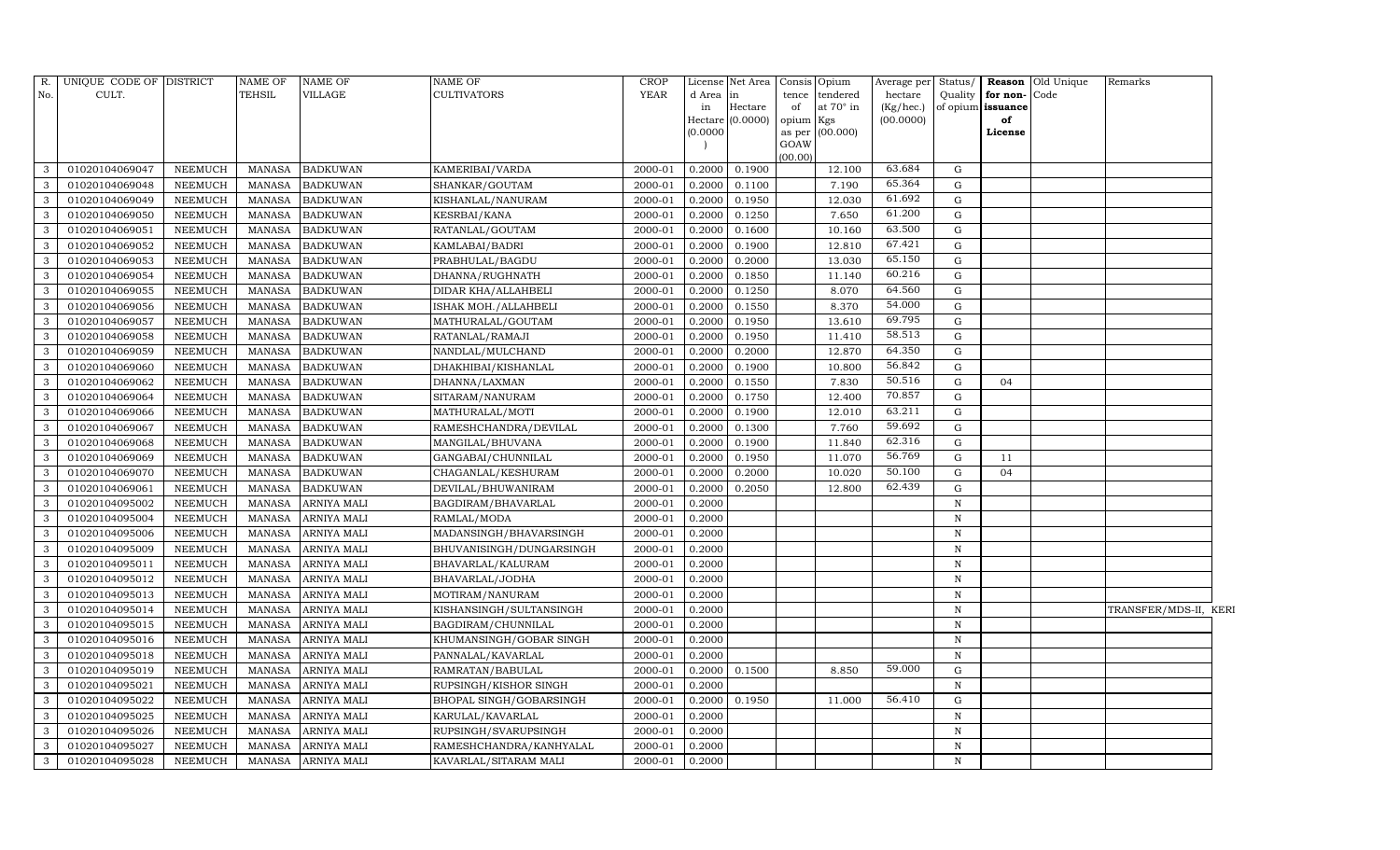| No.<br>CULT.<br><b>TEHSIL</b><br>VILLAGE<br>CULTIVATORS<br><b>YEAR</b><br>Quality for non-Code<br>d Area<br>tence<br>tendered<br>hectare<br>lin<br>Hectare<br>at $70^\circ$ in<br>(Kg/hec.)<br>of opium issuance<br>in<br>of<br>Hectare (0.0000)<br>(00.0000)<br>of<br>opium Kgs<br>(0.0000)<br>as per $(00.000)$<br>License<br>GOAW<br>(00.00)<br>01020104095029<br>0.2000<br>NEEMUCH<br>MANASA<br><b>ARNIYA MALI</b><br>SAJJANSINGH/NIRBHESINGH<br>2000-01<br>N<br>3<br>01020104095030<br><b>NEEMUCH</b><br>ARNIYA MALI<br>0.2000<br>3<br><b>MANASA</b><br>RADHESHYAM/RAMLAL<br>2000-01<br>N<br>3<br>01020104095031<br>ARNIYA MALI<br>2000-01<br>0.2000<br>$\,$ N<br>NEEMUCH<br>MANASA<br>KARULAL/NANURAM<br>3<br>01020104095032<br>NEEMUCH<br>MANASA<br>ARNIYA MALI<br>0.2000<br>$\,$ N<br>UMRAVSINGH/RUPSINGH<br>2000-01<br>01020104095033<br><b>NEEMUCH</b><br>ARNIYA MALI<br>3<br><b>MANASA</b><br>CHITARSINGH/SVARUPSINGH<br>2000-01<br>0.2000<br>$\mathbf N$<br>3<br>01020104095036<br>NEEMUCH<br>ARNIYA MALI<br>GHANSHYAM/MANGILAL<br>2000-01<br>0.2000<br>$\, {\rm N}$<br>MANASA<br>01020104095037<br>NEEMUCH<br>MANASA<br>ARNIYA MALI<br>2000-01<br>0.2000<br>3<br>NAVALSINGH/BHAVAR<br>N<br>01020104095038<br><b>NEEMUCH</b><br>3<br><b>MANASA</b><br>ARNIYA MALI<br>MOHANLAL/NANURAM<br>2000-01<br>0.2000<br>$\mathbf N$<br>01020104095039<br>3<br>NEEMUCH<br><b>MANASA</b><br>ARNIYA MALI<br>ANUPSINGH/SULTANSINGH<br>2000-01<br>0.2000<br>$\mathbf N$<br>01020104095040<br>NEEMUCH<br><b>MANASA</b><br>ARNIYA MALI<br>PADAMSINGH/KALUSINGH<br>0.2000<br>3<br>2000-01<br>$\, {\rm N}$<br>01020104095042<br>NEEMUCH<br><b>MANASA</b><br>ARNIYA MALI<br>SHYAMDAS/MOTIDAS<br>2000-01<br>0.2000<br>$\,$ N<br>3<br>$\mathbf{3}$<br>01020104095043<br>NEEMUCH<br>ARNIYA MALI<br>0.2000<br>MANASA<br>LALSINGH/BHAVARLAL<br>2000-01<br>$\mathbb N$<br>01020104095044<br><b>NEEMUCH</b><br>3<br><b>MANASA</b><br>ARNIYA MALI<br>BAPULAL/KANIRAM<br>2000-01<br>0.2000<br>$\mathbf N$<br>3<br>01020104095045<br>ARNIYA MALI<br>0.2000<br>NEEMUCH<br>MANASA<br>GOVIND SINGH/KALUSINGH<br>2000-01<br>N<br>01020104095047<br>NEEMUCH<br><b>MANASA</b><br>ARNIYA MALI<br>DASHRATH/BHUVANIRAM<br>2000-01<br>0.2000<br>3<br>N<br>3<br>01020104095049<br>NEEMUCH<br>ARNIYA MALI<br>2000-01<br>0.2000<br>MANASA<br>PRABHUSINGH/KISHANSINGH<br>$\, {\rm N}$<br>TRANSFER/NMH-I, CHAYAN<br>3<br>01020104095050<br>NEEMUCH<br><b>MANASA</b><br>ARNIYA MALI<br>GANGARAM/CHATRU<br>2000-01<br>0.2000<br>$\mathbb N$<br>01020104095051<br>NEEMUCH<br><b>MANASA</b><br>ARNIYA MALI<br>SVARUPSINGH/KESHARSINGH<br>2000-01<br>0.2000<br>3<br>N<br>01020104095052<br>3<br>NEEMUCH<br><b>MANASA</b><br>ARNIYA MALI<br>RADHABAI/KACHRULAL<br>2000-01<br>0.2000<br>$\mathbf N$<br>3<br>01020104095053<br>NEEMUCH<br>ARNIYA MALI<br>BHAVANIRAM/NANURAM<br>2000-01<br>0.2000<br>MANASA<br>$\mathbb N$<br>3<br>01020104095054<br>NEEMUCH<br>ARNIYA MALI<br>SATYANARAYAN/BHAVARLAL<br>0.2000<br>$\, {\bf N}$<br>MANASA<br>2000-01<br>01020104095056<br>3<br>NEEMUCH<br><b>MANASA</b><br>ARNIYA MALI<br>SHANKARLAL/SHIVNARAYAN<br>2000-01<br>0.2000<br>$\mathbf N$<br>08<br>01020104095058<br>3<br>NEEMUCH<br>MANASA<br>ARNIYA MALI<br>2000-01<br>0.2000<br>SUKHIBAI/SITARAM<br>N<br>57.182<br>01020104095059<br>NEEMUCH<br><b>MANASA</b><br>ARNIYA MALI<br>NANDLAL/CHUNNILAL<br>2000-01<br>0.2000<br>0.1100<br>6.290<br>G<br>3<br>3<br>01020104095060<br>NEEMUCH<br><b>MANASA</b><br>ARNIYA MALI<br>SULTAN SINGH/RAMSINGH<br>2000-01<br>0.2000<br>$\, {\bf N}$<br>01020104095062<br>NEEMUCH<br><b>MANASA</b><br>ARNIYA MALI<br>AMARSINGH/DHANNA<br>2000-01<br>0.2000<br>3<br>N<br>01020104095065<br><b>NEEMUCH</b><br>3<br>MANASA<br>ARNIYA MALI<br>KALU SINGH/KISHAN SINGH<br>2000-01<br>0.2000<br>$\,$ N<br>50.667<br>01020104095066<br><b>NEEMUCH</b><br>3<br><b>MANASA</b><br>ARNIYA MALI<br>GOBARSINGH/THOKAL SINGH<br>2000-01<br>0.2000<br>0.1500<br>7.600<br>G<br>04<br>01020104095068<br>0.2000<br>3<br>NEEMUCH<br>MANASA<br>ARNIYA MALI<br>KALU SINGH/DUNGARSINGH<br>2000-01<br>$\, {\rm N}$<br>57.463<br>01020104095069<br>11.780<br>3<br>NEEMUCH<br><b>MANASA</b><br>ARNIYA MALI<br>RAMCHANDRA/SHIVRAM<br>2000-01<br>0.2000<br>0.2050<br>G<br>01020104097007<br>59.350<br>0.2000<br>01020104035001<br>2<br>NEEMUCH<br>GORA/DURGA<br>0.2000<br>11.870<br>MANASA<br>ARNIYA CHANDRAWAT<br>2000-01<br>G<br>0.1950<br>61.179<br>11.930<br>$\overline{2}$<br>01020104035002<br><b>NEEMUCH</b><br><b>MANASA</b><br>ARNIYA CHANDRAWAT<br>LAXMIBAI/GANGARAM<br>2000-01<br>0.2000<br>G<br>0.2050<br>65.756<br>$\overline{2}$<br>$\mathbf G$<br>01020104035003<br>NEEMUCH<br>ARNIYA CHANDRAWAT<br>2000-01<br>0.2000<br>13.480<br><b>MANASA</b><br>NANDUBAI/GABBA<br>0.1950<br>60.410<br>$\overline{2}$<br>01020104035004<br>NEEMUCH<br>DEEPA/MEGHA<br>2000-01<br>0.2000<br>11.780<br>G<br>MANASA<br>ARNIYA CHANDRAWAT<br>0.1950<br>63.231<br>12.330<br>01020104035005<br>NEEMUCH<br>2000-01<br>0.2000<br>$\overline{2}$<br>MANASA<br>ARNIYA CHANDRAWAT<br>MANGU/BRIJBHAN<br>G<br>0.2000<br>61.450<br>$\overline{2}$<br>01020104035006<br>12.290<br>NEEMUCH<br>ARNIYA CHANDRAWAT<br>DURGA/KALU<br>2000-01<br>0.2000<br>G<br>MANASA<br>0.2050<br>62.000<br>01020104035007<br>NEEMUCH<br><b>MANASA</b><br>DURGA/CHATRA<br>2000-01<br>0.2000<br>12.710<br>$\overline{2}$<br>ARNIYA CHANDRAWAT<br>G<br>0.2050<br>56.976<br>01020104035008<br><b>NEEMUCH</b><br>2000-01<br>0.2000<br>11.680<br>2<br><b>MANASA</b><br>ARNIYA CHANDRAWAT<br>MATHRIBAI/TEJA<br>G<br>NAME CHANGE<br>57.950<br>0.2000<br>11.590<br>2<br>01020104035009<br>NEEMUCH<br><b>MANASA</b><br>ARNIYA CHANDRAWAT<br>BHANWARIBAI/SHOJI<br>2000-01<br>0.3000<br>G<br>0.1900<br>55.053<br>0.3000<br>G | R.             | UNIQUE CODE OF DISTRICT |         | <b>NAME OF</b> | <b>NAME OF</b>    | NAME OF       | CROP    | License Net Area | Consis Opium | Average per |  | Status/ Reason Old Unique | Remarks |  |
|-----------------------------------------------------------------------------------------------------------------------------------------------------------------------------------------------------------------------------------------------------------------------------------------------------------------------------------------------------------------------------------------------------------------------------------------------------------------------------------------------------------------------------------------------------------------------------------------------------------------------------------------------------------------------------------------------------------------------------------------------------------------------------------------------------------------------------------------------------------------------------------------------------------------------------------------------------------------------------------------------------------------------------------------------------------------------------------------------------------------------------------------------------------------------------------------------------------------------------------------------------------------------------------------------------------------------------------------------------------------------------------------------------------------------------------------------------------------------------------------------------------------------------------------------------------------------------------------------------------------------------------------------------------------------------------------------------------------------------------------------------------------------------------------------------------------------------------------------------------------------------------------------------------------------------------------------------------------------------------------------------------------------------------------------------------------------------------------------------------------------------------------------------------------------------------------------------------------------------------------------------------------------------------------------------------------------------------------------------------------------------------------------------------------------------------------------------------------------------------------------------------------------------------------------------------------------------------------------------------------------------------------------------------------------------------------------------------------------------------------------------------------------------------------------------------------------------------------------------------------------------------------------------------------------------------------------------------------------------------------------------------------------------------------------------------------------------------------------------------------------------------------------------------------------------------------------------------------------------------------------------------------------------------------------------------------------------------------------------------------------------------------------------------------------------------------------------------------------------------------------------------------------------------------------------------------------------------------------------------------------------------------------------------------------------------------------------------------------------------------------------------------------------------------------------------------------------------------------------------------------------------------------------------------------------------------------------------------------------------------------------------------------------------------------------------------------------------------------------------------------------------------------------------------------------------------------------------------------------------------------------------------------------------------------------------------------------------------------------------------------------------------------------------------------------------------------------------------------------------------------------------------------------------------------------------------------------------------------------------------------------------------------------------------------------------------------------------------------------------------------------------------------------------------------------------------------------------------------------------------------------------------------------------------------------------------------------------------------------------------------------------------------------------------------------------------------------------------------------------------------------------------------------------------------------------------------------------------------------------------------------------------------------------------------------------------------------------------------------------------------------------------------------------------------------------------------------------------------------------------------------------------------------------------------------------------------------------------------------------------------------------------------------------------------------------------------------------------------------------------|----------------|-------------------------|---------|----------------|-------------------|---------------|---------|------------------|--------------|-------------|--|---------------------------|---------|--|
|                                                                                                                                                                                                                                                                                                                                                                                                                                                                                                                                                                                                                                                                                                                                                                                                                                                                                                                                                                                                                                                                                                                                                                                                                                                                                                                                                                                                                                                                                                                                                                                                                                                                                                                                                                                                                                                                                                                                                                                                                                                                                                                                                                                                                                                                                                                                                                                                                                                                                                                                                                                                                                                                                                                                                                                                                                                                                                                                                                                                                                                                                                                                                                                                                                                                                                                                                                                                                                                                                                                                                                                                                                                                                                                                                                                                                                                                                                                                                                                                                                                                                                                                                                                                                                                                                                                                                                                                                                                                                                                                                                                                                                                                                                                                                                                                                                                                                                                                                                                                                                                                                                                                                                                                                                                                                                                                                                                                                                                                                                                                                                                                                                                                                                                                         |                |                         |         |                |                   |               |         |                  |              |             |  |                           |         |  |
|                                                                                                                                                                                                                                                                                                                                                                                                                                                                                                                                                                                                                                                                                                                                                                                                                                                                                                                                                                                                                                                                                                                                                                                                                                                                                                                                                                                                                                                                                                                                                                                                                                                                                                                                                                                                                                                                                                                                                                                                                                                                                                                                                                                                                                                                                                                                                                                                                                                                                                                                                                                                                                                                                                                                                                                                                                                                                                                                                                                                                                                                                                                                                                                                                                                                                                                                                                                                                                                                                                                                                                                                                                                                                                                                                                                                                                                                                                                                                                                                                                                                                                                                                                                                                                                                                                                                                                                                                                                                                                                                                                                                                                                                                                                                                                                                                                                                                                                                                                                                                                                                                                                                                                                                                                                                                                                                                                                                                                                                                                                                                                                                                                                                                                                                         |                |                         |         |                |                   |               |         |                  |              |             |  |                           |         |  |
|                                                                                                                                                                                                                                                                                                                                                                                                                                                                                                                                                                                                                                                                                                                                                                                                                                                                                                                                                                                                                                                                                                                                                                                                                                                                                                                                                                                                                                                                                                                                                                                                                                                                                                                                                                                                                                                                                                                                                                                                                                                                                                                                                                                                                                                                                                                                                                                                                                                                                                                                                                                                                                                                                                                                                                                                                                                                                                                                                                                                                                                                                                                                                                                                                                                                                                                                                                                                                                                                                                                                                                                                                                                                                                                                                                                                                                                                                                                                                                                                                                                                                                                                                                                                                                                                                                                                                                                                                                                                                                                                                                                                                                                                                                                                                                                                                                                                                                                                                                                                                                                                                                                                                                                                                                                                                                                                                                                                                                                                                                                                                                                                                                                                                                                                         |                |                         |         |                |                   |               |         |                  |              |             |  |                           |         |  |
| TRANSFER/MDS-II, SELAVARI                                                                                                                                                                                                                                                                                                                                                                                                                                                                                                                                                                                                                                                                                                                                                                                                                                                                                                                                                                                                                                                                                                                                                                                                                                                                                                                                                                                                                                                                                                                                                                                                                                                                                                                                                                                                                                                                                                                                                                                                                                                                                                                                                                                                                                                                                                                                                                                                                                                                                                                                                                                                                                                                                                                                                                                                                                                                                                                                                                                                                                                                                                                                                                                                                                                                                                                                                                                                                                                                                                                                                                                                                                                                                                                                                                                                                                                                                                                                                                                                                                                                                                                                                                                                                                                                                                                                                                                                                                                                                                                                                                                                                                                                                                                                                                                                                                                                                                                                                                                                                                                                                                                                                                                                                                                                                                                                                                                                                                                                                                                                                                                                                                                                                                               |                |                         |         |                |                   |               |         |                  |              |             |  |                           |         |  |
|                                                                                                                                                                                                                                                                                                                                                                                                                                                                                                                                                                                                                                                                                                                                                                                                                                                                                                                                                                                                                                                                                                                                                                                                                                                                                                                                                                                                                                                                                                                                                                                                                                                                                                                                                                                                                                                                                                                                                                                                                                                                                                                                                                                                                                                                                                                                                                                                                                                                                                                                                                                                                                                                                                                                                                                                                                                                                                                                                                                                                                                                                                                                                                                                                                                                                                                                                                                                                                                                                                                                                                                                                                                                                                                                                                                                                                                                                                                                                                                                                                                                                                                                                                                                                                                                                                                                                                                                                                                                                                                                                                                                                                                                                                                                                                                                                                                                                                                                                                                                                                                                                                                                                                                                                                                                                                                                                                                                                                                                                                                                                                                                                                                                                                                                         |                |                         |         |                |                   |               |         |                  |              |             |  |                           |         |  |
|                                                                                                                                                                                                                                                                                                                                                                                                                                                                                                                                                                                                                                                                                                                                                                                                                                                                                                                                                                                                                                                                                                                                                                                                                                                                                                                                                                                                                                                                                                                                                                                                                                                                                                                                                                                                                                                                                                                                                                                                                                                                                                                                                                                                                                                                                                                                                                                                                                                                                                                                                                                                                                                                                                                                                                                                                                                                                                                                                                                                                                                                                                                                                                                                                                                                                                                                                                                                                                                                                                                                                                                                                                                                                                                                                                                                                                                                                                                                                                                                                                                                                                                                                                                                                                                                                                                                                                                                                                                                                                                                                                                                                                                                                                                                                                                                                                                                                                                                                                                                                                                                                                                                                                                                                                                                                                                                                                                                                                                                                                                                                                                                                                                                                                                                         |                |                         |         |                |                   |               |         |                  |              |             |  |                           |         |  |
|                                                                                                                                                                                                                                                                                                                                                                                                                                                                                                                                                                                                                                                                                                                                                                                                                                                                                                                                                                                                                                                                                                                                                                                                                                                                                                                                                                                                                                                                                                                                                                                                                                                                                                                                                                                                                                                                                                                                                                                                                                                                                                                                                                                                                                                                                                                                                                                                                                                                                                                                                                                                                                                                                                                                                                                                                                                                                                                                                                                                                                                                                                                                                                                                                                                                                                                                                                                                                                                                                                                                                                                                                                                                                                                                                                                                                                                                                                                                                                                                                                                                                                                                                                                                                                                                                                                                                                                                                                                                                                                                                                                                                                                                                                                                                                                                                                                                                                                                                                                                                                                                                                                                                                                                                                                                                                                                                                                                                                                                                                                                                                                                                                                                                                                                         |                |                         |         |                |                   |               |         |                  |              |             |  |                           |         |  |
|                                                                                                                                                                                                                                                                                                                                                                                                                                                                                                                                                                                                                                                                                                                                                                                                                                                                                                                                                                                                                                                                                                                                                                                                                                                                                                                                                                                                                                                                                                                                                                                                                                                                                                                                                                                                                                                                                                                                                                                                                                                                                                                                                                                                                                                                                                                                                                                                                                                                                                                                                                                                                                                                                                                                                                                                                                                                                                                                                                                                                                                                                                                                                                                                                                                                                                                                                                                                                                                                                                                                                                                                                                                                                                                                                                                                                                                                                                                                                                                                                                                                                                                                                                                                                                                                                                                                                                                                                                                                                                                                                                                                                                                                                                                                                                                                                                                                                                                                                                                                                                                                                                                                                                                                                                                                                                                                                                                                                                                                                                                                                                                                                                                                                                                                         |                |                         |         |                |                   |               |         |                  |              |             |  |                           |         |  |
|                                                                                                                                                                                                                                                                                                                                                                                                                                                                                                                                                                                                                                                                                                                                                                                                                                                                                                                                                                                                                                                                                                                                                                                                                                                                                                                                                                                                                                                                                                                                                                                                                                                                                                                                                                                                                                                                                                                                                                                                                                                                                                                                                                                                                                                                                                                                                                                                                                                                                                                                                                                                                                                                                                                                                                                                                                                                                                                                                                                                                                                                                                                                                                                                                                                                                                                                                                                                                                                                                                                                                                                                                                                                                                                                                                                                                                                                                                                                                                                                                                                                                                                                                                                                                                                                                                                                                                                                                                                                                                                                                                                                                                                                                                                                                                                                                                                                                                                                                                                                                                                                                                                                                                                                                                                                                                                                                                                                                                                                                                                                                                                                                                                                                                                                         |                |                         |         |                |                   |               |         |                  |              |             |  |                           |         |  |
|                                                                                                                                                                                                                                                                                                                                                                                                                                                                                                                                                                                                                                                                                                                                                                                                                                                                                                                                                                                                                                                                                                                                                                                                                                                                                                                                                                                                                                                                                                                                                                                                                                                                                                                                                                                                                                                                                                                                                                                                                                                                                                                                                                                                                                                                                                                                                                                                                                                                                                                                                                                                                                                                                                                                                                                                                                                                                                                                                                                                                                                                                                                                                                                                                                                                                                                                                                                                                                                                                                                                                                                                                                                                                                                                                                                                                                                                                                                                                                                                                                                                                                                                                                                                                                                                                                                                                                                                                                                                                                                                                                                                                                                                                                                                                                                                                                                                                                                                                                                                                                                                                                                                                                                                                                                                                                                                                                                                                                                                                                                                                                                                                                                                                                                                         |                |                         |         |                |                   |               |         |                  |              |             |  |                           |         |  |
|                                                                                                                                                                                                                                                                                                                                                                                                                                                                                                                                                                                                                                                                                                                                                                                                                                                                                                                                                                                                                                                                                                                                                                                                                                                                                                                                                                                                                                                                                                                                                                                                                                                                                                                                                                                                                                                                                                                                                                                                                                                                                                                                                                                                                                                                                                                                                                                                                                                                                                                                                                                                                                                                                                                                                                                                                                                                                                                                                                                                                                                                                                                                                                                                                                                                                                                                                                                                                                                                                                                                                                                                                                                                                                                                                                                                                                                                                                                                                                                                                                                                                                                                                                                                                                                                                                                                                                                                                                                                                                                                                                                                                                                                                                                                                                                                                                                                                                                                                                                                                                                                                                                                                                                                                                                                                                                                                                                                                                                                                                                                                                                                                                                                                                                                         |                |                         |         |                |                   |               |         |                  |              |             |  |                           |         |  |
|                                                                                                                                                                                                                                                                                                                                                                                                                                                                                                                                                                                                                                                                                                                                                                                                                                                                                                                                                                                                                                                                                                                                                                                                                                                                                                                                                                                                                                                                                                                                                                                                                                                                                                                                                                                                                                                                                                                                                                                                                                                                                                                                                                                                                                                                                                                                                                                                                                                                                                                                                                                                                                                                                                                                                                                                                                                                                                                                                                                                                                                                                                                                                                                                                                                                                                                                                                                                                                                                                                                                                                                                                                                                                                                                                                                                                                                                                                                                                                                                                                                                                                                                                                                                                                                                                                                                                                                                                                                                                                                                                                                                                                                                                                                                                                                                                                                                                                                                                                                                                                                                                                                                                                                                                                                                                                                                                                                                                                                                                                                                                                                                                                                                                                                                         |                |                         |         |                |                   |               |         |                  |              |             |  |                           |         |  |
|                                                                                                                                                                                                                                                                                                                                                                                                                                                                                                                                                                                                                                                                                                                                                                                                                                                                                                                                                                                                                                                                                                                                                                                                                                                                                                                                                                                                                                                                                                                                                                                                                                                                                                                                                                                                                                                                                                                                                                                                                                                                                                                                                                                                                                                                                                                                                                                                                                                                                                                                                                                                                                                                                                                                                                                                                                                                                                                                                                                                                                                                                                                                                                                                                                                                                                                                                                                                                                                                                                                                                                                                                                                                                                                                                                                                                                                                                                                                                                                                                                                                                                                                                                                                                                                                                                                                                                                                                                                                                                                                                                                                                                                                                                                                                                                                                                                                                                                                                                                                                                                                                                                                                                                                                                                                                                                                                                                                                                                                                                                                                                                                                                                                                                                                         |                |                         |         |                |                   |               |         |                  |              |             |  |                           |         |  |
|                                                                                                                                                                                                                                                                                                                                                                                                                                                                                                                                                                                                                                                                                                                                                                                                                                                                                                                                                                                                                                                                                                                                                                                                                                                                                                                                                                                                                                                                                                                                                                                                                                                                                                                                                                                                                                                                                                                                                                                                                                                                                                                                                                                                                                                                                                                                                                                                                                                                                                                                                                                                                                                                                                                                                                                                                                                                                                                                                                                                                                                                                                                                                                                                                                                                                                                                                                                                                                                                                                                                                                                                                                                                                                                                                                                                                                                                                                                                                                                                                                                                                                                                                                                                                                                                                                                                                                                                                                                                                                                                                                                                                                                                                                                                                                                                                                                                                                                                                                                                                                                                                                                                                                                                                                                                                                                                                                                                                                                                                                                                                                                                                                                                                                                                         |                |                         |         |                |                   |               |         |                  |              |             |  |                           |         |  |
|                                                                                                                                                                                                                                                                                                                                                                                                                                                                                                                                                                                                                                                                                                                                                                                                                                                                                                                                                                                                                                                                                                                                                                                                                                                                                                                                                                                                                                                                                                                                                                                                                                                                                                                                                                                                                                                                                                                                                                                                                                                                                                                                                                                                                                                                                                                                                                                                                                                                                                                                                                                                                                                                                                                                                                                                                                                                                                                                                                                                                                                                                                                                                                                                                                                                                                                                                                                                                                                                                                                                                                                                                                                                                                                                                                                                                                                                                                                                                                                                                                                                                                                                                                                                                                                                                                                                                                                                                                                                                                                                                                                                                                                                                                                                                                                                                                                                                                                                                                                                                                                                                                                                                                                                                                                                                                                                                                                                                                                                                                                                                                                                                                                                                                                                         |                |                         |         |                |                   |               |         |                  |              |             |  |                           |         |  |
|                                                                                                                                                                                                                                                                                                                                                                                                                                                                                                                                                                                                                                                                                                                                                                                                                                                                                                                                                                                                                                                                                                                                                                                                                                                                                                                                                                                                                                                                                                                                                                                                                                                                                                                                                                                                                                                                                                                                                                                                                                                                                                                                                                                                                                                                                                                                                                                                                                                                                                                                                                                                                                                                                                                                                                                                                                                                                                                                                                                                                                                                                                                                                                                                                                                                                                                                                                                                                                                                                                                                                                                                                                                                                                                                                                                                                                                                                                                                                                                                                                                                                                                                                                                                                                                                                                                                                                                                                                                                                                                                                                                                                                                                                                                                                                                                                                                                                                                                                                                                                                                                                                                                                                                                                                                                                                                                                                                                                                                                                                                                                                                                                                                                                                                                         |                |                         |         |                |                   |               |         |                  |              |             |  |                           |         |  |
|                                                                                                                                                                                                                                                                                                                                                                                                                                                                                                                                                                                                                                                                                                                                                                                                                                                                                                                                                                                                                                                                                                                                                                                                                                                                                                                                                                                                                                                                                                                                                                                                                                                                                                                                                                                                                                                                                                                                                                                                                                                                                                                                                                                                                                                                                                                                                                                                                                                                                                                                                                                                                                                                                                                                                                                                                                                                                                                                                                                                                                                                                                                                                                                                                                                                                                                                                                                                                                                                                                                                                                                                                                                                                                                                                                                                                                                                                                                                                                                                                                                                                                                                                                                                                                                                                                                                                                                                                                                                                                                                                                                                                                                                                                                                                                                                                                                                                                                                                                                                                                                                                                                                                                                                                                                                                                                                                                                                                                                                                                                                                                                                                                                                                                                                         |                |                         |         |                |                   |               |         |                  |              |             |  |                           |         |  |
|                                                                                                                                                                                                                                                                                                                                                                                                                                                                                                                                                                                                                                                                                                                                                                                                                                                                                                                                                                                                                                                                                                                                                                                                                                                                                                                                                                                                                                                                                                                                                                                                                                                                                                                                                                                                                                                                                                                                                                                                                                                                                                                                                                                                                                                                                                                                                                                                                                                                                                                                                                                                                                                                                                                                                                                                                                                                                                                                                                                                                                                                                                                                                                                                                                                                                                                                                                                                                                                                                                                                                                                                                                                                                                                                                                                                                                                                                                                                                                                                                                                                                                                                                                                                                                                                                                                                                                                                                                                                                                                                                                                                                                                                                                                                                                                                                                                                                                                                                                                                                                                                                                                                                                                                                                                                                                                                                                                                                                                                                                                                                                                                                                                                                                                                         |                |                         |         |                |                   |               |         |                  |              |             |  |                           |         |  |
|                                                                                                                                                                                                                                                                                                                                                                                                                                                                                                                                                                                                                                                                                                                                                                                                                                                                                                                                                                                                                                                                                                                                                                                                                                                                                                                                                                                                                                                                                                                                                                                                                                                                                                                                                                                                                                                                                                                                                                                                                                                                                                                                                                                                                                                                                                                                                                                                                                                                                                                                                                                                                                                                                                                                                                                                                                                                                                                                                                                                                                                                                                                                                                                                                                                                                                                                                                                                                                                                                                                                                                                                                                                                                                                                                                                                                                                                                                                                                                                                                                                                                                                                                                                                                                                                                                                                                                                                                                                                                                                                                                                                                                                                                                                                                                                                                                                                                                                                                                                                                                                                                                                                                                                                                                                                                                                                                                                                                                                                                                                                                                                                                                                                                                                                         |                |                         |         |                |                   |               |         |                  |              |             |  |                           |         |  |
|                                                                                                                                                                                                                                                                                                                                                                                                                                                                                                                                                                                                                                                                                                                                                                                                                                                                                                                                                                                                                                                                                                                                                                                                                                                                                                                                                                                                                                                                                                                                                                                                                                                                                                                                                                                                                                                                                                                                                                                                                                                                                                                                                                                                                                                                                                                                                                                                                                                                                                                                                                                                                                                                                                                                                                                                                                                                                                                                                                                                                                                                                                                                                                                                                                                                                                                                                                                                                                                                                                                                                                                                                                                                                                                                                                                                                                                                                                                                                                                                                                                                                                                                                                                                                                                                                                                                                                                                                                                                                                                                                                                                                                                                                                                                                                                                                                                                                                                                                                                                                                                                                                                                                                                                                                                                                                                                                                                                                                                                                                                                                                                                                                                                                                                                         |                |                         |         |                |                   |               |         |                  |              |             |  |                           |         |  |
|                                                                                                                                                                                                                                                                                                                                                                                                                                                                                                                                                                                                                                                                                                                                                                                                                                                                                                                                                                                                                                                                                                                                                                                                                                                                                                                                                                                                                                                                                                                                                                                                                                                                                                                                                                                                                                                                                                                                                                                                                                                                                                                                                                                                                                                                                                                                                                                                                                                                                                                                                                                                                                                                                                                                                                                                                                                                                                                                                                                                                                                                                                                                                                                                                                                                                                                                                                                                                                                                                                                                                                                                                                                                                                                                                                                                                                                                                                                                                                                                                                                                                                                                                                                                                                                                                                                                                                                                                                                                                                                                                                                                                                                                                                                                                                                                                                                                                                                                                                                                                                                                                                                                                                                                                                                                                                                                                                                                                                                                                                                                                                                                                                                                                                                                         |                |                         |         |                |                   |               |         |                  |              |             |  |                           |         |  |
|                                                                                                                                                                                                                                                                                                                                                                                                                                                                                                                                                                                                                                                                                                                                                                                                                                                                                                                                                                                                                                                                                                                                                                                                                                                                                                                                                                                                                                                                                                                                                                                                                                                                                                                                                                                                                                                                                                                                                                                                                                                                                                                                                                                                                                                                                                                                                                                                                                                                                                                                                                                                                                                                                                                                                                                                                                                                                                                                                                                                                                                                                                                                                                                                                                                                                                                                                                                                                                                                                                                                                                                                                                                                                                                                                                                                                                                                                                                                                                                                                                                                                                                                                                                                                                                                                                                                                                                                                                                                                                                                                                                                                                                                                                                                                                                                                                                                                                                                                                                                                                                                                                                                                                                                                                                                                                                                                                                                                                                                                                                                                                                                                                                                                                                                         |                |                         |         |                |                   |               |         |                  |              |             |  |                           |         |  |
|                                                                                                                                                                                                                                                                                                                                                                                                                                                                                                                                                                                                                                                                                                                                                                                                                                                                                                                                                                                                                                                                                                                                                                                                                                                                                                                                                                                                                                                                                                                                                                                                                                                                                                                                                                                                                                                                                                                                                                                                                                                                                                                                                                                                                                                                                                                                                                                                                                                                                                                                                                                                                                                                                                                                                                                                                                                                                                                                                                                                                                                                                                                                                                                                                                                                                                                                                                                                                                                                                                                                                                                                                                                                                                                                                                                                                                                                                                                                                                                                                                                                                                                                                                                                                                                                                                                                                                                                                                                                                                                                                                                                                                                                                                                                                                                                                                                                                                                                                                                                                                                                                                                                                                                                                                                                                                                                                                                                                                                                                                                                                                                                                                                                                                                                         |                |                         |         |                |                   |               |         |                  |              |             |  |                           |         |  |
|                                                                                                                                                                                                                                                                                                                                                                                                                                                                                                                                                                                                                                                                                                                                                                                                                                                                                                                                                                                                                                                                                                                                                                                                                                                                                                                                                                                                                                                                                                                                                                                                                                                                                                                                                                                                                                                                                                                                                                                                                                                                                                                                                                                                                                                                                                                                                                                                                                                                                                                                                                                                                                                                                                                                                                                                                                                                                                                                                                                                                                                                                                                                                                                                                                                                                                                                                                                                                                                                                                                                                                                                                                                                                                                                                                                                                                                                                                                                                                                                                                                                                                                                                                                                                                                                                                                                                                                                                                                                                                                                                                                                                                                                                                                                                                                                                                                                                                                                                                                                                                                                                                                                                                                                                                                                                                                                                                                                                                                                                                                                                                                                                                                                                                                                         |                |                         |         |                |                   |               |         |                  |              |             |  |                           |         |  |
|                                                                                                                                                                                                                                                                                                                                                                                                                                                                                                                                                                                                                                                                                                                                                                                                                                                                                                                                                                                                                                                                                                                                                                                                                                                                                                                                                                                                                                                                                                                                                                                                                                                                                                                                                                                                                                                                                                                                                                                                                                                                                                                                                                                                                                                                                                                                                                                                                                                                                                                                                                                                                                                                                                                                                                                                                                                                                                                                                                                                                                                                                                                                                                                                                                                                                                                                                                                                                                                                                                                                                                                                                                                                                                                                                                                                                                                                                                                                                                                                                                                                                                                                                                                                                                                                                                                                                                                                                                                                                                                                                                                                                                                                                                                                                                                                                                                                                                                                                                                                                                                                                                                                                                                                                                                                                                                                                                                                                                                                                                                                                                                                                                                                                                                                         |                |                         |         |                |                   |               |         |                  |              |             |  |                           |         |  |
|                                                                                                                                                                                                                                                                                                                                                                                                                                                                                                                                                                                                                                                                                                                                                                                                                                                                                                                                                                                                                                                                                                                                                                                                                                                                                                                                                                                                                                                                                                                                                                                                                                                                                                                                                                                                                                                                                                                                                                                                                                                                                                                                                                                                                                                                                                                                                                                                                                                                                                                                                                                                                                                                                                                                                                                                                                                                                                                                                                                                                                                                                                                                                                                                                                                                                                                                                                                                                                                                                                                                                                                                                                                                                                                                                                                                                                                                                                                                                                                                                                                                                                                                                                                                                                                                                                                                                                                                                                                                                                                                                                                                                                                                                                                                                                                                                                                                                                                                                                                                                                                                                                                                                                                                                                                                                                                                                                                                                                                                                                                                                                                                                                                                                                                                         |                |                         |         |                |                   |               |         |                  |              |             |  |                           |         |  |
|                                                                                                                                                                                                                                                                                                                                                                                                                                                                                                                                                                                                                                                                                                                                                                                                                                                                                                                                                                                                                                                                                                                                                                                                                                                                                                                                                                                                                                                                                                                                                                                                                                                                                                                                                                                                                                                                                                                                                                                                                                                                                                                                                                                                                                                                                                                                                                                                                                                                                                                                                                                                                                                                                                                                                                                                                                                                                                                                                                                                                                                                                                                                                                                                                                                                                                                                                                                                                                                                                                                                                                                                                                                                                                                                                                                                                                                                                                                                                                                                                                                                                                                                                                                                                                                                                                                                                                                                                                                                                                                                                                                                                                                                                                                                                                                                                                                                                                                                                                                                                                                                                                                                                                                                                                                                                                                                                                                                                                                                                                                                                                                                                                                                                                                                         |                |                         |         |                |                   |               |         |                  |              |             |  |                           |         |  |
|                                                                                                                                                                                                                                                                                                                                                                                                                                                                                                                                                                                                                                                                                                                                                                                                                                                                                                                                                                                                                                                                                                                                                                                                                                                                                                                                                                                                                                                                                                                                                                                                                                                                                                                                                                                                                                                                                                                                                                                                                                                                                                                                                                                                                                                                                                                                                                                                                                                                                                                                                                                                                                                                                                                                                                                                                                                                                                                                                                                                                                                                                                                                                                                                                                                                                                                                                                                                                                                                                                                                                                                                                                                                                                                                                                                                                                                                                                                                                                                                                                                                                                                                                                                                                                                                                                                                                                                                                                                                                                                                                                                                                                                                                                                                                                                                                                                                                                                                                                                                                                                                                                                                                                                                                                                                                                                                                                                                                                                                                                                                                                                                                                                                                                                                         |                |                         |         |                |                   |               |         |                  |              |             |  |                           |         |  |
|                                                                                                                                                                                                                                                                                                                                                                                                                                                                                                                                                                                                                                                                                                                                                                                                                                                                                                                                                                                                                                                                                                                                                                                                                                                                                                                                                                                                                                                                                                                                                                                                                                                                                                                                                                                                                                                                                                                                                                                                                                                                                                                                                                                                                                                                                                                                                                                                                                                                                                                                                                                                                                                                                                                                                                                                                                                                                                                                                                                                                                                                                                                                                                                                                                                                                                                                                                                                                                                                                                                                                                                                                                                                                                                                                                                                                                                                                                                                                                                                                                                                                                                                                                                                                                                                                                                                                                                                                                                                                                                                                                                                                                                                                                                                                                                                                                                                                                                                                                                                                                                                                                                                                                                                                                                                                                                                                                                                                                                                                                                                                                                                                                                                                                                                         |                |                         |         |                |                   |               |         |                  |              |             |  |                           |         |  |
|                                                                                                                                                                                                                                                                                                                                                                                                                                                                                                                                                                                                                                                                                                                                                                                                                                                                                                                                                                                                                                                                                                                                                                                                                                                                                                                                                                                                                                                                                                                                                                                                                                                                                                                                                                                                                                                                                                                                                                                                                                                                                                                                                                                                                                                                                                                                                                                                                                                                                                                                                                                                                                                                                                                                                                                                                                                                                                                                                                                                                                                                                                                                                                                                                                                                                                                                                                                                                                                                                                                                                                                                                                                                                                                                                                                                                                                                                                                                                                                                                                                                                                                                                                                                                                                                                                                                                                                                                                                                                                                                                                                                                                                                                                                                                                                                                                                                                                                                                                                                                                                                                                                                                                                                                                                                                                                                                                                                                                                                                                                                                                                                                                                                                                                                         |                |                         |         |                |                   |               |         |                  |              |             |  |                           |         |  |
|                                                                                                                                                                                                                                                                                                                                                                                                                                                                                                                                                                                                                                                                                                                                                                                                                                                                                                                                                                                                                                                                                                                                                                                                                                                                                                                                                                                                                                                                                                                                                                                                                                                                                                                                                                                                                                                                                                                                                                                                                                                                                                                                                                                                                                                                                                                                                                                                                                                                                                                                                                                                                                                                                                                                                                                                                                                                                                                                                                                                                                                                                                                                                                                                                                                                                                                                                                                                                                                                                                                                                                                                                                                                                                                                                                                                                                                                                                                                                                                                                                                                                                                                                                                                                                                                                                                                                                                                                                                                                                                                                                                                                                                                                                                                                                                                                                                                                                                                                                                                                                                                                                                                                                                                                                                                                                                                                                                                                                                                                                                                                                                                                                                                                                                                         |                |                         |         |                |                   |               |         |                  |              |             |  |                           |         |  |
|                                                                                                                                                                                                                                                                                                                                                                                                                                                                                                                                                                                                                                                                                                                                                                                                                                                                                                                                                                                                                                                                                                                                                                                                                                                                                                                                                                                                                                                                                                                                                                                                                                                                                                                                                                                                                                                                                                                                                                                                                                                                                                                                                                                                                                                                                                                                                                                                                                                                                                                                                                                                                                                                                                                                                                                                                                                                                                                                                                                                                                                                                                                                                                                                                                                                                                                                                                                                                                                                                                                                                                                                                                                                                                                                                                                                                                                                                                                                                                                                                                                                                                                                                                                                                                                                                                                                                                                                                                                                                                                                                                                                                                                                                                                                                                                                                                                                                                                                                                                                                                                                                                                                                                                                                                                                                                                                                                                                                                                                                                                                                                                                                                                                                                                                         |                |                         |         |                |                   |               |         |                  |              |             |  |                           |         |  |
|                                                                                                                                                                                                                                                                                                                                                                                                                                                                                                                                                                                                                                                                                                                                                                                                                                                                                                                                                                                                                                                                                                                                                                                                                                                                                                                                                                                                                                                                                                                                                                                                                                                                                                                                                                                                                                                                                                                                                                                                                                                                                                                                                                                                                                                                                                                                                                                                                                                                                                                                                                                                                                                                                                                                                                                                                                                                                                                                                                                                                                                                                                                                                                                                                                                                                                                                                                                                                                                                                                                                                                                                                                                                                                                                                                                                                                                                                                                                                                                                                                                                                                                                                                                                                                                                                                                                                                                                                                                                                                                                                                                                                                                                                                                                                                                                                                                                                                                                                                                                                                                                                                                                                                                                                                                                                                                                                                                                                                                                                                                                                                                                                                                                                                                                         |                |                         |         |                |                   |               |         |                  |              |             |  |                           |         |  |
|                                                                                                                                                                                                                                                                                                                                                                                                                                                                                                                                                                                                                                                                                                                                                                                                                                                                                                                                                                                                                                                                                                                                                                                                                                                                                                                                                                                                                                                                                                                                                                                                                                                                                                                                                                                                                                                                                                                                                                                                                                                                                                                                                                                                                                                                                                                                                                                                                                                                                                                                                                                                                                                                                                                                                                                                                                                                                                                                                                                                                                                                                                                                                                                                                                                                                                                                                                                                                                                                                                                                                                                                                                                                                                                                                                                                                                                                                                                                                                                                                                                                                                                                                                                                                                                                                                                                                                                                                                                                                                                                                                                                                                                                                                                                                                                                                                                                                                                                                                                                                                                                                                                                                                                                                                                                                                                                                                                                                                                                                                                                                                                                                                                                                                                                         |                |                         |         |                |                   |               |         |                  |              |             |  |                           |         |  |
|                                                                                                                                                                                                                                                                                                                                                                                                                                                                                                                                                                                                                                                                                                                                                                                                                                                                                                                                                                                                                                                                                                                                                                                                                                                                                                                                                                                                                                                                                                                                                                                                                                                                                                                                                                                                                                                                                                                                                                                                                                                                                                                                                                                                                                                                                                                                                                                                                                                                                                                                                                                                                                                                                                                                                                                                                                                                                                                                                                                                                                                                                                                                                                                                                                                                                                                                                                                                                                                                                                                                                                                                                                                                                                                                                                                                                                                                                                                                                                                                                                                                                                                                                                                                                                                                                                                                                                                                                                                                                                                                                                                                                                                                                                                                                                                                                                                                                                                                                                                                                                                                                                                                                                                                                                                                                                                                                                                                                                                                                                                                                                                                                                                                                                                                         |                |                         |         |                |                   |               |         |                  |              |             |  |                           |         |  |
|                                                                                                                                                                                                                                                                                                                                                                                                                                                                                                                                                                                                                                                                                                                                                                                                                                                                                                                                                                                                                                                                                                                                                                                                                                                                                                                                                                                                                                                                                                                                                                                                                                                                                                                                                                                                                                                                                                                                                                                                                                                                                                                                                                                                                                                                                                                                                                                                                                                                                                                                                                                                                                                                                                                                                                                                                                                                                                                                                                                                                                                                                                                                                                                                                                                                                                                                                                                                                                                                                                                                                                                                                                                                                                                                                                                                                                                                                                                                                                                                                                                                                                                                                                                                                                                                                                                                                                                                                                                                                                                                                                                                                                                                                                                                                                                                                                                                                                                                                                                                                                                                                                                                                                                                                                                                                                                                                                                                                                                                                                                                                                                                                                                                                                                                         |                |                         |         |                |                   |               |         |                  |              |             |  |                           |         |  |
|                                                                                                                                                                                                                                                                                                                                                                                                                                                                                                                                                                                                                                                                                                                                                                                                                                                                                                                                                                                                                                                                                                                                                                                                                                                                                                                                                                                                                                                                                                                                                                                                                                                                                                                                                                                                                                                                                                                                                                                                                                                                                                                                                                                                                                                                                                                                                                                                                                                                                                                                                                                                                                                                                                                                                                                                                                                                                                                                                                                                                                                                                                                                                                                                                                                                                                                                                                                                                                                                                                                                                                                                                                                                                                                                                                                                                                                                                                                                                                                                                                                                                                                                                                                                                                                                                                                                                                                                                                                                                                                                                                                                                                                                                                                                                                                                                                                                                                                                                                                                                                                                                                                                                                                                                                                                                                                                                                                                                                                                                                                                                                                                                                                                                                                                         |                |                         |         |                |                   |               |         |                  |              |             |  |                           |         |  |
|                                                                                                                                                                                                                                                                                                                                                                                                                                                                                                                                                                                                                                                                                                                                                                                                                                                                                                                                                                                                                                                                                                                                                                                                                                                                                                                                                                                                                                                                                                                                                                                                                                                                                                                                                                                                                                                                                                                                                                                                                                                                                                                                                                                                                                                                                                                                                                                                                                                                                                                                                                                                                                                                                                                                                                                                                                                                                                                                                                                                                                                                                                                                                                                                                                                                                                                                                                                                                                                                                                                                                                                                                                                                                                                                                                                                                                                                                                                                                                                                                                                                                                                                                                                                                                                                                                                                                                                                                                                                                                                                                                                                                                                                                                                                                                                                                                                                                                                                                                                                                                                                                                                                                                                                                                                                                                                                                                                                                                                                                                                                                                                                                                                                                                                                         |                |                         |         |                |                   |               |         |                  |              |             |  |                           |         |  |
|                                                                                                                                                                                                                                                                                                                                                                                                                                                                                                                                                                                                                                                                                                                                                                                                                                                                                                                                                                                                                                                                                                                                                                                                                                                                                                                                                                                                                                                                                                                                                                                                                                                                                                                                                                                                                                                                                                                                                                                                                                                                                                                                                                                                                                                                                                                                                                                                                                                                                                                                                                                                                                                                                                                                                                                                                                                                                                                                                                                                                                                                                                                                                                                                                                                                                                                                                                                                                                                                                                                                                                                                                                                                                                                                                                                                                                                                                                                                                                                                                                                                                                                                                                                                                                                                                                                                                                                                                                                                                                                                                                                                                                                                                                                                                                                                                                                                                                                                                                                                                                                                                                                                                                                                                                                                                                                                                                                                                                                                                                                                                                                                                                                                                                                                         |                |                         |         |                |                   |               |         |                  |              |             |  |                           |         |  |
|                                                                                                                                                                                                                                                                                                                                                                                                                                                                                                                                                                                                                                                                                                                                                                                                                                                                                                                                                                                                                                                                                                                                                                                                                                                                                                                                                                                                                                                                                                                                                                                                                                                                                                                                                                                                                                                                                                                                                                                                                                                                                                                                                                                                                                                                                                                                                                                                                                                                                                                                                                                                                                                                                                                                                                                                                                                                                                                                                                                                                                                                                                                                                                                                                                                                                                                                                                                                                                                                                                                                                                                                                                                                                                                                                                                                                                                                                                                                                                                                                                                                                                                                                                                                                                                                                                                                                                                                                                                                                                                                                                                                                                                                                                                                                                                                                                                                                                                                                                                                                                                                                                                                                                                                                                                                                                                                                                                                                                                                                                                                                                                                                                                                                                                                         |                |                         |         |                |                   |               |         |                  |              |             |  |                           |         |  |
|                                                                                                                                                                                                                                                                                                                                                                                                                                                                                                                                                                                                                                                                                                                                                                                                                                                                                                                                                                                                                                                                                                                                                                                                                                                                                                                                                                                                                                                                                                                                                                                                                                                                                                                                                                                                                                                                                                                                                                                                                                                                                                                                                                                                                                                                                                                                                                                                                                                                                                                                                                                                                                                                                                                                                                                                                                                                                                                                                                                                                                                                                                                                                                                                                                                                                                                                                                                                                                                                                                                                                                                                                                                                                                                                                                                                                                                                                                                                                                                                                                                                                                                                                                                                                                                                                                                                                                                                                                                                                                                                                                                                                                                                                                                                                                                                                                                                                                                                                                                                                                                                                                                                                                                                                                                                                                                                                                                                                                                                                                                                                                                                                                                                                                                                         |                |                         |         |                |                   |               |         |                  |              |             |  |                           |         |  |
|                                                                                                                                                                                                                                                                                                                                                                                                                                                                                                                                                                                                                                                                                                                                                                                                                                                                                                                                                                                                                                                                                                                                                                                                                                                                                                                                                                                                                                                                                                                                                                                                                                                                                                                                                                                                                                                                                                                                                                                                                                                                                                                                                                                                                                                                                                                                                                                                                                                                                                                                                                                                                                                                                                                                                                                                                                                                                                                                                                                                                                                                                                                                                                                                                                                                                                                                                                                                                                                                                                                                                                                                                                                                                                                                                                                                                                                                                                                                                                                                                                                                                                                                                                                                                                                                                                                                                                                                                                                                                                                                                                                                                                                                                                                                                                                                                                                                                                                                                                                                                                                                                                                                                                                                                                                                                                                                                                                                                                                                                                                                                                                                                                                                                                                                         |                |                         |         |                |                   |               |         |                  |              |             |  |                           |         |  |
|                                                                                                                                                                                                                                                                                                                                                                                                                                                                                                                                                                                                                                                                                                                                                                                                                                                                                                                                                                                                                                                                                                                                                                                                                                                                                                                                                                                                                                                                                                                                                                                                                                                                                                                                                                                                                                                                                                                                                                                                                                                                                                                                                                                                                                                                                                                                                                                                                                                                                                                                                                                                                                                                                                                                                                                                                                                                                                                                                                                                                                                                                                                                                                                                                                                                                                                                                                                                                                                                                                                                                                                                                                                                                                                                                                                                                                                                                                                                                                                                                                                                                                                                                                                                                                                                                                                                                                                                                                                                                                                                                                                                                                                                                                                                                                                                                                                                                                                                                                                                                                                                                                                                                                                                                                                                                                                                                                                                                                                                                                                                                                                                                                                                                                                                         |                |                         |         |                |                   |               |         |                  |              |             |  |                           |         |  |
|                                                                                                                                                                                                                                                                                                                                                                                                                                                                                                                                                                                                                                                                                                                                                                                                                                                                                                                                                                                                                                                                                                                                                                                                                                                                                                                                                                                                                                                                                                                                                                                                                                                                                                                                                                                                                                                                                                                                                                                                                                                                                                                                                                                                                                                                                                                                                                                                                                                                                                                                                                                                                                                                                                                                                                                                                                                                                                                                                                                                                                                                                                                                                                                                                                                                                                                                                                                                                                                                                                                                                                                                                                                                                                                                                                                                                                                                                                                                                                                                                                                                                                                                                                                                                                                                                                                                                                                                                                                                                                                                                                                                                                                                                                                                                                                                                                                                                                                                                                                                                                                                                                                                                                                                                                                                                                                                                                                                                                                                                                                                                                                                                                                                                                                                         |                |                         |         |                |                   |               |         |                  |              |             |  |                           |         |  |
|                                                                                                                                                                                                                                                                                                                                                                                                                                                                                                                                                                                                                                                                                                                                                                                                                                                                                                                                                                                                                                                                                                                                                                                                                                                                                                                                                                                                                                                                                                                                                                                                                                                                                                                                                                                                                                                                                                                                                                                                                                                                                                                                                                                                                                                                                                                                                                                                                                                                                                                                                                                                                                                                                                                                                                                                                                                                                                                                                                                                                                                                                                                                                                                                                                                                                                                                                                                                                                                                                                                                                                                                                                                                                                                                                                                                                                                                                                                                                                                                                                                                                                                                                                                                                                                                                                                                                                                                                                                                                                                                                                                                                                                                                                                                                                                                                                                                                                                                                                                                                                                                                                                                                                                                                                                                                                                                                                                                                                                                                                                                                                                                                                                                                                                                         | $\overline{2}$ | 01020104035010          | NEEMUCH | MANASA         | ARNIYA CHANDRAWAT | RATANLAL/KALU | 2000-01 |                  | 10.460       |             |  |                           |         |  |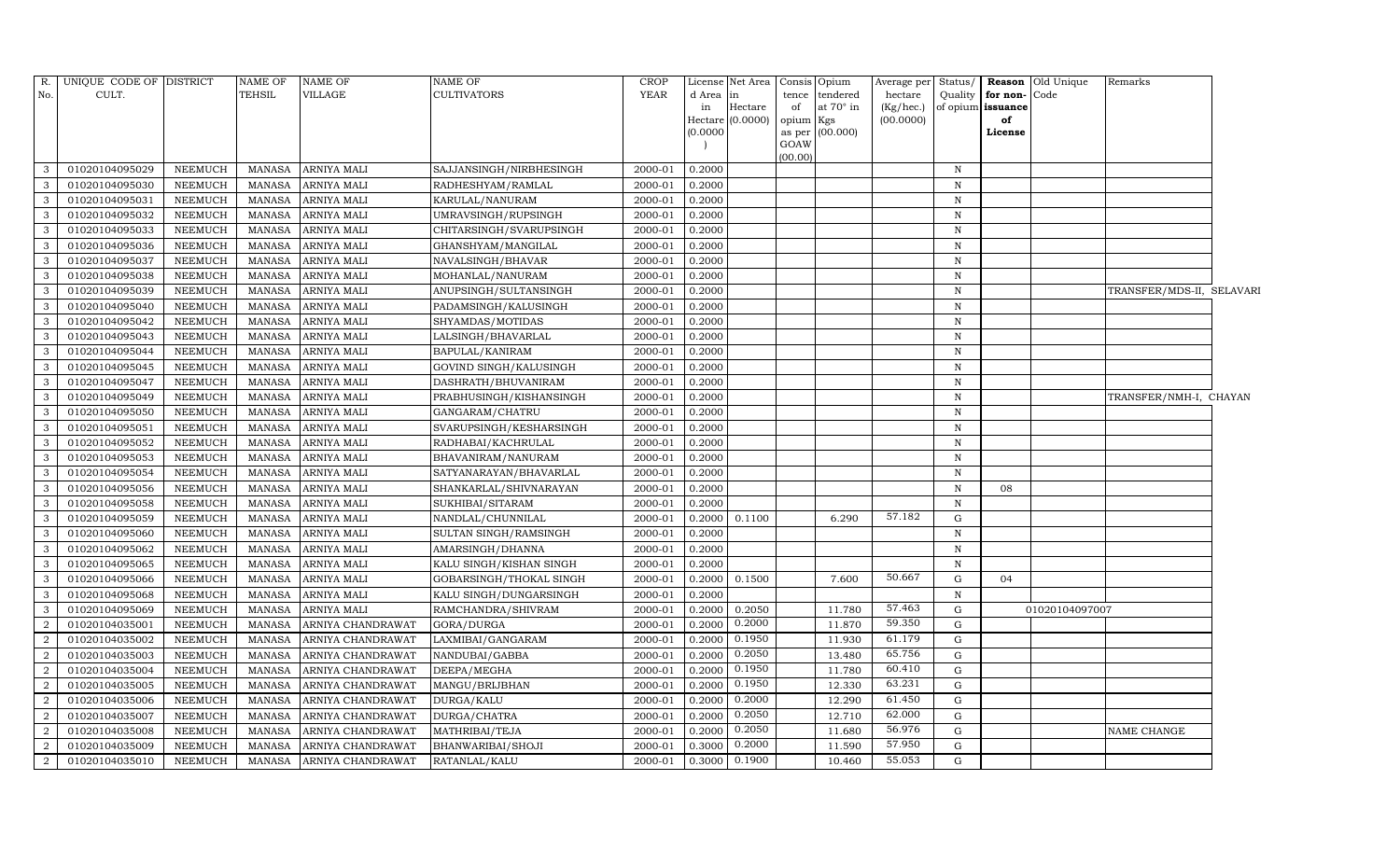| No.               | R. UNIQUE CODE OF DISTRICT<br>CULT. |                    | <b>NAME OF</b><br><b>TEHSIL</b> | <b>NAME OF</b><br>VILLAGE           | NAME OF<br><b>CULTIVATORS</b>      | CROP<br><b>YEAR</b> | d Area<br>in     | License Net Area   Consis   Opium<br>Hectare<br>Hectare (0.0000) | tence<br>of<br>opium Kgs | tendered<br>at $70^\circ$ in | Average per Status/<br>hectare<br>(Kg/hec.)<br>(00.0000) | Quality           | for non-Code<br>of opium issuance<br>of | <b>Reason</b> Old Unique | Remarks           |                                       |
|-------------------|-------------------------------------|--------------------|---------------------------------|-------------------------------------|------------------------------------|---------------------|------------------|------------------------------------------------------------------|--------------------------|------------------------------|----------------------------------------------------------|-------------------|-----------------------------------------|--------------------------|-------------------|---------------------------------------|
|                   |                                     |                    |                                 |                                     |                                    |                     | (0.0000)         |                                                                  | GOAW<br>(00.00)          | as per (00.000)              |                                                          |                   | License                                 |                          |                   |                                       |
|                   | 01020104035011                      | <b>NEEMUCH</b>     | <b>MANASA</b>                   | ARNIYA CHANDRAWAT                   | NATHU/BRIJBHAN                     | 2000-01             | 0.2000           | 0.2050                                                           |                          | 12.820                       | 62.537                                                   | G                 |                                         |                          |                   |                                       |
| 2                 | 01020104035012                      | NEEMUCH            | MANASA                          | ARNIYA CHANDRAWAT                   | MANGIBAI/HEMA                      | 2000-01             | 0.2000           | 0.2000                                                           |                          | 11.580                       | 57.900                                                   | G                 |                                         |                          |                   |                                       |
| $\overline{2}$    | 01020104035013                      | <b>NEEMUCH</b>     | <b>MANASA</b>                   | ARNIYA CHANDRAWAT                   | SWAROOPIBAI/BHAGGA                 | 2000-01             | 0.2000           | 0.1750                                                           |                          | 10.690                       | 61.086                                                   | G                 |                                         |                          |                   |                                       |
| 2                 | 01020104035014                      | <b>NEEMUCH</b>     | <b>MANASA</b>                   | ARNIYA CHANDRAWAT                   | RUPA/LALA                          | 2000-01             | 0.2000           | 0.1850                                                           |                          | 10.580                       | 57.189                                                   | G                 |                                         |                          |                   |                                       |
| $\overline{2}$    | 01020104035015                      | <b>NEEMUCH</b>     | <b>MANASA</b>                   | ARNIYA CHANDRAWAT                   | KANIRAM/LALA                       | 2000-01             | 0.2000           | 0.2000                                                           |                          | 12.380                       | 61.900                                                   | G                 |                                         |                          |                   |                                       |
| $\overline{2}$    | 01020104035016                      | <b>NEEMUCH</b>     | <b>MANASA</b>                   | ARNIYA CHANDRAWAT                   | RUPA/BHURA                         | 2000-01             | 0.2000           | 0.1150                                                           |                          | 6.710                        | 58.348                                                   | G                 |                                         |                          |                   |                                       |
| $\overline{2}$    | 01020104035017                      | <b>NEEMUCH</b>     | MANASA                          | ARNIYA CHANDRAWAT                   | SHOJI/BHURA                        | 2000-01             | 0.2000           | 0.2000                                                           |                          | 12.540                       | 62.700                                                   | G                 |                                         |                          |                   |                                       |
| 2                 | 01020104035018                      | <b>NEEMUCH</b>     | <b>MANASA</b>                   | ARNIYA CHANDRAWAT                   | MATHRIBAI/GORA                     | 2000-01             | 0.2000           | 0.2000                                                           |                          | 11.260                       | 56.300                                                   | G                 |                                         |                          |                   |                                       |
| $\overline{2}$    | 01020104035019                      | <b>NEEMUCH</b>     | <b>MANASA</b>                   | ARNIYA CHANDRAWAT                   | DURGA/PARTHA                       | 2000-01             | 0.2000           | 0.2050                                                           |                          | 12.170                       | 59.366                                                   | G                 |                                         |                          |                   |                                       |
| 2                 | 01020104035020                      | <b>NEEMUCH</b>     | MANASA                          | ARNIYA CHANDRAWAT                   | AMARSINGH/MANGILAL                 | 2000-01             | 0.2000           | 0.1600                                                           |                          | 8.600                        | 53.750                                                   | G                 |                                         |                          |                   |                                       |
| $\overline{2}$    | 01020104035021                      | <b>NEEMUCH</b>     | <b>MANASA</b>                   | ARNIYA CHANDRAWAT                   | PANNALAL/CHATRA                    | 2000-01             | 0.2000           | 0.2000                                                           |                          | 11.280                       | 56.400                                                   | G                 |                                         |                          |                   |                                       |
| 2                 | 01020104035022                      | <b>NEEMUCH</b>     | <b>MANASA</b>                   | ARNIYA CHANDRAWAT                   | JAGDISH/KANIRAM                    | 2000-01             | 0.2000           | 0.1550                                                           |                          | 8.400                        | 54.194                                                   | G                 |                                         |                          |                   |                                       |
| $\overline{2}$    | 01020104035023                      | <b>NEEMUCH</b>     | <b>MANASA</b>                   | ARNIYA CHANDRAWAT                   | AMARSINGH/GORILAL                  | 2000-01             | 0.2000           | 0.2000                                                           |                          | 12.160                       | 60.800                                                   | G                 |                                         |                          |                   |                                       |
| $\overline{2}$    | 01020104035024                      | <b>NEEMUCH</b>     | <b>MANASA</b>                   | ARNIYA CHANDRAWAT                   | RAJMAL/RAMA                        | 2000-01             | 0.2000           | 0.2050                                                           |                          | 12.500                       | 60.976                                                   | G                 |                                         |                          |                   |                                       |
| $\overline{2}$    | 01020104035025                      | <b>NEEMUCH</b>     | MANASA                          | ARNIYA CHANDRAWAT                   | JEEVA/BHERA                        | 2000-01             | 0.2000           | 0.2000                                                           |                          | 11.920                       | 59.600                                                   | G                 |                                         |                          |                   |                                       |
| 2                 | 01020104035026                      | NEEMUCH            | <b>MANASA</b>                   | ARNIYA CHANDRAWAT                   | GORILAL/RUPA                       | 2000-01             | 0.2000           | 0.2050                                                           |                          | 12.110                       | 59.073                                                   | G                 |                                         |                          |                   |                                       |
| $\overline{2}$    | 01020104035028                      | <b>NEEMUCH</b>     | <b>MANASA</b>                   | ARNIYA CHANDRAWAT                   | MANNALAL/NAGGA                     | 2000-01             | 0.2000           | 0.2000                                                           |                          | 12.220                       | 61.100                                                   | G                 |                                         |                          |                   |                                       |
| $\overline{2}$    | 01020104035029                      | <b>NEEMUCH</b>     | MANASA                          | ARNIYA CHANDRAWAT                   | SURAJMAL/DURGA                     | 2000-01             | 0.2000           | 0.1950                                                           |                          | 11.910                       | 61.077                                                   | G                 |                                         |                          |                   |                                       |
| $\overline{2}$    | 01020104035030                      | <b>NEEMUCH</b>     | <b>MANASA</b>                   | ARNIYA CHANDRAWAT                   | HEERALAL/HAJARI                    | 2000-01             | 0.2000           | 0.2000                                                           |                          | 12.140                       | 60.700                                                   | G                 |                                         |                          |                   |                                       |
| 2                 | 01020104035032                      | <b>NEEMUCH</b>     | MANASA                          | ARNIYA CHANDRAWAT                   | BANSHILAL/BHAGIRATH                | 2000-01             | 0.2000           | 0.1350                                                           |                          | 8.720                        | 64.593                                                   | G                 |                                         |                          |                   |                                       |
| $\overline{2}$    | 01020104035034                      | <b>NEEMUCH</b>     | <b>MANASA</b>                   | ARNIYA CHANDRAWAT                   | PARASRAM/RUPA                      | 2000-01             | 0.2000           | 0.1950                                                           |                          | 12.120                       | 62.154                                                   | G                 |                                         |                          |                   |                                       |
| $\overline{2}$    | 01020104035035                      | <b>NEEMUCH</b>     | <b>MANASA</b>                   | ARNIYA CHANDRAWAT                   | MANGU/LALA                         | 2000-01             | 0.2000           | 0.2050                                                           |                          | 12.980                       | 63.317                                                   | G                 |                                         |                          |                   |                                       |
| $\overline{a}$    | 01020104035036                      | <b>NEEMUCH</b>     | <b>MANASA</b>                   | ARNIYA CHANDRAWAT                   | SWAROOPIBAI/BHERA                  | 2000-01             | 0.2000           | 0.1850                                                           |                          | 11.600                       | 62.703                                                   | G                 |                                         |                          |                   |                                       |
| $\mathbf{3}$      | 01020104092001                      | NEEMUCH            | MANASA                          | <b>ANTRI BUJURG</b>                 | RANGLAL/GENDMAL                    | 2000-01             | 0.2000           |                                                                  |                          |                              |                                                          | N                 |                                         |                          | TRANSFER/ABAKHEDI |                                       |
| 3                 | 01020104092002                      | <b>NEEMUCH</b>     | <b>MANASA</b>                   | ANTRI BUJURG                        | BAPULAL/DULICHANDRA                | 2000-01             | 0.2000           | 0.1800                                                           |                          | 9.900                        | 55.000                                                   | G                 |                                         |                          |                   |                                       |
| 3                 | 01020104092003                      | NEEMUCH            | MANASA                          | <b>ANTRI BUJURG</b>                 | BASNTILAL/RAMLAL                   | 2000-01             | 0.2000           |                                                                  |                          |                              |                                                          | N                 | 08                                      |                          |                   | NAME CHANGE 2003-04/ISSUED ON 2003-04 |
| $\mathbf{3}$      | 01020104092004                      | NEEMUCH            | <b>MANASA</b>                   | <b>ANTRI BUJURG</b>                 | <b>BANSHILAL/DHURA</b>             | 2000-01             | 0.2000           | 0.2050                                                           |                          | 11.540                       | 56.293                                                   | G                 |                                         |                          |                   |                                       |
| $\mathbf{3}$      | 01020104092007                      | <b>NEEMUCH</b>     | MANASA                          | <b>ANTRI BUJURG</b>                 | GOPAL/SHANKAR                      | 2000-01             | 0.2000           | 0.1900                                                           |                          | 10.970                       | 57.737                                                   | G                 |                                         |                          |                   |                                       |
| 3                 | 01020104092006                      | <b>NEEMUCH</b>     | <b>MANASA</b>                   | <b>ANTRI BUJURG</b>                 | DHAPUBAI/MANGILAL                  | 2000-01             | 0.2000           |                                                                  |                          |                              | 57.762                                                   | $\mathbf N$       |                                         |                          |                   |                                       |
| 3                 | 01020104092010                      | NEEMUCH            | MANASA                          | <b>ANTRI BUJURG</b>                 | RAMPRASAD/BHERULAL                 | 2000-01             | 0.2000           | 0.2100                                                           |                          | 12.130                       | 58.923                                                   | G                 |                                         |                          |                   |                                       |
| $\mathbf{3}$      | 01020104092008                      | NEEMUCH            | MANASA                          | <b>ANTRI BUJURG</b>                 | MANGILAL/NANURAM BRAHMAN           | 2000-01             | 0.2000           | 0.1950                                                           |                          | 11.490                       | 62.400                                                   | G                 |                                         |                          |                   |                                       |
| $\mathbf{3}$      | 01020104092009                      | NEEMUCH            | MANASA                          | <b>ANTRI BUJURG</b>                 | BADRILAL/RAMLAL                    | 2000-01             | 0.2000           | 0.2000                                                           |                          | 12.480                       | 65.026                                                   | G                 |                                         |                          |                   |                                       |
| 3                 | 01020104092011                      | <b>NEEMUCH</b>     | <b>MANASA</b>                   | ANTRI BUJURG                        | CHATRA/DEVA                        | 2000-01             | 0.2000           | 0.1950                                                           |                          | 12.680                       |                                                          | G                 |                                         |                          |                   |                                       |
| 3<br>$\mathbf{3}$ | 01020104092012                      | <b>NEEMUCH</b>     | MANASA                          | ANTRI BUJURG                        | SHIVSINGH/BHAWANISINGH             | 2000-01<br>2000-01  | 0.2000           |                                                                  |                          | 11.840                       | 60.718                                                   | $\, {\rm N}$<br>G |                                         |                          |                   |                                       |
| $\mathbf{3}$      | 01020104092013                      | NEEMUCH            | <b>MANASA</b>                   | <b>ANTRI BUJURG</b>                 | NARAYANSINGH/PRATAPSINGH           |                     | 0.2000           | 0.1950                                                           |                          |                              | 62.359                                                   | G                 |                                         |                          |                   |                                       |
| 3                 | 01020104092014                      | NEEMUCH            | MANASA                          | <b>ANTRI BUJURG</b>                 | GHYANMAL/SHANTILAL                 | 2000-01             | 0.2000           | 0.1950                                                           |                          | 12.160                       |                                                          | N                 |                                         |                          |                   |                                       |
| 3                 | 01020104092015                      | <b>NEEMUCH</b>     | <b>MANASA</b><br><b>MANASA</b>  | ANTRI BUJURG                        | HEERALAL/NANURAM                   | 2000-01<br>2000-01  | 0.2000           |                                                                  |                          |                              |                                                          | N                 | 08                                      |                          | ISSUED ON 2003-04 |                                       |
| $\mathbf{3}$      | 01020104092016<br>01020104092017    | NEEMUCH<br>NEEMUCH | MANASA                          | ANTRI BUJURG<br><b>ANTRI BUJURG</b> | GOPAL/RUGHNATH<br>MANNALAL/NARAYAN | 2000-01             | 0.2000<br>0.2000 | 0.1600                                                           |                          | 9.380                        | 58.625                                                   | G                 |                                         |                          |                   |                                       |
| $\mathbf{3}$      | 01020104092018                      | <b>NEEMUCH</b>     |                                 | MANASA ANTRI BUJURG                 | LAXMINARAYAN/GOPAL                 | 2000-01             | 0.2000           |                                                                  |                          |                              |                                                          | $\mathbf N$       |                                         |                          |                   |                                       |
|                   |                                     |                    |                                 |                                     |                                    |                     |                  |                                                                  |                          |                              |                                                          |                   |                                         |                          |                   |                                       |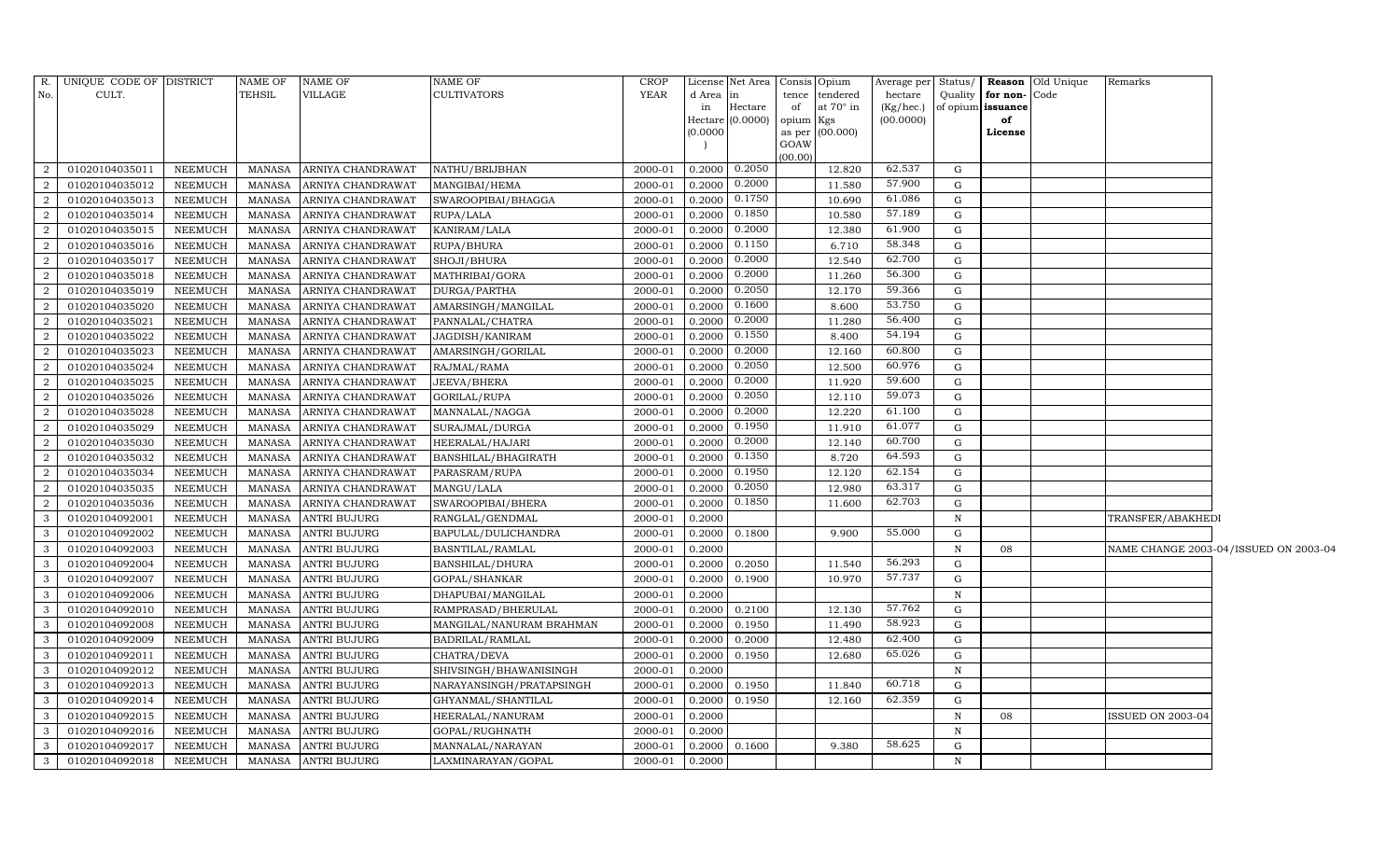| CULT.<br>TEHSIL<br>VILLAGE<br><b>CULTIVATORS</b><br>YEAR<br>No.<br>d Area<br>tendered<br>Quality<br>for non-Code<br>in<br>tence<br>hectare<br>Hectare<br>of<br>at $70^\circ$ in<br>of opium <b>issuance</b><br>in<br>(Kg/hec.)<br>(0.0000)<br>(00.0000)<br>opium<br>of<br>Hectare<br>Kgs<br>(0.0000)<br>(00.000)<br>License<br>as per<br>GOAW<br>(00.00)<br>59.333<br>01020104092019<br>NEEMUCH<br>MANASA<br><b>ANTRI BUJURG</b><br>BANSHILAL/BHANWARLAL<br>0.2000<br>0.1800<br>10.680<br>G<br>3<br>2000-01<br>61.944<br>01020104092020<br><b>NEEMUCH</b><br><b>ANTRI BUJURG</b><br>0.1800<br>$\mathbf G$<br>3<br><b>MANASA</b><br>BABULAL/GOPAL<br>2000-01<br>0.2000<br>11.150<br>01020104092021<br>3<br>NEEMUCH<br>MANASA<br><b>ANTRI BUJURG</b><br>SHIVRAM/RUGHNATH<br>2000-01<br>0.2000<br>$\mathbf N$<br>$\mathbf{3}$<br>01020104092022<br>NEEMUCH<br><b>ANTRI BUJURG</b><br>2000-01<br>$\mathbf N$<br>MANASA<br>RAHIMBAKSH/CHANDKHAN<br>0.2000<br>$\mathbf{3}$<br>01020104092023<br>NEEMUCH<br><b>MANASA</b><br><b>ANTRI BUJURG</b><br>NONDRAM/UDAJI<br>2000-01<br>0.2000<br>$\mathbf N$<br>58.462<br>3<br>01020104092024<br>NEEMUCH<br>ANTRI BUJURG<br>2000-01<br>0.1950<br>11.400<br>G<br>MANASA<br>DASHRATHSINGH/MANOHARSINGH<br>0.2000<br>$\mathbf{3}$<br>01020104092025<br><b>NEEMUCH</b><br><b>MANASA</b><br>2000-01<br>0.2000<br>$\mathbf N$<br>ANTRI BUJURG<br>NANDA/KALU<br>01020104092026<br><b>NEEMUCH</b><br>GITABAI/SURAJMAL SONI<br>$\mathbf{3}$<br><b>MANASA</b><br>ANTRI BUJURG<br>2000-01<br>0.2000<br>$\,$ N<br>NAMECHANGE / TRANSFER/PRATAPPURA<br>65.231<br>$\overline{3}$<br>01020104092027<br>NEEMUCH<br><b>MANASA</b><br><b>ANTRI BUJURG</b><br>SHEKHMO./NOOR<br>2000-01<br>0.2000<br>0.1950<br>12.720<br>$\mathbf G$<br>55.100<br>0.2000<br>3<br>01020104092028<br><b>NEEMUCH</b><br><b>MANASA</b><br><b>ANTRI BUJURG</b><br>GATTUBAI/BHONIJI<br>2000-01<br>0.2000<br>11.020<br>G<br>59.949<br>$\mathbf{3}$<br>01020104092029<br><b>NEEMUCH</b><br><b>MANASA</b><br><b>ANTRI BUJURG</b><br>GOVERDHANSINGH/PRATAPSINGH<br>2000-01<br>0.2000<br>0.1950<br>11.690<br>G<br>53.568<br>$\overline{3}$<br>01020104092030<br>9.910<br>G<br><b>NEEMUCH</b><br><b>MANASA</b><br><b>ANTRI BUJURG</b><br>2000-01<br>0.2000<br>0.1850<br>GOPAL/MANGILAL<br>54.333<br>$\mathbf{3}$<br>01020104092031<br>NEEMUCH<br>MANASA<br>2000-01<br>0.2000<br>0.0600<br>3.260<br>G<br><b>ANTRI BUJURG</b><br>PARASMAL/DULCHANDRA<br>51.900<br>3<br>01020104092032<br>10.380<br>G<br>NEEMUCH<br>MANASA<br>ANTRI BUJURG<br>MANJURHUSSAIN/NANHEKHAN<br>2000-01<br>0.2000<br>0.2000<br>04<br>ISSUED ON 2003-04<br>53.450<br>$\mathbf{3}$<br>01020104092033<br>$\mbox{MANASA}$<br>2000-01<br>0.2000<br>10.690<br>G<br>NEEMUCH<br>ANTRI BUJURG<br>TAMIJANBAI/NANHEKHAN<br>0.2000<br>54.400<br>$\mathbf{3}$<br>01020104092034<br>NEEMUCH<br>MANASA<br>ANTRI BUJURG<br>2000-01<br>0.1500<br>G<br>NAGUSINGH/JAWANSINGH<br>0.2000<br>8.160<br>$\overline{\mathbf{3}}$<br>01020104092035<br>NEEMUCH<br><b>MANASA</b><br><b>ANTRI BUJURG</b><br>KISHANKUNWARBAI/DEVISINGH<br>2000-01<br>0.2000<br>$\mathbf N$<br>55.243<br>3<br>01020104092036<br><b>NEEMUCH</b><br>MANASA<br>ANTRI BUJURG<br>2000-01<br>0.2000<br>0.1850<br>10.220<br>$\mathbf G$<br>BABUKHAN/NUR MOHAMAD MANSUI<br>$\mathbf{3}$<br>01020104092038<br>NEEMUCH<br><b>MANASA</b><br>ANTRI BUJURG<br>NIYAJ/CHANDKHAN<br>2000-01<br>0.2000<br>N<br>60.444<br>$\mathbf{3}$<br>01020104092039<br>${\rm G}$<br><b>NEEMUCH</b><br><b>MANASA</b><br><b>ANTRI BUJURG</b><br>GOVINDKUNWARBAI/DALPAT<br>2000-01<br>0.2000<br>0.1800<br>10.880<br>60.571<br>01020104092040<br><b>NEEMUCH</b><br><b>MANASA</b><br><b>ANTRI BUJURG</b><br>RISALKUNWARBAI/MOTISINGH<br>2000-01<br>0.2000<br>0.1750<br>10.600<br>$\mathbf{3}$<br>G<br>57.579<br>$\mathbf{3}$<br>01020104092041<br><b>NEEMUCH</b><br>AMARSINGH/SAJJANSINGH<br>2000-01<br>10.940<br><b>MANASA</b><br><b>ANTRI BUJURG</b><br>0.2000<br>0.1900<br>G<br>01020104092042<br>MANASA<br>2000-01<br>0.2000<br>$\mathbf{3}$<br>NEEMUCH<br><b>ANTRI BUJURG</b><br>NATHULAL/UDA<br>$\mathbf N$<br>63.000<br>01020104092044<br>$\mathbf{3}$<br>NEEMUCH<br><b>ANTRI BUJURG</b><br>VIJAYSINGH/BAHADURSINGH<br>2000-01<br>0.2000<br>0.1800<br>11.340<br>G<br>MANASA<br>55.650<br>$\mathbf{3}$<br>01020104092045<br><b>MANASA</b><br><b>ANTRI BUJURG</b><br>KALUSINGH/INDERSINGH<br>2000-01<br>0.2000<br>0.2000<br>11.130<br>NEEMUCH<br>G<br>58.513<br>3<br>NEEMUCH<br>0.2000<br>0.1950<br>11.410<br>G<br>01020104092046<br>MANASA<br><b>ANTRI BUJURG</b><br>BHERUSINGH/INDERSINGH<br>2000-01<br>$\mathbf{3}$<br>01020104092047<br>NEEMUCH<br><b>MANASA</b><br><b>ANTRI BUJURG</b><br>BHERULAL/RATANLAL<br>2000-01<br>0.2000<br>N<br>$\mathbf{3}$<br>01020104092048<br>NEEMUCH<br><b>MANASA</b><br><b>ANTRI BUJURG</b><br>MERBAN/SHIVSINGH<br>2000-01<br>0.2000<br>$\,$ N<br>01020104092049<br><b>NEEMUCH</b><br>MANASA<br>$\mathbf{3}$<br><b>ANTRI BUJURG</b><br>BABULAL/BIHARILAL<br>2000-01<br>0.2000<br>$\mathbf N$<br>56.400<br>$\mathbf{3}$<br>01020104092050<br>SUNDERLAL/NARAYAN<br>9.870<br>NEEMUCH<br><b>MANASA</b><br><b>ANTRI BUJURG</b><br>2000-01<br>0.2000<br>0.1750<br>$\mathbf G$<br>58.200<br>01020104092051<br><b>NEEMUCH</b><br>MANASA<br>2000-01<br>0.2000<br>11.640<br>$\mathbf{3}$<br><b>ANTRI BUJURG</b><br>SHAMBHULAL/DEVILAL<br>0.2000<br>G<br>60.400<br>01020104092052<br>$\mathbf{3}$<br><b>NEEMUCH</b><br><b>ANTRI BUJURG</b><br>RAMPRASAD/HEERALAL<br>2000-01<br>0.1750<br>10.570<br>$\mathbf G$<br><b>MANASA</b><br>0.2000<br>$\mathbf{3}$<br>01020104092053<br><b>NEEMUCH</b><br><b>MANASA</b><br><b>ANTRI BUJURG</b><br>2000-01<br>0.2000<br>SHANKRALAL/PARTHA<br>N<br>$\mathbf{3}$<br>01020104092054<br>NEEMUCH<br><b>MANASA</b><br>0.2000<br>$\mathbf N$<br><b>ANTRI BUJURG</b><br>GANPATLAL/KANHAIYALAL<br>2000-01<br>56.000<br>$\mathbf{3}$<br>01020104092055<br>NEEMUCH<br><b>MANASA</b><br><b>ANTRI BUJURG</b><br>DINESH/MANNALAL<br>2000-01<br>0.2000<br>0.1900<br>10.640<br>G<br>$\mathbf{3}$<br>01020104092056<br>NEEMUCH<br><b>MANASA</b><br><b>ANTRI BUJURG</b><br>2000-01<br>0.2000<br>$\mathbf N$<br>BHARATRAM/MANGILAL<br>$\mathbf{3}$<br>01020104092057<br><b>NEEMUCH</b><br><b>MANASA</b><br><b>ANTRI BUJURG</b><br>SURESHCHANDRA/NARAYAN<br>2000-01<br>0.2000<br>$\mathbf N$ | R. | UNIQUE CODE OF DISTRICT | <b>NAME OF</b> | <b>NAME OF</b> | NAME OF | CROP |  | License Net Area   Consis   Opium | Average per | Status/ | <b>Reason</b> Old Unique | Remarks |  |
|----------------------------------------------------------------------------------------------------------------------------------------------------------------------------------------------------------------------------------------------------------------------------------------------------------------------------------------------------------------------------------------------------------------------------------------------------------------------------------------------------------------------------------------------------------------------------------------------------------------------------------------------------------------------------------------------------------------------------------------------------------------------------------------------------------------------------------------------------------------------------------------------------------------------------------------------------------------------------------------------------------------------------------------------------------------------------------------------------------------------------------------------------------------------------------------------------------------------------------------------------------------------------------------------------------------------------------------------------------------------------------------------------------------------------------------------------------------------------------------------------------------------------------------------------------------------------------------------------------------------------------------------------------------------------------------------------------------------------------------------------------------------------------------------------------------------------------------------------------------------------------------------------------------------------------------------------------------------------------------------------------------------------------------------------------------------------------------------------------------------------------------------------------------------------------------------------------------------------------------------------------------------------------------------------------------------------------------------------------------------------------------------------------------------------------------------------------------------------------------------------------------------------------------------------------------------------------------------------------------------------------------------------------------------------------------------------------------------------------------------------------------------------------------------------------------------------------------------------------------------------------------------------------------------------------------------------------------------------------------------------------------------------------------------------------------------------------------------------------------------------------------------------------------------------------------------------------------------------------------------------------------------------------------------------------------------------------------------------------------------------------------------------------------------------------------------------------------------------------------------------------------------------------------------------------------------------------------------------------------------------------------------------------------------------------------------------------------------------------------------------------------------------------------------------------------------------------------------------------------------------------------------------------------------------------------------------------------------------------------------------------------------------------------------------------------------------------------------------------------------------------------------------------------------------------------------------------------------------------------------------------------------------------------------------------------------------------------------------------------------------------------------------------------------------------------------------------------------------------------------------------------------------------------------------------------------------------------------------------------------------------------------------------------------------------------------------------------------------------------------------------------------------------------------------------------------------------------------------------------------------------------------------------------------------------------------------------------------------------------------------------------------------------------------------------------------------------------------------------------------------------------------------------------------------------------------------------------------------------------------------------------------------------------------------------------------------------------------------------------------------------------------------------------------------------------------------------------------------------------------------------------------------------------------------------------------------------------------------------------------------------------------------------------------------------------------------------------------------------------------------------------------------------------------------------------------------------------------------------------------------------------------------------------------------------------------------------------------------------------------------------------------------------------------------------------------------------------------------------------------------------------------------------------------------------------------------------------------------------------------------------------------------------------------------------------------|----|-------------------------|----------------|----------------|---------|------|--|-----------------------------------|-------------|---------|--------------------------|---------|--|
|                                                                                                                                                                                                                                                                                                                                                                                                                                                                                                                                                                                                                                                                                                                                                                                                                                                                                                                                                                                                                                                                                                                                                                                                                                                                                                                                                                                                                                                                                                                                                                                                                                                                                                                                                                                                                                                                                                                                                                                                                                                                                                                                                                                                                                                                                                                                                                                                                                                                                                                                                                                                                                                                                                                                                                                                                                                                                                                                                                                                                                                                                                                                                                                                                                                                                                                                                                                                                                                                                                                                                                                                                                                                                                                                                                                                                                                                                                                                                                                                                                                                                                                                                                                                                                                                                                                                                                                                                                                                                                                                                                                                                                                                                                                                                                                                                                                                                                                                                                                                                                                                                                                                                                                                                                                                                                                                                                                                                                                                                                                                                                                                                                                                                                                                                                                                                                                                                                                                                                                                                                                                                                                                                                                                                                                                                                                      |    |                         |                |                |         |      |  |                                   |             |         |                          |         |  |
|                                                                                                                                                                                                                                                                                                                                                                                                                                                                                                                                                                                                                                                                                                                                                                                                                                                                                                                                                                                                                                                                                                                                                                                                                                                                                                                                                                                                                                                                                                                                                                                                                                                                                                                                                                                                                                                                                                                                                                                                                                                                                                                                                                                                                                                                                                                                                                                                                                                                                                                                                                                                                                                                                                                                                                                                                                                                                                                                                                                                                                                                                                                                                                                                                                                                                                                                                                                                                                                                                                                                                                                                                                                                                                                                                                                                                                                                                                                                                                                                                                                                                                                                                                                                                                                                                                                                                                                                                                                                                                                                                                                                                                                                                                                                                                                                                                                                                                                                                                                                                                                                                                                                                                                                                                                                                                                                                                                                                                                                                                                                                                                                                                                                                                                                                                                                                                                                                                                                                                                                                                                                                                                                                                                                                                                                                                                      |    |                         |                |                |         |      |  |                                   |             |         |                          |         |  |
|                                                                                                                                                                                                                                                                                                                                                                                                                                                                                                                                                                                                                                                                                                                                                                                                                                                                                                                                                                                                                                                                                                                                                                                                                                                                                                                                                                                                                                                                                                                                                                                                                                                                                                                                                                                                                                                                                                                                                                                                                                                                                                                                                                                                                                                                                                                                                                                                                                                                                                                                                                                                                                                                                                                                                                                                                                                                                                                                                                                                                                                                                                                                                                                                                                                                                                                                                                                                                                                                                                                                                                                                                                                                                                                                                                                                                                                                                                                                                                                                                                                                                                                                                                                                                                                                                                                                                                                                                                                                                                                                                                                                                                                                                                                                                                                                                                                                                                                                                                                                                                                                                                                                                                                                                                                                                                                                                                                                                                                                                                                                                                                                                                                                                                                                                                                                                                                                                                                                                                                                                                                                                                                                                                                                                                                                                                                      |    |                         |                |                |         |      |  |                                   |             |         |                          |         |  |
|                                                                                                                                                                                                                                                                                                                                                                                                                                                                                                                                                                                                                                                                                                                                                                                                                                                                                                                                                                                                                                                                                                                                                                                                                                                                                                                                                                                                                                                                                                                                                                                                                                                                                                                                                                                                                                                                                                                                                                                                                                                                                                                                                                                                                                                                                                                                                                                                                                                                                                                                                                                                                                                                                                                                                                                                                                                                                                                                                                                                                                                                                                                                                                                                                                                                                                                                                                                                                                                                                                                                                                                                                                                                                                                                                                                                                                                                                                                                                                                                                                                                                                                                                                                                                                                                                                                                                                                                                                                                                                                                                                                                                                                                                                                                                                                                                                                                                                                                                                                                                                                                                                                                                                                                                                                                                                                                                                                                                                                                                                                                                                                                                                                                                                                                                                                                                                                                                                                                                                                                                                                                                                                                                                                                                                                                                                                      |    |                         |                |                |         |      |  |                                   |             |         |                          |         |  |
|                                                                                                                                                                                                                                                                                                                                                                                                                                                                                                                                                                                                                                                                                                                                                                                                                                                                                                                                                                                                                                                                                                                                                                                                                                                                                                                                                                                                                                                                                                                                                                                                                                                                                                                                                                                                                                                                                                                                                                                                                                                                                                                                                                                                                                                                                                                                                                                                                                                                                                                                                                                                                                                                                                                                                                                                                                                                                                                                                                                                                                                                                                                                                                                                                                                                                                                                                                                                                                                                                                                                                                                                                                                                                                                                                                                                                                                                                                                                                                                                                                                                                                                                                                                                                                                                                                                                                                                                                                                                                                                                                                                                                                                                                                                                                                                                                                                                                                                                                                                                                                                                                                                                                                                                                                                                                                                                                                                                                                                                                                                                                                                                                                                                                                                                                                                                                                                                                                                                                                                                                                                                                                                                                                                                                                                                                                                      |    |                         |                |                |         |      |  |                                   |             |         |                          |         |  |
|                                                                                                                                                                                                                                                                                                                                                                                                                                                                                                                                                                                                                                                                                                                                                                                                                                                                                                                                                                                                                                                                                                                                                                                                                                                                                                                                                                                                                                                                                                                                                                                                                                                                                                                                                                                                                                                                                                                                                                                                                                                                                                                                                                                                                                                                                                                                                                                                                                                                                                                                                                                                                                                                                                                                                                                                                                                                                                                                                                                                                                                                                                                                                                                                                                                                                                                                                                                                                                                                                                                                                                                                                                                                                                                                                                                                                                                                                                                                                                                                                                                                                                                                                                                                                                                                                                                                                                                                                                                                                                                                                                                                                                                                                                                                                                                                                                                                                                                                                                                                                                                                                                                                                                                                                                                                                                                                                                                                                                                                                                                                                                                                                                                                                                                                                                                                                                                                                                                                                                                                                                                                                                                                                                                                                                                                                                                      |    |                         |                |                |         |      |  |                                   |             |         |                          |         |  |
|                                                                                                                                                                                                                                                                                                                                                                                                                                                                                                                                                                                                                                                                                                                                                                                                                                                                                                                                                                                                                                                                                                                                                                                                                                                                                                                                                                                                                                                                                                                                                                                                                                                                                                                                                                                                                                                                                                                                                                                                                                                                                                                                                                                                                                                                                                                                                                                                                                                                                                                                                                                                                                                                                                                                                                                                                                                                                                                                                                                                                                                                                                                                                                                                                                                                                                                                                                                                                                                                                                                                                                                                                                                                                                                                                                                                                                                                                                                                                                                                                                                                                                                                                                                                                                                                                                                                                                                                                                                                                                                                                                                                                                                                                                                                                                                                                                                                                                                                                                                                                                                                                                                                                                                                                                                                                                                                                                                                                                                                                                                                                                                                                                                                                                                                                                                                                                                                                                                                                                                                                                                                                                                                                                                                                                                                                                                      |    |                         |                |                |         |      |  |                                   |             |         |                          |         |  |
|                                                                                                                                                                                                                                                                                                                                                                                                                                                                                                                                                                                                                                                                                                                                                                                                                                                                                                                                                                                                                                                                                                                                                                                                                                                                                                                                                                                                                                                                                                                                                                                                                                                                                                                                                                                                                                                                                                                                                                                                                                                                                                                                                                                                                                                                                                                                                                                                                                                                                                                                                                                                                                                                                                                                                                                                                                                                                                                                                                                                                                                                                                                                                                                                                                                                                                                                                                                                                                                                                                                                                                                                                                                                                                                                                                                                                                                                                                                                                                                                                                                                                                                                                                                                                                                                                                                                                                                                                                                                                                                                                                                                                                                                                                                                                                                                                                                                                                                                                                                                                                                                                                                                                                                                                                                                                                                                                                                                                                                                                                                                                                                                                                                                                                                                                                                                                                                                                                                                                                                                                                                                                                                                                                                                                                                                                                                      |    |                         |                |                |         |      |  |                                   |             |         |                          |         |  |
|                                                                                                                                                                                                                                                                                                                                                                                                                                                                                                                                                                                                                                                                                                                                                                                                                                                                                                                                                                                                                                                                                                                                                                                                                                                                                                                                                                                                                                                                                                                                                                                                                                                                                                                                                                                                                                                                                                                                                                                                                                                                                                                                                                                                                                                                                                                                                                                                                                                                                                                                                                                                                                                                                                                                                                                                                                                                                                                                                                                                                                                                                                                                                                                                                                                                                                                                                                                                                                                                                                                                                                                                                                                                                                                                                                                                                                                                                                                                                                                                                                                                                                                                                                                                                                                                                                                                                                                                                                                                                                                                                                                                                                                                                                                                                                                                                                                                                                                                                                                                                                                                                                                                                                                                                                                                                                                                                                                                                                                                                                                                                                                                                                                                                                                                                                                                                                                                                                                                                                                                                                                                                                                                                                                                                                                                                                                      |    |                         |                |                |         |      |  |                                   |             |         |                          |         |  |
|                                                                                                                                                                                                                                                                                                                                                                                                                                                                                                                                                                                                                                                                                                                                                                                                                                                                                                                                                                                                                                                                                                                                                                                                                                                                                                                                                                                                                                                                                                                                                                                                                                                                                                                                                                                                                                                                                                                                                                                                                                                                                                                                                                                                                                                                                                                                                                                                                                                                                                                                                                                                                                                                                                                                                                                                                                                                                                                                                                                                                                                                                                                                                                                                                                                                                                                                                                                                                                                                                                                                                                                                                                                                                                                                                                                                                                                                                                                                                                                                                                                                                                                                                                                                                                                                                                                                                                                                                                                                                                                                                                                                                                                                                                                                                                                                                                                                                                                                                                                                                                                                                                                                                                                                                                                                                                                                                                                                                                                                                                                                                                                                                                                                                                                                                                                                                                                                                                                                                                                                                                                                                                                                                                                                                                                                                                                      |    |                         |                |                |         |      |  |                                   |             |         |                          |         |  |
|                                                                                                                                                                                                                                                                                                                                                                                                                                                                                                                                                                                                                                                                                                                                                                                                                                                                                                                                                                                                                                                                                                                                                                                                                                                                                                                                                                                                                                                                                                                                                                                                                                                                                                                                                                                                                                                                                                                                                                                                                                                                                                                                                                                                                                                                                                                                                                                                                                                                                                                                                                                                                                                                                                                                                                                                                                                                                                                                                                                                                                                                                                                                                                                                                                                                                                                                                                                                                                                                                                                                                                                                                                                                                                                                                                                                                                                                                                                                                                                                                                                                                                                                                                                                                                                                                                                                                                                                                                                                                                                                                                                                                                                                                                                                                                                                                                                                                                                                                                                                                                                                                                                                                                                                                                                                                                                                                                                                                                                                                                                                                                                                                                                                                                                                                                                                                                                                                                                                                                                                                                                                                                                                                                                                                                                                                                                      |    |                         |                |                |         |      |  |                                   |             |         |                          |         |  |
|                                                                                                                                                                                                                                                                                                                                                                                                                                                                                                                                                                                                                                                                                                                                                                                                                                                                                                                                                                                                                                                                                                                                                                                                                                                                                                                                                                                                                                                                                                                                                                                                                                                                                                                                                                                                                                                                                                                                                                                                                                                                                                                                                                                                                                                                                                                                                                                                                                                                                                                                                                                                                                                                                                                                                                                                                                                                                                                                                                                                                                                                                                                                                                                                                                                                                                                                                                                                                                                                                                                                                                                                                                                                                                                                                                                                                                                                                                                                                                                                                                                                                                                                                                                                                                                                                                                                                                                                                                                                                                                                                                                                                                                                                                                                                                                                                                                                                                                                                                                                                                                                                                                                                                                                                                                                                                                                                                                                                                                                                                                                                                                                                                                                                                                                                                                                                                                                                                                                                                                                                                                                                                                                                                                                                                                                                                                      |    |                         |                |                |         |      |  |                                   |             |         |                          |         |  |
|                                                                                                                                                                                                                                                                                                                                                                                                                                                                                                                                                                                                                                                                                                                                                                                                                                                                                                                                                                                                                                                                                                                                                                                                                                                                                                                                                                                                                                                                                                                                                                                                                                                                                                                                                                                                                                                                                                                                                                                                                                                                                                                                                                                                                                                                                                                                                                                                                                                                                                                                                                                                                                                                                                                                                                                                                                                                                                                                                                                                                                                                                                                                                                                                                                                                                                                                                                                                                                                                                                                                                                                                                                                                                                                                                                                                                                                                                                                                                                                                                                                                                                                                                                                                                                                                                                                                                                                                                                                                                                                                                                                                                                                                                                                                                                                                                                                                                                                                                                                                                                                                                                                                                                                                                                                                                                                                                                                                                                                                                                                                                                                                                                                                                                                                                                                                                                                                                                                                                                                                                                                                                                                                                                                                                                                                                                                      |    |                         |                |                |         |      |  |                                   |             |         |                          |         |  |
|                                                                                                                                                                                                                                                                                                                                                                                                                                                                                                                                                                                                                                                                                                                                                                                                                                                                                                                                                                                                                                                                                                                                                                                                                                                                                                                                                                                                                                                                                                                                                                                                                                                                                                                                                                                                                                                                                                                                                                                                                                                                                                                                                                                                                                                                                                                                                                                                                                                                                                                                                                                                                                                                                                                                                                                                                                                                                                                                                                                                                                                                                                                                                                                                                                                                                                                                                                                                                                                                                                                                                                                                                                                                                                                                                                                                                                                                                                                                                                                                                                                                                                                                                                                                                                                                                                                                                                                                                                                                                                                                                                                                                                                                                                                                                                                                                                                                                                                                                                                                                                                                                                                                                                                                                                                                                                                                                                                                                                                                                                                                                                                                                                                                                                                                                                                                                                                                                                                                                                                                                                                                                                                                                                                                                                                                                                                      |    |                         |                |                |         |      |  |                                   |             |         |                          |         |  |
|                                                                                                                                                                                                                                                                                                                                                                                                                                                                                                                                                                                                                                                                                                                                                                                                                                                                                                                                                                                                                                                                                                                                                                                                                                                                                                                                                                                                                                                                                                                                                                                                                                                                                                                                                                                                                                                                                                                                                                                                                                                                                                                                                                                                                                                                                                                                                                                                                                                                                                                                                                                                                                                                                                                                                                                                                                                                                                                                                                                                                                                                                                                                                                                                                                                                                                                                                                                                                                                                                                                                                                                                                                                                                                                                                                                                                                                                                                                                                                                                                                                                                                                                                                                                                                                                                                                                                                                                                                                                                                                                                                                                                                                                                                                                                                                                                                                                                                                                                                                                                                                                                                                                                                                                                                                                                                                                                                                                                                                                                                                                                                                                                                                                                                                                                                                                                                                                                                                                                                                                                                                                                                                                                                                                                                                                                                                      |    |                         |                |                |         |      |  |                                   |             |         |                          |         |  |
|                                                                                                                                                                                                                                                                                                                                                                                                                                                                                                                                                                                                                                                                                                                                                                                                                                                                                                                                                                                                                                                                                                                                                                                                                                                                                                                                                                                                                                                                                                                                                                                                                                                                                                                                                                                                                                                                                                                                                                                                                                                                                                                                                                                                                                                                                                                                                                                                                                                                                                                                                                                                                                                                                                                                                                                                                                                                                                                                                                                                                                                                                                                                                                                                                                                                                                                                                                                                                                                                                                                                                                                                                                                                                                                                                                                                                                                                                                                                                                                                                                                                                                                                                                                                                                                                                                                                                                                                                                                                                                                                                                                                                                                                                                                                                                                                                                                                                                                                                                                                                                                                                                                                                                                                                                                                                                                                                                                                                                                                                                                                                                                                                                                                                                                                                                                                                                                                                                                                                                                                                                                                                                                                                                                                                                                                                                                      |    |                         |                |                |         |      |  |                                   |             |         |                          |         |  |
|                                                                                                                                                                                                                                                                                                                                                                                                                                                                                                                                                                                                                                                                                                                                                                                                                                                                                                                                                                                                                                                                                                                                                                                                                                                                                                                                                                                                                                                                                                                                                                                                                                                                                                                                                                                                                                                                                                                                                                                                                                                                                                                                                                                                                                                                                                                                                                                                                                                                                                                                                                                                                                                                                                                                                                                                                                                                                                                                                                                                                                                                                                                                                                                                                                                                                                                                                                                                                                                                                                                                                                                                                                                                                                                                                                                                                                                                                                                                                                                                                                                                                                                                                                                                                                                                                                                                                                                                                                                                                                                                                                                                                                                                                                                                                                                                                                                                                                                                                                                                                                                                                                                                                                                                                                                                                                                                                                                                                                                                                                                                                                                                                                                                                                                                                                                                                                                                                                                                                                                                                                                                                                                                                                                                                                                                                                                      |    |                         |                |                |         |      |  |                                   |             |         |                          |         |  |
|                                                                                                                                                                                                                                                                                                                                                                                                                                                                                                                                                                                                                                                                                                                                                                                                                                                                                                                                                                                                                                                                                                                                                                                                                                                                                                                                                                                                                                                                                                                                                                                                                                                                                                                                                                                                                                                                                                                                                                                                                                                                                                                                                                                                                                                                                                                                                                                                                                                                                                                                                                                                                                                                                                                                                                                                                                                                                                                                                                                                                                                                                                                                                                                                                                                                                                                                                                                                                                                                                                                                                                                                                                                                                                                                                                                                                                                                                                                                                                                                                                                                                                                                                                                                                                                                                                                                                                                                                                                                                                                                                                                                                                                                                                                                                                                                                                                                                                                                                                                                                                                                                                                                                                                                                                                                                                                                                                                                                                                                                                                                                                                                                                                                                                                                                                                                                                                                                                                                                                                                                                                                                                                                                                                                                                                                                                                      |    |                         |                |                |         |      |  |                                   |             |         |                          |         |  |
|                                                                                                                                                                                                                                                                                                                                                                                                                                                                                                                                                                                                                                                                                                                                                                                                                                                                                                                                                                                                                                                                                                                                                                                                                                                                                                                                                                                                                                                                                                                                                                                                                                                                                                                                                                                                                                                                                                                                                                                                                                                                                                                                                                                                                                                                                                                                                                                                                                                                                                                                                                                                                                                                                                                                                                                                                                                                                                                                                                                                                                                                                                                                                                                                                                                                                                                                                                                                                                                                                                                                                                                                                                                                                                                                                                                                                                                                                                                                                                                                                                                                                                                                                                                                                                                                                                                                                                                                                                                                                                                                                                                                                                                                                                                                                                                                                                                                                                                                                                                                                                                                                                                                                                                                                                                                                                                                                                                                                                                                                                                                                                                                                                                                                                                                                                                                                                                                                                                                                                                                                                                                                                                                                                                                                                                                                                                      |    |                         |                |                |         |      |  |                                   |             |         |                          |         |  |
|                                                                                                                                                                                                                                                                                                                                                                                                                                                                                                                                                                                                                                                                                                                                                                                                                                                                                                                                                                                                                                                                                                                                                                                                                                                                                                                                                                                                                                                                                                                                                                                                                                                                                                                                                                                                                                                                                                                                                                                                                                                                                                                                                                                                                                                                                                                                                                                                                                                                                                                                                                                                                                                                                                                                                                                                                                                                                                                                                                                                                                                                                                                                                                                                                                                                                                                                                                                                                                                                                                                                                                                                                                                                                                                                                                                                                                                                                                                                                                                                                                                                                                                                                                                                                                                                                                                                                                                                                                                                                                                                                                                                                                                                                                                                                                                                                                                                                                                                                                                                                                                                                                                                                                                                                                                                                                                                                                                                                                                                                                                                                                                                                                                                                                                                                                                                                                                                                                                                                                                                                                                                                                                                                                                                                                                                                                                      |    |                         |                |                |         |      |  |                                   |             |         |                          |         |  |
|                                                                                                                                                                                                                                                                                                                                                                                                                                                                                                                                                                                                                                                                                                                                                                                                                                                                                                                                                                                                                                                                                                                                                                                                                                                                                                                                                                                                                                                                                                                                                                                                                                                                                                                                                                                                                                                                                                                                                                                                                                                                                                                                                                                                                                                                                                                                                                                                                                                                                                                                                                                                                                                                                                                                                                                                                                                                                                                                                                                                                                                                                                                                                                                                                                                                                                                                                                                                                                                                                                                                                                                                                                                                                                                                                                                                                                                                                                                                                                                                                                                                                                                                                                                                                                                                                                                                                                                                                                                                                                                                                                                                                                                                                                                                                                                                                                                                                                                                                                                                                                                                                                                                                                                                                                                                                                                                                                                                                                                                                                                                                                                                                                                                                                                                                                                                                                                                                                                                                                                                                                                                                                                                                                                                                                                                                                                      |    |                         |                |                |         |      |  |                                   |             |         |                          |         |  |
|                                                                                                                                                                                                                                                                                                                                                                                                                                                                                                                                                                                                                                                                                                                                                                                                                                                                                                                                                                                                                                                                                                                                                                                                                                                                                                                                                                                                                                                                                                                                                                                                                                                                                                                                                                                                                                                                                                                                                                                                                                                                                                                                                                                                                                                                                                                                                                                                                                                                                                                                                                                                                                                                                                                                                                                                                                                                                                                                                                                                                                                                                                                                                                                                                                                                                                                                                                                                                                                                                                                                                                                                                                                                                                                                                                                                                                                                                                                                                                                                                                                                                                                                                                                                                                                                                                                                                                                                                                                                                                                                                                                                                                                                                                                                                                                                                                                                                                                                                                                                                                                                                                                                                                                                                                                                                                                                                                                                                                                                                                                                                                                                                                                                                                                                                                                                                                                                                                                                                                                                                                                                                                                                                                                                                                                                                                                      |    |                         |                |                |         |      |  |                                   |             |         |                          |         |  |
|                                                                                                                                                                                                                                                                                                                                                                                                                                                                                                                                                                                                                                                                                                                                                                                                                                                                                                                                                                                                                                                                                                                                                                                                                                                                                                                                                                                                                                                                                                                                                                                                                                                                                                                                                                                                                                                                                                                                                                                                                                                                                                                                                                                                                                                                                                                                                                                                                                                                                                                                                                                                                                                                                                                                                                                                                                                                                                                                                                                                                                                                                                                                                                                                                                                                                                                                                                                                                                                                                                                                                                                                                                                                                                                                                                                                                                                                                                                                                                                                                                                                                                                                                                                                                                                                                                                                                                                                                                                                                                                                                                                                                                                                                                                                                                                                                                                                                                                                                                                                                                                                                                                                                                                                                                                                                                                                                                                                                                                                                                                                                                                                                                                                                                                                                                                                                                                                                                                                                                                                                                                                                                                                                                                                                                                                                                                      |    |                         |                |                |         |      |  |                                   |             |         |                          |         |  |
|                                                                                                                                                                                                                                                                                                                                                                                                                                                                                                                                                                                                                                                                                                                                                                                                                                                                                                                                                                                                                                                                                                                                                                                                                                                                                                                                                                                                                                                                                                                                                                                                                                                                                                                                                                                                                                                                                                                                                                                                                                                                                                                                                                                                                                                                                                                                                                                                                                                                                                                                                                                                                                                                                                                                                                                                                                                                                                                                                                                                                                                                                                                                                                                                                                                                                                                                                                                                                                                                                                                                                                                                                                                                                                                                                                                                                                                                                                                                                                                                                                                                                                                                                                                                                                                                                                                                                                                                                                                                                                                                                                                                                                                                                                                                                                                                                                                                                                                                                                                                                                                                                                                                                                                                                                                                                                                                                                                                                                                                                                                                                                                                                                                                                                                                                                                                                                                                                                                                                                                                                                                                                                                                                                                                                                                                                                                      |    |                         |                |                |         |      |  |                                   |             |         |                          |         |  |
|                                                                                                                                                                                                                                                                                                                                                                                                                                                                                                                                                                                                                                                                                                                                                                                                                                                                                                                                                                                                                                                                                                                                                                                                                                                                                                                                                                                                                                                                                                                                                                                                                                                                                                                                                                                                                                                                                                                                                                                                                                                                                                                                                                                                                                                                                                                                                                                                                                                                                                                                                                                                                                                                                                                                                                                                                                                                                                                                                                                                                                                                                                                                                                                                                                                                                                                                                                                                                                                                                                                                                                                                                                                                                                                                                                                                                                                                                                                                                                                                                                                                                                                                                                                                                                                                                                                                                                                                                                                                                                                                                                                                                                                                                                                                                                                                                                                                                                                                                                                                                                                                                                                                                                                                                                                                                                                                                                                                                                                                                                                                                                                                                                                                                                                                                                                                                                                                                                                                                                                                                                                                                                                                                                                                                                                                                                                      |    |                         |                |                |         |      |  |                                   |             |         |                          |         |  |
|                                                                                                                                                                                                                                                                                                                                                                                                                                                                                                                                                                                                                                                                                                                                                                                                                                                                                                                                                                                                                                                                                                                                                                                                                                                                                                                                                                                                                                                                                                                                                                                                                                                                                                                                                                                                                                                                                                                                                                                                                                                                                                                                                                                                                                                                                                                                                                                                                                                                                                                                                                                                                                                                                                                                                                                                                                                                                                                                                                                                                                                                                                                                                                                                                                                                                                                                                                                                                                                                                                                                                                                                                                                                                                                                                                                                                                                                                                                                                                                                                                                                                                                                                                                                                                                                                                                                                                                                                                                                                                                                                                                                                                                                                                                                                                                                                                                                                                                                                                                                                                                                                                                                                                                                                                                                                                                                                                                                                                                                                                                                                                                                                                                                                                                                                                                                                                                                                                                                                                                                                                                                                                                                                                                                                                                                                                                      |    |                         |                |                |         |      |  |                                   |             |         |                          |         |  |
|                                                                                                                                                                                                                                                                                                                                                                                                                                                                                                                                                                                                                                                                                                                                                                                                                                                                                                                                                                                                                                                                                                                                                                                                                                                                                                                                                                                                                                                                                                                                                                                                                                                                                                                                                                                                                                                                                                                                                                                                                                                                                                                                                                                                                                                                                                                                                                                                                                                                                                                                                                                                                                                                                                                                                                                                                                                                                                                                                                                                                                                                                                                                                                                                                                                                                                                                                                                                                                                                                                                                                                                                                                                                                                                                                                                                                                                                                                                                                                                                                                                                                                                                                                                                                                                                                                                                                                                                                                                                                                                                                                                                                                                                                                                                                                                                                                                                                                                                                                                                                                                                                                                                                                                                                                                                                                                                                                                                                                                                                                                                                                                                                                                                                                                                                                                                                                                                                                                                                                                                                                                                                                                                                                                                                                                                                                                      |    |                         |                |                |         |      |  |                                   |             |         |                          |         |  |
|                                                                                                                                                                                                                                                                                                                                                                                                                                                                                                                                                                                                                                                                                                                                                                                                                                                                                                                                                                                                                                                                                                                                                                                                                                                                                                                                                                                                                                                                                                                                                                                                                                                                                                                                                                                                                                                                                                                                                                                                                                                                                                                                                                                                                                                                                                                                                                                                                                                                                                                                                                                                                                                                                                                                                                                                                                                                                                                                                                                                                                                                                                                                                                                                                                                                                                                                                                                                                                                                                                                                                                                                                                                                                                                                                                                                                                                                                                                                                                                                                                                                                                                                                                                                                                                                                                                                                                                                                                                                                                                                                                                                                                                                                                                                                                                                                                                                                                                                                                                                                                                                                                                                                                                                                                                                                                                                                                                                                                                                                                                                                                                                                                                                                                                                                                                                                                                                                                                                                                                                                                                                                                                                                                                                                                                                                                                      |    |                         |                |                |         |      |  |                                   |             |         |                          |         |  |
|                                                                                                                                                                                                                                                                                                                                                                                                                                                                                                                                                                                                                                                                                                                                                                                                                                                                                                                                                                                                                                                                                                                                                                                                                                                                                                                                                                                                                                                                                                                                                                                                                                                                                                                                                                                                                                                                                                                                                                                                                                                                                                                                                                                                                                                                                                                                                                                                                                                                                                                                                                                                                                                                                                                                                                                                                                                                                                                                                                                                                                                                                                                                                                                                                                                                                                                                                                                                                                                                                                                                                                                                                                                                                                                                                                                                                                                                                                                                                                                                                                                                                                                                                                                                                                                                                                                                                                                                                                                                                                                                                                                                                                                                                                                                                                                                                                                                                                                                                                                                                                                                                                                                                                                                                                                                                                                                                                                                                                                                                                                                                                                                                                                                                                                                                                                                                                                                                                                                                                                                                                                                                                                                                                                                                                                                                                                      |    |                         |                |                |         |      |  |                                   |             |         |                          |         |  |
|                                                                                                                                                                                                                                                                                                                                                                                                                                                                                                                                                                                                                                                                                                                                                                                                                                                                                                                                                                                                                                                                                                                                                                                                                                                                                                                                                                                                                                                                                                                                                                                                                                                                                                                                                                                                                                                                                                                                                                                                                                                                                                                                                                                                                                                                                                                                                                                                                                                                                                                                                                                                                                                                                                                                                                                                                                                                                                                                                                                                                                                                                                                                                                                                                                                                                                                                                                                                                                                                                                                                                                                                                                                                                                                                                                                                                                                                                                                                                                                                                                                                                                                                                                                                                                                                                                                                                                                                                                                                                                                                                                                                                                                                                                                                                                                                                                                                                                                                                                                                                                                                                                                                                                                                                                                                                                                                                                                                                                                                                                                                                                                                                                                                                                                                                                                                                                                                                                                                                                                                                                                                                                                                                                                                                                                                                                                      |    |                         |                |                |         |      |  |                                   |             |         |                          |         |  |
|                                                                                                                                                                                                                                                                                                                                                                                                                                                                                                                                                                                                                                                                                                                                                                                                                                                                                                                                                                                                                                                                                                                                                                                                                                                                                                                                                                                                                                                                                                                                                                                                                                                                                                                                                                                                                                                                                                                                                                                                                                                                                                                                                                                                                                                                                                                                                                                                                                                                                                                                                                                                                                                                                                                                                                                                                                                                                                                                                                                                                                                                                                                                                                                                                                                                                                                                                                                                                                                                                                                                                                                                                                                                                                                                                                                                                                                                                                                                                                                                                                                                                                                                                                                                                                                                                                                                                                                                                                                                                                                                                                                                                                                                                                                                                                                                                                                                                                                                                                                                                                                                                                                                                                                                                                                                                                                                                                                                                                                                                                                                                                                                                                                                                                                                                                                                                                                                                                                                                                                                                                                                                                                                                                                                                                                                                                                      |    |                         |                |                |         |      |  |                                   |             |         |                          |         |  |
|                                                                                                                                                                                                                                                                                                                                                                                                                                                                                                                                                                                                                                                                                                                                                                                                                                                                                                                                                                                                                                                                                                                                                                                                                                                                                                                                                                                                                                                                                                                                                                                                                                                                                                                                                                                                                                                                                                                                                                                                                                                                                                                                                                                                                                                                                                                                                                                                                                                                                                                                                                                                                                                                                                                                                                                                                                                                                                                                                                                                                                                                                                                                                                                                                                                                                                                                                                                                                                                                                                                                                                                                                                                                                                                                                                                                                                                                                                                                                                                                                                                                                                                                                                                                                                                                                                                                                                                                                                                                                                                                                                                                                                                                                                                                                                                                                                                                                                                                                                                                                                                                                                                                                                                                                                                                                                                                                                                                                                                                                                                                                                                                                                                                                                                                                                                                                                                                                                                                                                                                                                                                                                                                                                                                                                                                                                                      |    |                         |                |                |         |      |  |                                   |             |         |                          |         |  |
|                                                                                                                                                                                                                                                                                                                                                                                                                                                                                                                                                                                                                                                                                                                                                                                                                                                                                                                                                                                                                                                                                                                                                                                                                                                                                                                                                                                                                                                                                                                                                                                                                                                                                                                                                                                                                                                                                                                                                                                                                                                                                                                                                                                                                                                                                                                                                                                                                                                                                                                                                                                                                                                                                                                                                                                                                                                                                                                                                                                                                                                                                                                                                                                                                                                                                                                                                                                                                                                                                                                                                                                                                                                                                                                                                                                                                                                                                                                                                                                                                                                                                                                                                                                                                                                                                                                                                                                                                                                                                                                                                                                                                                                                                                                                                                                                                                                                                                                                                                                                                                                                                                                                                                                                                                                                                                                                                                                                                                                                                                                                                                                                                                                                                                                                                                                                                                                                                                                                                                                                                                                                                                                                                                                                                                                                                                                      |    |                         |                |                |         |      |  |                                   |             |         |                          |         |  |
|                                                                                                                                                                                                                                                                                                                                                                                                                                                                                                                                                                                                                                                                                                                                                                                                                                                                                                                                                                                                                                                                                                                                                                                                                                                                                                                                                                                                                                                                                                                                                                                                                                                                                                                                                                                                                                                                                                                                                                                                                                                                                                                                                                                                                                                                                                                                                                                                                                                                                                                                                                                                                                                                                                                                                                                                                                                                                                                                                                                                                                                                                                                                                                                                                                                                                                                                                                                                                                                                                                                                                                                                                                                                                                                                                                                                                                                                                                                                                                                                                                                                                                                                                                                                                                                                                                                                                                                                                                                                                                                                                                                                                                                                                                                                                                                                                                                                                                                                                                                                                                                                                                                                                                                                                                                                                                                                                                                                                                                                                                                                                                                                                                                                                                                                                                                                                                                                                                                                                                                                                                                                                                                                                                                                                                                                                                                      |    |                         |                |                |         |      |  |                                   |             |         |                          |         |  |
|                                                                                                                                                                                                                                                                                                                                                                                                                                                                                                                                                                                                                                                                                                                                                                                                                                                                                                                                                                                                                                                                                                                                                                                                                                                                                                                                                                                                                                                                                                                                                                                                                                                                                                                                                                                                                                                                                                                                                                                                                                                                                                                                                                                                                                                                                                                                                                                                                                                                                                                                                                                                                                                                                                                                                                                                                                                                                                                                                                                                                                                                                                                                                                                                                                                                                                                                                                                                                                                                                                                                                                                                                                                                                                                                                                                                                                                                                                                                                                                                                                                                                                                                                                                                                                                                                                                                                                                                                                                                                                                                                                                                                                                                                                                                                                                                                                                                                                                                                                                                                                                                                                                                                                                                                                                                                                                                                                                                                                                                                                                                                                                                                                                                                                                                                                                                                                                                                                                                                                                                                                                                                                                                                                                                                                                                                                                      |    |                         |                |                |         |      |  |                                   |             |         |                          |         |  |
|                                                                                                                                                                                                                                                                                                                                                                                                                                                                                                                                                                                                                                                                                                                                                                                                                                                                                                                                                                                                                                                                                                                                                                                                                                                                                                                                                                                                                                                                                                                                                                                                                                                                                                                                                                                                                                                                                                                                                                                                                                                                                                                                                                                                                                                                                                                                                                                                                                                                                                                                                                                                                                                                                                                                                                                                                                                                                                                                                                                                                                                                                                                                                                                                                                                                                                                                                                                                                                                                                                                                                                                                                                                                                                                                                                                                                                                                                                                                                                                                                                                                                                                                                                                                                                                                                                                                                                                                                                                                                                                                                                                                                                                                                                                                                                                                                                                                                                                                                                                                                                                                                                                                                                                                                                                                                                                                                                                                                                                                                                                                                                                                                                                                                                                                                                                                                                                                                                                                                                                                                                                                                                                                                                                                                                                                                                                      |    |                         |                |                |         |      |  |                                   |             |         |                          |         |  |
|                                                                                                                                                                                                                                                                                                                                                                                                                                                                                                                                                                                                                                                                                                                                                                                                                                                                                                                                                                                                                                                                                                                                                                                                                                                                                                                                                                                                                                                                                                                                                                                                                                                                                                                                                                                                                                                                                                                                                                                                                                                                                                                                                                                                                                                                                                                                                                                                                                                                                                                                                                                                                                                                                                                                                                                                                                                                                                                                                                                                                                                                                                                                                                                                                                                                                                                                                                                                                                                                                                                                                                                                                                                                                                                                                                                                                                                                                                                                                                                                                                                                                                                                                                                                                                                                                                                                                                                                                                                                                                                                                                                                                                                                                                                                                                                                                                                                                                                                                                                                                                                                                                                                                                                                                                                                                                                                                                                                                                                                                                                                                                                                                                                                                                                                                                                                                                                                                                                                                                                                                                                                                                                                                                                                                                                                                                                      |    |                         |                |                |         |      |  |                                   |             |         |                          |         |  |
|                                                                                                                                                                                                                                                                                                                                                                                                                                                                                                                                                                                                                                                                                                                                                                                                                                                                                                                                                                                                                                                                                                                                                                                                                                                                                                                                                                                                                                                                                                                                                                                                                                                                                                                                                                                                                                                                                                                                                                                                                                                                                                                                                                                                                                                                                                                                                                                                                                                                                                                                                                                                                                                                                                                                                                                                                                                                                                                                                                                                                                                                                                                                                                                                                                                                                                                                                                                                                                                                                                                                                                                                                                                                                                                                                                                                                                                                                                                                                                                                                                                                                                                                                                                                                                                                                                                                                                                                                                                                                                                                                                                                                                                                                                                                                                                                                                                                                                                                                                                                                                                                                                                                                                                                                                                                                                                                                                                                                                                                                                                                                                                                                                                                                                                                                                                                                                                                                                                                                                                                                                                                                                                                                                                                                                                                                                                      |    |                         |                |                |         |      |  |                                   |             |         |                          |         |  |
|                                                                                                                                                                                                                                                                                                                                                                                                                                                                                                                                                                                                                                                                                                                                                                                                                                                                                                                                                                                                                                                                                                                                                                                                                                                                                                                                                                                                                                                                                                                                                                                                                                                                                                                                                                                                                                                                                                                                                                                                                                                                                                                                                                                                                                                                                                                                                                                                                                                                                                                                                                                                                                                                                                                                                                                                                                                                                                                                                                                                                                                                                                                                                                                                                                                                                                                                                                                                                                                                                                                                                                                                                                                                                                                                                                                                                                                                                                                                                                                                                                                                                                                                                                                                                                                                                                                                                                                                                                                                                                                                                                                                                                                                                                                                                                                                                                                                                                                                                                                                                                                                                                                                                                                                                                                                                                                                                                                                                                                                                                                                                                                                                                                                                                                                                                                                                                                                                                                                                                                                                                                                                                                                                                                                                                                                                                                      |    |                         |                |                |         |      |  |                                   |             |         |                          |         |  |
|                                                                                                                                                                                                                                                                                                                                                                                                                                                                                                                                                                                                                                                                                                                                                                                                                                                                                                                                                                                                                                                                                                                                                                                                                                                                                                                                                                                                                                                                                                                                                                                                                                                                                                                                                                                                                                                                                                                                                                                                                                                                                                                                                                                                                                                                                                                                                                                                                                                                                                                                                                                                                                                                                                                                                                                                                                                                                                                                                                                                                                                                                                                                                                                                                                                                                                                                                                                                                                                                                                                                                                                                                                                                                                                                                                                                                                                                                                                                                                                                                                                                                                                                                                                                                                                                                                                                                                                                                                                                                                                                                                                                                                                                                                                                                                                                                                                                                                                                                                                                                                                                                                                                                                                                                                                                                                                                                                                                                                                                                                                                                                                                                                                                                                                                                                                                                                                                                                                                                                                                                                                                                                                                                                                                                                                                                                                      |    |                         |                |                |         |      |  |                                   |             |         |                          |         |  |
|                                                                                                                                                                                                                                                                                                                                                                                                                                                                                                                                                                                                                                                                                                                                                                                                                                                                                                                                                                                                                                                                                                                                                                                                                                                                                                                                                                                                                                                                                                                                                                                                                                                                                                                                                                                                                                                                                                                                                                                                                                                                                                                                                                                                                                                                                                                                                                                                                                                                                                                                                                                                                                                                                                                                                                                                                                                                                                                                                                                                                                                                                                                                                                                                                                                                                                                                                                                                                                                                                                                                                                                                                                                                                                                                                                                                                                                                                                                                                                                                                                                                                                                                                                                                                                                                                                                                                                                                                                                                                                                                                                                                                                                                                                                                                                                                                                                                                                                                                                                                                                                                                                                                                                                                                                                                                                                                                                                                                                                                                                                                                                                                                                                                                                                                                                                                                                                                                                                                                                                                                                                                                                                                                                                                                                                                                                                      |    |                         |                |                |         |      |  |                                   |             |         |                          |         |  |
|                                                                                                                                                                                                                                                                                                                                                                                                                                                                                                                                                                                                                                                                                                                                                                                                                                                                                                                                                                                                                                                                                                                                                                                                                                                                                                                                                                                                                                                                                                                                                                                                                                                                                                                                                                                                                                                                                                                                                                                                                                                                                                                                                                                                                                                                                                                                                                                                                                                                                                                                                                                                                                                                                                                                                                                                                                                                                                                                                                                                                                                                                                                                                                                                                                                                                                                                                                                                                                                                                                                                                                                                                                                                                                                                                                                                                                                                                                                                                                                                                                                                                                                                                                                                                                                                                                                                                                                                                                                                                                                                                                                                                                                                                                                                                                                                                                                                                                                                                                                                                                                                                                                                                                                                                                                                                                                                                                                                                                                                                                                                                                                                                                                                                                                                                                                                                                                                                                                                                                                                                                                                                                                                                                                                                                                                                                                      |    |                         |                |                |         |      |  |                                   |             |         |                          |         |  |
| 51.600<br>$\mathbf{3}$<br>01020104092058<br>NEEMUCH<br><b>MANASA</b><br>ANTRI BUJURG<br>DEVISINGH/SAJJANSINGH<br>2000-01<br>0.2000<br>10.320<br>$\mathbf G$<br>04<br>0.2000<br>ISSUED ON 2003-04                                                                                                                                                                                                                                                                                                                                                                                                                                                                                                                                                                                                                                                                                                                                                                                                                                                                                                                                                                                                                                                                                                                                                                                                                                                                                                                                                                                                                                                                                                                                                                                                                                                                                                                                                                                                                                                                                                                                                                                                                                                                                                                                                                                                                                                                                                                                                                                                                                                                                                                                                                                                                                                                                                                                                                                                                                                                                                                                                                                                                                                                                                                                                                                                                                                                                                                                                                                                                                                                                                                                                                                                                                                                                                                                                                                                                                                                                                                                                                                                                                                                                                                                                                                                                                                                                                                                                                                                                                                                                                                                                                                                                                                                                                                                                                                                                                                                                                                                                                                                                                                                                                                                                                                                                                                                                                                                                                                                                                                                                                                                                                                                                                                                                                                                                                                                                                                                                                                                                                                                                                                                                                                     |    |                         |                |                |         |      |  |                                   |             |         |                          |         |  |
| 57.641<br>$\mathbf{3}$<br>01020104092059<br><b>NEEMUCH</b><br><b>MANASA</b><br><b>ANTRI BUJURG</b><br>BHANWARSINGH/NARAYANSINGH<br>2000-01<br>0.2000<br>0.1950<br>11.240<br>G                                                                                                                                                                                                                                                                                                                                                                                                                                                                                                                                                                                                                                                                                                                                                                                                                                                                                                                                                                                                                                                                                                                                                                                                                                                                                                                                                                                                                                                                                                                                                                                                                                                                                                                                                                                                                                                                                                                                                                                                                                                                                                                                                                                                                                                                                                                                                                                                                                                                                                                                                                                                                                                                                                                                                                                                                                                                                                                                                                                                                                                                                                                                                                                                                                                                                                                                                                                                                                                                                                                                                                                                                                                                                                                                                                                                                                                                                                                                                                                                                                                                                                                                                                                                                                                                                                                                                                                                                                                                                                                                                                                                                                                                                                                                                                                                                                                                                                                                                                                                                                                                                                                                                                                                                                                                                                                                                                                                                                                                                                                                                                                                                                                                                                                                                                                                                                                                                                                                                                                                                                                                                                                                        |    |                         |                |                |         |      |  |                                   |             |         |                          |         |  |
| 59.771<br>$\mathbf{3}$<br>01020104092060<br>0.2000<br>10.460<br>$\mathbf G$<br><b>NEEMUCH</b><br><b>MANASA</b><br><b>ANTRI BUJURG</b><br>OMPRAKASH/MANGILAL<br>2000-01<br>0.1750                                                                                                                                                                                                                                                                                                                                                                                                                                                                                                                                                                                                                                                                                                                                                                                                                                                                                                                                                                                                                                                                                                                                                                                                                                                                                                                                                                                                                                                                                                                                                                                                                                                                                                                                                                                                                                                                                                                                                                                                                                                                                                                                                                                                                                                                                                                                                                                                                                                                                                                                                                                                                                                                                                                                                                                                                                                                                                                                                                                                                                                                                                                                                                                                                                                                                                                                                                                                                                                                                                                                                                                                                                                                                                                                                                                                                                                                                                                                                                                                                                                                                                                                                                                                                                                                                                                                                                                                                                                                                                                                                                                                                                                                                                                                                                                                                                                                                                                                                                                                                                                                                                                                                                                                                                                                                                                                                                                                                                                                                                                                                                                                                                                                                                                                                                                                                                                                                                                                                                                                                                                                                                                                     |    |                         |                |                |         |      |  |                                   |             |         |                          |         |  |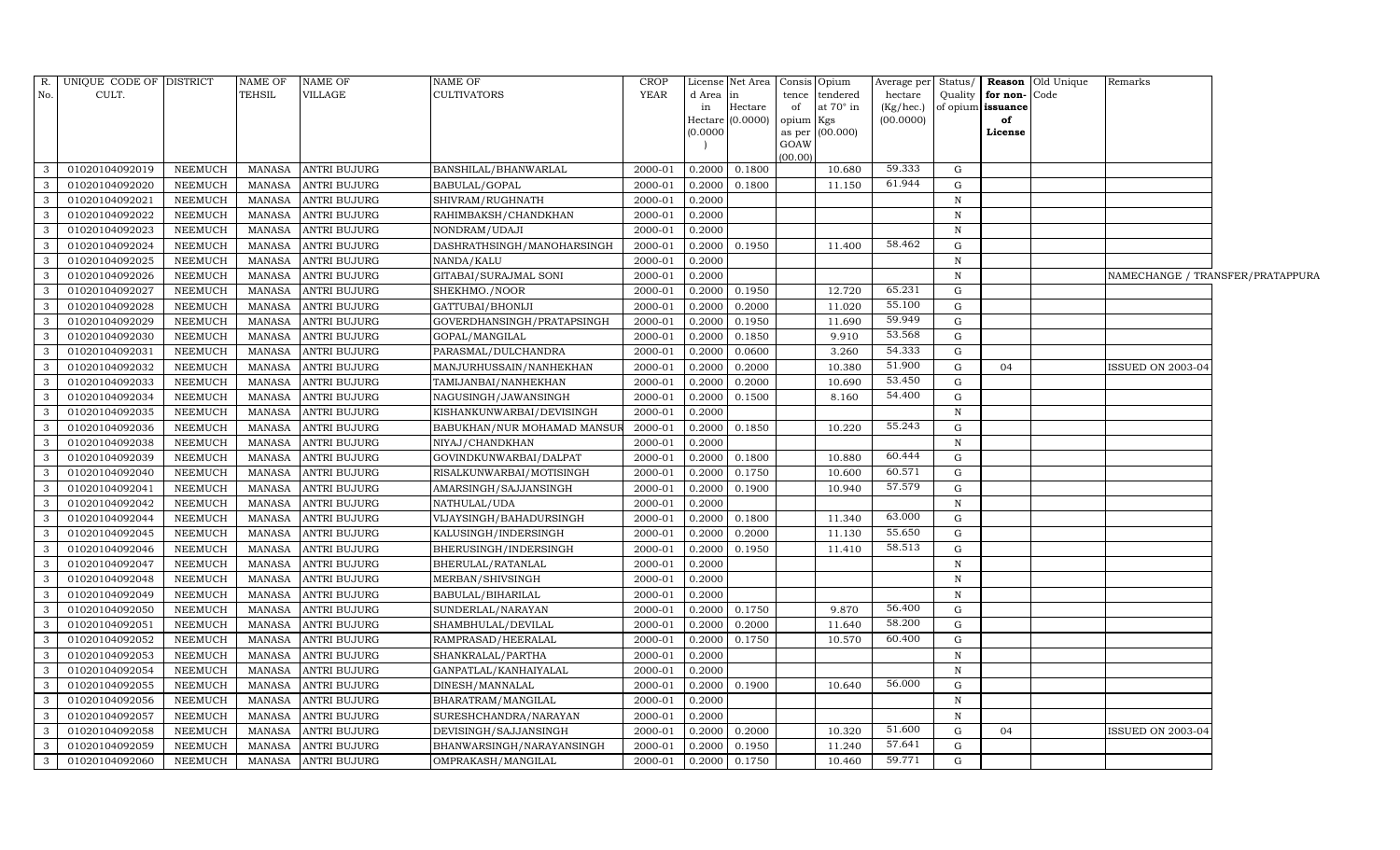| R.           | UNIQUE CODE OF DISTRICT |                | <b>NAME OF</b> | <b>NAME OF</b>      | <b>NAME OF</b>           | CROP        |           | License Net Area |           | Consis Opium     | Average per | Status/      |                   | Reason Old Unique | Remarks |
|--------------|-------------------------|----------------|----------------|---------------------|--------------------------|-------------|-----------|------------------|-----------|------------------|-------------|--------------|-------------------|-------------------|---------|
| No.          | CULT.                   |                | <b>TEHSIL</b>  | VILLAGE             | <b>CULTIVATORS</b>       | <b>YEAR</b> | d Area in |                  | tence     | tendered         | hectare     | Quality      | for non-          | Code              |         |
|              |                         |                |                |                     |                          |             | in        | Hectare          | of        | at $70^\circ$ in | (Kg/hec.)   |              | of opium issuance |                   |         |
|              |                         |                |                |                     |                          |             |           | Hectare (0.0000) | opium Kgs |                  | (00.0000)   |              | of                |                   |         |
|              |                         |                |                |                     |                          |             | (0.0000)  |                  | GOAW      | as per (00.000)  |             |              | License           |                   |         |
|              |                         |                |                |                     |                          |             |           |                  | (00.00)   |                  |             |              |                   |                   |         |
| 3            | 01020104092061          | NEEMUCH        |                | MANASA ANTRI BUJURG | RADHESHYAM/BHANWARLAL    | 2000-01     | 0.2000    |                  |           |                  |             | $\, {\rm N}$ |                   |                   |         |
| 3            | 01020104092062          | NEEMUCH        | MANASA         | <b>ANTRI BUJURG</b> | SATYANARAYAN/BHANWARLAL  | 2000-01     | 0.2000    |                  |           |                  |             | N            |                   |                   |         |
| 3            | 01020104092063          | NEEMUCH        | MANASA         | <b>ANTRI BUJURG</b> | AMRITLAL/BHANWARLAL      | 2000-01     | 0.2000    | 0.1800           |           | 11.260           | 62.556      | G            |                   |                   |         |
| 3            | 01020104092064          | NEEMUCH        | MANASA         | <b>ANTRI BUJURG</b> | HARIVALLABH/BADRILAL     | 2000-01     | 0.2000    |                  |           |                  |             | N            |                   |                   |         |
| 3            | 01020104092065          | NEEMUCH        | MANASA         | <b>ANTRI BUJURG</b> | BABULAL/RAMGOPAL         | 2000-01     | 0.2000    | 0.2050           |           | 12.240           | 59.707      | ${\rm G}$    |                   |                   |         |
| 3            | 01020104092066          | NEEMUCH        | MANASA         | <b>ANTRI BUJURG</b> | DHANRAJ/GOPAL            | 2000-01     | 0.2000    |                  |           |                  |             | $\, {\bf N}$ |                   |                   |         |
| 3            | 01020104092067          | <b>NEEMUCH</b> | MANASA         | <b>ANTRI BUJURG</b> | RADHESHYAM/KANHAIYALAL   | 2000-01     | 0.2000    | 0.1950           |           | 11.350           | 58.205      | G            |                   |                   |         |
| 3            | 01020104092068          | NEEMUCH        | MANASA         | <b>ANTRI BUJURG</b> | NANHEKHAN/NOORA KHA      | 2000-01     | 0.2000    | 0.1150           |           | 6.810            | 59.217      | ${\rm G}$    |                   |                   |         |
| 3            | 01020104092070          | NEEMUCH        | MANASA         | <b>ANTRI BUJURG</b> | KISHORE/LALSINGH         | 2000-01     | 0.2000    | 0.1950           |           | 13.140           | 67.385      | G            |                   |                   |         |
| 3            | 01020104092071          | NEEMUCH        | MANASA         | <b>ANTRI BUJURG</b> | KAILASH/HEERALAL         | 2000-01     | 0.2000    | 0.1850           |           | 10.620           | 57.405      | G            |                   |                   |         |
| 3            | 01020104092073          | <b>NEEMUCH</b> | MANASA         | <b>ANTRI BUJURG</b> | SAMRATH/RAMGOPAL         | 2000-01     | 0.2000    | 0.1400           |           | 8.180            | 58.429      | G            |                   |                   |         |
| 3            | 01020104092074          | NEEMUCH        | MANASA         | <b>ANTRI BUJURG</b> | KAILASH/SATYANARAYAN     | 2000-01     | 0.2000    |                  |           |                  |             | N            |                   |                   |         |
| 3            | 01020104092075          | NEEMUCH        | MANASA         | <b>ANTRI BUJURG</b> | JANNATBAI/RAMJUKHAN      | 2000-01     | 0.2000    | 0.2000           |           | 11.630           | 58.150      | $\mathbf G$  |                   |                   |         |
| 3            | 01020104092076          | NEEMUCH        | MANASA         | <b>ANTRI BUJURG</b> | UDERAM/CHATRA            | 2000-01     | 0.2000    | 0.1600           |           | 8.850            | 55.313      | G            |                   |                   |         |
| 3            | 01020104092077          | NEEMUCH        | MANASA         | <b>ANTRI BUJURG</b> | RAMLAL/MANGILAL          | 2000-01     | 0.2000    | 0.1900           |           | 11.570           | 60.895      | G            |                   |                   |         |
| 3            | 01020104092078          | NEEMUCH        | MANASA         | <b>ANTRI BUJURG</b> | LAXMAN/NAHARSINGH        | 2000-01     | 0.2000    | 0.1850           |           | 11.560           | 62.486      | $\mathbf G$  |                   |                   |         |
| 3            | 01020104092079          | <b>NEEMUCH</b> | MANASA         | <b>ANTRI BUJURG</b> | <b>DINESH/BABUGIR</b>    | 2000-01     | 0.2000    | 0.1800           |           | 10.480           | 58.222      | $\mathbf G$  |                   |                   |         |
| 3            | 01020104092080          | NEEMUCH        | MANASA         | <b>ANTRI BUJURG</b> | LALSINGH/BHAWARSINGH     | 2000-01     | 0.2000    | 0.1750           |           | 10.740           | 61.371      | ${\rm G}$    |                   |                   |         |
| 3            | 01020104092081          | NEEMUCH        | MANASA         | <b>ANTRI BUJURG</b> | PARWATSINGH/SHIVSINGH    | 2000-01     | 0.2000    |                  |           |                  |             | N            |                   |                   |         |
| 3            | 01020104092083          | <b>NEEMUCH</b> | MANASA         | <b>ANTRI BUJURG</b> | NASIRMO./SHAKURMO.       | 2000-01     | 0.2000    |                  |           |                  |             | N            |                   |                   |         |
| 3            | 01020104092084          | NEEMUCH        | MANASA         | <b>ANTRI BUJURG</b> | TIKAMSINGH/SHIVSINGH     | 2000-01     | 0.2000    |                  |           |                  |             | $\mathbf N$  |                   |                   |         |
| 3            | 01020104092085          | <b>NEEMUCH</b> | MANASA         | <b>ANTRI BUJURG</b> | BANESHIN/SAJJANSINGH     | 2000-01     | 0.2000    | 0.1800           |           | 10.520           | 58.444      | G            |                   |                   |         |
| 3            | 01020104092086          | NEEMUCH        | MANASA         | <b>ANTRI BUJURG</b> | DHANNALAL/RATANLAL       | 2000-01     | 0.2000    |                  |           |                  |             | N            |                   |                   |         |
| 3            | 01020104092087          | <b>NEEMUCH</b> | MANASA         | <b>ANTRI BUJURG</b> | DINESHKUMAR/KANHAIYALAL  | 2000-01     | 0.2000    | 0.1900           |           | 10.670           | 56.158      | $\mathbf G$  |                   |                   |         |
| 3            | 01020104092088          | <b>NEEMUCH</b> | MANASA         | <b>ANTRI BUJURG</b> | SHANTILAL/RAMBILAS       | 2000-01     | 0.2000    | 0.1850           |           | 9.320            | 50.378      | $\mathbf{I}$ | 02                |                   |         |
| 3            | 01020104092089          | <b>NEEMUCH</b> | MANASA         | <b>ANTRI BUJURG</b> | NARAYAN/SHIVSINGH        | 2000-01     | 0.2000    | 0.1800           |           | 10.560           | 58.667      | G            |                   |                   |         |
| 3            | 01020104092090          | <b>NEEMUCH</b> | MANASA         | <b>ANTRI BUJURG</b> | YASHWANT/HARIVALLABH     | 2000-01     | 0.2000    | 0.0950           |           | 6.160            | 64.842      | ${\rm G}$    |                   |                   |         |
| 3            | 01020104092091          | <b>NEEMUCH</b> | MANASA         | <b>ANTRI BUJURG</b> | HARIPRASAD/BIHARI        | 2000-01     | 0.2000    |                  |           |                  |             | N            |                   |                   |         |
| 3            | 01020104092092          | NEEMUCH        | MANASA         | <b>ANTRI BUJURG</b> | BHARATSINGH/NAHARSINGH   | 2000-01     | 0.2000    | 0.1950           |           | 11.660           | 59.795      | G            |                   |                   |         |
| 3            | 01020104092093          | <b>NEEMUCH</b> | MANASA         | <b>ANTRI BUJURG</b> | HEERALAL/RAMCHANDRA      | 2000-01     | 0.2000    | 0.1950           |           | 10.870           | 55.744      | ${\rm G}$    |                   |                   |         |
| 3            | 01020104092095          | NEEMUCH        | MANASA         | <b>ANTRI BUJURG</b> | CHENSINGH/PRATAPSINGH    | 2000-01     | 0.2000    | 0.1650           |           | 8.650            | 52.424      | $\mathbf G$  |                   |                   |         |
| 3            | 01020104092096          | NEEMUCH        | MANASA         | <b>ANTRI BUJURG</b> | JITENDRAKUMAR/SHANTILAL  | 2000-01     | 0.2000    |                  |           |                  |             | $\mathbf N$  |                   |                   |         |
| 3            | 01020104092097          | <b>NEEMUCH</b> | MANASA         | <b>ANTRI BUJURG</b> | MANOJKUMAR/BAPULAL       | 2000-01     | 0.2000    |                  |           |                  |             | $\mathbf N$  |                   |                   |         |
| 3            | 01020104092098          | <b>NEEMUCH</b> | MANASA         | <b>ANTRI BUJURG</b> | DHARAMCHANDRA/HEERALAL   | 2000-01     | 0.2000    |                  |           |                  |             | N            |                   |                   |         |
| 3            | 01020104092099          | NEEMUCH        | MANASA         | <b>ANTRI BUJURG</b> | GOPAL/SATYANARAYAN       | 2000-01     | 0.2000    |                  |           |                  |             | N            |                   |                   |         |
| 3            | 01020104092100          | <b>NEEMUCH</b> | MANASA         | <b>ANTRI BUJURG</b> | MADANLAL/MADHU           | 2000-01     | 0.2000    | 0.1650           |           | 8.300            | 50.303      | $\mathbf G$  | 04                |                   |         |
| 3            | 01020104092101          | NEEMUCH        | MANASA         | <b>ANTRI BUJURG</b> | VAJERAM/SUKHLAL          | 2000-01     | 0.2000    | 0.2000           |           | 11.310           | 56.550      | G            |                   |                   |         |
| 3            | 01020104092102          | NEEMUCH        | MANASA         | <b>ANTRI BUJURG</b> | KANHAIYALAL/FAKIRCHANDRA | 2000-01     | 0.2000    | 0.1850           |           | 10.070           | 54.432      | G            |                   |                   |         |
| $\mathbf{3}$ | 01020104092103          | <b>NEEMUCH</b> | MANASA         | <b>ANTRI BUJURG</b> | SHRINIWAS/CHHAGANLAL     | 2000-01     | 0.2000    |                  |           |                  |             | N            |                   |                   |         |
| 3            | 01020104092105          | <b>NEEMUCH</b> |                | MANASA ANTRI BUJURG | MANGILAL/PRABHULAL       | 2000-01     | 0.2000    |                  |           |                  |             | N            |                   |                   |         |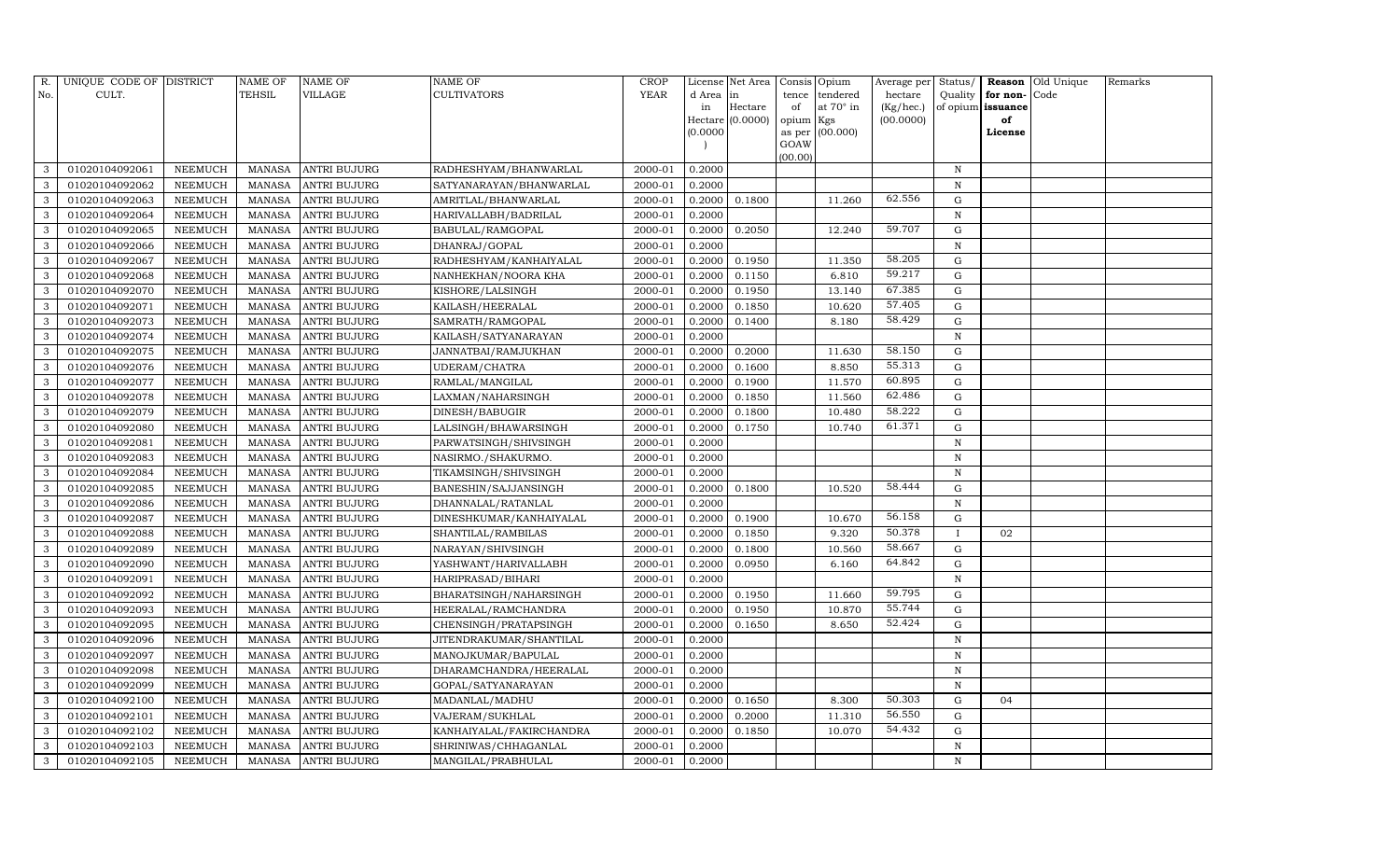| R.  | UNIQUE CODE OF DISTRICT |                | <b>NAME OF</b> | NAME OF             | NAME OF                  | CROP        |           | License Net Area |           | Consis Opium    | Average per | Status/      |                   | Reason Old Unique | Remarks    |
|-----|-------------------------|----------------|----------------|---------------------|--------------------------|-------------|-----------|------------------|-----------|-----------------|-------------|--------------|-------------------|-------------------|------------|
| No. | CULT.                   |                | TEHSIL         | VILLAGE             | CULTIVATORS              | <b>YEAR</b> | d Area in |                  |           | tence tendered  | hectare     | Quality      | for non-Code      |                   |            |
|     |                         |                |                |                     |                          |             | in        | Hectare          | of        | at 70° in       | (Kg/hec.)   |              | of opium issuance |                   |            |
|     |                         |                |                |                     |                          |             |           | Hectare (0.0000) | opium Kgs |                 | (00.0000)   |              | of                |                   |            |
|     |                         |                |                |                     |                          |             | (0.0000)  |                  | GOAW      | as per (00.000) |             |              | License           |                   |            |
|     |                         |                |                |                     |                          |             |           |                  | (00.00)   |                 |             |              |                   |                   |            |
| 3   | 01020104092106          | NEEMUCH        | MANASA         | <b>ANTRI BUJURG</b> | BADRILAL/BHUWANA         | 2000-01     | 0.2000    | 0.2000           |           | 11.010          | 55.050      | G            |                   |                   |            |
| 3   | 01020104092107          | NEEMUCH        | <b>MANASA</b>  | ANTRI BUJURG        | SATYANARAYAN/JAGANNATH   | 2000-01     | 0.2000    | 0.1600           |           | 7.360           | 46.000      | G            | 04                |                   |            |
| 3   | 01020104092108          | NEEMUCH        | MANASA         | ANTRI BUJURG        | VILAS/BHANWARLAL         | 2000-01     | 0.2000    | 0.1700           |           | 9.760           | 57.412      | G            |                   |                   |            |
| 3   | 01020104092109          | NEEMUCH        | <b>MANASA</b>  | <b>ANTRI BUJURG</b> | DEEPSINGH/KISHANSINGH    | 2000-01     | 0.2000    | 0.1900           |           | 10.730          | 56.474      | G            |                   |                   |            |
| 3   | 01020104092110          | NEEMUCH        | <b>MANASA</b>  | ANTRI BUJURG        | JAGANNATH/NANURAM        | 2000-01     | 0.2000    |                  |           |                 |             | $\mathbf N$  |                   |                   |            |
| 3   | 01020104092111          | NEEMUCH        | <b>MANASA</b>  | ANTRI BUJURG        | KANHAIYALAL/RAMSUKH      | 2000-01     | 0.2000    |                  |           |                 |             | $\,$ N       |                   |                   |            |
| 3   | 01020104092112          | <b>NEEMUCH</b> | <b>MANASA</b>  | ANTRI BUJURG        | PRATAPSINGH/BHIMSINGH    | 2000-01     | 0.2000    | 0.1700           |           | 6.660           | 39.176      | G            | 04                |                   |            |
| 3   | 01020104092113          | NEEMUCH        | <b>MANASA</b>  | ANTRI BUJURG        | RAMSINGH/KALUSINGH       | 2000-01     | 0.2000    | 0.1950           |           | 10.580          | 54.256      | G            |                   |                   |            |
| 3   | 01020104092114          | NEEMUCH        | MANASA         | ANTRI BUJURG        | KANHAIYALAL/RAMLAL       | 2000-01     | 0.2000    | 0.2100           |           | 11.880          | 56.571      | G            |                   |                   |            |
| 3   | 01020104092115          | NEEMUCH        | <b>MANASA</b>  | ANTRI BUJURG        | PADAMSINGH/KALUSINGH     | 2000-01     | 0.2000    | 0.1150           |           | 6.900           | 60.000      | G            |                   |                   |            |
| 3   | 01020104092116          | <b>NEEMUCH</b> | <b>MANASA</b>  | ANTRI BUJURG        | RAMPRATAP/BHANWARLAL     | 2000-01     | 0.2000    | 0.1850           |           | 10.570          | 57.135      | G            |                   |                   |            |
| 3   | 01020104092117          | <b>NEEMUCH</b> | <b>MANASA</b>  | <b>ANTRI BUJURG</b> | HEERALAL/PRABHULAL       | 2000-01     | 0.2000    |                  |           |                 |             | $\,$ N       |                   |                   |            |
| 3   | 01020104092118          | <b>NEEMUCH</b> | <b>MANASA</b>  | <b>ANTRI BUJURG</b> | DEVILAL/PRABHULAL        | 2000-01     | 0.2000    | 0.1900           |           | 11.040          | 58.105      | G            |                   |                   |            |
| 3   | 01020104092119          | <b>NEEMUCH</b> | MANASA         | ANTRI BUJURG        | RATANLAL/KESHURAM        | 2000-01     | 0.2000    |                  |           |                 |             | $\,$ N       |                   |                   | NAMECHANGE |
| 3   | 01020104092120          | <b>NEEMUCH</b> | <b>MANASA</b>  | ANTRI BUJURG        | BASANTILAL/NANUULAL      | 2000-01     | 0.2000    |                  |           |                 |             | $\mathbf N$  |                   |                   |            |
| 3   | 01020104092121          | NEEMUCH        | <b>MANASA</b>  | ANTRI BUJURG        | RATANLAL/RUGHNATH        | 2000-01     | 0.2000    |                  |           |                 |             | $\,$ N       |                   |                   |            |
| 3   | 01020104092122          | <b>NEEMUCH</b> | <b>MANASA</b>  | <b>ANTRI BUJURG</b> | BHANWARLAL/BASANTILAL    | 2000-01     | 0.2000    | 0.1750           |           | 12.100          | 69.143      | G            |                   |                   |            |
| 3   | 01020104092123          | <b>NEEMUCH</b> | <b>MANASA</b>  | ANTRI BUJURG        | RAMGOPAL/BASANTILAL      | 2000-01     | 0.2000    |                  |           |                 |             | $\mathbf N$  |                   |                   |            |
| 3   | 01020104092124          | NEEMUCH        | <b>MANASA</b>  | ANTRI BUJURG        | KANCHANBAI/BHERULAL      | 2000-01     | 0.2000    |                  |           |                 |             | $\mathbf N$  | 08                |                   |            |
| 3   | 01020104092125          | NEEMUCH        | <b>MANASA</b>  | <b>ANTRI BUJURG</b> | NAHARSINGH/VAKTAVARSINGH | 2000-01     | 0.2000    | 0.1850           |           | 12.110          | 65.459      | G            |                   |                   |            |
| 3   | 01020104092126          | <b>NEEMUCH</b> | <b>MANASA</b>  | <b>ANTRI BUJURG</b> | IMAMBAKSH/NATHU          | 2000-01     | 0.2000    | 0.1950           |           | 13.640          | 69.949      | G            |                   |                   |            |
| 3   | 01020104092127          | <b>NEEMUCH</b> | <b>MANASA</b>  | <b>ANTRI BUJURG</b> | KHAJANBAI/SHAKURKHAN     | 2000-01     | 0.2000    |                  |           |                 |             | $\,$ N       |                   |                   |            |
| 3   | 01020104092128          | <b>NEEMUCH</b> | <b>MANASA</b>  | <b>ANTRI BUJURG</b> | KANHAIYALAL/BHUWANIRAM   | 2000-01     | 0.2000    | 0.1850           |           | 11.060          | 59.784      | G            |                   |                   |            |
| 3   | 01020104092129          | NEEMUCH        | <b>MANASA</b>  | <b>ANTRI BUJURG</b> | ALLAHBAKSH/RAMJU         | 2000-01     | 0.2000    | 0.1900           |           | 12.770          | 67.211      | G            |                   |                   |            |
| 3   | 01020104092130          | <b>NEEMUCH</b> | <b>MANASA</b>  | <b>ANTRI BUJURG</b> | PRABHULAL/NARAYAN        | 2000-01     | 0.2000    |                  |           |                 |             | $\,$ N       |                   |                   |            |
| 3   | 01020104092131          | NEEMUCH        | <b>MANASA</b>  | ANTRI BUJURG        | NANA/NABIBAKSH           | 2000-01     | 0.2000    |                  |           |                 |             | $\mathbf N$  |                   |                   |            |
| 3   | 01020104092132          | <b>NEEMUCH</b> | <b>MANASA</b>  | <b>ANTRI BUJURG</b> | BHUWANISHANKAR/NARAYAN   | 2000-01     | 0.2000    | 0.1900           |           | 11.730          | 61.737      | G            |                   |                   |            |
| 3   | 01020104092133          | <b>NEEMUCH</b> | <b>MANASA</b>  | <b>ANTRI BUJURG</b> | KACHRU/LAKHMA            | 2000-01     | 0.2000    |                  |           |                 |             | $\,$ N       |                   |                   |            |
| 3   | 01020104092134          | NEEMUCH        | MANASA         | <b>ANTRI BUJURG</b> | DHANNA/BHUWANI           | 2000-01     | 0.2000    | 0.1800           |           | 10.980          | 61.000      | G            |                   |                   |            |
| 3   | 01020104092135          | NEEMUCH        | <b>MANASA</b>  | <b>ANTRI BUJURG</b> | RAMIBAI/AMRA             | 2000-01     | 0.2000    |                  |           |                 |             | $\, {\bf N}$ |                   |                   |            |
| 3   | 01020104092139          | <b>NEEMUCH</b> | <b>MANASA</b>  | <b>ANTRI BUJURG</b> | LALMO./FAKIRMO.          | 2000-01     | 0.2000    | 0.1850           |           | 9.410           | 50.865      | G            | 04                |                   |            |
| 3   | 01020104092140          | <b>NEEMUCH</b> | <b>MANASA</b>  | ANTRI BUJURG        | KACHRU/RAMLAL            | 2000-01     | 0.2000    | 0.1950           |           | 11.220          | 57.538      | G            |                   |                   |            |
| 3   | 01020104092142          | <b>NEEMUCH</b> | MANASA         | ANTRI BUJURG        | PYARIBAI/BHERA           | 2000-01     | 0.2000    |                  |           |                 |             | N            |                   |                   |            |
| 3   | 01020104092143          | <b>NEEMUCH</b> | MANASA         | ANTRI BUJURG        | RAMKISHAN/BHANWARLAL     | 2000-01     | 0.2000    |                  |           |                 |             | $\, {\bf N}$ |                   |                   |            |
| 3   | 01020104092144          | <b>NEEMUCH</b> | MANASA         | ANTRI BUJURG        | TULSIBAI/NANDA           | 2000-01     | 0.2000    | 0.1900           |           | 11.760          | 61.895      | ${\rm G}$    |                   |                   |            |
| 3   | 01020104092145          | NEEMUCH        | <b>MANASA</b>  | ANTRI BUJURG        | BANSHILAL/GOPAL          | 2000-01     | 0.2000    | 0.1250           |           | 6.790           | 54.320      | G            |                   |                   |            |
| 3   | 01020104092146          | NEEMUCH        | MANASA         | ANTRI BUJURG        | RAGHUVIRDAS/KISHOREDAS   | 2000-01     | 0.2000    | 0.1850           |           | 10.430          | 56.378      | G            |                   |                   |            |
| 3   | 01020104092147          | NEEMUCH        | MANASA         | ANTRI BUJURG        | ISHAKMO./TAIYABJI        | 2000-01     | 0.2000    | 0.2000           |           | 10.540          | 52.700      | G            |                   |                   |            |
| 3   | 01020104092148          | NEEMUCH        | MANASA         | ANTRI BUJURG        | MOHANKUNWAR/BHERUSINGH   | 2000-01     | 0.2000    | 0.1800           |           | 9.710           | 53.944      | G            |                   |                   |            |
| 3   | 01020104092149          | <b>NEEMUCH</b> | MANASA         | <b>ANTRI BUJURG</b> | SAMPATBAI/RAMNARAYAN     | 2000-01     | 0.2000    | 0.1950           |           | 10.770          | 55.231      | G            |                   |                   |            |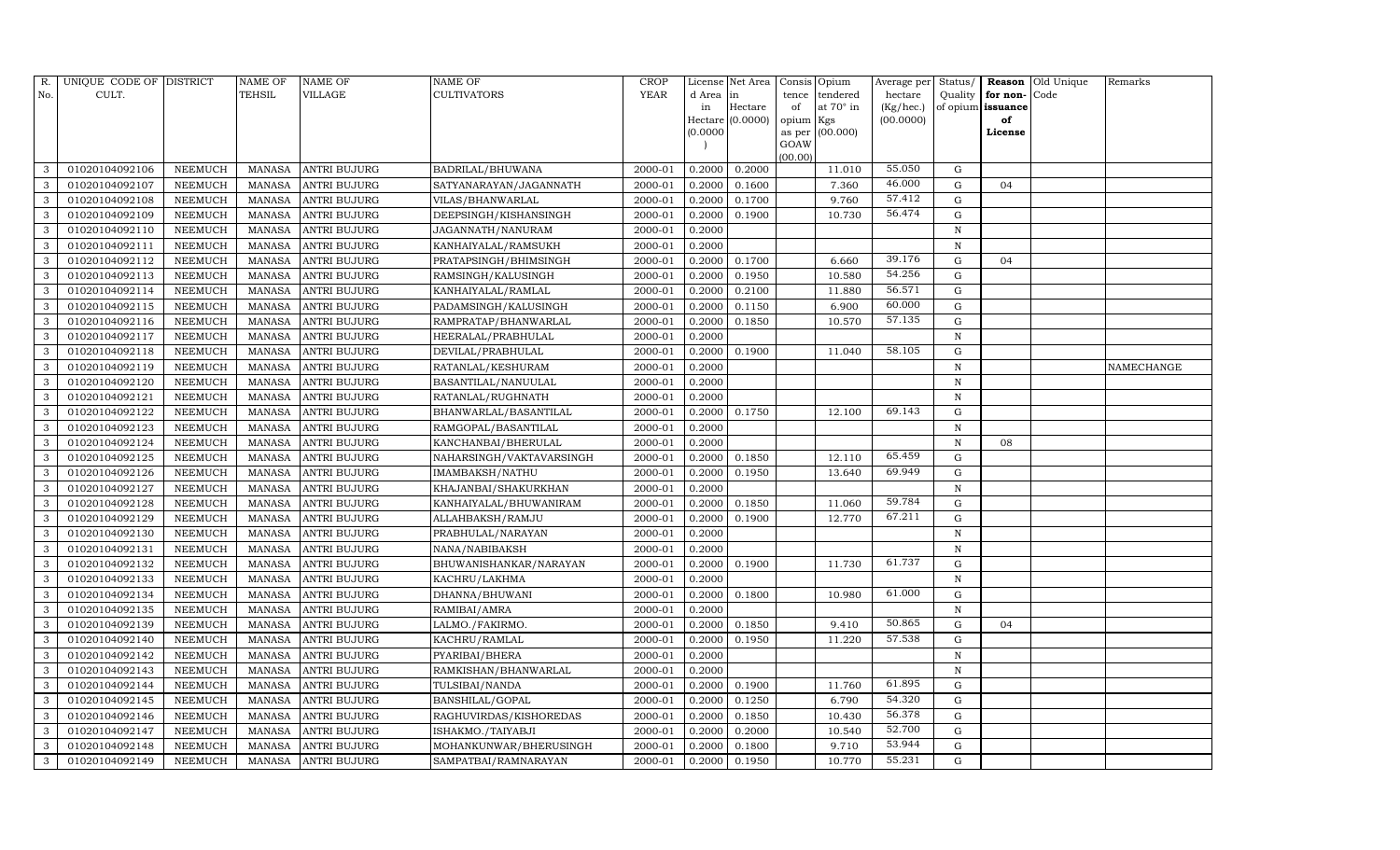|                | R. UNIQUE CODE OF DISTRICT |                | <b>NAME OF</b> | <b>NAME OF</b>      | NAME OF                    | <b>CROP</b> |          | License Net Area | Consis Opium |                 | Average per Status/ |              |                   | <b>Reason</b> Old Unique | Remarks                         |  |
|----------------|----------------------------|----------------|----------------|---------------------|----------------------------|-------------|----------|------------------|--------------|-----------------|---------------------|--------------|-------------------|--------------------------|---------------------------------|--|
| No.            | CULT.                      |                | TEHSIL         | VILLAGE             | <b>CULTIVATORS</b>         | YEAR        | d Area   | in               |              | tence tendered  | hectare             | Quality      | for non-Code      |                          |                                 |  |
|                |                            |                |                |                     |                            |             | in       | Hectare          | of           | at 70° in       | (Kg/hec.)           |              | of opium issuance |                          |                                 |  |
|                |                            |                |                |                     |                            |             | (0.0000) | Hectare (0.0000) | opium Kgs    | as per (00.000) | (00.0000)           |              | of<br>License     |                          |                                 |  |
|                |                            |                |                |                     |                            |             |          |                  | GOAW         |                 |                     |              |                   |                          |                                 |  |
|                |                            |                |                |                     |                            |             |          |                  | (00.00)      |                 |                     |              |                   |                          |                                 |  |
| 3              | 01020104092150             | NEEMUCH        | MANASA         | <b>ANTRI BUJURG</b> | MANGILAL/BHONA             | 2000-01     | 0.2000   |                  |              |                 |                     | $\mathbf N$  |                   |                          |                                 |  |
| 3              | 01020104092151             | <b>NEEMUCH</b> | <b>MANASA</b>  | <b>ANTRI BUJURG</b> | BABUGIR/NARAYANGIR         | 2000-01     | 0.2000   |                  |              |                 |                     | N            |                   |                          |                                 |  |
| $\mathbf{3}$   | 01020104092154             | NEEMUCH        | <b>MANASA</b>  | <b>ANTRI BUJURG</b> | SHAKUNTLABAI/BANSHILAL     | 2000-01     | 0.2000   | 0.1850           |              | 9.550           | 51.622              | $\mathbf G$  | 04                |                          | ISSUED ON 2003-04               |  |
| $\mathbf{3}$   | 01020104092155             | NEEMUCH        | MANASA         | <b>ANTRI BUJURG</b> | MOHANSINGH/BHUWANISINGH    | 2000-01     | 0.2000   | 0.1950           |              | 11.950          | 61.282              | G            |                   |                          |                                 |  |
| 3              | 01020104092157             | <b>NEEMUCH</b> | <b>MANASA</b>  | <b>ANTRI BUJURG</b> | KAILASHCHANDRA/KANHAIYALAL | 2000-01     | 0.2000   | 0.2050           |              | 13.570          | 66.195              | ${\rm G}$    |                   |                          |                                 |  |
| 3              | 01020104092158             | NEEMUCH        | <b>MANASA</b>  | <b>ANTRI BUJURG</b> | GHASI/BHERU BHIL           | 2000-01     | 0.2000   | 0.1500           |              | 8.370           | 55.800              | ${\rm G}$    |                   |                          |                                 |  |
| $\mathbf{3}$   | 01020104092160             | <b>NEEMUCH</b> | <b>MANASA</b>  | <b>ANTRI BUJURG</b> | KANHYALAL/SURAJMAL         | 2000-01     | 0.2000   |                  |              |                 |                     | $\, {\rm N}$ |                   |                          |                                 |  |
| 3              | 01020104092137             | <b>NEEMUCH</b> | <b>MANASA</b>  | <b>ANTRI BUJURG</b> | MANGU SINGH/INDRA SINGH    | 2000-01     | 0.2000   | 0.2000           |              | 11.490          | 57.450              | ${\rm G}$    |                   |                          |                                 |  |
| $\overline{3}$ | 01020104092138             | <b>NEEMUCH</b> | <b>MANASA</b>  | <b>ANTRI BUJURG</b> | NARENDRA SINGH/NAHARSINGH  | 2000-01     | 0.2000   | 0.1900           |              | 11.590          | 61.000              | $\mathbf G$  |                   |                          |                                 |  |
| 3              | 01020104092072             | <b>NEEMUCH</b> | <b>MANASA</b>  | <b>ANTRI BUJURG</b> | SHAMBHULAL/BHONA           | 2000-01     | 0.2000   |                  |              |                 |                     | $\mathbf N$  |                   |                          |                                 |  |
| $\mathbf{3}$   | 01020104092161             | <b>NEEMUCH</b> | <b>MANASA</b>  | <b>ANTRI BUJURG</b> | SATYANARAYAN/SHANKARLAL    | 2000-01     | 0.2000   | 0.2000           |              | 11.700          | 58.500              | $\mathbf G$  |                   | 01020104086041           |                                 |  |
| $\overline{3}$ | 01020104092162             | <b>NEEMUCH</b> | <b>MANASA</b>  | <b>ANTRI BUJURG</b> | BHAGIRATH MANGUDAS         | 2000-01     | 0.2000   | 0.1750           |              | 9.290           | 53.086              | ${\rm G}$    |                   |                          | 0102010408602TRANSFER/PRATAPURA |  |
| 3              | 01020104096001             | NEEMUCH        | <b>MANASA</b>  | <b>ANKLI</b>        | MAHENDRAKUMAR/BASANTILAL   | 2000-01     | 0.2000   | 0.1350           |              | 7.520           | 55.704              | G            |                   |                          | TRANSFER/SARSI                  |  |
| $\mathbf{3}$   | 01020104096002             | NEEMUCH        | <b>MANASA</b>  | <b>ANKLI</b>        | MANGILAL/DEVA              | 2000-01     | 0.2000   | 0.1900           |              | 11.140          | 58.632              | ${\rm G}$    |                   |                          |                                 |  |
| $\mathbf{3}$   | 01020104096003             | <b>NEEMUCH</b> | <b>MANASA</b>  | <b>ANKLI</b>        | DEVILAL/LADU               | 2000-01     | 0.2000   |                  |              |                 |                     | N            |                   |                          |                                 |  |
| $\mathbf{3}$   | 01020104096004             | NEEMUCH        | <b>MANASA</b>  | <b>ANKLI</b>        | RAJIBAI/TIKAMDAS           | 2000-01     | 0.2000   | 0.1300           |              | 7.670           | 59.000              | $\mathbf G$  |                   |                          | NAME CHANGE                     |  |
| $\mathbf{3}$   | 01020104096005             | NEEMUCH        | <b>MANASA</b>  | <b>ANKLI</b>        | SITABAI/MANNALAL           | 2000-01     | 0.2000   |                  |              |                 |                     | $\, {\rm N}$ |                   |                          |                                 |  |
| 3              | 01020104096006             | <b>NEEMUCH</b> | <b>MANASA</b>  | <b>ANKLI</b>        | ANILKUMAR/RAJMAL           | 2000-01     | 0.2000   | 0.1900           |              | 10.490          | 55.211              | $\mathbf G$  |                   |                          |                                 |  |
| 3              | 01020104096007             | <b>NEEMUCH</b> | <b>MANASA</b>  | <b>ANKLI</b>        | RAMNARAYAN/NATHU           | 2000-01     | 0.2000   |                  |              |                 |                     | N            |                   |                          |                                 |  |
| $\overline{3}$ | 01020104096009             | <b>NEEMUCH</b> | <b>MANASA</b>  | <b>ANKLI</b>        | JANIBAI/MODA               | 2000-01     | 0.2000   | 0.1750           |              | 7.910           | 45.200              | ${\rm G}$    | 04                |                          |                                 |  |
| $\mathbf{3}$   | 01020104096011             | <b>NEEMUCH</b> | <b>MANASA</b>  | <b>ANKLI</b>        | ISHVARLAL/BHAVARLAL        | 2000-01     | 0.2000   | 0.0800           |              | 4.570           | 57.125              | $\mathbf G$  |                   |                          |                                 |  |
| $\mathbf{3}$   | 01020104096012             | <b>NEEMUCH</b> | <b>MANASA</b>  | <b>ANKLI</b>        | RAMLAL/MOTILAL             | 2000-01     | 0.2000   |                  |              |                 |                     | N            |                   |                          |                                 |  |
| 3              | 01020104096013             | NEEMUCH        | <b>MANASA</b>  | <b>ANKLI</b>        | RAMESHCHANDRA/RUPAJI       | 2000-01     | 0.2000   |                  |              |                 |                     | N            |                   |                          |                                 |  |
| $\mathbf{3}$   | 01020104096014             | <b>NEEMUCH</b> | <b>MANASA</b>  | <b>ANKLI</b>        | PURALAL/GHASIRAM           | 2000-01     | 0.2000   |                  |              |                 |                     | N            |                   |                          |                                 |  |
| $\mathbf{3}$   | 01020104096015             | NEEMUCH        | <b>MANASA</b>  | <b>ANKLI</b>        | BHANWARLAL/MANGILAL        | 2000-01     | 0.2000   |                  |              |                 |                     | N            |                   |                          |                                 |  |
| $\mathbf{3}$   | 01020104096016             | NEEMUCH        | <b>MANASA</b>  | ANKLI               | PRAHLAD/MANNALAL           | 2000-01     | 0.2000   |                  |              |                 |                     | $\, {\rm N}$ |                   |                          |                                 |  |
| $\mathbf{3}$   | 01020104096017             | <b>NEEMUCH</b> | <b>MANASA</b>  | <b>ANKLI</b>        | BANSILAL/FAKIRCHAND        | 2000-01     | 0.2000   |                  |              |                 |                     | $\, {\rm N}$ |                   |                          |                                 |  |
| $\mathbf{3}$   | 01020104096019             | <b>NEEMUCH</b> | <b>MANASA</b>  | <b>ANKLI</b>        | GANESHRAM/DHANNA           | 2000-01     | 0.2000   | 0.1900           |              | 10.330          | 54.368              | G            |                   |                          |                                 |  |
| 3              | 01020104096022             | <b>NEEMUCH</b> | <b>MANASA</b>  | <b>ANKLI</b>        | SOHANBAI/BHAGIRATH         | 2000-01     | 0.2000   | 0.1500           |              | 8.000           | 53.333              | $\mathbf G$  |                   |                          |                                 |  |
| $\mathbf{3}$   | 01020104096023             | <b>NEEMUCH</b> | <b>MANASA</b>  | <b>ANKLI</b>        | KISHORSINGH/MADANSINGH     | 2000-01     | 0.2000   | 0.1000           |              | 5.260           | 52.600              | G            |                   |                          | TRANSFER AWNA KACHRIYA MDS-II   |  |
| $\mathbf{3}$   | 01020104096020             | <b>NEEMUCH</b> | <b>MANASA</b>  | <b>ANKLI</b>        | NANALAL/GANGARAM           | 2000-01     | 0.2000   |                  |              |                 |                     | N            |                   |                          |                                 |  |
| $\mathbf{3}$   | 01020104096025             | <b>NEEMUCH</b> | <b>MANASA</b>  | <b>ANKLI</b>        | BAPULAL/RAMCHANDRA         | 2000-01     | 0.2000   |                  |              |                 |                     | ${\bf N}$    |                   |                          |                                 |  |
| $\mathbf{3}$   | 01020104096026             | NEEMUCH        | MANASA         | ANKLI               | KAVARLAL/AMRA              | 2000-01     | 0.2000   | 0.1250           |              | 6.860           | 54.880              | $\mathbf G$  |                   |                          |                                 |  |
| 3              | 01020104096027             | <b>NEEMUCH</b> | <b>MANASA</b>  | <b>ANKLI</b>        | PRABHULAL/BHAVARLAL        | 2000-01     | 0.2000   |                  |              |                 |                     | N            |                   |                          |                                 |  |
| $\mathbf{3}$   | 01020104096028             | NEEMUCH        | <b>MANASA</b>  | <b>ANKLI</b>        | GOPAL/BAGDIRAM             | 2000-01     | 0.2000   |                  |              |                 |                     | N            |                   |                          |                                 |  |
| $\overline{3}$ | 01020104096029             | <b>NEEMUCH</b> | <b>MANASA</b>  | <b>ANKLI</b>        | BHONILAL/KANHYALAL         | 2000-01     | 0.2000   | 0.1900           |              | 10.890          | 57.316              | ${\rm G}$    |                   |                          |                                 |  |
| $\mathbf{3}$   | 01020104096030             | <b>NEEMUCH</b> | <b>MANASA</b>  | <b>ANKLI</b>        | SHANKARLAL/RACHANDRA       | 2000-01     | 0.2000   |                  |              |                 |                     | $\, {\rm N}$ |                   |                          |                                 |  |
| $\mathbf{3}$   | 01020104096031             | <b>NEEMUCH</b> | <b>MANASA</b>  | <b>ANKLI</b>        | MANOHARSINGH/DEVISINGH     | 2000-01     | 0.2000   | 0.2000           |              | 11.040          | 55.200              | G            |                   |                          |                                 |  |
| $\mathbf{3}$   | 01020104096032             | <b>NEEMUCH</b> | <b>MANASA</b>  | <b>ANKLI</b>        | NAGULAL/KISHOR             | 2000-01     | 0.2000   |                  |              |                 |                     | $\, {\rm N}$ |                   |                          |                                 |  |
| $\mathbf{3}$   | 01020104096033             | <b>NEEMUCH</b> | <b>MANASA</b>  | <b>ANKLI</b>        | SHANTILAL/BHANWARLAL       | 2000-01     | 0.2000   | 0.0900           |              | 4.710           | 52.333              | $\mathbf G$  |                   |                          |                                 |  |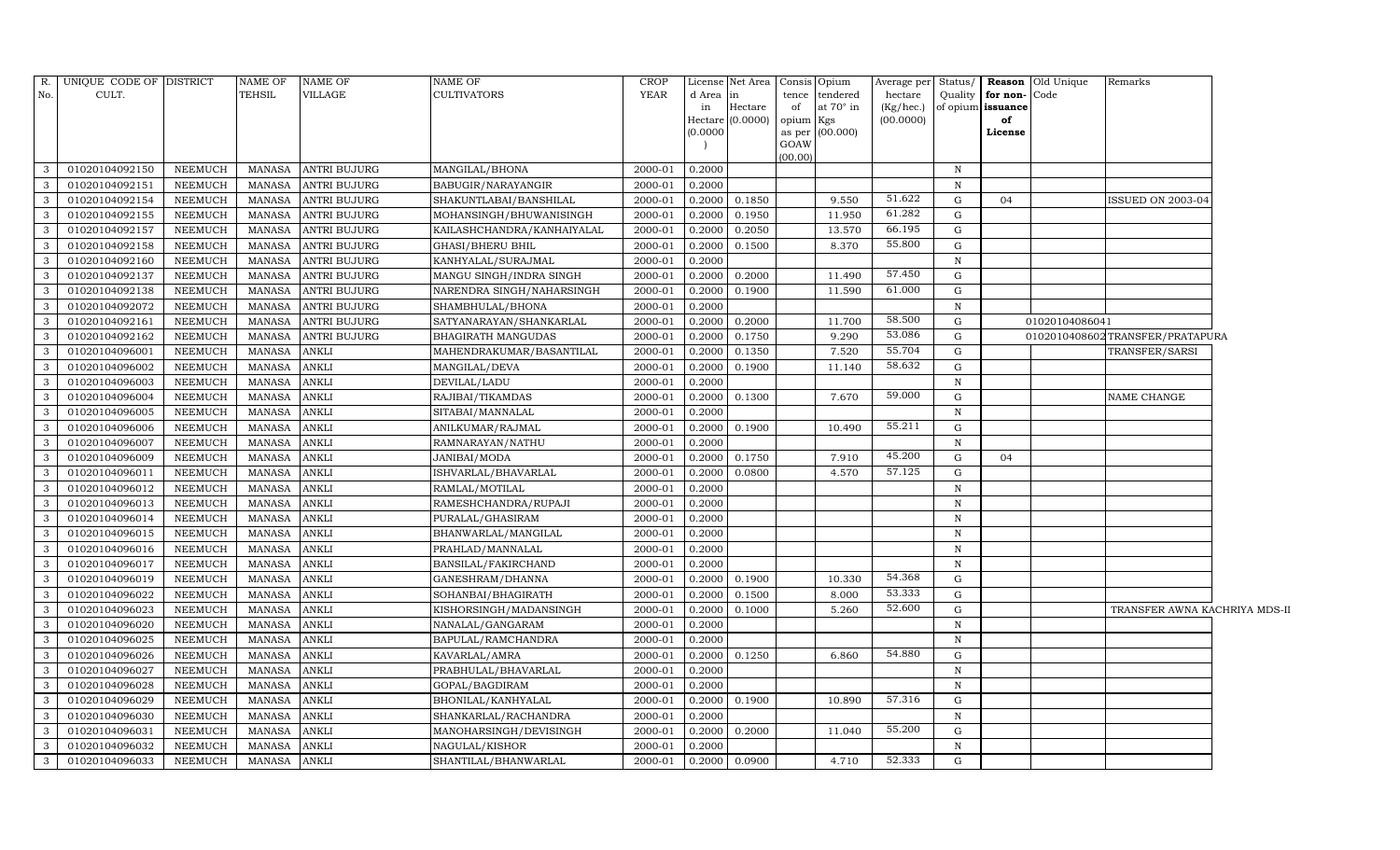| No.<br>CULT.<br>TEHSIL<br><b>VILLAGE</b><br><b>CULTIVATORS</b><br><b>YEAR</b><br>d Area<br>tendered<br>hectare<br>Quality<br>for non-<br>Code<br>tence<br>in<br>at 70° in<br>Hectare<br>(Kg/hec.)<br>of opium <b>issuance</b><br>in<br>of<br>Hectare (0.0000)<br>(00.0000)<br>of<br>opium Kgs<br>(0.0000)<br>(00.000)<br>License<br>as per<br>GOAW<br>(00.00)<br>01020104096034<br><b>NEEMUCH</b><br>MANASA<br><b>ANKLI</b><br>SUBHASHCHANDRA/BHERULAL<br>0.2000<br>$\mathbf N$<br>$\mathcal{E}$<br>2000-01<br>50.667<br><b>ANKLI</b><br>3<br>01020104096035<br><b>NEEMUCH</b><br><b>MANASA</b><br>SUKHLAL/BHANWARLAL<br>0.2000<br>0.0750<br>3.800<br>G<br>04<br>2000-01<br>49.784<br>3<br>01020104096036<br><b>NEEMUCH</b><br><b>MANASA</b><br><b>ANKLI</b><br>BHERA/RAMA<br>2000-01<br>0.2000<br>0.1850<br>9.210<br>G<br>04<br>56.000<br>3<br>01020104096038<br><b>ANKLI</b><br>ARJUNSINGH/DEVISINGH<br>2000-01<br>G<br><b>NEEMUCH</b><br>MANASA<br>0.2000<br>0.1950<br>10.920<br>01020104096039<br><b>ANKLI</b><br>RODULAL/PRABHULAL<br>3<br><b>NEEMUCH</b><br><b>MANASA</b><br>2000-01<br>0.2000<br>$\mathbf N$<br>3<br>01020104096041<br><b>NEEMUCH</b><br><b>MANASA</b><br><b>ANKLI</b><br>NATHULAL/KANHYALAL<br>2000-01<br>0.2000<br>$\mathbf N$<br><b>ANKLI</b><br>2000-01<br>3<br>01020104096043<br><b>NEEMUCH</b><br><b>MANASA</b><br>0.2000<br>$\mathbf N$<br><b>NAME CHANGE</b><br>KANCHANBAI/MADANSINGH<br>3<br>01020104096044<br><b>ANKLI</b><br>2000-01<br>0.2000<br><b>NEEMUCH</b><br><b>MANASA</b><br>VARDICHAND/BHAGVAN<br>$\, {\rm N}$<br>32.789<br>3<br>01020104096045<br><b>ANKLI</b><br>2000-01<br>6.230<br>G<br><b>NEEMUCH</b><br><b>MANASA</b><br>RAMNARAYAN/DEVA GAYRI<br>0.2000<br>0.1900<br>04<br>64.154<br><b>ANKLI</b><br>G<br>3<br>01020104096046<br><b>NEEMUCH</b><br><b>MANASA</b><br>FAKIRA/KISHNA<br>2000-01<br>0.2000<br>0.0650<br>4.170<br>3<br>01020104096047<br><b>NEEMUCH</b><br><b>MANASA</b><br><b>ANKLI</b><br>MOHANBAI/DEVISINGH<br>2000-01<br>0.2000<br>$\mathbf N$<br><b>NAME CHANGE</b><br>$\mathbf{3}$<br>01020104096048<br><b>ANKLI</b><br>2000-01<br>0.2000<br><b>NEEMUCH</b><br><b>MANASA</b><br>SITARAM/KISHNA<br>N<br>50.400<br>3<br>01020104096049<br><b>NEEMUCH</b><br><b>MANASA</b><br><b>ANKLI</b><br>BAGDIRAM/LAXMAN<br>2000-01<br>0.0750<br>3.780<br>$\mathbf G$<br>0.2000<br>04<br><b>ANKLI</b><br>0.2000<br>3<br>01020104096050<br><b>NEEMUCH</b><br><b>MANASA</b><br>BAGDIRAM/AMRA JI<br>2000-01<br>N<br>3<br>01020104096051<br><b>ANKLI</b><br>2000-01<br>0.2000<br><b>NEEMUCH</b><br>MANASA<br>PRABHULAL/KANIRAM<br>N<br>01020104096052<br><b>ANKLI</b><br>2000-01<br>3<br>NEEMUCH<br><b>MANASA</b><br>DAKHIBAI/FAKIRA<br>0.2000<br>N<br><b>NAME CHANGE</b><br>50.485<br>3<br>01020104096053<br>NEEMUCH<br><b>ANKLI</b><br>0.1650<br>8.330<br>G<br><b>MANASA</b><br>BHANWARLAL/VARDA<br>2000-01<br>0.2000<br>04<br>3<br><b>ANKLI</b><br>$\mathbf N$<br>01020104096054<br><b>NEEMUCH</b><br><b>MANASA</b><br>DULESINGH/ONKARSINGH<br>2000-01<br>0.2000<br>3<br>01020104096056<br>NEEMUCH<br><b>MANASA</b><br><b>ANKLI</b><br>KASTURIBAI/MANGILAL<br>2000-01<br>0.2000<br>$\mathbf N$<br>3<br>01020104096057<br>NEEMUCH<br><b>ANKLI</b><br>2000-01<br>0.2000<br><b>MANASA</b><br>BHERULAL/BABRU<br>N<br><b>ANKLI</b><br>3<br>01020104096059<br>NEEMUCH<br>MANASA<br>BHAGWATIBAI/MATHURALAL<br>0.2000<br>$\, {\rm N}$<br>$\ensuremath{\mathsf{NAMECHANGE}}$<br>2000-01<br>46.417<br>3<br>01020104096060<br><b>NEEMUCH</b><br><b>MANASA</b><br><b>ANKLI</b><br>RUKMANIBAI/GANGARAM<br>2000-01<br>0.2000<br>0.1200<br>5.570<br>G<br>04<br>3<br>01020104096061<br>NEEMUCH<br>MANASA<br><b>ANKLI</b><br>2000-01<br>0.2000<br>$\mathbf N$<br>NAHARSINGH/DEVISINGH<br>3<br>01020104096062<br><b>NEEMUCH</b><br><b>MANASA</b><br><b>ANKLI</b><br>ONKAR/MAGNA<br>2000-01<br>0.2000<br>$\mathbf N$<br>3<br>01020104096064<br>NEEMUCH<br><b>MANASA</b><br><b>ANKLI</b><br>BALCHAND/BHAGVAN<br>2000-01<br>0.2000<br>$\, {\rm N}$<br>TRANSFER/DEVRIKHAWASA<br>55.579<br><b>ANKLI</b><br>01020104096065<br>NEEMUCH<br><b>MANASA</b><br>2000-01<br>0.2000<br>0.0950<br>5.280<br>G<br>3<br>UDAYSINGH/BHAVARSINGH<br>49.478<br>01020104096066<br><b>ANKLI</b><br>2000-01<br>0.2000<br>G<br>3<br><b>NEEMUCH</b><br><b>MANASA</b><br>KANHA/CHATARBHUJ<br>0.1150<br>5.690<br>04<br>3<br>01020104096068<br><b>ANKLI</b><br>2000-01<br><b>NEEMUCH</b><br><b>MANASA</b><br>RAJARAM/JAGANNATH<br>0.2000<br>$\, {\rm N}$<br>TRANSFER/DEVRIKHAWASA<br><b>ANKLI</b><br>3<br>01020104096069<br><b>NEEMUCH</b><br>MANASA<br>2000-01<br>0.2000<br>$\mathbf N$<br>MANGILAL/BHAJJA<br>3<br>01020104096071<br><b>ANKLI</b><br>2000-01<br>0.2000<br><b>NEEMUCH</b><br><b>MANASA</b><br>NANDA/PARTHA<br>$\mathbf N$<br>50.375<br>3<br>01020104096074<br><b>NEEMUCH</b><br><b>ANKLI</b><br>2000-01<br>0.1600<br><b>MANASA</b><br>BANSHILAL/RUGHNATH<br>0.2000<br>8.060<br>G<br>04<br>3<br>01020104096075<br><b>NEEMUCH</b><br><b>MANASA</b><br><b>ANKLI</b><br>2000-01<br>0.2000<br>BHAVARLAL/GANGARAM<br>$\mathbf N$<br>3<br>01020104096076<br>0.2000<br><b>NEEMUCH</b><br><b>MANASA</b><br><b>ANKLI</b><br>NARAYAN/KANA CHAMAR<br>2000-01<br>$\mathbf N$<br>54.900<br><b>ANKLI</b><br>2000-01<br>G<br>3<br>01020104096077<br><b>NEEMUCH</b><br><b>MANASA</b><br>MADANSINGH/JAYSINGH<br>0.2000<br>0.2000<br>10.980<br>57.282<br>3<br>01020104096080<br><b>ANKLI</b><br>2000-01<br>11.170<br>G<br><b>NEEMUCH</b><br><b>MANASA</b><br>0.2000<br>0.1950<br>OMPRAKASH / SALAGRAM<br>3<br>01020104096081<br><b>MANASA</b><br><b>ANKLI</b><br>2000-01<br>0.2000<br>$\mathbf N$<br><b>NEEMUCH</b><br>BHAGATRAM/RAMCHANDRA<br>61.333<br>01020104096082<br><b>NEEMUCH</b><br><b>MANASA</b><br><b>ANKLI</b><br>2000-01<br>0.2000<br>0.1950<br>11.960<br>G<br>3<br>VARDICHAND/SURATRAM<br>2<br>01020104052045<br>ALHED JAGIR-II<br>2000-01<br>0.2000<br>$\mathbf N$<br>08<br><b>ISSUED ON 2003-04</b><br>NEEMUCH<br><b>MANASA</b><br>PRABHULAL/RAMKISHAN<br>$\overline{2}$<br>0.2000<br>$\mathbf N$<br>01020104052046<br><b>NEEMUCH</b><br>MANASA<br>ALHED JAGIR-II<br>BHAGATRAM/MOTILAL<br>2000-01 | R. | UNIQUE CODE OF DISTRICT |                | NAME OF | <b>NAME OF</b>        | <b>NAME OF</b> | <b>CROP</b> |        | License Net Area Consis | Opium | Average per | Status/ | Reason | Old Unique | Remarks            |
|--------------------------------------------------------------------------------------------------------------------------------------------------------------------------------------------------------------------------------------------------------------------------------------------------------------------------------------------------------------------------------------------------------------------------------------------------------------------------------------------------------------------------------------------------------------------------------------------------------------------------------------------------------------------------------------------------------------------------------------------------------------------------------------------------------------------------------------------------------------------------------------------------------------------------------------------------------------------------------------------------------------------------------------------------------------------------------------------------------------------------------------------------------------------------------------------------------------------------------------------------------------------------------------------------------------------------------------------------------------------------------------------------------------------------------------------------------------------------------------------------------------------------------------------------------------------------------------------------------------------------------------------------------------------------------------------------------------------------------------------------------------------------------------------------------------------------------------------------------------------------------------------------------------------------------------------------------------------------------------------------------------------------------------------------------------------------------------------------------------------------------------------------------------------------------------------------------------------------------------------------------------------------------------------------------------------------------------------------------------------------------------------------------------------------------------------------------------------------------------------------------------------------------------------------------------------------------------------------------------------------------------------------------------------------------------------------------------------------------------------------------------------------------------------------------------------------------------------------------------------------------------------------------------------------------------------------------------------------------------------------------------------------------------------------------------------------------------------------------------------------------------------------------------------------------------------------------------------------------------------------------------------------------------------------------------------------------------------------------------------------------------------------------------------------------------------------------------------------------------------------------------------------------------------------------------------------------------------------------------------------------------------------------------------------------------------------------------------------------------------------------------------------------------------------------------------------------------------------------------------------------------------------------------------------------------------------------------------------------------------------------------------------------------------------------------------------------------------------------------------------------------------------------------------------------------------------------------------------------------------------------------------------------------------------------------------------------------------------------------------------------------------------------------------------------------------------------------------------------------------------------------------------------------------------------------------------------------------------------------------------------------------------------------------------------------------------------------------------------------------------------------------------------------------------------------------------------------------------------------------------------------------------------------------------------------------------------------------------------------------------------------------------------------------------------------------------------------------------------------------------------------------------------------------------------------------------------------------------------------------------------------------------------------------------------------------------------------------------------------------------------------------------------------------------------------------------------------------------------------------------------------------------------------------------------------------------------------------------------------------------------------------------------------------------------------------------------------------------------------------------------------------------------------------------------------------------------------------------------------------------------------------------------------------------------------------------------------------------------------------------------------------------------------------------------------------------------------------------------------------|----|-------------------------|----------------|---------|-----------------------|----------------|-------------|--------|-------------------------|-------|-------------|---------|--------|------------|--------------------|
|                                                                                                                                                                                                                                                                                                                                                                                                                                                                                                                                                                                                                                                                                                                                                                                                                                                                                                                                                                                                                                                                                                                                                                                                                                                                                                                                                                                                                                                                                                                                                                                                                                                                                                                                                                                                                                                                                                                                                                                                                                                                                                                                                                                                                                                                                                                                                                                                                                                                                                                                                                                                                                                                                                                                                                                                                                                                                                                                                                                                                                                                                                                                                                                                                                                                                                                                                                                                                                                                                                                                                                                                                                                                                                                                                                                                                                                                                                                                                                                                                                                                                                                                                                                                                                                                                                                                                                                                                                                                                                                                                                                                                                                                                                                                                                                                                                                                                                                                                                                                                                                                                                                                                                                                                                                                                                                                                                                                                                                                                                                                                                                                                                                                                                                                                                                                                                                                                                                                                                                                                                                                                                                    |    |                         |                |         |                       |                |             |        |                         |       |             |         |        |            |                    |
|                                                                                                                                                                                                                                                                                                                                                                                                                                                                                                                                                                                                                                                                                                                                                                                                                                                                                                                                                                                                                                                                                                                                                                                                                                                                                                                                                                                                                                                                                                                                                                                                                                                                                                                                                                                                                                                                                                                                                                                                                                                                                                                                                                                                                                                                                                                                                                                                                                                                                                                                                                                                                                                                                                                                                                                                                                                                                                                                                                                                                                                                                                                                                                                                                                                                                                                                                                                                                                                                                                                                                                                                                                                                                                                                                                                                                                                                                                                                                                                                                                                                                                                                                                                                                                                                                                                                                                                                                                                                                                                                                                                                                                                                                                                                                                                                                                                                                                                                                                                                                                                                                                                                                                                                                                                                                                                                                                                                                                                                                                                                                                                                                                                                                                                                                                                                                                                                                                                                                                                                                                                                                                                    |    |                         |                |         |                       |                |             |        |                         |       |             |         |        |            |                    |
|                                                                                                                                                                                                                                                                                                                                                                                                                                                                                                                                                                                                                                                                                                                                                                                                                                                                                                                                                                                                                                                                                                                                                                                                                                                                                                                                                                                                                                                                                                                                                                                                                                                                                                                                                                                                                                                                                                                                                                                                                                                                                                                                                                                                                                                                                                                                                                                                                                                                                                                                                                                                                                                                                                                                                                                                                                                                                                                                                                                                                                                                                                                                                                                                                                                                                                                                                                                                                                                                                                                                                                                                                                                                                                                                                                                                                                                                                                                                                                                                                                                                                                                                                                                                                                                                                                                                                                                                                                                                                                                                                                                                                                                                                                                                                                                                                                                                                                                                                                                                                                                                                                                                                                                                                                                                                                                                                                                                                                                                                                                                                                                                                                                                                                                                                                                                                                                                                                                                                                                                                                                                                                                    |    |                         |                |         |                       |                |             |        |                         |       |             |         |        |            |                    |
|                                                                                                                                                                                                                                                                                                                                                                                                                                                                                                                                                                                                                                                                                                                                                                                                                                                                                                                                                                                                                                                                                                                                                                                                                                                                                                                                                                                                                                                                                                                                                                                                                                                                                                                                                                                                                                                                                                                                                                                                                                                                                                                                                                                                                                                                                                                                                                                                                                                                                                                                                                                                                                                                                                                                                                                                                                                                                                                                                                                                                                                                                                                                                                                                                                                                                                                                                                                                                                                                                                                                                                                                                                                                                                                                                                                                                                                                                                                                                                                                                                                                                                                                                                                                                                                                                                                                                                                                                                                                                                                                                                                                                                                                                                                                                                                                                                                                                                                                                                                                                                                                                                                                                                                                                                                                                                                                                                                                                                                                                                                                                                                                                                                                                                                                                                                                                                                                                                                                                                                                                                                                                                                    |    |                         |                |         |                       |                |             |        |                         |       |             |         |        |            |                    |
|                                                                                                                                                                                                                                                                                                                                                                                                                                                                                                                                                                                                                                                                                                                                                                                                                                                                                                                                                                                                                                                                                                                                                                                                                                                                                                                                                                                                                                                                                                                                                                                                                                                                                                                                                                                                                                                                                                                                                                                                                                                                                                                                                                                                                                                                                                                                                                                                                                                                                                                                                                                                                                                                                                                                                                                                                                                                                                                                                                                                                                                                                                                                                                                                                                                                                                                                                                                                                                                                                                                                                                                                                                                                                                                                                                                                                                                                                                                                                                                                                                                                                                                                                                                                                                                                                                                                                                                                                                                                                                                                                                                                                                                                                                                                                                                                                                                                                                                                                                                                                                                                                                                                                                                                                                                                                                                                                                                                                                                                                                                                                                                                                                                                                                                                                                                                                                                                                                                                                                                                                                                                                                                    |    |                         |                |         |                       |                |             |        |                         |       |             |         |        |            |                    |
|                                                                                                                                                                                                                                                                                                                                                                                                                                                                                                                                                                                                                                                                                                                                                                                                                                                                                                                                                                                                                                                                                                                                                                                                                                                                                                                                                                                                                                                                                                                                                                                                                                                                                                                                                                                                                                                                                                                                                                                                                                                                                                                                                                                                                                                                                                                                                                                                                                                                                                                                                                                                                                                                                                                                                                                                                                                                                                                                                                                                                                                                                                                                                                                                                                                                                                                                                                                                                                                                                                                                                                                                                                                                                                                                                                                                                                                                                                                                                                                                                                                                                                                                                                                                                                                                                                                                                                                                                                                                                                                                                                                                                                                                                                                                                                                                                                                                                                                                                                                                                                                                                                                                                                                                                                                                                                                                                                                                                                                                                                                                                                                                                                                                                                                                                                                                                                                                                                                                                                                                                                                                                                                    |    |                         |                |         |                       |                |             |        |                         |       |             |         |        |            |                    |
|                                                                                                                                                                                                                                                                                                                                                                                                                                                                                                                                                                                                                                                                                                                                                                                                                                                                                                                                                                                                                                                                                                                                                                                                                                                                                                                                                                                                                                                                                                                                                                                                                                                                                                                                                                                                                                                                                                                                                                                                                                                                                                                                                                                                                                                                                                                                                                                                                                                                                                                                                                                                                                                                                                                                                                                                                                                                                                                                                                                                                                                                                                                                                                                                                                                                                                                                                                                                                                                                                                                                                                                                                                                                                                                                                                                                                                                                                                                                                                                                                                                                                                                                                                                                                                                                                                                                                                                                                                                                                                                                                                                                                                                                                                                                                                                                                                                                                                                                                                                                                                                                                                                                                                                                                                                                                                                                                                                                                                                                                                                                                                                                                                                                                                                                                                                                                                                                                                                                                                                                                                                                                                                    |    |                         |                |         |                       |                |             |        |                         |       |             |         |        |            |                    |
|                                                                                                                                                                                                                                                                                                                                                                                                                                                                                                                                                                                                                                                                                                                                                                                                                                                                                                                                                                                                                                                                                                                                                                                                                                                                                                                                                                                                                                                                                                                                                                                                                                                                                                                                                                                                                                                                                                                                                                                                                                                                                                                                                                                                                                                                                                                                                                                                                                                                                                                                                                                                                                                                                                                                                                                                                                                                                                                                                                                                                                                                                                                                                                                                                                                                                                                                                                                                                                                                                                                                                                                                                                                                                                                                                                                                                                                                                                                                                                                                                                                                                                                                                                                                                                                                                                                                                                                                                                                                                                                                                                                                                                                                                                                                                                                                                                                                                                                                                                                                                                                                                                                                                                                                                                                                                                                                                                                                                                                                                                                                                                                                                                                                                                                                                                                                                                                                                                                                                                                                                                                                                                                    |    |                         |                |         |                       |                |             |        |                         |       |             |         |        |            |                    |
|                                                                                                                                                                                                                                                                                                                                                                                                                                                                                                                                                                                                                                                                                                                                                                                                                                                                                                                                                                                                                                                                                                                                                                                                                                                                                                                                                                                                                                                                                                                                                                                                                                                                                                                                                                                                                                                                                                                                                                                                                                                                                                                                                                                                                                                                                                                                                                                                                                                                                                                                                                                                                                                                                                                                                                                                                                                                                                                                                                                                                                                                                                                                                                                                                                                                                                                                                                                                                                                                                                                                                                                                                                                                                                                                                                                                                                                                                                                                                                                                                                                                                                                                                                                                                                                                                                                                                                                                                                                                                                                                                                                                                                                                                                                                                                                                                                                                                                                                                                                                                                                                                                                                                                                                                                                                                                                                                                                                                                                                                                                                                                                                                                                                                                                                                                                                                                                                                                                                                                                                                                                                                                                    |    |                         |                |         |                       |                |             |        |                         |       |             |         |        |            |                    |
|                                                                                                                                                                                                                                                                                                                                                                                                                                                                                                                                                                                                                                                                                                                                                                                                                                                                                                                                                                                                                                                                                                                                                                                                                                                                                                                                                                                                                                                                                                                                                                                                                                                                                                                                                                                                                                                                                                                                                                                                                                                                                                                                                                                                                                                                                                                                                                                                                                                                                                                                                                                                                                                                                                                                                                                                                                                                                                                                                                                                                                                                                                                                                                                                                                                                                                                                                                                                                                                                                                                                                                                                                                                                                                                                                                                                                                                                                                                                                                                                                                                                                                                                                                                                                                                                                                                                                                                                                                                                                                                                                                                                                                                                                                                                                                                                                                                                                                                                                                                                                                                                                                                                                                                                                                                                                                                                                                                                                                                                                                                                                                                                                                                                                                                                                                                                                                                                                                                                                                                                                                                                                                                    |    |                         |                |         |                       |                |             |        |                         |       |             |         |        |            |                    |
|                                                                                                                                                                                                                                                                                                                                                                                                                                                                                                                                                                                                                                                                                                                                                                                                                                                                                                                                                                                                                                                                                                                                                                                                                                                                                                                                                                                                                                                                                                                                                                                                                                                                                                                                                                                                                                                                                                                                                                                                                                                                                                                                                                                                                                                                                                                                                                                                                                                                                                                                                                                                                                                                                                                                                                                                                                                                                                                                                                                                                                                                                                                                                                                                                                                                                                                                                                                                                                                                                                                                                                                                                                                                                                                                                                                                                                                                                                                                                                                                                                                                                                                                                                                                                                                                                                                                                                                                                                                                                                                                                                                                                                                                                                                                                                                                                                                                                                                                                                                                                                                                                                                                                                                                                                                                                                                                                                                                                                                                                                                                                                                                                                                                                                                                                                                                                                                                                                                                                                                                                                                                                                                    |    |                         |                |         |                       |                |             |        |                         |       |             |         |        |            |                    |
|                                                                                                                                                                                                                                                                                                                                                                                                                                                                                                                                                                                                                                                                                                                                                                                                                                                                                                                                                                                                                                                                                                                                                                                                                                                                                                                                                                                                                                                                                                                                                                                                                                                                                                                                                                                                                                                                                                                                                                                                                                                                                                                                                                                                                                                                                                                                                                                                                                                                                                                                                                                                                                                                                                                                                                                                                                                                                                                                                                                                                                                                                                                                                                                                                                                                                                                                                                                                                                                                                                                                                                                                                                                                                                                                                                                                                                                                                                                                                                                                                                                                                                                                                                                                                                                                                                                                                                                                                                                                                                                                                                                                                                                                                                                                                                                                                                                                                                                                                                                                                                                                                                                                                                                                                                                                                                                                                                                                                                                                                                                                                                                                                                                                                                                                                                                                                                                                                                                                                                                                                                                                                                                    |    |                         |                |         |                       |                |             |        |                         |       |             |         |        |            |                    |
|                                                                                                                                                                                                                                                                                                                                                                                                                                                                                                                                                                                                                                                                                                                                                                                                                                                                                                                                                                                                                                                                                                                                                                                                                                                                                                                                                                                                                                                                                                                                                                                                                                                                                                                                                                                                                                                                                                                                                                                                                                                                                                                                                                                                                                                                                                                                                                                                                                                                                                                                                                                                                                                                                                                                                                                                                                                                                                                                                                                                                                                                                                                                                                                                                                                                                                                                                                                                                                                                                                                                                                                                                                                                                                                                                                                                                                                                                                                                                                                                                                                                                                                                                                                                                                                                                                                                                                                                                                                                                                                                                                                                                                                                                                                                                                                                                                                                                                                                                                                                                                                                                                                                                                                                                                                                                                                                                                                                                                                                                                                                                                                                                                                                                                                                                                                                                                                                                                                                                                                                                                                                                                                    |    |                         |                |         |                       |                |             |        |                         |       |             |         |        |            |                    |
|                                                                                                                                                                                                                                                                                                                                                                                                                                                                                                                                                                                                                                                                                                                                                                                                                                                                                                                                                                                                                                                                                                                                                                                                                                                                                                                                                                                                                                                                                                                                                                                                                                                                                                                                                                                                                                                                                                                                                                                                                                                                                                                                                                                                                                                                                                                                                                                                                                                                                                                                                                                                                                                                                                                                                                                                                                                                                                                                                                                                                                                                                                                                                                                                                                                                                                                                                                                                                                                                                                                                                                                                                                                                                                                                                                                                                                                                                                                                                                                                                                                                                                                                                                                                                                                                                                                                                                                                                                                                                                                                                                                                                                                                                                                                                                                                                                                                                                                                                                                                                                                                                                                                                                                                                                                                                                                                                                                                                                                                                                                                                                                                                                                                                                                                                                                                                                                                                                                                                                                                                                                                                                                    |    |                         |                |         |                       |                |             |        |                         |       |             |         |        |            |                    |
|                                                                                                                                                                                                                                                                                                                                                                                                                                                                                                                                                                                                                                                                                                                                                                                                                                                                                                                                                                                                                                                                                                                                                                                                                                                                                                                                                                                                                                                                                                                                                                                                                                                                                                                                                                                                                                                                                                                                                                                                                                                                                                                                                                                                                                                                                                                                                                                                                                                                                                                                                                                                                                                                                                                                                                                                                                                                                                                                                                                                                                                                                                                                                                                                                                                                                                                                                                                                                                                                                                                                                                                                                                                                                                                                                                                                                                                                                                                                                                                                                                                                                                                                                                                                                                                                                                                                                                                                                                                                                                                                                                                                                                                                                                                                                                                                                                                                                                                                                                                                                                                                                                                                                                                                                                                                                                                                                                                                                                                                                                                                                                                                                                                                                                                                                                                                                                                                                                                                                                                                                                                                                                                    |    |                         |                |         |                       |                |             |        |                         |       |             |         |        |            |                    |
|                                                                                                                                                                                                                                                                                                                                                                                                                                                                                                                                                                                                                                                                                                                                                                                                                                                                                                                                                                                                                                                                                                                                                                                                                                                                                                                                                                                                                                                                                                                                                                                                                                                                                                                                                                                                                                                                                                                                                                                                                                                                                                                                                                                                                                                                                                                                                                                                                                                                                                                                                                                                                                                                                                                                                                                                                                                                                                                                                                                                                                                                                                                                                                                                                                                                                                                                                                                                                                                                                                                                                                                                                                                                                                                                                                                                                                                                                                                                                                                                                                                                                                                                                                                                                                                                                                                                                                                                                                                                                                                                                                                                                                                                                                                                                                                                                                                                                                                                                                                                                                                                                                                                                                                                                                                                                                                                                                                                                                                                                                                                                                                                                                                                                                                                                                                                                                                                                                                                                                                                                                                                                                                    |    |                         |                |         |                       |                |             |        |                         |       |             |         |        |            |                    |
|                                                                                                                                                                                                                                                                                                                                                                                                                                                                                                                                                                                                                                                                                                                                                                                                                                                                                                                                                                                                                                                                                                                                                                                                                                                                                                                                                                                                                                                                                                                                                                                                                                                                                                                                                                                                                                                                                                                                                                                                                                                                                                                                                                                                                                                                                                                                                                                                                                                                                                                                                                                                                                                                                                                                                                                                                                                                                                                                                                                                                                                                                                                                                                                                                                                                                                                                                                                                                                                                                                                                                                                                                                                                                                                                                                                                                                                                                                                                                                                                                                                                                                                                                                                                                                                                                                                                                                                                                                                                                                                                                                                                                                                                                                                                                                                                                                                                                                                                                                                                                                                                                                                                                                                                                                                                                                                                                                                                                                                                                                                                                                                                                                                                                                                                                                                                                                                                                                                                                                                                                                                                                                                    |    |                         |                |         |                       |                |             |        |                         |       |             |         |        |            |                    |
|                                                                                                                                                                                                                                                                                                                                                                                                                                                                                                                                                                                                                                                                                                                                                                                                                                                                                                                                                                                                                                                                                                                                                                                                                                                                                                                                                                                                                                                                                                                                                                                                                                                                                                                                                                                                                                                                                                                                                                                                                                                                                                                                                                                                                                                                                                                                                                                                                                                                                                                                                                                                                                                                                                                                                                                                                                                                                                                                                                                                                                                                                                                                                                                                                                                                                                                                                                                                                                                                                                                                                                                                                                                                                                                                                                                                                                                                                                                                                                                                                                                                                                                                                                                                                                                                                                                                                                                                                                                                                                                                                                                                                                                                                                                                                                                                                                                                                                                                                                                                                                                                                                                                                                                                                                                                                                                                                                                                                                                                                                                                                                                                                                                                                                                                                                                                                                                                                                                                                                                                                                                                                                                    |    |                         |                |         |                       |                |             |        |                         |       |             |         |        |            |                    |
|                                                                                                                                                                                                                                                                                                                                                                                                                                                                                                                                                                                                                                                                                                                                                                                                                                                                                                                                                                                                                                                                                                                                                                                                                                                                                                                                                                                                                                                                                                                                                                                                                                                                                                                                                                                                                                                                                                                                                                                                                                                                                                                                                                                                                                                                                                                                                                                                                                                                                                                                                                                                                                                                                                                                                                                                                                                                                                                                                                                                                                                                                                                                                                                                                                                                                                                                                                                                                                                                                                                                                                                                                                                                                                                                                                                                                                                                                                                                                                                                                                                                                                                                                                                                                                                                                                                                                                                                                                                                                                                                                                                                                                                                                                                                                                                                                                                                                                                                                                                                                                                                                                                                                                                                                                                                                                                                                                                                                                                                                                                                                                                                                                                                                                                                                                                                                                                                                                                                                                                                                                                                                                                    |    |                         |                |         |                       |                |             |        |                         |       |             |         |        |            |                    |
|                                                                                                                                                                                                                                                                                                                                                                                                                                                                                                                                                                                                                                                                                                                                                                                                                                                                                                                                                                                                                                                                                                                                                                                                                                                                                                                                                                                                                                                                                                                                                                                                                                                                                                                                                                                                                                                                                                                                                                                                                                                                                                                                                                                                                                                                                                                                                                                                                                                                                                                                                                                                                                                                                                                                                                                                                                                                                                                                                                                                                                                                                                                                                                                                                                                                                                                                                                                                                                                                                                                                                                                                                                                                                                                                                                                                                                                                                                                                                                                                                                                                                                                                                                                                                                                                                                                                                                                                                                                                                                                                                                                                                                                                                                                                                                                                                                                                                                                                                                                                                                                                                                                                                                                                                                                                                                                                                                                                                                                                                                                                                                                                                                                                                                                                                                                                                                                                                                                                                                                                                                                                                                                    |    |                         |                |         |                       |                |             |        |                         |       |             |         |        |            |                    |
|                                                                                                                                                                                                                                                                                                                                                                                                                                                                                                                                                                                                                                                                                                                                                                                                                                                                                                                                                                                                                                                                                                                                                                                                                                                                                                                                                                                                                                                                                                                                                                                                                                                                                                                                                                                                                                                                                                                                                                                                                                                                                                                                                                                                                                                                                                                                                                                                                                                                                                                                                                                                                                                                                                                                                                                                                                                                                                                                                                                                                                                                                                                                                                                                                                                                                                                                                                                                                                                                                                                                                                                                                                                                                                                                                                                                                                                                                                                                                                                                                                                                                                                                                                                                                                                                                                                                                                                                                                                                                                                                                                                                                                                                                                                                                                                                                                                                                                                                                                                                                                                                                                                                                                                                                                                                                                                                                                                                                                                                                                                                                                                                                                                                                                                                                                                                                                                                                                                                                                                                                                                                                                                    |    |                         |                |         |                       |                |             |        |                         |       |             |         |        |            |                    |
|                                                                                                                                                                                                                                                                                                                                                                                                                                                                                                                                                                                                                                                                                                                                                                                                                                                                                                                                                                                                                                                                                                                                                                                                                                                                                                                                                                                                                                                                                                                                                                                                                                                                                                                                                                                                                                                                                                                                                                                                                                                                                                                                                                                                                                                                                                                                                                                                                                                                                                                                                                                                                                                                                                                                                                                                                                                                                                                                                                                                                                                                                                                                                                                                                                                                                                                                                                                                                                                                                                                                                                                                                                                                                                                                                                                                                                                                                                                                                                                                                                                                                                                                                                                                                                                                                                                                                                                                                                                                                                                                                                                                                                                                                                                                                                                                                                                                                                                                                                                                                                                                                                                                                                                                                                                                                                                                                                                                                                                                                                                                                                                                                                                                                                                                                                                                                                                                                                                                                                                                                                                                                                                    |    |                         |                |         |                       |                |             |        |                         |       |             |         |        |            |                    |
|                                                                                                                                                                                                                                                                                                                                                                                                                                                                                                                                                                                                                                                                                                                                                                                                                                                                                                                                                                                                                                                                                                                                                                                                                                                                                                                                                                                                                                                                                                                                                                                                                                                                                                                                                                                                                                                                                                                                                                                                                                                                                                                                                                                                                                                                                                                                                                                                                                                                                                                                                                                                                                                                                                                                                                                                                                                                                                                                                                                                                                                                                                                                                                                                                                                                                                                                                                                                                                                                                                                                                                                                                                                                                                                                                                                                                                                                                                                                                                                                                                                                                                                                                                                                                                                                                                                                                                                                                                                                                                                                                                                                                                                                                                                                                                                                                                                                                                                                                                                                                                                                                                                                                                                                                                                                                                                                                                                                                                                                                                                                                                                                                                                                                                                                                                                                                                                                                                                                                                                                                                                                                                                    |    |                         |                |         |                       |                |             |        |                         |       |             |         |        |            |                    |
|                                                                                                                                                                                                                                                                                                                                                                                                                                                                                                                                                                                                                                                                                                                                                                                                                                                                                                                                                                                                                                                                                                                                                                                                                                                                                                                                                                                                                                                                                                                                                                                                                                                                                                                                                                                                                                                                                                                                                                                                                                                                                                                                                                                                                                                                                                                                                                                                                                                                                                                                                                                                                                                                                                                                                                                                                                                                                                                                                                                                                                                                                                                                                                                                                                                                                                                                                                                                                                                                                                                                                                                                                                                                                                                                                                                                                                                                                                                                                                                                                                                                                                                                                                                                                                                                                                                                                                                                                                                                                                                                                                                                                                                                                                                                                                                                                                                                                                                                                                                                                                                                                                                                                                                                                                                                                                                                                                                                                                                                                                                                                                                                                                                                                                                                                                                                                                                                                                                                                                                                                                                                                                                    |    |                         |                |         |                       |                |             |        |                         |       |             |         |        |            |                    |
|                                                                                                                                                                                                                                                                                                                                                                                                                                                                                                                                                                                                                                                                                                                                                                                                                                                                                                                                                                                                                                                                                                                                                                                                                                                                                                                                                                                                                                                                                                                                                                                                                                                                                                                                                                                                                                                                                                                                                                                                                                                                                                                                                                                                                                                                                                                                                                                                                                                                                                                                                                                                                                                                                                                                                                                                                                                                                                                                                                                                                                                                                                                                                                                                                                                                                                                                                                                                                                                                                                                                                                                                                                                                                                                                                                                                                                                                                                                                                                                                                                                                                                                                                                                                                                                                                                                                                                                                                                                                                                                                                                                                                                                                                                                                                                                                                                                                                                                                                                                                                                                                                                                                                                                                                                                                                                                                                                                                                                                                                                                                                                                                                                                                                                                                                                                                                                                                                                                                                                                                                                                                                                                    |    |                         |                |         |                       |                |             |        |                         |       |             |         |        |            |                    |
|                                                                                                                                                                                                                                                                                                                                                                                                                                                                                                                                                                                                                                                                                                                                                                                                                                                                                                                                                                                                                                                                                                                                                                                                                                                                                                                                                                                                                                                                                                                                                                                                                                                                                                                                                                                                                                                                                                                                                                                                                                                                                                                                                                                                                                                                                                                                                                                                                                                                                                                                                                                                                                                                                                                                                                                                                                                                                                                                                                                                                                                                                                                                                                                                                                                                                                                                                                                                                                                                                                                                                                                                                                                                                                                                                                                                                                                                                                                                                                                                                                                                                                                                                                                                                                                                                                                                                                                                                                                                                                                                                                                                                                                                                                                                                                                                                                                                                                                                                                                                                                                                                                                                                                                                                                                                                                                                                                                                                                                                                                                                                                                                                                                                                                                                                                                                                                                                                                                                                                                                                                                                                                                    |    |                         |                |         |                       |                |             |        |                         |       |             |         |        |            |                    |
|                                                                                                                                                                                                                                                                                                                                                                                                                                                                                                                                                                                                                                                                                                                                                                                                                                                                                                                                                                                                                                                                                                                                                                                                                                                                                                                                                                                                                                                                                                                                                                                                                                                                                                                                                                                                                                                                                                                                                                                                                                                                                                                                                                                                                                                                                                                                                                                                                                                                                                                                                                                                                                                                                                                                                                                                                                                                                                                                                                                                                                                                                                                                                                                                                                                                                                                                                                                                                                                                                                                                                                                                                                                                                                                                                                                                                                                                                                                                                                                                                                                                                                                                                                                                                                                                                                                                                                                                                                                                                                                                                                                                                                                                                                                                                                                                                                                                                                                                                                                                                                                                                                                                                                                                                                                                                                                                                                                                                                                                                                                                                                                                                                                                                                                                                                                                                                                                                                                                                                                                                                                                                                                    |    |                         |                |         |                       |                |             |        |                         |       |             |         |        |            |                    |
|                                                                                                                                                                                                                                                                                                                                                                                                                                                                                                                                                                                                                                                                                                                                                                                                                                                                                                                                                                                                                                                                                                                                                                                                                                                                                                                                                                                                                                                                                                                                                                                                                                                                                                                                                                                                                                                                                                                                                                                                                                                                                                                                                                                                                                                                                                                                                                                                                                                                                                                                                                                                                                                                                                                                                                                                                                                                                                                                                                                                                                                                                                                                                                                                                                                                                                                                                                                                                                                                                                                                                                                                                                                                                                                                                                                                                                                                                                                                                                                                                                                                                                                                                                                                                                                                                                                                                                                                                                                                                                                                                                                                                                                                                                                                                                                                                                                                                                                                                                                                                                                                                                                                                                                                                                                                                                                                                                                                                                                                                                                                                                                                                                                                                                                                                                                                                                                                                                                                                                                                                                                                                                                    |    |                         |                |         |                       |                |             |        |                         |       |             |         |        |            |                    |
|                                                                                                                                                                                                                                                                                                                                                                                                                                                                                                                                                                                                                                                                                                                                                                                                                                                                                                                                                                                                                                                                                                                                                                                                                                                                                                                                                                                                                                                                                                                                                                                                                                                                                                                                                                                                                                                                                                                                                                                                                                                                                                                                                                                                                                                                                                                                                                                                                                                                                                                                                                                                                                                                                                                                                                                                                                                                                                                                                                                                                                                                                                                                                                                                                                                                                                                                                                                                                                                                                                                                                                                                                                                                                                                                                                                                                                                                                                                                                                                                                                                                                                                                                                                                                                                                                                                                                                                                                                                                                                                                                                                                                                                                                                                                                                                                                                                                                                                                                                                                                                                                                                                                                                                                                                                                                                                                                                                                                                                                                                                                                                                                                                                                                                                                                                                                                                                                                                                                                                                                                                                                                                                    |    |                         |                |         |                       |                |             |        |                         |       |             |         |        |            |                    |
|                                                                                                                                                                                                                                                                                                                                                                                                                                                                                                                                                                                                                                                                                                                                                                                                                                                                                                                                                                                                                                                                                                                                                                                                                                                                                                                                                                                                                                                                                                                                                                                                                                                                                                                                                                                                                                                                                                                                                                                                                                                                                                                                                                                                                                                                                                                                                                                                                                                                                                                                                                                                                                                                                                                                                                                                                                                                                                                                                                                                                                                                                                                                                                                                                                                                                                                                                                                                                                                                                                                                                                                                                                                                                                                                                                                                                                                                                                                                                                                                                                                                                                                                                                                                                                                                                                                                                                                                                                                                                                                                                                                                                                                                                                                                                                                                                                                                                                                                                                                                                                                                                                                                                                                                                                                                                                                                                                                                                                                                                                                                                                                                                                                                                                                                                                                                                                                                                                                                                                                                                                                                                                                    |    |                         |                |         |                       |                |             |        |                         |       |             |         |        |            |                    |
|                                                                                                                                                                                                                                                                                                                                                                                                                                                                                                                                                                                                                                                                                                                                                                                                                                                                                                                                                                                                                                                                                                                                                                                                                                                                                                                                                                                                                                                                                                                                                                                                                                                                                                                                                                                                                                                                                                                                                                                                                                                                                                                                                                                                                                                                                                                                                                                                                                                                                                                                                                                                                                                                                                                                                                                                                                                                                                                                                                                                                                                                                                                                                                                                                                                                                                                                                                                                                                                                                                                                                                                                                                                                                                                                                                                                                                                                                                                                                                                                                                                                                                                                                                                                                                                                                                                                                                                                                                                                                                                                                                                                                                                                                                                                                                                                                                                                                                                                                                                                                                                                                                                                                                                                                                                                                                                                                                                                                                                                                                                                                                                                                                                                                                                                                                                                                                                                                                                                                                                                                                                                                                                    |    |                         |                |         |                       |                |             |        |                         |       |             |         |        |            |                    |
|                                                                                                                                                                                                                                                                                                                                                                                                                                                                                                                                                                                                                                                                                                                                                                                                                                                                                                                                                                                                                                                                                                                                                                                                                                                                                                                                                                                                                                                                                                                                                                                                                                                                                                                                                                                                                                                                                                                                                                                                                                                                                                                                                                                                                                                                                                                                                                                                                                                                                                                                                                                                                                                                                                                                                                                                                                                                                                                                                                                                                                                                                                                                                                                                                                                                                                                                                                                                                                                                                                                                                                                                                                                                                                                                                                                                                                                                                                                                                                                                                                                                                                                                                                                                                                                                                                                                                                                                                                                                                                                                                                                                                                                                                                                                                                                                                                                                                                                                                                                                                                                                                                                                                                                                                                                                                                                                                                                                                                                                                                                                                                                                                                                                                                                                                                                                                                                                                                                                                                                                                                                                                                                    |    |                         |                |         |                       |                |             |        |                         |       |             |         |        |            |                    |
|                                                                                                                                                                                                                                                                                                                                                                                                                                                                                                                                                                                                                                                                                                                                                                                                                                                                                                                                                                                                                                                                                                                                                                                                                                                                                                                                                                                                                                                                                                                                                                                                                                                                                                                                                                                                                                                                                                                                                                                                                                                                                                                                                                                                                                                                                                                                                                                                                                                                                                                                                                                                                                                                                                                                                                                                                                                                                                                                                                                                                                                                                                                                                                                                                                                                                                                                                                                                                                                                                                                                                                                                                                                                                                                                                                                                                                                                                                                                                                                                                                                                                                                                                                                                                                                                                                                                                                                                                                                                                                                                                                                                                                                                                                                                                                                                                                                                                                                                                                                                                                                                                                                                                                                                                                                                                                                                                                                                                                                                                                                                                                                                                                                                                                                                                                                                                                                                                                                                                                                                                                                                                                                    |    |                         |                |         |                       |                |             |        |                         |       |             |         |        |            |                    |
|                                                                                                                                                                                                                                                                                                                                                                                                                                                                                                                                                                                                                                                                                                                                                                                                                                                                                                                                                                                                                                                                                                                                                                                                                                                                                                                                                                                                                                                                                                                                                                                                                                                                                                                                                                                                                                                                                                                                                                                                                                                                                                                                                                                                                                                                                                                                                                                                                                                                                                                                                                                                                                                                                                                                                                                                                                                                                                                                                                                                                                                                                                                                                                                                                                                                                                                                                                                                                                                                                                                                                                                                                                                                                                                                                                                                                                                                                                                                                                                                                                                                                                                                                                                                                                                                                                                                                                                                                                                                                                                                                                                                                                                                                                                                                                                                                                                                                                                                                                                                                                                                                                                                                                                                                                                                                                                                                                                                                                                                                                                                                                                                                                                                                                                                                                                                                                                                                                                                                                                                                                                                                                                    |    |                         |                |         |                       |                |             |        |                         |       |             |         |        |            |                    |
|                                                                                                                                                                                                                                                                                                                                                                                                                                                                                                                                                                                                                                                                                                                                                                                                                                                                                                                                                                                                                                                                                                                                                                                                                                                                                                                                                                                                                                                                                                                                                                                                                                                                                                                                                                                                                                                                                                                                                                                                                                                                                                                                                                                                                                                                                                                                                                                                                                                                                                                                                                                                                                                                                                                                                                                                                                                                                                                                                                                                                                                                                                                                                                                                                                                                                                                                                                                                                                                                                                                                                                                                                                                                                                                                                                                                                                                                                                                                                                                                                                                                                                                                                                                                                                                                                                                                                                                                                                                                                                                                                                                                                                                                                                                                                                                                                                                                                                                                                                                                                                                                                                                                                                                                                                                                                                                                                                                                                                                                                                                                                                                                                                                                                                                                                                                                                                                                                                                                                                                                                                                                                                                    |    |                         |                |         |                       |                |             |        |                         |       |             |         |        |            |                    |
|                                                                                                                                                                                                                                                                                                                                                                                                                                                                                                                                                                                                                                                                                                                                                                                                                                                                                                                                                                                                                                                                                                                                                                                                                                                                                                                                                                                                                                                                                                                                                                                                                                                                                                                                                                                                                                                                                                                                                                                                                                                                                                                                                                                                                                                                                                                                                                                                                                                                                                                                                                                                                                                                                                                                                                                                                                                                                                                                                                                                                                                                                                                                                                                                                                                                                                                                                                                                                                                                                                                                                                                                                                                                                                                                                                                                                                                                                                                                                                                                                                                                                                                                                                                                                                                                                                                                                                                                                                                                                                                                                                                                                                                                                                                                                                                                                                                                                                                                                                                                                                                                                                                                                                                                                                                                                                                                                                                                                                                                                                                                                                                                                                                                                                                                                                                                                                                                                                                                                                                                                                                                                                                    |    |                         |                |         |                       |                |             |        |                         |       |             |         |        |            |                    |
|                                                                                                                                                                                                                                                                                                                                                                                                                                                                                                                                                                                                                                                                                                                                                                                                                                                                                                                                                                                                                                                                                                                                                                                                                                                                                                                                                                                                                                                                                                                                                                                                                                                                                                                                                                                                                                                                                                                                                                                                                                                                                                                                                                                                                                                                                                                                                                                                                                                                                                                                                                                                                                                                                                                                                                                                                                                                                                                                                                                                                                                                                                                                                                                                                                                                                                                                                                                                                                                                                                                                                                                                                                                                                                                                                                                                                                                                                                                                                                                                                                                                                                                                                                                                                                                                                                                                                                                                                                                                                                                                                                                                                                                                                                                                                                                                                                                                                                                                                                                                                                                                                                                                                                                                                                                                                                                                                                                                                                                                                                                                                                                                                                                                                                                                                                                                                                                                                                                                                                                                                                                                                                                    |    |                         |                |         |                       |                |             |        |                         |       |             |         |        |            |                    |
|                                                                                                                                                                                                                                                                                                                                                                                                                                                                                                                                                                                                                                                                                                                                                                                                                                                                                                                                                                                                                                                                                                                                                                                                                                                                                                                                                                                                                                                                                                                                                                                                                                                                                                                                                                                                                                                                                                                                                                                                                                                                                                                                                                                                                                                                                                                                                                                                                                                                                                                                                                                                                                                                                                                                                                                                                                                                                                                                                                                                                                                                                                                                                                                                                                                                                                                                                                                                                                                                                                                                                                                                                                                                                                                                                                                                                                                                                                                                                                                                                                                                                                                                                                                                                                                                                                                                                                                                                                                                                                                                                                                                                                                                                                                                                                                                                                                                                                                                                                                                                                                                                                                                                                                                                                                                                                                                                                                                                                                                                                                                                                                                                                                                                                                                                                                                                                                                                                                                                                                                                                                                                                                    |    |                         |                |         |                       |                |             |        |                         |       |             |         |        |            |                    |
|                                                                                                                                                                                                                                                                                                                                                                                                                                                                                                                                                                                                                                                                                                                                                                                                                                                                                                                                                                                                                                                                                                                                                                                                                                                                                                                                                                                                                                                                                                                                                                                                                                                                                                                                                                                                                                                                                                                                                                                                                                                                                                                                                                                                                                                                                                                                                                                                                                                                                                                                                                                                                                                                                                                                                                                                                                                                                                                                                                                                                                                                                                                                                                                                                                                                                                                                                                                                                                                                                                                                                                                                                                                                                                                                                                                                                                                                                                                                                                                                                                                                                                                                                                                                                                                                                                                                                                                                                                                                                                                                                                                                                                                                                                                                                                                                                                                                                                                                                                                                                                                                                                                                                                                                                                                                                                                                                                                                                                                                                                                                                                                                                                                                                                                                                                                                                                                                                                                                                                                                                                                                                                                    |    |                         |                |         |                       |                |             |        |                         |       |             |         |        |            |                    |
|                                                                                                                                                                                                                                                                                                                                                                                                                                                                                                                                                                                                                                                                                                                                                                                                                                                                                                                                                                                                                                                                                                                                                                                                                                                                                                                                                                                                                                                                                                                                                                                                                                                                                                                                                                                                                                                                                                                                                                                                                                                                                                                                                                                                                                                                                                                                                                                                                                                                                                                                                                                                                                                                                                                                                                                                                                                                                                                                                                                                                                                                                                                                                                                                                                                                                                                                                                                                                                                                                                                                                                                                                                                                                                                                                                                                                                                                                                                                                                                                                                                                                                                                                                                                                                                                                                                                                                                                                                                                                                                                                                                                                                                                                                                                                                                                                                                                                                                                                                                                                                                                                                                                                                                                                                                                                                                                                                                                                                                                                                                                                                                                                                                                                                                                                                                                                                                                                                                                                                                                                                                                                                                    |    |                         |                |         |                       |                |             |        |                         |       |             |         |        |            |                    |
|                                                                                                                                                                                                                                                                                                                                                                                                                                                                                                                                                                                                                                                                                                                                                                                                                                                                                                                                                                                                                                                                                                                                                                                                                                                                                                                                                                                                                                                                                                                                                                                                                                                                                                                                                                                                                                                                                                                                                                                                                                                                                                                                                                                                                                                                                                                                                                                                                                                                                                                                                                                                                                                                                                                                                                                                                                                                                                                                                                                                                                                                                                                                                                                                                                                                                                                                                                                                                                                                                                                                                                                                                                                                                                                                                                                                                                                                                                                                                                                                                                                                                                                                                                                                                                                                                                                                                                                                                                                                                                                                                                                                                                                                                                                                                                                                                                                                                                                                                                                                                                                                                                                                                                                                                                                                                                                                                                                                                                                                                                                                                                                                                                                                                                                                                                                                                                                                                                                                                                                                                                                                                                                    |    |                         |                |         |                       |                |             |        |                         |       |             |         |        |            |                    |
|                                                                                                                                                                                                                                                                                                                                                                                                                                                                                                                                                                                                                                                                                                                                                                                                                                                                                                                                                                                                                                                                                                                                                                                                                                                                                                                                                                                                                                                                                                                                                                                                                                                                                                                                                                                                                                                                                                                                                                                                                                                                                                                                                                                                                                                                                                                                                                                                                                                                                                                                                                                                                                                                                                                                                                                                                                                                                                                                                                                                                                                                                                                                                                                                                                                                                                                                                                                                                                                                                                                                                                                                                                                                                                                                                                                                                                                                                                                                                                                                                                                                                                                                                                                                                                                                                                                                                                                                                                                                                                                                                                                                                                                                                                                                                                                                                                                                                                                                                                                                                                                                                                                                                                                                                                                                                                                                                                                                                                                                                                                                                                                                                                                                                                                                                                                                                                                                                                                                                                                                                                                                                                                    |    |                         |                |         |                       |                |             |        |                         |       |             |         |        |            |                    |
|                                                                                                                                                                                                                                                                                                                                                                                                                                                                                                                                                                                                                                                                                                                                                                                                                                                                                                                                                                                                                                                                                                                                                                                                                                                                                                                                                                                                                                                                                                                                                                                                                                                                                                                                                                                                                                                                                                                                                                                                                                                                                                                                                                                                                                                                                                                                                                                                                                                                                                                                                                                                                                                                                                                                                                                                                                                                                                                                                                                                                                                                                                                                                                                                                                                                                                                                                                                                                                                                                                                                                                                                                                                                                                                                                                                                                                                                                                                                                                                                                                                                                                                                                                                                                                                                                                                                                                                                                                                                                                                                                                                                                                                                                                                                                                                                                                                                                                                                                                                                                                                                                                                                                                                                                                                                                                                                                                                                                                                                                                                                                                                                                                                                                                                                                                                                                                                                                                                                                                                                                                                                                                                    |    |                         |                |         |                       |                |             |        |                         |       |             |         |        |            |                    |
|                                                                                                                                                                                                                                                                                                                                                                                                                                                                                                                                                                                                                                                                                                                                                                                                                                                                                                                                                                                                                                                                                                                                                                                                                                                                                                                                                                                                                                                                                                                                                                                                                                                                                                                                                                                                                                                                                                                                                                                                                                                                                                                                                                                                                                                                                                                                                                                                                                                                                                                                                                                                                                                                                                                                                                                                                                                                                                                                                                                                                                                                                                                                                                                                                                                                                                                                                                                                                                                                                                                                                                                                                                                                                                                                                                                                                                                                                                                                                                                                                                                                                                                                                                                                                                                                                                                                                                                                                                                                                                                                                                                                                                                                                                                                                                                                                                                                                                                                                                                                                                                                                                                                                                                                                                                                                                                                                                                                                                                                                                                                                                                                                                                                                                                                                                                                                                                                                                                                                                                                                                                                                                                    |    |                         |                |         |                       |                |             |        |                         |       |             |         |        |            |                    |
|                                                                                                                                                                                                                                                                                                                                                                                                                                                                                                                                                                                                                                                                                                                                                                                                                                                                                                                                                                                                                                                                                                                                                                                                                                                                                                                                                                                                                                                                                                                                                                                                                                                                                                                                                                                                                                                                                                                                                                                                                                                                                                                                                                                                                                                                                                                                                                                                                                                                                                                                                                                                                                                                                                                                                                                                                                                                                                                                                                                                                                                                                                                                                                                                                                                                                                                                                                                                                                                                                                                                                                                                                                                                                                                                                                                                                                                                                                                                                                                                                                                                                                                                                                                                                                                                                                                                                                                                                                                                                                                                                                                                                                                                                                                                                                                                                                                                                                                                                                                                                                                                                                                                                                                                                                                                                                                                                                                                                                                                                                                                                                                                                                                                                                                                                                                                                                                                                                                                                                                                                                                                                                                    | 2  | 01020104052047          | <b>NEEMUCH</b> | MANASA  | <b>ALHED JAGIR-II</b> | KAMLABAI/NATHU | 2000-01     | 0.2000 | 0.1800                  | 9.420 | 52.333      | G       |        |            | <b>NAME CHANGE</b> |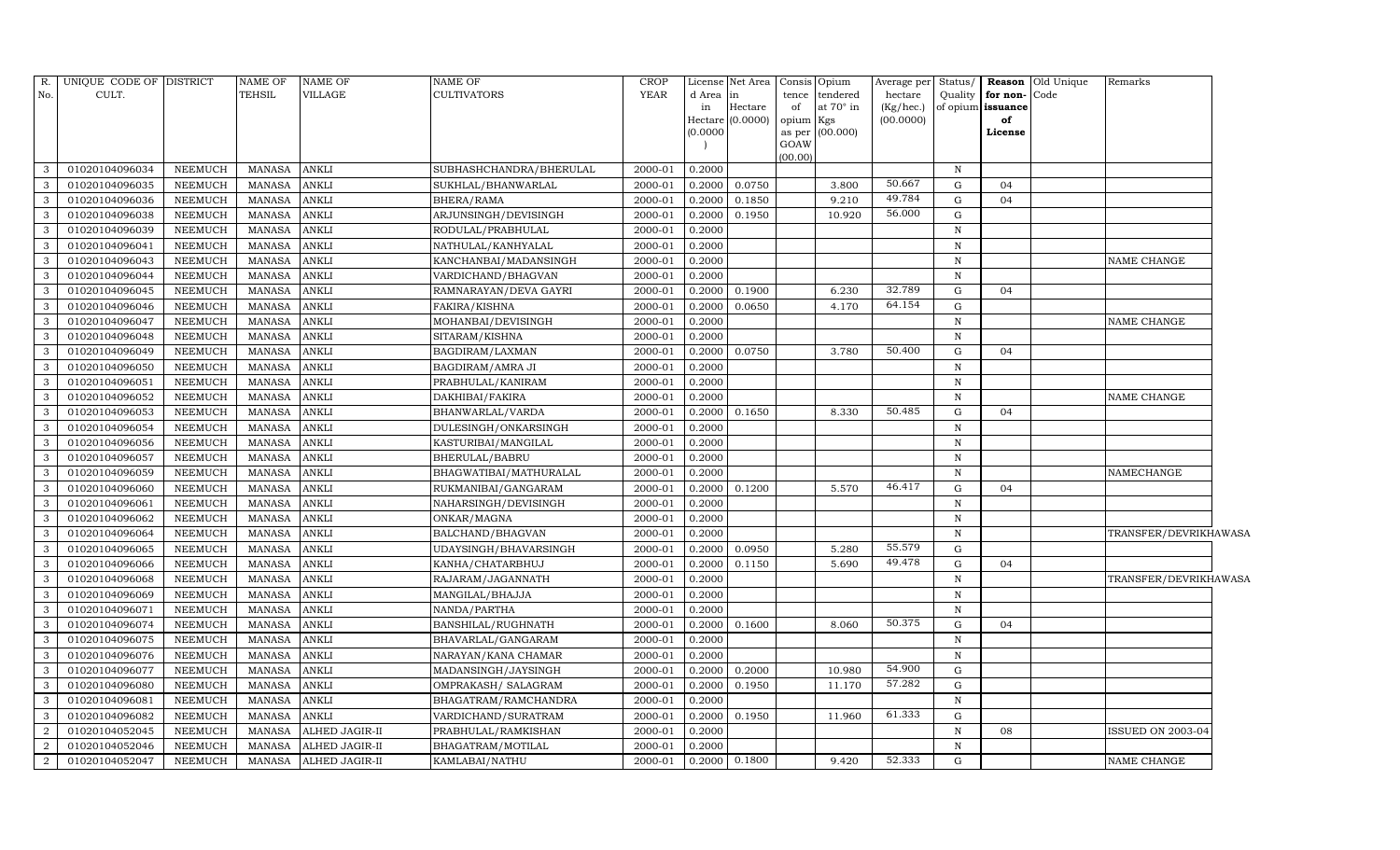| R.             | UNIQUE CODE OF DISTRICT |                | NAME OF       | <b>NAME OF</b>        | NAME OF                     | CROP        |                                  | License Net Area |                | Consis Opium     |           |              |                   | Average per Status/ Reason Old Unique | Remarks                              |  |
|----------------|-------------------------|----------------|---------------|-----------------------|-----------------------------|-------------|----------------------------------|------------------|----------------|------------------|-----------|--------------|-------------------|---------------------------------------|--------------------------------------|--|
| No.            | CULT.                   |                | <b>TEHSIL</b> | <b>VILLAGE</b>        | <b>CULTIVATORS</b>          | <b>YEAR</b> | d Area in                        |                  | tence          | tendered         | hectare   | Quality      | for non-Code      |                                       |                                      |  |
|                |                         |                |               |                       |                             |             | in                               | Hectare          | of             | at $70^\circ$ in | (Kg/hec.) |              | of opium issuance |                                       |                                      |  |
|                |                         |                |               |                       |                             |             | Hectare (0.0000)                 |                  | opium          | Kgs              | (00.0000) |              | of                |                                       |                                      |  |
|                |                         |                |               |                       |                             |             | (0.0000)                         |                  | as per<br>GOAW | (00.000)         |           |              | License           |                                       |                                      |  |
|                |                         |                |               |                       |                             |             |                                  |                  | (00.00)        |                  |           |              |                   |                                       |                                      |  |
| 2              | 01020104052048          | <b>NEEMUCH</b> | <b>MANASA</b> | ALHED JAGIR-II        | NANURAM/LAXMAN              | 2000-01     | 0.2000                           | 0.0550           |                | 3.120            | 56.727    | G            |                   |                                       |                                      |  |
| 2              | 01020104052049          | <b>NEEMUCH</b> | MANASA        | ALHED JAGIR-II        | NANDLAL/BADRILAL            | 2000-01     | 0.2000                           | 0.0600           |                | 3.500            | 58.333    | G            |                   |                                       |                                      |  |
| 2              | 01020104052050          | <b>NEEMUCH</b> | MANASA        | ALHED JAGIR-II        | GOPAL/LAKHMICHANDRA         | 2000-01     | 0.2000                           | 0.0650           |                | 4.450            | 68.462    | ${\rm G}$    |                   |                                       |                                      |  |
| 2              | 01020104052051          | NEEMUCH        | MANASA        | ALHED JAGIR-II        | KANWARLAL/MOTILAL           | 2000-01     | 0.2000                           |                  |                |                  |           | N            |                   |                                       |                                      |  |
| $\overline{2}$ | 01020104052053          | NEEMUCH        | MANASA        | ALHED JAGIR-II        | JAGDISH/MANGILAL            | 2000-01     | 0.2000                           | 0.1650           |                | 10.030           | 60.788    | ${\rm G}$    |                   |                                       |                                      |  |
| 2              | 01020104052054          | NEEMUCH        | MANASA        | ALHED JAGIR-II        | RAMCHANDRA/FULCHANDRA       | 2000-01     | 0.2000                           |                  |                |                  |           | $\, {\rm N}$ |                   |                                       |                                      |  |
| $\overline{a}$ | 01020104052055          | NEEMUCH        | MANASA        | ALHED JAGIR-II        | BHAGUBAI/NANDLAL            | 2000-01     | 0.2000                           |                  |                |                  |           | $\, {\rm N}$ |                   |                                       |                                      |  |
| 2              | 01020104052056          | NEEMUCH        | <b>MANASA</b> | ALHED JAGIR-II        | KANHAIYALAL/NANURAM RATHORE | 2000-01     | 0.2000                           |                  |                |                  |           | $\mathbb N$  |                   |                                       |                                      |  |
| $\overline{2}$ | 01020104052059          | NEEMUCH        | <b>MANASA</b> | <b>ALHED JAGIR-II</b> | BHUWANIRAM/MAGNIRAM         | 2000-01     | 0.2000                           |                  |                |                  |           | $\, {\rm N}$ |                   |                                       |                                      |  |
| 2              | 01020104052061          | NEEMUCH        | MANASA        | ALHED JAGIR-II        | BALURAM/MOHANLAL            | 2000-01     | 0.2000                           |                  |                |                  |           | $\mathbb N$  |                   |                                       | TRANSFER/ DUGLAWADA MDS-II           |  |
| 2              | 01020104052062          | <b>NEEMUCH</b> | <b>MANASA</b> | ALHED JAGIR-II        | BHAGATRAM/NATHU             | 2000-01     | 0.2000                           |                  |                |                  |           | $\, {\rm N}$ |                   |                                       |                                      |  |
| 2              | 01020104052063          | <b>NEEMUCH</b> | <b>MANASA</b> | ALHED JAGIR-II        | DEVKARANBAI/AYODHYAPRASAD   | 2000-01     | 0.2000                           | 0.1400           |                | 7.550            | 53.929    | ${\rm G}$    |                   |                                       |                                      |  |
| $\overline{a}$ | 01020104052064          | <b>NEEMUCH</b> | <b>MANASA</b> | <b>ALHED JAGIR-II</b> | RAMNARAYAN/LAXMAN           | 2000-01     | 0.2000                           | 0.2000           |                | 12.080           | 60.400    | ${\rm G}$    |                   |                                       |                                      |  |
| 2              | 01020104052067          | <b>NEEMUCH</b> | MANASA        | <b>ALHED JAGIR-II</b> | BAGDIRAM/SEVA               | 2000-01     | 0.2000                           |                  |                |                  |           | N            |                   |                                       |                                      |  |
| 2              | 01020104052068          | NEEMUCH        | MANASA        | ALHED JAGIR-II        | GANGARAM/BABRU              | 2000-01     | 0.2000                           |                  |                |                  |           | N            | 08                |                                       |                                      |  |
| 2              | 01020104052069          | NEEMUCH        | <b>MANASA</b> | ALHED JAGIR-II        | MANGILAL/DEVA               | 2000-01     | 0.2000                           | 0.1100           |                | 6.130            | 55.727    | G            |                   |                                       |                                      |  |
| $\overline{2}$ | 01020104052070          | NEEMUCH        | MANASA        | ALHED JAGIR-II        | KANIRAM/LAXMAN              | 2000-01     | 0.2000                           |                  |                |                  |           | N            |                   |                                       |                                      |  |
| 2              | 01020104052071          | NEEMUCH        | MANASA        | ALHED JAGIR-II        | NANDLAL/GIRDHARI            | 2000-01     | 0.2000 0.0550                    |                  |                | 3.380            | 61.455    | ${\rm G}$    |                   |                                       |                                      |  |
| 2              | 01020104052072          | NEEMUCH        | MANASA        | ALHED JAGIR-II        | RUGHNATH/BHERULAL           | 2000-01     | 0.2000                           | 0.1600           |                | 10.400           | 65.000    | ${\rm G}$    |                   |                                       |                                      |  |
| 2              | 01020104052073          | NEEMUCH        | <b>MANASA</b> | <b>ALHED JAGIR-II</b> | BALARAM/PRABHULAL           | 2000-01     | 0.2000                           | 0.0700           |                | 4.720            | 67.429    | G            |                   |                                       |                                      |  |
| $\overline{a}$ | 01020104052074          | <b>NEEMUCH</b> | <b>MANASA</b> | ALHED JAGIR-II        | GOPAL/MAGNA                 | 2000-01     | 0.2000                           | 0.1050           |                | 6.340            | 60.381    | ${\rm G}$    |                   |                                       |                                      |  |
| 2              | 01020104052075          | NEEMUCH        | MANASA        | ALHED JAGIR-II        | FULIBAI/NANURAM             | 2000-01     | 0.2000                           |                  |                |                  |           | $\, {\rm N}$ | 08                |                                       |                                      |  |
| 2              | 01020104052076          | NEEMUCH        | MANASA        | ALHED JAGIR-II        | GIRDHARI/KESHURAM           | 2000-01     | 0.2000                           | 0.2000           |                | 12.570           | 62.850    | G            |                   |                                       |                                      |  |
| 2              | 01020104052077          | <b>NEEMUCH</b> | MANASA        | <b>ALHED JAGIR-II</b> | RAMESHWAR/LAXMAN            | 2000-01     | 0.2000                           | 0.0500           |                | 3.730            | 74.600    | G            |                   |                                       |                                      |  |
| $\overline{2}$ | 01020104052078          | <b>NEEMUCH</b> | MANASA        | ALHED JAGIR-II        | PRABHU/KACHRU               | 2000-01     | 0.2000                           | 0.1950           |                | 12.640           | 64.821    | ${\rm G}$    |                   |                                       |                                      |  |
| 2              | 01020104052080          | <b>NEEMUCH</b> | MANASA        | ALHED JAGIR-II        | MANGILAL/RUPA               | 2000-01     | 0.2000                           | 0.2100           |                | 14.340           | 68.286    | ${\rm G}$    |                   |                                       |                                      |  |
| 2              | 01020104052082          | <b>NEEMUCH</b> | MANASA        | <b>ALHED JAGIR-II</b> | MANGILAL/KACHARU PATIDAR    | 2000-01     | 0.2000                           |                  |                |                  |           | ${\bf N}$    |                   |                                       |                                      |  |
| 2              | 01020104052083          | NEEMUCH        | MANASA        | <b>ALHED JAGIR-II</b> | DHURIBAI/BHERULAL           | 2000-01     | 0.2000                           |                  |                |                  |           | $\, {\rm N}$ |                   |                                       |                                      |  |
| $\overline{a}$ | 01020104052085          | NEEMUCH        | MANASA        | ALHED JAGIR-II        | CHENRAM/NANDLAL             | 2000-01     | $0.2000$ 0.1700                  |                  |                | 12.510           | 73.588    | G            |                   |                                       | NAME CHANGE                          |  |
| 2              | 01020104052086          | NEEMUCH        | MANASA        | ALHED JAGIR-II        | RATANLAL/LALJI              | 2000-01     | 0.2000                           | 0.1000           |                | 7.160            | 71.600    | ${\rm G}$    |                   |                                       |                                      |  |
| 2              | 01020104052087          | NEEMUCH        | MANASA        | ALHED JAGIR-II        | RAMESHCHANDRA/BALURAM       | 2000-01     | 0.2000                           | 0.1000           |                | 6.880            | 68.800    | ${\rm G}$    |                   |                                       |                                      |  |
| 2              | 01020104052088          | <b>NEEMUCH</b> | <b>MANASA</b> | <b>ALHED JAGIR-II</b> | BHAGATRAM/DEVILAL           | 2000-01     | 0.2000                           |                  |                |                  |           | $\, {\rm N}$ |                   |                                       |                                      |  |
| 2              | 01020104052090          | NEEMUCH        | MANASA        | ALHED JAGIR-II        | VINAYKUMAR/SOBHAGMAL        | 2000-01     | 0.2000                           | 0.1200           |                | 6.600            | 55.000    | G            |                   |                                       |                                      |  |
| 2              | 01020104052092          | NEEMUCH        | MANASA        | ALHED JAGIR-II        | KACHRULAL/ONKARLAL          | 2000-01     | 0.2000                           |                  |                |                  |           | $\, {\rm N}$ |                   |                                       |                                      |  |
| 2              | 01020104052094          | NEEMUCH        | MANASA        | ALHED JAGIR-II        | RADHABAI/ONKAR MALI         | 2000-01     | 0.2000                           | 0.1900           |                | 11.980           | 63.053    | ${\rm G}$    |                   |                                       |                                      |  |
| $\overline{2}$ | 01020104052095          | NEEMUCH        | <b>MANASA</b> | <b>ALHED JAGIR-II</b> | JADAVBAI/BHAGIRATH          | 2000-01     | 0.2000                           | 0.0750           |                | 4.400            | 58.667    | G            |                   |                                       | NAME CHANGE/TRANSFER/ BARKHEDA GHATA |  |
| 2              | 01020104052096          | NEEMUCH        | <b>MANASA</b> | <b>ALHED JAGIR-II</b> | GIRDHARI/RUPA               | 2000-01     | 0.2000                           | 0.1700           |                | 10.930           | 64.294    | G            |                   |                                       |                                      |  |
| 2              | 01020104052098          | <b>NEEMUCH</b> | MANASA        | ALHED JAGIR-II        | DEVILAL/RAMLAL              | 2000-01     | 0.2000                           |                  |                |                  |           | N            |                   |                                       |                                      |  |
| 2              | 01020104052099          | NEEMUCH        | MANASA        | ALHED JAGIR-II        | BAPULAL/CHATARBHUJ          | 2000-01     | 0.2000                           | 0.1900           |                | 13.780           | 72.526    | G            |                   |                                       |                                      |  |
| $\overline{a}$ | 01020104052100          | NEEMUCH        | MANASA        | ALHED JAGIR-II        | <b>BHULIBAI/PYARA</b>       | 2000-01     | $0.2000 \quad 0.11\overline{50}$ |                  |                | 8.270            | 71.913    | G            |                   |                                       |                                      |  |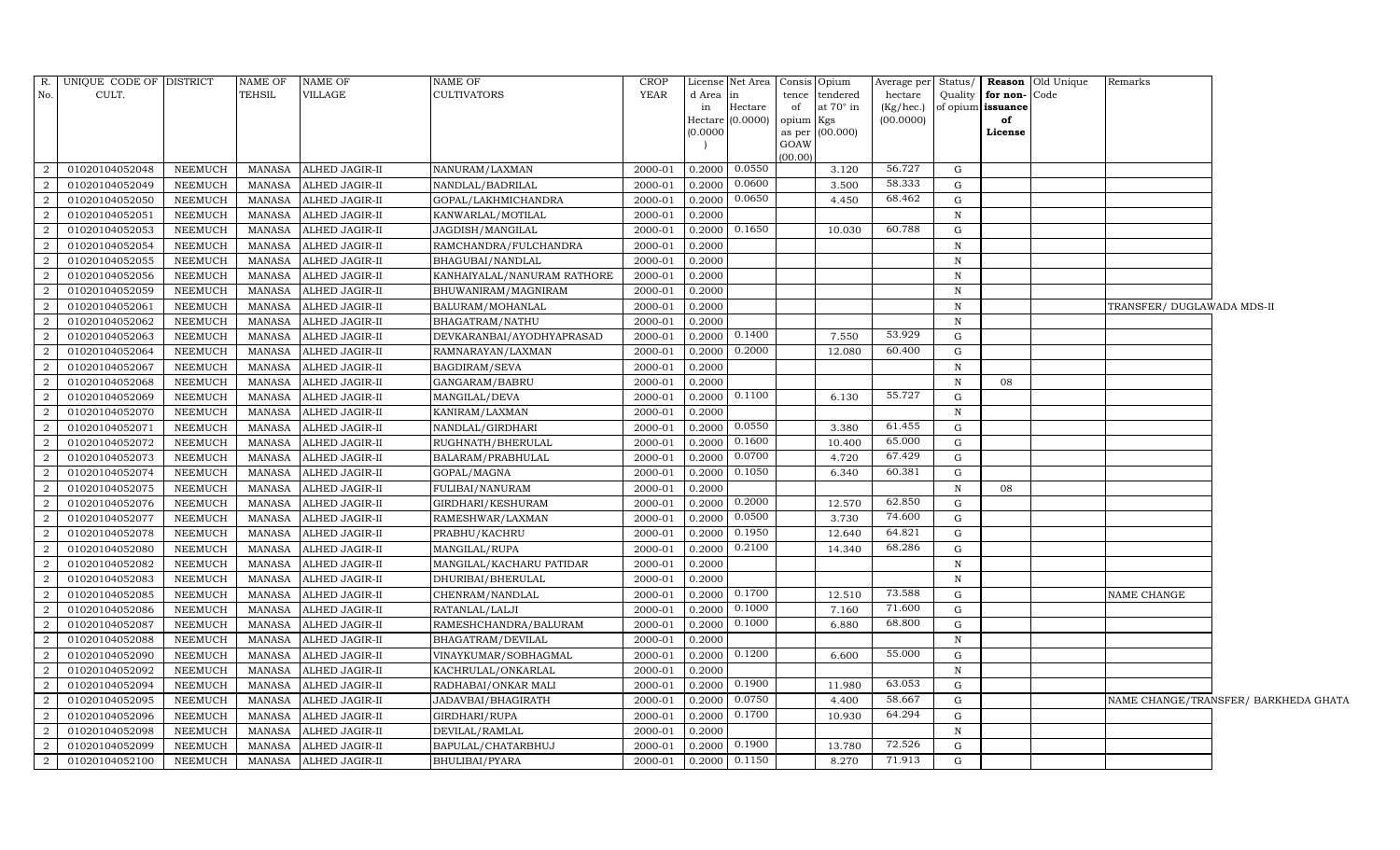| R.             | UNIQUE CODE OF DISTRICT |                | <b>NAME OF</b> | <b>NAME OF</b> | NAME OF                 | CROP        |          | License Net Area | Consis Opium |                 | Average per | Status/      |                   | Reason Old Unique | Remarks               |
|----------------|-------------------------|----------------|----------------|----------------|-------------------------|-------------|----------|------------------|--------------|-----------------|-------------|--------------|-------------------|-------------------|-----------------------|
| No.            | CULT.                   |                | TEHSIL         | VILLAGE        | <b>CULTIVATORS</b>      | <b>YEAR</b> | d Area   | in               | tence        | tendered        | hectare     | Quality      | for non-          | Code              |                       |
|                |                         |                |                |                |                         |             | in       | Hectare          | of           | at 70° in       | (Kg/hec.)   |              | of opium issuance |                   |                       |
|                |                         |                |                |                |                         |             |          | Hectare (0.0000) | opium Kgs    |                 | (00.0000)   |              | of                |                   |                       |
|                |                         |                |                |                |                         |             | (0.0000) |                  | GOAW         | as per (00.000) |             |              | License           |                   |                       |
|                |                         |                |                |                |                         |             |          |                  | (00.00)      |                 |             |              |                   |                   |                       |
| $\overline{2}$ | 01020104052101          | NEEMUCH        | MANASA         | ALHED JAGIR-II | RATANBAI/NAGJIRAM       | 2000-01     | 0.2000   | 0.0850           |              | 4.920           | 57.882      | G            |                   |                   |                       |
| $\overline{2}$ | 01020104052103          | <b>NEEMUCH</b> | <b>MANASA</b>  | ALHED JAGIR-II | NANDALAL/LAXMAN         | 2000-01     | 0.2000   | 0.0750           |              | 5.080           | 67.733      | $\mathbf G$  |                   |                   |                       |
| $\overline{2}$ | 01020104052104          | <b>NEEMUCH</b> | <b>MANASA</b>  | ALHED JAGIR-II | NARAYAN/NANDA           | 2000-01     | 0.2000   | 0.1250           |              | 6.680           | 53.440      | G            |                   |                   |                       |
| $\overline{2}$ | 01020104052105          | <b>NEEMUCH</b> | MANASA         | ALHED JAGIR-II | BHUWANIRAM/BAPULAL      | 2000-01     | 0.2000   |                  |              |                 |             | N            | 08                |                   | ISSUED ON 2003-04     |
| 2              | 01020104052107          | <b>NEEMUCH</b> | <b>MANASA</b>  | ALHED JAGIR-II | BHAGUBAI/BHUWANIRAM     | 2000-01     | 0.2000   |                  |              |                 |             | $\mathbf N$  |                   |                   | TRANSFER/ BHATKHEDI   |
| $\overline{2}$ | 01020104052108          | <b>NEEMUCH</b> | <b>MANASA</b>  | ALHED JAGIR-II | MAGNIRAM/HEERALAL       | 2000-01     | 0.2000   | 0.1950           |              | 12.060          | 61.846      | G            |                   |                   |                       |
| $\overline{2}$ | 01020104052109          | <b>NEEMUCH</b> | <b>MANASA</b>  | ALHED JAGIR-II | TIKARAM/BHUWANA         | 2000-01     | 0.2000   |                  |              |                 |             | $\mathbb N$  |                   |                   |                       |
| 2              | 01020104052110          | <b>NEEMUCH</b> | <b>MANASA</b>  | ALHED JAGIR-II | MAGNILAL/KANIRAM        | 2000-01     | 0.2000   | 0.0850           |              | 5.100           | 60.000      | ${\rm G}$    |                   |                   |                       |
| $\overline{2}$ | 01020104052111          | <b>NEEMUCH</b> | <b>MANASA</b>  | ALHED JAGIR-II | MANGILAL/GANGARAM       | 2000-01     | 0.2000   |                  |              |                 |             | $\mathbf N$  |                   |                   |                       |
| $\overline{2}$ | 01020104052112          | <b>NEEMUCH</b> | <b>MANASA</b>  | ALHED JAGIR-II | BABULAL/NANALAL         | 2000-01     | 0.2000   |                  |              |                 |             | $\, {\rm N}$ |                   |                   |                       |
| $\overline{2}$ | 01020104052113          | <b>NEEMUCH</b> | <b>MANASA</b>  | ALHED JAGIR-II | KANWARLAL/BHAGIRATH     | 2000-01     | 0.2000   |                  |              |                 |             | $\mathbf N$  |                   |                   |                       |
| $\overline{2}$ | 01020104052114          | <b>NEEMUCH</b> | <b>MANASA</b>  | ALHED JAGIR-II | BHERULAL/AMARJI         | 2000-01     | 0.2000   | 0.1750           |              | 9.210           | 52.629      | G            |                   |                   |                       |
| $\overline{2}$ | 01020104052116          | <b>NEEMUCH</b> | <b>MANASA</b>  | ALHED JAGIR-II | SEVARAM/SITARAM         | 2000-01     | 0.2000   |                  |              |                 |             | $\mathbf N$  |                   |                   |                       |
| $\overline{2}$ | 01020104052117          | <b>NEEMUCH</b> | <b>MANASA</b>  | ALHED JAGIR-II | MANGILAL/NANURAM        | 2000-01     | 0.2000   |                  |              |                 |             | N            |                   |                   |                       |
| $\overline{2}$ | 01020104052118          | <b>NEEMUCH</b> | <b>MANASA</b>  | ALHED JAGIR-II | RAMPRASAD/KHYALIRAM     | 2000-01     | 0.2000   | 0.0600           |              | 3.480           | 58.000      | $\mathbf G$  |                   |                   |                       |
| 2              | 01020104052122          | <b>NEEMUCH</b> | <b>MANASA</b>  | ALHED JAGIR-II | NANIBAI/SEVA            | 2000-01     | 0.2000   |                  |              |                 |             | $\, {\rm N}$ |                   |                   |                       |
| $\overline{2}$ | 01020104052123          | <b>NEEMUCH</b> | <b>MANASA</b>  | ALHED JAGIR-II | KHYALIRAM/KESHURAM      | 2000-01     | 0.2000   | 0.1100           |              | 5.810           | 52.818      | G            |                   |                   |                       |
| $\overline{2}$ | 01020104052124          | <b>NEEMUCH</b> | <b>MANASA</b>  | ALHED JAGIR-II | GORDHAN/UDA             | 2000-01     | 0.2000   | 0.0900           |              | 5.580           | 62.000      | G            |                   |                   |                       |
| $\overline{2}$ | 01020104052125          | <b>NEEMUCH</b> | <b>MANASA</b>  | ALHED JAGIR-II | NANALAL/GOPI            | 2000-01     | 0.2000   |                  |              |                 |             | $\, {\rm N}$ |                   |                   |                       |
| $\overline{2}$ | 01020104052127          | <b>NEEMUCH</b> | <b>MANASA</b>  | ALHED JAGIR-II | RAMPRASAD/LAXMAN        | 2000-01     | 0.2000   |                  |              |                 |             | $\mathbf N$  |                   |                   |                       |
| $\overline{2}$ | 01020104052130          | <b>NEEMUCH</b> | <b>MANASA</b>  | ALHED JAGIR-II | NANDLAL/HEMRAJ          | 2000-01     | 0.2000   |                  |              |                 |             | $\, {\rm N}$ |                   |                   |                       |
| $\overline{2}$ | 01020104052131          | <b>NEEMUCH</b> | <b>MANASA</b>  | ALHED JAGIR-II | HARLAL/KESHURAM         | 2000-01     | 0.2000   |                  |              |                 |             | $\, {\rm N}$ |                   |                   |                       |
| $\overline{2}$ | 01020104052132          | <b>NEEMUCH</b> | <b>MANASA</b>  | ALHED JAGIR-II | DHURIBAI/RUPA           | 2000-01     | 0.2000   | 0.0900           |              | 4.700           | 52.222      | G            |                   |                   |                       |
| 2              | 01020104052133          | <b>NEEMUCH</b> | <b>MANASA</b>  | ALHED JAGIR-II | KASHIRAM/DEVA           | 2000-01     | 0.2000   | 0.1800           |              | 9.780           | 54.333      | G            |                   |                   |                       |
| $\overline{2}$ | 01020104052137          | <b>NEEMUCH</b> | <b>MANASA</b>  | ALHED JAGIR-II | RAMRATAN/BHAGIRATH      | 2000-01     | 0.2000   |                  |              |                 |             | $\, {\rm N}$ |                   |                   |                       |
| $\overline{2}$ | 01020104052138          | <b>NEEMUCH</b> | <b>MANASA</b>  | ALHED JAGIR-II | MANGIBAI/BHERULAL       | 2000-01     | 0.2000   | 0.1150           |              | 5.840           | 50.783      | G            | 04                |                   |                       |
| 2              | 01020104052139          | <b>NEEMUCH</b> | <b>MANASA</b>  | ALHED JAGIR-II | SITABAI/BHANWARLAL MALI | 2000-01     | 0.2000   | 0.1000           |              | 5.460           | 54.600      | G            |                   |                   |                       |
| $\overline{2}$ | 01020104052140          | <b>NEEMUCH</b> | <b>MANASA</b>  | ALHED JAGIR-II | KAMLABAI/SALAGRAM       | 2000-01     | 0.2000   | 0.1800           |              | 9.330           | 51.833      | G            | 04                |                   | ISSUED ON 2003-04     |
| $\overline{2}$ | 01020104052142          | <b>NEEMUCH</b> | <b>MANASA</b>  | ALHED JAGIR-II | MANGIBAI/MANGILAL       | 2000-01     | 0.2000   | 0.0500           |              | 2.700           | 54.000      | G            |                   |                   |                       |
| $\overline{2}$ | 01020104052147          | <b>NEEMUCH</b> | <b>MANASA</b>  | ALHED JAGIR-II | MADANLAL/LAXMAN         | 2000-01     | 0.2000   |                  |              |                 |             | $\mathbf N$  | 08                |                   |                       |
| $\overline{2}$ | 01020104052148          | NEEMUCH        | <b>MANASA</b>  | ALHED JAGIR-II | DALU/BHUWANIRAM         | 2000-01     | 0.2000   | 0.1750           |              | 6.180           | 35.314      | G            | 04                |                   |                       |
| $\overline{2}$ | 01020104052149          | <b>NEEMUCH</b> | <b>MANASA</b>  | ALHED JAGIR-II | BILASDAS/HARIDAS        | 2000-01     | 0.2000   | 0.1750           |              | 8.680           | 49.600      | G            | 04                |                   |                       |
| $\overline{2}$ | 01020104052151          | <b>NEEMUCH</b> | <b>MANASA</b>  | ALHED JAGIR-II | KANHAIYALAL/RAMPRATAP   | 2000-01     | 0.2000   |                  |              |                 |             | $\, {\rm N}$ |                   |                   | TRANSFER/KUKDESHWAR-1 |
| $\overline{2}$ | 01020104052152          | <b>NEEMUCH</b> | <b>MANASA</b>  | ALHED JAGIR-II | AMRITRAM/RATANLAL       | 2000-01     | 0.2000   |                  |              |                 |             | N            | 08                |                   |                       |
| $\overline{2}$ | 01020104052154          | <b>NEEMUCH</b> | <b>MANASA</b>  | ALHED JAGIR-II | LAXMIBAI/JAGGA          | 2000-01     | 0.2000   | 0.1150           |              | 6.740           | 58.609      | G            |                   |                   |                       |
| $\overline{2}$ | 01020104052156          | NEEMUCH        | <b>MANASA</b>  | ALHED JAGIR-II | CHANDRIBAI/BADRILAL     | 2000-01     | 0.2000   | 0.1100           |              | 4.770           | 43.364      | G            | 04                |                   |                       |
| $\overline{2}$ | 01020104052157          | NEEMUCH        | <b>MANASA</b>  | ALHED JAGIR-II | BHANWARLAL/KACHRU       | 2000-01     | 0.2000   |                  |              |                 |             | $\mathbf N$  |                   |                   |                       |
| $\overline{2}$ | 01020104052158          | <b>NEEMUCH</b> | <b>MANASA</b>  | ALHED JAGIR-II | KISHORILAL/BHUWANILAL   | 2000-01     | 0.2000   |                  |              |                 |             | N            |                   |                   |                       |
| $\overline{2}$ | 01020104052160          | <b>NEEMUCH</b> | <b>MANASA</b>  | ALHED JAGIR-II | DHANRAJ/SHIVLAL         | 2000-01     | 0.2000   |                  |              |                 |             | N            |                   |                   |                       |
| $\overline{2}$ | 01020104052164          | NEEMUCH        | MANASA         | ALHED JAGIR-II | BALMUKUND/PRATAPIBAI    | 2000-01     | 0.2000   | 0.0950           |              | 3.880           | 40.842      | G            | 04                |                   |                       |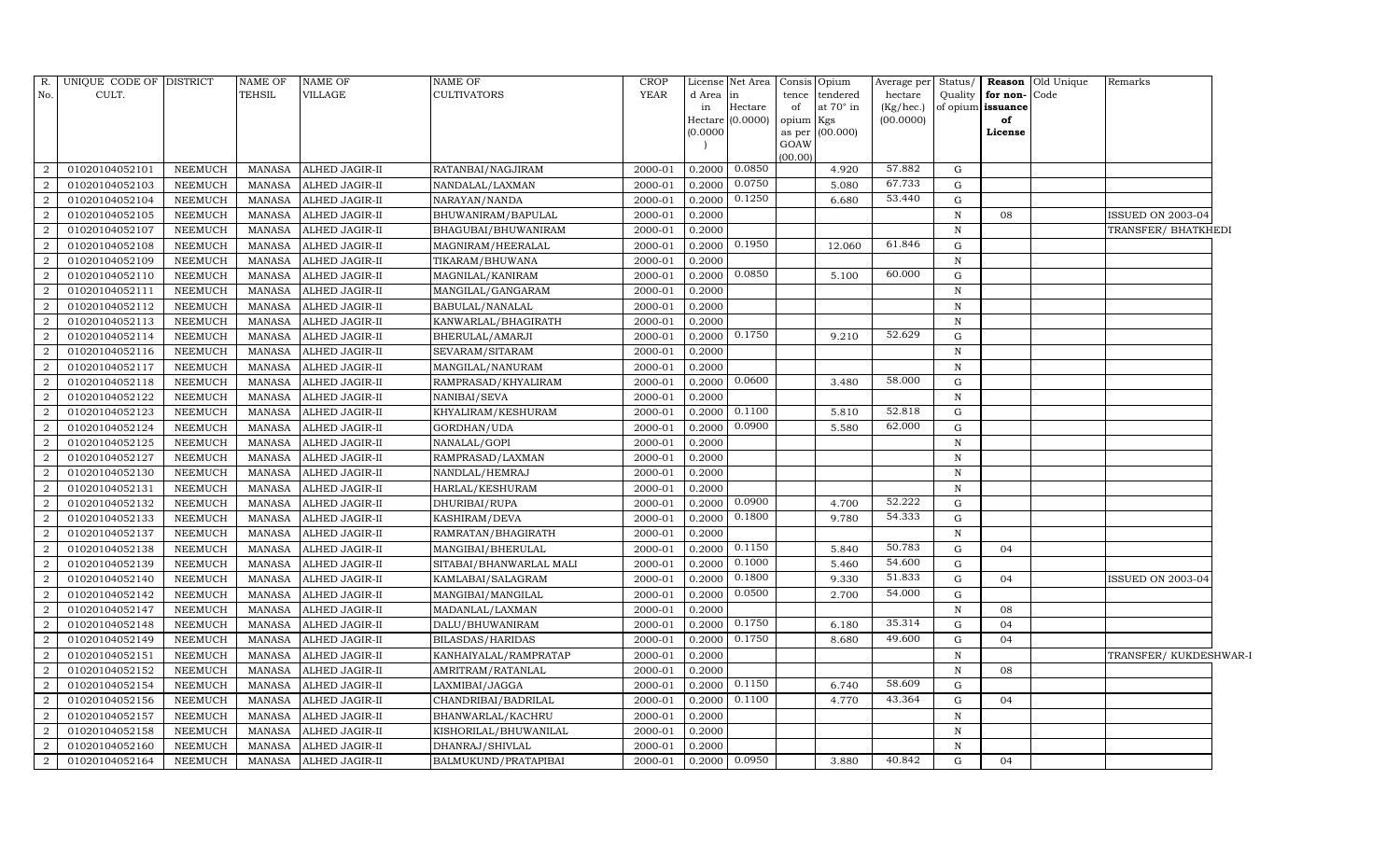| R.             | UNIQUE CODE OF DISTRICT |                | <b>NAME OF</b> | NAME OF              | <b>NAME OF</b>           | <b>CROP</b> |          | License Net Area   Consis   Opium |           |                  | Average per | Status/      |                   | Reason Old Unique | Remarks                  |  |
|----------------|-------------------------|----------------|----------------|----------------------|--------------------------|-------------|----------|-----------------------------------|-----------|------------------|-------------|--------------|-------------------|-------------------|--------------------------|--|
| No.            | CULT.                   |                | <b>TEHSIL</b>  | VILLAGE              | CULTIVATORS              | <b>YEAR</b> | d Area   | in                                | tence     | tendered         | hectare     | Quality      | for non-          | Code              |                          |  |
|                |                         |                |                |                      |                          |             | in       | Hectare                           | of        | at $70^\circ$ in | (Kg/hec.)   |              | of opium issuance |                   |                          |  |
|                |                         |                |                |                      |                          |             |          | Hectare (0.0000)                  | opium Kgs |                  | (00.0000)   |              | of                |                   |                          |  |
|                |                         |                |                |                      |                          |             | (0.0000) |                                   | GOAW      | as per (00.000)  |             |              | License           |                   |                          |  |
|                |                         |                |                |                      |                          |             |          |                                   | (00.00)   |                  |             |              |                   |                   |                          |  |
| $\overline{2}$ | 01020104052246          | <b>NEEMUCH</b> | MANASA         | ALHED JAGIR-II       | NANIBAI/RAMLAL           | 2000-01     | 0.2000   | 0.1700                            |           | 8.560            | 50.353      | G            | 04                |                   |                          |  |
| $\overline{2}$ | 01020104052247          | <b>NEEMUCH</b> | <b>MANASA</b>  | ALHED JAGIR-II       | FULCHAND/LALA            | 2000-01     | 0.2000   | 0.1300                            |           | 7.180            | 55.231      | G            |                   | 01020104014029    |                          |  |
| $\overline{2}$ | 01020104052128          | <b>NEEMUCH</b> | <b>MANASA</b>  | ALHED JAGIR-II       | RAMESHCHANDRA/LALU       | 2000-01     | 0.2000   | 0.1150                            |           | 6.330            | 55.043      | G            |                   |                   |                          |  |
| $\overline{a}$ | 01020104052001          | <b>NEEMUCH</b> | <b>MANASA</b>  | ALHED JAGIR-I        | RAMCHANDRA/BHANWARLAL    | 2000-01     | 0.2000   |                                   |           |                  |             | ${\bf N}$    |                   |                   |                          |  |
| $\overline{2}$ | 01020104052002          | <b>NEEMUCH</b> | <b>MANASA</b>  | ALHED JAGIR-I        | RATANLAL/FAKIRCHAND      | 2000-01     | 0.2000   | 0.2100                            |           | 12.630           | 60.143      | G            |                   |                   |                          |  |
| $\overline{2}$ | 01020104052003          | <b>NEEMUCH</b> | <b>MANASA</b>  | ALHED JAGIR-I        | BAGDIRAM/RAMLAL          | 2000-01     | 0.2000   | 0.2000                            |           | 13.053           | 65.265      | $\mathbf{I}$ | 02                |                   | <b>ISSUED 2002-03</b>    |  |
| $\overline{2}$ | 01020104052004          | <b>NEEMUCH</b> | <b>MANASA</b>  | ALHED JAGIR-I        | KHEMRAJ/MATHURALAL       | 2000-01     | 0.2000   | 0.1500                            |           | 9.200            | 61.333      | G            |                   |                   |                          |  |
| $\overline{2}$ | 01020104052005          | <b>NEEMUCH</b> | MANASA         | ALHED JAGIR-I        | JANIBAI/SHOBHARAM        | 2000-01     | 0.2000   |                                   |           |                  |             | ${\bf N}$    |                   |                   |                          |  |
| $\overline{2}$ | 01020104052008          | <b>NEEMUCH</b> | <b>MANASA</b>  | ALHED JAGIR-I        | NOJI BAI/GHISULAL        | 2000-01     | 0.2000   | 0.0900                            |           | 5.500            | 61.111      | G            |                   |                   |                          |  |
| $\overline{2}$ | 01020104052009          | <b>NEEMUCH</b> | <b>MANASA</b>  | ALHED JAGIR-I        | GODAVARI BAI/JARILAL     | 2000-01     | 0.2000   | 0.1050                            |           | 7.310            | 69.619      | G            |                   |                   |                          |  |
| 2              | 01020104052010          | <b>NEEMUCH</b> | <b>MANASA</b>  | ALHED JAGIR-I        | LAXMINARAYAN/LALURAM     | 2000-01     | 0.2000   |                                   |           |                  |             | $\mathbf N$  |                   |                   |                          |  |
| $\overline{2}$ | 01020104052011          | <b>NEEMUCH</b> | <b>MANASA</b>  | ALHED JAGIR-I        | MANGILAL/DOULA           | 2000-01     | 0.2000   | 0.1450                            |           | 8.660            | 59.724      | $\mathbf G$  |                   |                   |                          |  |
| $\overline{2}$ | 01020104052012          | <b>NEEMUCH</b> | <b>MANASA</b>  | ALHED JAGIR-I        | PRABHULAL/HARIRAM        | 2000-01     | 0.2000   |                                   |           |                  |             | $\mathbf N$  |                   |                   |                          |  |
| $\overline{2}$ | 01020104052013          | <b>NEEMUCH</b> | <b>MANASA</b>  | ALHED JAGIR-I        | SITABAI/BHANWARLAL       | 2000-01     | 0.2000   |                                   |           |                  |             | N            |                   |                   |                          |  |
| $\overline{2}$ | 01020104052014          | NEEMUCH        | <b>MANASA</b>  | ALHED JAGIR-I        | BADAM BAI/BADRILAL       | 2000-01     |          | $0.2000 \quad 0.0550$             |           | 3.700            | 67.273      | G            |                   |                   |                          |  |
| $\overline{2}$ | 01020104052016          | <b>NEEMUCH</b> | <b>MANASA</b>  | ALHED JAGIR-I        | RAMESHWAR/BHERULAL       | 2000-01     | 0.2000   |                                   |           |                  |             | N            |                   |                   |                          |  |
| $\overline{2}$ | 01020104052017          | <b>NEEMUCH</b> | <b>MANASA</b>  | ALHED JAGIR-I        | MANGILAL/CHAMPALAL       | 2000-01     | 0.2000   |                                   |           |                  |             | N            |                   |                   |                          |  |
| $\overline{2}$ | 01020104052018          | <b>NEEMUCH</b> | <b>MANASA</b>  | ALHED JAGIR-I        | BHERULAL/PYARA           | 2000-01     | 0.2000   |                                   |           |                  |             | $\mathbf N$  |                   |                   |                          |  |
| $\overline{a}$ | 01020104052019          | NEEMUCH        | <b>MANASA</b>  | ALHED JAGIR-I        | DALLIBAI/MAGNA           | 2000-01     | 0.2000   | 0.1050                            |           | 6.420            | 61.143      | G            |                   |                   |                          |  |
| $\overline{a}$ | 01020104052021          | NEEMUCH        | <b>MANASA</b>  | ALHED JAGIR-I        | RAMLAL/KISHORE           | 2000-01     | 0.2000   | 0.1000                            |           | 5.750            | 57.500      | G            |                   |                   |                          |  |
| $\overline{2}$ | 01020104052022          | NEEMUCH        | <b>MANASA</b>  | ALHED JAGIR-I        | MANGILAL/BHUWANA LUHAR   | 2000-01     | 0.2000   |                                   |           |                  |             | $\mathbf N$  | 08                |                   |                          |  |
| $\overline{2}$ | 01020104052023          | <b>NEEMUCH</b> | <b>MANASA</b>  | ALHED JAGIR-I        | BHUWANA/KESURAM          | 2000-01     | 0.2000   | 0.1300                            |           | 8.780            | 67.538      | G            |                   |                   |                          |  |
| $\overline{2}$ | 01020104052024          | NEEMUCH        | MANASA         | ALHED JAGIR-I        | DHAPUBAI/HARILAL         | 2000-01     | 0.2000   |                                   |           |                  |             | $\mathbf N$  |                   |                   |                          |  |
| $\overline{2}$ | 01020104052026          | <b>NEEMUCH</b> | <b>MANASA</b>  | ALHED JAGIR-I        | MANGILAL/BHERULAL        | 2000-01     | 0.2000   |                                   |           |                  |             | $\mathbf N$  |                   |                   |                          |  |
| $\overline{2}$ | 01020104052027          | NEEMUCH        | <b>MANASA</b>  | ALHED JAGIR-I        | RAMNATH/SITARAM          | 2000-01     | 0.2000   |                                   |           |                  |             | N            |                   |                   |                          |  |
| $\overline{2}$ | 01020104052028          | NEEMUCH        | <b>MANASA</b>  | ALHED JAGIR-I        | TEJARAM/AMARJI           | 2000-01     | 0.2000   |                                   |           |                  |             | $\mathbf N$  |                   |                   |                          |  |
| $\overline{a}$ | 01020104052029          | <b>NEEMUCH</b> | <b>MANASA</b>  | ALHED JAGIR-I        | BHANWARLAL/ROOPA         | 2000-01     | 0.2000   |                                   |           |                  |             | $\mathbf N$  |                   |                   |                          |  |
| $\overline{2}$ | 01020104052030          | <b>NEEMUCH</b> | <b>MANASA</b>  | ALHED JAGIR-I        | KESURAM/KISHANA          | 2000-01     | 0.2000   | 0.1850                            |           | 14.120           | 76.324      | G            |                   |                   |                          |  |
| $\overline{2}$ | 01020104052031          | <b>NEEMUCH</b> | MANASA         | ALHED JAGIR-I        | PURANMAL/RATANLAL        | 2000-01     | 0.2000   |                                   |           |                  |             | $\mathbf N$  |                   |                   |                          |  |
| 2              | 01020104052032          | <b>NEEMUCH</b> | <b>MANASA</b>  | ALHED JAGIR-I        | RAMNARAYAN/KACHRU        | 2000-01     | 0.2000   |                                   |           |                  |             | $\mathbf N$  |                   |                   |                          |  |
| $\overline{a}$ | 01020104052033          | <b>NEEMUCH</b> | <b>MANASA</b>  | ALHED JAGIR-I        | SURATRAM/HEMRAJ          | 2000-01     | 0.2000   |                                   |           |                  |             | $\mathbf N$  |                   |                   |                          |  |
| $\overline{2}$ | 01020104052034          | <b>NEEMUCH</b> | <b>MANASA</b>  | ALHED JAGIR-I        | BHERULAL/BAKSHU          | 2000-01     | 0.2000   |                                   |           |                  |             | $\mathbf N$  |                   |                   |                          |  |
| $\overline{2}$ | 01020104052035          | <b>NEEMUCH</b> | <b>MANASA</b>  | ALHED JAGIR-I        | SHANTIBAI/KANHAIYALAL    | 2000-01     | 0.2000   | 0.1250                            |           | 7.880            | 63.040      | G            |                   |                   |                          |  |
| $\overline{2}$ | 01020104052039          | <b>NEEMUCH</b> | <b>MANASA</b>  | ALHED JAGIR-I        | BHUWANIRAM/MANGILAL BADA | 2000-01     | 0.2000   | 0.0750                            |           | 4.230            | 56.400      | $\mathbf G$  |                   |                   |                          |  |
| $\overline{2}$ | 01020104052040          | <b>NEEMUCH</b> | <b>MANASA</b>  | ALHED JAGIR-I        | MOHANLAL/KALU            | 2000-01     | 0.2000   | 0.2000                            |           | 6.050            | 30.250      | ${\rm G}$    | 04                |                   |                          |  |
| $\overline{2}$ | 01020104052041          | <b>NEEMUCH</b> | <b>MANASA</b>  | ALHED JAGIR-I        | NOJIBAI/HEERALAL         | 2000-01     | 0.2000   |                                   |           |                  |             | N            |                   |                   |                          |  |
| $\overline{2}$ | 01020104052042          | <b>NEEMUCH</b> | MANASA         | ALHED JAGIR-I        | MAGANIRAM/UDA            | 2000-01     | 0.2000   |                                   |           |                  |             | N            |                   |                   | TRANSFER/ SAWAN N-I DIV. |  |
| $\overline{a}$ | 01020104052043          | NEEMUCH        | <b>MANASA</b>  | ALHED JAGIR-I        | BASANTIBAI/SHAMBHULAL    | 2000-01     | 0.2000   |                                   |           |                  |             | $\mathbf N$  |                   |                   |                          |  |
| 2              | 01020104052044          | <b>NEEMUCH</b> | <b>MANASA</b>  | ALHED JAGIR-I        | JANIBAI/MODIRAM          | 2000-01     | 0.2000   | 0.1950                            |           | 12.640           | 64.821      | G            |                   |                   |                          |  |
| $\overline{2}$ | 01020104052168          | <b>NEEMUCH</b> | MANASA         | <b>ALHED JAGIR-I</b> | GOPAL/BADRILAL           | 2000-01     | 0.2000   |                                   |           |                  |             | N            |                   |                   |                          |  |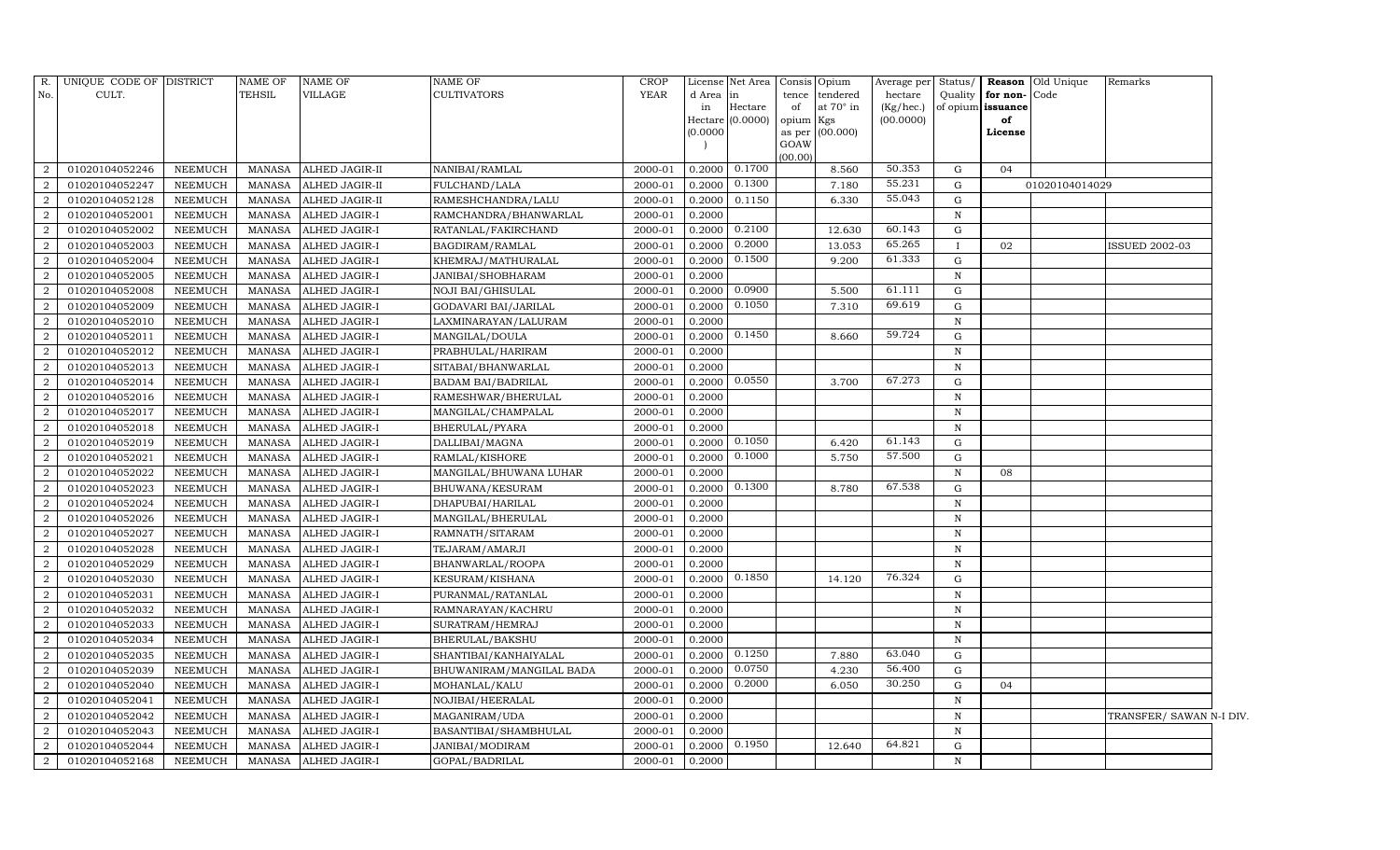| R.                          | UNIQUE CODE OF DISTRICT |                | <b>NAME OF</b> | NAME OF              | NAME OF                    | <b>CROP</b> |           | License Net Area |                | Consis Opium | Average per | Status/           | Reason   | Old Unique | Remarks |
|-----------------------------|-------------------------|----------------|----------------|----------------------|----------------------------|-------------|-----------|------------------|----------------|--------------|-------------|-------------------|----------|------------|---------|
| No.                         | CULT.                   |                | TEHSIL         | VILLAGE              | <b>CULTIVATORS</b>         | <b>YEAR</b> | d Area in |                  | tence          | tendered     | hectare     | Quality           | for non- | Code       |         |
|                             |                         |                |                |                      |                            |             | in        | Hectare          | of             | at 70° in    | (Kg/hec.)   | of opium issuance |          |            |         |
|                             |                         |                |                |                      |                            |             |           | Hectare (0.0000) | opium Kgs      |              | (00.0000)   |                   | of       |            |         |
|                             |                         |                |                |                      |                            |             | (0.0000)  |                  | as per<br>GOAW | (00.000)     |             |                   | License  |            |         |
|                             |                         |                |                |                      |                            |             |           |                  | (00.00)        |              |             |                   |          |            |         |
|                             | 01020104052170          | NEEMUCH        | MANASA         | ALHED JAGIR-I        | BHONIBAI/KASHIRAM          | 2000-01     | 0.2000    | 0.1500           |                | 9.530        | 63.533      | G                 |          |            |         |
| $\overline{2}$              | 01020104052171          | NEEMUCH        | MANASA         | ALHED JAGIR-I        | SEETARAM/GHASILAL          | 2000-01     | 0.2000    |                  |                |              |             | N                 |          |            |         |
| $\overline{2}$              | 01020104052172          | NEEMUCH        | MANASA         | ALHED JAGIR-I        | LAXMINARAYAN/KANWARLAL     | 2000-01     | 0.2000    | 0.1000           |                | 5.990        | 59.900      | G                 |          |            |         |
| $\overline{2}$              | 01020104052173          | NEEMUCH        | MANASA         | ALHED JAGIR-I        | HEERALAL/RUPA              | 2000-01     | 0.2000    | 0.1850           |                | 11.410       | 61.676      | G                 |          |            |         |
| 2                           | 01020104052174          | NEEMUCH        | <b>MANASA</b>  | ALHED JAGIR-I        | KANHAIYALAL/NANDA          | 2000-01     | 0.2000    |                  |                |              |             | $\mathbf N$       |          |            |         |
|                             | 01020104052175          | NEEMUCH        | MANASA         | ALHED JAGIR-I        | UDAIRAM/PRABHULAL          | 2000-01     | 0.2000    | 0.2050           |                | 12.560       | 61.268      | $\mathbf G$       |          |            |         |
|                             | 01020104052176          | NEEMUCH        | <b>MANASA</b>  | ALHED JAGIR-I        | BHONIRAM/NANDAJI           | 2000-01     | 0.2000    | 0.2050           |                | 9.970        | 48.634      | G                 | 04       |            |         |
| 2                           | 01020104052178          | NEEMUCH        | <b>MANASA</b>  | ALHED JAGIR-I        | RATANLAL/MANGILAL GAYARI   | 2000-01     | 0.2000    | 0.1050           |                | 6.520        | 62.095      | G                 |          |            |         |
| 2                           | 01020104052179          | NEEMUCH        | <b>MANASA</b>  | ALHED JAGIR-I        | BABULAL/RAMLAL             | 2000-01     | 0.2000    | 0.1500           |                | 8.650        | 57.667      | $\mathbf G$       |          |            |         |
|                             | 01020104052180          | NEEMUCH        | <b>MANASA</b>  | ALHED JAGIR-I        | PRABHULAL/PYARAJI          | 2000-01     | 0.2000    |                  |                |              |             | $\mathbf N$       |          |            |         |
| $\mathcal{D}_{\mathcal{L}}$ | 01020104052181          | NEEMUCH        | <b>MANASA</b>  | ALHED JAGIR-I        | GOPILAL/HEERALAL           | 2000-01     | 0.2000    |                  |                |              |             | N                 |          |            |         |
| $\overline{2}$              | 01020104052182          | NEEMUCH        | MANASA         | ALHED JAGIR-I        | HARIRAM/RADHAKRISHNA       | 2000-01     | 0.2000    | 0.1250           |                | 7.040        | 56.320      | $\mathbf G$       |          |            |         |
| $\overline{2}$              | 01020104052183          | NEEMUCH        | MANASA         | ALHED JAGIR-I        | KISHANLAL/CHATARBHUJ       | 2000-01     | 0.2000    |                  |                |              |             | $\mathbf N$       |          |            |         |
| $\overline{2}$              | 01020104052184          | NEEMUCH        | <b>MANASA</b>  | ALHED JAGIR-I        | PURANMAL/PYARAJI           | 2000-01     | 0.2000    | 0.0500           |                | 2.990        | 59.800      | G                 |          |            |         |
| $\overline{2}$              | 01020104052185          | NEEMUCH        | MANASA         | ALHED JAGIR-I        | KHEMRAJ/RAMAJI             | 2000-01     | 0.2000    |                  |                |              |             | N                 |          |            |         |
| 2                           | 01020104052186          | NEEMUCH        | MANASA         | ALHED JAGIR-I        | RAMNIWAS/KANHAIYALAL       | 2000-01     | 0.2000    | 0.0850           |                | 5.100        | 60.000      | $\mathbf G$       |          |            |         |
| $\overline{2}$              | 01020104052187          | <b>NEEMUCH</b> | <b>MANASA</b>  | ALHED JAGIR-I        | SHRIRAM/KHYALIRAM          | 2000-01     | 0.2000    |                  |                |              |             | $\mathbf N$       |          |            |         |
|                             | 01020104052188          | NEEMUCH        | MANASA         | ALHED JAGIR-I        | GOPAL/MANGILAL             | 2000-01     | 0.2000    | 0.1100           |                | 6.970        | 63.364      | G                 |          |            |         |
| $\overline{2}$              | 01020104052190          | NEEMUCH        | <b>MANASA</b>  | ALHED JAGIR-I        | MANGILAL/SHITAL            | 2000-01     | 0.2000    | 0.1000           |                | 5.870        | 58.700      | ${\rm G}$         |          |            |         |
| $\overline{2}$              | 01020104052191          | NEEMUCH        | MANASA         | ALHED JAGIR-I        | RATANLAL/MANGILAL BALAI    | 2000-01     | 0.2000    | 0.1300           |                | 8.060        | 62.000      | $\mathbf G$       |          |            |         |
|                             | 01020104052192          | <b>NEEMUCH</b> | <b>MANASA</b>  | ALHED JAGIR-I        | BANSHILAL/RAMNARAYAN       | 2000-01     | 0.2000    |                  |                |              |             | $\mathbf N$       |          |            |         |
| $\overline{2}$              | 01020104052193          | NEEMUCH        | <b>MANASA</b>  | ALHED JAGIR-I        | MANGILAL/CHHOGA            | 2000-01     | 0.2000    |                  |                |              |             | N                 |          |            |         |
| $\overline{2}$              | 01020104052195          | NEEMUCH        | MANASA         | ALHED JAGIR-I        | HARIRAM/SHITALJI           | 2000-01     | 0.2000    | 0.0900           |                | 5.420        | 60.222      | G                 |          |            |         |
| 2                           | 01020104052196          | NEEMUCH        | <b>MANASA</b>  | ALHED JAGIR-I        | MUKUND/RUPA                | 2000-01     | 0.2000    | 0.1900           |                | 11.630       | 61.211      | G                 |          |            |         |
|                             | 01020104052197          | NEEMUCH        | <b>MANASA</b>  | ALHED JAGIR-I        | SURESHKUMAR/RATANLAL       | 2000-01     | 0.2000    | 0.1400           |                | 10.430       | 74.500      | ${\rm G}$         |          |            |         |
| $\overline{2}$              | 01020104052198          | NEEMUCH        | MANASA         | ALHED JAGIR-I        | VARDICHANDRA/RUPAJI        | 2000-01     | 0.2000    | 0.0550           |                | 3.060        | 55.636      | G                 |          |            |         |
| $\overline{2}$              | 01020104052200          | NEEMUCH        | <b>MANASA</b>  | ALHED JAGIR-I        | RAMPRASAD/BHONA KANCHI     | 2000-01     | 0.2000    | 0.1900           |                | 11.730       | 61.737      | ${\rm G}$         |          |            |         |
| $\overline{2}$              | 01020104052201          | NEEMUCH        | <b>MANASA</b>  | ALHED JAGIR-I        | SAJJANBAI/SHIVLAL          | 2000-01     | 0.2000    | 0.1000           |                | 5.780        | 57.800      | G                 |          |            |         |
|                             | 01020104052202          | NEEMUCH        | <b>MANASA</b>  | ALHED JAGIR-I        | DULICHANDRA/RAMNARAYAN     | 2000-01     | 0.2000    |                  |                |              |             | N                 |          |            |         |
| $\overline{2}$              | 01020104052203          | NEEMUCH        | <b>MANASA</b>  | ALHED JAGIR-I        | RAMLAL/BHONIRAM            | 2000-01     | 0.2000    |                  |                |              |             | $\mathbf N$       |          |            |         |
| $\overline{2}$              | 01020104052204          | NEEMUCH        | MANASA         | ALHED JAGIR-I        | LAXMINARAYAN/BHONIRAM      | 2000-01     | 0.2000    |                  |                |              |             | N                 |          |            |         |
| 2                           | 01020104052205          | NEEMUCH        | <b>MANASA</b>  | ALHED JAGIR-I        | DASHRATH/BALKISHAN         | 2000-01     | 0.2000    | 0.0900           |                | 5.780        | 64.222      | $\mathbf G$       |          |            |         |
|                             | 01020104052206          | NEEMUCH        | MANASA         | ALHED JAGIR-I        | DINESH CHANDRA/CHHAGANLAL  | 2000-01     | 0.2000    |                  |                |              |             | $\mathbf N$       |          |            |         |
| $\mathcal{D}$               | 01020104052207          | NEEMUCH        | <b>MANASA</b>  | ALHED JAGIR-I        | RAMPRASAD/BHONIRAM PATIDAR | 2000-01     | 0.2000    |                  |                |              |             | $\mathbb N$       |          |            |         |
| 2                           | 01020104052208          | NEEMUCH        | MANASA         | ALHED JAGIR-I        | MOHANLAL/MANGILAL          | 2000-01     | 0.2000    | 0.1650           |                | 9.330        | 56.545      | ${\rm G}$         |          |            |         |
| $\overline{2}$              | 01020104052209          | <b>NEEMUCH</b> | <b>MANASA</b>  | ALHED JAGIR-I        | RAMLAL/BADRILAL            | 2000-01     | 0.2000    |                  |                |              |             | $\mathbf N$       |          |            |         |
| $\overline{2}$              | 01020104052210          | NEEMUCH        | MANASA         | ALHED JAGIR-I        | PRABHULAL/JAGGA            | 2000-01     | 0.2000    | 0.1200           |                | 7.360        | 61.333      | G                 |          |            |         |
| $\overline{2}$              | 01020104052211          | NEEMUCH        | <b>MANASA</b>  | ALHED JAGIR-I        | PRAHLAD/KESHURAM           | 2000-01     | 0.2000    | 0.0550           |                | 2.380        | 43.273      | G                 | 04       |            |         |
| 2                           | 01020104052212          | NEEMUCH        | MANASA         | ALHED JAGIR-I        | OMPRAKASH/BALKISHAN        | 2000-01     | 0.2000    | 0.0950           |                | 6.300        | 66.316      | G                 |          |            |         |
| 2                           | 01020104052213          | <b>NEEMUCH</b> | MANASA         | <b>ALHED JAGIR-I</b> | GOMABAI/GIRDHARI           | 2000-01     | 0.2000    | 0.1700           |                | 9.290        | 54.647      | G                 |          |            |         |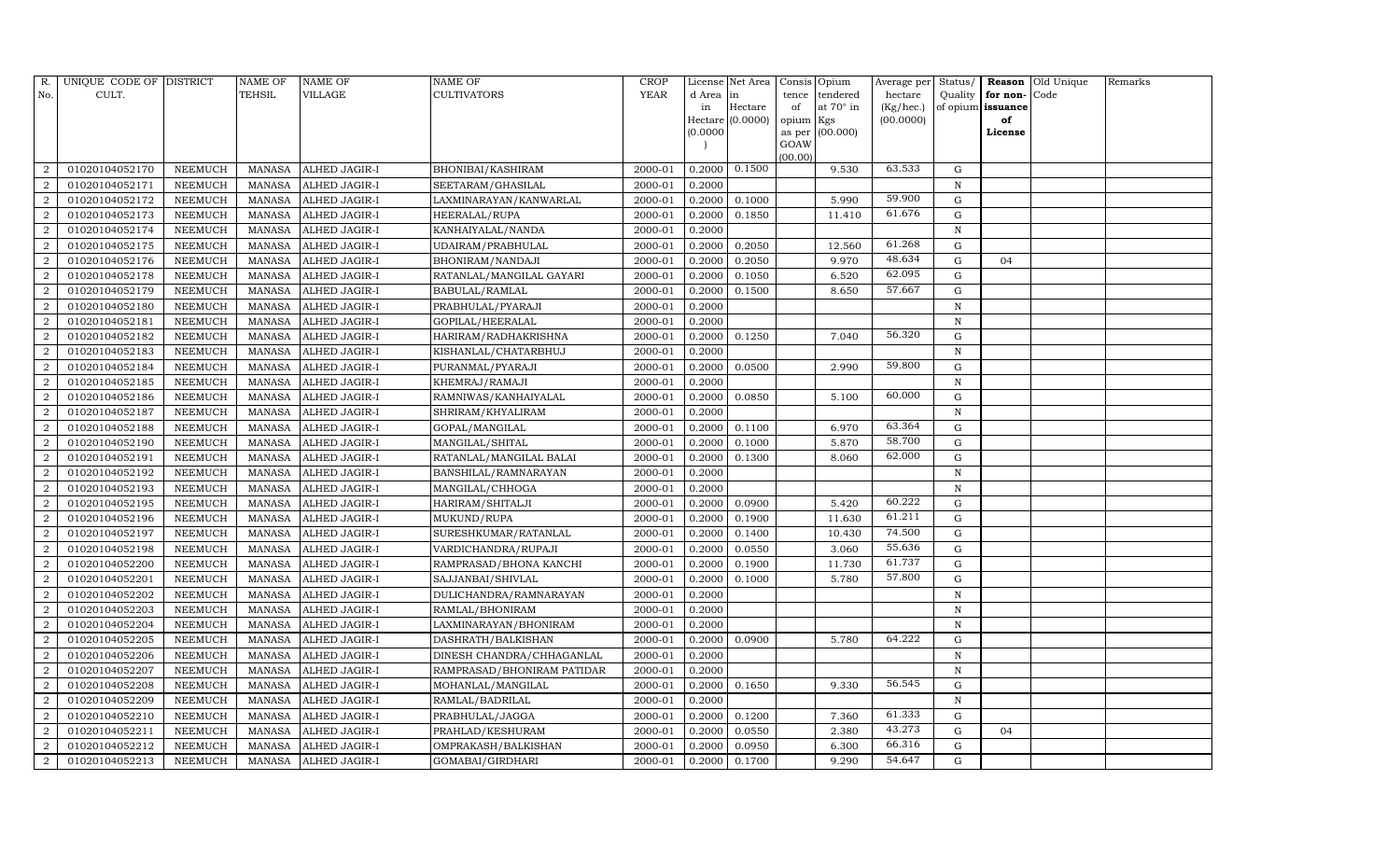| R.             | UNIQUE CODE OF DISTRICT |                | <b>NAME OF</b> | <b>NAME OF</b>       | <b>NAME OF</b>                   | CROP         |           | License Net Area |                | Consis Opium     | Average per | Status/      | Reason            | Old Unique | Remarks                  |
|----------------|-------------------------|----------------|----------------|----------------------|----------------------------------|--------------|-----------|------------------|----------------|------------------|-------------|--------------|-------------------|------------|--------------------------|
| No.            | CULT.                   |                | <b>TEHSIL</b>  | VILLAGE              | <b>CULTIVATORS</b>               | ${\tt YEAR}$ | d Area in |                  | tence          | tendered         | hectare     | Quality      | for non-          | Code       |                          |
|                |                         |                |                |                      |                                  |              | in        | Hectare          | of             | at $70^\circ$ in | (Kg/hec.)   |              | of opium issuance |            |                          |
|                |                         |                |                |                      |                                  |              |           | Hectare (0.0000) | opium Kgs      |                  | (00.0000)   |              | of                |            |                          |
|                |                         |                |                |                      |                                  |              | (0.0000)  |                  | as per<br>GOAW | (00.000)         |             |              | License           |            |                          |
|                |                         |                |                |                      |                                  |              |           |                  | (00.00)        |                  |             |              |                   |            |                          |
| $\overline{2}$ | 01020104052214          | NEEMUCH        | MANASA         | ALHED JAGIR-I        | GHANSHYAM/PANNALAL               | 2000-01      | 0.2000    | 0.1000           |                | 6.080            | 60.800      | G            |                   |            |                          |
| $\overline{2}$ | 01020104052215          | <b>NEEMUCH</b> | MANASA         | ALHED JAGIR-I        | BADRILAL/KACHRUJI                | 2000-01      | 0.2000    | 0.0550           |                | 2.890            | 52.545      | G            |                   |            |                          |
| $\overline{2}$ | 01020104052216          | <b>NEEMUCH</b> | MANASA         | <b>ALHED JAGIR-I</b> | SURENDRAKUMAR/DINDAYAL           | 2000-01      | 0.2000    | 0.1400           |                | 7.440            | 53.143      | G            |                   |            |                          |
| $\overline{2}$ | 01020104052217          | NEEMUCH        | MANASA         | <b>ALHED JAGIR-I</b> | KHYALIRAM/NAGAJIRAM              | 2000-01      | 0.2000    |                  |                |                  |             | $\mathbf N$  |                   |            |                          |
| $\overline{2}$ | 01020104052218          | NEEMUCH        | <b>MANASA</b>  | ALHED JAGIR-I        | RAMESHCHANDRA/MANGILAL           | 2000-01      | 0.2000    | 0.1600           |                | 8.690            | 54.313      | $\mathbf G$  |                   |            |                          |
| $\overline{2}$ | 01020104052219          | <b>NEEMUCH</b> | MANASA         | <b>ALHED JAGIR-I</b> | <b>DINESH KUMAR/RATANLAL</b>     | 2000-01      | 0.2000    | 0.1800           |                | 11.150           | 61.944      | ${\rm G}$    |                   |            |                          |
| $\overline{2}$ | 01020104052221          | NEEMUCH        | MANASA         | <b>ALHED JAGIR-I</b> | RAMCHANDRA/GHISALAL              | 2000-01      | 0.2000    |                  |                |                  |             | N            |                   |            |                          |
| 2              | 01020104052222          | <b>NEEMUCH</b> | MANASA         | <b>ALHED JAGIR-I</b> | DHANRAJ/BHAGATRAM                | 2000-01      | 0.2000    | 0.1900           |                | 11.070           | 58.263      | $\mathbf G$  |                   |            |                          |
| $\overline{2}$ | 01020104052223          | <b>NEEMUCH</b> | MANASA         | <b>ALHED JAGIR-I</b> | <b>BHONILAL/MANGILAL PATIDAR</b> | 2000-01      | 0.2000    |                  |                |                  |             | $\mathbf N$  |                   |            |                          |
| $\overline{2}$ | 01020104052224          | NEEMUCH        | MANASA         | ALHED JAGIR-I        | RAMDHESHYAM/CHATURBHUJ MAL       | 2000-01      | 0.2000    | 0.1850           |                | 13.050           | 70.541      | $\mathbf G$  |                   |            |                          |
| $\overline{2}$ | 01020104052225          | NEEMUCH        | <b>MANASA</b>  | <b>ALHED JAGIR-I</b> | POKHARJI/HANSA                   | 2000-01      | 0.2000    | 0.2000           |                | 10.430           | 52.150      | $\mathbf G$  |                   |            |                          |
| $\overline{2}$ | 01020104052226          | <b>NEEMUCH</b> | MANASA         | <b>ALHED JAGIR-I</b> | JANIBAI/PRABHULAL                | 2000-01      | 0.2000    | 0.1750           |                | 9.180            | 52.457      | $\mathbf G$  |                   |            |                          |
| $\overline{2}$ | 01020104052227          | NEEMUCH        | <b>MANASA</b>  | ALHED JAGIR-I        | DINDAYAL/HARIVALLABH             | 2000-01      | 0.2000    | 0.1150           |                | 6.260            | 54.435      | ${\rm G}$    |                   |            |                          |
| $\overline{2}$ | 01020104052228          | <b>NEEMUCH</b> | MANASA         | <b>ALHED JAGIR-I</b> | KANWARLAL/MANGILAL               | 2000-01      | 0.2000    | 0.0700           |                | 3.700            | 52.857      | G            |                   |            |                          |
| $\overline{2}$ | 01020104052229          | <b>NEEMUCH</b> | MANASA         | <b>ALHED JAGIR-I</b> | HARIRAM/KISHORE NAGDA            | 2000-01      | 0.2000    |                  |                |                  |             | $\mathbf N$  |                   |            |                          |
| $\overline{2}$ | 01020104052230          | <b>NEEMUCH</b> | MANASA         | <b>ALHED JAGIR-I</b> | AMBARAM/RAMCHANDRA               | 2000-01      | 0.2000    |                  |                |                  |             | N            |                   |            |                          |
| $\overline{2}$ | 01020104052231          | <b>NEEMUCH</b> | MANASA         | <b>ALHED JAGIR-I</b> | LALURAM/MODIRAM                  | 2000-01      | 0.2000    | 0.1900           |                | 11.590           | 61.000      | $\mathbf G$  |                   |            |                          |
| $\overline{2}$ | 01020104052232          | <b>NEEMUCH</b> | MANASA         | <b>ALHED JAGIR-I</b> | TULSIRAM/MODIRAM                 | 2000-01      | 0.2000    | 0.1950           |                | 12.790           | 65.590      | G            |                   |            |                          |
| $\overline{2}$ | 01020104052234          | <b>NEEMUCH</b> | MANASA         | <b>ALHED JAGIR-I</b> | <b>GITA BAI/ BANSHILAL</b>       | 2000-01      | 0.2000    |                  |                |                  |             | $\mathbf N$  |                   |            |                          |
| $\overline{2}$ | 01020104052235          | <b>NEEMUCH</b> | MANASA         | <b>ALHED JAGIR-I</b> | SURESH/RAMNARAYAN                | 2000-01      | 0.2000    |                  |                |                  |             | N            |                   |            |                          |
| $\overline{2}$ | 01020104052237          | NEEMUCH        | MANASA         | <b>ALHED JAGIR-I</b> | CHANDRASHEKHAR/KACHRULAL NA      | 2000-01      | 0.2000    |                  |                |                  |             | N            |                   |            |                          |
| $\overline{2}$ | 01020104052238          | NEEMUCH        | <b>MANASA</b>  | <b>ALHED JAGIR-I</b> | JAGDISH CHANDRA/KANHAIYALAL      | 2000-01      | 0.2000    | 0.1900           |                | 11.840           | 62.316      | $\mathbf G$  |                   |            |                          |
| $\overline{2}$ | 01020104052239          | NEEMUCH        | MANASA         | <b>ALHED JAGIR-I</b> | SHANTILAL/PRABHULAL              | 2000-01      | 0.2000    |                  |                |                  |             | N            |                   |            |                          |
| $\overline{2}$ | 01020104052240          | NEEMUCH        | MANASA         | ALHED JAGIR-I        | BALAKRAM/BHONIRAM                | 2000-01      | 0.2000    |                  |                |                  |             | N            |                   |            |                          |
| $\overline{2}$ | 01020104052241          | <b>NEEMUCH</b> | MANASA         | ALHED JAGIR-I        | RAMESHCHANDRA/BHONIRAM           | 2000-01      | 0.2000    |                  |                |                  |             | N            |                   |            |                          |
| $\overline{2}$ | 01020104052242          | NEEMUCH        | MANASA         | <b>ALHED JAGIR-I</b> | <b>BHONIRAM/RATANLAL</b>         | 2000-01      | 0.2000    |                  |                |                  |             | N            |                   |            |                          |
| $\overline{2}$ | 01020104052243          | NEEMUCH        | MANASA         | <b>ALHED JAGIR-I</b> | SHIVNARAYAN/BALKISHAN            | 2000-01      | 0.2000    | 0.0900           |                | 6.060            | 67.333      | $\mathbf G$  |                   |            |                          |
| $\overline{2}$ | 01020104052245          | <b>NEEMUCH</b> | MANASA         | <b>ALHED JAGIR-I</b> | MOHANLAL/PRABHULAL               | 2000-01      | 0.2000    | 0.1000           |                | 5.870            | 58.700      | $\mathbf G$  |                   |            |                          |
|                | 01020104004002          | <b>NEEMUCH</b> | MANASA         | <b>AKHEPUR</b>       | BHAGIRATH/HARIRAM                | 2000-01      | 0.2000    | 0.2000           |                | 11.180           | 55.900      | G            |                   |            |                          |
|                | 01020104004004          | <b>NEEMUCH</b> | <b>MANASA</b>  | <b>AKHEPUR</b>       | RAMVILAS/DEVA                    | 2000-01      | 0.2000    | 0.2050           |                | 10.780           | 52.585      | ${\rm G}$    |                   |            |                          |
|                | 01020104004007          | NEEMUCH        | <b>MANASA</b>  | <b>AKHEPUR</b>       | SHANKARLAL/SEVA                  | 2000-01      | 0.2000    | 0.2000           |                | 12.220           | 61.100      | $\mathbf G$  |                   |            |                          |
|                | 01020104004008          | NEEMUCH        | MANASA         | <b>AKHEPUR</b>       | JAYNARAYAN/HAJARILAL             | 2000-01      | 0.2000    | 0.1800           |                | 11.630           | 64.611      | ${\rm G}$    | 08                |            | <b>ISSUED ON 2002-03</b> |
|                | 01020104004012          | <b>NEEMUCH</b> | <b>MANASA</b>  | <b>AKHEPUR</b>       | <b>GITA BAI/RATANLAL</b>         | 2000-01      | 0.2000    | 0.1150           |                | 6.610            | 57.478      | G            |                   |            |                          |
|                | 01020104004013          | NEEMUCH        | MANASA         | <b>AKHEPUR</b>       | MOHANLAL/RADHAKISAN              | 2000-01      | 0.2000    | 0.1550           |                | 8.500            | 54.839      | ${\rm G}$    |                   |            |                          |
|                | 01020104004016          | <b>NEEMUCH</b> | MANASA         | <b>AKHEPUR</b>       | LAXMAN/KACHRU                    | 2000-01      | 0.2000    | 0.1100           |                | 6.200            | 56.364      | G            |                   |            |                          |
|                | 01020104004017          | <b>NEEMUCH</b> | <b>MANASA</b>  | <b>AKHEPUR</b>       | JAGDISH/PURALAL                  | 2000-01      | 0.2000    | 0.1900           |                | 11.850           | 62.368      | $\mathbf G$  |                   |            |                          |
|                | 01020104004018          | NEEMUCH        | MANASA         | <b>AKHEPUR</b>       | PRAKASH/MADHOLAL                 | 2000-01      | 0.2000    | 0.1900           |                | 11.570           | 60.895      | G            |                   |            |                          |
|                | 01020104004019          | NEEMUCH        | MANASA         | <b>AKHEPUR</b>       | GANGARAM/DHANRAJ                 | 2000-01      | 0.2000    | 0.1050           |                | 6.510            | 62.000      | $\mathbf{I}$ | 02                |            | ISSUED ON 2002-03        |
|                | 01020104004021          | NEEMUCH        | MANASA         | <b>AKHEPUR</b>       | BAPULAL/DHANRAJ                  | 2000-01      | 0.2000    | 0.1000           |                | 6.289            | 62.890      |              | 02                |            | <b>ISSUED ON 2002-03</b> |
| -1             | 01020104004024          | NEEMUCH        |                | MANASA AKHEPUR       | SHYAMLAL/PURALAL                 | 2000-01      | 0.2000    | 0.1500           |                | 9.860            | 65.733      | G            |                   |            |                          |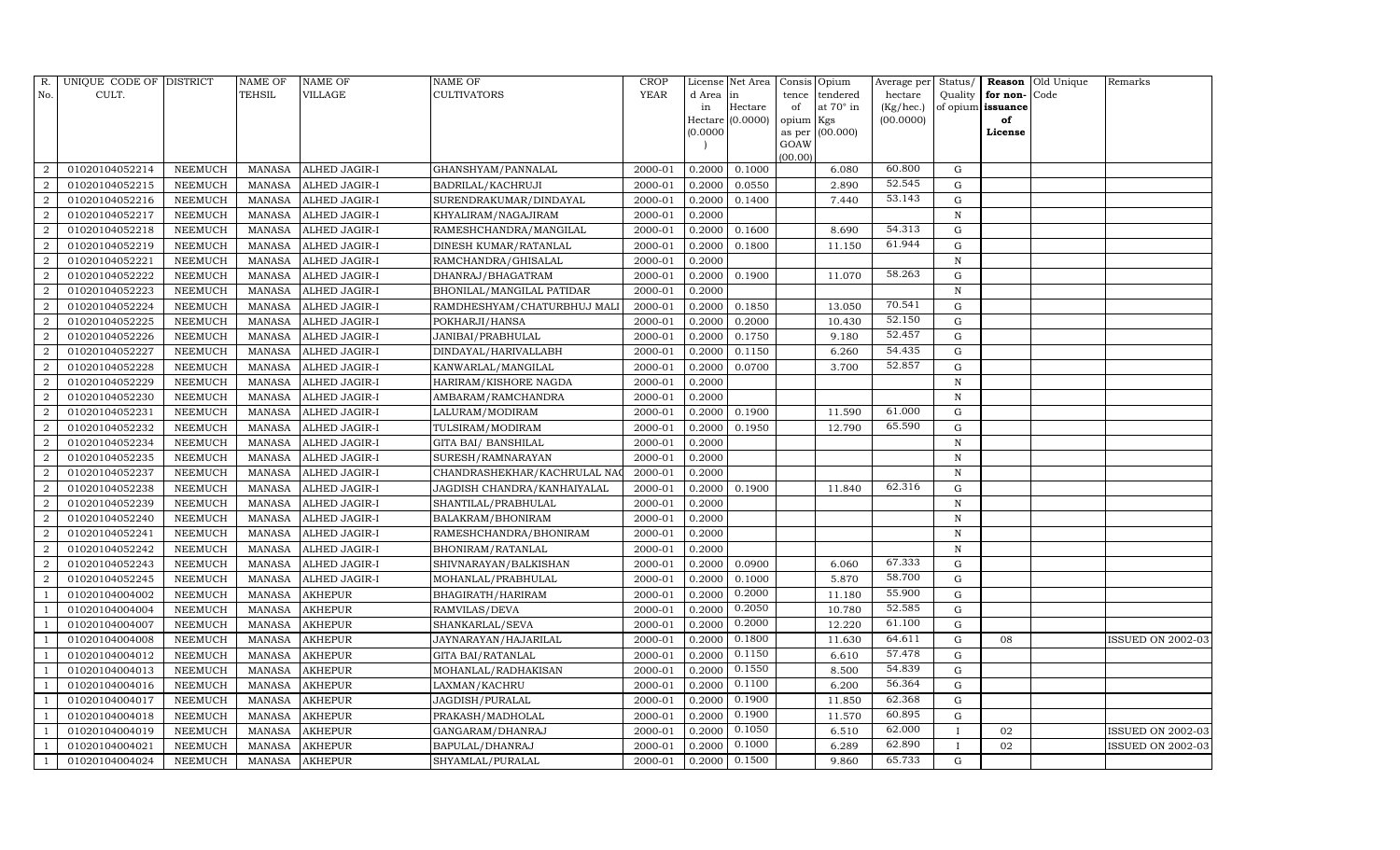| R.  | UNIQUE CODE OF DISTRICT |                | NAME OF       | <b>NAME OF</b>   | NAME OF                      | <b>CROP</b> |                     | License Net Area | Consis Opium                 | Average per | Status/      |                   | <b>Reason</b> Old Unique | Remarks             |  |
|-----|-------------------------|----------------|---------------|------------------|------------------------------|-------------|---------------------|------------------|------------------------------|-------------|--------------|-------------------|--------------------------|---------------------|--|
| No. | CULT.                   |                | TEHSIL        | <b>VILLAGE</b>   | <b>CULTIVATORS</b>           | <b>YEAR</b> | d Area              | in               | tendered<br>tence            | hectare     | Quality      | for non-          | Code                     |                     |  |
|     |                         |                |               |                  |                              |             | in                  | Hectare          | at $70^\circ$ in<br>of       | (Kg/hec.)   |              | of opium issuance |                          |                     |  |
|     |                         |                |               |                  |                              |             | Hectare<br>(0.0000) | (0.0000)         | opium Kgs<br>as per (00.000) | (00.0000)   |              | of<br>License     |                          |                     |  |
|     |                         |                |               |                  |                              |             |                     |                  | GOAW                         |             |              |                   |                          |                     |  |
|     |                         |                |               |                  |                              |             |                     |                  | (00.00)                      |             |              |                   |                          |                     |  |
|     | 01020104004026          | NEEMUCH        | <b>MANASA</b> | <b>AKHEPUR</b>   | PURALAL/KACHRU               | 2000-01     | 0.2000              | 0.1200           | 7.580                        | 63.167      | G            |                   |                          |                     |  |
|     | 01020104004027          | <b>NEEMUCH</b> | <b>MANASA</b> | <b>AKHEPUR</b>   | HEERALAL/RUPA                | 2000-01     | 0.2000              | 0.1400           | 8.740                        | 62.429      | ${\rm G}$    |                   |                          |                     |  |
|     | 01020104004029          | <b>NEEMUCH</b> | <b>MANASA</b> | <b>AKHEPUR</b>   | LAXMAN/MANGILAL              | 2000-01     | 0.2000              | 0.1300           | 7.990                        | 61.462      |              | 02                |                          | ISSUED              |  |
|     | 01020104004030          | <b>NEEMUCH</b> | <b>MANASA</b> | <b>AKHEPUR</b>   | GOPAL/BALURAM                | 2000-01     | 0.2000              | 0.2000           | 12.340                       | 61.700      | ${\rm G}$    |                   |                          |                     |  |
|     | 01020104004031          | <b>NEEMUCH</b> | <b>MANASA</b> | <b>AKHEPUR</b>   | BANSILAL/BIHARILAL           | 2000-01     | 0.2000              | 0.1900           | 11.030                       | 58.053      | G            |                   |                          |                     |  |
|     | 01020104004034          | <b>NEEMUCH</b> | <b>MANASA</b> | <b>AKHEPUR</b>   | RAMPRATAP/ONKARLAL           | 2000-01     | 0.2000              | 0.2000           | 11.850                       | 59.250      | ${\rm G}$    |                   |                          | TRANSFER/ BHATKHEDI |  |
|     | 01020104004035          | <b>NEEMUCH</b> | <b>MANASA</b> | <b>AKHEPUR</b>   | KISHANLAL/NATHU              | 2000-01     | 0.2000              | 0.1800           | 9.730                        | 54.056      | $\mathbf G$  |                   |                          |                     |  |
|     | 01020104004036          | <b>NEEMUCH</b> | <b>MANASA</b> | <b>AKHEPUR</b>   | DHAPU BAI/BHAGWAN            | 2000-01     | 0.2000              | 0.2000           | 11.020                       | 55.100      | ${\rm G}$    |                   |                          | TRANSFER/ BHATKHEDI |  |
|     | 01020104004037          | <b>NEEMUCH</b> | <b>MANASA</b> | <b>AKHEPUR</b>   | KANHAIYALAL/KANWARLAL        | 2000-01     | 0.2000              | 0.2000           | 12.530                       | 62.650      | $\mathbf G$  |                   |                          |                     |  |
|     | 01020104004038          | <b>NEEMUCH</b> | <b>MANASA</b> | <b>AKHEPUR</b>   | DINESHCHAND/GISHALAL RATHORE | 2000-01     | 0.2000              | 0.1900           | 10.960                       | 57.684      | $\mathbf G$  |                   |                          | TRANSFER/ BHATKHEDI |  |
|     | 01020104004039          | <b>NEEMUCH</b> | <b>MANASA</b> | <b>AKHEPUR</b>   | KAWARLAL/ MANGILAL           | 2000-01     | 0.2000              | 0.1700           | 9.340                        | 54.941      | $\mathbf G$  |                   |                          |                     |  |
| 3   | 01020104088001          | <b>NEEMUCH</b> | <b>MANASA</b> | <b>ACHALPURA</b> | HIRALAL/BHANA                | 2000-01     | 0.2000              |                  |                              |             | ${\bf N}$    |                   |                          |                     |  |
| 3   | 01020104088002          | <b>NEEMUCH</b> | <b>MANASA</b> | <b>ACHALPURA</b> | BHERULAL/NARAYAN             | 2000-01     | 0.2000              |                  |                              |             | $\mathbf N$  |                   |                          |                     |  |
| 3   | 01020104088003          | <b>NEEMUCH</b> | <b>MANASA</b> | <b>ACHALPURA</b> | BHAVRIBAI/SHOBARAM           | 2000-01     | 0.2000              |                  |                              |             | ${\bf N}$    |                   |                          |                     |  |
| 3   | 01020104088004          | NEEMUCH        | <b>MANASA</b> | <b>ACHALPURA</b> | KELASH/SHANKAR GIR           | 2000-01     | 0.2000              |                  |                              |             | $\, {\rm N}$ |                   |                          |                     |  |
| 3   | 01020104088005          | <b>NEEMUCH</b> | <b>MANASA</b> | <b>ACHALPURA</b> | MANGU GIR/BHERU GIR          | 2000-01     | 0.2000              |                  |                              |             | $\, {\rm N}$ |                   |                          |                     |  |
| 3   | 01020104088006          | NEEMUCH        | <b>MANASA</b> | ACHALPURA        | SHANKARLAL/KISHAN            | 2000-01     | 0.2000              |                  |                              |             | N            |                   |                          |                     |  |
| 3   | 01020104088007          | <b>NEEMUCH</b> | <b>MANASA</b> | <b>ACHALPURA</b> | BHAVARLAL/PYARCHAND          | 2000-01     | 0.2000              |                  |                              |             | N            |                   |                          |                     |  |
| 3   | 01020104088008          | NEEMUCH        | <b>MANASA</b> | <b>ACHALPURA</b> | BANSHILAL/KALU RAM           | 2000-01     | 0.2000              |                  |                              |             | $\, {\rm N}$ |                   |                          |                     |  |
| 3   | 01020104088009          | <b>NEEMUCH</b> | <b>MANASA</b> | <b>ACHALPURA</b> | VARDICHAND/GOUTM             | 2000-01     | 0.2000              |                  |                              |             | $\mathbf N$  |                   |                          |                     |  |
| 3   | 01020104088010          | <b>NEEMUCH</b> | <b>MANASA</b> | <b>ACHALPURA</b> | BHAGIRATH/GOUTAM             | 2000-01     | 0.2000              |                  |                              |             | $\, {\rm N}$ |                   |                          |                     |  |
| 3   | 01020104088011          | <b>NEEMUCH</b> | <b>MANASA</b> | <b>ACHALPURA</b> | DEVILAL/DAYARAM              | 2000-01     | 0.2000              |                  |                              |             | $\,$ N       |                   |                          |                     |  |
| 3   | 01020104088013          | NEEMUCH        | <b>MANASA</b> | <b>ACHALPURA</b> | NIRMAL KUMAR/KANHYALAL       | 2000-01     | 0.2000              |                  |                              |             | $\mathbf N$  |                   |                          |                     |  |
| 3   | 01020104088014          | <b>NEEMUCH</b> | <b>MANASA</b> | <b>ACHALPURA</b> | KISHOR/KELASH                | 2000-01     | 0.2000              |                  |                              |             | $\mathbf N$  |                   |                          |                     |  |
|     | 01020104088015          | NEEMUCH        | <b>MANASA</b> | <b>ACHALPURA</b> | RAMNIVAS/DALURAM             | 2000-01     | 0.2000              |                  |                              |             | $\, {\rm N}$ |                   |                          |                     |  |
| 3   | 01020104088016          | <b>NEEMUCH</b> | <b>MANASA</b> | <b>ACHALPURA</b> | RADHABAI/GOPAL               | 2000-01     | 0.2000              | 0.1800           | 11.750                       | 65.278      | G            |                   |                          |                     |  |
| 3   | 01020104088017          | <b>NEEMUCH</b> | <b>MANASA</b> | <b>ACHALPURA</b> | SATYANARAYN/BAPULAL          | 2000-01     | 0.2000              |                  |                              |             | $\, {\rm N}$ |                   |                          |                     |  |
| 3   | 01020104088018          | <b>NEEMUCH</b> | <b>MANASA</b> | <b>ACHALPURA</b> | RAMKISHAN/BHAVARLAL          | 2000-01     | 0.2000              |                  |                              |             | $\, {\rm N}$ |                   |                          |                     |  |
| 3   | 01020104088020          | <b>NEEMUCH</b> | <b>MANASA</b> | <b>ACHALPURA</b> | SHAMBULAL/BHAVARLAL          | 2000-01     | 0.2000              |                  |                              |             | $\,$ N       |                   |                          |                     |  |
| 3   | 01020104088021          | <b>NEEMUCH</b> | <b>MANASA</b> | <b>ACHALPURA</b> | BASANTILAL/BHAWARLAL         | 2000-01     | 0.2000              |                  |                              |             | $\, {\rm N}$ |                   |                          |                     |  |
| 3   | 01020104088023          | <b>NEEMUCH</b> | <b>MANASA</b> | <b>ACHALPURA</b> | BANSHILAL/NANURAM            | 2000-01     | 0.2000              |                  |                              |             | $\mathbf N$  |                   |                          |                     |  |
| 3   | 01020104088024          | <b>NEEMUCH</b> | <b>MANASA</b> | <b>ACHALPURA</b> | KISHANLAL/LAXMICHAND         | 2000-01     | 0.2000              |                  |                              |             | $\mathbf N$  |                   |                          |                     |  |
| 3   | 01020104088025          | <b>NEEMUCH</b> | <b>MANASA</b> | <b>ACHALPURA</b> | GHISALAL/DAYARAM             | 2000-01     | 0.2000              |                  |                              |             | $\, {\rm N}$ |                   |                          |                     |  |
| 3   | 01020104088026          | <b>NEEMUCH</b> | <b>MANASA</b> | <b>ACHALPURA</b> | KELASH/MANGILAL              | 2000-01     | 0.2000              |                  |                              |             | $\mathbf N$  |                   |                          |                     |  |
| 3   | 01020104088028          | <b>NEEMUCH</b> | <b>MANASA</b> | <b>ACHALPURA</b> | DAYARAM/RAMAJI               | 2000-01     | 0.2000              |                  |                              |             | $\,$ N       |                   |                          |                     |  |
| 3   | 01020104088029          | <b>NEEMUCH</b> | <b>MANASA</b> | <b>ACHALPURA</b> | BHAVARLAL/KAVARLAL           | 2000-01     | 0.2000              |                  |                              |             | $\mathbf N$  |                   |                          |                     |  |
| 3   | 01020104088030          | <b>NEEMUCH</b> | <b>MANASA</b> | <b>ACHALPURA</b> | GHISALAL/NARAYAN             | 2000-01     | 0.2000              |                  |                              |             | N            |                   |                          |                     |  |
| 3   | 01020104088031          | NEEMUCH        | <b>MANASA</b> | <b>ACHALPURA</b> | SURAJMAL/HIRALAL             | 2000-01     | 0.2000              |                  |                              |             | N            |                   |                          |                     |  |
| 3   | 01020104088032          | <b>NEEMUCH</b> | <b>MANASA</b> | <b>ACHALPURA</b> | DASHRATH/MOHANLAL            | 2000-01     | 0.2000              |                  |                              |             | N            |                   |                          |                     |  |
| 3   | 01020104088033          | NEEMUCH        | <b>MANASA</b> | <b>ACHALPURA</b> | TULSIRAM/CHUNNILAL           | 2000-01     | 0.2000              |                  |                              |             | N            |                   |                          |                     |  |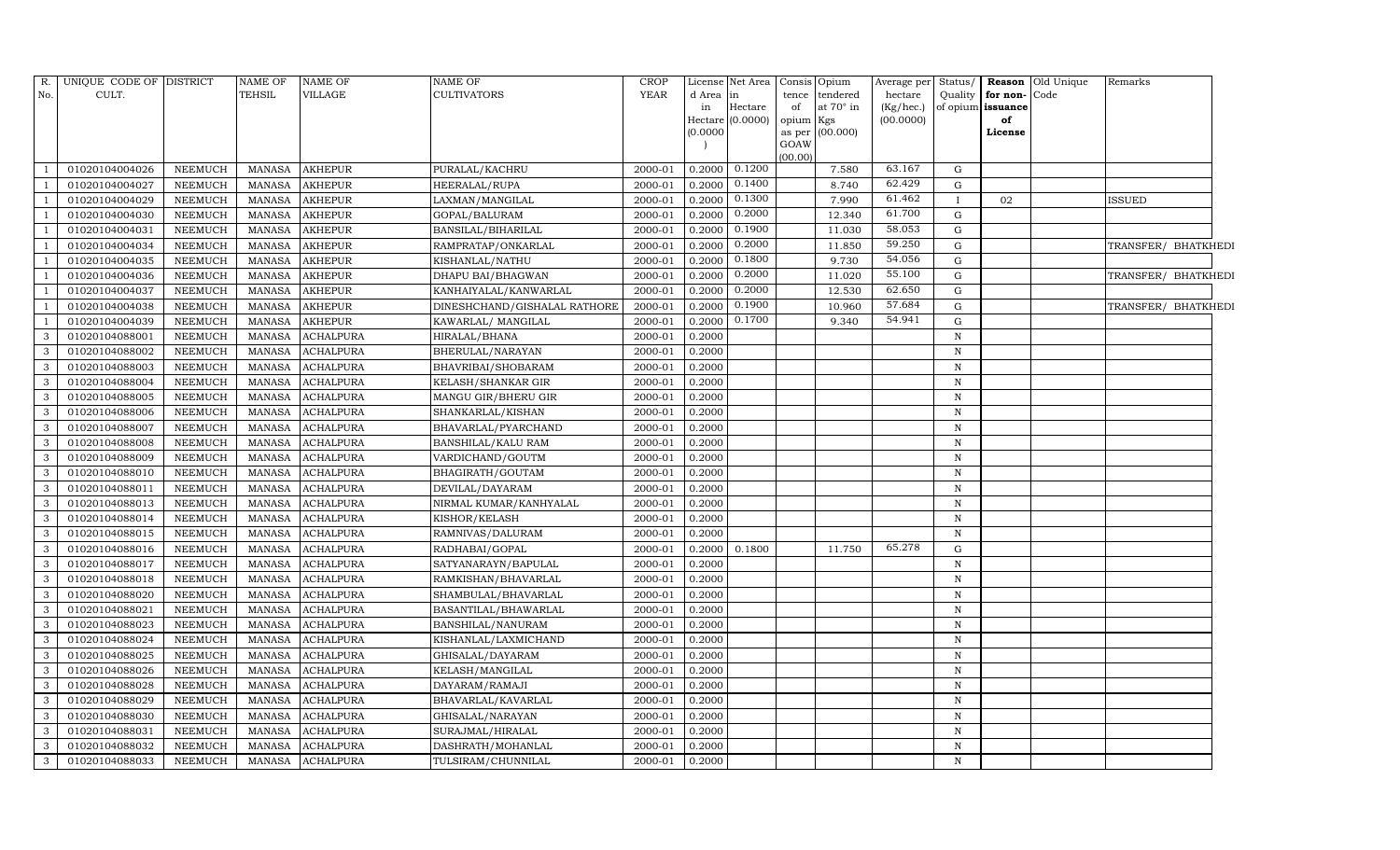| R.  | UNIQUE CODE OF DISTRICT |                | <b>NAME OF</b> | <b>NAME OF</b>   | <b>NAME OF</b>              | CROP        |           | License Net Area |           | Consis Opium     | Average per | Status/      |                   | Reason Old Unique | Remarks          |
|-----|-------------------------|----------------|----------------|------------------|-----------------------------|-------------|-----------|------------------|-----------|------------------|-------------|--------------|-------------------|-------------------|------------------|
| No. | CULT.                   |                | <b>TEHSIL</b>  | VILLAGE          | <b>CULTIVATORS</b>          | <b>YEAR</b> | d Area in |                  | tence     | tendered         | hectare     | Quality      | for non-          | Code              |                  |
|     |                         |                |                |                  |                             |             | in        | Hectare          | of        | at $70^\circ$ in | (Kg/hec.)   |              | of opium issuance |                   |                  |
|     |                         |                |                |                  |                             |             |           | Hectare (0.0000) | opium Kgs |                  | (00.0000)   |              | of                |                   |                  |
|     |                         |                |                |                  |                             |             | (0.0000)  |                  | GOAW      | as per (00.000)  |             |              | License           |                   |                  |
|     |                         |                |                |                  |                             |             |           |                  | (00.00)   |                  |             |              |                   |                   |                  |
| 3   | 01020104088036          | NEEMUCH        | MANASA         | <b>ACHALPURA</b> | DALURAM/JHUPAD              | 2000-01     | 0.2000    |                  |           |                  |             | $\, {\rm N}$ |                   |                   |                  |
| 3   | 01020104088037          | NEEMUCH        | MANASA         | <b>ACHALPURA</b> | KANHYALAL/MOHANLAL          | 2000-01     | 0.2000    |                  |           |                  |             | N            |                   |                   |                  |
| 3   | 01020104088038          | NEEMUCH        | MANASA         | <b>ACHALPURA</b> | RAMESH/SHRIRAM              | 2000-01     | 0.2000    |                  |           |                  |             | N            |                   |                   |                  |
| 3   | 01020104088039          | NEEMUCH        | MANASA         | <b>ACHALPURA</b> | GHANSHYAM/RAMCHANDRA        | 2000-01     | 0.2000    |                  |           |                  |             | N            |                   |                   |                  |
| 3   | 01020104088040          | NEEMUCH        | MANASA         | <b>ACHALPURA</b> | SHANTILAL/HIRALAL           | 2000-01     | 0.2000    |                  |           |                  |             | $\mathbf N$  |                   |                   |                  |
| 3   | 01020104088041          | NEEMUCH        | <b>MANASA</b>  | <b>ACHALPURA</b> | KISHANLALA/HIRALAL          | 2000-01     | 0.2000    |                  |           |                  |             | ${\bf N}$    |                   |                   |                  |
| 3   | 01020104088042          | <b>NEEMUCH</b> | <b>MANASA</b>  | <b>ACHALPURA</b> | KANWARLAL/GOBARLAL          | 2000-01     | 0.2000    |                  |           |                  |             | $\,$ N       |                   |                   |                  |
| 3   | 01020104088043          | NEEMUCH        | MANASA         | <b>ACHALPURA</b> | GANGABAI/NANURAM            | 2000-01     | 0.2000    |                  |           |                  |             | N            |                   |                   |                  |
| 3   | 01020104088044          | NEEMUCH        | MANASA         | <b>ACHALPURA</b> | RUGHNATH/RAMA               | 2000-01     | 0.2000    |                  |           |                  |             | N            |                   |                   |                  |
| 3   | 01020104088045          | NEEMUCH        | MANASA         | <b>ACHALPURA</b> | RAMCHANDRA/SITARAM          | 2000-01     | 0.2000    |                  |           |                  |             | N            |                   |                   |                  |
| 3   | 01020104088046          | <b>NEEMUCH</b> | <b>MANASA</b>  | <b>ACHALPURA</b> | NARAYAN/ BHERA              | 2000-01     | 0.2000    |                  |           |                  |             | $\,$ N       |                   |                   |                  |
| 3   | 01020104088047          | NEEMUCH        | MANASA         | <b>ACHALPURA</b> | RUGHNATH/PRATAP             | 2000-01     | 0.2000    |                  |           |                  |             | N            |                   |                   |                  |
| 3   | 01020104088048          | NEEMUCH        | MANASA         | <b>ACHALPURA</b> | KHEMRAJ/MULCHAND            | 2000-01     | 0.2000    |                  |           |                  |             | N            |                   |                   |                  |
| 3   | 01020104088049          | NEEMUCH        | MANASA         | <b>ACHALPURA</b> | RAMCHANDRA/MAGNA            | 2000-01     | 0.2000    |                  |           |                  |             | $\,$ N       |                   |                   |                  |
| 3   | 01020104088051          | NEEMUCH        | MANASA         | <b>ACHALPURA</b> | NARAYAN/NATHU               | 2000-01     | 0.2000    |                  |           |                  |             | N            |                   |                   |                  |
| 3   | 01020104088052          | NEEMUCH        | MANASA         | <b>ACHALPURA</b> | CHUNNILAL/NANURAM           | 2000-01     | 0.2000    |                  |           |                  |             | $\,$ N       |                   |                   |                  |
| 3   | 01020104088053          | <b>NEEMUCH</b> | <b>MANASA</b>  | <b>ACHALPURA</b> | NARAYAN/NANDA               | 2000-01     | 0.2000    |                  |           |                  |             | N            |                   |                   |                  |
| 3   | 01020104088054          | NEEMUCH        | MANASA         | <b>ACHALPURA</b> | BHAGIRATH/MODA              | 2000-01     | 0.2000    |                  |           |                  |             | $\,$ N       |                   |                   |                  |
| 3   | 01020104088055          | NEEMUCH        | MANASA         | <b>ACHALPURA</b> | DHANGIR/BHERUGIR            | 2000-01     | 0.2000    |                  |           |                  |             | N            |                   |                   |                  |
| 3   | 01020104088058          | <b>NEEMUCH</b> | MANASA         | <b>ACHALPURA</b> | HIRABAI/DHANRAJ             | 2000-01     | 0.2000    |                  |           |                  |             | N            |                   |                   |                  |
| 3   | 01020104088059          | NEEMUCH        | MANASA         | <b>ACHALPURA</b> | GHISALAL/SITARAM            | 2000-01     | 0.2000    |                  |           |                  |             | $\mathbf N$  |                   |                   |                  |
| 3   | 01020104088061          | <b>NEEMUCH</b> | <b>MANASA</b>  | <b>ACHALPURA</b> | CHAGANLAL/NATHUJI           | 2000-01     | 0.2000    |                  |           |                  |             | N            |                   |                   |                  |
| 3   | 01020104088062          | NEEMUCH        | MANASA         | <b>ACHALPURA</b> | KACHRUGIR/MANGU GIR         | 2000-01     | 0.2000    |                  |           |                  |             | N            |                   |                   |                  |
| 3   | 01020104088063          | <b>NEEMUCH</b> | MANASA         | <b>ACHALPURA</b> | RAMLAL/NANDA JI             | 2000-01     | 0.2000    |                  |           |                  |             | $\mathbf N$  |                   |                   |                  |
| 3   | 01020104088064          | NEEMUCH        | <b>MANASA</b>  | <b>ACHALPURA</b> | BHANWARLAL/BHURAJI          | 2000-01     | 0.2000    |                  |           |                  |             | $\mathbf N$  |                   |                   |                  |
| 3   | 01020104088065          | <b>NEEMUCH</b> | MANASA         | <b>ACHALPURA</b> | RATANLAL/BHONAJI            | 2000-01     | 0.2000    |                  |           |                  |             | N            |                   |                   |                  |
| 3   | 01020104088066          | <b>NEEMUCH</b> | MANASA         | <b>ACHALPURA</b> | MANGILAL/CHOGA              | 2000-01     | 0.2000    |                  |           |                  |             | $\mathbf N$  |                   |                   |                  |
| 3   | 01020104088067          | NEEMUCH        | <b>MANASA</b>  | <b>ACHALPURA</b> | <b>RUGHNATH GIR/HARIGIR</b> | 2000-01     | 0.2000    |                  |           |                  |             | $\mathbf N$  |                   |                   |                  |
| 3   | 01020104088070          | NEEMUCH        | MANASA         | <b>ACHALPURA</b> | SITARAM/RAMAJI              | 2000-01     | 0.2000    |                  |           |                  |             | $\mathbf N$  |                   |                   |                  |
| 3   | 01020104088071          | <b>NEEMUCH</b> | MANASA         | <b>ACHALPURA</b> | DEVILAL/RAMKISHAN           | 2000-01     | 0.2000    |                  |           |                  |             | $\mathbf N$  |                   |                   |                  |
| 3   | 01020104088072          | NEEMUCH        | MANASA         | <b>ACHALPURA</b> | RAMCHANDRA/NANURAM          | 2000-01     | 0.2000    |                  |           |                  |             | N            |                   |                   |                  |
| 3   | 01020104088057          | NEEMUCH        | <b>MANASA</b>  | <b>ACHALPURA</b> | SUNDARLAL/MULCHAND          | 2000-01     | 0.2000    |                  |           |                  |             | N            |                   |                   |                  |
| 3   | 01020104088073          | <b>NEEMUCH</b> | MANASA         | <b>ACHALPURA</b> | MANNALAL/RAMAJI             | 2000-01     | 0.2000    | 0.1650           |           | 2.510            | 15.212      | ${\rm G}$    | 04                |                   |                  |
| 3   | 01020104098001          | <b>NEEMUCH</b> | <b>MANASA</b>  | <b>ABAKHEDI</b>  | SEVA/CHATARBHUJ             | 2000-01     | 0.2000    |                  |           |                  |             | $\mathbf N$  |                   |                   | TRANSFER/KHAJURI |
| 3   | 01020104098002          | NEEMUCH        | MANASA         | <b>ABAKHEDI</b>  | <b>BHERU/KALU</b>           | 2000-01     | 0.2000    | 0.1000           |           | 5.870            | 58.700      | ${\rm G}$    |                   |                   |                  |
| 3   | 01020104098003          | <b>NEEMUCH</b> | <b>MANASA</b>  | <b>ABAKHEDI</b>  | MOHANLAL/HIRA               | 2000-01     | 0.2000    | 0.0850           |           | 5.310            | 62.471      | $\mathbf G$  |                   |                   |                  |
| 3   | 01020104098004          | <b>NEEMUCH</b> | MANASA         | <b>ABAKHEDI</b>  | DHAPUBAI/GHISALAL           | 2000-01     | 0.2000    | 0.1150           |           | 7.290            | 63.391      | G            |                   |                   |                  |
| 3   | 01020104098006          | NEEMUCH        | MANASA         | <b>ABAKHEDI</b>  | KACHRULAL/KANHYALAL         | 2000-01     | 0.2000    |                  |           |                  |             | $\mathbf N$  |                   |                   |                  |
| 3   | 01020104098007          | <b>NEEMUCH</b> | MANASA         | <b>ABAKHEDI</b>  | JANKILAL/BHERULAL           | 2000-01     | 0.2000    |                  |           |                  |             | N            |                   |                   |                  |
| 3   | 01020104098008          | <b>NEEMUCH</b> |                | MANASA ABAKHEDI  | RAMESHCHANDRA/GHISALAL      | 2000-01     | 0.2000    |                  |           |                  |             | N            |                   |                   |                  |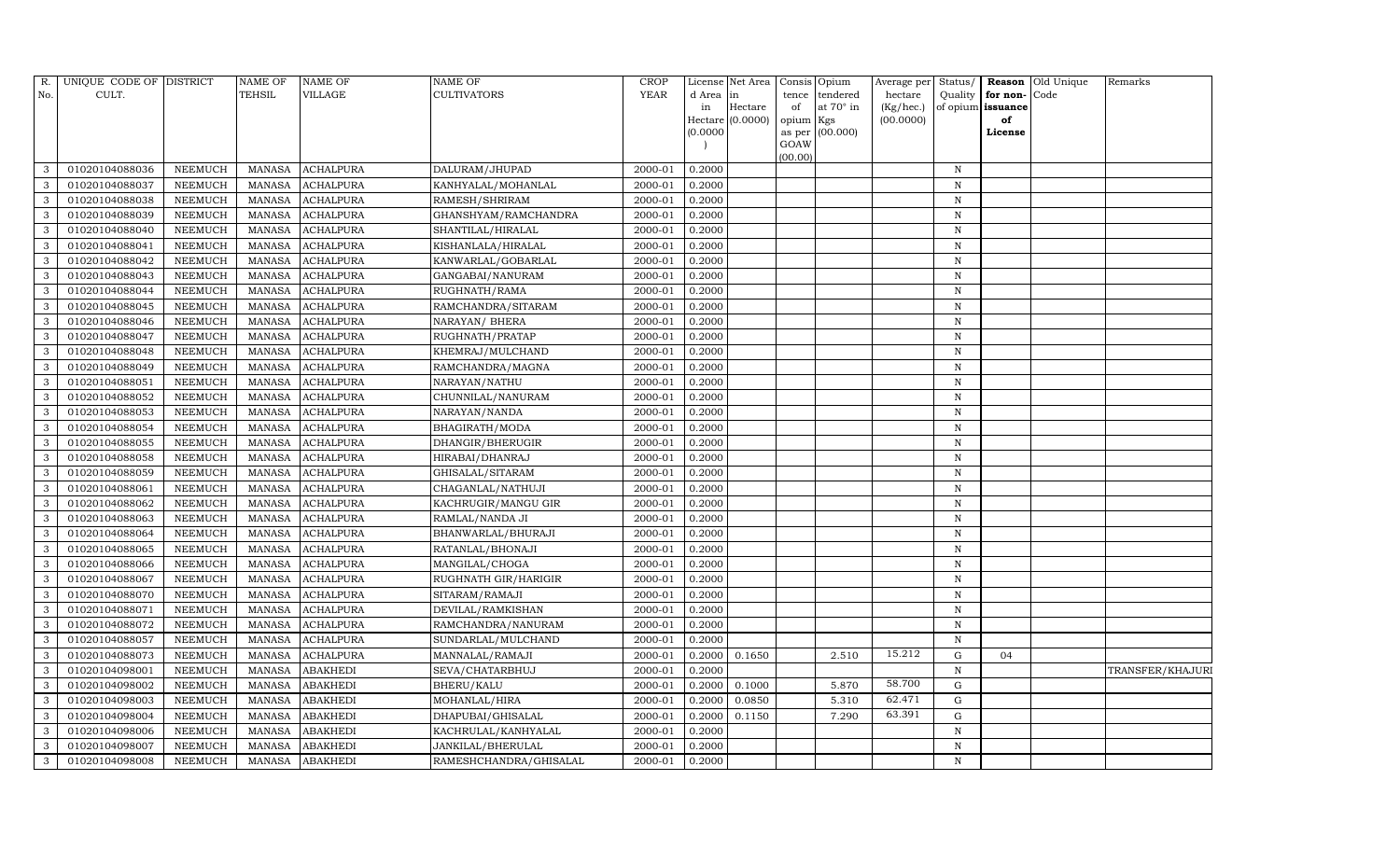| R.             | UNIQUE CODE OF DISTRICT |                | <b>NAME OF</b> | <b>NAME OF</b>        | <b>NAME OF</b>        | CROP    |         | License Net Area   Consis   Opium |                     |           | Average per | Status/      |                   | <b>Reason</b> Old Unique | Remarks                                |  |
|----------------|-------------------------|----------------|----------------|-----------------------|-----------------------|---------|---------|-----------------------------------|---------------------|-----------|-------------|--------------|-------------------|--------------------------|----------------------------------------|--|
| No.            | CULT.                   |                | TEHSIL         | <b>VILLAGE</b>        | <b>CULTIVATORS</b>    | YEAR    | d Area  | in                                | tence               | tendered  | hectare     | Quality      | for non-Code      |                          |                                        |  |
|                |                         |                |                |                       |                       |         | in      | Hectare                           | of                  | at 70° in | (Kg/hec.)   |              | of opium issuance |                          |                                        |  |
|                |                         |                |                |                       |                       |         | (0.0000 | Hectare (0.0000)                  | opium Kgs<br>as per | (00.000)  | (00.0000)   |              | of<br>License     |                          |                                        |  |
|                |                         |                |                |                       |                       |         |         |                                   | GOAW                |           |             |              |                   |                          |                                        |  |
|                |                         |                |                |                       |                       |         |         |                                   | (00.00)             |           |             |              |                   |                          |                                        |  |
| $\mathbf{3}$   | 01020104098009          | <b>NEEMUCH</b> | MANASA         | <b>ABAKHEDI</b>       | RAMPRASAD/KHUBCHAND   | 2000-01 | 0.2000  |                                   |                     |           |             | $\, {\rm N}$ |                   |                          |                                        |  |
| -3             | 01020104098010          | NEEMUCH        | <b>MANASA</b>  | <b>ABAKHEDI</b>       | MURLI/MADHO           | 2000-01 | 0.2000  | 0.1000                            |                     | 6.160     | 61.600      | G            |                   |                          |                                        |  |
| 3              | 01020104098011          | <b>NEEMUCH</b> | <b>MANASA</b>  | <b>ABAKHEDI</b>       | RAMLAL/BHONAJI        | 2000-01 | 0.2000  |                                   |                     |           |             | $\, {\rm N}$ |                   |                          |                                        |  |
| $\overline{3}$ | 01020104098012          | <b>NEEMUCH</b> | MANASA         | <b>ABAKHEDI</b>       | BHERULAL/HIRA         | 2000-01 | 0.2000  | 0.1200                            |                     | 7.850     | 65.417      | $\mathbf G$  |                   |                          |                                        |  |
| 3              | 01020104098013          | <b>NEEMUCH</b> | <b>MANASA</b>  | <b>ABAKHEDI</b>       | PEMA/PARTHA           | 2000-01 | 0.2000  |                                   |                     |           |             | $\mathbf N$  |                   |                          |                                        |  |
| $\overline{4}$ | 01020104109001          | <b>NEEMUCH</b> | <b>MANASA</b>  | <b>UDAKHEDA</b>       | DURGASHANKAR/MOTILAL  | 2000-01 | 0.2000  | 0.2000                            |                     | 12.910    | 64.550      | ${\rm G}$    |                   |                          |                                        |  |
| $\overline{4}$ | 01020104109002          | <b>NEEMUCH</b> | <b>MANASA</b>  | <b>UDAKHEDA</b>       | SHAMBHUDAYAL/UDAIRAM  | 2000-01 | 0.2000  | 0.1950                            |                     | 13.040    | 66.872      | ${\rm G}$    |                   |                          |                                        |  |
| $\overline{4}$ | 01020104109003          | <b>NEEMUCH</b> | MANASA         | <b>UDAKHEDA</b>       | MUNNALAL/HEERA        | 2000-01 | 0.2000  | 0.1800                            |                     | 13.910    | 77.278      | ${\rm G}$    |                   |                          |                                        |  |
| $\overline{4}$ | 01020104109005          | <b>NEEMUCH</b> | <b>MANASA</b>  | <b>UDAKHEDA</b>       | RADHAKISHAN/GORDHAN   | 2000-01 | 0.2000  | 0.2050                            |                     | 11.750    | 57.317      | G            |                   |                          |                                        |  |
|                | 01020104109006          | NEEMUCH        | MANASA         | <b>UDAKHEDA</b>       | KANHAIYALAL/SHANKAR   | 2000-01 | 0.2000  | 0.2050                            |                     | 11.510    | 56.146      | G            |                   |                          |                                        |  |
| $\overline{4}$ | 01020104109007          | <b>NEEMUCH</b> | MANASA         | <b>UDAKHEDA</b>       | HEERALAL/GORDHAN      | 2000-01 | 0.2000  | 0.1900                            |                     | 10.510    | 55.316      | G            |                   |                          |                                        |  |
| $\overline{4}$ | 01020104109010          | <b>NEEMUCH</b> | <b>MANASA</b>  | <b>UDAKHEDA</b>       | AMARIBAI/NANDRAM      | 2000-01 | 0.2000  | 0.1900                            |                     | 12.450    | 65.526      | ${\rm G}$    |                   |                          |                                        |  |
| $\overline{4}$ | 01020104109011          | <b>NEEMUCH</b> | <b>MANASA</b>  | <b>UDAKHEDA</b>       | MANGIBAI/BOTLAL       | 2000-01 | 0.2000  | 0.1850                            |                     | 11.890    | 64.270      | $\mathbf G$  |                   |                          |                                        |  |
| $\overline{4}$ | 01020104109012          | <b>NEEMUCH</b> | <b>MANASA</b>  | <b>UDAKHEDA</b>       | JAMNALAL/KASHIRAM     | 2000-01 | 0.2000  | 0.1800                            |                     | 10.050    | 55.833      | G            |                   |                          |                                        |  |
| $\overline{4}$ | 01020104109014          | <b>NEEMUCH</b> | MANASA         | <b>UDAKHEDA</b>       | RAMIBAI/CHUNNILAL     | 2000-01 | 0.2000  | 0.1850                            |                     | 10.090    | 54.541      | G            |                   |                          |                                        |  |
| $\overline{4}$ | 01020104109015          | <b>NEEMUCH</b> | MANASA         | <b>UDAKHEDA</b>       | SHANKARLAL/KISHAN     | 2000-01 | 0.2000  | 0.1000                            |                     | 6.570     | 65.700      | ${\rm G}$    |                   |                          |                                        |  |
| $\overline{4}$ | 01020104109016          | <b>NEEMUCH</b> | <b>MANASA</b>  | <b>UDAKHEDA</b>       | DEVILAL/RAMA          | 2000-01 | 0.2000  |                                   |                     |           |             | $\, {\rm N}$ |                   |                          |                                        |  |
| $\overline{4}$ | 01020104274001          | <b>NEEMUCH</b> | MANASA         | <b>SUWASRA KHURD</b>  | GANPAT/NARAYAN        | 2000-01 | 0.2000  |                                   |                     |           |             | $\, {\rm N}$ |                   |                          | 0102010410400 TRANSFER/ SUWASRA BUJURG |  |
| $\overline{4}$ | 01020104274002          | <b>NEEMUCH</b> | MANASA         | <b>SUWASRA KHURD</b>  | ONKARLAL/BHANWARLAL   | 2000-01 | 0.2000  |                                   |                     |           |             | $\, {\rm N}$ |                   | 01020104104007           |                                        |  |
| $\overline{4}$ | 01020104274003          | <b>NEEMUCH</b> | MANASA         | <b>SUWASRA KHURD</b>  | UDIBAI/GANGARAM       | 2000-01 | 0.2000  |                                   |                     |           |             | ${\bf N}$    |                   | 01020104104008           |                                        |  |
| $\overline{4}$ | 01020104104001          | <b>NEEMUCH</b> | <b>MANASA</b>  | <b>SUWASRA BUJURG</b> | SUNDERLAL/KASHIRAM    | 2000-01 | 0.2000  |                                   |                     |           |             | $\mathbf N$  |                   |                          |                                        |  |
| $\overline{4}$ | 01020104104002          | <b>NEEMUCH</b> | <b>MANASA</b>  | <b>SUWASRA BUJURG</b> | HARIRAM/SURAJMAL      | 2000-01 | 0.2000  | 0.2000                            |                     | 10.770    | 53.850      | G            |                   |                          |                                        |  |
| $\overline{4}$ | 01020104104003          | <b>NEEMUCH</b> | MANASA         | <b>SUWASRA BUJURG</b> | RAMA/BHIMA            | 2000-01 | 0.2000  | 0.1700                            |                     | 8.750     | 51.471      | ${\rm G}$    | 04                |                          | <b>ISSUED ON 2003-04</b>               |  |
| $\overline{4}$ | 01020104104005          | <b>NEEMUCH</b> | <b>MANASA</b>  | <b>SUWASRA BUJURG</b> | MODIRAM/KASHIRAM      | 2000-01 | 0.2000  |                                   |                     |           |             | $\, {\rm N}$ |                   |                          |                                        |  |
| $\overline{4}$ | 01020104125002          | <b>NEEMUCH</b> | <b>MANASA</b>  | <b>SUNDI</b>          | RADHESHYAM/KISHAN     | 2000-01 | 0.2000  |                                   |                     |           |             | $\mathbf F$  |                   |                          |                                        |  |
| $\overline{4}$ | 01020104125003          | <b>NEEMUCH</b> | <b>MANASA</b>  | <b>SUNDI</b>          | BAPULAL/HEERA         | 2000-01 | 0.2000  | 0.1200                            |                     | 7.410     | 61.750      | G            |                   |                          |                                        |  |
| $\overline{4}$ | 01020104125004          | <b>NEEMUCH</b> | <b>MANASA</b>  | <b>SUNDI</b>          | HEERALAL/KISHANLAL    | 2000-01 | 0.2000  | 0.2000                            |                     | 10.470    | 52.350      | G            |                   |                          |                                        |  |
| $\overline{4}$ | 01020104125006          | <b>NEEMUCH</b> | <b>MANASA</b>  | <b>SUNDI</b>          | GHADIBAI/DEVILAL      | 2000-01 | 0.2000  | 0.1700                            |                     | 9.250     | 54.412      | G            |                   |                          | NAME CHANGE                            |  |
| $\overline{4}$ | 01020104125007          | <b>NEEMUCH</b> | <b>MANASA</b>  | <b>SUNDI</b>          | KAMLABAI/KAHAIYLAL    | 2000-01 | 0.2000  | 0.1850                            |                     | 9.950     | 53.784      | G            |                   |                          |                                        |  |
| $\overline{4}$ | 01020104125008          | <b>NEEMUCH</b> | <b>MANASA</b>  | <b>SUNDI</b>          | KANWARLAL/SUKHLAL     | 2000-01 | 0.2000  | 0.1800                            |                     | 9.750     | 54.167      | G            |                   |                          |                                        |  |
| $\overline{4}$ | 01020104125009          | <b>NEEMUCH</b> | MANASA         | <b>SUNDI</b>          | BHAGWAN/GULAB         | 2000-01 | 0.3000  | 0.2050                            |                     | 11.390    | 55.561      | G            |                   |                          |                                        |  |
| $\overline{4}$ | 01020104125010          | <b>NEEMUCH</b> | <b>MANASA</b>  | <b>SUNDI</b>          | BAGDIRAM/BAPULAL      | 2000-01 | 0.3000  | 0.1700                            |                     | 10.080    | 59.294      | ${\rm G}$    |                   |                          |                                        |  |
|                | 01020104125011          | <b>NEEMUCH</b> | <b>MANASA</b>  | <b>SUNDI</b>          | BHANWARLAL/NANURAM    | 2000-01 | 0.2000  | 0.2000                            |                     | 10.620    | 53.100      | G            |                   |                          |                                        |  |
| $\overline{4}$ | 01020104125012          | <b>NEEMUCH</b> | <b>MANASA</b>  | <b>SUNDI</b>          | MOTILAL/RADHAKISHAN   | 2000-01 | 0.2000  | 0.2050                            |                     | 11.700    | 57.073      | G            |                   | 01020104138008           |                                        |  |
| $\overline{4}$ | 01020104126001          | <b>NEEMUCH</b> | MANASA         | <b>SEMLI JAGIR</b>    | GODILAL/MODIRAM       | 2000-01 | 0.2000  | 0.1300                            |                     | 6.730     | 51.769      | G            | 04                |                          | <b>ISSUED ON 2003-04</b>               |  |
| $\overline{4}$ | 01020104126002          | <b>NEEMUCH</b> | <b>MANASA</b>  | <b>SEMLI JAGIR</b>    | RAMCHANDRA/DEVCHANDRA | 2000-01 | 0.3000  | 0.1900                            |                     | 11.660    | 61.368      | G            |                   |                          |                                        |  |
| $\overline{4}$ | 01020104126003          | <b>NEEMUCH</b> | MANASA         | <b>SEMLI JAGIR</b>    | GHANSHYAM/PRABHULAL   | 2000-01 | 0.2000  | 0.2000                            |                     | 11.120    | 55.600      | ${\rm G}$    |                   |                          | NAME CHANGE                            |  |
| $\overline{4}$ | 01020104126004          | <b>NEEMUCH</b> | <b>MANASA</b>  | <b>SEMLI JAGIR</b>    | <b>BADRILAL/BHERU</b> | 2000-01 | 0.2000  | 0.1900                            |                     | 12.100    | 63.684      | G            |                   |                          |                                        |  |
| $\overline{4}$ | 01020104126005          | <b>NEEMUCH</b> | MANASA         | <b>SEMLI JAGIR</b>    | MANNA/PYARA           | 2000-01 | 0.3000  | 0.1800                            |                     | 10.420    | 57.889      | ${\rm G}$    |                   |                          |                                        |  |
| $\overline{4}$ | 01020104126006          | NEEMUCH        | <b>MANASA</b>  | <b>SEMLI JAGIR</b>    | SUNDERLAL/NANDA       | 2000-01 | 0.2000  | 0.1650                            |                     | 10.210    | 61.879      | $\mathbf G$  |                   |                          |                                        |  |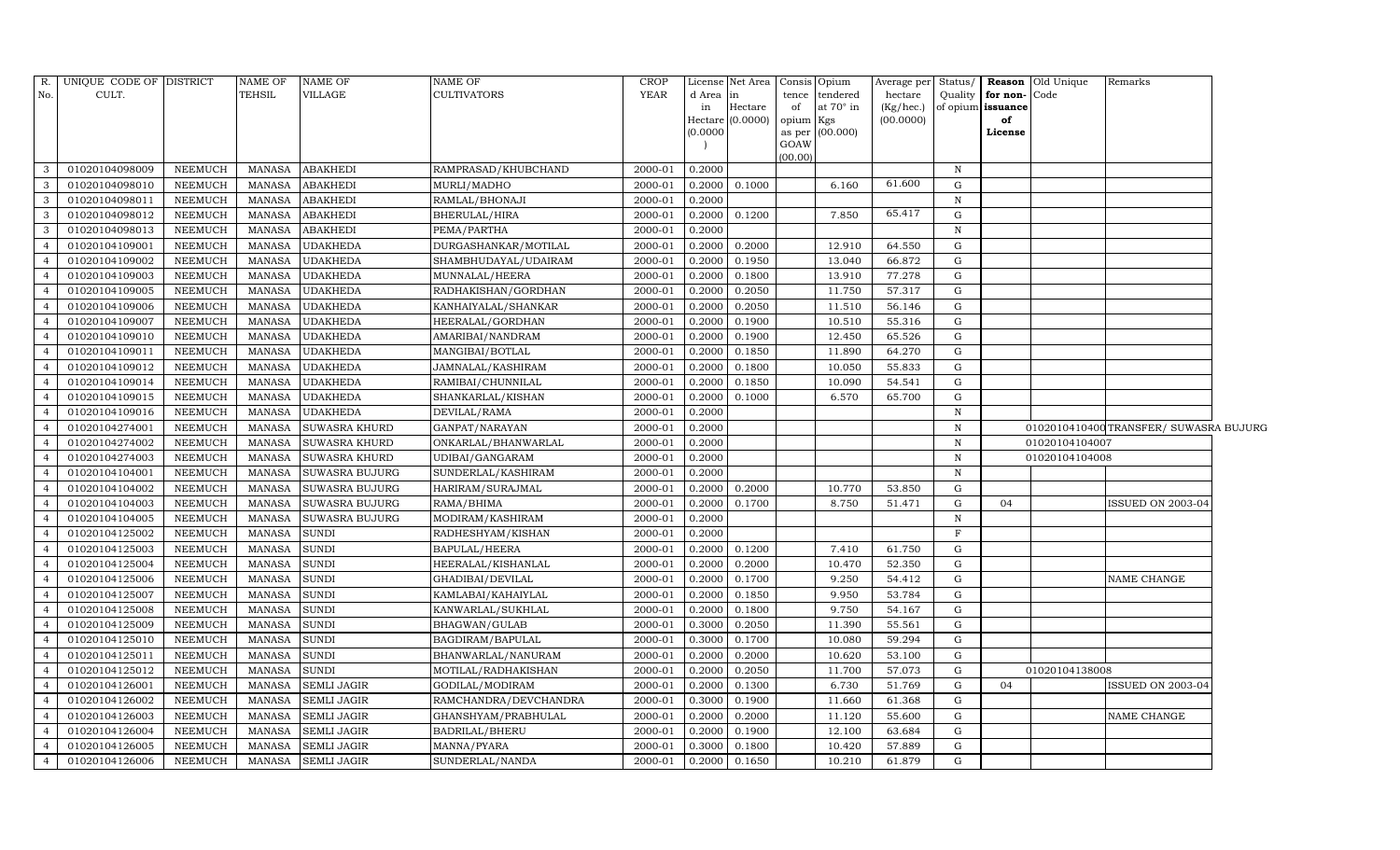| R.             | UNIQUE CODE OF DISTRICT |                | <b>NAME OF</b> | <b>NAME OF</b>         | NAME OF                  | <b>CROP</b> |           | License Net Area | Consis          | Opium            |           |              |                      | Average per Status/ <b>Reason</b> Old Unique | Remarks           |
|----------------|-------------------------|----------------|----------------|------------------------|--------------------------|-------------|-----------|------------------|-----------------|------------------|-----------|--------------|----------------------|----------------------------------------------|-------------------|
| No.            | CULT.                   |                | TEHSIL         | VILLAGE                | <b>CULTIVATORS</b>       | YEAR        | d Area in |                  | tence           | tendered         | hectare   |              | Quality for non-Code |                                              |                   |
|                |                         |                |                |                        |                          |             | in        | Hectare          | of              | at $70^\circ$ in | (Kg/hec.) |              | of opium issuance    |                                              |                   |
|                |                         |                |                |                        |                          |             | (0.0000)  | Hectare (0.0000) | opium<br>as per | Kgs<br>(00.000)  | (00.0000) |              | of<br>License        |                                              |                   |
|                |                         |                |                |                        |                          |             |           |                  | GOAW            |                  |           |              |                      |                                              |                   |
|                |                         |                |                |                        |                          |             |           |                  | (00.00)         |                  |           |              |                      |                                              |                   |
| $\overline{4}$ | 01020104126008          | NEEMUCH        | MANASA         | <b>SEMLI JAGIR</b>     | RAMABAI/RAMLAL           | 2000-01     | 0.2000    |                  |                 |                  |           | N            |                      |                                              |                   |
|                | 01020104126010          | NEEMUCH        | <b>MANASA</b>  | <b>SEMLI JAGIR</b>     | DEVILAL/NARAYAN          | 2000-01     | 0.2000    | 0.1950           |                 | 12.260           | 62.872    | G            |                      |                                              |                   |
| $\overline{4}$ | 01020104126013          | <b>NEEMUCH</b> | <b>MANASA</b>  | <b>SEMLI JAGIR</b>     | GOPAL/KANWARLAL          | 2000-01     | 0.2000    | 0.1950           |                 | 10.330           | 52.974    | G            |                      |                                              |                   |
| $\overline{4}$ | 01020104126014          | NEEMUCH        | <b>MANASA</b>  | <b>SEMLI JAGIR</b>     | PANNALAL/PYARA           | 2000-01     | 0.2000    | 0.1400           |                 | 8.240            | 58.857    | G            |                      |                                              |                   |
| $\overline{4}$ | 01020104126015          | NEEMUCH        | <b>MANASA</b>  | <b>SEMLI JAGIR</b>     | RAMVILAS/GODIRAM         | 2000-01     | 0.2000    | 0.1500           |                 | 8.360            | 55.733    | G            |                      |                                              |                   |
|                | 01020104126016          | NEEMUCH        | <b>MANASA</b>  | <b>SEMLI JAGIR</b>     | MANGILAL/JAYCHANDRA      | 2000-01     | 0.2000    |                  |                 |                  |           | $\, {\rm N}$ |                      |                                              |                   |
| $\overline{4}$ | 01020104126017          | NEEMUCH        | <b>MANASA</b>  | <b>SEMLI JAGIR</b>     | DEVILAL/JAYCHAND         | 2000-01     | 0.2000    | 0.1250           |                 | 7.180            | 57.440    | G            |                      |                                              |                   |
| $\overline{4}$ | 01020104126018          | NEEMUCH        | <b>MANASA</b>  | <b>SEMLI JAGIR</b>     | BALMUKUND/JAYCHAND       | 2000-01     | 0.3000    | 0.1950           |                 | 11.050           | 56.667    | G            |                      |                                              |                   |
| $\overline{4}$ | 01020104126019          | NEEMUCH        | <b>MANASA</b>  | <b>SEMLI JAGIR</b>     | SURESHCHANDRA/ONKARLAL   | 2000-01     | 0.3000    | 0.1900           |                 | 11.970           | 63.000    | G            |                      |                                              |                   |
|                | 01020104126020          | NEEMUCH        | <b>MANASA</b>  | <b>SEMLI JAGIR</b>     | MANSINGH/PURALAL         | 2000-01     | 0.2000    | 0.1100           |                 | 6.400            | 58.182    | G            |                      |                                              |                   |
| $\overline{4}$ | 01020104126023          | NEEMUCH        | <b>MANASA</b>  | SEMLI JAGIR            | PURA/KHEMA               | 2000-01     | 0.2000    | 0.1150           |                 | 6.710            | 58.348    | G            |                      |                                              |                   |
| $\overline{4}$ | 01020104126024          | <b>NEEMUCH</b> | <b>MANASA</b>  | <b>SEMLI JAGIR</b>     | JAGANNATH/PARTHA         | 2000-01     | 0.2000    | 0.1200           |                 | 6.830            | 56.917    | G            |                      |                                              |                   |
| $\overline{4}$ | 01020104126026          | NEEMUCH        | <b>MANASA</b>  | <b>SEMLI JAGIR</b>     | NONDRAM/KANWARLAL        | 2000-01     | 0.2000    | 0.1900           |                 | 9.590            | 50.474    | G            | 04                   |                                              |                   |
| $\overline{4}$ | 01020104126027          | <b>NEEMUCH</b> | <b>MANASA</b>  | <b>SEMLI JAGIR</b>     | BHERULAL/KALU            | 2000-01     | 0.2000    | 0.2000           |                 | 10.440           | 52.200    | G            |                      |                                              |                   |
| $\overline{4}$ | 01020104126028          | NEEMUCH        | <b>MANASA</b>  | <b>SEMLI JAGIR</b>     | NANDUBAI/NANURAM         | 2000-01     | 0.2000    | 0.1500           |                 | 8.240            | 54.933    | G            |                      | 01020104140015                               |                   |
| $\overline{4}$ | 01020104137001          | NEEMUCH        | <b>MANASA</b>  | SEMLI ISHTMURAR        | BHANWARLAL/ONKARLAL      | 2000-01     | 0.2000    |                  |                 |                  |           | N            |                      |                                              | TRANSFER/ PIPLON  |
| $\overline{4}$ | 01020104137002          | NEEMUCH        | <b>MANASA</b>  | SEMLI ISHTMURAR        | AMBALAL/JAGANNATH        | 2000-01     | 0.2000    | 0.2000           |                 | 11.130           | 55.650    | G            |                      |                                              |                   |
| $\overline{4}$ | 01020104137003          | NEEMUCH        | <b>MANASA</b>  | SEMLI ISHTMURAR        | GANESHRAM/LAXMICHANDRA   | 2000-01     | 0.2000    | 0.1900           |                 | 10.560           | 55.579    | G            |                      |                                              |                   |
| $\overline{4}$ | 01020104137004          | NEEMUCH        | <b>MANASA</b>  | SEMLI ISHTMURAR        | RAMPRASAD/PRABHULAL      | 2000-01     | 0.2000    | 0.1700           |                 | 9.330            | 54.882    | G            |                      |                                              | TRANSFER/ SARELYA |
| $\overline{4}$ | 01020104137005          | NEEMUCH        | <b>MANASA</b>  | SEMLI ISHTMURAR        | CHHAGANBAI/MANGILAL      | 2000-01     | 0.2000    | 0.1100           |                 | 6.360            | 57.818    | G            |                      |                                              |                   |
|                | 01020104137006          | NEEMUCH        | <b>MANASA</b>  | SEMLI ISHTMURAR        | GULABKUNWAR/GULABSINGH   | 2000-01     | 0.2000    | 0.1800           |                 | 10.320           | 57.333    | G            |                      |                                              |                   |
| $\overline{4}$ | 01020104137007          | <b>NEEMUCH</b> | <b>MANASA</b>  | SEMLI ISHTMURAR        | BHOPALSINGH/LAXMANSINGH  | 2000-01     | 0.2000    | 0.1900           |                 | 10.230           | 53.842    | G            |                      |                                              | NAME CHANGE       |
| $\overline{4}$ | 01020104137008          | NEEMUCH        | <b>MANASA</b>  | SEMLI ISHTMURAR        | ONKARSINGH/RUPSINGH      | 2000-01     | 0.2000    | 0.2000           |                 | 10.640           | 53.200    | G            |                      |                                              |                   |
| $\overline{4}$ | 01020104137009          | <b>NEEMUCH</b> | <b>MANASA</b>  | SEMLI ISHTMURAR        | PRABHULAL/PARTHA         | 2000-01     | 0.3000    | 0.2000           |                 | 11.140           | 55.700    | G            |                      |                                              |                   |
|                | 01020104137010          | <b>NEEMUCH</b> | <b>MANASA</b>  | SEMLI ISHTMURAR        | DEVILAL/LALDAS           | 2000-01     | 0.2000    | 0.1750           |                 | 9.340            | 53.371    | G            |                      |                                              |                   |
| $\overline{4}$ | 01020104137011          | <b>NEEMUCH</b> | <b>MANASA</b>  | SEMLI ISHTMURAR        | MUKANDSINGH/BHAWANISINGH | 2000-01     | 0.2000    | 0.1950           |                 | 11.000           | 56.410    | G            |                      |                                              |                   |
| $\overline{4}$ | 01020104137012          | NEEMUCH        | <b>MANASA</b>  | SEMLI ISHTMURAR        | GANGASINGH/NAHARSINGH    | 2000-01     | 0.2000    | 0.1950           |                 | 10.880           | 55.795    | G            |                      |                                              |                   |
| $\overline{4}$ | 01020104137013          | <b>NEEMUCH</b> | <b>MANASA</b>  | SEMLI ISHTMURAR        | RAMESHWAR/SHANKARLAL     | 2000-01     | 0.2000    | 0.1450           |                 | 8.270            | 57.034    | G            |                      |                                              |                   |
| $\overline{4}$ | 01020104137014          | NEEMUCH        | <b>MANASA</b>  | <b>SEMLI ISHTMURAR</b> | BHANWARSINGH/RUPSINGH    | 2000-01     | 0.2000    | 0.1950           |                 | 10.690           | 54.821    | G            |                      |                                              |                   |
| $\overline{4}$ | 01020104137015          | NEEMUCH        | <b>MANASA</b>  | SEMLI ISHTMURAR        | AMRITRAM/HAJARILAL       | 2000-01     | 0.2000    | 0.2050           |                 | 11.290           | 55.073    | G            |                      |                                              |                   |
| $\overline{4}$ | 01020104137016          | NEEMUCH        | <b>MANASA</b>  | SEMLI ISHTMURAR        | PIRU/BACHCHA             | 2000-01     | 0.2000    | 0.1850           |                 | 9.800            | 52.973    | G            |                      |                                              |                   |
| $\overline{4}$ | 01020104137017          | <b>NEEMUCH</b> | <b>MANASA</b>  | SEMLI ISHTMURAR        | BANSHILAL/LAXMICHANDRA   | 2000-01     | 0.2000    | 0.1950           |                 | 11.060           | 56.718    | G            |                      |                                              |                   |
| $\overline{4}$ | 01020104137018          | <b>NEEMUCH</b> | <b>MANASA</b>  | SEMLI ISHTMURAR        | GOVINDSINGH/JORAVARSINGH | 2000-01     | 0.2000    | 0.1600           |                 | 8.470            | 52.938    | G            |                      |                                              |                   |
| $\overline{4}$ | 01020104137019          | NEEMUCH        | <b>MANASA</b>  | SEMLI ISHTMURAR        | BAHADURSINGH/JAYSINGH    | 2000-01     | 0.2000    | 0.1500           |                 | 9.000            | 60.000    | G            |                      |                                              |                   |
| $\overline{4}$ | 01020104137020          | NEEMUCH        | <b>MANASA</b>  | <b>SEMLI ISHTMURAR</b> | UDA/DEVA                 | 2000-01     | 0.2000    | 0.2000           |                 | 11.410           | 57.050    | G            |                      |                                              |                   |
|                | 01020104137022          | NEEMUCH        | <b>MANASA</b>  | SEMLI ISHTMURAR        | BAGDIBAI/RAMCHANDA       | 2000-01     | 0.2000    | 0.1000           |                 | 5.260            | 52.600    | G            |                      |                                              |                   |
| $\overline{4}$ | 01020104137023          | NEEMUCH        | <b>MANASA</b>  | SEMLI ISHTMURAR        | SAJJANSINGH/JORAWARSINGH | 2000-01     | 0.2000    | 0.1950           |                 | 11.000           | 56.410    | G            |                      |                                              |                   |
| $\overline{4}$ | 01020104137024          | NEEMUCH        | <b>MANASA</b>  | SEMLI ISHTMURAR        | VIKRAMSINGH/BHERUSINGH   | 2000-01     | 0.2000    | 0.2000           |                 | 10.630           | 53.150    | G            |                      |                                              |                   |
| $\overline{4}$ | 01020104137025          | <b>NEEMUCH</b> | <b>MANASA</b>  | SEMLI ISHTMURAR        | TEJABAI/KISHA            | 2000-01     | 0.2000    | 0.1950           |                 | 11.230           | 57.590    | G            |                      |                                              |                   |
| $\overline{4}$ | 01020104137026          | NEEMUCH        | <b>MANASA</b>  | <b>SEMLI ISHTMURAR</b> | BHANWARIBAI/MANGILAL     | 2000-01     | 0.2000    | 0.1650           |                 | 8.720            | 52.848    | G            |                      |                                              |                   |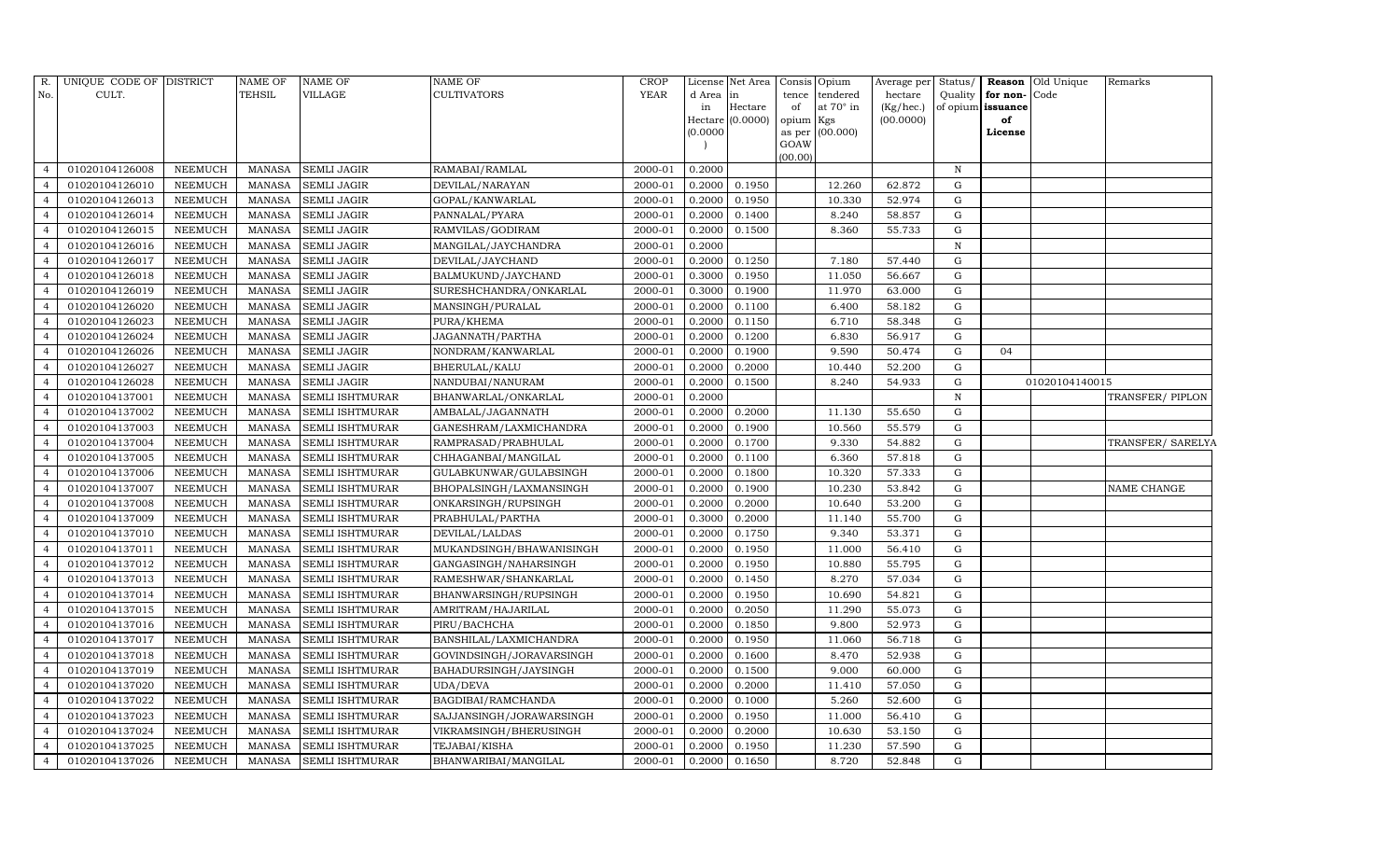| R.             | UNIQUE CODE OF DISTRICT |                | <b>NAME OF</b> | <b>NAME OF</b>         | NAME OF                     | <b>CROP</b> |                 | License Net Area   Consis   Opium |             |                       | Average per Status/  |              |                                   | Reason Old Unique | Remarks                        |
|----------------|-------------------------|----------------|----------------|------------------------|-----------------------------|-------------|-----------------|-----------------------------------|-------------|-----------------------|----------------------|--------------|-----------------------------------|-------------------|--------------------------------|
| No.            | CULT.                   |                | TEHSIL         | VILLAGE                | CULTIVATORS                 | <b>YEAR</b> | d Area in<br>in | Hectare                           | tence<br>of | tendered<br>at 70° in | hectare<br>(Kg/hec.) | Quality      | for non-Code<br>of opium issuance |                   |                                |
|                |                         |                |                |                        |                             |             |                 | Hectare (0.0000)                  | opium Kgs   |                       | (00.0000)            |              | of                                |                   |                                |
|                |                         |                |                |                        |                             |             | (0.0000)        |                                   |             | as per (00.000)       |                      |              | License                           |                   |                                |
|                |                         |                |                |                        |                             |             |                 |                                   | GOAW        |                       |                      |              |                                   |                   |                                |
| $\overline{4}$ | 01020104137027          | NEEMUCH        | MANASA         | <b>SEMLI ISHTMURAR</b> | SARDARBAI/HEERALAL          | 2000-01     | 0.2000          | 0.1700                            | (00.00)     | 9.840                 | 57.882               | G            |                                   |                   |                                |
| $\overline{4}$ | 01020104137028          | <b>NEEMUCH</b> | <b>MANASA</b>  | SEMLI ISHTMURAR        | MOTYABAI/KHEMRAJ            | 2000-01     | 0.2000          | 0.1000                            |             | 5.560                 | 55.600               | G            |                                   |                   |                                |
| $\overline{4}$ | 01020104137029          | NEEMUCH        | MANASA         | SEMLI ISHTMURAR        | GAJRAJSINGH/MANGUSINGH      | 2000-01     | 0.2000          | 0.1900                            |             | 11.260                | 59.263               | G            |                                   |                   |                                |
| $\overline{4}$ | 01020104137030          | NEEMUCH        | <b>MANASA</b>  | SEMLI ISHTMURAR        | KHUMASINGH/NARAYANSINGH     | 2000-01     | 0.2000          |                                   |             |                       |                      | $\mathbf N$  |                                   |                   |                                |
| $\overline{4}$ | 01020104137031          | NEEMUCH        | <b>MANASA</b>  | <b>SEMLI ISHTMURAR</b> | PRAHLADSINGH/NARAYANSINGH   | 2000-01     | 0.2000          | 0.1800                            |             | 9.170                 | 50.944               | G            | 04                                |                   |                                |
| $\overline{4}$ | 01020104137032          | <b>NEEMUCH</b> | <b>MANASA</b>  | SEMLI ISHTMURAR        | RAJARAM/NONDRAM             | 2000-01     | 0.2000          | 0.1200                            |             | 6.620                 | 55.167               | G            |                                   |                   |                                |
| $\overline{4}$ | 01020104137033          | NEEMUCH        | <b>MANASA</b>  | SEMLI ISHTMURAR        | UDAIRAM/HEERALAL            | 2000-01     | 0.2000          | 0.1850                            |             | 10.090                | 54.541               | G            |                                   |                   |                                |
| $\overline{4}$ | 01020104137034          | NEEMUCH        | <b>MANASA</b>  | SEMLI ISHTMURAR        | PRAHLADSINGH/JHUJARSINGH    | 2000-01     | 0.2000          | 0.1750                            |             | 8.990                 | 51.371               | G            | 04                                |                   | ISSUED ON 2003-04              |
| $\overline{4}$ | 01020104137035          | <b>NEEMUCH</b> | <b>MANASA</b>  | SEMLI ISHTMURAR        | LAXMAN/NANDA                | 2000-01     | 0.2000          | 0.1400                            |             | 6.830                 | 48.786               | G            | 04                                |                   |                                |
| $\overline{4}$ | 01020104137037          | <b>NEEMUCH</b> | <b>MANASA</b>  | SEMLI ISHTMURAR        | MANOHARLAL JERIRAM          | 2000-01     | 0.2000          | 0.2000                            |             | 10.930                | 54.650               | G            |                                   |                   |                                |
| $\overline{4}$ | 01020104137038          | <b>NEEMUCH</b> | <b>MANASA</b>  | <b>SEMLI ISHTMURAR</b> | BHERUSINGH/GULABSINGH       | 2000-01     | 0.2000          | 0.1900                            |             | 13.130                | 69.105               | G            |                                   |                   |                                |
| $\overline{4}$ | 01020104137039          | NEEMUCH        | <b>MANASA</b>  | SEMLI ISHTMURAR        | DUNGARSINGH/NAHARSINGH      | 2000-01     | 0.2000          | 0.2000                            |             | 10.530                | 52.650               | G            |                                   |                   |                                |
| $\overline{4}$ | 01020104137040          | <b>NEEMUCH</b> | <b>MANASA</b>  | SEMLI ISHTMURAR        | DARBARSINGH/GOKARSINGH      | 2000-01     | 0.2000          | 0.2000                            |             | 10.980                | 54.900               | G            |                                   |                   |                                |
| $\overline{4}$ | 01020104137041          | <b>NEEMUCH</b> | <b>MANASA</b>  | SEMLI ISHTMURAR        | KARUSINGH/RAMSINGH          | 2000-01     | 0.2000          | 0.1950                            |             | 9.280                 | 47.590               | G            | 04                                |                   |                                |
| $\overline{4}$ | 01020104137042          | NEEMUCH        | <b>MANASA</b>  | SEMLI ISHTMURAR        | FAKIRCHANDRA/JARILAL        | 2000-01     | 0.2000          | 0.1900                            |             | 10.720                | 56.421               | G            |                                   |                   |                                |
| $\overline{4}$ | 01020104137043          | <b>NEEMUCH</b> | <b>MANASA</b>  | SEMLI ISHTMURAR        | CHENRAM/MANGILAL            | 2000-01     | 0.2000          | 0.1850                            |             | 9.840                 | 53.189               | G            |                                   |                   |                                |
| $\overline{4}$ | 01020104137044          | <b>NEEMUCH</b> | <b>MANASA</b>  | SEMLI ISHTMURAR        | MANGUSINGH/RAMSINGH         | 2000-01     | 0.2000          |                                   |             |                       |                      | $\mathbf N$  |                                   |                   |                                |
| $\overline{4}$ | 01020104137045          | <b>NEEMUCH</b> | <b>MANASA</b>  | SEMLI ISHTMURAR        | KANWARLAL/PIRU              | 2000-01     | 0.2000          | 0.1950                            |             | 10.210                | 52.359               | G            |                                   |                   |                                |
| $\overline{4}$ | 01020104137046          | NEEMUCH        | <b>MANASA</b>  | <b>SEMLI ISHTMURAR</b> | KANWARLAL/GABBA             | 2000-01     | 0.2000          | 0.1900                            |             | 11.570                | 60.895               | G            |                                   |                   |                                |
| $\overline{4}$ | 01020104137047          | NEEMUCH        | <b>MANASA</b>  | SEMLI ISHTMURAR        | VARDICHANDRA/JARILAL        | 2000-01     | 0.2000          | 0.1850                            |             | 9.900                 | 53.514               | G            |                                   |                   |                                |
| $\overline{4}$ | 01020104137048          | <b>NEEMUCH</b> | <b>MANASA</b>  | SEMLI ISHTMURAR        | SHYAMSINGH/BANESINGH        | 2000-01     | 0.2000          | 0.1700                            |             | 8.710                 | 51.235               | G            | 04                                |                   | <b>ISSUED ON 2003-04</b>       |
| $\overline{4}$ | 01020104137049          | <b>NEEMUCH</b> | <b>MANASA</b>  | SEMLI ISHTMURAR        | FATEHSINGH/RAMSINGH         | 2000-01     | 0.2000          |                                   |             |                       |                      | $\mathbf F$  |                                   |                   |                                |
| $\overline{4}$ | 01020104137051          | NEEMUCH        | <b>MANASA</b>  | SEMLI ISHTMURAR        | NARENDRASINGH/BHANWARSINGH  | 2000-01     | 0.2000          |                                   |             |                       |                      | F            |                                   |                   |                                |
| $\overline{4}$ | 01020104137052          | <b>NEEMUCH</b> | <b>MANASA</b>  | SEMLI ISHTMURAR        | RAGHUVIRSINGH/NAHARSINGH    | 2000-01     | 0.2000          | 0.1950                            |             | 10.690                | 54.821               | G            |                                   |                   |                                |
| $\overline{4}$ | 01020104137053          | <b>NEEMUCH</b> | <b>MANASA</b>  | SEMLI ISHTMURAR        | BHAGWANSINGH/GOVERDHANSINGH | 2000-01     | 0.2000          | 0.2050                            |             | 12.010                | 58.585               | G            |                                   |                   |                                |
| $\overline{4}$ | 01020104137054          | NEEMUCH        | <b>MANASA</b>  | SEMLI ISHTMURAR        | KANWARLAL/BHANWARLAL        | 2000-01     | 0.2000          | 0.1850                            |             | 9.410                 | 50.865               | G            | 04                                |                   |                                |
| $\overline{4}$ | 01020104137055          | <b>NEEMUCH</b> | <b>MANASA</b>  | SEMLI ISHTMURAR        | JAGDISH/BHANWARLAL          | 2000-01     | 0.2000          | 0.1550                            |             | 7.950                 | 51.290               | G            | 04                                |                   | ISSUED ON 2003-04              |
| $\overline{4}$ | 01020104137056          | <b>NEEMUCH</b> | <b>MANASA</b>  | SEMLI ISHTMURAR        | BHANWARLAL/NONDRAM          | 2000-01     | 0.2000          | 0.1900                            |             | 9.620                 | 50.632               | G            | 04                                |                   |                                |
| $\overline{4}$ | 01020104137057          | <b>NEEMUCH</b> | <b>MANASA</b>  | SEMLI ISHTMURAR        | GOPAL/LAXMICHANDRA          | 2000-01     | 0.2000          |                                   |             |                       |                      | $\mathbf F$  |                                   |                   | TRANSFER/ SARELYA              |
| $\overline{4}$ | 01020104137058          | <b>NEEMUCH</b> | <b>MANASA</b>  | SEMLI ISHTMURAR        | MANGUSINGH/GANPATSINGH      | 2000-01     | 0.2000          | 0.0900                            |             | 4.810                 | 53.444               | G            |                                   |                   |                                |
| $\overline{4}$ | 01020104137059          | NEEMUCH        | <b>MANASA</b>  | SEMLI ISHTMURAR        | RAJENDRASINGH/BHAGWANSINGH  | 2000-01     | 0.2000          | 0.2050                            |             | 12.280                | 59.902               | G            |                                   |                   |                                |
| $\overline{4}$ | 01020104137060          | NEEMUCH        | <b>MANASA</b>  | SEMLI ISHTMURAR        | GOPALSINGH/GULABSINGH       | 2000-01     | 0.2000          | 0.1900                            |             | 11.360                | 59.789               | G            |                                   |                   |                                |
| $\overline{4}$ | 01020104137061          | <b>NEEMUCH</b> | <b>MANASA</b>  | SEMLI ISHTMURAR        | MADANSINGH/BHANWARSINGH     | 2000-01     | 0.2000          |                                   |             |                       |                      | $\, {\bf N}$ |                                   |                   |                                |
| $\overline{4}$ | 01020104137062          | NEEMUCH        | <b>MANASA</b>  | SEMLI ISHTMURAR        | KISHORESINGH/MANGUSINGH     | 2000-01     | 0.2000          | 0.2000                            |             | 11.680                | 58.400               | G            |                                   |                   |                                |
| $\overline{4}$ | 01020104137063          | NEEMUCH        | <b>MANASA</b>  | <b>SEMLI ISHTMURAR</b> | MANOHARSINGH/DEVISINGH      | 2000-01     | 0.2000          | 0.1850                            |             | 10.280                | 55.568               | G            |                                   |                   |                                |
| $\overline{4}$ | 01020104137067          | <b>NEEMUCH</b> | <b>MANASA</b>  | SEMLI ISHTMURAR        | MANGILAL/NANURAM            | 2000-01     | 0.2000          | 0.2000                            |             | 11.680                | 58.400               | G            |                                   |                   |                                |
| $\overline{4}$ | 01020104137069          | NEEMUCH        | <b>MANASA</b>  | SEMLI ISHTMURAR        | GOKULSINGH/BHONISINGH       | 2000-01     | 0.2000          | 0.2100                            |             | 11.760                | 56.000               | G            |                                   |                   |                                |
| $\overline{4}$ | 01020104137070          | NEEMUCH        | <b>MANASA</b>  | SEMLI ISHTMURAR        | NAHARSINGH/BHONISINGH       | 2000-01     | 0.2000          | 0.1950                            |             | 10.460                | 53.641               | G            |                                   |                   |                                |
| $\overline{4}$ | 01020104137072          | NEEMUCH        | <b>MANASA</b>  | SEMLI ISHTMURAR        | MULCHAND/CHENRAM            | 2000-01     | 0.2000          | 0.2000                            |             | 10.210                | 51.050               | G            | 04                                |                   | 102010413801 ISSUED ON 2003-04 |
| $\overline{4}$ | 01020104129001          | <b>NEEMUCH</b> | <b>MANASA</b>  | <b>SARELYA</b>         | <b>HEMA/HEERA</b>           | 2000-01     | 0.2000          | 0.2050                            |             | 10.900                | 53.171               | G            |                                   |                   |                                |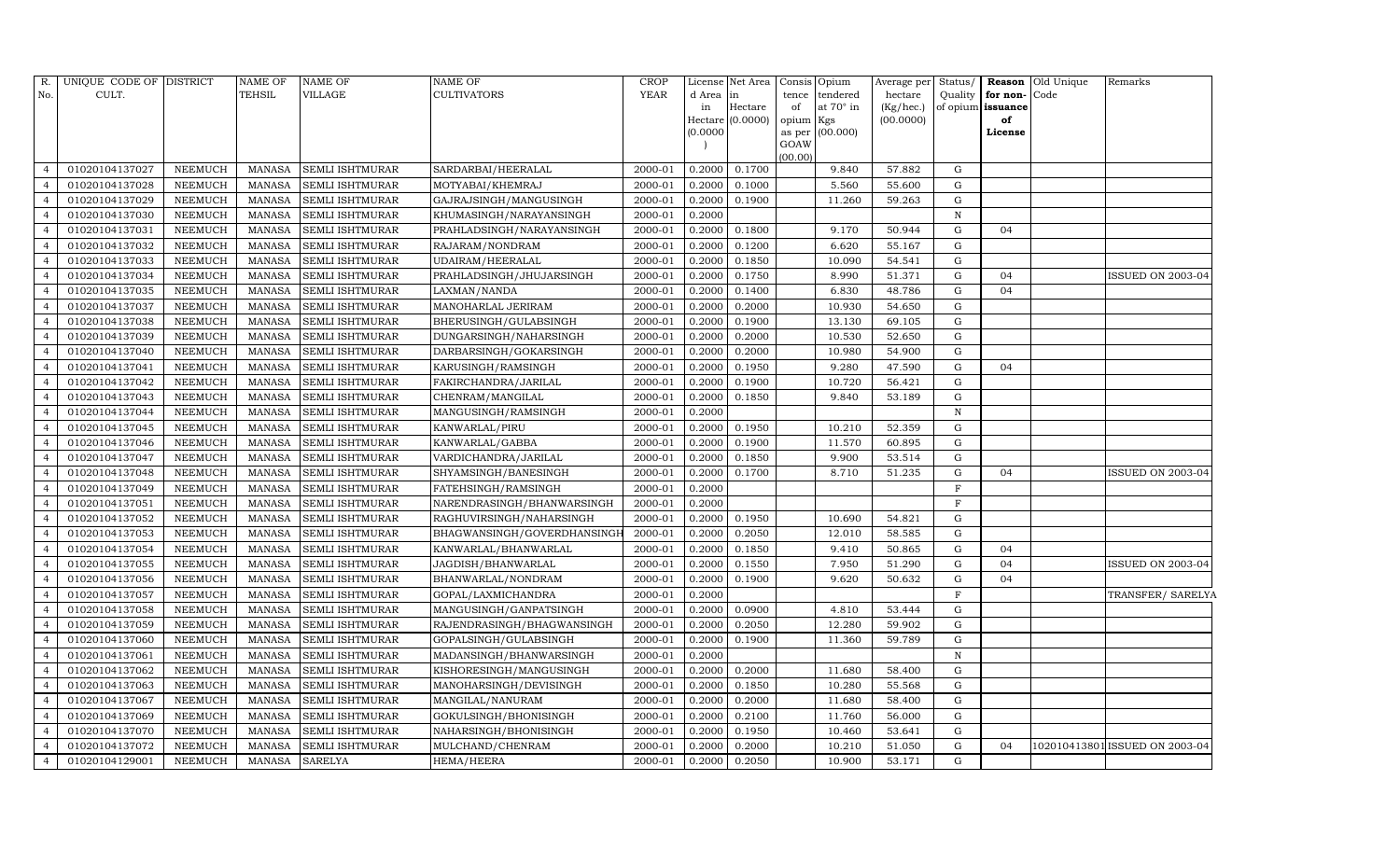| R.             | UNIQUE CODE OF DISTRICT |                | <b>NAME OF</b> | <b>NAME OF</b>       | <b>NAME OF</b>           | <b>CROP</b> |          | License Net Area Consis     |                 | Opium           | Average per | Status/      |                   | <b>Reason</b> Old Unique | Remarks                  |
|----------------|-------------------------|----------------|----------------|----------------------|--------------------------|-------------|----------|-----------------------------|-----------------|-----------------|-------------|--------------|-------------------|--------------------------|--------------------------|
| No.            | CULT.                   |                | <b>TEHSIL</b>  | VILLAGE              | <b>CULTIVATORS</b>       | <b>YEAR</b> | d Area   | lin                         | tence           | tendered        | hectare     | Quality      | for non-Code      |                          |                          |
|                |                         |                |                |                      |                          |             | in       | Hectare<br>Hectare (0.0000) | of              | at 70° in       | (Kg/hec.)   |              | of opium issuance |                          |                          |
|                |                         |                |                |                      |                          |             | (0.0000) |                             | opium<br>as per | Kgs<br>(00.000) | (00.0000)   |              | of<br>License     |                          |                          |
|                |                         |                |                |                      |                          |             |          |                             | GOAW            |                 |             |              |                   |                          |                          |
|                |                         |                |                |                      |                          |             |          |                             | (00.00)         |                 |             |              |                   |                          |                          |
| $\overline{4}$ | 01020104129002          | NEEMUCH        | MANASA         | <b>SARELYA</b>       | JANIBAI/LALA             | 2000-01     | 0.2000   | 0.2050                      |                 | 11.350          | 55.366      | G            |                   |                          | NAME CHANGE              |
| $\overline{4}$ | 01020104129004          | <b>NEEMUCH</b> | <b>MANASA</b>  | <b>SARELYA</b>       | BAPULAL/RAMLAL           | 2000-01     | 0.2000   | 0.1950                      |                 | 11.180          | 57.333      | G            |                   |                          |                          |
| $\overline{4}$ | 01020104129006          | <b>NEEMUCH</b> | <b>MANASA</b>  | <b>SARELYA</b>       | BHAGWATIBAI/LAXMICHANDRA | 2000-01     | 0.2000   | 0.2050                      |                 | 10.700          | 52.195      | G            |                   |                          |                          |
| $\overline{4}$ | 01020104129007          | <b>NEEMUCH</b> | <b>MANASA</b>  | <b>SARELYA</b>       | KASTURIBAI/GANGARAM      | 2000-01     | 0.2000   | 0.1900                      |                 | 10.350          | 54.474      | G            |                   |                          |                          |
| $\overline{4}$ | 01020104129008          | <b>NEEMUCH</b> | <b>MANASA</b>  | <b>SARELYA</b>       | SHYAMLAL/MANGILAL        | 2000-01     | 0.2000   | 0.2050                      |                 | 12.230          | 59.659      | G            |                   |                          |                          |
| $\overline{4}$ | 01020104129009          | <b>NEEMUCH</b> | <b>MANASA</b>  | <b>SARELYA</b>       | DOULATRAM/HEERALAL       | 2000-01     | 0.2000   |                             |                 |                 |             | $\mathbf F$  |                   |                          |                          |
| $\overline{4}$ | 01020104129010          | <b>NEEMUCH</b> | <b>MANASA</b>  | SARELYA              | BADRILAL/NARAYAN         | 2000-01     | 0.2000   |                             |                 |                 |             | F            |                   |                          |                          |
| $\overline{4}$ | 01020104129011          | <b>NEEMUCH</b> | <b>MANASA</b>  | <b>SARELYA</b>       | GOPAL/BHANWARLAL         | 2000-01     | 0.2000   | 0.1900                      |                 | 10.620          | 55.895      | G            |                   |                          |                          |
| $\overline{4}$ | 01020104129013          | <b>NEEMUCH</b> | <b>MANASA</b>  | <b>SARELYA</b>       | SHIVLAL/BHUWANA          | 2000-01     | 0.2000   | 0.1950                      |                 | 10.380          | 53.231      | G            |                   |                          |                          |
| $\overline{4}$ | 01020104129015          | <b>NEEMUCH</b> | <b>MANASA</b>  | <b>SARELYA</b>       | KAILASHCHANDRA/GANGARAM  | 2000-01     | 0.2000   | 0.1900                      |                 | 10.180          | 53.579      | G            |                   |                          |                          |
| $\overline{4}$ | 01020104129016          | <b>NEEMUCH</b> | <b>MANASA</b>  | <b>SARELYA</b>       | BANSHILAL/SHANKARLAL     | 2000-01     | 0.2000   | 0.1950                      |                 | 10.620          | 54.462      | G            |                   |                          |                          |
| $\overline{4}$ | 01020104129017          | NEEMUCH        | <b>MANASA</b>  | <b>SARELYA</b>       | GORILAL/HEERA            | 2000-01     | 0.2000   | 0.1650                      |                 | 8.260           | 50.061      | ${\rm G}$    | 04                |                          |                          |
| $\overline{4}$ | 01020104129018          | <b>NEEMUCH</b> | <b>MANASA</b>  | <b>SARELYA</b>       | RADHABAI/JANKIDAS        | 2000-01     | 0.2000   | 0.2000                      |                 | 10.560          | 52.800      | G            |                   |                          |                          |
| $\overline{4}$ | 01020104129021          | <b>NEEMUCH</b> | <b>MANASA</b>  | <b>SARELYA</b>       | PANNIBAI/DHURAJI         | 2000-01     | 0.2000   | 0.1900                      |                 | 10.120          | 53.263      | G            |                   |                          |                          |
| $\overline{4}$ | 01020104129025          | <b>NEEMUCH</b> | <b>MANASA</b>  | <b>SARELYA</b>       | ARJUNSINGH/BHUWANISINGH  | 2000-01     | 0.2000   | 0.1950                      |                 | 10.720          | 54.974      | G            |                   |                          |                          |
| $\overline{4}$ | 01020104129026          | <b>NEEMUCH</b> | <b>MANASA</b>  | <b>SARELYA</b>       | YASHODABAI/KISHORILAL    | 2000-01     | 0.2000   | 0.2050                      |                 | 10.910          | 53.220      | G            |                   |                          |                          |
| $\overline{4}$ | 01020104129028          | <b>NEEMUCH</b> | <b>MANASA</b>  | <b>SARELYA</b>       | BHAGIRATH/MANGILAL       | 2000-01     | 0.2000   | 0.2000                      |                 | 3.470           | 17.350      | G            | 04                | 1020104062024            |                          |
| $\overline{4}$ | 01020104129029          | <b>NEEMUCH</b> | <b>MANASA</b>  | <b>SARELYA</b>       | DHURIBAI/LAXMAN          | 2000-01     | 0.2000   | 0.2000                      |                 | 9.650           | 48.250      | G            | 04                | 1020104142018            |                          |
| $\overline{4}$ | 01020104101001          | <b>NEEMUCH</b> | <b>MANASA</b>  | SAKRIYA KHEDI        | GANGARAM/NANURAM         | 2000-01     | 0.2000   | 0.1200                      |                 | 6.520           | 54.333      | G            |                   |                          |                          |
| $\overline{4}$ | 01020104101004          | <b>NEEMUCH</b> | <b>MANASA</b>  | SAKRIYA KHEDI        | JAGDISH/RUPA             | 2000-01     | 0.2000   | 0.1650                      |                 | 8.570           | 51.939      | G            | 04                |                          | ISSUED ON 2003-04        |
| $\overline{4}$ | 01020104101005          | <b>NEEMUCH</b> | <b>MANASA</b>  | SAKRIYA KHEDI        | NARSINGH/MEGHA           | 2000-01     | 0.2000   | 0.1750                      |                 | 9.750           | 55.714      | G            |                   |                          |                          |
| $\overline{4}$ | 01020104101007          | <b>NEEMUCH</b> | <b>MANASA</b>  | <b>SAKRIYA KHEDI</b> | TEJA/HEMA                | 2000-01     | 0.2000   | 0.1900                      |                 | 10.650          | 56.053      | G            |                   |                          |                          |
| $\overline{4}$ | 01020104101009          | <b>NEEMUCH</b> | <b>MANASA</b>  | SAKRIYA KHEDI        | MANGILAL/LALA            | 2000-01     | 0.2000   | 0.1800                      |                 | 10.490          | 58.278      | G            |                   |                          |                          |
| $\overline{4}$ | 01020104101010          | <b>NEEMUCH</b> | <b>MANASA</b>  | SAKRIYA KHEDI        | DEVILAL/JADAVCHANDRA     | 2000-01     | 0.2000   |                             |                 |                 |             | $\, {\rm N}$ |                   |                          |                          |
| $\overline{4}$ | 01020104134001          | <b>NEEMUCH</b> | <b>MANASA</b>  | <b>RATANPURA</b>     | GANGARAM/NONDRAM         | 2000-01     | 0.2000   | 0.0950                      |                 | 6.220           | 65.474      | G            |                   |                          |                          |
| $\overline{4}$ | 01020104134002          | <b>NEEMUCH</b> | <b>MANASA</b>  | <b>RATANPURA</b>     | FAKIRCHANDRA/BHERA       | 2000-01     | 0.2000   | 0.1850                      |                 | 10.970          | 59.297      | G            |                   |                          |                          |
| $\overline{4}$ | 01020104134003          | <b>NEEMUCH</b> | <b>MANASA</b>  | <b>RATANPURA</b>     | RAMLAL/JETRAM            | 2000-01     | 0.2000   | 0.1600                      |                 | 8.960           | 56.000      | G            |                   |                          |                          |
| $\overline{a}$ | 01020104134004          | <b>NEEMUCH</b> | <b>MANASA</b>  | <b>RATANPURA</b>     | NATHU/MANGU              | 2000-01     | 0.2000   | 0.1800                      |                 | 10.130          | 56.278      | G            |                   |                          |                          |
| $\overline{4}$ | 01020104134006          | <b>NEEMUCH</b> | <b>MANASA</b>  | <b>RATANPURA</b>     | RAMSINGH/NONDRAM         | 2000-01     | 0.2000   | 0.1050                      |                 | 5.580           | 53.143      | G            |                   |                          |                          |
| $\overline{4}$ | 01020104134008          | <b>NEEMUCH</b> | <b>MANASA</b>  | <b>RATANPURA</b>     | HEERALAL/LALA            | 2000-01     | 0.2000   | 0.1800                      |                 | 10.180          | 56.556      | G            |                   |                          |                          |
| $\overline{4}$ | 01020104134009          | <b>NEEMUCH</b> | <b>MANASA</b>  | <b>RATANPURA</b>     | GIRDHARI/ONKAR           | 2000-01     | 0.2000   |                             |                 |                 |             | $\, {\rm N}$ |                   |                          |                          |
| $\overline{4}$ | 01020104134010          | <b>NEEMUCH</b> | <b>MANASA</b>  | <b>RATANPURA</b>     | NATHULAL/NANDA           | 2000-01     | 0.3000   | 0.2000                      |                 | 12.150          | 60.750      | ${\rm G}$    |                   |                          |                          |
| $\overline{4}$ | 01020104134011          | <b>NEEMUCH</b> | <b>MANASA</b>  | <b>RATANPURA</b>     | RAMKANYABAI/KISHANLAL    | 2000-01     | 0.2000   | 0.1600                      |                 | 4.120           | 25.750      | ${\rm G}$    | 04                |                          |                          |
| $\overline{4}$ | 01020104134014          | <b>NEEMUCH</b> | <b>MANASA</b>  | <b>RATANPURA</b>     | RAMCHANDRA/NANURAM       | 2000-01     | 0.2000   | 0.1100                      |                 | 6.350           | 57.727      | G            |                   |                          |                          |
| $\overline{4}$ | 01020104134015          | NEEMUCH        | <b>MANASA</b>  | <b>RATANPURA</b>     | SAJJANBAI/BHANWARLAL     | 2000-01     | 0.2000   |                             |                 |                 |             | N            |                   |                          |                          |
| $\overline{4}$ | 01020104134016          | <b>NEEMUCH</b> | <b>MANASA</b>  | <b>RATANPURA</b>     | GANGARAM/RATANLAL        | 2000-01     | 0.2000   | 0.0950                      |                 | 5.910           | 62.211      | G            |                   |                          |                          |
| $\overline{4}$ | 01020104134017          | <b>NEEMUCH</b> | <b>MANASA</b>  | <b>RATANPURA</b>     | BHANWARLAL/LALA          | 2000-01     | 0.2000   | 0.1000                      |                 | 5.510           | 55.100      | G            |                   |                          |                          |
| $\overline{4}$ | 01020104134018          | <b>NEEMUCH</b> | <b>MANASA</b>  | <b>RATANPURA</b>     | GANGARAM/KISHAN          | 2000-01     | 0.2000   |                             |                 |                 |             | $\, {\rm N}$ |                   |                          | TRANSFER/ BADKUWA        |
| $\overline{4}$ | 01020104134019          | <b>NEEMUCH</b> | <b>MANASA</b>  | <b>RATANPURA</b>     | NANIBAI/BHURA            | 2000-01     | 0.2000   | 0.1950                      |                 | 10.170          | 52.154      | G            |                   |                          |                          |
| $\overline{4}$ | 01020104134020          | NEEMUCH        | <b>MANASA</b>  | <b>RATANPURA</b>     | BHANWARLAL/FAKIRCHANDRA  | $2000 - 01$ | 0.2000   | 0.1800                      |                 | 9.350           | 51.944      | G            | 04                |                          | <b>ISSUED ON 2003-04</b> |
|                |                         |                |                |                      |                          |             |          |                             |                 |                 |             |              |                   |                          |                          |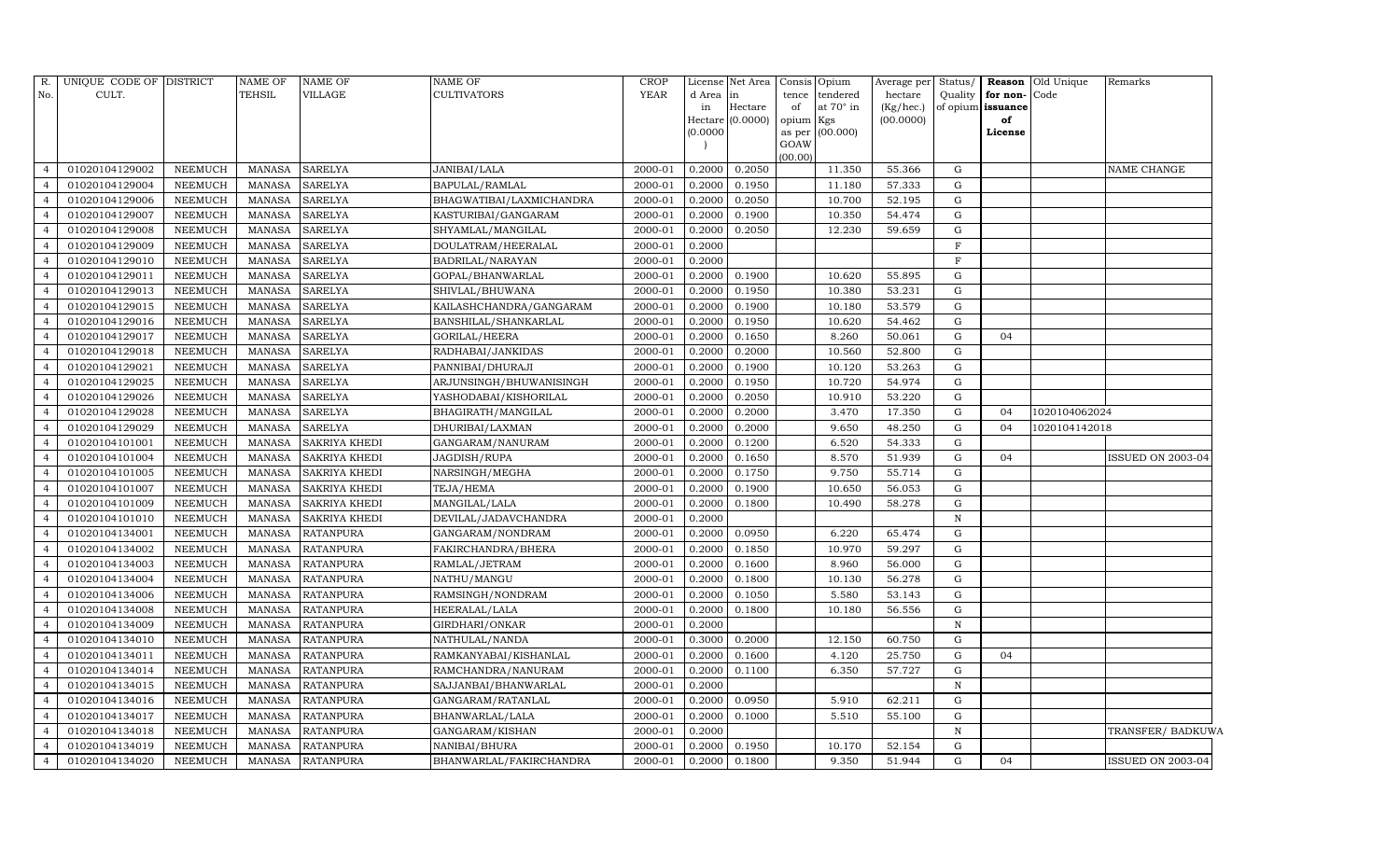| R.             | UNIQUE CODE OF DISTRICT |                | <b>NAME OF</b> | <b>NAME OF</b>       | NAME OF                 | <b>CROP</b> |           | License Net Area   Consis   Opium |                 |                 | Average per | Status/           |               | <b>Reason</b> Old Unique | Remarks           |
|----------------|-------------------------|----------------|----------------|----------------------|-------------------------|-------------|-----------|-----------------------------------|-----------------|-----------------|-------------|-------------------|---------------|--------------------------|-------------------|
| No.            | CULT.                   |                | TEHSIL         | <b>VILLAGE</b>       | CULTIVATORS             | YEAR        | d Area in |                                   | tence           | tendered        | hectare     | Quality           | for non-Code  |                          |                   |
|                |                         |                |                |                      |                         |             | in        | Hectare                           | of              | at 70° in       | (Kg/hec.)   | of opium issuance |               |                          |                   |
|                |                         |                |                |                      |                         |             | (0.0000)  | Hectare (0.0000)                  | opium<br>as per | Kgs<br>(00.000) | (00.0000)   |                   | of<br>License |                          |                   |
|                |                         |                |                |                      |                         |             |           |                                   | GOAW            |                 |             |                   |               |                          |                   |
|                |                         |                |                |                      |                         |             |           |                                   | (00.00)         |                 |             |                   |               |                          |                   |
| $\overline{4}$ | 01020104134021          | <b>NEEMUCH</b> | <b>MANASA</b>  | <b>RATANPURA</b>     | RAMCHANDRA/RAJARAM      | 2000-01     | 0.2000    |                                   |                 |                 |             | $\, {\rm N}$      |               |                          |                   |
| $\overline{4}$ | 01020104134022          | <b>NEEMUCH</b> | <b>MANASA</b>  | <b>RATANPURA</b>     | BHAGIRATH/HEERA         | 2000-01     | 0.2000    | 0.2000                            |                 | 12.120          | 60.600      | G                 |               |                          |                   |
| $\overline{4}$ | 01020104134024          | <b>NEEMUCH</b> | <b>MANASA</b>  | <b>RATANPURA</b>     | RAMSINGH/JAYSINGH       | 2000-01     | 0.2000    | 0.1200                            |                 | 6.030           | 50.250      | G                 | 04            |                          |                   |
| $\overline{4}$ | 01020104134025          | <b>NEEMUCH</b> | <b>MANASA</b>  | <b>RATANPURA</b>     | GOKUL/HEERA             | 2000-01     | 0.2000    | 0.1800                            |                 | 9.530           | 52.944      | G                 |               |                          |                   |
| $\overline{4}$ | 01020104134028          | <b>NEEMUCH</b> | <b>MANASA</b>  | <b>RATANPURA</b>     | MOTILAL/RATANLAL        | 2000-01     | 0.2000    | 0.1550                            |                 | 8.470           | 54.645      | ${\rm G}$         |               |                          |                   |
| $\overline{4}$ | 01020104134029          | <b>NEEMUCH</b> | <b>MANASA</b>  | <b>RATANPURA</b>     | RAMKISHAN/BHANWRALAL    | 2000-01     | 0.2000    | 0.1950                            |                 | 11.120          | 57.026      | G                 |               |                          |                   |
| $\overline{4}$ | 01020104134030          | <b>NEEMUCH</b> | <b>MANASA</b>  | <b>RATANPURA</b>     | PRABHULAL/NATHULAL      | 2000-01     | 0.2000    | 0.2000                            |                 | 11.960          | 59.800      | G                 |               |                          |                   |
| $\overline{4}$ | 01020104134031          | <b>NEEMUCH</b> | <b>MANASA</b>  | <b>RATANPURA</b>     | JAGDISHCHANDRA/RATANLAL | 2000-01     | 0.2000    | 0.1200                            |                 | 6.610           | 55.083      | G                 |               |                          |                   |
| $\overline{4}$ | 01020104134032          | <b>NEEMUCH</b> | <b>MANASA</b>  | <b>RATANPURA</b>     | NANDLAL/GANGARAM        | 2000-01     | 0.2000    |                                   |                 |                 |             | $\mathbf F$       |               |                          |                   |
| $\overline{4}$ | 01020104134033          | <b>NEEMUCH</b> | <b>MANASA</b>  | <b>RATANPURA</b>     | KARULAL/JETRAM          | 2000-01     | 0.2000    | 0.1350                            |                 | 7.610           | 56.370      | G                 |               |                          |                   |
| $\overline{4}$ | 01020104134034          | <b>NEEMUCH</b> | <b>MANASA</b>  | RATANPURA            | MANOHARLAL/GANGARAM     | 2000-01     | 0.2000    | 0.1950                            |                 | 11.250          | 57.692      | G                 |               |                          |                   |
| $\overline{4}$ | 01020104134035          | <b>NEEMUCH</b> | <b>MANASA</b>  | <b>RATANPURA</b>     | KACHRULAL/BHANWARLAL    | 2000-01     | 0.2000    | 0.1900                            |                 | 11.000          | 57.895      | G                 |               |                          |                   |
| $\overline{4}$ | 01020104134036          | <b>NEEMUCH</b> | <b>MANASA</b>  | <b>RATANPURA</b>     | GANPAT/GIRDHARI         | 2000-01     | 0.2000    |                                   |                 |                 |             | $\mathbf F$       |               |                          |                   |
| $\overline{4}$ | 01020104134037          | <b>NEEMUCH</b> | <b>MANASA</b>  | <b>RATANPURA</b>     | RAMPAL/RAMCHANDRA       | 2000-01     | 0.2000    | 0.1750                            |                 | 9.770           | 55.829      | G                 |               |                          |                   |
| $\overline{4}$ | 01020104134039          | <b>NEEMUCH</b> | MANASA         | <b>RATANPURA</b>     | HANSRAJ/PYARA           | 2000-01     | 0.2000    |                                   |                 |                 |             | N                 |               |                          |                   |
| $\overline{4}$ | 01020104134040          | NEEMUCH        | <b>MANASA</b>  | <b>RATANPURA</b>     | BALURAM/FAKIRCHANDRA    | 2000-01     | 0.2000    | 0.1300                            |                 | 7.520           | 57.846      | G                 |               |                          |                   |
| $\overline{4}$ | 01020104134042          | <b>NEEMUCH</b> | <b>MANASA</b>  | <b>RATANPURA</b>     | DEVILAL/NATHULAL        | 2000-01     | 0.2000    | 0.2050                            |                 | 10.860          | 52.976      | G                 |               |                          |                   |
| $\overline{4}$ | 01020104134043          | <b>NEEMUCH</b> | <b>MANASA</b>  | <b>RATANPURA</b>     | RAMLAL/BHURA            | 2000-01     | 0.2000    | 0.1950                            |                 | 10.420          | 53.436      | G                 |               |                          |                   |
| $\overline{4}$ | 01020104134044          | NEEMUCH        | <b>MANASA</b>  | <b>RATANPURA</b>     | BHAGIRATH/RATANLAL      | 2000-01     | 0.2000    | 0.1800                            |                 | 10.050          | 55.833      | G                 |               |                          |                   |
| $\overline{4}$ | 01020104134046          | NEEMUCH        | <b>MANASA</b>  | <b>RATANPURA</b>     | RAMESHCHANDRA/GANGARAM  | 2000-01     | 0.2000    |                                   |                 |                 |             | $\mathbf F$       |               |                          | TRANSFER/ BADKUWA |
| $\overline{4}$ | 01020104134047          | <b>NEEMUCH</b> | <b>MANASA</b>  | <b>RATANPURA</b>     | GOKUL/KACHRU            | 2000-01     | 0.2000    | 0.1850                            |                 | 9.890           | 53.459      | G                 |               |                          |                   |
| $\overline{4}$ | 01020104134048          | <b>NEEMUCH</b> | <b>MANASA</b>  | <b>RATANPURA</b>     | HAMERIBAI/JETRAM        | 2000-01     | 0.2000    | 0.1400                            |                 | 7.470           | 53.357      | G                 |               |                          |                   |
| $\overline{4}$ | 01020104134049          | NEEMUCH        | <b>MANASA</b>  | <b>RATANPURA</b>     | PARIBAI/KANIRAM         | 2000-01     | 0.2000    | 0.1000                            |                 | 5.260           | 52.600      | G                 |               |                          |                   |
| $\overline{4}$ | 01020104134050          | <b>NEEMUCH</b> | <b>MANASA</b>  | <b>RATANPURA</b>     | RATANLAL/KISHNA         | 2000-01     | 0.2000    | 0.1100                            |                 | 6.550           | 59.545      | ${\rm G}$         |               |                          |                   |
| $\overline{4}$ | 01020104134051          | NEEMUCH        | <b>MANASA</b>  | <b>RATANPURA</b>     | MAGDUBAI/GANESH         | 2000-01     | 0.2000    |                                   |                 |                 |             | $\, {\rm N}$      |               |                          | NAME CHANGE       |
| $\overline{4}$ | 01020104134053          | <b>NEEMUCH</b> | <b>MANASA</b>  | <b>RATANPURA</b>     | RATANLAL/BHUWANIRAM     | 2000-01     | 0.2000    | 0.1350                            |                 | 7.070           | 52.370      | G                 |               | 01010101100312           |                   |
| $\overline{4}$ | 01020104118001          | NEEMUCH        | <b>MANASA</b>  | PIPLIYA GHOTA        | KISHANLAL/UDAIRAM       | 2000-01     | 0.2000    | 0.1650                            |                 | 10.850          | 65.758      | G                 |               |                          |                   |
| $\overline{4}$ | 01020104118002          | <b>NEEMUCH</b> | <b>MANASA</b>  | PIPLIYA GHOTA        | JANKILAL/JAGANNATH      | 2000-01     | 0.2000    | 0.1500                            |                 | 9.290           | 61.933      | G                 |               |                          |                   |
| $\overline{4}$ | 01020104118003          | <b>NEEMUCH</b> | <b>MANASA</b>  | PIPLIYA GHOTA        | BANSHILAL/BHONILAL      | 2000-01     | 0.2000    |                                   |                 |                 |             | $\, {\rm N}$      |               |                          |                   |
| $\overline{4}$ | 01020104118005          | <b>NEEMUCH</b> | <b>MANASA</b>  | PIPLIYA GHOTA        | RAMLAL/PYARCHANDRA      | 2000-01     | 0.2000    |                                   |                 |                 |             | $\, {\rm N}$      |               |                          |                   |
| $\overline{4}$ | 01020104118006          | <b>NEEMUCH</b> | <b>MANASA</b>  | PIPLIYA GHOTA        | RAMVILAS/JAGANNATH      | 2000-01     | 0.2000    | 0.1900                            |                 | 12.580          | 66.211      | G                 |               |                          |                   |
| $\overline{4}$ | 01020104118007          | <b>NEEMUCH</b> | <b>MANASA</b>  | PIPLIYA GHOTA        | DHANRAJ/BAPULAL         | 2000-01     | 0.2000    | 0.1700                            |                 | 9.300           | 54.706      | G                 |               |                          |                   |
| $\overline{4}$ | 01020104118008          | <b>NEEMUCH</b> | <b>MANASA</b>  | PIPLIYA GHOTA        | NANALAL/KALU            | 2000-01     | 0.2000    |                                   |                 |                 |             | $\, {\rm N}$      |               |                          |                   |
| $\overline{4}$ | 01020104118009          | <b>NEEMUCH</b> | <b>MANASA</b>  | PIPLIYA GHOTA        | RAMLAL/SEVA             | 2000-01     | 0.2000    | 0.0700                            |                 | 3.860           | 55.143      | G                 |               |                          |                   |
| $\overline{4}$ | 01020104118010          | <b>NEEMUCH</b> | <b>MANASA</b>  | PIPLIYA GHOTA        | RAMIBAI/RODILAL         | 2000-01     | 0.2000    |                                   |                 |                 |             | $\, {\rm N}$      |               |                          |                   |
| $\overline{4}$ | 01020104118012          | <b>NEEMUCH</b> | <b>MANASA</b>  | PIPLIYA GHOTA        | NANALAL/RUPA            | 2000-01     | 0.2000    | 0.0600                            |                 | 3.990           | 66.500      | G                 |               |                          |                   |
| $\overline{4}$ | 01020104118015          | <b>NEEMUCH</b> | <b>MANASA</b>  | PIPLIYA GHOTA        | GULABSINGH/KHUMANSINGH  | 2000-01     | 0.2000    | 0.1400                            |                 | 7.890           | 56.357      | G                 |               |                          |                   |
| $\overline{4}$ | 01020104118017          | NEEMUCH        | <b>MANASA</b>  | PIPLIYA GHOTA        | MANGILAL/DEVKISHAN      | 2000-01     | 0.2000    |                                   |                 |                 |             | $\, {\rm N}$      |               |                          |                   |
| $\overline{4}$ | 01020104118018          | NEEMUCH        | <b>MANASA</b>  | PIPLIYA GHOTA        | ONKAR/NANDA             | 2000-01     | 0.2000    |                                   |                 |                 |             | N                 |               |                          |                   |
| $\overline{4}$ | 01020104118019          | <b>NEEMUCH</b> |                | MANASA PIPLIYA GHOTA | KISHANIBAI/RAJARAM      | 2000-01     | 0.2000    |                                   |                 |                 |             | N                 |               |                          |                   |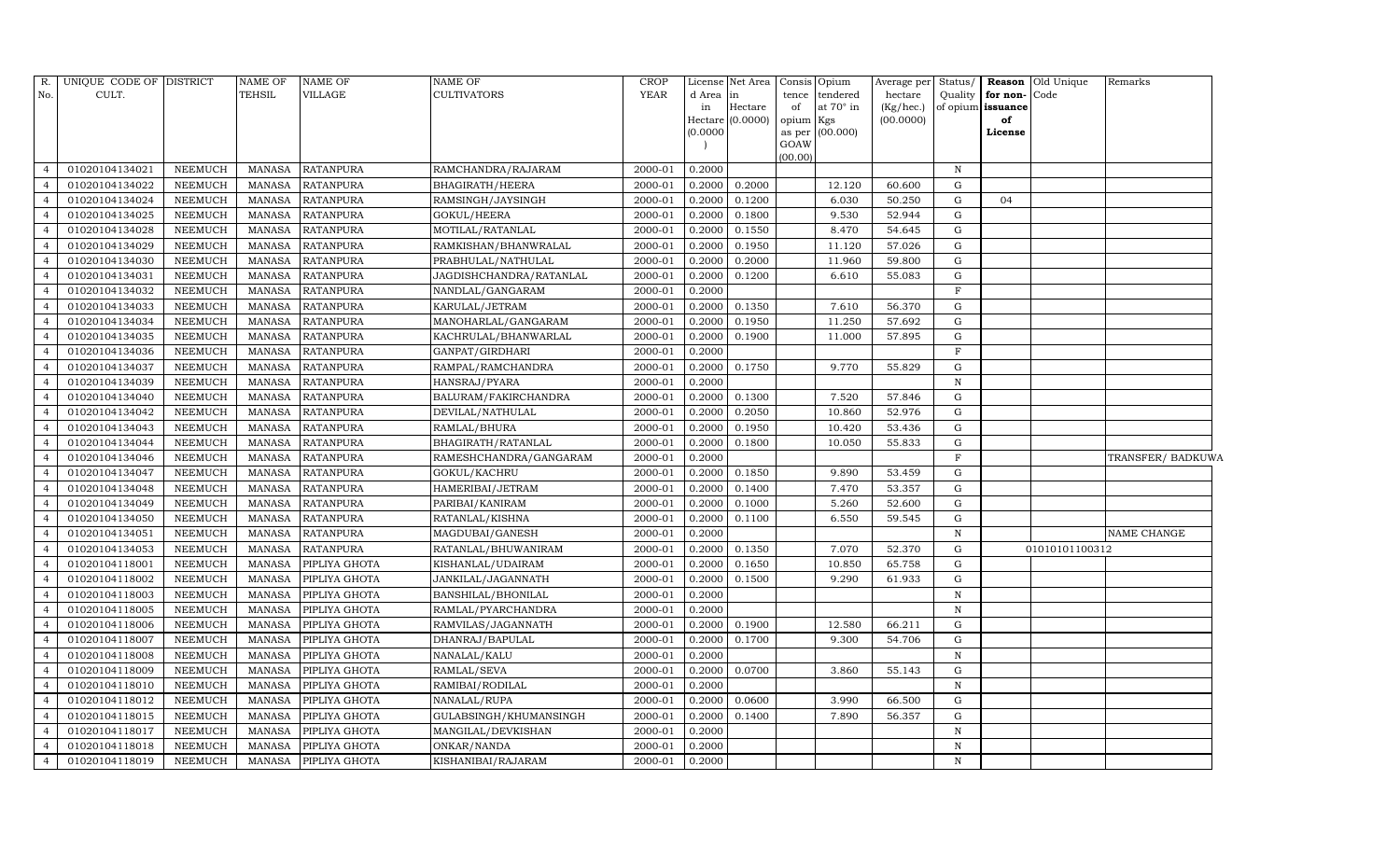| R.             | UNIQUE CODE OF DISTRICT |                | NAME OF       | <b>NAME OF</b> | <b>NAME OF</b>         | CROP        |           | License Net Area |                     | Consis Opium     | Average per Status/ |                   | <b>Reason</b> Old Unique | Remarks                  |  |
|----------------|-------------------------|----------------|---------------|----------------|------------------------|-------------|-----------|------------------|---------------------|------------------|---------------------|-------------------|--------------------------|--------------------------|--|
| No.            | CULT.                   |                | TEHSIL        | VILLAGE        | <b>CULTIVATORS</b>     | YEAR        | d Area in |                  | tence               | tendered         | hectare             | Quality           | for non-<br>Code         |                          |  |
|                |                         |                |               |                |                        |             | in        | Hectare          | of                  | at $70^\circ$ in | (Kg/hec.)           | of opium issuance |                          |                          |  |
|                |                         |                |               |                |                        |             | (0.0000)  | Hectare (0.0000) | opium Kgs<br>as per | (00.000)         | (00.0000)           |                   | of<br>License            |                          |  |
|                |                         |                |               |                |                        |             |           |                  | GOAW                |                  |                     |                   |                          |                          |  |
|                |                         |                |               |                |                        |             |           |                  | (00.00)             |                  |                     |                   |                          |                          |  |
| $\overline{4}$ | 01020104118020          | NEEMUCH        | MANASA        | PIPLIYA GHOTA  | BHERULAL/KASHIRAM      | 2000-01     | 0.2000    | 0.1000           |                     | 5.350            | 53.500              | G                 |                          |                          |  |
| $\overline{4}$ | 01020104118022          | <b>NEEMUCH</b> | <b>MANASA</b> | PIPLIYA GHOTA  | DHURILAL/BHUWANA       | 2000-01     | 0.2000    |                  |                     |                  |                     | N                 |                          |                          |  |
| $\overline{a}$ | 01020104118024          | NEEMUCH        | <b>MANASA</b> | PIPLIYA GHOTA  | VIRENDRASINGH/BAHADUR  | 2000-01     | 0.2000    | 0.1150           |                     | 7.670            | 66.696              | G                 |                          |                          |  |
| $\overline{4}$ | 01020104118025          | <b>NEEMUCH</b> | <b>MANASA</b> | PIPLIYA GHOTA  | KANHAIYALAL/PANNALAL   | $2000 - 01$ | 0.2000    | 0.1100           |                     | 5.250            | 47.727              | G                 | 04                       |                          |  |
| $\overline{4}$ | 01020104118026          | NEEMUCH        | <b>MANASA</b> | PIPLIYA GHOTA  | RAMESH/NARAYAN         | 2000-01     | 0.2000    | 0.1500           |                     | 12.290           | 81.933              | G                 |                          |                          |  |
| $\overline{4}$ | 01020104118027          | NEEMUCH        | <b>MANASA</b> | PIPLIYA GHOTA  | SHYAMLAL/KISANLAL      | 2000-01     | 0.2000    | 0.1950           |                     | 11.180           | 57.333              | ${\rm G}$         |                          |                          |  |
| $\overline{4}$ | 01020104118028          | NEEMUCH        | <b>MANASA</b> | PIPLIYA GHOTA  | HEERALAL/NANURAM       | 2000-01     | 0.2000    | 0.1800           |                     | 9.220            | 51.222              | G                 | 04                       | ISSUED ON 2003-04        |  |
| $\overline{4}$ | 01020104118029          | <b>NEEMUCH</b> | <b>MANASA</b> | PIPLIYA GHOTA  | KISHANLAL/RAMLAL       | 2000-01     | 0.2000    | 0.1450           |                     | 7.360            | 50.759              | G                 | 04                       |                          |  |
| $\overline{4}$ | 01020104118031          | NEEMUCH        | <b>MANASA</b> | PIPLIYA GHOTA  | MOTILAL/BHAGWAN        | 2000-01     | 0.2000    | 0.1750           |                     | 10.080           | 57.600              | G                 |                          |                          |  |
| $\overline{4}$ | 01020104118033          | <b>NEEMUCH</b> | <b>MANASA</b> | PIPLIYA GHOTA  | DEVILAL/BHERULAL       | 2000-01     | 0.2000    | 0.1150           |                     | 6.590            | 57.304              | $\mathbf G$       |                          |                          |  |
| $\overline{4}$ | 01020104118034          | NEEMUCH        | <b>MANASA</b> | PIPLIYA GHOTA  | BHERUSINGH/BAPUSINGH   | 2000-01     | 0.2000    | 0.1900           |                     | 10.220           | 53.789              | G                 |                          |                          |  |
| $\overline{4}$ | 01020104118036          | <b>NEEMUCH</b> | <b>MANASA</b> | PIPLIYA GHOTA  | RUPSINGH/BANESINGH     | 2000-01     | 0.2000    | 0.0950           |                     | 5.790            | 60.947              | G                 |                          |                          |  |
| $\overline{4}$ | 01020104118037          | <b>NEEMUCH</b> | <b>MANASA</b> | PIPLIYA GHOTA  | KISHORE/BHAGWAN        | 2000-01     | 0.2000    | 0.1450           |                     | 8.490            | 58.552              | G                 |                          |                          |  |
| $\overline{4}$ | 01020104118038          | <b>NEEMUCH</b> | <b>MANASA</b> | PIPLIYA GHOTA  | SHOBHARAM/BHAGWAN      | 2000-01     | 0.2000    | 0.1400           |                     | 8.330            | 59.500              | G                 |                          |                          |  |
| $\overline{4}$ | 01020104118039          | NEEMUCH        | <b>MANASA</b> | PIPLIYA GHOTA  | HARPALSINGH/NATHUSINGH | 2000-01     | 0.2000    | 0.1550           |                     | 9.610            | 62.000              | G                 |                          |                          |  |
| $\overline{4}$ | 01020104118041          | NEEMUCH        | <b>MANASA</b> | PIPLIYA GHOTA  | NANDLAL/GIRDHARI       | 2000-01     | 0.2000    | 0.1700           |                     | 10.030           | 59.000              | G                 |                          |                          |  |
| $\overline{4}$ | 01020104118045          | NEEMUCH        | <b>MANASA</b> | PIPLIYA GHOTA  | PANNALAL/JAGANNATH     | 2000-01     | 0.2000    |                  |                     |                  |                     | N                 |                          | TRANSFER/ DEVRI SOMYA    |  |
| $\overline{4}$ | 01020104118046          | <b>NEEMUCH</b> | <b>MANASA</b> | PIPLIYA GHOTA  | NARAYAN/KALU           | 2000-01     | 0.2000    |                  |                     |                  |                     | N                 |                          |                          |  |
| $\overline{4}$ | 01020104118047          | <b>NEEMUCH</b> | <b>MANASA</b> | PIPLIYA GHOTA  | BANESINGH/LALSINGH     | 2000-01     | 0.2000    | 0.1000           |                     | 6.510            | 65.100              | G                 |                          |                          |  |
| $\overline{4}$ | 01020104118049          | NEEMUCH        | <b>MANASA</b> | PIPLIYA GHOTA  | GOPAL/NANURAM          | 2000-01     | 0.2000    | 0.1500           |                     | 8.880            | 59.200              | G                 |                          |                          |  |
| $\overline{4}$ | 01020104118050          | <b>NEEMUCH</b> | <b>MANASA</b> | PIPLIYA GHOTA  | BHANWARIBAI/BHERULAL   | 2000-01     | 0.2000    |                  |                     |                  |                     | $\mathbf N$       |                          |                          |  |
| $\overline{4}$ | 01020104118055          | NEEMUCH        | <b>MANASA</b> | PIPLIYA GHOTA  | BHAGWAN/MANGILAL       | 2000-01     | 0.2000    | 0.2000           |                     | 11.280           | 56.400              | G                 |                          |                          |  |
| $\overline{4}$ | 01020104118056          | <b>NEEMUCH</b> | MANASA        | PIPLIYA GHOTA  | MANGISINGH/VIJAYSINGH  | 2000-01     | 0.2000    | 0.1900           |                     | 11.000           | 57.895              | G                 |                          |                          |  |
| $\overline{4}$ | 01020104119002          | NEEMUCH        | <b>MANASA</b> | PHOOLPURA      | BAPULAL/DEVA           | 2000-01     | 0.2000    | 0.1300           |                     | 7.520            | 57.846              | G                 |                          |                          |  |
| $\overline{4}$ | 01020104119004          | <b>NEEMUCH</b> | <b>MANASA</b> | PHOOLPURA      | MANNA/SITARAM          | 2000-01     | 0.2000    | 0.1750           |                     | 9.850            | 56.286              | $\mathbf G$       |                          |                          |  |
| $\overline{4}$ | 01020104119005          | <b>NEEMUCH</b> | <b>MANASA</b> | PHOOLPURA      | BAPULAL/NARAYAN        | 2000-01     | 0.2000    |                  |                     |                  |                     | $\mathbf{F}$      |                          |                          |  |
| $\overline{4}$ | 01020104119006          | <b>NEEMUCH</b> | <b>MANASA</b> | PHOOLPURA      | KALULAL/UDAIRAM        | 2000-01     | 0.2000    | 0.1000           |                     | 6.220            | 62.200              | G                 |                          |                          |  |
| $\overline{4}$ | 01020104119007          | NEEMUCH        | <b>MANASA</b> | PHOOLPURA      | KALU/BHUWANA           | 2000-01     | 0.2000    | 0.1700           |                     | 9.570            | 56.294              | G                 |                          | TRANSFER/ AMADKHEDI      |  |
| $\overline{4}$ | 01020104119010          | <b>NEEMUCH</b> | <b>MANASA</b> | PHOOLPURA      | KISHANLAL/NANURAM      | 2000-01     | 0.2000    | 0.1650           |                     | 10.920           | 66.182              | $\mathbf G$       |                          |                          |  |
| $\overline{4}$ | 01020104119011          | <b>NEEMUCH</b> | <b>MANASA</b> | PHOOLPURA      | BHAGIRATH/UDAIRAM      | 2000-01     | 0.2000    | 0.1650           |                     | 9.470            | 57.394              | G                 |                          |                          |  |
| $\overline{4}$ | 01020104119012          | <b>NEEMUCH</b> | <b>MANASA</b> | PHOOLPURA      | RATANLAL/SITARAM       | 2000-01     | 0.2000    | 0.1250           |                     | 6.670            | 53.360              | G                 |                          |                          |  |
| $\overline{4}$ | 01020104119013          | <b>NEEMUCH</b> | <b>MANASA</b> | PHOOLPURA      | MANNALAL/KISHORE       | 2000-01     | 0.2000    | 0.1500           |                     | 9.530            | 63.533              | G                 |                          |                          |  |
| $\overline{4}$ | 01020104119015          | <b>NEEMUCH</b> | <b>MANASA</b> | PHOOLPURA      | KARULAL/DEVI           | 2000-01     | 0.2000    | 0.1200           |                     | 6.950            | 57.917              | ${\rm G}$         |                          |                          |  |
| $\overline{4}$ | 01020104119016          | <b>NEEMUCH</b> | <b>MANASA</b> | PHOOLPURA      | RAMA/DHANNA            | 2000-01     | 0.2000    | 0.1700           |                     | 8.470            | 49.824              | G                 | 04                       |                          |  |
| $\overline{4}$ | 01020104119018          | <b>NEEMUCH</b> | <b>MANASA</b> | PHOOLPURA      | AMRITRAM/UDA           | 2000-01     | 0.2000    | 0.0950           |                     | 6.640            | 69.895              | G                 |                          |                          |  |
| $\overline{4}$ | 01020104119019          | NEEMUCH        | <b>MANASA</b> | PHOOLPURA      | RODILAL/MEGHA          | 2000-01     | 0.2000    | 0.1400           |                     | 7.970            | 56.929              | G                 |                          |                          |  |
| $\overline{4}$ | 01020104119020          | NEEMUCH        | <b>MANASA</b> | PHOOLPURA      | GORILAL/NARAYAN        | 2000-01     | 0.2000    | 0.0950           |                     | 4.770            | 50.211              | G                 | 04                       |                          |  |
| $\overline{4}$ | 01020104119021          | NEEMUCH        | <b>MANASA</b> | PHOOLPURA      | BAPULAL/KISHORE        | 2000-01     | 0.2000    | 0.1050           |                     | 6.000            | 57.143              | G                 |                          |                          |  |
| $\overline{4}$ | 01020104119022          | NEEMUCH        | <b>MANASA</b> | PHOOLPURA      | NANDLAL/MANNALAL       | 2000-01     | 0.2000    | 0.1050           |                     | 5.910            | 56.286              | G                 |                          |                          |  |
| $\overline{4}$ | 01020104119024          | <b>NEEMUCH</b> | MANASA        | PHOOLPURA      | <b>BHIMA/DHANNA</b>    | 2000-01     | 0.2000    | 0.1000           |                     | 5.120            | 51.200              | G                 | 04                       | <b>ISSUED ON 2003-04</b> |  |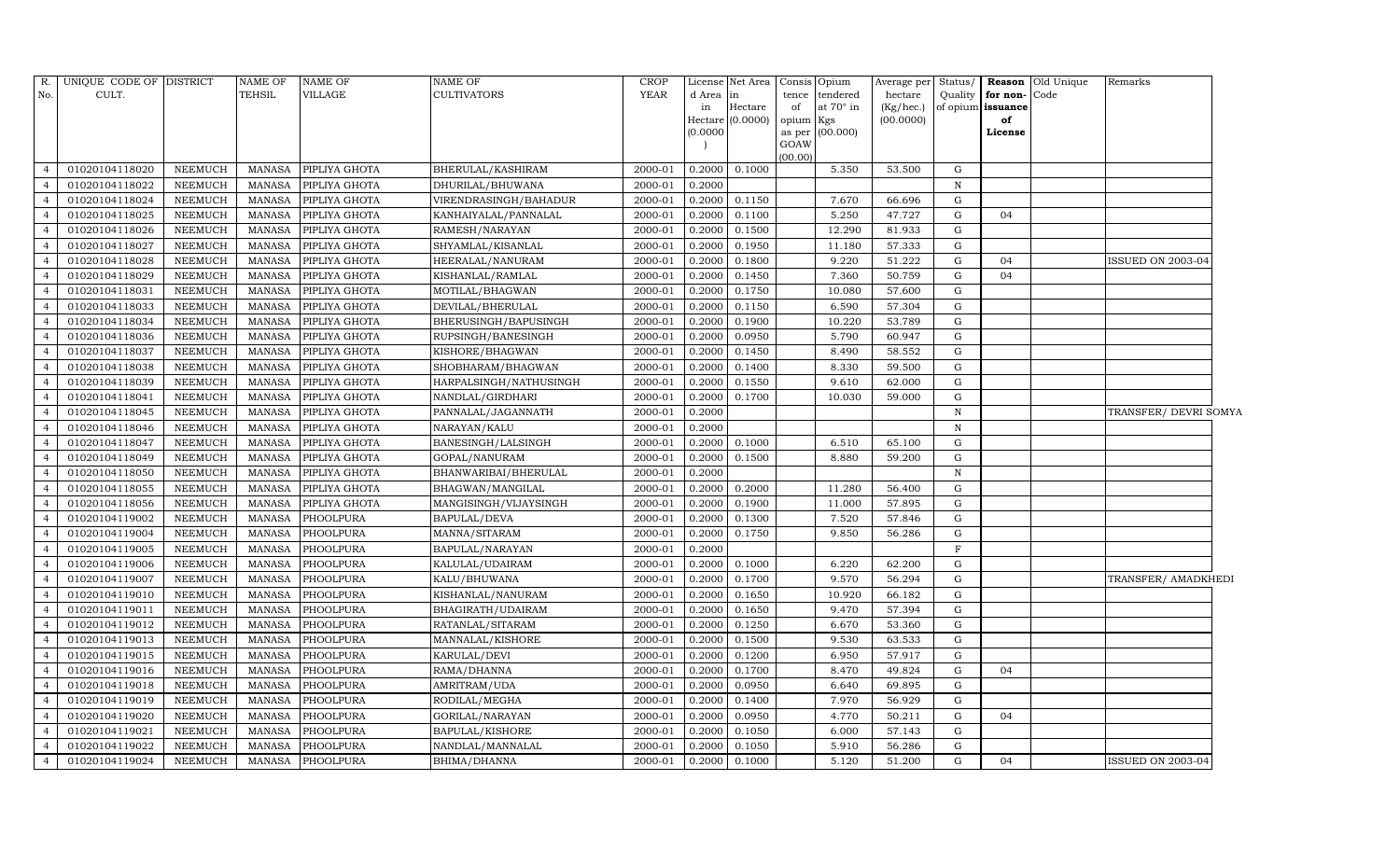| R.             | UNIQUE CODE OF DISTRICT |                 | <b>NAME OF</b> | <b>NAME OF</b> | <b>NAME OF</b>          | CROP    |           | License Net Area |           | Consis Opium     | Average per | Status/      |                   | <b>Reason</b> Old Unique | Remarks           |
|----------------|-------------------------|-----------------|----------------|----------------|-------------------------|---------|-----------|------------------|-----------|------------------|-------------|--------------|-------------------|--------------------------|-------------------|
| No.            | CULT.                   |                 | <b>TEHSIL</b>  | VILLAGE        | <b>CULTIVATORS</b>      | YEAR    | d Area in |                  | tence     | tendered         | hectare     | Quality      | for non-          | Code                     |                   |
|                |                         |                 |                |                |                         |         | in        | Hectare          | of        | at $70^\circ$ in | (Kg/hec.)   |              | of opium issuance |                          |                   |
|                |                         |                 |                |                |                         |         | (0.0000)  | Hectare (0.0000) | opium Kgs | as per (00.000)  | (00.0000)   |              | of<br>License     |                          |                   |
|                |                         |                 |                |                |                         |         |           |                  | GOAW      |                  |             |              |                   |                          |                   |
|                |                         |                 |                |                |                         |         |           |                  | (00.00)   |                  |             |              |                   |                          |                   |
| $\overline{4}$ | 01020104119026          | NEEMUCH         | MANASA         | PHOOLPURA      | KALURAM/KISHANLAL       | 2000-01 | 0.2000    |                  |           |                  |             | N            |                   |                          |                   |
|                | 01020104119027          | ${\tt NEEMUCH}$ | MANASA         | PHOOLPURA      | PREMCHANDRA/RAMCHANDRA  | 2000-01 | 0.2000    |                  |           |                  |             | $\,$ N       |                   |                          |                   |
| $\overline{4}$ | 01020104119028          | <b>NEEMUCH</b>  | MANASA         | PHOOLPURA      | HEERABAI/BABULAL        | 2000-01 | 0.2000    | 0.2000           |           | 10.750           | 53.750      | G            |                   |                          |                   |
| $\overline{4}$ | 01020104140001          | NEEMUCH         | MANASA         | <b>PAVTI</b>   | <b>BHONA/DEVA</b>       | 2000-01 | 0.2000    | 0.1850           |           | 10.460           | 56.541      | ${\rm G}$    |                   |                          |                   |
| $\overline{4}$ | 01020104140002          | NEEMUCH         | MANASA         | <b>PAVTI</b>   | MOHANLAL/UDA            | 2000-01 | 0.2000    | 0.1950           |           | 12.450           | 63.846      | G            |                   |                          |                   |
| $\overline{4}$ | 01020104140003          | NEEMUCH         | MANASA         | <b>PAVTI</b>   | RADHAKISHAN/GAMER       | 2000-01 | 0.2000    | 0.1900           |           | 10.680           | 56.211      | G            |                   |                          |                   |
| $\overline{4}$ | 01020104140004          | NEEMUCH         | MANASA         | <b>PAVTI</b>   | HARIRAM/CHATURBHUJ      | 2000-01 | 0.2000    | 0.2000           |           | 11.480           | 57.400      | G            |                   |                          |                   |
| $\overline{4}$ | 01020104140005          | NEEMUCH         | MANASA         | <b>PAVTI</b>   | KANIRAM/BHAGWAN         | 2000-01 | 0.2000    |                  |           |                  |             | $\, {\rm N}$ |                   |                          |                   |
| $\Delta$       | 01020104140006          | NEEMUCH         | <b>MANASA</b>  | <b>PAVTI</b>   | BHANWARLAL/KISHAR       | 2000-01 | 0.2000    | 0.2000           |           | 11.440           | 57.200      | G            |                   |                          |                   |
| $\overline{4}$ | 01020104140008          | NEEMUCH         | MANASA         | <b>PAVTI</b>   | MANGILAL/BHURA          | 2000-01 | 0.2000    | 0.1850           |           | 10.980           | 59.351      | G            |                   |                          |                   |
| $\overline{4}$ | 01020104140009          | NEEMUCH         | MANASA         | <b>PAVTI</b>   | KACHRU/NANALAL          | 2000-01 | 0.2000    | 0.1900           |           | 11.040           | 58.105      | G            |                   |                          |                   |
| $\overline{4}$ | 01020104140010          | NEEMUCH         | MANASA         | <b>PAVTI</b>   | TANKUBAI/UDA            | 2000-01 | 0.2000    | 0.1750           |           | 9.860            | 56.343      | G            |                   |                          |                   |
|                | 01020104140011          | NEEMUCH         | MANASA         | <b>PAVTI</b>   | NANDLAL/BHAGIRATH       | 2000-01 | 0.3000    | 0.2000           |           | 11.000           | 55.000      | G            |                   |                          |                   |
| $\overline{4}$ | 01020104140012          | <b>NEEMUCH</b>  | <b>MANASA</b>  | <b>PAVTI</b>   | PANNALAL/BHAGWAN        | 2000-01 | 0.2000    | 0.2000           |           | 12.940           | 64.700      | G            |                   |                          |                   |
| $\overline{4}$ | 01020104140014          | NEEMUCH         | MANASA         | PAVTI          | MOHANLAL/KACHRU         | 2000-01 | 0.2000    | 0.1700           |           | 4.010            | 23.588      | ${\rm G}$    | 04                |                          |                   |
| $\overline{4}$ | 01020104140016          | NEEMUCH         | <b>MANASA</b>  | <b>PAVTI</b>   | NANDLAL/NARAYAN         | 2000-01 | 0.2000    | 0.2000           |           | 11.510           | 57.550      | G            |                   |                          |                   |
|                | 01020104140019          | NEEMUCH         | <b>MANASA</b>  | <b>PAVTI</b>   | BHANWARLAL/KISHAN       | 2000-01 | 0.2000    | 0.1800           |           | 9.430            | 52.389      | ${\rm G}$    |                   |                          |                   |
| $\overline{4}$ | 01020104144001          | NEEMUCH         | <b>MANASA</b>  | <b>NALWA</b>   | DHANNIBAI/PYARA         | 2000-01 | 0.2000    | 0.2050           |           | 10.460           | 51.024      | G            | 04                |                          | ISSUED ON 2003-04 |
| $\overline{4}$ | 01020104144004          | NEEMUCH         | <b>MANASA</b>  | <b>NALWA</b>   | SHIVNARAYAN/JAGANNATH   | 2000-01 | 0.2000    |                  |           |                  |             | $\,$ N       |                   |                          |                   |
| $\overline{4}$ | 01020104144005          | <b>NEEMUCH</b>  | <b>MANASA</b>  | <b>NALWA</b>   | MOHANBAI/SATYANARAYAN   | 2000-01 | 0.2000    | 0.1800           |           | 8.950            | 49.722      | $\mathbf G$  | 04                |                          |                   |
| $\overline{4}$ | 01020104144006          | <b>NEEMUCH</b>  | MANASA         | <b>NALWA</b>   | VAJERAM/JAGANNATH       | 2000-01 | 0.2000    |                  |           |                  |             | $\,$ N       |                   |                          |                   |
| $\overline{4}$ | 01020104144007          | NEEMUCH         | <b>MANASA</b>  | <b>NALWA</b>   | <b>BANSHILAL/GANESH</b> | 2000-01 | 0.2000    | 0.1950           |           | 11.430           | 58.615      | G            |                   |                          |                   |
| $\overline{4}$ | 01020104144008          | NEEMUCH         | MANASA         | <b>NALWA</b>   | MAGIBAI/ONKAR           | 2000-01 | 0.2000    | 0.1650           |           | 8.680            | 52.606      | G            |                   |                          |                   |
| $\overline{4}$ | 01020104144009          | NEEMUCH         | <b>MANASA</b>  | <b>NALWA</b>   | PRABHULAL/KISHAN        | 2000-01 | 0.2000    | 0.1950           |           | 11.520           | 59.077      | ${\rm G}$    |                   |                          | NAME CHANGE       |
| $\overline{4}$ | 01020104144010          | <b>NEEMUCH</b>  | <b>MANASA</b>  | NALWA          | VINODKUMAR/RAMNATH      | 2000-01 | 0.2000    | 0.1100           |           | 6.570            | 59.727      | G            |                   |                          |                   |
| $\overline{4}$ | 01020104144011          | NEEMUCH         | <b>MANASA</b>  | <b>NALWA</b>   | RAMESHWAR/BHANWARLAL    | 2000-01 | 0.2000    | 0.1900           |           | 11.970           | 63.000      | G            |                   |                          |                   |
| $\overline{4}$ | 01020104144012          | NEEMUCH         | MANASA         | <b>NALWA</b>   | VIDHYABAI/GHISALAL      | 2000-01 | 0.2000    | 0.2050           |           | 13.500           | 65.854      | G            |                   |                          |                   |
|                | 01020104144014          | <b>NEEMUCH</b>  | <b>MANASA</b>  | NALWA          | RADHABAI/KARULAL        | 2000-01 | 0.2000    | 0.2000           |           | 11.150           | 55.750      | ${\rm G}$    |                   |                          |                   |
| $\overline{4}$ | 01020104144015          | NEEMUCH         | MANASA         | <b>NALWA</b>   | PRAHLAD/SHAMBHULAL      | 2000-01 | 0.2000    | 0.2050           |           | 12.530           | 61.122      | G            |                   |                          |                   |
| $\overline{4}$ | 01020104144016          | NEEMUCH         | <b>MANASA</b>  | <b>NALWA</b>   | JAMNABAI/BANSHILAL      | 2000-01 | 0.2000    | 0.2000           |           | 11.060           | 55.300      | ${\rm G}$    |                   |                          |                   |
| $\Delta$       | 01020104144017          | NEEMUCH         | MANASA         | <b>NALWA</b>   | <b>BABULAL/DEVILAL</b>  | 2000-01 | 0.2000    | 0.1100           |           | 6.920            | 62.909      | ${\rm G}$    |                   |                          |                   |
|                | 01020104144018          | NEEMUCH         | MANASA         | <b>NALWA</b>   | BHAGWATIBAI/RODILAL     | 2000-01 | 0.2000    | 0.2000           |           | 12.840           | 64.200      | G            |                   |                          |                   |
| $\overline{4}$ | 01020104144019          | NEEMUCH         | <b>MANASA</b>  | <b>NALWA</b>   | NANDLAL/DEVILAL         | 2000-01 | 0.3000    | 0.2050           |           | 10.190           | 49.707      | G            | 04                |                          |                   |
| $\overline{4}$ | 01020104144020          | NEEMUCH         | MANASA         | <b>NALWA</b>   | RAMCHANDRA/VARDA        | 2000-01 | 0.3000    | 0.1700           |           | 9.140            | 53.765      | ${\rm G}$    |                   |                          |                   |
| $\overline{4}$ | 01020104144021          | <b>NEEMUCH</b>  | <b>MANASA</b>  | <b>NALWA</b>   | BHULIBAI/GANGARAM       | 2000-01 | 0.2000    | 0.1950           |           | 11.600           | 59.487      | G            |                   |                          |                   |
| $\Delta$       | 01020104144022          | <b>NEEMUCH</b>  | <b>MANASA</b>  | NALWA          | PREMBAI/BANSHILAL       | 2000-01 | 0.2000    | 0.2000           |           | 11.980           | 59.900      | G            |                   |                          |                   |
| $\overline{4}$ | 01020104144023          | <b>NEEMUCH</b>  | MANASA         | <b>NALWA</b>   | SURAJMAL/BHANWARLAL     | 2000-01 | 0.2000    | 0.1750           |           | 10.110           | 57.771      | G            |                   |                          |                   |
| $\overline{4}$ | 01020104144024          | <b>NEEMUCH</b>  | <b>MANASA</b>  | <b>NALWA</b>   | BHANWAR/GANESH          | 2000-01 | 0.2000    | 0.1750           |           | 10.460           | 59.771      | ${\rm G}$    |                   |                          |                   |
| $\overline{4}$ | 01020104144026          | NEEMUCH         | <b>MANASA</b>  | <b>NALWA</b>   | GANPAT/LAXMINARAYAN     | 2000-01 | 0.2000    | 0.1950           |           | 13.070           | 67.026      | $\mathbf G$  |                   |                          |                   |
| $\overline{4}$ | 01020104144027          | NEEMUCH         | MANASA NALWA   |                | RAMDAYAL/SHANKARLAL     | 2000-01 | 0.2000    | 0.2000           |           | 12.350           | 61.750      | G            |                   |                          |                   |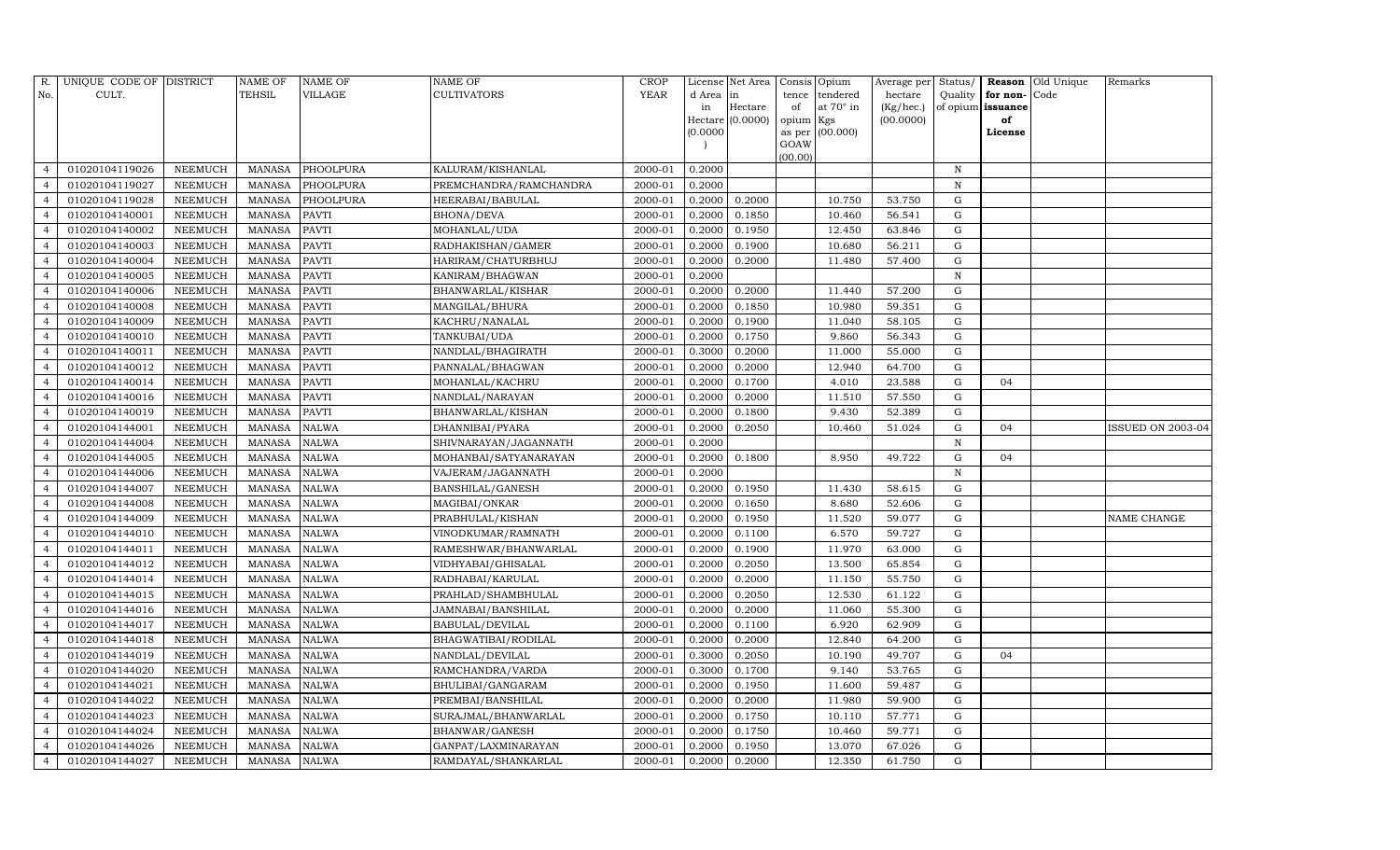| R.             | UNIQUE CODE OF DISTRICT |                | NAME OF       | <b>NAME OF</b>   | <b>NAME OF</b>            | <b>CROP</b> |           | License Net Area | Consis Opium |                  | Average per | Status/      |                   | <b>Reason</b> Old Unique | Remarks                      |  |
|----------------|-------------------------|----------------|---------------|------------------|---------------------------|-------------|-----------|------------------|--------------|------------------|-------------|--------------|-------------------|--------------------------|------------------------------|--|
| No.            | CULT.                   |                | TEHSIL        | VILLAGE          | <b>CULTIVATORS</b>        | YEAR        | d Area in |                  |              | tence tendered   | hectare     | Quality      | for non-          | Code                     |                              |  |
|                |                         |                |               |                  |                           |             | in        | Hectare          | of           | at $70^\circ$ in | (Kg/hec.)   |              | of opium issuance |                          |                              |  |
|                |                         |                |               |                  |                           |             |           | Hectare (0.0000) | opium Kgs    |                  | (00.0000)   |              | of                |                          |                              |  |
|                |                         |                |               |                  |                           |             | (0.0000)  |                  | GOAW         | as per (00.000)  |             |              | License           |                          |                              |  |
|                |                         |                |               |                  |                           |             |           |                  | (00.00)      |                  |             |              |                   |                          |                              |  |
| $\overline{4}$ | 01020104144028          | NEEMUCH        | MANASA        | <b>NALWA</b>     | BABULAL/BHANWARLAL        | 2000-01     | 0.3000    | 0.1950           |              | 10.600           | 54.359      | G            |                   |                          |                              |  |
| $\overline{4}$ | 01020104144030          | <b>NEEMUCH</b> | <b>MANASA</b> | <b>NALWA</b>     | KANHAIYALAL/JAYSINGH      | 2000-01     | 0.2000    | 0.2000           |              | 11.170           | 55.850      | G            |                   |                          |                              |  |
| $\overline{4}$ | 01020104144033          | <b>NEEMUCH</b> | <b>MANASA</b> | <b>NALWA</b>     | RAMESHCHANDRA/NARAYAN     | 2000-01     | 0.2000    |                  |              |                  |             | $\, {\rm N}$ |                   |                          |                              |  |
| $\overline{4}$ | 01020104144034          | NEEMUCH        | MANASA        | <b>NALWA</b>     | RAMCHANDRA/AMRA           | 2000-01     | 0.2000    | 0.1950           |              | 11.330           | 58.103      | G            |                   |                          |                              |  |
| $\overline{a}$ | 01020104144037          | <b>NEEMUCH</b> | <b>MANASA</b> | <b>NALWA</b>     | RAMKUNWARBAI/RATANLAL     | 2000-01     | 0.3000    | 0.2000           |              | 12.630           | 63.150      | G            |                   |                          |                              |  |
| $\overline{4}$ | 01020104144038          | <b>NEEMUCH</b> | <b>MANASA</b> | <b>NALWA</b>     | GANESH/NATHU              | 2000-01     | 0.2000    | 0.2050           |              | 10.180           | 49.659      | G            | 04                |                          |                              |  |
| $\overline{4}$ | 01020104144039          | NEEMUCH        | <b>MANASA</b> | <b>NALWA</b>     | ONKAR/MODIRAM             | 2000-01     | 0.2000    | 0.1250           |              | 7.050            | 56.400      | G            |                   |                          |                              |  |
| $\overline{4}$ | 01020104144040          | NEEMUCH        | <b>MANASA</b> | <b>NALWA</b>     | GEETABAI/NANURAM          | 2000-01     | 0.2000    | 0.2000           |              | 12.060           | 60.300      | G            |                   |                          |                              |  |
| $\overline{a}$ | 01020104144041          | NEEMUCH        | <b>MANASA</b> | <b>NALWA</b>     | BHANWARLAL/KHEMA          | 2000-01     | 0.2000    | 0.1900           |              | 11.120           | 58.526      | G            |                   |                          |                              |  |
|                | 01020104144042          | NEEMUCH        | <b>MANASA</b> | <b>NALWA</b>     | LAXMINARAYAN/KUKA         | 2000-01     | 0.2000    | 0.1600           |              | 8.780            | 54.875      | G            |                   |                          |                              |  |
| $\overline{4}$ | 01020104144043          | NEEMUCH        | <b>MANASA</b> | <b>NALWA</b>     | BANSHILAL/KUKA            | 2000-01     | 0.2000    | 0.2000           |              | 12.430           | 62.150      | G            |                   |                          |                              |  |
| $\overline{4}$ | 01020104144044          | NEEMUCH        | <b>MANASA</b> | <b>NALWA</b>     | SOHANLAL/KUKA             | 2000-01     | 0.2000    | 0.2050           |              | 13.050           | 63.659      | G            |                   |                          |                              |  |
| $\overline{4}$ | 01020104144049          | <b>NEEMUCH</b> | <b>MANASA</b> | <b>NALWA</b>     | KISHANLAL/PYARA           | 2000-01     | 0.2000    | 0.2050           |              | 8.820            | 43.024      | G            | 04                | 1020104126009            |                              |  |
| $\overline{4}$ | 01020104144050          | <b>NEEMUCH</b> | <b>MANASA</b> | <b>NALWA</b>     | BAPULAL/NARAYAN           | 2000-01     | 0.2000    | 0.1700           |              | 9.570            | 56.294      | G            | 03                | 1020104096024            |                              |  |
| $\overline{4}$ | 01020104144051          | NEEMUCH        | <b>MANASA</b> | <b>NALWA</b>     | KARULAL/KUKA              | 2000-01     | 0.2000    | 0.1650           |              | 9.590            | 58.121      | G            | 03                |                          | 102010408203TRANSFER/JALINER |  |
| $\overline{4}$ | 01020104144052          | <b>NEEMUCH</b> | MANASA        | <b>NALWA</b>     | JANIBAI/RATANLAL          | 2000-01     | 0.2000    | 0.2000           |              | 12.720           | 63.600      | G            | 03                |                          | 102010408206TRANSFER/JALINER |  |
| $\overline{4}$ | 01020104144053          | NEEMUCH        | <b>MANASA</b> | <b>NALWA</b>     | GANESHRAM/HAMERSINGH      | 2000-01     | 0.2000    | 0.1850           |              | 10.190           | 55.081      | G            | 03                | 1020104082114            |                              |  |
| $\overline{4}$ | 01020104144054          | <b>NEEMUCH</b> | <b>MANASA</b> | <b>NALWA</b>     | BHANWARLAL/BAGDUJI        | 2000-01     | 0.2000    | 0.1800           |              | 11.170           | 62.056      | G            |                   | 01040209124021           |                              |  |
| $\overline{4}$ | 01020104144055          | NEEMUCH        | <b>MANASA</b> | <b>NALWA</b>     | DEUBAI/RAMLAL             | 2000-01     | 0.2000    | 0.2000           |              | 12.380           | 61.900      | G            | 03                | 1020104087034            |                              |  |
| $\overline{a}$ | 01020104144056          | NEEMUCH        | <b>MANASA</b> | <b>NALWA</b>     | SEETABAI/BHAGATRAM        | 2000-01     | 0.2000    |                  |              |                  |             | F            |                   | 01020104082132           |                              |  |
|                | 01020104103003          | NEEMUCH        | <b>MANASA</b> | <b>NAI KINOR</b> | KAMLABAI/NARAYAN          | 2000-01     | 0.2000    | 0.1900           |              | 10.950           | 57.632      | G            |                   |                          |                              |  |
| $\overline{4}$ | 01020104103005          | <b>NEEMUCH</b> | <b>MANASA</b> | <b>NAI KINOR</b> | NANDLAL/BHERULAL          | 2000-01     | 0.2000    | 0.2000           |              | 11.800           | 59.000      | G            |                   |                          |                              |  |
| $\overline{4}$ | 01020104103006          | NEEMUCH        | MANASA        | <b>NAI KINOR</b> | RADHESHYAM/HANSRA         | 2000-01     | 0.2000    | 0.1350           |              | 5.120            | 37.926      | $\mathbf{I}$ | 02                |                          |                              |  |
| $\overline{4}$ | 01020104103007          | <b>NEEMUCH</b> | <b>MANASA</b> | <b>NAI KINOR</b> | BHULIBAI/BABRU            | 2000-01     | 0.3000    | 0.1850           |              | 10.520           | 56.865      | G            |                   |                          |                              |  |
| $\overline{4}$ | 01020104103014          | NEEMUCH        | <b>MANASA</b> | <b>NAI KINOR</b> | NANIBAI/MAGAN             | 2000-01     | 0.2000    | 0.1900           |              | 9.790            | 51.526      | G            | 04                |                          | ISSUED ON 2003-04            |  |
| $\overline{4}$ | 01020104133002          | <b>NEEMUCH</b> | <b>MANASA</b> | <b>MOYA</b>      | GANGABAI/RAMCHANDRA       | 2000-01     | 0.2000    | 0.2000           |              | 11.820           | 59.100      | G            |                   |                          |                              |  |
| $\overline{4}$ | 01020104133003          | NEEMUCH        | <b>MANASA</b> | <b>MOYA</b>      | ONKAR/CHUNNILAL           | 2000-01     | 0.2000    | 0.1050           |              | 5.810            | 55.333      | G            |                   |                          |                              |  |
| $\overline{a}$ | 01020104133004          | <b>NEEMUCH</b> | <b>MANASA</b> | <b>MOYA</b>      | BHAGUBAI/BHAVARLAL        | 2000-01     | 0.2000    | 0.1950           |              | 11.830           | 60.667      | G            |                   |                          | NAME CHANGE                  |  |
| $\overline{4}$ | 01020104133005          | <b>NEEMUCH</b> | <b>MANASA</b> | <b>MOYA</b>      | MATHURALAL/HEERALAL       | 2000-01     | 0.2000    | 0.1200           |              | 7.000            | 58.333      | G            |                   |                          |                              |  |
| $\overline{4}$ | 01020104133006          | NEEMUCH        | <b>MANASA</b> | <b>MOYA</b>      | CHANDBAI/IBRAHIM          | 2000-01     | 0.2000    | 0.2000           |              | 11.040           | 55.200      | $\mathbf N$  |                   |                          |                              |  |
| $\overline{4}$ | 01020104133007          | <b>NEEMUCH</b> | <b>MANASA</b> | <b>MOYA</b>      | GORDHANSINGH/BHANWARSINGH | 2000-01     | 0.2000    | 0.1100           |              | 6.380            | 58.000      | G            |                   |                          |                              |  |
| $\overline{4}$ | 01020104133008          | <b>NEEMUCH</b> | <b>MANASA</b> | <b>MOYA</b>      | BAPULAL/DEVILAL           | 2000-01     | 0.2000    | 0.1850           |              | 11.220           | 60.649      | G            |                   |                          |                              |  |
| $\overline{4}$ | 01020104133009          | <b>NEEMUCH</b> | <b>MANASA</b> | <b>MOYA</b>      | RAMESH/PRITHVIRAJ         | 2000-01     | 0.2000    |                  |              |                  |             | $\, {\rm N}$ |                   |                          |                              |  |
| $\overline{4}$ | 01020104133010          | NEEMUCH        | <b>MANASA</b> | <b>MOYA</b>      | JAGDISH/PRITHVIRAJ        | 2000-01     | 0.2000    |                  |              |                  |             | $\mathbf N$  |                   |                          |                              |  |
| $\overline{4}$ | 01020104133011          | <b>NEEMUCH</b> | <b>MANASA</b> | <b>MOYA</b>      | AHMADNOOR/NANHEKHAN       | 2000-01     | 0.2000    | 0.1750           |              | 10.840           | 61.943      | G            |                   |                          | TRANSFER/SEMLIJAGIR          |  |
| $\overline{4}$ | 01020104133012          | <b>NEEMUCH</b> | <b>MANASA</b> | <b>MOYA</b>      | ALLAHNOOR/NANHEKHAN       | 2000-01     | 0.2000    |                  |              |                  |             | N            |                   |                          |                              |  |
| $\overline{4}$ | 01020104133013          | <b>NEEMUCH</b> | <b>MANASA</b> | <b>MOYA</b>      | SABIRHUSSAIN/VAJIRKHAN    | 2000-01     | 0.2000    | 0.1900           |              | 9.480            | 49.895      | G            | 04                |                          |                              |  |
| $\overline{4}$ | 01020104133014          | NEEMUCH        | <b>MANASA</b> | <b>MOYA</b>      | MUNIR/IBRAHIM             | 2000-01     | 0.2000    | 0.2000           |              | 11.350           | 56.750      | G            |                   |                          |                              |  |
| $\overline{4}$ | 01020104133015          | <b>NEEMUCH</b> | <b>MANASA</b> | <b>MOYA</b>      | YUSUFMO./LALMO.           | 2000-01     | 0.2000    | 0.1750           |              | 9.250            | 52.857      | G            |                   |                          |                              |  |
| $\overline{4}$ | 01020104133017          | NEEMUCH        | MANASA        | <b>MOYA</b>      | MO.HUSSAIN/ISMAIL         | 2000-01     | 0.2000    | 0.1100           |              | 6.230            | 56.636      | G            |                   |                          |                              |  |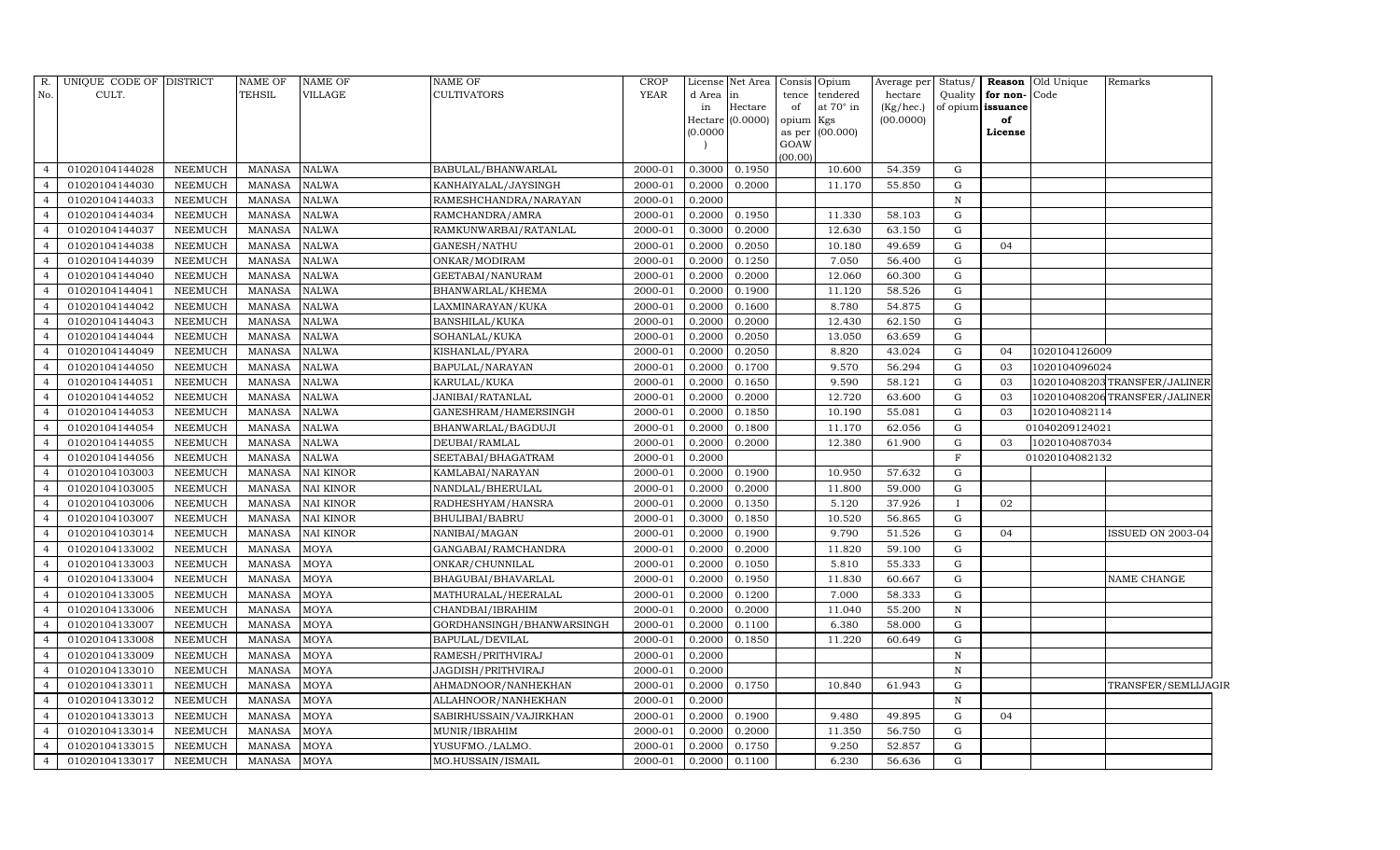| R.             | UNIQUE CODE OF DISTRICT |                | <b>NAME OF</b> | <b>NAME OF</b> | <b>NAME OF</b>            | <b>CROP</b> |          | License Net Area |           | Consis Opium    | Average per | Status/      |                          | Reason Old Unique | Remarks                  |
|----------------|-------------------------|----------------|----------------|----------------|---------------------------|-------------|----------|------------------|-----------|-----------------|-------------|--------------|--------------------------|-------------------|--------------------------|
| No.            | CULT.                   |                | TEHSIL         | VILLAGE        | CULTIVATORS               | <b>YEAR</b> | d Area   | in               | tence     | tendered        | hectare     | Quality      | for non-Code             |                   |                          |
|                |                         |                |                |                |                           |             | in       | Hectare          | of        | at 70° in       | (Kg/hec.)   |              | of opium <b>issuance</b> |                   |                          |
|                |                         |                |                |                |                           |             |          | Hectare (0.0000) | opium Kgs |                 | (00.0000)   |              | of                       |                   |                          |
|                |                         |                |                |                |                           |             | (0.0000) |                  | GOAW      | as per (00.000) |             |              | License                  |                   |                          |
|                |                         |                |                |                |                           |             |          |                  | (00.00)   |                 |             |              |                          |                   |                          |
| $\overline{4}$ | 01020104133018          | <b>NEEMUCH</b> | <b>MANASA</b>  | <b>MOYA</b>    | NATHULAL/KARULAL          | 2000-01     | 0.2000   | 0.1900           |           | 9.960           | 52.421      | G            |                          |                   |                          |
|                | 01020104133021          | <b>NEEMUCH</b> | <b>MANASA</b>  | <b>MOYA</b>    | HEERALAL/KESHURAM         | 2000-01     | 0.2000   | 0.1950           |           | 10.110          | 51.846      | ${\rm G}$    | 04                       |                   | ISSUED ON 2003-04        |
| $\overline{4}$ | 01020104133022          | <b>NEEMUCH</b> | <b>MANASA</b>  | <b>MOYA</b>    | TEJSINGH/BHANWARSINGH     | 2000-01     | 0.2000   |                  |           |                 |             | $\, {\rm N}$ |                          |                   |                          |
| $\overline{4}$ | 01020104133023          | <b>NEEMUCH</b> | <b>MANASA</b>  | <b>MOYA</b>    | SATTARKHAN/MURADKHAN      | 2000-01     | 0.2000   | 0.1900           |           | 10.750          | 56.579      | ${\rm G}$    |                          |                   |                          |
| $\overline{4}$ | 01020104133025          | <b>NEEMUCH</b> | <b>MANASA</b>  | <b>MOYA</b>    | SHAMBHUSINGH/BHANWARSINGH | 2000-01     | 0.2000   | 0.1900           |           | 9.740           | 51.263      | $\mathbf G$  | 04                       |                   | <b>ISSUED ON 2003-04</b> |
|                | 01020104133026          | <b>NEEMUCH</b> | <b>MANASA</b>  | <b>MOYA</b>    | DASHRATHSINGH/KALYANSINGH | 2000-01     | 0.2000   | 0.1900           |           | 10.700          | 56.316      | $\mathbf G$  |                          |                   |                          |
| $\overline{4}$ | 01020104133027          | <b>NEEMUCH</b> | <b>MANASA</b>  | <b>MOYA</b>    | VIRAMSINGH/BHERUSINGH     | 2000-01     | 0.2000   | 0.2000           |           | 10.630          | 53.150      | ${\rm G}$    |                          |                   |                          |
| $\overline{4}$ | 01020104133028          | <b>NEEMUCH</b> | <b>MANASA</b>  | <b>MOYA</b>    | ONKARSINGH/SITARAM        | 2000-01     | 0.2000   |                  |           |                 |             | ${\bf N}$    |                          |                   |                          |
| $\overline{4}$ | 01020104133029          | <b>NEEMUCH</b> | <b>MANASA</b>  | <b>MOYA</b>    | GOKULSINGH/BAPUSINGH      | 2000-01     | 0.2000   | 0.1950           |           | 8.980           | 46.051      | G            | 04                       |                   |                          |
|                | 01020104133030          | NEEMUCH        | <b>MANASA</b>  | <b>MOYA</b>    | GHISALAL/BHANWARLAL       | 2000-01     | 0.2000   | 0.1850           |           | 10.880          | 58.811      | ${\rm G}$    |                          |                   |                          |
| $\overline{4}$ | 01020104133031          | <b>NEEMUCH</b> | <b>MANASA</b>  | <b>MOYA</b>    | MANGILAL/BAHNWARLAL       | 2000-01     | 0.2000   | 0.1950           |           | 9.920           | 50.872      | ${\rm G}$    | 04                       |                   |                          |
| $\overline{4}$ | 01020104133032          | <b>NEEMUCH</b> | <b>MANASA</b>  | <b>MOYA</b>    | BABULAL/GANGARAM          | 2000-01     | 0.2000   |                  |           |                 |             | F            |                          |                   |                          |
| $\overline{4}$ | 01020104133033          | <b>NEEMUCH</b> | <b>MANASA</b>  | <b>MOYA</b>    | RAMNARAYAN/ONKARLAL       | 2000-01     | 0.2000   |                  |           |                 |             | F            |                          |                   |                          |
| $\overline{4}$ | 01020104133034          | <b>NEEMUCH</b> | <b>MANASA</b>  | <b>MOYA</b>    | GOBARLAL/MANGILAL         | 2000-01     | 0.2000   | 0.1950           |           | 4.940           | 25.333      | G            | 04                       |                   |                          |
| $\overline{4}$ | 01020104133036          | <b>NEEMUCH</b> | <b>MANASA</b>  | <b>MOYA</b>    | SULTANKHAN/IBRAHIM        | 2000-01     | 0.2000   | 0.2000           |           | 11.960          | 59.800      | $\mathbf G$  |                          |                   |                          |
| $\overline{4}$ | 01020104133037          | <b>NEEMUCH</b> | <b>MANASA</b>  | <b>MOYA</b>    | GOPALSINGH/RUPSINGH       | 2000-01     | 0.2000   | 0.2000           |           | 11.050          | 55.250      | ${\rm G}$    |                          |                   |                          |
|                | 01020104133038          | <b>NEEMUCH</b> | <b>MANASA</b>  | <b>MOYA</b>    | NANDUBAI/RAMLAL           | 2000-01     | 0.2000   | 0.1900           |           | 11.410          | 60.053      | ${\rm G}$    |                          |                   | NAME CHANGE              |
| $\overline{4}$ | 01020104133040          | <b>NEEMUCH</b> | <b>MANASA</b>  | <b>MOYA</b>    | RATANLAL/SITARAM          | 2000-01     | 0.2000   | 0.1450           |           | 7.810           | 53.862      | G            |                          |                   |                          |
| $\overline{4}$ | 01020104133041          | <b>NEEMUCH</b> | <b>MANASA</b>  | <b>MOYA</b>    | GOVERDHANSINGH/DHURSINGH  | 2000-01     | 0.2000   | 0.1950           |           | 12.090          | 62.000      | ${\rm G}$    |                          |                   |                          |
| $\overline{4}$ | 01020104133042          | <b>NEEMUCH</b> | <b>MANASA</b>  | MOYA           | SATYANARAYAN/RAMCHANDRA   | 2000-01     | 0.2000   | 0.2000           |           | 12.120          | 60.600      | $\mathbf G$  |                          |                   |                          |
|                | 01020104133043          | NEEMUCH        | <b>MANASA</b>  | <b>MOYA</b>    | SATYANARAYAN/KANHAIYALAL  | 2000-01     | 0.2000   | 0.2000           |           | 11.600          | 58.000      | ${\rm G}$    |                          |                   |                          |
| $\overline{4}$ | 01020104133045          | <b>NEEMUCH</b> | <b>MANASA</b>  | <b>MOYA</b>    | PRABHULAL/BHERULAL        | 2000-01     | 0.2000   | 0.1700           |           | 8.650           | 50.882      | G            | 04                       |                   |                          |
| $\overline{4}$ | 01020104133046          | <b>NEEMUCH</b> | <b>MANASA</b>  | <b>MOYA</b>    | RAMCHANDRA/RANGLAL        | 2000-01     | 0.2000   |                  |           |                 |             | $\mathbf N$  |                          |                   |                          |
| $\overline{4}$ | 01020104133048          | <b>NEEMUCH</b> | <b>MANASA</b>  | <b>MOYA</b>    | NAJIRMO./NANHEKHAN        | 2000-01     | 0.2000   | 0.2000           |           | 10.090          | 50.450      | $\mathbf G$  | 04                       |                   |                          |
|                | 01020104133049          | <b>NEEMUCH</b> | <b>MANASA</b>  | <b>MOYA</b>    | GANGARAM/SHANKARLAL       | 2000-01     | 0.2000   |                  |           |                 |             | $\, {\rm N}$ |                          |                   |                          |
| $\overline{4}$ | 01020104133050          | <b>NEEMUCH</b> | <b>MANASA</b>  | <b>MOYA</b>    | MAHADEV/JAGANNATH         | 2000-01     | 0.2000   | 0.2050           |           | 11.160          | 54.439      | G            |                          |                   |                          |
| $\overline{4}$ | 01020104133051          | <b>NEEMUCH</b> | <b>MANASA</b>  | <b>MOYA</b>    | ALTABHUSSAIN/AHMADNOOR    | 2000-01     | 0.2000   |                  |           |                 |             | $\mathbf N$  |                          |                   |                          |
| $\overline{4}$ | 01020104133052          | <b>NEEMUCH</b> | <b>MANASA</b>  | <b>MOYA</b>    | BHAGIRATH/MANGILAL        | 2000-01     | 0.2000   | 0.1750           |           | 10.180          | 58.171      | $\mathbf G$  |                          |                   |                          |
| $\overline{4}$ | 01020104133053          | <b>NEEMUCH</b> | <b>MANASA</b>  | <b>MOYA</b>    | MANGILAL/BHANWARLAL       | 2000-01     | 0.2000   | 0.1850           |           | 10.980          | 59.351      | G            |                          |                   |                          |
| $\overline{4}$ | 01020104133054          | <b>NEEMUCH</b> | <b>MANASA</b>  | <b>MOYA</b>    | HUSAINKHAN/MURADKHAN      | 2000-01     | 0.2000   | 0.1900           |           | 9.860           | 51.895      | ${\rm G}$    | 04                       |                   | <b>ISSUED ON 2003-04</b> |
| $\Delta$       | 01020104133056          | <b>NEEMUCH</b> | <b>MANASA</b>  | <b>MOYA</b>    | NARAYAN/BHAGGA            | 2000-01     | 0.2000   | 0.2050           |           | 11.080          | 54.049      | G            |                          |                   |                          |
|                | 01020104133057          | NEEMUCH        | <b>MANASA</b>  | <b>MOYA</b>    | RAJAKKHAN/HUSSAINKHAN     | 2000-01     | 0.2000   | 0.2000           |           | 10.120          | 50.600      | G            | 04                       |                   |                          |
| $\overline{4}$ | 01020104133058          | <b>NEEMUCH</b> | <b>MANASA</b>  | <b>MOYA</b>    | BHERU/JAGGA               | 2000-01     | 0.2000   | 0.1750           |           | 8.930           | 51.029      | ${\rm G}$    | 04                       |                   | ISSUED ON 2003-04        |
| $\overline{4}$ | 01020104133059          | <b>NEEMUCH</b> | <b>MANASA</b>  | MOYA           | NANIBAI/NANHEKHAN         | 2000-01     | 0.2000   | 0.2000           |           | 9.880           | 49.400      | ${\rm G}$    | 04                       |                   |                          |
| $\overline{4}$ | 01020104133060          | <b>NEEMUCH</b> | <b>MANASA</b>  | <b>MOYA</b>    | AMIRKHAN/FAJALKHAN        | 2000-01     | 0.3000   |                  |           |                 |             | $\mathbb N$  |                          |                   |                          |
|                | 01020104133061          | <b>NEEMUCH</b> | <b>MANASA</b>  | <b>MOYA</b>    | BHUWANISHANKAR/BHERULAL   | 2000-01     | 0.2000   | 0.2000           |           | 9.900           | 49.500      | ${\rm G}$    | 04                       |                   |                          |
| $\overline{4}$ | 01020104133065          | <b>NEEMUCH</b> | <b>MANASA</b>  | <b>MOYA</b>    | NANIBAI/CHANDMO.          | 2000-01     | 0.2000   |                  |           |                 |             | $\mathbb N$  |                          |                   |                          |
| $\overline{4}$ | 01020104133066          | <b>NEEMUCH</b> | <b>MANASA</b>  | <b>MOYA</b>    | MOTYABAI/RADHU            | 2000-01     | 0.2000   | 0.2050           |           | 10.650          | 51.951      | G            | 04                       |                   | <b>ISSUED ON 2003-04</b> |
| $\overline{4}$ | 01020104133067          | <b>NEEMUCH</b> | <b>MANASA</b>  | <b>MOYA</b>    | BHULIBAI/BHONIRAM         | 2000-01     | 0.2000   | 0.2000           |           | 11.870          | 59.350      | G            |                          |                   |                          |
| $\overline{4}$ | 01020104133068          | NEEMUCH        | MANASA         | <b>MOYA</b>    | ALTAFHUSSAIN/SHAFIMO.     | 2000-01     | 0.2000   | 0.2000           |           | 10.650          | 53.250      | G            |                          |                   |                          |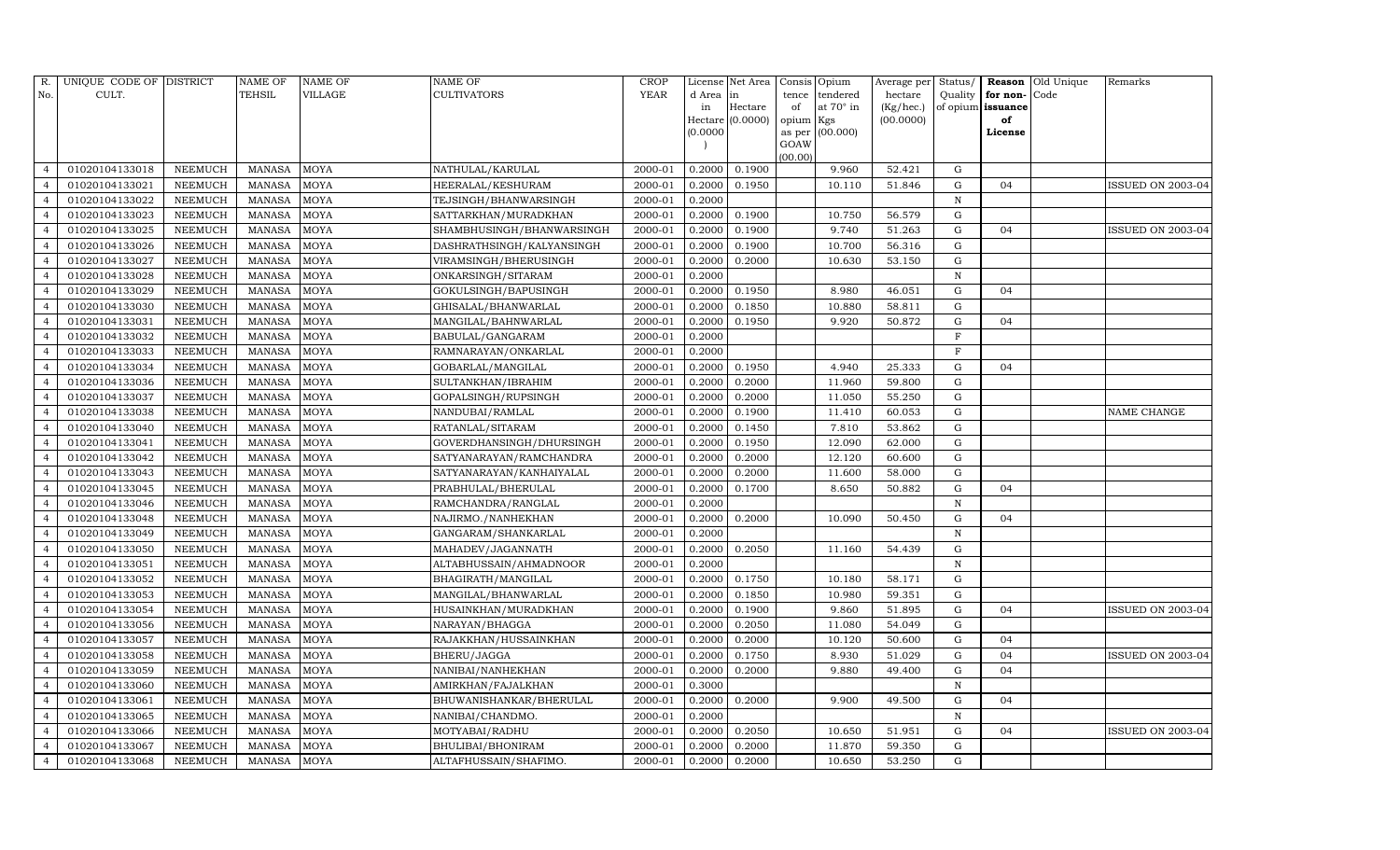|                | R. UNIQUE CODE OF DISTRICT |                 | NAME OF       | <b>NAME OF</b>  | NAME OF                   | CROP    |           | License Net Area |           | Consis Opium     | Average per | Status/      |                      | <b>Reason</b> Old Unique | Remarks                    |  |
|----------------|----------------------------|-----------------|---------------|-----------------|---------------------------|---------|-----------|------------------|-----------|------------------|-------------|--------------|----------------------|--------------------------|----------------------------|--|
| No.            | CULT.                      |                 | TEHSIL        | VILLAGE         | <b>CULTIVATORS</b>        | YEAR    | d Area in |                  |           | tence tendered   | hectare     |              | Quality for non-Code |                          |                            |  |
|                |                            |                 |               |                 |                           |         | in        | Hectare          | of        | at $70^\circ$ in | (Kg/hec.)   |              | of opium issuance    |                          |                            |  |
|                |                            |                 |               |                 |                           |         | (0.0000)  | Hectare (0.0000) | opium Kgs |                  | (00.0000)   |              | of                   |                          |                            |  |
|                |                            |                 |               |                 |                           |         |           |                  | GOAW      | as per (00.000)  |             |              | License              |                          |                            |  |
|                |                            |                 |               |                 |                           |         |           |                  | (00.00)   |                  |             |              |                      |                          |                            |  |
| $\Delta$       | 01020104133069             | NEEMUCH         | <b>MANASA</b> | MOYA            | SHARIFHUSSAIN/SABIR       | 2000-01 | 0.2000    |                  |           |                  |             | N            |                      |                          |                            |  |
|                | 01020104133070             | NEEMUCH         | <b>MANASA</b> | MOYA            | SHAKILMO./AHMADNOOR       | 2000-01 | 0.2000    | 0.1000           |           | 6.020            | 60.200      | $\mathbf G$  |                      |                          |                            |  |
| $\overline{4}$ | 01020104133071             | NEEMUCH         | <b>MANASA</b> | MOYA            | KAMALKUMAR/DEEPSINGH      | 2000-01 | 0.2000    |                  |           |                  |             | N            |                      |                          | TRANSFER/BARTHUN           |  |
| $\overline{4}$ | 01020104133074             | NEEMUCH         | <b>MANASA</b> | MOYA            | BABUNATH/DEVNATH          | 2000-01 | 0.2000    | 0.2000           |           | 9.940            | 49.700      | G            | 04                   |                          |                            |  |
| $\overline{4}$ | 01020104133075             | NEEMUCH         | <b>MANASA</b> | MOYA            | FATEHSINGH/NATHUSINGH     | 2000-01 | 0.2000    |                  |           |                  |             | $\mathbf{F}$ |                      |                          | TRANSFER/BANI              |  |
| $\overline{4}$ | 01020104133076             | NEEMUCH         | <b>MANASA</b> | MOYA            | RAMPRASAD/RATANLAL        | 2000-01 | 0.2000    | 0.2000           |           | 10.750           | 53.750      | ${\rm G}$    |                      |                          | TRANSFER/BARTHUN           |  |
| $\overline{4}$ | 01020104133072             | NEEMUCH         | MANASA        | MOYA            | HAMIDKHAN/KHAJUKHAN       | 2000-01 | 0.2000    | 0.1950           |           | 10.780           | 55.282      | G            |                      |                          |                            |  |
| $\overline{4}$ | 01020104133073             | NEEMUCH         | <b>MANASA</b> | MOYA            | JUJHAR SINGH/CHATAR SINGH | 2000-01 | 0.2000    | 0.2000           |           | 11.720           | 58.600      | $\mathbf G$  |                      |                          |                            |  |
| $\overline{4}$ | 01020104116001             | NEEMUCH         | <b>MANASA</b> | MOKADI          | JASWANTSINGH/BHANWARSINGH | 2000-01 | 0.2000    | 0.1300           |           | 8.700            | 66.923      | $\mathbf G$  |                      |                          |                            |  |
| $\overline{4}$ | 01020104116004             | NEEMUCH         | MANASA        | MOKADI          | PYARA/KACHRU              | 2000-01 | 0.3000    | 0.0950           |           | 5.510            | 58.000      | ${\rm G}$    |                      |                          |                            |  |
| $\overline{4}$ | 01020104116005             | NEEMUCH         | MANASA        | <b>MOKADI</b>   | KISHORE/BHANWARLAL        | 2000-01 | 0.2000    |                  |           |                  |             | $\mathbf{F}$ |                      |                          |                            |  |
| $\overline{4}$ | 01020104116007             | NEEMUCH         | MANASA        | MOKADI          | PRABHAKUNWAR/BAHADURSINGH | 2000-01 | 0.2000    |                  |           |                  |             | N            |                      |                          |                            |  |
| $\overline{4}$ | 01020104116002             | <b>NEEMUCH</b>  | <b>MANASA</b> | MOKADI          | BHANWARSINGH/BHUWANISINGH | 2000-01 | 0.2000    | 0.2100           |           | 13.140           | 62.571      | $\mathbf G$  |                      |                          |                            |  |
| $\overline{4}$ | 01020104116009             | NEEMUCH         | MANASA        | <b>MOKADI</b>   | DALPATSINGH/BHANWARSINGH  | 2000-01 | 0.2000    | 0.1450           |           | 9.030            | 62.276      | G            |                      |                          |                            |  |
| $\overline{4}$ | 01020104116010             | NEEMUCH         | MANASA        | MOKADI          | BHANWARSINGH/GAMERSINGH   | 2000-01 | 0.2000    | 0.1300           |           | 7.680            | 59.077      | G            |                      |                          |                            |  |
| $\overline{4}$ | 01020104116012             | NEEMUCH         | <b>MANASA</b> | MOKADI          | RUGHNATH/ANSU             | 2000-01 | 0.2000    | 0.1650           |           | 9.640            | 58.424      | G            |                      |                          |                            |  |
| $\overline{4}$ | 01020104116013             | <b>NEEMUCH</b>  | <b>MANASA</b> | MOKADI          | SUKHIBAI/PRITHVIRAJ       | 2000-01 | 0.2000    |                  |           |                  |             | N            |                      |                          |                            |  |
| $\overline{4}$ | 01020104116014             | NEEMUCH         | MANASA        | MOKADI          | INDERSINGH/RANSINGH       | 2000-01 |           | 0.3000 0.1900    |           | 11.630           | 61.211      | G            |                      |                          |                            |  |
| $\overline{4}$ | 01020104116015             | <b>NEEMUCH</b>  | <b>MANASA</b> | <b>MOKADI</b>   | SANGRAMSINGH/INDERSINGH   | 2000-01 | 0.2000    | 0.1800           |           | 10.350           | 57.500      | G            |                      |                          |                            |  |
| $\overline{4}$ | 01020104116016             | NEEMUCH         | <b>MANASA</b> | MOKADI          | GIRVARSINGH/RANSINGH      | 2000-01 | 0.2000    | 0.1650           |           | 10.770           | 65.273      | G            |                      |                          |                            |  |
| $\overline{4}$ | 01020104116018             | ${\tt NEEMUCH}$ | <b>MANASA</b> | MOKADI          | HARISINGH/MOKAMSINGH      | 2000-01 | 0.2000    | 0.0800           |           | 4.890            | 61.125      | ${\rm G}$    |                      |                          |                            |  |
| $\overline{a}$ | 01020104116019             | NEEMUCH         | <b>MANASA</b> | <b>MOKADI</b>   | BHANWARSINGH/MANSINGH     | 2000-01 | 0.2000    |                  |           |                  |             | $\, {\rm N}$ |                      |                          |                            |  |
| $\overline{4}$ | 01020104116020             | NEEMUCH         | MANASA        | MOKADI          | MADANSINGH/BHUWANISINGH   | 2000-01 | 0.2000    | 0.2000           |           | 11.320           | 56.600      | $\mathbf G$  |                      |                          |                            |  |
| $\overline{4}$ | 01020104116023             | NEEMUCH         | <b>MANASA</b> | MOKADI          | RASALKUNWAR/RUPSINGH      | 2000-01 | 0.2000    | 0.1750           |           | 9.380            | 53.600      | ${\rm G}$    |                      |                          |                            |  |
|                | 01020104116024             | NEEMUCH         | <b>MANASA</b> | MOKADI          | MADHUDAS/JAGANNATH        | 2000-01 | 0.2000    | 0.1600           |           | 9.380            | 58.625      | $\mathbf G$  |                      |                          |                            |  |
| $\overline{4}$ | 01020104116025             | NEEMUCH         | <b>MANASA</b> | MOKADI          | GORDHANSINGH/MANSINGH     | 2000-01 | 0.2000    | 0.1050           |           | 5.750            | 54.762      | G            |                      |                          |                            |  |
| $\overline{a}$ | 01020104116026             | ${\tt NEEMUCH}$ | <b>MANASA</b> | <b>MOKADI</b>   | PYARA/HUKMA               | 2000-01 | 0.2000    | 0.2050           |           | 12.270           | 59.854      | $\mathbf G$  |                      |                          |                            |  |
| $\overline{4}$ | 01020104116027             | NEEMUCH         | <b>MANASA</b> | MOKADI          | NANDUBAI/NANA             | 2000-01 | 0.2000    | 0.1700           |           | 9.410            | 55.353      | G            |                      |                          |                            |  |
| $\overline{4}$ | 01020104116028             | NEEMUCH         | <b>MANASA</b> | MOKADI          | BHERUSINGH/BHUWANISINGH   | 2000-01 | 0.2000    | 0.2100           |           | 11.655           | 55.500      |              | 02                   |                          | ISSUED ON 2002-03          |  |
| $\overline{4}$ | 01020104116032             | NEEMUCH         | MANASA        | <b>MOKADI</b>   | BHANWARKUNWAR/BHERUSINGH  | 2000-01 | 0.2000    | 0.2000           |           | 10.920           | 54.600      | G            |                      |                          |                            |  |
| $\overline{4}$ | 01020104116042             | NEEMUCH         | <b>MANASA</b> | MOKADI          | BHANWARLAL/BHONA          | 2000-01 | 0.2000    | 0.1600           |           | 9.650            | 60.313      | G            |                      |                          |                            |  |
| $\overline{4}$ | 01020104116045             | NEEMUCH         | <b>MANASA</b> | <b>MOKADI</b>   | SAJNABAI/KANIRAM          | 2000-01 | 0.2000    | 0.2100           |           | 11.450           | 54.524      | $\mathbf G$  |                      |                          | TRANSFER/ ARNIA CHANDRAWAT |  |
| $\overline{4}$ | 01020104116046             | NEEMUCH         | <b>MANASA</b> | MOKADI          | GORU/DEVA                 | 2000-01 | 0.2000    | 0.2000           |           | 11.280           | 56.400      | ${\rm G}$    |                      |                          |                            |  |
| $\overline{4}$ | 01020104116047             | NEEMUCH         | MANASA        | <b>MOKADI</b>   | SALAGRAM/LALA             | 2000-01 | 0.2000    | 0.1050           |           | 5.450            | 51.905      | G            | 04                   |                          | ISSUED ON 2003-04          |  |
| $\overline{4}$ | 01020104116048             | NEEMUCH         | <b>MANASA</b> | MOKADI          | GAJENDRASINGH/MADANSINGH  | 2000-01 | 0.2000    | 0.2000           |           | 13.030           | 65.150      | $\mathbf G$  |                      |                          |                            |  |
| $\overline{4}$ | 01020104116049             | <b>NEEMUCH</b>  | <b>MANASA</b> | MOKADI          | VIKRAMSINGH/NATHUSINGH    | 2000-01 | 0.2000    | 0.1700           |           | 10.560           | 62.118      | $\mathbf G$  |                      |                          |                            |  |
| $\overline{4}$ | 01020104116050             | NEEMUCH         | MANASA        | MOKADI          | SHAMBHUSINGH/RAMSINGH     | 2000-01 | 0.2000    | 0.1050           |           | 6.870            | 65.429      | G            |                      |                          |                            |  |
| $\overline{4}$ | 01020104116051             | NEEMUCH         | MANASA        | <b>MOKADI</b>   | GODAVRIBAI/MANGILAL       | 2000-01 | 0.2000    | 0.1150           |           | 6.210            | 54.000      | G            |                      |                          |                            |  |
| $\overline{4}$ | 01020104116044             | NEEMUCH         | MANASA        | MOKADI          | BALVANTSINGH/NIRBHAYSINGH | 2000-01 | 0.2000    | 0.1300           |           | 8.360            | 64.308      | G            |                      | 01020104118057           |                            |  |
| $\overline{4}$ | 01020104117001             | <b>NEEMUCH</b>  | MANASA        | <b>MALAHEDA</b> | KALURAM/BAPULAL           | 2000-01 | 0.2000    | 0.2000           |           | 13.130           | 65.650      | G            |                      |                          |                            |  |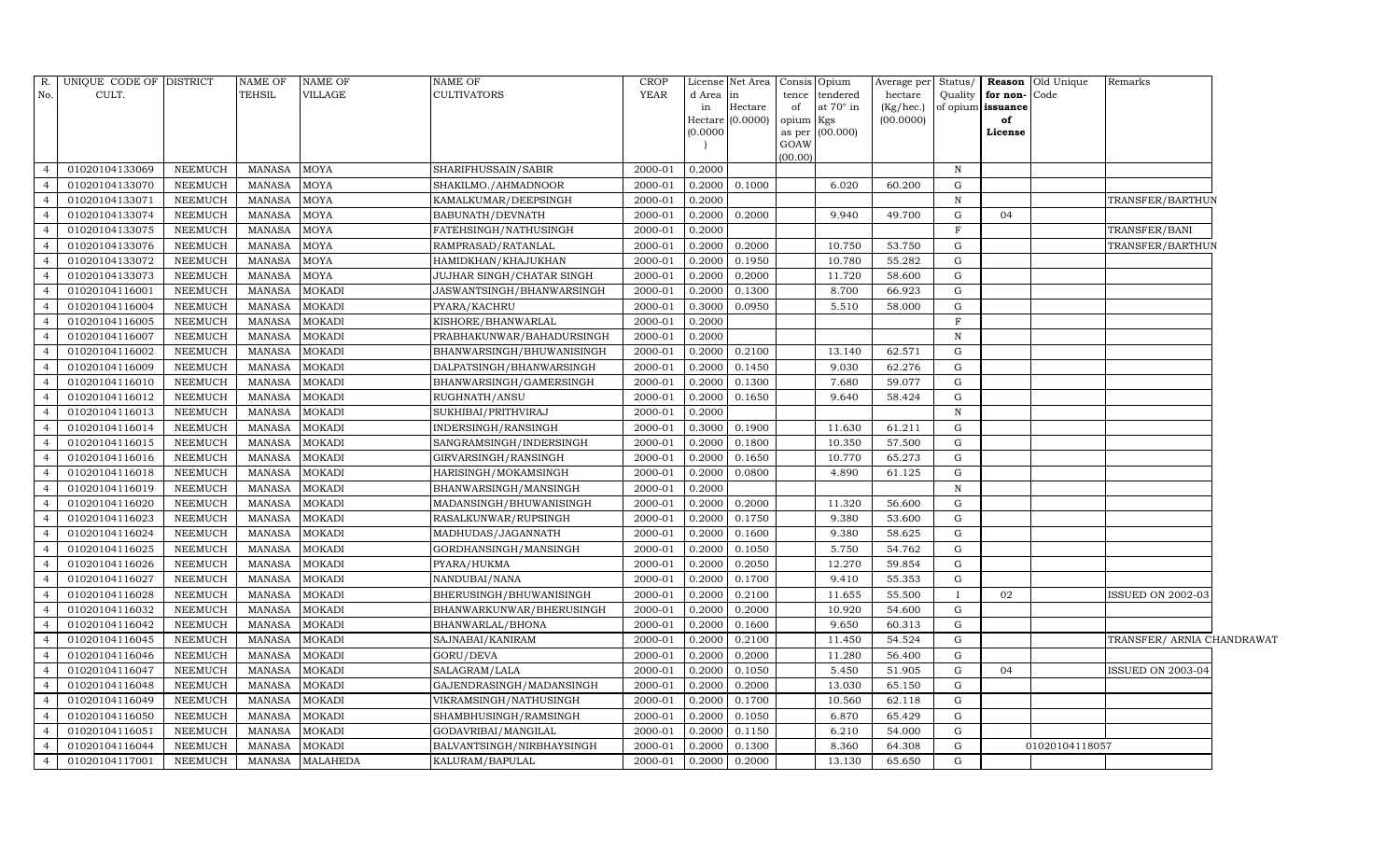| R.                       | UNIQUE CODE OF DISTRICT |                | <b>NAME OF</b> | <b>NAME OF</b>      | <b>NAME OF</b>             | CROP    |           | License Net Area |           | Consis Opium     | Average per | Status/      |                   | Reason Old Unique | Remarks     |
|--------------------------|-------------------------|----------------|----------------|---------------------|----------------------------|---------|-----------|------------------|-----------|------------------|-------------|--------------|-------------------|-------------------|-------------|
| No.                      | CULT.                   |                | <b>TEHSIL</b>  | VILLAGE             | <b>CULTIVATORS</b>         | YEAR    | d Area in |                  | tence     | tendered         | hectare     | Quality      | for non-          | Code              |             |
|                          |                         |                |                |                     |                            |         | in        | Hectare          | of        | at $70^\circ$ in | (Kg/hec.)   |              | of opium issuance |                   |             |
|                          |                         |                |                |                     |                            |         | (0.0000)  | Hectare (0.0000) | opium Kgs | as per (00.000)  | (00.0000)   |              | of<br>License     |                   |             |
|                          |                         |                |                |                     |                            |         |           |                  | GOAW      |                  |             |              |                   |                   |             |
|                          |                         |                |                |                     |                            |         |           |                  | (00.00)   |                  |             |              |                   |                   |             |
| $\overline{4}$           | 01020104117002          | NEEMUCH        | MANASA         | <b>MALAHEDA</b>     | OMPRAKASH/NANDLAL          | 2000-01 | 0.2000    | 0.1300           |           | 7.220            | 55.538      | G            |                   |                   |             |
| $\overline{4}$           | 01020104117004          | <b>NEEMUCH</b> | <b>MANASA</b>  | <b>MALAHEDA</b>     | HEERALAL/BHUVANIRAM        | 2000-01 | 0.2000    | 0.1850           |           | 11.710           | 63.297      | G            |                   |                   |             |
| $\overline{4}$           | 01020104117005          | <b>NEEMUCH</b> | MANASA         | <b>MALAHEDA</b>     | MANGILAL/CHUNIYA           | 2000-01 | 0.2000    |                  |           |                  |             | N            |                   |                   |             |
| $\overline{4}$           | 01020104117007          | NEEMUCH        | MANASA         | <b>MALAHEDA</b>     | BHANWARLAL/DEVILAL         | 2000-01 | 0.2000    | 0.1300           |           | 7.400            | 56.923      | $\mathbf G$  |                   |                   |             |
| $\overline{4}$           | 01020104117011          | NEEMUCH        | MANASA         | <b>MALAHEDA</b>     | MANGIBAI/SUKKHA            | 2000-01 | 0.2000    | 0.1100           |           | 6.240            | 56.727      | ${\rm G}$    |                   |                   |             |
|                          | 01020104117012          | <b>NEEMUCH</b> | <b>MANASA</b>  | <b>MALAHEDA</b>     | NATHULAL/MEGHRAJ           | 2000-01 | 0.2000    |                  |           |                  |             | $\mathbf N$  |                   |                   |             |
| $\overline{4}$           | 01020104117014          | NEEMUCH        | <b>MANASA</b>  | <b>MALAHEDA</b>     | MANGILAL/ONKARLAL          | 2000-01 | 0.2000    |                  |           |                  |             | N            |                   |                   |             |
| $\overline{4}$           | 01020104117016          | <b>NEEMUCH</b> | MANASA         | <b>MALAHEDA</b>     | GABBA/RAMA                 | 2000-01 | 0.2000    | 0.1900           |           | 10.890           | 57.316      | $\mathbf G$  |                   |                   |             |
| $\overline{4}$           | 01020104117018          | <b>NEEMUCH</b> | <b>MANASA</b>  | <b>MALAHEDA</b>     | SHOBHARAM/JAGANNATH        | 2000-01 | 0.2000    | 0.1200           |           | 7.130            | 59.417      | $\mathbf G$  |                   |                   |             |
|                          | 01020104117019          | NEEMUCH        | MANASA         | <b>MALAHEDA</b>     | GATTUBAI/SHANKAR           | 2000-01 | 0.2000    | 0.0900           |           | 5.680            | 63.111      | ${\rm G}$    |                   |                   | NAME CHANGE |
| $\overline{4}$           | 01020104117020          | NEEMUCH        | <b>MANASA</b>  | <b>MALAHEDA</b>     | LAXMINARAYAN/RAMCHANDRA    | 2000-01 | 0.2000    | 0.0900           |           | 5.370            | 59.667      | ${\rm G}$    |                   |                   |             |
| $\overline{4}$           | 01020104117025          | <b>NEEMUCH</b> | MANASA         | <b>MALAHEDA</b>     | GORILAL/BHERA              | 2000-01 | 0.2000    | 0.0650           |           | 4.110            | 63.231      | $\mathbf G$  |                   |                   |             |
| $\overline{4}$           | 01020104117026          | NEEMUCH        | <b>MANASA</b>  | <b>MALAHEDA</b>     | BHAGIRATH/PANNALAL         | 2000-01 | 0.2000    |                  |           |                  |             | N            |                   |                   |             |
| $\overline{4}$           | 01020104117033          | <b>NEEMUCH</b> | <b>MANASA</b>  | <b>MALAHEDA</b>     | GYARSIBAI/PARTHA           | 2000-01 | 0.2000    |                  |           |                  |             | N            |                   |                   |             |
| $\overline{4}$           | 01020104117036          | <b>NEEMUCH</b> | MANASA         | <b>MALAHEDA</b>     | DALSINGH/SHOJI             | 2000-01 | 0.2000    | 0.1900           |           | 11.140           | 58.632      | ${\rm G}$    |                   |                   |             |
| $\overline{4}$           | 01020104117038          | <b>NEEMUCH</b> | MANASA         | <b>MALAHEDA</b>     | PARVATI/CHATRA             | 2000-01 | 0.2000    |                  |           |                  |             | $\, {\rm N}$ |                   |                   |             |
|                          | 01020104117041          | NEEMUCH        | <b>MANASA</b>  | <b>MALAHEDA</b>     | PYARCHAND/NANDA            | 2000-01 | 0.2000    |                  |           |                  |             | N            |                   |                   |             |
| $\overline{4}$           | 01020104117043          | <b>NEEMUCH</b> | <b>MANASA</b>  | <b>MALAHEDA</b>     | SHOLA/BHOPA                | 2000-01 | 0.2000    | 0.1700           |           | 10.420           | 61.294      | G            |                   |                   |             |
| $\overline{4}$           | 01020104117044          | <b>NEEMUCH</b> | MANASA         | <b>MALAHEDA</b>     | NATHULAL/KISHNA            | 2000-01 | 0.2000    | 0.1800           |           | 10.230           | 56.833      | G            |                   | 01010102122141    |             |
| $\Delta$                 | 01020104117003          | <b>NEEMUCH</b> | MANASA         | <b>MALAHEDA</b>     | VIDHYABAI/NANDLAL          | 2000-01 | 0.2000    | 0.1500           |           | 7.990            | 53.267      | $\mathbf G$  |                   | 01020104116057    |             |
| $\overline{4}$           | 01020104124001          | NEEMUCH        | MANASA         | MAHESHPURIYA        | KANHAIYALAL/BHANWARLAL     | 2000-01 | 0.2000    | 0.1900           |           | 13.080           | 68.842      | ${\rm G}$    |                   |                   |             |
| $\overline{4}$           | 01020104124002          | NEEMUCH        | <b>MANASA</b>  | MAHESHPURIYA        | RAMKISHAN/ONKAR            | 2000-01 | 0.2000    | 0.1900           |           | 12.710           | 66.895      | G            |                   |                   |             |
| $\overline{4}$           | 01020104124003          | NEEMUCH        | MANASA         | MAHESHPURIYA        | KASHIRAM/NANURAM           | 2000-01 | 0.2000    | 0.1700           |           | 10.460           | 61.529      | $\mathbf G$  |                   |                   |             |
| $\overline{4}$           | 01020104124004          | NEEMUCH        | MANASA         | MAHESHPURIYA        | LAXMINARAYAN/HARLAL        | 2000-01 | 0.2000    | 0.2000           |           | 12.170           | 60.850      | G            |                   |                   |             |
| $\overline{4}$           | 01020104124005          | <b>NEEMUCH</b> | MANASA         | MAHESHPURIYA        | JAGANNATH/BHANWARLAL       | 2000-01 | 0.2000    | 0.2000           |           | 12.810           | 64.050      | G            |                   |                   |             |
| $\overline{4}$           | 01020104124006          | NEEMUCH        | MANASA         | MAHESHPURIYA        | JANKILAL/HARLAL            | 2000-01 | 0.3000    | 0.2000           |           | 12.620           | 63.100      | G            |                   |                   |             |
| $\overline{4}$           | 01020104124007          | NEEMUCH        | MANASA         | MAHESHPURIYA        | MANNALAL/BHANWARLAL        | 2000-01 | 0.2000    | 0.2000           |           | 13.360           | 66.800      | G            |                   |                   |             |
| $\overline{\mathcal{L}}$ | 01020104124009          | <b>NEEMUCH</b> | <b>MANASA</b>  | MAHESHPURIYA        | BHAGIRATH/LAKKHA           | 2000-01 | 0.2000    | 0.2000           |           | 12.970           | 64.850      | ${\rm G}$    |                   |                   |             |
| $\overline{4}$           | 01020104124010          | <b>NEEMUCH</b> | <b>MANASA</b>  | MAHESHPURIYA        | NARENDRASINGH/SHAMBHUSINGH | 2000-01 | 0.2000    | 0.2050           |           | 12.260           | 59.805      | G            |                   |                   |             |
| $\overline{4}$           | 01020104124011          | <b>NEEMUCH</b> | MANASA         | MAHESHPURIYA        | PRABHULAL/PANNALAL         | 2000-01 | 0.2000    | 0.2050           |           | 12.960           | 63.220      | ${\rm G}$    |                   |                   |             |
| $\Delta$                 | 01020104124013          | NEEMUCH        | MANASA         | MAHESHPURIYA        | PRAHLAD/BHAGIRATH          | 2000-01 | 0.2000    | 0.2000           |           | 12.480           | 62.400      | ${\rm G}$    |                   |                   |             |
|                          | 01020104124014          | <b>NEEMUCH</b> | MANASA         | MAHESHPURIYA        | AMARLAL/NANDA              | 2000-01 | 0.2000    | 0.1200           |           | 6.740            | 56.167      | G            |                   |                   |             |
| $\overline{4}$           | 01020104124015          | <b>NEEMUCH</b> | <b>MANASA</b>  | MAHESHPURIYA        | RAMCHANDRA/BHUWANA         | 2000-01 | 0.2000    | 0.1900           |           | 11.810           | 62.158      | G            |                   |                   |             |
| $\overline{4}$           | 01020104124016          | NEEMUCH        | MANASA         | MAHESHPURIYA        | SITARAM/KHUBA              | 2000-01 | 0.2000    | 0.1950           |           | 12.190           | 62.513      | G            |                   |                   |             |
| $\overline{4}$           | 01020104124017          | <b>NEEMUCH</b> | MANASA         | MAHESHPURIYA        | JAGANNATH/FULCHANDRA       | 2000-01 | 0.2000    | 0.1350           |           | 8.650            | 64.074      | G            |                   |                   |             |
|                          | 01020104124018          | <b>NEEMUCH</b> | <b>MANASA</b>  | MAHESHPURIYA        | DHANNALAL/RAMLAL           | 2000-01 | 0.2000    | 0.1700           |           | 10.200           | 60.000      | G            |                   |                   |             |
| $\overline{4}$           | 01020104124019          | NEEMUCH        | MANASA         | MAHESHPURIYA        | BHERULAL/DHURA             | 2000-01 | 0.2000    | 0.1600           |           | 10.180           | 63.625      | G            |                   |                   |             |
| $\overline{4}$           | 01020104124021          | NEEMUCH        | MANASA         | MAHESHPURIYA        | SHIVLAL/RAMKISHAN          | 2000-01 | 0.2000    | 0.2000           |           | 12.700           | 63.500      | G            |                   |                   |             |
| $\overline{4}$           | 01020104124022          | <b>NEEMUCH</b> | MANASA         | MAHESHPURIYA        | NIRMALKUMAR/FULCHANDRA     | 2000-01 | 0.2000    | 0.2000           |           | 12.050           | 60.250      | $\mathbf G$  |                   |                   |             |
| $\overline{4}$           | 01020104124023          | NEEMUCH        |                | MANASA MAHESHPURIYA | RAMPRASAD/KANHAIYALAL      | 2000-01 | 0.2000    | 0.1600           |           | 10.100           | 63.125      | G            |                   |                   |             |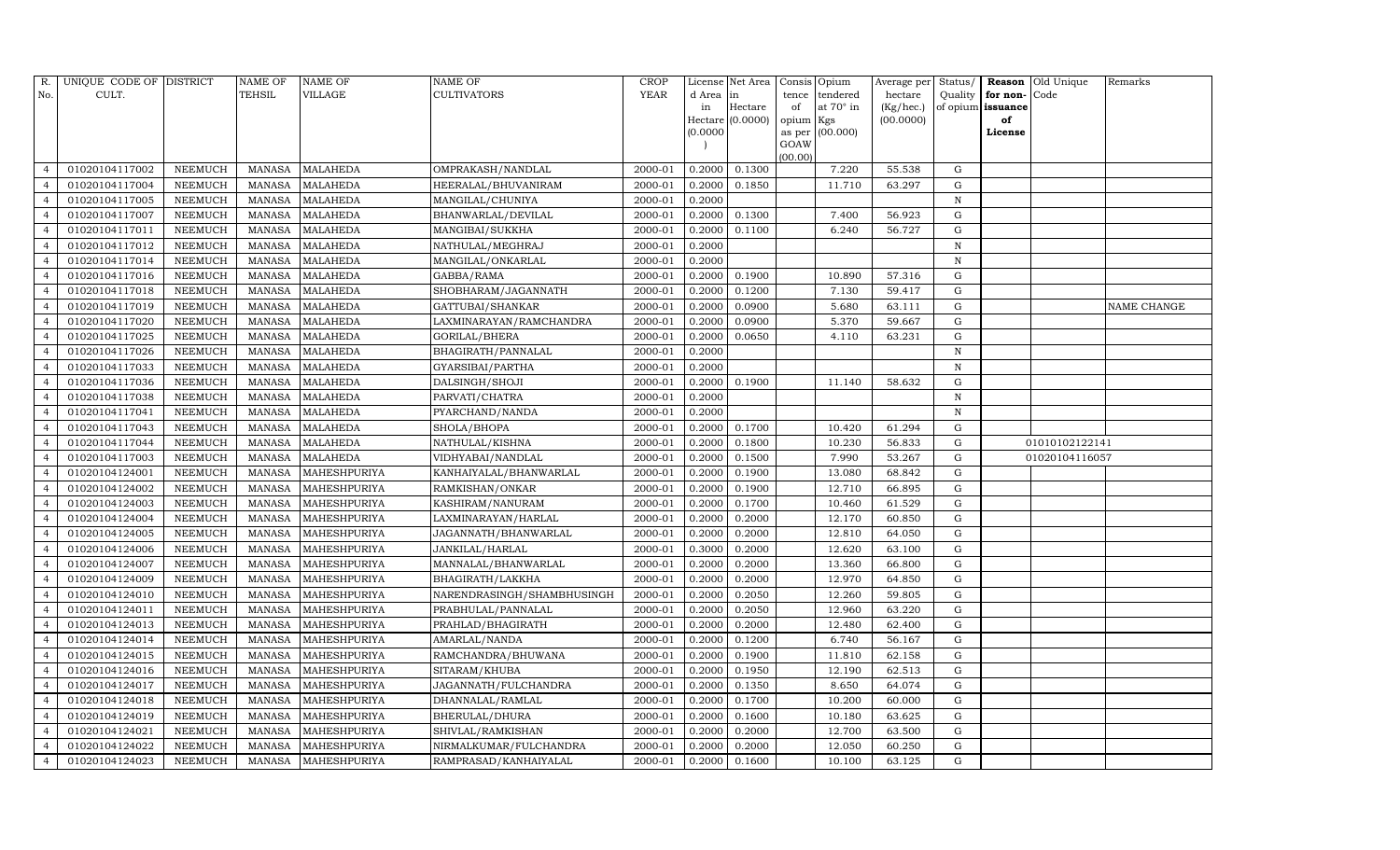| R.             | UNIQUE CODE OF DISTRICT |                | <b>NAME OF</b> | <b>NAME OF</b>        | <b>NAME OF</b>          | CROP        |          | License Net Area |           | Consis Opium    | Average per |              |                         | Status/ <b>Reason</b> Old Unique | Remarks                           |
|----------------|-------------------------|----------------|----------------|-----------------------|-------------------------|-------------|----------|------------------|-----------|-----------------|-------------|--------------|-------------------------|----------------------------------|-----------------------------------|
| No.            | CULT.                   |                | <b>TEHSIL</b>  | VILLAGE               | <b>CULTIVATORS</b>      | <b>YEAR</b> | d Area   | in               |           | tence tendered  | hectare     |              | Quality   for non- Code |                                  |                                   |
|                |                         |                |                |                       |                         |             | in       | Hectare          | of        | at 70° in       | (Kg/hec.)   |              | of opium issuance       |                                  |                                   |
|                |                         |                |                |                       |                         |             |          | Hectare (0.0000) | opium Kgs |                 | (00.0000)   |              | of                      |                                  |                                   |
|                |                         |                |                |                       |                         |             | (0.0000) |                  | GOAW      | as per (00.000) |             |              | License                 |                                  |                                   |
|                |                         |                |                |                       |                         |             |          |                  | (00.00)   |                 |             |              |                         |                                  |                                   |
| $\overline{4}$ | 01020104124024          | <b>NEEMUCH</b> | MANASA         | MAHESHPURIYA          | AMRITRAM/FULCHANDRA     | 2000-01     | 0.2000   | 0.2000           |           | 11.800          | 59.000      | G            |                         |                                  |                                   |
| $\overline{4}$ | 01020104124026          | <b>NEEMUCH</b> | <b>MANASA</b>  | MAHESHPURIYA          | RADHESHYAM/GOPAL        | 2000-01     | 0.2000   | 0.1450           |           | 7.850           | 54.138      | G            |                         |                                  |                                   |
| $\overline{4}$ | 01020104124027          | NEEMUCH        | <b>MANASA</b>  | MAHESHPURIYA          | INDRAMAL/FULCHANDRA     | 2000-01     | 0.2000   | 0.1950           |           | 11.000          | 56.410      | G            |                         |                                  |                                   |
| $\overline{4}$ | 01020104124028          | <b>NEEMUCH</b> | <b>MANASA</b>  | MAHESHPURIYA          | RAMCHANDRA/LAXMINARAYAN | 2000-01     | 0.2000   | 0.2000           |           | 12.330          | 61.650      | G            |                         |                                  |                                   |
| $\overline{4}$ | 01020104124029          | <b>NEEMUCH</b> | <b>MANASA</b>  | MAHESHPURIYA          | JAMNALAL/UDA            | 2000-01     | 0.2000   | 0.2000           |           | 11.050          | 55.250      | G            |                         |                                  | 0102010412301 TRANSFER/MANYAKHEDI |
|                | 01020104124030          | NEEMUCH        | <b>MANASA</b>  | MAHESHPURIYA          | INDERMAL/FULCHANDRA     | 2000-01     | 0.2000   | 0.2000           |           | 11.870          | 59.350      | $\mathbf G$  |                         | 01020104045144                   |                                   |
| $\overline{4}$ | 01020104145001          | <b>NEEMUCH</b> | <b>MANASA</b>  | LASUDIYA ANTRI        | KACHRU/BHAGWAN          | 2000-01     | 0.2000   | 0.2000           |           | 12.450          | 62.250      | G            |                         |                                  |                                   |
| $\overline{4}$ | 01020104145002          | <b>NEEMUCH</b> | <b>MANASA</b>  | LASUDIYA ANTRI        | HANSRAJ/LALA            | 2000-01     | 0.2000   |                  |           |                 |             | $\, {\rm N}$ |                         |                                  |                                   |
| $\overline{4}$ | 01020104145004          | <b>NEEMUCH</b> | <b>MANASA</b>  | <b>LASUDIYA ANTRI</b> | VARDIBAI/MANGILAL       | 2000-01     | 0.2000   | 0.1750           |           | 9.410           | 53.771      | G            |                         |                                  |                                   |
| $\overline{4}$ | 01020104145005          | NEEMUCH        | <b>MANASA</b>  | <b>LASUDIYA ANTRI</b> | SHELENDRA KUMAR/RAMNATH | 2000-01     | 0.2000   | 0.1800           |           | 11.050          | 61.389      | G            |                         |                                  |                                   |
| 4              | 01020104145006          | <b>NEEMUCH</b> | <b>MANASA</b>  | LASUDIYA ANTRI        | NENKIYA/BHERA           | 2000-01     | 0.2000   | 0.2050           |           | 11.170          | 54.488      | G            |                         |                                  |                                   |
| $\overline{4}$ | 01020104145007          | <b>NEEMUCH</b> | MANASA         | <b>LASUDIYA ANTRI</b> | RAMNARAYAN/NANALAL      | 2000-01     | 0.2000   | 0.2000           |           | 12.950          | 64.750      | G            |                         |                                  |                                   |
| $\overline{4}$ | 01020104145008          | <b>NEEMUCH</b> | <b>MANASA</b>  | <b>LASUDIYA ANTRI</b> | JAYCHANDRA/GANGARAM     | 2000-01     | 0.2000   | 0.1150           |           | 5.960           | 51.826      | G            | 04                      |                                  | ISSUED ON 2003-04                 |
|                | 01020104145009          | <b>NEEMUCH</b> | <b>MANASA</b>  | <b>LASUDIYA ANTRI</b> | BHAGYAWATIBAI/BHONANTH  | 2000-01     | 0.2000   | 0.1950           |           | 11.640          | 59.692      | $\mathbf G$  |                         |                                  | NAME CHANGE                       |
| $\overline{4}$ | 01020104145010          | <b>NEEMUCH</b> | <b>MANASA</b>  | <b>LASUDIYA ANTRI</b> | SATYANARAYAN/BAPULAL    | 2000-01     | 0.2000   | 0.2050           |           | 13.680          | 66.732      | G            |                         |                                  |                                   |
| $\overline{4}$ | 01020104145011          | <b>NEEMUCH</b> | <b>MANASA</b>  | <b>LASUDIYA ANTRI</b> | BHERULAL/RATANLAL       | 2000-01     | 0.2000   | 0.1850           |           | 8.720           | 47.135      | G            | 04                      |                                  |                                   |
| $\overline{4}$ | 01020104145012          | <b>NEEMUCH</b> | <b>MANASA</b>  | <b>LASUDIYA ANTRI</b> | GOPAL/HEERA             | 2000-01     | 0.3000   | 0.2000           |           | 11.350          | 56.750      | G            |                         |                                  |                                   |
| $\overline{4}$ | 01020104145013          | <b>NEEMUCH</b> | <b>MANASA</b>  | <b>LASUDIYA ANTRI</b> | RAMNARAYAN/KACHRU       | 2000-01     | 0.2000   | 0.0900           |           | 5.760           | 64.000      | G            |                         |                                  |                                   |
| $\overline{4}$ | 01020104145014          | <b>NEEMUCH</b> | <b>MANASA</b>  | <b>LASUDIYA ANTRI</b> | KARUNATH/SHANKARNATH    | 2000-01     | 0.2000   | 0.1850           |           | 10.160          | 54.919      | G            |                         |                                  |                                   |
| $\overline{4}$ | 01020104145015          | <b>NEEMUCH</b> | <b>MANASA</b>  | LASUDIYA ANTRI        | <b>BAGDU/KACHRU</b>     | 2000-01     | 0.2000   | 0.1750           |           | 9.740           | 55.657      | G            |                         |                                  |                                   |
| $\overline{4}$ | 01020104145016          | <b>NEEMUCH</b> | <b>MANASA</b>  | <b>LASUDIYA ANTRI</b> | RAMNARAYAN/SEETARAM     | 2000-01     | 0.2000   | 0.2000           |           | 11.550          | 57.750      | G            |                         |                                  |                                   |
| $\overline{4}$ | 01020104145017          | <b>NEEMUCH</b> | <b>MANASA</b>  | LASUDIYA ANTRI        | GANESHNATH/SHANKARNATH  | 2000-01     | 0.2000   | 0.1800           |           | 10.240          | 56.889      | G            |                         |                                  |                                   |
| $\overline{4}$ | 01020104145018          | NEEMUCH        | <b>MANASA</b>  | LASUDIYA ANTRI        | <b>BAPULAL/KISHORE</b>  | 2000-01     | 0.2000   | 0.1550           |           | 10.950          | 70.645      | G            |                         |                                  |                                   |
| $\overline{4}$ | 01020104145019          | <b>NEEMUCH</b> | <b>MANASA</b>  | <b>LASUDIYA ANTRI</b> | LALUNATH/HEERANATH      | 2000-01     | 0.2000   | 0.1300           |           | 6.280           | 48.308      | G            | 04                      |                                  |                                   |
| $\overline{4}$ | 01020104145020          | <b>NEEMUCH</b> | <b>MANASA</b>  | <b>LASUDIYA ANTRI</b> | NANDUBAI/JETRAM         | 2000-01     | 0.2000   | 0.1650           |           | 10.400          | 63.030      | G            |                         |                                  |                                   |
| $\overline{4}$ | 01020104145021          | <b>NEEMUCH</b> | <b>MANASA</b>  | LASUDIYA ANTRI        | DULICHANDRA/BHERA       | 2000-01     | 0.2000   | 0.1700           |           | 8.780           | 51.647      | G            | 04                      |                                  | ISSUED ON 2003-04                 |
| $\overline{4}$ | 01020104145022          | <b>NEEMUCH</b> | <b>MANASA</b>  | LASUDIYA ANTRI        | RAMLAL/BAGDU            | 2000-01     | 0.2000   | 0.2000           |           | 12.630          | 63.150      | G            |                         |                                  |                                   |
| $\overline{4}$ | 01020104145023          | <b>NEEMUCH</b> | <b>MANASA</b>  | LASUDIYA ANTRI        | KISHORE/BHONA           | 2000-01     | 0.2000   |                  |           |                 |             | $\, {\rm N}$ |                         |                                  |                                   |
| $\overline{4}$ | 01020104145024          | NEEMUCH        | <b>MANASA</b>  | <b>LASUDIYA ANTRI</b> | GATTUBAI/RAMESHWAR      | 2000-01     | 0.2000   | 0.1900           |           | 10.550          | 55.526      | $\mathbf G$  |                         |                                  |                                   |
| $\overline{4}$ | 01020104145025          | NEEMUCH        | <b>MANASA</b>  | LASUDIYA ANTRI        | RADHIBAI/BHAGIRATH      | 2000-01     | 0.2000   | 0.2000           |           | 10.430          | 52.150      | G            |                         |                                  |                                   |
| $\overline{4}$ | 01020104145026          | NEEMUCH        | <b>MANASA</b>  | <b>LASUDIYA ANTRI</b> | FULANATH/JAGANNATH      | 2000-01     | 0.2000   | 0.1900           |           | 11.700          | 61.579      | G            |                         |                                  | NAME CHANGE                       |
| $\overline{4}$ | 01020104145027          | <b>NEEMUCH</b> | <b>MANASA</b>  | <b>LASUDIYA ANTRI</b> | RAMCHANDRA/HEERA        | 2000-01     | 0.2000   | 0.2000           |           | 11.540          | 57.700      | G            |                         |                                  |                                   |
| $\overline{4}$ | 01020104145028          | NEEMUCH        | <b>MANASA</b>  | <b>LASUDIYA ANTRI</b> | KANHAIYALAL/BHERA       | 2000-01     | 0.2000   | 0.2050           |           | 12.410          | 60.537      | $\mathbf G$  |                         |                                  |                                   |
| $\overline{4}$ | 01020104145029          | NEEMUCH        | <b>MANASA</b>  | <b>LASUDIYA ANTRI</b> | MOHAN/BHERA             | 2000-01     | 0.2000   | 0.1850           |           | 9.580           | 51.784      | G            | 04                      |                                  | ISSUED ON 2003-04                 |
| $\overline{4}$ | 01020104145030          | NEEMUCH        | <b>MANASA</b>  | <b>LASUDIYA ANTRI</b> | MOTYABAI/PANNALAL       | 2000-01     | 0.2000   | 0.2000           |           | 10.990          | 54.950      | G            |                         |                                  |                                   |
| $\overline{4}$ | 01020104145031          | <b>NEEMUCH</b> | <b>MANASA</b>  | <b>LASUDIYA ANTRI</b> | SHAMBHUNATH/DHURANATH   | 2000-01     | 0.2000   | 0.2000           |           | 11.380          | 56.900      | G            |                         |                                  |                                   |
| $\overline{4}$ | 01020104145032          | NEEMUCH        | MANASA         | LASUDIYA ANTRI        | BHANWARLAL/KISHAN       | 2000-01     | 0.2000   | 0.1950           |           | 10.020          | 51.385      | $\mathbf G$  | 04                      |                                  | ISSUED ON 2003-04                 |
| $\overline{4}$ | 01020104145033          | <b>NEEMUCH</b> | <b>MANASA</b>  | LASUDIYA ANTRI        | DHAPUBAI/BHERA          | 2000-01     | 0.2000   | 0.1750           |           | 11.240          | 64.229      | G            |                         |                                  |                                   |
| $\overline{4}$ | 01020104145034          | <b>NEEMUCH</b> | MANASA         | LASUDIYA ANTRI        | BHULIBAI/MOTILAL        | 2000-01     | 0.2000   | 0.2000           |           | 12.840          | 64.200      | G            |                         |                                  |                                   |
| $\overline{4}$ | 01020104145035          | <b>NEEMUCH</b> | <b>MANASA</b>  | LASUDIYA ANTRI        | GANESH/BHAGGA           | 2000-01     | 0.2000   |                  |           |                 |             | $\mathbf F$  |                         |                                  |                                   |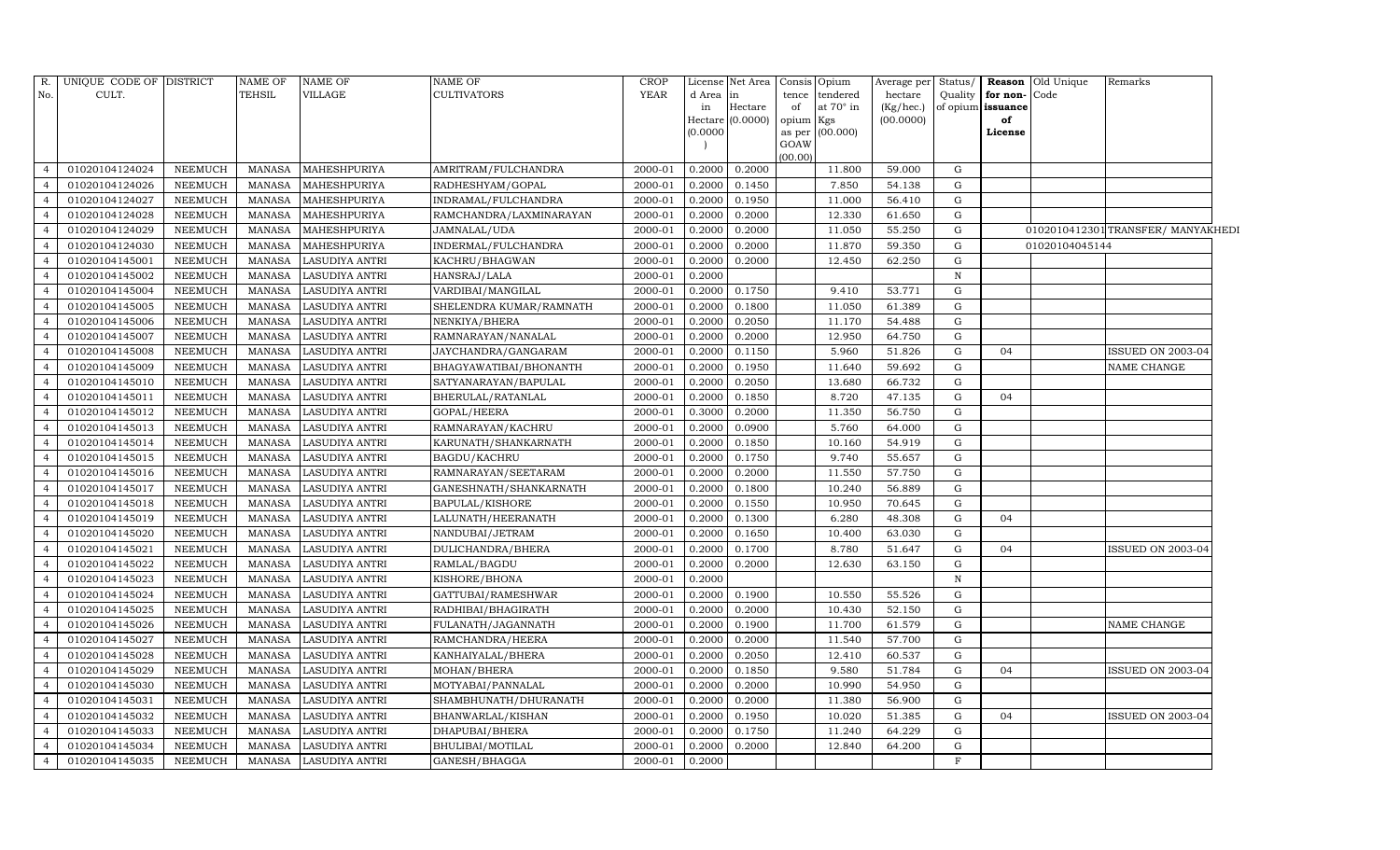| R.             | UNIQUE CODE OF DISTRICT |                | NAME OF       | <b>NAME OF</b> | <b>NAME OF</b>         | CROP        |          | License Net Area |           | Consis Opium    | Average per | Status/     |                   | Reason Old Unique | Remarks                        |  |
|----------------|-------------------------|----------------|---------------|----------------|------------------------|-------------|----------|------------------|-----------|-----------------|-------------|-------------|-------------------|-------------------|--------------------------------|--|
| No.            | CULT.                   |                | TEHSIL        | VILLAGE        | <b>CULTIVATORS</b>     | <b>YEAR</b> | d Area   | <b>in</b>        | tence     | tendered        | hectare     | Quality     | for non-Code      |                   |                                |  |
|                |                         |                |               |                |                        |             | in       | Hectare          | of        | at 70° in       | (Kg/hec.)   |             | of opium issuance |                   |                                |  |
|                |                         |                |               |                |                        |             | (0.0000) | Hectare (0.0000) | opium Kgs | as per (00.000) | (00.0000)   |             | of<br>License     |                   |                                |  |
|                |                         |                |               |                |                        |             |          |                  | GOAW      |                 |             |             |                   |                   |                                |  |
|                |                         |                |               |                |                        |             |          |                  | (00.00)   |                 |             |             |                   |                   |                                |  |
| $\overline{4}$ | 01020104145036          | NEEMUCH        | MANASA        | LASUDIYA ANTRI | KISHANNATHI/ONKARLAL   | 2000-01     | 0.2000   | 0.0950           |           | 5.800           | 61.053      | G           |                   |                   | NAME CHANGE                    |  |
| $\overline{4}$ | 01020104145038          | <b>NEEMUCH</b> | MANASA        | LASUDIYA ANTRI | BAGDURAM/VAKTARAM      | 2000-01     | 0.2000   | 0.1900           |           | 12.350          | 65.000      | G           |                   |                   |                                |  |
| $\overline{4}$ | 01020104145039          | NEEMUCH        | MANASA        | LASUDIYA ANTRI | MANSINGH/BHAVARLAL     | 2000-01     | 0.2000   | 0.2050           |           | 13.920          | 67.902      | G           |                   |                   | OLD CULT. BEFORE 1998-99       |  |
| $\overline{4}$ | 01020104145040          | NEEMUCH        | MANASA        | LASUDIYA ANTRI | DASHRATHSINGH/MOTILAL  | 2000-01     | 0.2000   | 0.1950           |           | 11.870          | 60.872      | G           |                   | 01020104082055    |                                |  |
| $\overline{a}$ | 01020104145041          | NEEMUCH        | <b>MANASA</b> | LASUDIYA ANTRI | GATTUBAI/SUKHLAL       | 2000-01     | 0.2000   | 0.1950           |           | 11.580          | 59.385      | G           |                   |                   | 0102010408206TRANSFER/ JALINER |  |
| $\overline{4}$ | 01020104120133          | NEEMUCH        | <b>MANASA</b> | KUKDESHWAR-II  | NATHIBAI/HEERALAL      | 2000-01     | 0.2000   | 0.1550           |           | 9.790           | 63.161      | G           |                   |                   |                                |  |
| $\overline{4}$ | 01020104120134          | NEEMUCH        | <b>MANASA</b> | KUKDESHWAR-II  | BANSHILAL/RAMLAL       | 2000-01     | 0.2000   | 0.1700           |           | 8.010           | 47.118      | G           | 04                |                   |                                |  |
| $\overline{4}$ | 01020104120135          | NEEMUCH        | <b>MANASA</b> | KUKDESHWAR-II  | NANDA/MADHU            | 2000-01     | 0.2000   |                  |           |                 |             | $\mathbb N$ |                   |                   |                                |  |
| $\overline{4}$ | 01020104120136          | NEEMUCH        | <b>MANASA</b> | KUKDESHWAR-II  | BHUWANA/MADHO          | 2000-01     | 0.2000   | 0.1450           |           | 8.520           | 58.759      | G           |                   |                   |                                |  |
| $\overline{4}$ | 01020104120137          | <b>NEEMUCH</b> | <b>MANASA</b> | KUKDESHWAR-II  | BALMUKUND/CHUNNILAL    | 2000-01     | 0.2000   |                  |           |                 |             | ${\bf N}$   |                   |                   |                                |  |
| $\overline{4}$ | 01020104120138          | <b>NEEMUCH</b> | <b>MANASA</b> | KUKDESHWAR-II  | PANNALAL/GORDHAN       | 2000-01     | 0.2000   | 0.1000           |           | 7.580           | 75.800      | G           |                   |                   |                                |  |
| $\overline{4}$ | 01020104120140          | NEEMUCH        | MANASA        | KUKDESHWAR-II  | VARDICHANDRA/RODILAL   | 2000-01     | 0.2000   |                  |           |                 |             | F           |                   |                   |                                |  |
| $\overline{4}$ | 01020104120142          | <b>NEEMUCH</b> | <b>MANASA</b> | KUKDESHWAR-II  | SHANTILAL/INDERSINGH   | 2000-01     | 0.2000   |                  |           |                 |             | $\mathbf N$ |                   |                   |                                |  |
| $\overline{4}$ | 01020104120143          | <b>NEEMUCH</b> | MANASA        | KUKDESHWAR-II  | KASTURIBAI/UDA         | 2000-01     | 0.2000   | 0.1250           |           | 7.650           | 61.200      | G           |                   |                   |                                |  |
| $\overline{4}$ | 01020104120144          | NEEMUCH        | MANASA        | KUKDESHWAR-II  | CHANDMAL/MOTILAL       | 2000-01     | 0.2000   | 0.2050           |           | 11.350          | 55.366      | G           |                   |                   |                                |  |
| $\overline{4}$ | 01020104120150          | NEEMUCH        | MANASA        | KUKDESHWAR-II  | SHIVPRASAD/BHANWARLAL  | 2000-01     | 0.2000   | 0.1750           |           | 11.030          | 63.029      | $\,$ N      |                   |                   |                                |  |
| $\overline{a}$ | 01020104120151          | <b>NEEMUCH</b> | <b>MANASA</b> | KUKDESHWAR-II  | BAPULAL/RAMJI          | 2000-01     | 0.2000   | 0.1100           |           | 7.270           | 66.091      | G           |                   |                   |                                |  |
| $\overline{4}$ | 01020104120153          | NEEMUCH        | <b>MANASA</b> | KUKDESHWAR-II  | TULSIRAM/DALCHANDRA    | 2000-01     | 0.2000   |                  |           |                 |             | $\mathbf N$ |                   |                   |                                |  |
| $\overline{4}$ | 01020104120154          | <b>NEEMUCH</b> | <b>MANASA</b> | KUKDESHWAR-II  | ABDULMAJID/GANI        | 2000-01     | 0.2000   |                  |           |                 |             | $\mathbf N$ |                   |                   |                                |  |
| $\overline{4}$ | 01020104120155          | <b>NEEMUCH</b> | MANASA        | KUKDESHWAR-II  | SATYANARAYAN/LAXMAN    | 2000-01     | 0.2000   | 0.2000           |           | 12.080          | 60.400      | G           |                   |                   |                                |  |
| $\overline{4}$ | 01020104120156          | <b>NEEMUCH</b> | <b>MANASA</b> | KUKDESHWAR-II  | OMPRAKASH/SHANKARLAL   | 2000-01     | 0.2000   | 0.1550           |           | 8.850           | 57.097      | G           |                   |                   |                                |  |
| 4              | 01020104120157          | NEEMUCH        | <b>MANASA</b> | KUKDESHWAR-II  | SHOBHARAM/CHAMPALAL    | 2000-01     | 0.2000   | 0.1000           |           | 6.600           | 66.000      | G           |                   |                   |                                |  |
| $\overline{4}$ | 01020104120160          | NEEMUCH        | <b>MANASA</b> | KUKDESHWAR-II  | PARWATIBAI/BANSHILAL   | 2000-01     | 0.2000   | 0.1800           |           | 9.920           | 55.111      | G           |                   |                   |                                |  |
| $\overline{4}$ | 01020104120161          | NEEMUCH        | MANASA        | KUKDESHWAR-II  | PYARCHANDRA/MOHANLAL   | 2000-01     | 0.2000   | 0.2000           |           | 17.050          | 85.250      | G           |                   |                   |                                |  |
| $\overline{4}$ | 01020104120163          | <b>NEEMUCH</b> | <b>MANASA</b> | KUKDESHWAR-II  | DEVILAL/DAMARSI        | 2000-01     | 0.2000   | 0.1250           |           | 6.700           | 53.600      | G           |                   |                   |                                |  |
| 4              | 01020104120165          | NEEMUCH        | <b>MANASA</b> | KUKDESHWAR-II  | KANHAIYALAL/MANGILAL   | 2000-01     | 0.2000   | 0.1750           |           | 10.990          | 62.800      | $\mathbf N$ |                   |                   |                                |  |
| $\overline{4}$ | 01020104120166          | <b>NEEMUCH</b> | <b>MANASA</b> | KUKDESHWAR-II  | PARBHULAL/MANGILAL     | 2000-01     | 0.2000   |                  |           |                 |             | $\mathbf N$ |                   |                   | NAME CHANGE                    |  |
| $\overline{4}$ | 01020104120169          | <b>NEEMUCH</b> | <b>MANASA</b> | KUKDESHWAR-II  | LALA/DEVA              | 2000-01     | 0.2000   | 0.2050           |           | 10.350          | 50.488      | G           | 02                |                   |                                |  |
| $\overline{4}$ | 01020104120173          | <b>NEEMUCH</b> | <b>MANASA</b> | KUKDESHWAR-II  | BHULIBAI/PRITHVIRAJ    | 2000-01     | 0.2000   | 0.1050           |           | 5.980           | 56.952      | G           |                   |                   |                                |  |
| $\overline{4}$ | 01020104120174          | <b>NEEMUCH</b> | <b>MANASA</b> | KUKDESHWAR-II  | BHANWARLAL/MODA        | 2000-01     | 0.2000   | 0.0900           |           | 6.180           | 68.667      | G           |                   |                   |                                |  |
| $\overline{4}$ | 01020104120176          | <b>NEEMUCH</b> | MANASA        | KUKDESHWAR-II  | KANKUBAI/MOHANLAL      | 2000-01     | 0.2000   |                  |           |                 |             | F           |                   |                   |                                |  |
| $\overline{4}$ | 01020104120177          | <b>NEEMUCH</b> | <b>MANASA</b> | KUKDESHWAR-II  | HEMRAJ/MODA            | 2000-01     | 0.2000   | 0.1950           |           | 11.450          | 58.718      | G           |                   |                   |                                |  |
| $\overline{4}$ | 01020104120178          | <b>NEEMUCH</b> | <b>MANASA</b> | KUKDESHWAR-II  | NANDA/DALLA            | 2000-01     | 0.2000   | 0.1200           |           | 7.530           | 62.750      | ${\rm G}$   |                   |                   |                                |  |
| $\overline{4}$ | 01020104120179          | <b>NEEMUCH</b> | MANASA        | KUKDESHWAR-II  | PYARIBAI/MULCHANDRA    | 2000-01     | 0.2000   |                  |           |                 |             | N           |                   |                   |                                |  |
| $\overline{4}$ | 01020104120181          | <b>NEEMUCH</b> | MANASA        | KUKDESHWAR-II  | GODIBAI/GOVERDHAN      | 2000-01     | 0.2000   |                  |           |                 |             | ${\bf N}$   |                   |                   | NAME CHANGE                    |  |
| $\overline{a}$ | 01020104120183          | <b>NEEMUCH</b> | <b>MANASA</b> | KUKDESHWAR-II  | CHHAGANIBAI/BHANWARLAL | 2000-01     | 0.2000   |                  |           |                 |             | $\mathbf N$ |                   |                   |                                |  |
| 4              | 01020104120184          | NEEMUCH        | MANASA        | KUKDESHWAR-II  | JHAMAKLAL/NANDA        | 2000-01     | 0.2000   |                  |           |                 |             | N           |                   |                   |                                |  |
| $\overline{4}$ | 01020104120185          | NEEMUCH        | <b>MANASA</b> | KUKDESHWAR-II  | NANIBAI/KANWARLAL      | 2000-01     | 0.2000   | 0.1100           |           | 5.900           | 53.636      | G           |                   |                   | NAME CHANGE                    |  |
| $\overline{4}$ | 01020104120187          | NEEMUCH        | MANASA        | KUKDESHWAR-II  | BALMUKUND/NARAYAN      | 2000-01     | 0.2000   |                  |           |                 |             | N           |                   |                   |                                |  |
| $\overline{4}$ | 01020104120188          | NEEMUCH        | MANASA        | KUKDESHWAR-II  | BHONIBAI/RADHAKISHAN   | 2000-01     | 0.2000   |                  |           |                 |             | N           |                   |                   |                                |  |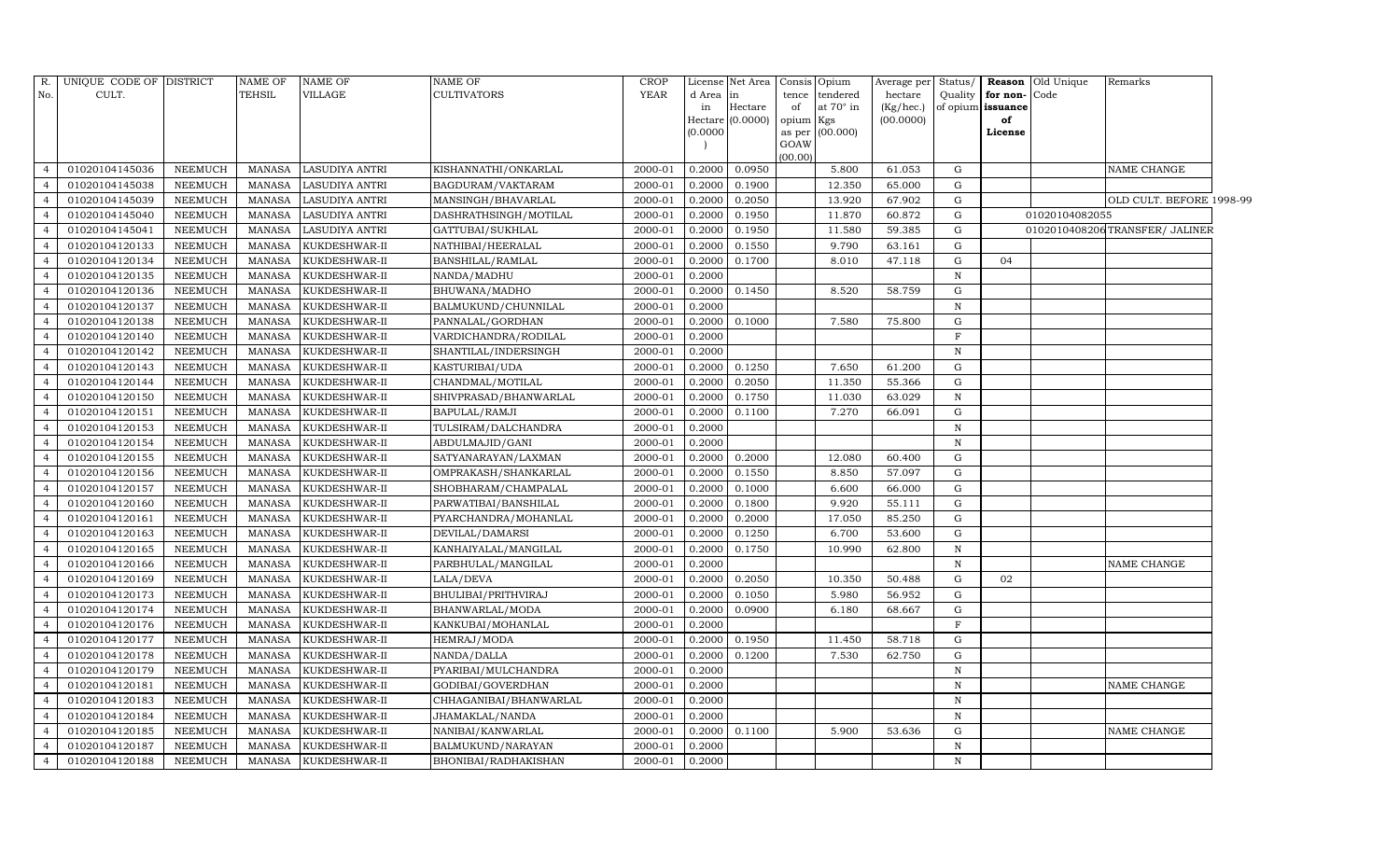| R.             | UNIQUE CODE OF DISTRICT |                | <b>NAME OF</b> | <b>NAME OF</b> | NAME OF                  | <b>CROP</b> |           | License Net Area              |                 | Consis Opium     | Average per            | Status/      |                   | Reason Old Unique | Remarks             |  |
|----------------|-------------------------|----------------|----------------|----------------|--------------------------|-------------|-----------|-------------------------------|-----------------|------------------|------------------------|--------------|-------------------|-------------------|---------------------|--|
| No.            | CULT.                   |                | <b>TEHSIL</b>  | VILLAGE        | <b>CULTIVATORS</b>       | <b>YEAR</b> | d Area in |                               | tence           | tendered         | hectare                | Quality      | for non-Code      |                   |                     |  |
|                |                         |                |                |                |                          |             | in        | Hectare<br>Hectare $(0.0000)$ | of              | at $70^\circ$ in | (Kg/hec.)<br>(00.0000) |              | of opium issuance |                   |                     |  |
|                |                         |                |                |                |                          |             | (0.0000)  |                               | opium<br>as per | Kgs<br>(00.000)  |                        |              | of<br>License     |                   |                     |  |
|                |                         |                |                |                |                          |             |           |                               | GOAW            |                  |                        |              |                   |                   |                     |  |
|                |                         |                |                |                |                          |             |           |                               | (00.00)         |                  |                        |              |                   |                   |                     |  |
| $\overline{4}$ | 01020104120189          | <b>NEEMUCH</b> | MANASA         | KUKDESHWAR-II  | MOTYABAI/CHUNNILAL       | 2000-01     | 0.2000    | 0.1550                        |                 | 7.660            | 49.419                 | $\mathbf{I}$ | 02                |                   |                     |  |
| $\overline{4}$ | 01020104120190          | <b>NEEMUCH</b> | <b>MANASA</b>  | KUKDESHWAR-II  | BHUWANILAL/JAGANNATH     | 2000-01     | 0.2000    | 0.2050                        |                 | 12.520           | 61.073                 | G            |                   |                   |                     |  |
| $\overline{4}$ | 01020104120193          | <b>NEEMUCH</b> | <b>MANASA</b>  | KUKDESHWAR-II  | RAMLAL/LAXMAN            | 2000-01     | 0.2000    | 0.1900                        |                 | 12.840           | 67.579                 | G            |                   |                   |                     |  |
| $\overline{4}$ | 01020104120192          | <b>NEEMUCH</b> | <b>MANASA</b>  | KUKDESHWAR-II  | JAMNIBAI/BAPULAL         | 2000-01     | 0.2000    |                               |                 |                  |                        | $\mathbf N$  |                   |                   |                     |  |
| $\overline{4}$ | 01020104120194          | <b>NEEMUCH</b> | <b>MANASA</b>  | KUKDESHWAR-II  | HEERALAL/SEVA            | 2000-01     | 0.2000    | 0.1800                        |                 | 12.230           | 67.944                 | G            |                   |                   |                     |  |
| 4              | 01020104120195          | <b>NEEMUCH</b> | <b>MANASA</b>  | KUKDESHWAR-II  | GOVINDRAM/KHEMA          | 2000-01     | 0.2000    | 0.1000                        |                 | 6.450            | 64.500                 | G            |                   |                   |                     |  |
| $\overline{4}$ | 01020104120196          | NEEMUCH        | <b>MANASA</b>  | KUKDESHWAR-II  | BHANWARLAL/JHAMAKLAL     | 2000-01     | 0.2000    |                               |                 |                  |                        | $\mathbf N$  |                   |                   |                     |  |
| $\overline{4}$ | 01020104120197          | <b>NEEMUCH</b> | <b>MANASA</b>  | KUKDESHWAR-II  | BHUWANILAL/DOULA         | 2000-01     | 0.2000    | 0.1400                        |                 | 7.780            | 55.571                 | $\mathbf G$  |                   |                   |                     |  |
| $\overline{4}$ | 01020104120198          | <b>NEEMUCH</b> | <b>MANASA</b>  | KUKDESHWAR-II  | KANHAIYALAL/JADAWCHANDRA | 2000-01     | 0.2000    | 0.1650                        |                 | 10.450           | 63.333                 | G            |                   |                   |                     |  |
| $\overline{4}$ | 01020104120199          | NEEMUCH        | <b>MANASA</b>  | KUKDESHWAR-II  | NONDRAM/MEGHRAJ          | 2000-01     | 0.2000    |                               |                 |                  |                        | $\mathbf N$  |                   |                   |                     |  |
| $\overline{4}$ | 01020104120200          | <b>NEEMUCH</b> | <b>MANASA</b>  | KUKDESHWAR-II  | RADHAKISHAN/GORDHAN      | 2000-01     | 0.2000    |                               |                 |                  |                        | $\mathbf N$  |                   |                   |                     |  |
| $\overline{4}$ | 01020104120201          | <b>NEEMUCH</b> | <b>MANASA</b>  | KUKDESHWAR-II  | MOHANLAL/ONKARLAL        | 2000-01     | 0.2000    |                               |                 |                  |                        | $\mathbf N$  |                   |                   |                     |  |
| $\overline{4}$ | 01020104120202          | <b>NEEMUCH</b> | <b>MANASA</b>  | KUKDESHWAR-II  | RAJENDRA/NARAYAN         | 2000-01     | 0.2000    | 0.2100                        |                 | 14.530           | 69.190                 | G            |                   |                   |                     |  |
| $\overline{4}$ | 01020104120204          | <b>NEEMUCH</b> | <b>MANASA</b>  | KUKDESHWAR-II  | NANDUBAI/HEERALAL        | 2000-01     | 0.2000    |                               |                 |                  |                        | ${\bf N}$    |                   |                   |                     |  |
| $\overline{4}$ | 01020104120205          | <b>NEEMUCH</b> | <b>MANASA</b>  | KUKDESHWAR-II  | BHANWARIBAI/KALU         | 2000-01     | 0.2000    |                               |                 |                  |                        | $\mathbb N$  |                   |                   |                     |  |
| $\overline{4}$ | 01020104120207          | <b>NEEMUCH</b> | <b>MANASA</b>  | KUKDESHWAR-II  | SHAMBHU/PYARCHANDRA      | 2000-01     | 0.2000    | 0.1200                        |                 | 10.890           | 90.750                 | G            |                   |                   |                     |  |
| $\overline{4}$ | 01020104120208          | <b>NEEMUCH</b> | <b>MANASA</b>  | KUKDESHWAR-II  | KAJODIMAL/PARTHA         | 2000-01     | 0.2000    | 0.2000                        |                 | 11.150           | 55.750                 | G            |                   |                   |                     |  |
| $\overline{4}$ | 01020104120210          | <b>NEEMUCH</b> | <b>MANASA</b>  | KUKDESHWAR-II  | GHISALAL/KASHIRAM        | 2000-01     | 0.2000    | 0.0950                        |                 | 5.930            | 62.421                 | G            |                   |                   |                     |  |
| $\overline{4}$ | 01020104120212          | NEEMUCH        | <b>MANASA</b>  | KUKDESHWAR-II  | CHOUTHMAL/LALA           | 2000-01     | 0.2000    |                               |                 |                  |                        | $\mathbf N$  |                   |                   | TRANSFER/HANUMANTYA |  |
| $\overline{4}$ | 01020104120213          | NEEMUCH        | <b>MANASA</b>  | KUKDESHWAR-II  | CHHAGANLAL/CHANDMAL      | 2000-01     | 0.2000    | 0.1850                        |                 | 12.280           | 66.378                 | G            |                   |                   |                     |  |
| $\overline{4}$ | 01020104120214          | <b>NEEMUCH</b> | <b>MANASA</b>  | KUKDESHWAR-II  | BHANWARLAL/NATHU         | 2000-01     | 0.2000    |                               |                 |                  |                        | $\mathbf N$  |                   |                   |                     |  |
| $\overline{4}$ | 01020104120215          | <b>NEEMUCH</b> | <b>MANASA</b>  | KUKDESHWAR-II  | GOPAL/KANHAIYALAL        | 2000-01     | 0.2000    |                               |                 |                  |                        | $\mathbf N$  |                   |                   |                     |  |
| $\overline{4}$ | 01020104120216          | NEEMUCH        | <b>MANASA</b>  | KUKDESHWAR-II  | DEVBAI/NANALAL           | 2000-01     | 0.2000    |                               |                 |                  |                        | $\mathbf N$  |                   |                   |                     |  |
| $\overline{4}$ | 01020104120217          | <b>NEEMUCH</b> | <b>MANASA</b>  | KUKDESHWAR-II  | DHANNIBAI/BALCHANDRA     | 2000-01     | 0.2000    |                               |                 |                  |                        | $\,$ N       |                   |                   |                     |  |
| $\overline{4}$ | 01020104120219          | <b>NEEMUCH</b> | <b>MANASA</b>  | KUKDESHWAR-II  | KISHANLAL/RUGHNATH       | 2000-01     | 0.2000    |                               |                 |                  |                        | F            |                   |                   |                     |  |
| $\overline{4}$ | 01020104120220          | <b>NEEMUCH</b> | <b>MANASA</b>  | KUKDESHWAR-II  | RAMESH/DEVKISHAN         | 2000-01     | 0.2000    |                               |                 |                  |                        | $\,$ N       |                   |                   |                     |  |
| $\overline{4}$ | 01020104120221          | <b>NEEMUCH</b> | <b>MANASA</b>  | KUKDESHWAR-II  | BHAGATRAM/KANWARLAL      | 2000-01     | 0.2000    | 0.2100                        |                 | 11.560           | 55.048                 | G            |                   |                   |                     |  |
| $\overline{4}$ | 01020104120222          | <b>NEEMUCH</b> | <b>MANASA</b>  | KUKDESHWAR-II  | BAGDBAI/SHANTILAL        | 2000-01     | 0.2000    |                               |                 |                  |                        | $\mathbf N$  |                   |                   | NAME CHANGE         |  |
| $\overline{4}$ | 01020104120223          | <b>NEEMUCH</b> | <b>MANASA</b>  | KUKDESHWAR-II  | BANSHILAL/MODA           | 2000-01     | 0.2000    |                               |                 |                  |                        | $\mathbf N$  |                   |                   |                     |  |
| $\overline{4}$ | 01020104120224          | <b>NEEMUCH</b> | <b>MANASA</b>  | KUKDESHWAR-II  | PRABHULAL/LAXMAN         | 2000-01     | 0.2000    |                               |                 |                  |                        | $\mathbf F$  |                   |                   |                     |  |
| $\overline{4}$ | 01020104120226          | <b>NEEMUCH</b> | <b>MANASA</b>  | KUKDESHWAR-II  | NARAYAN/MODA             | 2000-01     | 0.2000    | 0.2050                        |                 | 11.860           | 57.854                 | G            |                   |                   |                     |  |
| $\overline{4}$ | 01020104120228          | <b>NEEMUCH</b> | <b>MANASA</b>  | KUKDESHWAR-II  | BHANWARLAL/KASHIRAM      | 2000-01     | 0.2000    | 0.1900                        |                 | 10.400           | 54.737                 | G            |                   |                   |                     |  |
| 4              | 01020104120229          | NEEMUCH        | <b>MANASA</b>  | KUKDESHWAR-II  | DHAPUBAI/SHANKARLAL      | 2000-01     | 0.2000    | 0.1100                        |                 | 7.160            | 65.091                 | ${\rm G}$    |                   |                   | NAME CHANGE         |  |
| $\overline{4}$ | 01020104120231          | <b>NEEMUCH</b> | <b>MANASA</b>  | KUKDESHWAR-II  | RAMCHANDRA/NATHU         | 2000-01     | 0.2000    | 0.1100                        |                 | 6.640            | 60.364                 | G            |                   |                   |                     |  |
| $\overline{4}$ | 01020104120235          | NEEMUCH        | <b>MANASA</b>  | KUKDESHWAR-II  | BALCHANDRA/RADHAKISHAN   | 2000-01     | 0.2000    |                               |                 |                  |                        | $\mathbf N$  |                   |                   |                     |  |
| $\overline{4}$ | 01020104120237          | <b>NEEMUCH</b> | <b>MANASA</b>  | KUKDESHWAR-II  | SUNDERLAL/GORDHAN        | 2000-01     | 0.2000    |                               |                 |                  |                        | $\mathbf N$  |                   |                   |                     |  |
| $\overline{4}$ | 01020104120239          | <b>NEEMUCH</b> | <b>MANASA</b>  | KUKDESHWAR-II  | RAMKUNWAR/JAGANNATH      | 2000-01     | 0.2000    | 0.1050                        |                 | 5.550            | 52.857                 | $\mathbf G$  |                   |                   |                     |  |
| $\overline{4}$ | 01020104120241          | NEEMUCH        | <b>MANASA</b>  | KUKDESHWAR-II  | MOHMAND HUSSAIN/ABDUL    | 2000-01     | 0.2000    | 0.1950                        |                 | 12.000           | 61.538                 | G            |                   |                   | TRANSFER/DANTA      |  |
| $\overline{4}$ | 01020104120243          | <b>NEEMUCH</b> | MANASA         | KUKDESHWAR-II  | JAMANIBAI/BHANWARLAL     | 2000-01     | 0.2000    |                               |                 |                  |                        | $\, {\bf N}$ |                   |                   |                     |  |
| $\overline{4}$ | 01020104120244          | <b>NEEMUCH</b> | <b>MANASA</b>  | KUKDESHWAR-II  | SHANKARLAL/NATHU         | 2000-01     | 0.2000    |                               |                 |                  |                        | $\mathbf N$  |                   |                   |                     |  |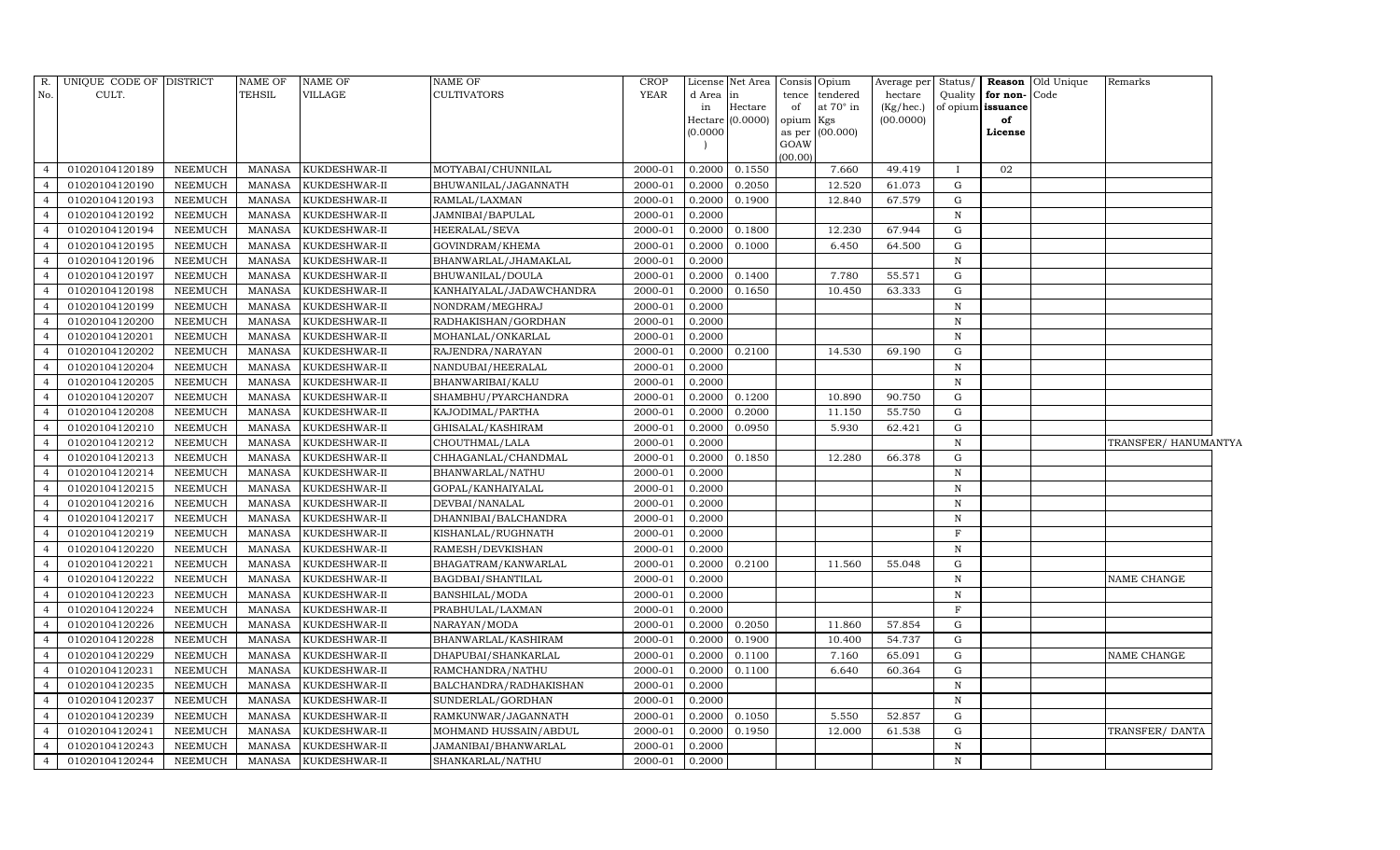| R.             | UNIQUE CODE OF DISTRICT |                | <b>NAME OF</b> | <b>NAME OF</b> | NAME OF                          | <b>CROP</b> |           | License Net Area   Consis   Opium |           |                  | Average per | Status/      |                   | Reason Old Unique | Remarks                      |  |
|----------------|-------------------------|----------------|----------------|----------------|----------------------------------|-------------|-----------|-----------------------------------|-----------|------------------|-------------|--------------|-------------------|-------------------|------------------------------|--|
| No.            | CULT.                   |                | <b>TEHSIL</b>  | VILLAGE        | CULTIVATORS                      | <b>YEAR</b> | d Area in |                                   | tence     | tendered         | hectare     | Quality      | for non-Code      |                   |                              |  |
|                |                         |                |                |                |                                  |             | in        | Hectare                           | of        | at $70^\circ$ in | (Kg/hec.)   |              | of opium issuance |                   |                              |  |
|                |                         |                |                |                |                                  |             | (0.0000)  | Hectare $(0.0000)$                | opium Kgs | as per (00.000)  | (00.0000)   |              | of<br>License     |                   |                              |  |
|                |                         |                |                |                |                                  |             |           |                                   | GOAW      |                  |             |              |                   |                   |                              |  |
|                |                         |                |                |                |                                  |             |           |                                   | (00.00)   |                  |             |              |                   |                   |                              |  |
| $\overline{4}$ | 01020104120246          | <b>NEEMUCH</b> | MANASA         | KUKDESHWAR-II  | RAMCHANDRA/BHERULAL              | 2000-01     | 0.2000    |                                   |           |                  |             | N            |                   |                   |                              |  |
| $\overline{4}$ | 01020104120249          | <b>NEEMUCH</b> | <b>MANASA</b>  | KUKDESHWAR-II  | KISHANLAL/BHUWANILAL             | 2000-01     | 0.2000    |                                   |           |                  |             | F            |                   |                   |                              |  |
| $\overline{4}$ | 01020104120250          | <b>NEEMUCH</b> | <b>MANASA</b>  | KUKDESHWAR-II  | NANDLAL/MOHANLAL                 | 2000-01     | 0.2000    |                                   |           |                  |             | $\mathbf F$  |                   |                   | NAME CHANGE                  |  |
| $\overline{4}$ | 01020104120251          | <b>NEEMUCH</b> | <b>MANASA</b>  | KUKDESHWAR-II  | MOHANBAI/LAXMINARAYAN            | 2000-01     | 0.2000    |                                   |           |                  |             | $\mathbf N$  |                   |                   |                              |  |
| $\overline{4}$ | 01020104120252          | <b>NEEMUCH</b> | <b>MANASA</b>  | KUKDESHWAR-II  | BHANWARLAL/GHASI                 | 2000-01     | 0.2000    |                                   |           |                  |             | $\mathbf N$  |                   |                   |                              |  |
| $\overline{4}$ | 01020104120254          | <b>NEEMUCH</b> | <b>MANASA</b>  | KUKDESHWAR-II  | LAXMIBAI/NARAYAN                 | 2000-01     | 0.2000    | 0.1000                            |           | 5.100            | 51.000      | G            | 04                |                   | <b>ISSUED ON 2003-04</b>     |  |
| $\overline{4}$ | 01020104120256          | <b>NEEMUCH</b> | <b>MANASA</b>  | KUKDESHWAR-II  | HEERABAI/KANWARLAL               | 2000-01     | 0.2000    | 0.1600                            |           | 10.430           | 65.188      | G            |                   |                   |                              |  |
| $\overline{4}$ | 01020104120259          | <b>NEEMUCH</b> | <b>MANASA</b>  | KUKDESHWAR-II  | NANDLAL/KANHAIYALAL              | 2000-01     | 0.2000    |                                   |           |                  |             | F            |                   |                   | TRANSFER/FOFLYA              |  |
| $\overline{4}$ | 01020104120260          | <b>NEEMUCH</b> | <b>MANASA</b>  | KUKDESHWAR-II  | CHANDA/KISHNA                    | 2000-01     | 0.2000    |                                   |           |                  |             | $\mathbf F$  |                   |                   |                              |  |
| $\overline{4}$ | 01020104120261          | <b>NEEMUCH</b> | <b>MANASA</b>  | KUKDESHWAR-II  | NARAYAN/GHASI                    | 2000-01     | 0.2000    |                                   |           |                  |             | $\, {\rm N}$ |                   |                   |                              |  |
| $\overline{4}$ | 01020104120262          | <b>NEEMUCH</b> | <b>MANASA</b>  | KUKDESHWAR-II  | MOHANLAL/BANSHILAL               | 2000-01     | 0.2000    | 0.1950                            |           | 12.390           | 63.538      | G            | 01                |                   | 102010402708 TRANSFER/ PARDA |  |
| $\overline{4}$ | 01020104120263          | <b>NEEMUCH</b> | <b>MANASA</b>  | KUKDESHWAR-II  | UDIBAI/RAMCHANDRA                | 2000-01     | 0.2000    | 0.1150                            |           | 6.590            | 57.304      | G            |                   |                   |                              |  |
| $\overline{4}$ | 01020104120001          | <b>NEEMUCH</b> | <b>MANASA</b>  | KUKDESHWAR-I   | TRILOKCHANDRA/BHERA              | 2000-01     | 0.2000    | 0.1000                            |           | 6.530            | 65.300      | G            |                   |                   |                              |  |
| $\overline{4}$ | 01020104120002          | <b>NEEMUCH</b> | <b>MANASA</b>  | KUKDESHWAR-I   | DEVILAL/CHUNNILAL                | 2000-01     | 0.2000    |                                   |           |                  |             | $\mathbf N$  |                   |                   |                              |  |
| $\overline{4}$ | 01020104120003          | <b>NEEMUCH</b> | <b>MANASA</b>  | KUKDESHWAR-I   | KACHRIBAI/NANDLAL                | 2000-01     | 0.2000    | 0.1000                            |           | 6.320            | 63.200      | G            |                   |                   |                              |  |
| $\overline{4}$ | 01020104120004          | <b>NEEMUCH</b> | <b>MANASA</b>  | KUKDESHWAR-I   | KARULAL/CHUNNILAL                | 2000-01     | 0.2000    |                                   |           |                  |             | $\, {\bf N}$ |                   |                   | TRANSFER/ BHATKHEDI KHURD    |  |
| $\overline{4}$ | 01020104120005          | <b>NEEMUCH</b> | <b>MANASA</b>  | KUKDESHWAR-I   | CHUNNILAL/BHERA                  | 2000-01     | 0.2000    |                                   |           |                  |             | $\mathbf N$  |                   |                   |                              |  |
| $\overline{4}$ | 01020104120006          | <b>NEEMUCH</b> | <b>MANASA</b>  | KUKDESHWAR-I   | NANDLAL/RADHAKISHAN              | 2000-01     | 0.2000    |                                   |           |                  |             | N            |                   |                   |                              |  |
| $\overline{4}$ | 01020104120007          | NEEMUCH        | <b>MANASA</b>  | KUKDESHWAR-I   | RAMCHANDRA/MODA                  | 2000-01     | 0.2000    |                                   |           |                  |             | $\mathbf N$  |                   |                   |                              |  |
| $\overline{4}$ | 01020104120008          | <b>NEEMUCH</b> | <b>MANASA</b>  | KUKDESHWAR-I   | GORDHAN/MODA                     | 2000-01     | 0.2000    | 0.2000                            |           | 13.500           | 67.500      | G            |                   |                   |                              |  |
| $\overline{4}$ | 01020104120009          | <b>NEEMUCH</b> | <b>MANASA</b>  | KUKDESHWAR-I   | LAXMINARAYAN/JAMNALAL            | 2000-01     | 0.2000    | 0.1800                            |           | 9.930            | 55.167      | $\mathbf{G}$ |                   |                   |                              |  |
| $\overline{4}$ | 01020104120010          | NEEMUCH        | <b>MANASA</b>  | KUKDESHWAR-I   | SUNDERLAL/KANWARLAL              | 2000-01     | 0.2000    | 0.1000                            |           | 6.400            | 64.000      | G            |                   |                   |                              |  |
| $\overline{4}$ | 01020104120012          | NEEMUCH        | <b>MANASA</b>  | KUKDESHWAR-I   | GANPAT/BABRU                     | 2000-01     | 0.2000    |                                   |           |                  |             | F            |                   |                   |                              |  |
| $\overline{4}$ | 01020104120014          | NEEMUCH        | <b>MANASA</b>  | KUKDESHWAR-I   | BANSILAL/DEVA                    | 2000-01     | 0.2000    |                                   |           |                  |             | N            |                   |                   |                              |  |
| $\overline{4}$ | 01020104120015          | <b>NEEMUCH</b> | <b>MANASA</b>  | KUKDESHWAR-I   | MADAN/SHANKAR                    | 2000-01     | 0.2000    |                                   |           |                  |             | $\, {\rm N}$ |                   |                   |                              |  |
| $\overline{4}$ | 01020104120016          | NEEMUCH        | <b>MANASA</b>  | KUKDESHWAR-I   | URMILABAI/NARAYAN                | 2000-01     | 0.2000    |                                   |           |                  |             | N            |                   |                   |                              |  |
| $\overline{4}$ | 01020104120017          | <b>NEEMUCH</b> | <b>MANASA</b>  | KUKDESHWAR-I   | KASTURIBAI/CHUNNILAL             | 2000-01     | 0.2000    | 0.0900                            |           | 6.110            | 67.889      | G            |                   |                   |                              |  |
| $\overline{4}$ | 01020104120019          | <b>NEEMUCH</b> | <b>MANASA</b>  | KUKDESHWAR-I   | PRABHULAL/BAPULAL                | 2000-01     | 0.2000    |                                   |           |                  |             | $\mathbf N$  |                   |                   |                              |  |
| $\overline{4}$ | 01020104120020          | <b>NEEMUCH</b> | <b>MANASA</b>  | KUKDESHWAR-I   | <b>BADRILAL/BHERA</b>            | 2000-01     | 0.2000    |                                   |           |                  |             | $\, {\rm N}$ |                   |                   |                              |  |
| $\overline{4}$ | 01020104120021          | <b>NEEMUCH</b> | <b>MANASA</b>  | KUKDESHWAR-I   | BHAGIBAI/HEERALAL                | 2000-01     | 0.2000    | 0.2000                            |           | 10.880           | 54.400      | G            |                   |                   |                              |  |
| $\overline{4}$ | 01020104120022          | <b>NEEMUCH</b> | <b>MANASA</b>  | KUKDESHWAR-I   | BALCHANDRA/NARAYAN               | 2000-01     | 0.2000    | 0.2000                            |           | 12.290           | 61.450      | G            |                   |                   | TRANSFER/ DEVRI SOMYA        |  |
| $\overline{4}$ | 01020104120023          | <b>NEEMUCH</b> | <b>MANASA</b>  | KUKDESHWAR-I   | GIRJASHANKAR/BHAWANILAL          | 2000-01     | 0.2000    | 0.1000                            |           | 5.550            | 55.500      | G            |                   |                   |                              |  |
| $\overline{4}$ | 01020104120024          | <b>NEEMUCH</b> | <b>MANASA</b>  | KUKDESHWAR-I   | TULSIRAM/BHANWARLAL              | 2000-01     | 0.2000    |                                   |           |                  |             | $\mathbf N$  |                   |                   |                              |  |
| $\overline{4}$ | 01020104120025          | <b>NEEMUCH</b> | <b>MANASA</b>  | KUKDESHWAR-I   | GORDHAN/SHANKARLAL               | 2000-01     | 0.2000    | 0.1900                            |           | 11.960           | 62.947      | G            |                   |                   |                              |  |
| $\overline{4}$ | 01020104120026          | <b>NEEMUCH</b> | <b>MANASA</b>  | KUKDESHWAR-I   | GORDHAN/MAGNA                    | 2000-01     | 0.2000    |                                   |           |                  |             | $\, {\rm N}$ |                   |                   |                              |  |
| $\overline{4}$ | 01020104120028          | <b>NEEMUCH</b> | <b>MANASA</b>  | KUKDESHWAR-I   | <b>BOTLAL/DOLA</b>               | 2000-01     | 0.2000    | 0.2000                            |           | 14.270           | 71.350      | G            |                   |                   |                              |  |
| $\overline{4}$ | 01020104120029          | <b>NEEMUCH</b> | <b>MANASA</b>  | KUKDESHWAR-I   | NANDLAL/BHERA                    | 2000-01     | 0.2000    |                                   |           |                  |             | $\, {\rm N}$ |                   |                   |                              |  |
| $\overline{4}$ | 01020104120030          | <b>NEEMUCH</b> | <b>MANASA</b>  | KUKDESHWAR-I   | <b>JUGALKISHORE/SATYANARAYAN</b> | 2000-01     | 0.2000    | 0.2000                            |           | 18.180           | 90.900      | G            |                   |                   |                              |  |
| $\overline{4}$ | 01020104120032          | NEEMUCH        | <b>MANASA</b>  | KUKDESHWAR-I   | VISHNUGIR/RATANGIR               | 2000-01     | 0.2000    |                                   |           |                  |             | N            |                   |                   |                              |  |
| $\overline{4}$ | 01020104120035          | <b>NEEMUCH</b> | <b>MANASA</b>  | KUKDESHWAR-I   | BHERU/UTTAMCHANDRA               | 2000-01     |           | $0.2000$ 0.1000                   |           | 6.390            | 63.900      | $\mathbf G$  |                   |                   |                              |  |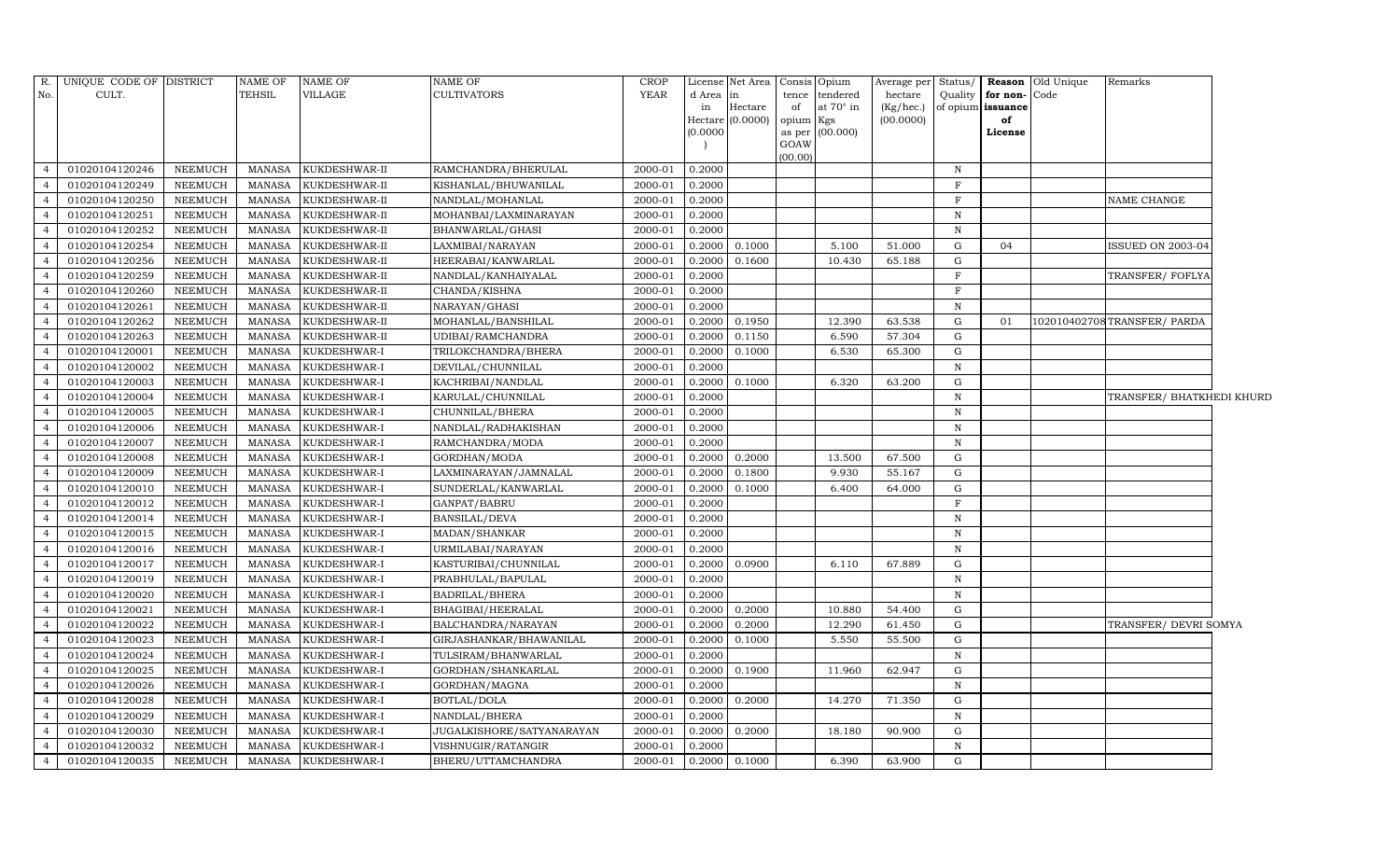| R.             | UNIQUE CODE OF DISTRICT |                | <b>NAME OF</b> | NAME OF      | NAME OF                    | <b>CROP</b> |          | License Net Area Consis Opium |                |           | Average per Status/ |              |                   | Reason Old Unique | Remarks               |
|----------------|-------------------------|----------------|----------------|--------------|----------------------------|-------------|----------|-------------------------------|----------------|-----------|---------------------|--------------|-------------------|-------------------|-----------------------|
| No.            | CULT.                   |                | <b>TEHSIL</b>  | VILLAGE      | CULTIVATORS                | <b>YEAR</b> | d Area   | lin                           | tence          | tendered  | hectare             | Quality      | for non-          | Code              |                       |
|                |                         |                |                |              |                            |             | in       | Hectare                       | of             | at 70° in | (Kg/hec.)           |              | of opium issuance |                   |                       |
|                |                         |                |                |              |                            |             | (0.0000) | $Hectare$ (0.0000)            | opium Kgs      | (00.000)  | (00.0000)           |              | of                |                   |                       |
|                |                         |                |                |              |                            |             |          |                               | as per<br>GOAW |           |                     |              | License           |                   |                       |
|                |                         |                |                |              |                            |             |          |                               | (00.00)        |           |                     |              |                   |                   |                       |
| $\overline{4}$ | 01020104120037          | NEEMUCH        | MANASA         | KUKDESHWAR-I | UDAIRAM/MODIRAM            | 2000-01     | 0.2000   | 0.1000                        |                | 5.910     | 59.100              | G            |                   |                   |                       |
| $\overline{4}$ | 01020104120038          | <b>NEEMUCH</b> | MANASA         | KUKDESHWAR-I | LAXMINARAYAN/NATHULAL      | 2000-01     | 0.2000   | 0.1000                        |                | 5.340     | 53.400              | N            |                   |                   |                       |
| $\overline{4}$ | 01020104120041          | <b>NEEMUCH</b> | MANASA         | KUKDESHWAR-I | HARISHANKAR/BALCHANDRA     | 2000-01     | 0.2000   | 0.2000                        |                | 10.910    | 54.550              | G            |                   |                   | TRANSFER/ DEVRI SOMYA |
| $\overline{4}$ | 01020104120042          | <b>NEEMUCH</b> | MANASA         | KUKDESHWAR-I | YASHWANT/BAPULAL           | 2000-01     | 0.2000   | 0.1600                        |                | 10.620    | 66.375              | G            |                   |                   |                       |
| $\overline{a}$ | 01020104120043          | <b>NEEMUCH</b> | <b>MANASA</b>  | KUKDESHWAR-I | BADRILAL/NARAYAN           | 2000-01     | 0.2000   |                               |                |           |                     | $\, {\rm N}$ |                   |                   |                       |
| $\overline{4}$ | 01020104120044          | NEEMUCH        | <b>MANASA</b>  | KUKDESHWAR-I | RAMCHANDRA/NARAYAN/BADA    | 2000-01     | 0.2000   | 0.1000                        |                | 7.060     | 70.600              | ${\rm G}$    |                   |                   |                       |
| $\overline{4}$ | 01020104120045          | NEEMUCH        | <b>MANASA</b>  | KUKDESHWAR-I | RAMCHANDRA/NARAYAN/CHHOTA  | 2000-01     | 0.2000   |                               |                |           |                     | $\, {\rm N}$ |                   |                   |                       |
| $\overline{4}$ | 01020104120046          | NEEMUCH        | MANASA         | KUKDESHWAR-I | RAMNARAYAN/HEERALAL        | 2000-01     | 0.2000   |                               |                |           |                     | $\, {\rm N}$ |                   |                   |                       |
| $\overline{4}$ | 01020104120047          | NEEMUCH        | <b>MANASA</b>  | KUKDESHWAR-I | DEVILAL/SHANKARLAL         | 2000-01     | 0.2000   | 0.1950                        |                | 12.510    | 64.154              | G            |                   |                   |                       |
| $\overline{4}$ | 01020104120049          | <b>NEEMUCH</b> | <b>MANASA</b>  | KUKDESHWAR-I | BASANTIBAI/SATYANARAYAN    | 2000-01     | 0.2000   |                               |                |           |                     | $\mathbf F$  |                   |                   |                       |
| $\overline{4}$ | 01020104120050          | <b>NEEMUCH</b> | <b>MANASA</b>  | KUKDESHWAR-I | PRABHULAL/BAPULAL          | 2000-01     | 0.2000   | 0.1650                        |                | 10.370    | 62.848              | G            |                   |                   |                       |
| $\overline{4}$ | 01020104120052          | <b>NEEMUCH</b> | MANASA         | KUKDESHWAR-I | LAXMINARAYAN/GORDHAN       | 2000-01     | 0.2000   | 0.1950                        |                | 9.860     | 50.564              | ${\rm G}$    | 04                |                   |                       |
| $\overline{4}$ | 01020104120053          | <b>NEEMUCH</b> | <b>MANASA</b>  | KUKDESHWAR-I | KAILASH/MOHANLAL           | 2000-01     | 0.2000   |                               |                |           |                     | $\, {\rm N}$ |                   |                   |                       |
| $\overline{4}$ | 01020104120054          | <b>NEEMUCH</b> | <b>MANASA</b>  | KUKDESHWAR-I | BHERULAL/HEERALAL          | 2000-01     | 0.2000   |                               |                |           |                     | $\, {\rm N}$ |                   |                   |                       |
| $\overline{4}$ | 01020104120056          | <b>NEEMUCH</b> | <b>MANASA</b>  | KUKDESHWAR-I | KAILASH/RAMCHANDRA         | 2000-01     | 0.2000   | 0.2000                        |                | 13.250    | 66.250              | G            |                   |                   |                       |
| $\overline{4}$ | 01020104120057          | <b>NEEMUCH</b> | MANASA         | KUKDESHWAR-I | DEVILAL/BHUWANILAL         | 2000-01     | 0.2000   | 0.1050                        |                | 5.330     | 50.762              | G            | 04                |                   |                       |
| $\overline{4}$ | 01020104120058          | <b>NEEMUCH</b> | <b>MANASA</b>  | KUKDESHWAR-I | CHUNNILAL/KALURAM          | 2000-01     | 0.2000   |                               |                |           |                     | $\, {\rm N}$ |                   |                   |                       |
| $\overline{4}$ | 01020104120059          | <b>NEEMUCH</b> | MANASA         | KUKDESHWAR-I | PARASRAM/NATHULAL          | 2000-01     | 0.2000   | 0.1100                        |                | 5.700     | 51.818              | ${\rm G}$    | 04                |                   | ISSUED ON 2003-04     |
| $\overline{4}$ | 01020104120061          | <b>NEEMUCH</b> | <b>MANASA</b>  | KUKDESHWAR-I | SHANKARLAL/DAMAR           | 2000-01     | 0.2000   | 0.1400                        |                | 8.550     | 61.071              | G            |                   |                   |                       |
| $\overline{4}$ | 01020104120062          | <b>NEEMUCH</b> | MANASA         | KUKDESHWAR-I | GANGARAM/GORDHAN           | 2000-01     | 0.2000   |                               |                |           |                     | $\, {\rm N}$ |                   |                   |                       |
| $\overline{4}$ | 01020104120063          | <b>NEEMUCH</b> | <b>MANASA</b>  | KUKDESHWAR-I | RAJENDRA/GORDHAN           | 2000-01     | 0.2000   |                               |                |           |                     | $\mathbf N$  |                   |                   |                       |
| $\overline{4}$ | 01020104120064          | <b>NEEMUCH</b> | <b>MANASA</b>  | KUKDESHWAR-I | SATYANARAYAN/BHERULAL      | 2000-01     | 0.2000   |                               |                |           |                     | $\, {\rm N}$ |                   |                   |                       |
| $\overline{4}$ | 01020104120065          | <b>NEEMUCH</b> | MANASA         | KUKDESHWAR-I | DEVKISHAN/SHOBHAGMAL       | 2000-01     | 0.2000   | 0.1600                        |                | 9.340     | 58.375              | G            |                   |                   |                       |
| $\overline{4}$ | 01020104120066          | <b>NEEMUCH</b> | <b>MANASA</b>  | KUKDESHWAR-I | SHANKAR/NANURAM            | 2000-01     | 0.2000   | 0.0850                        |                | 5.600     | 65.882              | ${\rm G}$    |                   |                   |                       |
| $\overline{4}$ | 01020104120067          | <b>NEEMUCH</b> | <b>MANASA</b>  | KUKDESHWAR-I | MOTILAL/HUKMICHAND         | 2000-01     | 0.2000   | 0.1250                        |                | 7.220     | 57.760              | G            |                   |                   |                       |
| $\overline{4}$ | 01020104120068          | <b>NEEMUCH</b> | <b>MANASA</b>  | KUKDESHWAR-I | BADRILAL/BHONA             | 2000-01     | 0.2000   |                               |                |           |                     | $\, {\rm N}$ |                   |                   |                       |
| $\overline{4}$ | 01020104120069          | <b>NEEMUCH</b> | <b>MANASA</b>  | KUKDESHWAR-I | RAMDAYAL/SATYANARAYAN      | 2000-01     | 0.2000   | 0.2000                        |                | 11.740    | 58.700              | ${\rm G}$    |                   |                   |                       |
| $\overline{4}$ | 01020104120070          | <b>NEEMUCH</b> | <b>MANASA</b>  | KUKDESHWAR-I | BANSILAL/SHANKARLAL        | 2000-01     | 0.2000   | 0.2000                        |                | 11.420    | 57.100              | G            |                   |                   |                       |
| $\overline{4}$ | 01020104120071          | <b>NEEMUCH</b> | <b>MANASA</b>  | KUKDESHWAR-I | PRABHULAL/DALCHANDRA       | 2000-01     | 0.2000   | 0.1950                        |                | 10.720    | 54.974              | G            |                   |                   |                       |
| $\overline{4}$ | 01020104120072          | <b>NEEMUCH</b> | <b>MANASA</b>  | KUKDESHWAR-I | DEVILAL/RADHAKISHAN        | 2000-01     | 0.2000   |                               |                |           |                     | $\, {\rm N}$ |                   |                   |                       |
| $\overline{4}$ | 01020104120073          | <b>NEEMUCH</b> | <b>MANASA</b>  | KUKDESHWAR-I | TULSIRAM/SHANAKARLAL       | 2000-01     | 0.2000   |                               |                |           |                     | ${\bf N}$    |                   |                   |                       |
| $\overline{4}$ | 01020104120075          | <b>NEEMUCH</b> | <b>MANASA</b>  | KUKDESHWAR-I | GIRJASHANKAR/VARDICHANDRA  | 2000-01     | 0.2000   |                               |                |           |                     | ${\bf N}$    |                   |                   |                       |
| $\overline{4}$ | 01020104120077          | <b>NEEMUCH</b> | MANASA         | KUKDESHWAR-I | RAMKISAN/MATHURALAL        | 2000-01     | 0.2000   |                               |                |           |                     | $\, {\rm N}$ |                   |                   |                       |
| $\overline{4}$ | 01020104120078          | <b>NEEMUCH</b> | <b>MANASA</b>  | KUKDESHWAR-I | RAMESHCHANDRA/DURGASHANKAR | 2000-01     | 0.2000   | 0.2050                        |                | 10.390    | 50.683              | G            | 04                |                   |                       |
| $\overline{4}$ | 01020104120080          | <b>NEEMUCH</b> | MANASA         | KUKDESHWAR-I | MOTILAL/JAMNALAL           | 2000-01     | 0.2000   | 0.0950                        |                | 5.420     | 57.053              | $\, {\rm N}$ |                   |                   |                       |
| $\overline{4}$ | 01020104120081          | NEEMUCH        | <b>MANASA</b>  | KUKDESHWAR-I | BHANUKUMAR/NANDLAL         | 2000-01     | 0.2000   | 0.1900                        |                | 11.740    | 61.789              | G            |                   |                   |                       |
| $\overline{4}$ | 01020104120082          | <b>NEEMUCH</b> | MANASA         | KUKDESHWAR-I | NANURAM/NANDLAL            | 2000-01     | 0.2000   | 0.0950                        |                | 5.260     | 55.368              | G            |                   |                   |                       |
| $\overline{4}$ | 01020104120083          | NEEMUCH        | <b>MANASA</b>  | KUKDESHWAR-I | KANHAIYALAL/NANKU          | 2000-01     | 0.2000   | 0.1100                        |                | 6.270     | 57.000              | G            |                   |                   |                       |
| $\overline{4}$ | 01020104120084          | <b>NEEMUCH</b> | <b>MANASA</b>  | KUKDESHWAR-I | KANHAIYALAL/JHAMAKLAL      | 2000-01     | 0.2000   | 0.2000                        |                | 10.190    | 50.950              | G            | 04                |                   |                       |
| $\overline{4}$ | 01020104120085          | <b>NEEMUCH</b> | MANASA         | KUKDESHWAR-I | BALCHANDRA/NANURAM         | 2000-01     | 0.2000   | 0.0950                        |                | 6.050     | 63.684              | G            |                   |                   |                       |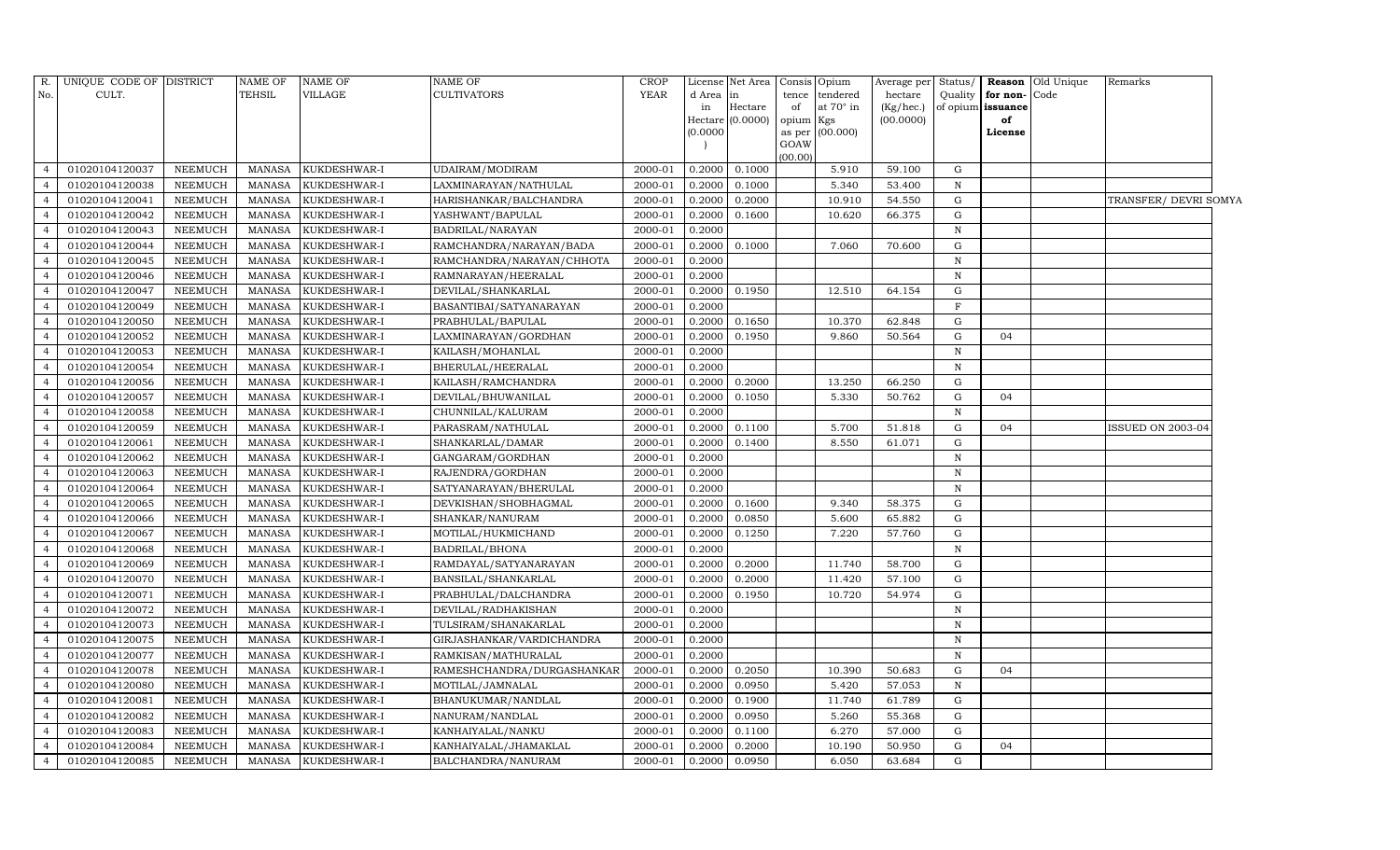| R.             | UNIQUE CODE OF DISTRICT |                | <b>NAME OF</b> | <b>NAME OF</b> | NAME OF               | <b>CROP</b> |                     | License Net Area |                | Consis Opium     | Average per Status/ |              |                   | Reason Old Unique | Remarks                  |  |
|----------------|-------------------------|----------------|----------------|----------------|-----------------------|-------------|---------------------|------------------|----------------|------------------|---------------------|--------------|-------------------|-------------------|--------------------------|--|
| No.            | CULT.                   |                | TEHSIL         | VILLAGE        | <b>CULTIVATORS</b>    | <b>YEAR</b> | d Area              | in               | tence          | tendered         | hectare             | Quality      | for non-Code      |                   |                          |  |
|                |                         |                |                |                |                       |             | in                  | Hectare          | of             | at $70^\circ$ in | (Kg/hec.)           |              | of opium issuance |                   |                          |  |
|                |                         |                |                |                |                       |             | Hectare<br>(0.0000) | (0.0000)         | opium          | Kgs              | (00.0000)           |              | of                |                   |                          |  |
|                |                         |                |                |                |                       |             |                     |                  | as per<br>GOAW | (00.000)         |                     |              | License           |                   |                          |  |
|                |                         |                |                |                |                       |             |                     |                  | (00.00)        |                  |                     |              |                   |                   |                          |  |
| $\overline{4}$ | 01020104120086          | <b>NEEMUCH</b> | <b>MANASA</b>  | KUKDESHWAR-I   | LEKHA/SHIVNARAYAN     | 2000-01     | 0.2000              |                  |                |                  |                     | $\mathbb N$  |                   |                   |                          |  |
| $\overline{4}$ | 01020104120087          | NEEMUCH        | <b>MANASA</b>  | KUKDESHWAR-I   | KAMLABAI/GIRJASHANKAR | 2000-01     | 0.2000              | 0.2050           |                | 11.540           | 56.293              | G            |                   |                   |                          |  |
| $\overline{4}$ | 01020104120092          | <b>NEEMUCH</b> | <b>MANASA</b>  | KUKDESHWAR-I   | CHUNNILAL/GORDHANLAL  | 2000-01     | 0.2000              | 0.1000           |                | 6.440            | 64.400              | G            |                   |                   |                          |  |
| $\overline{4}$ | 01020104120096          | <b>NEEMUCH</b> | <b>MANASA</b>  | KUKDESHWAR-I   | BHAGATRAM/DEVILAL     | 2000-01     | 0.2000              | 0.1700           |                | 10.430           | 61.353              | G            |                   |                   |                          |  |
| $\overline{4}$ | 01020104120097          | <b>NEEMUCH</b> | <b>MANASA</b>  | KUKDESHWAR-I   | RAMCHANDRA/DEVILAL    | 2000-01     | 0.2000              | 0.1700           |                | 9.640            | 56.706              | G            |                   |                   |                          |  |
|                | 01020104120100          | NEEMUCH        | <b>MANASA</b>  | KUKDESHWAR-I   | PRAMOD/SHYAMLAL       | 2000-01     | 0.2000              |                  |                |                  |                     | F            |                   |                   |                          |  |
| $\overline{4}$ | 01020104120101          | NEEMUCH        | <b>MANASA</b>  | KUKDESHWAR-I   | JAGDISH/NANDLAL       | 2000-01     | 0.2000              | 0.1950           |                | 10.920           | 56.000              | G            |                   |                   |                          |  |
| $\overline{4}$ | 01020104120102          | <b>NEEMUCH</b> | <b>MANASA</b>  | KUKDESHWAR-I   | GHANSHYAM/PARASRAM    | 2000-01     | 0.2000              | 0.2000           |                | 12.480           | 62.400              | G            |                   |                   |                          |  |
| $\overline{4}$ | 01020104120103          | <b>NEEMUCH</b> | <b>MANASA</b>  | KUKDESHWAR-I   | VARDICHANRA/BADRILAL  | 2000-01     | 0.2000              |                  |                |                  |                     | $\mathbf N$  |                   |                   | TRANSFER/HANUMANTYA      |  |
| $\overline{4}$ | 01020104120105          | NEEMUCH        | <b>MANASA</b>  | KUKDESHWAR-I   | KISHANLAL/MADHU       | 2000-01     | 0.2000              | 0.1250           |                | 6.460            | 51.680              | $\mathbf G$  | 04                |                   | <b>ISSUED ON 2003-04</b> |  |
| $\overline{4}$ | 01020104120106          | <b>NEEMUCH</b> | <b>MANASA</b>  | KUKDESHWAR-I   | MANGILAL/NARAYAN      | 2000-01     | 0.2000              | 0.2000           |                | 10.870           | 54.350              | G            |                   |                   |                          |  |
| $\overline{4}$ | 01020104120109          | NEEMUCH        | <b>MANASA</b>  | KUKDESHWAR-I   | KACHRU/NANDLAL        | 2000-01     | 0.2000              | 0.2000           |                | 10.890           | 54.450              | G            |                   |                   |                          |  |
| $\overline{4}$ | 01020104120110          | NEEMUCH        | <b>MANASA</b>  | KUKDESHWAR-I   | RAJENDRA/UTTAMCHANDRA | 2000-01     | 0.2000              |                  |                |                  |                     | $\mathbf N$  |                   |                   |                          |  |
| $\overline{4}$ | 01020104120111          | <b>NEEMUCH</b> | <b>MANASA</b>  | KUKDESHWAR-I   | PAWANKUMAR/TULSIRAM   | 2000-01     | 0.2000              |                  |                |                  |                     | $\mathbf F$  |                   |                   |                          |  |
| $\overline{4}$ | 01020104120112          | <b>NEEMUCH</b> | <b>MANASA</b>  | KUKDESHWAR-I   | KANHAIYALAL/MOTILAL   | 2000-01     | 0.2000              | 0.0650           |                | 4.040            | 62.154              | G            |                   |                   |                          |  |
| $\overline{4}$ | 01020104120115          | <b>NEEMUCH</b> | <b>MANASA</b>  | KUKDESHWAR-I   | RAMNARAYAN/SHANKAR    | 2000-01     | 0.2000              |                  |                |                  |                     | $\mathbf N$  |                   |                   |                          |  |
| $\overline{4}$ | 01020104120116          | <b>NEEMUCH</b> | <b>MANASA</b>  | KUKDESHWAR-I   | KANWARLAL/TORARAM     | 2000-01     | 0.2000              | 0.1000           |                |                  |                     | $\mathbf{I}$ | 02                |                   |                          |  |
| $\overline{4}$ | 01020104120119          | NEEMUCH        | <b>MANASA</b>  | KUKDESHWAR-I   | SHANTILAL/KANWARLAL   | 2000-01     | 0.2000              | 0.2050           |                | 11.140           | 54.341              | G            |                   |                   |                          |  |
| $\overline{4}$ | 01020104120120          | <b>NEEMUCH</b> | <b>MANASA</b>  | KUKDESHWAR-I   | KAILASH/KANWARLAL     | 2000-01     | 0.2000              | 0.1750           |                | 9.950            | 56.857              | G            |                   |                   |                          |  |
| $\overline{4}$ | 01020104120121          | <b>NEEMUCH</b> | <b>MANASA</b>  | KUKDESHWAR-I   | BHANWARLAL/KANWARLAL  | 2000-01     | 0.2000              | 0.1900           |                | 11.910           | 62.684              | G            |                   |                   |                          |  |
| $\overline{4}$ | 01020104120122          | NEEMUCH        | <b>MANASA</b>  | KUKDESHWAR-I   | JAGDISH/PANNALAL      | 2000-01     | 0.2000              |                  |                |                  |                     | $\mathbf N$  |                   |                   |                          |  |
| $\overline{4}$ | 01020104120124          | NEEMUCH        | <b>MANASA</b>  | KUKDESHWAR-I   | RAMLAL/BAGDIRAM       | 2000-01     | 0.2000              | 0.1950           |                | 11.140           | 57.128              | G            |                   |                   |                          |  |
| $\overline{4}$ | 01020104120125          | <b>NEEMUCH</b> | <b>MANASA</b>  | KUKDESHWAR-I   | NARAYAN/NONDRAM       | 2000-01     | 0.2000              | 0.2000           |                | 11.950           | 59.750              | G            |                   |                   |                          |  |
| $\overline{4}$ | 01020104120126          | <b>NEEMUCH</b> | <b>MANASA</b>  | KUKDESHWAR-I   | VISHNUPRASAD/PARSURAM | 2000-01     | 0.2000              | 0.2000           |                | 12.810           | 64.050              | G            |                   |                   |                          |  |
| $\overline{4}$ | 01020104120127          | NEEMUCH        | <b>MANASA</b>  | KUKDESHWAR-I   | KAMLASHANKAR/MOTILAL  | 2000-01     | 0.2000              | 0.1500           |                | 7.940            | 52.933              | G            |                   |                   |                          |  |
| $\overline{4}$ | 01020104120128          | <b>NEEMUCH</b> | <b>MANASA</b>  | KUKDESHWAR-I   | RATANLAL/SHANKARLAL   | 2000-01     | 0.2000              | 0.1100           |                | 6.110            | 55.545              | G            |                   |                   |                          |  |
| $\overline{4}$ | 01020104120129          | NEEMUCH        | <b>MANASA</b>  | KUKDESHWAR-I   | KAILASH/MOHANLAL      | 2000-01     | 0.2000              |                  |                |                  |                     | $\mathbf N$  |                   |                   |                          |  |
| $\overline{4}$ | 01020104120130          | <b>NEEMUCH</b> | <b>MANASA</b>  | KUKDESHWAR-I   | SATYANARAYAN/MOHANLAL | 2000-01     | 0.2000              |                  |                |                  |                     | $\mathbf N$  |                   |                   |                          |  |
| $\overline{4}$ | 01020104120131          | NEEMUCH        | <b>MANASA</b>  | KUKDESHWAR-I   | DHAPUBAI/VARDICHANDRA | 2000-01     | 0.2000              | 0.1150           |                | 6.940            | 60.348              | G            |                   |                   |                          |  |
| $\overline{4}$ | 01020104108003          | <b>NEEMUCH</b> | <b>MANASA</b>  | KOTHDI GUJRAT  | SHIVLAL/RATNA         | 2000-01     | 0.2000              | 0.0950           |                | 6.560            | 69.053              | G            |                   |                   |                          |  |
| $\overline{4}$ | 01020104108004          | <b>NEEMUCH</b> | <b>MANASA</b>  | KOTHDI GUJRAT  | GANGARAM/DUDHA        | 2000-01     | 0.2000              | 0.1200           |                | 6.470            | 53.917              | G            |                   |                   |                          |  |
| $\overline{4}$ | 01020104108006          | <b>NEEMUCH</b> | <b>MANASA</b>  | KOTHDI GUJRAT  | RADHESHYAM/DEVILAL    | 2000-01     | 0.2000              | 0.2000           |                | 10.270           | 51.350              | G            | 04                |                   | <b>ISSUED ON 2003-04</b> |  |
|                | 01020104108012          | <b>NEEMUCH</b> | <b>MANASA</b>  | KOTHDI GUJRAT  | BHAGATRAM/MODA        | 2000-01     | 0.2000              | 0.2000           |                | 12.160           | 60.800              | G            |                   |                   |                          |  |
| $\overline{4}$ | 01020104108014          | <b>NEEMUCH</b> | <b>MANASA</b>  | KOTHDI GUJRAT  | BHERU/DUDHA           | 2000-01     | 0.2000              | 0.1750           |                | 9.610            | 54.914              | G            |                   |                   |                          |  |
| $\overline{4}$ | 01020104108022          | <b>NEEMUCH</b> | <b>MANASA</b>  | KOTHDI GUJRAT  | BHANWARLAL/BHUWANA    | 2000-01     | 0.2000              | 0.1850           |                | 10.150           | 54.865              | G            |                   |                   |                          |  |
| $\overline{4}$ | 01020104108023          | NEEMUCH        | <b>MANASA</b>  | KOTHDI GUJRAT  | MANGILAL/BAPULAL      | 2000-01     | 0.2000              | 0.2100           |                | 12.550           | 59.762              | G            |                   |                   |                          |  |
| $\overline{4}$ | 01020104108024          | NEEMUCH        | <b>MANASA</b>  | KOTHDI GUJRAT  | BHUWANA/GULAB         | 2000-01     | 0.2000              | 0.2000           |                | 7.100            | 35.500              | G            | 04                |                   |                          |  |
| $\overline{4}$ | 01020104108028          | NEEMUCH        | <b>MANASA</b>  | KOTHDI GUJRAT  | DAYRAM/RAMDAYAL       | 2000-01     | 0.2000              | 0.2000           |                | 12.520           | 62.600              | G            |                   |                   |                          |  |
| $\overline{4}$ | 01020104108029          | NEEMUCH        | <b>MANASA</b>  | KOTHDI GUJRAT  | BAPU/JAYRAM           | 2000-01     | 0.2000              | 0.1850           |                | 10.340           | 55.892              | G            |                   |                   |                          |  |
| $\overline{4}$ | 01020104108032          | <b>NEEMUCH</b> | <b>MANASA</b>  | KOTHDI GUJRAT  | MAGAN/JAYRAM          | 2000-01     | 0.2000              | 0.1950           |                | 10.120           | 51.897              | G            | 04                |                   | <b>ISSUED ON 2003-04</b> |  |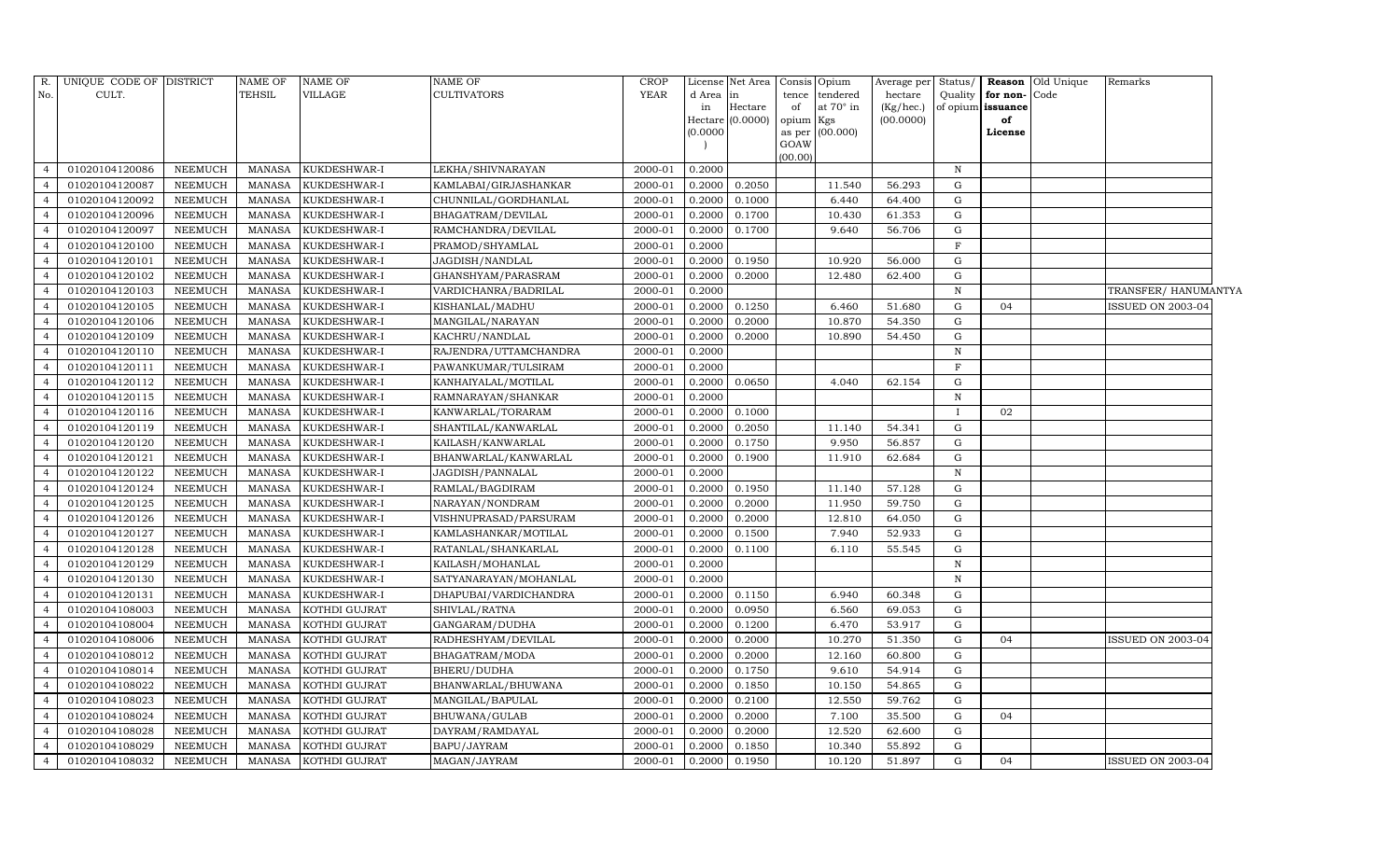| R.             | UNIQUE CODE OF DISTRICT |                | <b>NAME OF</b> | <b>NAME OF</b>    | <b>NAME OF</b>            | CROP    |           | License Net Area | Consis Opium   |                  | Average per | Status/      | <b>Reason</b>        | Old Unique | Remarks           |
|----------------|-------------------------|----------------|----------------|-------------------|---------------------------|---------|-----------|------------------|----------------|------------------|-------------|--------------|----------------------|------------|-------------------|
| No.            | CULT.                   |                | TEHSIL         | VILLAGE           | <b>CULTIVATORS</b>        | YEAR    | d Area in |                  | tence          | tendered         | hectare     |              | Quality $ $ for non- | Code       |                   |
|                |                         |                |                |                   |                           |         | in        | Hectare          | of             | at $70^\circ$ in | (Kg/hec.)   |              | of opium issuance    |            |                   |
|                |                         |                |                |                   |                           |         | (0.0000)  | Hectare (0.0000) | opium Kgs      |                  | (00.0000)   |              | of                   |            |                   |
|                |                         |                |                |                   |                           |         |           |                  | as per<br>GOAW | (00.000)         |             |              | License              |            |                   |
|                |                         |                |                |                   |                           |         |           |                  | (00.00)        |                  |             |              |                      |            |                   |
| $\overline{4}$ | 01020104115001          | NEEMUCH        | MANASA         | <b>KHADAWDA</b>   | BHAVARLAL/BHAGGA          | 2000-01 | 0.2000    |                  |                |                  |             | N            |                      |            |                   |
| $\overline{4}$ | 01020104115007          | <b>NEEMUCH</b> | <b>MANASA</b>  | <b>KHADAWDA</b>   | SAJJANSINGH/SARDARSINGH   | 2000-01 | 0.2000    | 0.2100           |                | 11.940           | 56.857      | G            |                      |            |                   |
| $\overline{4}$ | 01020104115010          | <b>NEEMUCH</b> | <b>MANASA</b>  | <b>KHADAWDA</b>   | KISHORKUMAR/SHIVSHANKAR   | 2000-01 | 0.2000    |                  |                |                  |             | $\mathbf F$  |                      |            |                   |
| $\overline{4}$ | 01020104115013          | NEEMUCH        | <b>MANASA</b>  | KHADAWDA          | BHARATSINGH/SAJJANSINGH   | 2000-01 | 0.2000    | 0.1500           |                | 8.380            | 55.867      | G            |                      |            |                   |
| $\overline{4}$ | 01020104115015          | NEEMUCH        | <b>MANASA</b>  | <b>KHADAWDA</b>   | PRABHULAL/AMRA            | 2000-01 | 0.2000    | 0.1100           |                | 6.400            | 58.182      | $\mathbf G$  |                      |            |                   |
| $\overline{4}$ | 01020104115019          | NEEMUCH        | <b>MANASA</b>  | <b>KHADAWDA</b>   | JAGDISH/NANURAM           | 2000-01 | 0.2000    | 0.1700           |                | 3.370            | 19.824      | $\mathbf G$  | 04                   |            |                   |
| $\overline{4}$ | 01020104115021          | <b>NEEMUCH</b> | <b>MANASA</b>  | <b>KHADAWDA</b>   | BAPULAL/JAGANNATH         | 2000-01 | 0.2000    |                  |                |                  |             | $\, {\rm N}$ |                      |            |                   |
| $\overline{4}$ | 01020104115022          | NEEMUCH        | <b>MANASA</b>  | <b>KHADAWDA</b>   | RAMESH/ONKAR              | 2000-01 | 0.2000    | 0.1100           |                | 6.300            | 57.273      | G            |                      |            |                   |
| $\overline{4}$ | 01020104115025          | NEEMUCH        | <b>MANASA</b>  | <b>KHADAWDA</b>   | BHANWARLAL/CHUNNILAL      | 2000-01 | 0.2000    | 0.1500           |                | 8.010            | 53.400      | $\mathbf G$  |                      |            |                   |
| $\overline{4}$ | 01020104115029          | <b>NEEMUCH</b> | <b>MANASA</b>  | <b>KHADAWDA</b>   | LAXMINARAYAN/RAMNIWAS     | 2000-01 | 0.2000    |                  |                |                  |             | $\, {\rm N}$ |                      |            |                   |
| $\overline{4}$ | 01020104115031          | NEEMUCH        | <b>MANASA</b>  | <b>KHADAWDA</b>   | KISHORE/KEDAR             | 2000-01 | 0.2000    |                  |                |                  |             | $\mathbf N$  |                      |            |                   |
| $\overline{4}$ | 01020104115033          | NEEMUCH        | <b>MANASA</b>  | <b>KHADAWDA</b>   | NARAYAN/CHUNNILAL         | 2000-01 | 0.2000    | 0.1850           |                | 11.610           | 62.757      | $\mathbf G$  |                      |            |                   |
| $\overline{4}$ | 01020104115037          | <b>NEEMUCH</b> | <b>MANASA</b>  | <b>KHADAWDA</b>   | BHERA/NANDA               | 2000-01 | 0.2000    | 0.1700           |                | 8.590            | 50.529      | ${\rm G}$    | 04                   |            |                   |
| $\overline{4}$ | 01020104115040          | <b>NEEMUCH</b> | <b>MANASA</b>  | <b>KHADAWDA</b>   | ONKARSINGH/SHIVSINGH      | 2000-01 | 0.2000    |                  |                |                  |             | $\, {\rm N}$ |                      |            |                   |
| $\overline{4}$ | 01020104115042          | NEEMUCH        | <b>MANASA</b>  | KHADAWDA          | MANNIBAI/NANURAM          | 2000-01 | 0.2000    | 0.2000           |                | 11.730           | 58.650      | G            |                      |            |                   |
| $\overline{4}$ | 01020104115045          | NEEMUCH        | <b>MANASA</b>  | <b>KHADAWDA</b>   | NANDLAL/JAGANNATH         | 2000-01 | 0.2000    | 0.0850           |                | 4.580            | 53.882      | G            |                      |            | TRANSFER/MOKDI    |
| $\overline{4}$ | 01020104115050          | NEEMUCH        | <b>MANASA</b>  | <b>KHADAWDA</b>   | GORDHAN/DEVJI             | 2000-01 | 0.2000    | 0.1700           |                | 8.860            | 52.118      | $\mathbf G$  |                      |            |                   |
| $\overline{4}$ | 01020104115052          | NEEMUCH        | <b>MANASA</b>  | KHADAWDA          | BHERU/KEDAR               | 2000-01 | 0.2000    |                  |                |                  |             | $\, {\rm N}$ |                      |            |                   |
| $\overline{4}$ | 01020104115053          | NEEMUCH        | <b>MANASA</b>  | KHADAWDA          | KESHYA/CHATRA             | 2000-01 | 0.2000    |                  |                |                  |             | $\, {\rm N}$ |                      |            |                   |
| $\overline{4}$ | 01020104115056          | NEEMUCH        | <b>MANASA</b>  | <b>KHADAWDA</b>   | ONKAR/DHURA               | 2000-01 | 0.2000    | 0.2100           |                | 12.890           | 61.381      | G            |                      |            |                   |
| $\overline{4}$ | 01020104115058          | <b>NEEMUCH</b> | <b>MANASA</b>  | <b>KHADAWDA</b>   | RANGLAL/JAGANNATH         | 2000-01 | 0.2000    | 0.0400           |                | 2.120            | 53.000      | G            |                      |            |                   |
| $\overline{4}$ | 01020104115059          | NEEMUCH        | <b>MANASA</b>  | <b>KHADAWDA</b>   | SARJUBAI/LALA             | 2000-01 | 0.2000    |                  |                |                  |             | $\, {\rm N}$ |                      |            |                   |
| $\overline{4}$ | 01020104115062          | NEEMUCH        | <b>MANASA</b>  | <b>KHADAWDA</b>   | PRAHLADKUNWAR/VIJAYKUNWAR | 2000-01 | 0.2000    | 0.1750           |                | 10.610           | 60.629      | ${\rm G}$    |                      |            |                   |
| $\overline{4}$ | 01020104115064          | <b>NEEMUCH</b> | <b>MANASA</b>  | <b>KHADAWDA</b>   | LAXMANSINGH/SARDARSINGH   | 2000-01 | 0.2000    | 0.2000           |                | 10.730           | 53.650      | ${\rm G}$    |                      |            |                   |
| $\overline{4}$ | 01020104115065          | NEEMUCH        | <b>MANASA</b>  | <b>KHADAWDA</b>   | KANA/DEVA                 | 2000-01 | 0.2000    | 0.1950           |                | 10.760           | 55.179      | ${\rm G}$    |                      |            |                   |
| $\overline{4}$ | 01020104115066          | NEEMUCH        | <b>MANASA</b>  | KHADAWDA          | KANCHAN/KANIRAM           | 2000-01 | 0.2000    | 0.1300           |                | 6.550            | 50.385      | G            | 04                   |            |                   |
| $\overline{4}$ | 01020104115070          | NEEMUCH        | <b>MANASA</b>  | <b>KHADAWDA</b>   | MANOHAR SINGH/LAL SINGH   | 2000-01 | 0.2000    | 0.1000           |                | 5.700            | 57.000      | $\mathbf G$  |                      |            |                   |
| $\overline{4}$ | 01020104115072          | NEEMUCH        | <b>MANASA</b>  | <b>KHADAWDA</b>   | JAGANNATH/NANURAM         | 2000-01 | 0.2000    |                  |                |                  |             | $\mathbb N$  |                      |            |                   |
| $\overline{4}$ | 01020104146001          | <b>NEEMUCH</b> | <b>MANASA</b>  | KADI KHURD        | KACHRU/KISHANLAL          | 2000-01 | 0.2000    | 0.1950           |                | 13.170           | 67.538      | G            |                      |            |                   |
| $\overline{4}$ | 01020104146002          | NEEMUCH        | <b>MANASA</b>  | KADI KHURD        | BHERULAL/GANGARAM         | 2000-01 | 0.2000    | 0.1700           |                | 11.100           | 65.294      | G            |                      |            |                   |
| $\overline{4}$ | 01020104146003          | NEEMUCH        | <b>MANASA</b>  | KADI KHURD        | DEVILAL/UDAIRAM           | 2000-01 | 0.2000    | 0.1950           |                | 12.560           | 64.410      | G            |                      |            |                   |
| $\overline{4}$ | 01020104146005          | <b>NEEMUCH</b> | <b>MANASA</b>  | KADI KHURD        | RAMLAL/HEERA              | 2000-01 | 0.2000    | 0.1350           |                | 8.900            | 65.926      | ${\rm G}$    |                      |            |                   |
| $\overline{4}$ | 01020104146006          | NEEMUCH        | <b>MANASA</b>  | KADI KHURD        | MODIRAM/RAMA              | 2000-01 | 0.2000    | 0.1100           |                | 5.700            | 51.818      | ${\rm G}$    | 04                   |            | ISSUED ON 2003-04 |
| $\overline{4}$ | 01020104146007          | NEEMUCH        | <b>MANASA</b>  | <b>KADI KHURD</b> | HARIRAM/NONDRAM           | 2000-01 | 0.2000    | 0.1950           |                | 11.630           | 59.641      | G            |                      |            |                   |
| $\overline{4}$ | 01020104146008          | NEEMUCH        | <b>MANASA</b>  | <b>KADI KHURD</b> | GANGARAM/PARTHA           | 2000-01 | 0.2000    | 0.1150           |                | 7.220            | 62.783      | ${\rm G}$    |                      |            |                   |
| $\overline{4}$ | 01020104146010          | NEEMUCH        | <b>MANASA</b>  | KADI KHURD        | MEGHRAJ/UDAIRAM           | 2000-01 | 0.2000    | 0.1700           |                | 11.650           | 68.529      | G            |                      |            |                   |
| $\overline{4}$ | 01020104146012          | NEEMUCH        | <b>MANASA</b>  | <b>KADI KHURD</b> | JETRAM/GANGARAM           | 2000-01 | 0.2000    | 0.1800           |                | 11.910           | 66.167      | G            |                      |            |                   |
| $\overline{4}$ | 01020104146013          | NEEMUCH        | <b>MANASA</b>  | KADI KHURD        | BHANWARILAL/KACHRU        | 2000-01 | 0.2000    | 0.1050           |                | 6.350            | 60.476      | ${\rm G}$    |                      |            |                   |
| $\overline{4}$ | 01020104146014          | <b>NEEMUCH</b> | <b>MANASA</b>  | KADI KHURD        | SITARAM/KISHANLAL         | 2000-01 | 0.2000    | 0.1800           |                | 11.920           | 66.222      | G            |                      |            |                   |
| $\overline{4}$ | 01020104146015          | <b>NEEMUCH</b> | MANASA         | <b>KADI KHURD</b> | GOPAL/RATANLAL            | 2000-01 | 0.2000    | 0.2000           |                | 12.200           | 61.000      | G            |                      |            |                   |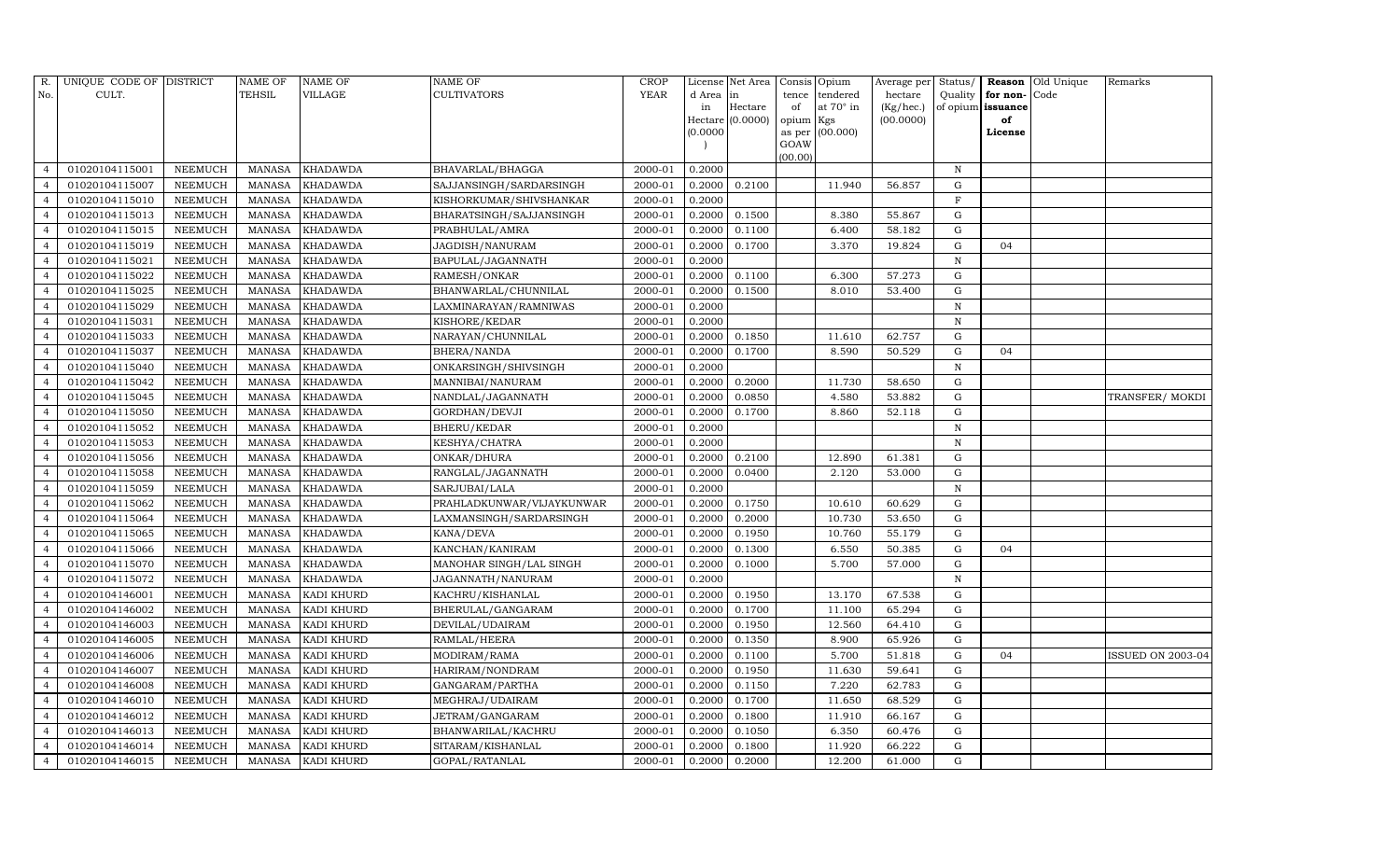| R.             | UNIQUE CODE OF DISTRICT |                | <b>NAME OF</b> | <b>NAME OF</b>     | <b>NAME OF</b>           | CROP        |           | License Net Area | Consis Opium |                  | Average per | Status/      |                   | Reason Old Unique | Remarks               |
|----------------|-------------------------|----------------|----------------|--------------------|--------------------------|-------------|-----------|------------------|--------------|------------------|-------------|--------------|-------------------|-------------------|-----------------------|
| No.            | CULT.                   |                | <b>TEHSIL</b>  | VILLAGE            | <b>CULTIVATORS</b>       | YEAR        | d Area in |                  | tence        | tendered         | hectare     | Quality      | for non-          | Code              |                       |
|                |                         |                |                |                    |                          |             | in        | Hectare          | of           | at $70^\circ$ in | (Kg/hec.)   |              | of opium issuance |                   |                       |
|                |                         |                |                |                    |                          |             | (0.0000)  | Hectare (0.0000) | opium Kgs    | as per (00.000)  | (00.0000)   |              | of<br>License     |                   |                       |
|                |                         |                |                |                    |                          |             |           |                  | GOAW         |                  |             |              |                   |                   |                       |
|                |                         |                |                |                    |                          |             |           |                  | (00.00)      |                  |             |              |                   |                   |                       |
| $\overline{4}$ | 01020104146016          | NEEMUCH        | MANASA         | KADI KHURD         | BHAGIRATH/BAGDU          | 2000-01     | 0.2000    | 0.1850           |              | 12.150           | 65.676      | G            |                   |                   |                       |
| $\overline{4}$ | 01020104146017          | <b>NEEMUCH</b> | MANASA         | <b>KADI KHURD</b>  | RAMESH/BAPULAL           | 2000-01     | 0.2000    | 0.1950           |              | 11.240           | 57.641      | G            |                   |                   |                       |
| $\overline{4}$ | 01020104146018          | <b>NEEMUCH</b> | MANASA         | KADI KHURD         | PRABHULAL/KANIRAM        | 2000-01     | 0.2000    | 0.2050           |              | 13.340           | 65.073      | G            |                   |                   |                       |
| $\overline{4}$ | 01020104146019          | NEEMUCH        | MANASA         | <b>KADI KHURD</b>  | PRAKASHGIR/RAMAGIR       | 2000-01     | 0.2000    | 0.1800           |              | 11.050           | 61.389      | $\mathbf G$  |                   |                   |                       |
| $\overline{4}$ | 01020104146020          | NEEMUCH        | MANASA         | <b>KADI KHURD</b>  | <b>BHAGWAN/RAMLAL</b>    | 2000-01     | 0.2000    | 0.1700           |              | 10.950           | 64.412      | ${\rm G}$    |                   |                   |                       |
|                | 01020104146021          | NEEMUCH        | MANASA         | KADI KHURD         | CHHAGANLAL/KANIRAM       | 2000-01     | 0.2000    | 0.1850           |              | 10.810           | 58.432      | ${\rm G}$    |                   |                   |                       |
| $\overline{4}$ | 01020104146022          | NEEMUCH        | MANASA         | KADI KHURD         | JAMNALAL/HANSRAJ         | $2000 - 01$ | 0.2000    | 0.1200           |              | 7.700            | 64.167      | G            |                   |                   |                       |
| $\overline{4}$ | 01020104146023          | <b>NEEMUCH</b> | MANASA         | KADI KHURD         | NANIBAI/KHEMRAJ          | 2000-01     | 0.2000    |                  |              |                  |             | $\mathbf F$  |                   |                   | NAME CHANGE           |
| $\overline{4}$ | 01020104146024          | <b>NEEMUCH</b> | MANASA         | KADI KHURD         | RAMLAL/KALUGIR           | 2000-01     | 0.2000    | 0.1950           |              | 12.080           | 61.949      | $\mathbf G$  |                   |                   |                       |
|                | 01020104146025          | NEEMUCH        | MANASA         | KADI KHURD         | RATANLAL/MANNA           | 2000-01     | 0.2000    | 0.2000           |              | 11.130           | 55.650      | ${\rm G}$    |                   |                   |                       |
| $\overline{4}$ | 01020104146026          | NEEMUCH        | MANASA         | KADI KHURD         | NANDA/BHONA              | 2000-01     | 0.2000    | 0.2000           |              | 11.510           | 57.550      | ${\rm G}$    |                   |                   |                       |
| $\overline{4}$ | 01020104146028          | <b>NEEMUCH</b> | MANASA         | <b>KADI KHURD</b>  | MOTILAL/MEGHRAJ          | 2000-01     | 0.2000    | 0.1900           |              | 11.500           | 60.526      | $\mathbf G$  |                   |                   |                       |
| $\overline{4}$ | 01020104146029          | NEEMUCH        | <b>MANASA</b>  | KADI KHURD         | JAYSINGH/KUNWRA          | 2000-01     | 0.2000    | 0.1700           |              | 9.330            | 54.882      | G            |                   |                   |                       |
| $\overline{4}$ | 01020104146030          | <b>NEEMUCH</b> | MANASA         | KADI KHURD         | MOTIYABAI/VAKHTAWAR      | 2000-01     | 0.2000    | 0.1800           |              | 10.810           | 60.056      | G            |                   |                   |                       |
| $\overline{4}$ | 01020104146031          | <b>NEEMUCH</b> | MANASA         | <b>KADI KHURD</b>  | GHISADAS/MANGUDAS        | 2000-01     | 0.2000    | 0.2000           |              | 11.350           | 56.750      | ${\rm G}$    |                   |                   |                       |
| $\overline{4}$ | 01020104146033          | <b>NEEMUCH</b> | MANASA         | KADI KHURD         | TULSIBAI/MEGHA           | 2000-01     | 0.2000    |                  |              |                  |             | $\mathbf F$  |                   |                   |                       |
|                | 01020104146037          | NEEMUCH        | <b>MANASA</b>  | KADI KHURD         | SHYAMLAL/BADRILAL        | 2000-01     | 0.2000    | 0.1800           |              | 9.840            | 54.667      | $\mathbf G$  |                   |                   |                       |
| $\overline{4}$ | 01020104146035          | <b>NEEMUCH</b> | MANASA         | KADI KHURD         | BHANWARDAS/RUKMANDAS     | 2000-01     | 0.2000    | 0.2000           |              | 10.890           | 54.450      | G            |                   |                   |                       |
| $\overline{4}$ | 01020104146036          | <b>NEEMUCH</b> | MANASA         | KADI KHURD         | KESARBAI/KISHANLAL       | 2000-01     | 0.2000    | 0.1950           |              | 13.010           | 66.718      | ${\rm G}$    |                   |                   |                       |
| $\overline{4}$ | 01020104146038          | <b>NEEMUCH</b> | MANASA         | KADI KHURD         | DEVILAL/BANSHILAL        | 2000-01     | 0.2000    | 0.1300           |              | 8.660            | 66.615      | $\mathbf G$  |                   |                   |                       |
| $\overline{4}$ | 01020104141002          | NEEMUCH        | MANASA         | HANUMANTIYA        | BHERULAL/GANGARAM        | 2000-01     | 0.3000    | 0.2000           |              | 11.100           | 55.500      | T            | 02                |                   | <b>ISSUED 2002-03</b> |
| $\overline{4}$ | 01020104141003          | NEEMUCH        | MANASA         | <b>HANUMANTIYA</b> | GATTUBAI/MANGILAL        | 2000-01     | 0.2000    | 0.1600           |              | 9.660            | 60.375      | G            |                   |                   | NAME CHANGE           |
| $\overline{4}$ | 01020104141004          | NEEMUCH        | MANASA         | <b>HANUMANTIYA</b> | SITARAM/PURA             | 2000-01     | 0.2000    | 0.1900           |              | 11.270           | 59.316      | $\mathbf G$  |                   |                   |                       |
| $\overline{4}$ | 01020104141005          | NEEMUCH        | MANASA         | <b>HANUMANTIYA</b> | KAMLABAI/BHAGWAN         | 2000-01     | 0.3000    | 0.2000           |              | 10.740           | 53.700      | G            |                   |                   |                       |
| $\overline{4}$ | 01020104141006          | <b>NEEMUCH</b> | MANASA         | <b>HANUMANTIYA</b> | KAMLABAI/BHANWARLAL      | 2000-01     | 0.2000    | 0.1850           |              | 10.950           | 59.189      | G            |                   |                   |                       |
| $\overline{4}$ | 01020104141007          | NEEMUCH        | MANASA         | <b>HANUMANTIYA</b> | NARAYAN/BHONA            | 2000-01     | 0.2000    | 0.2000           |              | 11.860           | 59.300      | $\mathbf{I}$ | 02                |                   | <b>ISSUED 2002-03</b> |
| $\overline{4}$ | 01020104141008          | NEEMUCH        | MANASA         | <b>HANUMANTIYA</b> | RADHESHYAM/FATEHCHANDRA  | 2000-01     | 0.2000    | 0.1150           |              | 7.090            | 61.652      | G            | 02                |                   | ISSUED                |
| $\overline{4}$ | 01020104141009          | <b>NEEMUCH</b> | MANASA         | <b>HANUMANTIYA</b> | HIMMATSINGH/PRATAPSINGH  | 2000-01     | 0.2000    | 0.2000           |              | 10.610           | 53.050      | $\mathbf G$  |                   |                   |                       |
| $\overline{4}$ | 01020104141010          | <b>NEEMUCH</b> | MANASA         | <b>HANUMANTIYA</b> | RADHAKISHAN/FATEHCHANDRA | 2000-01     | 0.2000    | 0.1000           |              | 6.500            | 65.000      | G            |                   |                   |                       |
| $\overline{4}$ | 01020104141011          | <b>NEEMUCH</b> | MANASA         | HANUMANTIYA        | RAJARAM/MANGILAL         | 2000-01     | 0.2000    | 0.1700           |              | 10.240           | 60.235      | ${\rm G}$    |                   |                   |                       |
| $\overline{4}$ | 01020104141012          | NEEMUCH        | MANASA         | <b>HANUMANTIYA</b> | RAMESHCHANDRA/KANWARLAL  | 2000-01     | 0.2000    | 0.1900           |              | 11.150           | 58.684      | ${\rm G}$    |                   |                   |                       |
|                | 01020104141013          | <b>NEEMUCH</b> | MANASA         | <b>HANUMANTIYA</b> | LAXMINARAYAN/CHAMPA      | 2000-01     | 0.2000    | 0.1950           |              | 12.640           | 64.821      | G            |                   |                   |                       |
| $\overline{4}$ | 01020104141015          | <b>NEEMUCH</b> | <b>MANASA</b>  | <b>HANUMANTIYA</b> | BADRILAL/BHAGWAN         | 2000-01     | 0.2000    | 0.1500           |              | 9.770            | 65.133      | G            |                   |                   |                       |
| $\overline{4}$ | 01020104141016          | NEEMUCH        | MANASA         | <b>HANUMANTIYA</b> | MATHURALAL/NARAYAN       | 2000-01     | 0.2000    | 0.1900           |              | 12.780           | 67.263      | G            |                   |                   |                       |
| $\overline{4}$ | 01020104141017          | <b>NEEMUCH</b> | MANASA         | HANUMANTIYA        | <b>BALURAM/KASHIRAM</b>  | 2000-01     | 0.2000    | 0.1250           |              | 5.570            | 44.560      | G            | 04                |                   |                       |
| $\Delta$       | 01020104141018          | <b>NEEMUCH</b> | MANASA         | <b>HANUMANTIYA</b> | PREMNARAYAN/PURALAL      | 2000-01     | 0.2000    | 0.1700           |              | 10.170           | 59.824      | $\mathbf G$  |                   |                   |                       |
| $\overline{4}$ | 01020104141019          | NEEMUCH        | MANASA         | <b>HANUMANTIYA</b> | MOTILAL/NARAYAN          | 2000-01     | 0.2000    | 0.1900           |              | 10.800           | 56.842      | G            |                   |                   |                       |
| $\overline{4}$ | 01020104141020          | NEEMUCH        | MANASA         | HANUMANTIYA        | GANPAT/DEVILAL           | 2000-01     | 0.2000    | 0.2000           |              | 12.840           | 64.200      | G            |                   |                   |                       |
| $\overline{4}$ | 01020104141021          | <b>NEEMUCH</b> | MANASA         | <b>HANUMANTIYA</b> | MOHANLAL/SHANKARLAL      | 2000-01     | 0.2000    | 0.1050           |              | 5.500            | 52.381      | $\mathbf G$  |                   |                   |                       |
| $\overline{4}$ | 01020104141022          | NEEMUCH        |                | MANASA HANUMANTIYA | RAMSINGH/RATANLAL        | 2000-01     | 0.2000    | 0.2000           |              | 11.170           | 55.850      | G            |                   |                   |                       |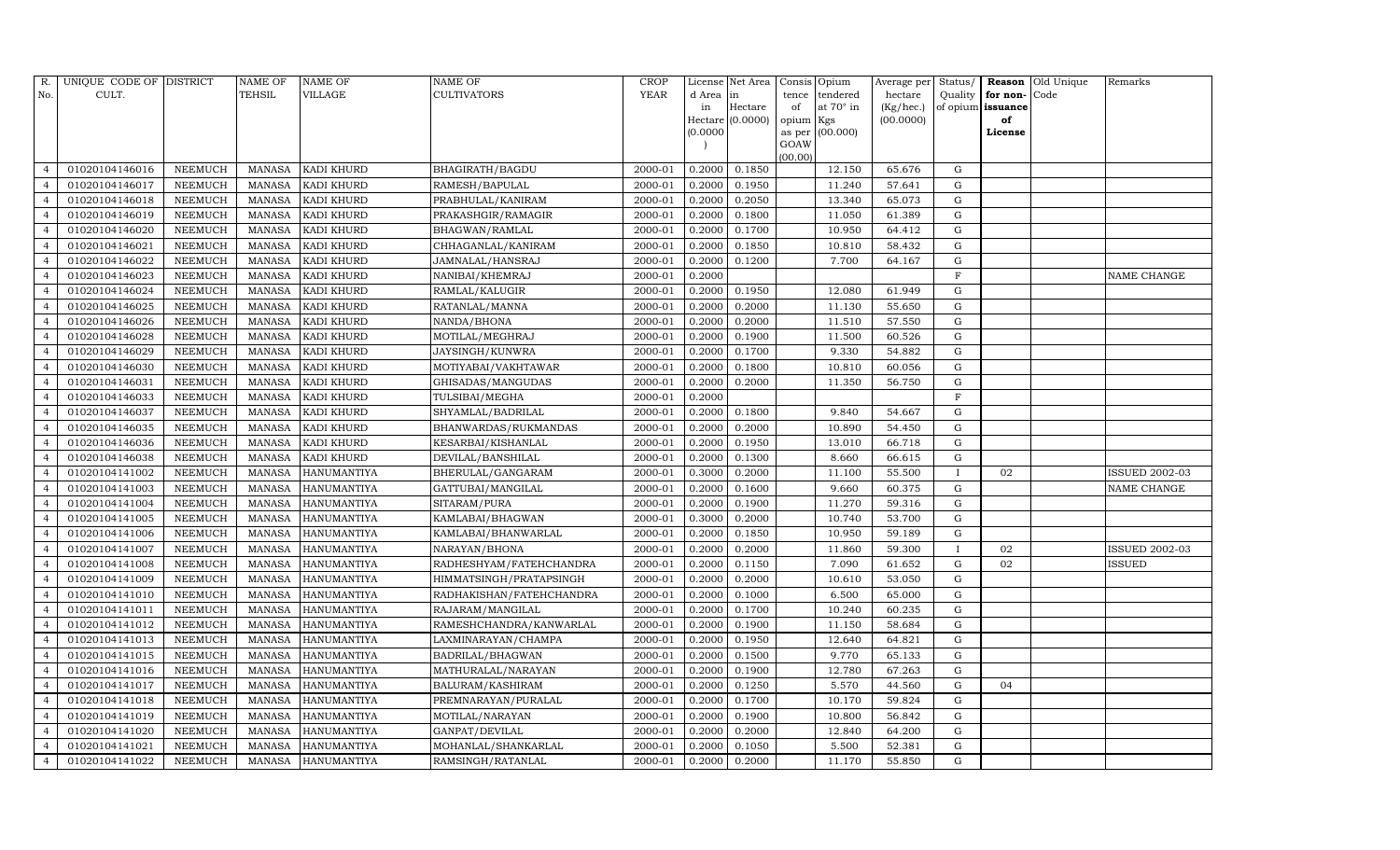|                | R. UNIQUE CODE OF DISTRICT |                | NAME OF       | NAME OF            | NAME OF                     | <b>CROP</b> |           | License Net Area |                | Consis Opium     | Average per | Status/     |                   | <b>Reason</b> Old Unique | Remarks                                |  |
|----------------|----------------------------|----------------|---------------|--------------------|-----------------------------|-------------|-----------|------------------|----------------|------------------|-------------|-------------|-------------------|--------------------------|----------------------------------------|--|
| No.            | CULT.                      |                | TEHSIL        | VILLAGE            | CULTIVATORS                 | <b>YEAR</b> | d Area in |                  | tence          | tendered         | hectare     | Quality     | for non-          | Code                     |                                        |  |
|                |                            |                |               |                    |                             |             | in        | Hectare          | of             | at $70^\circ$ in | (Kg/hec.)   |             | of opium issuance |                          |                                        |  |
|                |                            |                |               |                    |                             |             | 0.0000    | Hectare (0.0000) | opium Kgs      | (00.000)         | (00.0000)   |             | of<br>License     |                          |                                        |  |
|                |                            |                |               |                    |                             |             |           |                  | as per<br>GOAW |                  |             |             |                   |                          |                                        |  |
|                |                            |                |               |                    |                             |             |           |                  | (00.00)        |                  |             |             |                   |                          |                                        |  |
| $\overline{a}$ | 01020104141023             | NEEMUCH        | MANASA        | HANUMANTIYA        | BHANWARLAL/NARAYAN          | 2000-01     | 0.3000    | 0.2000           |                | 13.130           | 65.650      | G           |                   |                          |                                        |  |
|                | 01020104141024             | <b>NEEMUCH</b> | MANASA        | <b>HANUMANTIYA</b> | MANGILAL/DEVA               | 2000-01     | 0.2000    | 0.1050           |                | 6.010            | 57.238      | G           |                   |                          |                                        |  |
| $\overline{4}$ | 01020104141025             | <b>NEEMUCH</b> | <b>MANASA</b> | HANUMANTIYA        | CHAMPALAL/RAMNATH           | 2000-01     | 0.2000    | 0.1950           |                | 11.630           | 59.641      | G           |                   |                          |                                        |  |
| $\overline{4}$ | 01020104141026             | <b>NEEMUCH</b> | <b>MANASA</b> | <b>HANUMANTIYA</b> | VAJJIBAI/PURALAL            | 2000-01     | 0.2000    | 0.2000           |                | 12.510           | 62.550      | G           |                   |                          |                                        |  |
| $\overline{4}$ | 01020104141027             | <b>NEEMUCH</b> | <b>MANASA</b> | <b>HANUMANTIYA</b> | RADHESHYAM/BOTLAL           | 2000-01     | 0.2000    | 0.2000           |                | 10.230           | 51.150      | G           | 04                |                          | ISSUED ON 2003-04                      |  |
|                | 01020104141030             | NEEMUCH        | <b>MANASA</b> | HANUMANTIYA        | VAJJIBAI/BHERA              | 2000-01     | 0.2000    | 0.1800           |                | 10.590           | 58.833      | G           |                   |                          |                                        |  |
| $\overline{4}$ | 01020104141031             | <b>NEEMUCH</b> | <b>MANASA</b> | HANUMANTIYA        | RAMESH/NATHU                | 2000-01     | 0.2000    | 0.1800           |                | 10.090           | 56.056      | G           |                   |                          |                                        |  |
| $\overline{4}$ | 01020104141033             | <b>NEEMUCH</b> | <b>MANASA</b> | HANUMANTIYA        | RAJARAM/KACHRU              | 2000-01     | 0.2000    | 0.1800           |                | 10.500           | 58.333      | G           |                   |                          |                                        |  |
| $\overline{4}$ | 01020104141036             | <b>NEEMUCH</b> | <b>MANASA</b> | <b>HANUMANTIYA</b> | BHURIBAI/PRABHULAL          | 2000-01     | 0.2000    | 0.1950           |                | 11.610           | 59.538      | G           |                   |                          |                                        |  |
|                | 01020104141040             | <b>NEEMUCH</b> | <b>MANASA</b> | HANUMANTIYA        | BHUWANISHANKAR/NARAYAN      | 2000-01     | 0.2000    | 0.0950           |                | 5.830            | 61.368      | G           |                   |                          | 0102010412011 TRANSFER/KUKDESHWAR-II   |  |
| $\overline{4}$ | 01020104141041             | <b>NEEMUCH</b> | <b>MANASA</b> | <b>HANUMANTIYA</b> | GOPALKRISHAN/BHUWANISHANKAR | 2000-01     | 0.2000    | 0.1900           |                | 10.930           | 57.526      | ${\rm G}$   |                   |                          | 0102010412015TRANSFER/ BHATKHEDI KHURD |  |
| $\overline{4}$ | 01020104141038             | <b>NEEMUCH</b> | <b>MANASA</b> | <b>HANUMANTIYA</b> | KAMLESHKUMAR/MOHANLAL       | 2000-01     | 0.2000    | 0.1950           |                | 13.460           | 69.026      | G           |                   |                          |                                        |  |
| $\overline{4}$ | 01020104141042             | <b>NEEMUCH</b> | <b>MANASA</b> | <b>HANUMANTIYA</b> | PARMANAND/VARDICHANDRA      | 2000-01     | 0.2000    | 0.1800           |                | 9.670            | 53.722      | G           |                   |                          |                                        |  |
| $\overline{4}$ | 01020106100001             | <b>NEEMUCH</b> | <b>MANASA</b> | <b>GANESHPURA</b>  | KALURAM/VAJERAM             | 2000-01     | 0.2000    | 0.1900           |                | 9.190            | 48.368      | G           | 04                |                          |                                        |  |
| $\overline{4}$ | 01020106100002             | <b>NEEMUCH</b> | <b>MANASA</b> | <b>GANESHPURA</b>  | MANGILAL/NANURAM            | 2000-01     | 0.2000    | 0.1800           |                | 9.920            | 55.111      | G           |                   |                          |                                        |  |
| $\overline{4}$ | 01020106100004             | <b>NEEMUCH</b> | <b>MANASA</b> | <b>GANESHPURA</b>  | JAGANNATH/BHONA             | 2000-01     | 0.2000    | 0.1900           |                | 11.850           | 62.368      | $\mathbf G$ |                   |                          |                                        |  |
| $\overline{4}$ | 01020106100005             | <b>NEEMUCH</b> | <b>MANASA</b> | <b>GANESHPURA</b>  | BHERULAL/NANDLAL            | 2000-01     | 0.2000    | 0.1950           |                | 10.620           | 54.462      | G           |                   |                          |                                        |  |
| $\overline{4}$ | 01020106100006             | <b>NEEMUCH</b> | <b>MANASA</b> | <b>GANESHPURA</b>  | KARULAL/RAMA                | 2000-01     | 0.2000    | 0.1500           |                | 8.320            | 55.467      | G           |                   |                          |                                        |  |
| $\overline{4}$ | 01020106100007             | NEEMUCH        | <b>MANASA</b> | <b>GANESHPURA</b>  | SHOBHARAM/HEERA             | 2000-01     | 0.2000    | 0.1700           |                | 9.170            | 53.941      | G           |                   |                          |                                        |  |
| $\overline{4}$ | 01020106100010             | NEEMUCH        | MANASA        | <b>GANESHPURA</b>  | KASTURIBAI/PYARA            | 2000-01     | 0.2000    | 0.1150           |                | 2.150            | 18.696      | G           | 04                |                          |                                        |  |
| $\overline{4}$ | 01020106100020             | <b>NEEMUCH</b> | MANASA        | <b>GANESHPURA</b>  | KARULAL/DEVA                | 2000-01     | 0.2000    | 0.1150           |                | 5.980            | 52.000      | G           |                   |                          |                                        |  |
| $\overline{4}$ | 01020106100025             | NEEMUCH        | MANASA        | <b>GANESHPURA</b>  | FAKIRCHANDRA/GHASI          | 2000-01     | 0.2000    | 0.1450           |                | 2.300            | 15.862      | G           | 04                |                          |                                        |  |
| $\overline{4}$ | 01020106100024             | NEEMUCH        | MANASA        | <b>GANESHPURA</b>  | RAMDAYAL/KISHANLAL          | 2000-01     | 0.2000    | 0.2000           |                | 11.620           | 58.100      | G           |                   |                          |                                        |  |
| $\overline{4}$ | 01020106100035             | NEEMUCH        | MANASA        | <b>GANESHPURA</b>  | MOHANLAL/LIMBA              | 2000-01     | 0.2000    | 0.1450           |                | 8.750            | 60.345      | G           |                   |                          |                                        |  |
| $\overline{4}$ | 01020106100036             | <b>NEEMUCH</b> | <b>MANASA</b> | <b>GANESHPURA</b>  | FULCHANDRA/RATANLAL         | 2000-01     | 0.2000    | 0.2000           |                | 10.370           | 51.850      | G           | 04                |                          | <b>ISSUED ON 2003-04</b>               |  |
| $\overline{4}$ | 01020106100037             | NEEMUCH        | MANASA        | <b>GANESHPURA</b>  | KARULAL/KASHIRAM            | 2000-01     | 0.2000    | 0.0850           |                | 5.100            | 60.000      | G           |                   |                          |                                        |  |
| $\overline{4}$ | 01020106100042             | <b>NEEMUCH</b> | <b>MANASA</b> | <b>GANESHPURA</b>  | JAGDISH/GANESH              | 2000-01     | 0.2000    |                  |                |                  |             | $\mathbf F$ |                   |                          |                                        |  |
| $\overline{4}$ | 01020106100043             | <b>NEEMUCH</b> | MANASA        | <b>GANESHPURA</b>  | PURALAL/HEERALAL            | 2000-01     | 0.2000    | 0.1750           |                | 8.770            | 50.114      | G           | 04                |                          |                                        |  |
| $\overline{4}$ | 01020106100044             | <b>NEEMUCH</b> | <b>MANASA</b> | <b>GANESHPURA</b>  | KANHAIYALAL/UDA             | 2000-01     | 0.2000    | 0.2000           |                | 11.220           | 56.100      | G           |                   |                          |                                        |  |
| $\overline{4}$ | 01020106100045             | <b>NEEMUCH</b> | <b>MANASA</b> | <b>GANESHPURA</b>  | KACHRULAL/LAXMAN            | 2000-01     | 0.2000    | 0.1750           |                | 10.110           | 57.771      | G           |                   |                          |                                        |  |
| $\overline{4}$ | 01020106100050             | <b>NEEMUCH</b> | MANASA        | <b>GANESHPURA</b>  | KANHAIYALAL/RAMAJI          | 2000-01     | 0.2000    | 0.1150           |                | 6.970            | 60.609      | G           |                   |                          |                                        |  |
| $\Delta$       | 01020106100059             | <b>NEEMUCH</b> | <b>MANASA</b> | <b>GANESHPURA</b>  | BHONIRAM/CHUNNILAL          | 2000-01     | 0.2000    | 0.1950           |                | 10.650           | 54.615      | ${\rm G}$   |                   |                          |                                        |  |
| $\overline{4}$ | 01020106100061             | <b>NEEMUCH</b> | <b>MANASA</b> | <b>GANESHPURA</b>  | BALARAM/MADHURAM            | 2000-01     | 0.2000    | 0.1850           |                | 10.270           | 55.514      | G           |                   |                          |                                        |  |
| $\overline{4}$ | 01020106100071             | <b>NEEMUCH</b> | <b>MANASA</b> | <b>GANESHPURA</b>  | RADHESHYAM/MODA             | 2000-01     | 0.2000    | 0.2000           |                | 11.410           | 57.050      | G           |                   |                          |                                        |  |
| $\overline{4}$ | 01020106100077             | <b>NEEMUCH</b> | <b>MANASA</b> | <b>GANESHPURA</b>  | UDIBAI/RAMA                 | 2000-01     | 0.2000    | 0.1550           |                | 9.040            | 58.323      | G           |                   |                          |                                        |  |
| $\overline{4}$ | 01020106100078             | <b>NEEMUCH</b> | <b>MANASA</b> | <b>GANESHPURA</b>  | HEMARAJ/VARDA               | 2000-01     | 0.2000    |                  |                |                  |             | $\mathbf F$ |                   |                          |                                        |  |
| $\overline{4}$ | 01020106100081             | <b>NEEMUCH</b> | <b>MANASA</b> | <b>GANESHPURA</b>  | OMPRAKASH/AMBARAM           | 2000-01     | 0.2000    | 0.2050           |                | 12.980           | 63.317      | G           |                   |                          |                                        |  |
| $\overline{4}$ | 01020106100082             | <b>NEEMUCH</b> | <b>MANASA</b> | <b>GANESHPURA</b>  | GHISA/PURA                  | 2000-01     | 0.2000    | 0.0950           |                | 4.970            | 52.316      | G           |                   |                          |                                        |  |
| $\overline{4}$ | 01020106100085             | <b>NEEMUCH</b> | MANASA        | <b>GANESHPURA</b>  | RADHESHYAM/SHIVLAL          | 2000-01     | 0.2000    | 0.1100           |                | 2.690            | 24.455      | G           | 04                |                          |                                        |  |
| $\overline{4}$ | 01020106100086             | <b>NEEMUCH</b> | MANASA        | <b>GANESHPURA</b>  | AMBALAL/BAPULAL             | 2000-01     | 0.2000    | 0.2000           |                | 12.810           | 64.050      | G           |                   | 01020104099012           |                                        |  |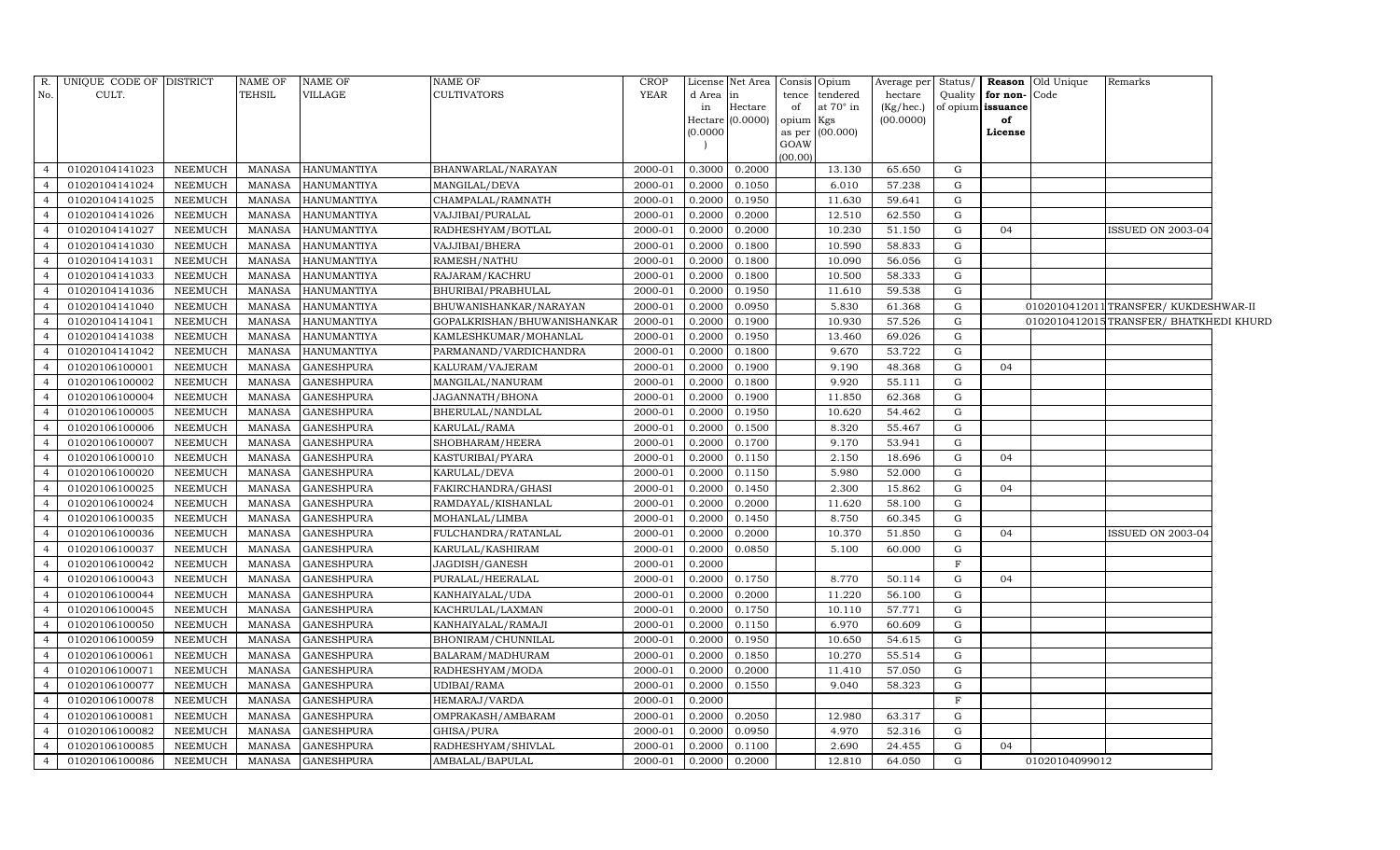| R.             | UNIQUE CODE OF DISTRICT |                | <b>NAME OF</b> | <b>NAME OF</b>     | <b>NAME OF</b>               | <b>CROP</b> |           | License Net Area Consis |                | Opium     | Average per | Status/      |                   | Reason Old Unique | Remarks                         |
|----------------|-------------------------|----------------|----------------|--------------------|------------------------------|-------------|-----------|-------------------------|----------------|-----------|-------------|--------------|-------------------|-------------------|---------------------------------|
| No.            | CULT.                   |                | TEHSIL         | <b>VILLAGE</b>     | <b>CULTIVATORS</b>           | <b>YEAR</b> | d Area in |                         | tence          | tendered  | hectare     | Quality      | for non-          | Code              |                                 |
|                |                         |                |                |                    |                              |             | in        | Hectare                 | of             | at 70° in | (Kg/hec.)   |              | of opium issuance |                   |                                 |
|                |                         |                |                |                    |                              |             |           | Hectare (0.0000)        | opium          | Kgs       | (00.0000)   |              | of                |                   |                                 |
|                |                         |                |                |                    |                              |             | (0.0000)  |                         | as per<br>GOAW | (00.000)  |             |              | License           |                   |                                 |
|                |                         |                |                |                    |                              |             |           |                         | (00.00)        |           |             |              |                   |                   |                                 |
| $\Delta$       | 01020104142001          | <b>NEEMUCH</b> | MANASA         | <b>FOFLIYA</b>     | KANA/MODA                    | 2000-01     | 0.2000    | 0.1900                  |                | 9.720     | 51.158      | G            | 04                |                   | ISSUED ON 2003-04               |
| $\overline{4}$ | 01020104142002          | NEEMUCH        | MANASA         | <b>FOFLIYA</b>     | MANGILAL/SHOBHARAM           | 2000-01     | 0.2000    |                         |                |           |             | $\, {\rm N}$ |                   |                   |                                 |
| $\overline{4}$ | 01020104142003          | <b>NEEMUCH</b> | <b>MANASA</b>  | <b>FOFLIYA</b>     | BHUWANA/SAGIYA               | 2000-01     | 0.2000    |                         |                |           |             | $\mathbf N$  |                   |                   |                                 |
| $\overline{4}$ | 01020104142004          | <b>NEEMUCH</b> | MANASA         | <b>FOFLIYA</b>     | KHEMRAJ/GOVERDHAN            | 2000-01     | 0.2000    | 0.2050                  |                | 12.070    | 58.878      | G            |                   |                   |                                 |
| $\overline{4}$ | 01020104142006          | <b>NEEMUCH</b> | <b>MANASA</b>  | <b>FOFLIYA</b>     | LAXMINARAYAN/BHERULAL        | 2000-01     | 0.2000    | 0.2000                  |                | 11.360    | 56.800      | ${\rm G}$    |                   |                   |                                 |
| $\overline{4}$ | 01020104142008          | <b>NEEMUCH</b> | <b>MANASA</b>  | <b>FOFLIYA</b>     | GOPAL/BHERULAL               | 2000-01     | 0.2000    | 0.2000                  |                | 10.530    | 52.650      | ${\rm G}$    |                   |                   |                                 |
| $\overline{4}$ | 01020104142010          | <b>NEEMUCH</b> | MANASA         | <b>FOFLIYA</b>     | KAILASHCHANDRA/BHERULAL BADA | 2000-01     | 0.2000    |                         |                |           |             | ${\bf N}$    |                   |                   |                                 |
| $\overline{4}$ | 01020104142012          | <b>NEEMUCH</b> | MANASA         | <b>FOFLIYA</b>     | MOHANLAL/NATHULAL            | 2000-01     | 0.2000    | 0.2000                  |                | 12.380    | 61.900      | ${\rm G}$    |                   |                   |                                 |
| $\overline{4}$ | 01020104142014          | <b>NEEMUCH</b> | <b>MANASA</b>  | <b>FOFLIYA</b>     | SITABAI/MANGILAL             | 2000-01     | 0.2000    | 0.2000                  |                | 11.550    | 57.750      | G            |                   |                   |                                 |
| $\overline{4}$ | 01020104142015          | NEEMUCH        | MANASA         | <b>FOFLIYA</b>     | DEVILAL/PANNALAL             | 2000-01     | 0.2000    | 0.1400                  |                | 8.110     | 57.929      | G            |                   |                   |                                 |
| $\overline{4}$ | 01020104142016          | <b>NEEMUCH</b> | <b>MANASA</b>  | <b>FOFLIYA</b>     | JATIBAI/SATYANARAYAN         | 2000-01     | 0.2000    | 0.1950                  |                | 10.470    | 53.692      | G            |                   |                   |                                 |
| $\overline{4}$ | 01020104142017          | <b>NEEMUCH</b> | <b>MANASA</b>  | <b>FOFLIYA</b>     | KALURAM/JAGANNATH            | 2000-01     | 0.2000    | 0.2000                  |                | 11.310    | 56.550      | G            |                   |                   |                                 |
| $\overline{4}$ | 01020104142019          | <b>NEEMUCH</b> | MANASA         | <b>FOFLIYA</b>     | NARAYAN/KISHNA               | 2000-01     | 0.2000    | 0.2000                  |                | 10.900    | 54.500      | $\mathbf G$  |                   |                   | 0102010412900TRANSFER/ SARELYA  |
| $\overline{4}$ | 01020104142020          | <b>NEEMUCH</b> | <b>MANASA</b>  | <b>FOFLIYA</b>     | <b>BAGDU/RUPA</b>            | 2000-01     | 0.2000    | 0.2000                  |                | 12.110    | 60.550      | G            |                   |                   | 0102010412900 TRANSFER/ SARELYA |
| $\overline{4}$ | 01020104112001          | <b>NEEMUCH</b> | MANASA         | DEVRI SOMYA        | VARDICHAND/UDA               | $2000 - 01$ | 0.2000    |                         |                |           |             | $\mathbf N$  |                   |                   |                                 |
| $\overline{4}$ | 01020104112002          | <b>NEEMUCH</b> | <b>MANASA</b>  | DEVRI SOMYA        | DHAPUBAI/BHERULAL            | 2000-01     | 0.2000    | 0.1400                  |                | 6.570     | 46.929      | G            | 04                |                   |                                 |
| $\overline{4}$ | 01020104112005          | <b>NEEMUCH</b> | <b>MANASA</b>  | <b>DEVRI SOMYA</b> | KANWARLAL/BHANWARLAL         | 2000-01     | 0.2000    | 0.1000                  |                | 5.270     | 52.700      | G            |                   |                   |                                 |
| $\overline{4}$ | 01020104112008          | <b>NEEMUCH</b> | MANASA         | <b>DEVRI SOMYA</b> | LOKESHKUMAR/RUPCHANDRA       | 2000-01     | 0.2000    |                         |                |           |             | $\mathbf F$  |                   |                   |                                 |
| $\overline{4}$ | 01020104112009          | <b>NEEMUCH</b> | <b>MANASA</b>  | <b>DEVRI SOMYA</b> | SHANTIBAI/BANSHILAL          | 2000-01     | 0.2000    | 0.2050                  |                | 10.680    | 52.098      | G            |                   |                   |                                 |
| $\overline{4}$ | 01020104112012          | NEEMUCH        | <b>MANASA</b>  | DEVRI SOMYA        | KALURAM/DHANNA               | 2000-01     | 0.2000    | 0.1950                  |                | 10.970    | 56.256      | G            |                   |                   |                                 |
| $\overline{4}$ | 01020104112014          | NEEMUCH        | MANASA         | DEVRI SOMYA        | AMRIBAI/DHANNA               | 2000-01     | 0.2000    | 0.2000                  |                | 10.650    | 53.250      | ${\rm G}$    |                   |                   |                                 |
| $\overline{4}$ | 01020104112016          | <b>NEEMUCH</b> | <b>MANASA</b>  | DEVRI SOMYA        | SAMRATHLAL/MANNALAL          | 2000-01     | 0.2000    | 0.2050                  |                | 13.380    | 65.268      | G            |                   |                   |                                 |
| $\overline{4}$ | 01020104112017          | <b>NEEMUCH</b> | MANASA         | DEVRI SOMYA        | SAMPATLAL/MANNALAL           | 2000-01     | 0.2000    | 0.2050                  |                | 12.220    | 59.610      | G            |                   |                   |                                 |
| $\overline{4}$ | 01020104112018          | <b>NEEMUCH</b> | <b>MANASA</b>  | <b>DEVRI SOMYA</b> | GHISALAL/RATANLAL            | 2000-01     | 0.2000    | 0.1200                  |                | 5.800     | 48.333      | G            | 04                |                   |                                 |
| $\overline{4}$ | 01020104112019          | <b>NEEMUCH</b> | <b>MANASA</b>  | <b>DEVRI SOMYA</b> | DHURIBAI/TEJA                | 2000-01     | 0.2000    | 0.1950                  |                | 11.620    | 59.590      | G            |                   |                   |                                 |
| $\overline{4}$ | 01020104112020          | <b>NEEMUCH</b> | <b>MANASA</b>  | DEVRI SOMYA        | SITABAI/HARLAL               | 2000-01     | 0.2000    | 0.2050                  |                | 10.620    | 51.805      | G            | 04                |                   | <b>ISSUED ON 2003-04</b>        |
| $\overline{4}$ | 01020104112028          | <b>NEEMUCH</b> | <b>MANASA</b>  | DEVRI SOMYA        | KOSHALYABAI/RUPCHANDRA       | 2000-01     | 0.2000    |                         |                |           |             | $\mathbf F$  |                   | 01020104120108    |                                 |
| $\overline{4}$ | 01020104112029          | <b>NEEMUCH</b> | <b>MANASA</b>  | <b>DEVRI SOMYA</b> | SHOBHAGMAL/SHANKARLAL        | 2000-01     | 0.2000    | 0.1900                  |                | 11.010    | 57.947      | G            |                   | 01020104120147    |                                 |
| $\overline{4}$ | 01020104112025          | <b>NEEMUCH</b> | MANASA         | <b>DEVRI SOMYA</b> | ANANTKUMAR/SAMPATLAL         | 2000-01     | 0.2000    |                         |                |           |             | ${\bf N}$    |                   | 01020104120039    |                                 |
| $\overline{4}$ | 01020104112027          | NEEMUCH        | <b>MANASA</b>  | <b>DEVRI SOMYA</b> | SAMRATHLAL/BALWANTSINGH      | 2000-01     | 0.2000    | 0.1100                  |                | 6.640     | 60.364      | G            |                   |                   | TRANSFER/ PIPLIYA GHOTA         |
| $\overline{4}$ | 01020104112024          | <b>NEEMUCH</b> | <b>MANASA</b>  | <b>DEVRI SOMYA</b> | BHOPALSINGH/BAPUSINGH        | 2000-01     | 0.2000    | 0.1850                  |                | 11.420    | 61.730      | G            |                   |                   |                                 |
| $\overline{4}$ | 01020104112026          | <b>NEEMUCH</b> | <b>MANASA</b>  | <b>DEVRI SOMYA</b> | BASANTKUMAR/SAMPATLAL        | 2000-01     | 0.2000    |                         |                |           |             | $\, {\rm N}$ |                   | 01020104120040    |                                 |
| $\overline{4}$ | 01020104112011          | <b>NEEMUCH</b> | <b>MANASA</b>  | <b>DEVRI SOMYA</b> | MAHENDRA/SAMRATH             | 2000-01     | 0.2000    | 0.2050                  |                | 11.590    | 56.537      | G            |                   | 01020104112011    |                                 |
| $\overline{4}$ | 01020104113001          | <b>NEEMUCH</b> | <b>MANASA</b>  | <b>DANTA</b>       | AMRA/DOLA                    | 2000-01     | 0.2000    | 0.1600                  |                | 9.740     | 60.875      | G            |                   |                   |                                 |
| $\overline{4}$ | 01020104113002          | <b>NEEMUCH</b> | <b>MANASA</b>  | <b>DANTA</b>       | BHANWARSINGH/SHERSINGH       | 2000-01     | 0.2000    | 0.1950                  |                | 14.030    | 71.949      | G            |                   |                   |                                 |
| $\overline{4}$ | 01020104113003          | <b>NEEMUCH</b> | <b>MANASA</b>  | <b>DANTA</b>       | NAHARSINGH/MANGUSINGH        | 2000-01     | 0.2000    | 0.2000                  |                | 12.080    | 60.400      | ${\rm G}$    |                   |                   |                                 |
| $\overline{4}$ | 01020104113005          | <b>NEEMUCH</b> | <b>MANASA</b>  | <b>DANTA</b>       | MANGILAL/NAGGA               | 2000-01     | 0.2000    | 0.2000                  |                | 11.650    | 58.250      | G            |                   |                   |                                 |
| $\overline{4}$ | 01020104113007          | NEEMUCH        | <b>MANASA</b>  | <b>DANTA</b>       | BHERULAL/NARAYAN             | 2000-01     | 0.2000    | 0.2000                  |                | 14.260    | 71.300      | G            | 02                |                   | <b>ISSUED</b>                   |
| $\overline{4}$ | 01020104113009          | <b>NEEMUCH</b> | <b>MANASA</b>  | <b>DANTA</b>       | MANGUSINGH/ONKARSINGH        | 2000-01     | 0.3000    | 0.2000                  |                | 12.280    | 61.400      | $\mathbf{I}$ | 02                |                   | ISSUED ON 2002-03               |
| $\overline{4}$ | 01020104113012          | <b>NEEMUCH</b> | MANASA         | <b>DANTA</b>       | JHAMKUBAI/NANDA              | 2000-01     | 0.2000    | 0.1750                  |                | 9.420     | 53.829      | G            |                   |                   |                                 |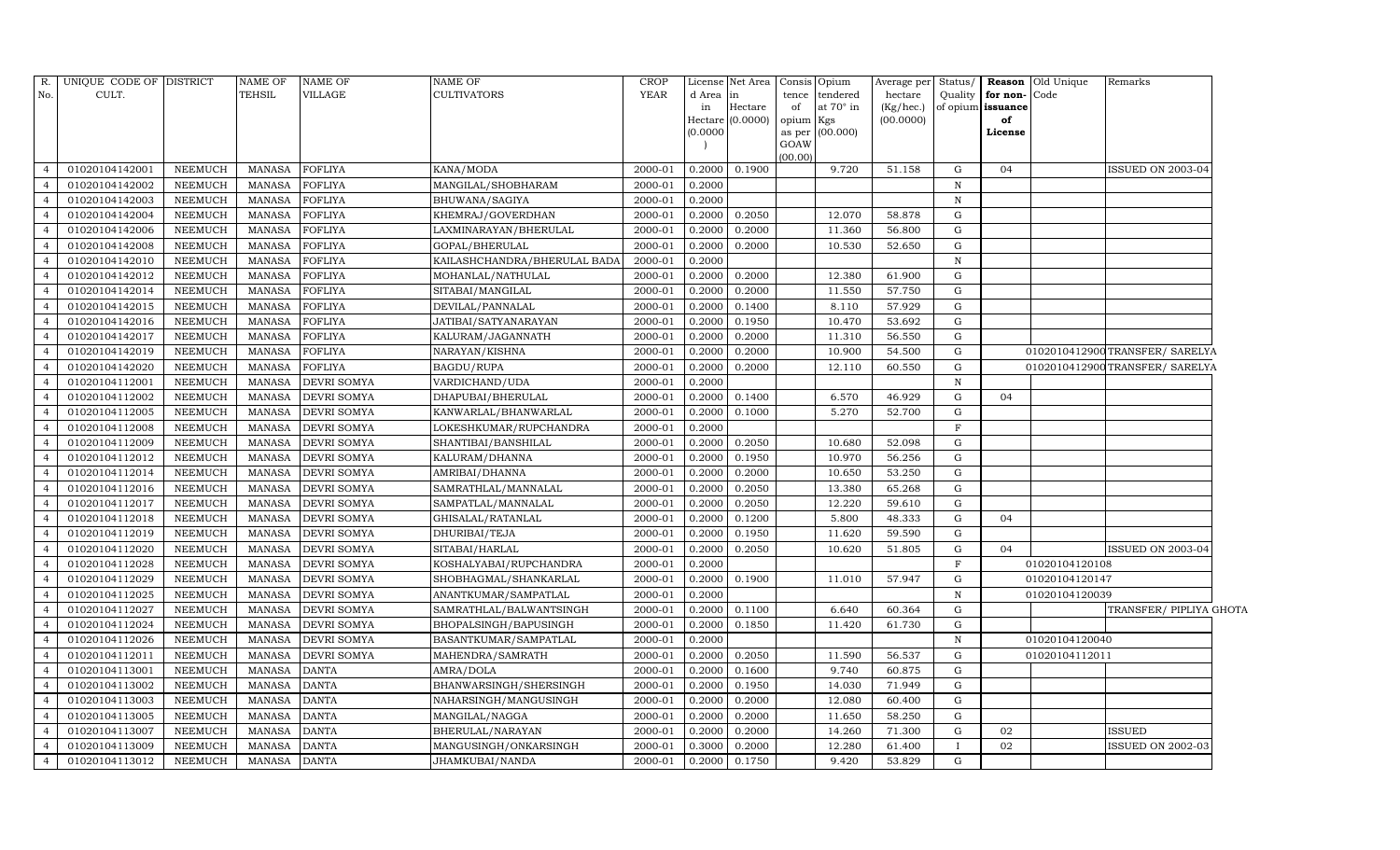| R.             | UNIQUE CODE OF DISTRICT |                | NAME OF       | <b>NAME OF</b>         | <b>NAME OF</b>            | <b>CROP</b> |           | License Net Area | Consis Opium            | Average per | Status/      |                   | <b>Reason</b> Old Unique | Remarks             |
|----------------|-------------------------|----------------|---------------|------------------------|---------------------------|-------------|-----------|------------------|-------------------------|-------------|--------------|-------------------|--------------------------|---------------------|
| No.            | CULT.                   |                | TEHSIL        | VILLAGE                | <b>CULTIVATORS</b>        | <b>YEAR</b> | d Area in |                  | tence tendered          | hectare     | Quality      | for non-Code      |                          |                     |
|                |                         |                |               |                        |                           |             | in        | Hectare          | at 70° in<br>of         | (Kg/hec.)   |              | of opium issuance |                          |                     |
|                |                         |                |               |                        |                           |             |           | Hectare (0.0000) | opium Kgs               | (00.0000)   |              | of                |                          |                     |
|                |                         |                |               |                        |                           |             | (0.0000)  |                  | as per (00.000)<br>GOAW |             |              | License           |                          |                     |
|                |                         |                |               |                        |                           |             |           |                  | (00.00)                 |             |              |                   |                          |                     |
|                | 01020104113019          | NEEMUCH        | <b>MANASA</b> | <b>DANTA</b>           | HEERALAL/LALA             | 2000-01     | 0.2000    | 0.2100           | 12.570                  | 59.857      | G            |                   |                          |                     |
|                | 01020104113022          | <b>NEEMUCH</b> | <b>MANASA</b> | <b>DANTA</b>           | PRABHU/BALCHAND           | 2000-01     | 0.2000    | 0.1100           | 6.440                   | 58.545      | G            |                   |                          |                     |
|                | 01020104113023          | <b>NEEMUCH</b> | <b>MANASA</b> | <b>DANTA</b>           | KANHAIYALAL/BHONA         | 2000-01     | 0.3000    | 0.1950           | 14.030                  | 71.949      | G            |                   |                          |                     |
|                | 01020104113024          | NEEMUCH        | MANASA        | <b>DANTA</b>           | BALARAM/MEGHA             | $2000 - 01$ | 0.2000    | 0.2000           | 12.220                  | 61.100      | ${\rm G}$    | 02                |                          | ISSUED              |
|                | 01020104113020          | NEEMUCH        | <b>MANASA</b> | <b>DANTA</b>           | HEERA/BHAGGA              | 2000-01     | 0.2000    | 0.2000           | 11.250                  | 56.250      | G            |                   |                          |                     |
|                | 01020104099001          | NEEMUCH        | <b>MANASA</b> | <b>CHIKLI</b>          | BHAGATRAM/DHANRAJ         | 2000-01     | 0.2000    | 0.2050           | 12.930                  | 63.073      | ${\rm G}$    |                   |                          |                     |
|                | 01020104099002          | <b>NEEMUCH</b> | <b>MANASA</b> | <b>CHIKLI</b>          | RAMVILAS/BHAGATRAM        | 2000-01     | 0.3000    | 0.2000           | 12.900                  | 64.500      | G            |                   |                          |                     |
| $\overline{4}$ | 01020104099003          | NEEMUCH        | <b>MANASA</b> | <b>CHIKLI</b>          | RAMPRAHLAD/BHARATRAM      | 2000-01     | 0.3000    | 0.2000           | 12.470                  | 62.350      | G            |                   |                          |                     |
|                | 01020104099004          | NEEMUCH        | <b>MANASA</b> | <b>CHIKLI</b>          | KALURAM/KANWARLAL         | 2000-01     | 0.2000    | 0.2000           | 11.820                  | 59.100      | G            |                   |                          |                     |
|                | 01020104099005          | <b>NEEMUCH</b> | <b>MANASA</b> | <b>CHIKLI</b>          | KANCHANBAI/BHARATRAM      | 2000-01     | 0.2000    | 0.2050           | 13.930                  | 67.951      | ${\rm G}$    |                   |                          | NAME CHANGE         |
|                | 01020104099010          | <b>NEEMUCH</b> | <b>MANASA</b> | <b>CHIKLI</b>          | MUKESH/RADHESHYAM         | 2000-01     | 0.3000    | 0.1900           | 11.650                  | 61.316      | G            |                   |                          |                     |
|                | 01020104099013          | <b>NEEMUCH</b> | <b>MANASA</b> | <b>CHIKLI</b>          | SITARAM/HEERA             | 2000-01     | 0.2000    |                  |                         |             | $\, {\rm N}$ |                   |                          | TRANSFER/ AMADKHEDI |
|                | 01020106127001          | <b>NEEMUCH</b> | <b>MANASA</b> | <b>BORKHEDI</b>        | KACHRU/BHURA              | 2000-01     | 0.2000    | 0.1600           | 8.320                   | 52.000      | G            |                   |                          |                     |
|                | 01020106127002          | <b>NEEMUCH</b> | <b>MANASA</b> | <b>BORKHEDI</b>        | UDAILAL/BHAGIRATH         | 2000-01     | 0.2000    | 0.1700           | 10.550                  | 62.059      | G            |                   |                          |                     |
| $\overline{4}$ | 01020106127003          | <b>NEEMUCH</b> | <b>MANASA</b> | <b>BORKHEDI</b>        | MEHTAB/LAXMAN             | 2000-01     | 0.2000    | 0.2000           | 12.280                  | 61.400      | G            |                   |                          |                     |
|                | 01020106127004          | <b>NEEMUCH</b> | <b>MANASA</b> | <b>BORKHEDI</b>        | SAMANDLAL/GOPAL           | 2000-01     | 0.2000    | 0.1800           | 10.720                  | 59.556      | G            |                   |                          |                     |
|                | 01020106127005          | <b>NEEMUCH</b> | <b>MANASA</b> | <b>BORKHEDI</b>        | MANSINGH/GAMERSINGH       | 2000-01     | 0.2000    | 0.1950           | 11.170                  | 57.282      | G            |                   |                          |                     |
|                | 01020106127006          | <b>NEEMUCH</b> | <b>MANASA</b> | <b>BORKHEDI</b>        | BHAGWANSINGH/JORAWARSINGH | 2000-01     | 0.3000    | 0.1850           | 10.470                  | 56.595      | G            |                   |                          |                     |
| $\overline{4}$ | 01020106127007          | <b>NEEMUCH</b> | <b>MANASA</b> | <b>BORKHEDI</b>        | JORAWARSINGH/DOULATSINGH  | 2000-01     | 0.2000    | 0.1850           | 11.670                  | 63.081      | G            |                   |                          |                     |
|                | 01020106127008          | <b>NEEMUCH</b> | <b>MANASA</b> | <b>BORKHEDI</b>        | SITARAM/MANGILAL          | 2000-01     | 0.2000    | 0.1800           | 9.380                   | 52.111      | G            |                   |                          |                     |
|                | 01020106127010          | <b>NEEMUCH</b> | <b>MANASA</b> | <b>BORKHEDI</b>        | DEVILAL/MOHANLAL          | 2000-01     | 0.2000    | 0.2000           | 11.320                  | 56.600      | ${\rm G}$    |                   |                          |                     |
|                | 01020106127011          | <b>NEEMUCH</b> | <b>MANASA</b> | <b>BORKHEDI</b>        | PURSHOTTAM/KISHANLAL      | 2000-01     | 0.2000    | 0.1900           | 11.390                  | 59.947      | G            |                   |                          |                     |
|                | 01020106127012          | <b>NEEMUCH</b> | <b>MANASA</b> | <b>BORKHEDI</b>        | RAMLAL/MANGILAL           | 2000-01     | 0.2000    | 0.1750           | 9.060                   | 51.771      | G            | 04                |                          | ISSUED ON 2003-04   |
|                | 01020106127013          | <b>NEEMUCH</b> | <b>MANASA</b> | <b>BORKHEDI</b>        | RODILAL/GIRDHARILAL       | 2000-01     | 0.2000    | 0.1950           | 10.420                  | 53.436      | G            |                   |                          |                     |
|                | 01020106127015          | <b>NEEMUCH</b> | <b>MANASA</b> | <b>BORKHEDI</b>        | HUDIBAI/BHONA             | 2000-01     | 0.2000    | 0.1850           | 9.200                   | 49.730      | G            | 04                |                          |                     |
|                | 01020106127016          | <b>NEEMUCH</b> | <b>MANASA</b> | <b>BORKHEDI</b>        | NEMICHAND/PARTHA          | 2000-01     | 0.2000    | 0.1850           | 10.210                  | 55.189      | G            |                   |                          |                     |
| $\overline{4}$ | 01020106127017          | <b>NEEMUCH</b> | <b>MANASA</b> | <b>BORKHEDI</b>        | BHANWARLAL/GOPAL          | 2000-01     | 0.2000    | 0.2000           | 11.130                  | 55.650      | G            |                   |                          |                     |
|                | 01020106127018          | <b>NEEMUCH</b> | <b>MANASA</b> | <b>BORKHEDI</b>        | BAPUSINGH/DEVISINGH       | 2000-01     | 0.2000    |                  |                         |             | F            |                   |                          |                     |
|                | 01020106127019          | <b>NEEMUCH</b> | <b>MANASA</b> | <b>BORKHEDI</b>        | RADHAKISAN/BAPULAL        | 2000-01     | 0.2000    | 0.1750           | 10.450                  | 59.714      | G            |                   |                          |                     |
| $\overline{4}$ | 01020106127020          | <b>NEEMUCH</b> | <b>MANASA</b> | <b>BORKHEDI</b>        | PRAHLAD/KASHIRAM          | 2000-01     | 0.2000    | 0.1650           | 10.050                  | 60.909      | G            |                   |                          |                     |
|                | 01020106127021          | <b>NEEMUCH</b> | <b>MANASA</b> | <b>BORKHEDI</b>        | SHIVNARAYAN/RADHAKISHAN   | 2000-01     | 0.2000    | 0.2000           | 11.780                  | 58.900      | G            |                   | 01020106131014           |                     |
| $\overline{4}$ | 01020106127022          | <b>NEEMUCH</b> | <b>MANASA</b> | <b>BORKHEDI</b>        | LAXMINARAYAN/BAPULAL      | 2000-01     | 0.2000    | 0.1850           | 12.220                  | 66.054      | ${\rm G}$    |                   | 01020104040010           |                     |
|                | 01020106127023          | <b>NEEMUCH</b> | <b>MANASA</b> | <b>BORKHEDI</b>        | HARDAYAL/PURALAL          | 2000-01     | 0.2000    | 0.1950           | 11.100                  | 56.923      | ${\rm G}$    |                   | 01020104040015           |                     |
| $\overline{4}$ | 01020106127024          | <b>NEEMUCH</b> | <b>MANASA</b> | <b>BORKHEDI</b>        | BHAWANIRAM/BHAGATRAM      | 2000-01     | 0.2000    | 0.2050           | 11.850                  | 57.805      | G            |                   | 01020104040021           |                     |
| $\overline{4}$ | 01020104139001          | <b>NEEMUCH</b> | <b>MANASA</b> | <b>BHATKHEDI KHURD</b> | HARISINGH/RAMSINGH        | 2000-01     | 0.2000    |                  |                         |             | ${\bf N}$    |                   |                          |                     |
|                | 01020104139002          | <b>NEEMUCH</b> | <b>MANASA</b> | <b>BHATKHEDI KHURD</b> | RUKHMANIBAI/KASHIRAM      | 2000-01     | 0.2000    | 0.1300           | 7.690                   | 59.154      | G            |                   |                          |                     |
|                | 01020104139003          | NEEMUCH        | <b>MANASA</b> | <b>BHATKHEDI KHURD</b> | GAMERIBAI/RAMLAL          | 2000-01     | 0.2000    | 0.1950           | 11.270                  | 57.795      | G            |                   |                          |                     |
| 4              | 01020104139004          | NEEMUCH        | <b>MANASA</b> | <b>BHATKHEDI KHURD</b> | PRABHULAL/RODILAL         | 2000-01     | 0.2000    | 0.1850           | 11.420                  | 61.730      | G            |                   |                          |                     |
| $\overline{4}$ | 01020104139005          | <b>NEEMUCH</b> | <b>MANASA</b> | <b>BHATKHEDI KHURD</b> | KALU/VARDA                | 2000-01     | 0.2000    | 0.2000           | 11.740                  | 58.700      | G            |                   |                          |                     |
| $\overline{4}$ | 01020104139006          | <b>NEEMUCH</b> | MANASA        | <b>BHATKHEDI KHURD</b> | AMARSINGH/PRATAPSINGH     | 2000-01     | 0.2000    | 0.1950           | 10.680                  | 54.769      | G            |                   |                          |                     |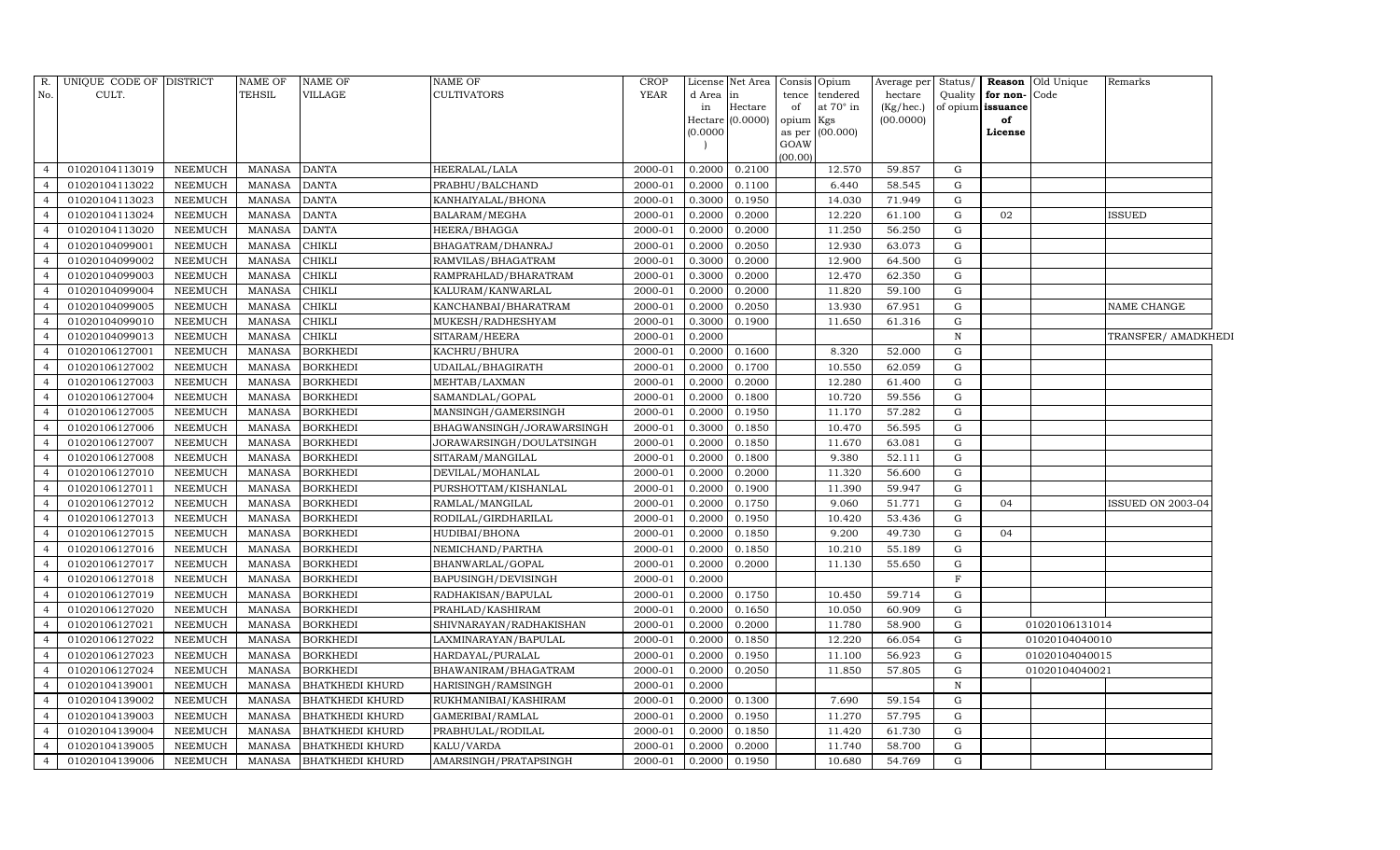| R.             | UNIQUE CODE OF DISTRICT |                | NAME OF       | <b>NAME OF</b>         | <b>NAME OF</b>            | CROP        |           | License Net Area   Consis   Opium |                |           | Average per | Status/      |              | <b>Reason</b> Old Unique | Remarks                    |  |
|----------------|-------------------------|----------------|---------------|------------------------|---------------------------|-------------|-----------|-----------------------------------|----------------|-----------|-------------|--------------|--------------|--------------------------|----------------------------|--|
| No.            | CULT.                   |                | TEHSIL        | VILLAGE                | <b>CULTIVATORS</b>        | <b>YEAR</b> | d Area in |                                   | tence          | tendered  | hectare     | Quality      | for non-Code |                          |                            |  |
|                |                         |                |               |                        |                           |             | in        | Hectare                           | of             | at 70° in | (Kg/hec.)   | of opium     | issuance     |                          |                            |  |
|                |                         |                |               |                        |                           |             |           | Hectare (0.0000)                  | opium Kgs      |           | (00.0000)   |              | of           |                          |                            |  |
|                |                         |                |               |                        |                           |             | (0.0000)  |                                   | as per<br>GOAW | (00.000)  |             |              | License      |                          |                            |  |
|                |                         |                |               |                        |                           |             |           |                                   | (00.00)        |           |             |              |              |                          |                            |  |
| $\overline{a}$ | 01020104139007          | <b>NEEMUCH</b> | MANASA        | <b>BHATKHEDI KHURD</b> | RAJENDRASINGH/RUPSINGH    | 2000-01     | 0.2000    | 0.1900                            |                | 11.760    | 61.895      | G            |              |                          |                            |  |
| $\overline{4}$ | 01020104139008          | <b>NEEMUCH</b> | <b>MANASA</b> | <b>BHATKHEDI KHURD</b> | KARULAL/MANGILAL          | 2000-01     | 0.2000    | 0.1800                            |                | 11.490    | 63.833      | G            |              |                          |                            |  |
| $\overline{4}$ | 01020104139009          | <b>NEEMUCH</b> | <b>MANASA</b> | <b>BHATKHEDI KHURD</b> | NAGUSINGH/NARAYANSINGH    | 2000-01     | 0.2000    | 0.1950                            |                | 11.698    | 59.990      | G            |              |                          |                            |  |
| $\overline{4}$ | 01020104139010          | NEEMUCH        | <b>MANASA</b> | <b>BHATKHEDI KHURD</b> | DHANNALAL/KARULAL         | 2000-01     | 0.2000    | 0.1900                            |                | 11.460    | 60.316      | ${\rm G}$    |              |                          |                            |  |
| $\overline{4}$ | 01020104139011          | <b>NEEMUCH</b> | <b>MANASA</b> | <b>BHATKHEDI KHURD</b> | SHAMBHULAL/JAGGAJI        | 2000-01     | 0.2000    | 0.1850                            |                | 10.430    | 56.378      | ${\rm G}$    |              |                          |                            |  |
|                | 01020104139012          | NEEMUCH        | <b>MANASA</b> | <b>BHATKHEDI KHURD</b> | NANDLAL/MULCHANDRA        | 2000-01     | 0.2000    | 0.1150                            |                | 5.910     | 51.391      | ${\rm G}$    | 04           |                          | <b>ISSUED ON 2003-04</b>   |  |
| $\overline{4}$ | 01020104139013          | NEEMUCH        | <b>MANASA</b> | <b>BHATKHEDI KHURD</b> | RUGHNATHSINGH/RAMSINGH    | 2000-01     | 0.2000    | 0.1800                            |                | 12.310    | 68.389      | ${\rm G}$    |              |                          | TRANSFER/MAHESHPURIYA      |  |
| $\overline{4}$ | 01020104139014          | <b>NEEMUCH</b> | <b>MANASA</b> | <b>BHATKHEDI KHURD</b> | RAJARAM/BHONA             | 2000-01     | 0.2000    | 0.1950                            |                | 12.890    | 66.103      | G            |              |                          |                            |  |
| $\overline{4}$ | 01020104139015          | NEEMUCH        | <b>MANASA</b> | <b>BHATKHEDI KHURD</b> | TIKAMSINGH/DUNGARSINGH    | 2000-01     | 0.3000    | 0.2000                            |                | 12.800    | 64.000      | ${\rm G}$    |              |                          |                            |  |
| $\overline{4}$ | 01020104139016          | <b>NEEMUCH</b> | <b>MANASA</b> | <b>BHATKHEDI KHURD</b> | BANESINGH/JHUJARSINGH     | 2000-01     | 0.2000    | 0.2000                            |                | 13.850    | 69.250      | ${\rm G}$    |              |                          |                            |  |
| $\overline{4}$ | 01020104139017          | <b>NEEMUCH</b> | <b>MANASA</b> | BHATKHEDI KHURD        | BHANWARSINGH/SHAMBHUSINGH | 2000-01     | 0.2000    |                                   |                |           |             | $\, {\rm N}$ |              |                          | TRANSFER/ BATISHDI         |  |
| $\overline{4}$ | 01020104139018          | <b>NEEMUCH</b> | <b>MANASA</b> | <b>BHATKHEDI KHURD</b> | KARULAL/NANDA             | 2000-01     | 0.2000    | 0.1850                            |                | 12.090    | 65.351      | G            |              |                          |                            |  |
| $\overline{4}$ | 01020104139019          | <b>NEEMUCH</b> | <b>MANASA</b> | <b>BHATKHEDI KHURD</b> | BHARATSINGH/MANGUSINGH    | 2000-01     | 0.2000    | 0.2050                            |                | 12.780    | 62.341      | G            |              |                          |                            |  |
| $\overline{4}$ | 01020104139020          | <b>NEEMUCH</b> | <b>MANASA</b> | <b>BHATKHEDI KHURD</b> | HARIRAM/NARAYAN           | 2000-01     | 0.2000    |                                   |                |           |             | $\, {\rm N}$ |              |                          |                            |  |
| $\overline{4}$ | 01020104139022          | NEEMUCH        | <b>MANASA</b> | BHATKHEDI KHURD        | KANCHANBAI/BHAWANWARLAL   | 2000-01     | 0.2000    | 0.2000                            |                | 12.570    | 62.850      | G            |              |                          | NAME CHANGE                |  |
| $\overline{4}$ | 01020104139023          | <b>NEEMUCH</b> | <b>MANASA</b> | <b>BHATKHEDI KHURD</b> | SHAMBHUSINGH/RAMSINGH     | 2000-01     | 0.2000    | 0.1700                            |                | 10.930    | 64.294      | ${\rm G}$    |              |                          |                            |  |
| $\overline{4}$ | 01020104139024          | <b>NEEMUCH</b> | <b>MANASA</b> | <b>BHATKHEDI KHURD</b> | BHANWARKUNWAR/BAPUSINGH   | 2000-01     | 0.2000    | 0.1850                            |                | 10.690    | 57.784      | G            |              |                          |                            |  |
| $\overline{4}$ | 01020104139025          | <b>NEEMUCH</b> | <b>MANASA</b> | <b>BHATKHEDI KHURD</b> | KESARKUNWAR/RAMSINGH      | 2000-01     | 0.2000    | 0.1300                            |                | 7.510     | 57.769      | ${\rm G}$    |              |                          | TRANSFER/ SIMALI ISHTMURAR |  |
| $\overline{4}$ | 01020104139026          | <b>NEEMUCH</b> | <b>MANASA</b> | <b>BHATKHEDI KHURD</b> | RATANBAI/BHANWARLAL       | 2000-01     | 0.2000    | 0.1300                            |                | 7.420     | 57.077      | ${\rm G}$    |              |                          |                            |  |
| $\overline{4}$ | 01020104139028          | <b>NEEMUCH</b> | <b>MANASA</b> | <b>BHATKHEDI KHURD</b> | RATANSINGH/CHATARSINGH    | 2000-01     | 0.2000    | 0.1850                            |                | 11.420    | 61.730      | G            | 03           | 1020104093058            |                            |  |
| $\overline{4}$ | 01020104139021          | <b>NEEMUCH</b> | <b>MANASA</b> | <b>BHATKHEDI KHURD</b> | SURAJMAL/RATANLAL         | 2000-01     | 0.2000    | 0.1600                            |                | 8.740     | 54.625      | ${\rm G}$    |              | 01020104141039           |                            |  |
| $\overline{4}$ | 01020104139029          | <b>NEEMUCH</b> | <b>MANASA</b> | <b>BHATKHEDI KHURD</b> | CHAMPALAL/BHUWANA         | 2000-01     | 0.2000    | 0.1950                            |                | 12.380    | 63.487      | G            |              | 01020104124012           |                            |  |
| $\overline{4}$ | 01020104102001          | <b>NEEMUCH</b> | <b>MANASA</b> | <b>BHAGAL BUJURG</b>   | TULSIBAI/BHUWANISINGH     | 2000-01     | 0.2000    | 0.0950                            |                | 6.880     | 72.421      | G            |              |                          |                            |  |
| $\overline{a}$ | 01020104102002          | <b>NEEMUCH</b> | <b>MANASA</b> | BHAGAL BUJURG          | HAJARILAL/MEGHA           | 2000-01     | 0.3000    | 0.2000                            |                | 12.060    | 60.300      | G            |              |                          |                            |  |
| $\overline{4}$ | 01020104102003          | <b>NEEMUCH</b> | <b>MANASA</b> | <b>BHAGAL BUJURG</b>   | KARULAL/BHANWARLAL        | 2000-01     | 0.2000    | 0.1400                            |                | 7.170     | 51.214      | $\mathbf G$  | 04           |                          | <b>ISSUED ON 2003-04</b>   |  |
| $\overline{4}$ | 01020104102004          | <b>NEEMUCH</b> | <b>MANASA</b> | BHAGAL BUJURG          | PRABHUDAS/KALYANDAS       | 2000-01     | 0.2000    | 0.2000                            |                | 11.880    | 59.400      | G            |              |                          |                            |  |
| $\overline{4}$ | 01020104102005          | <b>NEEMUCH</b> | <b>MANASA</b> | <b>BHAGAL BUJURG</b>   | NARAYANSINGH/BHUWANISINGH | 2000-01     | 0.3000    | 0.2000                            |                | 11.980    | 59.900      | G            |              |                          |                            |  |
| $\overline{4}$ | 01020104102007          | <b>NEEMUCH</b> | <b>MANASA</b> | <b>BHAGAL BUJURG</b>   | HEERALAL/KISHNA           | 2000-01     | 0.2000    | 0.1800                            |                | 9.650     | 53.611      | ${\rm G}$    |              |                          |                            |  |
| $\overline{4}$ | 01020104102009          | <b>NEEMUCH</b> | <b>MANASA</b> | <b>BHAGAL BUJURG</b>   | HARSINGH/RAMLAL           | 2000-01     | 0.2000    |                                   |                |           |             | ${\bf N}$    |              |                          |                            |  |
| $\overline{4}$ | 01020104102010          | <b>NEEMUCH</b> | <b>MANASA</b> | <b>BHAGAL BUJURG</b>   | GORA/MEGHA                | 2000-01     | 0.2000    | 0.1500                            |                | 8.870     | 59.133      | ${\rm G}$    |              |                          |                            |  |
| $\overline{4}$ | 01020104102011          | <b>NEEMUCH</b> | <b>MANASA</b> | <b>BHAGAL BUJURG</b>   | HEERALAL/RATANLAL         | 2000-01     | 0.2000    | 0.1900                            |                | 11.310    | 59.526      | G            |              |                          |                            |  |
| $\overline{4}$ | 01020104102013          | <b>NEEMUCH</b> | <b>MANASA</b> | <b>BHAGAL BUJURG</b>   | CHAMPA/GULAB              | 2000-01     | 0.2000    | 0.1850                            |                | 9.820     | 53.081      | ${\rm G}$    |              |                          |                            |  |
| $\overline{4}$ | 01020104135001          | <b>NEEMUCH</b> | <b>MANASA</b> | <b>BHADWA</b>          | AMRITRAM/RATANLAL         | 2000-01     | 0.2000    | 0.1750                            |                | 9.430     | 53.886      | ${\rm G}$    |              |                          |                            |  |
| $\overline{4}$ | 01020104135003          | <b>NEEMUCH</b> | <b>MANASA</b> | <b>BHADWA</b>          | BHULIBAI/SEWARAM          | 2000-01     | 0.2000    | 0.1700                            |                | 9.210     | 54.176      | G            |              |                          |                            |  |
| $\overline{4}$ | 01020104135004          | <b>NEEMUCH</b> | <b>MANASA</b> | <b>BHADWA</b>          | JAYCHANDRA/RAJARAM        | 2000-01     | 0.2000    | 0.1850                            |                | 10.960    | 59.243      | $\mathbf G$  |              |                          |                            |  |
| $\overline{4}$ | 01020104135005          | NEEMUCH        | <b>MANASA</b> | <b>BHADWA</b>          | KALU/HAMERA               | 2000-01     | 0.2000    | 0.1000                            |                | 5.610     | 56.100      | G            |              |                          |                            |  |
| $\overline{4}$ | 01020104135006          | <b>NEEMUCH</b> | <b>MANASA</b> | <b>BHADWA</b>          | RAMLAL/SITARAM            | 2000-01     | 0.2000    | 0.2000                            |                | 11.710    | 58.550      | G            |              |                          | NAME CHANGE                |  |
| $\overline{4}$ | 01020104135007          | NEEMUCH        | <b>MANASA</b> | <b>BHADWA</b>          | BHURANATH/PYARANATH       | 2000-01     | 0.2000    | 0.2000                            |                | 10.540    | 52.700      | G            |              |                          |                            |  |
| $\overline{4}$ | 01020104135008          | NEEMUCH        | <b>MANASA</b> | <b>BHADWA</b>          | KACHRUNATH/SEVANATH       | 2000-01     | 0.2000    | 0.1050                            |                | 5.360     | 51.048      | G            | 04           |                          | <b>ISSUED ON 2003-04</b>   |  |
| $\overline{4}$ | 01020104135009          | <b>NEEMUCH</b> | <b>MANASA</b> | <b>BHADWA</b>          | KANWARIBAI/MOTILAL        | 2000-01     | 0.2000    | 0.1350                            |                | 7.670     | 56.815      | $\mathbf G$  |              |                          |                            |  |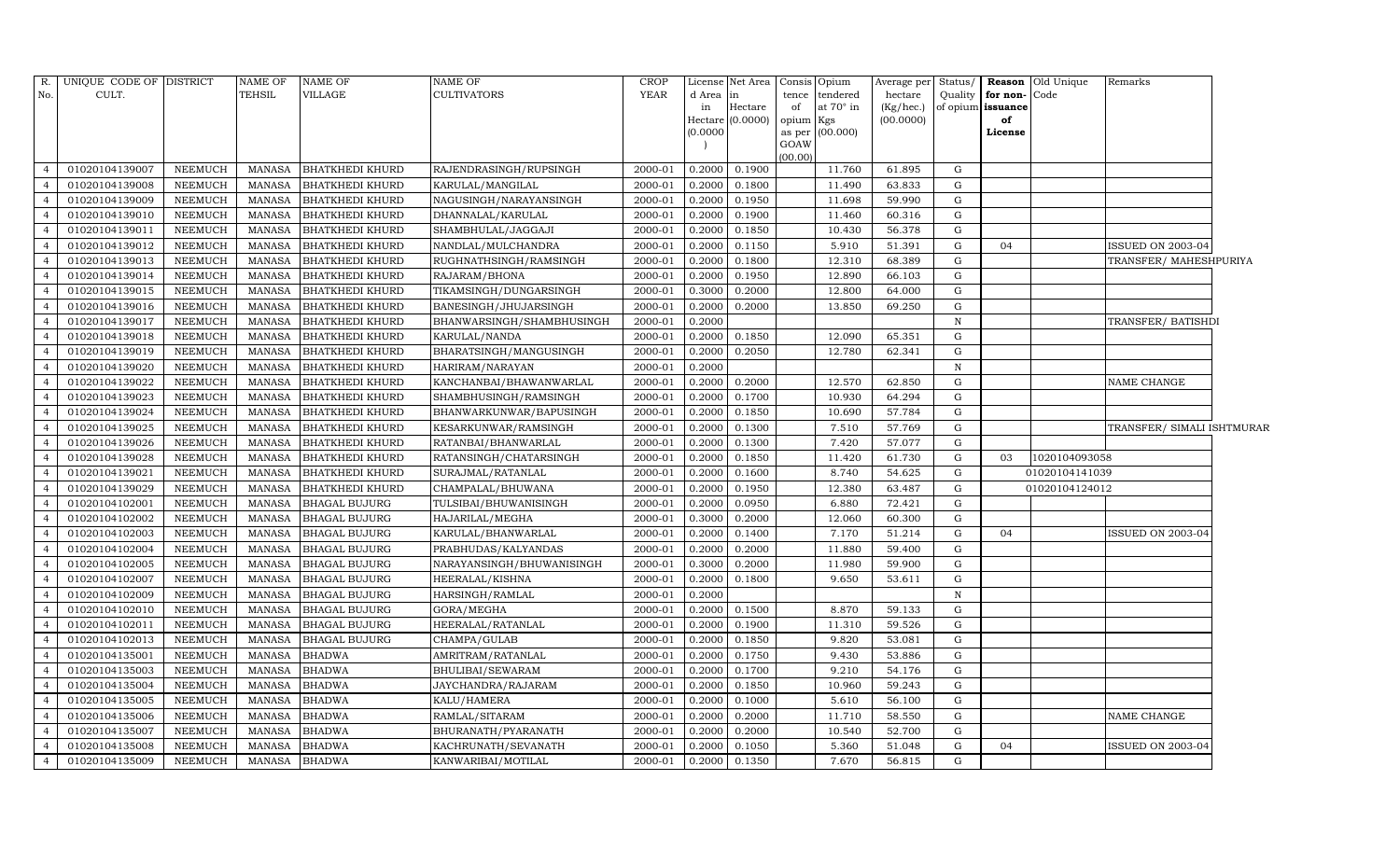| R.             | UNIQUE CODE OF DISTRICT |         | <b>NAME OF</b> | NAME OF          | <b>NAME OF</b>        | <b>CROP</b> |           | License Net Area |                | Consis Opium | Average per        | Status/     |                   | <b>Reason Old Unique</b> | Remarks           |
|----------------|-------------------------|---------|----------------|------------------|-----------------------|-------------|-----------|------------------|----------------|--------------|--------------------|-------------|-------------------|--------------------------|-------------------|
| No.            | CULT.                   |         | TEHSIL         | VILLAGE          | <b>CULTIVATORS</b>    | <b>YEAR</b> | d Area in |                  | tence          | tendered     | hectare            | Quality     | for non-          | Code                     |                   |
|                |                         |         |                |                  |                       |             | in        | Hectare          | of             | at 70° in    | $(Kg/ {\rm hec.})$ |             | of opium issuance |                          |                   |
|                |                         |         |                |                  |                       |             |           | Hectare (0.0000) | opium Kgs      |              | (00.0000)          |             | of                |                          |                   |
|                |                         |         |                |                  |                       |             | (0.0000)  |                  | as per<br>GOAW | (00.000)     |                    |             | License           |                          |                   |
|                |                         |         |                |                  |                       |             |           |                  | (00.00)        |              |                    |             |                   |                          |                   |
|                | 01020104135011          | NEEMUCH | <b>MANASA</b>  | <b>BHADWA</b>    | GOPAL/NANDA           | 2000-01     | 0.2000    | 0.2000           |                | 11.540       | 57.700             | G           |                   |                          |                   |
|                | 01020104135014          | NEEMUCH | <b>MANASA</b>  | <b>BHADWA</b>    | TULSIBAI/BHAGWAN      | 2000-01     | 0.2000    | 0.1100           |                | 7.090        | 64.455             | G           |                   |                          |                   |
|                | 01020104135015          | NEEMUCH | <b>MANASA</b>  | <b>BHADWA</b>    | PRABHULAL/LAXMAN      | 2000-01     | 0.2000    | 0.2000           |                | 10.410       | 52.050             | G           |                   |                          |                   |
|                | 01020104135016          | NEEMUCH | MANASA         | <b>BHADWA</b>    | RAMLAL/AMAR           | 2000-01     | 0.2000    | 0.2000           |                | 11.690       | 58.450             | G           |                   |                          |                   |
|                | 01020104135017          | NEEMUCH | <b>MANASA</b>  | <b>BHADWA</b>    | MANGILAL/PRABHULAL    | 2000-01     | 0.3000    | 0.1400           |                | 8.600        | 61.429             | G           |                   |                          |                   |
|                | 01020104135018          | NEEMUCH | <b>MANASA</b>  | <b>BHADWA</b>    | RATANIBAI/KANIRAM     | 2000-01     | 0.2000    | 0.1950           |                | 10.770       | 55.231             | G           |                   |                          |                   |
|                | 01020104135019          | NEEMUCH | <b>MANASA</b>  | <b>BHADWA</b>    | SATYANARAYAN/MANGILAL | 2000-01     | 0.2000    | 0.2050           |                | 12.430       | 60.634             | G           |                   |                          |                   |
| $\overline{4}$ | 01020104135020          | NEEMUCH | MANASA         | <b>BHADWA</b>    | GOPAL/PRITHVIRAJ      | 2000-01     | 0.2000    | 0.2000           |                | 11.760       | 58.800             | G           |                   |                          |                   |
|                | 01020104135021          | NEEMUCH | <b>MANASA</b>  | <b>BHADWA</b>    | RADHULAL/MANGILAL     | 2000-01     | 0.2000    | 0.1700           |                | 8.520        | 50.118             | G           | 04                |                          |                   |
|                | 01020104135022          | NEEMUCH | <b>MANASA</b>  | <b>BHADWA</b>    | PRABHU/BHURANATH      | 2000-01     | 0.2000    | 0.1850           |                | 9.500        | 51.351             | G           | 04                |                          | ISSUED ON 2003-04 |
| 4              | 01020104135023          | NEEMUCH | <b>MANASA</b>  | <b>BHADWA</b>    | BHAGATRAM/SHAVRAM     | 2000-01     | 0.2000    | 0.1600           |                | 9.300        | 58.125             | G           |                   |                          |                   |
|                | 01020104135024          | NEEMUCH | <b>MANASA</b>  | <b>BHADWA</b>    | BHAGATRAM/MANGILAL    | 2000-01     | 0.2000    | 0.1750           |                | 8.330        | 47.600             | G           | 04                |                          |                   |
|                | 01020104135025          | NEEMUCH | <b>MANASA</b>  | <b>BHADWA</b>    | RAMNARAYAN/MANGILAL   | 2000-01     | 0.2000    | 0.1950           |                | 10.140       | 52.000             | G           |                   |                          |                   |
|                | 01020104135026          | NEEMUCH | <b>MANASA</b>  | <b>BHADWA</b>    | RAMESHWAR/DHANRAJ     | 2000-01     | 0.2000    | 0.1150           |                | 6.420        | 55.826             | G           |                   |                          |                   |
|                | 01020104135027          | NEEMUCH | <b>MANASA</b>  | BHADWA           | BHARATSINGH/RAMSINGH  | 2000-01     | 0.2000    |                  |                |              |                    | ${\bf N}$   |                   |                          |                   |
|                | 01020104135028          | NEEMUCH | <b>MANASA</b>  | <b>BHADWA</b>    | FATEHLAL/RAMLAL       | 2000-01     | 0.2000    | 0.1850           |                | 10.390       | 56.162             | G           |                   |                          |                   |
|                | 01020104135029          | NEEMUCH | <b>MANASA</b>  | <b>BHADWA</b>    | BANSHILAL/BHANWARLAL  | 2000-01     | 0.2000    | 0.1850           |                | 12.220       | 66.054             | G           |                   |                          |                   |
|                | 01020104135030          | NEEMUCH | <b>MANASA</b>  | <b>BHADWA</b>    | RAMCHANDRA/RATAN      | 2000-01     | 0.2000    | 0.2000           |                | 10.580       | 52.900             | G           |                   |                          |                   |
|                | 01020104135031          | NEEMUCH | <b>MANASA</b>  | <b>BHADWA</b>    | BHARATRAM/DULICHANDRA | 2000-01     | 0.2000    | 0.1100           |                | 6.710        | 61.000             | ${\rm G}$   |                   |                          |                   |
|                | 01020104135035          | NEEMUCH | <b>MANASA</b>  | <b>BHADWA</b>    | KAILASHNATH/SEVANATH  | 2000-01     | 0.2000    | 0.1250           |                | 6.800        | 54.400             | $\mathbf G$ |                   |                          |                   |
|                | 01020104135036          | NEEMUCH | <b>MANASA</b>  | <b>BHADWA</b>    | RATANLAL/KASHIRAM     | 2000-01     | 0.2000    | 0.1900           |                | 12.430       | 65.421             | G           |                   |                          |                   |
| 4              | 01020104135037          | NEEMUCH | <b>MANASA</b>  | <b>BHADWA</b>    | JETRAM/BHUWANA        | 2000-01     | 0.2000    | 0.2000           |                | 10.740       | 53.700             | G           |                   |                          |                   |
|                | 01020104135038          | NEEMUCH | MANASA         | <b>BHADWA</b>    | DASHRATH/NANALAL      | 2000-01     | 0.2000    | 0.2050           |                | 11.610       | 56.634             | G           |                   |                          | NAME CHANGE       |
|                | 01020104135040          | NEEMUCH | <b>MANASA</b>  | <b>BHADWA</b>    | NATHULAL/RAJARAM      | 2000-01     | 0.2000    | 0.2000           |                | 11.470       | 57.350             | G           |                   |                          |                   |
|                | 01020104135041          | NEEMUCH | <b>MANASA</b>  | <b>BHADWA</b>    | JAGANNATH/LAXMAN      | 2000-01     | 0.2000    | 0.2050           |                | 11.220       | 54.732             | G           |                   |                          |                   |
|                | 01020104135044          | NEEMUCH | <b>MANASA</b>  | <b>BHADWA</b>    | NATHULAL/BHANWARLAL   | 2000-01     | 0.2000    |                  |                |              |                    | N           |                   | 01020104069063           |                   |
|                | 01020104135043          | NEEMUCH | <b>MANASA</b>  | <b>BHADWA</b>    | NARENDRA/RAMNATH      | 2000-01     | 0.2000    | 0.1900           |                | 11.090       | 58.368             | G           |                   |                          |                   |
|                | 01020104136001          | NEEMUCH | <b>MANASA</b>  | <b>BATTISADI</b> | JENA/KISHNA           | 2000-01     | 0.3000    | 0.2000           |                | 11.830       | 59.150             | G           |                   |                          |                   |
|                | 01020104136002          | NEEMUCH | <b>MANASA</b>  | <b>BATTISADI</b> | HARIDWARBAI/BHAWARLAL | 2000-01     | 0.2000    | 0.1950           |                | 11.610       | 59.538             | G           |                   |                          | NAME CHANGE       |
|                | 01020104136004          | NEEMUCH | <b>MANASA</b>  | <b>BATTISADI</b> | BHERULAL/KASHIRAM     | 2000-01     | 0.2000    | 0.1950           |                | 10.160       | 52.103             | G           |                   |                          |                   |
|                | 01020104136005          | NEEMUCH | MANASA         | <b>BATTISADI</b> | CHAMPA/KISHNA         | 2000-01     | 0.3000    | 0.1850           |                | 11.210       | 60.595             | ${\rm G}$   |                   |                          |                   |
|                | 01020104136006          | NEEMUCH | <b>MANASA</b>  | <b>BATTISADI</b> | RATANLAL/HARIRAM      | 2000-01     | 0.3000    | 0.1700           |                | 8.830        | 51.941             | G           | 04                |                          | ISSUED ON 2003-04 |
|                | 01020104136007          | NEEMUCH | <b>MANASA</b>  | <b>BATTISADI</b> | BANSHILAL/RAMLAL      | 2000-01     | 0.3000    | 0.1850           |                | 12.930       | 69.892             | G           |                   |                          |                   |
|                | 01020104136008          | NEEMUCH | <b>MANASA</b>  | <b>BATTISADI</b> | SHIVLAL/MANGILAL      | 2000-01     | 0.2000    | 0.1650           |                | 9.050        | 54.848             | G           |                   |                          |                   |
|                | 01020104136009          | NEEMUCH | <b>MANASA</b>  | <b>BATTISADI</b> | NANURAM/HEERALAL      | 2000-01     | 0.2000    | 0.2000           |                | 10.570       | 52.850             | G           |                   |                          |                   |
|                | 01020104136010          | NEEMUCH | <b>MANASA</b>  | <b>BATTISADI</b> | AMRITRAM/BHERULAL     | 2000-01     | 0.2000    | 0.1550           |                | 8.330        | 53.742             | G           |                   |                          |                   |
|                | 01020104136011          | NEEMUCH | <b>MANASA</b>  | <b>BATTISADI</b> | UDAIRAM/BHANWARLAL    | 2000-01     | 0.2000    | 0.1850           |                | 11.160       | 60.324             | G           |                   |                          |                   |
| $\overline{4}$ | 01020104136012          | NEEMUCH | <b>MANASA</b>  | <b>BATTISADI</b> | SURAJBAI/MOHANLAL     | 2000-01     | 0.2000    | 0.2000           |                | 11.710       | 58.550             | G           |                   |                          |                   |
|                | 01020104136013          | NEEMUCH | MANASA         | <b>BATTISADI</b> | BAGDIRAM/JENALAL      | 2000-01     | 0.2000    | 0.1950           |                | 12.320       | 63.179             | $\mathbf G$ |                   |                          |                   |
| 4              | 01020104136014          | NEEMUCH |                | MANASA BATTISADI | BAPULAL/JENALAL       | 2000-01     | 0.2000    | 0.2000           |                | 11.600       | 58.000             | G           |                   |                          |                   |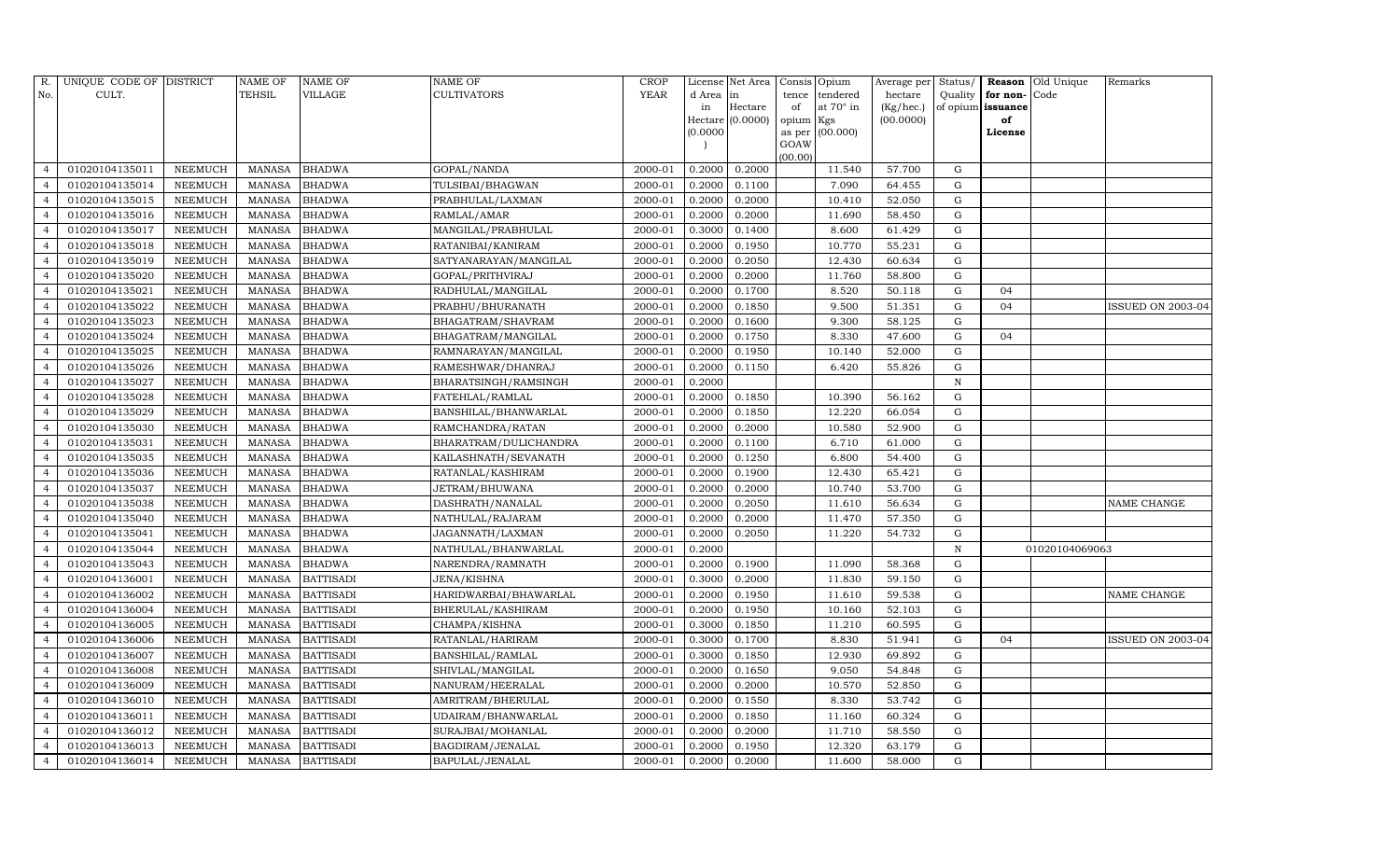| R.             | UNIQUE CODE OF DISTRICT |                | NAME OF       | <b>NAME OF</b>   | <b>NAME OF</b>              | <b>CROP</b> | License             | Net Area        | Consis Opium |                 | Average per Status/ |              |                   | <b>Reason</b> Old Unique | Remarks                             |  |
|----------------|-------------------------|----------------|---------------|------------------|-----------------------------|-------------|---------------------|-----------------|--------------|-----------------|---------------------|--------------|-------------------|--------------------------|-------------------------------------|--|
| No.            | CULT.                   |                | <b>TEHSIL</b> | VILLAGE          | <b>CULTIVATORS</b>          | <b>YEAR</b> | d Area              | in              |              | tence tendered  | hectare             | Quality      | for non-Code      |                          |                                     |  |
|                |                         |                |               |                  |                             |             | in                  | Hectare         | of           | at 70° in       | (Kg/hec.)           |              | of opium issuance |                          |                                     |  |
|                |                         |                |               |                  |                             |             | Hectare<br>(0.0000) | (0.0000)        | opium Kgs    |                 | (00.0000)           |              | of                |                          |                                     |  |
|                |                         |                |               |                  |                             |             |                     |                 | GOAW         | as per (00.000) |                     |              | License           |                          |                                     |  |
|                |                         |                |               |                  |                             |             |                     |                 | (00.00)      |                 |                     |              |                   |                          |                                     |  |
|                | 01020104136015          | NEEMUCH        | MANASA        | <b>BATTISADI</b> | PURA/BHANWARLAL             | 2000-01     | 0.2000              | 0.1900          |              | 10.240          | 53.895              | G            |                   |                          |                                     |  |
| $\overline{4}$ | 01020104136016          | <b>NEEMUCH</b> | <b>MANASA</b> | <b>BATTISADI</b> | MOHANLAL/BABU               | 2000-01     | 0.3000              | 0.2000          |              | 12.430          | 62.150              | G            |                   |                          |                                     |  |
| $\overline{4}$ | 01020104136017          | NEEMUCH        | MANASA        | <b>BATTISADI</b> | MOTILAL/MOHAN               | 2000-01     | 0.2000              | 0.2000          |              | 10.390          | 51.950              | G            | 04                |                          | ISSUED ON 2003-04                   |  |
| $\overline{a}$ | 01020104136018          | NEEMUCH        | MANASA        | <b>BATTISADI</b> | PRABHULAL/NANDA             | 2000-01     | 0.2000              | 0.2000          |              | 11.670          | 58.350              | $\mathbf G$  |                   |                          |                                     |  |
| $\overline{4}$ | 01020104136019          | NEEMUCH        | <b>MANASA</b> | <b>BATTISADI</b> | HANSRAJ/KALU                | 2000-01     | 0.2000              | 0.1950          |              | 11.440          | 58.667              | $\mathbf G$  |                   |                          |                                     |  |
| $\overline{4}$ | 01020104136020          | NEEMUCH        | <b>MANASA</b> | <b>BATTISADI</b> | NARMDABAI/GANGARAM          | 2000-01     | 0.2000              | 0.1750          |              | 9.050           | 51.714              | ${\rm G}$    | 04                |                          | ISSUED ON 2003-04                   |  |
| $\overline{4}$ | 01020104136021          | NEEMUCH        | <b>MANASA</b> | <b>BATTISADI</b> | RADHESHYAM/KHYALIRAM        | 2000-01     | 0.3000              |                 |              |                 |                     | $\mathbf F$  |                   |                          |                                     |  |
| $\overline{4}$ | 01020104136022          | NEEMUCH        | MANASA        | <b>BATTISADI</b> | KANWARLAL/RATANLAL          | 2000-01     | 0.2000              | 0.2000          |              | 10.000          | 50.000              | ${\rm G}$    | 04                |                          |                                     |  |
| $\overline{4}$ | 01020104136023          | NEEMUCH        | <b>MANASA</b> | <b>BATTISADI</b> | MOHANBAI/GOVERDHANSINGH     | 2000-01     | 0.2000              | 0.2000          |              | 10.240          | 51.200              | G            | 04                |                          | ISSUED ON 2003-04                   |  |
| $\overline{4}$ | 01020104136024          | <b>NEEMUCH</b> | <b>MANASA</b> | <b>BATTISADI</b> | RAMCHANDRA/CHHITARMAL       | 2000-01     | 0.2000              | 0.2000          |              | 10.820          | 54.100              | ${\rm G}$    |                   | 01020104141028           |                                     |  |
| $\overline{4}$ | 01020104136025          | <b>NEEMUCH</b> | <b>MANASA</b> | <b>BATTISADI</b> | SHYAMLAL/NANDLAL            | 2000-01     | 0.2000              | 0.1650          |              | 8.950           | 54.242              | ${\rm G}$    |                   |                          | 0102010412009TRANSFER/KUKDESHWAR-II |  |
| $\overline{4}$ | 01020104136026          | NEEMUCH        | MANASA        | <b>BATTISADI</b> | MANGILAL/MADHU              | 2000-01     | 0.2000              | 0.1750          |              | 9.970           | 56.971              | ${\rm G}$    |                   | 01020104138010           |                                     |  |
| $\overline{4}$ | 01020104138001          | NEEMUCH        | <b>MANASA</b> | <b>BATTISADA</b> | CHAMPALAL/KISHNA            | 2000-01     | 0.2000              |                 |              |                 |                     | $\, {\rm N}$ |                   |                          |                                     |  |
| $\overline{4}$ | 01020104138002          | NEEMUCH        | MANASA        | <b>BATTISADA</b> | BHAGATRAM/BALU              | 2000-01     | 0.2000              | 0.1150          |              | 6.960           | 60.522              | $\mathbf G$  |                   |                          |                                     |  |
| $\overline{4}$ | 01020104138004          | NEEMUCH        | <b>MANASA</b> | <b>BATTISADA</b> | BASANTIBAI/PURA             | 2000-01     | 0.2000              | 0.1850          |              | 9.600           | 51.892              | $\mathbf G$  | 04                |                          | ISSUED ON 2003-04                   |  |
| $\overline{4}$ | 01020104138005          | NEEMUCH        | MANASA        | <b>BATTISADA</b> | NANIBAI/JAGANNATH           | 2000-01     | 0.2000              | 0.1750          |              | 9.760           | 55.771              | $\mathbf G$  |                   |                          |                                     |  |
| $\overline{4}$ | 01020104138006          | <b>NEEMUCH</b> | <b>MANASA</b> | <b>BATTISADA</b> | KARU/PURA                   | 2000-01     | 0.2000              | 0.1800          |              | 10.510          | 58.389              | $\mathbf G$  |                   |                          |                                     |  |
| $\overline{4}$ | 01020104138007          | <b>NEEMUCH</b> | MANASA        | <b>BATTISADA</b> | JAGANNATH/RADHU             | 2000-01     | 0.2000              | 0.1200          |              | 6.210           | 51.750              | ${\rm G}$    | 04                |                          | ISSUED ON 2003-04                   |  |
| $\overline{4}$ | 01020104138009          | NEEMUCH        | <b>MANASA</b> | <b>BATTISADA</b> | KANCHANBAI/KANHAIYALAL      | 2000-01     | 0.2000              | 0.1650          |              | 10.440          | 63.273              | $\mathbf G$  |                   |                          |                                     |  |
| $\overline{4}$ | 01020104138011          | NEEMUCH        | <b>MANASA</b> | <b>BATTISADA</b> | BHARATRAM/AMRA              | 2000-01     | 0.2000              | 0.1800          |              | 8.980           | 49.889              | G            | 04                |                          |                                     |  |
| $\overline{4}$ | 01020104138012          | <b>NEEMUCH</b> | <b>MANASA</b> | <b>BATTISADA</b> | KANHAIYALAL/BHANWARLAL      | 2000-01     | 0.2000              | 0.1700          |              | 9.640           | 56.706              | $\mathbf G$  |                   |                          |                                     |  |
| $\overline{4}$ | 01020104138013          | <b>NEEMUCH</b> | <b>MANASA</b> | <b>BATTISADA</b> | BAPULAL/PURAJI              | 2000-01     | 0.2000              | 0.1800          |              | 9.110           | 50.611              | $\mathbf G$  | 04                |                          |                                     |  |
| $\overline{4}$ | 01020104138015          | NEEMUCH        | <b>MANASA</b> | <b>BATTISADA</b> | BHERULAL/GOPAL              | 2000-01     | 0.2000              | 0.1800          |              | 10.130          | 56.278              | $\mathbf G$  |                   |                          |                                     |  |
| $\overline{4}$ | 01020104138016          | NEEMUCH        | <b>MANASA</b> | <b>BATTISADA</b> | BHANWARLAL/KALU             | 2000-01     | 0.2000              | 0.1700          |              | 10.300          | 60.588              | $\mathbf G$  |                   |                          |                                     |  |
| $\overline{4}$ | 01020104138017          | <b>NEEMUCH</b> | <b>MANASA</b> | <b>BATTISADA</b> | DHAPUBAI/AMRA               | 2000-01     | 0.2000              | 0.1900          |              | 9.680           | 50.947              | $\mathbf G$  | 04                |                          |                                     |  |
| $\overline{4}$ | 01020104138018          | <b>NEEMUCH</b> | <b>MANASA</b> | <b>BATTISADA</b> | SUKHLAL/TOLARAM             | 2000-01     | 0.2000              | 0.1100          |              | 6.600           | 60.000              | G            |                   |                          |                                     |  |
| $\overline{4}$ | 01020104128001          | <b>NEEMUCH</b> | <b>MANASA</b> | <b>BARKHEDI</b>  | NARAYAN/KANA                | 2000-01     | 0.2000              | 0.0950          |              | 5.430           | 57.158              | ${\rm G}$    |                   |                          |                                     |  |
| $\overline{4}$ | 01020104128002          | NEEMUCH        | <b>MANASA</b> | <b>BARKHEDI</b>  | BHIMSINGH/JORAWARSINGH      | 2000-01     | 0.2000              | 0.1900          |              | 11.640          | 61.263              | $\mathbf G$  |                   |                          |                                     |  |
| $\overline{4}$ | 01020104128003          | NEEMUCH        | <b>MANASA</b> | <b>BARKHEDI</b>  | BAPULAL/BHUWANA             | 2000-01     | 0.2000              | 0.1400          |              | 8.600           | 61.429              | ${\rm G}$    |                   |                          |                                     |  |
| $\overline{4}$ | 01020104128004          | <b>NEEMUCH</b> | <b>MANASA</b> | <b>BARKHEDI</b>  | KISHANSINGH/DUNGARSINGH     | 2000-01     | 0.2000              | 0.2000          |              | 11.380          | 56.900              | $\mathbf G$  |                   |                          |                                     |  |
| $\overline{4}$ | 01020104128005          | NEEMUCH        | <b>MANASA</b> | <b>BARKHEDI</b>  | BAHADURSINGH/GOPALSINGH     | 2000-01     | 0.3000              | 0.1950          |              | 12.180          | 62.462              | $\mathbf G$  |                   |                          |                                     |  |
| $\overline{4}$ | 01020104128006          | <b>NEEMUCH</b> | <b>MANASA</b> | <b>BARKHEDI</b>  | BHUWANIDAS/RODIDAS          | 2000-01     | 0.2000              | 0.1250          |              | 7.240           | 57.920              | ${\rm G}$    |                   |                          |                                     |  |
| $\overline{4}$ | 01020104128007          | NEEMUCH        | MANASA        | <b>BARKHEDI</b>  | ARJUNSINGH/GOPALSINGH       | 2000-01     | 0.3000              | 0.2050          |              | 11.340          | 55.317              | ${\rm G}$    |                   |                          |                                     |  |
| $\overline{4}$ | 01020104128008          | NEEMUCH        | MANASA        | <b>BARKHEDI</b>  | LALSINGH/GOPALSINGH         | 2000-01     | 0.2000              |                 |              |                 |                     | $_{\rm F}$   |                   |                          |                                     |  |
| $\overline{4}$ | 01020104128009          | <b>NEEMUCH</b> | MANASA        | <b>BARKHEDI</b>  | MADANSINGH/BHUWANISINGH     | 2000-01     | 0.2000              | 0.1900          |              | 10.950          | 57.632              | G            |                   |                          |                                     |  |
| $\overline{4}$ | 01020104128010          | NEEMUCH        | <b>MANASA</b> | <b>BARKHEDI</b>  | GOVERDHANSINGH/BHUWANISINGH | 2000-01     | 0.2000              | 0.1500          |              | 8.350           | 55.667              | G            |                   |                          |                                     |  |
| $\overline{4}$ | 01020104128011          | NEEMUCH        | MANASA        | <b>BARKHEDI</b>  | BHANWARLAL/NANDA            | 2000-01     | 0.2000              | 0.1000          |              | 6.260           | 62.600              | G            |                   |                          |                                     |  |
| $\overline{4}$ | 01020104128012          | NEEMUCH        | <b>MANASA</b> | <b>BARKHEDI</b>  | JASWANTSINGH/BHERUSINGH     | 2000-01     | 0.3000              | 0.1900          |              | 11.860          | 62.421              | G            |                   |                          |                                     |  |
| $\overline{4}$ | 01020104128013          | NEEMUCH        | <b>MANASA</b> | <b>BARKHEDI</b>  | LAXMANSINGH/PRATAPSINGH     | 2000-01     | 0.2000              |                 |              |                 |                     | $\, {\rm N}$ |                   |                          |                                     |  |
| $\overline{4}$ | 01020104128014          | NEEMUCH        |               | MANASA BARKHEDI  | SUJANSINGH/BHERUSINGH       | 2000-01     |                     | $0.2000$ 0.1950 |              | 12.170          | 62.410              | G            |                   |                          |                                     |  |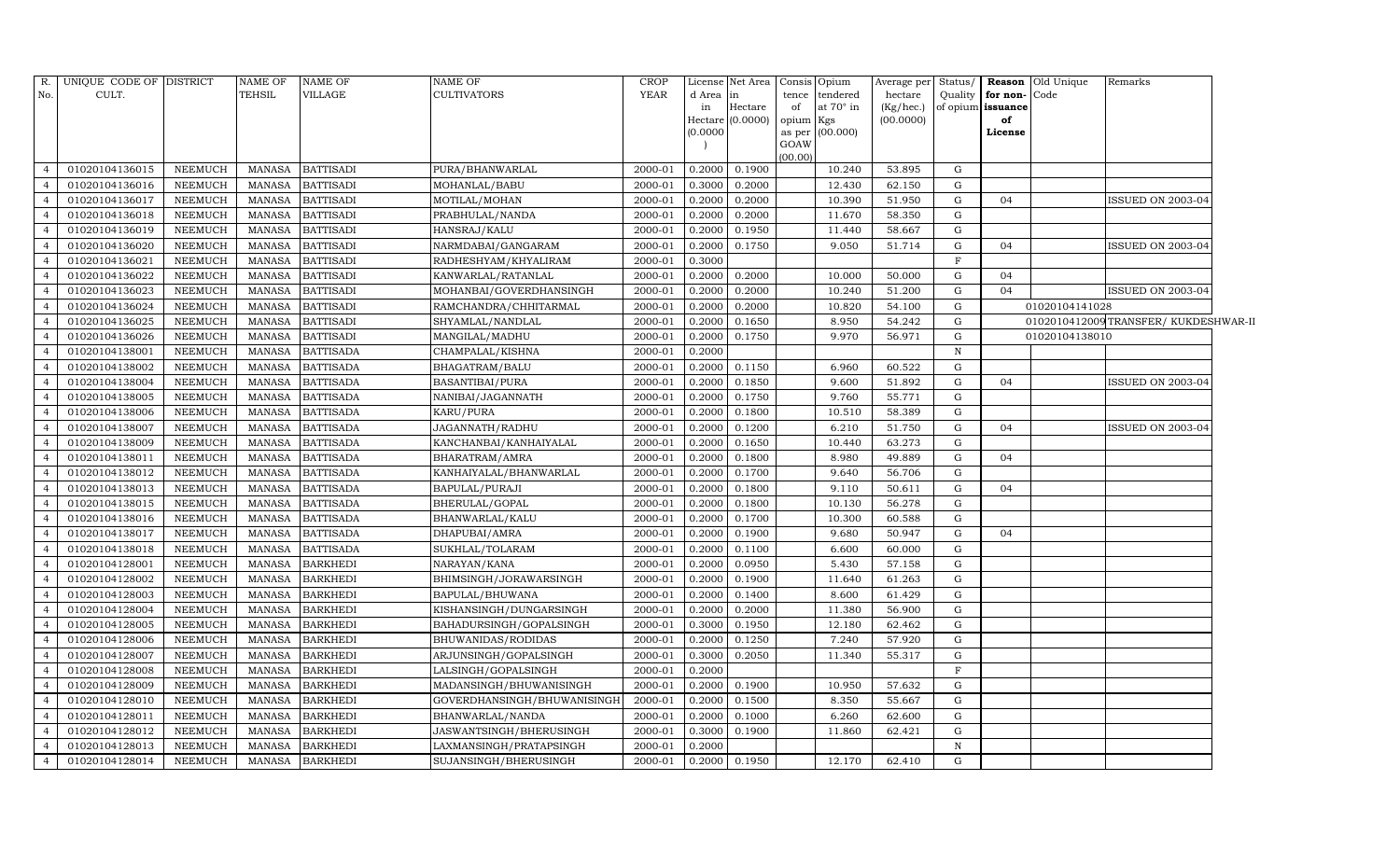| R.             | UNIQUE CODE OF DISTRICT |                | <b>NAME OF</b> | <b>NAME OF</b>         | NAME OF                  | <b>CROP</b> |          | License Net Area            |           | Consis Opium    | Average per | Status/      |                   | Reason Old Unique | Remarks                   |
|----------------|-------------------------|----------------|----------------|------------------------|--------------------------|-------------|----------|-----------------------------|-----------|-----------------|-------------|--------------|-------------------|-------------------|---------------------------|
| No.            | CULT.                   |                | TEHSIL         | VILLAGE                | CULTIVATORS              | <b>YEAR</b> | d Area   | in                          | tence     | tendered        | hectare     | Quality      | for non-Code      |                   |                           |
|                |                         |                |                |                        |                          |             | in       | Hectare<br>Hectare (0.0000) | of        | at 70° in       | (Kg/hec.)   |              | of opium issuance |                   |                           |
|                |                         |                |                |                        |                          |             | (0.0000) |                             | opium Kgs | as per (00.000) | (00.0000)   |              | of<br>License     |                   |                           |
|                |                         |                |                |                        |                          |             |          |                             | GOAW      |                 |             |              |                   |                   |                           |
|                |                         |                |                |                        |                          |             |          |                             | (00.00)   |                 |             |              |                   |                   |                           |
|                | 01020104128015          | <b>NEEMUCH</b> | <b>MANASA</b>  | <b>BARKHEDI</b>        | BANESINGH/GUMANSINGH     | 2000-01     | 0.2000   | 0.1600                      |           | 9.660           | 60.375      | G            |                   |                   |                           |
|                | 01020104128016          | <b>NEEMUCH</b> | <b>MANASA</b>  | <b>BARKHEDI</b>        | MOTISINGH/GOPALSINGH     | 2000-01     | 0.2000   | 0.2050                      |           | 11.850          | 57.805      | G            |                   |                   |                           |
|                | 01020104128017          | <b>NEEMUCH</b> | <b>MANASA</b>  | <b>BARKHEDI</b>        | GHISALAL/RAMLAL          | 2000-01     | 0.2000   | 0.1200                      |           | 7.190           | 59.917      | G            |                   |                   |                           |
|                | 01020104128018          | NEEMUCH        | MANASA         | <b>BARKHEDI</b>        | JUJHARSINGH/BHIMSINGH    | 2000-01     | 0.2000   | 0.1200                      |           | 7.850           | 65.417      | ${\rm G}$    |                   |                   |                           |
|                | 01020104128019          | NEEMUCH        | <b>MANASA</b>  | <b>BARKHEDI</b>        | BHANKUNWAR/NIRABHAYSINGH | 2000-01     | 0.2000   | 0.1800                      |           | 10.880          | 60.444      | ${\rm G}$    |                   |                   | NAME CHANGE               |
|                | 01020104128020          | NEEMUCH        | MANASA         | <b>BARKHEDI</b>        | KALYANSINGH/LALSINGH     | 2000-01     | 0.2000   | 0.1950                      |           | 11.820          | 60.615      | G            |                   |                   |                           |
|                | 01020104128021          | <b>NEEMUCH</b> | <b>MANASA</b>  | <b>BARKHEDI</b>        | RAJENDRASINGH/MADAN      | 2000-01     | 0.2000   | 0.1700                      |           | 10.050          | 59.118      | G            |                   |                   |                           |
|                | 01020104128022          | NEEMUCH        | <b>MANASA</b>  | <b>BARKHEDI</b>        | DOULATKUMAR/DASHRATH     | 2000-01     | 0.2000   | 0.1200                      |           | 7.420           | 61.833      | ${\rm G}$    |                   |                   |                           |
|                | 01020104128023          | NEEMUCH        | <b>MANASA</b>  | <b>BARKHEDI</b>        | CHENSINGH/GUMANSINGH     | 2000-01     | 0.2000   | 0.1450                      |           | 8.840           | 60.966      | G            |                   |                   |                           |
|                | 01020104128024          | NEEMUCH        | MANASA         | <b>BARKHEDI</b>        | BADRILAL/SAKHIBAI        | 2000-01     | 0.2000   | 0.1100                      |           | 6.810           | 61.909      | ${\rm G}$    |                   |                   | 0102010412021 NAME CHANGE |
|                | 01020104131002          | <b>NEEMUCH</b> | <b>MANASA</b>  | <b>BARKHEDA</b>        | RAMA/BHANWARLAL          | 2000-01     | 0.2000   | 0.1550                      |           | 9.400           | 60.645      | ${\rm G}$    |                   |                   |                           |
|                | 01020104131003          | NEEMUCH        | <b>MANASA</b>  | <b>BARKHEDA</b>        | PYARSINGH/GOPAL SINGH    | 2000-01     | 0.2000   | 0.1900                      |           | 11.000          | 57.895      | ${\rm G}$    |                   |                   | NAME CHANGE               |
|                | 01020104131005          | <b>NEEMUCH</b> | <b>MANASA</b>  | <b>BARKHEDA</b>        | RAMIBAI/NANDA            | 2000-01     | 0.2000   | 0.1150                      |           | 6.490           | 56.435      | ${\rm G}$    |                   |                   |                           |
|                | 01020104131006          | <b>NEEMUCH</b> | <b>MANASA</b>  | <b>BARKHEDA</b>        | SHANTIBAI/RAMESHWAR      | 2000-01     | 0.2000   | 0.2050                      |           | 12.350          | 60.244      | ${\rm G}$    |                   |                   |                           |
| $\overline{4}$ | 01020104131007          | <b>NEEMUCH</b> | <b>MANASA</b>  | <b>BARKHEDA</b>        | PARVATSINGH/BHANWARSINGH | 2000-01     | 0.2000   | 0.1950                      |           | 11.560          | 59.282      | G            |                   |                   |                           |
| 4              | 01020104131008          | NEEMUCH        | <b>MANASA</b>  | <b>BARKHEDA</b>        | RAMLAL/NANALAL           | 2000-01     | 0.2000   | 0.1500                      |           | 8.360           | 55.733      | ${\rm G}$    |                   |                   |                           |
|                | 01020104131009          | <b>NEEMUCH</b> | <b>MANASA</b>  | <b>BARKHEDA</b>        | PARTHA/CHATURBHUJ        | 2000-01     | 0.2000   | 0.0800                      |           | 4.320           | 54.000      | G            |                   |                   |                           |
|                | 01020104131010          | <b>NEEMUCH</b> | <b>MANASA</b>  | <b>BARKHEDA</b>        | GANESH/KANWARLAL         | 2000-01     | 0.2000   |                             |           |                 |             | $\, {\rm N}$ |                   |                   |                           |
| $\overline{4}$ | 01020104131012          | <b>NEEMUCH</b> | <b>MANASA</b>  | <b>BARKHEDA</b>        | MOHANLAL/NANURAM         | 2000-01     | 0.2000   | 0.2000                      |           | 12.240          | 61.200      | G            |                   |                   |                           |
|                | 01020104131016          | <b>NEEMUCH</b> | <b>MANASA</b>  | <b>BARKHEDA</b>        | RATANLAL/LAXMAN          | 2000-01     | 0.2000   | 0.1000                      |           | 5.900           | 59.000      | G            |                   |                   |                           |
|                | 01020104131017          | <b>NEEMUCH</b> | <b>MANASA</b>  | <b>BARKHEDA</b>        | BHAGWANLAL/SARDAR        | 2000-01     | 0.2000   |                             |           |                 |             | $\, {\rm N}$ |                   |                   | TRANSFER/BARKHEDI         |
|                | 01020104131018          | <b>NEEMUCH</b> | <b>MANASA</b>  | <b>BARKHEDA</b>        | FAKIRCHANDRA/PURALAL     | 2000-01     | 0.2000   | 0.1100                      |           | 5.740           | 52.182      | G            |                   |                   |                           |
|                | 01020104131020          | <b>NEEMUCH</b> | <b>MANASA</b>  | <b>BARKHEDA</b>        | PANNALAL/RAMLAL          | 2000-01     | 0.2000   | 0.0850                      |           | 4.960           | 58.353      | G            |                   |                   |                           |
|                | 01020104131021          | <b>NEEMUCH</b> | <b>MANASA</b>  | <b>BARKHEDA</b>        | BAGDIRAM/LAXMAN          | 2000-01     | 0.2000   | 0.1000                      |           | 6.400           | 64.000      | ${\rm G}$    |                   |                   |                           |
|                | 01020104131022          | <b>NEEMUCH</b> | <b>MANASA</b>  | <b>BARKHEDA</b>        | SITARAM/KANHAIYALAL      | 2000-01     | 0.2000   | 0.0900                      |           | 5.010           | 55.667      | ${\rm G}$    |                   |                   |                           |
|                | 01020104131024          | <b>NEEMUCH</b> | <b>MANASA</b>  | <b>BARKHEDA</b>        | DEVILAL/CHHITARMAL       | 2000-01     | 0.2000   | 0.1700                      |           | 9.930           | 58.412      | G            |                   |                   |                           |
| $\overline{a}$ | 01020104131025          | <b>NEEMUCH</b> | <b>MANASA</b>  | <b>BARKHEDA</b>        | DOULATRAM/CHATARBHUJ     | 2000-01     | 0.2000   |                             |           |                 |             | $\, {\rm N}$ |                   |                   |                           |
|                | 01020104131026          | <b>NEEMUCH</b> | <b>MANASA</b>  | <b>BARKHEDA</b>        | RAMESHWAR/DEVILAL        | 2000-01     | 0.2000   |                             |           |                 |             | $\mathbf F$  |                   |                   |                           |
|                | 01020104131030          | <b>NEEMUCH</b> | <b>MANASA</b>  | <b>BARKHEDA</b>        | BALWANTSINGH/VIJAYSINGH  | 2000-01     | 0.2000   | 0.1900                      |           | 11.040          | 58.105      | ${\rm G}$    |                   |                   |                           |
| 4              | 01020104131032          | <b>NEEMUCH</b> | <b>MANASA</b>  | <b>BARKHEDA</b>        | PRABHULAL/DEVAJI         | 2000-01     | 0.2000   | 0.1350                      |           | 6.970           | 51.630      | G            | 04                |                   | ISSUED ON 2003-04         |
|                | 01020104131035          | <b>NEEMUCH</b> | <b>MANASA</b>  | <b>BARKHEDA</b>        | RAMLAL/RADHU             | 2000-01     | 0.2000   |                             |           |                 |             | $\mathbf F$  |                   |                   |                           |
|                | 01020104131037          | <b>NEEMUCH</b> | <b>MANASA</b>  | <b>BARKHEDA</b>        | RADHESHYAM/RAMESHWAR     | 2000-01     | 0.2000   | 0.0650                      |           | 3.710           | 57.077      | ${\rm G}$    |                   |                   |                           |
|                | 01020104131038          | <b>NEEMUCH</b> | <b>MANASA</b>  | <b>BARKHEDA</b>        | BHAWAR SINGH/ UDAY SINGH | 2000-01     | 0.2000   | 0.2000                      |           | 10.840          | 54.200      | ${\rm G}$    |                   |                   |                           |
|                | 01020104131040          | <b>NEEMUCH</b> | <b>MANASA</b>  | <b>BARKHEDA</b>        | KACHRIBAI/BAPULAL        | 2000-01     | 0.2000   | 0.0900                      |           | 5.620           | 62.444      | ${\rm G}$    |                   |                   |                           |
| $\overline{a}$ | 01020104131041          | <b>NEEMUCH</b> | <b>MANASA</b>  | <b>BARKHEDA</b>        | KAILASHBAI/VIJAYSINGH    | 2000-01     | 0.2000   | 0.2050                      |           | 10.870          | 53.024      | ${\rm G}$    |                   |                   |                           |
|                | 01020104131042          | NEEMUCH        | <b>MANASA</b>  | <b>BARKHEDA</b>        | DEVKISHAN/PARTHA         | 2000-01     | 0.2000   |                             |           |                 |             | N            |                   |                   |                           |
|                | 01020104131045          | NEEMUCH        | <b>MANASA</b>  | <b>BARKHEDA</b>        | OMPRAKASH/BANSHILAL      | 2000-01     | 0.2000   | 0.1750                      |           | 9.620           | 54.971      | G            |                   | 01020104040027    |                           |
| 4              | 01020104106001          | NEEMUCH        | <b>MANASA</b>  | AAMAD SHOPURIYA        | CHHITARSINGH/HARIISINGH  | 2000-01     | 0.2000   | 0.1450                      |           | 9.130           | 62.966      | G            |                   |                   |                           |
|                | 01020104106002          | NEEMUCH        | <b>MANASA</b>  | AAMAD SHOPURIYA        | KESHURAM/PARTHI          | 2000-01     | 0.2000   | 0.1950                      |           | 10.910          | 55.949      | G            |                   |                   |                           |
| $\overline{4}$ | 01020104106003          | <b>NEEMUCH</b> |                | MANASA AAMAD SHOPURIYA | <b>HEMA/LALU</b>         | 2000-01     | 0.3000   | 0.1900                      |           | 12.050          | 63.421      | G            |                   |                   |                           |